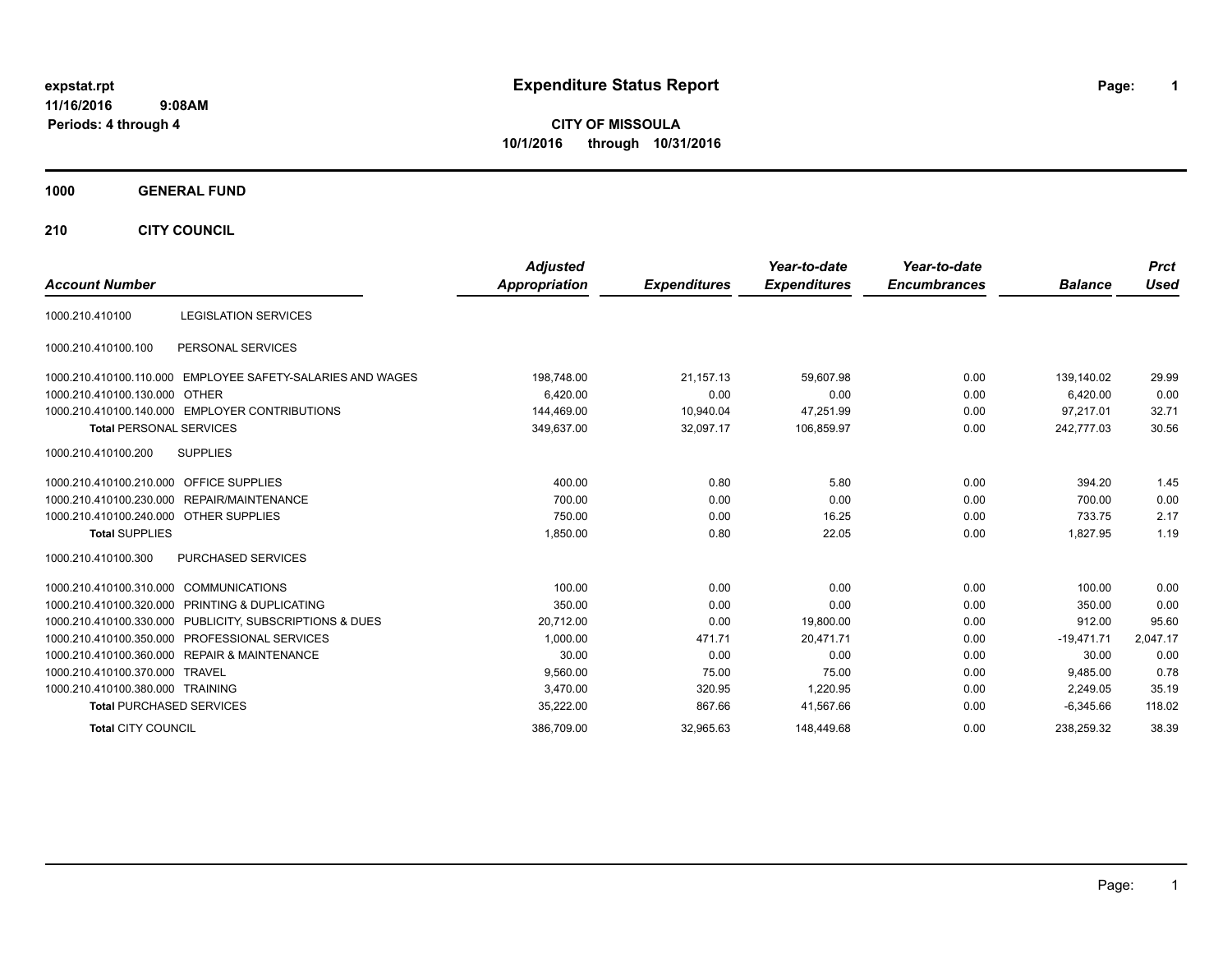**2**

**CITY OF MISSOULA 10/1/2016 through 10/31/2016**

**1000 GENERAL FUND**

**220 MAYOR**

| <b>Account Number</b>                  |                                                         | <b>Adjusted</b><br>Appropriation | <b>Expenditures</b> | Year-to-date<br><b>Expenditures</b> | Year-to-date<br><b>Encumbrances</b> | <b>Balance</b> | <b>Prct</b><br>Used |
|----------------------------------------|---------------------------------------------------------|----------------------------------|---------------------|-------------------------------------|-------------------------------------|----------------|---------------------|
| 1000.220.410210                        | <b>ADMINISTRATION</b>                                   |                                  |                     |                                     |                                     |                |                     |
| 1000.220.410210.100                    | PERSONAL SERVICES                                       |                                  |                     |                                     |                                     |                |                     |
|                                        | 1000.220.410210.110.000 SALARIES AND WAGES              | 309,096.00                       | 36,404.28           | 104.174.32                          | 0.00                                | 204,921.68     | 33.70               |
|                                        | 1000.220.410210.120.000 OVERTIME/TERMINATION            | 500.00                           | 0.00                | 0.00                                | 0.00                                | 500.00         | 0.00                |
| 1000.220.410210.130.000                | <b>OTHER</b>                                            | 6.600.00                         | 0.00                | 0.00                                | 0.00                                | 6.600.00       | 0.00                |
|                                        | 1000.220.410210.140.000 EMPLOYER CONTRIBUTIONS          | 94,567.00                        | 9,671.10            | 34,050.08                           | 0.00                                | 60,516.92      | 36.01               |
| <b>Total PERSONAL SERVICES</b>         |                                                         | 410,763.00                       | 46,075.38           | 138,224.40                          | 0.00                                | 272,538.60     | 33.65               |
| 1000.220.410210.200                    | <b>SUPPLIES</b>                                         |                                  |                     |                                     |                                     |                |                     |
| 1000.220.410210.210.000                | <b>OFFICE SUPPLIES</b>                                  | 1.004.00                         | 154.32              | 207.67                              | 0.00                                | 796.33         | 20.68               |
| 1000.220.410210.220.000                | <b>OPERATING SUPPLIES</b>                               | 1,120.00                         | 0.00                | 88.40                               | 0.00                                | 1.031.60       | 7.89                |
| 1000.220.410210.230.000                | REPAIR/MAINTENANCE                                      | 100.00                           | 0.00                | 33.65                               | 0.00                                | 66.35          | 33.65               |
| 1000.220.410210.231.000 GASOLINE       |                                                         | 107.00                           | 33.76               | 33.76                               | 0.00                                | 73.24          | 31.55               |
| <b>Total SUPPLIES</b>                  |                                                         | 2,331.00                         | 188.08              | 363.48                              | 0.00                                | 1.967.52       | 15.59               |
| 1000.220.410210.300                    | PURCHASED SERVICES                                      |                                  |                     |                                     |                                     |                |                     |
| 1000.220.410210.310.000 COMMUNICATIONS |                                                         | 890.00                           | 0.00                | 27.98                               | 0.00                                | 862.02         | 3.14                |
| 1000.220.410210.320.000                | PRINTING & DUPLICATING                                  | 956.00                           | 0.00                | 0.00                                | 0.00                                | 956.00         | 0.00                |
|                                        | 1000.220.410210.330.000 PUBLICITY, SUBSCRIPTIONS & DUES | 8,214.00                         | 192.00              | 6.873.35                            | 0.00                                | 1,340.65       | 83.68               |
| 1000.220.410210.344.000                | <b>TELEPHONE SERVICE</b>                                | 4,124.00                         | 195.87              | 601.68                              | 0.00                                | 3,522.32       | 14.59               |
| 1000.220.410210.350.000                | PROFESSIONAL SERVICES                                   | 2,072.00                         | 0.00                | 0.00                                | 0.00                                | 2,072.00       | 0.00                |
|                                        | 1000.220.410210.360.000 REPAIR & MAINTENANCE            | 605.00                           | 6.58                | 139.50                              | 0.00                                | 465.50         | 23.06               |
| 1000.220.410210.370.000 TRAVEL         |                                                         | 2.508.00                         | 0.00                | 559.57                              | 0.00                                | 1.948.43       | 22.31               |
| 1000.220.410210.380.000 TRAINING       |                                                         | 1.900.00                         | 0.00                | 750.00                              | 0.00                                | 1.150.00       | 39.47               |
|                                        | 1000.220.410210.390.000 OTHER PURCHASED SERVICES        | 1,050.00                         | 0.00                | 0.00                                | 0.00                                | 1,050.00       | 0.00                |
| <b>Total PURCHASED SERVICES</b>        |                                                         | 22,319.00                        | 394.45              | 8,952.08                            | 0.00                                | 13,366.92      | 40.11               |
| <b>Total ADMINISTRATION</b>            |                                                         | 435,413.00                       | 46,657.91           | 147,539.96                          | 0.00                                | 287,873.04     | 33.89               |

1000.220.410225 PUBLIC RELATIONS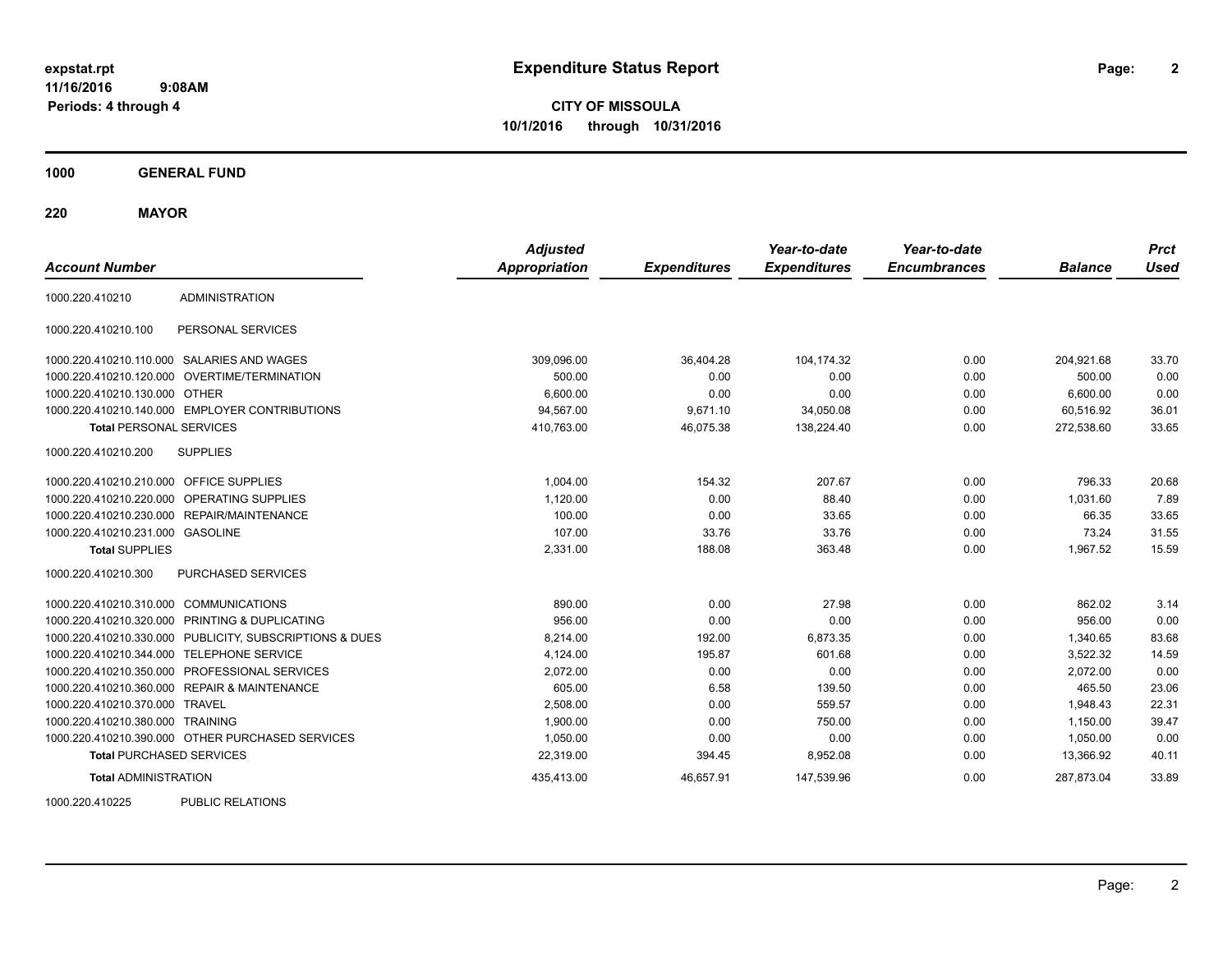**CITY OF MISSOULA 10/1/2016 through 10/31/2016**

**1000 GENERAL FUND**

**220 MAYOR**

| <b>Account Number</b>                                   | <b>Adjusted</b><br><b>Appropriation</b> | <b>Expenditures</b> | Year-to-date<br><b>Expenditures</b> | Year-to-date<br><b>Encumbrances</b> | <b>Balance</b> | <b>Prct</b><br><b>Used</b> |
|---------------------------------------------------------|-----------------------------------------|---------------------|-------------------------------------|-------------------------------------|----------------|----------------------------|
| 1000.220.410225.100<br>PERSONAL SERVICES                |                                         |                     |                                     |                                     |                |                            |
| 1000.220.410225.110.000 SALARIES AND WAGES              | 6,308.00                                | 742.95              | 2,125.98                            | 0.00                                | 4,182.02       | 33.70                      |
| 1000.220.410225.140.000 EMPLOYER CONTRIBUTIONS          | 1,928.00                                | 197.33              | 234.69                              | 0.00                                | 1,693.31       | 12.17                      |
| <b>Total PERSONAL SERVICES</b>                          | 8,236.00                                | 940.28              | 2,360.67                            | 0.00                                | 5,875.33       | 28.66                      |
| 1000.220.410225.200<br><b>SUPPLIES</b>                  |                                         |                     |                                     |                                     |                |                            |
| 1000.220.410225.240.000 OTHER SUPPLIES                  | 400.00                                  | 0.00                | 0.00                                | 0.00                                | 400.00         | 0.00                       |
| <b>Total SUPPLIES</b>                                   | 400.00                                  | 0.00                | 0.00                                | 0.00                                | 400.00         | 0.00                       |
| 1000.220.410225.300<br>PURCHASED SERVICES               |                                         |                     |                                     |                                     |                |                            |
| 1000.220.410225.330.000 PUBLICITY, SUBSCRIPTIONS & DUES | 1,982.00                                | 16.00               | 338.00                              | 0.00                                | 1,644.00       | 17.05                      |
| 1000.220.410225.390.000 OTHER PURCHASED SERVICES        | 200.00                                  | 0.00                | 0.00                                | 0.00                                | 200.00         | 0.00                       |
| <b>Total PURCHASED SERVICES</b>                         | 2,182.00                                | 16.00               | 338.00                              | 0.00                                | 1,844.00       | 15.49                      |
| <b>Total PUBLIC RELATIONS</b>                           | 10,818.00                               | 956.28              | 2,698.67                            | 0.00                                | 8,119.33       | 24.95                      |
| <b>ADMINISTRATION</b><br>1000.220.410250                |                                         |                     |                                     |                                     |                |                            |
| PERSONAL SERVICES<br>1000.220.410250.100                |                                         |                     |                                     |                                     |                |                            |
| 1000.220.410250.110.000 SALARIES AND WAGES              | 76,368.00                               | 8,807.46            | 25,042.07                           | 0.00                                | 51,325.93      | 32.79                      |
| 1000.220.410250.140.000 EMPLOYER CONTRIBUTIONS          | 22,059.00                               | 2,253.29            | 8,042.61                            | 0.00                                | 14,016.39      | 36.46                      |
| <b>Total PERSONAL SERVICES</b>                          | 98,427.00                               | 11,060.75           | 33,084.68                           | 0.00                                | 65,342.32      | 33.61                      |
| 1000.220.410250.300<br>PURCHASED SERVICES               |                                         |                     |                                     |                                     |                |                            |
| 1000.220.410250.320.000 PRINTING & DUPLICATING          | 2.100.00                                | 0.00                | 0.00                                | 0.00                                | 2,100.00       | 0.00                       |
| 1000.220.410250.344.000 TELEPHONE SERVICE               | 1,952.00                                | 115.26              | 349.85                              | 0.00                                | 1.602.15       | 17.92                      |
| 1000.220.410250.350.000 PROFESSIONAL SERVICES           | 1,235.00                                | 0.00                | 0.00                                | 0.00                                | 1,235.00       | 0.00                       |
| 1000.220.410250.380.000 TRAINING                        | 420.00                                  | 0.00                | 0.00                                | 0.00                                | 420.00         | 0.00                       |
| <b>Total PURCHASED SERVICES</b>                         | 5,707.00                                | 115.26              | 349.85                              | 0.00                                | 5,357.15       | 6.13                       |
| <b>Total ADMINISTRATION</b>                             | 104,134.00                              | 11,176.01           | 33,434.53                           | 0.00                                | 70.699.47      | 32.11                      |
| <b>Total MAYOR</b>                                      | 550,365.00                              | 58,790.20           | 183,673.16                          | 0.00                                | 366,691.84     | 33.37                      |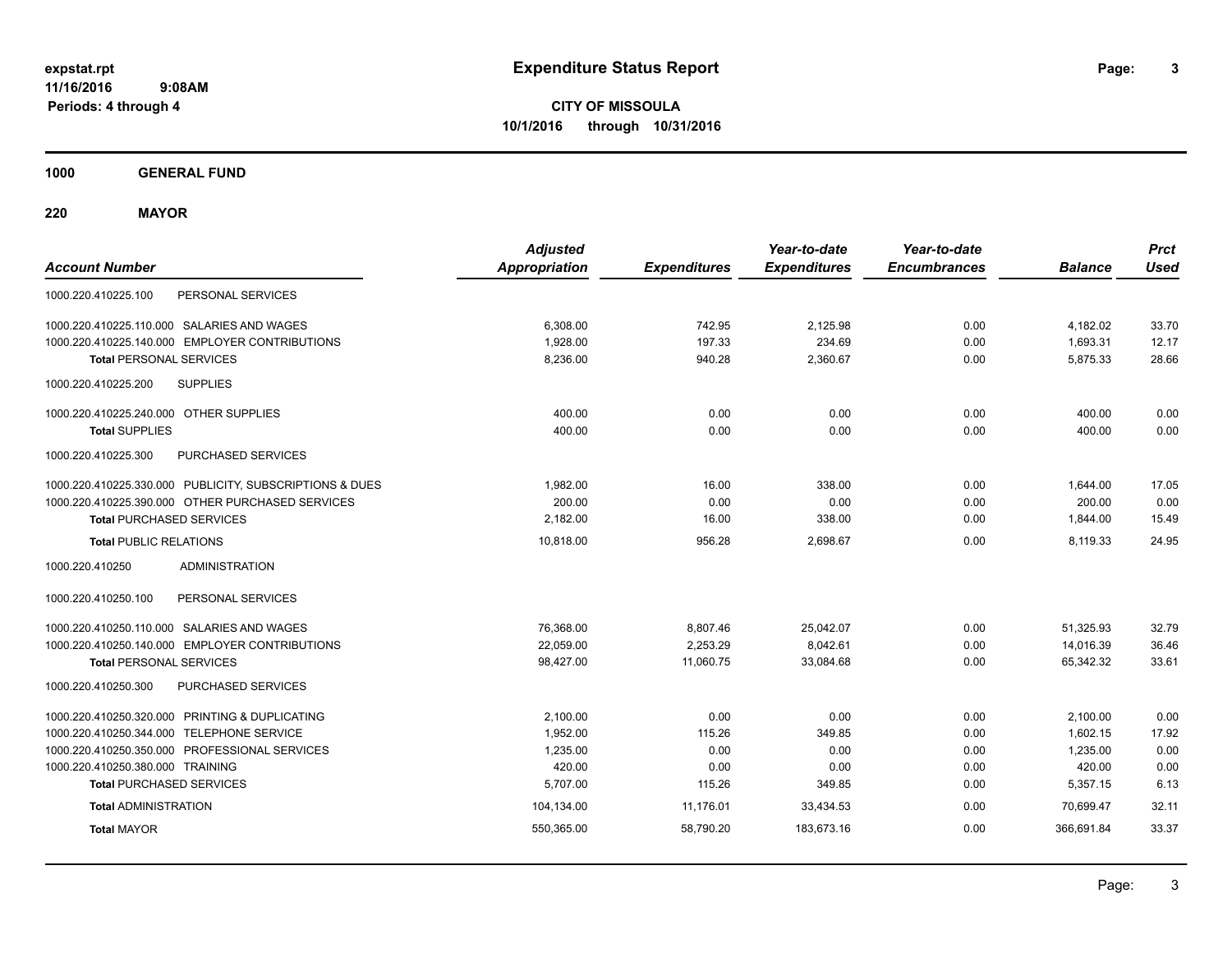**1000 GENERAL FUND**

| <b>Account Number</b>                                   | <b>Adjusted</b><br><b>Appropriation</b> | <b>Expenditures</b> | Year-to-date<br><b>Expenditures</b> | Year-to-date<br><b>Encumbrances</b> | <b>Balance</b> | <b>Prct</b><br><b>Used</b> |
|---------------------------------------------------------|-----------------------------------------|---------------------|-------------------------------------|-------------------------------------|----------------|----------------------------|
| <b>ADMINISTRATION</b>                                   |                                         |                     |                                     |                                     |                |                            |
| 1000.221.410810                                         |                                         |                     |                                     |                                     |                |                            |
| PERSONAL SERVICES<br>1000.221.410810.100                |                                         |                     |                                     |                                     |                |                            |
| 1000.221.410810.110.000 SALARIES AND WAGES              | 95.811.00                               | 10,434.37           | 30,123.25                           | 0.00                                | 65.687.75      | 31.44                      |
| 1000.221.410810.140.000 EMPLOYER CONTRIBUTIONS          | 33,311.00                               | 3,115.91            | 11,570.95                           | 0.00                                | 21,740.05      | 34.74                      |
| <b>Total PERSONAL SERVICES</b>                          | 129,122.00                              | 13,550.28           | 41,694.20                           | 0.00                                | 87,427.80      | 32.29                      |
| 1000.221.410810.200<br><b>SUPPLIES</b>                  |                                         |                     |                                     |                                     |                |                            |
| 1000.221.410810.210.000 OFFICE SUPPLIES                 | 1,000.00                                | 57.80               | 116.54                              | 0.00                                | 883.46         | 11.65                      |
| <b>Total SUPPLIES</b>                                   | 1,000.00                                | 57.80               | 116.54                              | 0.00                                | 883.46         | 11.65                      |
| 1000.221.410810.300<br><b>PURCHASED SERVICES</b>        |                                         |                     |                                     |                                     |                |                            |
| 1000.221.410810.310.000 COMMUNICATIONS                  | 450.00                                  | 0.00                | 80.14                               | 0.00                                | 369.86         | 17.81                      |
| 1000.221.410810.320.000 PRINTING & DUPLICATING          | 417.00                                  | 282.28              | 282.28                              | 0.00                                | 134.72         | 67.69                      |
| 1000.221.410810.330.000 PUBLICITY, SUBSCRIPTIONS & DUES | 750.00                                  | 0.00                | 429.00                              | 0.00                                | 321.00         | 57.20                      |
| 1000.221.410810.344.000 TELEPHONE SERVICE               | 45.00                                   | 0.00                | 14.76                               | 0.00                                | 30.24          | 32.80                      |
| 1000.221.410810.360.000 REPAIR & MAINTENANCE            | 1.260.00                                | 0.00                | 0.00                                | 0.00                                | 1.260.00       | 0.00                       |
| 1000.221.410810.370.000 TRAVEL                          | 995.00                                  | 0.00                | 0.00                                | 0.00                                | 995.00         | 0.00                       |
| 1000.221.410810.380.000 TRAINING                        | 1,225.00                                | 0.00                | 279.00                              | 0.00                                | 946.00         | 22.78                      |
| <b>Total PURCHASED SERVICES</b>                         | 5,142.00                                | 282.28              | 1,085.18                            | 0.00                                | 4,056.82       | 21.10                      |
| <b>Total ADMINISTRATION</b>                             | 135,264.00                              | 13,890.36           | 42,895.92                           | 0.00                                | 92,368.08      | 31.71                      |
| <b>TRAINING</b><br>1000.221.410820                      |                                         |                     |                                     |                                     |                |                            |
| 1000.221.410820.100<br>PERSONAL SERVICES                |                                         |                     |                                     |                                     |                |                            |
| 1000.221.410820.110.000 SALARIES AND WAGES              | 4,823.00                                | 277.15              | 794.20                              | 0.00                                | 4,028.80       | 16.47                      |
| 1000.221.410820.140.000 EMPLOYER CONTRIBUTIONS          | 1,732.00                                | 84.87               | 324.12                              | 0.00                                | 1,407.88       | 18.71                      |
| <b>Total PERSONAL SERVICES</b>                          | 6,555.00                                | 362.02              | 1,118.32                            | 0.00                                | 5,436.68       | 17.06                      |
| <b>SUPPLIES</b><br>1000.221.410820.200                  |                                         |                     |                                     |                                     |                |                            |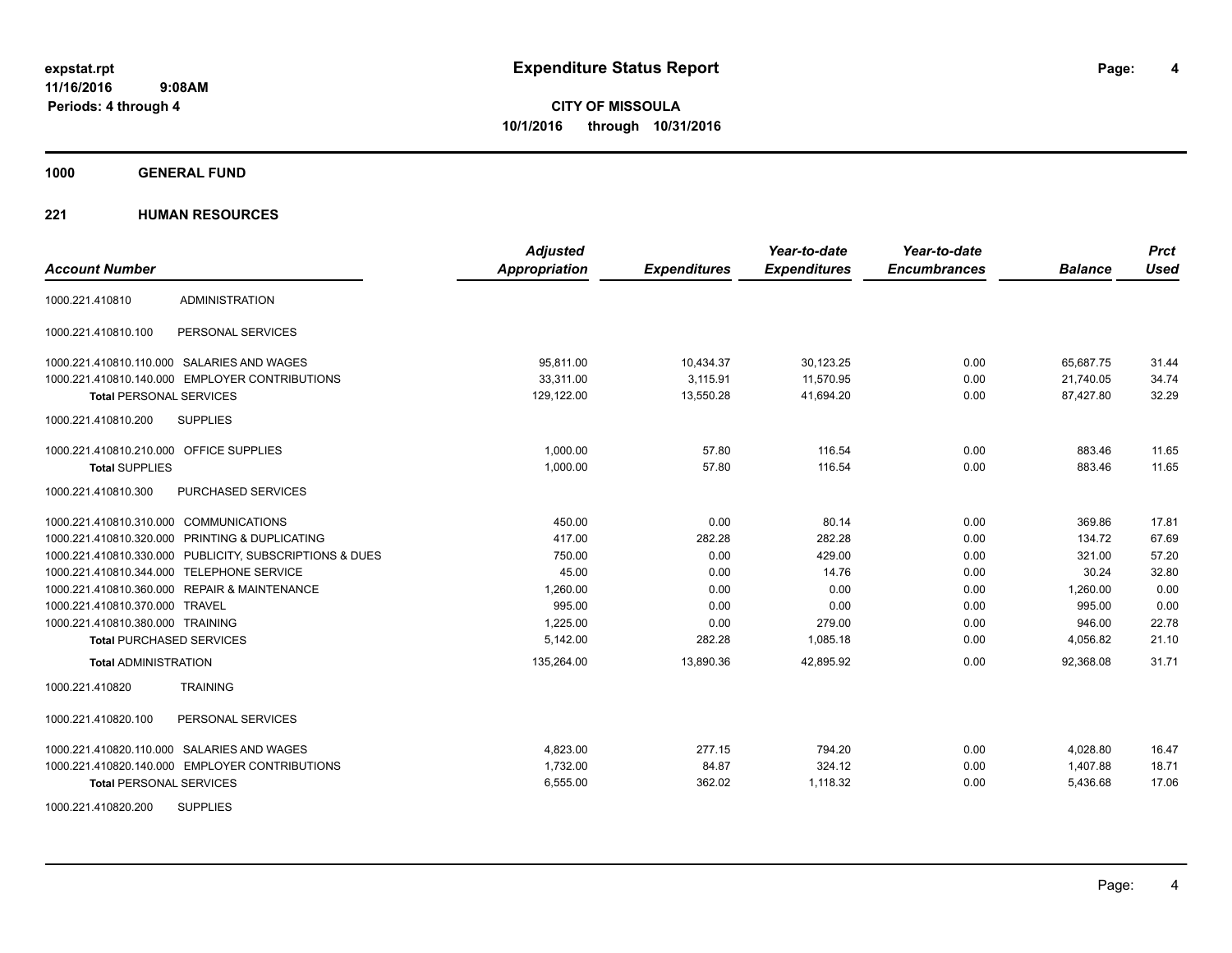**1000 GENERAL FUND**

| <b>Account Number</b>                                   | <b>Adjusted</b><br><b>Appropriation</b> | <b>Expenditures</b> | Year-to-date<br><b>Expenditures</b> | Year-to-date<br><b>Encumbrances</b> | <b>Balance</b> | <b>Prct</b><br><b>Used</b> |
|---------------------------------------------------------|-----------------------------------------|---------------------|-------------------------------------|-------------------------------------|----------------|----------------------------|
| 1000.221.410820.210.000 OFFICE SUPPLIES                 | 405.00                                  | 0.00                | 0.00                                | 0.00                                | 405.00         | 0.00                       |
| <b>Total SUPPLIES</b>                                   | 405.00                                  | 0.00                | 0.00                                | 0.00                                | 405.00         | 0.00                       |
| 1000.221.410820.300<br>PURCHASED SERVICES               |                                         |                     |                                     |                                     |                |                            |
| 1000.221.410820.320.000 PRINTING & DUPLICATING          | 500.00                                  | 0.00                | 0.00                                | 0.00                                | 500.00         | 0.00                       |
| 1000.221.410820.330.000 PUBLICITY, SUBSCRIPTIONS & DUES | 26.00                                   | 0.00                | 0.00                                | 0.00                                | 26.00          | 0.00                       |
| 1000.221.410820.344.000 TELEPHONE SERVICE               | 34.00                                   | 0.00                | 0.00                                | 0.00                                | 34.00          | 0.00                       |
| 1000.221.410820.350.000 PROFESSIONAL SERVICES           | 2,000.00                                | 0.00                | 0.00                                | 0.00                                | 2,000.00       | 0.00                       |
| 1000.221.410820.360.000 REPAIR & MAINTENANCE            | 1,556.00                                | 0.00                | 0.00                                | 0.00                                | 1,556.00       | 0.00                       |
| 1000.221.410820.370.000 TRAVEL                          | 600.00                                  | 0.00                | 0.00                                | 0.00                                | 600.00         | 0.00                       |
| 1000.221.410820.380.000 TRAINING                        | 1,250.00                                | 219.00              | 974.90                              | 0.00                                | 275.10         | 77.99                      |
| <b>Total PURCHASED SERVICES</b>                         | 5,966.00                                | 219.00              | 974.90                              | 0.00                                | 4,991.10       | 16.34                      |
| <b>Total TRAINING</b>                                   | 12,926.00                               | 581.02              | 2,093.22                            | 0.00                                | 10,832.78      | 16.19                      |
| <b>LABOR RELATIONS</b><br>1000.221.410840               |                                         |                     |                                     |                                     |                |                            |
| PERSONAL SERVICES<br>1000.221.410840.100                |                                         |                     |                                     |                                     |                |                            |
| 1000.221.410840.110.000 SALARIES AND WAGES              | 43,660.00                               | 4,759.65            | 13,631.37                           | 0.00                                | 30,028.63      | 31.22                      |
| 1000.221.410840.140.000 EMPLOYER CONTRIBUTIONS          | 17.824.00                               | 1.631.06            | 6.376.37                            | 0.00                                | 11.447.63      | 35.77                      |
| <b>Total PERSONAL SERVICES</b>                          | 61,484.00                               | 6,390.71            | 20,007.74                           | 0.00                                | 41,476.26      | 32.54                      |
| 1000.221.410840.200<br><b>SUPPLIES</b>                  |                                         |                     |                                     |                                     |                |                            |
| 1000.221.410840.210.000 OFFICE SUPPLIES                 | 950.00                                  | 0.00                | 0.00                                | 0.00                                | 950.00         | 0.00                       |
| <b>Total SUPPLIES</b>                                   | 950.00                                  | 0.00                | 0.00                                | 0.00                                | 950.00         | 0.00                       |
| PURCHASED SERVICES<br>1000.221.410840.300               |                                         |                     |                                     |                                     |                |                            |
| 1000.221.410840.320.000 PRINTING & DUPLICATING          | 350.00                                  | 0.00                | 0.00                                | 0.00                                | 350.00         | 0.00                       |
| 1000.221.410840.330.000 PUBLICITY, SUBSCRIPTIONS & DUES | 450.00                                  | 0.00                | 0.00                                | 0.00                                | 450.00         | 0.00                       |
| 1000.221.410840.344.000 TELEPHONE SERVICE               | 24.00                                   | 0.00                | 0.00                                | 0.00                                | 24.00          | 0.00                       |
| 1000.221.410840.360.000 REPAIR & MAINTENANCE            | 526.00                                  | 0.00                | 0.00                                | 0.00                                | 526.00         | 0.00                       |
| 1000.221.410840.370.000 TRAVEL                          | 815.00                                  | 348.37              | 348.37                              | 0.00                                | 466.63         | 42.74                      |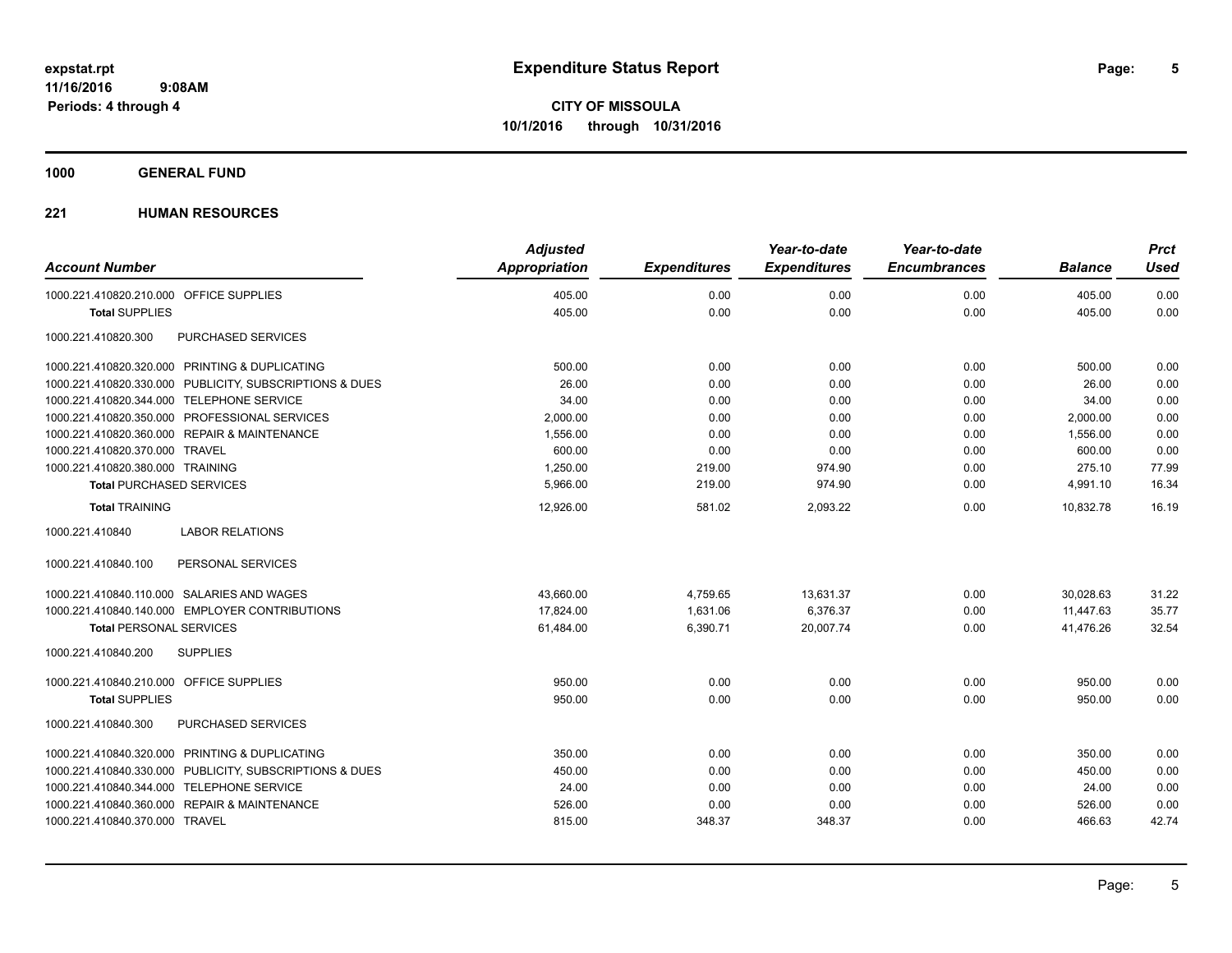**1000 GENERAL FUND**

| <b>Account Number</b>                          | <b>Adjusted</b><br><b>Appropriation</b> | <b>Expenditures</b> | Year-to-date<br><b>Expenditures</b> | Year-to-date<br><b>Encumbrances</b> | <b>Balance</b> | <b>Prct</b><br><b>Used</b> |
|------------------------------------------------|-----------------------------------------|---------------------|-------------------------------------|-------------------------------------|----------------|----------------------------|
| 1000.221.410840.380.000 TRAINING               | 300.00                                  | 264.50              | 264.50                              | 0.00                                | 35.50          | 88.17                      |
| <b>Total PURCHASED SERVICES</b>                | 2,465.00                                | 612.87              | 612.87                              | 0.00                                | 1,852.13       | 24.86                      |
| <b>Total LABOR RELATIONS</b>                   | 64,899.00                               | 7,003.58            | 20,620.61                           | 0.00                                | 44,278.39      | 31.77                      |
| EEO COMPLIANCE<br>1000.221.410850              |                                         |                     |                                     |                                     |                |                            |
| 1000.221.410850.100<br>PERSONAL SERVICES       |                                         |                     |                                     |                                     |                |                            |
| 1000.221.410850.110.000 SALARIES AND WAGES     | 38,742.00                               | 4,690.46            | 13,441.69                           | 0.00                                | 25,300.31      | 34.70                      |
| 1000.221.410850.140.000 EMPLOYER CONTRIBUTIONS | 13,364.00                               | 1,396.73            | 5,153.67                            | 0.00                                | 8,210.33       | 38.56                      |
| <b>Total PERSONAL SERVICES</b>                 | 52,106.00                               | 6,087.19            | 18,595.36                           | 0.00                                | 33,510.64      | 35.69                      |
| 1000.221.410850.200<br><b>SUPPLIES</b>         |                                         |                     |                                     |                                     |                |                            |
| <b>Total SUPPLIES</b>                          | 0.00                                    | 0.00                | 0.00                                | 0.00                                | 0.00           | 0.00                       |
| PURCHASED SERVICES<br>1000.221.410850.300      |                                         |                     |                                     |                                     |                |                            |
| 1000.221.410850.350.000 PROFESSIONAL SERVICES  | 9,000.00                                | 0.00                | 0.00                                | 0.00                                | 9,000.00       | 0.00                       |
| <b>Total PURCHASED SERVICES</b>                | 9,000.00                                | 0.00                | 0.00                                | 0.00                                | 9,000.00       | 0.00                       |
| <b>CAPITAL OUTLAY</b><br>1000.221.410850.900   |                                         |                     |                                     |                                     |                |                            |
| <b>Total CAPITAL OUTLAY</b>                    | 0.00                                    | 0.00                | 0.00                                | 0.00                                | 0.00           | 0.00                       |
| <b>Total EEO COMPLIANCE</b>                    | 61,106.00                               | 6,087.19            | 18,595.36                           | 0.00                                | 42.510.64      | 30.43                      |
| 1000.221.410860<br><b>EMPLOYEE BENEFITS</b>    |                                         |                     |                                     |                                     |                |                            |
| 1000.221.410860.100<br>PERSONAL SERVICES       |                                         |                     |                                     |                                     |                |                            |
| 1000.221.410860.110.000 SALARIES AND WAGES     | 26,202.00                               | 3,969.74            | 11,376.47                           | 0.00                                | 14,825.53      | 43.42                      |
| 1000.221.410860.140.000 EMPLOYER CONTRIBUTIONS | 8.861.00                                | 1.175.67            | 4,309.95                            | 0.00                                | 4,551.05       | 48.64                      |
| <b>Total PERSONAL SERVICES</b>                 | 35,063.00                               | 5,145.41            | 15,686.42                           | 0.00                                | 19,376.58      | 44.74                      |
| <b>SUPPLIES</b><br>1000.221.410860.200         |                                         |                     |                                     |                                     |                |                            |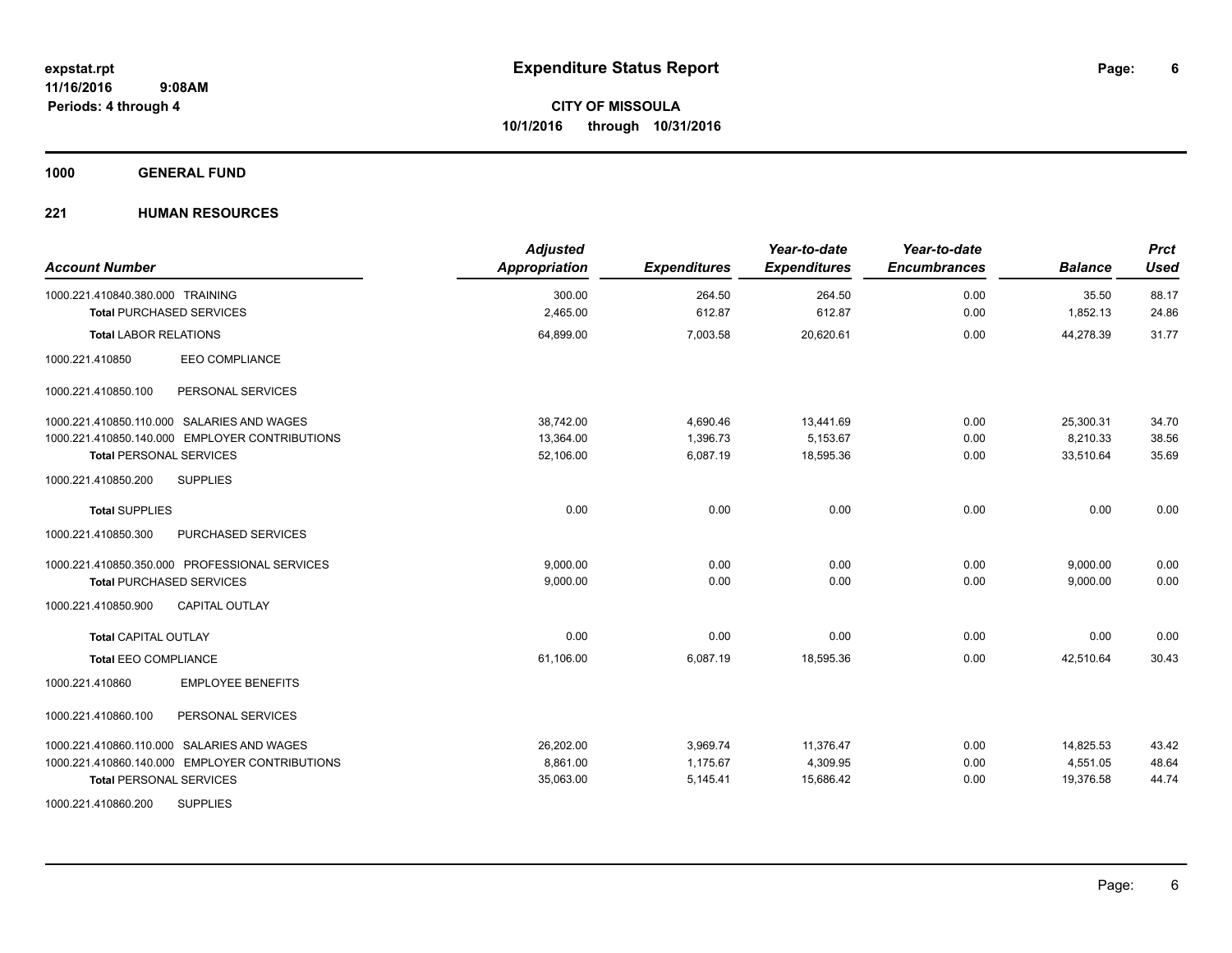**1000 GENERAL FUND**

|                                                              | <b>Adjusted</b> |                     | Year-to-date        | Year-to-date        |                | <b>Prct</b> |
|--------------------------------------------------------------|-----------------|---------------------|---------------------|---------------------|----------------|-------------|
| <b>Account Number</b>                                        | Appropriation   | <b>Expenditures</b> | <b>Expenditures</b> | <b>Encumbrances</b> | <b>Balance</b> | Used        |
| <b>OFFICE SUPPLIES</b><br>1000.221.410860.210.000            | 760.00          | 110.17              | 110.17              | 0.00                | 649.83         | 14.50       |
| <b>Total SUPPLIES</b>                                        | 760.00          | 110.17              | 110.17              | 0.00                | 649.83         | 14.50       |
| <b>PURCHASED SERVICES</b><br>1000.221.410860.300             |                 |                     |                     |                     |                |             |
| 1000.221.410860.320.000<br><b>PRINTING &amp; DUPLICATING</b> | 365.00          | 0.00                | 55.00               | 0.00                | 310.00         | 15.07       |
| 1000.221.410860.330.000<br>PUBLICITY, SUBSCRIPTIONS & DUES   | 865.00          | 0.00                | 858.00              | 0.00                | 7.00           | 99.19       |
| <b>TELEPHONE SERVICE</b><br>1000.221.410860.344.000          | 87.00           | 0.00                | 0.00                | 0.00                | 87.00          | 0.00        |
| <b>REPAIR &amp; MAINTENANCE</b><br>1000.221.410860.360.000   | 650.00          | 0.00                | 0.00                | 0.00                | 650.00         | 0.00        |
| 1000.221.410860.370.000<br>TRAVEL                            | 678.00          | 0.00                | 0.00                | 0.00                | 678.00         | 0.00        |
| 1000.221.410860.380.000<br>TRAINING                          | 275.00          | 0.00                | 0.00                | 0.00                | 275.00         | 0.00        |
| 1000.221.410860.390.000 OTHER PURCHASED SERVICES             | 17,490.00       | 5,762.80            | 11,015.56           | 0.00                | 6.474.44       | 62.98       |
| <b>Total PURCHASED SERVICES</b>                              | 20,410.00       | 5,762.80            | 11,928.56           | 0.00                | 8,481.44       | 58.44       |
| <b>Total EMPLOYEE BENEFITS</b>                               | 56,233.00       | 11,018.38           | 27,725.15           | 0.00                | 28,507.85      | 49.30       |
| <b>Total HUMAN RESOURCES</b>                                 | 330,428.00      | 38,580.53           | 111,930.26          | 0.00                | 218.497.74     | 33.87       |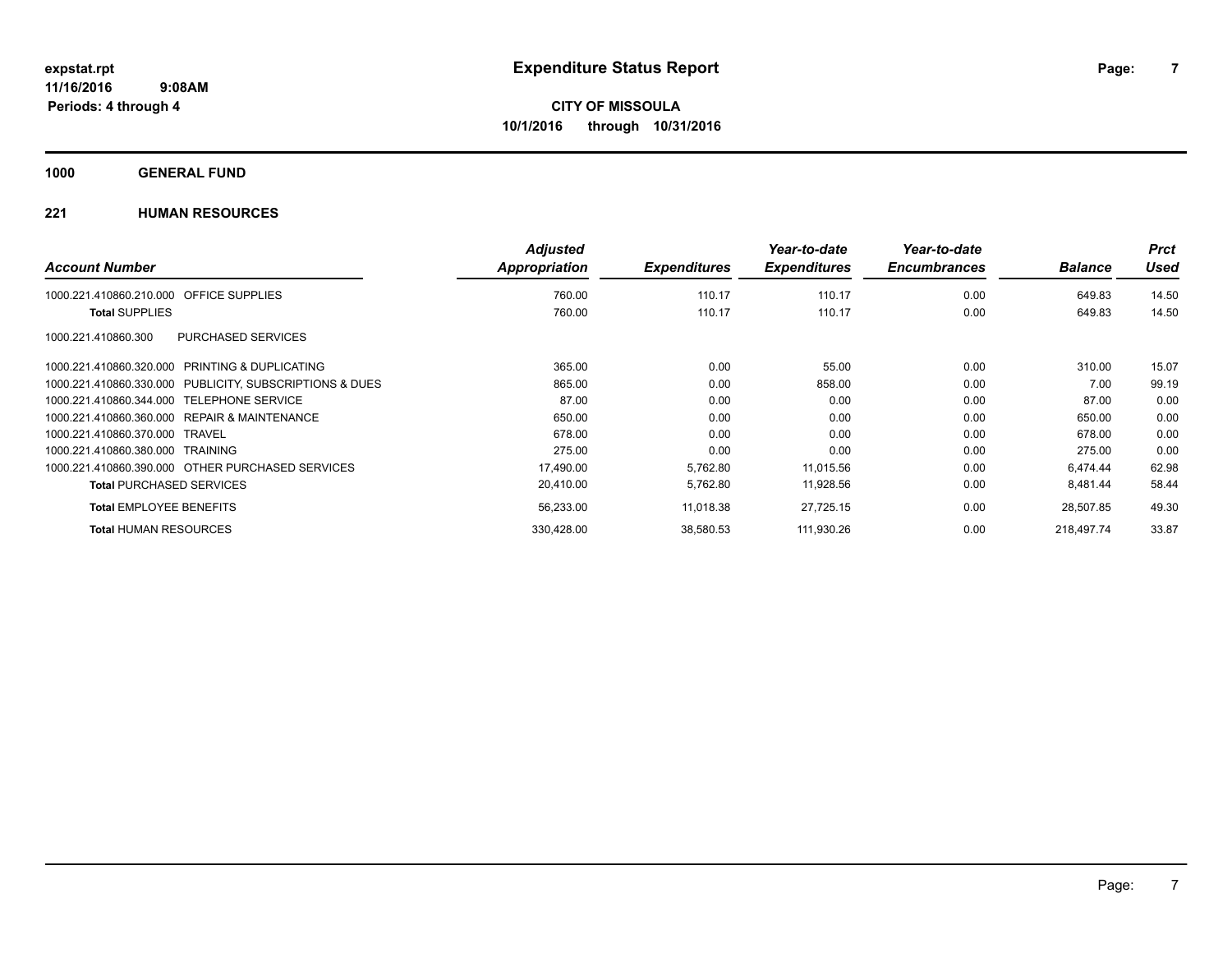**CITY OF MISSOULA 10/1/2016 through 10/31/2016**

**1000 GENERAL FUND**

| <b>Account Number</b>                                                                       | Adjusted<br><b>Appropriation</b> | <b>Expenditures</b> | Year-to-date<br><b>Expenditures</b> | Year-to-date<br><b>Encumbrances</b> | <b>Balance</b>   | <b>Prct</b><br><b>Used</b> |
|---------------------------------------------------------------------------------------------|----------------------------------|---------------------|-------------------------------------|-------------------------------------|------------------|----------------------------|
| 1000.223.410101<br><b>NC-GRANT CREEK</b>                                                    |                                  |                     |                                     |                                     |                  |                            |
| 1000.223.410101.300<br>PURCHASED SERVICES                                                   |                                  |                     |                                     |                                     |                  |                            |
| 1000.223.410101.310.000 GRANT CREEK NC/COMMUNICATIONS<br><b>Total PURCHASED SERVICES</b>    | 328.00<br>328.00                 | 0.00<br>0.00        | 0.00<br>0.00                        | 0.00<br>0.00                        | 328.00<br>328.00 | 0.00<br>0.00               |
| <b>GRANTS &amp; CONTRIBUTIONS</b><br>1000.223.410101.700                                    |                                  |                     |                                     |                                     |                  |                            |
| 1000.223.410101.700.000 GRANTS & CONTRIBUTIONS<br><b>Total GRANTS &amp; CONTRIBUTIONS</b>   | 800.00<br>800.00                 | 0.00<br>0.00        | 0.00<br>0.00                        | 0.00<br>0.00                        | 800.00<br>800.00 | 0.00<br>0.00               |
| <b>Total NC-GRANT CREEK</b>                                                                 | 1,128.00                         | 0.00                | 0.00                                | 0.00                                | 1,128.00         | 0.00                       |
| NC-UPPER RATTLESNAKE<br>1000.223.410102                                                     |                                  |                     |                                     |                                     |                  |                            |
| 1000.223.410102.300<br>PURCHASED SERVICES                                                   |                                  |                     |                                     |                                     |                  |                            |
| 1000.223.410102.310.000 UPPER RATTLESNAKE/COMMUNICATIONS<br><b>Total PURCHASED SERVICES</b> | 753.00<br>753.00                 | 408.42<br>408.42    | 408.42<br>408.42                    | 0.00<br>0.00                        | 344.58<br>344.58 | 54.24<br>54.24             |
| 1000.223.410102.700<br><b>GRANTS &amp; CONTRIBUTIONS</b>                                    |                                  |                     |                                     |                                     |                  |                            |
| 1000.223.410102.700.000 GRANTS & CONTRIBUTIONS<br><b>Total GRANTS &amp; CONTRIBUTIONS</b>   | 800.00<br>800.00                 | 0.00<br>0.00        | 12.00<br>12.00                      | 0.00<br>0.00                        | 788.00<br>788.00 | 1.50<br>1.50               |
| Total NC-UPPER RATTLESNAKE                                                                  | 1,553.00                         | 408.42              | 420.42                              | 0.00                                | 1,132.58         | 27.07                      |
| NC-LOWER RATTLESNAKE<br>1000.223.410103                                                     |                                  |                     |                                     |                                     |                  |                            |
| PURCHASED SERVICES<br>1000.223.410103.300                                                   |                                  |                     |                                     |                                     |                  |                            |
| 1000.223.410103.310.000 COMMUNICATIONS<br><b>Total PURCHASED SERVICES</b>                   | 413.00<br>413.00                 | 385.66<br>385.66    | 385.66<br>385.66                    | 0.00<br>0.00                        | 27.34<br>27.34   | 93.38<br>93.38             |
| 1000.223.410103.700<br><b>GRANTS &amp; CONTRIBUTIONS</b>                                    |                                  |                     |                                     |                                     |                  |                            |
| 1000.223.410103.700.000 GRANTS & CONTRIBUTIONS                                              | 800.00                           | 162.50              | 162.50                              | 0.00                                | 637.50           | 20.31                      |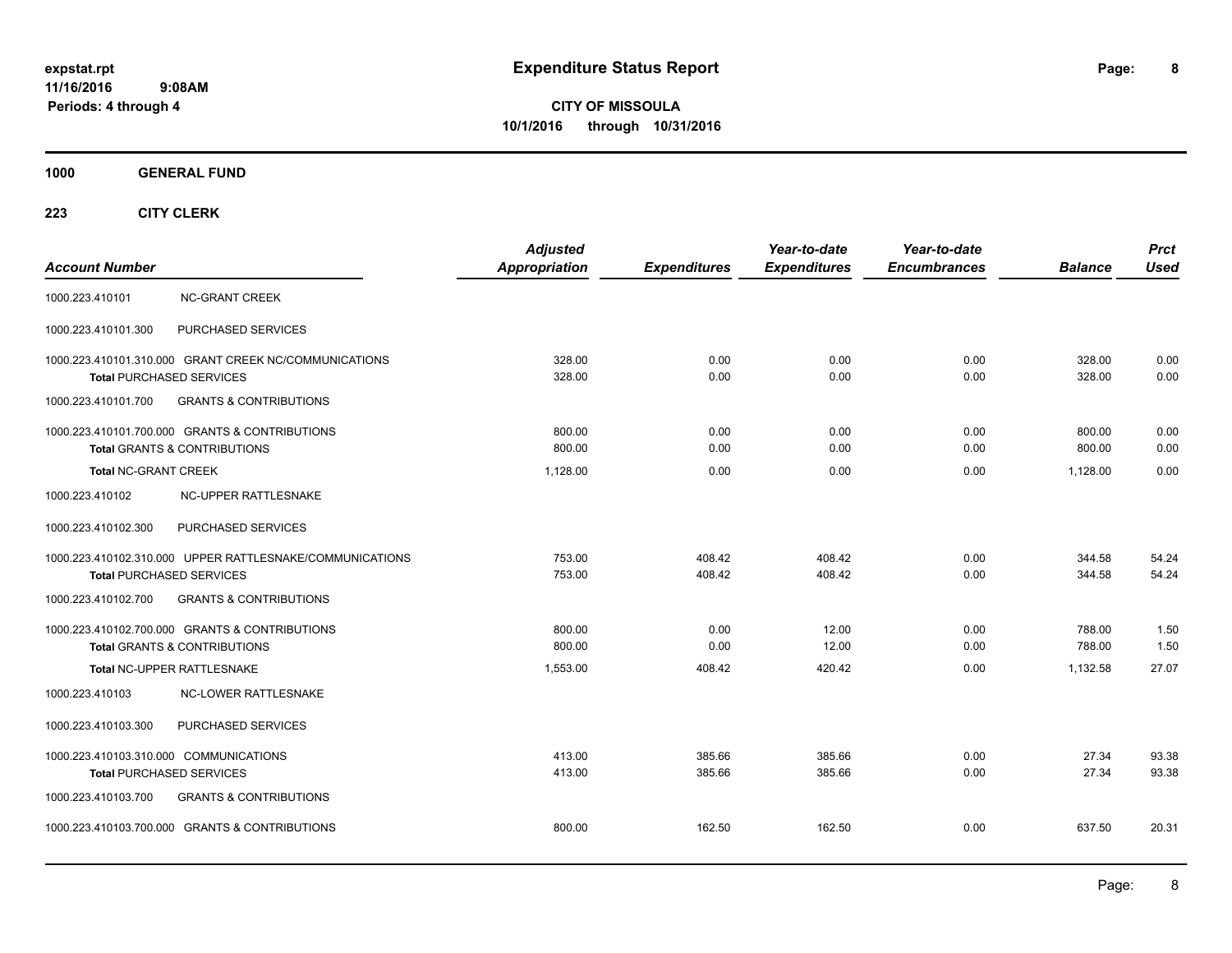**1000 GENERAL FUND**

| <b>Account Number</b>                  |                                                | <b>Adjusted</b><br>Appropriation | <b>Expenditures</b> | Year-to-date<br><b>Expenditures</b> | Year-to-date<br><b>Encumbrances</b> | <b>Balance</b> | <b>Prct</b><br><b>Used</b> |
|----------------------------------------|------------------------------------------------|----------------------------------|---------------------|-------------------------------------|-------------------------------------|----------------|----------------------------|
|                                        | <b>Total GRANTS &amp; CONTRIBUTIONS</b>        | 800.00                           | 162.50              | 162.50                              | 0.00                                | 637.50         | 20.31                      |
| Total NC-LOWER RATTLESNAKE             |                                                | 1,213.00                         | 548.16              | 548.16                              | 0.00                                | 664.84         | 45.19                      |
| 1000.223.410104                        | NC-NORTHSIDE                                   |                                  |                     |                                     |                                     |                |                            |
| 1000.223.410104.300                    | PURCHASED SERVICES                             |                                  |                     |                                     |                                     |                |                            |
| 1000.223.410104.310.000 COMMUNICATIONS |                                                | 627.00                           | 575.67              | 575.67                              | 0.00                                | 51.33          | 91.81                      |
| <b>Total PURCHASED SERVICES</b>        |                                                | 627.00                           | 575.67              | 575.67                              | 0.00                                | 51.33          | 91.81                      |
| 1000.223.410104.700                    | <b>GRANTS &amp; CONTRIBUTIONS</b>              |                                  |                     |                                     |                                     |                |                            |
|                                        | 1000.223.410104.700.000 GRANTS & CONTRIBUTIONS | 800.00                           | 57.08               | 122.57                              | 0.00                                | 677.43         | 15.32                      |
|                                        | <b>Total GRANTS &amp; CONTRIBUTIONS</b>        | 800.00                           | 57.08               | 122.57                              | 0.00                                | 677.43         | 15.32                      |
| <b>Total NC-NORTHSIDE</b>              |                                                | 1,427.00                         | 632.75              | 698.24                              | 0.00                                | 728.76         | 48.93                      |
| 1000.223.410105                        | NC-WESTSIDE                                    |                                  |                     |                                     |                                     |                |                            |
| 1000.223.410105.300                    | PURCHASED SERVICES                             |                                  |                     |                                     |                                     |                |                            |
| 1000.223.410105.310.000 COMMUNICATIONS |                                                | 1,183.00                         | 575.68              | 575.68                              | 0.00                                | 607.32         | 48.66                      |
| <b>Total PURCHASED SERVICES</b>        |                                                | 1,183.00                         | 575.68              | 575.68                              | 0.00                                | 607.32         | 48.66                      |
| 1000.223.410105.700                    | <b>GRANTS &amp; CONTRIBUTIONS</b>              |                                  |                     |                                     |                                     |                |                            |
|                                        | 1000.223.410105.700.000 GRANTS & CONTRIBUTIONS | 800.00                           | 57.08               | 122.57                              | 0.00                                | 677.43         | 15.32                      |
|                                        | <b>Total GRANTS &amp; CONTRIBUTIONS</b>        | 800.00                           | 57.08               | 122.57                              | 0.00                                | 677.43         | 15.32                      |
| <b>Total NC-WESTSIDE</b>               |                                                | 1,983.00                         | 632.76              | 698.25                              | 0.00                                | 1,284.75       | 35.21                      |
| 1000.223.410106                        | NC-HEART OF MISSOULA                           |                                  |                     |                                     |                                     |                |                            |
| 1000.223.410106.300                    | PURCHASED SERVICES                             |                                  |                     |                                     |                                     |                |                            |
| 1000.223.410106.310.000 COMMUNICATIONS |                                                | 637.00                           | 0.00                | 0.00                                | 0.00                                | 637.00         | 0.00                       |
| <b>Total PURCHASED SERVICES</b>        |                                                | 637.00                           | 0.00                | 0.00                                | 0.00                                | 637.00         | 0.00                       |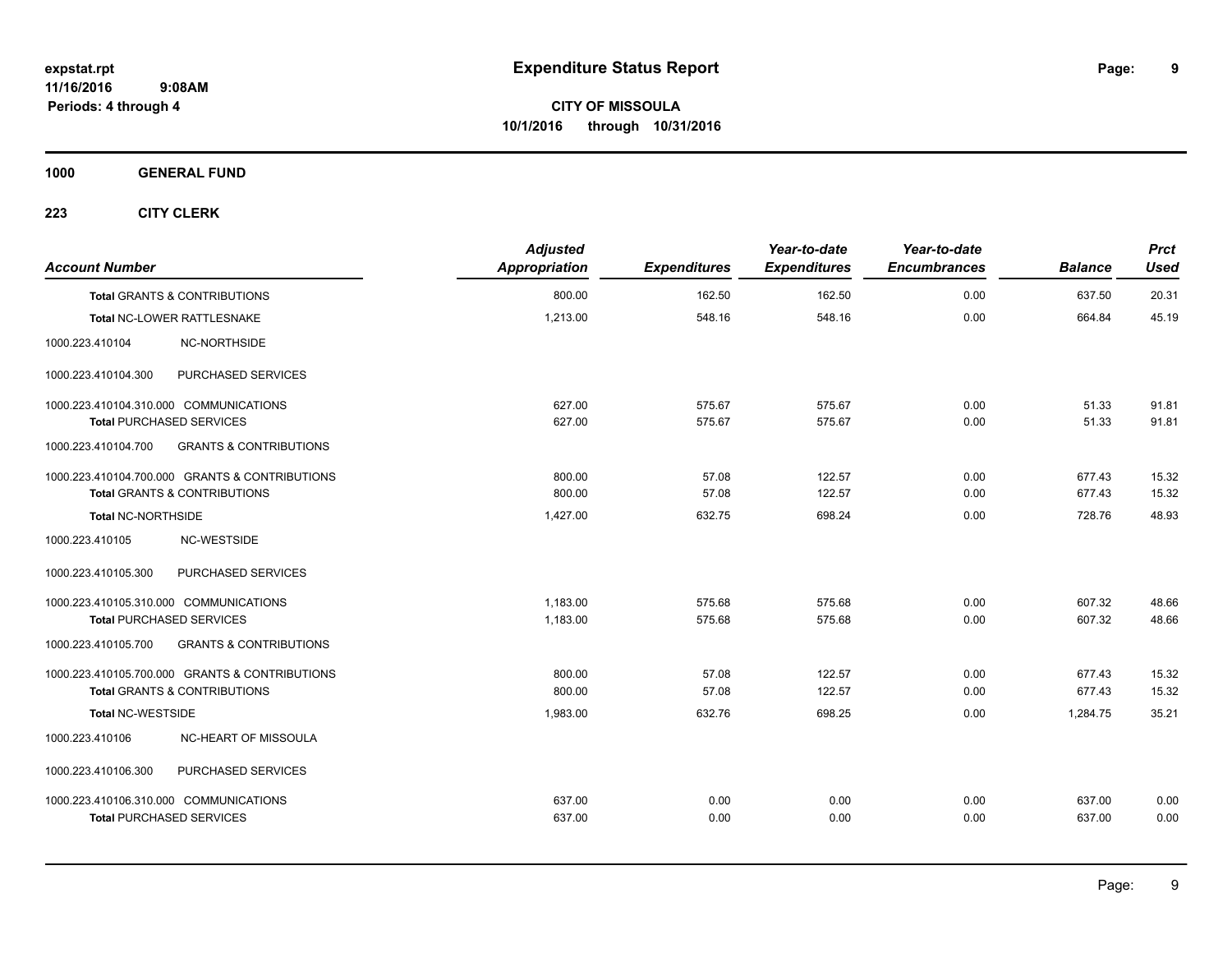**CITY OF MISSOULA 10/1/2016 through 10/31/2016**

**1000 GENERAL FUND**

**223 CITY CLERK**

| <b>Account Number</b>                                                                     | <b>Adjusted</b><br><b>Appropriation</b> | <b>Expenditures</b>  | Year-to-date<br><b>Expenditures</b> | Year-to-date<br><b>Encumbrances</b> | <b>Balance</b>         | <b>Prct</b><br><b>Used</b> |
|-------------------------------------------------------------------------------------------|-----------------------------------------|----------------------|-------------------------------------|-------------------------------------|------------------------|----------------------------|
| <b>GRANTS &amp; CONTRIBUTIONS</b><br>1000.223.410106.700                                  |                                         |                      |                                     |                                     |                        |                            |
| 1000.223.410106.700.000 GRANTS & CONTRIBUTIONS<br><b>Total GRANTS &amp; CONTRIBUTIONS</b> | 800.00<br>800.00                        | 0.00<br>0.00         | 0.00<br>0.00                        | 0.00<br>0.00                        | 800.00<br>800.00       | 0.00<br>0.00               |
| Total NC-HEART OF MISSOULA                                                                | 1,437.00                                | 0.00                 | 0.00                                | 0.00                                | 1,437.00               | 0.00                       |
| 1000.223.410107<br><b>NC-UNIVERSITY DISTRICT</b>                                          |                                         |                      |                                     |                                     |                        |                            |
| 1000.223.410107.300<br>PURCHASED SERVICES                                                 |                                         |                      |                                     |                                     |                        |                            |
| 1000.223.410107.310.000 COMMUNICATIONS<br><b>Total PURCHASED SERVICES</b>                 | 1.683.00<br>1,683.00                    | 0.00<br>0.00         | 0.00<br>0.00                        | 0.00<br>0.00                        | 1,683.00<br>1,683.00   | 0.00<br>0.00               |
| 1000.223.410107.700<br><b>GRANTS &amp; CONTRIBUTIONS</b>                                  |                                         |                      |                                     |                                     |                        |                            |
| 1000.223.410107.700.000 GRANTS & CONTRIBUTIONS<br><b>Total GRANTS &amp; CONTRIBUTIONS</b> | 800.00<br>800.00                        | 1.265.50<br>1,265.50 | 1.265.50<br>1,265.50                | 0.00<br>0.00                        | $-465.50$<br>$-465.50$ | 158.19<br>158.19           |
| Total NC-UNIVERSITY DISTRICT                                                              | 2,483.00                                | 1,265.50             | 1,265.50                            | 0.00                                | 1,217.50               | 50.97                      |
| 1000.223.410108<br>NC-RIVERFRONT                                                          |                                         |                      |                                     |                                     |                        |                            |
| 1000.223.410108.300<br>PURCHASED SERVICES                                                 |                                         |                      |                                     |                                     |                        |                            |
| 1000.223.410108.310.000 COMMUNICATIONS<br><b>Total PURCHASED SERVICES</b>                 | 587.00<br>587.00                        | 233.15<br>233.15     | 233.15<br>233.15                    | 0.00<br>0.00                        | 353.85<br>353.85       | 39.72<br>39.72             |
| 1000.223.410108.700<br><b>GRANTS &amp; CONTRIBUTIONS</b>                                  |                                         |                      |                                     |                                     |                        |                            |
| 1000.223.410108.700.000 GRANTS & CONTRIBUTIONS<br><b>Total GRANTS &amp; CONTRIBUTIONS</b> | 800.00<br>800.00                        | 165.93<br>165.93     | 179.23<br>179.23                    | 0.00<br>0.00                        | 620.77<br>620.77       | 22.40<br>22.40             |
| <b>Total NC-RIVERFRONT</b>                                                                | 1,387.00                                | 399.08               | 412.38                              | 0.00                                | 974.62                 | 29.73                      |
| 1000.223.410109<br>NC-EMMA DICKENSON & ORCHARD HOMES                                      |                                         |                      |                                     |                                     |                        |                            |

1000.223.410109.300 PURCHASED SERVICES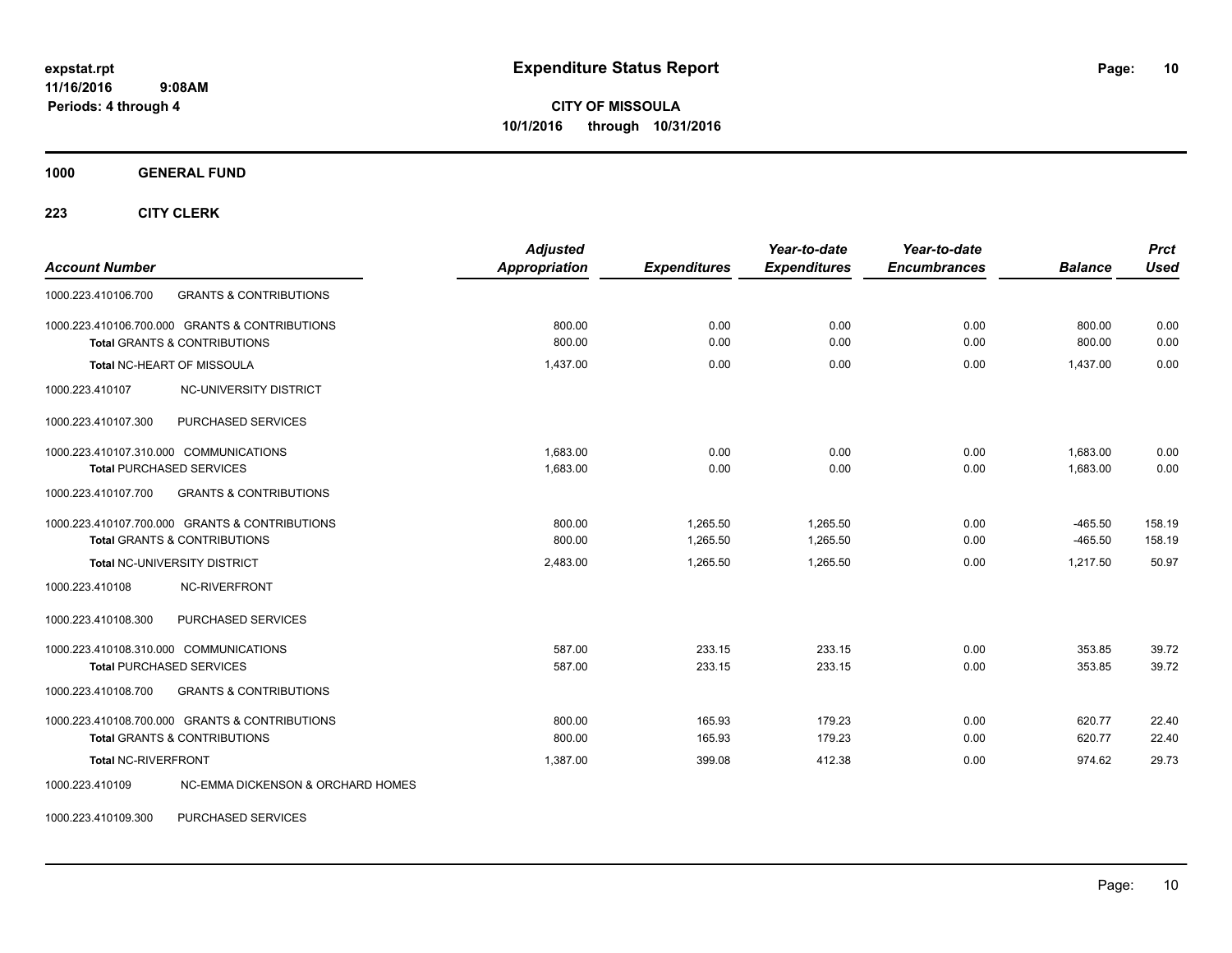### **1000 GENERAL FUND**

| <b>Account Number</b>                                                     |                                                                                           | <b>Adjusted</b><br><b>Appropriation</b> | <b>Expenditures</b> | Year-to-date<br><b>Expenditures</b> | Year-to-date<br><b>Encumbrances</b> | <b>Balance</b>       | <b>Prct</b><br><b>Used</b> |
|---------------------------------------------------------------------------|-------------------------------------------------------------------------------------------|-----------------------------------------|---------------------|-------------------------------------|-------------------------------------|----------------------|----------------------------|
| 1000.223.410109.310.000 COMMUNICATIONS<br><b>Total PURCHASED SERVICES</b> |                                                                                           | 723.00<br>723.00                        | 0.00<br>0.00        | 467.78<br>467.78                    | 0.00<br>0.00                        | 255.22<br>255.22     | 64.70<br>64.70             |
| 1000.223.410109.700                                                       | <b>GRANTS &amp; CONTRIBUTIONS</b>                                                         |                                         |                     |                                     |                                     |                      |                            |
|                                                                           | 1000.223.410109.700.000 GRANTS & CONTRIBUTIONS<br><b>Total GRANTS &amp; CONTRIBUTIONS</b> | 800.00<br>800.00                        | 0.00<br>0.00        | 184.68<br>184.68                    | 0.00<br>0.00                        | 615.32<br>615.32     | 23.09<br>23.09             |
|                                                                           | Total NC-EMMA DICKENSON & ORCHARD HOMES                                                   | 1,523.00                                | 0.00                | 652.46                              | 0.00                                | 870.54               | 42.84                      |
| 1000.223.410110                                                           | <b>NC-FRANKLIN TO FORT</b>                                                                |                                         |                     |                                     |                                     |                      |                            |
| 1000.223.410110.300                                                       | PURCHASED SERVICES                                                                        |                                         |                     |                                     |                                     |                      |                            |
| 1000.223.410110.310.000 COMMUNICATIONS<br><b>Total PURCHASED SERVICES</b> |                                                                                           | 1,735.00<br>1,735.00                    | 0.00<br>0.00        | 991.49<br>991.49                    | 0.00<br>0.00                        | 743.51<br>743.51     | 57.15<br>57.15             |
| 1000.223.410110.700                                                       | <b>GRANTS &amp; CONTRIBUTIONS</b>                                                         |                                         |                     |                                     |                                     |                      |                            |
|                                                                           | 1000.223.410110.700.000 GRANTS & CONTRIBUTIONS<br><b>Total GRANTS &amp; CONTRIBUTIONS</b> | 800.00<br>800.00                        | 0.00<br>0.00        | 353.95<br>353.95                    | 0.00<br>0.00                        | 446.05<br>446.05     | 44.24<br>44.24             |
| Total NC-FRANKLIN TO FORT                                                 |                                                                                           | 2,535.00                                | 0.00                | 1,345.44                            | 0.00                                | 1,189.56             | 53.07                      |
| 1000.223.410111                                                           | <b>NC-ROSE PARK</b>                                                                       |                                         |                     |                                     |                                     |                      |                            |
| 1000.223.410111.300                                                       | PURCHASED SERVICES                                                                        |                                         |                     |                                     |                                     |                      |                            |
| 1000.223.410111.310.000 COMMUNICATIONS<br><b>Total PURCHASED SERVICES</b> |                                                                                           | 1,081.00<br>1,081.00                    | 0.00<br>0.00        | 0.00<br>0.00                        | 0.00<br>0.00                        | 1,081.00<br>1.081.00 | 0.00<br>0.00               |
| 1000.223.410111.700                                                       | <b>GRANTS &amp; CONTRIBUTIONS</b>                                                         |                                         |                     |                                     |                                     |                      |                            |
|                                                                           | 1000.223.410111.700.000 GRANTS & CONTRIBUTIONS<br><b>Total GRANTS &amp; CONTRIBUTIONS</b> | 800.00<br>800.00                        | 0.00<br>0.00        | 0.00<br>0.00                        | 0.00<br>0.00                        | 800.00<br>800.00     | 0.00<br>0.00               |
| <b>Total NC-ROSE PARK</b>                                                 |                                                                                           | 1,881.00                                | 0.00                | 0.00                                | 0.00                                | 1,881.00             | 0.00                       |
| 1000.223.410112                                                           | <b>NC-FARVIEWS &amp; PATTEE CANYON</b>                                                    |                                         |                     |                                     |                                     |                      |                            |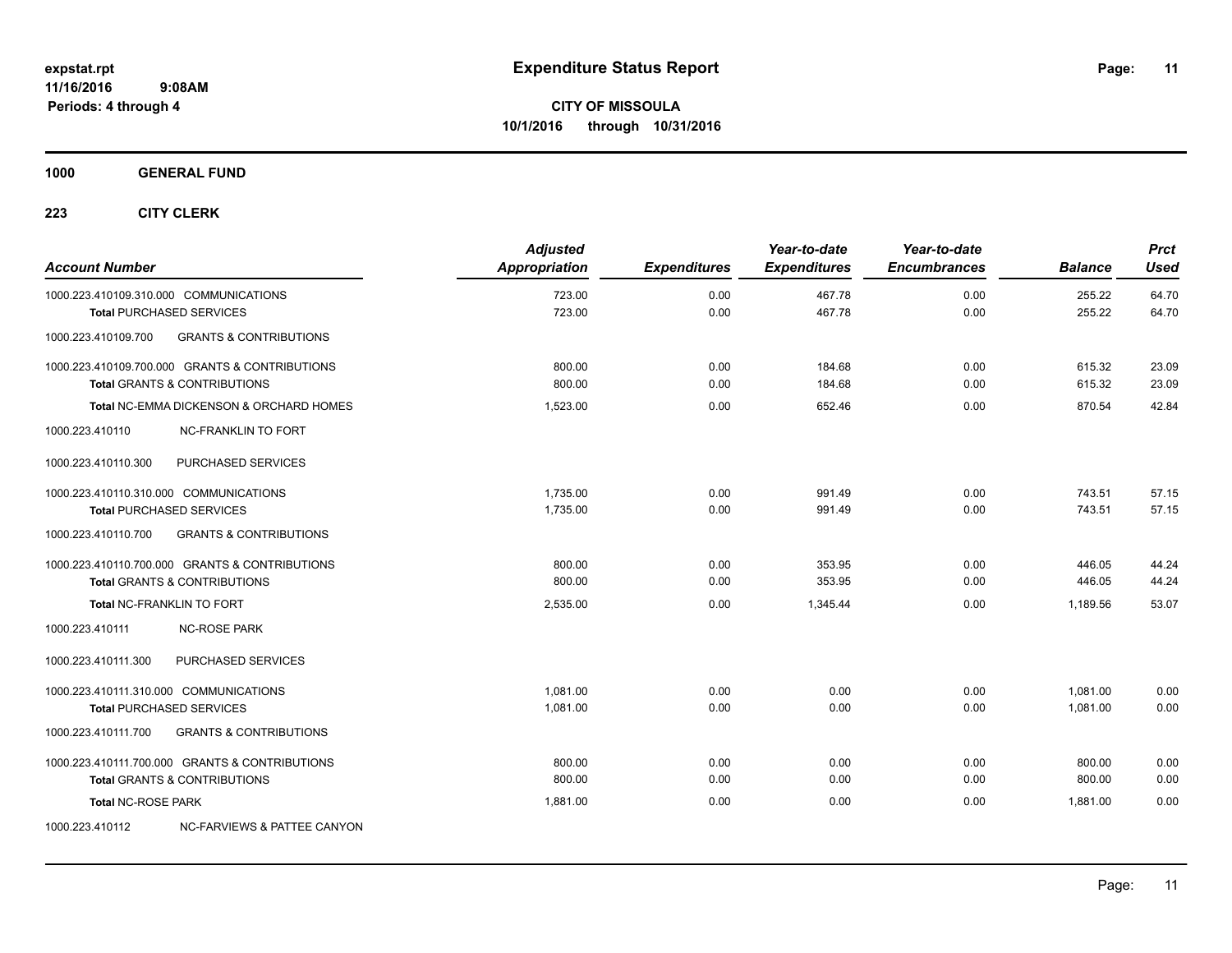**CITY OF MISSOULA 10/1/2016 through 10/31/2016**

### **1000 GENERAL FUND**

|                                                          | <b>Adjusted</b> |                     | Year-to-date        | Year-to-date        |                | <b>Prct</b> |
|----------------------------------------------------------|-----------------|---------------------|---------------------|---------------------|----------------|-------------|
| <b>Account Number</b>                                    | Appropriation   | <b>Expenditures</b> | <b>Expenditures</b> | <b>Encumbrances</b> | <b>Balance</b> | <b>Used</b> |
| PURCHASED SERVICES<br>1000.223.410112.300                |                 |                     |                     |                     |                |             |
| 1000.223.410112.310.000 COMMUNICATIONS                   | 716.00          | 0.00                | 0.00                | 0.00                | 716.00         | 0.00        |
| <b>Total PURCHASED SERVICES</b>                          | 716.00          | 0.00                | 0.00                | 0.00                | 716.00         | 0.00        |
| 1000.223.410112.700<br><b>GRANTS &amp; CONTRIBUTIONS</b> |                 |                     |                     |                     |                |             |
| 1000.223.410112.700.000 GRANTS & CONTRIBUTIONS           | 800.00          | 0.00                | 230.21              | 0.00                | 569.79         | 28.78       |
| <b>Total GRANTS &amp; CONTRIBUTIONS</b>                  | 800.00          | 0.00                | 230.21              | 0.00                | 569.79         | 28.78       |
| Total NC-FARVIEWS & PATTEE CANYON                        | 1,516.00        | 0.00                | 230.21              | 0.00                | 1.285.79       | 15.19       |
| <b>NC-SOUTHGATE &amp; TRIANGLE</b><br>1000.223.410113    |                 |                     |                     |                     |                |             |
| 1000.223.410113.300<br>PURCHASED SERVICES                |                 |                     |                     |                     |                |             |
| 1000.223.410113.310.000 COMMUNICATIONS                   | 625.00          | 0.00                | 0.00                | 0.00                | 625.00         | 0.00        |
| <b>Total PURCHASED SERVICES</b>                          | 625.00          | 0.00                | 0.00                | 0.00                | 625.00         | 0.00        |
| 1000.223.410113.700<br><b>GRANTS &amp; CONTRIBUTIONS</b> |                 |                     |                     |                     |                |             |
| 1000.223.410113.700.000 GRANTS & CONTRIBUTIONS           | 800.00          | 45.12               | 58.10               | 0.00                | 741.90         | 7.26        |
| <b>Total GRANTS &amp; CONTRIBUTIONS</b>                  | 800.00          | 45.12               | 58.10               | 0.00                | 741.90         | 7.26        |
| Total NC-SOUTHGATE & TRIANGLE                            | 1.425.00        | 45.12               | 58.10               | 0.00                | 1.366.90       | 4.08        |
| 1000.223.410114<br><b>NC-LEWIS &amp; CLARK</b>           |                 |                     |                     |                     |                |             |
| PURCHASED SERVICES<br>1000.223.410114.300                |                 |                     |                     |                     |                |             |
| 1000.223.410114.310.000 COMMUNICATIONS                   | 669.00          | 0.00                | 0.00                | 0.00                | 669.00         | 0.00        |
| <b>Total PURCHASED SERVICES</b>                          | 669.00          | 0.00                | 0.00                | 0.00                | 669.00         | 0.00        |
| <b>GRANTS &amp; CONTRIBUTIONS</b><br>1000.223.410114.700 |                 |                     |                     |                     |                |             |
| 1000.223.410114.700.000 GRANTS & CONTRIBUTIONS           | 800.00          | 0.00                | 0.00                | 0.00                | 800.00         | 0.00        |
| <b>Total GRANTS &amp; CONTRIBUTIONS</b>                  | 800.00          | 0.00                | 0.00                | 0.00                | 800.00         | 0.00        |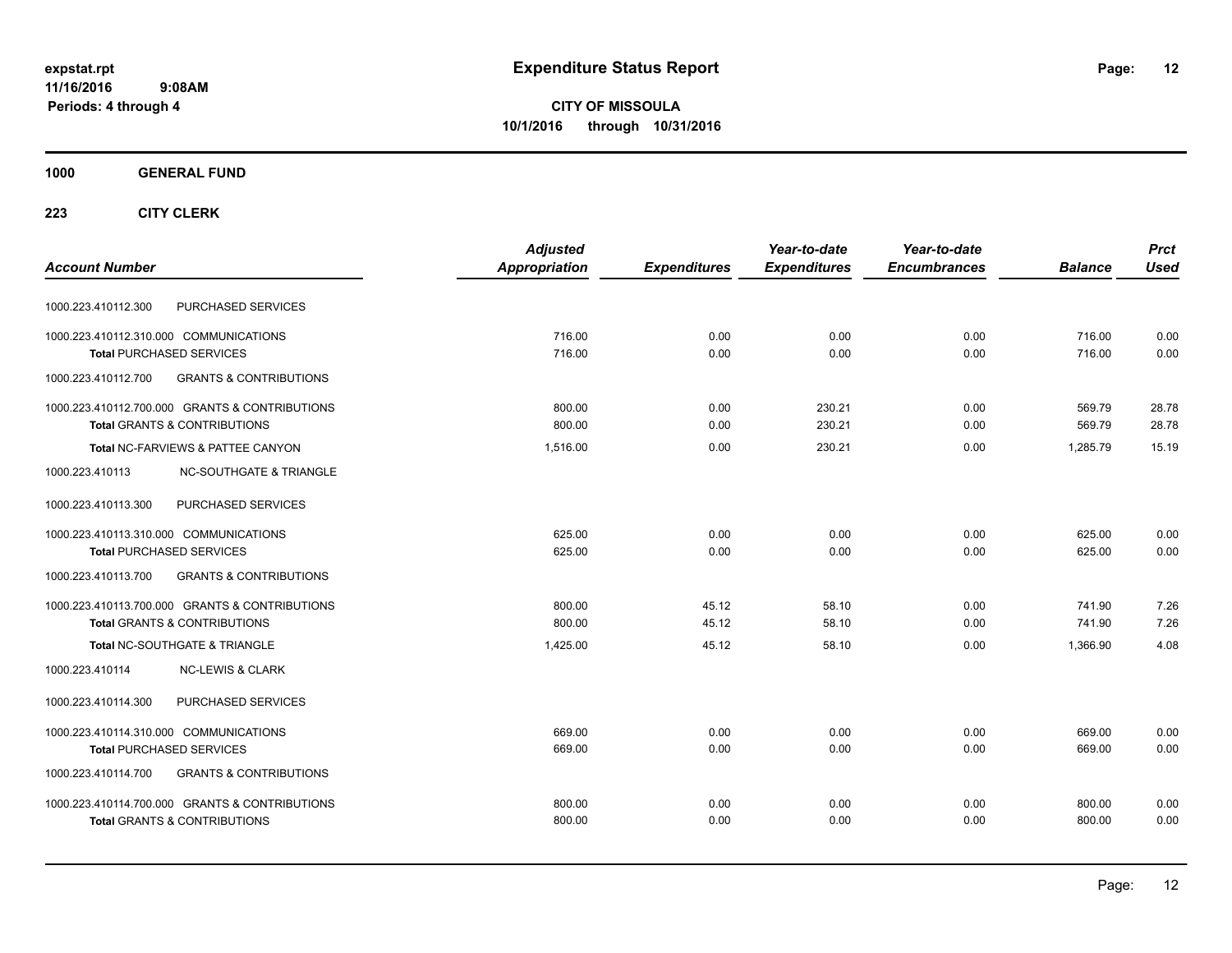**CITY OF MISSOULA 10/1/2016 through 10/31/2016**

**1000 GENERAL FUND**

| <b>Account Number</b>  |                                                                                           | <b>Adjusted</b><br><b>Appropriation</b> | <b>Expenditures</b> | Year-to-date<br><b>Expenditures</b> | Year-to-date<br><b>Encumbrances</b> | <b>Balance</b>   | <b>Prct</b><br><b>Used</b> |
|------------------------|-------------------------------------------------------------------------------------------|-----------------------------------------|---------------------|-------------------------------------|-------------------------------------|------------------|----------------------------|
| Total NC-LEWIS & CLARK |                                                                                           | 1,469.00                                | 0.00                | 0.00                                | 0.00                                | 1,469.00         | 0.00                       |
| 1000.223.410115        | NC-S 39TH                                                                                 |                                         |                     |                                     |                                     |                  |                            |
| 1000.223.410115.300    | PURCHASED SERVICES                                                                        |                                         |                     |                                     |                                     |                  |                            |
|                        | 1000.223.410115.310.000 COMMUNICATIONS<br><b>Total PURCHASED SERVICES</b>                 | 548.00<br>548.00                        | 333.02<br>333.02    | 333.02<br>333.02                    | 0.00<br>0.00                        | 214.98<br>214.98 | 60.77<br>60.77             |
| 1000.223.410115.700    | <b>GRANTS &amp; CONTRIBUTIONS</b>                                                         |                                         |                     |                                     |                                     |                  |                            |
|                        | 1000.223.410115.700.000 GRANTS & CONTRIBUTIONS<br><b>Total GRANTS &amp; CONTRIBUTIONS</b> | 800.00<br>800.00                        | 114.98<br>114.98    | 114.98<br>114.98                    | 0.00<br>0.00                        | 685.02<br>685.02 | 14.37<br>14.37             |
| Total NC-S 39TH        |                                                                                           | 1,348.00                                | 448.00              | 448.00                              | 0.00                                | 900.00           | 33.23                      |
| 1000.223.410116        | NC-MOOSE CAN GULLY                                                                        |                                         |                     |                                     |                                     |                  |                            |
| 1000.223.410116.300    | PURCHASED SERVICES                                                                        |                                         |                     |                                     |                                     |                  |                            |
|                        | 1000.223.410116.310.000 COMMUNICATIONS<br><b>Total PURCHASED SERVICES</b>                 | 983.00<br>983.00                        | 0.00<br>0.00        | 0.00<br>0.00                        | 0.00<br>0.00                        | 983.00<br>983.00 | 0.00<br>0.00               |
| 1000.223.410116.700    | <b>GRANTS &amp; CONTRIBUTIONS</b>                                                         |                                         |                     |                                     |                                     |                  |                            |
|                        | 1000.223.410116.700.000 GRANTS & CONTRIBUTIONS<br><b>Total GRANTS &amp; CONTRIBUTIONS</b> | 800.00<br>800.00                        | 0.00<br>0.00        | 0.00<br>0.00                        | 0.00<br>0.00                        | 800.00<br>800.00 | 0.00<br>0.00               |
|                        | Total NC-MOOSE CAN GULLY                                                                  | 1,783.00                                | 0.00                | 0.00                                | 0.00                                | 1,783.00         | 0.00                       |
| 1000.223.410117        | <b>NC-MILLER CREEK</b>                                                                    |                                         |                     |                                     |                                     |                  |                            |
| 1000.223.410117.300    | PURCHASED SERVICES                                                                        |                                         |                     |                                     |                                     |                  |                            |
|                        | 1000.223.410117.310.000 COMMUNICATIONS<br><b>Total PURCHASED SERVICES</b>                 | 704.00<br>704.00                        | 0.00<br>0.00        | 394.06<br>394.06                    | 0.00<br>0.00                        | 309.94<br>309.94 | 55.97<br>55.97             |
| 1000.223.410117.700    | <b>GRANTS &amp; CONTRIBUTIONS</b>                                                         |                                         |                     |                                     |                                     |                  |                            |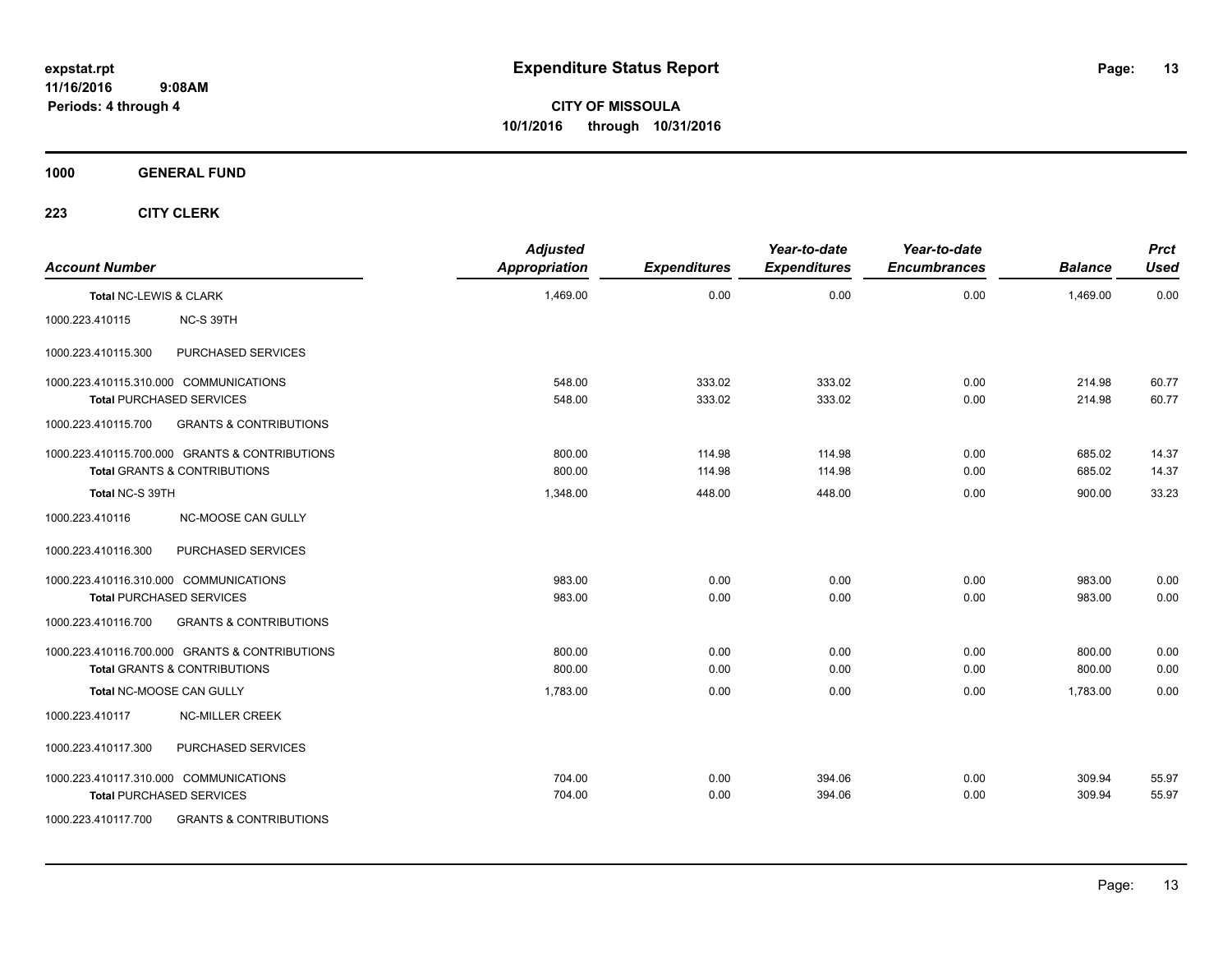### **1000 GENERAL FUND**

| <b>Account Number</b>                                                                                 | <b>Adjusted</b><br><b>Appropriation</b> | <b>Expenditures</b> | Year-to-date<br><b>Expenditures</b> | Year-to-date<br><b>Encumbrances</b> | <b>Balance</b>   | <b>Prct</b><br><b>Used</b> |
|-------------------------------------------------------------------------------------------------------|-----------------------------------------|---------------------|-------------------------------------|-------------------------------------|------------------|----------------------------|
| 1000.223.410117.700.000 GRANTS & CONTRIBUTIONS<br><b>Total GRANTS &amp; CONTRIBUTIONS</b>             | 800.00<br>800.00                        | 0.00<br>0.00        | 368.49<br>368.49                    | 0.00<br>0.00                        | 431.51<br>431.51 | 46.06<br>46.06             |
| <b>Total NC-MILLER CREEK</b>                                                                          | 1,504.00                                | 0.00                | 762.55                              | 0.00                                | 741.45           | 50.70                      |
| 1000.223.410118<br>MULLAN ROAD NC                                                                     |                                         |                     |                                     |                                     |                  |                            |
| PURCHASED SERVICES<br>1000.223.410118.300                                                             |                                         |                     |                                     |                                     |                  |                            |
| 1000.223.410118.310.000 COMMUNICATIONS<br><b>Total PURCHASED SERVICES</b>                             | 724.00<br>724.00                        | 439.17<br>439.17    | 714.00<br>714.00                    | 0.00<br>0.00                        | 10.00<br>10.00   | 98.62<br>98.62             |
| <b>GRANTS &amp; CONTRIBUTIONS</b><br>1000.223.410118.700                                              |                                         |                     |                                     |                                     |                  |                            |
| 1000.223.410118.700.000 GRANTS & CONTRIBUTIONS<br><b>Total GRANTS &amp; CONTRIBUTIONS</b>             | 800.00<br>800.00                        | 289.77<br>289.77    | 283.28<br>283.28                    | 0.00<br>0.00                        | 516.72<br>516.72 | 35.41<br>35.41             |
| <b>Total MULLAN ROAD NC</b>                                                                           | 1.524.00                                | 728.94              | 997.28                              | 0.00                                | 526.72           | 65.44                      |
| 1000.223.410119<br><b>EAST MISSOULA NC</b>                                                            |                                         |                     |                                     |                                     |                  |                            |
| PURCHASED SERVICES<br>1000.223.410119.300                                                             |                                         |                     |                                     |                                     |                  |                            |
| 1000.223.410119.310.000 COMMUNICATIONS<br><b>Total PURCHASED SERVICES</b>                             | 12.00<br>12.00                          | 0.00<br>0.00        | 0.00<br>0.00                        | 0.00<br>0.00                        | 12.00<br>12.00   | 0.00<br>0.00               |
| <b>GRANTS &amp; CONTRIBUTIONS</b><br>1000.223.410119.700                                              |                                         |                     |                                     |                                     |                  |                            |
| 1000.223.410119.700.000 EAST MISSOULA NEIGHBORHOOD COUNCIL<br><b>Total GRANTS &amp; CONTRIBUTIONS</b> | 800.00<br>800.00                        | 0.00<br>0.00        | 0.00<br>0.00                        | 0.00<br>0.00                        | 800.00<br>800.00 | 0.00<br>0.00               |
| <b>Total EAST MISSOULA NC</b>                                                                         | 812.00                                  | 0.00                | 0.00                                | 0.00                                | 812.00           | 0.00                       |
| <b>COMMUNITY FORUM/NC LIAISON</b><br>1000.223.410120                                                  |                                         |                     |                                     |                                     |                  |                            |
| PURCHASED SERVICES<br>1000.223.410120.300                                                             |                                         |                     |                                     |                                     |                  |                            |
| 1000.223.410120.320.000 PRINTING & DUPLICATING                                                        | 500.00                                  | 0.00                | 67.65                               | 0.00                                | 432.35           | 13.53                      |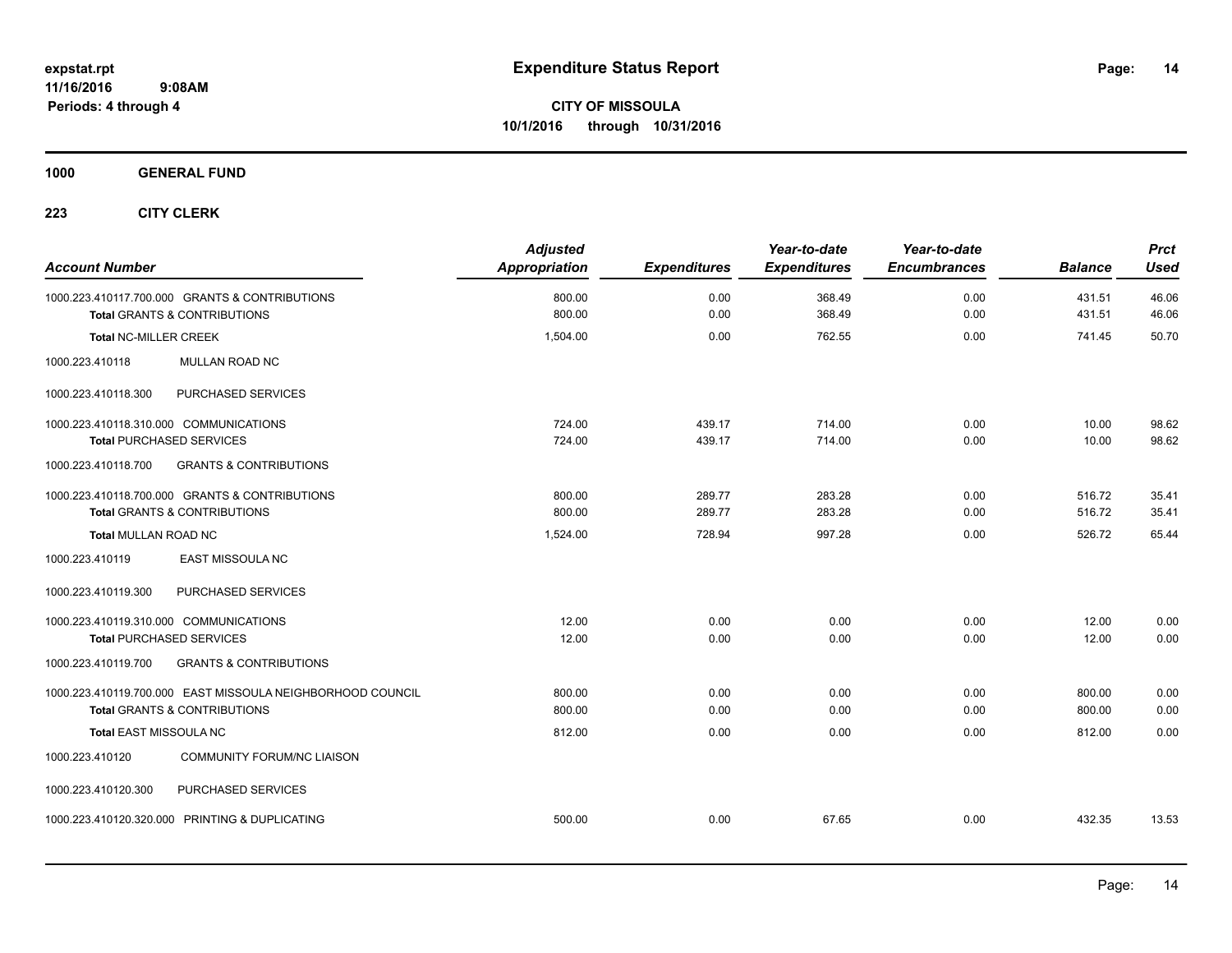**1000 GENERAL FUND**

| <b>Account Number</b>                                                                                 | <b>Adjusted</b><br><b>Appropriation</b> | <b>Expenditures</b>  | Year-to-date<br><b>Expenditures</b> | Year-to-date<br><b>Encumbrances</b> | <b>Balance</b>         | <b>Prct</b><br><b>Used</b> |
|-------------------------------------------------------------------------------------------------------|-----------------------------------------|----------------------|-------------------------------------|-------------------------------------|------------------------|----------------------------|
| <b>Total PURCHASED SERVICES</b>                                                                       | 500.00                                  | 0.00                 | 67.65                               | 0.00                                | 432.35                 | 13.53                      |
| 1000.223.410120.700<br><b>GRANTS &amp; CONTRIBUTIONS</b>                                              |                                         |                      |                                     |                                     |                        |                            |
| 1000.223.410120.700.000 GRANTS & CONTRIBUTIONS                                                        | 1,700.00                                | 0.00                 | 0.00                                | 0.00                                | 1,700.00               | 0.00                       |
| 1000.223.410120.700.799 GRANTS & CONTRIBUTIONS<br><b>Total GRANTS &amp; CONTRIBUTIONS</b>             | 0.00<br>1,700.00                        | 0.00<br>0.00         | 627.47<br>627.47                    | 0.00<br>0.00                        | $-627.47$<br>1.072.53  | 0.00<br>36.91              |
| <b>Total COMMUNITY FORUM/NC LIAISON</b>                                                               | 2.200.00                                | 0.00                 | 695.12                              | 0.00                                | 1,504.88               | 31.60                      |
| 1000.223.410121<br>NEIGHBORHOOD PROJECT                                                               |                                         |                      |                                     |                                     |                        |                            |
| <b>GRANTS &amp; CONTRIBUTIONS</b><br>1000.223.410121.700                                              |                                         |                      |                                     |                                     |                        |                            |
| 1000.223.410121.700.000 NEIGHBORHOOD PROJECT<br><b>Total NEIGHBORHOOD PROJECT</b>                     | 21,000.00<br>21,000.00                  | 0.00<br>0.00         | 2.000.00<br>2,000.00                | 0.00<br>0.00                        | 19,000.00<br>19,000.00 | 9.52<br>9.52               |
| 1000.223.410122<br>ORCHARD HOMES NEIGHBORHOOD COUNCIL                                                 |                                         |                      |                                     |                                     |                        |                            |
| PURCHASED SERVICES<br>1000.223.410122.300                                                             |                                         |                      |                                     |                                     |                        |                            |
| 1000.223.410122.310.000 COMMUNICATIONS<br><b>Total PURCHASED SERVICES</b>                             | 242.00<br>242.00                        | 141.13<br>141.13     | 141.13<br>141.13                    | 0.00<br>0.00                        | 100.87<br>100.87       | 58.32<br>58.32             |
| <b>GRANTS &amp; CONTRIBUTIONS</b><br>1000.223.410122.700                                              |                                         |                      |                                     |                                     |                        |                            |
| 1000.223.410122.700.000 ORCHARD HOMES NEIGHBORHOOD COUNCIL<br><b>Total GRANTS &amp; CONTRIBUTIONS</b> | 800.00<br>800.00                        | 124.85<br>124.85     | 124.85<br>124.85                    | 0.00<br>0.00                        | 675.15<br>675.15       | 15.61<br>15.61             |
| Total ORCHARD HOMES NEIGHBORHOOD COUNCIL                                                              | 1,042.00                                | 265.98               | 265.98                              | 0.00                                | 776.02                 | 25.53                      |
| 1000.223.410125<br>NEIGHBORHOOD OFFICE                                                                |                                         |                      |                                     |                                     |                        |                            |
| PERSONAL SERVICES<br>1000.223.410125.100                                                              |                                         |                      |                                     |                                     |                        |                            |
| 1000.223.410125.110.000 SALARIES AND WAGES<br>1000.223.410125.140.000 EMPLOYER CONTRIBUTIONS          | 80,194.00<br>32,160.00                  | 9,283.09<br>3,121.05 | 26,523.65<br>12,178.61              | 0.00<br>0.00                        | 53,670.35<br>19,981.39 | 33.07<br>37.87             |
| <b>Total PERSONAL SERVICES</b>                                                                        | 112,354.00                              | 12,404.14            | 38,702.26                           | 0.00                                | 73,651.74              | 34.45                      |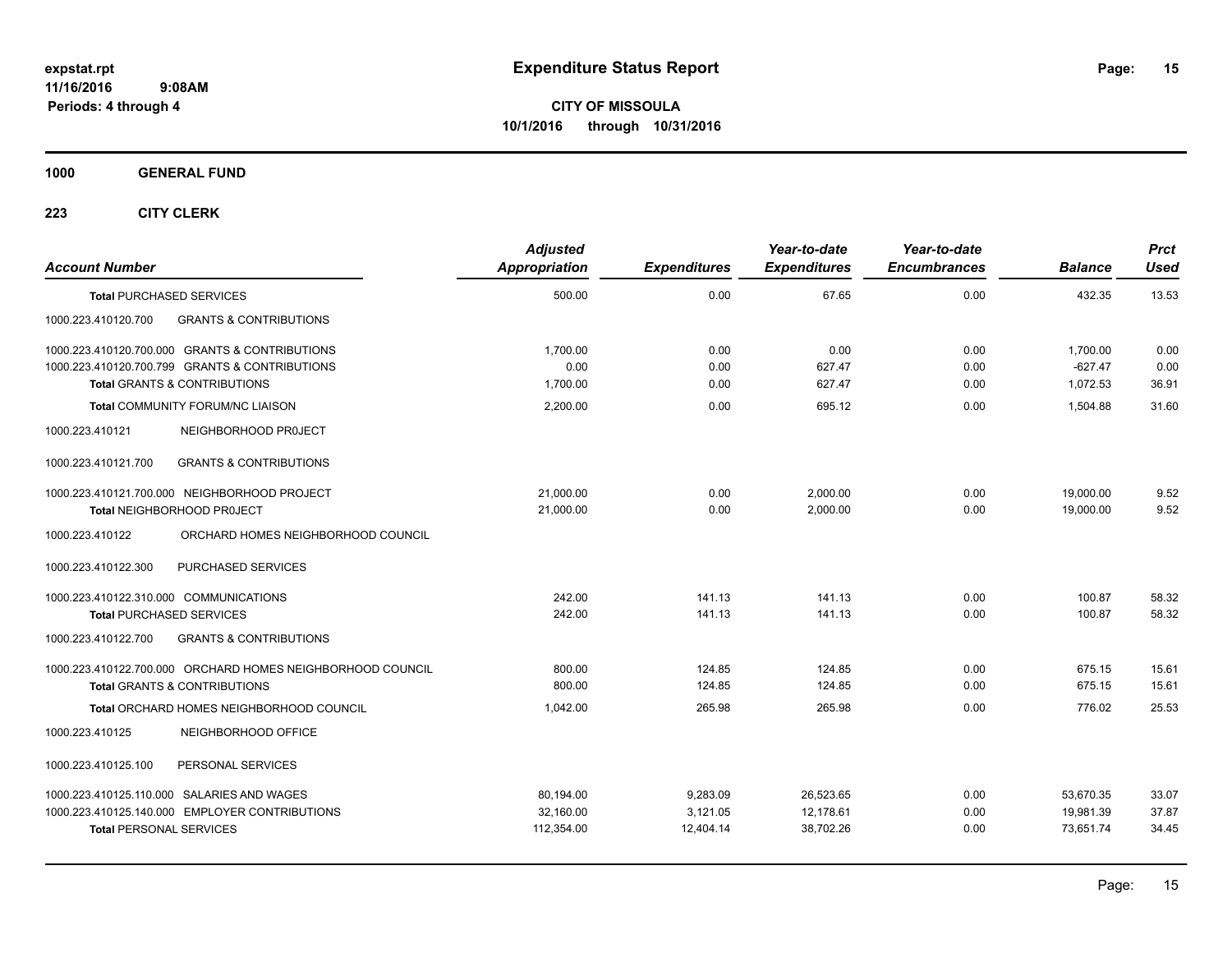**CITY OF MISSOULA 10/1/2016 through 10/31/2016**

### **1000 GENERAL FUND**

|                                         |                                                         | <b>Adjusted</b> |                     | Year-to-date        | Year-to-date        |                | <b>Prct</b> |
|-----------------------------------------|---------------------------------------------------------|-----------------|---------------------|---------------------|---------------------|----------------|-------------|
| <b>Account Number</b>                   |                                                         | Appropriation   | <b>Expenditures</b> | <b>Expenditures</b> | <b>Encumbrances</b> | <b>Balance</b> | Used        |
| 1000.223.410125.200                     | <b>SUPPLIES</b>                                         |                 |                     |                     |                     |                |             |
| 1000.223.410125.210.000 OFFICE SUPPLIES |                                                         | 210.00          | 72.18               | 99.17               | 0.00                | 110.83         | 47.22       |
|                                         | 1000.223.410125.220.000 OPERATING SUPPLIES              | 150.00          | 0.00                | 0.00                | 0.00                | 150.00         | 0.00        |
| 1000.223.410125.231.000 GASOLINE        |                                                         | 100.00          | 41.73               | 41.73               | 0.00                | 58.27          | 41.73       |
| 1000.223.410125.240.000 OTHER SUPPLIES  |                                                         | 65.00           | 0.00                | 0.00                | 0.00                | 65.00          | 0.00        |
| <b>Total SUPPLIES</b>                   |                                                         | 525.00          | 113.91              | 140.90              | 0.00                | 384.10         | 26.84       |
| 1000.223.410125.300                     | PURCHASED SERVICES                                      |                 |                     |                     |                     |                |             |
|                                         | 1000.223.410125.310.000 COMMUNICATIONS                  | 135.00          | 0.00                | 54.32               | 0.00                | 80.68          | 40.24       |
|                                         | 1000.223.410125.320.000 PRINTING & DUPLICATING          | 100.00          | 0.00                | 0.00                | 0.00                | 100.00         | 0.00        |
|                                         | 1000.223.410125.330.000 PUBLICITY, SUBSCRIPTIONS & DUES | 200.00          | 0.00                | 0.00                | 0.00                | 200.00         | 0.00        |
|                                         | 1000.223.410125.344.000 TELEPHONE SERVICE               | 100.00          | 0.00                | 0.00                | 0.00                | 100.00         | 0.00        |
|                                         | 1000.223.410125.350.000 PROFESSIONAL SERVICES           | 3,000.00        | 0.00                | 0.00                | 0.00                | 3,000.00       | 0.00        |
|                                         | 1000.223.410125.360.000 REPAIR & MAINTENANCE            | 350.00          | 0.00                | 309.39              | 0.00                | 40.61          | 88.40       |
| 1000.223.410125.370.000 TRAVEL          |                                                         | 1,460.00        | 0.00                | 0.00                | 0.00                | 1,460.00       | 0.00        |
| 1000.223.410125.380.000 TRAINING        |                                                         | 1,550.00        | 0.00                | 0.00                | 0.00                | 1,550.00       | 0.00        |
|                                         | <b>Total PURCHASED SERVICES</b>                         | 6,895.00        | 0.00                | 363.71              | 0.00                | 6,531.29       | 5.27        |
| 1000.223.410125.900                     | <b>CAPITAL OUTLAY</b>                                   |                 |                     |                     |                     |                |             |
| <b>Total CAPITAL OUTLAY</b>             |                                                         | 0.00            | 0.00                | 0.00                | 0.00                | 0.00           | 0.00        |
|                                         | Total NEIGHBORHOOD OFFICE                               | 119,774.00      | 12,518.05           | 39,206.87           | 0.00                | 80,567.13      | 32.73       |
| 1000.223.410600                         | <b>ELECTIONS</b>                                        |                 |                     |                     |                     |                |             |
| 1000.223.410600.300                     | PURCHASED SERVICES                                      |                 |                     |                     |                     |                |             |
| <b>Total ELECTIONS</b>                  |                                                         | 0.00            | 0.00                | 0.00                | 0.00                | 0.00           | 0.00        |
| 1000.223.410900                         | <b>RECORDS ADMINISTRATION</b>                           |                 |                     |                     |                     |                |             |
| 1000.223.410900.100                     | PERSONAL SERVICES                                       |                 |                     |                     |                     |                |             |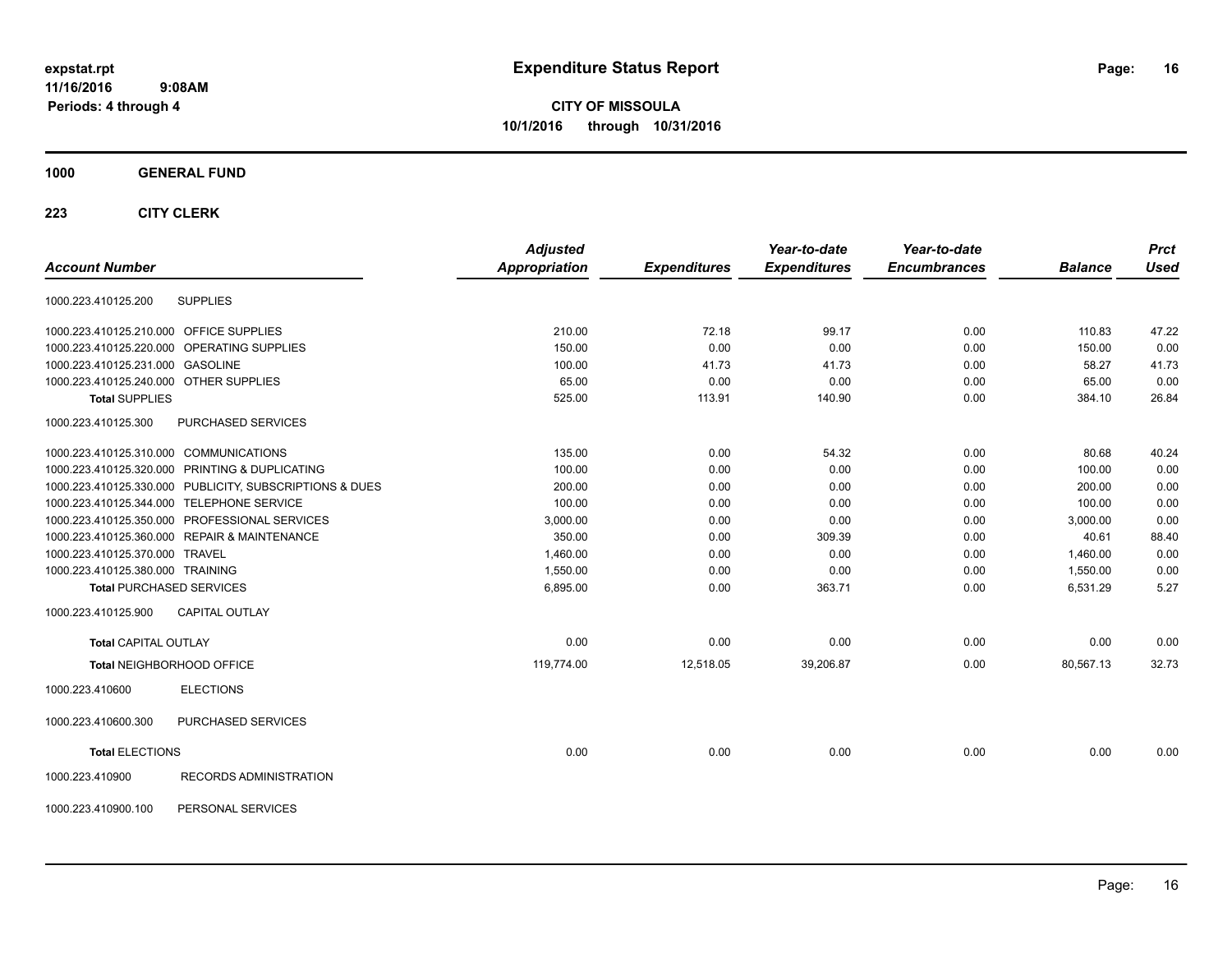**Periods: 4 through 4**

**CITY OF MISSOULA 10/1/2016 through 10/31/2016**

**1000 GENERAL FUND**

| <b>Account Number</b>                      |                                                         | <b>Adjusted</b><br><b>Appropriation</b> | <b>Expenditures</b> | Year-to-date<br><b>Expenditures</b> | Year-to-date<br><b>Encumbrances</b> | <b>Balance</b> | <b>Prct</b><br><b>Used</b> |
|--------------------------------------------|---------------------------------------------------------|-----------------------------------------|---------------------|-------------------------------------|-------------------------------------|----------------|----------------------------|
|                                            | <b>Total RECORDS ADMINISTRATION</b>                     | 0.00                                    | 0.00                | 0.00                                | 0.00                                | 0.00           | 0.00                       |
| 1000.223.410910                            | <b>ADMINISTRATION</b>                                   |                                         |                     |                                     |                                     |                |                            |
| 1000.223.410910.100                        | PERSONAL SERVICES                                       |                                         |                     |                                     |                                     |                |                            |
|                                            | 1000.223.410910.110.000 SALARIES AND WAGES              | 150,101.00                              | 17,318.03           | 49,607.52                           | 0.00                                | 100,493.48     | 33.05                      |
|                                            | 1000.223.410910.140.000 EMPLOYER CONTRIBUTIONS          | 56,286.00                               | 5,642.03            | 21,020.26                           | 0.00                                | 35,265.74      | 37.35                      |
| <b>Total PERSONAL SERVICES</b>             |                                                         | 206,387.00                              | 22,960.06           | 70,627.78                           | 0.00                                | 135,759.22     | 34.22                      |
| 1000.223.410910.200                        | <b>SUPPLIES</b>                                         |                                         |                     |                                     |                                     |                |                            |
| 1000.223.410910.210.000 OFFICE SUPPLIES    |                                                         | 5,091.00                                | 297.91              | 372.53                              | 0.00                                | 4,718.47       | 7.32                       |
| 1000.223.410910.220.000 OPERATING SUPPLIES |                                                         | 100.00                                  | 0.00                | 0.00                                | 0.00                                | 100.00         | 0.00                       |
| 1000.223.410910.231.000 GASOLINE           |                                                         | 150.00                                  | 0.00                | 0.00                                | 0.00                                | 150.00         | 0.00                       |
| 1000.223.410910.240.000 OTHER SUPPLIES     |                                                         | 160.00                                  | 0.00                | 0.00                                | 0.00                                | 160.00         | 0.00                       |
| <b>Total SUPPLIES</b>                      |                                                         | 5,501.00                                | 297.91              | 372.53                              | 0.00                                | 5,128.47       | 6.77                       |
| 1000.223.410910.300                        | PURCHASED SERVICES                                      |                                         |                     |                                     |                                     |                |                            |
| 1000.223.410910.310.000 COMMUNICATIONS     |                                                         | 4,446.00                                | 807.57              | 8,350.54                            | 0.00                                | $-3,904.54$    | 187.82                     |
|                                            | 1000.223.410910.320.000 PRINTING & DUPLICATING          | 100.00                                  | 0.00                | 0.00                                | 0.00                                | 100.00         | 0.00                       |
|                                            | 1000.223.410910.330.000 PUBLICITY, SUBSCRIPTIONS & DUES | 1,725.00                                | 221.00              | 690.50                              | 0.00                                | 1,034.50       | 40.03                      |
| 1000.223.410910.344.000 TELEPHONE SERVICE  |                                                         | 100.00                                  | 0.00                | 4.19                                | 0.00                                | 95.81          | 4.19                       |
|                                            | 1000.223.410910.350.000 PROFESSIONAL SERVICES           | 17,300.00                               | 505.00              | 3,342.25                            | 0.00                                | 13,957.75      | 19.32                      |
|                                            | 1000.223.410910.360.000 REPAIR & MAINTENANCE            | 1,100.00                                | 19.97               | 195.72                              | 0.00                                | 904.28         | 17.79                      |
| 1000.223.410910.370.000 TRAVEL             |                                                         | 3,690.00                                | 0.00                | 0.00                                | 0.00                                | 3,690.00       | 0.00                       |
| 1000.223.410910.380.000 TRAINING           |                                                         | 3.070.00                                | 0.00                | 150.00                              | 0.00                                | 2.920.00       | 4.89                       |
|                                            | 1000.223.410910.390.000 OTHER PURCHASED SERVICES        | 3,500.00                                | 591.75              | 2,418.75                            | 0.00                                | 1,081.25       | 69.11                      |
| <b>Total PURCHASED SERVICES</b>            |                                                         | 35,031.00                               | 2,145.29            | 15,151.95                           | 0.00                                | 19,879.05      | 43.25                      |
| 1000.223.410910.500                        | <b>FIXED CHARGES</b>                                    |                                         |                     |                                     |                                     |                |                            |
| <b>Total FIXED CHARGES</b>                 |                                                         | 0.00                                    | 0.00                | 0.00                                | 0.00                                | 0.00           | 0.00                       |
| 1000.223.410910.800                        | OTHER OBJECTS                                           |                                         |                     |                                     |                                     |                |                            |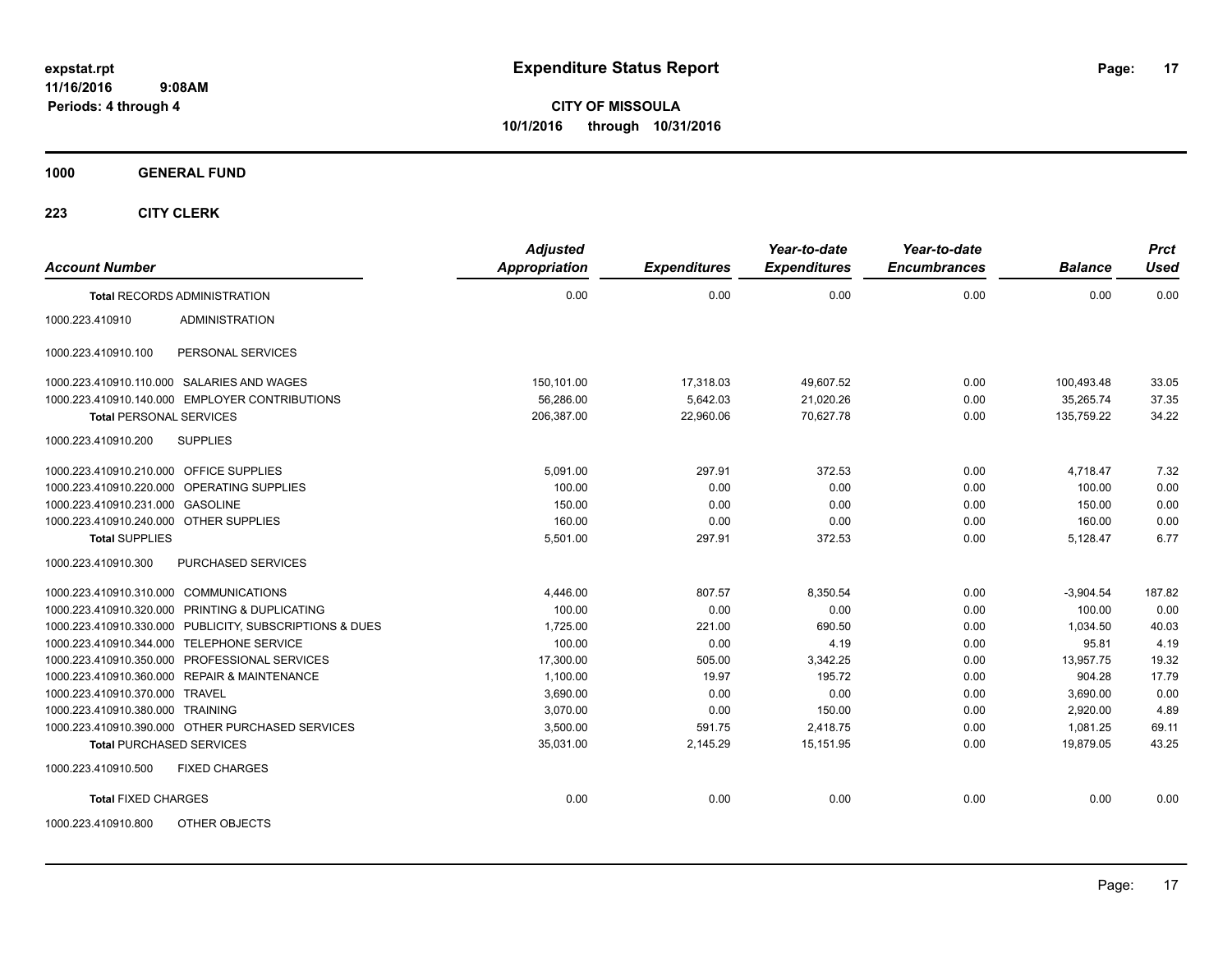**CITY OF MISSOULA 10/1/2016 through 10/31/2016**

**1000 GENERAL FUND**

| <b>Account Number</b>                                    | <b>Adjusted</b><br><b>Appropriation</b> | <b>Expenditures</b> | Year-to-date<br><b>Expenditures</b> | Year-to-date<br><b>Encumbrances</b> | <b>Balance</b> | <b>Prct</b><br><b>Used</b> |
|----------------------------------------------------------|-----------------------------------------|---------------------|-------------------------------------|-------------------------------------|----------------|----------------------------|
| <b>Total OTHER OBJECTS</b>                               | 0.00                                    | 0.00                | 0.00                                | 0.00                                | 0.00           | 0.00                       |
| 1000.223.410910.900<br><b>CAPITAL OUTLAY</b>             |                                         |                     |                                     |                                     |                |                            |
| <b>Total CAPITAL OUTLAY</b>                              | 0.00                                    | 0.00                | 0.00                                | 0.00                                | 0.00           | 0.00                       |
| <b>Total ADMINISTRATION</b>                              | 246,919.00                              | 25,403.26           | 86,152.26                           | 0.00                                | 160,766.74     | 34.89                      |
| <b>VOLUNTEER MISSOULA</b><br>1000.223.411802             |                                         |                     |                                     |                                     |                |                            |
| <b>GRANTS &amp; CONTRIBUTIONS</b><br>1000.223.411802.700 |                                         |                     |                                     |                                     |                |                            |
| 1000.223.411802.700.000 GRANTS & CONTRIBUTIONS           | 10,000.00                               | 10,000.00           | 10,000.00                           | 0.00                                | 0.00           | 100.00                     |
| <b>Total VOLUNTEER MISSOULA</b>                          | 10,000.00                               | 10,000.00           | 10,000.00                           | 0.00                                | 0.00           | 100.00                     |
| 1000.223.411854<br>NEIGHBORHOOD AMBASSADOR               |                                         |                     |                                     |                                     |                |                            |
| <b>GRANTS &amp; CONTRIBUTIONS</b><br>1000.223.411854.700 |                                         |                     |                                     |                                     |                |                            |
| 1000.223.411854.700.000 GRANTS & CONTRIBUTIONS           | 10,000.00                               | 0.00                | 0.00                                | 0.00                                | 10,000.00      | 0.00                       |
| Total NEIGHBORHOOD AMBASSADOR                            | 10,000.00                               | 0.00                | 0.00                                | 0.00                                | 10.000.00      | 0.00                       |
| *** Title Not Found ***<br>1000.223.460451               |                                         |                     |                                     |                                     |                |                            |
| <b>GRANTS &amp; CONTRIBUTIONS</b><br>1000.223.460451.700 |                                         |                     |                                     |                                     |                |                            |
| 1000.223.460451.700.000 GRANTS & CONTRIBUTIONS           | 5.880.00                                | 0.00                | 5.875.36                            | 0.00                                | 4.64           | 99.92                      |
| Total *** Title Not Found ***                            | 5,880.00                                | 0.00                | 5,875.36                            | 0.00                                | 4.64           | 99.92                      |
| <b>Total CITY CLERK</b>                                  | 446,746.00                              | 53,296.02           | 152,732.58                          | 0.00                                | 294,013.42     | 34.19                      |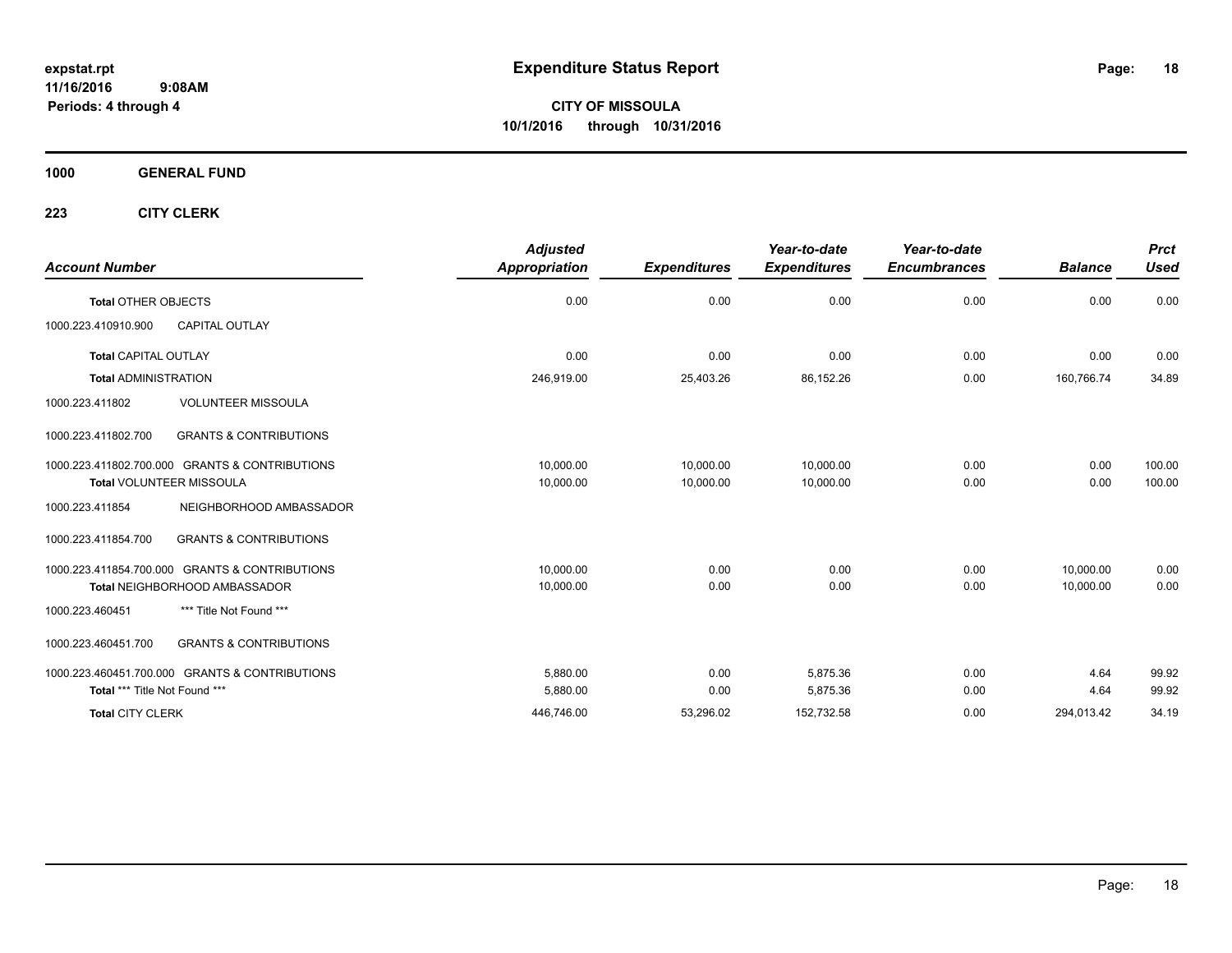**1000 GENERAL FUND**

### **224 INFORMATION SERVICES**

|                                                    | <b>Adjusted</b> |                     | Year-to-date        | Year-to-date        |                | <b>Prct</b> |
|----------------------------------------------------|-----------------|---------------------|---------------------|---------------------|----------------|-------------|
| <b>Account Number</b>                              | Appropriation   | <b>Expenditures</b> | <b>Expenditures</b> | <b>Encumbrances</b> | <b>Balance</b> | <b>Used</b> |
| <b>INFORMATION TECHNOLOGIES</b><br>1000.224.410580 |                 |                     |                     |                     |                |             |
| PERSONAL SERVICES<br>1000.224.410580.100           |                 |                     |                     |                     |                |             |
| 1000.224.410580.110.000 SALARIES AND WAGES         | 344,500.00      | 40.139.11           | 114.835.74          | 0.00                | 229.664.26     | 33.33       |
| 1000.224.410580.130.000 OTHER                      | 5,400.00        | 0.00                | 0.00                | 0.00                | 5,400.00       | 0.00        |
| 1000.224.410580.140.000 EMPLOYER CONTRIBUTIONS     | 117,907.00      | 11,735.06           | 43,331.04           | 0.00                | 74,575.96      | 36.75       |
| <b>Total PERSONAL SERVICES</b>                     | 467,807.00      | 51,874.17           | 158.166.78          | 0.00                | 309,640.22     | 33.81       |
| 1000.224.410580.200<br><b>SUPPLIES</b>             |                 |                     |                     |                     |                |             |
| 1000.224.410580.210.000 OFFICE SUPPLIES            | 1,735.00        | 0.00                | 22.59               | 0.00                | 1,712.41       | 1.30        |
| 1000.224.410580.220.000 OPERATING SUPPLIES         | 12,525.00       | 502.06              | 788.35              | 0.00                | 11,736.65      | 6.29        |
| 1000.224.410580.230.000 REPAIR/MAINTENANCE         | 3,000.00        | 599.57              | 667.54              | 0.00                | 2,332.46       | 22.25       |
| 1000.224.410580.231.000 GASOLINE                   | 250.00          | 0.00                | 11.04               | 0.00                | 238.96         | 4.42        |
| 1000.224.410580.240.000 OTHER SUPPLIES             | 1.900.00        | 0.00                | 0.00                | 0.00                | 1.900.00       | 0.00        |
| <b>Total SUPPLIES</b>                              | 19,410.00       | 1,101.63            | 1,489.52            | 0.00                | 17,920.48      | 7.67        |
| 1000.224.410580.300<br>PURCHASED SERVICES          |                 |                     |                     |                     |                |             |
| 1000.224.410580.310.000 COMMUNICATIONS             | 100.00          | 0.00                | 0.00                | 0.00                | 100.00         | 0.00        |
| 1000.224.410580.320.000 PRINTING & DUPLICATING     | 350.00          | 0.00                | 0.00                | 0.00                | 350.00         | 0.00        |
| 1000.224.410580.344.000 TELEPHONE SERVICE          | 129,675.00      | 10,669.51           | 37,772.36           | 0.00                | 91,902.64      | 29.13       |
| 1000.224.410580.350.000 PROFESSIONAL SERVICES      | 4,000.00        | 0.00                | 0.00                | 0.00                | 4,000.00       | 0.00        |
| 1000.224.410580.360.000 REPAIR & MAINTENANCE       | 247,649.00      | 0.00                | 66,090.41           | 0.00                | 181,558.59     | 26.69       |
| 1000.224.410580.370.000 TRAVEL                     | 6,809.00        | 324.50              | 1,053.70            | 0.00                | 5,755.30       | 15.48       |
| 1000.224.410580.380.000 TRAINING                   | 11.981.00       | 0.00                | 775.00              | 0.00                | 11.206.00      | 6.47        |
| 1000.224.410580.390.000 OTHER PURCHASED SERVICES   | 2,150.00        | 0.00                | 0.00                | 0.00                | 2,150.00       | 0.00        |
| <b>Total PURCHASED SERVICES</b>                    | 402,714.00      | 10,994.01           | 105,691.47          | 0.00                | 297,022.53     | 26.24       |
| 1000.224.410580.500<br><b>FIXED CHARGES</b>        |                 |                     |                     |                     |                |             |
| <b>Total FIXED CHARGES</b>                         | 0.00            | 0.00                | 0.00                | 0.00                | 0.00           | 0.00        |
| <b>CAPITAL OUTLAY</b><br>1000.224.410580.900       |                 |                     |                     |                     |                |             |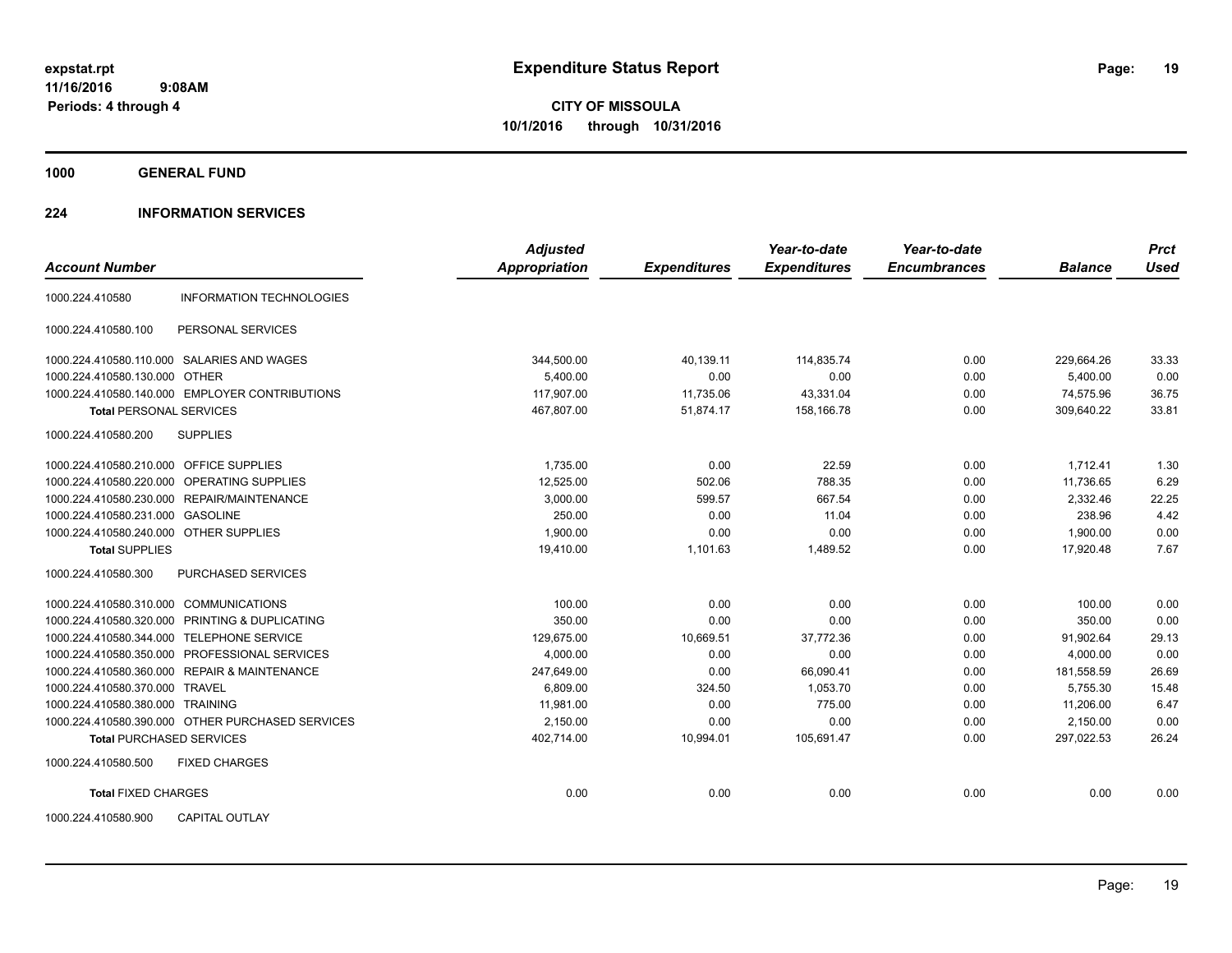**1000 GENERAL FUND**

### **224 INFORMATION SERVICES**

| <b>Account Number</b>                                   | <b>Adjusted</b><br><b>Appropriation</b> | <b>Expenditures</b> | Year-to-date<br><b>Expenditures</b> | Year-to-date<br><b>Encumbrances</b> | <b>Balance</b> | <b>Prct</b><br><b>Used</b> |
|---------------------------------------------------------|-----------------------------------------|---------------------|-------------------------------------|-------------------------------------|----------------|----------------------------|
| <b>Total CAPITAL OUTLAY</b>                             | 0.00                                    | 0.00                | 0.00                                | 0.00                                | 0.00           | 0.00                       |
| <b>Total INFORMATION TECHNOLOGIES</b>                   | 889,931.00                              | 63,969.81           | 265,347.77                          | 0.00                                | 624,583.23     | 29.82                      |
| GIS<br>1000.224.411060                                  |                                         |                     |                                     |                                     |                |                            |
| 1000.224.411060.100<br>PERSONAL SERVICES                |                                         |                     |                                     |                                     |                |                            |
| 1000.224.411060.110.000 SALARIES AND WAGES              | 102,950.00                              | 11,870.44           | 34,012.69                           | 0.00                                | 68,937.31      | 33.04                      |
| 1000.224.411060.140.000 GIS-EMPLOYER CONTRIBUTIONS      | 38.501.00                               | 3,860.89            | 14,307.08                           | 0.00                                | 24.193.92      | 37.16                      |
| <b>Total PERSONAL SERVICES</b>                          | 141,451.00                              | 15,731.33           | 48,319.77                           | 0.00                                | 93,131.23      | 34.16                      |
| 1000.224.411060.200<br><b>SUPPLIES</b>                  |                                         |                     |                                     |                                     |                |                            |
| 1000.224.411060.210.000 OFFICE SUPPLIES                 | 3.500.00                                | 19.99               | 25.63                               | 0.00                                | 3,474.37       | 0.73                       |
| 1000.224.411060.220.000 OPERATING SUPPLIES              | 684.00                                  | 0.00                | 0.00                                | 0.00                                | 684.00         | 0.00                       |
| 1000.224.411060.230.000 REPAIR/MAINTENANCE              | 2,140.00                                | 0.00                | 0.00                                | 0.00                                | 2,140.00       | 0.00                       |
| 1000.224.411060.231.000 GASOLINE                        | 500.00                                  | 0.00                | 11.05                               | 0.00                                | 488.95         | 2.21                       |
| 1000.224.411060.240.000 OTHER SUPPLIES                  | 1,000.00                                | 0.00                | 0.00                                | 0.00                                | 1,000.00       | 0.00                       |
| <b>Total SUPPLIES</b>                                   | 7,824.00                                | 19.99               | 36.68                               | 0.00                                | 7.787.32       | 0.47                       |
| 1000.224.411060.300<br><b>PURCHASED SERVICES</b>        |                                         |                     |                                     |                                     |                |                            |
| 1000.224.411060.330.000 PUBLICITY, SUBSCRIPTIONS & DUES | 500.00                                  | 0.00                | 0.00                                | 0.00                                | 500.00         | 0.00                       |
| <b>TELEPHONE SERVICE</b><br>1000.224.411060.344.000     | 1,370.00                                | 165.00              | 165.29                              | 0.00                                | 1,204.71       | 12.06                      |
| 1000.224.411060.350.000 PROFESSIONAL SERVICES           | 380.00                                  | 0.00                | 0.00                                | 0.00                                | 380.00         | 0.00                       |
| 1000.224.411060.360.000 REPAIR & MAINTENANCE            | 172,800.00                              | 0.00                | 7.451.76                            | 0.00                                | 165.348.24     | 4.31                       |
| 1000.224.411060.370.000 TRAVEL                          | 2,450.00                                | 0.00                | 0.00                                | 0.00                                | 2,450.00       | 0.00                       |
| 1000.224.411060.380.000 TRAINING                        | 2,425.00                                | 0.00                | 0.00                                | 0.00                                | 2,425.00       | 0.00                       |
| 1000.224.411060.390.000 OTHER PURCHASED SERVICES        | 1,550.00                                | 0.00                | 0.00                                | 0.00                                | 1,550.00       | 0.00                       |
| <b>Total PURCHASED SERVICES</b>                         | 181,475.00                              | 165.00              | 7,617.05                            | 0.00                                | 173,857.95     | 4.20                       |
| <b>Total GIS</b>                                        | 330,750.00                              | 15,916.32           | 55.973.50                           | 0.00                                | 274.776.50     | 16.92                      |
| <b>Total INFORMATION SERVICES</b>                       | 1,220,681.00                            | 79,886.13           | 321,321.27                          | 0.00                                | 899,359.73     | 26.32                      |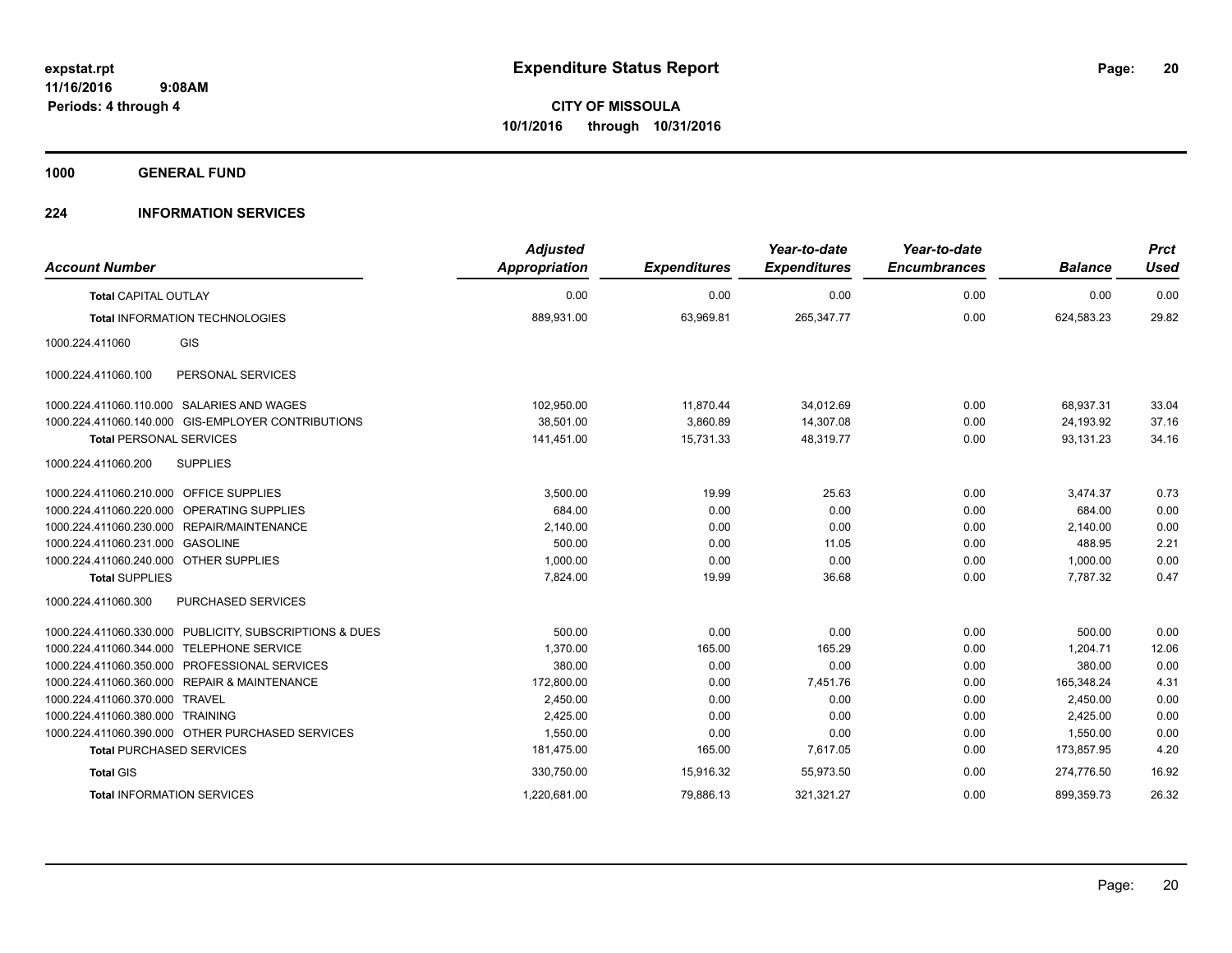**CITY OF MISSOULA 10/1/2016 through 10/31/2016**

**1000 GENERAL FUND**

**230 MUNICIPAL COURT**

| <b>Account Number</b>                                   | <b>Adjusted</b><br><b>Appropriation</b> | <b>Expenditures</b> | Year-to-date<br><b>Expenditures</b> | Year-to-date<br><b>Encumbrances</b> | <b>Balance</b> | <b>Prct</b><br><b>Used</b> |
|---------------------------------------------------------|-----------------------------------------|---------------------|-------------------------------------|-------------------------------------|----------------|----------------------------|
| CITY/MUNICIPAL COURT<br>1000.230.410360                 |                                         |                     |                                     |                                     |                |                            |
| PERSONAL SERVICES<br>1000.230.410360.100                |                                         |                     |                                     |                                     |                |                            |
| 1000.230.410360.110.000 SALARIES AND WAGES              | 853,094.00                              | 91,752.69           | 258,017.94                          | 0.00                                | 595,076.06     | 30.24                      |
| 1000.230.410360.120.000 OVERTIME/TERMINATION            | 10.000.00                               | 1.676.50            | 2.912.81                            | 0.00                                | 7.087.19       | 29.13                      |
| 1000.230.410360.140.000 EMPLOYER CONTRIBUTIONS          | 334,107.00                              | 29,268.30           | 108,765.96                          | 0.00                                | 225,341.04     | 32.55                      |
| <b>Total PERSONAL SERVICES</b>                          | 1,197,201.00                            | 122,697.49          | 369,696.71                          | 0.00                                | 827,504.29     | 30.88                      |
| 1000.230.410360.200<br><b>SUPPLIES</b>                  |                                         |                     |                                     |                                     |                |                            |
| <b>OFFICE SUPPLIES</b><br>1000.230.410360.210.000       | 6.181.00                                | 293.30              | 581.26                              | 0.00                                | 5,599.74       | 9.40                       |
| 1000.230.410360.220.000<br><b>OPERATING SUPPLIES</b>    | 4,972.00                                | 0.00                | 275.88                              | 0.00                                | 4,696.12       | 5.55                       |
| 1000.230.410360.240.000<br><b>OTHER SUPPLIES</b>        | 6,496.00                                | 1,313.99            | 1,836.48                            | 0.00                                | 4,659.52       | 28.27                      |
| <b>Total SUPPLIES</b>                                   | 17,649.00                               | 1,607.29            | 2,693.62                            | 0.00                                | 14,955.38      | 15.26                      |
| 1000.230.410360.300<br>PURCHASED SERVICES               |                                         |                     |                                     |                                     |                |                            |
| 1000.230.410360.310.000 COMMUNICATIONS                  | 11,911.00                               | 0.00                | 3,075.06                            | 0.00                                | 8,835.94       | 25.82                      |
| 1000.230.410360.320.000 PRINTING & DUPLICATING          | 1.187.00                                | 0.00                | 0.00                                | 0.00                                | 1,187.00       | 0.00                       |
| 1000.230.410360.330.000 PUBLICITY, SUBSCRIPTIONS & DUES | 10,196.00                               | 454.00              | 2.317.00                            | 0.00                                | 7.879.00       | 22.72                      |
| 1000.230.410360.344.000 TELEPHONE SERVICE               | 1,584.00                                | 0.00                | 329.03                              | 0.00                                | 1,254.97       | 20.77                      |
| 1000.230.410360.350.000 PROFESSIONAL SERVICES           | 188.969.00                              | 0.00                | 0.00                                | 0.00                                | 188.969.00     | 0.00                       |
| 1000.230.410360.350.005 PROFESSIONAL SERVICES           | 0.00                                    | 239.47              | 5,313.79                            | 0.00                                | $-5,313.79$    | 0.00                       |
| 1000.230.410360.350.006 PROFESSIONAL SERVICES           | 0.00                                    | 672.00              | 672.00                              | 0.00                                | $-672.00$      | 0.00                       |
| 1000.230.410360.360.000 REPAIR & MAINTENANCE            | 3,790.00                                | 0.00                | 0.00                                | 0.00                                | 3,790.00       | 0.00                       |
| 1000.230.410360.370.000 TRAVEL                          | 5,174.00                                | 2,220.76            | 4,871.16                            | 0.00                                | 302.84         | 94.15                      |
| 1000.230.410360.380.000 TRAINING                        | 9,000.00                                | 0.00                | 2,620.00                            | 0.00                                | 6,380.00       | 29.11                      |
| 1000.230.410360.390.000 OTHER PURCHASED SERVICES        | 6,263.00                                | 378.91              | 788.29                              | 0.00                                | 5,474.71       | 12.59                      |
| <b>Total PURCHASED SERVICES</b>                         | 238,074.00                              | 3,965.14            | 19,986.33                           | 0.00                                | 218,087.67     | 8.40                       |
| 1000.230.410360.500<br><b>FIXED CHARGES</b>             |                                         |                     |                                     |                                     |                |                            |
| 1000.230.410360.500.000 FIXED CHARGES                   | 0.00                                    | 0.00                | 29,889.40                           | 0.00                                | $-29,889.40$   | 0.00                       |
| <b>Total FIXED CHARGES</b>                              | 0.00                                    | 0.00                | 29,889.40                           | 0.00                                | $-29,889.40$   | 0.00                       |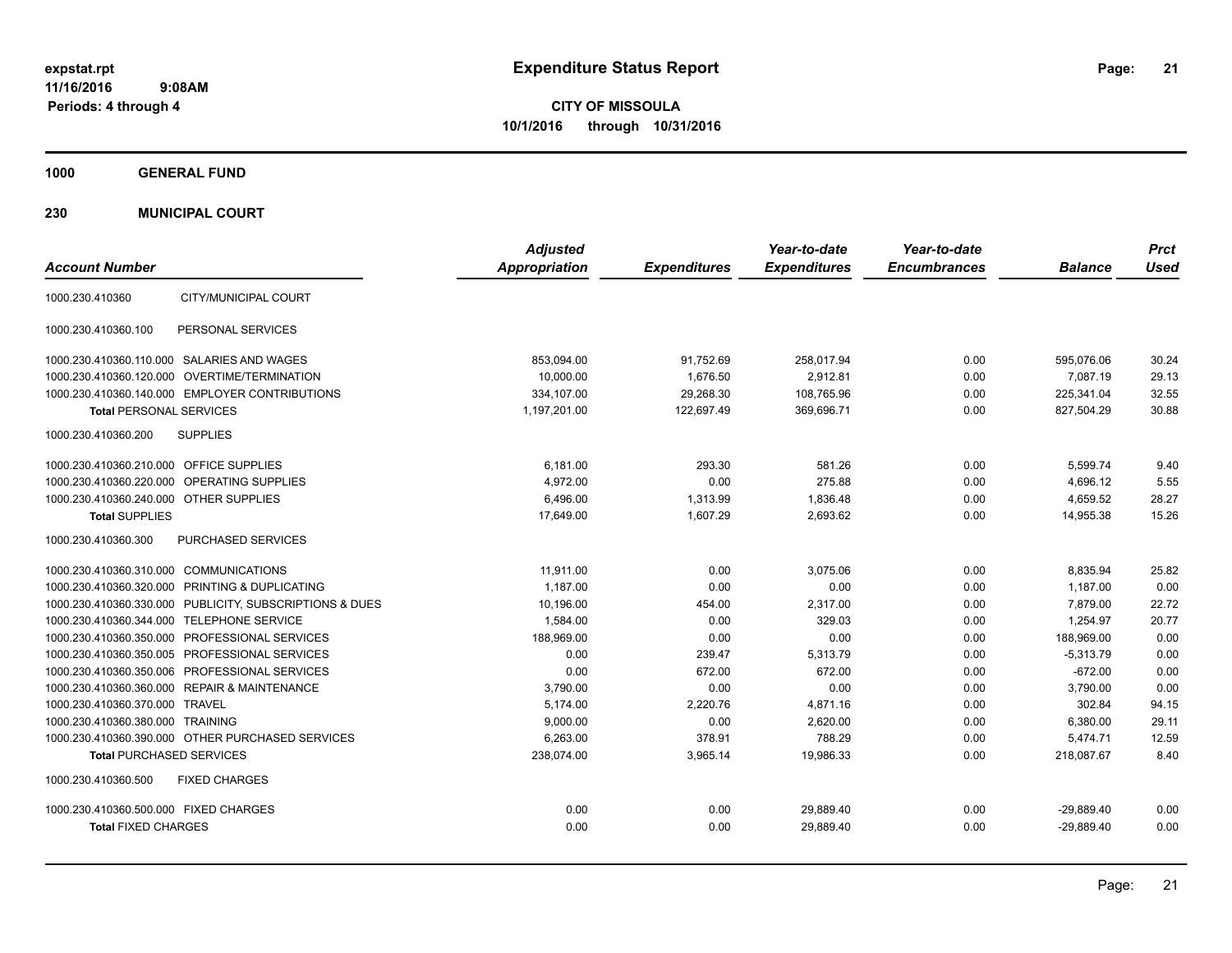**1000 GENERAL FUND**

**230 MUNICIPAL COURT**

|                                                          | <b>Adjusted</b>      |                     | Year-to-date        | Year-to-date        |                | <b>Prct</b> |
|----------------------------------------------------------|----------------------|---------------------|---------------------|---------------------|----------------|-------------|
| <b>Account Number</b>                                    | <b>Appropriation</b> | <b>Expenditures</b> | <b>Expenditures</b> | <b>Encumbrances</b> | <b>Balance</b> | <b>Used</b> |
| 1000.230.410360.700<br><b>GRANTS &amp; CONTRIBUTIONS</b> |                      |                     |                     |                     |                |             |
| 1000.230.410360.700.000 GRANTS & CONTRIBUTIONS           | 2,500.00             | 0.00                | 0.00                | 0.00                | 2,500.00       | 0.00        |
| <b>Total GRANTS &amp; CONTRIBUTIONS</b>                  | 2,500.00             | 0.00                | 0.00                | 0.00                | 2,500.00       | 0.00        |
| <b>CAPITAL OUTLAY</b><br>1000.230.410360.900             |                      |                     |                     |                     |                |             |
| <b>Total CAPITAL OUTLAY</b>                              | 0.00                 | 0.00                | 0.00                | 0.00                | 0.00           | 0.00        |
| <b>Total CITY/MUNICIPAL COURT</b>                        | 1,455,424.00         | 128,269.92          | 422,266.06          | 0.00                | 1,033,157.94   | 29.01       |
| <b>MCS</b><br>1000.230.411853                            |                      |                     |                     |                     |                |             |
| <b>PURCHASED SERVICES</b><br>1000.230.411853.300         |                      |                     |                     |                     |                |             |
| 1000.230.411853.390.000 MCS-OTHER PURCHASED SERVICES     | 68,400.00            | 0.00                | 11,399.92           | 0.00                | 57,000.08      | 16.67       |
| <b>Total MCS</b>                                         | 68,400.00            | 0.00                | 11,399.92           | 0.00                | 57,000.08      | 16.67       |
| <b>Total MUNICIPAL COURT</b>                             | 1,523,824.00         | 128,269.92          | 433,665.98          | 0.00                | 1,090,158.02   | 28.46       |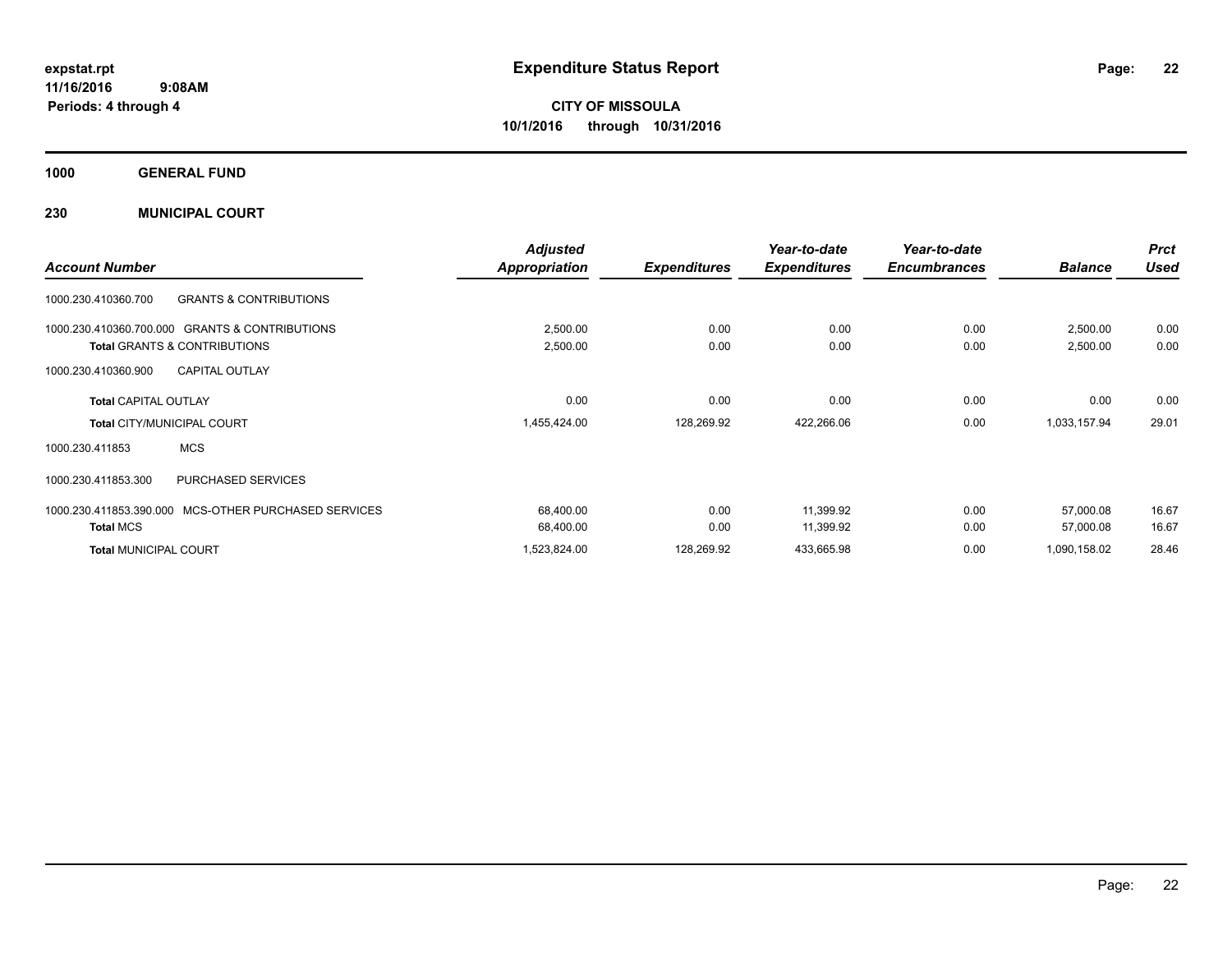**CITY OF MISSOULA 10/1/2016 through 10/31/2016**

**1000 GENERAL FUND**

| <b>Account Number</b>                                | <b>Adjusted</b><br><b>Appropriation</b> | <b>Expenditures</b> | Year-to-date<br><b>Expenditures</b> | Year-to-date<br><b>Encumbrances</b> | <b>Balance</b> | <b>Prct</b><br><b>Used</b> |
|------------------------------------------------------|-----------------------------------------|---------------------|-------------------------------------|-------------------------------------|----------------|----------------------------|
| <b>BUDGETING</b><br>1000.240.410520                  |                                         |                     |                                     |                                     |                |                            |
| PERSONAL SERVICES<br>1000.240.410520.100             |                                         |                     |                                     |                                     |                |                            |
| 1000.240.410520.110.000 SALARIES AND WAGES           | 85,237.00                               | 12,322.10           | 29,369.27                           | 0.00                                | 55,867.73      | 34.46                      |
| 1000.240.410520.140.000 EMPLOYER CONTRIBUTIONS       | 29,176.00                               | 3,109.15            | 10,108.33                           | 0.00                                | 19,067.67      | 34.65                      |
| <b>Total PERSONAL SERVICES</b>                       | 114,413.00                              | 15,431.25           | 39,477.60                           | 0.00                                | 74,935.40      | 34.50                      |
| <b>SUPPLIES</b><br>1000.240.410520.200               |                                         |                     |                                     |                                     |                |                            |
| 1000.240.410520.210.000 OFFICE SUPPLIES              | 160.00                                  | 0.00                | 15.48                               | 0.00                                | 144.52         | 9.68                       |
| 1000.240.410520.220.000 OPERATING SUPPLIES           | 285.00                                  | 0.00                | 0.00                                | 0.00                                | 285.00         | 0.00                       |
| <b>Total SUPPLIES</b>                                | 445.00                                  | 0.00                | 15.48                               | 0.00                                | 429.52         | 3.48                       |
| 1000.240.410520.300<br>PURCHASED SERVICES            |                                         |                     |                                     |                                     |                |                            |
| 1000.240.410520.320.000 PRINTING & DUPLICATING       | 823.00                                  | 50.03               | 150.32                              | 0.00                                | 672.68         | 18.26                      |
| 1000.240.410520.350.000 PROFESSIONAL SERVICES        | 148,289.00                              | 0.00                | 0.00                                | 0.00                                | 148,289.00     | 0.00                       |
| <b>Total PURCHASED SERVICES</b>                      | 149,112.00                              | 50.03               | 150.32                              | 0.00                                | 148,961.68     | 0.10                       |
| <b>Total BUDGETING</b>                               | 263,970.00                              | 15,481.28           | 39,643.40                           | 0.00                                | 224,326.60     | 15.02                      |
| <b>TREASURY</b><br>1000.240.410540                   |                                         |                     |                                     |                                     |                |                            |
| PERSONAL SERVICES<br>1000.240.410540.100             |                                         |                     |                                     |                                     |                |                            |
| 1000.240.410540.110.000 SALARIES AND WAGES           | 266,276.00                              | 17,595.80           | 47,603.50                           | 0.00                                | 218,672.50     | 17.88                      |
| 1000.240.410540.140.000 EMPLOYER CONTRIBUTIONS       | 98,231.00                               | 5,690.45            | 21,329.29                           | 0.00                                | 76,901.71      | 21.71                      |
| <b>Total PERSONAL SERVICES</b>                       | 364,507.00                              | 23,286.25           | 68,932.79                           | 0.00                                | 295,574.21     | 18.91                      |
| 1000.240.410540.200<br><b>SUPPLIES</b>               |                                         |                     |                                     |                                     |                |                            |
| 1000.240.410540.210.000 OFFICE SUPPLIES              | 1,402.00                                | 95.42               | 362.39                              | 0.00                                | 1,039.61       | 25.85                      |
| 1000.240.410540.220.000<br><b>OPERATING SUPPLIES</b> | 303.00                                  | 0.00                | 451.95                              | 0.00                                | $-148.95$      | 149.16                     |
| <b>Total SUPPLIES</b>                                | 1,705.00                                | 95.42               | 814.34                              | 0.00                                | 890.66         | 47.76                      |
| 1000.240.410540.300<br>PURCHASED SERVICES            |                                         |                     |                                     |                                     |                |                            |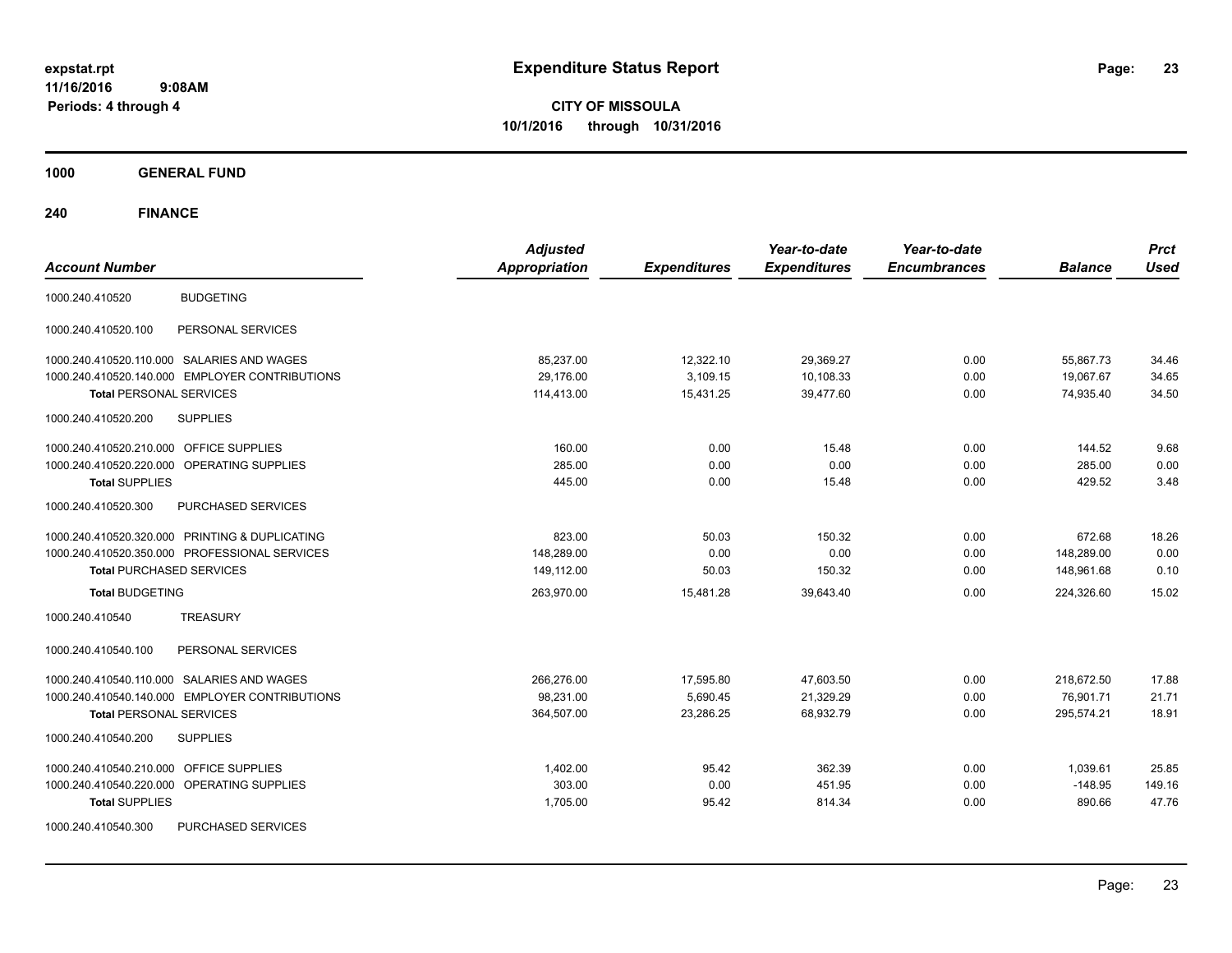**CITY OF MISSOULA 10/1/2016 through 10/31/2016**

**1000 GENERAL FUND**

| <b>Account Number</b>                                   | <b>Adjusted</b><br><b>Appropriation</b> | <b>Expenditures</b> | Year-to-date<br><b>Expenditures</b> | Year-to-date<br><b>Encumbrances</b> | <b>Balance</b> | <b>Prct</b><br><b>Used</b> |
|---------------------------------------------------------|-----------------------------------------|---------------------|-------------------------------------|-------------------------------------|----------------|----------------------------|
| 1000.240.410540.310.000 COMMUNICATIONS                  | 5,518.00                                | 0.00                | 1,467.63                            | 0.00                                | 4,050.37       | 26.60                      |
| 1000.240.410540.320.000 PRINTING & DUPLICATING          | 448.00                                  | 0.00                | 133.40                              | 0.00                                | 314.60         | 29.78                      |
| 1000.240.410540.330.000 PUBLICITY, SUBSCRIPTIONS & DUES | 10.00                                   | 4.80                | 9.60                                | 0.00                                | 0.40           | 96.00                      |
| 1000.240.410540.344.000 TELEPHONE SERVICE               | 25.00                                   | 0.00                | 0.00                                | 0.00                                | 25.00          | 0.00                       |
| 1000.240.410540.350.000 PROFESSIONAL SERVICES           | 12,511.00                               | 0.00                | 602.00                              | 0.00                                | 11,909.00      | 4.81                       |
| 1000.240.410540.360.000 REPAIR & MAINTENANCE            | 26.00                                   | 0.00                | 0.00                                | 0.00                                | 26.00          | 0.00                       |
| 1000.240.410540.370.000 TRAVEL                          | 4,125.00                                | 0.00                | 0.00                                | 0.00                                | 4,125.00       | 0.00                       |
| 1000.240.410540.380.000 TRAINING                        | 2.000.00                                | 0.00                | 208.00                              | 0.00                                | 1,792.00       | 10.40                      |
| <b>Total PURCHASED SERVICES</b>                         | 24.663.00                               | 4.80                | 2,420.63                            | 0.00                                | 22.242.37      | 9.81                       |
| <b>FIXED CHARGES</b><br>1000.240.410540.500             |                                         |                     |                                     |                                     |                |                            |
| 1000.240.410540.500.000 FIXED CHARGES                   | 500.00                                  | 0.00                | 0.00                                | 0.00                                | 500.00         | 0.00                       |
| <b>Total FIXED CHARGES</b>                              | 500.00                                  | 0.00                | 0.00                                | 0.00                                | 500.00         | 0.00                       |
| 1000.240.410540.900<br><b>CAPITAL OUTLAY</b>            |                                         |                     |                                     |                                     |                |                            |
| <b>Total CAPITAL OUTLAY</b>                             | 0.00                                    | 0.00                | 0.00                                | 0.00                                | 0.00           | 0.00                       |
| <b>Total TREASURY</b>                                   | 391,375.00                              | 23,386.47           | 72.167.76                           | 0.00                                | 319,207.24     | 18.44                      |
| <b>ACCOUNTING</b><br>1000.240.410550                    |                                         |                     |                                     |                                     |                |                            |
| 1000.240.410550.100<br>PERSONAL SERVICES                |                                         |                     |                                     |                                     |                |                            |
| 1000.240.410550.110.000 SALARIES AND WAGES              | 341,365.00                              | 62,206.82           | 150,296.96                          | 0.00                                | 191,068.04     | 44.03                      |
| 1000.240.410550.120.000 OVERTIME/TERMINATION            | 1,000.00                                | 0.00                | 0.00                                | 0.00                                | 1.000.00       | 0.00                       |
| 1000.240.410550.140.000 EMPLOYER CONTRIBUTIONS          | 134,888.00                              | 16,981.65           | 57,000.06                           | 0.00                                | 77,887.94      | 42.26                      |
| <b>Total PERSONAL SERVICES</b>                          | 477,253.00                              | 79,188.47           | 207,297.02                          | 0.00                                | 269,955.98     | 43.44                      |
| 1000.240.410550.200<br><b>SUPPLIES</b>                  |                                         |                     |                                     |                                     |                |                            |
| 1000.240.410550.210.000 OFFICE SUPPLIES                 | 2,374.00                                | 143.14              | 559.02                              | 0.00                                | 1,814.98       | 23.55                      |
| 1000.240.410550.220.000 OPERATING SUPPLIES              | 2,064.00                                | 140.85              | 791.74                              | 0.00                                | 1,272.26       | 38.36                      |
| 1000.240.410550.230.000 REPAIR/MAINTENANCE              | 300.00                                  | 0.00                | 0.00                                | 0.00                                | 300.00         | 0.00                       |
| 1000.240.410550.231.000 GASOLINE                        | 92.00                                   | 0.00                | 0.00                                | 0.00                                | 92.00          | 0.00                       |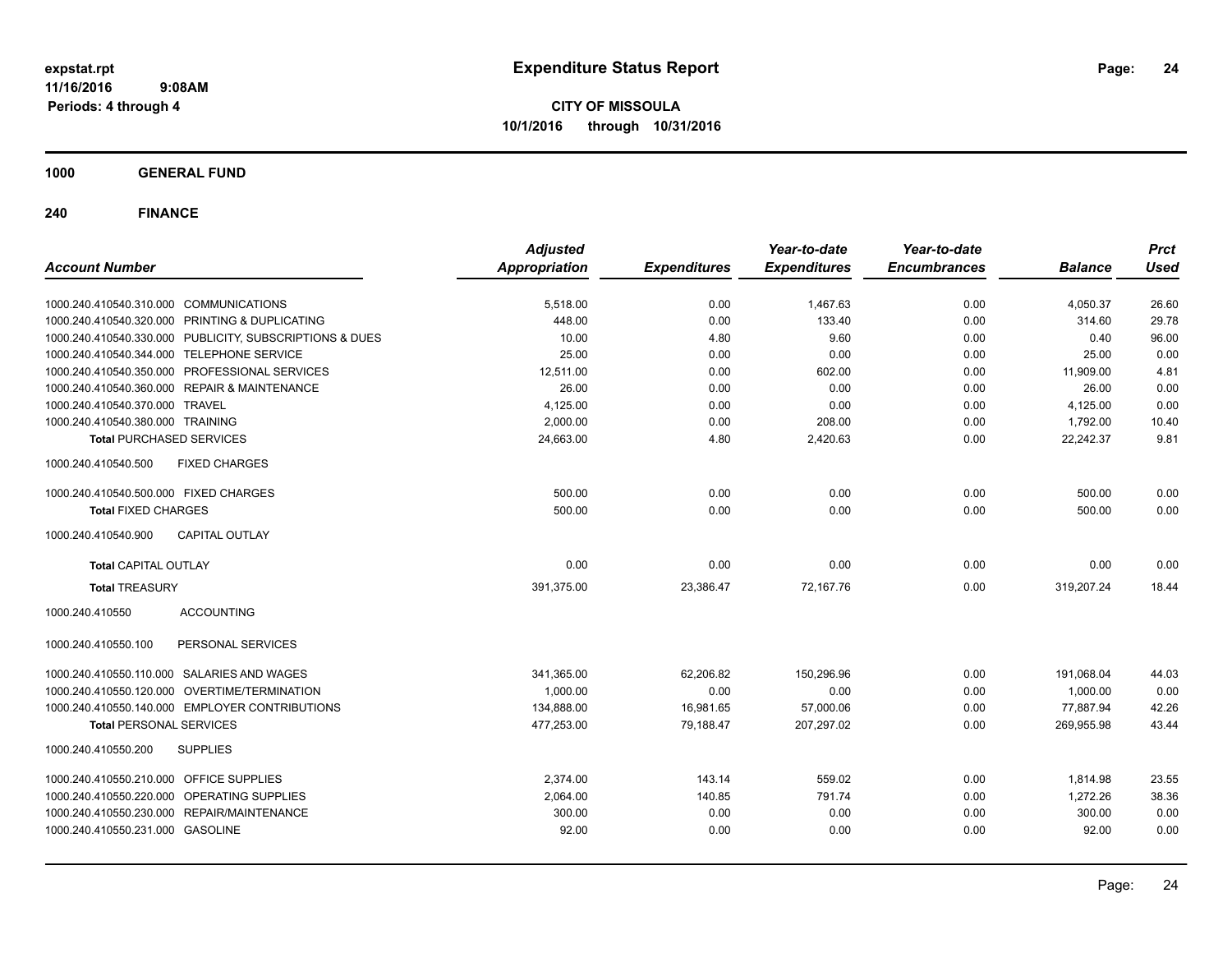**CITY OF MISSOULA 10/1/2016 through 10/31/2016**

**1000 GENERAL FUND**

| <b>Account Number</b>                                   | <b>Adjusted</b><br><b>Appropriation</b> | <b>Expenditures</b> | Year-to-date<br><b>Expenditures</b> | Year-to-date<br><b>Encumbrances</b> | <b>Balance</b> | <b>Prct</b><br><b>Used</b> |
|---------------------------------------------------------|-----------------------------------------|---------------------|-------------------------------------|-------------------------------------|----------------|----------------------------|
| 1000.240.410550.240.000 OTHER SUPPLIES                  | 500.00                                  | 0.00                | 0.00                                | 0.00                                | 500.00         | 0.00                       |
| <b>Total SUPPLIES</b>                                   | 5,330.00                                | 283.99              | 1,350.76                            | 0.00                                | 3,979.24       | 25.34                      |
| 1000.240.410550.300<br>PURCHASED SERVICES               |                                         |                     |                                     |                                     |                |                            |
| 1000.240.410550.310.000 COMMUNICATIONS                  | 36,270.00                               | 0.00                | 16,547.10                           | 0.00                                | 19,722.90      | 45.62                      |
| 1000.240.410550.320.000 PRINTING & DUPLICATING          | 2,014.00                                | 0.00                | 200.11                              | 0.00                                | 1,813.89       | 9.94                       |
| 1000.240.410550.330.000 PUBLICITY, SUBSCRIPTIONS & DUES | 3,400.00                                | 7.20                | 258.32                              | 0.00                                | 3,141.68       | 7.60                       |
| 1000.240.410550.344.000 TELEPHONE SERVICE               | 1,200.00                                | 0.00                | 13.74                               | 0.00                                | 1,186.26       | 1.15                       |
| 1000.240.410550.350.000 PROFESSIONAL SERVICES           | 144,665.00                              | 1,182.60            | 10,937.56                           | 0.00                                | 133,727.44     | 7.56                       |
| 1000.240.410550.360.000 REPAIR & MAINTENANCE            | 674.00                                  | 0.00                | 0.00                                | 0.00                                | 674.00         | 0.00                       |
| 1000.240.410550.370.000 TRAVEL                          | 3,520.00                                | 0.00                | 0.00                                | 0.00                                | 3,520.00       | 0.00                       |
| 1000.240.410550.380.000 TRAINING                        | 3,805.00                                | 0.00                | 322.00                              | 0.00                                | 3,483.00       | 8.46                       |
| <b>Total PURCHASED SERVICES</b>                         | 195,548.00                              | 1,189.80            | 28,278.83                           | 0.00                                | 167,269.17     | 14.46                      |
| <b>FIXED CHARGES</b><br>1000.240.410550.500             |                                         |                     |                                     |                                     |                |                            |
| <b>Total FIXED CHARGES</b>                              | 0.00                                    | 0.00                | 0.00                                | 0.00                                | 0.00           | 0.00                       |
| <b>CAPITAL OUTLAY</b><br>1000.240.410550.900            |                                         |                     |                                     |                                     |                |                            |
| Total CAPITAL OUTLAY                                    | 0.00                                    | 0.00                | 0.00                                | 0.00                                | 0.00           | 0.00                       |
| <b>Total ACCOUNTING</b>                                 | 678,131.00                              | 80,662.26           | 236,926.61                          | 0.00                                | 441,204.39     | 34.94                      |
| 1000.240.410552<br><b>FINANCIAL REPORTING</b>           |                                         |                     |                                     |                                     |                |                            |
| PERSONAL SERVICES<br>1000.240.410552.100                |                                         |                     |                                     |                                     |                |                            |
| 1000.240.410552.110.000 SALARIES AND WAGES              | 49.218.00                               | 7.861.49            | 18.566.87                           | 0.00                                | 30.651.13      | 37.72                      |
| 1000.240.410552.140.000 EMPLOYER CONTRIBUTIONS          | 17.599.00                               | 1,964.86            | 6,376.90                            | 0.00                                | 11,222.10      | 36.23                      |
| <b>Total PERSONAL SERVICES</b>                          | 66,817.00                               | 9,826.35            | 24,943.77                           | 0.00                                | 41,873.23      | 37.33                      |
| 1000.240.410552.200<br><b>SUPPLIES</b>                  |                                         |                     |                                     |                                     |                |                            |
| 1000.240.410552.210.000 OFFICE SUPPLIES                 | 129.00                                  | 0.00                | 0.00                                | 0.00                                | 129.00         | 0.00                       |
| 1000.240.410552.220.000 OPERATING SUPPLIES              | 390.00                                  | 0.00                | 0.00                                | 0.00                                | 390.00         | 0.00                       |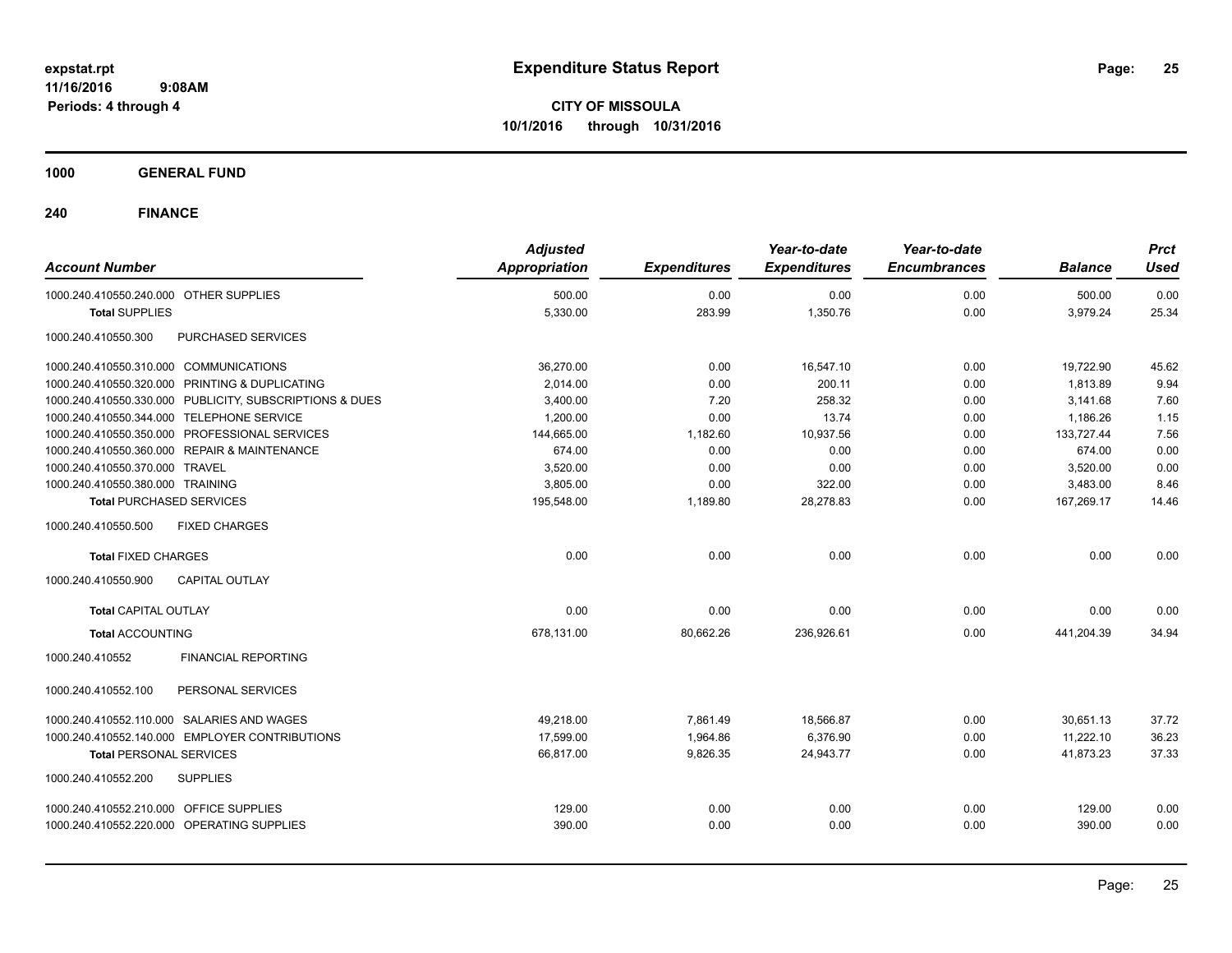**CITY OF MISSOULA 10/1/2016 through 10/31/2016**

**1000 GENERAL FUND**

| <b>Account Number</b>                          | <b>Adjusted</b><br>Appropriation | <b>Expenditures</b> | Year-to-date<br><b>Expenditures</b> | Year-to-date<br><b>Encumbrances</b> | <b>Balance</b> | <b>Prct</b><br><b>Used</b> |
|------------------------------------------------|----------------------------------|---------------------|-------------------------------------|-------------------------------------|----------------|----------------------------|
| <b>Total SUPPLIES</b>                          | 519.00                           | 0.00                | 0.00                                | 0.00                                | 519.00         | 0.00                       |
| 1000.240.410552.300<br>PURCHASED SERVICES      |                                  |                     |                                     |                                     |                |                            |
| 1000.240.410552.310.000 COMMUNICATIONS         | 321.00                           | 0.00                | 0.00                                | 0.00                                | 321.00         | 0.00                       |
| 1000.240.410552.320.000 PRINTING & DUPLICATING | 2,195.00                         | 0.00                | 333.77                              | 0.00                                | 1,861.23       | 15.21                      |
| 1000.240.410552.350.000 PROFESSIONAL SERVICES  | 10,530.00                        | 0.00                | 0.00                                | 0.00                                | 10,530.00      | 0.00                       |
| 1000.240.410552.370.000 TRAVEL                 | 600.00                           | 0.00                | 0.00                                | 0.00                                | 600.00         | 0.00                       |
| 1000.240.410552.380.000 TRAINING               | 1,525.00                         | 0.00                | 0.00                                | 0.00                                | 1,525.00       | 0.00                       |
| <b>Total PURCHASED SERVICES</b>                | 15,171.00                        | 0.00                | 333.77                              | 0.00                                | 14,837.23      | 2.20                       |
| <b>CAPITAL OUTLAY</b><br>1000.240.410552.900   |                                  |                     |                                     |                                     |                |                            |
| <b>Total CAPITAL OUTLAY</b>                    | 0.00                             | 0.00                | 0.00                                | 0.00                                | 0.00           | 0.00                       |
| <b>Total FINANCIAL REPORTING</b>               | 82,507.00                        | 9,826.35            | 25,277.54                           | 0.00                                | 57,229.46      | 30.64                      |
| <b>Total FINANCE</b>                           | 1,415,983.00                     | 129,356.36          | 374,015.31                          | 0.00                                | 1,041,967.69   | 26.41                      |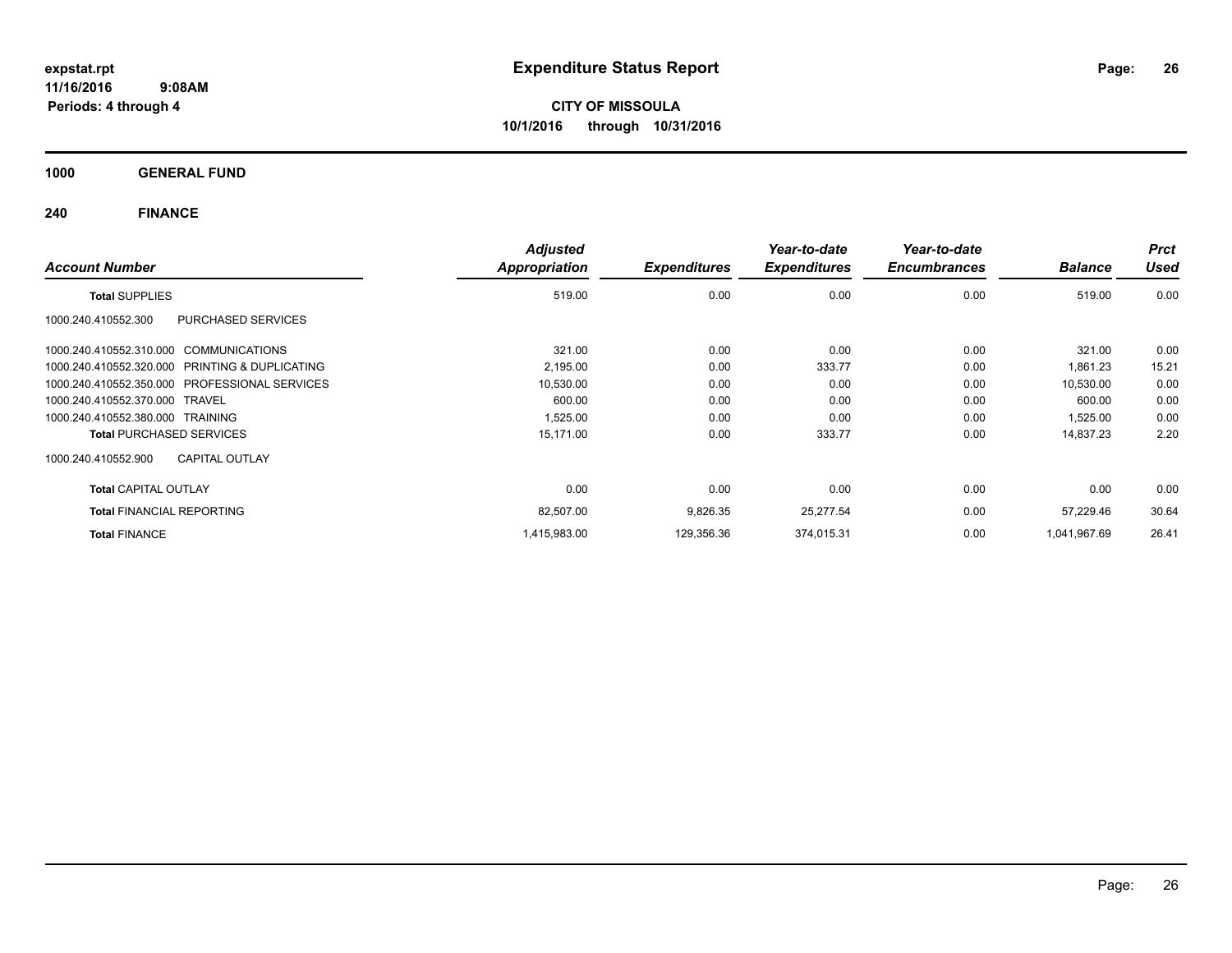**1000 GENERAL FUND**

### **245 CENTRALIZED SERVICES**

| <b>Account Number</b>                   |                                                         | <b>Adjusted</b>      |                     | Year-to-date        | Year-to-date<br><b>Encumbrances</b> |                | <b>Prct</b><br><b>Used</b> |
|-----------------------------------------|---------------------------------------------------------|----------------------|---------------------|---------------------|-------------------------------------|----------------|----------------------------|
|                                         |                                                         | <b>Appropriation</b> | <b>Expenditures</b> | <b>Expenditures</b> |                                     | <b>Balance</b> |                            |
| 1000.245.410810                         | <b>ADMINISTRATION</b>                                   |                      |                     |                     |                                     |                |                            |
| 1000.245.410810.100                     | PERSONAL SERVICES                                       |                      |                     |                     |                                     |                |                            |
| 1000.245.410810.110.000                 | CENTRALIZED SERVICES/SALARIES AND WAGES                 | 123,332.00           | 14,224.99           | 40,778.30           | 0.00                                | 82,553.70      | 33.06                      |
|                                         | 1000.245.410810.140.000 EMPLOYER CONTRIBUTIONS          | 34.477.00            | 3,633.14            | 12,047.00           | 0.00                                | 22.430.00      | 34.94                      |
| <b>Total PERSONAL SERVICES</b>          |                                                         | 157,809.00           | 17,858.13           | 52,825.30           | 0.00                                | 104,983.70     | 33.47                      |
| 1000.245.410810.200                     | <b>SUPPLIES</b>                                         |                      |                     |                     |                                     |                |                            |
| 1000.245.410810.210.000 OFFICE SUPPLIES |                                                         | 500.00               | 0.00                | 0.00                | 0.00                                | 500.00         | 0.00                       |
|                                         | 1000.245.410810.220.000 OPERATING SUPPLIES              | 350.00               | 0.00                | 0.00                | 0.00                                | 350.00         | 0.00                       |
| 1000.245.410810.231.000 GASOLINE        |                                                         | 175.00               | 0.00                | 0.00                | 0.00                                | 175.00         | 0.00                       |
| <b>Total SUPPLIES</b>                   |                                                         | 1,025.00             | 0.00                | 0.00                | 0.00                                | 1,025.00       | 0.00                       |
| 1000.245.410810.300                     | PURCHASED SERVICES                                      |                      |                     |                     |                                     |                |                            |
| 1000.245.410810.310.000                 | <b>COMMUNICATIONS</b>                                   | 100.00               | 0.00                | 0.00                | 0.00                                | 100.00         | 0.00                       |
|                                         | 1000.245.410810.320.000 PRINTING & DUPLICATING          | 200.00               | 20.16               | 20.16               | 0.00                                | 179.84         | 10.08                      |
|                                         | 1000.245.410810.330.000 PUBLICITY, SUBSCRIPTIONS & DUES | 200.00               | 0.00                | 0.00                | 0.00                                | 200.00         | 0.00                       |
| 1000.245.410810.344.000                 | <b>TELEPHONE SERVICE</b>                                | 500.00               | 0.00                | 12.39               | 0.00                                | 487.61         | 2.48                       |
|                                         | 1000.245.410810.350.000 PROFESSIONAL SERVICES           | 40,000.00            | 0.00                | 0.00                | 0.00                                | 40,000.00      | 0.00                       |
| 1000.245.410810.370.000 TRAVEL          |                                                         | 1,000.00             | 0.00                | 0.00                | 0.00                                | 1,000.00       | 0.00                       |
| 1000.245.410810.380.000 TRAINING        |                                                         | 1.500.00             | 0.00                | 0.00                | 0.00                                | 1.500.00       | 0.00                       |
| <b>Total PURCHASED SERVICES</b>         |                                                         | 43,500.00            | 20.16               | 32.55               | 0.00                                | 43,467.45      | 0.07                       |
| 1000.245.410810.700                     | <b>GRANTS &amp; CONTRIBUTIONS</b>                       |                      |                     |                     |                                     |                |                            |
|                                         | 1000.245.410810.700.000 GRANTS & CONTRIBUTIONS          | 5,000.00             | 0.00                | 0.00                | 0.00                                | 5,000.00       | 0.00                       |
|                                         | <b>Total GRANTS &amp; CONTRIBUTIONS</b>                 | 5,000.00             | 0.00                | 0.00                | 0.00                                | 5,000.00       | 0.00                       |
| <b>Total ADMINISTRATION</b>             |                                                         | 207,334.00           | 17.878.29           | 52,857.85           | 0.00                                | 154.476.15     | 25.49                      |
| 1000.245.410835                         | *** Title Not Found ***                                 |                      |                     |                     |                                     |                |                            |

1000.245.410835.100 PERSONAL SERVICES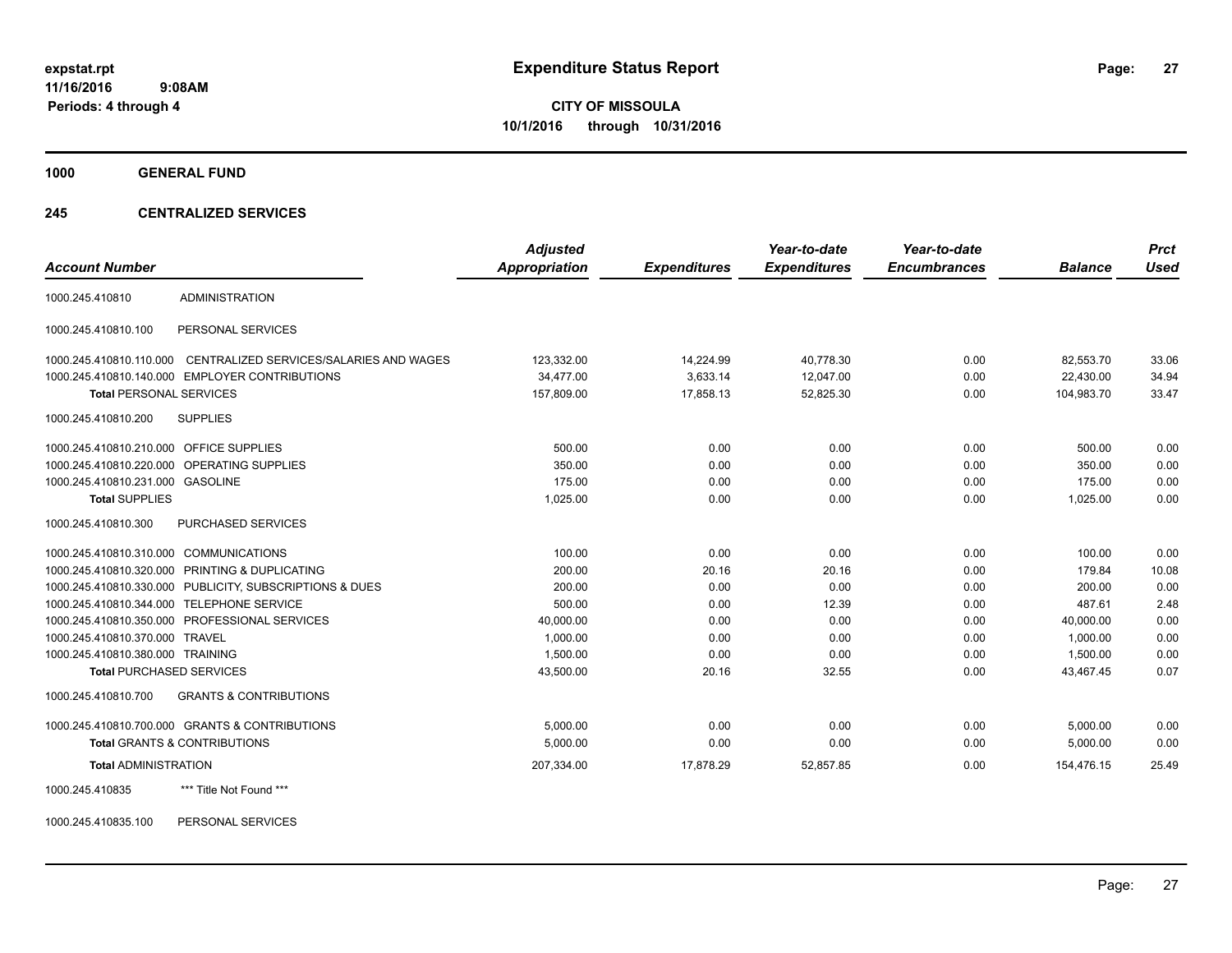**1000 GENERAL FUND**

### **245 CENTRALIZED SERVICES**

| <b>Account Number</b>                                         | <b>Adjusted</b><br><b>Appropriation</b> | <b>Expenditures</b> | Year-to-date<br><b>Expenditures</b> | Year-to-date<br><b>Encumbrances</b> | <b>Balance</b> | <b>Prct</b><br>Used |
|---------------------------------------------------------------|-----------------------------------------|---------------------|-------------------------------------|-------------------------------------|----------------|---------------------|
| 1000.245.410835.110.000 SALARIES AND WAGES                    | 66,812.00                               | 10,027.44           | 28,739.46                           | 0.00                                | 38,072.54      | 43.02               |
| 1000.245.410835.140.000 EMPLOYER CONTRIBUTIONS                | 22,895.00                               | 2,804.81            | 9,662.20                            | 0.00                                | 13,232.80      | 42.20               |
| <b>Total PERSONAL SERVICES</b>                                | 89,707.00                               | 12,832.25           | 38,401.66                           | 0.00                                | 51,305.34      | 42.81               |
| <b>SUPPLIES</b><br>1000.245.410835.200                        |                                         |                     |                                     |                                     |                |                     |
| 1000.245.410835.210.000 OFFICE SUPPLIES                       | 200.00                                  | 0.00                | 0.00                                | 0.00                                | 200.00         | 0.00                |
| 1000.245.410835.220.000 OPERATING SUPPLIES                    | 300.00                                  | 0.00                | 0.00                                | 0.00                                | 300.00         | 0.00                |
| 1000.245.410835.231.000 GASOLINE                              | 172.00                                  | 0.00                | 0.00                                | 0.00                                | 172.00         | 0.00                |
| <b>Total SUPPLIES</b>                                         | 672.00                                  | 0.00                | 0.00                                | 0.00                                | 672.00         | 0.00                |
| 1000.245.410835.300<br>PURCHASED SERVICES                     |                                         |                     |                                     |                                     |                |                     |
| 1000.245.410835.310.000 COMMUNICATIONS                        | 100.00                                  | 0.00                | 0.00                                | 0.00                                | 100.00         | 0.00                |
| 1000.245.410835.320.000 PRINTING & DUPLICATING                | 100.00                                  | 0.00                | 0.00                                | 0.00                                | 100.00         | 0.00                |
| 1000.245.410835.330.000 PUBLICITY, SUBSCRIPTIONS & DUES       | 150.00                                  | 0.00                | 0.00                                | 0.00                                | 150.00         | 0.00                |
| 1000.245.410835.344.000 TELEPHONE SERVICE                     | 145.00                                  | 62.12               | 186.46                              | 0.00                                | $-41.46$       | 128.59              |
| <b>Total PURCHASED SERVICES</b>                               | 495.00                                  | 62.12               | 186.46                              | 0.00                                | 308.54         | 37.67               |
| Total *** Title Not Found ***                                 | 90,874.00                               | 12,894.37           | 38,588.12                           | 0.00                                | 52,285.88      | 42.46               |
| 1000.245.411010<br>*** Title Not Found ***                    |                                         |                     |                                     |                                     |                |                     |
| 1000.245.411010.100<br>PERSONAL SERVICES                      |                                         |                     |                                     |                                     |                |                     |
| Total *** Title Not Found ***                                 | 0.00                                    | 0.00                | 0.00                                | 0.00                                | 0.00           | 0.00                |
| 1000.245.411231<br><b>ENERGY CONSERVATION</b>                 |                                         |                     |                                     |                                     |                |                     |
| 1000.245.411231.100<br>PERSONAL SERVICES                      |                                         |                     |                                     |                                     |                |                     |
| 1000.245.411231.110.000 ENERGY COORDINATOR/SALARIES AND WAGES | 52,397.00                               | 6,025.78            | 17,270.19                           | 0.00                                | 35,126.81      | 32.96               |
| 1000.245.411231.140.000 EMPLOYER CONTRIBUTIONS                | 21,027.00                               | 2,097.27            | 7,637.95                            | 0.00                                | 13,389.05      | 36.32               |
| <b>Total PERSONAL SERVICES</b>                                | 73,424.00                               | 8,123.05            | 24,908.14                           | 0.00                                | 48,515.86      | 33.92               |
| <b>SUPPLIES</b><br>1000.245.411231.200                        |                                         |                     |                                     |                                     |                |                     |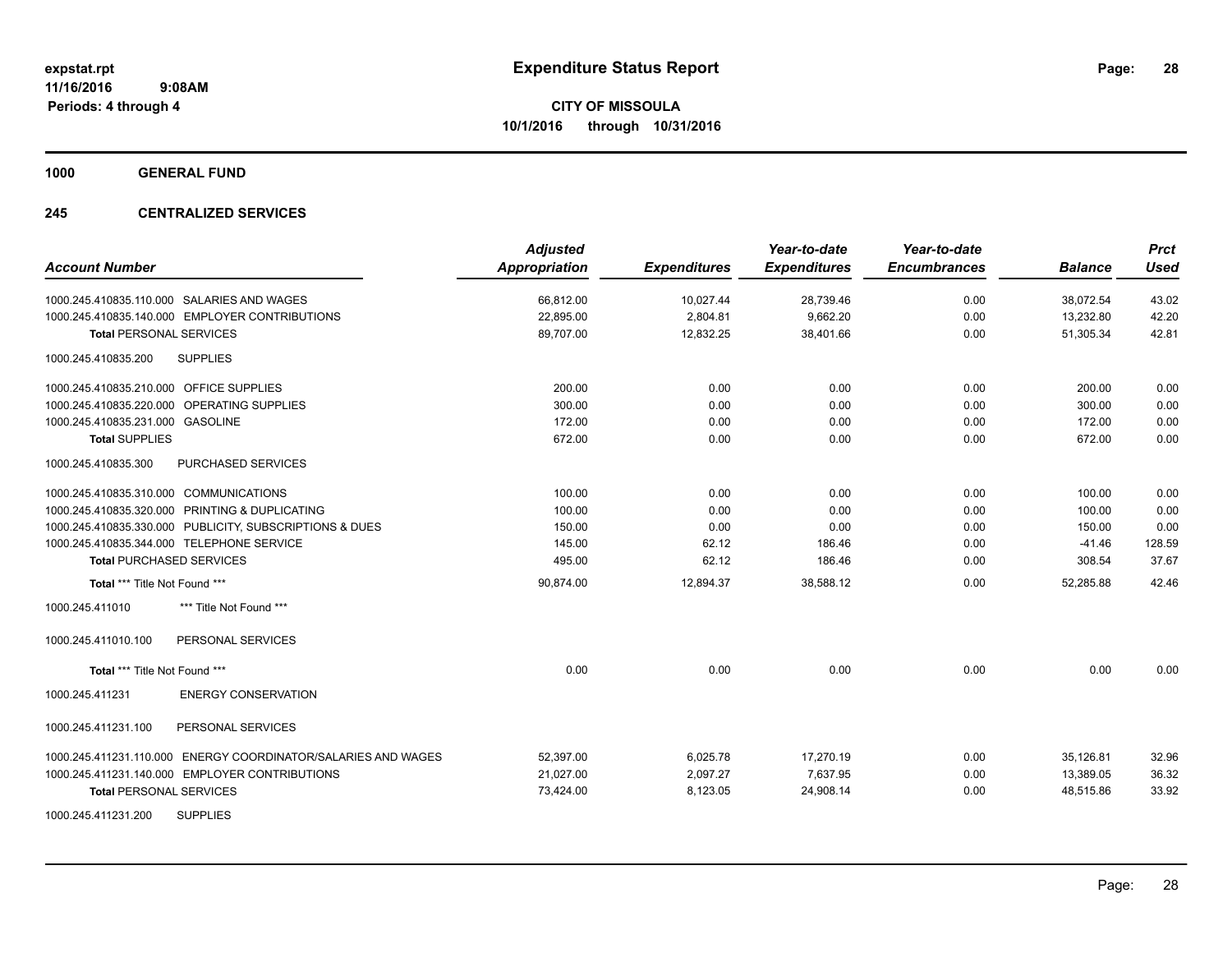**1000 GENERAL FUND**

### **245 CENTRALIZED SERVICES**

| <b>Account Number</b>                                   | <b>Adjusted</b><br>Appropriation | <b>Expenditures</b> | Year-to-date<br><b>Expenditures</b> | Year-to-date<br><b>Encumbrances</b> | <b>Balance</b> | <b>Prct</b><br><b>Used</b> |
|---------------------------------------------------------|----------------------------------|---------------------|-------------------------------------|-------------------------------------|----------------|----------------------------|
| <b>OFFICE SUPPLIES</b><br>1000.245.411231.210.000       | 500.00                           | 0.00                | 0.00                                | 0.00                                | 500.00         | 0.00                       |
| 1000.245.411231.220.000 OPERATING SUPPLIES              | 350.00                           | 0.00                | 0.00                                | 0.00                                | 350.00         | 0.00                       |
| 1000.245.411231.231.000 GASOLINE                        | 175.00                           | 0.00                | 0.00                                | 0.00                                | 175.00         | 0.00                       |
| <b>Total SUPPLIES</b>                                   | 1,025.00                         | 0.00                | 0.00                                | 0.00                                | 1,025.00       | 0.00                       |
| 1000.245.411231.300<br><b>PURCHASED SERVICES</b>        |                                  |                     |                                     |                                     |                |                            |
| 1000.245.411231.310.000 COMMUNICATIONS                  | 200.00                           | 0.00                | 0.00                                | 0.00                                | 200.00         | 0.00                       |
| PRINTING & DUPLICATING<br>1000.245.411231.320.000       | 250.00                           | 15.67               | 23.05                               | 0.00                                | 226.95         | 9.22                       |
| 1000.245.411231.330.000 PUBLICITY, SUBSCRIPTIONS & DUES | 200.00                           | 0.00                | 1,150.00                            | 0.00                                | $-950.00$      | 575.00                     |
| 1000.245.411231.344.000 TELEPHONE SERVICE               | 200.00                           | 0.00                | 0.00                                | 0.00                                | 200.00         | 0.00                       |
| 1000.245.411231.350.000 PROFESSIONAL SERVICES           | 11,500.00                        | 0.00                | 0.00                                | 0.00                                | 11,500.00      | 0.00                       |
| 1000.245.411231.370.000 TRAVEL                          | 1,000.00                         | 0.00                | 0.00                                | 0.00                                | 1,000.00       | 0.00                       |
| 1000.245.411231.380.000 TRAINING                        | 1,500.00                         | 0.00                | 0.00                                | 0.00                                | 1,500.00       | 0.00                       |
| <b>Total PURCHASED SERVICES</b>                         | 14,850.00                        | 15.67               | 1,173.05                            | 0.00                                | 13,676.95      | 7.90                       |
| <b>Total ENERGY CONSERVATION</b>                        | 89,299.00                        | 8,138.72            | 26,081.19                           | 0.00                                | 63,217.81      | 29.21                      |
| <b>Total CENTRALIZED SERVICES</b>                       | 387,507.00                       | 38,911.38           | 117,527.16                          | 0.00                                | 269,979.84     | 30.33                      |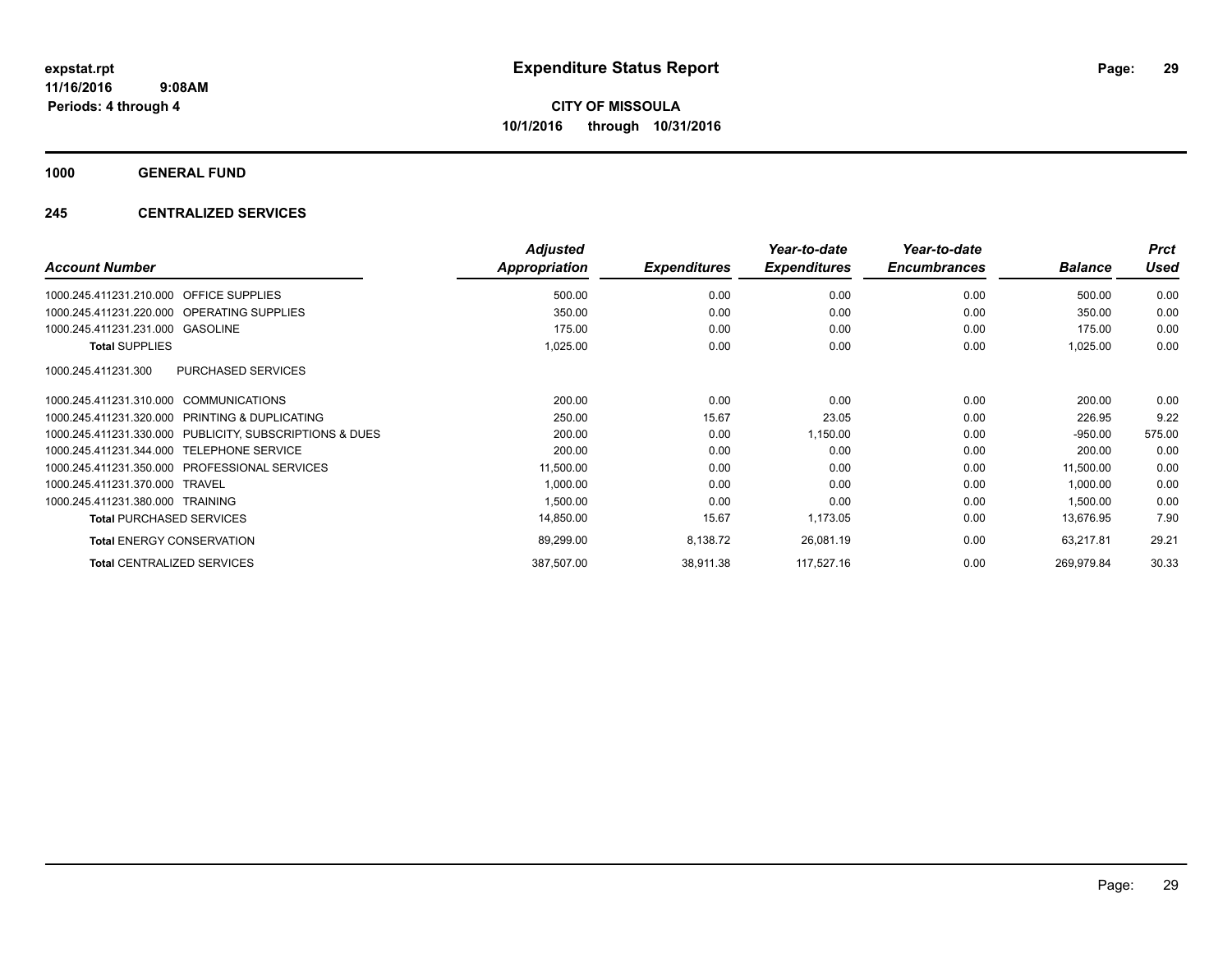**1000 GENERAL FUND**

|                                                            | <b>Adjusted</b>      |                     | Year-to-date        | Year-to-date        |                | <b>Prct</b> |
|------------------------------------------------------------|----------------------|---------------------|---------------------|---------------------|----------------|-------------|
|                                                            | <b>Appropriation</b> | <b>Expenditures</b> | <b>Expenditures</b> | <b>Encumbrances</b> | <b>Balance</b> | <b>Used</b> |
| *** Title Not Found ***                                    |                      |                     |                     |                     |                |             |
| <b>GRANTS &amp; CONTRIBUTIONS</b>                          |                      |                     |                     |                     |                |             |
| 1000.250.411000.700.000 MISSOULA RAVALI TMA                | 10,780.00            | 0.00                | 0.00                | 0.00                | 10,780.00      | 0.00        |
| Total *** Title Not Found ***                              | 10,780.00            | 0.00                | 0.00                | 0.00                | 10,780.00      | 0.00        |
| <b>ADMINISTRATION</b>                                      |                      |                     |                     |                     |                |             |
| PERSONAL SERVICES                                          |                      |                     |                     |                     |                |             |
| 1000.250.411010.110.000 ADMIN/SALARIES AND WAGES           | 111,905.00           | 22,949.85           | 66,533.91           | 0.00                | 45.371.09      | 59.46       |
| 1000.250.411010.120.000 ADMIN-OVERTIME/TERMINATION         | 1,155.00             | 0.00                | 0.00                | 0.00                | 1,155.00       | 0.00        |
| 1000.250.411010.140.000 ADMIN/EMPLOYER CONTRIBUTIONS       | 40,111.00            | 7,989.88            | 29,181.84           | 0.00                | 10,929.16      | 72.75       |
| <b>Total PERSONAL SERVICES</b>                             | 153,171.00           | 30,939.73           | 95,715.75           | 0.00                | 57,455.25      | 62.49       |
| <b>SUPPLIES</b>                                            |                      |                     |                     |                     |                |             |
| 1000.250.411010.210.000 OFFICE SUPPLIES                    | 7.100.00             | 475.38              | 1.427.33            | 0.00                | 5,672.67       | 20.10       |
| OFFICE SUPPLIES<br>1000.250.411010.210.301                 | 0.00                 | 1.52                | 6.48                | 0.00                | $-6.48$        | 0.00        |
| ADMIN-OPERATING SUPPLIES<br>1000.250.411010.220.000        | 181.00               | 49.28               | 49.28               | 0.00                | 131.72         | 27.23       |
| REPAIR/MAINTENANCE<br>1000.250.411010.230.000              | 50.00                | 0.00                | 0.00                | 0.00                | 50.00          | 0.00        |
| 1000.250.411010.231.000<br><b>GASOLINE</b>                 | 916.00               | 0.00                | 0.00                | 0.00                | 916.00         | 0.00        |
| 1000.250.411010.240.000 OTHER SUPPLIES                     | 100.00               | 0.00                | 0.00                | 0.00                | 100.00         | 0.00        |
| <b>Total SUPPLIES</b>                                      | 8,347.00             | 526.18              | 1,483.09            | 0.00                | 6,863.91       | 17.77       |
| PURCHASED SERVICES                                         |                      |                     |                     |                     |                |             |
| <b>COMMUNICATIONS</b><br>1000.250.411010.310.000           | 3,343.00             | 0.00                | 0.00                | 0.00                | 3,343.00       | 0.00        |
| <b>COMMUNICATIONS</b><br>1000.250.411010.310.351           | 0.00                 | 0.00                | 2.85                | 0.00                | $-2.85$        | 0.00        |
| 1000.250.411010.320.000<br>PRINTING & DUPLICATING          | 1,365.00             | 54.96               | 175.14              | 0.00                | 1,189.86       | 12.83       |
| PUBLICITY, SUBSCRIPTIONS & DUES<br>1000.250.411010.330.000 | 1,370.00             | 0.00                | 0.00                | 0.00                | 1,370.00       | 0.00        |
| <b>TELEPHONE SERVICE</b><br>1000.250.411010.344.000        | 700.00               | 0.00                | 105.09              | 0.00                | 594.91         | 15.01       |
| PROFESSIONAL SERVICES<br>1000.250.411010.350.000           | 110,500.00           | 0.00                | 5,982.04            | 0.00                | 104,517.96     | 5.41        |
| 1000.250.411010.360.000 REPAIR & MAINTENANCE               | 650.00               | 0.00                | 0.00                | 0.00                | 650.00         | 0.00        |
|                                                            |                      |                     |                     |                     |                |             |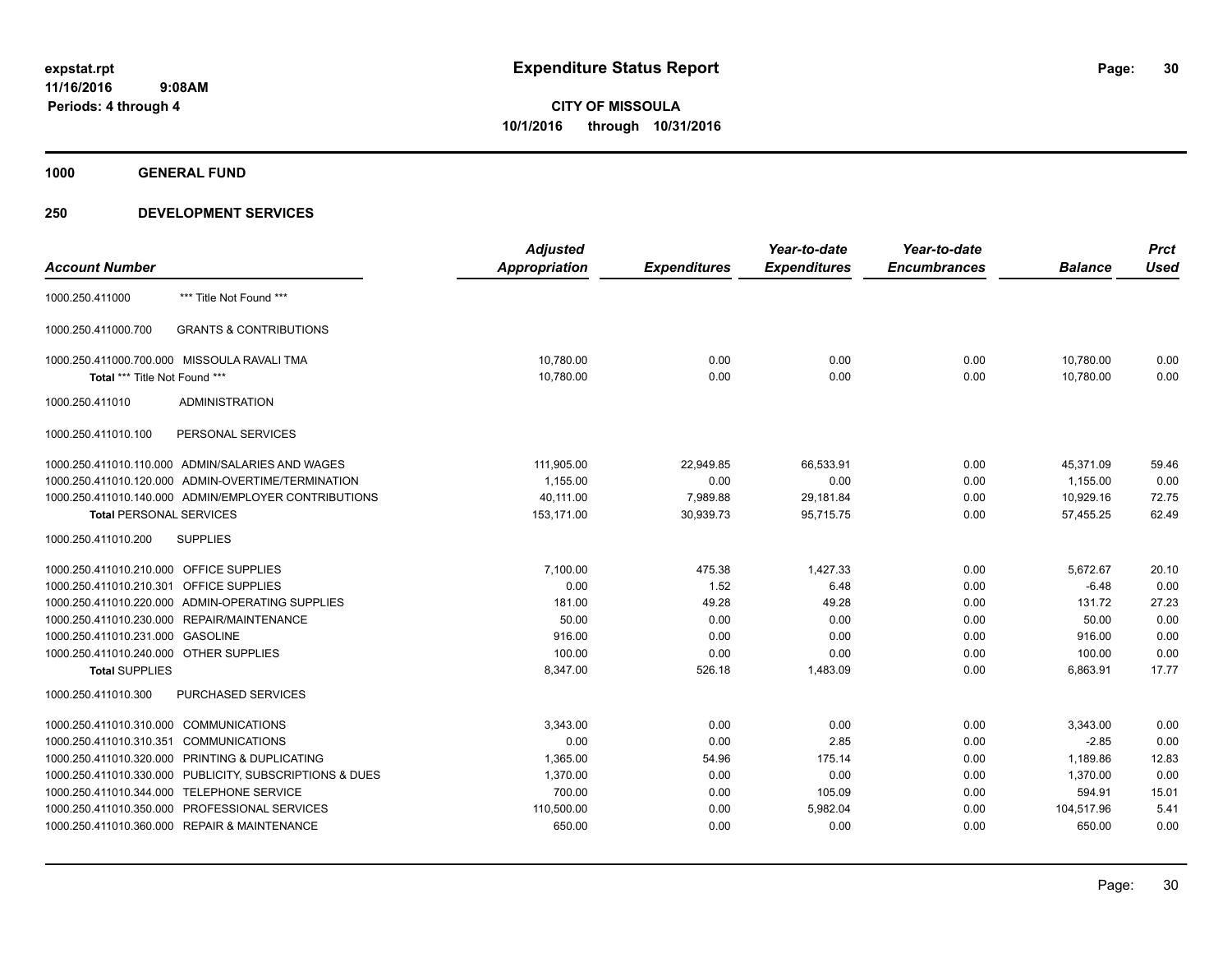**1000 GENERAL FUND**

| <b>Account Number</b>                                                  | <b>Adjusted</b><br><b>Appropriation</b> | <b>Expenditures</b> | Year-to-date<br><b>Expenditures</b> | Year-to-date<br><b>Encumbrances</b> | <b>Balance</b> | <b>Prct</b><br><b>Used</b> |
|------------------------------------------------------------------------|-----------------------------------------|---------------------|-------------------------------------|-------------------------------------|----------------|----------------------------|
| 1000.250.411010.370.000<br><b>TRAVEL</b>                               | 1,500.00                                | 0.00                | 215.36                              | 0.00                                | 1,284.64       | 14.36                      |
| 1000.250.411010.380.000 TRAINING                                       | 1,300.00                                | 0.00                | 0.00                                | 0.00                                | 1,300.00       | 0.00                       |
| <b>Total PURCHASED SERVICES</b>                                        | 120,728.00                              | 54.96               | 6,480.48                            | 0.00                                | 114,247.52     | 5.37                       |
| <b>Total ADMINISTRATION</b>                                            | 282,246.00                              | 31,520.87           | 103,679.32                          | 0.00                                | 178,566.68     | 36.73                      |
| <b>GRANTS &amp; COMMUNITY PROGRAM CONTRIBUTIONS</b><br>1000.250.411030 |                                         |                     |                                     |                                     |                |                            |
| 1000.250.411030.300<br>PURCHASED SERVICES                              |                                         |                     |                                     |                                     |                |                            |
| 1000.250.411030.390.000 GCP CONTRIBUTION                               | 169,309.00                              | 0.00                | 0.00                                | 0.00                                | 169.309.00     | 0.00                       |
| <b>Total GRANTS &amp; COMMUNITY PROGRAM CONTRIBUTIONS</b>              | 169,309.00                              | 0.00                | 0.00                                | 0.00                                | 169.309.00     | 0.00                       |
| PLANNING SUBSIDY<br>1000.250.411031                                    |                                         |                     |                                     |                                     |                |                            |
| OTHER OBJECTS<br>1000.250.411031.800                                   |                                         |                     |                                     |                                     |                |                            |
| 1000.250.411031.820.000 PLANNING SUBSIDY                               | 18,900.00                               | 0.00                | 0.00                                | 0.00                                | 18,900.00      | 0.00                       |
| <b>Total PLANNING SUBSIDY</b>                                          | 18,900.00                               | 0.00                | 0.00                                | 0.00                                | 18,900.00      | 0.00                       |
| 1000.250.411050<br>DEVELOPMENT & PERMIT REVIEWS                        |                                         |                     |                                     |                                     |                |                            |
| PERSONAL SERVICES<br>1000.250.411050.100                               |                                         |                     |                                     |                                     |                |                            |
| 1000.250.411050.110.000 DEV & PERMIT REVIEW/SALARIES AND WAGES         | 700,118.00                              | 87,106.40           | 248,220.36                          | 0.00                                | 451,897.64     | 35.45                      |
| 1000.250.411050.120.000 OVERTIME/TERMINATION                           | 684.00                                  | 0.00                | 0.00                                | 0.00                                | 684.00         | 0.00                       |
| 1000.250.411050.140.000 EMPLOYER CONTRIBUTIONS                         | 236,773.00                              | 26,646.40           | 100,664.13                          | 0.00                                | 136,108.87     | 42.52                      |
| <b>Total PERSONAL SERVICES</b>                                         | 937,575.00                              | 113,752.80          | 348,884.49                          | 0.00                                | 588,690.51     | 37.21                      |
| <b>SUPPLIES</b><br>1000.250.411050.200                                 |                                         |                     |                                     |                                     |                |                            |
| DEV & PERMIT REVIEW-OFFICE SUPPLIES<br>1000.250.411050.210.000         | 4,998.00                                | 29.87               | 391.72                              | 0.00                                | 4,606.28       | 7.84                       |
| <b>OFFICE SUPPLIES</b><br>1000.250.411050.210.301                      | 0.00                                    | 0.03                | 32.61                               | 0.00                                | $-32.61$       | 0.00                       |
| 1000.250.411050.220.000 OPERATING SUPPLIES                             | 700.00                                  | 334.95              | 334.95                              | 0.00                                | 365.05         | 47.85                      |
| 1000.250.411050.230.000<br><b>REPAIR/MAINTENANCE</b>                   | 1,300.00                                | 0.00                | 435.90                              | 0.00                                | 864.10         | 33.53                      |
| 1000.250.411050.231.000 DEV & PERMIT REVIEW-GASOLINE                   | 4,841.00                                | 0.00                | 305.48                              | 0.00                                | 4,535.52       | 6.31                       |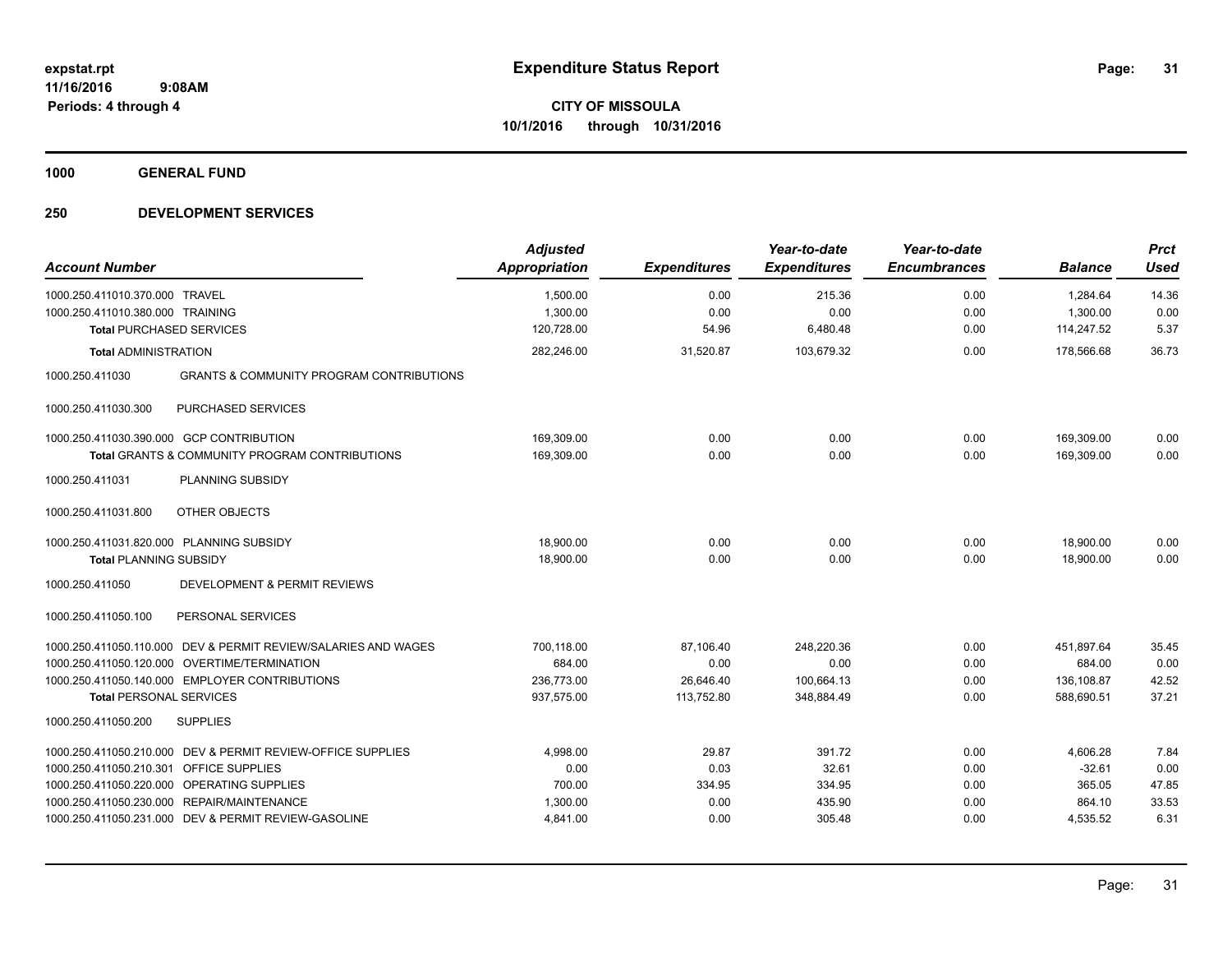**1000 GENERAL FUND**

|                                        |                                                         | <b>Adjusted</b>      |                     | Year-to-date        | Year-to-date        |                | <b>Prct</b> |
|----------------------------------------|---------------------------------------------------------|----------------------|---------------------|---------------------|---------------------|----------------|-------------|
| <b>Account Number</b>                  |                                                         | <b>Appropriation</b> | <b>Expenditures</b> | <b>Expenditures</b> | <b>Encumbrances</b> | <b>Balance</b> | <b>Used</b> |
| 1000.250.411050.240.000 OTHER SUPPLIES |                                                         | 505.00               | 0.00                | 7.74                | 0.00                | 497.26         | 1.53        |
| <b>Total SUPPLIES</b>                  |                                                         | 12,344.00            | 364.85              | 1,508.40            | 0.00                | 10,835.60      | 12.22       |
| 1000.250.411050.300                    | PURCHASED SERVICES                                      |                      |                     |                     |                     |                |             |
| 1000.250.411050.310.000 COMMUNICATIONS |                                                         | 7,750.00             | 0.00                | 14.13               | 0.00                | 7,735.87       | 0.18        |
| 1000.250.411050.310.351 COMMUNICATIONS |                                                         | 0.00                 | 0.00                | 1,906.01            | 0.00                | $-1,906.01$    | 0.00        |
|                                        | 1000.250.411050.320.000 PRINTING & DUPLICATING          | 5,189.00             | 573.87              | 669.06              | 0.00                | 4,519.94       | 12.89       |
|                                        | 1000.250.411050.330.000 PUBLICITY, SUBSCRIPTIONS & DUES | 3,980.00             | 566.50              | 1,460.74            | 0.00                | 2,519.26       | 36.70       |
|                                        | 1000.250.411050.344.000 TELEPHONE SERVICE               | 5,345.00             | 0.00                | 1,024.09            | 0.00                | 4,320.91       | 19.16       |
|                                        | 1000.250.411050.350.000 PROFESSIONAL SERVICES           | 24,856.00            | 1,116.73            | 6,178.40            | 0.00                | 18,677.60      | 24.86       |
|                                        | 1000.250.411050.360.000 REPAIR & MAINTENANCE            | 1,275.00             | 0.00                | 0.00                | 0.00                | 1,275.00       | 0.00        |
|                                        | 1000.250.411050.370.000 DEV & PERMIT REVIEW-TRAVEL      | 9,373.00             | 156.12              | 348.58              | 0.00                | 9,024.42       | 3.72        |
| 1000.250.411050.380.000 TRAINING       |                                                         | 7,839.00             | 0.00                | 0.00                | 0.00                | 7,839.00       | 0.00        |
|                                        | 1000.250.411050.390.000 OTHER PURCHASED SERVICES        | 400.00               | 0.00                | 0.00                | 0.00                | 400.00         | 0.00        |
| <b>Total PURCHASED SERVICES</b>        |                                                         | 66,007.00            | 2,413.22            | 11,601.01           | 0.00                | 54,405.99      | 17.58       |
|                                        | Total DEVELOPMENT & PERMIT REVIEWS                      | 1,015,926.00         | 116,530.87          | 361,993.90          | 0.00                | 653,932.10     | 35.63       |
| 1000.250.411055                        | <b>CODE COMPLIANCE</b>                                  |                      |                     |                     |                     |                |             |
| 1000.250.411055.100                    | PERSONAL SERVICES                                       |                      |                     |                     |                     |                |             |
|                                        | 1000.250.411055.140.000 EMPLOYER CONTRIBUTIONS          | 0.00                 | 0.00                | 0.01                | 0.00                | $-0.01$        | 0.00        |
| <b>Total PERSONAL SERVICES</b>         |                                                         | 0.00                 | 0.00                | 0.01                | 0.00                | $-0.01$        | 0.00        |
| 1000.250.411055.300                    | PURCHASED SERVICES                                      |                      |                     |                     |                     |                |             |
| <b>Total PURCHASED SERVICES</b>        |                                                         | 0.00                 | 0.00                | 0.00                | 0.00                | 0.00           | 0.00        |
| <b>Total CODE COMPLIANCE</b>           |                                                         | 0.00                 | 0.00                | 0.01                | 0.00                | $-0.01$        | 0.00        |
| 1000.250.411071                        | <b>MOUNTAIN LINE SUBSIDY</b>                            |                      |                     |                     |                     |                |             |
| 1000.250.411071.700                    | <b>GRANTS &amp; CONTRIBUTIONS</b>                       |                      |                     |                     |                     |                |             |
|                                        | 1000.250.411071.700.000 GRANTS & CONTRIBUTIONS          | 100,000.00           | 0.00                | 0.00                | 0.00                | 100,000.00     | 0.00        |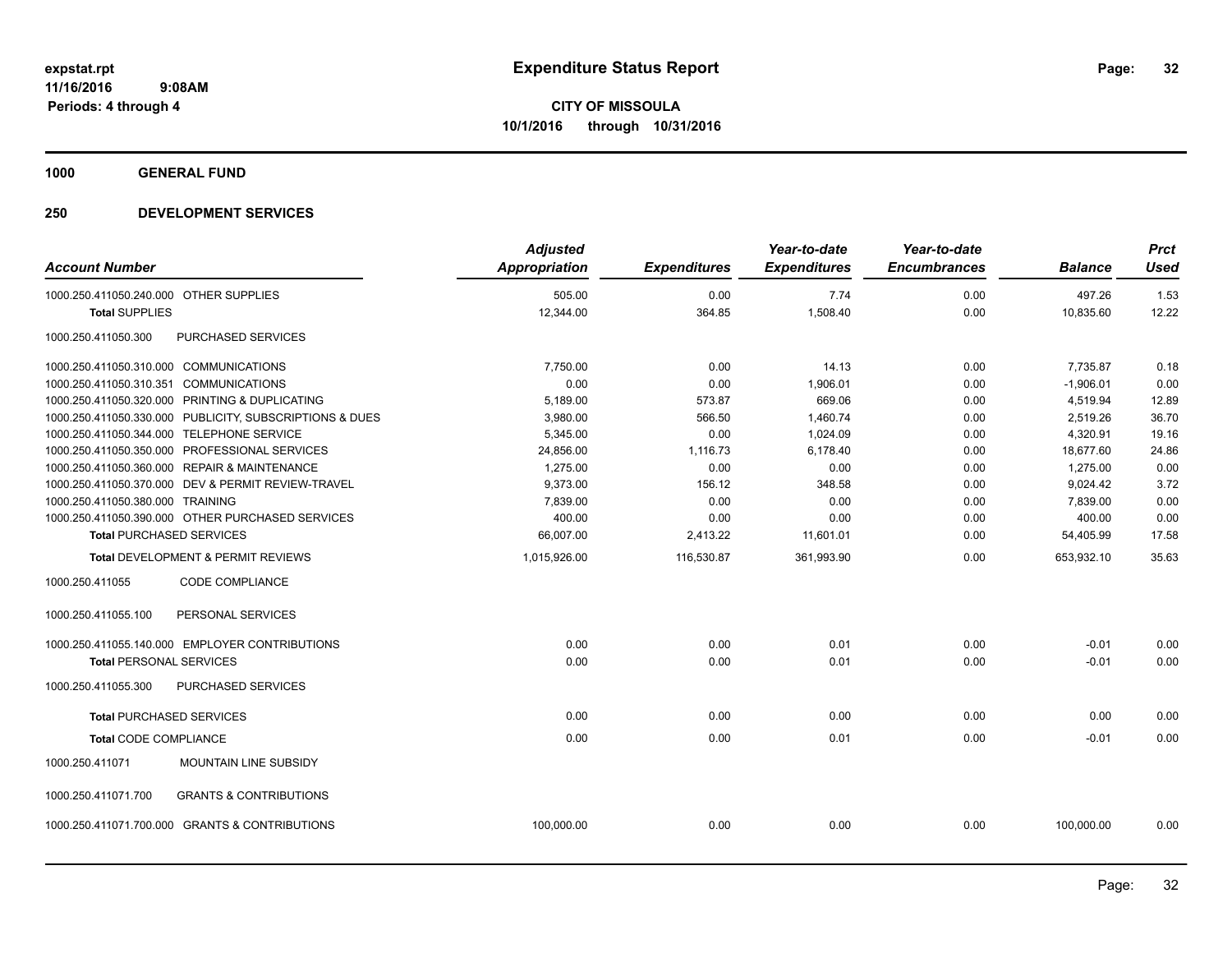**1000 GENERAL FUND**

| <b>Account Number</b>      |                                                | <b>Adjusted</b><br><b>Appropriation</b> | <b>Expenditures</b> | Year-to-date<br><b>Expenditures</b> | Year-to-date<br><b>Encumbrances</b> | <b>Balance</b>       | <b>Prct</b><br><b>Used</b> |
|----------------------------|------------------------------------------------|-----------------------------------------|---------------------|-------------------------------------|-------------------------------------|----------------------|----------------------------|
|                            | Total MOUNTAIN LINE SUBSIDY                    | 100,000.00                              | 0.00                | 0.00                                | 0.00                                | 100,000.00           | 0.00                       |
| 1000.250.411080            | MIM MDT                                        |                                         |                     |                                     |                                     |                      |                            |
| 1000.250.411080.800        | OTHER OBJECTS                                  |                                         |                     |                                     |                                     |                      |                            |
| <b>Total MIM MDT</b>       | 1000.250.411080.820.000 MIM & BIKE PED SUBSIDY | 9,900.00<br>9,900.00                    | 0.00<br>0.00        | 0.00<br>0.00                        | 0.00<br>0.00                        | 9,900.00<br>9,900.00 | 0.00<br>0.00               |
| 1000.250.411081            | <b>MIM-TRANSIT</b>                             |                                         |                     |                                     |                                     |                      |                            |
| 1000.250.411081.100        | PERSONAL SERVICES                              |                                         |                     |                                     |                                     |                      |                            |
|                            | <b>Total PERSONAL SERVICES</b>                 | 0.00                                    | 0.00                | 0.00                                | 0.00                                | 0.00                 | 0.00                       |
| 1000.250.411081.200        | <b>SUPPLIES</b>                                |                                         |                     |                                     |                                     |                      |                            |
| <b>Total SUPPLIES</b>      |                                                | 0.00                                    | 0.00                | 0.00                                | 0.00                                | 0.00                 | 0.00                       |
| 1000.250.411081.300        | PURCHASED SERVICES                             |                                         |                     |                                     |                                     |                      |                            |
|                            | <b>Total PURCHASED SERVICES</b>                | 0.00                                    | 0.00                | 0.00                                | 0.00                                | 0.00                 | 0.00                       |
| 1000.250.411081.500        | <b>FIXED CHARGES</b>                           |                                         |                     |                                     |                                     |                      |                            |
| <b>Total FIXED CHARGES</b> |                                                | 0.00                                    | 0.00                | 0.00                                | 0.00                                | 0.00                 | 0.00                       |
| 1000.250.411081.700        | <b>GRANTS &amp; CONTRIBUTIONS</b>              |                                         |                     |                                     |                                     |                      |                            |
|                            | <b>Total GRANTS &amp; CONTRIBUTIONS</b>        | 0.00                                    | 0.00                | 0.00                                | 0.00                                | 0.00                 | 0.00                       |
| 1000.250.411081.900        | <b>CAPITAL OUTLAY</b>                          |                                         |                     |                                     |                                     |                      |                            |
| <b>Total MIM-TRANSIT</b>   |                                                | 0.00                                    | 0.00                | 0.00                                | 0.00                                | 0.00                 | 0.00                       |
| 1000.250.411084            | *** Title Not Found ***                        |                                         |                     |                                     |                                     |                      |                            |
| 1000.250.411084.800        | <b>OTHER OBJECTS</b>                           |                                         |                     |                                     |                                     |                      |                            |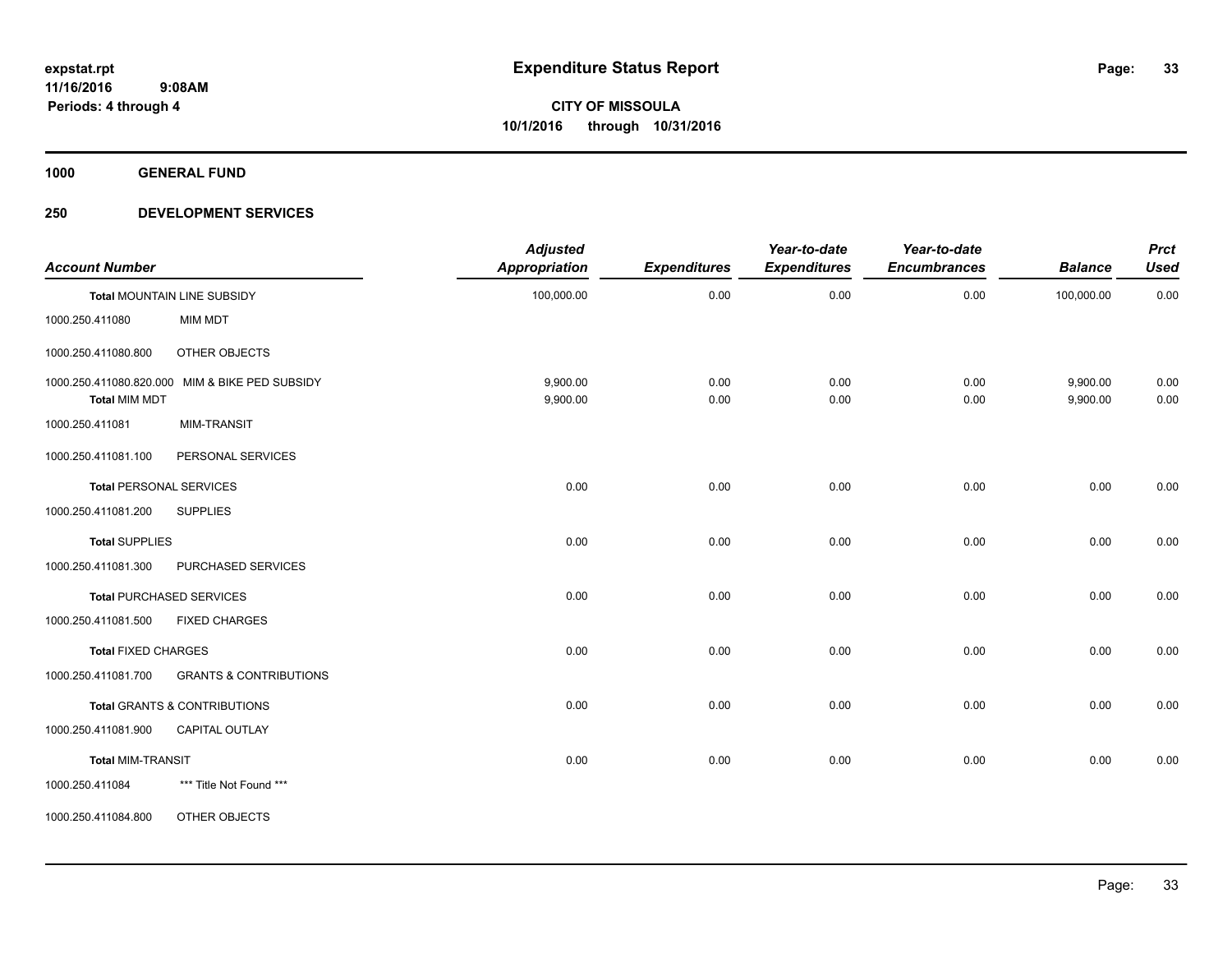**1000 GENERAL FUND**

| <b>Account Number</b>          |                                                  | <b>Adjusted</b><br><b>Appropriation</b> | <b>Expenditures</b> | Year-to-date<br><b>Expenditures</b> | Year-to-date<br><b>Encumbrances</b> | <b>Balance</b>         | <b>Prct</b><br><b>Used</b> |
|--------------------------------|--------------------------------------------------|-----------------------------------------|---------------------|-------------------------------------|-------------------------------------|------------------------|----------------------------|
| Total *** Title Not Found ***  | 1000.250.411084.820.000 TRANSFERS TO OTHER FUNDS | 82,086.00<br>82,086.00                  | 0.00<br>0.00        | 0.00<br>0.00                        | 0.00<br>0.00                        | 82,086.00<br>82,086.00 | 0.00<br>0.00               |
| 1000.250.430255                | <b>BIKE-PED PROGRAM</b>                          |                                         |                     |                                     |                                     |                        |                            |
| 1000.250.430255.100            | PERSONAL SERVICES                                |                                         |                     |                                     |                                     |                        |                            |
| <b>Total PERSONAL SERVICES</b> |                                                  | 0.00                                    | 0.00                | 0.00                                | 0.00                                | 0.00                   | 0.00                       |
| 1000.250.430255.200            | <b>SUPPLIES</b>                                  |                                         |                     |                                     |                                     |                        |                            |
| Total BIKE-PED PROGRAM         |                                                  | 0.00                                    | 0.00                | 0.00                                | 0.00                                | 0.00                   | 0.00                       |
| 1000.250.430256                | SAFE ROUTES TO SCHOOLS                           |                                         |                     |                                     |                                     |                        |                            |
| 1000.250.430256.100            | PERSONAL SERVICES                                |                                         |                     |                                     |                                     |                        |                            |
| <b>Total PERSONAL SERVICES</b> |                                                  | 0.00                                    | 0.00                | 0.00                                | 0.00                                | 0.00                   | 0.00                       |
| 1000.250.430256.300            | PURCHASED SERVICES                               |                                         |                     |                                     |                                     |                        |                            |
|                                | Total SAFE ROUTES TO SCHOOLS                     | 0.00                                    | 0.00                | 0.00                                | 0.00                                | 0.00                   | 0.00                       |
| 1000.250.430262                | <b>SIDEWALKS</b>                                 |                                         |                     |                                     |                                     |                        |                            |
| 1000.250.430262.300            | PURCHASED SERVICES                               |                                         |                     |                                     |                                     |                        |                            |
| <b>Total SIDEWALKS</b>         |                                                  | 0.00                                    | 0.00                | 0.00                                | 0.00                                | 0.00                   | 0.00                       |
| 1000.250.430267                | <b>CMAQ GRANT</b>                                |                                         |                     |                                     |                                     |                        |                            |
| 1000.250.430267.100            | PERSONAL SERVICES                                |                                         |                     |                                     |                                     |                        |                            |
| <b>Total PERSONAL SERVICES</b> |                                                  | 0.00                                    | 0.00                | 0.00                                | 0.00                                | 0.00                   | 0.00                       |
| 1000.250.430267.200            | <b>SUPPLIES</b>                                  |                                         |                     |                                     |                                     |                        |                            |
| <b>Total SUPPLIES</b>          |                                                  | 0.00                                    | 0.00                | 0.00                                | 0.00                                | 0.00                   | 0.00                       |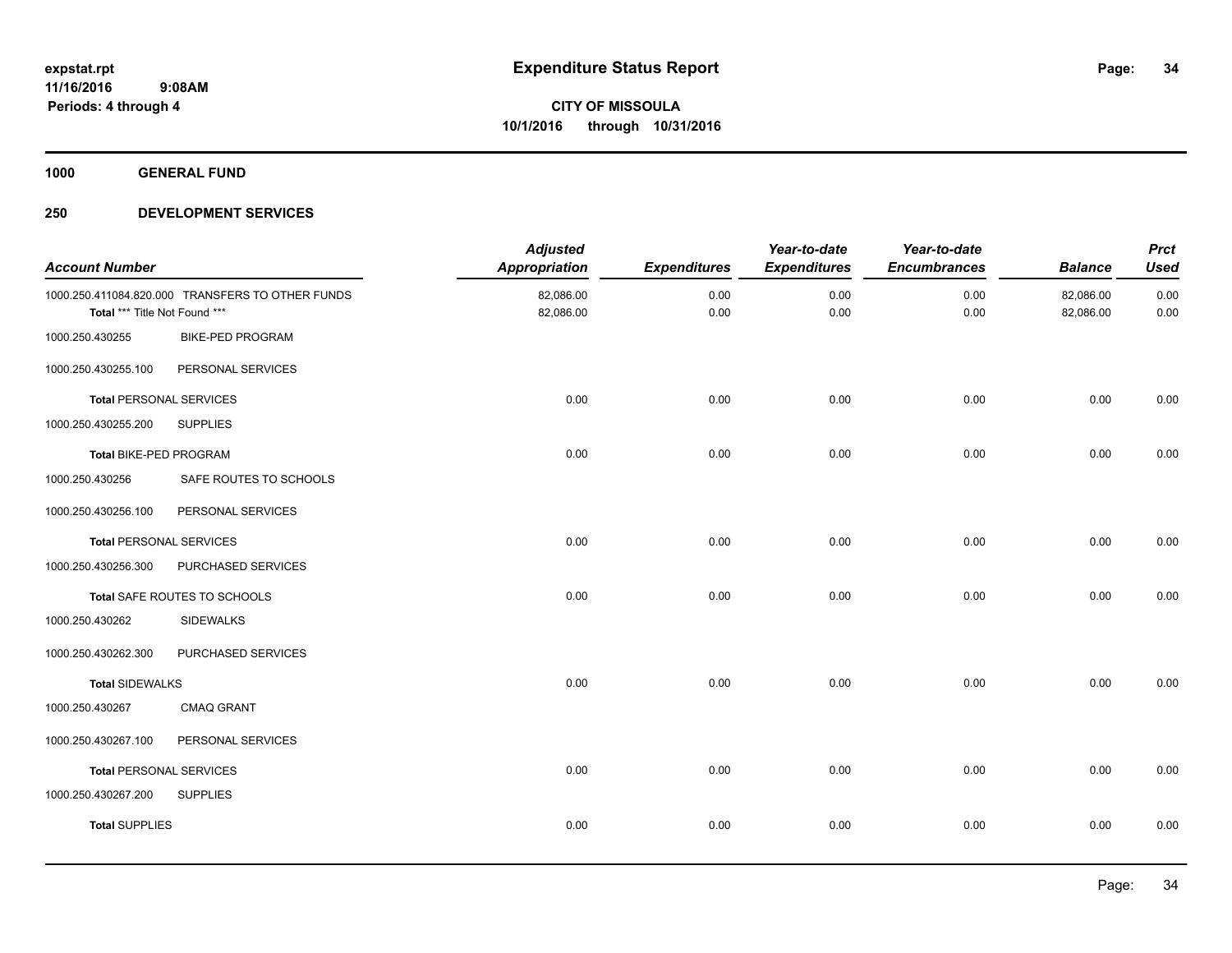**1000 GENERAL FUND**

|                                        |                                                         | <b>Adjusted</b>      |                     | Year-to-date        | Year-to-date        |                | <b>Prct</b> |
|----------------------------------------|---------------------------------------------------------|----------------------|---------------------|---------------------|---------------------|----------------|-------------|
| <b>Account Number</b>                  |                                                         | <b>Appropriation</b> | <b>Expenditures</b> | <b>Expenditures</b> | <b>Encumbrances</b> | <b>Balance</b> | <b>Used</b> |
| 1000.250.430267.300                    | PURCHASED SERVICES                                      |                      |                     |                     |                     |                |             |
| <b>Total PURCHASED SERVICES</b>        |                                                         | 0.00                 | 0.00                | 0.00                | 0.00                | 0.00           | 0.00        |
| 1000.250.430267.500                    | <b>FIXED CHARGES</b>                                    |                      |                     |                     |                     |                |             |
| <b>Total CMAQ GRANT</b>                |                                                         | 0.00                 | 0.00                | 0.00                | 0.00                | 0.00           | 0.00        |
| 1000.250.431400                        | <b>ENGINEERING</b>                                      |                      |                     |                     |                     |                |             |
| 1000.250.431400.100                    | PERSONAL SERVICES                                       |                      |                     |                     |                     |                |             |
|                                        | 1000.250.431400.110.000 ENGINEERING/SALARIES AND WAGES  | 459,224.00           | 52,629.45           | 147,263.11          | 0.00                | 311,960.89     | 32.07       |
|                                        | 1000.250.431400.120.00 OVERTIME/TERMINATION             | 2,437.00             | 0.00                | 0.00                | 0.00                | 2,437.00       | 0.00        |
|                                        | 1000.250.431400.120.000 OVERTIME/TERMINATION            | 0.00                 | 89.58               | 89.58               | 0.00                | $-89.58$       | 0.00        |
|                                        | 1000.250.431400.140.000 EMPLOYER CONTRIBUTIONS          | 154,334.00           | 15,772.32           | 52,464.71           | 0.00                | 101,869.29     | 33.99       |
| <b>Total PERSONAL SERVICES</b>         |                                                         | 615,995.00           | 68,491.35           | 199,817.40          | 0.00                | 416,177.60     | 32.44       |
| 1000.250.431400.200                    | <b>SUPPLIES</b>                                         |                      |                     |                     |                     |                |             |
|                                        | 1000.250.431400.210.000 ENGINEERING-OFFICE SUPPLIES     | 1,423.00             | 178.16              | 533.50              | 0.00                | 889.50         | 37.49       |
| 1000.250.431400.210.301                | <b>OFFICE SUPPLIES</b>                                  | 0.00                 | 65.36               | 178.90              | 0.00                | $-178.90$      | 0.00        |
|                                        | 1000.250.431400.220.000 OPERATING SUPPLIES              | 525.00               | 24.98               | 24.98               | 0.00                | 500.02         | 4.76        |
|                                        | 1000.250.431400.230.000 REPAIR/MAINTENANCE              | 1,650.00             | 0.00                | 310.93              | 0.00                | 1,339.07       | 18.84       |
|                                        | 1000.250.431400.231.000 ENGINEERING-GASOLINE            | 8,568.00             | 0.00                | 1,101.57            | 0.00                | 7,466.43       | 12.86       |
| 1000.250.431400.240.000 OTHER SUPPLIES |                                                         | 650.00               | 44.38               | 208.34              | 0.00                | 441.66         | 32.05       |
| <b>Total SUPPLIES</b>                  |                                                         | 12,816.00            | 312.88              | 2,358.22            | 0.00                | 10,457.78      | 18.40       |
| 1000.250.431400.300                    | PURCHASED SERVICES                                      |                      |                     |                     |                     |                |             |
| 1000.250.431400.310.000 COMMUNICATIONS |                                                         | 4,395.00             | 0.00                | 0.00                | 0.00                | 4,395.00       | 0.00        |
| 1000.250.431400.310.351 COMMUNICATIONS |                                                         | 0.00                 | 0.00                | 62.41               | 0.00                | $-62.41$       | 0.00        |
|                                        | 1000.250.431400.320.000 PRINTING & DUPLICATING          | 770.00               | 1.55                | 26.57               | 0.00                | 743.43         | 3.45        |
|                                        | 1000.250.431400.330.000 PUBLICITY, SUBSCRIPTIONS & DUES | 6,025.00             | 9,950.00            | 9,950.00            | 0.00                | $-3,925.00$    | 165.15      |
|                                        | 1000.250.431400.344.000 TELEPHONE SERVICE               | 5,425.00             | 0.00                | 1,458.48            | 0.00                | 3,966.52       | 26.88       |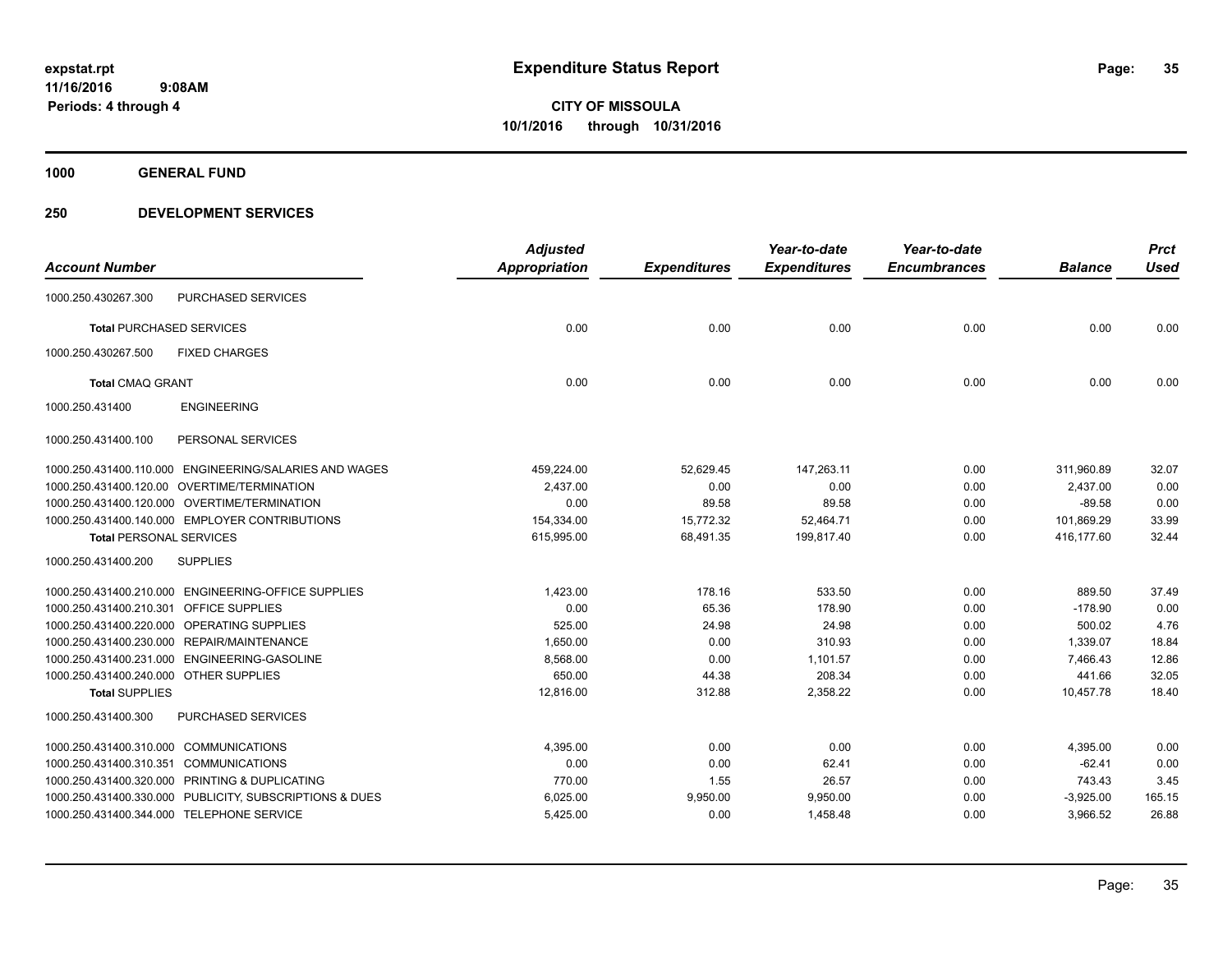**1000 GENERAL FUND**

| <b>Account Number</b>           |                                                       | <b>Adjusted</b><br><b>Appropriation</b> | <b>Expenditures</b> | Year-to-date<br><b>Expenditures</b> | Year-to-date<br><b>Encumbrances</b> | <b>Balance</b> | <b>Prct</b><br><b>Used</b> |
|---------------------------------|-------------------------------------------------------|-----------------------------------------|---------------------|-------------------------------------|-------------------------------------|----------------|----------------------------|
| 1000.250.431400.350.000         | PROFESSIONAL SERVICES                                 | 63,580.00                               | 19,960.50           | 46,612.61                           | 0.00                                | 16,967.39      | 73.31                      |
| 1000.250.431400.360.000         | <b>ENGINEERING-REPAIR &amp; MAINTENANCE</b>           | 730.00                                  | 0.00                | 0.00                                | 0.00                                | 730.00         | 0.00                       |
|                                 | 1000.250.431400.370.000 ENGINEERING-TRAVEL            | 2,850.00                                | 24.50               | 24.50                               | 0.00                                | 2,825.50       | 0.86                       |
| 1000.250.431400.380.000         | <b>TRAINING</b>                                       | 3,100.00                                | 130.00              | 130.00                              | 0.00                                | 2.970.00       | 4.19                       |
|                                 | 1000.250.431400.390.000 OTHER PURCHASED SERVICES      | 550.00                                  | 0.00                | 0.00                                | 0.00                                | 550.00         | 0.00                       |
| <b>Total PURCHASED SERVICES</b> |                                                       | 87,425.00                               | 30,066.55           | 58,264.57                           | 0.00                                | 29,160.43      | 66.65                      |
| 1000.250.431400.900             | <b>CAPITAL OUTLAY</b>                                 |                                         |                     |                                     |                                     |                |                            |
| <b>Total CAPITAL OUTLAY</b>     |                                                       | 0.00                                    | 0.00                | 0.00                                | 0.00                                | 0.00           | 0.00                       |
| <b>Total ENGINEERING</b>        |                                                       | 716,236.00                              | 98,870.78           | 260,440.19                          | 0.00                                | 455,795.81     | 36.36                      |
| 1000.250.460460                 | <b>HISTORIC PRESERVATION</b>                          |                                         |                     |                                     |                                     |                |                            |
| 1000.250.460460.800             | OTHER OBJECTS                                         |                                         |                     |                                     |                                     |                |                            |
|                                 | 1000.250.460460.820.000 HISTORIC PRESERVATION SUBSIDY | 64,834.00                               | 0.00                | 0.00                                | 0.00                                | 64.834.00      | 0.00                       |
|                                 | <b>Total HISTORIC PRESERVATION</b>                    | 64,834.00                               | 0.00                | 0.00                                | 0.00                                | 64.834.00      | 0.00                       |
| 1000.250.510110                 | <b>MERCHANT SERVICES</b>                              |                                         |                     |                                     |                                     |                |                            |
| 1000.250.510110.500             | <b>FIXED CHARGES</b>                                  |                                         |                     |                                     |                                     |                |                            |
| <b>Total MERCHANT SERVICES</b>  |                                                       | 0.00                                    | 0.00                | 0.00                                | 0.00                                | 0.00           | 0.00                       |
|                                 | <b>Total DEVELOPMENT SERVICES</b>                     | 2,470,217.00                            | 246,922.52          | 726,113.42                          | 0.00                                | 1,744,103.58   | 29.39                      |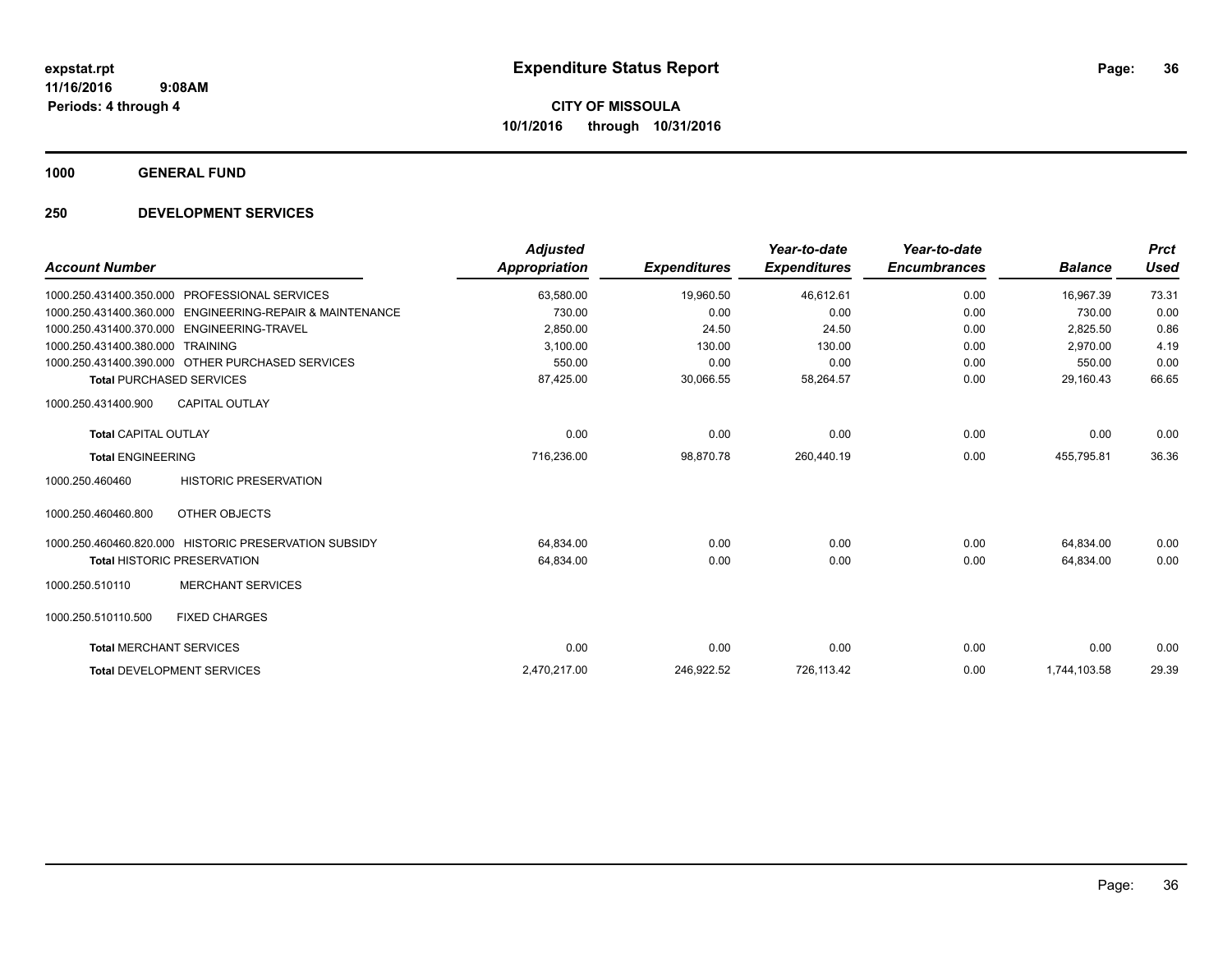**1000 GENERAL FUND**

# **255 HOUSING & COMMUNITY DEVELOPMENT**

| <b>Account Number</b>          |                                                                                                 | <b>Adjusted</b><br><b>Appropriation</b> | <b>Expenditures</b>               | Year-to-date<br><b>Expenditures</b> | Year-to-date<br><b>Encumbrances</b> | <b>Balance</b>                              | <b>Prct</b><br><b>Used</b> |
|--------------------------------|-------------------------------------------------------------------------------------------------|-----------------------------------------|-----------------------------------|-------------------------------------|-------------------------------------|---------------------------------------------|----------------------------|
| 1000.255.411850                | <b>ECONOMIC DEVELOPMENT</b>                                                                     |                                         |                                   |                                     |                                     |                                             |                            |
| 1000.255.411850.700            | <b>GRANTS &amp; CONTRIBUTIONS</b>                                                               |                                         |                                   |                                     |                                     |                                             |                            |
|                                | 1000.255.411850.700.000 GRANTS & CONTRIBUTIONS<br>Total ECONOMIC DEVELOPMENT                    | 0.00<br>0.00                            | 100,000.00<br>100,000.00          | 100,000.00<br>100,000.00            | 0.00<br>0.00                        | $-100,000.00$<br>$-100,000.00$              | 0.00<br>0.00               |
| 1000.255.450131                | <b>GENERAL ASSISTANCE</b>                                                                       |                                         |                                   |                                     |                                     |                                             |                            |
| 1000.255.450131.700            | <b>GRANTS &amp; CONTRIBUTIONS</b>                                                               |                                         |                                   |                                     |                                     |                                             |                            |
|                                | <b>Total GENERAL ASSISTANCE</b>                                                                 | 0.00                                    | 0.00                              | 0.00                                | 0.00                                | 0.00                                        | 0.00                       |
| 1000.255.460300                | OTHER COMMUNITY EVENTS                                                                          |                                         |                                   |                                     |                                     |                                             |                            |
| 1000.255.460300.700            | <b>GRANTS &amp; CONTRIBUTIONS</b>                                                               |                                         |                                   |                                     |                                     |                                             |                            |
|                                | 1000.255.460300.700.000 CULTURAL COUNCIL/GRANTS & CONTRIBUTIONS<br>Total OTHER COMMUNITY EVENTS | 0.00<br>0.00                            | 0.00<br>0.00                      | 58,000.00<br>58.000.00              | 0.00<br>0.00                        | $-58,000.00$<br>$-58.000.00$                | 0.00<br>0.00               |
| 1000.255.460453                | <b>BANDS</b>                                                                                    |                                         |                                   |                                     |                                     |                                             |                            |
| 1000.255.460453.700            | <b>GRANTS &amp; CONTRIBUTIONS</b>                                                               |                                         |                                   |                                     |                                     |                                             |                            |
| <b>Total BANDS</b>             | 1000.255.460453.700.000 INTL CHORAL FESTIVAL                                                    | 0.00<br>0.00                            | 6,000.00<br>6,000.00              | 6,000.00<br>6,000.00                | 0.00<br>0.00                        | $-6,000.00$<br>$-6,000.00$                  | 0.00<br>0.00               |
| 1000.255.470210                | <b>ADMINISTRATION</b>                                                                           |                                         |                                   |                                     |                                     |                                             |                            |
| 1000.255.470210.100            | PERSONAL SERVICES                                                                               |                                         |                                   |                                     |                                     |                                             |                            |
| <b>Total PERSONAL SERVICES</b> | 1000.255.470210.110.000 SALARIES AND WAGES<br>1000.255.470210.140.000 EMPLOYER CONTRIBUTIONS    | 0.00<br>0.00<br>0.00                    | 9,389.10<br>2,276.60<br>11,665.70 | 23,159.78<br>5,329.70<br>28,489.48  | 0.00<br>0.00<br>0.00                | $-23,159.78$<br>$-5,329.70$<br>$-28,489.48$ | 0.00<br>0.00<br>0.00       |
| 1000.255.470210.200            | <b>SUPPLIES</b>                                                                                 |                                         |                                   |                                     |                                     |                                             |                            |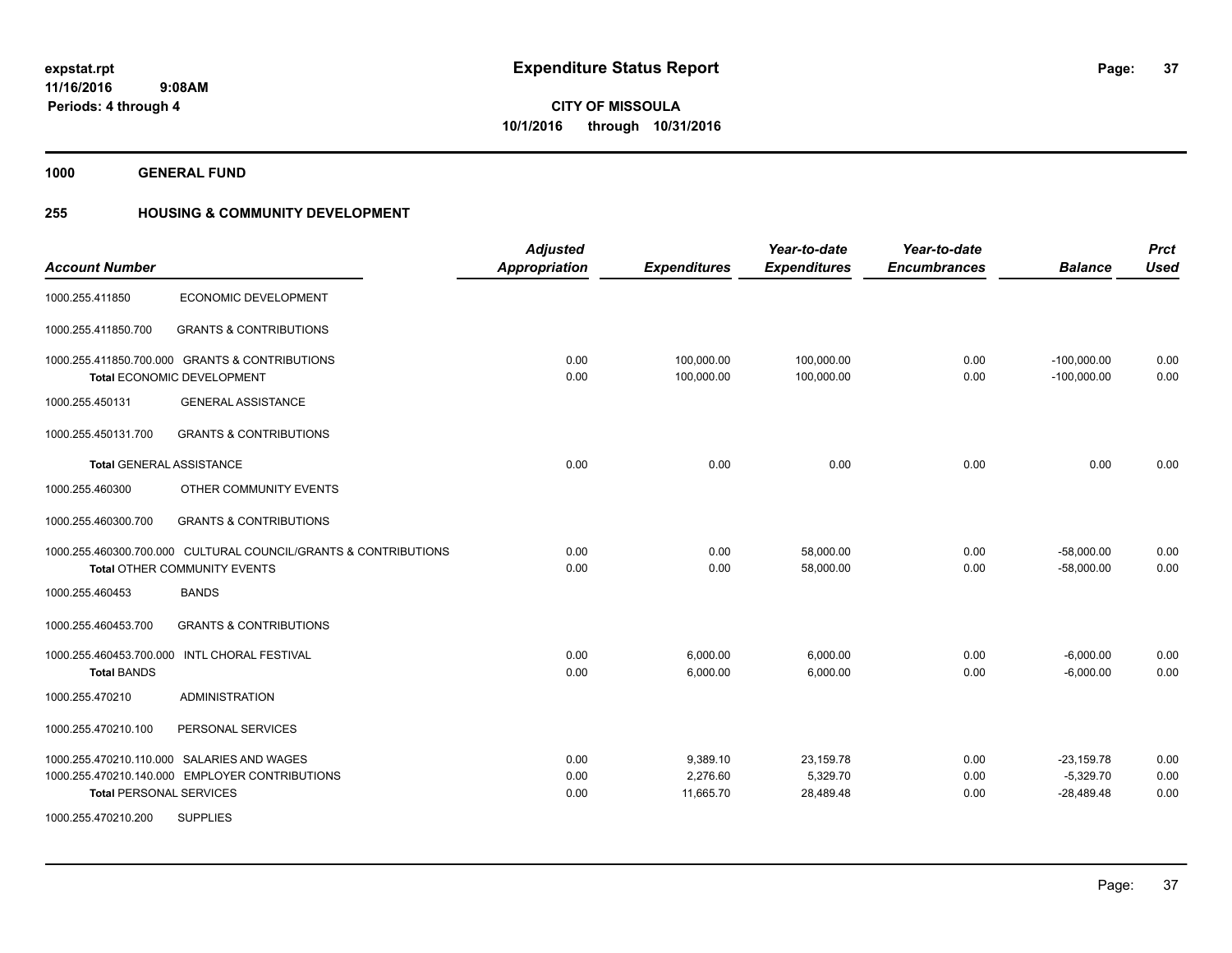**1000 GENERAL FUND**

# **255 HOUSING & COMMUNITY DEVELOPMENT**

| <b>Account Number</b>                                   | <b>Adjusted</b><br>Appropriation | <b>Expenditures</b> | Year-to-date<br><b>Expenditures</b> | Year-to-date<br><b>Encumbrances</b> | <b>Balance</b> | <b>Prct</b><br><b>Used</b> |
|---------------------------------------------------------|----------------------------------|---------------------|-------------------------------------|-------------------------------------|----------------|----------------------------|
| 1000.255.470210.210.000 OFFICE SUPPLIES                 | 0.00                             | 1,522.98            | 4,489.77                            | 0.00                                | $-4,489.77$    | 0.00                       |
| <b>Total SUPPLIES</b>                                   | 0.00                             | 1,522.98            | 4,489.77                            | 0.00                                | $-4,489.77$    | 0.00                       |
| <b>PURCHASED SERVICES</b><br>1000.255.470210.300        |                                  |                     |                                     |                                     |                |                            |
| 1000.255.470210.310.000<br><b>COMMUNICATIONS</b>        | 0.00                             | 0.00                | 114.97                              | 0.00                                | $-114.97$      | 0.00                       |
| 1000.255.470210.320.000 PRINTING & DUPLICATING          | 0.00                             | 0.00                | 257.49                              | 0.00                                | $-257.49$      | 0.00                       |
| 1000.255.470210.330.000 PUBLICITY, SUBSCRIPTIONS & DUES | 0.00                             | 16.87               | 248.74                              | 0.00                                | $-248.74$      | 0.00                       |
| 1000.255.470210.344.000 TELEPHONE SERVICE               | 0.00                             | 114.97              | 328.94                              | 0.00                                | $-328.94$      | 0.00                       |
| 1000.255.470210.370.000 TRAVEL                          | 0.00                             | 1.473.77            | 1,473.77                            | 0.00                                | $-1,473.77$    | 0.00                       |
| 1000.255.470210.380.000 TRAINING                        | 0.00                             | 410.00              | 475.00                              | 0.00                                | $-475.00$      | 0.00                       |
| <b>Total PURCHASED SERVICES</b>                         | 0.00                             | 2,015.61            | 2,898.91                            | 0.00                                | $-2,898.91$    | 0.00                       |
| 1000.255.470210.500<br><b>FIXED CHARGES</b>             |                                  |                     |                                     |                                     |                |                            |
| 1000.255.470210.500.000 FIXED CHARGES                   | 0.00                             | 1.395.75            | 1,395.75                            | 0.00                                | $-1,395.75$    | 0.00                       |
| <b>Total FIXED CHARGES</b>                              | 0.00                             | 1,395.75            | 1,395.75                            | 0.00                                | $-1,395.75$    | 0.00                       |
| <b>Total ADMINISTRATION</b>                             | 0.00                             | 16,600.04           | 37,273.91                           | 0.00                                | $-37,273.91$   | 0.00                       |
| <b>Total HOUSING &amp; COMMUNITY DEVELOPMENT</b>        | 0.00                             | 122,600.04          | 201,273.91                          | 0.00                                | $-201,273.91$  | 0.00                       |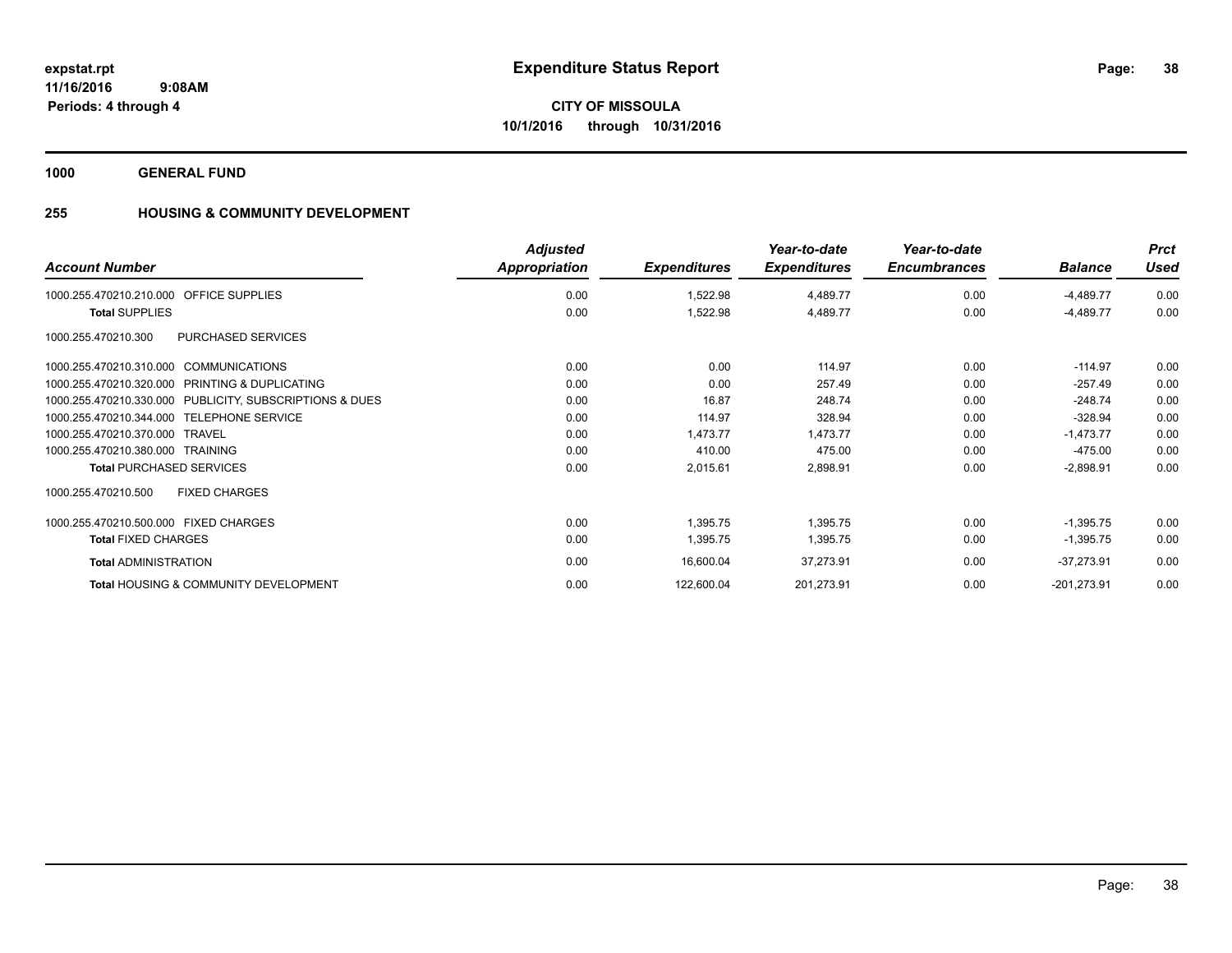**CITY OF MISSOULA 10/1/2016 through 10/31/2016**

**1000 GENERAL FUND**

**270 CITY ATTORNEY**

| <b>Account Number</b>          |                                                                                                       | <b>Adjusted</b><br>Appropriation   | <b>Expenditures</b>  | Year-to-date<br><b>Expenditures</b> | Year-to-date<br><b>Encumbrances</b> | <b>Balance</b>                     | <b>Prct</b><br><b>Used</b> |
|--------------------------------|-------------------------------------------------------------------------------------------------------|------------------------------------|----------------------|-------------------------------------|-------------------------------------|------------------------------------|----------------------------|
| 1000.270.410360                | ALTERNATIVE DISPUTE RESOLUTION                                                                        |                                    |                      |                                     |                                     |                                    |                            |
| 1000.270.410360.700            | <b>GRANTS &amp; CONTRIBUTIONS</b>                                                                     |                                    |                      |                                     |                                     |                                    |                            |
|                                | 1000.270.410360.700.000 ALTERNATIVE DISPUTE RESOLUTION<br>Total ALTERNATIVE DISPUTE RESOLUTION        | 7,200.00<br>7,200.00               | 0.00<br>0.00         | 0.00<br>0.00                        | 0.00<br>0.00                        | 7,200.00<br>7,200.00               | 0.00<br>0.00               |
| 1000.270.410371                | SEXUAL ASSUALT PREVENTION CAMPAIGN                                                                    |                                    |                      |                                     |                                     |                                    |                            |
| 1000.270.410371.700            | <b>GRANTS &amp; CONTRIBUTIONS</b>                                                                     |                                    |                      |                                     |                                     |                                    |                            |
|                                | 1000.270.410371.700.000 SEXUAL ASSUAL PREVENTION CAMPAIGN<br>Total SEXUAL ASSUALT PREVENTION CAMPAIGN | 160,618.00<br>160,618.00           | 0.00<br>0.00         | 0.00<br>0.00                        | 0.00<br>0.00                        | 160,618.00<br>160.618.00           | 0.00<br>0.00               |
| 1000.270.411115                | <b>VICTIM SERVICES</b>                                                                                |                                    |                      |                                     |                                     |                                    |                            |
| 1000.270.411115.100            | PERSONAL SERVICES                                                                                     |                                    |                      |                                     |                                     |                                    |                            |
| <b>Total PERSONAL SERVICES</b> | 1000.270.411115.110.000 SALARIES AND WAGES<br>1000.270.411115.140.000 EMPLOYER CONTRIBUTIONS          | 17.911.00<br>5,837.00<br>23,748.00 | 0.00<br>0.00<br>0.00 | 0.00<br>0.00<br>0.00                | 0.00<br>0.00<br>0.00                | 17,911.00<br>5,837.00<br>23,748.00 | 0.00<br>0.00<br>0.00       |
| 1000.270.411115.300            | PURCHASED SERVICES                                                                                    |                                    |                      |                                     |                                     |                                    |                            |
|                                | <b>Total PURCHASED SERVICES</b>                                                                       | 0.00                               | 0.00                 | 0.00                                | 0.00                                | 0.00                               | 0.00                       |
| 1000.270.411115.900            | CAPITAL OUTLAY                                                                                        |                                    |                      |                                     |                                     |                                    |                            |
| <b>Total CAPITAL OUTLAY</b>    |                                                                                                       | 0.00                               | 0.00                 | 0.00                                | 0.00                                | 0.00                               | 0.00                       |
| <b>Total VICTIM SERVICES</b>   |                                                                                                       | 23,748.00                          | 0.00                 | 0.00                                | 0.00                                | 23,748.00                          | 0.00                       |
| 1000.270.411120                | ADMINISTRATION & CIVIL LAW                                                                            |                                    |                      |                                     |                                     |                                    |                            |
| 1000.270.411120.100            | PERSONAL SERVICES                                                                                     |                                    |                      |                                     |                                     |                                    |                            |
|                                | 1000.270.411120.110.000 SALARIES AND WAGES                                                            | 341,611.00                         | 58,814.56            | 168,555.01                          | 0.00                                | 173,055.99                         | 49.34                      |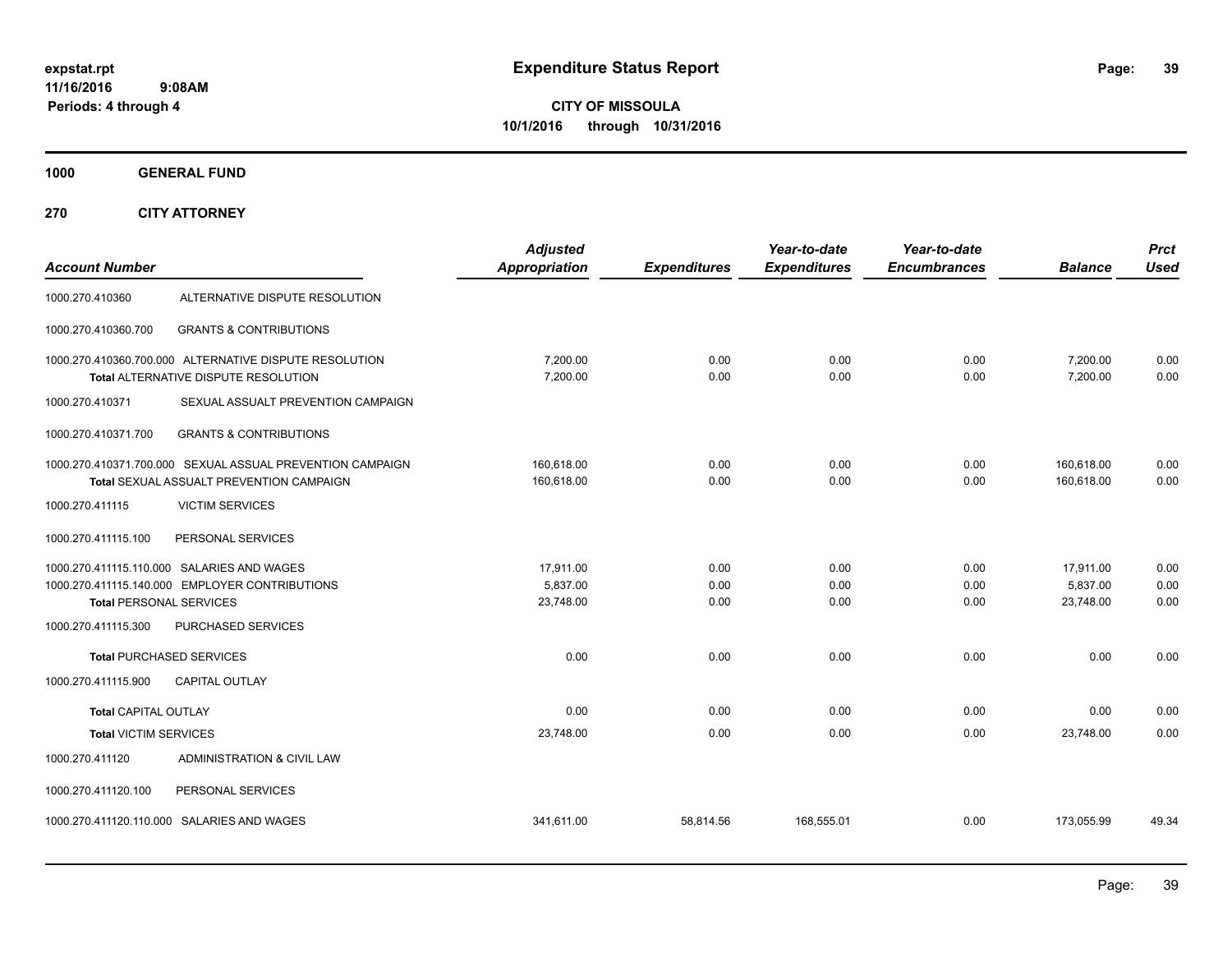**1000 GENERAL FUND**

**270 CITY ATTORNEY**

| <b>Account Number</b>                                   | <b>Adjusted</b><br>Appropriation | <b>Expenditures</b> | Year-to-date<br><b>Expenditures</b> | Year-to-date<br><b>Encumbrances</b> | <b>Balance</b> | <b>Prct</b><br><b>Used</b> |
|---------------------------------------------------------|----------------------------------|---------------------|-------------------------------------|-------------------------------------|----------------|----------------------------|
| 1000.270.411120.120.000 OVERTIME/TERMINATION            | 5,000.00                         | 626.72              | 2,003.29                            | 0.00                                | 2,996.71       | 40.07                      |
| 1000.270.411120.140.000 EMPLOYER CONTRIBUTIONS          | 101.401.00                       | 15.691.85           | 54,955.10                           | 0.00                                | 46.445.90      | 54.20                      |
| <b>Total PERSONAL SERVICES</b>                          | 448,012.00                       | 75,133.13           | 225,513.40                          | 0.00                                | 222,498.60     | 50.34                      |
| <b>SUPPLIES</b><br>1000.270.411120.200                  |                                  |                     |                                     |                                     |                |                            |
| 1000.270.411120.210.000 OFFICE SUPPLIES                 | 2.959.00                         | 279.59              | 761.61                              | 0.00                                | 2.197.39       | 25.74                      |
| 1000.270.411120.220.000 OPERATING SUPPLIES              | 550.00                           | 25.72               | 25.72                               | 0.00                                | 524.28         | 4.68                       |
| 1000.270.411120.231.000 GASOLINE                        | 163.00                           | 0.00                | 56.84                               | 0.00                                | 106.16         | 34.87                      |
| <b>Total SUPPLIES</b>                                   | 3,672.00                         | 305.31              | 844.17                              | 0.00                                | 2,827.83       | 22.99                      |
| 1000.270.411120.300<br><b>PURCHASED SERVICES</b>        |                                  |                     |                                     |                                     |                |                            |
| 1000.270.411120.310.000 COMMUNICATIONS                  | 500.00                           | 0.00                | 6.93                                | 0.00                                | 493.07         | 1.39                       |
| 1000.270.411120.320.000 PRINTING & DUPLICATING          | 275.00                           | 0.00                | 300.30                              | 0.00                                | $-25.30$       | 109.20                     |
| 1000.270.411120.330.000 PUBLICITY, SUBSCRIPTIONS & DUES | 7,605.00                         | 12.00               | 3,682.00                            | 0.00                                | 3,923.00       | 48.42                      |
| 1000.270.411120.344.000 TELEPHONE SERVICE               | 132.00                           | 0.00                | 22.20                               | 0.00                                | 109.80         | 16.82                      |
| 1000.270.411120.350.000 PROFESSIONAL SERVICES           | 900.00                           | 64.85               | 64.85                               | 0.00                                | 835.15         | 7.21                       |
| 1000.270.411120.360.000 REPAIR & MAINTENANCE            | 1.258.00                         | 54.07               | 133.56                              | 0.00                                | 1.124.44       | 10.62                      |
| 1000.270.411120.370.000 TRAVEL                          | 2,200.00                         | 0.00                | 0.00                                | 0.00                                | 2,200.00       | 0.00                       |
| 1000.270.411120.380.000 TRAINING                        | 3.511.00                         | 700.00              | 1,299.00                            | 0.00                                | 2.212.00       | 37.00                      |
| <b>Total PURCHASED SERVICES</b>                         | 16,381.00                        | 830.92              | 5,508.84                            | 0.00                                | 10,872.16      | 33.63                      |
| 1000.270.411120.800<br>OTHER OBJECTS                    |                                  |                     |                                     |                                     |                |                            |
| <b>Total OTHER OBJECTS</b>                              | 0.00                             | 0.00                | 0.00                                | 0.00                                | 0.00           | 0.00                       |
| 1000.270.411120.900<br><b>CAPITAL OUTLAY</b>            |                                  |                     |                                     |                                     |                |                            |
| <b>Total CAPITAL OUTLAY</b>                             | 0.00                             | 0.00                | 0.00                                | 0.00                                | 0.00           | 0.00                       |
| <b>Total ADMINISTRATION &amp; CIVIL LAW</b>             | 468,065.00                       | 76,269.36           | 231,866.41                          | 0.00                                | 236,198.59     | 49.54                      |
| 1000.270.411125<br><b>CRIMINAL LAW</b>                  |                                  |                     |                                     |                                     |                |                            |

1000.270.411125.100 PERSONAL SERVICES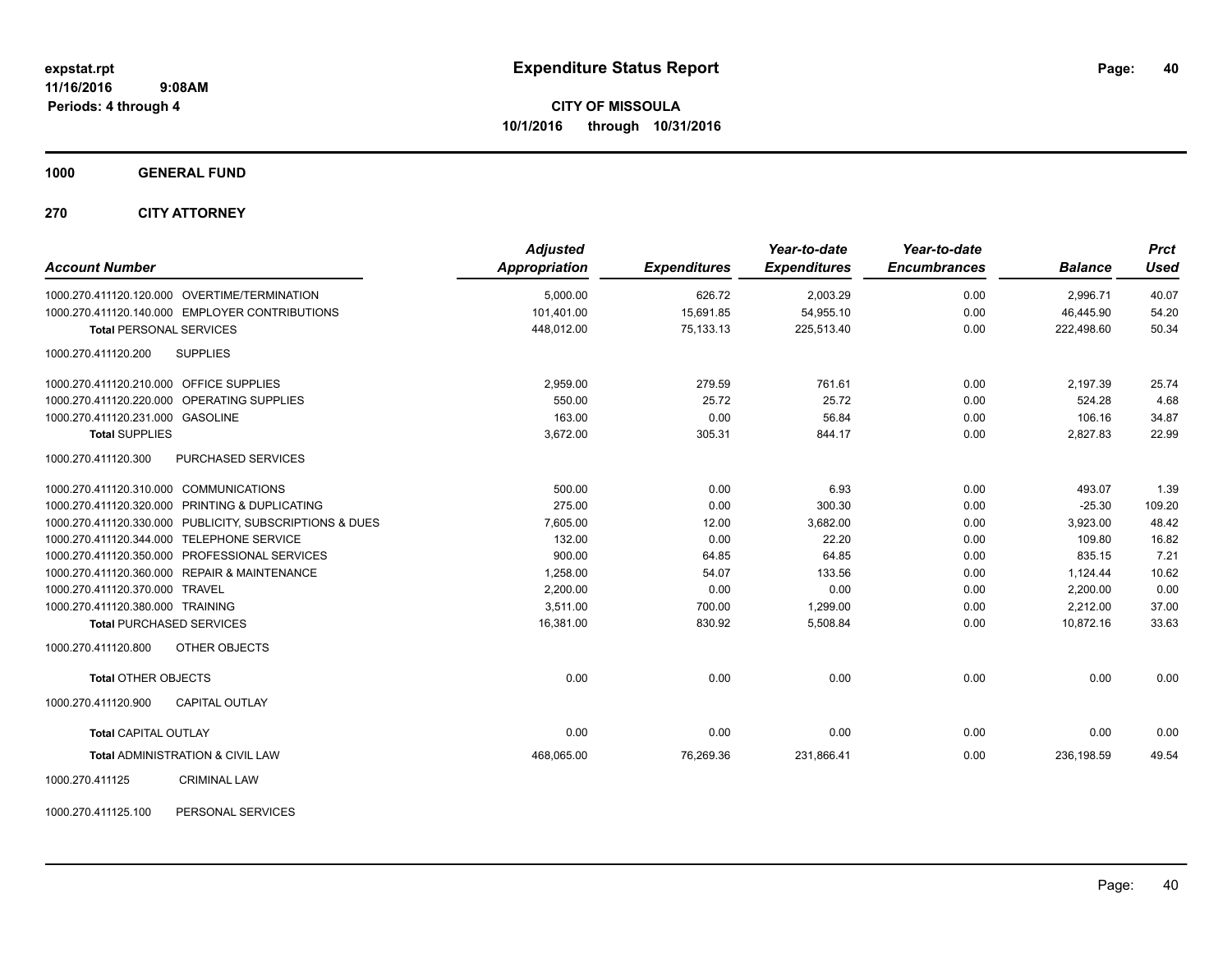**1000 GENERAL FUND**

**270 CITY ATTORNEY**

| <b>Account Number</b>                                   | <b>Adjusted</b><br>Appropriation | <b>Expenditures</b> | Year-to-date<br><b>Expenditures</b> | Year-to-date<br><b>Encumbrances</b> | <b>Balance</b> | <b>Prct</b><br><b>Used</b> |
|---------------------------------------------------------|----------------------------------|---------------------|-------------------------------------|-------------------------------------|----------------|----------------------------|
| 1000.270.411125.110.000 SALARIES AND WAGES              | 607,744.00                       | 48,738.45           | 142,151.19                          | 0.00                                | 465.592.81     | 23.39                      |
| 1000.270.411125.120.000 OVERTIME/TERMINATION            | 0.00                             | 69.64               | 222.58                              | 0.00                                | $-222.58$      | 0.00                       |
| 1000.270.411125.140.000 EMPLOYER CONTRIBUTIONS          | 211,044.00                       | 14,716.15           | 55,828.11                           | 0.00                                | 155,215.89     | 26.45                      |
| <b>Total PERSONAL SERVICES</b>                          | 818,788.00                       | 63,524.24           | 198,201.88                          | 0.00                                | 620,586.12     | 24.21                      |
| 1000.270.411125.200<br><b>SUPPLIES</b>                  |                                  |                     |                                     |                                     |                |                            |
| 1000.270.411125.210.000 OFFICE SUPPLIES                 | 3,159.00                         | 603.20              | 719.44                              | 0.00                                | 2,439.56       | 22.77                      |
| 1000.270.411125.220.000 OPERATING SUPPLIES              | 700.00                           | 0.00                | 0.00                                | 0.00                                | 700.00         | 0.00                       |
| 1000.270.411125.231.000 GASOLINE                        | 100.00                           | 0.00                | 0.00                                | 0.00                                | 100.00         | 0.00                       |
| <b>Total SUPPLIES</b>                                   | 3,959.00                         | 603.20              | 719.44                              | 0.00                                | 3,239.56       | 18.17                      |
| <b>PURCHASED SERVICES</b><br>1000.270.411125.300        |                                  |                     |                                     |                                     |                |                            |
| 1000.270.411125.310.000 COMMUNICATIONS                  | 850.00                           | 0.00                | 333.25                              | 0.00                                | 516.75         | 39.21                      |
| 1000.270.411125.320.000 PRINTING & DUPLICATING          | 275.00                           | 0.00                | 0.00                                | 0.00                                | 275.00         | 0.00                       |
| 1000.270.411125.330.000 PUBLICITY, SUBSCRIPTIONS & DUES | 5,395.00                         | 243.92              | 243.92                              | 0.00                                | 5,151.08       | 4.52                       |
| 1000.270.411125.344.000 TELEPHONE SERVICE               | 132.00                           | 0.00                | 0.00                                | 0.00                                | 132.00         | 0.00                       |
| 1000.270.411125.350.000 PROFESSIONAL SERVICES           | 2,350.00                         | 13.00               | 305.17                              | 0.00                                | 2,044.83       | 12.99                      |
| 1000.270.411125.360.000 REPAIR & MAINTENANCE            | 18,189.00                        | 0.00                | 17,977.00                           | 0.00                                | 212.00         | 98.83                      |
| 1000.270.411125.370.000 TRAVEL                          | 3,800.00                         | 0.00                | $-48.00$                            | 0.00                                | 3,848.00       | 1.26                       |
| 1000.270.411125.380.000 TRAINING                        | 5,489.00                         | 125.00              | 873.00                              | 0.00                                | 4,616.00       | 15.90                      |
| <b>Total PURCHASED SERVICES</b>                         | 36,480.00                        | 381.92              | 19,684.34                           | 0.00                                | 16,795.66      | 53.96                      |
| 1000.270.411125.500<br><b>FIXED CHARGES</b>             |                                  |                     |                                     |                                     |                |                            |
| <b>Total FIXED CHARGES</b>                              | 0.00                             | 0.00                | 0.00                                | 0.00                                | 0.00           | 0.00                       |
| 1000.270.411125.900<br><b>CAPITAL OUTLAY</b>            |                                  |                     |                                     |                                     |                |                            |
| <b>Total CAPITAL OUTLAY</b>                             | 0.00                             | 0.00                | 0.00                                | 0.00                                | 0.00           | 0.00                       |
| <b>Total CRIMINAL LAW</b>                               | 859,227.00                       | 64,509.36           | 218,605.66                          | 0.00                                | 640,621.34     | 25.44                      |
| <b>Total CITY ATTORNEY</b>                              | 1,518,858.00                     | 140,778.72          | 450,472.07                          | 0.00                                | 1,068,385.93   | 29.66                      |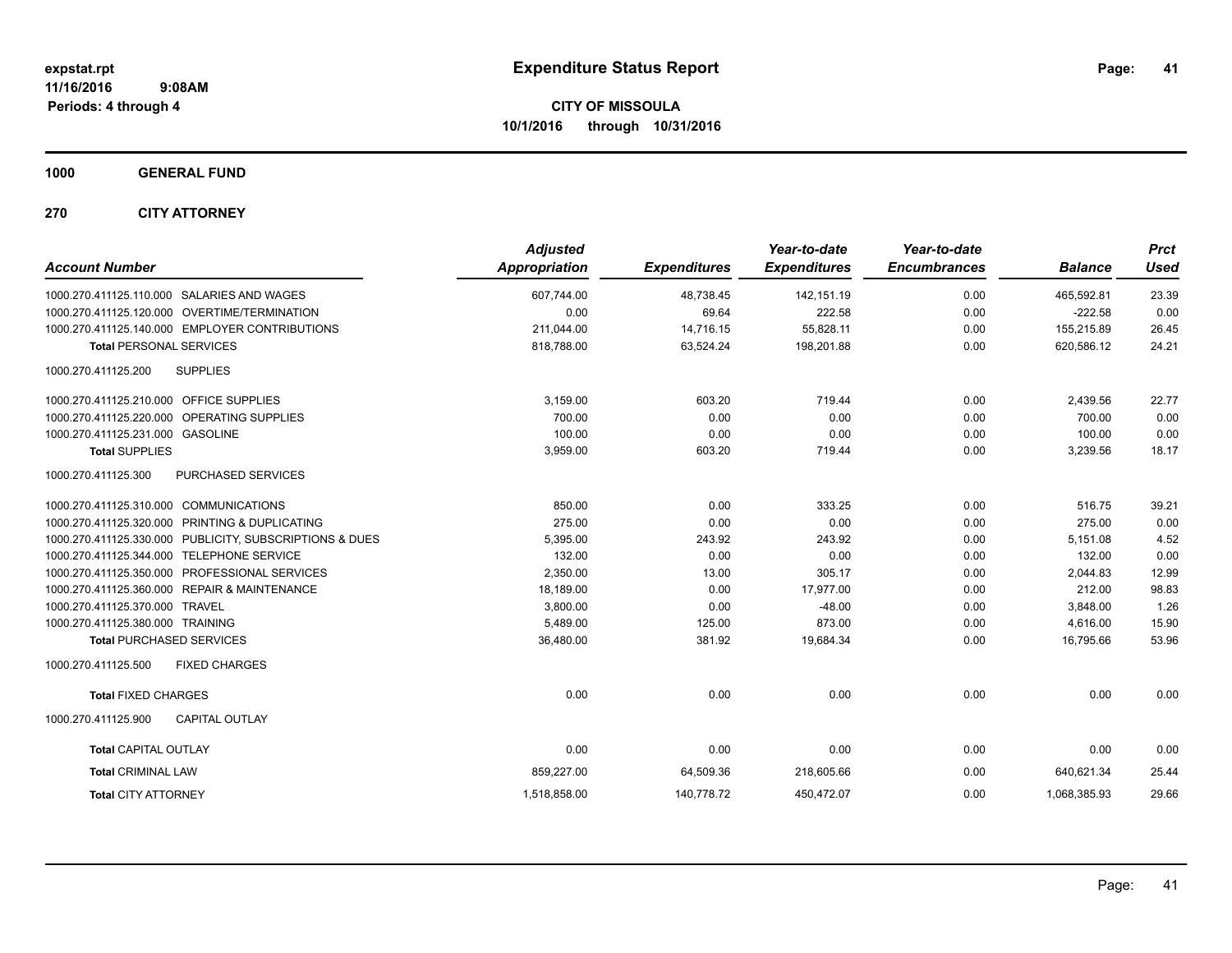**1000 GENERAL FUND**

|                                                         | <b>Adjusted</b> |                     | Year-to-date        | Year-to-date        |                | <b>Prct</b> |
|---------------------------------------------------------|-----------------|---------------------|---------------------|---------------------|----------------|-------------|
| <b>Account Number</b>                                   | Appropriation   | <b>Expenditures</b> | <b>Expenditures</b> | <b>Encumbrances</b> | <b>Balance</b> | <b>Used</b> |
| PUBLIC WORKS ADMINISTRATION<br>1000.280.430100          |                 |                     |                     |                     |                |             |
| PERSONAL SERVICES<br>1000.280.430100.100                |                 |                     |                     |                     |                |             |
| 1000.280.430100.110.000 SALARIES AND WAGES              | 116,829.00      | 17,961.18           | 50,734.48           | 0.00                | 66.094.52      | 43.43       |
| 1000.280.430100.120.000 OVERTIME/TERMINATION            | 477.00          | 0.00                | 0.00                | 0.00                | 477.00         | 0.00        |
| 1000.280.430100.140.000 EMPLOYER CONTRIBUTIONS          | 33,262.00       | 4,259.29            | 13,717.39           | 0.00                | 19,544.61      | 41.24       |
| <b>Total PERSONAL SERVICES</b>                          | 150,568.00      | 22,220.47           | 64,451.87           | 0.00                | 86,116.13      | 42.81       |
| 1000.280.430100.200<br><b>SUPPLIES</b>                  |                 |                     |                     |                     |                |             |
| 1000.280.430100.210.000 OFFICE SUPPLIES                 | 450.00          | 64.79               | 344.01              | 0.00                | 105.99         | 76.45       |
| 1000.280.430100.230.000 REPAIR/MAINTENANCE              | 50.00           | 0.00                | 0.00                | 0.00                | 50.00          | 0.00        |
| 1000.280.430100.231.000 GASOLINE                        | 249.00          | 0.00                | 0.00                | 0.00                | 249.00         | 0.00        |
| <b>Total SUPPLIES</b>                                   | 749.00          | 64.79               | 344.01              | 0.00                | 404.99         | 45.93       |
| 1000.280.430100.300<br><b>PURCHASED SERVICES</b>        |                 |                     |                     |                     |                |             |
| 1000.280.430100.310.000 COMMUNICATIONS                  | 300.00          | 0.00                | 8.41                | 0.00                | 291.59         | 2.80        |
| COMMUNICATIONS~POSTAGE<br>1000.280.430100.310.351       | 0.00            | 0.00                | 13.33               | 0.00                | $-13.33$       | 0.00        |
| 1000.280.430100.320.000 PRINTING & DUPLICATING          | 200.00          | 0.00                | 0.00                | 0.00                | 200.00         | 0.00        |
| 1000.280.430100.330.000 PUBLICITY, SUBSCRIPTIONS & DUES | 920.00          | 0.00                | 198.00              | 0.00                | 722.00         | 21.52       |
| 1000.280.430100.344.000 TELEPHONE SERVICE               | 733.00          | 204.72              | 416.24              | 0.00                | 316.76         | 56.79       |
| 1000.280.430100.344.391 TELEPHONE SERVICE               | 0.00            | 0.00                | 19.17               | 0.00                | $-19.17$       | 0.00        |
| 1000.280.430100.360.000 REPAIR & MAINTENANCE            | 100.00          | 0.00                | 0.00                | 0.00                | 100.00         | 0.00        |
| 1000.280.430100.370.000 TRAVEL                          | 700.00          | 0.00                | 140.40              | 0.00                | 559.60         | 20.06       |
| 1000.280.430100.380.000 TRAINING                        | 800.00          | 0.00                | 0.00                | 0.00                | 800.00         | 0.00        |
| <b>Total PURCHASED SERVICES</b>                         | 3,753.00        | 204.72              | 795.55              | 0.00                | 2,957.45       | 21.20       |
| <b>FIXED CHARGES</b><br>1000.280.430100.500             |                 |                     |                     |                     |                |             |
| <b>Total FIXED CHARGES</b>                              | 0.00            | 0.00                | 0.00                | 0.00                | 0.00           | 0.00        |
| 1000.280.430100.800<br>OTHER OBJECTS                    |                 |                     |                     |                     |                |             |
| <b>Total OTHER OBJECTS</b>                              | 0.00            | 0.00                | 0.00                | 0.00                | 0.00           | 0.00        |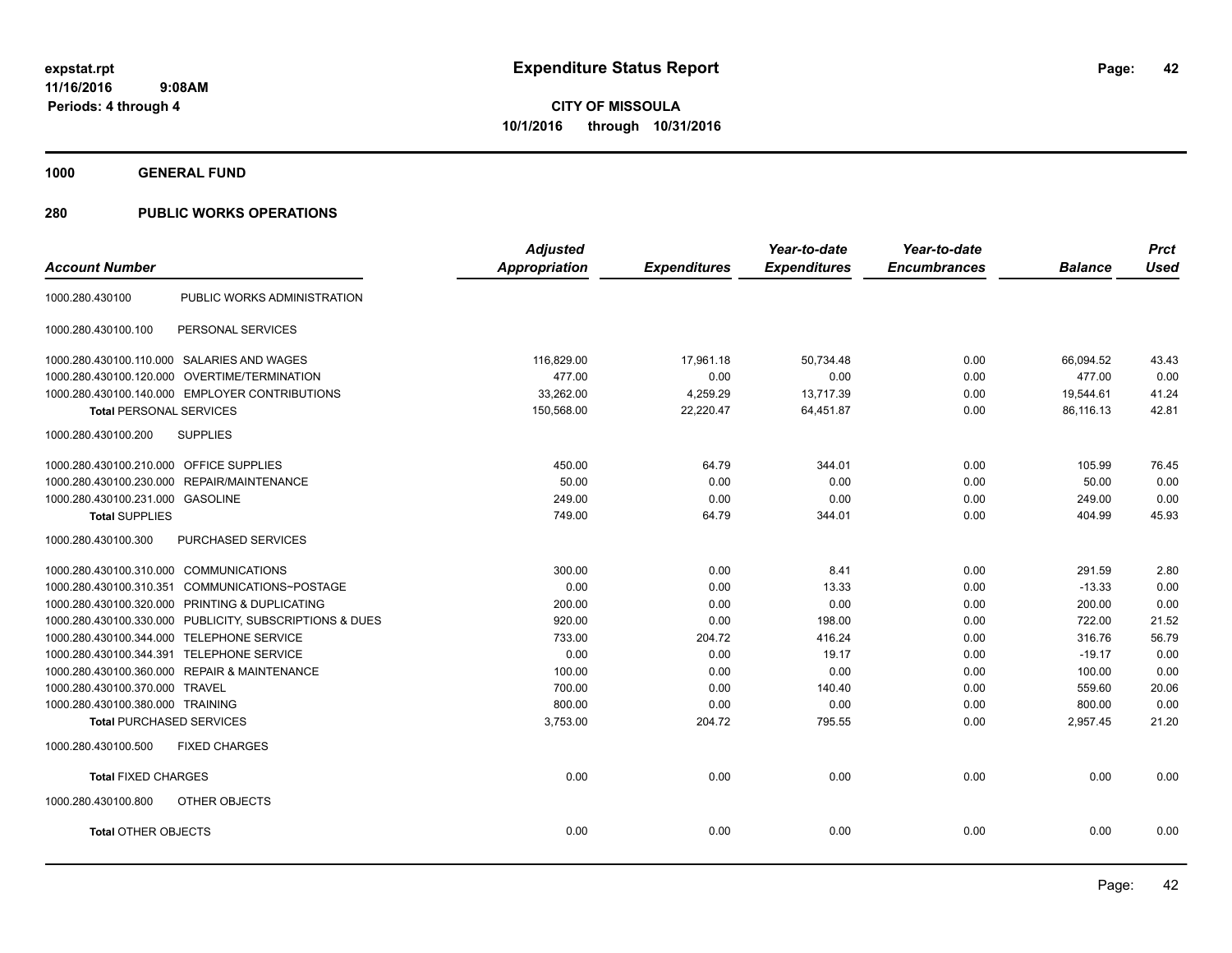**1000 GENERAL FUND**

# **280 PUBLIC WORKS OPERATIONS**

| <b>Account Number</b>                                           |                                                                                                                                              | <b>Adjusted</b><br>Appropriation                     | <b>Expenditures</b>                        | Year-to-date<br><b>Expenditures</b>            | Year-to-date<br><b>Encumbrances</b>  | <b>Balance</b>                                       | <b>Prct</b><br><b>Used</b>              |
|-----------------------------------------------------------------|----------------------------------------------------------------------------------------------------------------------------------------------|------------------------------------------------------|--------------------------------------------|------------------------------------------------|--------------------------------------|------------------------------------------------------|-----------------------------------------|
|                                                                 | <b>Total PUBLIC WORKS ADMINISTRATION</b>                                                                                                     | 155,070.00                                           | 22,489.98                                  | 65,591.43                                      | 0.00                                 | 89,478.57                                            | 42.30                                   |
| 1000.280.430250                                                 | <b>REIMBURSABLE SERVICES</b>                                                                                                                 |                                                      |                                            |                                                |                                      |                                                      |                                         |
| 1000.280.430250.200                                             | <b>SUPPLIES</b>                                                                                                                              |                                                      |                                            |                                                |                                      |                                                      |                                         |
| <b>Total SUPPLIES</b>                                           | 1000.280.430250.230.000 REPAIR/MAINTENANCE                                                                                                   | 10.000.00<br>10,000.00                               | 0.00<br>0.00                               | 0.00<br>0.00                                   | 0.00<br>0.00                         | 10,000.00<br>10,000.00                               | 0.00<br>0.00                            |
| 1000.280.430250.300                                             | PURCHASED SERVICES                                                                                                                           |                                                      |                                            |                                                |                                      |                                                      |                                         |
| <b>Total PURCHASED SERVICES</b>                                 | 1000.280.430250.360.000 REPAIR & MAINTENANCE<br>1000.280.430250.360.300 REPAIR & MAINTENANCE                                                 | 10.000.00<br>0.00<br>10,000.00                       | 0.00<br>2,610.00<br>2,610.00               | 0.00<br>7,525.00<br>7,525.00                   | 0.00<br>0.00<br>0.00                 | 10,000.00<br>$-7,525.00$<br>2,475.00                 | 0.00<br>0.00<br>75.25                   |
|                                                                 | <b>Total REIMBURSABLE SERVICES</b>                                                                                                           | 20,000.00                                            | 2,610.00                                   | 7,525.00                                       | 0.00                                 | 12,475.00                                            | 37.63                                   |
| 1000.280.430263                                                 | <b>STREET LIGHTING</b>                                                                                                                       |                                                      |                                            |                                                |                                      |                                                      |                                         |
| 1000.280.430263.100                                             | PERSONAL SERVICES                                                                                                                            |                                                      |                                            |                                                |                                      |                                                      |                                         |
| 1000.280.430263.130.000 OTHER<br><b>Total PERSONAL SERVICES</b> | 1000.280.430263.110.000 SALARIES AND WAGES<br>1000.280.430263.120.000 OVERTIME/TERMINATION<br>1000.280.430263.140.000 EMPLOYER CONTRIBUTIONS | 3,833.00<br>624.00<br>256.00<br>2,090.00<br>6,803.00 | 381.32<br>0.00<br>0.00<br>127.41<br>508.73 | 1,089.37<br>2.47<br>0.00<br>461.27<br>1,553.11 | 0.00<br>0.00<br>0.00<br>0.00<br>0.00 | 2,743.63<br>621.53<br>256.00<br>1,628.73<br>5,249.89 | 28.42<br>0.40<br>0.00<br>22.07<br>22.83 |
| 1000.280.430263.300                                             | PURCHASED SERVICES                                                                                                                           |                                                      |                                            |                                                |                                      |                                                      |                                         |
| <b>Total PURCHASED SERVICES</b>                                 | 1000.280.430263.341.000 ELECTRICITY & NATURAL GAS                                                                                            | 123,400.00<br>123,400.00                             | 11,119.94<br>11,119.94                     | 31,971.86<br>31,971.86                         | 0.00<br>0.00                         | 91,428.14<br>91,428.14                               | 25.91<br>25.91                          |
| <b>Total STREET LIGHTING</b><br>1000.280.430264                 | <b>TRAFFIC SIGNAL MAINTENANCE</b>                                                                                                            | 130,203.00                                           | 11,628.67                                  | 33,524.97                                      | 0.00                                 | 96,678.03                                            | 25.75                                   |

1000.280.430264.100 PERSONAL SERVICES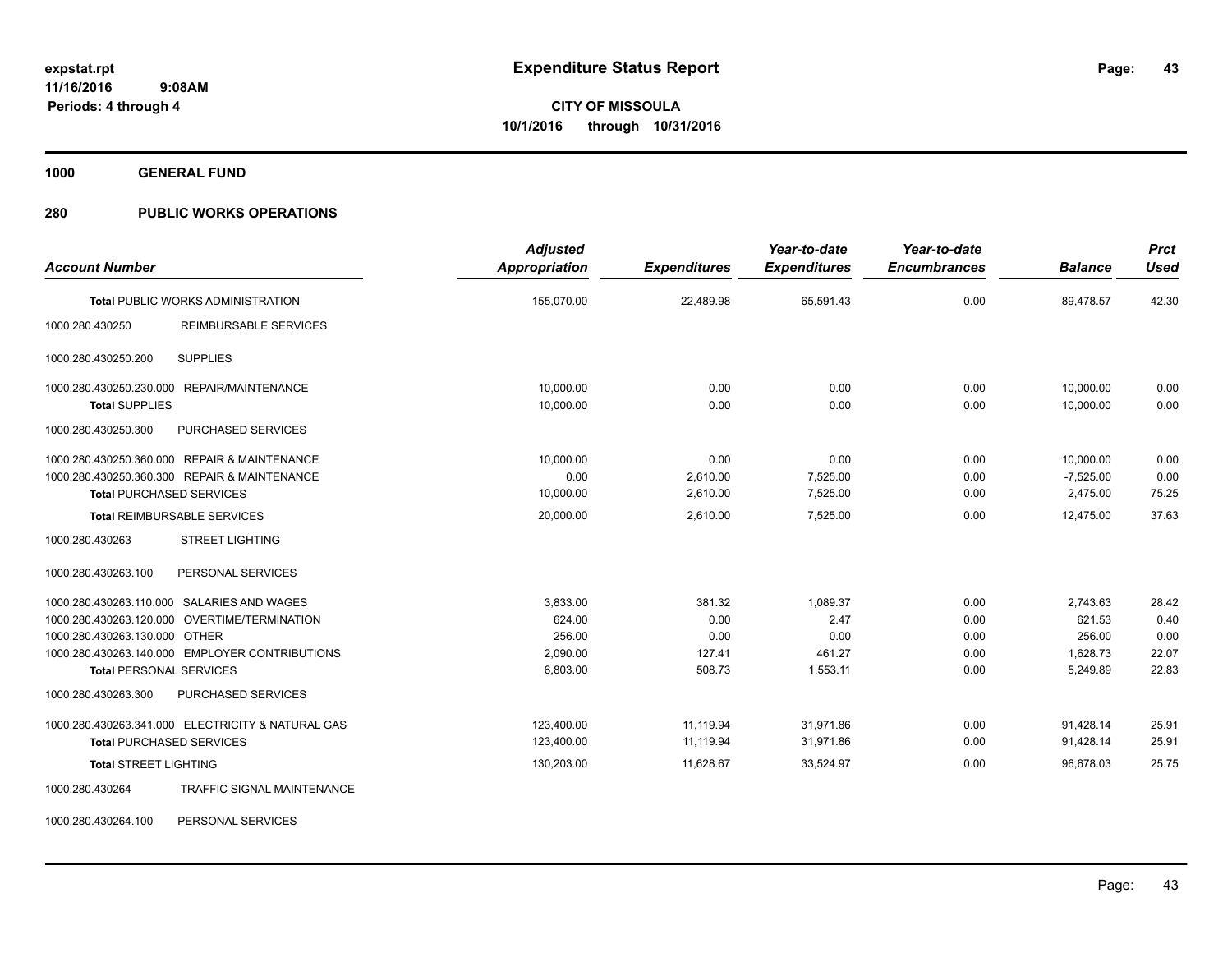**1000 GENERAL FUND**

|                                                   | <b>Adjusted</b> |                     | Year-to-date        | Year-to-date        |                | <b>Prct</b> |
|---------------------------------------------------|-----------------|---------------------|---------------------|---------------------|----------------|-------------|
| <b>Account Number</b>                             | Appropriation   | <b>Expenditures</b> | <b>Expenditures</b> | <b>Encumbrances</b> | <b>Balance</b> | <b>Used</b> |
| 1000.280.430264.110.000 SALARIES AND WAGES        | 86,250.00       | 8,579.92            | 24,510.47           | 0.00                | 61,739.53      | 28.42       |
| 1000.280.430264.120.000 OVERTIME/TERMINATION      | 2.017.00        | 0.00                | 55.62               | 0.00                | 1,961.38       | 2.76        |
| 1000.280.430264.130.000 OTHER                     | 5.758.00        | 0.00                | 0.00                | 0.00                | 5,758.00       | 0.00        |
| 1000.280.430264.140.000 EMPLOYER CONTRIBUTIONS    | 44,095.00       | 2,866.46            | 10,377.91           | 0.00                | 33,717.09      | 23.54       |
| <b>Total PERSONAL SERVICES</b>                    | 138,120.00      | 11,446.38           | 34,944.00           | 0.00                | 103.176.00     | 25.30       |
| <b>SUPPLIES</b><br>1000.280.430264.200            |                 |                     |                     |                     |                |             |
| 1000.280.430264.210.000 OFFICE SUPPLIES           | 350.00          | 0.00                | 0.00                | 0.00                | 350.00         | 0.00        |
| 1000.280.430264.220.000 OPERATING SUPPLIES        | 235.00          | 0.00                | 0.00                | 0.00                | 235.00         | 0.00        |
| 1000.280.430264.230.000 REPAIR/MAINTENANCE        | 1.060.00        | 0.00                | 0.00                | 0.00                | 1,060.00       | 0.00        |
| 1000.280.430264.231.000 GASOLINE                  | 2,799.00        | 106.23              | 266.21              | 0.00                | 2,532.79       | 9.51        |
| 1000.280.430264.240.000 OTHER SUPPLIES            | 9,880.00        | 983.00              | 3,859.92            | 0.00                | 6,020.08       | 39.07       |
| <b>Total SUPPLIES</b>                             | 14,324.00       | 1,089.23            | 4,126.13            | 0.00                | 10,197.87      | 28.81       |
| 1000.280.430264.300<br><b>PURCHASED SERVICES</b>  |                 |                     |                     |                     |                |             |
| 1000.280.430264.341.000 ELECTRICITY & NATURAL GAS | 15,236.00       | 235.09              | 1,808.11            | 0.00                | 13,427.89      | 11.87       |
| 1000.280.430264.350.000 PROFESSIONAL SERVICES     | 200.00          | 50.00               | 50.00               | 0.00                | 150.00         | 25.00       |
| 1000.280.430264.360.000 REPAIR & MAINTENANCE      | 1,100.00        | 0.00                | 657.80              | 0.00                | 442.20         | 59.80       |
| 1000.280.430264.370.000 TRAVEL                    | 150.00          | 0.00                | 0.00                | 0.00                | 150.00         | 0.00        |
| 1000.280.430264.380.000 TRAINING                  | 450.00          | 0.00                | 0.00                | 0.00                | 450.00         | 0.00        |
| <b>Total PURCHASED SERVICES</b>                   | 17,136.00       | 285.09              | 2,515.91            | 0.00                | 14,620.09      | 14.68       |
| <b>Total TRAFFIC SIGNAL MAINTENANCE</b>           | 169,580.00      | 12,820.70           | 41,586.04           | 0.00                | 127,993.96     | 24.52       |
| 1000.280.430265<br><b>SIGNING &amp; STRIPING</b>  |                 |                     |                     |                     |                |             |
| PERSONAL SERVICES<br>1000.280.430265.100          |                 |                     |                     |                     |                |             |
| 1000.280.430265.110.000 SALARIES AND WAGES        | 200,051.00      | 28,074.37           | 79,070.87           | 0.00                | 120,980.13     | 39.53       |
| 1000.280.430265.120.000 OVERTIME/TERMINATION      | 110.00          | 0.00                | 0.00                | 0.00                | 110.00         | 0.00        |
| 1000.280.430265.130.000 OTHER                     | 2,440.00        | 52.50               | 178.50              | 0.00                | 2,261.50       | 7.32        |
| 1000.280.430265.140.000 EMPLOYER CONTRIBUTIONS    | 101,110.00      | 13,300.27           | 43,376.86           | 0.00                | 57,733.14      | 42.90       |
| <b>Total PERSONAL SERVICES</b>                    | 303,711.00      | 41,427.14           | 122,626.23          | 0.00                | 181,084.77     | 40.38       |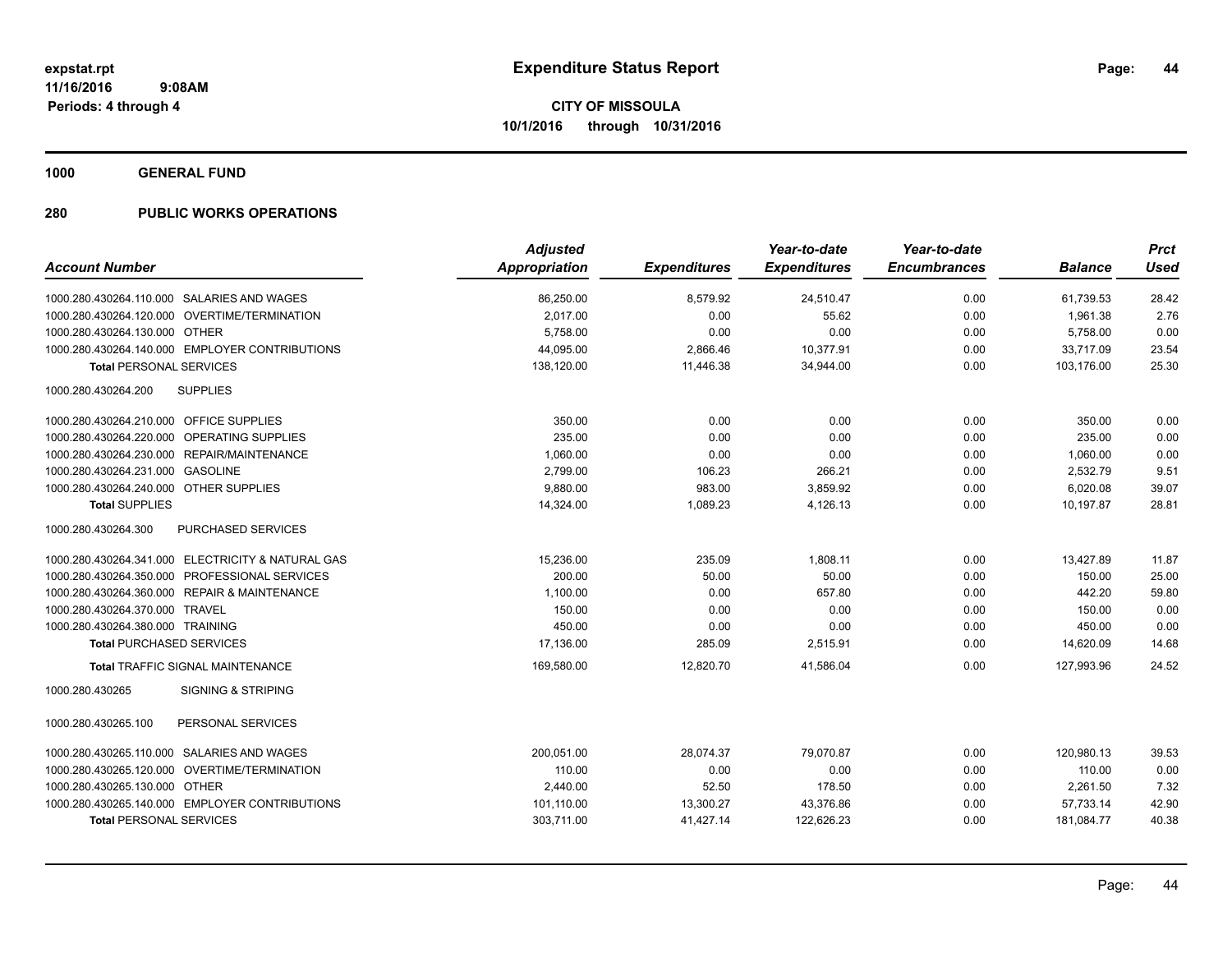**1000 GENERAL FUND**

|                                                              | <b>Adjusted</b>      |                     | Year-to-date        | Year-to-date        |                | <b>Prct</b> |
|--------------------------------------------------------------|----------------------|---------------------|---------------------|---------------------|----------------|-------------|
| <b>Account Number</b>                                        | <b>Appropriation</b> | <b>Expenditures</b> | <b>Expenditures</b> | <b>Encumbrances</b> | <b>Balance</b> | <b>Used</b> |
| 1000.280.430265.200<br><b>SUPPLIES</b>                       |                      |                     |                     |                     |                |             |
| OFFICE SUPPLIES<br>1000.280.430265.210.000                   | 350.00               | 0.00                | 0.00                | 0.00                | 350.00         | 0.00        |
| <b>OPERATING SUPPLIES</b><br>1000.280.430265.220.000         | 1.700.00             | 4,834.77            | 5,315.75            | 0.00                | $-3,615.75$    | 312.69      |
| 1000.280.430265.220.311<br>OPERATING SUPPLIES~CLOTHING ALLOW | 0.00                 | 301.00              | 661.00              | 0.00                | $-661.00$      | 0.00        |
| 1000.280.430265.230.000<br>REPAIR/MAINTENANCE                | 40,700.00            | 0.00                | 1,439.38            | 0.00                | 39,260.62      | 3.54        |
| REPAIR/MAINTENANCE~VEHICLE PARTS<br>1000.280.430265.230.321  | 0.00                 | 0.00                | 209.60              | 0.00                | $-209.60$      | 0.00        |
| <b>GASOLINE</b><br>1000.280.430265.231.000                   | 3,739.00             | 454.80              | 725.36              | 0.00                | 3,013.64       | 19.40       |
| 1000.280.430265.240.000<br><b>OTHER SUPPLIES</b>             | 21,210.00            | 490.64              | 7,095.57            | 0.00                | 14,114.43      | 33.45       |
| <b>Total SUPPLIES</b>                                        | 67,699.00            | 6,081.21            | 15,446.66           | 0.00                | 52,252.34      | 22.82       |
| 1000.280.430265.300<br>PURCHASED SERVICES                    |                      |                     |                     |                     |                |             |
| 1000.280.430265.344.000 TELEPHONE SERVICE                    | 558.00               | 0.00                | 0.68                | 0.00                | 557.32         | 0.12        |
| 1000.280.430265.344.399 TELEPHONE SERVICE                    | 0.00                 | 0.00                | 210.47              | 0.00                | $-210.47$      | 0.00        |
| 1000.280.430265.345.000 GARBAGE                              | 475.00               | 0.00                | 46.80               | 0.00                | 428.20         | 9.85        |
| 1000.280.430265.350.000 PROFESSIONAL SERVICES                | 457.00               | 0.00                | 0.00                | 0.00                | 457.00         | 0.00        |
| 1000.280.430265.360.000 REPAIR & MAINTENANCE                 | 1,700.00             | 0.00                | 0.00                | 0.00                | 1,700.00       | 0.00        |
| 1000.280.430265.370.000 TRAVEL                               | 700.00               | 0.00                | 0.00                | 0.00                | 700.00         | 0.00        |
| 1000.280.430265.380.000 TRAINING                             | 950.00               | 0.00                | 330.90              | 0.00                | 619.10         | 34.83       |
| <b>Total PURCHASED SERVICES</b>                              | 4,840.00             | 0.00                | 588.85              | 0.00                | 4,251.15       | 12.17       |
| <b>CAPITAL OUTLAY</b><br>1000.280.430265.900                 |                      |                     |                     |                     |                |             |
| <b>Total CAPITAL OUTLAY</b>                                  | 0.00                 | 0.00                | 0.00                | 0.00                | 0.00           | 0.00        |
| <b>Total SIGNING &amp; STRIPING</b>                          | 376,250.00           | 47,508.35           | 138,661.74          | 0.00                | 237,588.26     | 36.85       |
| <b>COMMUNICATIONS</b><br>1000.280.430270                     |                      |                     |                     |                     |                |             |
| 1000.280.430270.100<br>PERSONAL SERVICES                     |                      |                     |                     |                     |                |             |
| 1000.280.430270.110.000 SALARIES AND WAGES                   | 101,583.00           | 10,105.18           | 28,867.59           | 0.00                | 72,715.41      | 28.42       |
| OVERTIME/TERMINATION<br>1000.280.430270.120.000              | 440.00               | 0.00                | 65.51               | 0.00                | 374.49         | 14.89       |
| 1000.280.430270.130.000<br>OTHER                             | 6,782.00             | 0.00                | 0.00                | 0.00                | 6,782.00       | 0.00        |
| 1000.280.430270.140.000 EMPLOYER CONTRIBUTIONS               | 51,456.00            | 3,376.20            | 12,039.30           | 0.00                | 39,416.70      | 23.40       |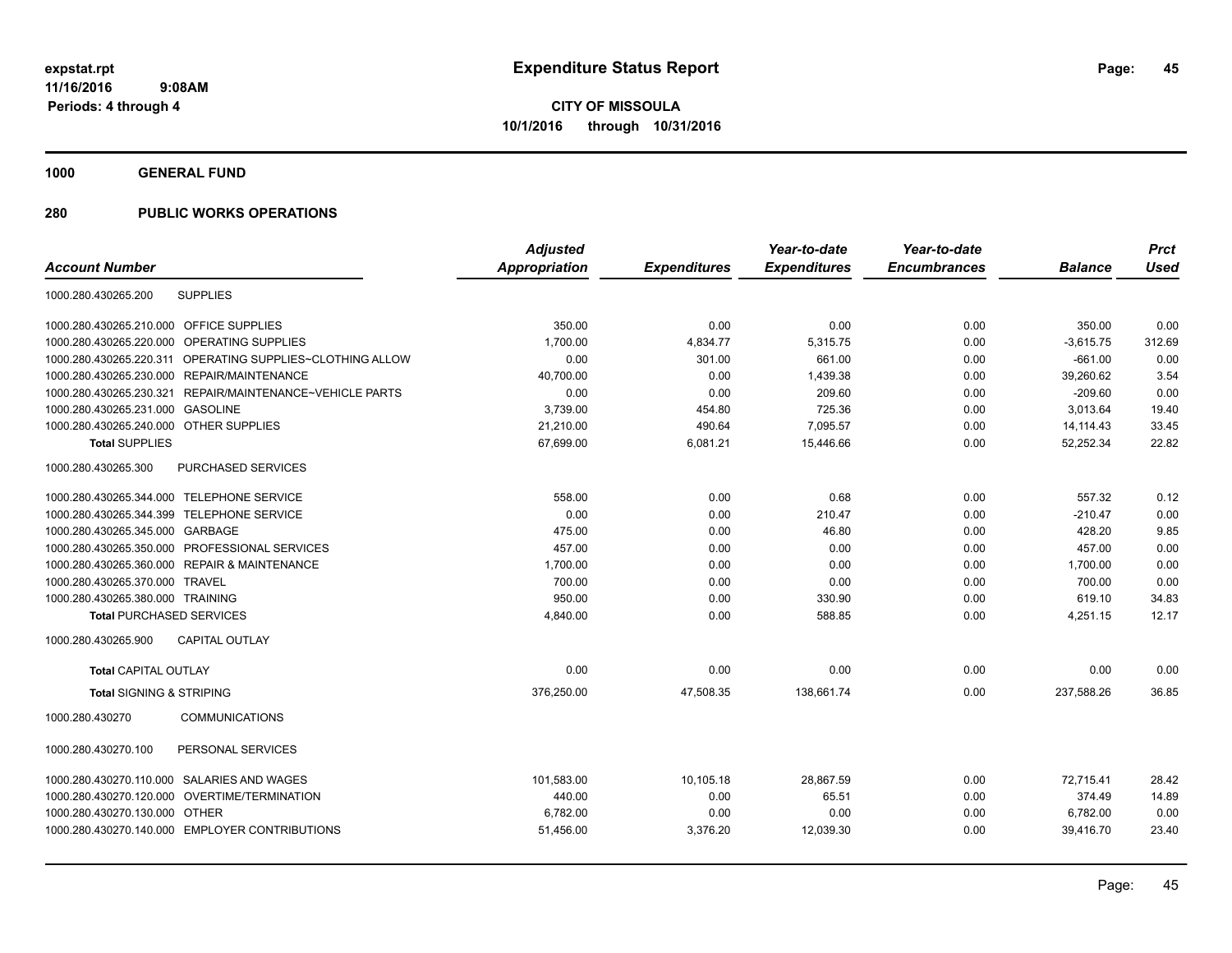**1000 GENERAL FUND**

|                                                                 | <b>Adjusted</b> |                     | Year-to-date        | Year-to-date        |                | <b>Prct</b> |
|-----------------------------------------------------------------|-----------------|---------------------|---------------------|---------------------|----------------|-------------|
| <b>Account Number</b>                                           | Appropriation   | <b>Expenditures</b> | <b>Expenditures</b> | <b>Encumbrances</b> | <b>Balance</b> | <b>Used</b> |
| <b>Total PERSONAL SERVICES</b>                                  | 160,261.00      | 13,481.38           | 40,972.40           | 0.00                | 119,288.60     | 25.57       |
| 1000.280.430270.200<br><b>SUPPLIES</b>                          |                 |                     |                     |                     |                |             |
| REPAIR/MAINTENANCE<br>1000.280.430270.230.000                   | 8,050.00        | 857.01              | 3,890.45            | 0.00                | 4,159.55       | 48.33       |
| 1000.280.430270.231.000<br>GASOLINE                             | 2,493.00        | 0.00                | 0.00                | 0.00                | 2,493.00       | 0.00        |
| <b>Total SUPPLIES</b>                                           | 10,543.00       | 857.01              | 3,890.45            | 0.00                | 6,652.55       | 36.90       |
| <b>PURCHASED SERVICES</b><br>1000.280.430270.300                |                 |                     |                     |                     |                |             |
| PUBLICITY, SUBSCRIPTIONS & DUES<br>1000.280.430270.330.000      | 180.00          | 0.00                | 0.00                | 0.00                | 180.00         | 0.00        |
| <b>ELECTRICITY &amp; NATURAL GAS</b><br>1000.280.430270.341.000 | 2,573.00        | 238.01              | 580.66              | 0.00                | 1,992.34       | 22.57       |
| 1000.280.430270.344.000 TELEPHONE SERVICE                       | 513.00          | 0.00                | 7.85                | 0.00                | 505.15         | 1.53        |
| <b>TELEPHONE SERVICE</b><br>1000.280.430270.344.400             | 0.00            | 0.00                | 186.90              | 0.00                | $-186.90$      | 0.00        |
| 1000.280.430270.350.000<br><b>PROFESSIONAL SERVICES</b>         | 100.00          | 0.00                | 0.00                | 0.00                | 100.00         | 0.00        |
| 1000.280.430270.360.000 REPAIR & MAINTENANCE                    | 3,000.00        | 0.00                | 0.00                | 0.00                | 3,000.00       | 0.00        |
| <b>Total PURCHASED SERVICES</b>                                 | 6,366.00        | 238.01              | 775.41              | 0.00                | 5,590.59       | 12.18       |
| <b>Total COMMUNICATIONS</b>                                     | 177,170.00      | 14,576.40           | 45,638.26           | 0.00                | 131,531.74     | 25.76       |
| <b>Total PUBLIC WORKS OPERATIONS</b>                            | 1,028,273.00    | 111,634.10          | 332,527.44          | 0.00                | 695,745.56     | 32.34       |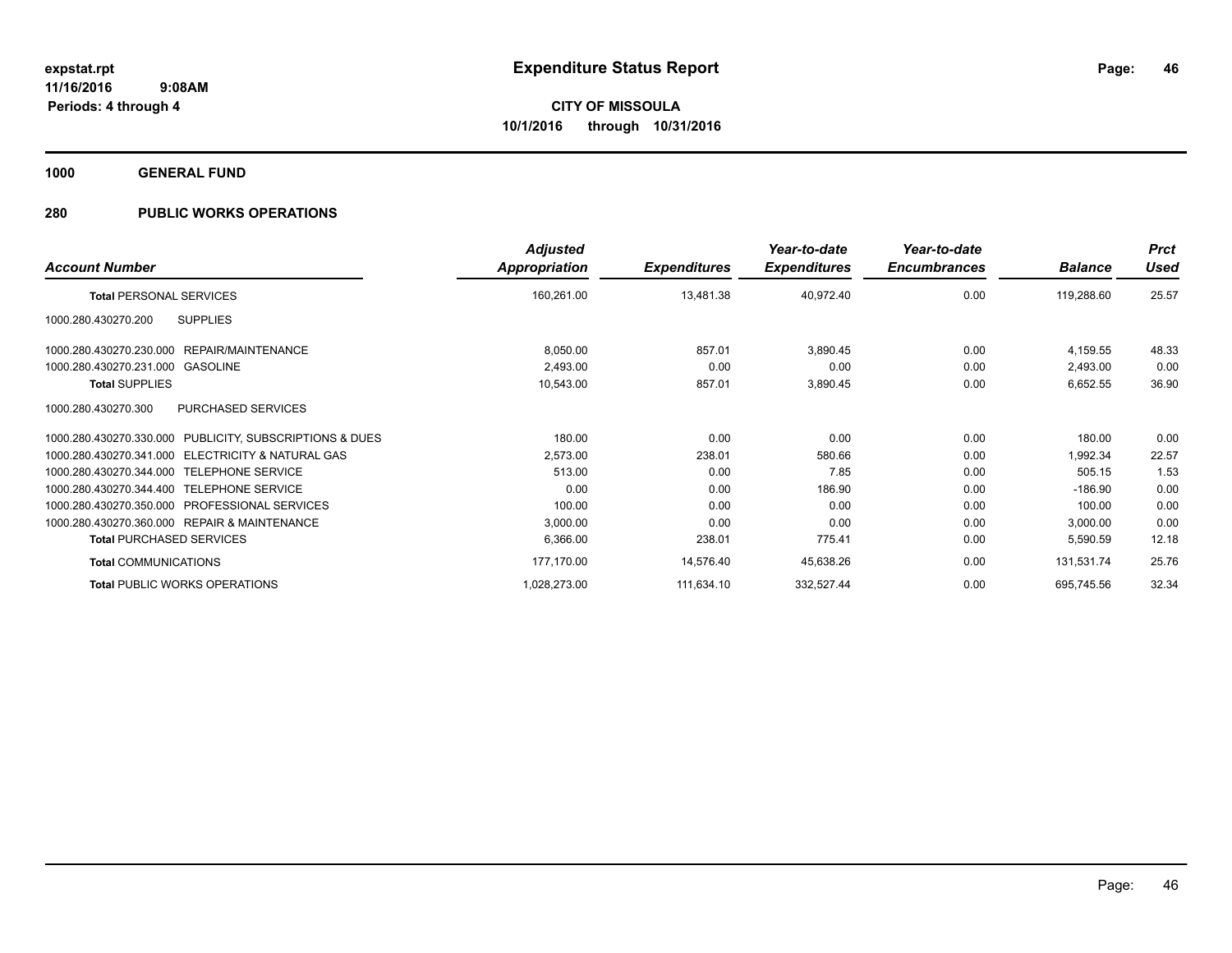**CITY OF MISSOULA 10/1/2016 through 10/31/2016**

**1000 GENERAL FUND**

| <b>Account Number</b>                   |                                                        | <b>Adjusted</b><br><b>Appropriation</b> | <b>Expenditures</b> | Year-to-date<br><b>Expenditures</b> | Year-to-date<br><b>Encumbrances</b> | <b>Balance</b> | <b>Prct</b><br><b>Used</b> |
|-----------------------------------------|--------------------------------------------------------|-----------------------------------------|---------------------|-------------------------------------|-------------------------------------|----------------|----------------------------|
| 1000.290.420110                         | <b>ADMINISTRATION</b>                                  |                                         |                     |                                     |                                     |                |                            |
| 1000.290.420110.100                     | PERSONAL SERVICES                                      |                                         |                     |                                     |                                     |                |                            |
|                                         | 1000.290.420110.110.000 SALARIES AND WAGES             | 747,373.00                              | 82,780.96           | 237.636.75                          | 0.00                                | 509.736.25     | 31.80                      |
| 1000.290.420110.115.000                 | SALARIES/HEALTH INSURANCE BENEFIT                      | 0.00                                    | 5,265.00            | 13,338.00                           | 0.00                                | $-13,338.00$   | 0.00                       |
|                                         | 1000.290.420110.120.000 OVERTIME/TERMINATION           | 9,246.00                                | 453.58              | 800.10                              | 0.00                                | 8,445.90       | 8.65                       |
|                                         | 1000.290.420110.121.000 OUTSIDE HIRE OVERTIME          | 75,000.00                               | 9,197.27            | 58,328.35                           | 0.00                                | 16,671.65      | 77.77                      |
|                                         | 1000.290.420110.123.000 CELL PHONE OVERTIME            | 60.690.00                               | 442.48              | 442.48                              | 0.00                                | 60.247.52      | 0.73                       |
| 1000.290.420110.130.000 OTHER           |                                                        | 4,994.00                                | 0.00                | 3,500.00                            | 0.00                                | 1,494.00       | 70.08                      |
| 1000.290.420110.133.000                 | <b>EDUCATION COMPENSATION</b>                          | 0.00                                    | 75.00               | 215.00                              | 0.00                                | $-215.00$      | 0.00                       |
| 1000.290.420110.140.000                 | <b>EMPLOYER CONTRIBUTIONS</b>                          | 432,448.00                              | 23,014.18           | 76,817.73                           | 0.00                                | 355,630.27     | 17.76                      |
|                                         | 1000.290.420110.141.000 STATE RETIREMENT CONTRIBUTIONS | 0.00                                    | 0.00                | 10,038.99                           | 0.00                                | $-10,038.99$   | 0.00                       |
| <b>Total PERSONAL SERVICES</b>          |                                                        | 1,329,751.00                            | 121,228.47          | 401.117.40                          | 0.00                                | 928.633.60     | 30.16                      |
| 1000.290.420110.200                     | <b>SUPPLIES</b>                                        |                                         |                     |                                     |                                     |                |                            |
| 1000.290.420110.210.000 OFFICE SUPPLIES |                                                        | 11.650.00                               | 249.24              | 2.253.40                            | 0.00                                | 9,396.60       | 19.34                      |
| 1000.290.420110.220.000                 | <b>OPERATING SUPPLIES</b>                              | 22,750.00                               | 549.44              | 5,517.49                            | 0.00                                | 17,232.51      | 24.25                      |
| 1000.290.420110.230.000                 | <b>REPAIR/MAINTENANCE</b>                              | 900.00                                  | 5.50                | 37.72                               | 0.00                                | 862.28         | 4.19                       |
| 1000.290.420110.231.000 GASOLINE        |                                                        | 3,515.00                                | 0.00                | 705.59                              | 0.00                                | 2,809.41       | 20.07                      |
| <b>Total SUPPLIES</b>                   |                                                        | 38.815.00                               | 804.18              | 8.514.20                            | 0.00                                | 30.300.80      | 21.94                      |
| 1000.290.420110.300                     | <b>PURCHASED SERVICES</b>                              |                                         |                     |                                     |                                     |                |                            |
| 1000.290.420110.310.000                 | <b>COMMUNICATIONS</b>                                  | 4,712.00                                | 285.02              | 1,387.27                            | 0.00                                | 3,324.73       | 29.44                      |
| 1000.290.420110.320.000                 | PRINTING & DUPLICATING                                 | 500.00                                  | 39.95               | 119.37                              | 0.00                                | 380.63         | 23.87                      |
| 1000.290.420110.330.000                 | PUBLICITY, SUBSCRIPTIONS & DUES                        | 12,538.00                               | 125.00              | 9,439.80                            | 0.00                                | 3,098.20       | 75.29                      |
| 1000.290.420110.344.000                 | <b>TELEPHONE SERVICE</b>                               | 47,692.00                               | 0.00                | 9,149.08                            | 0.00                                | 38,542.92      | 19.18                      |
| 1000.290.420110.350.000                 | PROFESSIONAL SERVICES                                  | 7,920.00                                | 793.20              | 6,125.40                            | 0.00                                | 1,794.60       | 77.34                      |
|                                         | 1000.290.420110.360.000 REPAIR & MAINTENANCE           | 66.700.00                               | 1,570.88            | 65,878.68                           | 0.00                                | 821.32         | 98.77                      |
|                                         | 1000.290.420110.392.000 DONATIONS AND SALES            | 0.00                                    | 423.69              | 758.89                              | 0.00                                | $-758.89$      | 0.00                       |
| <b>Total PURCHASED SERVICES</b>         |                                                        | 140,062.00                              | 3,237.74            | 92,858.49                           | 0.00                                | 47,203.51      | 66.30                      |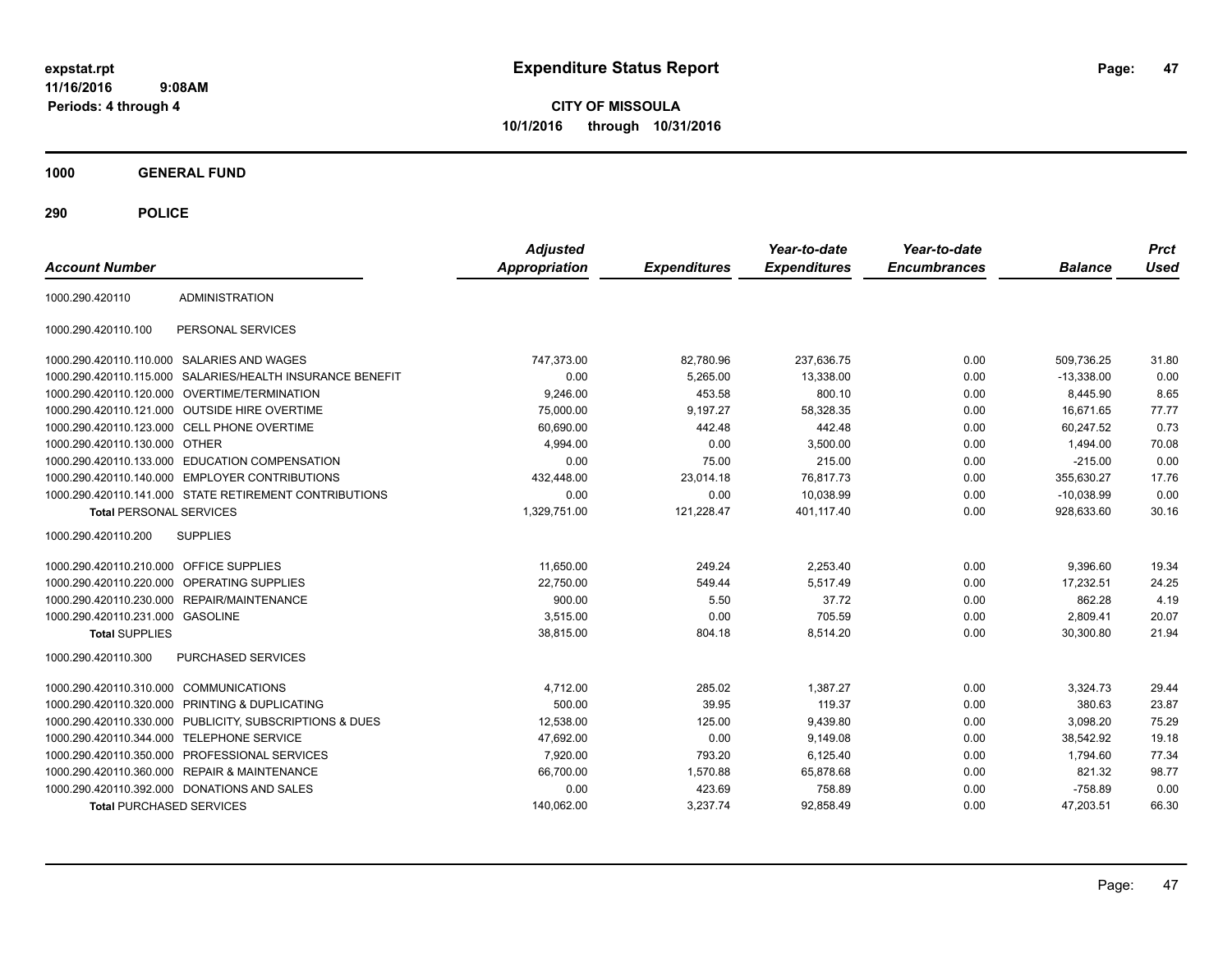**CITY OF MISSOULA 10/1/2016 through 10/31/2016**

**1000 GENERAL FUND**

| <b>Account Number</b>                                                                            | <b>Adjusted</b><br><b>Appropriation</b> | <b>Expenditures</b> | Year-to-date<br><b>Expenditures</b> | Year-to-date<br><b>Encumbrances</b> | <b>Balance</b>        | <b>Prct</b><br><b>Used</b> |
|--------------------------------------------------------------------------------------------------|-----------------------------------------|---------------------|-------------------------------------|-------------------------------------|-----------------------|----------------------------|
| <b>FIXED CHARGES</b><br>1000.290.420110.500                                                      |                                         |                     |                                     |                                     |                       |                            |
| 1000.290.420110.500.000 FIXED CHARGES                                                            | 71.214.00                               | 0.00                | 24,031.88                           | 0.00                                | 47,182.12             | 33.75                      |
| <b>Total FIXED CHARGES</b>                                                                       | 71,214.00                               | 0.00                | 24,031.88                           | 0.00                                | 47,182.12             | 33.75                      |
| 1000.290.420110.700<br><b>GRANTS &amp; CONTRIBUTIONS</b>                                         |                                         |                     |                                     |                                     |                       |                            |
| 1000.290.420110.700.000 GRANTS & CONTRIBUTIONS                                                   | 4,000.00                                | 0.00                | 0.00                                | 0.00                                | 4,000.00              | 0.00                       |
| <b>Total GRANTS &amp; CONTRIBUTIONS</b>                                                          | 4,000.00                                | 0.00                | 0.00                                | 0.00                                | 4,000.00              | 0.00                       |
| 1000.290.420110.800<br>OTHER OBJECTS                                                             |                                         |                     |                                     |                                     |                       |                            |
| 1000.290.420110.820.000 TRANSFERS TO LAW ENFORCEMENT BLOCK GRANT                                 | 6,000.00                                | 0.00                | 6,000.00                            | 0.00                                | 0.00                  | 100.00                     |
| <b>Total OTHER OBJECTS</b>                                                                       | 6,000.00                                | 0.00                | 6,000.00                            | 0.00                                | 0.00                  | 100.00                     |
| <b>CAPITAL OUTLAY</b><br>1000.290.420110.900                                                     |                                         |                     |                                     |                                     |                       |                            |
| <b>Total CAPITAL OUTLAY</b>                                                                      | 0.00                                    | 0.00                | 0.00                                | 0.00                                | 0.00                  | 0.00                       |
| <b>Total ADMINISTRATION</b>                                                                      | 1,589,842.00                            | 125,270.39          | 532,521.97                          | 0.00                                | 1,057,320.03          | 33.50                      |
| 1000.290.420130<br>PERSONNEL TRAINING                                                            |                                         |                     |                                     |                                     |                       |                            |
| 1000.290.420130.100<br>PERSONAL SERVICES                                                         |                                         |                     |                                     |                                     |                       |                            |
| 1000.290.420130.110.000 SALARIES AND WAGES                                                       | 70.063.00                               | 8,005.65            | 22.863.30                           | 0.00                                | 47,199.70             | 32.63                      |
| 1000.290.420130.115.000 SALARIES/HEALTH INSURANCE BENEFIT                                        | 0.00                                    | 1,053.00            | 2,667.60                            | 0.00                                | $-2,667.60$           | 0.00                       |
| 1000.290.420130.120.000 OVERTIME/TERMINATION                                                     | 1,168.00                                | 98.84               | 98.84                               | 0.00                                | 1,069.16              | 8.46                       |
| 1000.290.420130.130.000 OTHER                                                                    | 713.00                                  | 0.00                | 700.00                              | 0.00                                | 13.00                 | 98.18                      |
| 1000.290.420130.133.000 EDUCATION COMPENSATION<br>1000.290.420130.140.000 EMPLOYER CONTRIBUTIONS | 0.00<br>48,796.00                       | 30.00<br>1,944.93   | 86.00<br>5,761.45                   | 0.00<br>0.00                        | $-86.00$<br>43,034.55 | 0.00<br>11.81              |
| 1000.290.420130.141.000 STATE RETIREMENT CONTRIBUTIONS                                           | 0.00                                    | 0.00                | 1.643.72                            | 0.00                                | $-1,643.72$           | 0.00                       |
| <b>Total PERSONAL SERVICES</b>                                                                   | 120,740.00                              | 11,132.42           | 33,820.91                           | 0.00                                | 86.919.09             | 28.01                      |
| 1000.290.420130.200<br><b>SUPPLIES</b>                                                           |                                         |                     |                                     |                                     |                       |                            |
| 1000.290.420130.210.000 OFFICE SUPPLIES                                                          | 200.00                                  | 0.00                | 66.41                               | 0.00                                | 133.59                | 33.21                      |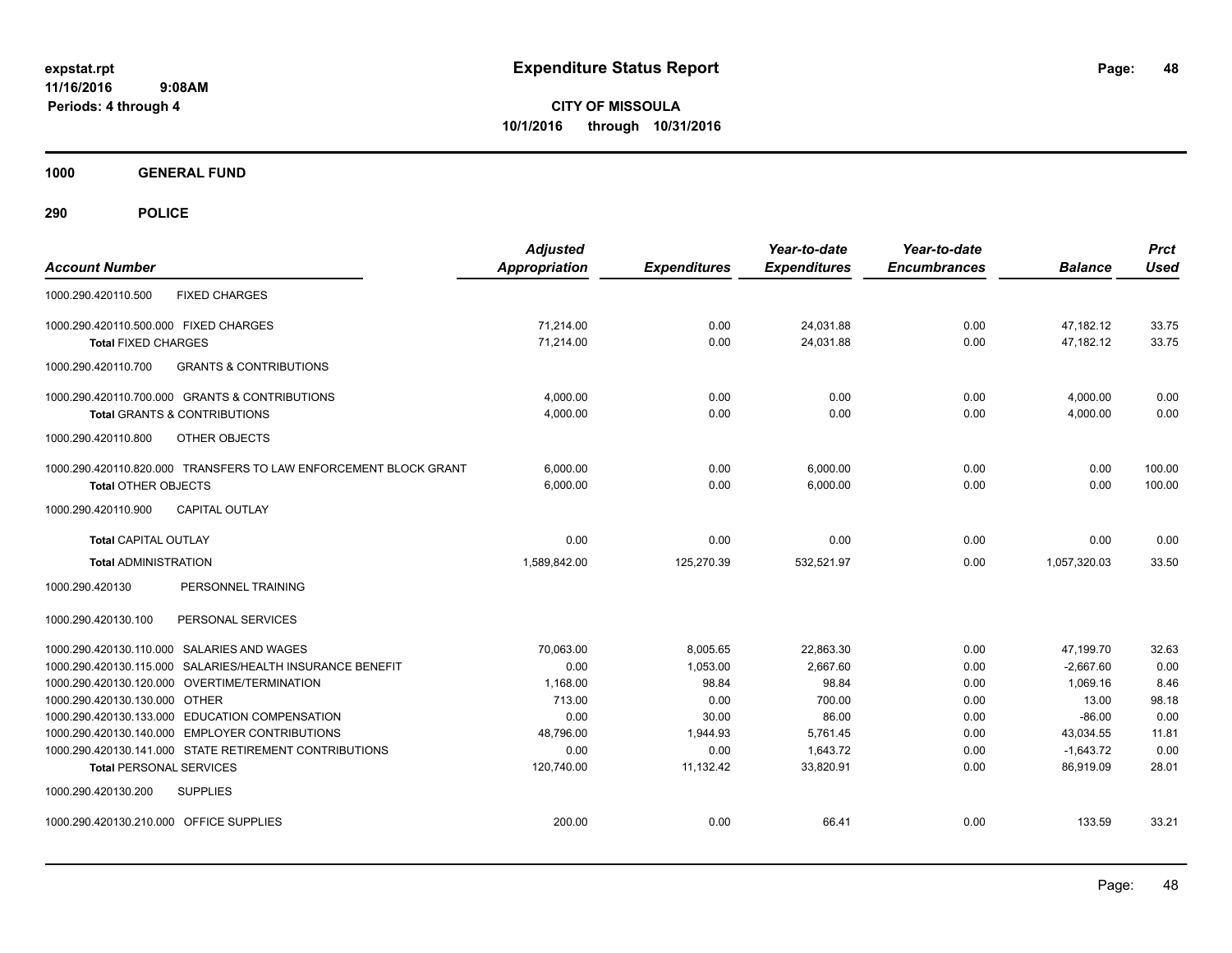**CITY OF MISSOULA 10/1/2016 through 10/31/2016**

**1000 GENERAL FUND**

| <b>Account Number</b>                                     | <b>Adjusted</b><br>Appropriation | <b>Expenditures</b> | Year-to-date<br><b>Expenditures</b> | Year-to-date<br><b>Encumbrances</b> | <b>Balance</b> | <b>Prct</b><br>Used |
|-----------------------------------------------------------|----------------------------------|---------------------|-------------------------------------|-------------------------------------|----------------|---------------------|
| 1000.290.420130.220.000 OPERATING SUPPLIES                | 28,485.00                        | 508.41              | 19,260.06                           | 0.00                                | 9.224.94       | 67.61               |
| <b>Total SUPPLIES</b>                                     | 28.685.00                        | 508.41              | 19.326.47                           | 0.00                                | 9,358.53       | 67.37               |
| PURCHASED SERVICES<br>1000.290.420130.300                 |                                  |                     |                                     |                                     |                |                     |
| 1000.290.420130.320.000 PRINTING & DUPLICATING            | 350.00                           | 0.00                | 0.00                                | 0.00                                | 350.00         | 0.00                |
| 1000.290.420130.360.000 REPAIR & MAINTENANCE              | 100.00                           | 0.00                | 0.00                                | 0.00                                | 100.00         | 0.00                |
| 1000.290.420130.370.000 TRAVEL                            | 29,500.00                        | 1,682.86            | 9.646.75                            | 0.00                                | 19.853.25      | 32.70               |
| 1000.290.420130.380.000 TRAINING                          | 35,200.00                        | 6,095.00            | 16.613.00                           | 0.00                                | 18.587.00      | 47.20               |
| 1000.290.420130.390.000 OTHER PURCHASED SERVICES          | 25,000.00                        | 0.00                | 0.00                                | 0.00                                | 25,000.00      | 0.00                |
| 1000.290.420130.390.031 MISC TRAINING/TRAVEL EXPENSES     | 0.00                             | 0.00                | 2,130.42                            | 0.00                                | $-2,130.42$    | 0.00                |
| <b>Total PURCHASED SERVICES</b>                           | 90,150.00                        | 7,777.86            | 28,390.17                           | 0.00                                | 61,759.83      | 31.49               |
| <b>Total PERSONNEL TRAINING</b>                           | 239,575.00                       | 19,418.69           | 81.537.55                           | 0.00                                | 158,037.45     | 34.03               |
| CRIMINAL INVESTIGATION<br>1000.290.420141                 |                                  |                     |                                     |                                     |                |                     |
| 1000.290.420141.100<br>PERSONAL SERVICES                  |                                  |                     |                                     |                                     |                |                     |
| 1000.290.420141.110.000 SALARIES AND WAGES                | 1,291,963.00                     | 139,161.59          | 396,159.40                          | 0.00                                | 895,803.60     | 30.66               |
| 1000.290.420141.115.000 SALARIES/HEALTH INSURANCE BENEFIT | 0.00                             | 15,795.00           | 39,663.00                           | 0.00                                | $-39,663.00$   | 0.00                |
| 1000.290.420141.120.000 OVERTIME/TERMINATION              | 50,611.00                        | 11,937.25           | 27,088.52                           | 0.00                                | 23,522.48      | 53.52               |
| 1000.290.420141.122.000 COURT & CELL PHONE OT             | 4,129.00                         | 0.00                | 0.00                                | 0.00                                | 4,129.00       | 0.00                |
| 1000.290.420141.130.000 OTHER                             | 10,702.00                        | 0.00                | 10,500.00                           | 0.00                                | 202.00         | 98.11               |
| 1000.290.420141.133.000 EDUCATION COMPENSATION            | 0.00                             | 300.00              | 850.00                              | 0.00                                | $-850.00$      | 0.00                |
| 1000.290.420141.140.000 EMPLOYER CONTRIBUTIONS            | 858,863.00                       | 34,794.11           | 102,599.54                          | 0.00                                | 756,263.46     | 11.95               |
| 1000.290.420141.141.000 STATE RETIREMENT CONTRIBUTIONS    | 0.00                             | 0.00                | 25.936.94                           | 0.00                                | $-25.936.94$   | 0.00                |
| <b>Total PERSONAL SERVICES</b>                            | 2,216,268.00                     | 201,987.95          | 602.797.40                          | 0.00                                | 1.613.470.60   | 27.20               |
| 1000.290.420141.200<br><b>SUPPLIES</b>                    |                                  |                     |                                     |                                     |                |                     |
| 1000.290.420141.210.000 OFFICE SUPPLIES                   | 2,500.00                         | 37.67               | 351.52                              | 0.00                                | 2,148.48       | 14.06               |
| 1000.290.420141.220.000 OPERATING SUPPLIES                | 3,500.00                         | 118.99              | 351.97                              | 0.00                                | 3,148.03       | 10.06               |
| 1000.290.420141.230.000 REPAIR/MAINTENANCE                | 3,900.00                         | 39.53               | 793.68                              | 0.00                                | 3,106.32       | 20.35               |
| 1000.290.420141.231.000 GASOLINE                          | 7,744.00                         | 0.00                | 1,840.06                            | 0.00                                | 5,903.94       | 23.76               |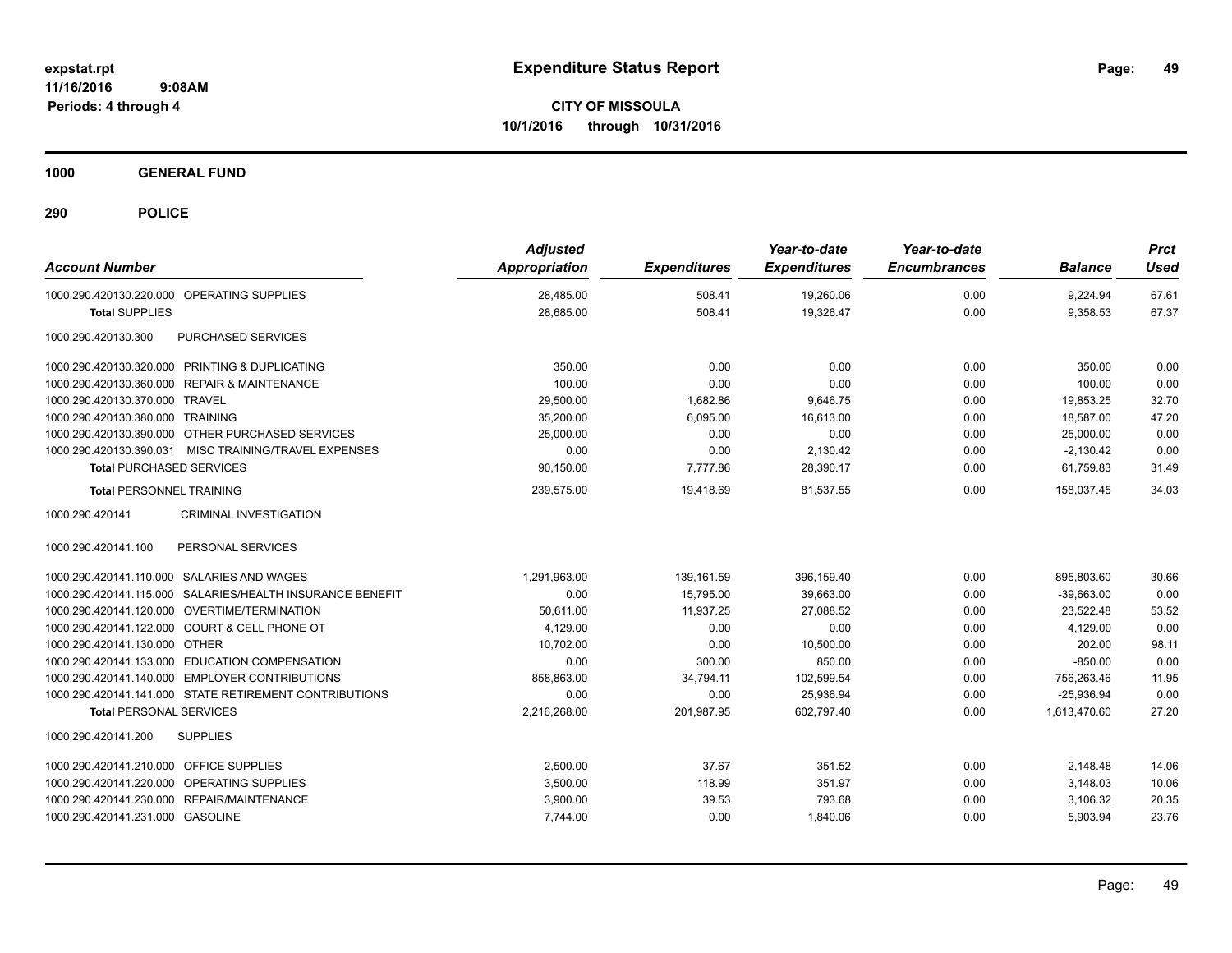**CITY OF MISSOULA 10/1/2016 through 10/31/2016**

**1000 GENERAL FUND**

| <b>Account Number</b>                                     | <b>Adjusted</b><br><b>Appropriation</b> | <b>Expenditures</b> | Year-to-date<br><b>Expenditures</b> | Year-to-date<br><b>Encumbrances</b> | <b>Balance</b> | <b>Prct</b><br><b>Used</b> |
|-----------------------------------------------------------|-----------------------------------------|---------------------|-------------------------------------|-------------------------------------|----------------|----------------------------|
| <b>Total SUPPLIES</b>                                     | 17,644.00                               | 196.19              | 3,337.23                            | 0.00                                | 14,306.77      | 18.91                      |
| 1000.290.420141.300<br>PURCHASED SERVICES                 |                                         |                     |                                     |                                     |                |                            |
| 1000.290.420141.310.000 COMMUNICATIONS                    | 200.00                                  | 0.00                | 0.00                                | 0.00                                | 200.00         | 0.00                       |
| 1000.290.420141.320.000 PRINTING & DUPLICATING            | 1,300.00                                | 0.00                | 0.00                                | 0.00                                | 1,300.00       | 0.00                       |
| 1000.290.420141.350.000 PROFESSIONAL SERVICES             | 2,500.00                                | 0.00                | 150.00                              | 0.00                                | 2,350.00       | 6.00                       |
| 1000.290.420141.360.000 REPAIR & MAINTENANCE              | 1,500.00                                | 0.00                | 0.00                                | 0.00                                | 1,500.00       | 0.00                       |
| <b>Total PURCHASED SERVICES</b>                           | 5,500.00                                | 0.00                | 150.00                              | 0.00                                | 5,350.00       | 2.73                       |
| 1000.290.420141.900<br><b>CAPITAL OUTLAY</b>              |                                         |                     |                                     |                                     |                |                            |
| <b>Total CAPITAL OUTLAY</b>                               | 0.00                                    | 0.00                | 0.00                                | 0.00                                | 0.00           | 0.00                       |
| <b>Total CRIMINAL INVESTIGATION</b>                       | 2,239,412.00                            | 202,184.14          | 606,284.63                          | 0.00                                | 1,633,127.37   | 27.07                      |
| <b>NARCOTICS</b><br>1000.290.420142                       |                                         |                     |                                     |                                     |                |                            |
| 1000.290.420142.100<br>PERSONAL SERVICES                  |                                         |                     |                                     |                                     |                |                            |
| 1000.290.420142.110.000 SALARIES AND WAGES                | 287.614.00                              | 24,939.73           | 70,823.56                           | 0.00                                | 216,790.44     | 24.62                      |
| 1000.290.420142.115.000 SALARIES/HEALTH INSURANCE BENEFIT | 0.00                                    | 3,159.00            | 8,002.80                            | 0.00                                | $-8,002.80$    | 0.00                       |
| 1000.290.420142.120.000 OVERTIME/TERMINATION              | 5,061.00                                | 1.702.41            | 3,202.50                            | 0.00                                | 1,858.50       | 63.28                      |
| 1000.290.420142.122.000 COURT & CELL PHONE OT             | 924.00                                  | 0.00                | 0.00                                | 0.00                                | 924.00         | 0.00                       |
| 1000.290.420142.130.000 OTHER                             | 2.854.00                                | 0.00                | 2,100.00                            | 0.00                                | 754.00         | 73.58                      |
| 1000.290.420142.133.000 EDUCATION COMPENSATION            | 0.00                                    | 30.00               | 86.00                               | 0.00                                | $-86.00$       | 0.00                       |
| 1000.290.420142.140.000 EMPLOYER CONTRIBUTIONS            | 199,016.00                              | 6,144.21            | 17,982.15                           | 0.00                                | 181,033.85     | 9.04                       |
| 1000.290.420142.141.000 STATE RETIREMENT CONTRIBUTIONS    | 0.00                                    | 0.00                | 5,056.12                            | 0.00                                | $-5,056.12$    | 0.00                       |
| <b>Total PERSONAL SERVICES</b>                            | 495,469.00                              | 35,975.35           | 107,253.13                          | 0.00                                | 388,215.87     | 21.65                      |
| 1000.290.420142.200<br><b>SUPPLIES</b>                    |                                         |                     |                                     |                                     |                |                            |
| 1000.290.420142.210.000 OFFICE SUPPLIES                   | 100.00                                  | 7.78                | 7.78                                | 0.00                                | 92.22          | 7.78                       |
| 1000.290.420142.220.000 OPERATING SUPPLIES                | 200.00                                  | 0.00                | 0.00                                | 0.00                                | 200.00         | 0.00                       |
| 1000.290.420142.230.000 REPAIR/MAINTENANCE                | 700.00                                  | 0.00                | 0.00                                | 0.00                                | 700.00         | 0.00                       |
| 1000.290.420142.231.000 GASOLINE                          | 2,674.00                                | 0.00                | 208.41                              | 0.00                                | 2,465.59       | 7.79                       |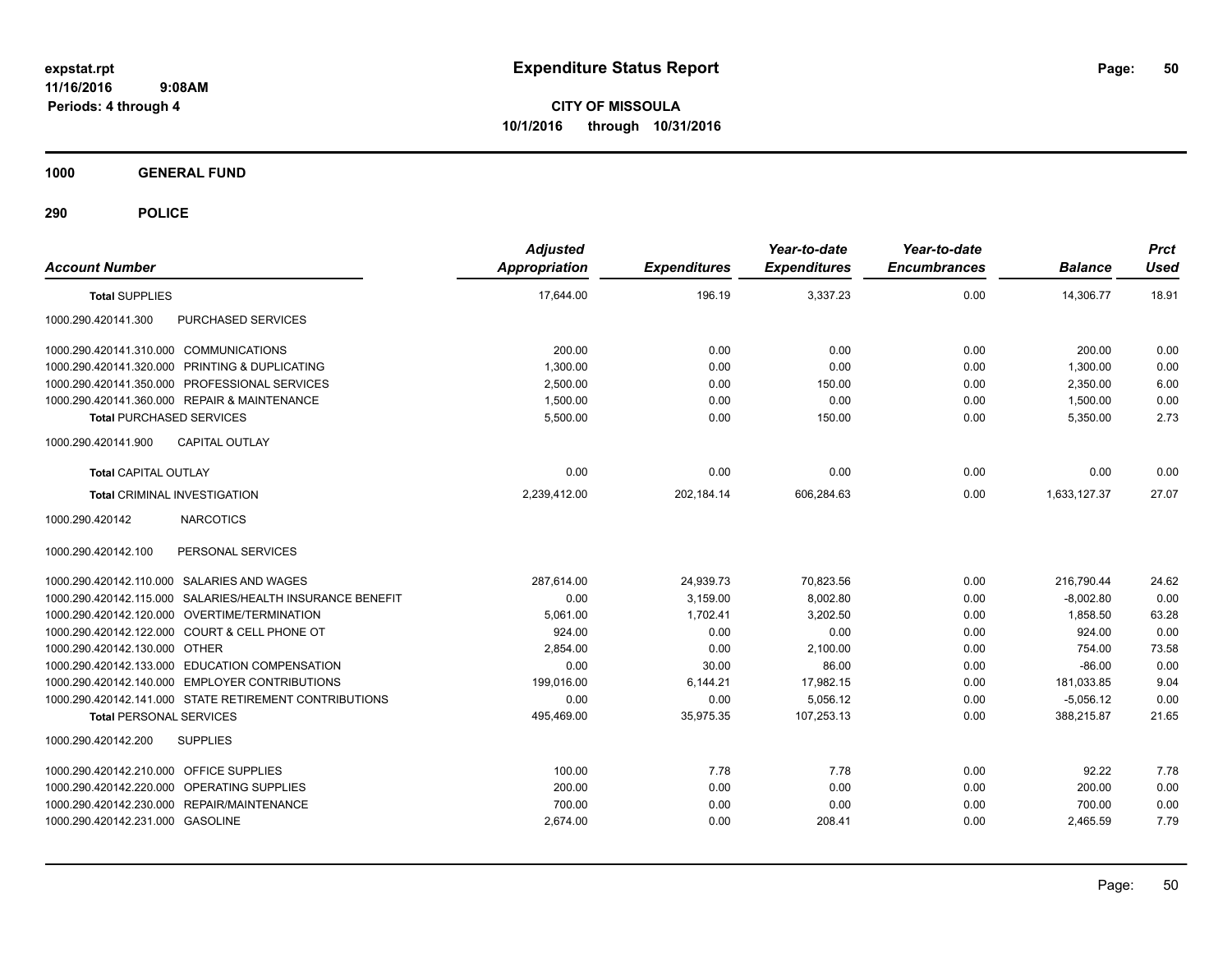**CITY OF MISSOULA 10/1/2016 through 10/31/2016**

**1000 GENERAL FUND**

| <b>Account Number</b>                                           | <b>Adjusted</b><br><b>Appropriation</b> | <b>Expenditures</b> | Year-to-date<br><b>Expenditures</b> | Year-to-date<br><b>Encumbrances</b> | <b>Balance</b> | <b>Prct</b><br><b>Used</b> |
|-----------------------------------------------------------------|-----------------------------------------|---------------------|-------------------------------------|-------------------------------------|----------------|----------------------------|
| <b>Total SUPPLIES</b>                                           | 3,674.00                                | 7.78                | 216.19                              | 0.00                                | 3,457.81       | 5.88                       |
| 1000.290.420142.300<br>PURCHASED SERVICES                       |                                         |                     |                                     |                                     |                |                            |
| 1000.290.420142.320.000 PRINTING & DUPLICATING                  | 100.00                                  | 0.00                | 0.00                                | 0.00                                | 100.00         | 0.00                       |
| 1000.290.420142.350.000 PROFESSIONAL SERVICES                   | 300.00                                  | 0.00                | 0.00                                | 0.00                                | 300.00         | 0.00                       |
| 1000.290.420142.360.000 REPAIR & MAINTENANCE                    | 300.00                                  | 0.00                | 0.00                                | 0.00                                | 300.00         | 0.00                       |
| <b>Total PURCHASED SERVICES</b>                                 | 700.00                                  | 0.00                | 0.00                                | 0.00                                | 700.00         | 0.00                       |
| <b>Total NARCOTICS</b>                                          | 499,843.00                              | 35,983.13           | 107,469.32                          | 0.00                                | 392,373.68     | 21.50                      |
| REIMBURSABLE SERVICES/COMPLIANCE CHECKS<br>1000.290.420143      |                                         |                     |                                     |                                     |                |                            |
| 1000.290.420143.100<br>PERSONAL SERVICES                        |                                         |                     |                                     |                                     |                |                            |
| 1000.290.420143.120.000 REIMBURSABLE SVS/COMPLIANCE CHECKS      | 0.00                                    | 0.00                | 497.35                              | 0.00                                | $-497.35$      | 0.00                       |
| 1000.290.420143.140.000 REIMBURSABLE SVS/EMPLOYER CONTRIBUTIONS | 0.00                                    | 0.00                | 34.31                               | 0.00                                | $-34.31$       | 0.00                       |
| <b>Total PERSONAL SERVICES</b>                                  | 0.00                                    | 0.00                | 531.66                              | 0.00                                | $-531.66$      | 0.00                       |
| PURCHASED SERVICES<br>1000.290.420143.300                       |                                         |                     |                                     |                                     |                |                            |
| <b>Total PURCHASED SERVICES</b>                                 | 0.00                                    | 0.00                | 0.00                                | 0.00                                | 0.00           | 0.00                       |
| Total REIMBURSABLE SERVICES/COMPLIANCE CHECKS                   | 0.00                                    | 0.00                | 531.66                              | 0.00                                | $-531.66$      | 0.00                       |
| 1000.290.420150<br>TRAFFIC POLICING-UNIFORM                     |                                         |                     |                                     |                                     |                |                            |
| 1000.290.420150.100<br>PERSONAL SERVICES                        |                                         |                     |                                     |                                     |                |                            |
| 1000.290.420150.110.000 SALARIES AND WAGES                      | 4,255,923.00                            | 476,651.15          | 1,336,623.20                        | 0.00                                | 2,919,299.80   | 31.41                      |
| 1000.290.420150.115.000 SALARIES/HEALTH INSURANCE BENEFIT       | 0.00                                    | 65,286.00           | 160,336.80                          | 0.00                                | $-160,336.80$  | 0.00                       |
| 1000.290.420150.120.000 OVERTIME/TERMINATION                    | 168.267.00                              | 30,376.82           | 80,782.29                           | 0.00                                | 87,484.71      | 48.01                      |
| 1000.290.420150.122.000 COURT & CELL PHONE OT                   | 13,986.00                               | 4,425.57            | 10,078.09                           | 0.00                                | 3,907.91       | 72.06                      |
| 1000.290.420150.130.000 OTHER                                   | 44,948.00                               | 0.00                | 39.626.75                           | 0.00                                | 5,321.25       | 88.16                      |
| 1000.290.420150.133.000 EDUCATION COMPENSATION                  | 0.00                                    | 1,365.00            | 3,831.00                            | 0.00                                | $-3,831.00$    | 0.00                       |
| 1000.290.420150.140.000 EMPLOYER CONTRIBUTIONS                  | 3,021,519.00                            | 117.351.59          | 340,387.07                          | 0.00                                | 2,681,131.93   | 11.27                      |
| 1000.290.420150.141.000 STATE RETIREMENT CONTRIBUTIONS          | 0.00                                    | 0.00                | 93,260.75                           | 0.00                                | $-93,260.75$   | 0.00                       |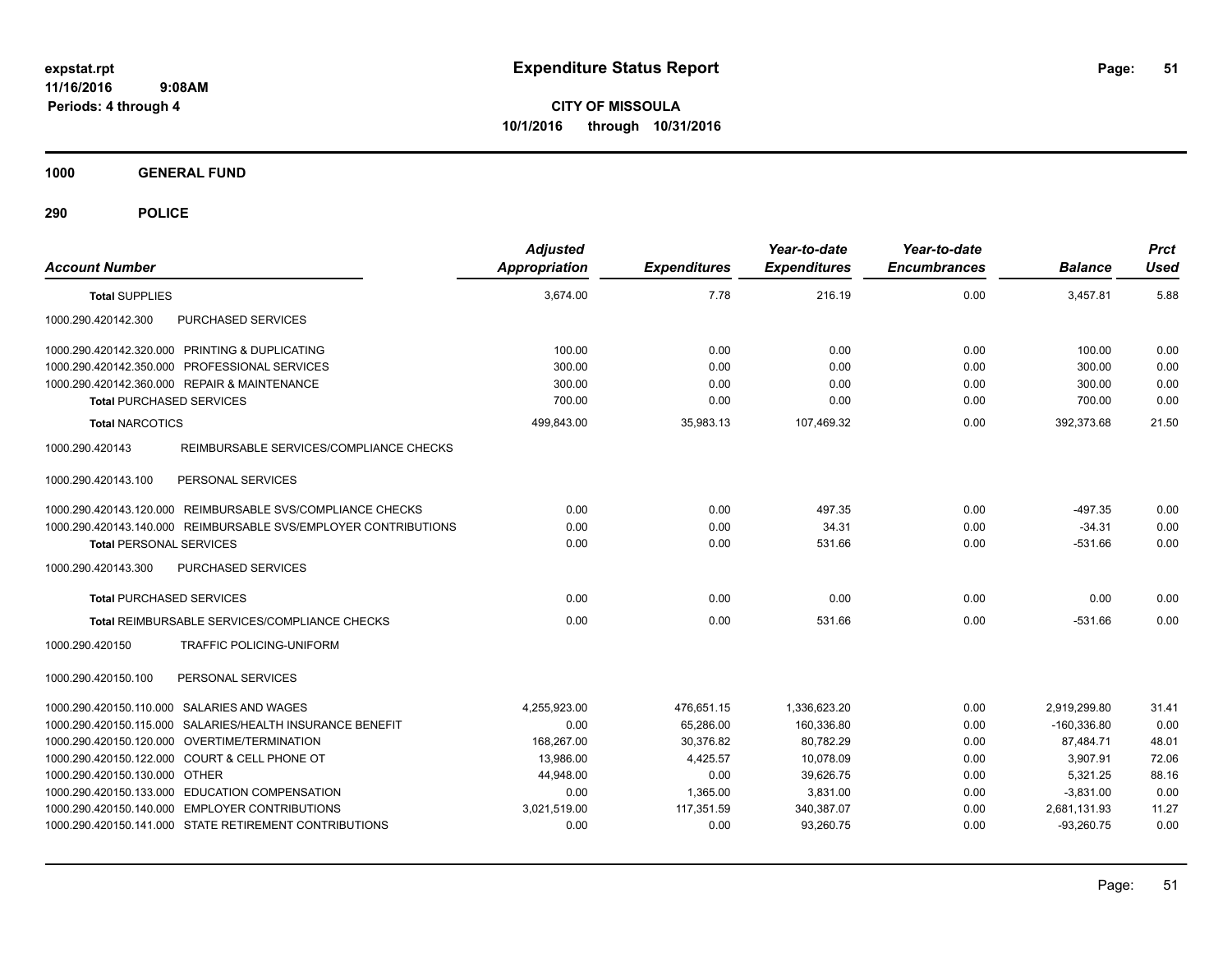**CITY OF MISSOULA 10/1/2016 through 10/31/2016**

**1000 GENERAL FUND**

| <b>Account Number</b>                                     | <b>Adjusted</b><br><b>Appropriation</b> | <b>Expenditures</b> | Year-to-date<br><b>Expenditures</b> | Year-to-date<br><b>Encumbrances</b> | <b>Balance</b> | <b>Prct</b><br><b>Used</b> |
|-----------------------------------------------------------|-----------------------------------------|---------------------|-------------------------------------|-------------------------------------|----------------|----------------------------|
| <b>Total PERSONAL SERVICES</b>                            | 7,504,643.00                            | 695,456.13          | 2,064,925.95                        | 0.00                                | 5,439,717.05   | 27.52                      |
| 1000.290.420150.200<br><b>SUPPLIES</b>                    |                                         |                     |                                     |                                     |                |                            |
| 1000.290.420150.210.000 OFFICE SUPPLIES                   | 2,494.00                                | 15.56               | 134.25                              | 0.00                                | 2,359.75       | 5.38                       |
| 1000.290.420150.220.000 OPERATING SUPPLIES                | 23,524.00                               | 675.67              | 3,110.59                            | 0.00                                | 20,413.41      | 13.22                      |
| REPAIR/MAINTENANCE<br>1000.290.420150.230.000             | 35.784.00                               | 1,510.05            | 8,317.59                            | 0.00                                | 27,466.41      | 23.24                      |
| 1000.290.420150.231.000 GASOLINE                          | 145,486.00                              | 0.00                | 20,338.52                           | 0.00                                | 125.147.48     | 13.98                      |
| <b>Total SUPPLIES</b>                                     | 207,288.00                              | 2,201.28            | 31,900.95                           | 0.00                                | 175,387.05     | 15.39                      |
| 1000.290.420150.300<br>PURCHASED SERVICES                 |                                         |                     |                                     |                                     |                |                            |
| 1000.290.420150.320.000 PRINTING & DUPLICATING            | 6,209.00                                | 177.68              | 1.676.11                            | 0.00                                | 4,532.89       | 26.99                      |
| 1000.290.420150.344.000 TELEPHONE SERVICE                 | 680.00                                  | 0.00                | 0.00                                | 0.00                                | 680.00         | 0.00                       |
| 1000.290.420150.350.000 PROFESSIONAL SERVICES             | 4,425.00                                | 0.00                | 780.61                              | 0.00                                | 3,644.39       | 17.64                      |
| 1000.290.420150.360.000 REPAIR & MAINTENANCE              | 15,130.00                               | 425.00              | 5,842.90                            | 0.00                                | 9,287.10       | 38.62                      |
| <b>Total PURCHASED SERVICES</b>                           | 26,444.00                               | 602.68              | 8,299.62                            | 0.00                                | 18,144.38      | 31.39                      |
| 1000.290.420150.900<br><b>CAPITAL OUTLAY</b>              |                                         |                     |                                     |                                     |                |                            |
| <b>Total CAPITAL OUTLAY</b>                               | 0.00                                    | 0.00                | 0.00                                | 0.00                                | 0.00           | 0.00                       |
| <b>Total TRAFFIC POLICING-UNIFORM</b>                     | 7.738.375.00                            | 698,260.09          | 2.105.126.52                        | 0.00                                | 5,633,248.48   | 27.20                      |
| 1000.290.420151<br><b>ACCIDENT INVESTIGATION</b>          |                                         |                     |                                     |                                     |                |                            |
| 1000.290.420151.100<br>PERSONAL SERVICES                  |                                         |                     |                                     |                                     |                |                            |
| 1000.290.420151.110.000 SALARIES AND WAGES                | 557,541.00                              | 75,330.63           | 214,042.80                          | 0.00                                | 343,498.20     | 38.39                      |
| 1000.290.420151.115.000 SALARIES/HEALTH INSURANCE BENEFIT | 0.00                                    | 8,424.00            | 20.779.20                           | 0.00                                | $-20.779.20$   | 0.00                       |
| 1000.290.420151.120.000 OVERTIME/TERMINATION              | 14,599.00                               | 4,763.44            | 13,354.54                           | 0.00                                | 1,244.46       | 91.48                      |
| 1000.290.420151.122.000 COURT & CELL PHONE OT             | 1,740.00                                | 0.00                | 0.00                                | 0.00                                | 1,740.00       | 0.00                       |
| 1000.290.420151.130.000 OTHER                             | 3,567.00                                | 0.00                | 5,600.00                            | 0.00                                | $-2,033.00$    | 156.99                     |
| 1000.290.420151.133.000 EDUCATION COMPENSATION            | 0.00                                    | 150.00              | 404.00                              | 0.00                                | $-404.00$      | 0.00                       |
| 1000.290.420151.140.000 EMPLOYER CONTRIBUTIONS            | 356,036.00                              | 20,901.90           | 65,134.89                           | 0.00                                | 290,901.11     | 18.29                      |
| 1000.290.420151.141.000 STATE RETIREMENT CONTRIBUTIONS    | 0.00                                    | 0.00                | 14,409.06                           | 0.00                                | $-14,409.06$   | 0.00                       |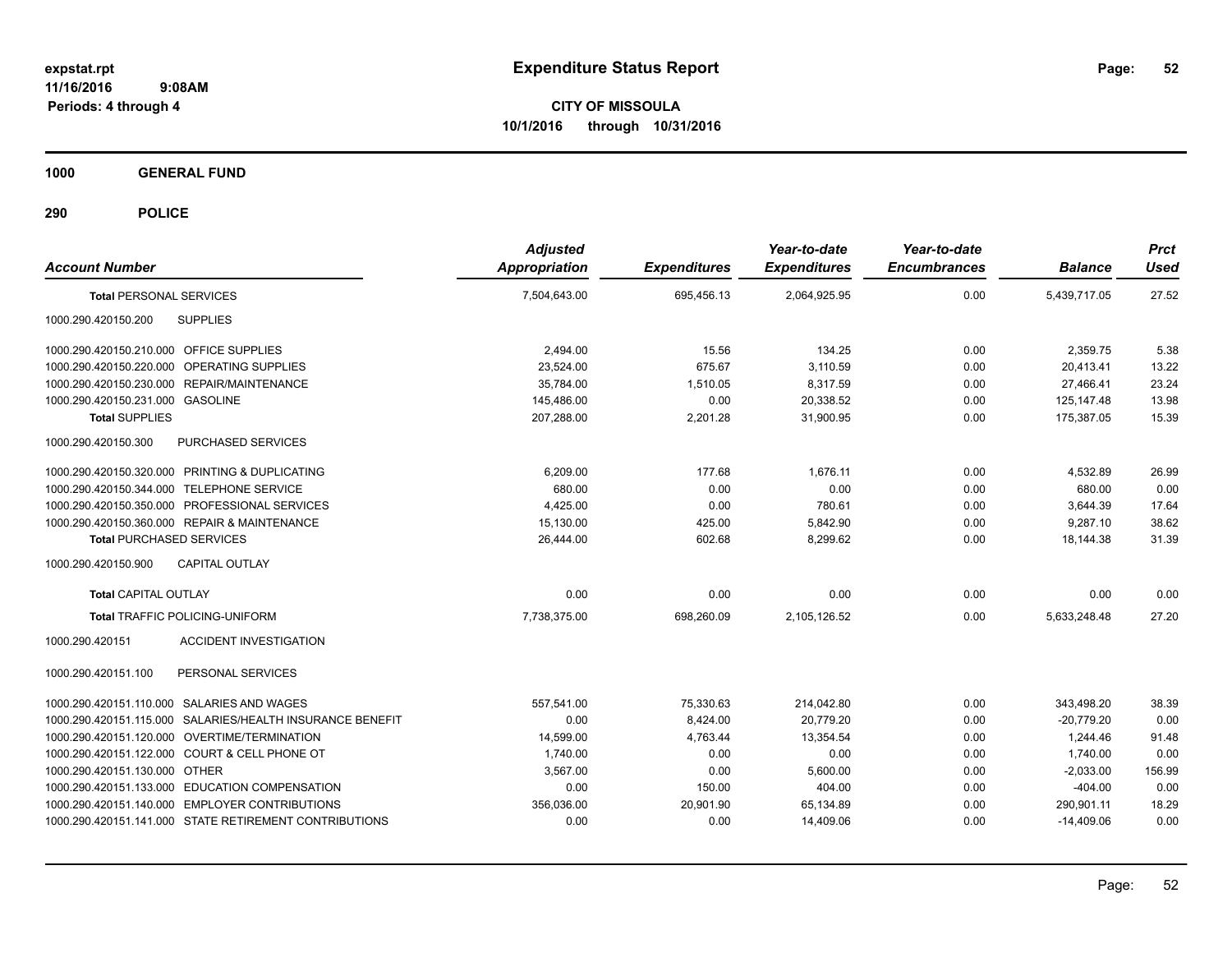**CITY OF MISSOULA 10/1/2016 through 10/31/2016**

**1000 GENERAL FUND**

| <b>Account Number</b>                                     | <b>Adjusted</b><br><b>Appropriation</b> | <b>Expenditures</b> | Year-to-date<br><b>Expenditures</b> | Year-to-date<br><b>Encumbrances</b> | <b>Balance</b> | <b>Prct</b><br><b>Used</b> |
|-----------------------------------------------------------|-----------------------------------------|---------------------|-------------------------------------|-------------------------------------|----------------|----------------------------|
| <b>Total PERSONAL SERVICES</b>                            | 933,483.00                              | 109,569.97          | 333,724.49                          | 0.00                                | 599,758.51     | 35.75                      |
| 1000.290.420151.200<br><b>SUPPLIES</b>                    |                                         |                     |                                     |                                     |                |                            |
| 1000.290.420151.210.000 OFFICE SUPPLIES                   | 200.00                                  | 3.89                | 3.89                                | 0.00                                | 196.11         | 1.95                       |
| 1000.290.420151.220.000 OPERATING SUPPLIES                | 2,966.00                                | 0.00                | 1,599.42                            | 0.00                                | 1,366.58       | 53.93                      |
| 1000.290.420151.230.000 REPAIR/MAINTENANCE                | 4.151.00                                | 198.40              | 392.32                              | 0.00                                | 3,758.68       | 9.45                       |
| 1000.290.420151.231.000 GASOLINE                          | 13,423.00                               | 0.00                | 2,096.88                            | 0.00                                | 11,326.12      | 15.62                      |
| <b>Total SUPPLIES</b>                                     | 20,740.00                               | 202.29              | 4,092.51                            | 0.00                                | 16.647.49      | 19.73                      |
| 1000.290.420151.300<br>PURCHASED SERVICES                 |                                         |                     |                                     |                                     |                |                            |
| 1000.290.420151.320.000 PRINTING & DUPLICATING            | 207.00                                  | 0.00                | 98.04                               | 0.00                                | 108.96         | 47.36                      |
| 1000.290.420151.350.000 PROFESSIONAL SERVICES             | 300.00                                  | 0.00                | 65.00                               | 0.00                                | 235.00         | 21.67                      |
| 1000.290.420151.360.000 REPAIR & MAINTENANCE              | 5.615.00                                | 0.00                | 5.581.14                            | 0.00                                | 33.86          | 99.40                      |
| <b>Total PURCHASED SERVICES</b>                           | 6,122.00                                | 0.00                | 5.744.18                            | 0.00                                | 377.82         | 93.83                      |
| 1000.290.420151.900<br><b>CAPITAL OUTLAY</b>              |                                         |                     |                                     |                                     |                |                            |
| <b>Total CAPITAL OUTLAY</b>                               | 0.00                                    | 0.00                | 0.00                                | 0.00                                | 0.00           | 0.00                       |
| <b>Total ACCIDENT INVESTIGATION</b>                       | 960,345.00                              | 109,772.26          | 343,561.18                          | 0.00                                | 616,783.82     | 35.77                      |
| <b>PLANS UNIT</b><br>1000.290.420152                      |                                         |                     |                                     |                                     |                |                            |
| 1000.290.420152.100<br>PERSONAL SERVICES                  |                                         |                     |                                     |                                     |                |                            |
| 1000.290.420152.110.000 SALARIES AND WAGES                | 237,505.00                              | 18,739.63           | 53,688.38                           | 0.00                                | 183,816.62     | 22.61                      |
| 1000.290.420152.115.000 SALARIES/HEALTH INSURANCE BENEFIT | 0.00                                    | 2,106.00            | 5,335.20                            | 0.00                                | $-5,335.20$    | 0.00                       |
| 1000.290.420152.120.000 OVERTIME/TERMINATION              | 2,920.00                                | 838.16              | 2,621.16                            | 0.00                                | 298.84         | 89.77                      |
| 1000.290.420152.122.000 COURT & CELL PHONE OT             | 752.00                                  | 0.00                | 0.00                                | 0.00                                | 752.00         | 0.00                       |
| 1000.290.420152.130.000 OTHER                             | 2,140.00                                | 0.00                | 1.400.00                            | 0.00                                | 740.00         | 65.42                      |
| 1000.290.420152.140.000 EMPLOYER CONTRIBUTIONS            | 160,217.00                              | 4,432.54            | 13,107.68                           | 0.00                                | 147,109.32     | 8.18                       |
| 1000.290.420152.141.000 STATE RETIREMENT CONTRIBUTIONS    | 0.00                                    | 0.00                | 3,859.19                            | 0.00                                | $-3,859.19$    | 0.00                       |
| <b>Total PERSONAL SERVICES</b>                            | 403,534.00                              | 26,116.33           | 80,011.61                           | 0.00                                | 323,522.39     | 19.83                      |
| <b>SUPPLIES</b><br>1000.290.420152.200                    |                                         |                     |                                     |                                     |                |                            |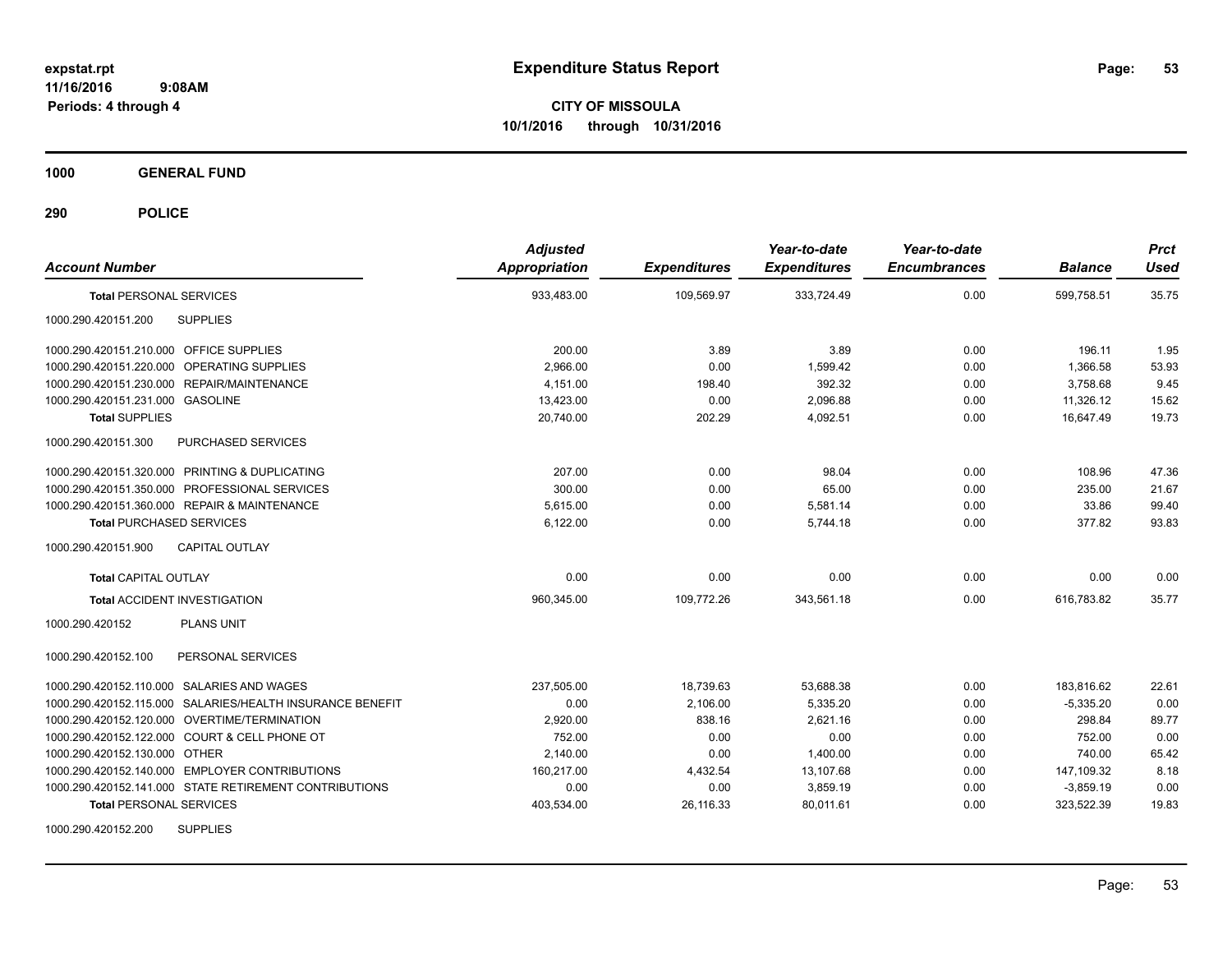**CITY OF MISSOULA 10/1/2016 through 10/31/2016**

**1000 GENERAL FUND**

| <b>Account Number</b>                                     | <b>Adjusted</b><br><b>Appropriation</b> | <b>Expenditures</b> | Year-to-date<br><b>Expenditures</b> | Year-to-date<br><b>Encumbrances</b> | <b>Balance</b> | <b>Prct</b><br><b>Used</b> |
|-----------------------------------------------------------|-----------------------------------------|---------------------|-------------------------------------|-------------------------------------|----------------|----------------------------|
| <b>OFFICE SUPPLIES</b><br>1000.290.420152.210.000         | 200.00                                  | 0.00                | 0.00                                | 0.00                                | 200.00         | 0.00                       |
| 1000.290.420152.220.000<br>OPERATING SUPPLIES             | 2,000.00                                | 0.00                | 12.00                               | 0.00                                | 1,988.00       | 0.60                       |
| <b>Total SUPPLIES</b>                                     | 2,200.00                                | 0.00                | 12.00                               | 0.00                                | 2,188.00       | 0.55                       |
| 1000.290.420152.300<br>PURCHASED SERVICES                 |                                         |                     |                                     |                                     |                |                            |
| 1000.290.420152.320.000 PRINTING & DUPLICATING            | 200.00                                  | 0.00                | 0.00                                | 0.00                                | 200.00         | 0.00                       |
| 1000.290.420152.350.000 PROFESSIONAL SERVICES             | 150.00                                  | 0.00                | 0.00                                | 0.00                                | 150.00         | 0.00                       |
| 1000.290.420152.360.000 REPAIR & MAINTENANCE              | 500.00                                  | 0.00                | 0.00                                | 0.00                                | 500.00         | 0.00                       |
| <b>Total PURCHASED SERVICES</b>                           | 850.00                                  | 0.00                | 0.00                                | 0.00                                | 850.00         | 0.00                       |
| <b>Total PLANS UNIT</b>                                   | 406,584.00                              | 26,116.33           | 80,023.61                           | 0.00                                | 326,560.39     | 19.68                      |
| 1000.290.420153<br><b>COMMUNITY RESOURCE</b>              |                                         |                     |                                     |                                     |                |                            |
| PERSONAL SERVICES<br>1000.290.420153.100                  |                                         |                     |                                     |                                     |                |                            |
| 1000.290.420153.110.000 CRO/SALARIES AND WAGES            | 579.787.00                              | 66.539.19           | 189.202.21                          | 0.00                                | 390.584.79     | 32.63                      |
| 1000.290.420153.115.000 SALARIES/HEALTH INSURANCE BENEFIT | 0.00                                    | 7.371.00            | 18.673.20                           | 0.00                                | $-18,673.20$   | 0.00                       |
| 1000.290.420153.120.000 OVERTIME/TERMINATION              | 3,893.00                                | 3,354.20            | 6,516.07                            | 0.00                                | $-2,623.07$    | 167.38                     |
| 1000.290.420153.122.000 COURT & CELL PHONE OT             | 1,811.00                                | 0.00                | 0.00                                | 0.00                                | 1,811.00       | 0.00                       |
| 1000.290.420153.130.000 OTHER                             | 4,281.00                                | 0.00                | 4,900.00                            | 0.00                                | $-619.00$      | 114.46                     |
| 1000.290.420153.133.000 EDUCATION COMPENSATION            | 0.00                                    | 75.00               | 215.00                              | 0.00                                | $-215.00$      | 0.00                       |
| 1000.290.420153.140.000 EMPLOYER CONTRIBUTIONS            | 386,633.00                              | 17,063.84           | 53,355.96                           | 0.00                                | 333,277.04     | 13.80                      |
| 1000.290.420153.141.000 STATE RETIREMENT CONTRIBUTIONS    | 0.00                                    | 0.00                | 13.638.98                           | 0.00                                | $-13.638.98$   | 0.00                       |
| <b>Total PERSONAL SERVICES</b>                            | 976,405.00                              | 94,403.23           | 286,501.42                          | 0.00                                | 689,903.58     | 29.34                      |
| <b>SUPPLIES</b><br>1000.290.420153.200                    |                                         |                     |                                     |                                     |                |                            |
| 1000.290.420153.210.000 OFFICE SUPPLIES                   | 1,340.00                                | 0.00                | 0.00                                | 0.00                                | 1,340.00       | 0.00                       |
| OPERATING SUPPLIES<br>1000.290.420153.220.000             | 3,500.00                                | 299.98              | 595.91                              | 0.00                                | 2,904.09       | 17.03                      |
| <b>REPAIR/MAINTENANCE</b><br>1000.290.420153.230.000      | 1,100.00                                | 0.00                | 5.50                                | 0.00                                | 1,094.50       | 0.50                       |
| 1000.290.420153.231.000 GASOLINE                          | 3,561.00                                | 0.00                | 22.26                               | 0.00                                | 3,538.74       | 0.63                       |
| <b>Total SUPPLIES</b>                                     | 9,501.00                                | 299.98              | 623.67                              | 0.00                                | 8,877.33       | 6.56                       |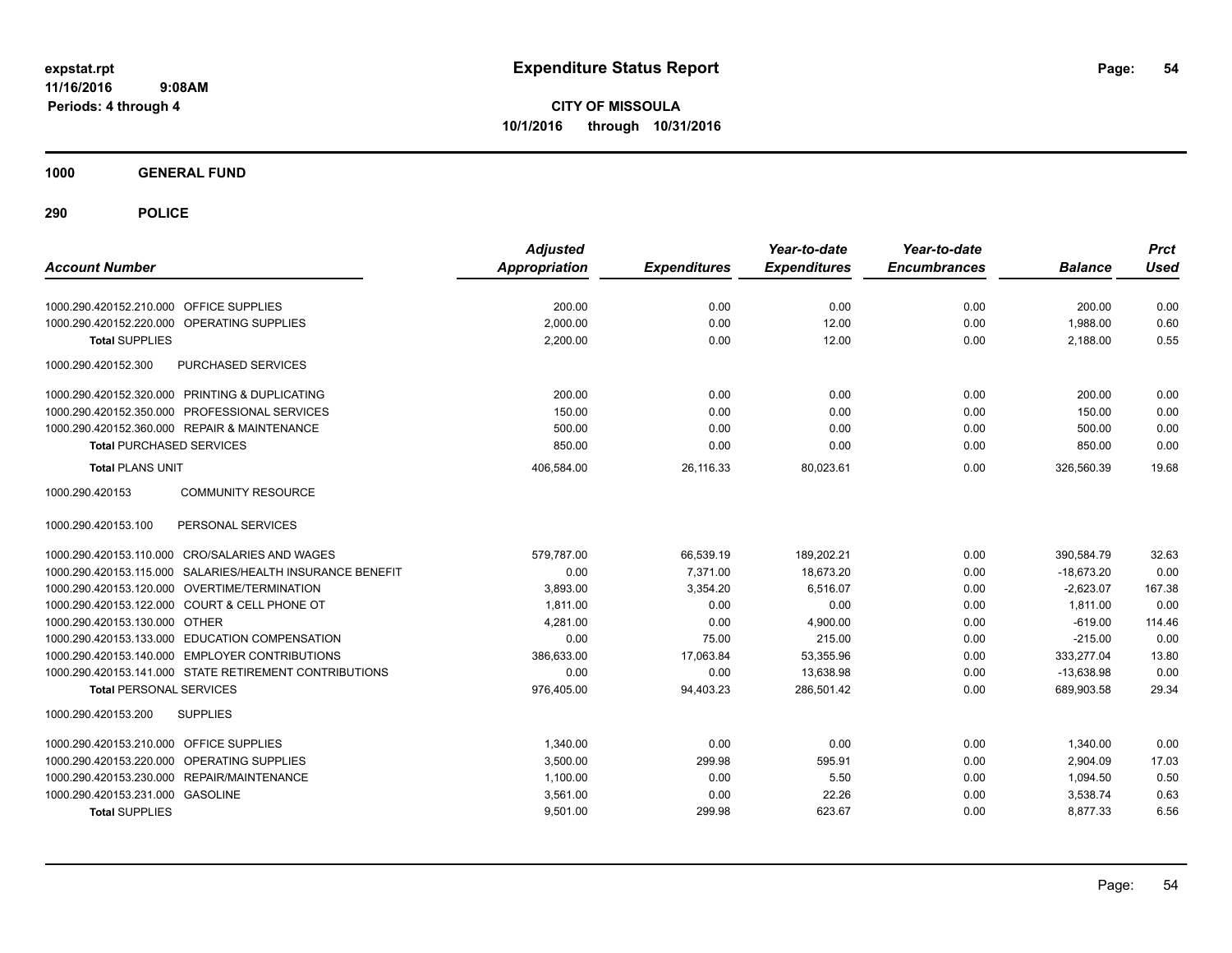**CITY OF MISSOULA 10/1/2016 through 10/31/2016**

**1000 GENERAL FUND**

| <b>Account Number</b>                          |                                 | <b>Adjusted</b><br><b>Appropriation</b> | <b>Expenditures</b> | Year-to-date<br><b>Expenditures</b> | Year-to-date<br><b>Encumbrances</b> | <b>Balance</b> | <b>Prct</b><br><b>Used</b> |
|------------------------------------------------|---------------------------------|-----------------------------------------|---------------------|-------------------------------------|-------------------------------------|----------------|----------------------------|
| 1000.290.420153.300                            | <b>PURCHASED SERVICES</b>       |                                         |                     |                                     |                                     |                |                            |
| 1000.290.420153.320.000 PRINTING & DUPLICATING |                                 | 580.00                                  | 0.00                | 0.00                                | 0.00                                | 580.00         | 0.00                       |
| 1000.290.420153.360.000 REPAIR & MAINTENANCE   |                                 | 500.00                                  | 0.00                | 0.00                                | 0.00                                | 500.00         | 0.00                       |
| <b>Total PURCHASED SERVICES</b>                |                                 | 1,080.00                                | 0.00                | 0.00                                | 0.00                                | 1,080.00       | 0.00                       |
| 1000.290.420153.900<br><b>CAPITAL OUTLAY</b>   |                                 |                                         |                     |                                     |                                     |                |                            |
| <b>Total CAPITAL OUTLAY</b>                    |                                 | 0.00                                    | 0.00                | 0.00                                | 0.00                                | 0.00           | 0.00                       |
| <b>Total COMMUNITY RESOURCE</b>                |                                 | 986,986.00                              | 94,703.21           | 287,125.09                          | 0.00                                | 699,860.91     | 29.09                      |
| 1000.290.420154                                | ABANDONED VEHICLE PROGRAM       |                                         |                     |                                     |                                     |                |                            |
| 1000.290.420154.100                            | PERSONAL SERVICES               |                                         |                     |                                     |                                     |                |                            |
| 1000.290.420154.110.000 SALARIES AND WAGES     |                                 | 38,119.00                               | 4,410.30            | 12.632.33                           | 0.00                                | 25.486.67      | 33.14                      |
| 1000.290.420154.120.000                        | OVERTIME/TERMINATION            | 973.00                                  | 0.00                | 12.47                               | 0.00                                | 960.53         | 1.28                       |
| 1000.290.420154.140.000 EMPLOYER CONTRIBUTIONS |                                 | 16,199.00                               | 1,565.15            | 6,077.16                            | 0.00                                | 10,121.84      | 37.52                      |
| <b>Total PERSONAL SERVICES</b>                 |                                 | 55,291.00                               | 5,975.45            | 18,721.96                           | 0.00                                | 36,569.04      | 33.86                      |
| <b>SUPPLIES</b><br>1000.290.420154.200         |                                 |                                         |                     |                                     |                                     |                |                            |
| 1000.290.420154.210.000 OFFICE SUPPLIES        |                                 | 240.00                                  | 0.00                | 0.00                                | 0.00                                | 240.00         | 0.00                       |
| 1000.290.420154.220.000 OPERATING SUPPLIES     |                                 | 400.00                                  | 0.00                | 24.32                               | 0.00                                | 375.68         | 6.08                       |
| <b>Total SUPPLIES</b>                          |                                 | 640.00                                  | 0.00                | 24.32                               | 0.00                                | 615.68         | 3.80                       |
| 1000.290.420154.300                            | <b>PURCHASED SERVICES</b>       |                                         |                     |                                     |                                     |                |                            |
| 1000.290.420154.310.000 COMMUNICATIONS         |                                 | 2,484.00                                | 12.96               | 12.96                               | 0.00                                | 2,471.04       | 0.52                       |
| 1000.290.420154.320.000 PRINTING & DUPLICATING |                                 | 768.00                                  | 0.00                | 213.58                              | 0.00                                | 554.42         | 27.81                      |
| 1000.290.420154.330.000                        | PUBLICITY, SUBSCRIPTIONS & DUES | 2,400.00                                | 0.00                | 0.00                                | 0.00                                | 2,400.00       | 0.00                       |
| 1000.290.420154.350.000 PROFESSIONAL SERVICES  |                                 | 12,429.00                               | 13.50               | 27.00                               | 0.00                                | 12,402.00      | 0.22                       |
| 1000.290.420154.350.011 PROFESSIONAL SERVICES  |                                 | 0.00                                    | 0.00                | 480.00                              | 0.00                                | $-480.00$      | 0.00                       |
| 1000.290.420154.350.012 PROFESSIONAL SERVICES  |                                 | 0.00                                    | 0.00                | 1,500.00                            | 0.00                                | $-1,500.00$    | 0.00                       |
| <b>Total PURCHASED SERVICES</b>                |                                 | 18,081.00                               | 26.46               | 2,233.54                            | 0.00                                | 15,847.46      | 12.35                      |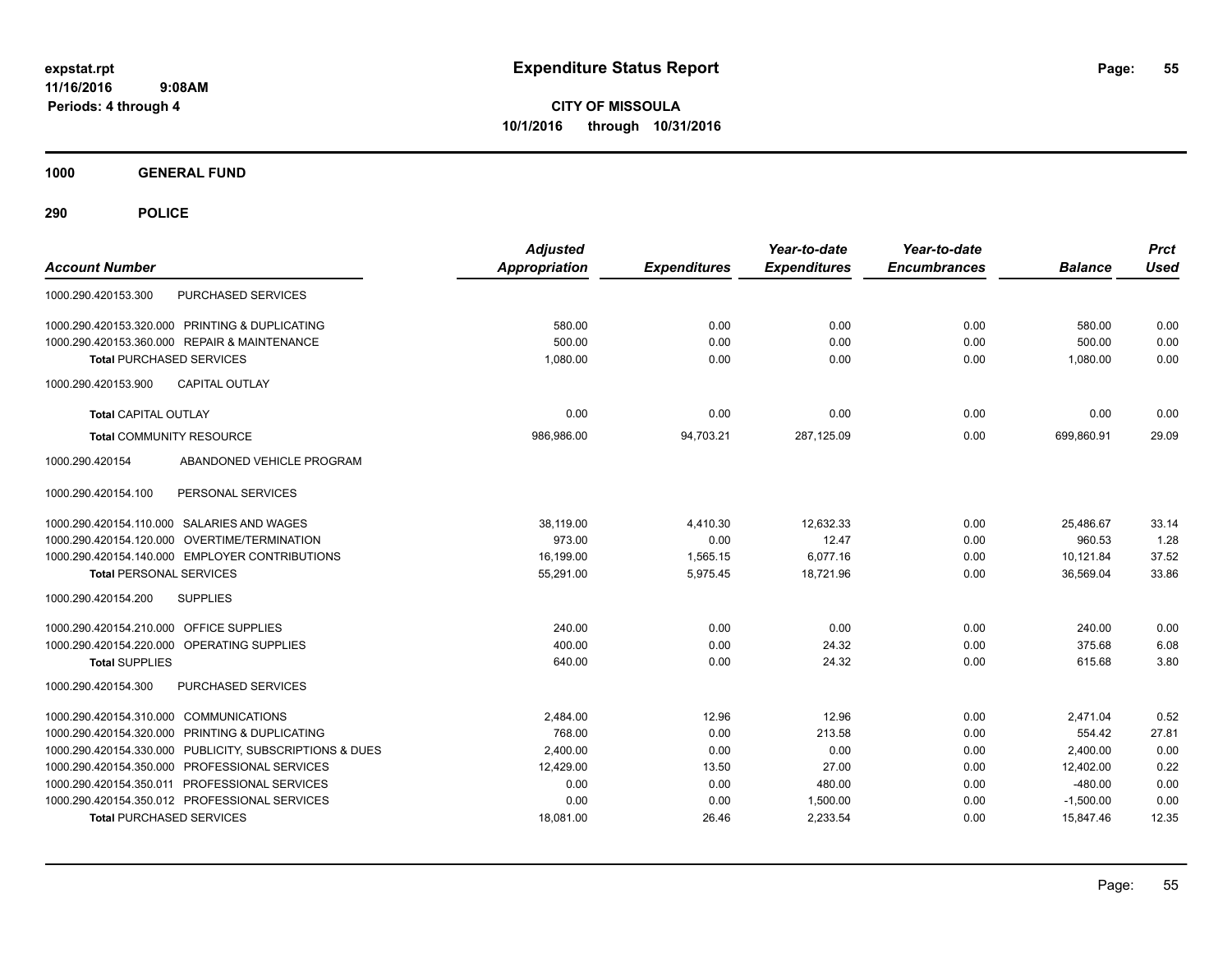**CITY OF MISSOULA 10/1/2016 through 10/31/2016**

**1000 GENERAL FUND**

| <b>Account Number</b>                   |                                                | <b>Adjusted</b><br><b>Appropriation</b> | <b>Expenditures</b> | Year-to-date<br><b>Expenditures</b> | Year-to-date<br><b>Encumbrances</b> | <b>Balance</b> | <b>Prct</b><br><b>Used</b> |
|-----------------------------------------|------------------------------------------------|-----------------------------------------|---------------------|-------------------------------------|-------------------------------------|----------------|----------------------------|
|                                         | Total ABANDONED VEHICLE PROGRAM                | 74,012.00                               | 6,001.91            | 20,979.82                           | 0.00                                | 53,032.18      | 28.35                      |
| 1000.290.420160                         | <b>COMMUNICATIONS</b>                          |                                         |                     |                                     |                                     |                |                            |
| 1000.290.420160.100                     | PERSONAL SERVICES                              |                                         |                     |                                     |                                     |                |                            |
|                                         | 1000.290.420160.110.000 SALARIES AND WAGES     | 257,927.00                              | 28,907.26           | 83,410.56                           | 0.00                                | 174,516.44     | 32.34                      |
|                                         | 1000.290.420160.120.000 OVERTIME/TERMINATION   | 9,733.00                                | 2,200.74            | 2,919.60                            | 0.00                                | 6,813.40       | 30.00                      |
|                                         | 1000.290.420160.140.000 EMPLOYER CONTRIBUTIONS | 102,210.00                              | 9,048.92            | 33,507.83                           | 0.00                                | 68,702.17      | 32.78                      |
| <b>Total PERSONAL SERVICES</b>          |                                                | 369,870.00                              | 40,156.92           | 119,837.99                          | 0.00                                | 250,032.01     | 32.40                      |
| 1000.290.420160.200                     | <b>SUPPLIES</b>                                |                                         |                     |                                     |                                     |                |                            |
| 1000.290.420160.210.000 OFFICE SUPPLIES |                                                | 400.00                                  | 0.00                | 290.28                              | 0.00                                | 109.72         | 72.57                      |
|                                         | 1000.290.420160.220.000 OPERATING SUPPLIES     | 800.00                                  | 20.02               | 40.04                               | 0.00                                | 759.96         | 5.01                       |
| <b>Total SUPPLIES</b>                   |                                                | 1,200.00                                | 20.02               | 330.32                              | 0.00                                | 869.68         | 27.53                      |
| 1000.290.420160.300                     | PURCHASED SERVICES                             |                                         |                     |                                     |                                     |                |                            |
| 1000.290.420160.310.000 COMMUNICATIONS  |                                                | 14.200.00                               | 0.00                | 16.772.48                           | 0.00                                | $-2,572.48$    | 118.12                     |
|                                         | 1000.290.420160.320.000 PRINTING & DUPLICATING | 150.00                                  | 0.00                | 0.00                                | 0.00                                | 150.00         | 0.00                       |
| <b>Total PURCHASED SERVICES</b>         |                                                | 14,350.00                               | 0.00                | 16,772.48                           | 0.00                                | $-2,422.48$    | 116.88                     |
| <b>Total COMMUNICATIONS</b>             |                                                | 385,420.00                              | 40,176.94           | 136,940.79                          | 0.00                                | 248,479.21     | 35.53                      |
| 1000.290.420170                         | <b>RECORDS</b>                                 |                                         |                     |                                     |                                     |                |                            |
| 1000.290.420170.100                     | PERSONAL SERVICES                              |                                         |                     |                                     |                                     |                |                            |
|                                         | 1000.290.420170.110.000 SALARIES AND WAGES     | 147,886.00                              | 17,101.99           | 48,897.68                           | 0.00                                | 98,988.32      | 33.06                      |
|                                         | 1000.290.420170.120.000 OVERTIME/TERMINATION   | 779.00                                  | 44.57               | 250.43                              | 0.00                                | 528.57         | 32.15                      |
|                                         | 1000.290.420170.140.000 EMPLOYER CONTRIBUTIONS | 63,593.00                               | 6,147.84            | 24,042.55                           | 0.00                                | 39.550.45      | 37.81                      |
| <b>Total PERSONAL SERVICES</b>          |                                                | 212,258.00                              | 23,294.40           | 73,190.66                           | 0.00                                | 139,067.34     | 34.48                      |
| 1000.290.420170.200                     | <b>SUPPLIES</b>                                |                                         |                     |                                     |                                     |                |                            |
| 1000.290.420170.210.000 OFFICE SUPPLIES |                                                | 800.00                                  | 0.00                | 0.00                                | 0.00                                | 800.00         | 0.00                       |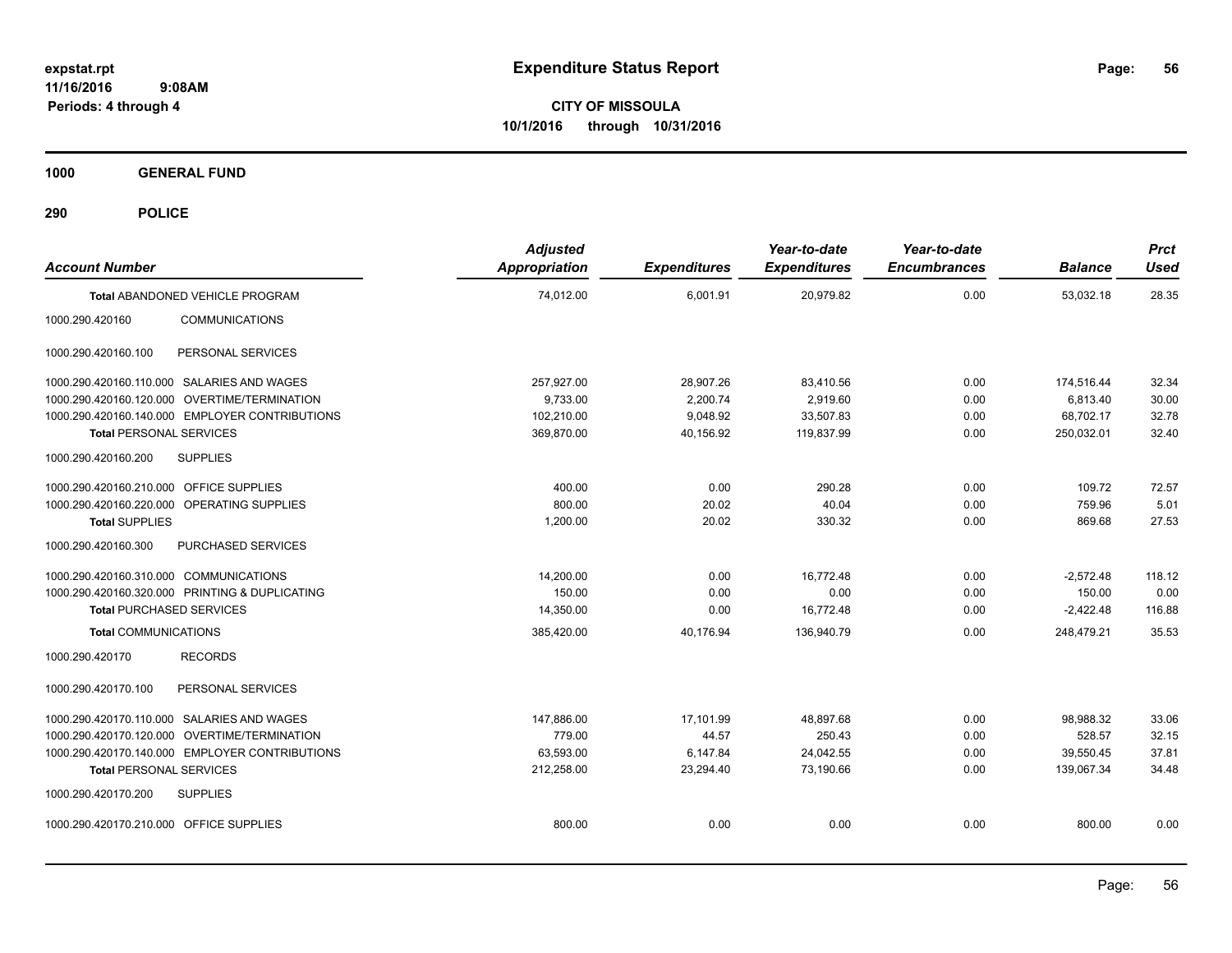**CITY OF MISSOULA 10/1/2016 through 10/31/2016**

**1000 GENERAL FUND**

| <b>Account Number</b>                          | <b>Adjusted</b><br><b>Appropriation</b> | <b>Expenditures</b> | Year-to-date<br><b>Expenditures</b> | Year-to-date<br><b>Encumbrances</b> | <b>Balance</b> | <b>Prct</b><br><b>Used</b> |
|------------------------------------------------|-----------------------------------------|---------------------|-------------------------------------|-------------------------------------|----------------|----------------------------|
| 1000.290.420170.220.000 OPERATING SUPPLIES     | 850.00                                  | 0.00                | 0.00                                | 0.00                                | 850.00         | 0.00                       |
| <b>Total SUPPLIES</b>                          | 1,650.00                                | 0.00                | 0.00                                | 0.00                                | 1,650.00       | 0.00                       |
| PURCHASED SERVICES<br>1000.290.420170.300      |                                         |                     |                                     |                                     |                |                            |
| <b>Total PURCHASED SERVICES</b>                | 0.00                                    | 0.00                | 0.00                                | 0.00                                | 0.00           | 0.00                       |
| 1000.290.420170.500<br><b>FIXED CHARGES</b>    |                                         |                     |                                     |                                     |                |                            |
| <b>Total FIXED CHARGES</b>                     | 0.00                                    | 0.00                | 0.00                                | 0.00                                | 0.00           | 0.00                       |
| 1000.290.420170.900<br><b>CAPITAL OUTLAY</b>   |                                         |                     |                                     |                                     |                |                            |
| <b>Total CAPITAL OUTLAY</b>                    | 0.00                                    | 0.00                | 0.00                                | 0.00                                | 0.00           | 0.00                       |
| <b>Total RECORDS</b>                           | 213,908.00                              | 23,294.40           | 73,190.66                           | 0.00                                | 140,717.34     | 34.22                      |
| 1000.290.420182<br><b>EVIDENCE</b>             |                                         |                     |                                     |                                     |                |                            |
| 1000.290.420182.100<br>PERSONAL SERVICES       |                                         |                     |                                     |                                     |                |                            |
| 1000.290.420182.110.000 SALARIES AND WAGES     | 115,324.00                              | 13,349.06           | 38,242.52                           | 0.00                                | 77,081.48      | 33.16                      |
| 1000.290.420182.120.000 OVERTIME/TERMINATION   | 2,433.00                                | 155.89              | 510.98                              | 0.00                                | 1,922.02       | 21.00                      |
| 1000.290.420182.140.000 EMPLOYER CONTRIBUTIONS | 47,691.00                               | 4,599.46            | 18,050.67                           | 0.00                                | 29,640.33      | 37.85                      |
| <b>Total PERSONAL SERVICES</b>                 | 165,448.00                              | 18,104.41           | 56,804.17                           | 0.00                                | 108,643.83     | 34.33                      |
| 1000.290.420182.200<br><b>SUPPLIES</b>         |                                         |                     |                                     |                                     |                |                            |
| 1000.290.420182.210.000 OFFICE SUPPLIES        | 800.00                                  | 3.89                | 3.89                                | 0.00                                | 796.11         | 0.49                       |
| 1000.290.420182.220.000 OPERATING SUPPLIES     | 5,800.00                                | 2,675.12            | 4,051.40                            | 0.00                                | 1.748.60       | 69.85                      |
| 1000.290.420182.230.000 REPAIR/MAINTENANCE     | 500.00                                  | 0.00                | 0.00                                | 0.00                                | 500.00         | 0.00                       |
| 1000.290.420182.231.000 GASOLINE               | 479.00                                  | 0.00                | 143.46                              | 0.00                                | 335.54         | 29.95                      |
| <b>Total SUPPLIES</b>                          | 7,579.00                                | 2,679.01            | 4,198.75                            | 0.00                                | 3,380.25       | 55.40                      |
| 1000.290.420182.300<br>PURCHASED SERVICES      |                                         |                     |                                     |                                     |                |                            |
| 1000.290.420182.310.000 COMMUNICATIONS         | 300.00                                  | 0.00                | 0.00                                | 0.00                                | 300.00         | 0.00                       |
| 1000.290.420182.320.000 PRINTING & DUPLICATING | 1,000.00                                | 0.00                | 22.61                               | 0.00                                | 977.39         | 2.26                       |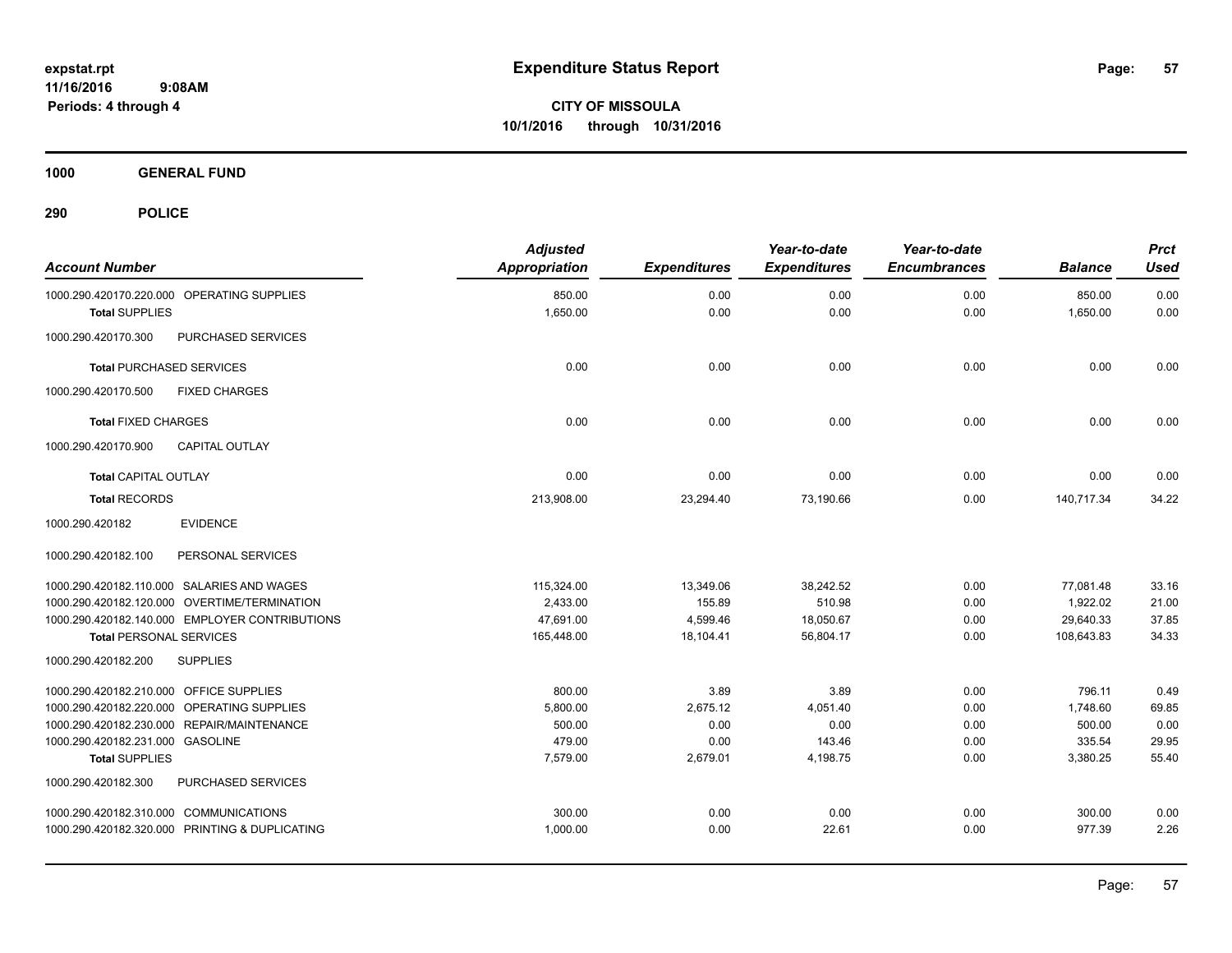**1000 GENERAL FUND**

| <b>Account Number</b>                            | <b>Adjusted</b><br>Appropriation | <b>Expenditures</b> | Year-to-date<br><b>Expenditures</b> | Year-to-date<br><b>Encumbrances</b> | <b>Balance</b> | <b>Prct</b><br><b>Used</b> |
|--------------------------------------------------|----------------------------------|---------------------|-------------------------------------|-------------------------------------|----------------|----------------------------|
| 1000.290.420182.350.000 PROFESSIONAL SERVICES    | 42,956.00                        | 0.00                | 2,211.00                            | 0.00                                | 40,745.00      | 5.15                       |
| 1000.290.420182.360.000 REPAIR & MAINTENANCE     | 150.00                           | 63.99               | 63.99                               | 0.00                                | 86.01          | 42.66                      |
| <b>Total PURCHASED SERVICES</b>                  | 44,406.00                        | 63.99               | 2,297.60                            | 0.00                                | 42,108.40      | 5.17                       |
| 1000.290.420182.500<br><b>FIXED CHARGES</b>      |                                  |                     |                                     |                                     |                |                            |
| 1000.290.420182.500.000 FIXED CHARGES            | 650.00                           | 0.00                | 412.00                              | 0.00                                | 238.00         | 63.38                      |
| <b>Total FIXED CHARGES</b>                       | 650.00                           | 0.00                | 412.00                              | 0.00                                | 238.00         | 63.38                      |
| <b>Total EVIDENCE</b>                            | 218,083.00                       | 20,847.41           | 63,712.52                           | 0.00                                | 154,370.48     | 29.21                      |
| 1000.290.420185<br><b>SPECIAL TEAMS</b>          |                                  |                     |                                     |                                     |                |                            |
| 1000.290.420185.100<br>PERSONAL SERVICES         |                                  |                     |                                     |                                     |                |                            |
| <b>Total PERSONAL SERVICES</b>                   | 0.00                             | 0.00                | 0.00                                | 0.00                                | 0.00           | 0.00                       |
| 1000.290.420185.200<br><b>SUPPLIES</b>           |                                  |                     |                                     |                                     |                |                            |
| 1000.290.420185.220.000 OPERATING SUPPLIES       | 19,112.00                        | 137.98              | 153.43                              | 0.00                                | 18.958.57      | 0.80                       |
| 1000.290.420185.230.000 REPAIR/MAINTENANCE       | 200.00                           | 0.00                | 36.61                               | 0.00                                | 163.39         | 18.31                      |
| 1000.290.420185.231.000 GASOLINE                 | 239.00                           | 0.00                | 77.13                               | 0.00                                | 161.87         | 32.27                      |
| <b>Total SUPPLIES</b>                            | 19,551.00                        | 137.98              | 267.17                              | 0.00                                | 19,283.83      | 1.37                       |
| 1000.290.420185.300<br>PURCHASED SERVICES        |                                  |                     |                                     |                                     |                |                            |
| 1000.290.420185.350.000 PROFESSIONAL SERVICES    | 175.00                           | 0.00                | 0.00                                | 0.00                                | 175.00         | 0.00                       |
| 1000.290.420185.360.000 REPAIR & MAINTENANCE     | 350.00                           | 0.00                | 0.00                                | 0.00                                | 350.00         | 0.00                       |
| <b>Total PURCHASED SERVICES</b>                  | 525.00                           | 0.00                | 0.00                                | 0.00                                | 525.00         | 0.00                       |
| <b>Total SPECIAL TEAMS</b>                       | 20,076.00                        | 137.98              | 267.17                              | 0.00                                | 19,808.83      | 1.33                       |
| CONTINGENCY-NEW AWARD FUNDING<br>1000.290.420199 |                                  |                     |                                     |                                     |                |                            |
| 1000.290.420199.100<br>PERSONAL SERVICES         |                                  |                     |                                     |                                     |                |                            |
| <b>Total PERSONAL SERVICES</b>                   | 0.00                             | 0.00                | 0.00                                | 0.00                                | 0.00           | 0.00                       |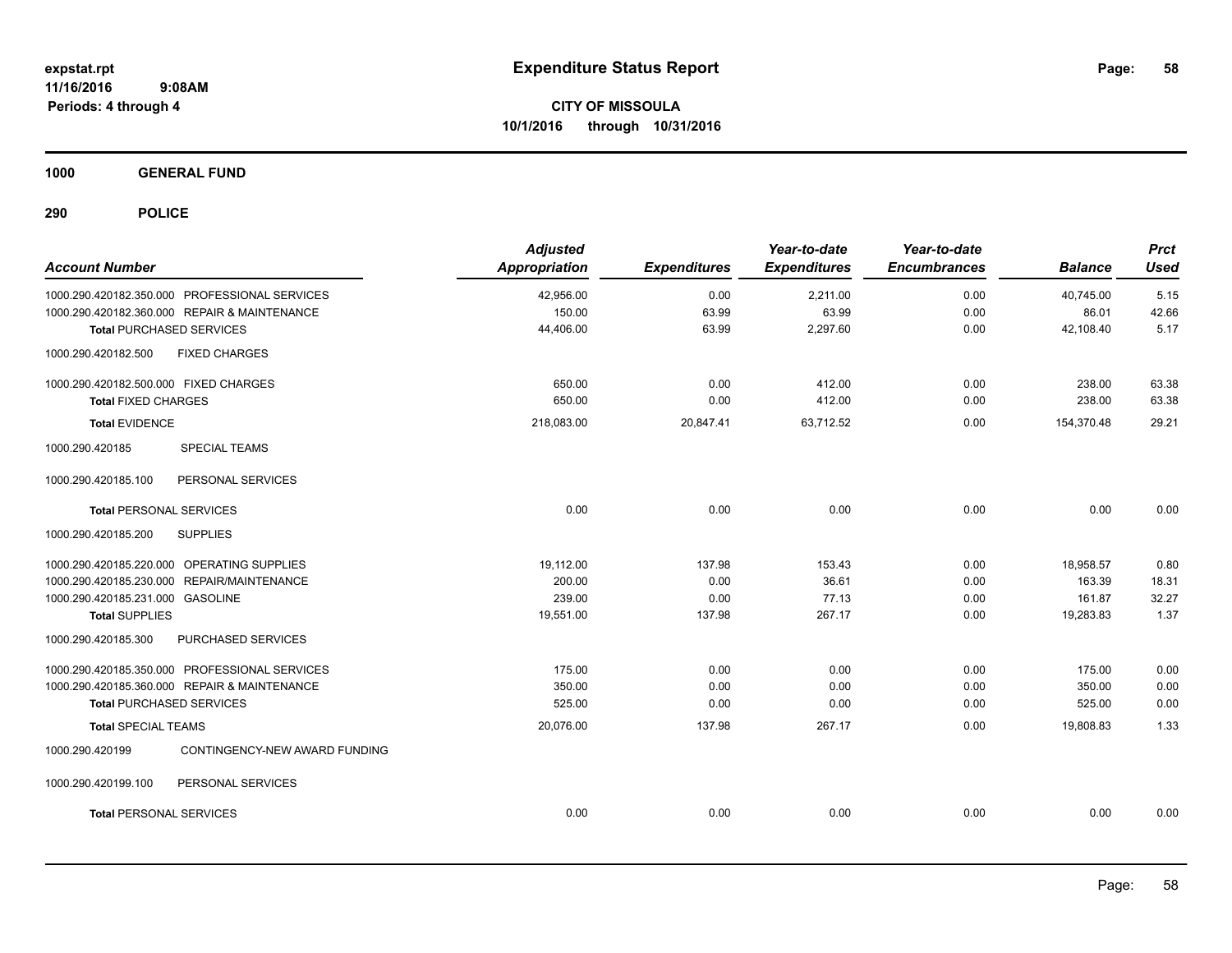**CITY OF MISSOULA 10/1/2016 through 10/31/2016**

**1000 GENERAL FUND**

|                                 |                                     | <b>Adjusted</b>      |                     | Year-to-date        | Year-to-date        |                 | <b>Prct</b> |
|---------------------------------|-------------------------------------|----------------------|---------------------|---------------------|---------------------|-----------------|-------------|
| <b>Account Number</b>           |                                     | <b>Appropriation</b> | <b>Expenditures</b> | <b>Expenditures</b> | <b>Encumbrances</b> | <b>Balance</b>  | <b>Used</b> |
| 1000.290.420199.200             | <b>SUPPLIES</b>                     |                      |                     |                     |                     |                 |             |
| <b>Total SUPPLIES</b>           |                                     | 0.00                 | 0.00                | 0.00                | 0.00                | 0.00            | 0.00        |
| 1000.290.420199.300             | PURCHASED SERVICES                  |                      |                     |                     |                     |                 |             |
| <b>Total PURCHASED SERVICES</b> |                                     | 0.00                 | 0.00                | 0.00                | 0.00                | 0.00            | 0.00        |
| 1000.290.420199.900             | <b>CAPITAL OUTLAY</b>               |                      |                     |                     |                     |                 |             |
|                                 | Total CONTINGENCY-NEW AWARD FUNDING | 0.00                 | 0.00                | 0.00                | 0.00                | 0.00            | 0.00        |
| 1000.290.420256                 | *** Title Not Found ***             |                      |                     |                     |                     |                 |             |
| 1000.290.420256.100             | PERSONAL SERVICES                   |                      |                     |                     |                     |                 |             |
| Total *** Title Not Found ***   |                                     | 0.00                 | 0.00                | 0.00                | 0.00                | 0.00            | 0.00        |
| <b>Total POLICE</b>             |                                     | 15,572,461.00        | 1,402,166.88        | 4,439,272.49        | 0.00                | 11, 133, 188.51 | 28.51       |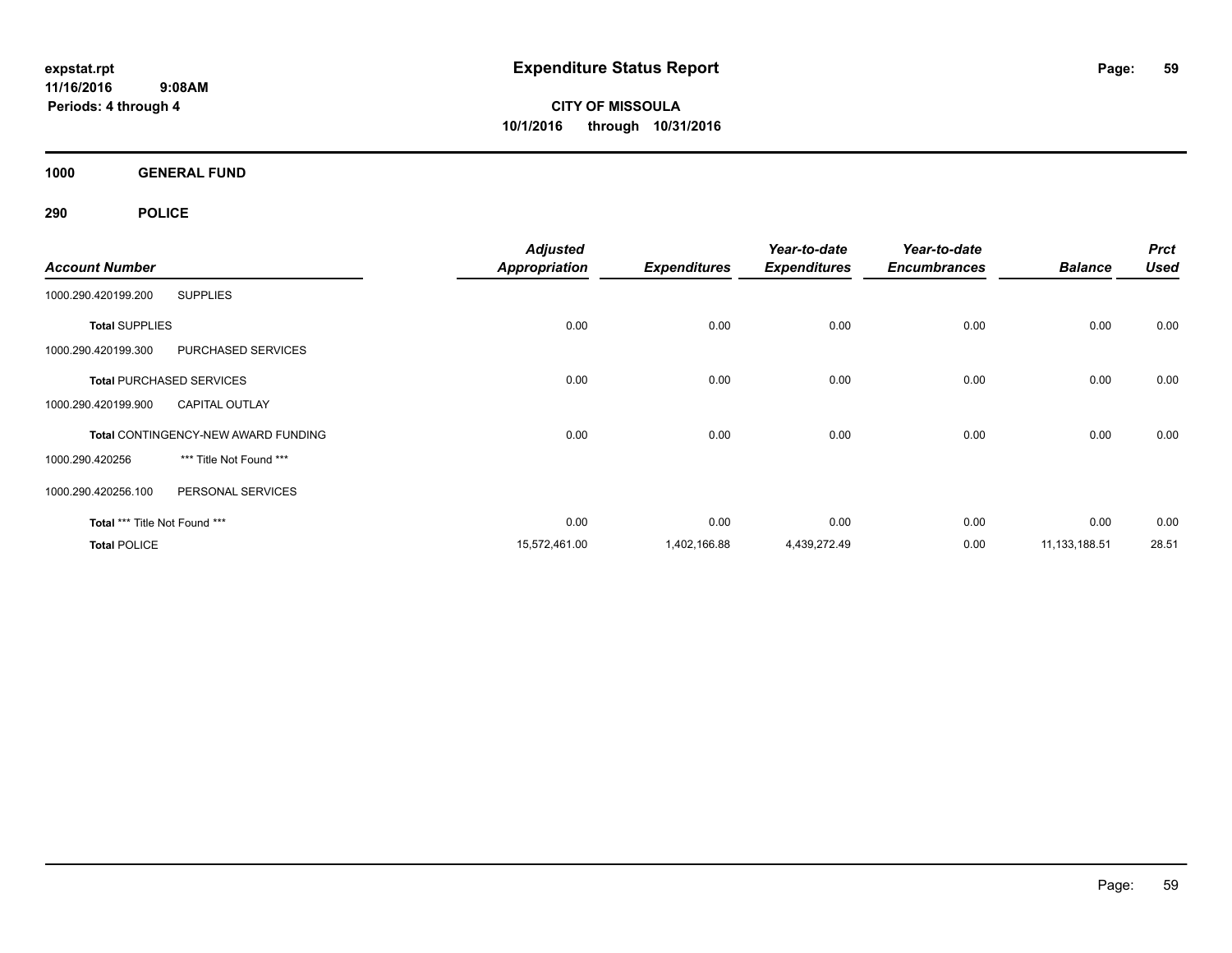**CITY OF MISSOULA 10/1/2016 through 10/31/2016**

**1000 GENERAL FUND**

| <b>Account Number</b>                   |                                                        | <b>Adjusted</b><br><b>Appropriation</b> | <b>Expenditures</b> | Year-to-date<br><b>Expenditures</b> | Year-to-date<br><b>Encumbrances</b> | <b>Balance</b> | <b>Prct</b><br><b>Used</b> |
|-----------------------------------------|--------------------------------------------------------|-----------------------------------------|---------------------|-------------------------------------|-------------------------------------|----------------|----------------------------|
| 1000.300.420410                         | <b>ADMINISTRATION</b>                                  |                                         |                     |                                     |                                     |                |                            |
| 1000.300.420410.100                     | PERSONAL SERVICES                                      |                                         |                     |                                     |                                     |                |                            |
|                                         | 1000.300.420410.110.000 SALARIES AND WAGES             | 462,190.00                              | 53.359.96           | 152,896.14                          | 0.00                                | 309,293.86     | 33.08                      |
| 1000.300.420410.115.000                 | SALARIES/HEALTH INSURANCE BENEFIT                      | 25,695.00                               | 3,159.00            | 8,002.80                            | 0.00                                | 17,692.20      | 31.15                      |
| 1000.300.420410.130.000                 | <b>OTHER</b>                                           | 0.00                                    | 0.00                | 1,875.00                            | 0.00                                | $-1,875.00$    | 0.00                       |
| 1000.300.420410.140.000                 | <b>EMPLOYER CONTRIBUTIONS</b>                          | 125,417.00                              | 13,577.05           | 44,178.75                           | 0.00                                | 81,238.25      | 35.23                      |
|                                         | 1000.300.420410.141.000 STATE RETIREMENT CONTRIBUTIONS | 119,128.00                              | 0.00                | 7,220.65                            | 0.00                                | 111,907.35     | 6.06                       |
| <b>Total PERSONAL SERVICES</b>          |                                                        | 732,430.00                              | 70,096.01           | 214,173.34                          | 0.00                                | 518,256.66     | 29.24                      |
| 1000.300.420410.200                     | <b>SUPPLIES</b>                                        |                                         |                     |                                     |                                     |                |                            |
| 1000.300.420410.210.000 OFFICE SUPPLIES |                                                        | 8,471.00                                | 191.99              | 1,919.46                            | 0.00                                | 6,551.54       | 22.66                      |
| 1000.300.420410.220.000                 | OPERATING SUPPLIES                                     | 2,822.00                                | 56.12               | 670.94                              | 0.00                                | 2.151.06       | 23.78                      |
| 1000.300.420410.230.000                 | <b>REPAIR/MAINTENANCE</b>                              | 300.00                                  | 216.19              | 216.19                              | 0.00                                | 83.81          | 72.06                      |
| 1000.300.420410.240.000                 | <b>OTHER SUPPLIES</b>                                  | 593.00                                  | 0.00                | 0.00                                | 0.00                                | 593.00         | 0.00                       |
| <b>Total SUPPLIES</b>                   |                                                        | 12,186.00                               | 464.30              | 2,806.59                            | 0.00                                | 9,379.41       | 23.03                      |
| 1000.300.420410.300                     | PURCHASED SERVICES                                     |                                         |                     |                                     |                                     |                |                            |
| 1000.300.420410.310.000 COMMUNICATIONS  |                                                        | 577.00                                  | 81.89               | 177.58                              | 0.00                                | 399.42         | 30.78                      |
|                                         | 1000.300.420410.320.000 PRINTING & DUPLICATING         | 240.00                                  | 33.36               | 43.36                               | 0.00                                | 196.64         | 18.07                      |
| 1000.300.420410.330.000                 | PUBLICITY, SUBSCRIPTIONS & DUES                        | 1,238.00                                | 0.00                | 150.00                              | 0.00                                | 1,088.00       | 12.12                      |
| 1000.300.420410.350.000                 | PROFESSIONAL SERVICES                                  | 192.00                                  | 0.00                | 192.00                              | 0.00                                | 0.00           | 100.00                     |
| 1000.300.420410.360.000                 | <b>REPAIR &amp; MAINTENANCE</b>                        | 12,177.00                               | 0.00                | 0.00                                | 0.00                                | 12,177.00      | 0.00                       |
| 1000.300.420410.370.000                 | <b>TRAVEL</b>                                          | 4,240.00                                | 0.00                | 0.00                                | 0.00                                | 4,240.00       | 0.00                       |
| 1000.300.420410.380.000 TRAINING        |                                                        | 1,054.00                                | 0.00                | 0.00                                | 0.00                                | 1,054.00       | 0.00                       |
| <b>Total PURCHASED SERVICES</b>         |                                                        | 19,718.00                               | 115.25              | 562.94                              | 0.00                                | 19,155.06      | 2.85                       |
| 1000.300.420410.700                     | <b>GRANTS &amp; CONTRIBUTIONS</b>                      |                                         |                     |                                     |                                     |                |                            |
|                                         | 1000.300.420410.700.000 GRANTS & CONTRIBUTIONS         | 2,700.00                                | 0.00                | 2,700.00                            | 0.00                                | 0.00           | 100.00                     |
|                                         | <b>Total GRANTS &amp; CONTRIBUTIONS</b>                | 2,700.00                                | 0.00                | 2,700.00                            | 0.00                                | 0.00           | 100.00                     |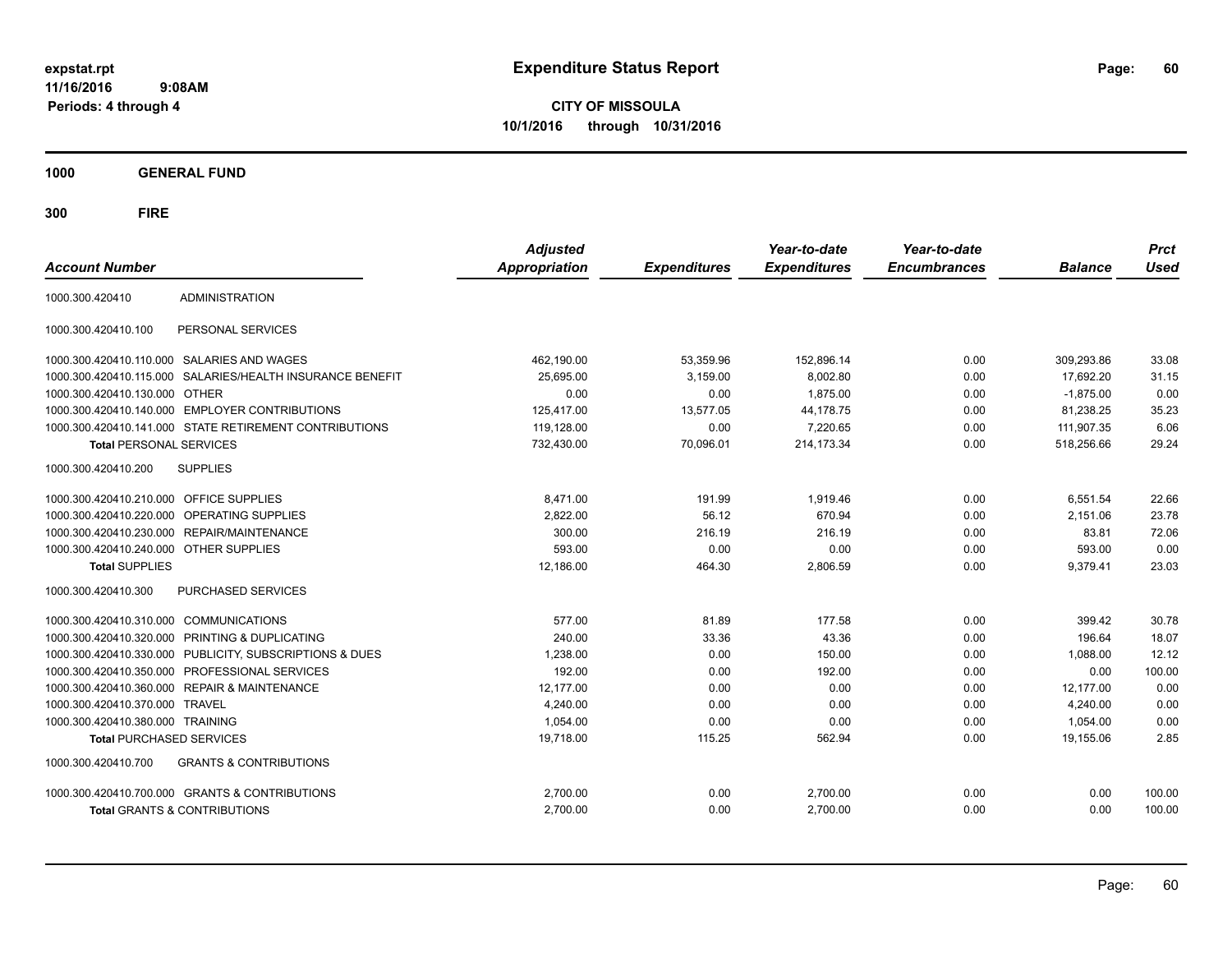**CITY OF MISSOULA 10/1/2016 through 10/31/2016**

**1000 GENERAL FUND**

**300 FIRE**

| <b>Account Number</b>                             | <b>Adjusted</b><br><b>Appropriation</b> | <b>Expenditures</b> | Year-to-date<br><b>Expenditures</b> | Year-to-date<br><b>Encumbrances</b> | <b>Balance</b> | <b>Prct</b><br><b>Used</b> |
|---------------------------------------------------|-----------------------------------------|---------------------|-------------------------------------|-------------------------------------|----------------|----------------------------|
| OTHER OBJECTS<br>1000.300.420410.800              |                                         |                     |                                     |                                     |                |                            |
| <b>Total OTHER OBJECTS</b>                        | 0.00                                    | 0.00                | 0.00                                | 0.00                                | 0.00           | 0.00                       |
| <b>Total ADMINISTRATION</b>                       | 767,034.00                              | 70,675.56           | 220,242.87                          | 0.00                                | 546,791.13     | 28.71                      |
| 1000.300.420420<br><b>FACILITY</b>                |                                         |                     |                                     |                                     |                |                            |
| PERSONAL SERVICES<br>1000.300.420420.100          |                                         |                     |                                     |                                     |                |                            |
| <b>Total PERSONAL SERVICES</b>                    | 0.00                                    | 0.00                | 0.00                                | 0.00                                | 0.00           | 0.00                       |
| <b>SUPPLIES</b><br>1000.300.420420.200            |                                         |                     |                                     |                                     |                |                            |
| 1000.300.420420.210.000 OFFICE SUPPLIES           | 7,245.00                                | 0.00                | 2,778.00                            | 0.00                                | 4,467.00       | 38.34                      |
| 1000.300.420420.220.000 OPERATING SUPPLIES        | 6,448.00                                | 1,620.38            | 1,620.38                            | 0.00                                | 4,827.62       | 25.13                      |
| 1000.300.420420.230.000 REPAIR/MAINTENANCE        | 14,000.00                               | 804.22              | 2,951.72                            | 0.00                                | 11,048.28      | 21.08                      |
| <b>Total SUPPLIES</b>                             | 27,693.00                               | 2,424.60            | 7,350.10                            | 0.00                                | 20,342.90      | 26.54                      |
| 1000.300.420420.300<br>PURCHASED SERVICES         |                                         |                     |                                     |                                     |                |                            |
| 1000.300.420420.340.000 SEWER                     | 1,429.00                                | 0.00                | 549.60                              | 0.00                                | 879.40         | 38.46                      |
| 1000.300.420420.341.000 ELECTRICITY & NATURAL GAS | 69,567.00                               | 4,867.97            | 14,783.46                           | 0.00                                | 54,783.54      | 21.25                      |
| 1000.300.420420.343.000 WATER CHARGES             | 14,677.00                               | 1,284.87            | 4,089.00                            | 0.00                                | 10,588.00      | 27.86                      |
| 1000.300.420420.344.000 TELEPHONE SERVICE         | 19,484.00                               | 1,007.58            | 4,545.84                            | 0.00                                | 14,938.16      | 23.33                      |
| 1000.300.420420.345.000 GARBAGE                   | 5,680.00                                | 0.00                | 1,363.65                            | 0.00                                | 4,316.35       | 24.01                      |
| 1000.300.420420.360.000 REPAIR & MAINTENANCE      | 26,258.00                               | 306.33              | 7,462.16                            | 0.00                                | 18,795.84      | 28.42                      |
| <b>Total PURCHASED SERVICES</b>                   | 137,095.00                              | 7,466.75            | 32,793.71                           | 0.00                                | 104,301.29     | 23.92                      |
| 1000.300.420420.500<br><b>FIXED CHARGES</b>       |                                         |                     |                                     |                                     |                |                            |
| 1000.300.420420.500.000 FIXED CHARGES             | 226.00                                  | 0.00                | 0.00                                | 0.00                                | 226.00         | 0.00                       |
| <b>Total FIXED CHARGES</b>                        | 226.00                                  | 0.00                | 0.00                                | 0.00                                | 226.00         | 0.00                       |
| <b>Total FACILITY</b>                             | 165,014.00                              | 9,891.35            | 40,143.81                           | 0.00                                | 124,870.19     | 24.33                      |
| PERSONNEL TRAINING<br>1000.300.420430             |                                         |                     |                                     |                                     |                |                            |

Page: 61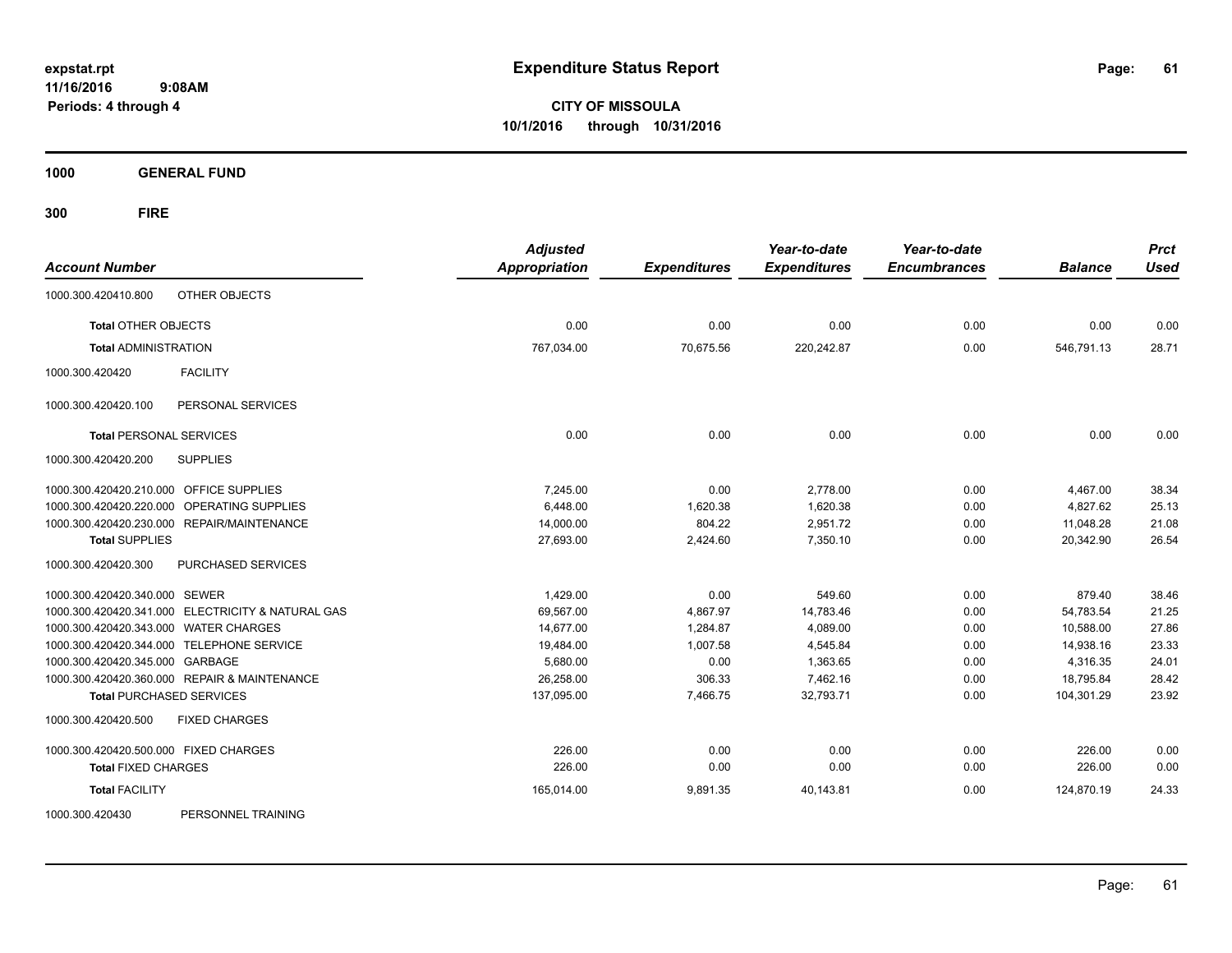**CITY OF MISSOULA 10/1/2016 through 10/31/2016**

**1000 GENERAL FUND**

| <b>Account Number</b>                                        | <b>Adjusted</b><br><b>Appropriation</b> | <b>Expenditures</b> | Year-to-date<br><b>Expenditures</b> | Year-to-date<br><b>Encumbrances</b> | <b>Balance</b> | <b>Prct</b><br><b>Used</b> |
|--------------------------------------------------------------|-----------------------------------------|---------------------|-------------------------------------|-------------------------------------|----------------|----------------------------|
| PERSONAL SERVICES<br>1000.300.420430.100                     |                                         |                     |                                     |                                     |                |                            |
| SALARIES AND WAGES<br>1000.300.420430.110.000                | 90,817.00                               | 10,482.72           | 30,166.65                           | 0.00                                | 60,650.35      | 33.22                      |
| SALARIES/HEALTH INSURANCE BENEFIT<br>1000.300.420430.115.000 | 8,424.00                                | 1,053.00            | 2,808.00                            | 0.00                                | 5,616.00       | 33.33                      |
| 1000.300.420430.120.000 OVERTIME/TERMINATION                 | 5,288.00                                | 0.00                | 0.00                                | 0.00                                | 5,288.00       | 0.00                       |
| 1000.300.420430.130.000 OTHER                                | 0.00                                    | 0.00                | 625.00                              | 0.00                                | $-625.00$      | 0.00                       |
| 1000.300.420430.140.000 EMPLOYER CONTRIBUTIONS               | 20.845.00                               | 2,337.37            | 6,541.86                            | 0.00                                | 14,303.14      | 31.38                      |
| 1000.300.420430.141.000 STATE RETIREMENT CONTRIBUTIONS       | 32,362.00                               | 0.00                | 2,475.43                            | 0.00                                | 29,886.57      | 7.65                       |
| <b>Total PERSONAL SERVICES</b>                               | 157,736.00                              | 13,873.09           | 42,616.94                           | 0.00                                | 115,119.06     | 27.02                      |
| <b>SUPPLIES</b><br>1000.300.420430.200                       |                                         |                     |                                     |                                     |                |                            |
| OFFICE SUPPLIES<br>1000.300.420430.210.000                   | 96.00                                   | 0.00                | 0.00                                | 0.00                                | 96.00          | 0.00                       |
| 1000.300.420430.220.000<br>OPERATING SUPPLIES                | 3,701.00                                | 390.12              | 575.60                              | 0.00                                | 3,125.40       | 15.55                      |
| REPAIR/MAINTENANCE<br>1000.300.420430.230.000                | 320.00                                  | 0.00                | 0.00                                | 0.00                                | 320.00         | 0.00                       |
| <b>Total SUPPLIES</b>                                        | 4,117.00                                | 390.12              | 575.60                              | 0.00                                | 3,541.40       | 13.98                      |
| 1000.300.420430.300<br><b>PURCHASED SERVICES</b>             |                                         |                     |                                     |                                     |                |                            |
| 1000.300.420430.320.000 PRINTING & DUPLICATING               | 192.00                                  | 0.00                | 0.00                                | 0.00                                | 192.00         | 0.00                       |
| 1000.300.420430.330.000 PUBLICITY, SUBSCRIPTIONS & DUES      | 322.00                                  | 0.00                | 0.00                                | 0.00                                | 322.00         | 0.00                       |
| 1000.300.420430.370.000 TRAVEL                               | 1,148.00                                | 0.00                | 0.00                                | 0.00                                | 1,148.00       | 0.00                       |
| 1000.300.420430.380.000 TRAINING                             | 480.00                                  | 0.00                | 0.00                                | 0.00                                | 480.00         | 0.00                       |
| <b>Total PURCHASED SERVICES</b>                              | 2,142.00                                | 0.00                | 0.00                                | 0.00                                | 2,142.00       | 0.00                       |
| <b>Total PERSONNEL TRAINING</b>                              | 163,995.00                              | 14,263.21           | 43,192.54                           | 0.00                                | 120,802.46     | 26.34                      |
| <b>FIRE PREVENTION</b><br>1000.300.420440                    |                                         |                     |                                     |                                     |                |                            |
| PERSONAL SERVICES<br>1000.300.420440.100                     |                                         |                     |                                     |                                     |                |                            |
| <b>SALARIES AND WAGES</b><br>1000.300.420440.110.000         | 422,496.00                              | 47,851.05           | 137,766.63                          | 0.00                                | 284,729.37     | 32.61                      |
| SALARIES/HEALTH INSURANCE BENEFIT<br>1000.300.420440.115.000 | 42,120.00                               | 5.265.00            | 14,040.00                           | 0.00                                | 28.080.00      | 33.33                      |
| OVERTIME/TERMINATION<br>1000.300.420440.120.000              | 22,749.00                               | 611.33              | 3,804.72                            | 0.00                                | 18,944.28      | 16.72                      |
| 1000.300.420440.130.000<br><b>OTHER</b>                      | 0.00                                    | 0.00                | 3,125.00                            | 0.00                                | $-3,125.00$    | 0.00                       |
| 1000.300.420440.140.000 EMPLOYER CONTRIBUTIONS               | 97.835.00                               | 10,771.18           | 30,807.55                           | 0.00                                | 67,027.45      | 31.49                      |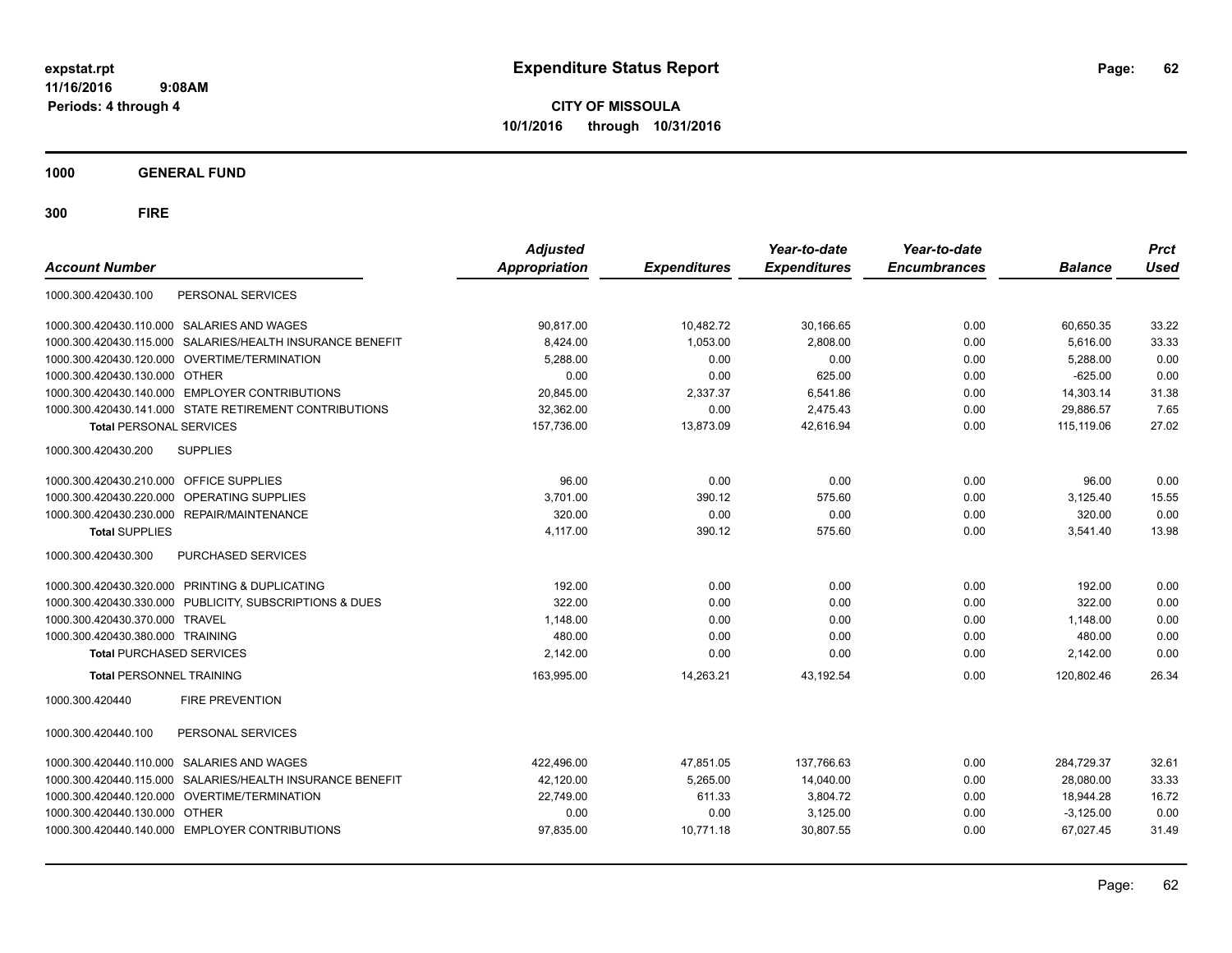**CITY OF MISSOULA 10/1/2016 through 10/31/2016**

**1000 GENERAL FUND**

| <b>Account Number</b>                                     | <b>Adjusted</b><br>Appropriation | <b>Expenditures</b> | Year-to-date<br><b>Expenditures</b> | Year-to-date<br><b>Encumbrances</b> | <b>Balance</b> | <b>Prct</b><br><b>Used</b> |
|-----------------------------------------------------------|----------------------------------|---------------------|-------------------------------------|-------------------------------------|----------------|----------------------------|
| 1000.300.420440.141.000 STATE RETIREMENT CONTRIBUTIONS    | 151,511.00                       | 0.00                | 11,395.24                           | 0.00                                | 140,115.76     | 7.52                       |
| <b>Total PERSONAL SERVICES</b>                            | 736.711.00                       | 64,498.56           | 200,939.14                          | 0.00                                | 535.771.86     | 27.28                      |
| 1000.300.420440.200<br><b>SUPPLIES</b>                    |                                  |                     |                                     |                                     |                |                            |
| 1000.300.420440.210.000 OFFICE SUPPLIES                   | 144.00                           | 0.00                | 0.00                                | 0.00                                | 144.00         | 0.00                       |
| 1000.300.420440.220.000 OPERATING SUPPLIES                | 4,956.00                         | 462.93              | 432.43                              | 0.00                                | 4,523.57       | 8.73                       |
| 1000.300.420440.230.000 REPAIR/MAINTENANCE                | 1,540.00                         | 25.50               | 75.45                               | 0.00                                | 1.464.55       | 4.90                       |
| <b>Total SUPPLIES</b>                                     | 6,640.00                         | 488.43              | 507.88                              | 0.00                                | 6,132.12       | 7.65                       |
| PURCHASED SERVICES<br>1000.300.420440.300                 |                                  |                     |                                     |                                     |                |                            |
| 1000.300.420440.320.000 PRINTING & DUPLICATING            | 192.00                           | 0.00                | 0.00                                | 0.00                                | 192.00         | 0.00                       |
| 1000.300.420440.330.000 PUBLICITY, SUBSCRIPTIONS & DUES   | 4,916.00                         | 0.00                | 2,294.00                            | 0.00                                | 2,622.00       | 46.66                      |
| 1000.300.420440.370.000 TRAVEL                            | 5,448.00                         | 206.00              | 373.32                              | 0.00                                | 5,074.68       | 6.85                       |
| 1000.300.420440.380.000 TRAINING                          | 2.506.00                         | 195.00              | 195.00                              | 0.00                                | 2.311.00       | 7.78                       |
| <b>Total PURCHASED SERVICES</b>                           | 13,062.00                        | 401.00              | 2,862.32                            | 0.00                                | 10,199.68      | 21.91                      |
| <b>Total FIRE PREVENTION</b>                              | 756,413.00                       | 65,387.99           | 204,309.34                          | 0.00                                | 552,103.66     | 27.01                      |
| 1000.300.420450<br><b>FIRE GRANTS</b>                     |                                  |                     |                                     |                                     |                |                            |
| PURCHASED SERVICES<br>1000.300.420450.300                 |                                  |                     |                                     |                                     |                |                            |
| <b>Total FIRE GRANTS</b>                                  | 0.00                             | 0.00                | 0.00                                | 0.00                                | 0.00           | 0.00                       |
| 1000.300.420455<br><b>EMS</b>                             |                                  |                     |                                     |                                     |                |                            |
| 1000.300.420455.100<br>PERSONAL SERVICES                  |                                  |                     |                                     |                                     |                |                            |
| 1000.300.420455.110.000 SALARIES AND WAGES                | 86,575.00                        | 10,115.15           | 29,077.26                           | 0.00                                | 57,497.74      | 33.59                      |
| 1000.300.420455.115.000 SALARIES/HEALTH INSURANCE BENEFIT | 8,424.00                         | 1,053.00            | 2,808.00                            | 0.00                                | 5,616.00       | 33.33                      |
| 1000.300.420455.120.000 OVERTIME/TERMINATION              | 5,132.00                         | 0.00                | 0.00                                | 0.00                                | 5,132.00       | 0.00                       |
| 1000.300.420455.130.000 OTHER                             | 0.00                             | 0.00                | 625.00                              | 0.00                                | $-625.00$      | 0.00                       |
| 1000.300.420455.140.000 EMPLOYER CONTRIBUTIONS            | 19,987.00                        | 2,168.14            | 6,039.62                            | 0.00                                | 13,947.38      | 30.22                      |
| 1000.300.420455.141.000 STATE RETIREMENT CONTRIBUTIONS    | 30,979.00                        | 0.00                | 2,395.84                            | 0.00                                | 28,583.16      | 7.73                       |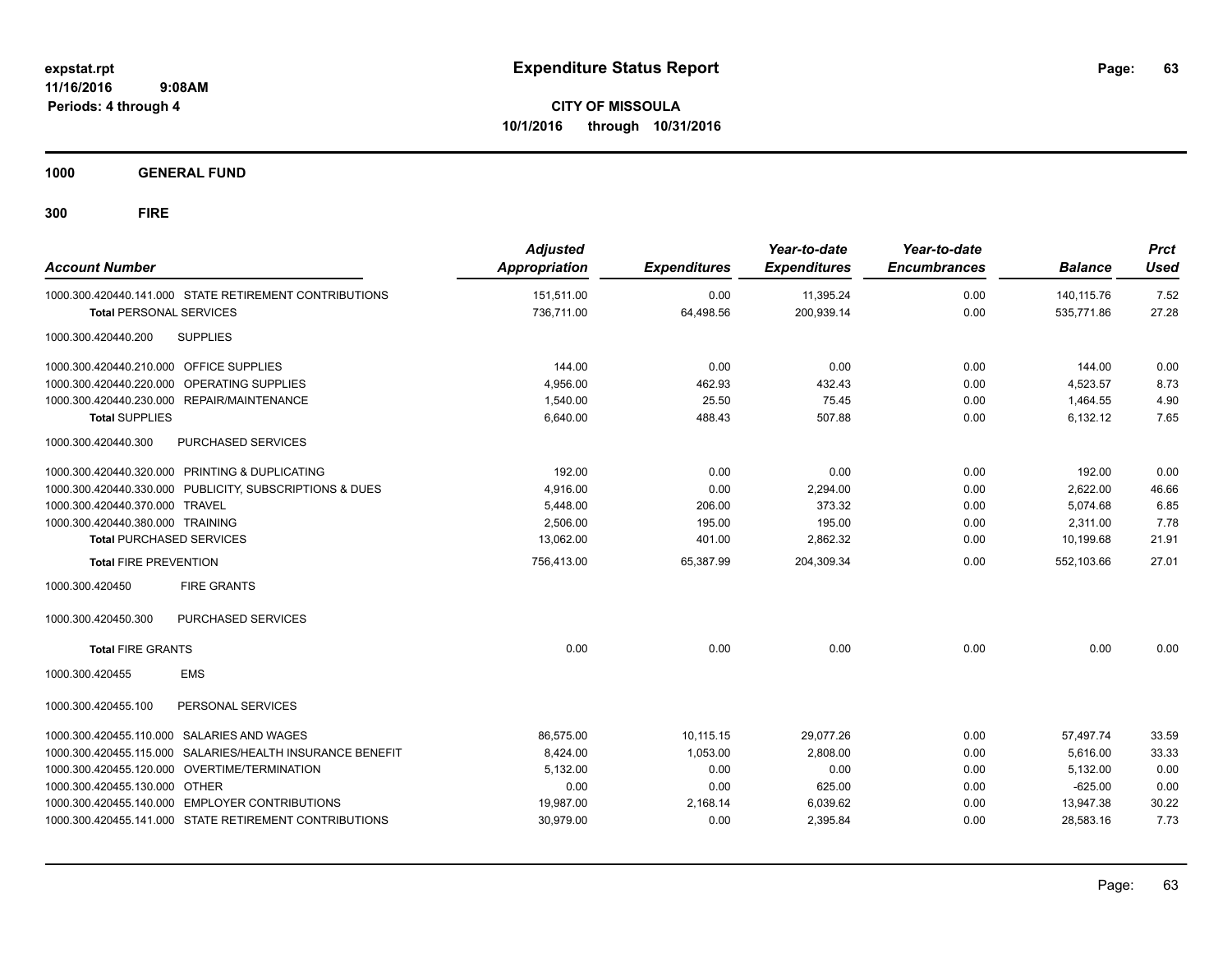**CITY OF MISSOULA 10/1/2016 through 10/31/2016**

**1000 GENERAL FUND**

| <b>Account Number</b>                                     | <b>Adjusted</b><br><b>Appropriation</b> | <b>Expenditures</b> | Year-to-date<br><b>Expenditures</b> | Year-to-date<br><b>Encumbrances</b> | <b>Balance</b> | <b>Prct</b><br><b>Used</b> |
|-----------------------------------------------------------|-----------------------------------------|---------------------|-------------------------------------|-------------------------------------|----------------|----------------------------|
| <b>Total PERSONAL SERVICES</b>                            | 151.097.00                              | 13.336.29           | 40.945.72                           | 0.00                                | 110.151.28     | 27.10                      |
| <b>SUPPLIES</b><br>1000.300.420455.200                    |                                         |                     |                                     |                                     |                |                            |
| 1000.300.420455.220.000 OPERATING SUPPLIES                | 18.581.00                               | 3,103.20            | 7.957.62                            | 0.00                                | 10.623.38      | 42.83                      |
| 1000.300.420455.230.000<br>REPAIR/MAINTENANCE             | 320.00                                  | 0.00                | 0.00                                | 0.00                                | 320.00         | 0.00                       |
| <b>Total SUPPLIES</b>                                     | 18,901.00                               | 3,103.20            | 7,957.62                            | 0.00                                | 10,943.38      | 42.10                      |
| 1000.300.420455.300<br>PURCHASED SERVICES                 |                                         |                     |                                     |                                     |                |                            |
| 1000.300.420455.330.000 PUBLICITY, SUBSCRIPTIONS & DUES   | 3.984.00                                | 0.00                | 0.00                                | 0.00                                | 3,984.00       | 0.00                       |
| 1000.300.420455.350.000 PROFESSIONAL SERVICES             | 5,000.00                                | 0.00                | 0.00                                | 0.00                                | 5.000.00       | 0.00                       |
| 1000.300.420455.360.000 REPAIR & MAINTENANCE              | 4,500.00                                | 12.00               | 12.00                               | 0.00                                | 4,488.00       | 0.27                       |
| 1000.300.420455.370.000 TRAVEL                            | 1,023.00                                | 0.00                | 0.00                                | 0.00                                | 1,023.00       | 0.00                       |
| 1000.300.420455.380.000 TRAINING                          | 1,920.00                                | 87.09               | 142.89                              | 0.00                                | 1,777.11       | 7.44                       |
| 1000.300.420455.390.000 OTHER PURCHASED SERVICES          | 10,080.00                               | 25.00               | 25.00                               | 0.00                                | 10,055.00      | 0.25                       |
| <b>Total PURCHASED SERVICES</b>                           | 26.507.00                               | 124.09              | 179.89                              | 0.00                                | 26,327.11      | 0.68                       |
| <b>Total EMS</b>                                          | 196,505.00                              | 16,563.58           | 49,083.23                           | 0.00                                | 147,421.77     | 24.98                      |
| 1000.300.420460<br><b>OPERATIONS</b>                      |                                         |                     |                                     |                                     |                |                            |
| PERSONAL SERVICES<br>1000.300.420460.100                  |                                         |                     |                                     |                                     |                |                            |
| 1000.300.420460.110.000 SALARIES AND WAGES                | 5,629,678.00                            | 639,038.03          | 1,834,997.52                        | 0.00                                | 3,794,680.48   | 32.60                      |
| 1000.300.420460.115.000 SALARIES/HEALTH INSURANCE BENEFIT | 673,920.00                              | 83,187.00           | 221,832.00                          | 0.00                                | 452,088.00     | 32.92                      |
| 1000.300.420460.120.000 OVERTIME/TERMINATION              | 787,235.00                              | 50,366.01           | 401,545.04                          | 0.00                                | 385,689.96     | 51.01                      |
| 1000.300.420460.130.000 OTHER                             | 57,500.00                               | 0.00                | 49.375.00                           | 0.00                                | 8,125.00       | 85.87                      |
| 1000.300.420460.140.000 EMPLOYER CONTRIBUTIONS            | 1,384,955.00                            | 148,978.64          | 451,398.50                          | 0.00                                | 933,556.50     | 32.59                      |
| 1000.300.420460.141.000 STATE RETIREMENT CONTRIBUTIONS    | 2,046,640.00                            | 0.00                | 153,953.37                          | 0.00                                | 1,892,686.63   | 7.52                       |
| <b>Total PERSONAL SERVICES</b>                            | 10.579.928.00                           | 921.569.68          | 3.113.101.43                        | 0.00                                | 7.466.826.57   | 29.42                      |
| 1000.300.420460.200<br><b>SUPPLIES</b>                    |                                         |                     |                                     |                                     |                |                            |
| 1000.300.420460.220.000 OPERATING SUPPLIES                | 180,436.00                              | 17,274.58           | 45,153.61                           | 0.00                                | 135.282.39     | 25.02                      |
| 1000.300.420460.230.000 REPAIR/MAINTENANCE                | 41,420.00                               | 2,521.81            | 10,453.54                           | 0.00                                | 30,966.46      | 25.24                      |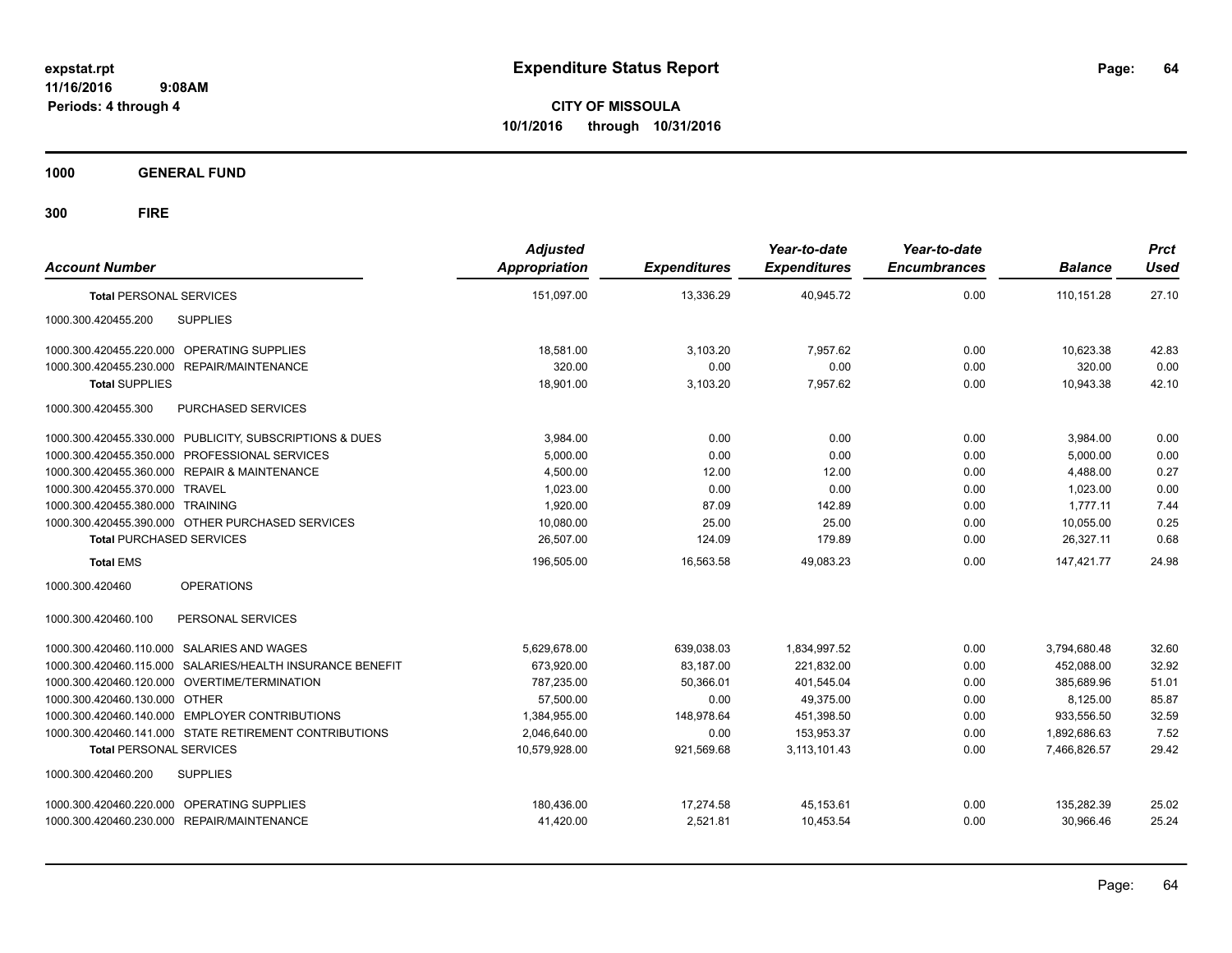**CITY OF MISSOULA 10/1/2016 through 10/31/2016**

**1000 GENERAL FUND**

| <b>Account Number</b>                                     | <b>Adjusted</b><br>Appropriation | <b>Expenditures</b> | Year-to-date<br><b>Expenditures</b> | Year-to-date<br><b>Encumbrances</b> | <b>Balance</b> | <b>Prct</b><br><b>Used</b> |
|-----------------------------------------------------------|----------------------------------|---------------------|-------------------------------------|-------------------------------------|----------------|----------------------------|
| 1000.300.420460.231.000 GASOLINE                          | 61,827.00                        | 2,744.34            | 10,446.23                           | 0.00                                | 51,380.77      | 16.90                      |
| <b>Total SUPPLIES</b>                                     | 283,683.00                       | 22,540.73           | 66,053.38                           | 0.00                                | 217,629.62     | 23.28                      |
| 1000.300.420460.300<br>PURCHASED SERVICES                 |                                  |                     |                                     |                                     |                |                            |
| 1000.300.420460.320.000 PRINTING & DUPLICATING            | 864.00                           | 201.70              | 460.25                              | 0.00                                | 403.75         | 53.27                      |
| 1000.300.420460.330.000 PUBLICITY, SUBSCRIPTIONS & DUES   | 312.00                           | 0.00                | 0.00                                | 0.00                                | 312.00         | 0.00                       |
| 1000.300.420460.350.000 PROFESSIONAL SERVICES             | 19,080.00                        | 1,200.00            | 1,200.00                            | 0.00                                | 17,880.00      | 6.29                       |
| 1000.300.420460.360.000 REPAIR & MAINTENANCE              | 22,400.00                        | 509.78              | 2,624.46                            | 0.00                                | 19,775.54      | 11.72                      |
| 1000.300.420460.370.000 TRAVEL                            | 6.158.00                         | 0.00                | 0.00                                | 0.00                                | 6.158.00       | 0.00                       |
| 1000.300.420460.380.000 TRAINING                          | 6,556.00                         | 73.36               | 143.81                              | 0.00                                | 6,412.19       | 2.19                       |
| 1000.300.420460.390.000 OTHER PURCHASED SERVICES          | 1,500.00                         | 7.18                | 7.18                                | 0.00                                | 1,492.82       | 0.48                       |
| <b>Total PURCHASED SERVICES</b>                           | 56,870.00                        | 1,992.02            | 4,435.70                            | 0.00                                | 52,434.30      | 7.80                       |
| 1000.300.420460.900<br><b>CAPITAL OUTLAY</b>              |                                  |                     |                                     |                                     |                |                            |
| <b>Total CAPITAL OUTLAY</b>                               | 0.00                             | 0.00                | 0.00                                | 0.00                                | 0.00           | 0.00                       |
| <b>Total OPERATIONS</b>                                   | 10,920,481.00                    | 946,102.43          | 3,183,590.51                        | 0.00                                | 7.736.890.49   | 29.15                      |
| 1000.300.420490<br><b>MAINTENANCE</b>                     |                                  |                     |                                     |                                     |                |                            |
| PERSONAL SERVICES<br>1000.300.420490.100                  |                                  |                     |                                     |                                     |                |                            |
| 1000.300.420490.110.000 SALARIES AND WAGES                | 163,504.00                       | 18,676.99           | 53,755.33                           | 0.00                                | 109,748.67     | 32.88                      |
| 1000.300.420490.115.000 SALARIES/HEALTH INSURANCE BENEFIT | 16,848.00                        | 2,106.00            | 5,616.00                            | 0.00                                | 11,232.00      | 33.33                      |
| 1000.300.420490.120.000 OVERTIME/TERMINATION              | 10.568.00                        | 0.00                | 692.33                              | 0.00                                | 9.875.67       | 6.55                       |
| 1000.300.420490.130.000 OTHER                             | 0.00                             | 0.00                | 1.250.00                            | 0.00                                | $-1.250.00$    | 0.00                       |
| 1000.300.420490.140.000 EMPLOYER CONTRIBUTIONS            | 38,024.00                        | 4,222.42            | 12,570.23                           | 0.00                                | 25,453.77      | 33.06                      |
| 1000.300.420490.141.000 STATE RETIREMENT CONTRIBUTIONS    | 58,813.00                        | 0.00                | 4,452.62                            | 0.00                                | 54,360.38      | 7.57                       |
| <b>Total PERSONAL SERVICES</b>                            | 287,757.00                       | 25,005.41           | 78,336.51                           | 0.00                                | 209,420.49     | 27.22                      |
| 1000.300.420490.200<br><b>SUPPLIES</b>                    |                                  |                     |                                     |                                     |                |                            |
| 1000.300.420490.210.000 OFFICE SUPPLIES                   | 48.00                            | 0.00                | 0.00                                | 0.00                                | 48.00          | 0.00                       |
| 1000.300.420490.230.000 REPAIR/MAINTENANCE                | 3,600.00                         | 51.72               | 5,401.25                            | 0.00                                | $-1,801.25$    | 150.03                     |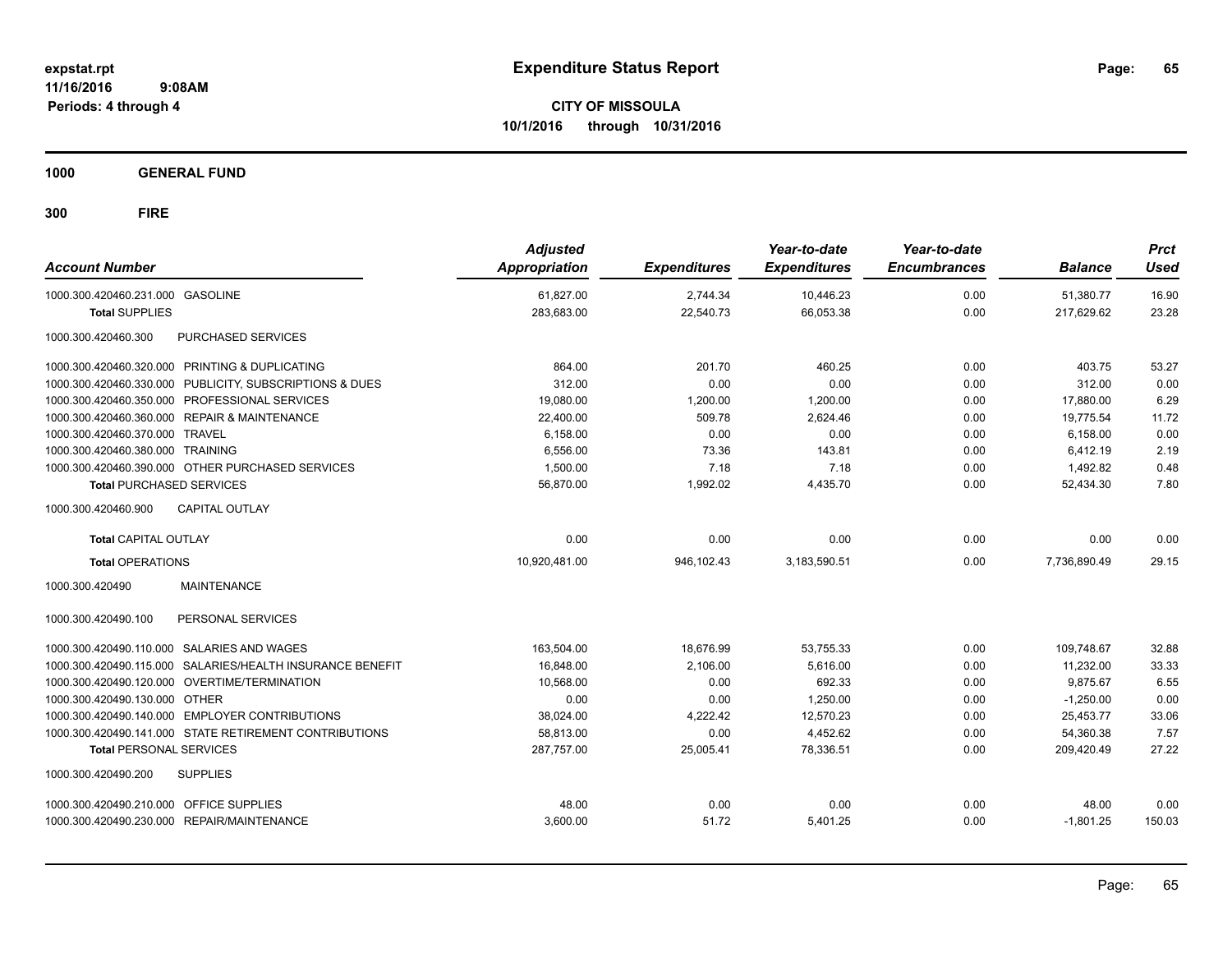**CITY OF MISSOULA 10/1/2016 through 10/31/2016**

**1000 GENERAL FUND**

|                                                         | <b>Adjusted</b> |                     | Year-to-date        | Year-to-date        |                | <b>Prct</b> |
|---------------------------------------------------------|-----------------|---------------------|---------------------|---------------------|----------------|-------------|
| <b>Account Number</b>                                   | Appropriation   | <b>Expenditures</b> | <b>Expenditures</b> | <b>Encumbrances</b> | <b>Balance</b> | Used        |
| <b>Total SUPPLIES</b>                                   | 3,648.00        | 51.72               | 5.401.25            | 0.00                | $-1,753.25$    | 148.06      |
| 1000.300.420490.300<br>PURCHASED SERVICES               |                 |                     |                     |                     |                |             |
| 1000.300.420490.330.000 PUBLICITY, SUBSCRIPTIONS & DUES | 91.00           | 0.00                | 0.00                | 0.00                | 91.00          | 0.00        |
| 1000.300.420490.360.000 REPAIR & MAINTENANCE            | 1.700.00        | 0.00                | 1.695.00            | 0.00                | 5.00           | 99.71       |
| 1000.300.420490.370.000 TRAVEL                          | 2,000.00        | 0.00                | 0.00                | 0.00                | 2,000.00       | 0.00        |
| 1000.300.420490.380.000 TRAINING                        | 1,500.00        | 0.00                | 0.00                | 0.00                | 1,500.00       | 0.00        |
| <b>Total PURCHASED SERVICES</b>                         | 5,291.00        | 0.00                | 1,695.00            | 0.00                | 3,596.00       | 32.04       |
| <b>Total MAINTENANCE</b>                                | 296,696.00      | 25.057.13           | 85.432.76           | 0.00                | 211.263.24     | 28.79       |
| <b>Total FIRE</b>                                       | 13,266,138.00   | 1.147.941.25        | 3.825.995.06        | 0.00                | 9.440.142.94   | 28.84       |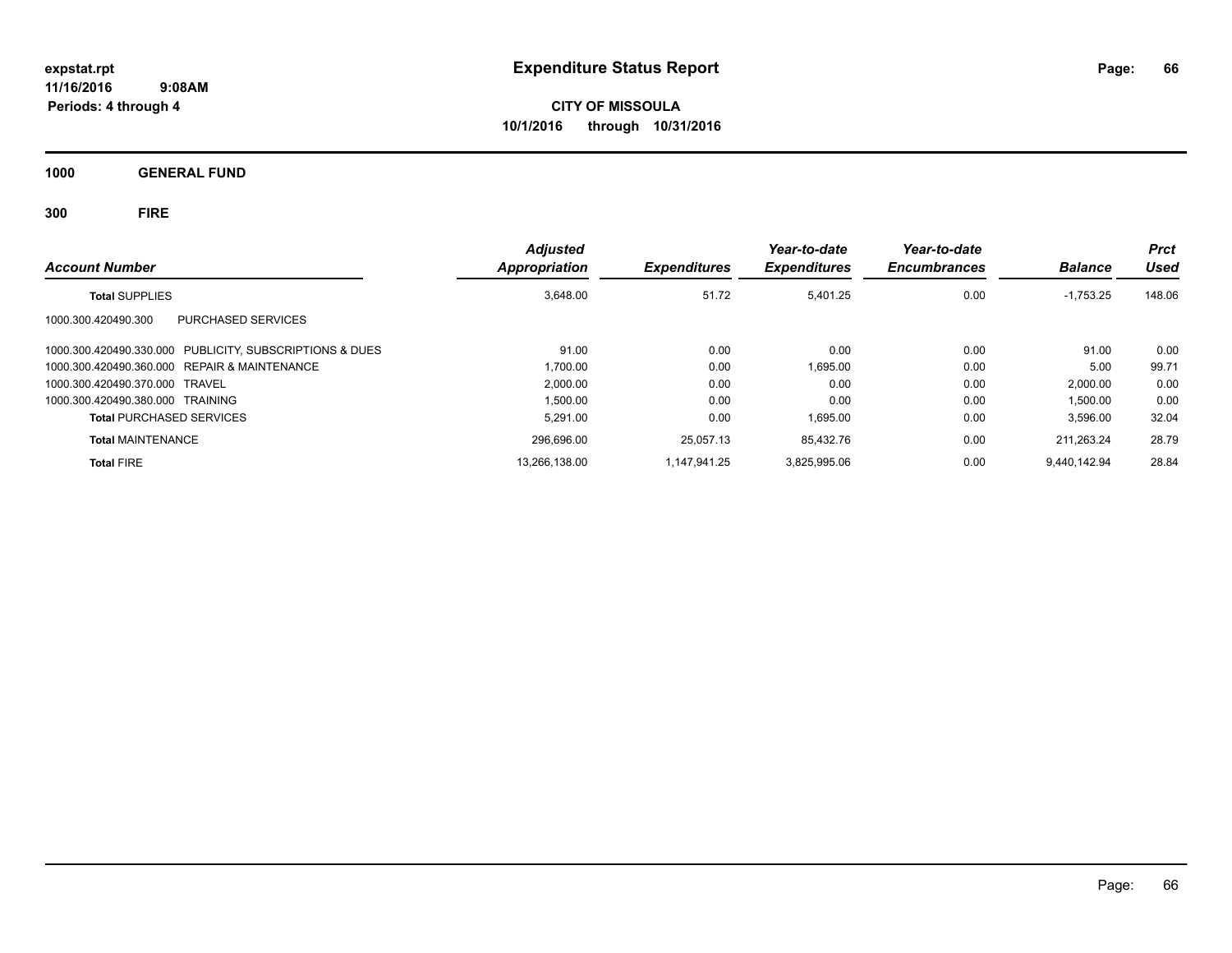**1000 GENERAL FUND**

|                                         |                                                         | <b>Adjusted</b>      |                     | Year-to-date        | Year-to-date        |                | <b>Prct</b> |
|-----------------------------------------|---------------------------------------------------------|----------------------|---------------------|---------------------|---------------------|----------------|-------------|
| <b>Account Number</b>                   |                                                         | <b>Appropriation</b> | <b>Expenditures</b> | <b>Expenditures</b> | <b>Encumbrances</b> | <b>Balance</b> | <b>Used</b> |
| 1000.320.420460                         | <b>OPERATIONS</b>                                       |                      |                     |                     |                     |                |             |
| 1000.320.420460.100                     | PERSONAL SERVICES                                       |                      |                     |                     |                     |                |             |
| <b>Total OPERATIONS</b>                 |                                                         | 0.00                 | 0.00                | 0.00                | 0.00                | 0.00           | 0.00        |
| 1000.320.430210                         | <b>ADMINISTRATION</b>                                   |                      |                     |                     |                     |                |             |
| 1000.320.430210.100                     | PERSONAL SERVICES                                       |                      |                     |                     |                     |                |             |
|                                         | 1000.320.430210.110.000 SALARIES AND WAGES              | 107,914.00           | 12,077.41           | 34,307.45           | 0.00                | 73,606.55      | 31.79       |
|                                         | 1000.320.430210.120.000 OVERTIME/TERMINATION            | 0.00                 | 0.00                | 65.83               | 0.00                | $-65.83$       | 0.00        |
| 1000.320.430210.130.000 OTHER           |                                                         | 0.00                 | 33.80               | 121.68              | 0.00                | $-121.68$      | 0.00        |
|                                         | 1000.320.430210.140.000 EMPLOYER CONTRIBUTIONS          | 59,685.00            | 6,076.36            | 20,603.13           | 0.00                | 39,081.87      | 34.52       |
| <b>Total PERSONAL SERVICES</b>          |                                                         | 167,599.00           | 18,187.57           | 55,098.09           | 0.00                | 112,500.91     | 32.87       |
| 1000.320.430210.200                     | <b>SUPPLIES</b>                                         |                      |                     |                     |                     |                |             |
| 1000.320.430210.210.000 OFFICE SUPPLIES |                                                         | 1,600.00             | 0.00                | 0.00                | 0.00                | 1,600.00       | 0.00        |
|                                         | 1000.320.430210.220.000 OPERATING SUPPLIES              | 8.440.00             | 857.48              | 3,141.87            | 0.00                | 5,298.13       | 37.23       |
| <b>Total SUPPLIES</b>                   |                                                         | 10,040.00            | 857.48              | 3,141.87            | 0.00                | 6,898.13       | 31.29       |
| 1000.320.430210.300                     | PURCHASED SERVICES                                      |                      |                     |                     |                     |                |             |
|                                         | 1000.320.430210.320.000 PRINTING & DUPLICATING          | 7,000.00             | 0.00                | 271.29              | 0.00                | 6,728.71       | 3.88        |
|                                         | 1000.320.430210.330.000 PUBLICITY, SUBSCRIPTIONS & DUES | 3,000.00             | 0.00                | 427.64              | 0.00                | 2,572.36       | 14.25       |
| 1000.320.430210.370.000 TRAVEL          |                                                         | 2,300.00             | 595.28              | 935.09              | 0.00                | 1,364.91       | 40.66       |
| 1000.320.430210.380.000 TRAINING        |                                                         | 1,500.00             | 340.00              | 490.00              | 0.00                | 1,010.00       | 32.67       |
|                                         | <b>Total PURCHASED SERVICES</b>                         | 13,800.00            | 935.28              | 2,124.02            | 0.00                | 11,675.98      | 15.39       |
| 1000.320.430210.900                     | <b>CAPITAL OUTLAY</b>                                   |                      |                     |                     |                     |                |             |
| <b>Total CAPITAL OUTLAY</b>             |                                                         | 0.00                 | 0.00                | 0.00                | 0.00                | 0.00           | 0.00        |
| <b>Total ADMINISTRATION</b>             |                                                         | 191,439.00           | 19,980.33           | 60,363.98           | 0.00                | 131,075.02     | 31.53       |
| 1000.320.430220                         | <b>FACILITY</b>                                         |                      |                     |                     |                     |                |             |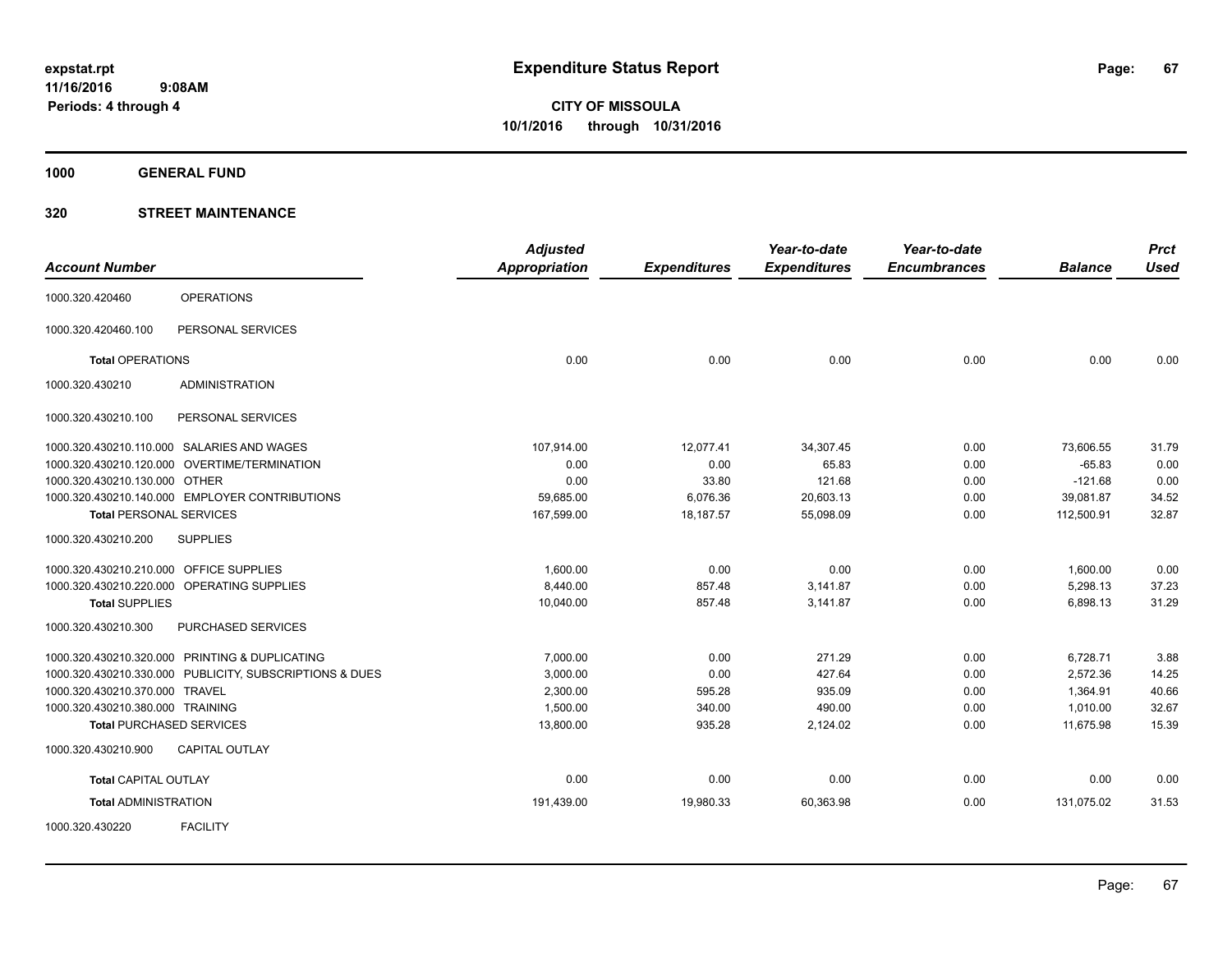**1000 GENERAL FUND**

| <b>Adjusted</b>      |                     | Year-to-date        | Year-to-date        |                | <b>Prct</b> |
|----------------------|---------------------|---------------------|---------------------|----------------|-------------|
| <b>Appropriation</b> | <b>Expenditures</b> | <b>Expenditures</b> | <b>Encumbrances</b> | <b>Balance</b> | <b>Used</b> |
|                      |                     |                     |                     |                |             |
| 49,692.00            | 5,557.96            | 15,788.22           | 0.00                | 33,903.78      | 31.77       |
| 0.00                 | 0.00                | 30.33               | 0.00                | $-30.33$       | 0.00        |
| 0.00                 | 15.60               | 56.16               | 0.00                | $-56.16$       | 0.00        |
| 27,484.00            | 2,796.96            | 9,483.08            | 0.00                | 18,000.92      | 34.50       |
| 77,176.00            | 8,370.52            | 25,357.79           | 0.00                | 51,818.21      | 32.86       |
|                      |                     |                     |                     |                |             |
| 8,000.00             | 0.00                | 320.83              | 0.00                | 7,679.17       | 4.01        |
| 8,000.00             | 0.00                | 320.83              | 0.00                | 7,679.17       | 4.01        |
|                      |                     |                     |                     |                |             |
| 0.00                 | 1,029.68            | 2,708.42            | 0.00                | $-2,708.42$    | 0.00        |
| 7.000.00             | 168.40              | 337.12              | 0.00                | 6.662.88       | 4.82        |
| 1,821.00             | 139.00              | 189.25              | 0.00                | 1,631.75       | 10.39       |
| 0.00                 | 210.00              | 235.00              | 0.00                | $-235.00$      | 0.00        |
| 1,650.00             | 0.00                | 0.00                | 0.00                | 1,650.00       | 0.00        |
| 10,471.00            | 1,547.08            | 3,469.79            | 0.00                | 7,001.21       | 33.14       |
|                      |                     |                     |                     |                |             |
| 9.000.00             | 0.00                | 0.00                | 0.00                | 9,000.00       | 0.00        |
| 9,000.00             | 0.00                | 0.00                | 0.00                | 9,000.00       | 0.00        |
| 104,647.00           | 9,917.60            | 29,148.41           | 0.00                | 75.498.59      | 27.85       |
|                      |                     |                     |                     |                |             |
|                      |                     |                     |                     |                |             |
| 323.245.00           | 36,526.04           | 103,758.04          | 0.00                | 219,486.96     | 32.10       |
| 3,000.00             | 0.00                | 199.15              | 0.00                | 2,800.85       | 6.64        |
| 0.00                 | 101.92              | 366.86              | 0.00                | $-366.86$      | 0.00        |
|                      |                     |                     |                     |                |             |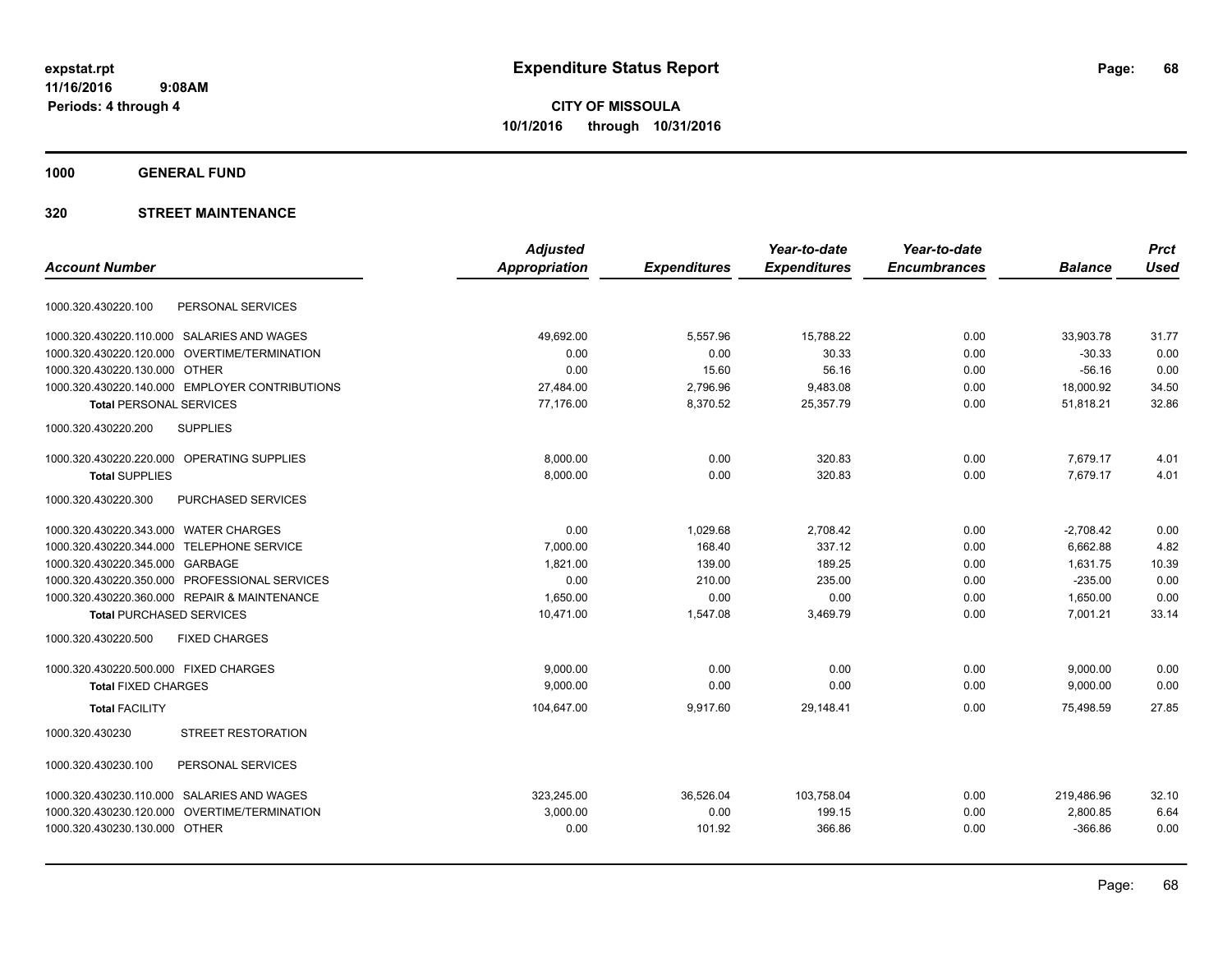**1000 GENERAL FUND**

| <b>Account Number</b>                 |                                                | <b>Adjusted</b><br><b>Appropriation</b> | <b>Expenditures</b> | Year-to-date<br><b>Expenditures</b> | Year-to-date<br><b>Encumbrances</b> | <b>Balance</b> | <b>Prct</b><br><b>Used</b> |
|---------------------------------------|------------------------------------------------|-----------------------------------------|---------------------|-------------------------------------|-------------------------------------|----------------|----------------------------|
|                                       | 1000.320.430230.140.000 EMPLOYER CONTRIBUTIONS | 180,441.00                              | 18,375.65           | 62,306.09                           | 0.00                                | 118,134.91     | 34.53                      |
| <b>Total PERSONAL SERVICES</b>        |                                                | 506,686.00                              | 55,003.61           | 166,630.14                          | 0.00                                | 340,055.86     | 32.89                      |
| 1000.320.430230.200                   | <b>SUPPLIES</b>                                |                                         |                     |                                     |                                     |                |                            |
|                                       | 1000.320.430230.220.000 OPERATING SUPPLIES     | 1,599.00                                | 0.00                | 0.00                                | 0.00                                | 1,599.00       | 0.00                       |
|                                       | 1000.320.430230.230.000 REPAIR/MAINTENANCE     | 25,009.00                               | 0.00                | 1,415.00                            | 0.00                                | 23,594.00      | 5.66                       |
| 1000.320.430230.231.000 GASOLINE      |                                                | 74,487.00                               | 11,359.40           | 21,124.21                           | 0.00                                | 53,362.79      | 28.36                      |
| <b>Total SUPPLIES</b>                 |                                                | 101,095.00                              | 11,359.40           | 22,539.21                           | 0.00                                | 78,555.79      | 22.30                      |
| 1000.320.430230.300                   | PURCHASED SERVICES                             |                                         |                     |                                     |                                     |                |                            |
| 1000.320.430230.345.000 GARBAGE       |                                                | 5,408.00                                | 0.00                | 0.00                                | 0.00                                | 5,408.00       | 0.00                       |
|                                       | 1000.320.430230.350.000 PROFESSIONAL SERVICES  | 1,000.00                                | 0.00                | 0.00                                | 0.00                                | 1,000.00       | 0.00                       |
|                                       | 1000.320.430230.360.000 REPAIR & MAINTENANCE   | 2,000.00                                | 0.00                | 0.00                                | 0.00                                | 2,000.00       | 0.00                       |
| <b>Total PURCHASED SERVICES</b>       |                                                | 8,408.00                                | 0.00                | 0.00                                | 0.00                                | 8,408.00       | 0.00                       |
| 1000.320.430230.400                   | <b>BUILDING MATERIALS</b>                      |                                         |                     |                                     |                                     |                |                            |
|                                       | 1000.320.430230.400.000 BUILDING MATERIALS     | 17,598.00                               | 0.00                | 29,797.36                           | 0.00                                | $-12,199.36$   | 169.32                     |
| <b>Total BUILDING MATERIALS</b>       |                                                | 17,598.00                               | 0.00                | 29,797.36                           | 0.00                                | $-12,199.36$   | 169.32                     |
| 1000.320.430230.500                   | <b>FIXED CHARGES</b>                           |                                         |                     |                                     |                                     |                |                            |
| 1000.320.430230.500.000 FIXED CHARGES |                                                | 5,500.00                                | 0.00                | 998.00                              | 0.00                                | 4,502.00       | 18.15                      |
| <b>Total FIXED CHARGES</b>            |                                                | 5,500.00                                | 0.00                | 998.00                              | 0.00                                | 4,502.00       | 18.15                      |
| 1000.320.430230.900                   | CAPITAL OUTLAY                                 |                                         |                     |                                     |                                     |                |                            |
| <b>Total CAPITAL OUTLAY</b>           |                                                | 0.00                                    | 0.00                | 0.00                                | 0.00                                | 0.00           | 0.00                       |
| <b>Total STREET RESTORATION</b>       |                                                | 639,287.00                              | 66,363.01           | 219,964.71                          | 0.00                                | 419,322.29     | 34.41                      |
| 1000.320.430240                       | STREET MAINTENANCE                             |                                         |                     |                                     |                                     |                |                            |
| 1000.320.430240.100                   | PERSONAL SERVICES                              |                                         |                     |                                     |                                     |                |                            |
|                                       | 1000.320.430240.110.000 SALARIES AND WAGES     | 437,588.00                              | 49,581.47           | 140,844.26                          | 0.00                                | 296,743.74     | 32.19                      |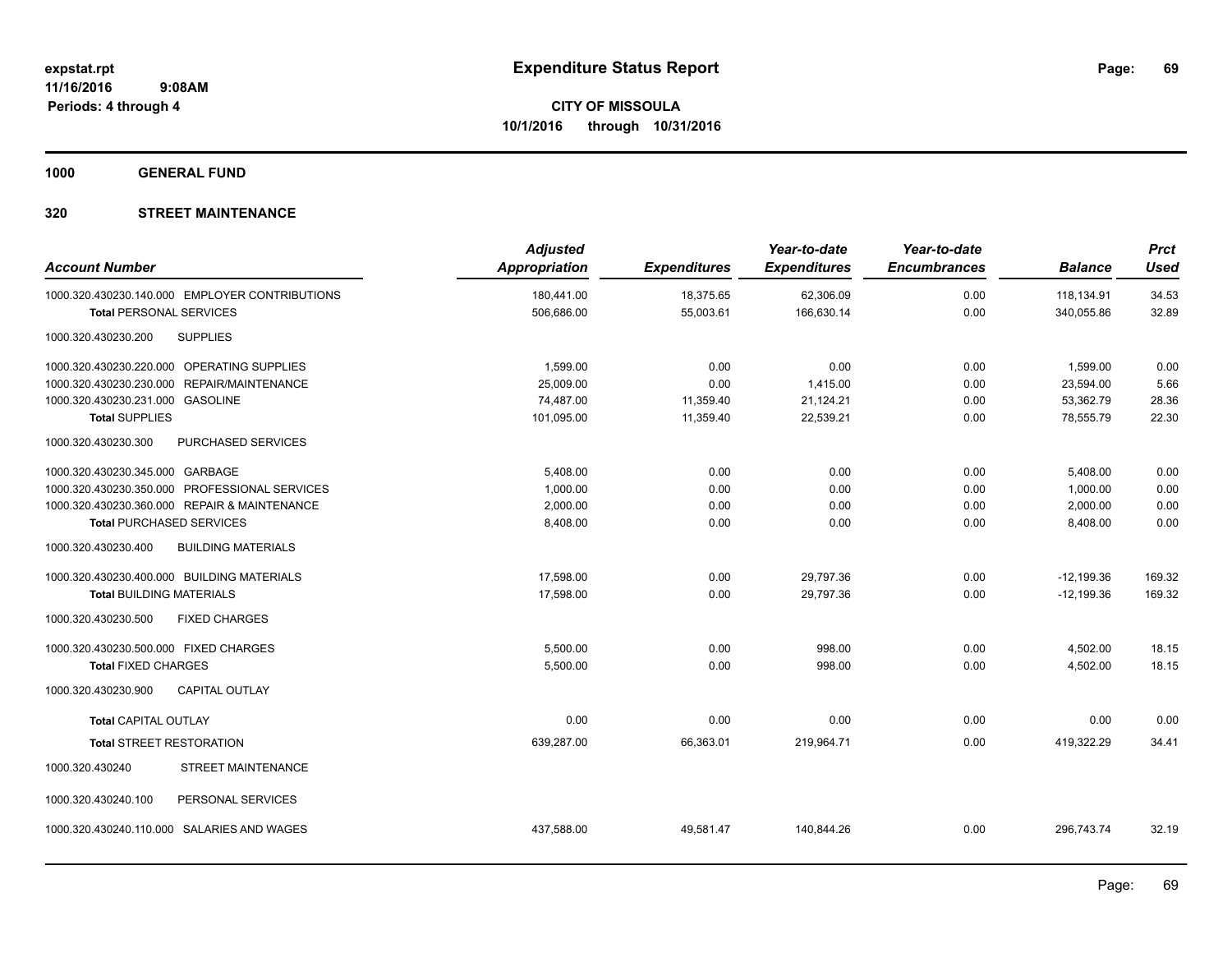**1000 GENERAL FUND**

# **320 STREET MAINTENANCE**

| <b>Account Number</b>                            | <b>Adjusted</b><br><b>Appropriation</b> | <b>Expenditures</b> | Year-to-date<br><b>Expenditures</b> | Year-to-date<br><b>Encumbrances</b> | <b>Balance</b> | <b>Prct</b><br><b>Used</b> |
|--------------------------------------------------|-----------------------------------------|---------------------|-------------------------------------|-------------------------------------|----------------|----------------------------|
| 1000.320.430240.120.000 OVERTIME/TERMINATION     | 2,100.00                                | 0.00                | 270.34                              | 0.00                                | 1,829.66       | 12.87                      |
| 1000.320.430240.130.000 OTHER                    | 3,000.00                                | 138.32              | 497.90                              | 0.00                                | 2,502.10       | 16.60                      |
| 1000.320.430240.140.000 EMPLOYER CONTRIBUTIONS   | 244,844.00                              | 24,943.66           | 84,575.96                           | 0.00                                | 160,268.04     | 34.54                      |
| <b>Total PERSONAL SERVICES</b>                   | 687,532.00                              | 74,663.45           | 226,188.46                          | 0.00                                | 461,343.54     | 32.90                      |
| <b>SUPPLIES</b><br>1000.320.430240.200           |                                         |                     |                                     |                                     |                |                            |
| 1000.320.430240.220.000 OPERATING SUPPLIES       | 1,599.00                                | 0.00                | 0.00                                | 0.00                                | 1,599.00       | 0.00                       |
| 1000.320.430240.230.000 REPAIR/MAINTENANCE       | 19.455.00                               | 0.00                | 0.00                                | 0.00                                | 19,455.00      | 0.00                       |
| 1000.320.430240.231.000 GASOLINE                 | 14,132.00                               | 296.34              | 766.46                              | 0.00                                | 13.365.54      | 5.42                       |
| <b>Total SUPPLIES</b>                            | 35,186.00                               | 296.34              | 766.46                              | 0.00                                | 34,419.54      | 2.18                       |
| PURCHASED SERVICES<br>1000.320.430240.300        |                                         |                     |                                     |                                     |                |                            |
| 1000.320.430240.345.000 GARBAGE                  | 2,163.00                                | 0.00                | 0.00                                | 0.00                                | 2,163.00       | 0.00                       |
| 1000.320.430240.350.000 PROFESSIONAL SERVICES    | 2,000.00                                | 0.00                | 0.00                                | 0.00                                | 2,000.00       | 0.00                       |
| <b>Total PURCHASED SERVICES</b>                  | 4.163.00                                | 0.00                | 0.00                                | 0.00                                | 4.163.00       | 0.00                       |
| <b>BUILDING MATERIALS</b><br>1000.320.430240.400 |                                         |                     |                                     |                                     |                |                            |
| 1000.320.430240.400.000 BUILDING MATERIALS       | 44,665.00                               | 0.00                | 3,573.50                            | 0.00                                | 41,091.50      | 8.00                       |
| <b>Total BUILDING MATERIALS</b>                  | 44,665.00                               | 0.00                | 3,573.50                            | 0.00                                | 41,091.50      | 8.00                       |
| <b>FIXED CHARGES</b><br>1000.320.430240.500      |                                         |                     |                                     |                                     |                |                            |
| 1000.320.430240.500.000 FIXED CHARGES            | 5,000.00                                | 0.00                | 2,876.25                            | 0.00                                | 2,123.75       | 57.53                      |
| <b>Total FIXED CHARGES</b>                       | 5,000.00                                | 0.00                | 2,876.25                            | 0.00                                | 2,123.75       | 57.53                      |
| <b>CAPITAL OUTLAY</b><br>1000.320.430240.900     |                                         |                     |                                     |                                     |                |                            |
| <b>Total CAPITAL OUTLAY</b>                      | 0.00                                    | 0.00                | 0.00                                | 0.00                                | 0.00           | 0.00                       |
| <b>Total STREET MAINTENANCE</b>                  | 776,546.00                              | 74,959.79           | 233,404.67                          | 0.00                                | 543,141.33     | 30.06                      |
| ICE & SNOW REMOVAL<br>1000.320.430251            |                                         |                     |                                     |                                     |                |                            |

1000.320.430251.100 PERSONAL SERVICES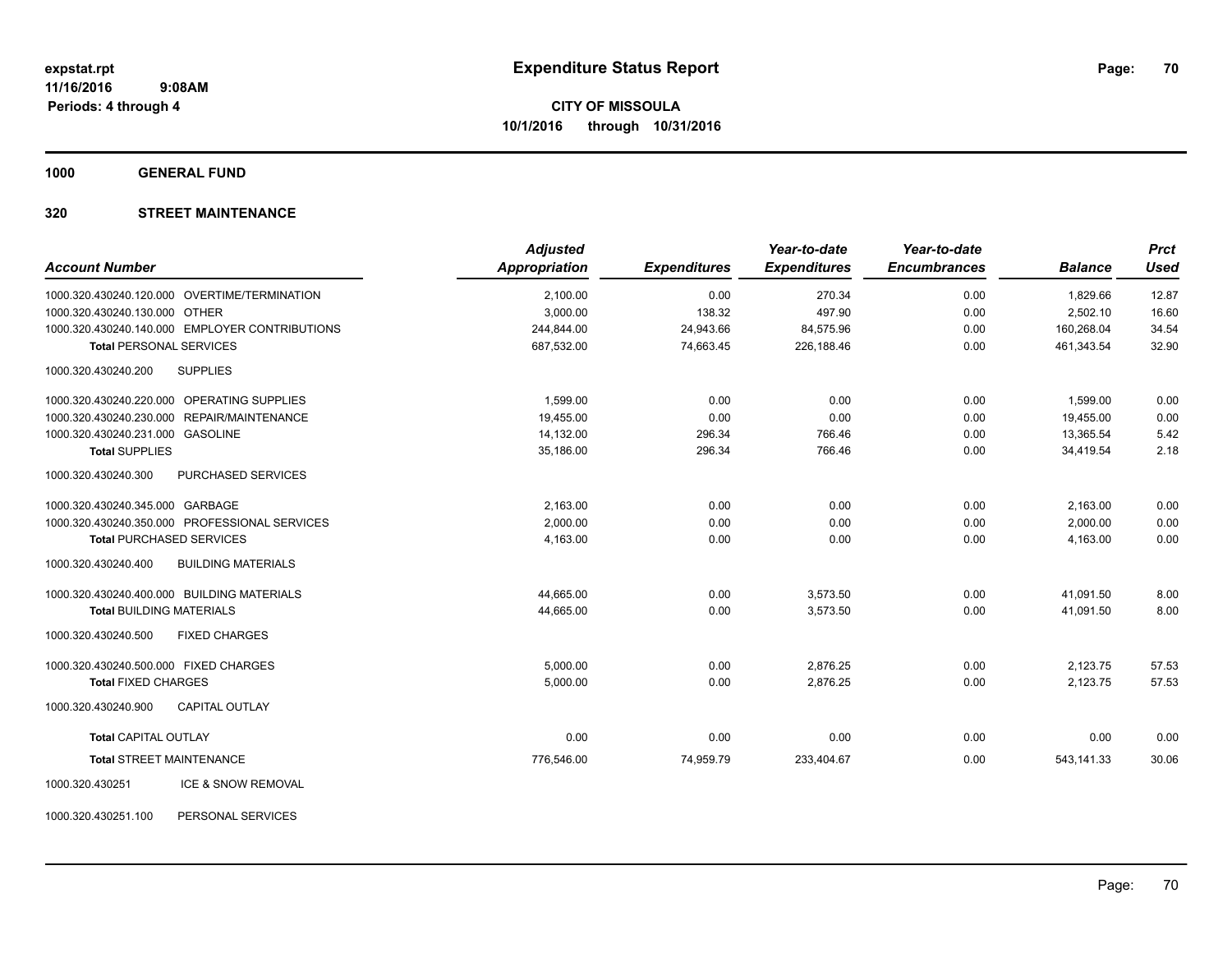**1000 GENERAL FUND**

|                                                  | <b>Adjusted</b>      |                     | Year-to-date        | Year-to-date        |                | <b>Prct</b> |
|--------------------------------------------------|----------------------|---------------------|---------------------|---------------------|----------------|-------------|
| <b>Account Number</b>                            | <b>Appropriation</b> | <b>Expenditures</b> | <b>Expenditures</b> | <b>Encumbrances</b> | <b>Balance</b> | <b>Used</b> |
| 1000.320.430251.110.000 SALARIES AND WAGES       | 146,630.00           | 16,983.53           | 48,244.56           | 0.00                | 98,385.44      | 32.90       |
| 1000.320.430251.120.000 OVERTIME/TERMINATION     | 4,950.00             | 0.00                | 92.63               | 0.00                | 4,857.37       | 1.87        |
| 1000.320.430251.130.000 OTHER                    | 0.00                 | 47.32               | 170.30              | 0.00                | $-170.30$      | 0.00        |
| 1000.320.430251.140.000 EMPLOYER CONTRIBUTIONS   | 83,836.00            | 8,542.25            | 28,965.73           | 0.00                | 54,870.27      | 34.55       |
| <b>Total PERSONAL SERVICES</b>                   | 235,416.00           | 25,573.10           | 77,473.22           | 0.00                | 157,942.78     | 32.91       |
| <b>SUPPLIES</b><br>1000.320.430251.200           |                      |                     |                     |                     |                |             |
| 1000.320.430251.220.000 OPERATING SUPPLIES       | 148,548.00           | 0.00                | 0.00                | 0.00                | 148,548.00     | 0.00        |
| 1000.320.430251.230.000 REPAIR/MAINTENANCE       | 14,316.00            | 0.00                | 0.00                | 0.00                | 14,316.00      | 0.00        |
| 1000.320.430251.231.000 GASOLINE                 | 86,170.00            | 0.00                | 0.00                | 0.00                | 86,170.00      | 0.00        |
| <b>Total SUPPLIES</b>                            | 249,034.00           | 0.00                | 0.00                | 0.00                | 249,034.00     | 0.00        |
| 1000.320.430251.300<br><b>PURCHASED SERVICES</b> |                      |                     |                     |                     |                |             |
| 1000.320.430251.360.000 REPAIR & MAINTENANCE     | 5,000.00             | 0.00                | 0.00                | 0.00                | 5,000.00       | 0.00        |
| <b>Total PURCHASED SERVICES</b>                  | 5,000.00             | 0.00                | 0.00                | 0.00                | 5,000.00       | 0.00        |
| 1000.320.430251.500<br><b>FIXED CHARGES</b>      |                      |                     |                     |                     |                |             |
| 1000.320.430251.500.000 FIXED CHARGES            | 2,000.00             | 0.00                | 0.00                | 0.00                | 2,000.00       | 0.00        |
| <b>Total FIXED CHARGES</b>                       | 2,000.00             | 0.00                | 0.00                | 0.00                | 2,000.00       | 0.00        |
| <b>CAPITAL OUTLAY</b><br>1000.320.430251.900     |                      |                     |                     |                     |                |             |
| <b>Total CAPITAL OUTLAY</b>                      | 0.00                 | 0.00                | 0.00                | 0.00                | 0.00           | 0.00        |
| Total ICE & SNOW REMOVAL                         | 491,450.00           | 25,573.10           | 77,473.22           | 0.00                | 413,976.78     | 15.76       |
| 1000.320.430252<br><b>STREET CLEANING</b>        |                      |                     |                     |                     |                |             |
| PERSONAL SERVICES<br>1000.320.430252.100         |                      |                     |                     |                     |                |             |
| 1000.320.430252.110.000 SALARIES AND WAGES       | 369,472.00           | 42,262.91           | 120,053.97          | 0.00                | 249,418.03     | 32.49       |
| 1000.320.430252.120.000 OVERTIME/TERMINATION     | 4,950.00             | 0.00                | 230.39              | 0.00                | 4,719.61       | 4.65        |
| 1000.320.430252.130.000 OTHER                    | 3,000.00             | 118.04              | 424.84              | 0.00                | 2,575.16       | 14.16       |
| 1000.320.430252.140.000 EMPLOYER CONTRIBUTIONS   | 208,746.00           | 21,259.15           | 69,116.68           | 0.00                | 139,629.32     | 33.11       |
|                                                  |                      |                     |                     |                     |                |             |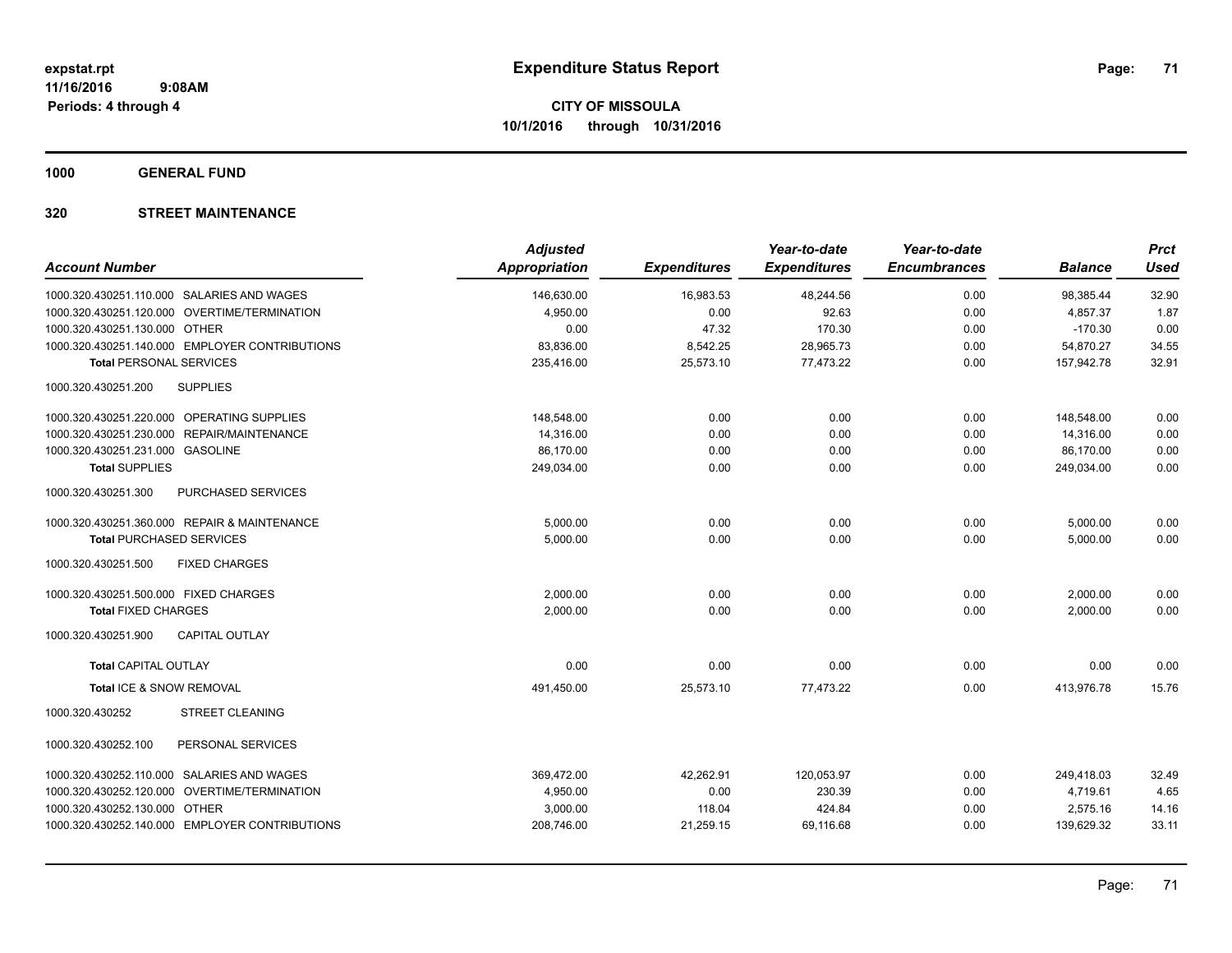**1000 GENERAL FUND**

| <b>Account Number</b>                                | <b>Adjusted</b><br>Appropriation | <b>Expenditures</b> | Year-to-date<br><b>Expenditures</b> | Year-to-date<br><b>Encumbrances</b> | <b>Balance</b> | <b>Prct</b><br><b>Used</b> |
|------------------------------------------------------|----------------------------------|---------------------|-------------------------------------|-------------------------------------|----------------|----------------------------|
| <b>Total PERSONAL SERVICES</b>                       | 586,168.00                       | 63,640.10           | 189,825.88                          | 0.00                                | 396,342.12     | 32.38                      |
| <b>SUPPLIES</b><br>1000.320.430252.200               |                                  |                     |                                     |                                     |                |                            |
| 1000.320.430252.220.000 OPERATING SUPPLIES           | 2,132.00                         | 0.00                | 0.00                                | 0.00                                | 2,132.00       | 0.00                       |
| 1000.320.430252.230.000 REPAIR/MAINTENANCE           | 25,435.00                        | 0.00                | 0.00                                | 0.00                                | 25,435.00      | 0.00                       |
| 1000.320.430252.231.000 GASOLINE                     | 43,814.00                        | 0.00                | 0.00                                | 0.00                                | 43.814.00      | 0.00                       |
| <b>Total SUPPLIES</b>                                | 71,381.00                        | 0.00                | 0.00                                | 0.00                                | 71,381.00      | 0.00                       |
| PURCHASED SERVICES<br>1000.320.430252.300            |                                  |                     |                                     |                                     |                |                            |
| 1000.320.430252.350.000 PROFESSIONAL SERVICES        | 500.00                           | 0.00                | 0.00                                | 0.00                                | 500.00         | 0.00                       |
| 1000.320.430252.360.000 REPAIR & MAINTENANCE         | 14,000.00                        | 0.00                | 0.00                                | 0.00                                | 14,000.00      | 0.00                       |
| <b>Total PURCHASED SERVICES</b>                      | 14,500.00                        | 0.00                | 0.00                                | 0.00                                | 14,500.00      | 0.00                       |
| 1000.320.430252.400<br><b>BUILDING MATERIALS</b>     |                                  |                     |                                     |                                     |                |                            |
| <b>Total BUILDING MATERIALS</b>                      | 0.00                             | 0.00                | 0.00                                | 0.00                                | 0.00           | 0.00                       |
| 1000.320.430252.500<br><b>FIXED CHARGES</b>          |                                  |                     |                                     |                                     |                |                            |
| 1000.320.430252.500.000 FIXED CHARGES                | 9,000.00                         | 0.00                | 0.00                                | 0.00                                | 9,000.00       | 0.00                       |
| <b>Total FIXED CHARGES</b>                           | 9,000.00                         | 0.00                | 0.00                                | 0.00                                | 9,000.00       | 0.00                       |
| <b>Total STREET CLEANING</b>                         | 681,049.00                       | 63,640.10           | 189,825.88                          | 0.00                                | 491,223.12     | 27.87                      |
| <b>COMMUNICATIONS MAINTENANCE</b><br>1000.320.430270 |                                  |                     |                                     |                                     |                |                            |
| PERSONAL SERVICES<br>1000.320.430270.100             |                                  |                     |                                     |                                     |                |                            |
| <b>Total PERSONAL SERVICES</b>                       | 0.00                             | 0.00                | 0.00                                | 0.00                                | 0.00           | 0.00                       |
| 1000.320.430270.200<br><b>SUPPLIES</b>               |                                  |                     |                                     |                                     |                |                            |
| <b>Total SUPPLIES</b>                                | 0.00                             | 0.00                | 0.00                                | 0.00                                | 0.00           | 0.00                       |
| CAPITAL OUTLAY<br>1000.320.430270.900                |                                  |                     |                                     |                                     |                |                            |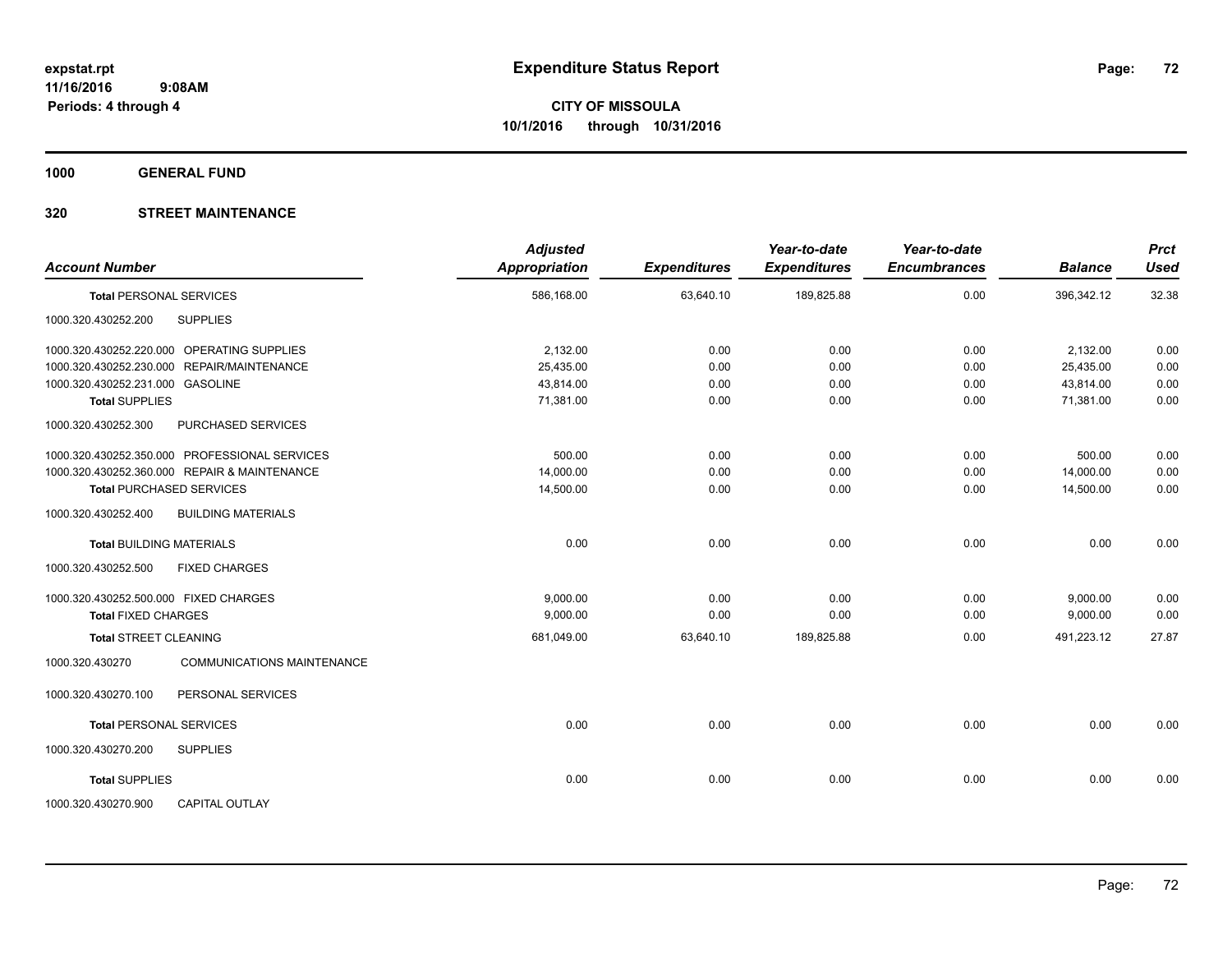**1000 GENERAL FUND**

## **320 STREET MAINTENANCE**

| <b>Account Number</b>                |                                         | <b>Adjusted</b><br>Appropriation | <b>Expenditures</b> | Year-to-date<br><b>Expenditures</b> | Year-to-date<br><b>Encumbrances</b> | <b>Balance</b> | <b>Prct</b><br><b>Used</b> |
|--------------------------------------|-----------------------------------------|----------------------------------|---------------------|-------------------------------------|-------------------------------------|----------------|----------------------------|
| 1000.320.430270.930.000 IMPROVEMENTS |                                         | 104,814.00                       | 0.00                | 39,729.45                           | 0.00                                | 65.084.55      | 37.90                      |
|                                      | <b>Total COMMUNICATIONS MAINTENANCE</b> | 104,814.00                       | 0.00                | 39,729.45                           | 0.00                                | 65,084.55      | 37.90                      |
| 1000.320.490504                      | <b>DEBT SERVICE</b>                     |                                  |                     |                                     |                                     |                |                            |
| 1000.320.490504.600                  | <b>DEBT SERVICE</b>                     |                                  |                     |                                     |                                     |                |                            |
| <b>Total DEBT SERVICE</b>            |                                         | 0.00                             | 0.00                | 0.00                                | 0.00                                | 0.00           | 0.00                       |
|                                      | <b>Total STREET MAINTENANCE</b>         | 2,989,232.00                     | 260,433.93          | 849,910.32                          | 0.00                                | 2.139.321.68   | 28.43                      |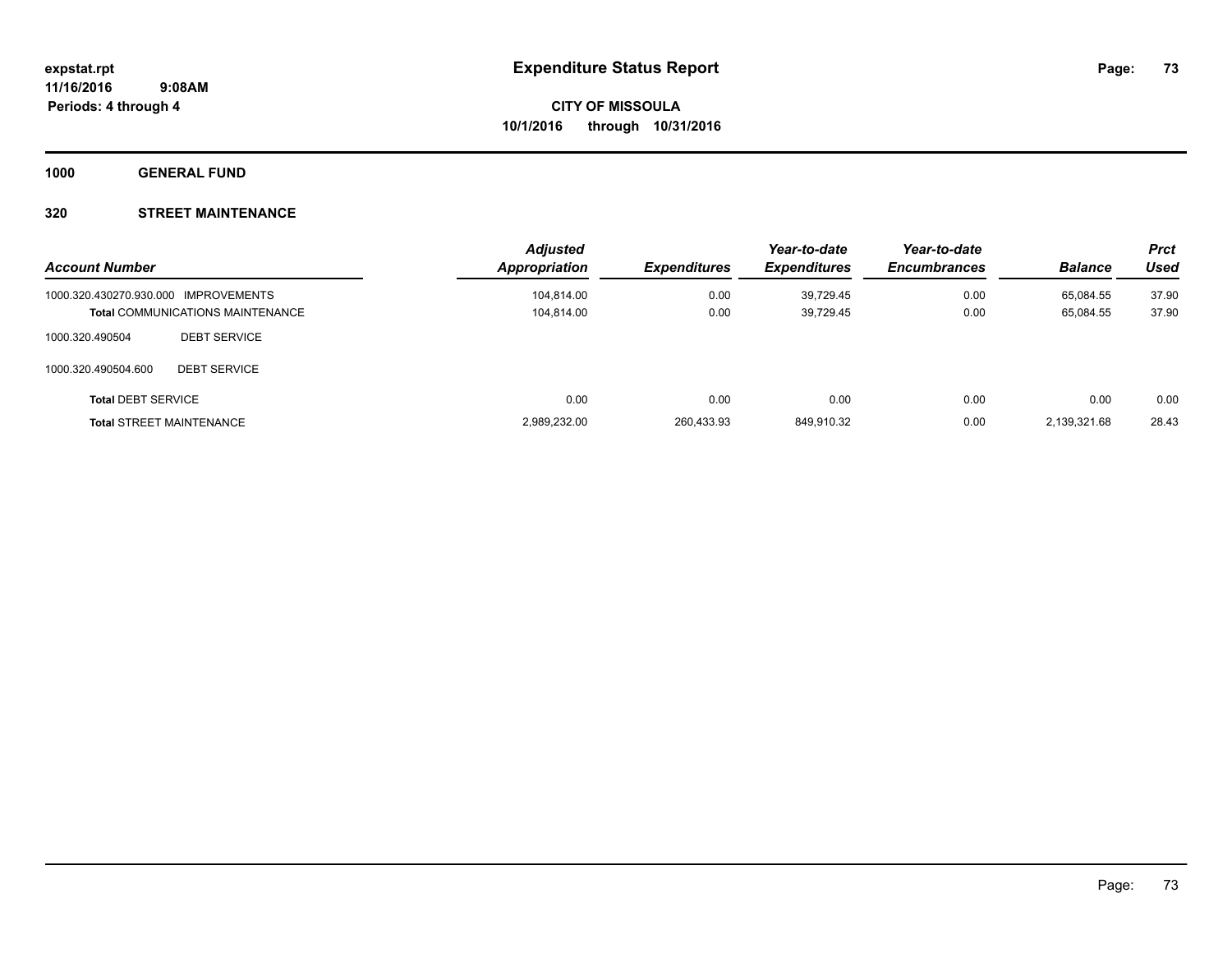**1000 GENERAL FUND**

|                                                   | <b>Adjusted</b>      |                     | Year-to-date        | Year-to-date        |                | <b>Prct</b> |
|---------------------------------------------------|----------------------|---------------------|---------------------|---------------------|----------------|-------------|
| <b>Account Number</b>                             | <b>Appropriation</b> | <b>Expenditures</b> | <b>Expenditures</b> | <b>Encumbrances</b> | <b>Balance</b> | <b>Used</b> |
| <b>FACILITY MAINTENANCE</b><br>1000.321.411810    |                      |                     |                     |                     |                |             |
| 1000.321.411810.100<br>PERSONAL SERVICES          |                      |                     |                     |                     |                |             |
| 1000.321.411810.110.000 SALARIES AND WAGES        | 52,283.00            | 5,742.90            | 17,389.23           | 0.00                | 34,893.77      | 33.26       |
| 1000.321.411810.130.000 OTHER                     | 1,040.00             | 7.38                | 31.75               | 0.00                | 1,008.25       | 3.05        |
| 1000.321.411810.140.000 EMPLOYER CONTRIBUTIONS    | 22,275.00            | 2,188.71            | 7,508.63            | 0.00                | 14,766.37      | 33.71       |
| <b>Total PERSONAL SERVICES</b>                    | 75,598.00            | 7,938.99            | 24,929.61           | 0.00                | 50,668.39      | 32.98       |
| 1000.321.411810.200<br><b>SUPPLIES</b>            |                      |                     |                     |                     |                |             |
| 1000.321.411810.220.000 OPERATING SUPPLIES        | 450.00               | 43.32               | 43.32               | 0.00                | 406.68         | 9.63        |
| 1000.321.411810.231.000 GASOLINE                  | 170.00               | 0.00                | 0.00                | 0.00                | 170.00         | 0.00        |
| 1000.321.411810.240.000 OTHER SUPPLIES            | 6,070.00             | 0.00                | 0.00                | 0.00                | 6,070.00       | 0.00        |
| <b>Total SUPPLIES</b>                             | 6,690.00             | 43.32               | 43.32               | 0.00                | 6,646.68       | 0.65        |
| 1000.321.411810.300<br>PURCHASED SERVICES         |                      |                     |                     |                     |                |             |
| 1000.321.411810.340.000 SEWER                     | 767.00               | 0.00                | 0.00                | 0.00                | 767.00         | 0.00        |
| 1000.321.411810.341.000 ELECTRICITY & NATURAL GAS | 26,886.00            | 161.34              | 350.95              | 0.00                | 26,535.05      | 1.31        |
| 1000.321.411810.343.000 WATER CHARGES             | 957.00               | 0.00                | 0.00                | 0.00                | 957.00         | 0.00        |
| 1000.321.411810.360.000 REPAIR & MAINTENANCE      | 10.020.00            | 0.00                | 0.00                | 0.00                | 10.020.00      | 0.00        |
| 1000.321.411810.370.000 TRAVEL                    | 150.00               | 0.00                | 0.00                | 0.00                | 150.00         | 0.00        |
| <b>Total PURCHASED SERVICES</b>                   | 38,780.00            | 161.34              | 350.95              | 0.00                | 38,429.05      | 0.90        |
| 1000.321.411810.900<br><b>CAPITAL OUTLAY</b>      |                      |                     |                     |                     |                |             |
| <b>Total CAPITAL OUTLAY</b>                       | 0.00                 | 0.00                | 0.00                | 0.00                | 0.00           | 0.00        |
| <b>Total FACILITY MAINTENANCE</b>                 | 121,068.00           | 8,143.65            | 25,323.88           | 0.00                | 95,744.12      | 20.92       |
| 1000.321.430220<br><b>CITY HALL UTILITIES</b>     |                      |                     |                     |                     |                |             |
| 1000.321.430220.200<br><b>SUPPLIES</b>            |                      |                     |                     |                     |                |             |
| 1000.321.430220.220.000 OPERATING SUPPLIES        | 0.00                 | 161.96              | 161.96              | 0.00                | $-161.96$      | 0.00        |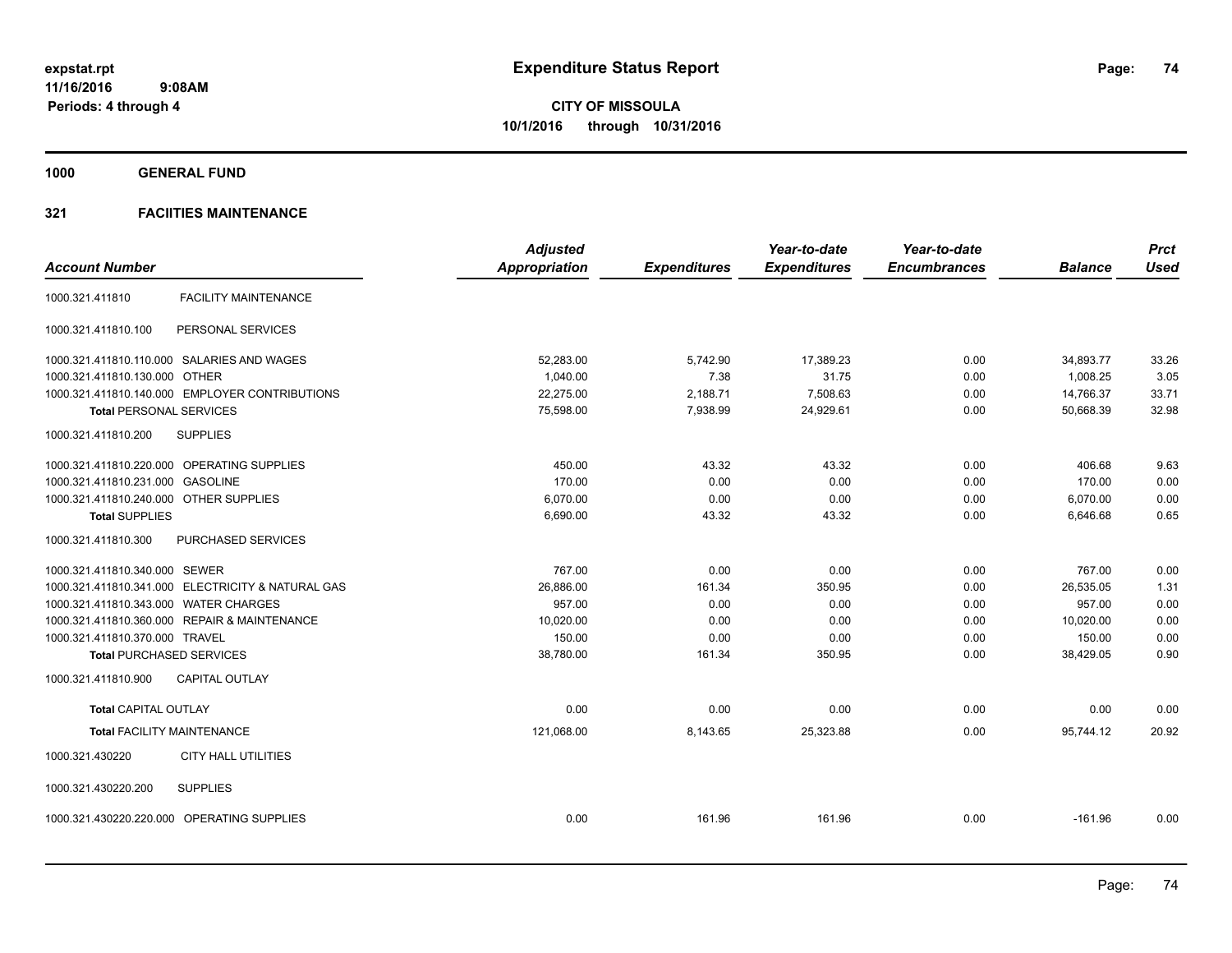**1000 GENERAL FUND**

## **321 FACIITIES MAINTENANCE**

| <b>Account Number</b>                                      | <b>Adjusted</b><br>Appropriation | <b>Expenditures</b> | Year-to-date<br><b>Expenditures</b> | Year-to-date<br><b>Encumbrances</b> | <b>Balance</b> | <b>Prct</b><br><b>Used</b> |
|------------------------------------------------------------|----------------------------------|---------------------|-------------------------------------|-------------------------------------|----------------|----------------------------|
| 1000.321.430220.240.000 CITY HALL UTILITIES/OTHER SUPPLIES | 2,340.00                         | 9.70                | 184.67                              | 0.00                                | 2,155.33       | 7.89                       |
| <b>Total SUPPLIES</b>                                      | 2,340.00                         | 171.66              | 346.63                              | 0.00                                | 1,993.37       | 14.81                      |
| 1000.321.430220.300<br><b>PURCHASED SERVICES</b>           |                                  |                     |                                     |                                     |                |                            |
| 1000.321.430220.340.000 CITY HALL/SEWER                    | 1,269.00                         | 0.00                | 546.32                              | 0.00                                | 722.68         | 43.05                      |
| 1000.321.430220.341.000 CITYHALL/ELECTRICITY & NATURAL GAS | 82,108.00                        | 12,713.68           | 35,507.74                           | 0.00                                | 46,600.26      | 43.25                      |
| 1000.321.430220.343.000 CITYHALL/WATER CHARGES             | 7.677.00                         | 414.06              | 1.308.26                            | 0.00                                | 6.368.74       | 17.04                      |
| 1000.321.430220.344.000 CITYHALL/TELEPHONE SERVICE         | 637.00                           | 0.00                | 0.00                                | 0.00                                | 637.00         | 0.00                       |
| 1000.321.430220.345.000 CITY HALL/GARBAGE                  | 9,022.00                         | 55.98               | 1,447.94                            | 0.00                                | 7,574.06       | 16.05                      |
| 1000.321.430220.350.000 PROFESSIONAL SERVICES              | 1,720.00                         | 315.00              | 315.00                              | 0.00                                | 1,405.00       | 18.31                      |
| 1000.321.430220.360.000 CITY HALL/REPAIR & MAINTENANCE     | 170,086.00                       | 21,602.20           | 56,998.21                           | 0.00                                | 113,087.79     | 33.51                      |
| <b>Total PURCHASED SERVICES</b>                            | 272,519.00                       | 35,100.92           | 96,123.47                           | 0.00                                | 176,395.53     | 35.27                      |
| <b>CAPITAL OUTLAY</b><br>1000.321.430220.900               |                                  |                     |                                     |                                     |                |                            |
| <b>Total CAPITAL OUTLAY</b>                                | 0.00                             | 0.00                | 0.00                                | 0.00                                | 0.00           | 0.00                       |
| Total CITY HALL UTILITIES                                  | 274,859.00                       | 35,272.58           | 96,470.10                           | 0.00                                | 178,388.90     | 35.10                      |
| 1000.321.431310<br><b>ADMINISTRATION</b>                   |                                  |                     |                                     |                                     |                |                            |
| 1000.321.431310.100<br>PERSONAL SERVICES                   |                                  |                     |                                     |                                     |                |                            |
| 1000.321.431310.110.000 SALARIES AND WAGES                 | 114.514.00                       | 13.126.50           | 39.746.80                           | 0.00                                | 74.767.20      | 34.71                      |
| 1000.321.431310.130.000 OTHER                              | 0.00                             | 16.79               | 72.20                               | 0.00                                | $-72.20$       | 0.00                       |
| 1000.321.431310.140.000 EMPLOYER CONTRIBUTIONS             | 46,902.00                        | 5,003.83            | 17,165.18                           | 0.00                                | 29,736.82      | 36.60                      |
| <b>Total PERSONAL SERVICES</b>                             | 161,416.00                       | 18,147.12           | 56,984.18                           | 0.00                                | 104,431.82     | 35.30                      |
| 1000.321.431310.200<br><b>SUPPLIES</b>                     |                                  |                     |                                     |                                     |                |                            |
| 1000.321.431310.210.000 OFFICE SUPPLIES                    | 1.000.00                         | 517.47              | 517.47                              | 0.00                                | 482.53         | 51.75                      |
| 1000.321.431310.220.000 OPERATING SUPPLIES                 | 150.00                           | 0.00                | 0.00                                | 0.00                                | 150.00         | 0.00                       |
| <b>Total SUPPLIES</b>                                      | 1,150.00                         | 517.47              | 517.47                              | 0.00                                | 632.53         | 45.00                      |
| PURCHASED SERVICES<br>1000.321.431310.300                  |                                  |                     |                                     |                                     |                |                            |

Page: 75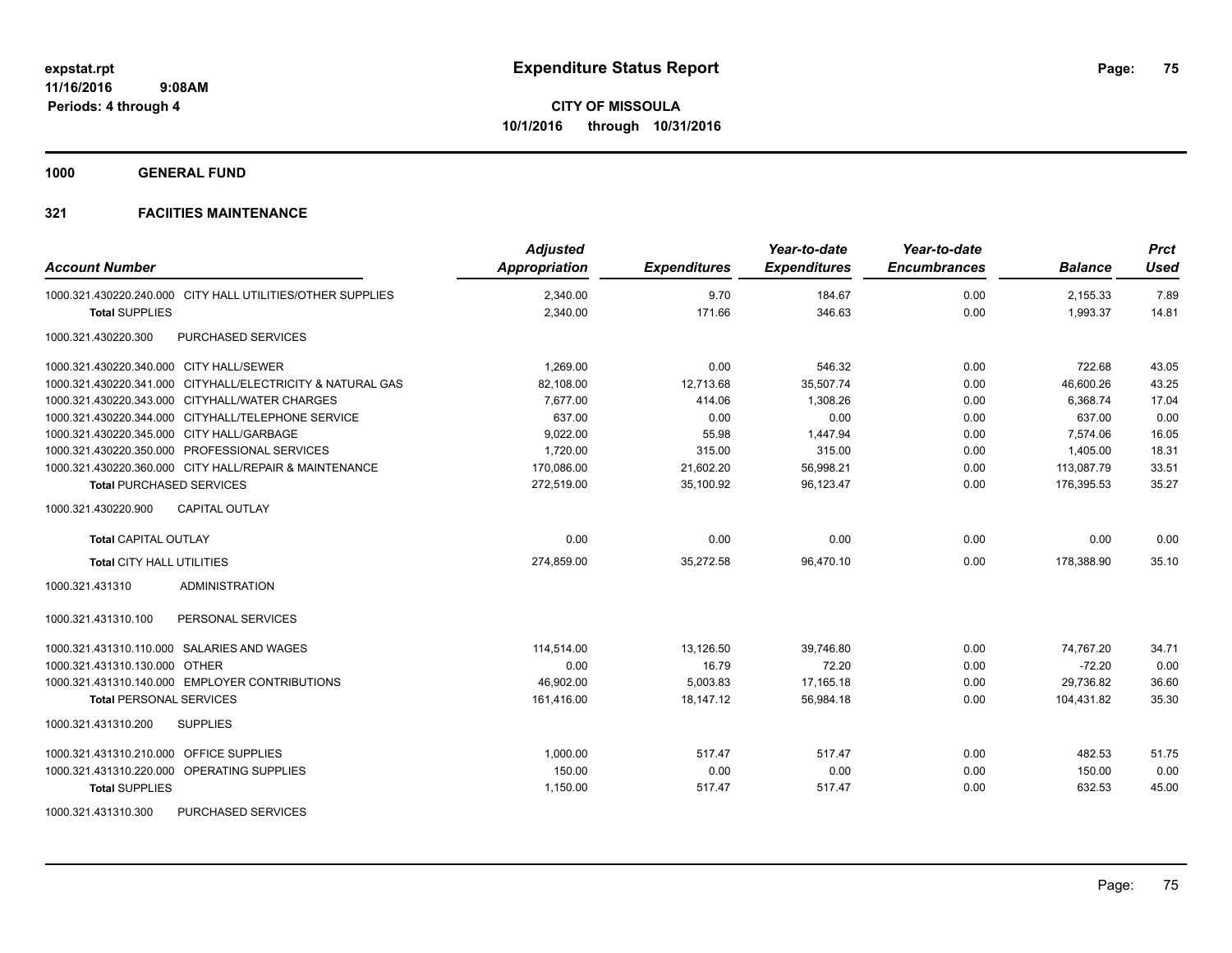**1000 GENERAL FUND**

|                                                         | <b>Adjusted</b>      |                     | Year-to-date        | Year-to-date        |                | <b>Prct</b> |
|---------------------------------------------------------|----------------------|---------------------|---------------------|---------------------|----------------|-------------|
| <b>Account Number</b>                                   | <b>Appropriation</b> | <b>Expenditures</b> | <b>Expenditures</b> | <b>Encumbrances</b> | <b>Balance</b> | <b>Used</b> |
| 1000.321.431310.310.000 COMMUNICATIONS                  | 150.00               | 0.00                | 0.00                | 0.00                | 150.00         | 0.00        |
| 1000.321.431310.320.000 PRINTING & DUPLICATING          | 100.00               | 0.00                | 0.00                | 0.00                | 100.00         | 0.00        |
| 1000.321.431310.330.000 PUBLICITY, SUBSCRIPTIONS & DUES | 230.00               | 0.00                | 0.00                | 0.00                | 230.00         | 0.00        |
| <b>Total PURCHASED SERVICES</b>                         | 480.00               | 0.00                | 0.00                | 0.00                | 480.00         | 0.00        |
| OTHER OBJECTS<br>1000.321.431310.800                    |                      |                     |                     |                     |                |             |
| <b>Total OTHER OBJECTS</b>                              | 0.00                 | 0.00                | 0.00                | 0.00                | 0.00           | 0.00        |
| <b>Total ADMINISTRATION</b>                             | 163,046.00           | 18,664.59           | 57,501.65           | 0.00                | 105,544.35     | 35.27       |
| 1000.321.431330<br><b>EQUIPMENT MAINTENANCE</b>         |                      |                     |                     |                     |                |             |
| 1000.321.431330.100<br>PERSONAL SERVICES                |                      |                     |                     |                     |                |             |
| 1000.321.431330.110.000 SALARIES AND WAGES              | 483,904.00           | 63,171.13           | 191,281.36          | 0.00                | 292,622.64     | 39.53       |
| 1000.321.431330.120.000 OVERTIME/TERMINATION            | 2.000.00             | 0.00                | 0.00                | 0.00                | 2,000.00       | 0.00        |
| 1000.321.431330.130.000 OTHER                           | 1,440.00             | 80.83               | 347.55              | 0.00                | 1,092.45       | 24.14       |
| 1000.321.431330.140.000 EMPLOYER CONTRIBUTIONS          | 221,602.00           | 24,870.39           | 83,165.58           | 0.00                | 138,436.42     | 37.53       |
| <b>Total PERSONAL SERVICES</b>                          | 708,946.00           | 88,122.35           | 274.794.49          | 0.00                | 434, 151.51    | 38.76       |
| 1000.321.431330.200<br><b>SUPPLIES</b>                  |                      |                     |                     |                     |                |             |
| 1000.321.431330.220.000 OPERATING SUPPLIES              | 17,600.00            | 1,587.02            | 13,743.06           | 0.00                | 3,856.94       | 78.09       |
| 1000.321.431330.230.000 REPAIR/MAINTENANCE              | 39,399.00            | 3,504.46            | 6.967.20            | 0.00                | 32,431.80      | 17.68       |
| 1000.321.431330.231.000 GASOLINE                        | 3.032.00             | 0.00                | 272.65              | 0.00                | 2.759.35       | 8.99        |
| 1000.321.431330.240.000 OTHER SUPPLIES                  | 2,600.00             | 35.60               | 35.60               | 0.00                | 2,564.40       | 1.37        |
| <b>Total SUPPLIES</b>                                   | 62,631.00            | 5,127.08            | 21,018.51           | 0.00                | 41,612.49      | 33.56       |
| PURCHASED SERVICES<br>1000.321.431330.300               |                      |                     |                     |                     |                |             |
| 1000.321.431330.320.000 PRINTING & DUPLICATING          | 250.00               | 0.00                | 0.00                | 0.00                | 250.00         | 0.00        |
| 1000.321.431330.350.000<br><b>PROFESSIONAL SERVICES</b> | 7,624.00             | 0.00                | 4,214.46            | 0.00                | 3,409.54       | 55.28       |
| 1000.321.431330.360.000 REPAIR & MAINTENANCE            | 15,920.00            | 570.89              | 1,689.09            | 0.00                | 14,230.91      | 10.61       |
| 1000.321.431330.370.000 TRAVEL                          | 900.00               | 0.00                | 0.00                | 0.00                | 900.00         | 0.00        |
| 1000.321.431330.380.000 TRAINING                        | 850.00               | 0.00                | 0.00                | 0.00                | 850.00         | 0.00        |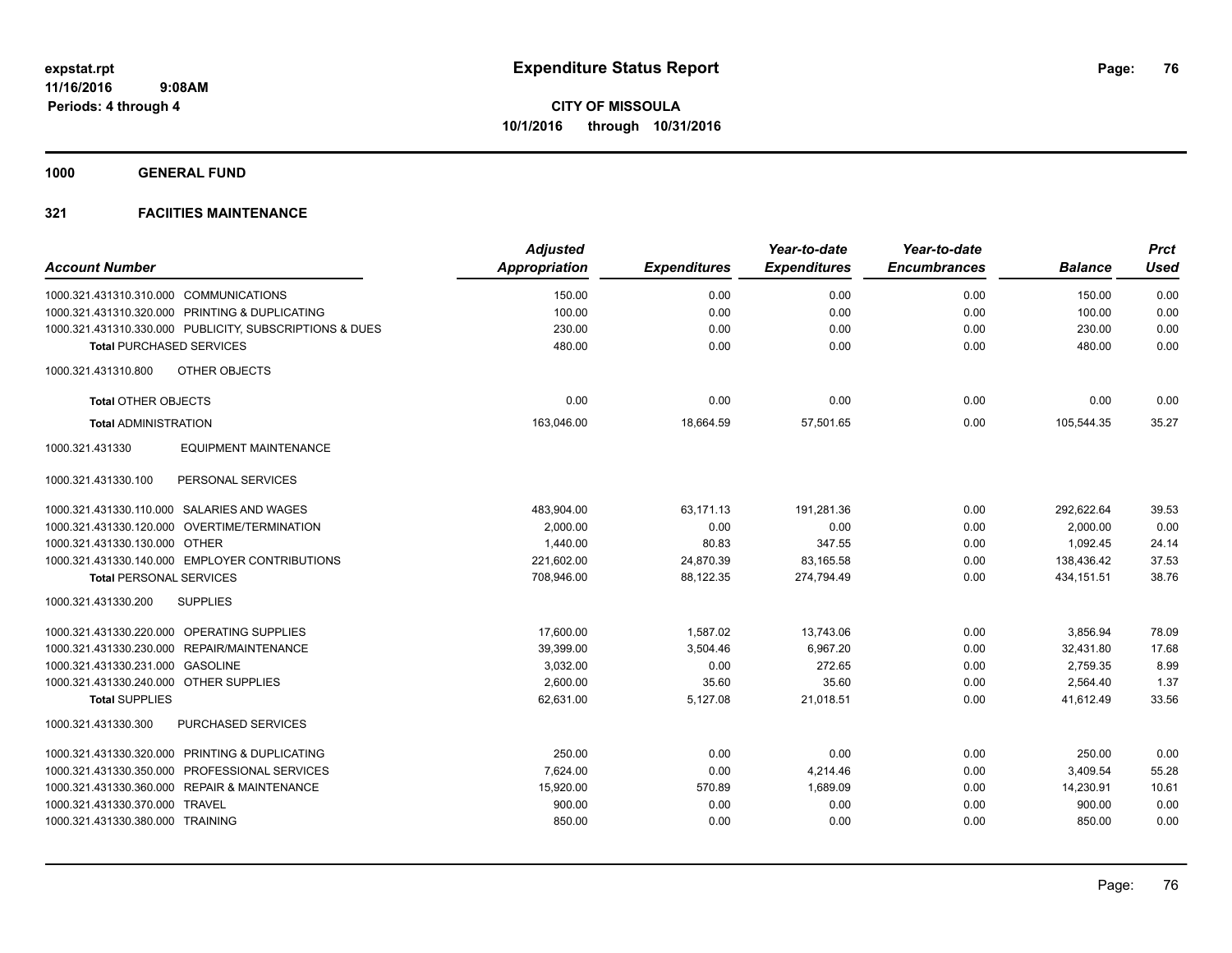**1000 GENERAL FUND**

| <b>Account Number</b>                   |                                                   | <b>Adjusted</b><br><b>Appropriation</b> | <b>Expenditures</b> | Year-to-date<br><b>Expenditures</b> | Year-to-date<br><b>Encumbrances</b> | <b>Balance</b> | <b>Prct</b><br><b>Used</b> |
|-----------------------------------------|---------------------------------------------------|-----------------------------------------|---------------------|-------------------------------------|-------------------------------------|----------------|----------------------------|
|                                         | <b>Total PURCHASED SERVICES</b>                   | 25,544.00                               | 570.89              | 5,903.55                            | 0.00                                | 19,640.45      | 23.11                      |
| 1000.321.431330.900                     | <b>CAPITAL OUTLAY</b>                             |                                         |                     |                                     |                                     |                |                            |
| <b>Total CAPITAL OUTLAY</b>             |                                                   | 0.00                                    | 0.00                | 0.00                                | 0.00                                | 0.00           | 0.00                       |
|                                         | <b>Total EQUIPMENT MAINTENANCE</b>                | 797,121.00                              | 93,820.32           | 301,716.55                          | 0.00                                | 495,404.45     | 37.85                      |
| 1000.321.431350                         | <b>VEHICLE FACILITY</b>                           |                                         |                     |                                     |                                     |                |                            |
| 1000.321.431350.100                     | PERSONAL SERVICES                                 |                                         |                     |                                     |                                     |                |                            |
| <b>Total PERSONAL SERVICES</b>          |                                                   | 0.00                                    | 0.00                | 0.00                                | 0.00                                | 0.00           | 0.00                       |
| 1000.321.431350.200                     | <b>SUPPLIES</b>                                   |                                         |                     |                                     |                                     |                |                            |
| 1000.321.431350.210.000 OFFICE SUPPLIES |                                                   | 0.00                                    | 0.00                | 44.15                               | 0.00                                | $-44.15$       | 0.00                       |
|                                         | 1000.321.431350.220.000 OPERATING SUPPLIES        | 16,692.00                               | 0.00                | 0.00                                | 0.00                                | 16.692.00      | 0.00                       |
| <b>Total SUPPLIES</b>                   |                                                   | 16,692.00                               | 0.00                | 44.15                               | 0.00                                | 16,647.85      | 0.26                       |
| 1000.321.431350.300                     | PURCHASED SERVICES                                |                                         |                     |                                     |                                     |                |                            |
| 1000.321.431350.340.000 SEWER           |                                                   | 767.00                                  | 0.00                | 172.82                              | 0.00                                | 594.18         | 22.53                      |
|                                         | 1000.321.431350.341.000 ELECTRICITY & NATURAL GAS | 100,439.00                              | 2,482.50            | 7,290.41                            | 0.00                                | 93,148.59      | 7.26                       |
| 1000.321.431350.343.000 WATER CHARGES   |                                                   | 3,722.00                                | 107.48              | 328.02                              | 0.00                                | 3.393.98       | 8.81                       |
|                                         | 1000.321.431350.344.000 TELEPHONE SERVICE         | 1,953.00                                | 534.68              | 771.63                              | 0.00                                | 1,181.37       | 39.51                      |
| 1000.321.431350.345.000 GARBAGE         |                                                   | 4,231.00                                | 249.90              | 999.60                              | 0.00                                | 3,231.40       | 23.63                      |
|                                         | 1000.321.431350.350.000 PROFESSIONAL SERVICES     | 5,300.00                                | 522.76              | 567.76                              | 0.00                                | 4,732.24       | 10.71                      |
|                                         | 1000.321.431350.360.000 REPAIR & MAINTENANCE      | 28,795.00                               | 4,412.95            | 9,119.85                            | 0.00                                | 19,675.15      | 31.67                      |
|                                         | <b>Total PURCHASED SERVICES</b>                   | 145,207.00                              | 8,310.27            | 19,250.09                           | 0.00                                | 125,956.91     | 13.26                      |
| 1000.321.431350.900                     | CAPITAL OUTLAY                                    |                                         |                     |                                     |                                     |                |                            |
| <b>Total CAPITAL OUTLAY</b>             |                                                   | 0.00                                    | 0.00                | 0.00                                | 0.00                                | 0.00           | 0.00                       |
| <b>Total VEHICLE FACILITY</b>           |                                                   | 161,899.00                              | 8,310.27            | 19,294.24                           | 0.00                                | 142,604.76     | 11.92                      |
| 1000.321.460452                         | <b>ART MUSEUM</b>                                 |                                         |                     |                                     |                                     |                |                            |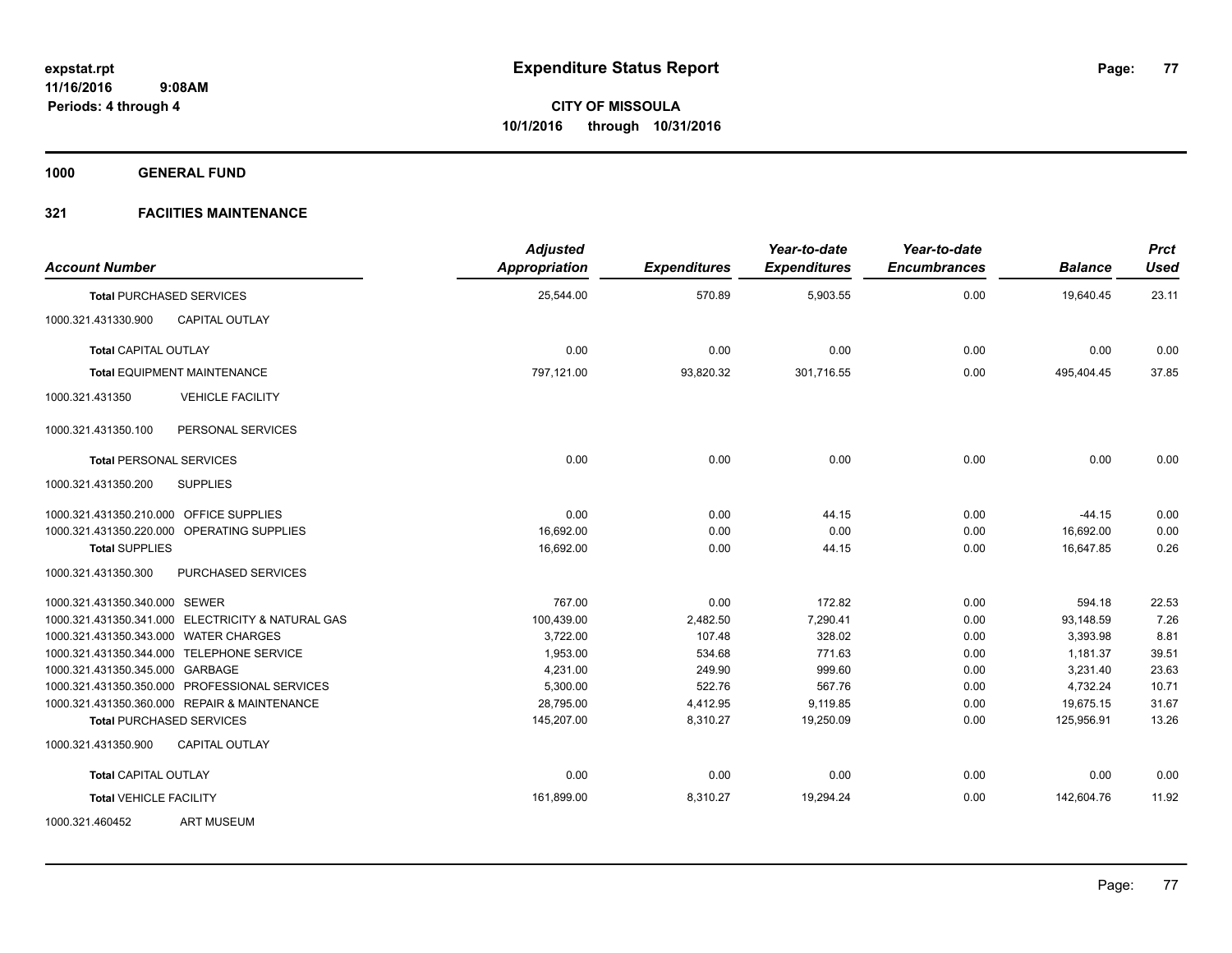**1000 GENERAL FUND**

| <b>Account Number</b>                                   | <b>Adjusted</b><br>Appropriation | <b>Expenditures</b> | Year-to-date<br><b>Expenditures</b> | Year-to-date<br><b>Encumbrances</b> | <b>Balance</b> | <b>Prct</b><br><b>Used</b> |
|---------------------------------------------------------|----------------------------------|---------------------|-------------------------------------|-------------------------------------|----------------|----------------------------|
| 1000.321.460452.200<br><b>SUPPLIES</b>                  |                                  |                     |                                     |                                     |                |                            |
| <b>Total SUPPLIES</b>                                   | 0.00                             | 0.00                | 0.00                                | 0.00                                | 0.00           | 0.00                       |
| PURCHASED SERVICES<br>1000.321.460452.300               |                                  |                     |                                     |                                     |                |                            |
| 1000.321.460452.360.000 ART MUSEUM-REPAIR & MAINTENANCE | 44.525.00                        | 7.056.98            | 15.349.67                           | 0.00                                | 29.175.33      | 34.47                      |
| <b>Total ART MUSEUM</b>                                 | 44,525.00                        | 7.056.98            | 15.349.67                           | 0.00                                | 29.175.33      | 34.47                      |
| <b>Total FACIITIES MAINTENANCE</b>                      | 1.562.518.00                     | 171.268.39          | 515.656.09                          | 0.00                                | 1.046.861.91   | 33.00                      |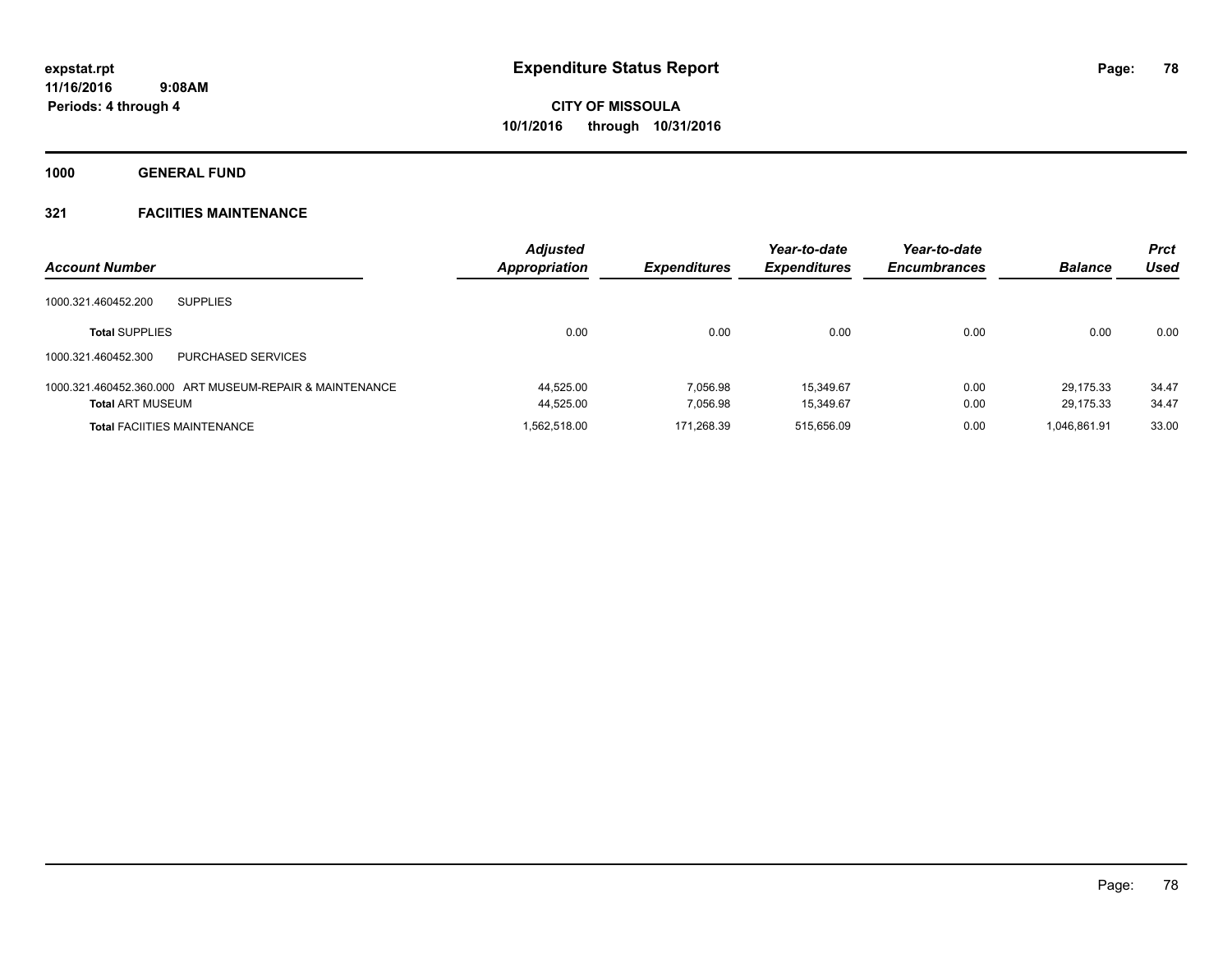**CITY OF MISSOULA 10/1/2016 through 10/31/2016**

**1000 GENERAL FUND**

**340 CEMETERY**

| <b>Account Number</b>                                   | <b>Adjusted</b><br>Appropriation | <b>Expenditures</b> | Year-to-date<br><b>Expenditures</b> | Year-to-date<br><b>Encumbrances</b> | <b>Balance</b> | <b>Prct</b><br><b>Used</b> |
|---------------------------------------------------------|----------------------------------|---------------------|-------------------------------------|-------------------------------------|----------------|----------------------------|
| <b>ADMINISTRATION</b><br>1000.340.430910                |                                  |                     |                                     |                                     |                |                            |
| PERSONAL SERVICES<br>1000.340.430910.100                |                                  |                     |                                     |                                     |                |                            |
| 1000.340.430910.110.000 SALARIES AND WAGES              | 89,190.00                        | 9,099.76            | 26,070.10                           | 0.00                                | 63,119.90      | 29.23                      |
| 1000.340.430910.120.000 OVERTIME/TERMINATION            | 5,000.00                         | 560.83              | 589.49                              | 0.00                                | 4,410.51       | 11.79                      |
| 1000.340.430910.140.000 EMPLOYER CONTRIBUTIONS          | 33,066.00                        | 2,889.45            | 10,332.24                           | 0.00                                | 22,733.76      | 31.25                      |
| <b>Total PERSONAL SERVICES</b>                          | 127,256.00                       | 12,550.04           | 36,991.83                           | 0.00                                | 90,264.17      | 29.07                      |
| 1000.340.430910.200<br><b>SUPPLIES</b>                  |                                  |                     |                                     |                                     |                |                            |
| 1000.340.430910.210.000 OFFICE SUPPLIES                 | 2,770.00                         | 50.85               | 131.59                              | 0.00                                | 2,638.41       | 4.75                       |
| <b>Total SUPPLIES</b>                                   | 2,770.00                         | 50.85               | 131.59                              | 0.00                                | 2,638.41       | 4.75                       |
| 1000.340.430910.300<br>PURCHASED SERVICES               |                                  |                     |                                     |                                     |                |                            |
| 1000.340.430910.310.000 COMMUNICATIONS                  | 1,933.00                         | 25.39               | 1,074.84                            | 0.00                                | 858.16         | 55.60                      |
| 1000.340.430910.320.000 PRINTING & DUPLICATING          | 775.00                           | 0.00                | 202.26                              | 0.00                                | 572.74         | 26.10                      |
| 1000.340.430910.330.000 PUBLICITY, SUBSCRIPTIONS & DUES | 813.00                           | 16.87               | 248.74                              | 0.00                                | 564.26         | 30.60                      |
| 1000.340.430910.344.000 TELEPHONE SERVICE               | 2,100.00                         | 0.00                | 303.39                              | 0.00                                | 1,796.61       | 14.45                      |
| 1000.340.430910.350.000 PROFESSIONAL SERVICES           | 600.00                           | 0.00                | 0.00                                | 0.00                                | 600.00         | 0.00                       |
| 1000.340.430910.360.000 REPAIR & MAINTENANCE            | 600.00                           | 49.24               | 790.52                              | 0.00                                | $-190.52$      | 131.75                     |
| 1000.340.430910.370.000 TRAVEL                          | 500.00                           | 0.00                | 0.00                                | 0.00                                | 500.00         | 0.00                       |
| 1000.340.430910.380.000 TRAINING                        | 1,006.00                         | 0.00                | 50.00                               | 0.00                                | 956.00         | 4.97                       |
| <b>Total PURCHASED SERVICES</b>                         | 8,327.00                         | 91.50               | 2,669.75                            | 0.00                                | 5,657.25       | 32.06                      |
| OTHER OBJECTS<br>1000.340.430910.800                    |                                  |                     |                                     |                                     |                |                            |
| <b>Total OTHER OBJECTS</b>                              | 0.00                             | 0.00                | 0.00                                | 0.00                                | 0.00           | 0.00                       |
| 1000.340.430910.900<br><b>CAPITAL OUTLAY</b>            |                                  |                     |                                     |                                     |                |                            |
| <b>Total CAPITAL OUTLAY</b>                             | 0.00                             | 0.00                | 0.00                                | 0.00                                | 0.00           | 0.00                       |
| <b>Total ADMINISTRATION</b>                             | 138,353.00                       | 12,692.39           | 39,793.17                           | 0.00                                | 98,559.83      | 28.76                      |
| <b>FACILITIES</b><br>1000.340.430920                    |                                  |                     |                                     |                                     |                |                            |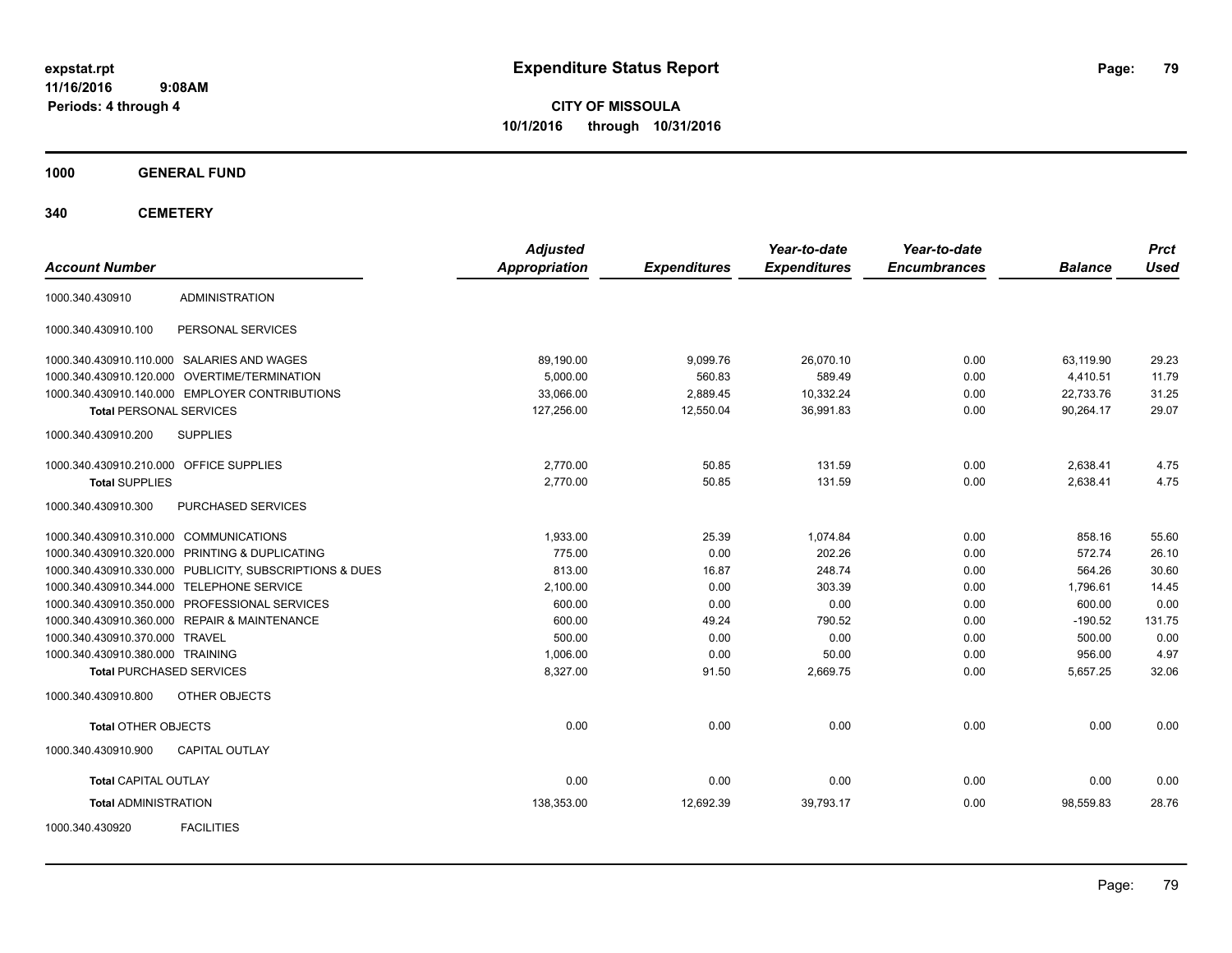**CITY OF MISSOULA 10/1/2016 through 10/31/2016**

**1000 GENERAL FUND**

**340 CEMETERY**

| <b>Account Number</b>                 |                                                   | <b>Adjusted</b><br><b>Appropriation</b> | <b>Expenditures</b> | Year-to-date<br><b>Expenditures</b> | Year-to-date<br><b>Encumbrances</b> | <b>Balance</b> | <b>Prct</b><br><b>Used</b> |
|---------------------------------------|---------------------------------------------------|-----------------------------------------|---------------------|-------------------------------------|-------------------------------------|----------------|----------------------------|
|                                       |                                                   |                                         |                     |                                     |                                     |                |                            |
| 1000.340.430920.100                   | PERSONAL SERVICES                                 |                                         |                     |                                     |                                     |                |                            |
|                                       | 1000.340.430920.110.000 SALARIES AND WAGES        | 6,738.00                                | 1,142.11            | 3,459.62                            | 0.00                                | 3,278.38       | 51.34                      |
| 1000.340.430920.120.000               | <b>OVERTIME/TERMINATION</b>                       | 0.00                                    | 55.35               | 101.03                              | 0.00                                | $-101.03$      | 0.00                       |
|                                       | 1000.340.430920.140.000 EMPLOYER CONTRIBUTIONS    | 2,957.00                                | 422.08              | 1,634.27                            | 0.00                                | 1,322.73       | 55.27                      |
| <b>Total PERSONAL SERVICES</b>        |                                                   | 9,695.00                                | 1,619.54            | 5,194.92                            | 0.00                                | 4,500.08       | 53.58                      |
| 1000.340.430920.200                   | <b>SUPPLIES</b>                                   |                                         |                     |                                     |                                     |                |                            |
|                                       | 1000.340.430920.220.000 OPERATING SUPPLIES        | 2,050.00                                | 60.00               | 928.54                              | 0.00                                | 1,121.46       | 45.29                      |
|                                       | 1000.340.430920.230.000 REPAIR/MAINTENANCE        | 500.00                                  | 0.00                | 0.00                                | 0.00                                | 500.00         | 0.00                       |
| <b>Total SUPPLIES</b>                 |                                                   | 2,550.00                                | 60.00               | 928.54                              | 0.00                                | 1,621.46       | 36.41                      |
| 1000.340.430920.300                   | PURCHASED SERVICES                                |                                         |                     |                                     |                                     |                |                            |
|                                       | 1000.340.430920.341.000 ELECTRICITY & NATURAL GAS | 10.617.00                               | 378.96              | 1.186.29                            | 0.00                                | 9,430.71       | 11.17                      |
| 1000.340.430920.343.000 WATER CHARGES |                                                   | 1.082.00                                | 63.32               | 196.08                              | 0.00                                | 885.92         | 18.12                      |
| 1000.340.430920.345.000 GARBAGE       |                                                   | 984.00                                  | 0.00                | 243.45                              | 0.00                                | 740.55         | 24.74                      |
|                                       | 1000.340.430920.350.000 PROFESSIONAL SERVICES     | 400.00                                  | 0.00                | 0.00                                | 0.00                                | 400.00         | 0.00                       |
|                                       | 1000.340.430920.360.000 REPAIR & MAINTENANCE      | 2,145.00                                | 207.50              | 207.50                              | 0.00                                | 1,937.50       | 9.67                       |
|                                       | <b>Total PURCHASED SERVICES</b>                   | 15,228.00                               | 649.78              | 1,833.32                            | 0.00                                | 13.394.68      | 12.04                      |
| 1000.340.430920.400                   | <b>BUILDING MATERIALS</b>                         |                                         |                     |                                     |                                     |                |                            |
| <b>Total BUILDING MATERIALS</b>       |                                                   | 0.00                                    | 0.00                | 0.00                                | 0.00                                | 0.00           | 0.00                       |
| 1000.340.430920.900                   | <b>CAPITAL OUTLAY</b>                             |                                         |                     |                                     |                                     |                |                            |
| <b>Total CAPITAL OUTLAY</b>           |                                                   | 0.00                                    | 0.00                | 0.00                                | 0.00                                | 0.00           | 0.00                       |
| <b>Total FACILITIES</b>               |                                                   | 27,473.00                               | 2,329.32            | 7,956.78                            | 0.00                                | 19,516.22      | 28.96                      |
| 1000.340.430930                       | <b>GROUNDS MAINTENANCE</b>                        |                                         |                     |                                     |                                     |                |                            |

1000.340.430930.100 PERSONAL SERVICES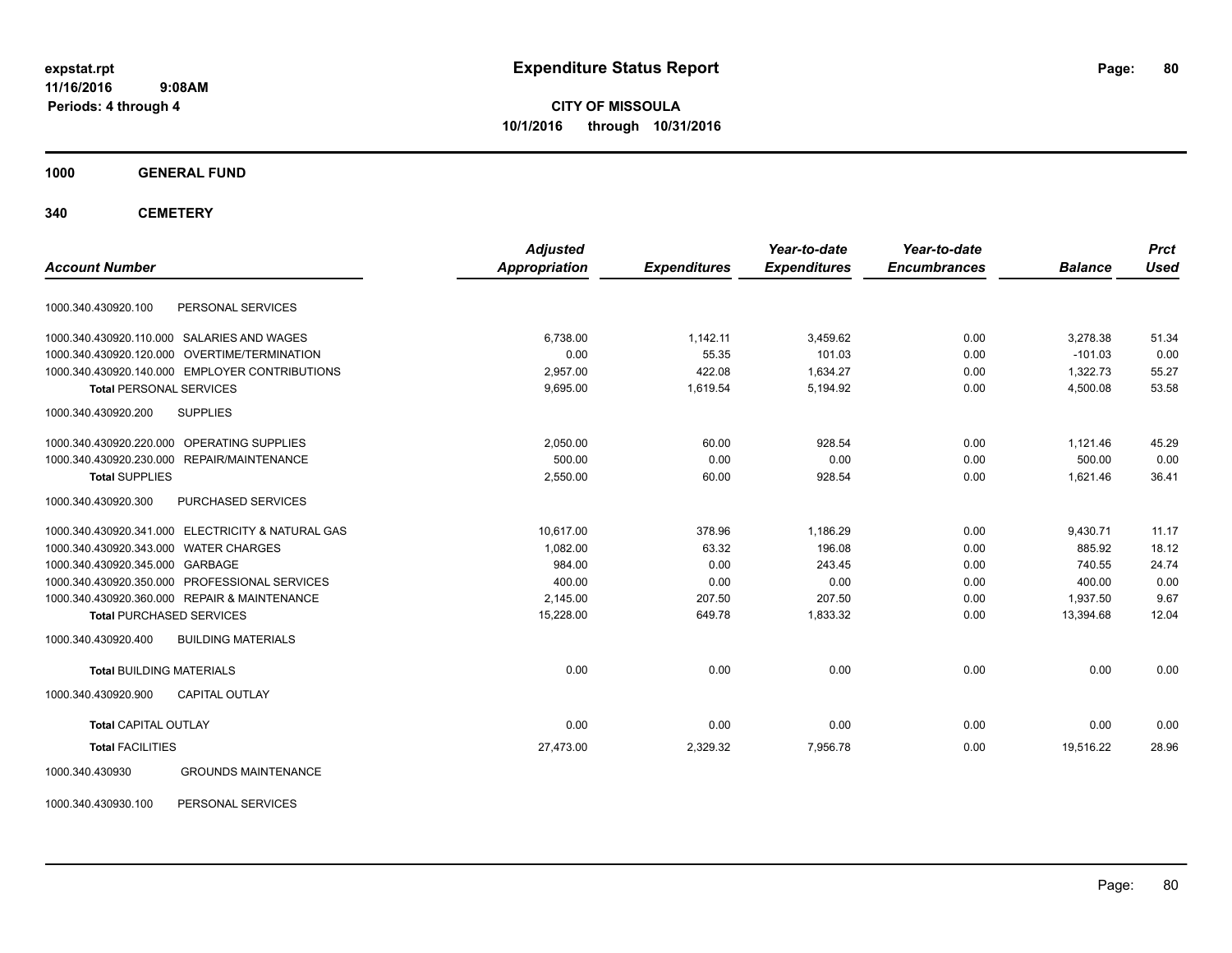**CITY OF MISSOULA 10/1/2016 through 10/31/2016**

**1000 GENERAL FUND**

**340 CEMETERY**

| <b>Account Number</b>                             | <b>Adjusted</b><br>Appropriation | <b>Expenditures</b> | Year-to-date<br><b>Expenditures</b> | Year-to-date<br><b>Encumbrances</b> | <b>Balance</b> | <b>Prct</b><br>Used |
|---------------------------------------------------|----------------------------------|---------------------|-------------------------------------|-------------------------------------|----------------|---------------------|
| 1000.340.430930.110.000 SALARIES AND WAGES        | 198.640.00                       | 21,962.38           | 69,962.55                           | 0.00                                | 128.677.45     | 35.22               |
| 1000.340.430930.120.000 OVERTIME/TERMINATION      | 0.00                             | 599.31              | 1,352.44                            | 0.00                                | $-1,352.44$    | 0.00                |
| 1000.340.430930.140.000 EMPLOYER CONTRIBUTIONS    | 90,397.00                        | 8,367.83            | 34,997.94                           | 0.00                                | 55.399.06      | 38.72               |
| <b>Total PERSONAL SERVICES</b>                    | 289,037.00                       | 30,929.52           | 106,312.93                          | 0.00                                | 182,724.07     | 36.78               |
| <b>SUPPLIES</b><br>1000.340.430930.200            |                                  |                     |                                     |                                     |                |                     |
| 1000.340.430930.220.000 OPERATING SUPPLIES        | 32.252.00                        | 1,467.99            | 11,655.60                           | 0.00                                | 20.596.40      | 36.14               |
| 1000.340.430930.230.000 REPAIR/MAINTENANCE        | 19,620.00                        | 525.80              | 3,704.45                            | 0.00                                | 15,915.55      | 18.88               |
| 1000.340.430930.231.000 GASOLINE                  | 14,398.00                        | 0.00                | 1,891.45                            | 0.00                                | 12,506.55      | 13.14               |
| <b>Total SUPPLIES</b>                             | 66,270.00                        | 1,993.79            | 17,251.50                           | 0.00                                | 49,018.50      | 26.03               |
| PURCHASED SERVICES<br>1000.340.430930.300         |                                  |                     |                                     |                                     |                |                     |
| 1000.340.430930.341.000 ELECTRICITY & NATURAL GAS | 7,963.00                         | 1,457.00            | 4,845.70                            | 0.00                                | 3,117.30       | 60.85               |
| 1000.340.430930.344.000 TELEPHONE SERVICE         | 300.00                           | 0.00                | 153.34                              | 0.00                                | 146.66         | 51.11               |
| 1000.340.430930.345.000 GARBAGE                   | 302.00                           | 0.00                | 70.00                               | 0.00                                | 232.00         | 23.18               |
| 1000.340.430930.360.000 REPAIR & MAINTENANCE      | 955.00                           | 0.00                | 0.00                                | 0.00                                | 955.00         | 0.00                |
| 1000.340.430930.390.000 OTHER PURCHASED SERVICES  | 3,342.00                         | 202.80              | 866.55                              | 0.00                                | 2,475.45       | 25.93               |
| <b>Total PURCHASED SERVICES</b>                   | 12,862.00                        | 1,659.80            | 5,935.59                            | 0.00                                | 6,926.41       | 46.15               |
| 1000.340.430930.400<br><b>BUILDING MATERIALS</b>  |                                  |                     |                                     |                                     |                |                     |
| <b>Total BUILDING MATERIALS</b>                   | 0.00                             | 0.00                | 0.00                                | 0.00                                | 0.00           | 0.00                |
| 1000.340.430930.500<br><b>FIXED CHARGES</b>       |                                  |                     |                                     |                                     |                |                     |
| 1000.340.430930.530.000 EQUIPMENT RENTAL          | 500.00                           | 10.50               | 266.50                              | 0.00                                | 233.50         | 53.30               |
| <b>Total FIXED CHARGES</b>                        | 500.00                           | 10.50               | 266.50                              | 0.00                                | 233.50         | 53.30               |
| 1000.340.430930.900<br><b>CAPITAL OUTLAY</b>      |                                  |                     |                                     |                                     |                |                     |
| Total CAPITAL OUTLAY                              | 0.00                             | 0.00                | 0.00                                | 0.00                                | 0.00           | 0.00                |
| <b>Total GROUNDS MAINTENANCE</b>                  | 368,669.00                       | 34,593.61           | 129,766.52                          | 0.00                                | 238,902.48     | 35.20               |
| <b>BURIALS</b><br>1000.340.430940                 |                                  |                     |                                     |                                     |                |                     |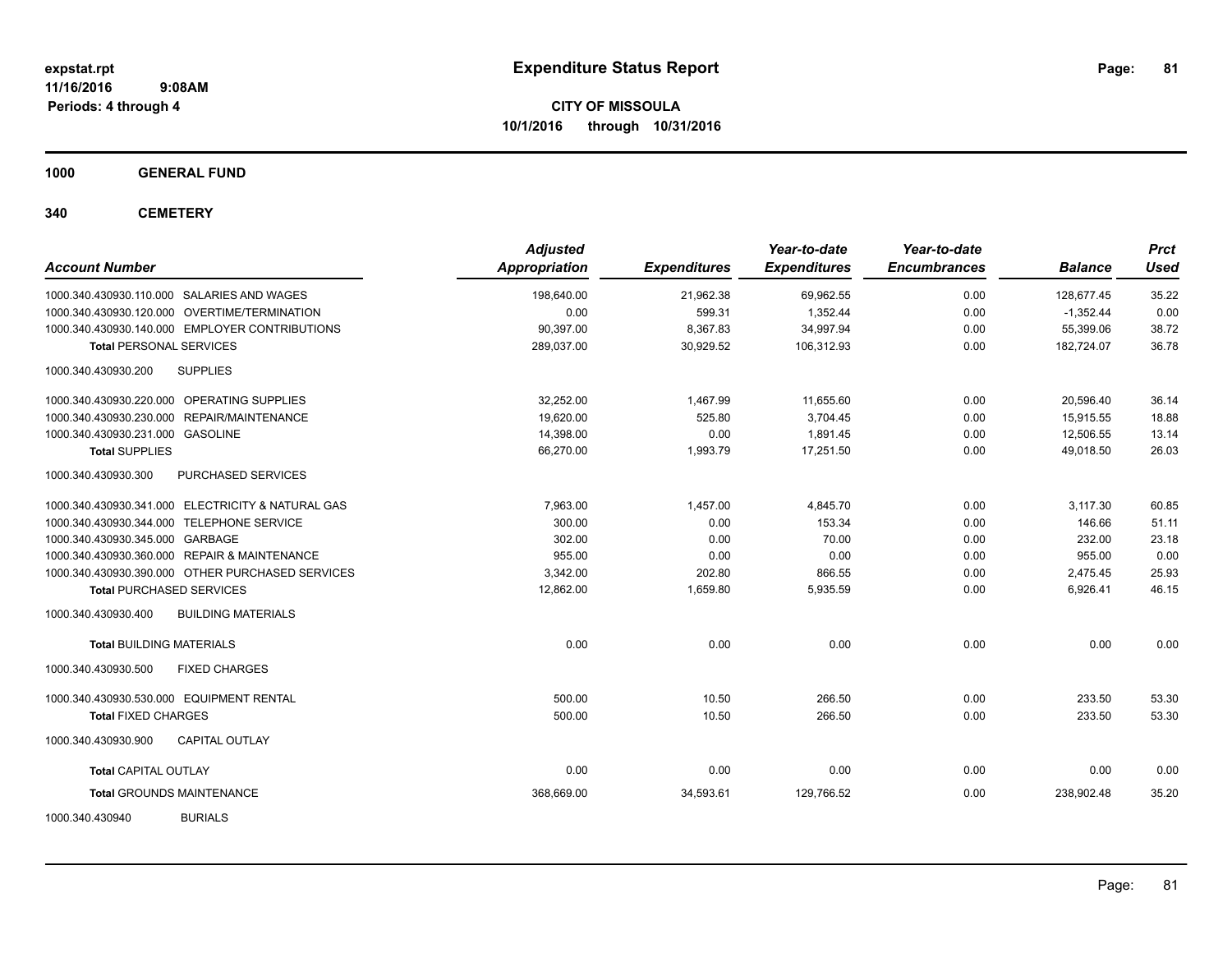**CITY OF MISSOULA 10/1/2016 through 10/31/2016**

**1000 GENERAL FUND**

**340 CEMETERY**

| <b>Account Number</b>                            | <b>Adjusted</b><br><b>Appropriation</b> | <b>Expenditures</b> | Year-to-date<br><b>Expenditures</b> | Year-to-date<br><b>Encumbrances</b> | <b>Balance</b> | <b>Prct</b><br><b>Used</b> |
|--------------------------------------------------|-----------------------------------------|---------------------|-------------------------------------|-------------------------------------|----------------|----------------------------|
| PERSONAL SERVICES<br>1000.340.430940.100         |                                         |                     |                                     |                                     |                |                            |
| 1000.340.430940.110.000 SALARIES AND WAGES       | 73,736.00                               | 9,014.76            | 27,984.83                           | 0.00                                | 45,751.17      | 37.95                      |
| 1000.340.430940.120.000 OVERTIME/TERMINATION     | 0.00                                    | 306.01              | 616.48                              | 0.00                                | $-616.48$      | 0.00                       |
| 1000.340.430940.140.000 EMPLOYER CONTRIBUTIONS   | 32,199.00                               | 4,093.00            | 13,894.45                           | 0.00                                | 18,304.55      | 43.15                      |
| <b>Total PERSONAL SERVICES</b>                   | 105,935.00                              | 13,413.77           | 42,495.76                           | 0.00                                | 63,439.24      | 40.11                      |
| <b>SUPPLIES</b><br>1000.340.430940.200           |                                         |                     |                                     |                                     |                |                            |
| 1000.340.430940.220.000 OPERATING SUPPLIES       | 1,500.00                                | 0.00                | 0.00                                | 0.00                                | 1,500.00       | 0.00                       |
| <b>Total SUPPLIES</b>                            | 1,500.00                                | 0.00                | 0.00                                | 0.00                                | 1,500.00       | 0.00                       |
| PURCHASED SERVICES<br>1000.340.430940.300        |                                         |                     |                                     |                                     |                |                            |
| 1000.340.430940.380.000 TRAINING                 | 5.000.00                                | 0.00                | 0.00                                | 0.00                                | 5,000.00       | 0.00                       |
| <b>Total PURCHASED SERVICES</b>                  | 5,000.00                                | 0.00                | 0.00                                | 0.00                                | 5,000.00       | 0.00                       |
| 1000.340.430940.400<br><b>BUILDING MATERIALS</b> |                                         |                     |                                     |                                     |                |                            |
| <b>Total BUILDING MATERIALS</b>                  | 0.00                                    | 0.00                | 0.00                                | 0.00                                | 0.00           | 0.00                       |
| 1000.340.430940.800<br>OTHER OBJECTS             |                                         |                     |                                     |                                     |                |                            |
| 1000.340.430940.845.000 CONTINGENCY              | 8,185.00                                | 0.00                | 5,720.00                            | 0.00                                | 2,465.00       | 69.88                      |
| <b>Total OTHER OBJECTS</b>                       | 8,185.00                                | 0.00                | 5,720.00                            | 0.00                                | 2,465.00       | 69.88                      |
| <b>CAPITAL OUTLAY</b><br>1000.340.430940.900     |                                         |                     |                                     |                                     |                |                            |
| <b>Total CAPITAL OUTLAY</b>                      | 0.00                                    | 0.00                | 0.00                                | 0.00                                | 0.00           | 0.00                       |
| <b>Total BURIALS</b>                             | 120,620.00                              | 13,413.77           | 48,215.76                           | 0.00                                | 72,404.24      | 39.97                      |
| <b>Total CEMETERY</b>                            | 655,115.00                              | 63,029.09           | 225,732.23                          | 0.00                                | 429,382.77     | 34.46                      |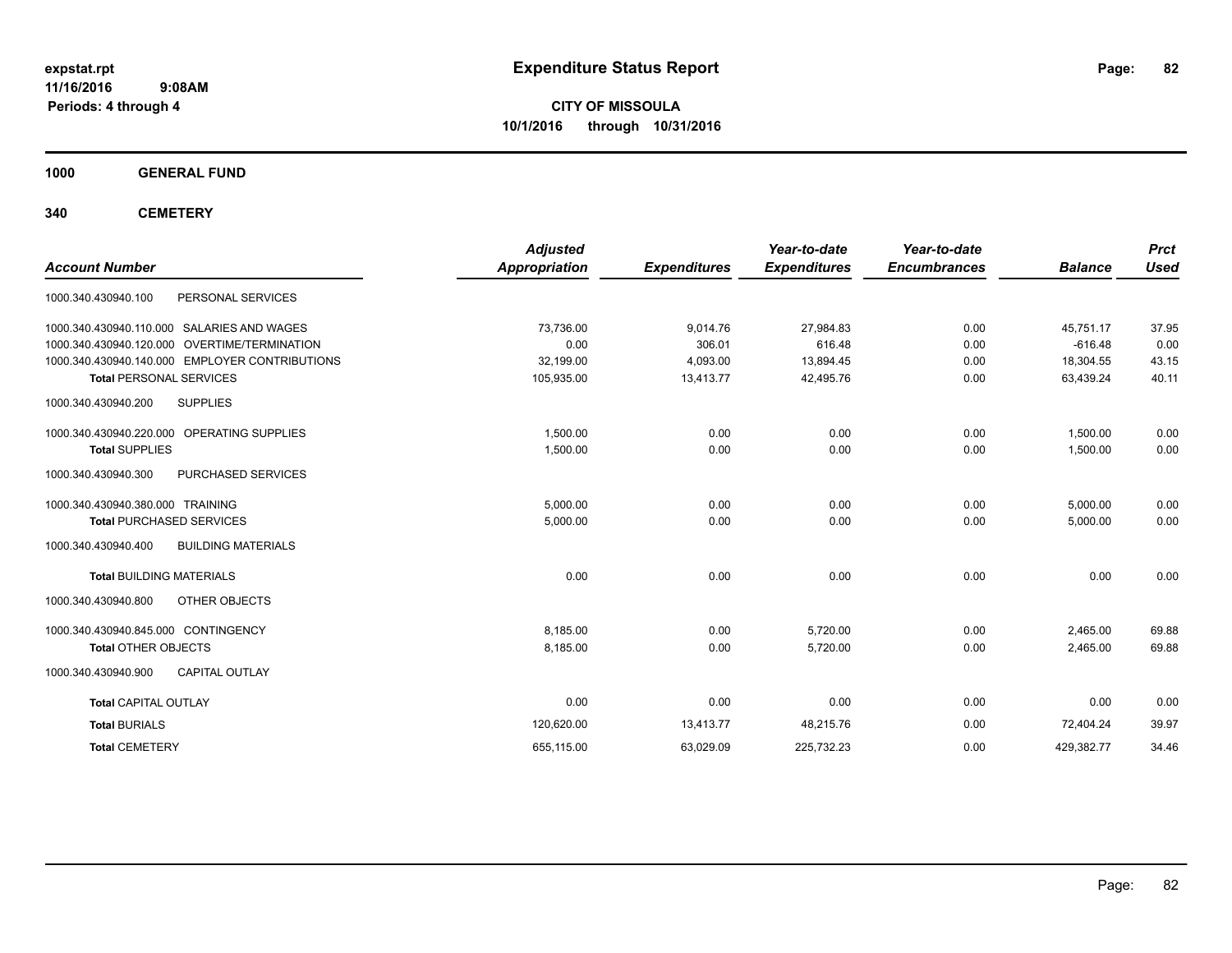**CITY OF MISSOULA 10/1/2016 through 10/31/2016**

**1000 GENERAL FUND**

| <b>Account Number</b>                   |                                                         | <b>Adjusted</b><br>Appropriation | <b>Expenditures</b> | Year-to-date<br><b>Expenditures</b> | Year-to-date<br><b>Encumbrances</b> | <b>Balance</b> | <b>Prct</b><br><b>Used</b> |
|-----------------------------------------|---------------------------------------------------------|----------------------------------|---------------------|-------------------------------------|-------------------------------------|----------------|----------------------------|
|                                         |                                                         |                                  |                     |                                     |                                     |                |                            |
| 1000.370.460410                         | PARKS & RECREATION ADMINISTRATION                       |                                  |                     |                                     |                                     |                |                            |
| 1000.370.460410.100                     | PERSONAL SERVICES                                       |                                  |                     |                                     |                                     |                |                            |
|                                         | 1000.370.460410.110.000 SALARIES AND WAGES              | 261,011.00                       | 31,464.81           | 89.092.80                           | 0.00                                | 171,918.20     | 34.13                      |
| 1000.370.460410.120.000                 | <b>OVERTIME/TERMINATION</b>                             | 700.00                           | 0.00                | 0.00                                | 0.00                                | 700.00         | 0.00                       |
|                                         | 1000.370.460410.140.000 EMPLOYER CONTRIBUTIONS          | 86,105.00                        | 8,889.75            | 30,749.69                           | 0.00                                | 55,355.31      | 35.71                      |
| <b>Total PERSONAL SERVICES</b>          |                                                         | 347,816.00                       | 40,354.56           | 119,842.49                          | 0.00                                | 227,973.51     | 34.46                      |
| 1000.370.460410.200                     | <b>SUPPLIES</b>                                         |                                  |                     |                                     |                                     |                |                            |
| 1000.370.460410.210.000 OFFICE SUPPLIES |                                                         | 2,095.00                         | 100.21              | 294.51                              | 0.00                                | 1.800.49       | 14.06                      |
| 1000.370.460410.220.000                 | OPERATING SUPPLIES                                      | 1,500.00                         | 59.99               | 507.37                              | 0.00                                | 992.63         | 33.82                      |
| <b>Total SUPPLIES</b>                   |                                                         | 3,595.00                         | 160.20              | 801.88                              | 0.00                                | 2,793.12       | 22.31                      |
| 1000.370.460410.300                     | PURCHASED SERVICES                                      |                                  |                     |                                     |                                     |                |                            |
| 1000.370.460410.310.000                 | <b>COMMUNICATIONS</b>                                   | 3,463.00                         | 244.80              | 1,239.01                            | 0.00                                | 2,223.99       | 35.78                      |
| 1000.370.460410.320.000                 | PRINTING & DUPLICATING                                  | 900.00                           | 0.00                | 39.00                               | 0.00                                | 861.00         | 4.33                       |
|                                         | 1000.370.460410.330.000 PUBLICITY, SUBSCRIPTIONS & DUES | 550.00                           | 0.00                | 168.03                              | 0.00                                | 381.97         | 30.55                      |
|                                         | 1000.370.460410.341.000 ELECTRICITY & NATURAL GAS       | 15,834.00                        | 6,918.78            | 6,918.78                            | 0.00                                | 8,915.22       | 43.70                      |
| 1000.370.460410.343.000                 | <b>WATER CHARGES</b>                                    | 3.396.00                         | 0.00                | 0.00                                | 0.00                                | 3,396.00       | 0.00                       |
| 1000.370.460410.344.000                 | <b>TELEPHONE SERVICE</b>                                | 1,319.00                         | 0.00                | 158.31                              | 0.00                                | 1,160.69       | 12.00                      |
| 1000.370.460410.350.000                 | PROFESSIONAL SERVICES                                   | 18,725.00                        | 275.00              | 1,375.00                            | 0.00                                | 17,350.00      | 7.34                       |
| 1000.370.460410.360.000                 | <b>REPAIR &amp; MAINTENANCE</b>                         | 4,867.00                         | 0.00                | 739.14                              | 0.00                                | 4,127.86       | 15.19                      |
| 1000.370.460410.370.000                 | <b>TRAVEL</b>                                           | 350.00                           | 0.00                | 0.00                                | 0.00                                | 350.00         | 0.00                       |
| 1000.370.460410.380.000 TRAINING        |                                                         | 800.00                           | 198.00              | 198.00                              | 0.00                                | 602.00         | 24.75                      |
| <b>Total PURCHASED SERVICES</b>         |                                                         | 50,204.00                        | 7,636.58            | 10,835.27                           | 0.00                                | 39,368.73      | 21.58                      |
| 1000.370.460410.800                     | <b>OTHER OBJECTS</b>                                    |                                  |                     |                                     |                                     |                |                            |
|                                         | 1000.370.460410.820.000 TRANSFERS TO OTHER FUNDS        | 7,810.00                         | 0.00                | 0.00                                | 0.00                                | 7,810.00       | 0.00                       |
| <b>Total OTHER OBJECTS</b>              |                                                         | 7,810.00                         | 0.00                | 0.00                                | 0.00                                | 7,810.00       | 0.00                       |
|                                         | <b>Total PARKS &amp; RECREATION ADMINISTRATION</b>      | 409,425.00                       | 48,151.34           | 131,479.64                          | 0.00                                | 277,945.36     | 32.11                      |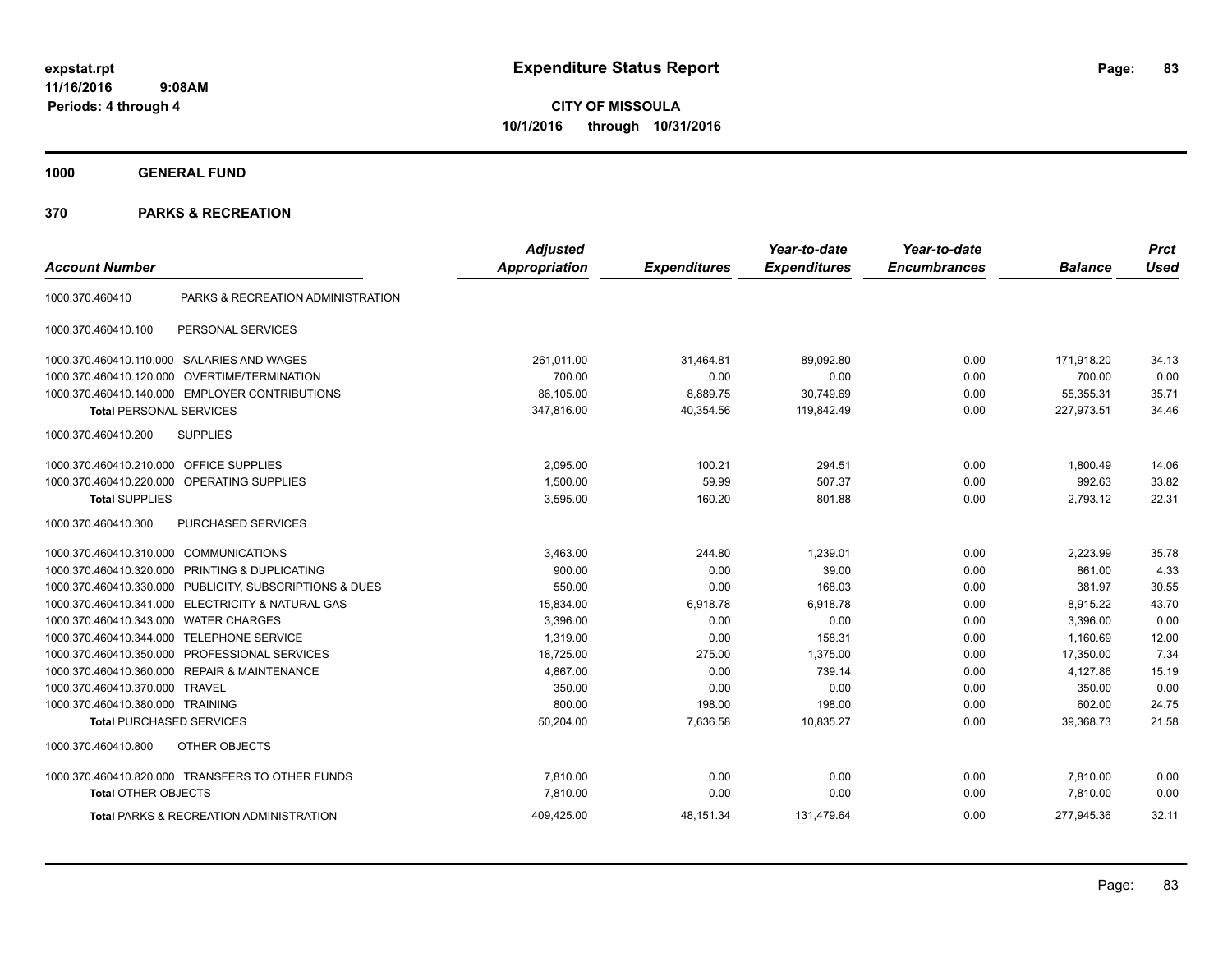**1000 GENERAL FUND**

|                                            |                                                  | <b>Adjusted</b> |                     | Year-to-date        | Year-to-date        |                | <b>Prct</b> |
|--------------------------------------------|--------------------------------------------------|-----------------|---------------------|---------------------|---------------------|----------------|-------------|
| <b>Account Number</b>                      |                                                  | Appropriation   | <b>Expenditures</b> | <b>Expenditures</b> | <b>Encumbrances</b> | <b>Balance</b> | <b>Used</b> |
| 1000.370.460411                            | <b>NMT ADMIN</b>                                 |                 |                     |                     |                     |                |             |
| 1000.370.460411.100                        | PERSONAL SERVICES                                |                 |                     |                     |                     |                |             |
| 1000.370.460411.110.000 SALARIES AND WAGES |                                                  | 51.116.00       | 6,260.88            | 17.257.17           | 0.00                | 33.858.83      | 33.76       |
| 1000.370.460411.140.000                    | <b>EMPLOYER CONTRIBUTIONS</b>                    | 17,807.00       | 1,793.60            | 6,647.58            | 0.00                | 11,159.42      | 37.33       |
| <b>Total PERSONAL SERVICES</b>             |                                                  | 68,923.00       | 8,054.48            | 23,904.75           | 0.00                | 45,018.25      | 34.68       |
| 1000.370.460411.200                        | <b>SUPPLIES</b>                                  |                 |                     |                     |                     |                |             |
| 1000.370.460411.210.000 OFFICE SUPPLIES    |                                                  | 300.00          | 0.00                | 0.00                | 0.00                | 300.00         | 0.00        |
| 1000.370.460411.220.000                    | OPERATING SUPPLIES                               | 400.00          | 0.00                | 225.00              | 0.00                | 175.00         | 56.25       |
| <b>Total SUPPLIES</b>                      |                                                  | 700.00          | 0.00                | 225.00              | 0.00                | 475.00         | 32.14       |
| 1000.370.460411.300                        | <b>PURCHASED SERVICES</b>                        |                 |                     |                     |                     |                |             |
| 1000.370.460411.310.000 COMMUNICATIONS     |                                                  | 150.00          | 0.00                | 0.00                | 0.00                | 150.00         | 0.00        |
| 1000.370.460411.320.000                    | PRINTING & DUPLICATING                           | 350.00          | 0.00                | 122.36              | 0.00                | 227.64         | 34.96       |
| 1000.370.460411.330.000                    | PUBLICITY, SUBSCRIPTIONS & DUES                  | 1,150.00        | 0.00                | 0.00                | 0.00                | 1,150.00       | 0.00        |
| 1000.370.460411.344.000                    | <b>TELEPHONE SERVICE</b>                         | 795.00          | 0.00                | 91.26               | 0.00                | 703.74         | 11.48       |
|                                            | 1000.370.460411.350.000 PROFESSIONAL SERVICES    | 1,436.00        | 0.00                | 0.00                | 0.00                | 1,436.00       | 0.00        |
|                                            | 1000.370.460411.360.000 REPAIR & MAINTENANCE     | 1,346.00        | 0.00                | 0.00                | 0.00                | 1,346.00       | 0.00        |
| 1000.370.460411.370.000 TRAVEL             |                                                  | 300.00          | 0.00                | 0.00                | 0.00                | 300.00         | 0.00        |
| 1000.370.460411.380.000 TRAINING           |                                                  | 200.00          | 0.00                | 0.00                | 0.00                | 200.00         | 0.00        |
|                                            | 1000.370.460411.390.000 OTHER PURCHASED SERVICES | 8,497.00        | 0.00                | 0.00                | 0.00                | 8,497.00       | 0.00        |
| <b>Total PURCHASED SERVICES</b>            |                                                  | 14,224.00       | 0.00                | 213.62              | 0.00                | 14,010.38      | 1.50        |
| <b>Total NMT ADMIN</b>                     |                                                  | 83,847.00       | 8,054.48            | 24,343.37           | 0.00                | 59,503.63      | 29.03       |
| 1000.370.460413                            | PARKS PROJECTS                                   |                 |                     |                     |                     |                |             |
| 1000.370.460413.100                        | PERSONAL SERVICES                                |                 |                     |                     |                     |                |             |
|                                            | 1000.370.460413.110.000 SALARIES AND WAGES       | 57,397.00       | 0.00                | 11,697.02           | 0.00                | 45,699.98      | 20.38       |
|                                            | 1000.370.460413.140.000 EMPLOYER CONTRIBUTIONS   | 18,864.00       | 0.00                | 4,214.01            | 0.00                | 14,649.99      | 22.34       |
| <b>Total PERSONAL SERVICES</b>             |                                                  | 76,261.00       | 0.00                | 15,911.03           | 0.00                | 60,349.97      | 20.86       |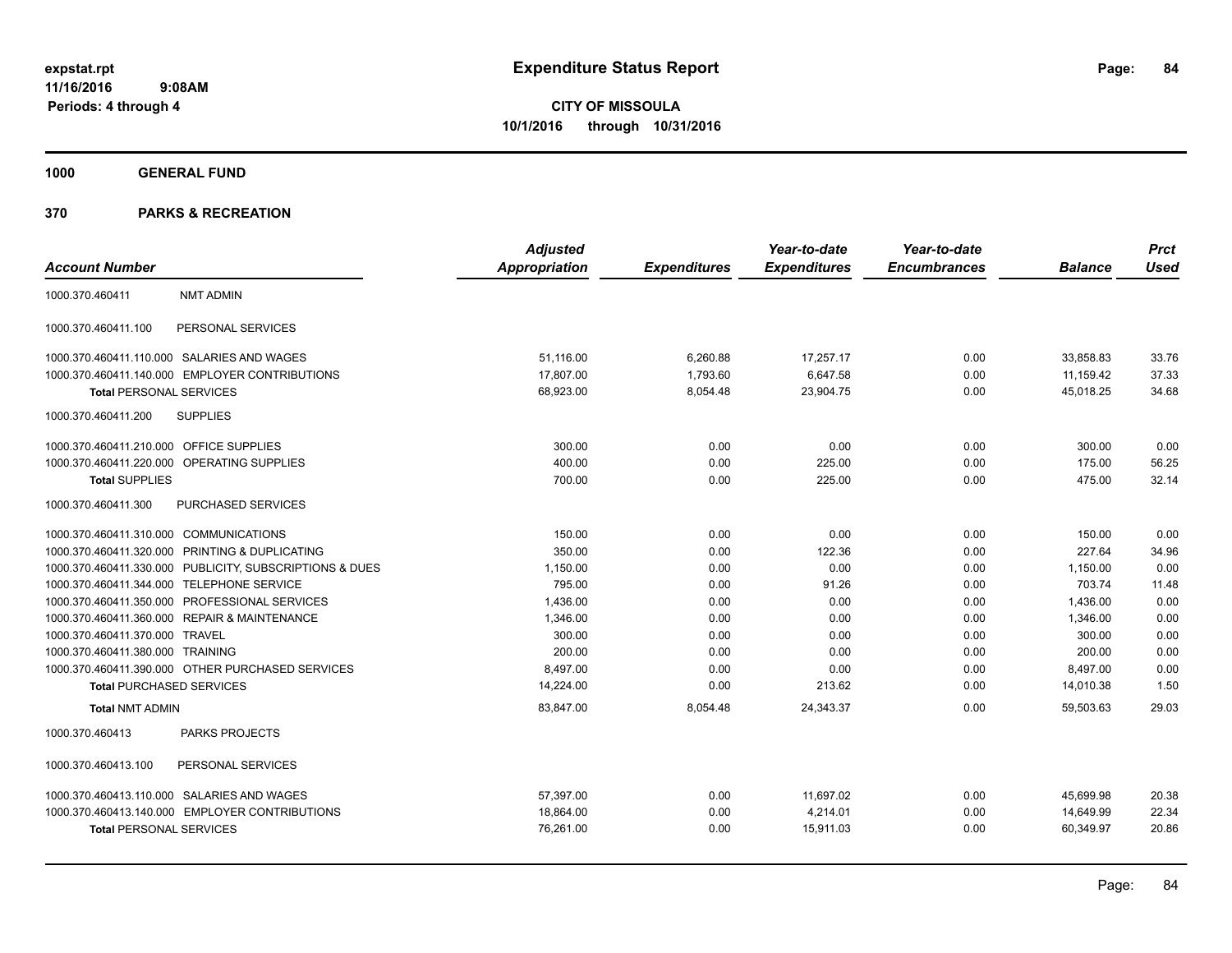# **1000 GENERAL FUND**

|                                                  | <b>Adjusted</b>      |                     | Year-to-date        | Year-to-date        |                | <b>Prct</b> |
|--------------------------------------------------|----------------------|---------------------|---------------------|---------------------|----------------|-------------|
| <b>Account Number</b>                            | <b>Appropriation</b> | <b>Expenditures</b> | <b>Expenditures</b> | <b>Encumbrances</b> | <b>Balance</b> | <b>Used</b> |
| <b>SUPPLIES</b><br>1000.370.460413.200           |                      |                     |                     |                     |                |             |
| 1000.370.460413.210.000 OFFICE SUPPLIES          | 100.00               | 0.00                | 0.00                | 0.00                | 100.00         | 0.00        |
| 1000.370.460413.220.000 OPERATING SUPPLIES       | 550.00               | 0.00                | 0.00                | 0.00                | 550.00         | 0.00        |
| <b>Total SUPPLIES</b>                            | 650.00               | 0.00                | 0.00                | 0.00                | 650.00         | 0.00        |
| 1000.370.460413.300<br>PURCHASED SERVICES        |                      |                     |                     |                     |                |             |
| 1000.370.460413.320.000 PRINTING & DUPLICATING   | 150.00               | 0.00                | 0.00                | 0.00                | 150.00         | 0.00        |
| 1000.370.460413.344.000 TELEPHONE SERVICE        | 700.00               | 0.00                | 117.44              | 0.00                | 582.56         | 16.78       |
| 1000.370.460413.350.000 PROFESSIONAL SERVICES    | 150.00               | 0.00                | 0.00                | 0.00                | 150.00         | 0.00        |
| 1000.370.460413.360.000 REPAIR & MAINTENANCE     | 1,500.00             | 0.00                | 0.00                | 0.00                | 1,500.00       | 0.00        |
| 1000.370.460413.370.000 TRAVEL                   | 300.00               | 0.00                | 0.00                | 0.00                | 300.00         | 0.00        |
| 1000.370.460413.380.000 TRAINING                 | 200.00               | 0.00                | 0.00                | 0.00                | 200.00         | 0.00        |
| 1000.370.460413.390.000 OTHER PURCHASED SERVICES | 137.00               | 0.00                | 0.00                | 0.00                | 137.00         | 0.00        |
| <b>Total PURCHASED SERVICES</b>                  | 3,137.00             | 0.00                | 117.44              | 0.00                | 3,019.56       | 3.74        |
| <b>Total PARKS PROJECTS</b>                      | 80,048.00            | 0.00                | 16,028.47           | 0.00                | 64,019.53      | 20.02       |
| 1000.370.460431<br><b>OPEN SPACE</b>             |                      |                     |                     |                     |                |             |
| PERSONAL SERVICES<br>1000.370.460431.100         |                      |                     |                     |                     |                |             |
| 1000.370.460431.110.000 SALARIES AND WAGES       | 58,088.00            | 6,696.88            | 19,197.69           | 0.00                | 38,890.31      | 33.05       |
| 1000.370.460431.140.000 EMPLOYER CONTRIBUTIONS   | 18,981.00            | 1,869.11            | 6,975.44            | 0.00                | 12,005.56      | 36.75       |
| <b>Total PERSONAL SERVICES</b>                   | 77,069.00            | 8,565.99            | 26,173.13           | 0.00                | 50,895.87      | 33.96       |
| <b>SUPPLIES</b><br>1000.370.460431.200           |                      |                     |                     |                     |                |             |
| 1000.370.460431.210.000 OFFICE SUPPLIES          | 200.00               | 0.00                | 0.00                | 0.00                | 200.00         | 0.00        |
| 1000.370.460431.220.000 OPERATING SUPPLIES       | 300.00               | 37.57               | 37.57               | 0.00                | 262.43         | 12.52       |
| <b>Total SUPPLIES</b>                            | 500.00               | 37.57               | 37.57               | 0.00                | 462.43         | 7.51        |
| 1000.370.460431.300<br>PURCHASED SERVICES        |                      |                     |                     |                     |                |             |
| 1000.370.460431.320.000 PRINTING & DUPLICATING   | 300.00               | 0.00                | 0.00                | 0.00                | 300.00         | 0.00        |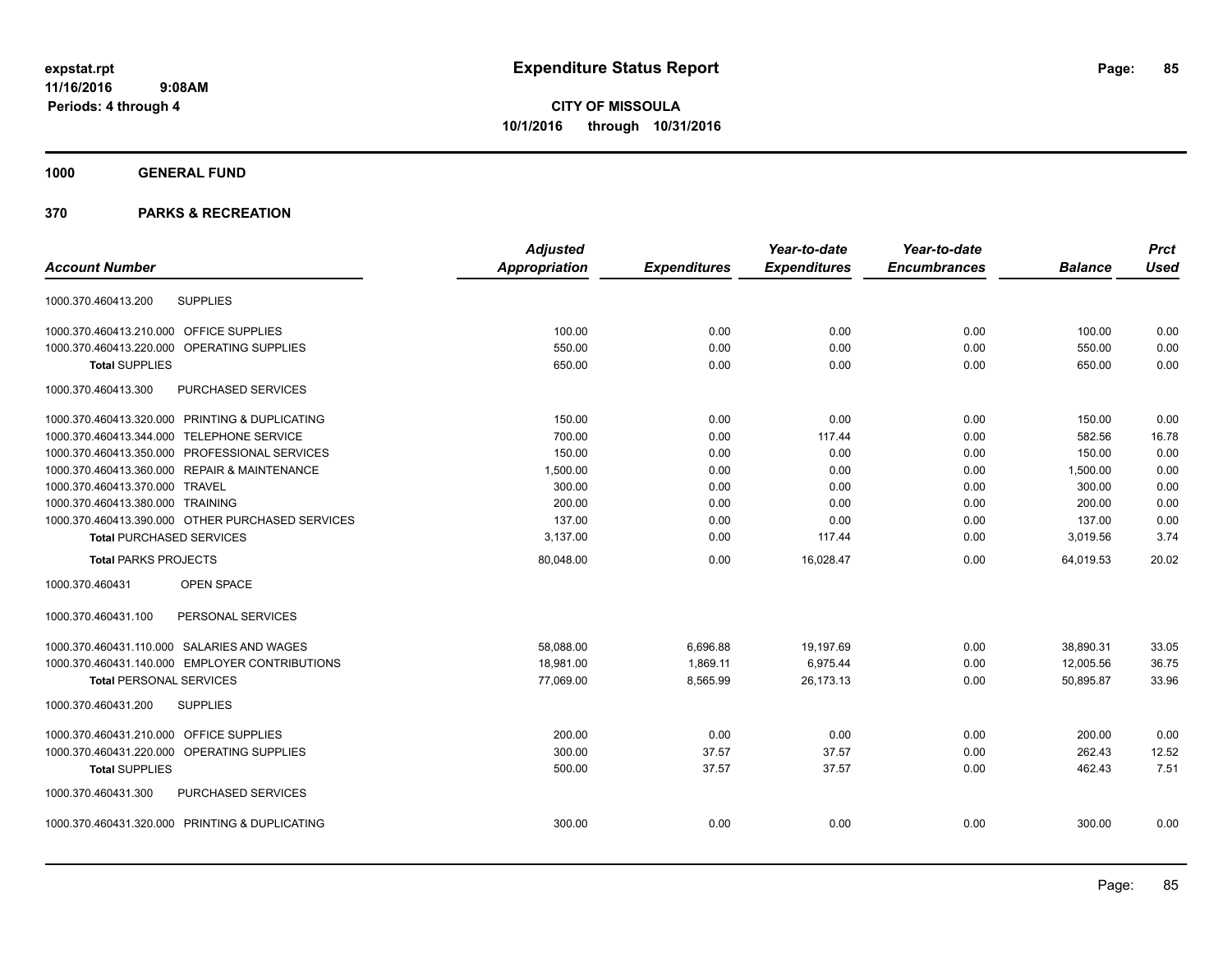**1000 GENERAL FUND**

## **370 PARKS & RECREATION**

| <b>Account Number</b>                                   | <b>Adjusted</b><br>Appropriation | <b>Expenditures</b> | Year-to-date<br><b>Expenditures</b> | Year-to-date<br><b>Encumbrances</b> | <b>Balance</b> | <b>Prct</b><br><b>Used</b> |
|---------------------------------------------------------|----------------------------------|---------------------|-------------------------------------|-------------------------------------|----------------|----------------------------|
| 1000.370.460431.330.000 PUBLICITY, SUBSCRIPTIONS & DUES | 400.00                           | 0.00                | 0.00                                | 0.00                                | 400.00         | 0.00                       |
| 1000.370.460431.344.000 TELEPHONE SERVICE               | 425.00                           | 0.00                | 74.90                               | 0.00                                | 350.10         | 17.62                      |
| 1000.370.460431.350.000 PROFESSIONAL SERVICES           | 2,200.00                         | 0.00                | 150.00                              | 0.00                                | 2,050.00       | 6.82                       |
| 1000.370.460431.370.000 TRAVEL                          | 300.00                           | 0.00                | 0.00                                | 0.00                                | 300.00         | 0.00                       |
| 1000.370.460431.380.000 TRAINING                        | 200.00                           | 0.00                | 0.00                                | 0.00                                | 200.00         | 0.00                       |
| <b>Total PURCHASED SERVICES</b>                         | 3,825.00                         | 0.00                | 224.90                              | 0.00                                | 3,600.10       | 5.88                       |
| <b>Total OPEN SPACE</b>                                 | 81,394.00                        | 8,603.56            | 26,435.60                           | 0.00                                | 54,958.40      | 32.48                      |
| PARK ADMIN<br>1000.370.460432                           |                                  |                     |                                     |                                     |                |                            |
| PERSONAL SERVICES<br>1000.370.460432.100                |                                  |                     |                                     |                                     |                |                            |
| 1000.370.460432.110.000 SALARIES AND WAGES              | 97,990.00                        | 8,517.58            | 28,211.70                           | 0.00                                | 69,778.30      | 28.79                      |
| 1000.370.460432.130.000<br><b>OTHER</b>                 | 7.880.00                         | 0.00                | 0.00                                | 0.00                                | 7,880.00       | 0.00                       |
| 1000.370.460432.140.000 EMPLOYER CONTRIBUTIONS          | 46,769.00                        | 3,033.32            | 14, 142. 34                         | 0.00                                | 32,626.66      | 30.24                      |
| <b>Total PERSONAL SERVICES</b>                          | 152,639.00                       | 11,550.90           | 42,354.04                           | 0.00                                | 110,284.96     | 27.75                      |
| 1000.370.460432.200<br><b>SUPPLIES</b>                  |                                  |                     |                                     |                                     |                |                            |
| 1000.370.460432.210.000 OFFICE SUPPLIES                 | 1,520.00                         | 95.08               | 371.16                              | 0.00                                | 1,148.84       | 24.42                      |
| 1000.370.460432.220.000 OPERATING SUPPLIES              | 6,650.00                         | 299.20              | 2,659.15                            | 0.00                                | 3,990.85       | 39.99                      |
| <b>Total SUPPLIES</b>                                   | 8,170.00                         | 394.28              | 3,030.31                            | 0.00                                | 5,139.69       | 37.09                      |
| PURCHASED SERVICES<br>1000.370.460432.300               |                                  |                     |                                     |                                     |                |                            |
| 1000.370.460432.310.000 COMMUNICATIONS                  | 100.00                           | 0.00                | 0.00                                | 0.00                                | 100.00         | 0.00                       |
| 1000.370.460432.320.000 PRINTING & DUPLICATING          | 150.00                           | 0.00                | 0.00                                | 0.00                                | 150.00         | 0.00                       |
| 1000.370.460432.330.000 PUBLICITY, SUBSCRIPTIONS & DUES | 500.00                           | 0.00                | 0.00                                | 0.00                                | 500.00         | 0.00                       |
| 1000.370.460432.340.000 SEWER                           | 2,208.00                         | 0.00                | 942.92                              | 0.00                                | 1,265.08       | 42.70                      |
| 1000.370.460432.344.000 TELEPHONE SERVICE               | 14,429.00                        | 1,321.39            | 3,990.31                            | 0.00                                | 10,438.69      | 27.65                      |
| 1000.370.460432.350.000 PROFESSIONAL SERVICES           | 20,112.00                        | 0.00                | 0.00                                | 0.00                                | 20,112.00      | 0.00                       |
| 1000.370.460432.390.000 OTHER PURCHASED SERVICES        | 2,345.00                         | 0.00                | 0.00                                | 0.00                                | 2,345.00       | 0.00                       |
| <b>Total PURCHASED SERVICES</b>                         | 39,844.00                        | 1,321.39            | 4,933.23                            | 0.00                                | 34,910.77      | 12.38                      |
| 1000.370.460432.900<br><b>CAPITAL OUTLAY</b>            |                                  |                     |                                     |                                     |                |                            |

Page: 86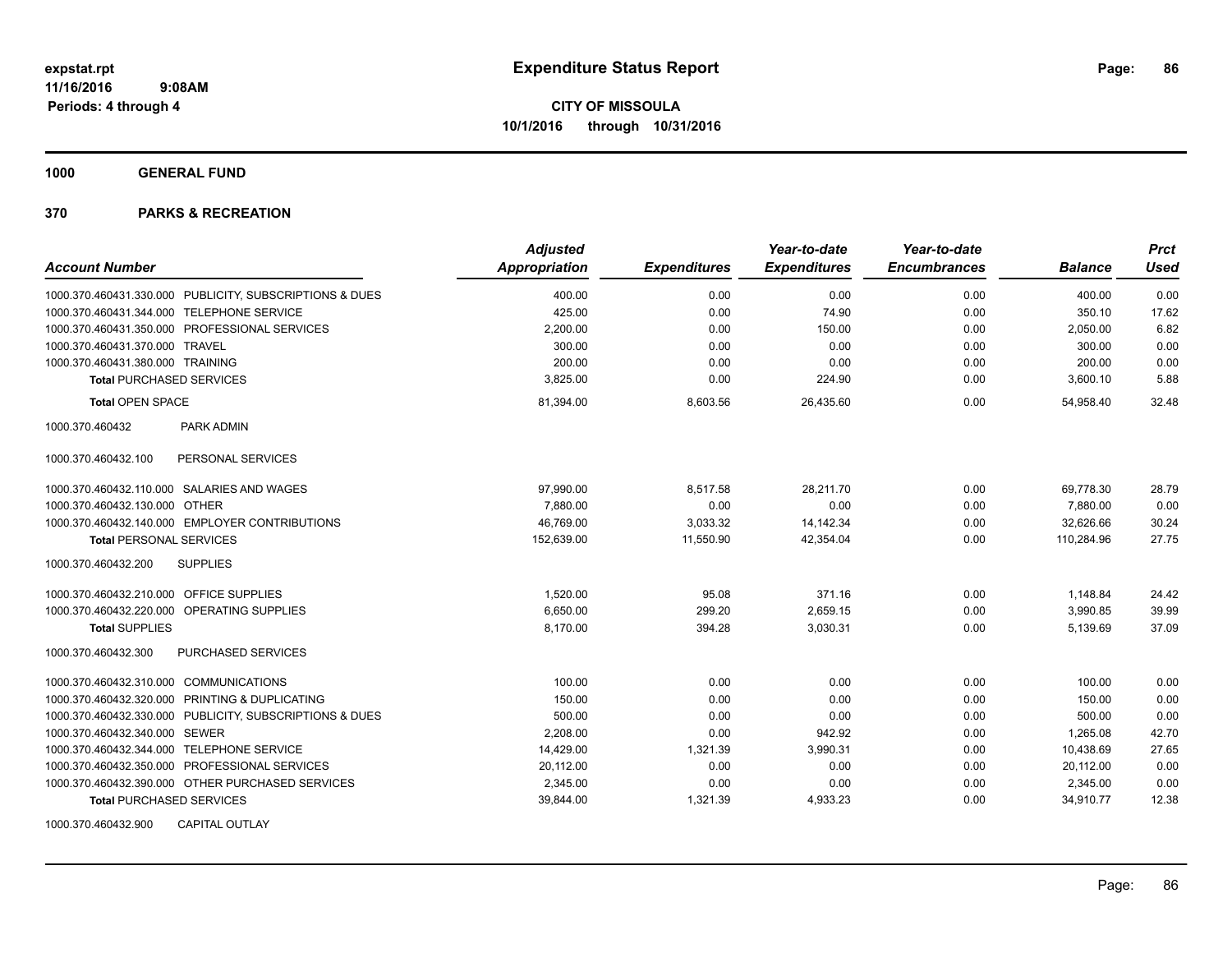**1000 GENERAL FUND**

|                                                         | <b>Adjusted</b>      |                     | Year-to-date        | Year-to-date        |                | <b>Prct</b> |
|---------------------------------------------------------|----------------------|---------------------|---------------------|---------------------|----------------|-------------|
| <b>Account Number</b>                                   | <b>Appropriation</b> | <b>Expenditures</b> | <b>Expenditures</b> | <b>Encumbrances</b> | <b>Balance</b> | <b>Used</b> |
| <b>Total CAPITAL OUTLAY</b>                             | 0.00                 | 0.00                | 0.00                | 0.00                | 0.00           | 0.00        |
| <b>Total PARK ADMIN</b>                                 | 200,653.00           | 13,266.57           | 50,317.58           | 0.00                | 150,335.42     | 25.08       |
| 1000.370.460434<br><b>GREENWAYS &amp; HORTICULTURE</b>  |                      |                     |                     |                     |                |             |
| 1000.370.460434.100<br>PERSONAL SERVICES                |                      |                     |                     |                     |                |             |
| 1000.370.460434.110.000 SALARIES AND WAGES              | 149,345.00           | 15,243.80           | 40,725.81           | 0.00                | 108,619.19     | 27.27       |
| 1000.370.460434.140.000 EMPLOYER CONTRIBUTIONS          | 50,541.00            | 4,043.80            | 15,058.02           | 0.00                | 35,482.98      | 29.79       |
| Total GREENWAYS & HORTICULTURE                          | 199,886.00           | 19,287.60           | 55,783.83           | 0.00                | 144,102.17     | 27.91       |
| 1000.370.460439<br><b>URBAN FORESTRY</b>                |                      |                     |                     |                     |                |             |
| PERSONAL SERVICES<br>1000.370.460439.100                |                      |                     |                     |                     |                |             |
| 1000.370.460439.110.000 SALARIES AND WAGES              | 191,744.00           | 19,726.50           | 56.600.20           | 0.00                | 135,143.80     | 29.52       |
| 1000.370.460439.120.000 OVERTIME/TERMINATION            | 1,750.00             | 0.00                | 0.00                | 0.00                | 1,750.00       | 0.00        |
| 1000.370.460439.140.000 EMPLOYER CONTRIBUTIONS          | 77,344.00            | 7,231.75            | 26,036.80           | 0.00                | 51,307.20      | 33.66       |
| <b>Total PERSONAL SERVICES</b>                          | 270,838.00           | 26,958.25           | 82,637.00           | 0.00                | 188,201.00     | 30.51       |
| <b>SUPPLIES</b><br>1000.370.460439.200                  |                      |                     |                     |                     |                |             |
| 1000.370.460439.220.000 OPERATING SUPPLIES              | 2,132.00             | 0.00                | 0.00                | 0.00                | 2,132.00       | 0.00        |
| 1000.370.460439.230.000 REPAIR/MAINTENANCE              | 581.00               | 0.00                | 0.00                | 0.00                | 581.00         | 0.00        |
| <b>Total SUPPLIES</b>                                   | 2,713.00             | 0.00                | 0.00                | 0.00                | 2,713.00       | 0.00        |
| PURCHASED SERVICES<br>1000.370.460439.300               |                      |                     |                     |                     |                |             |
| 1000.370.460439.310.000 COMMUNICATIONS                  | 145.00               | 0.00                | 0.00                | 0.00                | 145.00         | 0.00        |
| 1000.370.460439.320.000 PRINTING & DUPLICATING          | 100.00               | 0.00                | 0.00                | 0.00                | 100.00         | 0.00        |
| 1000.370.460439.330.000 PUBLICITY, SUBSCRIPTIONS & DUES | 700.00               | 0.00                | 78.50               | 0.00                | 621.50         | 11.21       |
| 1000.370.460439.350.000 PROFESSIONAL SERVICES           | 525.00               | 0.00                | 0.00                | 0.00                | 525.00         | 0.00        |
| 1000.370.460439.360.000 REPAIR & MAINTENANCE            | 22,382.00            | 0.00                | 0.00                | 0.00                | 22,382.00      | 0.00        |
| <b>Total PURCHASED SERVICES</b>                         | 23,852.00            | 0.00                | 78.50               | 0.00                | 23,773.50      | 0.33        |
| <b>Total URBAN FORESTRY</b>                             | 297,403.00           | 26,958.25           | 82,715.50           | 0.00                | 214,687.50     | 27.81       |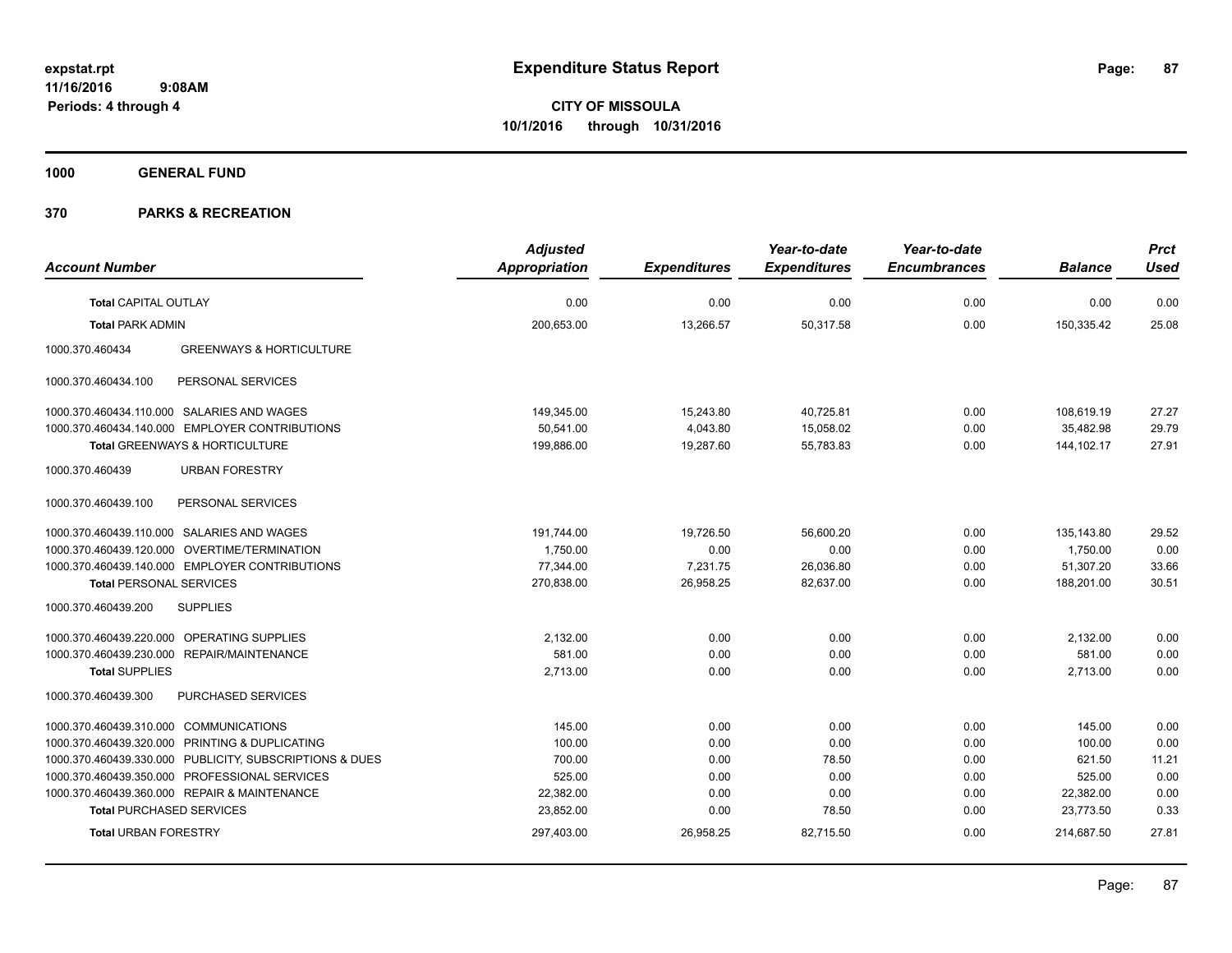# **CITY OF MISSOULA 10/1/2016 through 10/31/2016**

#### **1000 GENERAL FUND**

#### **370 PARKS & RECREATION**

| <b>Account Number</b>                   |                                                         | <b>Adjusted</b><br><b>Appropriation</b> | <b>Expenditures</b> | Year-to-date<br><b>Expenditures</b> | Year-to-date<br><b>Encumbrances</b> | <b>Balance</b> | <b>Prct</b><br><b>Used</b> |
|-----------------------------------------|---------------------------------------------------------|-----------------------------------------|---------------------|-------------------------------------|-------------------------------------|----------------|----------------------------|
|                                         |                                                         |                                         |                     |                                     |                                     |                |                            |
| 1000.370.460441                         | <b>RECREATION</b>                                       |                                         |                     |                                     |                                     |                |                            |
| 1000.370.460441.100                     | PERSONAL SERVICES                                       |                                         |                     |                                     |                                     |                |                            |
|                                         | 1000.370.460441.110.000 SALARIES AND WAGES              | 135,685.00                              | 16,275.88           | 45,981.58                           | 0.00                                | 89.703.42      | 33.89                      |
| 1000.370.460441.120.000                 | OVERTIME/TERMINATION                                    | 700.00                                  | 0.00                | 0.00                                | 0.00                                | 700.00         | 0.00                       |
| 1000.370.460441.130.000 OTHER           |                                                         | 4,880.00                                | 0.00                | 0.00                                | 0.00                                | 4,880.00       | 0.00                       |
|                                         | 1000.370.460441.140.000 EMPLOYER CONTRIBUTIONS          | 52,322.00                               | 5,124.02            | 19,441.48                           | 0.00                                | 32,880.52      | 37.16                      |
| <b>Total PERSONAL SERVICES</b>          |                                                         | 193,587.00                              | 21,399.90           | 65,423.06                           | 0.00                                | 128,163.94     | 33.80                      |
| 1000.370.460441.200                     | <b>SUPPLIES</b>                                         |                                         |                     |                                     |                                     |                |                            |
| 1000.370.460441.210.000 OFFICE SUPPLIES |                                                         | 300.00                                  | 38.70               | 55.21                               | 0.00                                | 244.79         | 18.40                      |
| <b>Total SUPPLIES</b>                   |                                                         | 300.00                                  | 38.70               | 55.21                               | 0.00                                | 244.79         | 18.40                      |
| 1000.370.460441.300                     | PURCHASED SERVICES                                      |                                         |                     |                                     |                                     |                |                            |
|                                         | 1000.370.460441.320.000 PRINTING & DUPLICATING          | 2,150.00                                | 0.00                | 0.00                                | 0.00                                | 2,150.00       | 0.00                       |
|                                         | 1000.370.460441.330.000 PUBLICITY, SUBSCRIPTIONS & DUES | 1,490.00                                | 0.00                | 0.00                                | 0.00                                | 1,490.00       | 0.00                       |
|                                         | 1000.370.460441.344.000 TELEPHONE SERVICE               | 696.00                                  | 0.00                | 79.47                               | 0.00                                | 616.53         | 11.42                      |
|                                         | 1000.370.460441.350.000 PROFESSIONAL SERVICES           | 1,360.00                                | 0.00                | 0.00                                | 0.00                                | 1,360.00       | 0.00                       |
|                                         | 1000.370.460441.360.000 REPAIR & MAINTENANCE            | 1,200.00                                | 309.36              | 1,400.05                            | 0.00                                | $-200.05$      | 116.67                     |
| 1000.370.460441.370.000 TRAVEL          |                                                         | 1,200.00                                | 0.00                | 0.00                                | 0.00                                | 1,200.00       | 0.00                       |
| 1000.370.460441.380.000 TRAINING        |                                                         | 900.00                                  | 594.00              | 594.00                              | 0.00                                | 306.00         | 66.00                      |
| <b>Total PURCHASED SERVICES</b>         |                                                         | 8,996.00                                | 903.36              | 2,073.52                            | 0.00                                | 6,922.48       | 23.05                      |
| 1000.370.460441.800                     | OTHER OBJECTS                                           |                                         |                     |                                     |                                     |                |                            |
|                                         | 1000.370.460441.820.000 TRANSFERS TO OTHER FUNDS        | 10,000.00                               | 0.00                | 0.00                                | 0.00                                | 10,000.00      | 0.00                       |
| <b>Total OTHER OBJECTS</b>              |                                                         | 10,000.00                               | 0.00                | 0.00                                | 0.00                                | 10,000.00      | 0.00                       |
| <b>Total RECREATION</b>                 |                                                         | 212,883.00                              | 22,341.96           | 67,551.79                           | 0.00                                | 145,331.21     | 31.73                      |
| 1000.370.460470                         | <b>RECREATION MORE</b>                                  |                                         |                     |                                     |                                     |                |                            |

1000.370.460470.100 PERSONAL SERVICES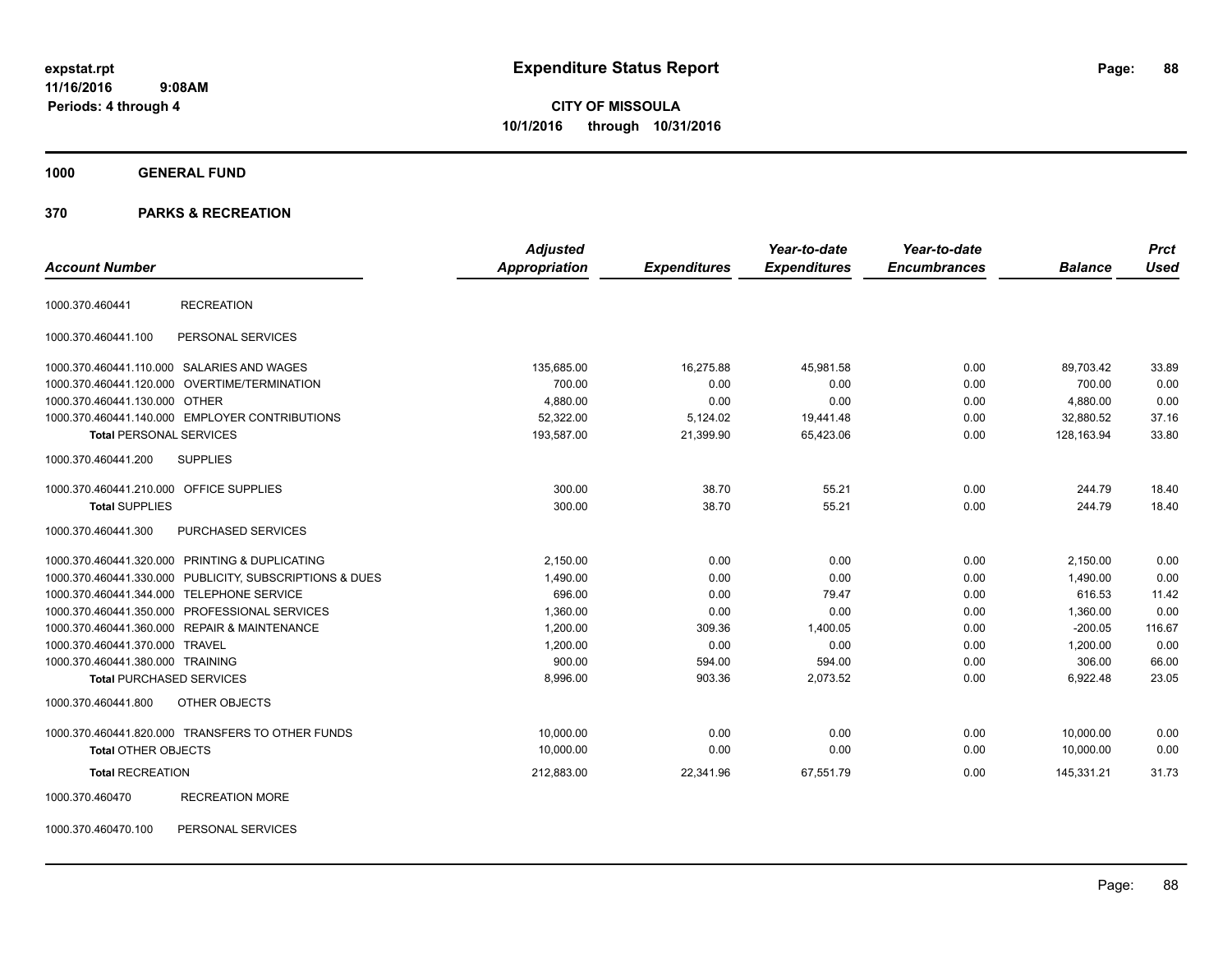**1000 GENERAL FUND**

|                                                         | <b>Adjusted</b>      |                     | Year-to-date        | Year-to-date        |                | <b>Prct</b> |
|---------------------------------------------------------|----------------------|---------------------|---------------------|---------------------|----------------|-------------|
| <b>Account Number</b>                                   | <b>Appropriation</b> | <b>Expenditures</b> | <b>Expenditures</b> | <b>Encumbrances</b> | <b>Balance</b> | <b>Used</b> |
| 1000.370.460470.110.000 SALARIES AND WAGES              | 154,948.00           | 15,616.44           | 87,920.80           | 0.00                | 67,027.20      | 56.74       |
| 1000.370.460470.120.000 OVERTIME/TERMINATION            | 0.00                 | 20.27               | 1,373.13            | 0.00                | $-1,373.13$    | 0.00        |
| 1000.370.460470.140.000 EMPLOYER CONTRIBUTIONS          | 47,721.00            | 4,762.90            | 23,211.60           | 0.00                | 24,509.40      | 48.64       |
| <b>Total PERSONAL SERVICES</b>                          | 202,669.00           | 20,399.61           | 112,505.53          | 0.00                | 90,163.47      | 55.51       |
| 1000.370.460470.200<br><b>SUPPLIES</b>                  |                      |                     |                     |                     |                |             |
| 1000.370.460470.210.000 OFFICE SUPPLIES                 | 100.00               | 0.00                | 30.81               | 0.00                | 69.19          | 30.81       |
| 1000.370.460470.220.000 OPERATING SUPPLIES              | 8,567.00             | 4,070.61            | 9,459.63            | 0.00                | $-892.63$      | 110.42      |
| 1000.370.460470.220.159 OPERATING SUPPLIES              | 0.00                 | 0.00                | 44.57               | 0.00                | $-44.57$       | 0.00        |
| <b>Total SUPPLIES</b>                                   | 8,667.00             | 4,070.61            | 9,535.01            | 0.00                | $-868.01$      | 110.02      |
| 1000.370.460470.300<br><b>PURCHASED SERVICES</b>        |                      |                     |                     |                     |                |             |
| 1000.370.460470.320.000 PRINTING & DUPLICATING          | 1,200.00             | 0.00                | 0.00                | 0.00                | 1,200.00       | 0.00        |
| 1000.370.460470.330.000 PUBLICITY, SUBSCRIPTIONS & DUES | 780.00               | 0.00                | 114.58              | 0.00                | 665.42         | 14.69       |
| 1000.370.460470.344.000 TELEPHONE SERVICE               | 428.00               | 0.00                | 45.47               | 0.00                | 382.53         | 10.62       |
| 1000.370.460470.390.000 OTHER PURCHASED SERVICES        | 21,372.00            | 6,369.50            | 13,259.00           | 0.00                | 8,113.00       | 62.04       |
| <b>Total PURCHASED SERVICES</b>                         | 23,780.00            | 6,369.50            | 13,419.05           | 0.00                | 10,360.95      | 56.43       |
| <b>Total RECREATION MORE</b>                            | 235,116.00           | 30.839.72           | 135,459.59          | 0.00                | 99.656.41      | 57.61       |
| <b>RECREATION ADULTS</b><br>1000.370.460471             |                      |                     |                     |                     |                |             |
| PERSONAL SERVICES<br>1000.370.460471.100                |                      |                     |                     |                     |                |             |
| 1000.370.460471.110.000 SALARIES AND WAGES              | 110,718.00           | 10,399.66           | 37,158.51           | 0.00                | 73,559.49      | 33.56       |
| 1000.370.460471.140.000 EMPLOYER CONTRIBUTIONS          | 32,586.00            | 2,854.21            | 10,976.92           | 0.00                | 21,609.08      | 33.69       |
| <b>Total PERSONAL SERVICES</b>                          | 143,304.00           | 13,253.87           | 48,135.43           | 0.00                | 95,168.57      | 33.59       |
| 1000.370.460471.200<br><b>SUPPLIES</b>                  |                      |                     |                     |                     |                |             |
| 1000.370.460471.210.000 OFFICE SUPPLIES                 | 600.00               | 0.00                | 0.00                | 0.00                | 600.00         | 0.00        |
| 1000.370.460471.210.147 OFFICE SUPPLIES                 | 0.00                 | 89.97               | 97.77               | 0.00                | $-97.77$       | 0.00        |
| 1000.370.460471.220.000 OPERATING SUPPLIES              | 8,892.00             | 17.99               | 181.16              | 0.00                | 8,710.84       | 2.04        |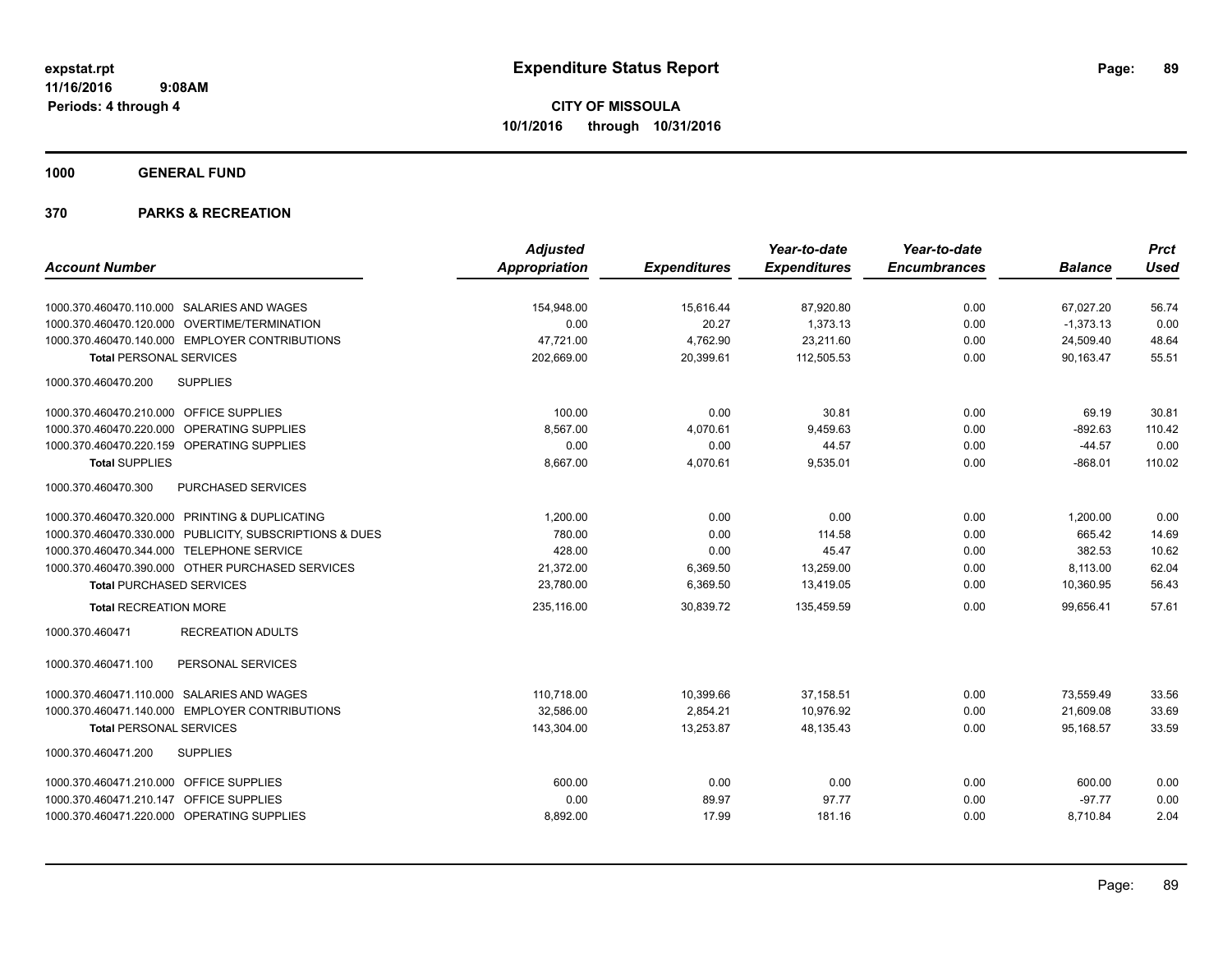**1000 GENERAL FUND**

|                                                         | <b>Adjusted</b>      |                     | Year-to-date        | Year-to-date        |                | <b>Prct</b> |
|---------------------------------------------------------|----------------------|---------------------|---------------------|---------------------|----------------|-------------|
| <b>Account Number</b>                                   | <b>Appropriation</b> | <b>Expenditures</b> | <b>Expenditures</b> | <b>Encumbrances</b> | <b>Balance</b> | <b>Used</b> |
| 1000.370.460471.220.144 OPERATING SUPPLIES              | 0.00                 | 0.00                | 267.70              | 0.00                | $-267.70$      | 0.00        |
| 1000.370.460471.220.147 OPERATING SUPPLIES              | 0.00                 | $-76.05$            | 4,940.35            | 0.00                | $-4,940.35$    | 0.00        |
| 1000.370.460471.220.191 OPERATING SUPPLIES              | 0.00                 | 15.96               | 15.96               | 0.00                | $-15.96$       | 0.00        |
| 1000.370.460471.220.193 OPERATING SUPPLIES              | 0.00                 | 0.00                | 187.50              | 0.00                | $-187.50$      | 0.00        |
| <b>Total SUPPLIES</b>                                   | 9,492.00             | 47.87               | 5,690.44            | 0.00                | 3,801.56       | 59.95       |
| 1000.370.460471.300<br><b>PURCHASED SERVICES</b>        |                      |                     |                     |                     |                |             |
| 1000.370.460471.310.000 COMMUNICATIONS                  | 460.00               | 0.00                | 0.00                | 0.00                | 460.00         | 0.00        |
| 1000.370.460471.320.000 PRINTING & DUPLICATING          | 1,800.00             | 0.00                | 0.00                | 0.00                | 1,800.00       | 0.00        |
| 1000.370.460471.330.000 PUBLICITY, SUBSCRIPTIONS & DUES | 1,220.00             | 0.00                | 0.00                | 0.00                | 1,220.00       | 0.00        |
| 1000.370.460471.344.000 TELEPHONE SERVICE               | 567.00               | 0.00                | 123.16              | 0.00                | 443.84         | 21.72       |
| 1000.370.460471.350.147 PROFESSIONAL SERVICES           | 0.00                 | 0.00                | 100.00              | 0.00                | $-100.00$      | 0.00        |
| 1000.370.460471.390.000 OTHER PURCHASED SERVICES        | 10,000.00            | 430.00              | 430.00              | 0.00                | 9,570.00       | 4.30        |
| <b>Total PURCHASED SERVICES</b>                         | 14,047.00            | 430.00              | 653.16              | 0.00                | 13,393.84      | 4.65        |
| <b>Total RECREATION ADULTS</b>                          | 166,843.00           | 13,731.74           | 54,479.03           | 0.00                | 112,363.97     | 32.65       |
| 1000.370.460472<br><b>RECREATION YOUTH</b>              |                      |                     |                     |                     |                |             |
| PERSONAL SERVICES<br>1000.370.460472.100                |                      |                     |                     |                     |                |             |
| 1000.370.460472.110.000 SALARIES AND WAGES              | 105,185.00           | 8,457.03            | 43,423.87           | 0.00                | 61,761.13      | 41.28       |
| 1000.370.460472.120.000 OVERTIME/TERMINATION            | 0.00                 | 0.00                | 15.18               | 0.00                | $-15.18$       | 0.00        |
| 1000.370.460472.140.000 EMPLOYER CONTRIBUTIONS          | 26,260.00            | 2,208.72            | 10,659.67           | 0.00                | 15,600.33      | 40.59       |
| <b>Total PERSONAL SERVICES</b>                          | 131,445.00           | 10,665.75           | 54,098.72           | 0.00                | 77,346.28      | 41.16       |
| 1000.370.460472.200<br><b>SUPPLIES</b>                  |                      |                     |                     |                     |                |             |
| 1000.370.460472.210.000 OFFICE SUPPLIES                 | 100.00               | 0.00                | 0.00                | 0.00                | 100.00         | 0.00        |
| 1000.370.460472.220.000 OPERATING SUPPLIES              | 16,006.00            | 0.00                | 172.26              | 0.00                | 15,833.74      | 1.08        |
| 1000.370.460472.220.145 OPERATING SUPPLIES              | 0.00                 | 0.00                | 219.87              | 0.00                | $-219.87$      | 0.00        |
| 1000.370.460472.220.147 OPERATING SUPPLIES              | 0.00                 | 0.00                | 187.50              | 0.00                | $-187.50$      | 0.00        |
| 1000.370.460472.220.190 OPERATING SUPPLIES              | 0.00                 | 0.00                | 1,611.87            | 0.00                | $-1,611.87$    | 0.00        |
| 1000.370.460472.220.191 OPERATING SUPPLIES              | 0.00                 | 5,643.60            | 5,643.60            | 0.00                | $-5,643.60$    | 0.00        |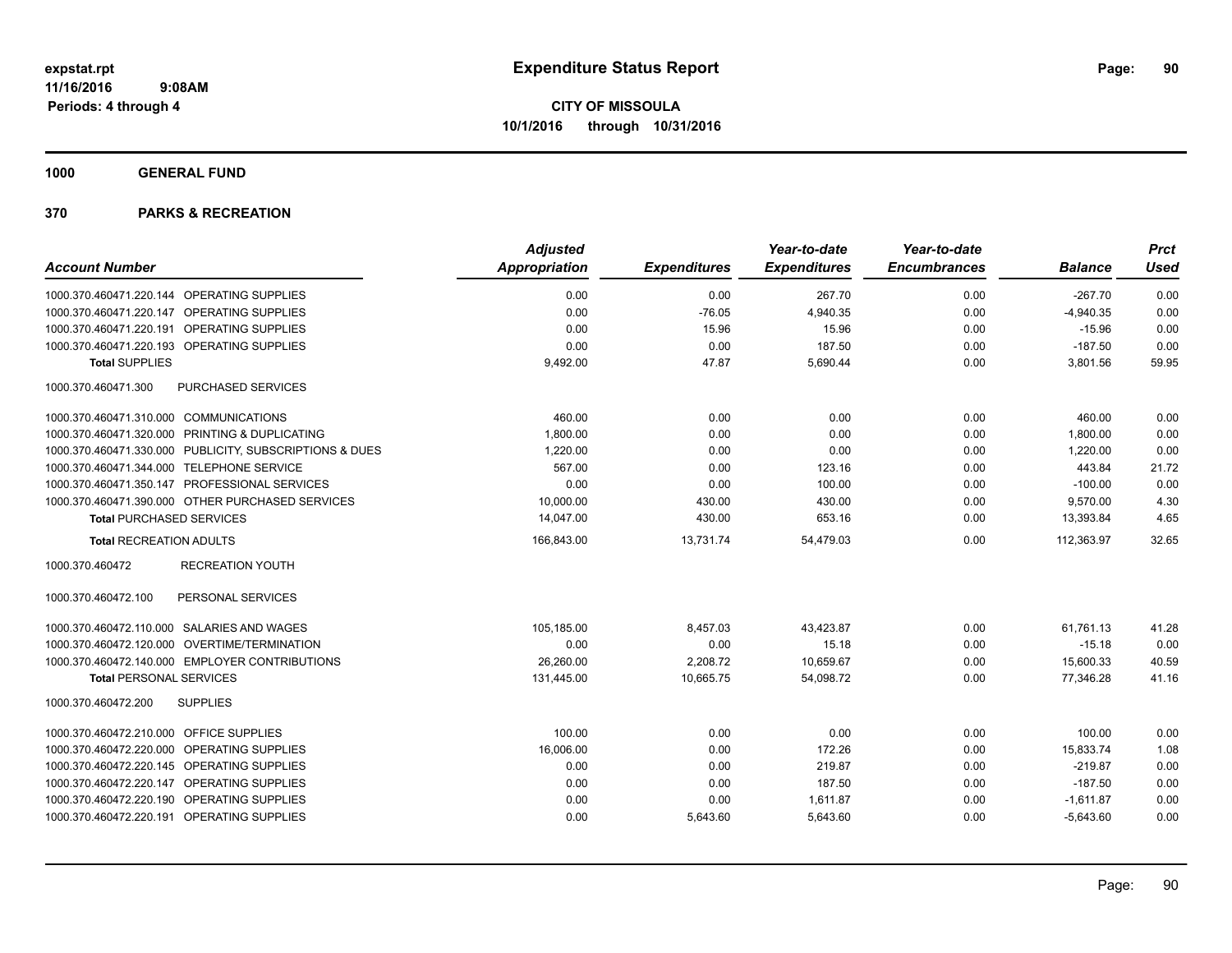**1000 GENERAL FUND**

## **370 PARKS & RECREATION**

|                                                         | <b>Adjusted</b>      |                     | Year-to-date        | Year-to-date        |                | <b>Prct</b> |
|---------------------------------------------------------|----------------------|---------------------|---------------------|---------------------|----------------|-------------|
| <b>Account Number</b>                                   | <b>Appropriation</b> | <b>Expenditures</b> | <b>Expenditures</b> | <b>Encumbrances</b> | <b>Balance</b> | <b>Used</b> |
| 1000.370.460472.220.192 OPERATING SUPPLIES              | 0.00                 | 0.00                | 409.65              | 0.00                | $-409.65$      | 0.00        |
| 1000.370.460472.220.193 OPERATING SUPPLIES              | 0.00                 | 0.00                | 821.50              | 0.00                | $-821.50$      | 0.00        |
| <b>Total SUPPLIES</b>                                   | 16,106.00            | 5,643.60            | 9,066.25            | 0.00                | 7,039.75       | 56.29       |
| <b>PURCHASED SERVICES</b><br>1000.370.460472.300        |                      |                     |                     |                     |                |             |
| 1000.370.460472.320.000 PRINTING & DUPLICATING          | 1,300.00             | 0.00                | 0.00                | 0.00                | 1,300.00       | 0.00        |
| 1000.370.460472.330.000 PUBLICITY, SUBSCRIPTIONS & DUES | 1,500.00             | 0.00                | 0.00                | 0.00                | 1,500.00       | 0.00        |
| 1000.370.460472.341.000 ELECTRICITY & NATURAL GAS       | 1,225.00             | 0.00                | 0.00                | 0.00                | 1.225.00       | 0.00        |
| 1000.370.460472.343.000 WATER CHARGES                   | 601.00               | 0.00                | 0.00                | 0.00                | 601.00         | 0.00        |
| 1000.370.460472.344.000 TELEPHONE SERVICE               | 662.00               | 0.00                | 158.68              | 0.00                | 503.32         | 23.97       |
| 1000.370.460472.345.000 GARBAGE                         | 468.00               | 0.00                | 450.00              | 0.00                | 18.00          | 96.15       |
| 1000.370.460472.350.000 PROFESSIONAL SERVICES           | 2,487.00             | 0.00                | 0.00                | 0.00                | 2,487.00       | 0.00        |
| 1000.370.460472.350.190 PROFESSIONAL SERVICES           | 0.00                 | 0.00                | 1,969.40            | 0.00                | $-1,969.40$    | 0.00        |
| 1000.370.460472.390.000 OTHER PURCHASED SERVICES        | 500.00               | 0.00                | 0.00                | 0.00                | 500.00         | 0.00        |
| <b>Total PURCHASED SERVICES</b>                         | 8.743.00             | 0.00                | 2,578.08            | 0.00                | 6,164.92       | 29.49       |
| <b>Total RECREATION YOUTH</b>                           | 156,294.00           | 16,309.35           | 65,743.05           | 0.00                | 90.550.95      | 42.06       |
| 1000.370.460473<br>RECREATION SPECIAL EVENTS            |                      |                     |                     |                     |                |             |
| <b>SUPPLIES</b><br>1000.370.460473.200                  |                      |                     |                     |                     |                |             |
| 1000.370.460473.220.000 OPERATING SUPPLIES              | 2,328.00             | 328.91              | 855.76              | 0.00                | 1.472.24       | 36.76       |
| 1000.370.460473.220.147 OPERATING SUPPLIES              | 0.00                 | 0.00                | 25.00               | 0.00                | $-25.00$       | 0.00        |
| <b>Total SUPPLIES</b>                                   | 2,328.00             | 328.91              | 880.76              | 0.00                | 1,447.24       | 37.83       |
| 1000.370.460473.300<br><b>PURCHASED SERVICES</b>        |                      |                     |                     |                     |                |             |
| <b>Total PURCHASED SERVICES</b>                         | 0.00                 | 0.00                | 0.00                | 0.00                | 0.00           | 0.00        |
| Total RECREATION SPECIAL EVENTS                         | 2,328.00             | 328.91              | 880.76              | 0.00                | 1,447.24       | 37.83       |
| <b>SPRAY DECKS</b><br>1000.370.460474                   |                      |                     |                     |                     |                |             |

1000.370.460474.100 PERSONAL SERVICES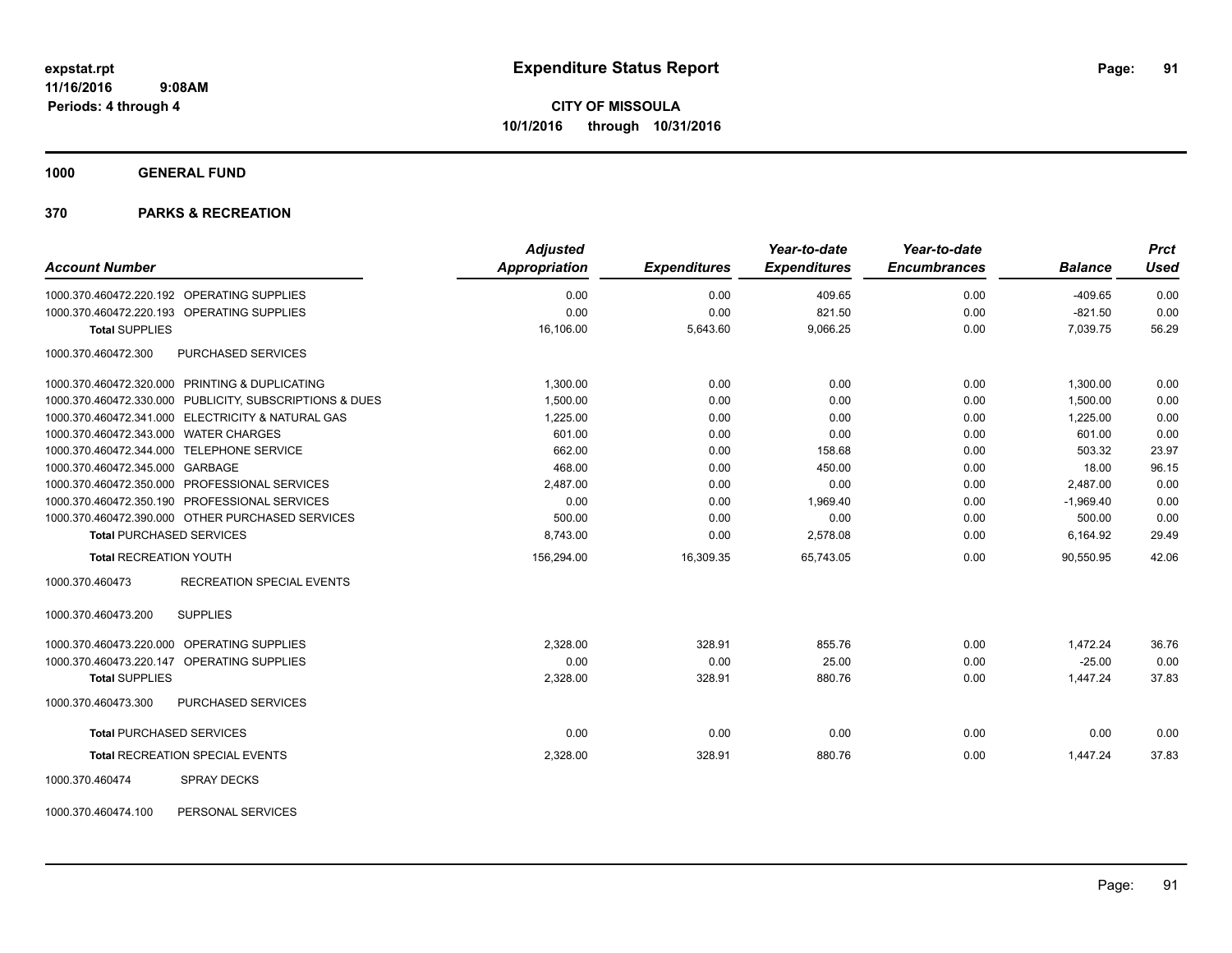**1000 GENERAL FUND**

| <b>Account Number</b>                                   | <b>Adjusted</b><br>Appropriation | <b>Expenditures</b> | Year-to-date<br><b>Expenditures</b> | Year-to-date<br><b>Encumbrances</b> | <b>Balance</b> | <b>Prct</b><br><b>Used</b> |
|---------------------------------------------------------|----------------------------------|---------------------|-------------------------------------|-------------------------------------|----------------|----------------------------|
| 1000.370.460474.110.000 SALARIES AND WAGES              | 8,106.00                         | 0.00                | 0.00                                | 0.00                                | 8,106.00       | 0.00                       |
| 1000.370.460474.140.000 EMPLOYER CONTRIBUTIONS          | 1,145.00                         | 0.00                | 0.00                                | 0.00                                | 1,145.00       | 0.00                       |
| <b>Total PERSONAL SERVICES</b>                          | 9,251.00                         | 0.00                | 0.00                                | 0.00                                | 9,251.00       | 0.00                       |
| 1000.370.460474.200<br><b>SUPPLIES</b>                  |                                  |                     |                                     |                                     |                |                            |
| 1000.370.460474.220.000 OPERATING SUPPLIES              | 1,535.00                         | 0.00                | 0.00                                | 0.00                                | 1,535.00       | 0.00                       |
| 1000.370.460474.230.000 REPAIR/MAINTENANCE              | 5,424.00                         | 774.45              | 3,384.55                            | 0.00                                | 2,039.45       | 62.40                      |
| <b>Total SUPPLIES</b>                                   | 6,959.00                         | 774.45              | 3,384.55                            | 0.00                                | 3,574.45       | 48.64                      |
| 1000.370.460474.300<br>PURCHASED SERVICES               |                                  |                     |                                     |                                     |                |                            |
| 1000.370.460474.330.000 PUBLICITY, SUBSCRIPTIONS & DUES | 750.00                           | 0.00                | 0.00                                | 0.00                                | 750.00         | 0.00                       |
| 1000.370.460474.360.000 REPAIR & MAINTENANCE            | 2,050.00                         | 0.00                | 669.51                              | 0.00                                | 1,380.49       | 32.66                      |
| <b>Total PURCHASED SERVICES</b>                         | 2,800.00                         | 0.00                | 669.51                              | 0.00                                | 2,130.49       | 23.91                      |
| 1000.370.460474.900<br><b>CAPITAL OUTLAY</b>            |                                  |                     |                                     |                                     |                |                            |
| <b>Total CAPITAL OUTLAY</b>                             | 0.00                             | 0.00                | 0.00                                | 0.00                                | 0.00           | 0.00                       |
| <b>Total SPRAY DECKS</b>                                | 19,010.00                        | 774.45              | 4,054.06                            | 0.00                                | 14,955.94      | 21.33                      |
| YOUTH DRUG<br>1000.370.460476                           |                                  |                     |                                     |                                     |                |                            |
| 1000.370.460476.100<br>PERSONAL SERVICES                |                                  |                     |                                     |                                     |                |                            |
| 1000.370.460476.110.000 SALARIES AND WAGES              | 9,446.00                         | 0.00                | 0.00                                | 0.00                                | 9,446.00       | 0.00                       |
| 1000.370.460476.140.000 EMPLOYER CONTRIBUTIONS          | 1,339.00                         | 0.00                | 0.00                                | 0.00                                | 1,339.00       | 0.00                       |
| <b>Total PERSONAL SERVICES</b>                          | 10,785.00                        | 0.00                | 0.00                                | 0.00                                | 10,785.00      | 0.00                       |
| <b>SUPPLIES</b><br>1000.370.460476.200                  |                                  |                     |                                     |                                     |                |                            |
| 1000.370.460476.210.000 OFFICE SUPPLIES                 | 150.00                           | 0.00                | 0.00                                | 0.00                                | 150.00         | 0.00                       |
| 1000.370.460476.220.000 OPERATING SUPPLIES              | 2,200.00                         | 1,415.68            | 1,415.68                            | 0.00                                | 784.32         | 64.35                      |
| <b>Total SUPPLIES</b>                                   | 2,350.00                         | 1,415.68            | 1,415.68                            | 0.00                                | 934.32         | 60.24                      |
| <b>PURCHASED SERVICES</b><br>1000.370.460476.300        |                                  |                     |                                     |                                     |                |                            |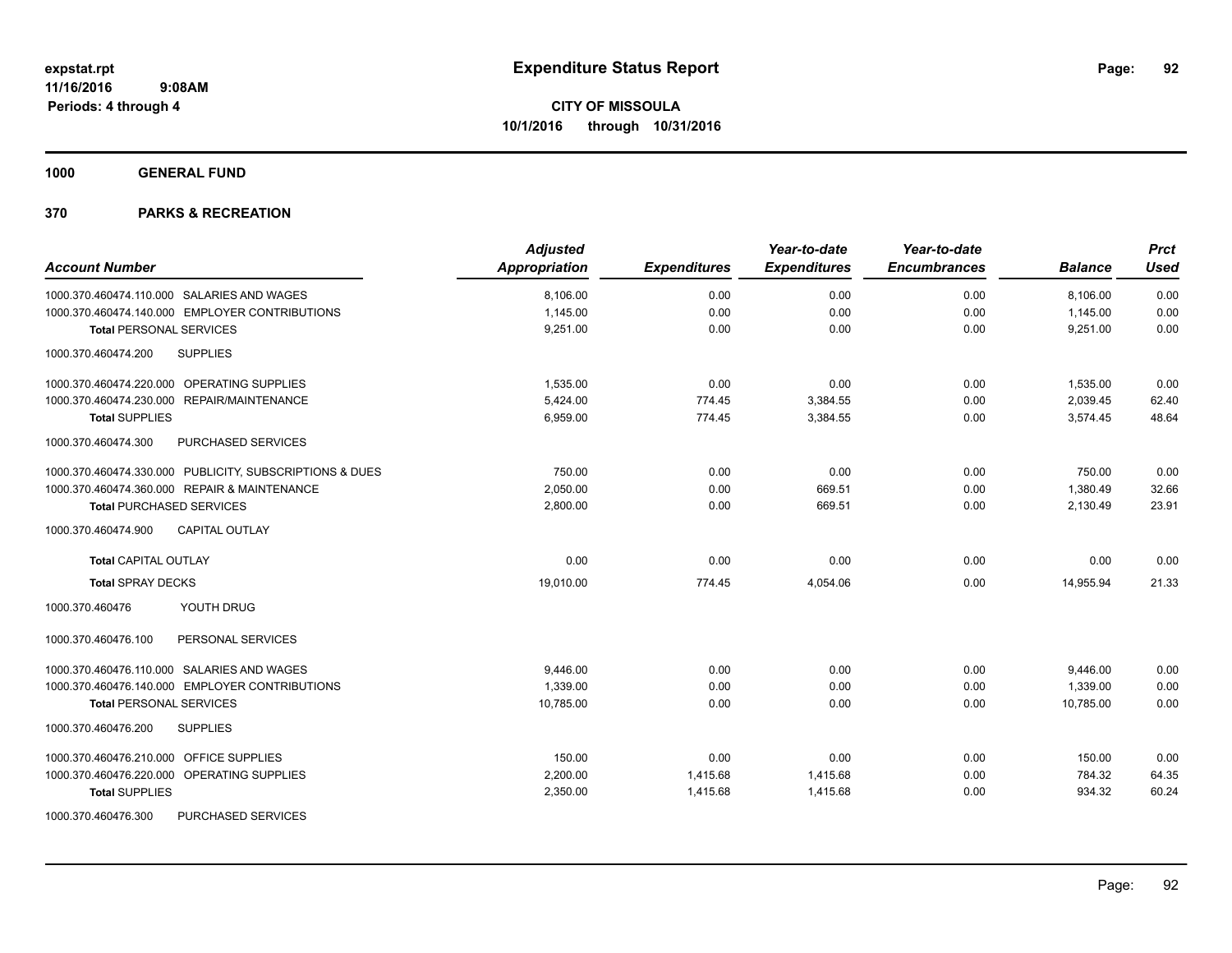**1000 GENERAL FUND**

|                                                         | <b>Adjusted</b>      |                     | Year-to-date        | Year-to-date        |                | <b>Prct</b> |
|---------------------------------------------------------|----------------------|---------------------|---------------------|---------------------|----------------|-------------|
| <b>Account Number</b>                                   | <b>Appropriation</b> | <b>Expenditures</b> | <b>Expenditures</b> | <b>Encumbrances</b> | <b>Balance</b> | <b>Used</b> |
| 1000.370.460476.320.000 PRINTING & DUPLICATING          | 250.00               | 0.00                | 0.00                | 0.00                | 250.00         | 0.00        |
| 1000.370.460476.330.000 PUBLICITY, SUBSCRIPTIONS & DUES | 100.00               | 0.00                | 0.00                | 0.00                | 100.00         | 0.00        |
| 1000.370.460476.350.000 PROFESSIONAL SERVICES           | 1,200.00             | 0.00                | 0.00                | 0.00                | 1,200.00       | 0.00        |
| <b>Total PURCHASED SERVICES</b>                         | 1,550.00             | 0.00                | 0.00                | 0.00                | 1,550.00       | 0.00        |
| <b>Total YOUTH DRUG</b>                                 | 14,685.00            | 1,415.68            | 1,415.68            | 0.00                | 13,269.32      | 9.64        |
| 1000.370.460477<br><b>GRILL VAN</b>                     |                      |                     |                     |                     |                |             |
| 1000.370.460477.200<br><b>SUPPLIES</b>                  |                      |                     |                     |                     |                |             |
| 1000.370.460477.220.000 OPERATING SUPPLIES              | 12,754.00            | 614.12              | 843.43              | 0.00                | 11,910.57      | 6.61        |
| 1000.370.460477.230.000 REPAIR/MAINTENANCE              | 29,102.00            | 4,299.07            | 16,206.69           | 0.00                | 12,895.31      | 55.69       |
| <b>Total SUPPLIES</b>                                   | 41,856.00            | 4,913.19            | 17,050.12           | 0.00                | 24,805.88      | 40.74       |
| 1000.370.460477.300<br>PURCHASED SERVICES               |                      |                     |                     |                     |                |             |
| 1000.370.460477.350.000 PROFESSIONAL SERVICES           | 900.00               | 0.00                | 657.80              | 0.00                | 242.20         | 73.09       |
| 1000.370.460477.360.000 REPAIR & MAINTENANCE            | 5,228.00             | 457.98              | 2,282.48            | 0.00                | 2,945.52       | 43.66       |
| <b>Total PURCHASED SERVICES</b>                         | 6,128.00             | 457.98              | 2,940.28            | 0.00                | 3.187.72       | 47.98       |
| <b>Total GRILL VAN</b>                                  | 47.984.00            | 5,371.17            | 19.990.40           | 0.00                | 27.993.60      | 41.66       |
| 1000.370.460484<br><b>CONSERVATION LANDS MGMT</b>       |                      |                     |                     |                     |                |             |
| 1000.370.460484.100<br>PERSONAL SERVICES                |                      |                     |                     |                     |                |             |
| 1000.370.460484.110.000 SALARIES AND WAGES              | 190,912.00           | 25,265.97           | 72,136.81           | 0.00                | 118,775.19     | 37.79       |
| 1000.370.460484.120.000 OVERTIME/TERMINATION            | 1.750.00             | 202.59              | 202.59              | 0.00                | 1,547.41       | 11.58       |
| 1000.370.460484.140.000 EMPLOYER CONTRIBUTIONS          | 69,519.00            | 8,841.77            | 31,480.04           | 0.00                | 38,038.96      | 45.28       |
| <b>Total PERSONAL SERVICES</b>                          | 262.181.00           | 34.310.33           | 103.819.44          | 0.00                | 158.361.56     | 39.60       |
| 1000.370.460484.200<br><b>SUPPLIES</b>                  |                      |                     |                     |                     |                |             |
| 1000.370.460484.220.000 OPERATING SUPPLIES              | 6,337.00             | 0.00                | 56.80               | 0.00                | 6,280.20       | 0.90        |
| 1000.370.460484.230.000 REPAIR/MAINTENANCE              | 10,364.00            | 0.00                | 42.94               | 0.00                | 10,321.06      | 0.41        |
| <b>Total SUPPLIES</b>                                   | 16,701.00            | 0.00                | 99.74               | 0.00                | 16,601.26      | 0.60        |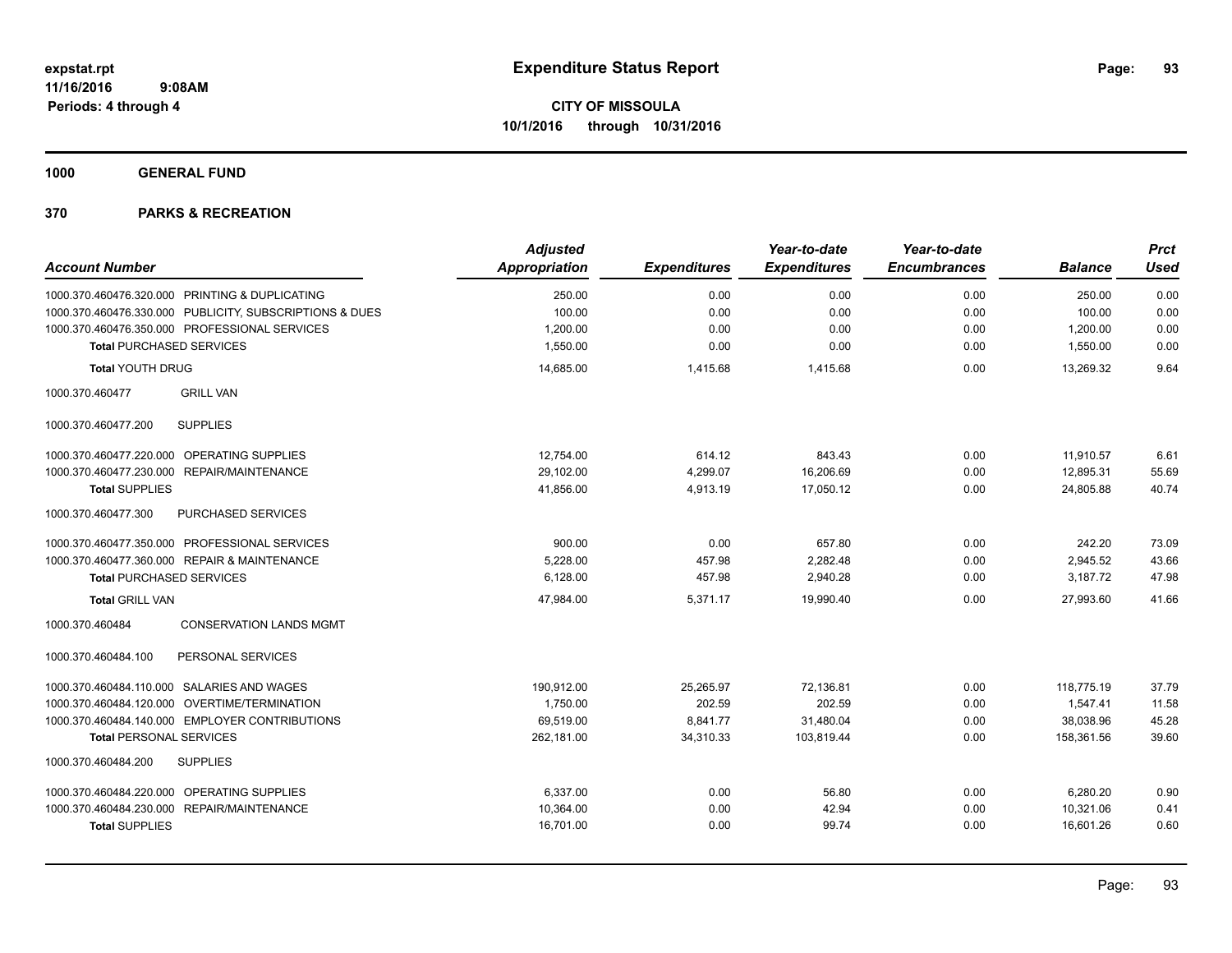**1000 GENERAL FUND**

|                                                  | <b>Adjusted</b> |                     | Year-to-date        | Year-to-date        |                | <b>Prct</b> |
|--------------------------------------------------|-----------------|---------------------|---------------------|---------------------|----------------|-------------|
| <b>Account Number</b>                            | Appropriation   | <b>Expenditures</b> | <b>Expenditures</b> | <b>Encumbrances</b> | <b>Balance</b> | <b>Used</b> |
| PURCHASED SERVICES<br>1000.370.460484.300        |                 |                     |                     |                     |                |             |
| 1000.370.460484.350.000 PROFESSIONAL SERVICES    | 6,228.00        | 0.00                | 0.00                | 0.00                | 6,228.00       | 0.00        |
| 1000.370.460484.390.000 OTHER PURCHASED SERVICES | 520.00          | 0.00                | 0.00                | 0.00                | 520.00         | 0.00        |
| <b>Total PURCHASED SERVICES</b>                  | 6,748.00        | 0.00                | 0.00                | 0.00                | 6,748.00       | 0.00        |
| <b>Total CONSERVATION LANDS MGMT</b>             | 285,630.00      | 34,310.33           | 103,919.18          | 0.00                | 181,710.82     | 36.38       |
| 1000.370.460485<br><b>SAFETY &amp; TRAINING</b>  |                 |                     |                     |                     |                |             |
| <b>SUPPLIES</b><br>1000.370.460485.200           |                 |                     |                     |                     |                |             |
| 1000.370.460485.220.000 OPERATING SUPPLIES       | 5.980.00        | 290.50              | 1.594.17            | 0.00                | 4,385.83       | 26.66       |
| <b>Total SUPPLIES</b>                            | 5,980.00        | 290.50              | 1,594.17            | 0.00                | 4,385.83       | 26.66       |
| PURCHASED SERVICES<br>1000.370.460485.300        |                 |                     |                     |                     |                |             |
| 1000.370.460485.310.000 COMMUNICATIONS           | 50.00           | 0.00                | 0.00                | 0.00                | 50.00          | 0.00        |
| 1000.370.460485.320.000 PRINTING & DUPLICATING   | 50.00           | 0.00                | 48.50               | 0.00                | 1.50           | 97.00       |
| 1000.370.460485.370.000 TRAVEL                   | 3,744.00        | 231.00              | 231.00              | 0.00                | 3,513.00       | 6.17        |
| 1000.370.460485.380.000 TRAINING                 | 2,936.00        | 650.00              | 1,139.95            | 0.00                | 1,796.05       | 38.83       |
| <b>Total PURCHASED SERVICES</b>                  | 6,780.00        | 881.00              | 1,419.45            | 0.00                | 5,360.55       | 20.94       |
| <b>Total SAFETY &amp; TRAINING</b>               | 12,760.00       | 1,171.50            | 3,013.62            | 0.00                | 9,746.38       | 23.62       |
| <b>CURRENTS POOL EXPENSES</b><br>1000.370.460490 |                 |                     |                     |                     |                |             |
| <b>SUPPLIES</b><br>1000.370.460490.200           |                 |                     |                     |                     |                |             |
| Total CURRENTS POOL EXPENSES                     | 0.00            | 0.00                | 0.00                | 0.00                | 0.00           | 0.00        |
| PARK MAINTENANCE CONTRACTS<br>1000.370.460500    |                 |                     |                     |                     |                |             |
| <b>SUPPLIES</b><br>1000.370.460500.200           |                 |                     |                     |                     |                |             |
| 1000.370.460500.220.000 OPERATING SUPPLIES       | 6,540.00        | 0.00                | 0.00                | 0.00                | 6,540.00       | 0.00        |
| 1000.370.460500.230.000 REPAIR/MAINTENANCE       | 3,939.00        | 0.00                | 188.68              | 0.00                | 3,750.32       | 4.79        |
|                                                  |                 |                     |                     |                     |                |             |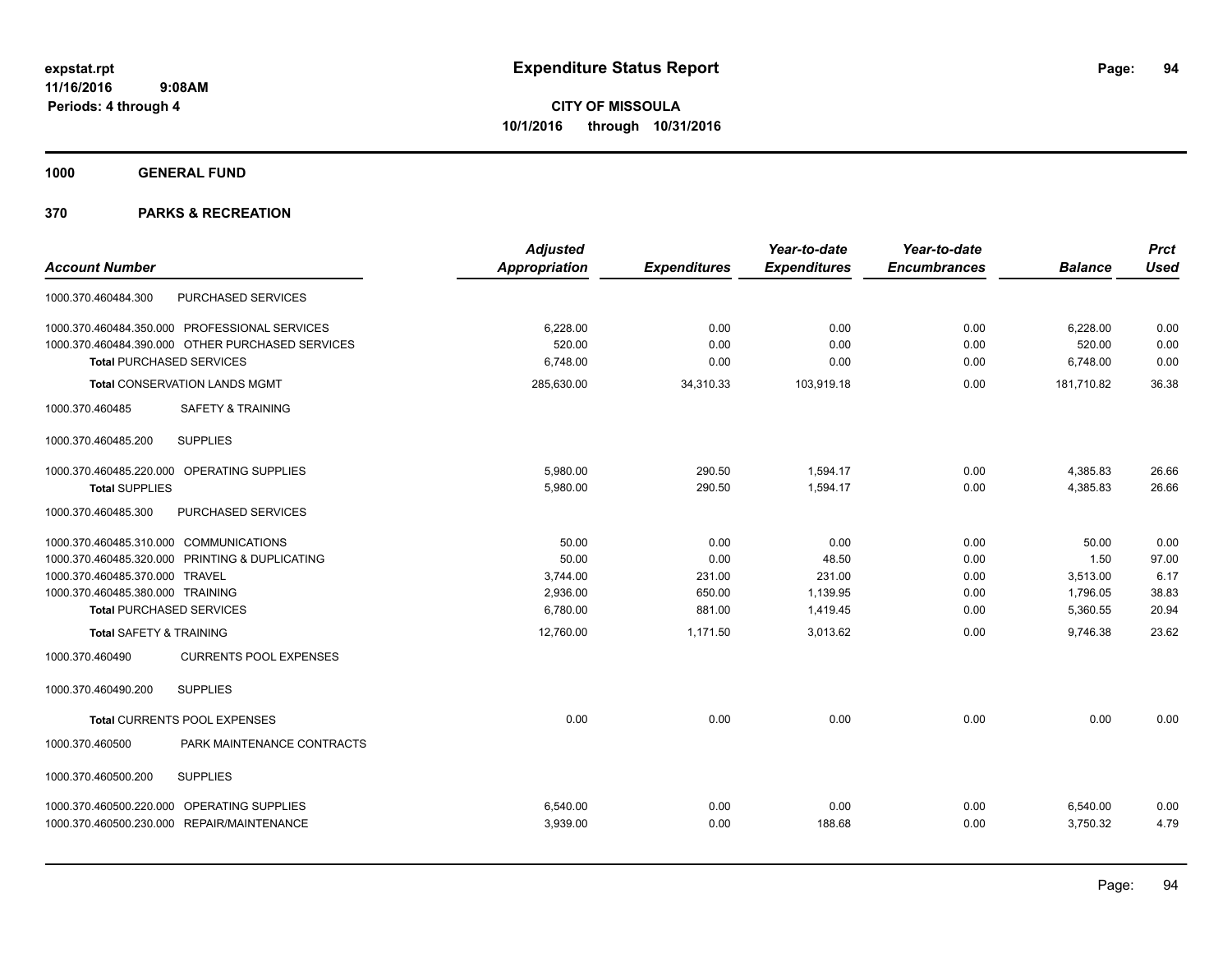**1000 GENERAL FUND**

| <b>Account Number</b>                             | <b>Adjusted</b><br><b>Appropriation</b> | <b>Expenditures</b> | Year-to-date<br><b>Expenditures</b> | Year-to-date<br><b>Encumbrances</b> | <b>Balance</b> | <b>Prct</b><br><b>Used</b> |
|---------------------------------------------------|-----------------------------------------|---------------------|-------------------------------------|-------------------------------------|----------------|----------------------------|
| <b>Total SUPPLIES</b>                             | 10,479.00                               | 0.00                | 188.68                              | 0.00                                | 10,290.32      | 1.80                       |
| 1000.370.460500.300<br>PURCHASED SERVICES         |                                         |                     |                                     |                                     |                |                            |
| <b>Total PURCHASED SERVICES</b>                   | 0.00                                    | 0.00                | 0.00                                | 0.00                                | 0.00           | 0.00                       |
| <b>Total PARK MAINTENANCE CONTRACTS</b>           | 10,479.00                               | 0.00                | 188.68                              | 0.00                                | 10,290.32      | 1.80                       |
| PARK MAINTENANCE ROUTINE<br>1000.370.460501       |                                         |                     |                                     |                                     |                |                            |
| PERSONAL SERVICES<br>1000.370.460501.100          |                                         |                     |                                     |                                     |                |                            |
| 1000.370.460501.110.000 SALARIES AND WAGES        | 619,633.00                              | 81,000.13           | 263,970.49                          | 0.00                                | 355,662.51     | 42.60                      |
| 1000.370.460501.120.000 OVERTIME/TERMINATION      | 2,100.00                                | 120.78              | 431.82                              | 0.00                                | 1,668.18       | 20.56                      |
| 1000.370.460501.140.000 EMPLOYER CONTRIBUTIONS    | 227,628.00                              | 27,801.89           | 102,613.56                          | 0.00                                | 125,014.44     | 45.08                      |
| <b>Total PERSONAL SERVICES</b>                    | 849,361.00                              | 108,922.80          | 367,015.87                          | 0.00                                | 482,345.13     | 43.21                      |
| <b>SUPPLIES</b><br>1000.370.460501.200            |                                         |                     |                                     |                                     |                |                            |
| 1000.370.460501.220.000 OPERATING SUPPLIES        | 5,319.00                                | 0.00                | 0.00                                | 0.00                                | 5,319.00       | 0.00                       |
| 1000.370.460501.230.000 REPAIR/MAINTENANCE        | 5,275.00                                | 0.00                | 0.00                                | 0.00                                | 5,275.00       | 0.00                       |
| 1000.370.460501.231.000 GASOLINE                  | 79,836.00                               | 0.00                | 9,615.99                            | 0.00                                | 70,220.01      | 12.04                      |
| <b>Total SUPPLIES</b>                             | 90,430.00                               | 0.00                | 9,615.99                            | 0.00                                | 80,814.01      | 10.63                      |
| 1000.370.460501.300<br>PURCHASED SERVICES         |                                         |                     |                                     |                                     |                |                            |
| 1000.370.460501.341.000 ELECTRICITY & NATURAL GAS | 92,573.00                               | 7,086.40            | 7,626.84                            | 0.00                                | 84,946.16      | 8.24                       |
| 1000.370.460501.343.000 WATER CHARGES             | 152,803.00                              | 35,873.33           | 117,401.22                          | 0.00                                | 35,401.78      | 76.83                      |
| 1000.370.460501.345.000 GARBAGE                   | 28,946.00                               | 73.25               | 10,460.77                           | 0.00                                | 18,485.23      | 36.14                      |
| 1000.370.460501.350.000 PROFESSIONAL SERVICES     | 2,347.00                                | 200.00              | 431.87                              | 0.00                                | 1,915.13       | 18.40                      |
| 1000.370.460501.360.000 REPAIR & MAINTENANCE      | 3,183.00                                | 0.00                | 0.00                                | 0.00                                | 3,183.00       | 0.00                       |
| <b>Total PURCHASED SERVICES</b>                   | 279,852.00                              | 43,232.98           | 135,920.70                          | 0.00                                | 143,931.30     | 48.57                      |
| OTHER OBJECTS<br>1000.370.460501.800              |                                         |                     |                                     |                                     |                |                            |
| <b>Total OTHER OBJECTS</b>                        | 0.00                                    | 0.00                | 0.00                                | 0.00                                | 0.00           | 0.00                       |
| <b>Total PARK MAINTENANCE ROUTINE</b>             | 1,219,643.00                            | 152,155.78          | 512,552.56                          | 0.00                                | 707,090.44     | 42.02                      |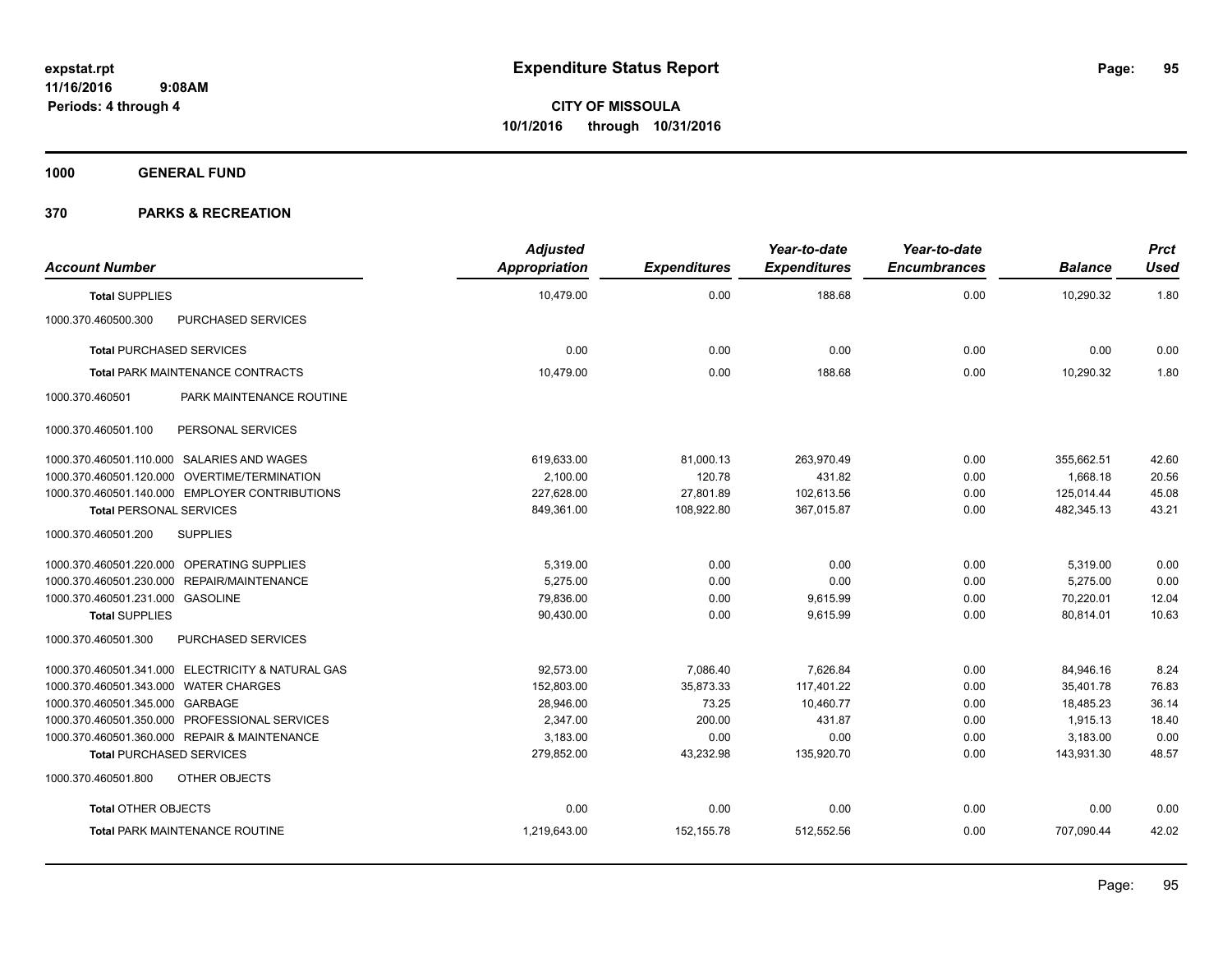**CITY OF MISSOULA 10/1/2016 through 10/31/2016**

**1000 GENERAL FUND**

| <b>Account Number</b>          |                                                | <b>Adjusted</b><br><b>Appropriation</b> | <b>Expenditures</b> | Year-to-date<br><b>Expenditures</b> | Year-to-date<br><b>Encumbrances</b> | <b>Balance</b> | <b>Prct</b><br><b>Used</b> |
|--------------------------------|------------------------------------------------|-----------------------------------------|---------------------|-------------------------------------|-------------------------------------|----------------|----------------------------|
| 1000.370.460502                | HICKORY FACILITY MAINTENANCE                   |                                         |                     |                                     |                                     |                |                            |
| 1000.370.460502.100            | PERSONAL SERVICES                              |                                         |                     |                                     |                                     |                |                            |
| <b>Total PERSONAL SERVICES</b> |                                                | 0.00                                    | 0.00                | 0.00                                | 0.00                                | 0.00           | 0.00                       |
| 1000.370.460502.200            | <b>SUPPLIES</b>                                |                                         |                     |                                     |                                     |                |                            |
|                                | 1000.370.460502.220.000 OPERATING SUPPLIES     | 3,200.00                                | 21.47               | 564.69                              | 0.00                                | 2,635.31       | 17.65                      |
|                                | 1000.370.460502.230.000 REPAIR/MAINTENANCE     | 1,500.00                                | 0.00                | 0.00                                | 0.00                                | 1,500.00       | 0.00                       |
| <b>Total SUPPLIES</b>          |                                                | 4,700.00                                | 21.47               | 564.69                              | 0.00                                | 4,135.31       | 12.01                      |
| 1000.370.460502.300            | PURCHASED SERVICES                             |                                         |                     |                                     |                                     |                |                            |
|                                | 1000.370.460502.350.000 PROFESSIONAL SERVICES  | 3,080.00                                | 0.00                | 15.00                               | 0.00                                | 3,065.00       | 0.49                       |
|                                | 1000.370.460502.360.000 REPAIR & MAINTENANCE   | 6,000.00                                | 1,717.00            | 2,634.00                            | 0.00                                | 3,366.00       | 43.90                      |
|                                | <b>Total PURCHASED SERVICES</b>                | 9,080.00                                | 1,717.00            | 2,649.00                            | 0.00                                | 6,431.00       | 29.17                      |
|                                | <b>Total HICKORY FACILITY MAINTENANCE</b>      | 13,780.00                               | 1,738.47            | 3,213.69                            | 0.00                                | 10.566.31      | 23.32                      |
| 1000.370.460503                | SPORTS FACILITIES MAINTENANCE                  |                                         |                     |                                     |                                     |                |                            |
| 1000.370.460503.100            | PERSONAL SERVICES                              |                                         |                     |                                     |                                     |                |                            |
|                                | 1000.370.460503.110.000 SALARIES AND WAGES     | 35,191.00                               | 6,942.93            | 20,069.84                           | 0.00                                | 15,121.16      | 57.03                      |
|                                | 1000.370.460503.120.000 OVERTIME/TERMINATION   | 0.00                                    | 0.00                | 4.39                                | 0.00                                | $-4.39$        | 0.00                       |
|                                | 1000.370.460503.140.000 EMPLOYER CONTRIBUTIONS | 7,940.00                                | 1,559.59            | 4,509.21                            | 0.00                                | 3,430.79       | 56.79                      |
| <b>Total PERSONAL SERVICES</b> |                                                | 43.131.00                               | 8,502.52            | 24.583.44                           | 0.00                                | 18.547.56      | 57.00                      |
| 1000.370.460503.200            | <b>SUPPLIES</b>                                |                                         |                     |                                     |                                     |                |                            |
| 1000.370.460503.220.000        | <b>OPERATING SUPPLIES</b>                      | 10.211.00                               | 0.00                | 11,161.90                           | 0.00                                | $-950.90$      | 109.31                     |
|                                | 1000.370.460503.230.000 REPAIR/MAINTENANCE     | 12,464.00                               | 0.00                | 72.00                               | 0.00                                | 12,392.00      | 0.58                       |
| <b>Total SUPPLIES</b>          |                                                | 22,675.00                               | 0.00                | 11,233.90                           | 0.00                                | 11,441.10      | 49.54                      |
| 1000.370.460503.300            | PURCHASED SERVICES                             |                                         |                     |                                     |                                     |                |                            |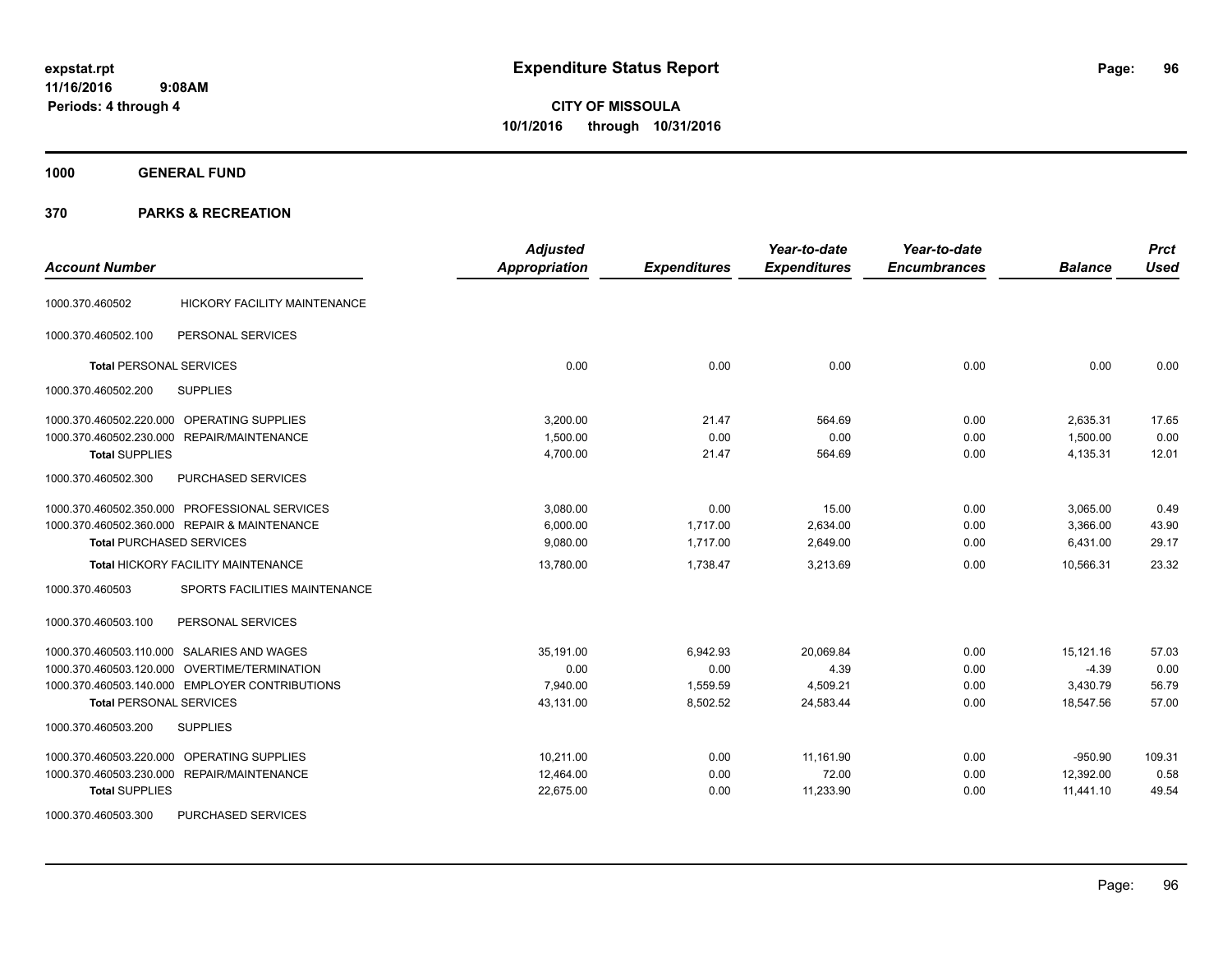**1000 GENERAL FUND**

| <b>Account Number</b>                            | <b>Adjusted</b><br><b>Appropriation</b> | <b>Expenditures</b> | Year-to-date<br><b>Expenditures</b> | Year-to-date<br><b>Encumbrances</b> | <b>Balance</b> | <b>Prct</b><br>Used |
|--------------------------------------------------|-----------------------------------------|---------------------|-------------------------------------|-------------------------------------|----------------|---------------------|
| <b>Total PURCHASED SERVICES</b>                  | 0.00                                    | 0.00                | 0.00                                | 0.00                                | 0.00           | 0.00                |
| <b>Total SPORTS FACILITIES MAINTENANCE</b>       | 65,806.00                               | 8,502.52            | 35,817.34                           | 0.00                                | 29,988.66      | 54.43               |
| 1000.370.460504<br><b>PARK SPECIAL DISTRICTS</b> |                                         |                     |                                     |                                     |                |                     |
| 1000.370.460504.100<br>PERSONAL SERVICES         |                                         |                     |                                     |                                     |                |                     |
| <b>Total PERSONAL SERVICES</b>                   | 0.00                                    | 0.00                | 0.00                                | 0.00                                | 0.00           | 0.00                |
| 1000.370.460504.200<br><b>SUPPLIES</b>           |                                         |                     |                                     |                                     |                |                     |
| <b>Total PARK SPECIAL DISTRICTS</b>              | 0.00                                    | 0.00                | 0.00                                | 0.00                                | 0.00           | 0.00                |
| <b>Total PARKS &amp; RECREATION</b>              | 3,815,897.00                            | 413,313.38          | 1,395,383.42                        | 0.00                                | 2,420,513.58   | 36.57               |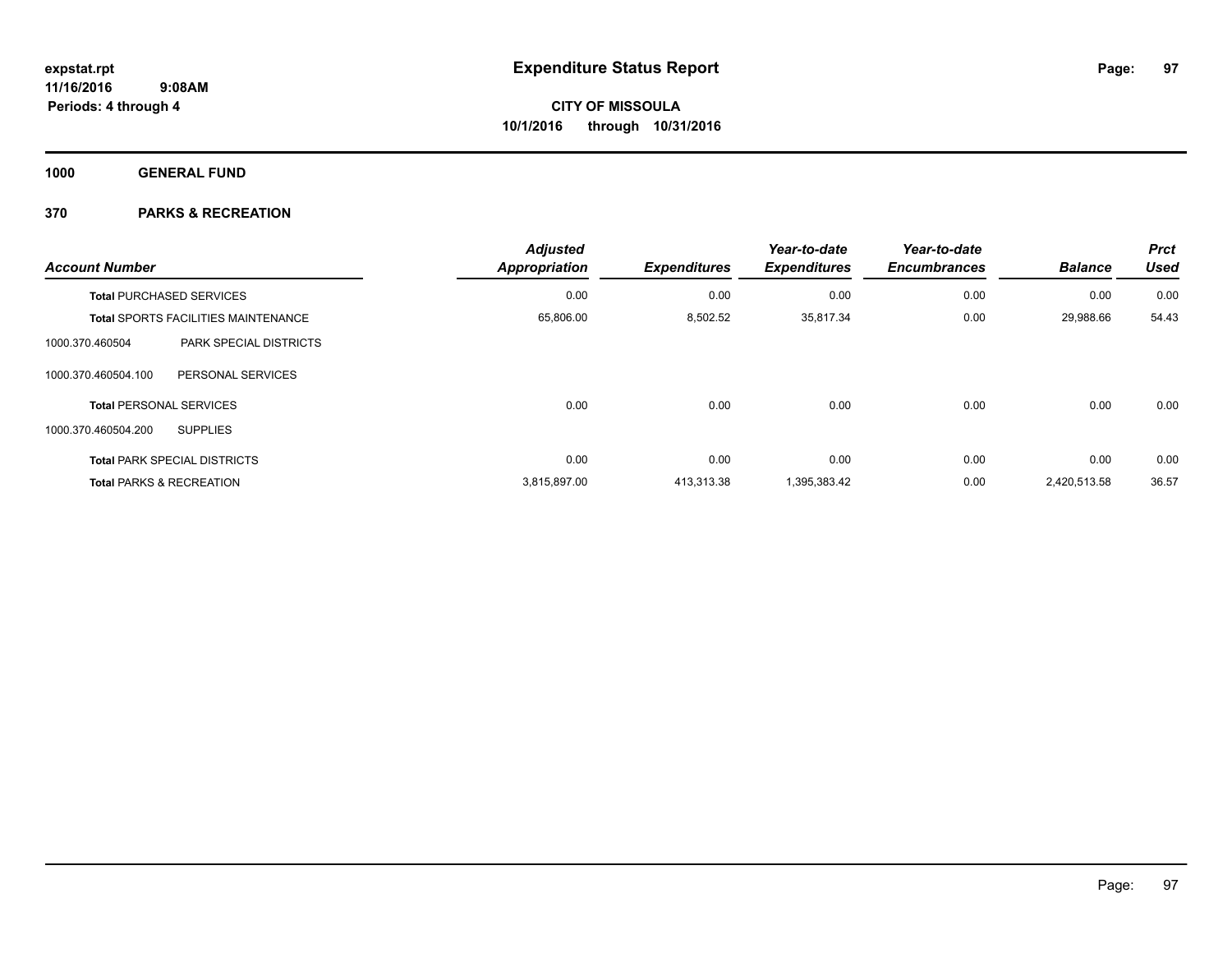**1000 GENERAL FUND**

| <b>Account Number</b>                  |                                                                                          | <b>Adjusted</b><br><b>Appropriation</b> | <b>Expenditures</b> | Year-to-date<br><b>Expenditures</b> | Year-to-date<br><b>Encumbrances</b> | <b>Balance</b>         | <b>Prct</b><br><b>Used</b> |
|----------------------------------------|------------------------------------------------------------------------------------------|-----------------------------------------|---------------------|-------------------------------------|-------------------------------------|------------------------|----------------------------|
| 1000.390.410123                        | <b>LEGISLATIVE PROGRAM</b>                                                               |                                         |                     |                                     |                                     |                        |                            |
| 1000.390.410123.300                    | PURCHASED SERVICES                                                                       |                                         |                     |                                     |                                     |                        |                            |
|                                        | 1000.390.410123.350.000 LEGISLATIVE PROGRAM/PROF SVS<br><b>Total LEGISLATIVE PROGRAM</b> | 33,000.00<br>33,000.00                  | 0.00<br>0.00        | 0.00<br>0.00                        | 0.00<br>0.00                        | 33,000.00<br>33,000.00 | 0.00<br>0.00               |
| 1000.390.410550                        | <b>ACCOUNTING</b>                                                                        |                                         |                     |                                     |                                     |                        |                            |
| 1000.390.410550.500                    | <b>FIXED CHARGES</b>                                                                     |                                         |                     |                                     |                                     |                        |                            |
| <b>Total ACCOUNTING</b>                |                                                                                          | 0.00                                    | 0.00                | 0.00                                | 0.00                                | 0.00                   | 0.00                       |
| 1000.390.410551                        | <b>RESERVE FOR SALARY INCREASES</b>                                                      |                                         |                     |                                     |                                     |                        |                            |
| 1000.390.410551.100                    | PERSONAL SERVICES                                                                        |                                         |                     |                                     |                                     |                        |                            |
| 1000.390.410551.110.000 SALARY RESERVE |                                                                                          | 223,805.00                              | 0.00                | 0.00                                | 0.00                                | 223,805.00             | 0.00                       |
|                                        | 1000.390.410551.120.000 OVERTIME/TERMINATION                                             | $-2,730.00$                             | 0.00                | 0.00                                | 0.00                                | $-2,730.00$            | 0.00                       |
|                                        | 1000.390.410551.140.000 EMPLOYER CONTRIBUTIONS                                           | $-46,098.00$                            | $-43.90$            | $-402.74$                           | 0.00                                | $-45,695.26$           | 0.87                       |
|                                        | Total RESERVE FOR SALARY INCREASES                                                       | 174,977.00                              | $-43.90$            | $-402.74$                           | 0.00                                | 175,379.74             | 0.00                       |
| 1000.390.411810                        | <b>TERMINATION PAY</b>                                                                   |                                         |                     |                                     |                                     |                        |                            |
| 1000.390.411810.100                    | PERSONAL SERVICES                                                                        |                                         |                     |                                     |                                     |                        |                            |
|                                        | 1000.390.411810.120.000 OVERTIME/TERMINATION                                             | 25,000.00                               | 0.00                | 0.00                                | 0.00                                | 25,000.00              | 0.00                       |
| <b>Total TERMINATION PAY</b>           |                                                                                          | 25,000.00                               | 0.00                | 0.00                                | 0.00                                | 25.000.00              | 0.00                       |
| 1000.390.411860                        | SPECIAL IMPROVEMENT ASSESSMENTS                                                          |                                         |                     |                                     |                                     |                        |                            |
| 1000.390.411860.500                    | <b>FIXED CHARGES</b>                                                                     |                                         |                     |                                     |                                     |                        |                            |
|                                        | 1000.390.411860.500.000 SID ASSESSMENTS-FIXED CHARGES                                    | 116,000.00                              | 0.00                | 0.00                                | 0.00                                | 116.000.00             | 0.00                       |
|                                        | <b>Total SPECIAL IMPROVEMENT ASSESSMENTS</b>                                             | 116,000.00                              | 0.00                | 0.00                                | 0.00                                | 116,000.00             | 0.00                       |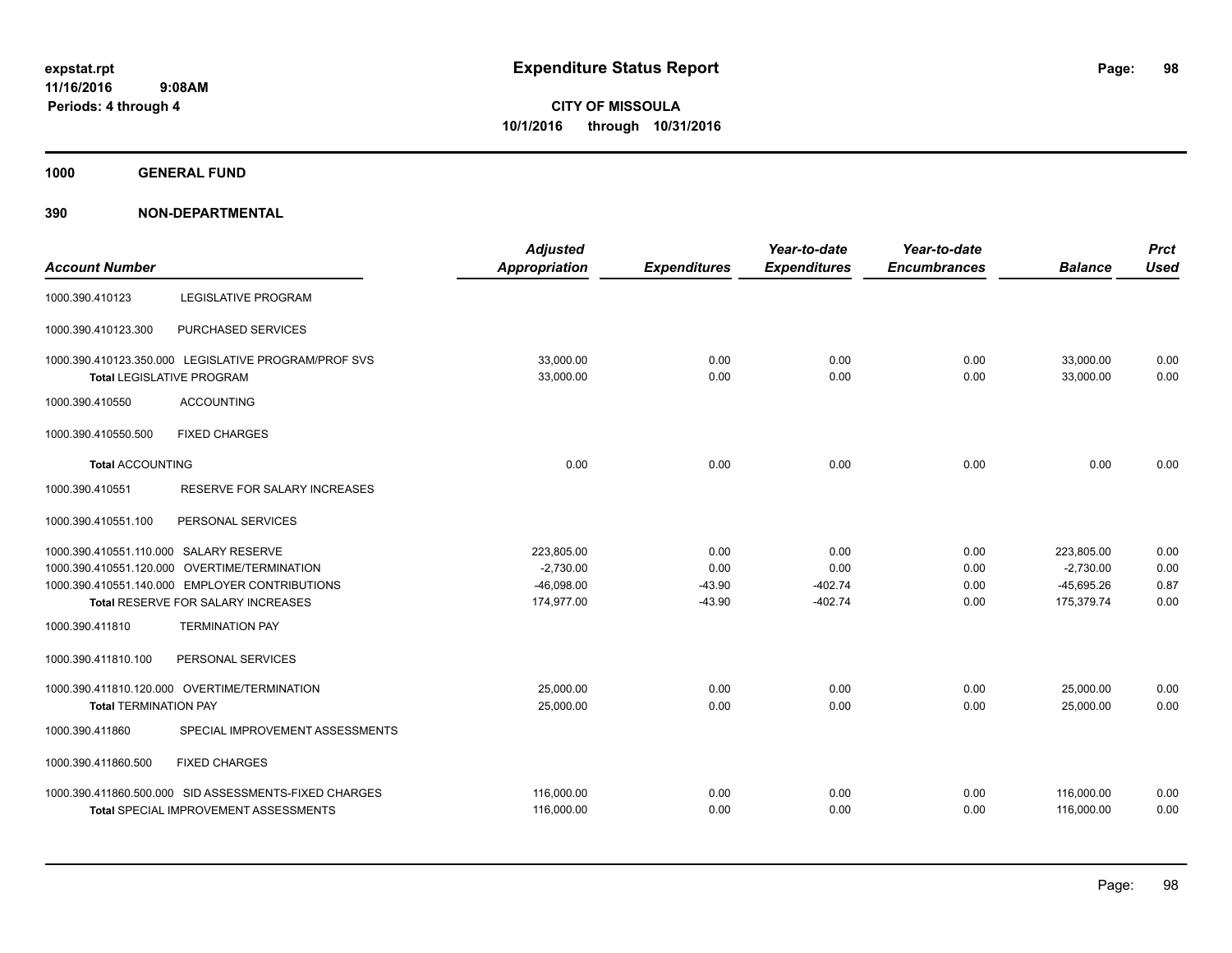**1000 GENERAL FUND**

| <b>Account Number</b>                  |                                                                                               | <b>Adjusted</b><br><b>Appropriation</b> | <b>Expenditures</b> | Year-to-date<br><b>Expenditures</b> | Year-to-date<br><b>Encumbrances</b> | <b>Balance</b>               | <b>Prct</b><br><b>Used</b> |
|----------------------------------------|-----------------------------------------------------------------------------------------------|-----------------------------------------|---------------------|-------------------------------------|-------------------------------------|------------------------------|----------------------------|
| 1000.390.420183                        | CELL PHONE EDUCATION CAMPAIGN                                                                 |                                         |                     |                                     |                                     |                              |                            |
| 1000.390.420183.200                    | <b>SUPPLIES</b>                                                                               |                                         |                     |                                     |                                     |                              |                            |
| 1000.390.420183.240.000 OTHER SUPPLIES | Total CELL PHONE EDUCATION CAMPAIGN                                                           | 65.000.00<br>65,000.00                  | 0.00<br>0.00        | 0.00<br>0.00                        | 0.00<br>0.00                        | 65,000.00<br>65,000.00       | 0.00<br>0.00               |
| 1000.390.420500                        | PROTECTIVE INSPECTIONS                                                                        |                                         |                     |                                     |                                     |                              |                            |
| 1000.390.420500.500                    | <b>FIXED CHARGES</b>                                                                          |                                         |                     |                                     |                                     |                              |                            |
|                                        | 1000.390.420500.500.000 BLDG DEPT REIMB FOR GENERAL FUND TIME<br>Total PROTECTIVE INSPECTIONS | 5,000.00<br>5,000.00                    | 0.00<br>0.00        | 0.00<br>0.00                        | 0.00<br>0.00                        | 5,000.00<br>5,000.00         | 0.00<br>0.00               |
| 1000.390.440190                        | HEALTH DEPT CONTRIBUTIONS                                                                     |                                         |                     |                                     |                                     |                              |                            |
| 1000.390.440190.700                    | <b>GRANTS &amp; CONTRIBUTIONS</b>                                                             |                                         |                     |                                     |                                     |                              |                            |
|                                        | 1000.390.440190.700.000 HEALTH DEPT CONTRIBUTIONS<br>Total HEALTH DEPT CONTRIBUTIONS          | 1.420.333.00<br>1,420,333.00            | 0.00<br>0.00        | 0.00<br>0.00                        | 0.00<br>0.00                        | 1.420.333.00<br>1,420,333.00 | 0.00<br>0.00               |
| 1000.390.440600                        | ANIMAL CONTROL SERVICES                                                                       |                                         |                     |                                     |                                     |                              |                            |
| 1000.390.440600.700                    | <b>GRANTS &amp; CONTRIBUTIONS</b>                                                             |                                         |                     |                                     |                                     |                              |                            |
|                                        | 1000.390.440600.700.000 ANIMAL CONTROL TRANSFER<br><b>Total ANIMAL CONTROL SERVICES</b>       | 334.186.00<br>334,186.00                | 0.00<br>0.00        | 0.00<br>0.00                        | 0.00<br>0.00                        | 334,186.00<br>334,186.00     | 0.00<br>0.00               |
| 1000.390.450000                        | <b>AGING SERVICES</b>                                                                         |                                         |                     |                                     |                                     |                              |                            |
| 1000.390.450000.700                    | <b>GRANTS &amp; CONTRIBUTIONS</b>                                                             |                                         |                     |                                     |                                     |                              |                            |
| <b>Total AGING SERVICES</b>            | 1000.390.450000.700.000 AGING SERVICES - GRANTS & CONTRIBUTIONS                               | 175,000.00<br>175,000.00                | 0.00<br>0.00        | 0.00<br>0.00                        | 0.00<br>0.00                        | 175,000.00<br>175,000.00     | 0.00<br>0.00               |
| 1000.390.460433                        | <b>AQUATICS SUBSIDY</b>                                                                       |                                         |                     |                                     |                                     |                              |                            |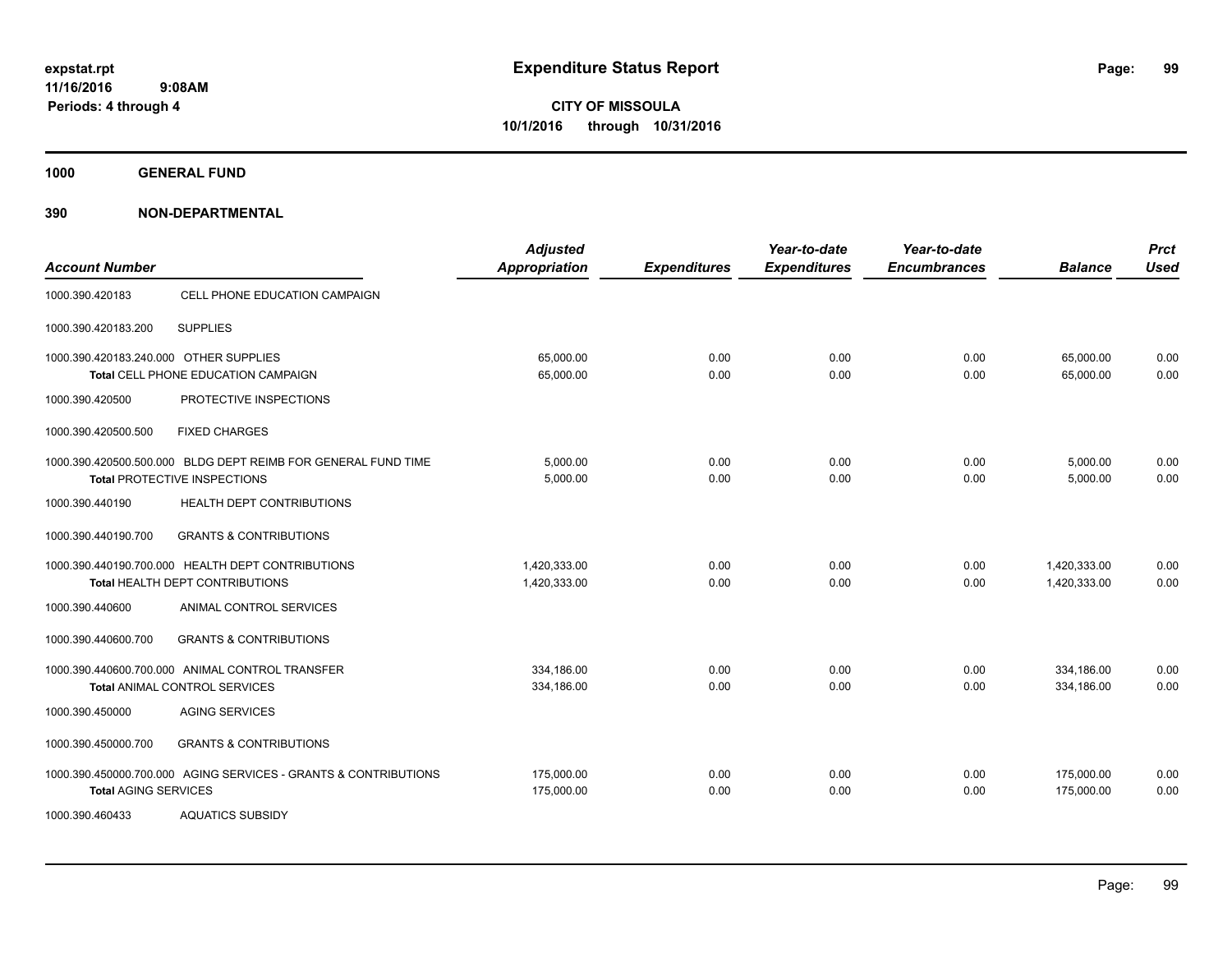**1000 GENERAL FUND**

| <b>Account Number</b>         |                                                               | <b>Adjusted</b><br><b>Appropriation</b> | <b>Expenditures</b> | Year-to-date<br><b>Expenditures</b> | Year-to-date<br><b>Encumbrances</b> | <b>Balance</b> | <b>Prct</b><br><b>Used</b> |
|-------------------------------|---------------------------------------------------------------|-----------------------------------------|---------------------|-------------------------------------|-------------------------------------|----------------|----------------------------|
|                               |                                                               |                                         |                     |                                     |                                     |                |                            |
| 1000.390.460433.800           | OTHER OBJECTS                                                 |                                         |                     |                                     |                                     |                |                            |
|                               | 1000.390.460433.820.000 AQUATICS SUBSIDY/TRANS TO OTHER FUNDS | 203,000.00                              | 0.00                | 0.00                                | 0.00                                | 203,000.00     | 0.00                       |
| <b>Total AQUATICS SUBSIDY</b> |                                                               | 203,000.00                              | 0.00                | 0.00                                | 0.00                                | 203,000.00     | 0.00                       |
| 1000.390.460451               | *** Title Not Found ***                                       |                                         |                     |                                     |                                     |                |                            |
| 1000.390.460451.700           | <b>GRANTS &amp; CONTRIBUTIONS</b>                             |                                         |                     |                                     |                                     |                |                            |
| Total *** Title Not Found *** |                                                               | 0.00                                    | 0.00                | 0.00                                | 0.00                                | 0.00           | 0.00                       |
| 1000.390.460455               | <b>MUSIC RIGHTS</b>                                           |                                         |                     |                                     |                                     |                |                            |
| 1000.390.460455.500           | <b>FIXED CHARGES</b>                                          |                                         |                     |                                     |                                     |                |                            |
|                               | 1000.390.460455.500.000 MUSIC RIGHTS/MUSICAL VENUES           | 1,300.00                                | 0.00                | 669.50                              | 0.00                                | 630.50         | 51.50                      |
| <b>Total MUSIC RIGHTS</b>     |                                                               | 1,300.00                                | 0.00                | 669.50                              | 0.00                                | 630.50         | 51.50                      |
| 1000.390.460460               | <b>HISTORIC PRESERVATION</b>                                  |                                         |                     |                                     |                                     |                |                            |
| 1000.390.460460.800           | OTHER OBJECTS                                                 |                                         |                     |                                     |                                     |                |                            |
|                               | <b>Total HISTORIC PRESERVATION</b>                            | 0.00                                    | 0.00                | 0.00                                | 0.00                                | 0.00           | 0.00                       |
| 1000.390.470324               | BIG SKY TRUST FUND SUPPORT                                    |                                         |                     |                                     |                                     |                |                            |
| 1000.390.470324.700           | <b>GRANTS &amp; CONTRIBUTIONS</b>                             |                                         |                     |                                     |                                     |                |                            |
|                               | Total BIG SKY TRUST FUND SUPPORT                              | 0.00                                    | 0.00                | 0.00                                | 0.00                                | 0.00           | 0.00                       |
| 1000.390.480400               | <b>REC/GREEN TAG PROGRAM</b>                                  |                                         |                     |                                     |                                     |                |                            |
| 1000.390.480400.300           | PURCHASED SERVICES                                            |                                         |                     |                                     |                                     |                |                            |
|                               | Total REC/GREEN TAG PROGRAM                                   | 0.00                                    | 0.00                | 0.00                                | 0.00                                | 0.00           | 0.00                       |
| 1000.390.490504               | OPERATING EQUIPMENT DEBT SERVICE                              |                                         |                     |                                     |                                     |                |                            |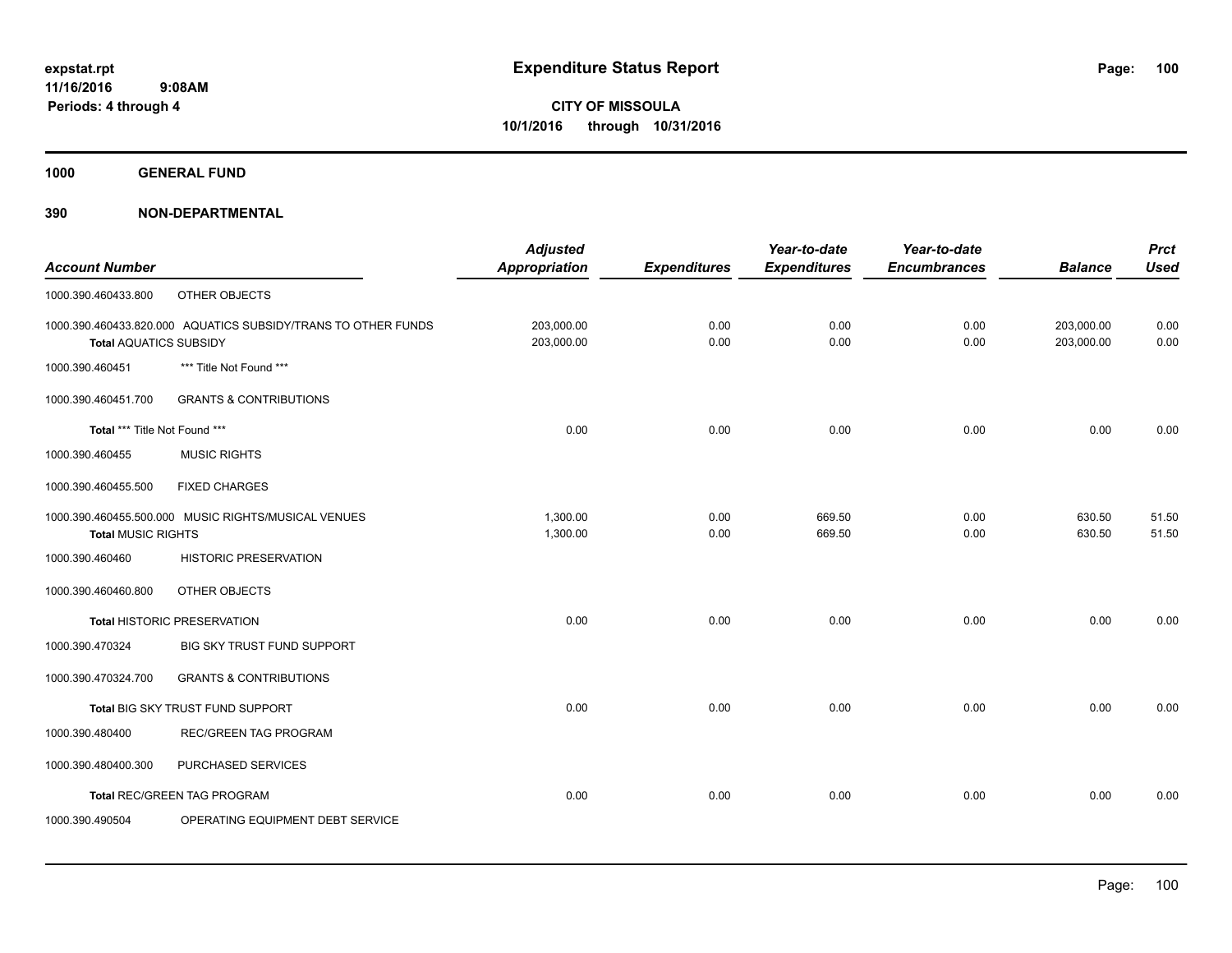**1000 GENERAL FUND**

## **390 NON-DEPARTMENTAL**

| <b>Account Number</b>                                              | <b>Adjusted</b><br><b>Appropriation</b> | <b>Expenditures</b> | Year-to-date<br><b>Expenditures</b> | Year-to-date<br><b>Encumbrances</b> | <b>Balance</b> | <b>Prct</b><br><b>Used</b> |
|--------------------------------------------------------------------|-----------------------------------------|---------------------|-------------------------------------|-------------------------------------|----------------|----------------------------|
| <b>DEBT SERVICE</b><br>1000.390.490504.600                         |                                         |                     |                                     |                                     |                |                            |
|                                                                    |                                         |                     |                                     |                                     |                |                            |
| 1000.390.490504.610.000 OPERATING EQUIP DEBT SVS-PRINCIPAL         | 482,433.00                              | 0.00                | 199,290.31                          | 0.00                                | 283,142.69     | 41.31                      |
| 1000.390.490504.620.000 OPERATING EQUIP DEBT SVS-INTEREST          | 7,466.00                                | 0.00                | 1,624.07                            | 0.00                                | 5,841.93       | 21.75                      |
| Total OPERATING EQUIPMENT DEBT SERVICE                             | 489,899.00                              | 0.00                | 200,914.38                          | 0.00                                | 288,984.62     | 41.01                      |
| 1000.390.490505<br>ACCELA LOAN DEBT SERVICE                        |                                         |                     |                                     |                                     |                |                            |
| 1000.390.490505.600<br><b>DEBT SERVICE</b>                         |                                         |                     |                                     |                                     |                |                            |
| 1000.390.490505.610.000 ACCELA/PRINCIPAL                           | 93,368.00                               | 0.00                | 46,441.23                           | 0.00                                | 46,926.77      | 49.74                      |
| 1000.390.490505.620.000 INTEREST / SERVICE FEES                    | 7,058.00                                | 0.00                | 3.771.78                            | 0.00                                | 3,286.22       | 53.44                      |
| Total ACCELA LOAN DEBT SERVICE                                     | 100,426.00                              | 0.00                | 50,213.01                           | 0.00                                | 50,212.99      | 50.00                      |
| <b>MERCHANT SERVICES</b><br>1000.390.510110                        |                                         |                     |                                     |                                     |                |                            |
| <b>FIXED CHARGES</b><br>1000.390.510110.500                        |                                         |                     |                                     |                                     |                |                            |
| 1000.390.510110.550.000 MERCHANT SERVICE FEES                      | 29,700.00                               | 0.00                | 0.00                                | 0.00                                | 29.700.00      | 0.00                       |
| <b>Total MERCHANT SERVICES</b>                                     | 29,700.00                               | 0.00                | 0.00                                | 0.00                                | 29,700.00      | 0.00                       |
| *** Title Not Found ***<br>1000.390.510210                         |                                         |                     |                                     |                                     |                |                            |
| 1000.390.510210.200<br><b>SUPPLIES</b>                             |                                         |                     |                                     |                                     |                |                            |
| Total *** Title Not Found ***                                      | 0.00                                    | 0.00                | 0.00                                | 0.00                                | 0.00           | 0.00                       |
| 1000.390.510250<br><b>REIMBURSABLE LOSSES</b>                      |                                         |                     |                                     |                                     |                |                            |
| 1000.390.510250.200<br><b>SUPPLIES</b>                             |                                         |                     |                                     |                                     |                |                            |
| 1000.390.510250.230.000<br>REIMBURSEABLE LOSSES-REPAIR/MAINTENANCE | 50,000.00                               | 0.00                | 0.00                                | 0.00                                | 50.000.00      | 0.00                       |
| <b>Total SUPPLIES</b>                                              | 50,000.00                               | 0.00                | 0.00                                | 0.00                                | 50,000.00      | 0.00                       |
|                                                                    |                                         |                     |                                     |                                     |                |                            |

1000.390.510250.300 PURCHASED SERVICES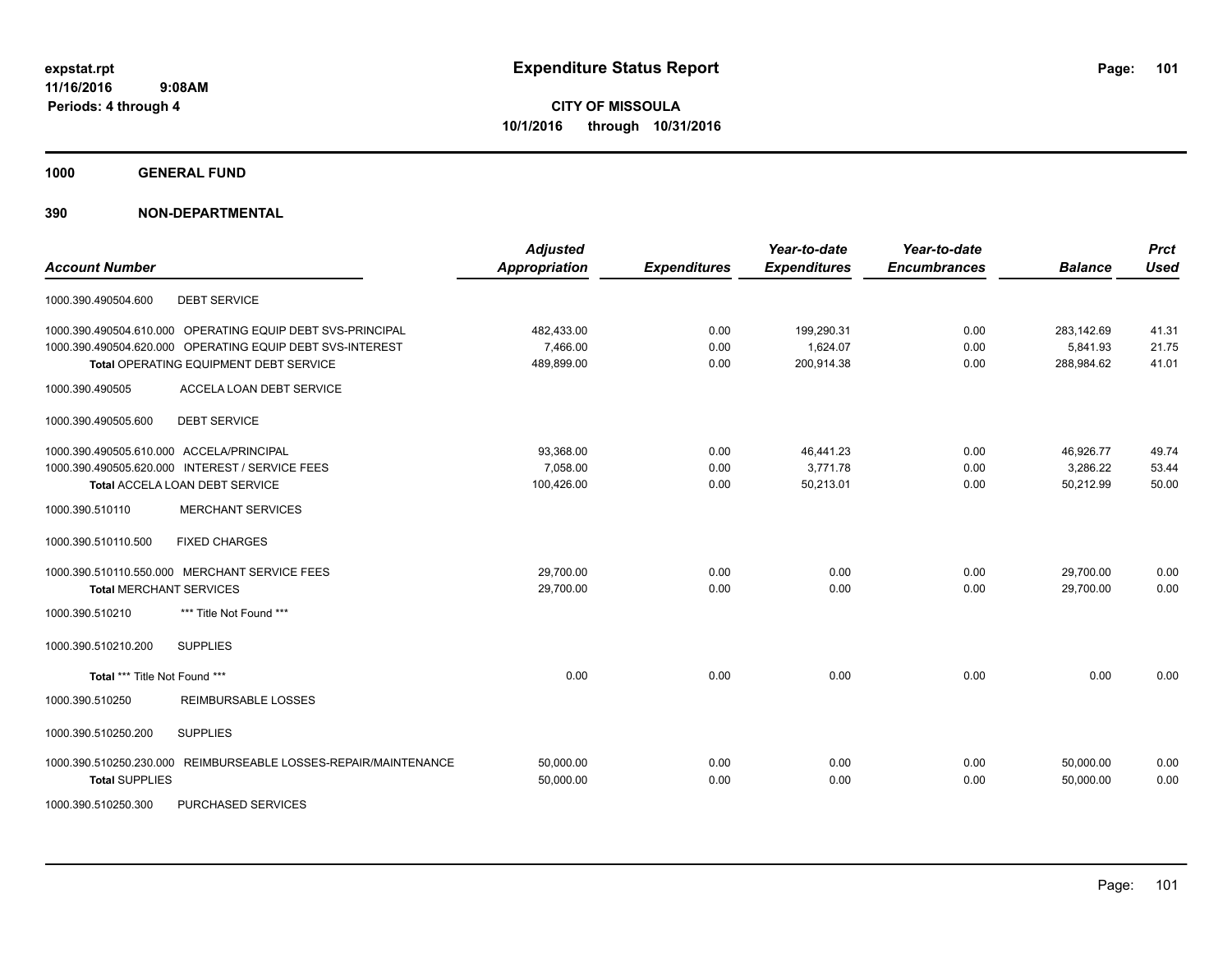**1000 GENERAL FUND**

| <b>Account Number</b>               |                                            | <b>Adjusted</b><br><b>Appropriation</b> | <b>Expenditures</b> | Year-to-date<br><b>Expenditures</b> | Year-to-date<br><b>Encumbrances</b> | <b>Balance</b> | <b>Prct</b><br><b>Used</b> |
|-------------------------------------|--------------------------------------------|-----------------------------------------|---------------------|-------------------------------------|-------------------------------------|----------------|----------------------------|
|                                     | <b>Total PURCHASED SERVICES</b>            | 0.00                                    | 0.00                | 0.00                                | 0.00                                | 0.00           | 0.00                       |
|                                     | <b>Total REIMBURSABLE LOSSES</b>           | 50,000.00                               | 0.00                | 0.00                                | 0.00                                | 50,000.00      | 0.00                       |
| 1000.390.510300                     | <b>CONTINGENCY</b>                         |                                         |                     |                                     |                                     |                |                            |
| 1000.390.510300.300                 | PURCHASED SERVICES                         |                                         |                     |                                     |                                     |                |                            |
| 1000.390.510300.342.000 STORM WATER |                                            | 22,023.00                               | 0.00                | 0.00                                | 0.00                                | 22,023.00      | 0.00                       |
|                                     | <b>Total PURCHASED SERVICES</b>            | 22,023.00                               | 0.00                | 0.00                                | 0.00                                | 22,023.00      | 0.00                       |
| 1000.390.510300.800                 | OTHER OBJECTS                              |                                         |                     |                                     |                                     |                |                            |
| 1000.390.510300.845.000 CONTINGENCY |                                            | 78.496.00                               | 0.00                | 0.00                                | 0.00                                | 78,496.00      | 0.00                       |
| <b>Total OTHER OBJECTS</b>          |                                            | 78,496.00                               | 0.00                | 0.00                                | 0.00                                | 78,496.00      | 0.00                       |
| Total CONTINGENCY                   |                                            | 100,519.00                              | 0.00                | 0.00                                | 0.00                                | 100,519.00     | 0.00                       |
| 1000.390.510301                     | <b>EMERGENCY RESPONSE OVERTIME</b>         |                                         |                     |                                     |                                     |                |                            |
| 1000.390.510301.800                 | OTHER OBJECTS                              |                                         |                     |                                     |                                     |                |                            |
|                                     | 1000.390.510301.845.000 EMERGENCY RESPONSE | 50,000.00                               | 0.00                | 0.00                                | 0.00                                | 50,000.00      | 0.00                       |
|                                     | Total EMERGENCY RESPONSE OVERTIME          | 50,000.00                               | 0.00                | 0.00                                | 0.00                                | 50,000.00      | 0.00                       |
| 1000.390.510303                     | <b>VEHICLE TRANSFERS</b>                   |                                         |                     |                                     |                                     |                |                            |
| 1000.390.510303.900                 | CAPITAL OUTLAY                             |                                         |                     |                                     |                                     |                |                            |
| <b>Total VEHICLE TRANSFERS</b>      |                                            | 0.00                                    | 0.00                | 0.00                                | 0.00                                | 0.00           | 0.00                       |
| 1000.390.510304                     | RESERVE-INSURANCE PREMIUM SAVINGS          |                                         |                     |                                     |                                     |                |                            |
| 1000.390.510304.500                 | <b>FIXED CHARGES</b>                       |                                         |                     |                                     |                                     |                |                            |
|                                     | Total RESERVE-INSURANCE PREMIUM SAVINGS    | 0.00                                    | 0.00                | 0.00                                | 0.00                                | 0.00           | 0.00                       |
| 1000.390.510305                     | <b>BASELINE CUTS/CONTINGENCY</b>           |                                         |                     |                                     |                                     |                |                            |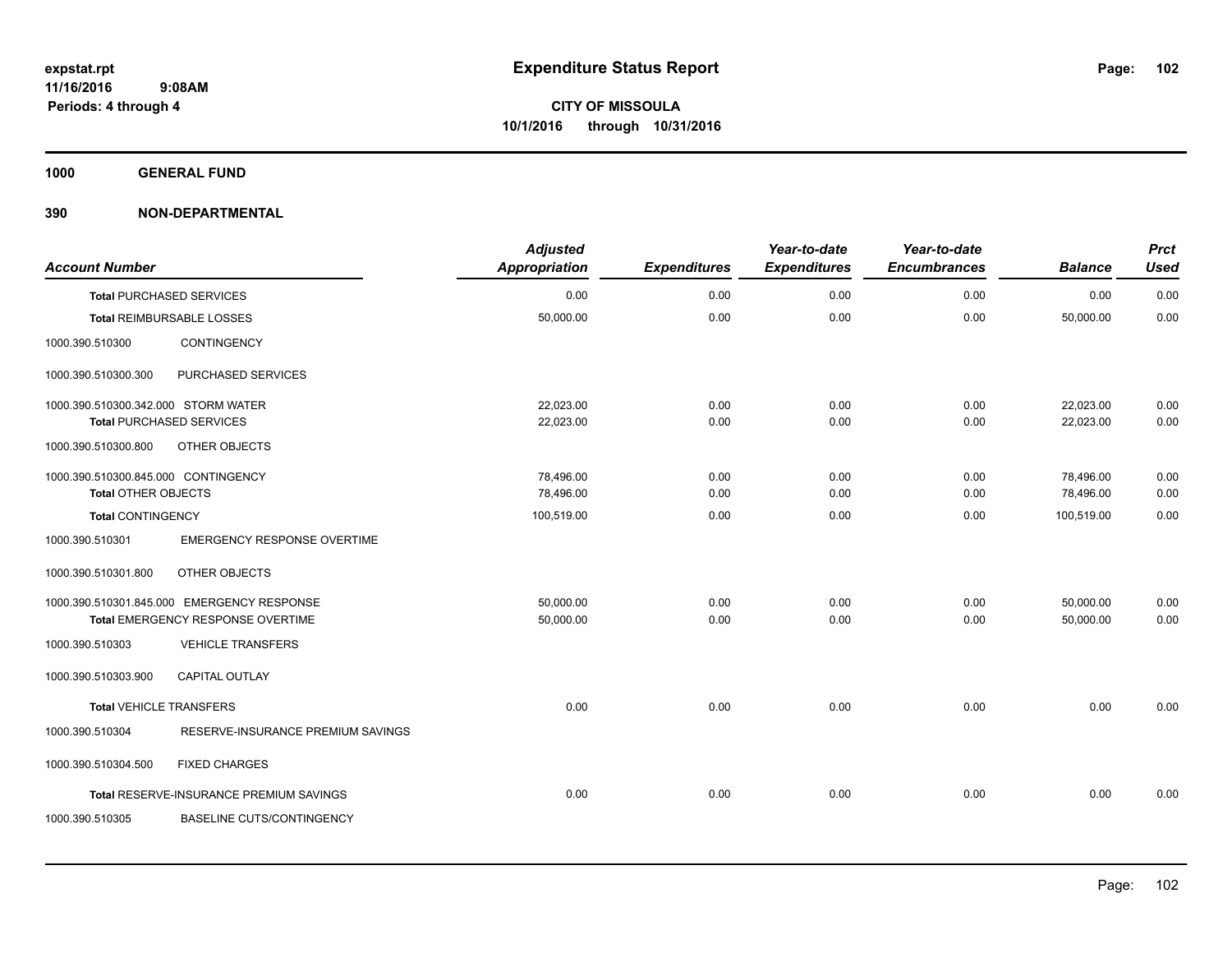**1000 GENERAL FUND**

|                                                        | <b>Adjusted</b>      |                     | Year-to-date        | Year-to-date        |                | <b>Prct</b><br><b>Used</b> |
|--------------------------------------------------------|----------------------|---------------------|---------------------|---------------------|----------------|----------------------------|
| <b>Account Number</b>                                  | <b>Appropriation</b> | <b>Expenditures</b> | <b>Expenditures</b> | <b>Encumbrances</b> | <b>Balance</b> |                            |
| PURCHASED SERVICES<br>1000.390.510305.300              |                      |                     |                     |                     |                |                            |
| 1000.390.510305.341.000 UTILIITES & GAS/DIESEL RESERVE | 0.00                 | 885.50              | 885.50              | 0.00                | $-885.50$      | 0.00                       |
| <b>Total PURCHASED SERVICES</b>                        | 0.00                 | 885.50              | 885.50              | 0.00                | $-885.50$      | 0.00                       |
| OTHER OBJECTS<br>1000.390.510305.800                   |                      |                     |                     |                     |                |                            |
| <b>Total OTHER OBJECTS</b>                             | 0.00                 | 0.00                | 0.00                | 0.00                | 0.00           | 0.00                       |
| Total BASELINE CUTS/CONTINGENCY                        | 0.00                 | 885.50              | 885.50              | 0.00                | $-885.50$      | 0.00                       |
| 1000.390.510311<br><b>BASELINE CUTS</b>                |                      |                     |                     |                     |                |                            |
| 1000.390.510311.800<br>OTHER OBJECTS                   |                      |                     |                     |                     |                |                            |
| 1000.390.510311.850.000 BASELINE CUTS-SALARY SAVINGS   | $-135,000.00$        | 0.00                | 0.00                | 0.00                | $-135,000.00$  | 0.00                       |
| <b>Total BASELINE CUTS</b>                             | $-135,000.00$        | 0.00                | 0.00                | 0.00                | $-135,000.00$  | 0.00                       |
| 1000.390.510330<br>COMPREHENSIVE LIABILITY INSURANCE   |                      |                     |                     |                     |                |                            |
| 1000.390.510330.500<br><b>FIXED CHARGES</b>            |                      |                     |                     |                     |                |                            |
| 1000.390.510330.500.000 COMPREHENSIVE INSURANCE-FIXED  | 907,563.00           | 7,880.48            | 431,047.26          | 0.00                | 476,515.74     | 47.50                      |
| Total COMPREHENSIVE LIABILITY INSURANCE                | 907,563.00           | 7,880.48            | 431,047.26          | 0.00                | 476,515.74     | 47.50                      |
| 1000.390.521000<br>INTERFUND OPERATING TRANSFERS       |                      |                     |                     |                     |                |                            |
| OTHER OBJECTS<br>1000.390.521000.800                   |                      |                     |                     |                     |                |                            |
| Total INTERFUND OPERATING TRANSFERS                    | 0.00                 | 0.00                | 0.00                | 0.00                | 0.00           | 0.00                       |
| <b>TRANSFER TO CIP</b><br>1000.390.521001              |                      |                     |                     |                     |                |                            |
| 1000.390.521001.800<br>OTHER OBJECTS                   |                      |                     |                     |                     |                |                            |
| 1000.390.521001.820.000 TRANSFERS TO CIP               | 1.328.341.00         | 0.00                | 0.00                | 0.00                | 1,328,341.00   | 0.00                       |
| Total TRANSFER TO CIP                                  | 1,328,341.00         | 0.00                | 0.00                | 0.00                | 1,328,341.00   | 0.00                       |
|                                                        |                      |                     |                     |                     |                |                            |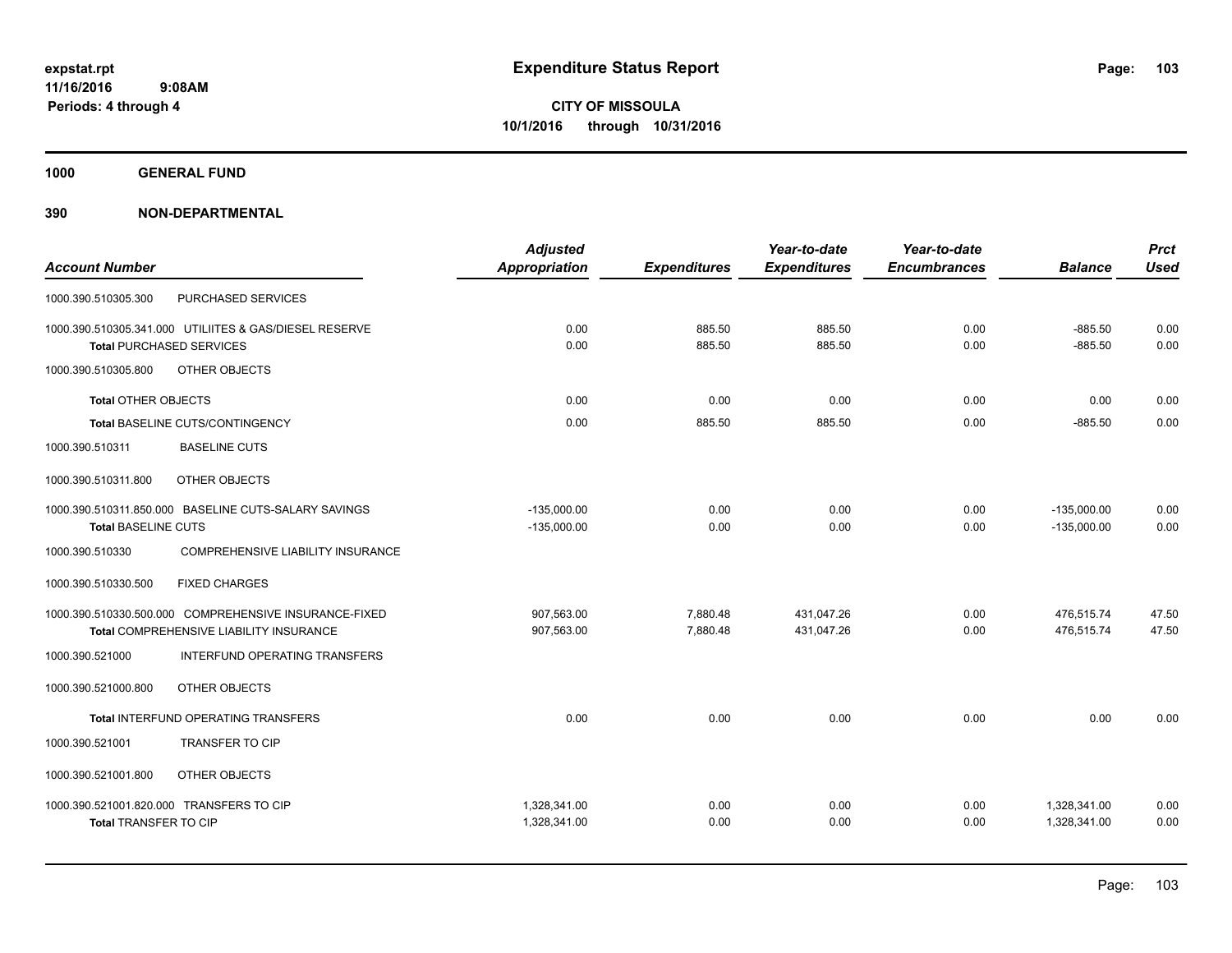**1000 GENERAL FUND**

|                               |                                                   | <b>Adjusted</b>      |                     | Year-to-date        | Year-to-date        |                | <b>Prct</b> |
|-------------------------------|---------------------------------------------------|----------------------|---------------------|---------------------|---------------------|----------------|-------------|
| <b>Account Number</b>         |                                                   | <b>Appropriation</b> | <b>Expenditures</b> | <b>Expenditures</b> | <b>Encumbrances</b> | <b>Balance</b> | Used        |
| 1000.390.521006               | <b>HEALTH INSURANCE TRANSFER</b>                  |                      |                     |                     |                     |                |             |
| 1000.390.521006.800           | OTHER OBJECTS                                     |                      |                     |                     |                     |                |             |
|                               | 1000.390.521006.820.000 HEALTH INSURANCE TRANSFER | 442,000.00           | 153,187.08          | 176.777.74          | 0.00                | 265.222.26     | 39.99       |
|                               | <b>Total HEALTH INSURANCE TRANSFER</b>            | 442,000.00           | 153.187.08          | 176.777.74          | 0.00                | 265.222.26     | 39.99       |
| <b>Total NON-DEPARTMENTAL</b> |                                                   | 5.916.244.00         | 161.909.16          | 860.104.65          | 0.00                | 5.056.139.35   | 14.54       |
| <b>Total GENERAL FUND</b>     |                                                   | 55,057,196.00        | 4,802,053.63        | 15,665,756.50       | 0.00                | 39,391,439.50  | 28.45       |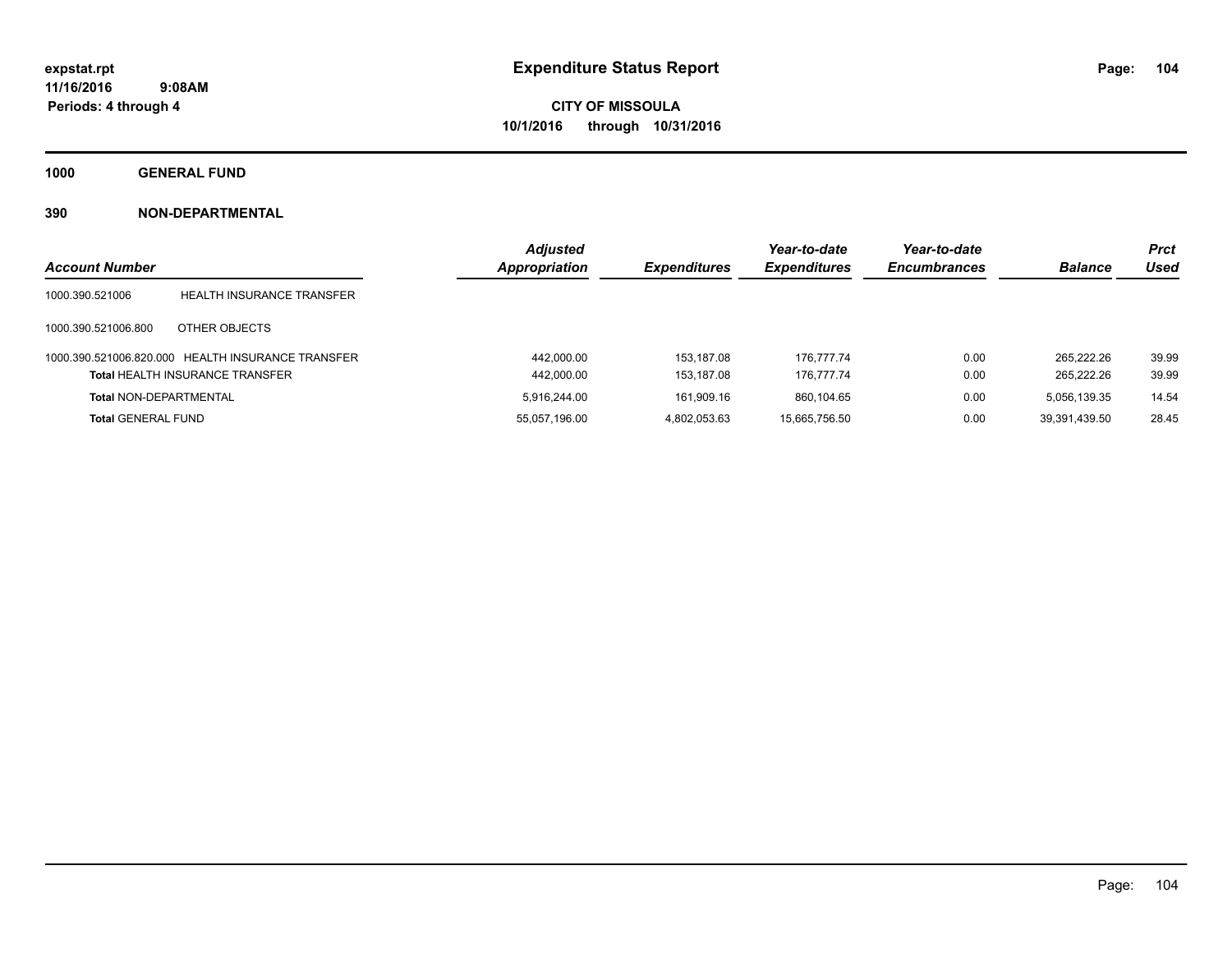## **1211 PARK ACQUISITION & DEVELOPMENT**

| <b>Account Number</b>         |                                 | <b>Adjusted</b><br><b>Appropriation</b> | <b>Expenditures</b> | Year-to-date<br><b>Expenditures</b> | Year-to-date<br><b>Encumbrances</b> | <b>Balance</b> | <b>Prct</b><br><b>Used</b> |
|-------------------------------|---------------------------------|-----------------------------------------|---------------------|-------------------------------------|-------------------------------------|----------------|----------------------------|
| 1211.370.460433               | *** Title Not Found ***         |                                         |                     |                                     |                                     |                |                            |
| 1211.370.460433.200           | <b>SUPPLIES</b>                 |                                         |                     |                                     |                                     |                |                            |
| <b>Total SUPPLIES</b>         |                                 | 0.00                                    | 0.00                | 0.00                                | 0.00                                | 0.00           | 0.00                       |
| 1211.370.460433.300           | PURCHASED SERVICES              |                                         |                     |                                     |                                     |                |                            |
| Total *** Title Not Found *** |                                 | 0.00                                    | 0.00                | 0.00                                | 0.00                                | 0.00           | 0.00                       |
| 1211.370.460510               | PARK ACQUISITION & DEV          |                                         |                     |                                     |                                     |                |                            |
| 1211.370.460510.200           | <b>SUPPLIES</b>                 |                                         |                     |                                     |                                     |                |                            |
| <b>Total SUPPLIES</b>         |                                 | 0.00                                    | 0.00                | 0.00                                | 0.00                                | 0.00           | 0.00                       |
| 1211.370.460510.300           | PURCHASED SERVICES              |                                         |                     |                                     |                                     |                |                            |
|                               | <b>Total PURCHASED SERVICES</b> | 0.00                                    | 0.00                | 0.00                                | 0.00                                | 0.00           | 0.00                       |
| 1211.370.460510.800           | OTHER OBJECTS                   |                                         |                     |                                     |                                     |                |                            |
| Total OTHER OBJECTS           |                                 | 0.00                                    | 0.00                | 0.00                                | 0.00                                | 0.00           | 0.00                       |
| 1211.370.460510.900           | <b>CAPITAL OUTLAY</b>           |                                         |                     |                                     |                                     |                |                            |
|                               | Total PARK ACQUISITION & DEV    | 0.00                                    | 0.00                | 0.00                                | 0.00                                | 0.00           | 0.00                       |
| 1211.370.460511               | PARK ENTERPRISE                 |                                         |                     |                                     |                                     |                |                            |
| 1211.370.460511.900           | CAPITAL OUTLAY                  |                                         |                     |                                     |                                     |                |                            |
| <b>Total PARK ENTERPRISE</b>  |                                 | 0.00                                    | 0.00                | 0.00                                | 0.00                                | 0.00           | 0.00                       |
| 1211.370.510110               | <b>MERCHANT SERVICES</b>        |                                         |                     |                                     |                                     |                |                            |
| 1211.370.510110.500           | <b>FIXED CHARGES</b>            |                                         |                     |                                     |                                     |                |                            |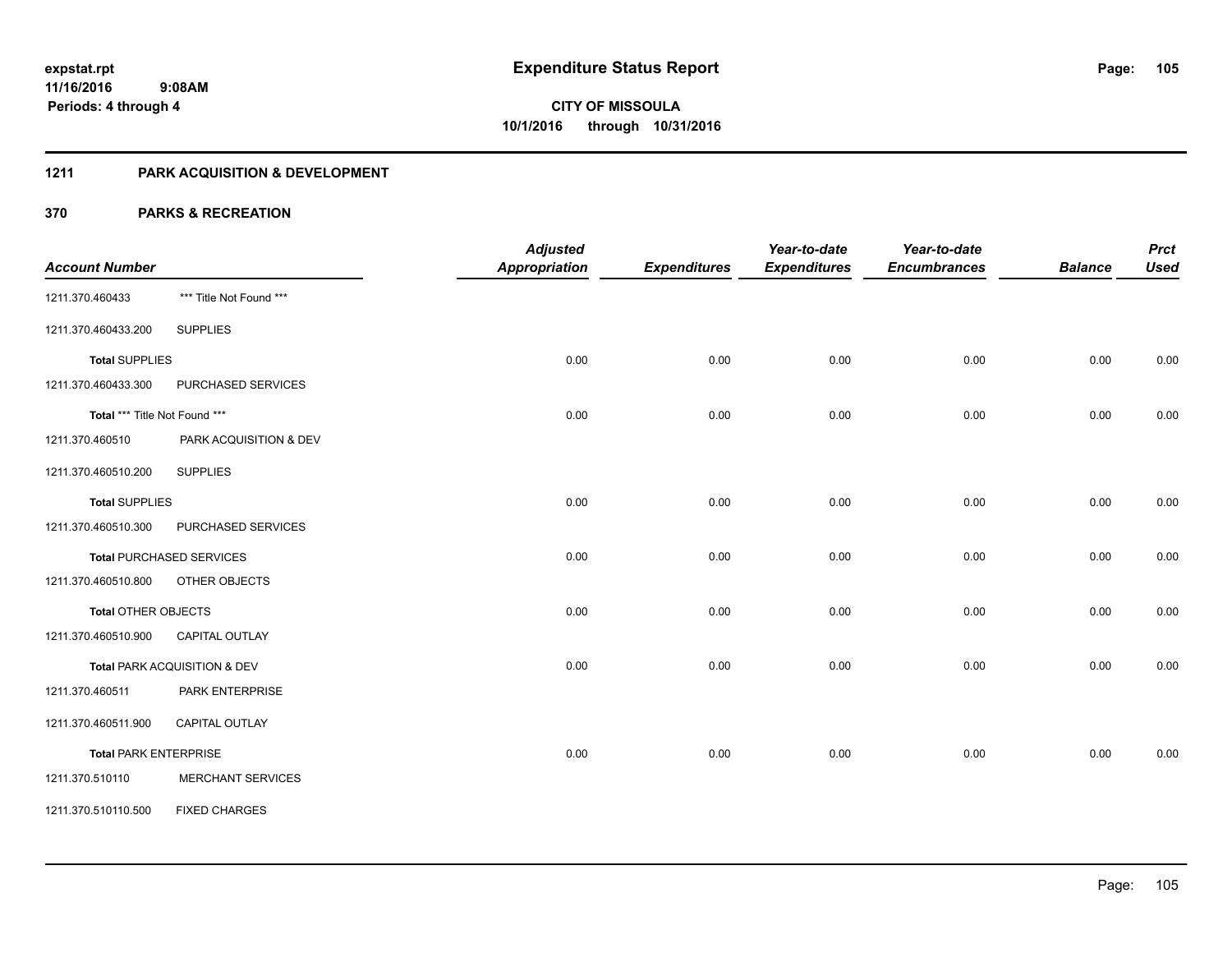## **1211 PARK ACQUISITION & DEVELOPMENT**

| <b>Account Number</b>                           | Adiusted<br>Appropriation | <b>Expenditures</b> | Year-to-date<br><b>Expenditures</b> | Year-to-date<br><b>Encumbrances</b> | <b>Balance</b> | Prct<br>Used |
|-------------------------------------------------|---------------------------|---------------------|-------------------------------------|-------------------------------------|----------------|--------------|
| <b>Total MERCHANT SERVICES</b>                  | 0.00                      | 0.00                | 0.00                                | 0.00                                | 0.00           | 0.00         |
| <b>Total PARK ACQUISITION &amp; DEVELOPMENT</b> | 0.00                      | 0.00                | 0.00                                | 0.00                                | 0.00           | 0.00         |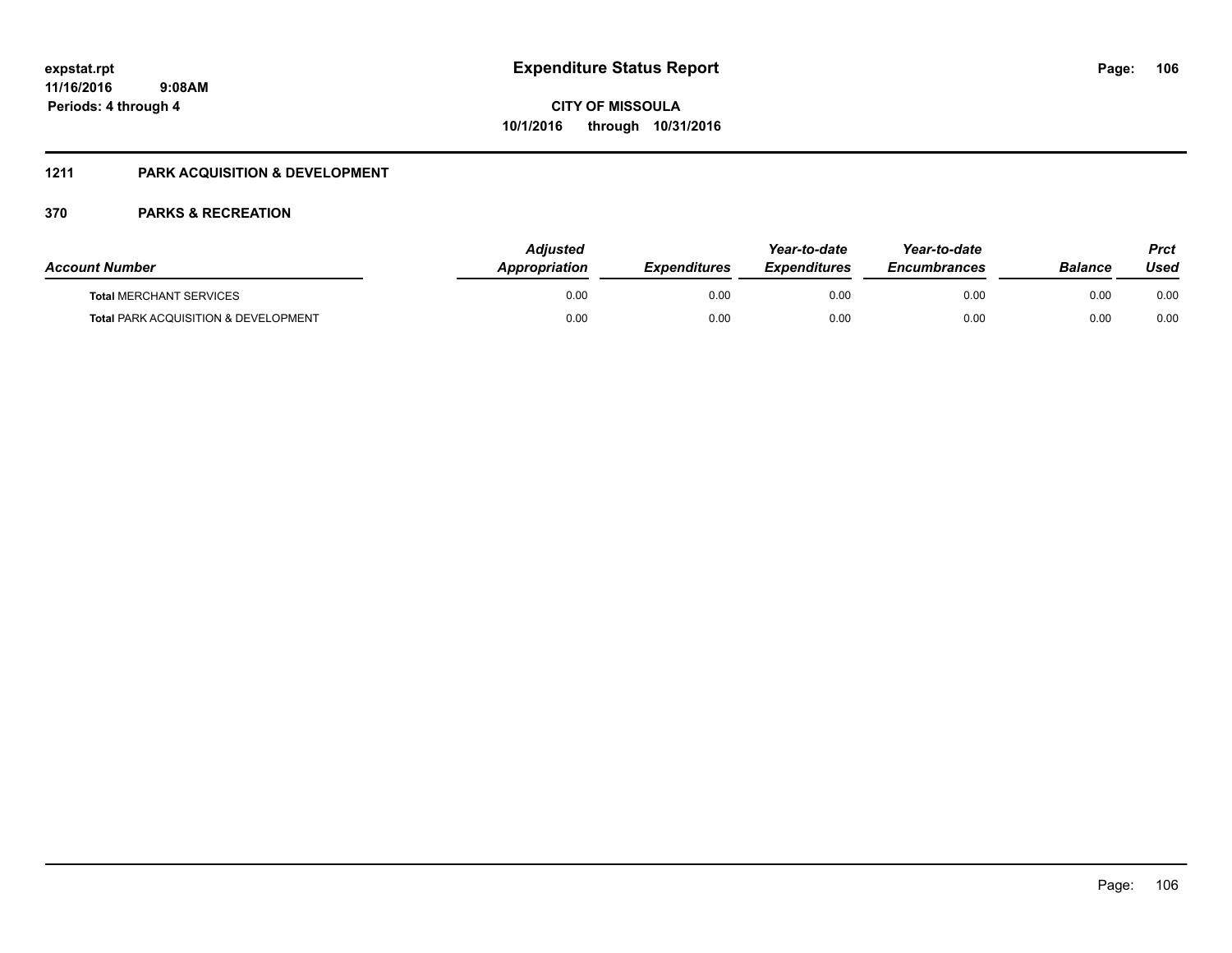#### **1212 PARK ENTERPRISE FUND**

|                       |                                                  | <b>Adjusted</b>      |                     | Year-to-date        | Year-to-date        |                | <b>Prct</b> |
|-----------------------|--------------------------------------------------|----------------------|---------------------|---------------------|---------------------|----------------|-------------|
| <b>Account Number</b> |                                                  | <b>Appropriation</b> | <b>Expenditures</b> | <b>Expenditures</b> | <b>Encumbrances</b> | <b>Balance</b> | <b>Used</b> |
| 1212.370.460433       | SILVER SUMMIT PICNIC AREA                        |                      |                     |                     |                     |                |             |
| 1212.370.460433.200   | <b>SUPPLIES</b>                                  |                      |                     |                     |                     |                |             |
| <b>Total SUPPLIES</b> |                                                  | 0.00                 | 0.00                | 0.00                | 0.00                | 0.00           | 0.00        |
| 1212.370.460433.300   | PURCHASED SERVICES                               |                      |                     |                     |                     |                |             |
|                       | Total SILVER SUMMIT PICNIC AREA                  | 0.00                 | 0.00                | 0.00                | 0.00                | 0.00           | 0.00        |
| 1212.370.460443       | <b>TRAINING</b>                                  |                      |                     |                     |                     |                |             |
| 1212.370.460443.200   | <b>SUPPLIES</b>                                  |                      |                     |                     |                     |                |             |
| <b>Total TRAINING</b> |                                                  | 0.00                 | 0.00                | 0.00                | 0.00                | 0.00           | 0.00        |
| 1212.370.460510       | PARK ACQUISITION & DEV                           |                      |                     |                     |                     |                |             |
| 1212.370.460510.200   | <b>SUPPLIES</b>                                  |                      |                     |                     |                     |                |             |
| <b>Total SUPPLIES</b> |                                                  | 0.00                 | 0.00                | 0.00                | 0.00                | 0.00           | 0.00        |
| 1212.370.460510.300   | PURCHASED SERVICES                               |                      |                     |                     |                     |                |             |
|                       | Total PARK ACQUISITION & DEV                     | 0.00                 | 0.00                | 0.00                | 0.00                | 0.00           | 0.00        |
| 1212.370.460511       | PARK ENTERPRISE                                  |                      |                     |                     |                     |                |             |
| 1212.370.460511.200   | <b>SUPPLIES</b>                                  |                      |                     |                     |                     |                |             |
| <b>Total SUPPLIES</b> |                                                  | 0.00                 | 0.00                | 0.00                | 0.00                | 0.00           | 0.00        |
| 1212.370.460511.300   | PURCHASED SERVICES                               |                      |                     |                     |                     |                |             |
|                       | 1212.370.460511.390.000 OTHER PURCHASED SERVICES | 0.00                 | 0.00                | 4,162.00            | 0.00                | $-4,162.00$    | 0.00        |
| 1212.370.460511.800   | <b>Total PURCHASED SERVICES</b><br>OTHER OBJECTS | 0.00                 | 0.00                | 4,162.00            | 0.00                | $-4,162.00$    | 0.00        |
|                       |                                                  |                      |                     |                     |                     |                |             |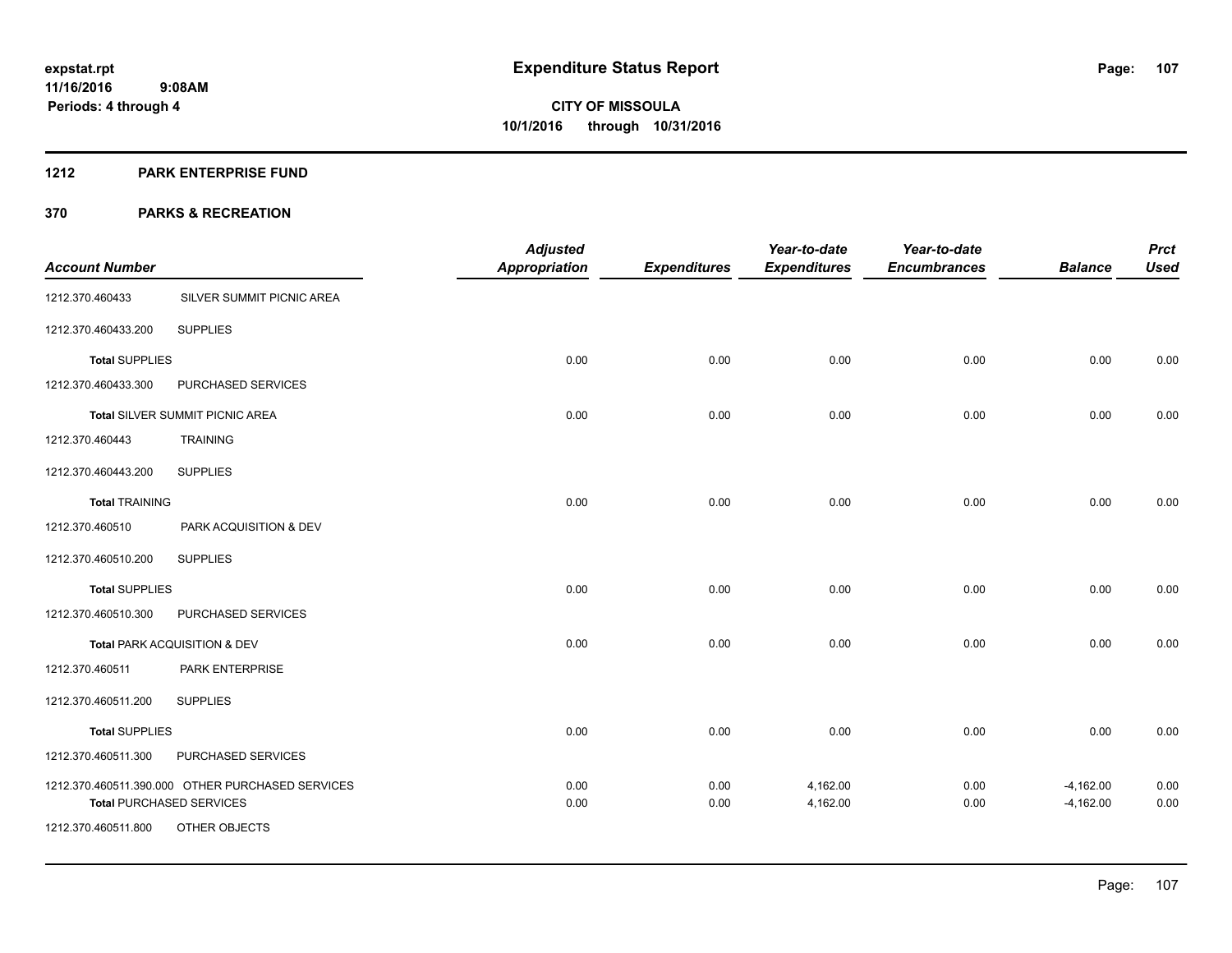## **1212 PARK ENTERPRISE FUND**

| <b>Account Number</b>        |                                   | <b>Adjusted</b><br><b>Appropriation</b> | <b>Expenditures</b> | Year-to-date<br><b>Expenditures</b> | Year-to-date<br><b>Encumbrances</b> | <b>Balance</b> | <b>Prct</b><br><b>Used</b> |
|------------------------------|-----------------------------------|-----------------------------------------|---------------------|-------------------------------------|-------------------------------------|----------------|----------------------------|
| <b>Total OTHER OBJECTS</b>   |                                   | 0.00                                    | 0.00                | 0.00                                | 0.00                                | 0.00           | 0.00                       |
| 1212.370.460511.900          | <b>CAPITAL OUTLAY</b>             |                                         |                     |                                     |                                     |                |                            |
| <b>Total CAPITAL OUTLAY</b>  |                                   | 0.00                                    | 0.00                | 0.00                                | 0.00                                | 0.00           | 0.00                       |
| <b>Total PARK ENTERPRISE</b> |                                   | 0.00                                    | 0.00                | 4,162.00                            | 0.00                                | $-4,162.00$    | 0.00                       |
| 1212.370.510110              | <b>MERCHANT SERVICES</b>          |                                         |                     |                                     |                                     |                |                            |
| 1212.370.510110.500          | <b>FIXED CHARGES</b>              |                                         |                     |                                     |                                     |                |                            |
|                              | <b>Total MERCHANT SERVICES</b>    | 0.00                                    | 0.00                | 0.00                                | 0.00                                | 0.00           | 0.00                       |
|                              | <b>Total PARK ENTERPRISE FUND</b> | 0.00                                    | 0.00                | 4,162.00                            | 0.00                                | $-4,162.00$    | 0.00                       |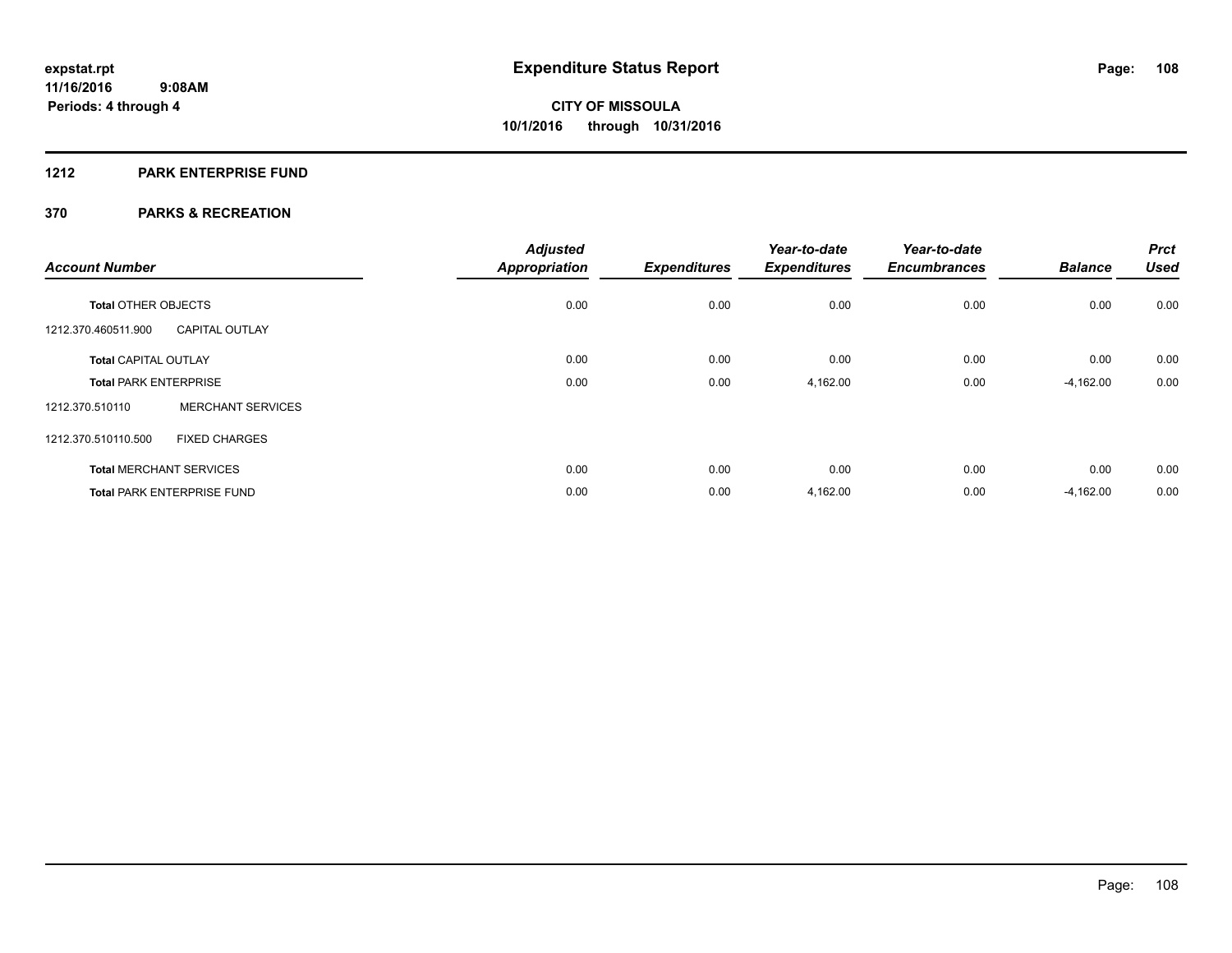## **1216 PARKS & REC TRAILS, DEV**

| <b>Account Number</b>      |                                            | <b>Adjusted</b><br><b>Appropriation</b> | <b>Expenditures</b>  | Year-to-date<br><b>Expenditures</b> | Year-to-date<br><b>Encumbrances</b> | <b>Balance</b>             | <b>Prct</b><br><b>Used</b> |
|----------------------------|--------------------------------------------|-----------------------------------------|----------------------|-------------------------------------|-------------------------------------|----------------------------|----------------------------|
| 1216.370.460403            | PARK DEVELOPMENT & EXPANSION               |                                         |                      |                                     |                                     |                            |                            |
| 1216.370.460403.900        | CAPITAL OUTLAY                             |                                         |                      |                                     |                                     |                            |                            |
|                            | Total PARK DEVELOPMENT & EXPANSION         | 0.00                                    | 0.00                 | 0.00                                | 0.00                                | 0.00                       | 0.00                       |
| 1216.370.460433            | TRAILHEAD MAPS FOR WAYFINDING              |                                         |                      |                                     |                                     |                            |                            |
| 1216.370.460433.100        | PERSONAL SERVICES                          |                                         |                      |                                     |                                     |                            |                            |
|                            | <b>Total PERSONAL SERVICES</b>             | 0.00                                    | 0.00                 | 0.00                                | 0.00                                | 0.00                       | 0.00                       |
| 1216.370.460433.200        | <b>SUPPLIES</b>                            |                                         |                      |                                     |                                     |                            |                            |
| <b>Total SUPPLIES</b>      | 1216.370.460433.220.000 OPERATING SUPPLIES | 0.00<br>0.00                            | 3,660.00<br>3,660.00 | 9,060.00<br>9,060.00                | 0.00<br>0.00                        | $-9,060.00$<br>$-9,060.00$ | 0.00<br>0.00               |
| 1216.370.460433.300        | PURCHASED SERVICES                         |                                         |                      |                                     |                                     |                            |                            |
|                            | <b>Total PURCHASED SERVICES</b>            | 0.00                                    | 0.00                 | 0.00                                | 0.00                                | 0.00                       | 0.00                       |
|                            | Total TRAILHEAD MAPS FOR WAYFINDING        | 0.00                                    | 3,660.00             | 9,060.00                            | 0.00                                | $-9,060.00$                | 0.00                       |
| 1216.370.460434            | <b>GREENWAYS &amp; HORTICULTURE</b>        |                                         |                      |                                     |                                     |                            |                            |
| 1216.370.460434.200        | <b>SUPPLIES</b>                            |                                         |                      |                                     |                                     |                            |                            |
| <b>Total SUPPLIES</b>      |                                            | 0.00                                    | 0.00                 | 0.00                                | 0.00                                | 0.00                       | 0.00                       |
| 1216.370.460434.300        | PURCHASED SERVICES                         |                                         |                      |                                     |                                     |                            |                            |
|                            | <b>Total PURCHASED SERVICES</b>            | 0.00                                    | 0.00                 | 0.00                                | 0.00                                | 0.00                       | 0.00                       |
| 1216.370.460434.800        | OTHER OBJECTS                              |                                         |                      |                                     |                                     |                            |                            |
| <b>Total OTHER OBJECTS</b> |                                            | 0.00                                    | 0.00                 | 0.00                                | 0.00                                | 0.00                       | 0.00                       |
| 1216.370.460434.900        | <b>CAPITAL OUTLAY</b>                      |                                         |                      |                                     |                                     |                            |                            |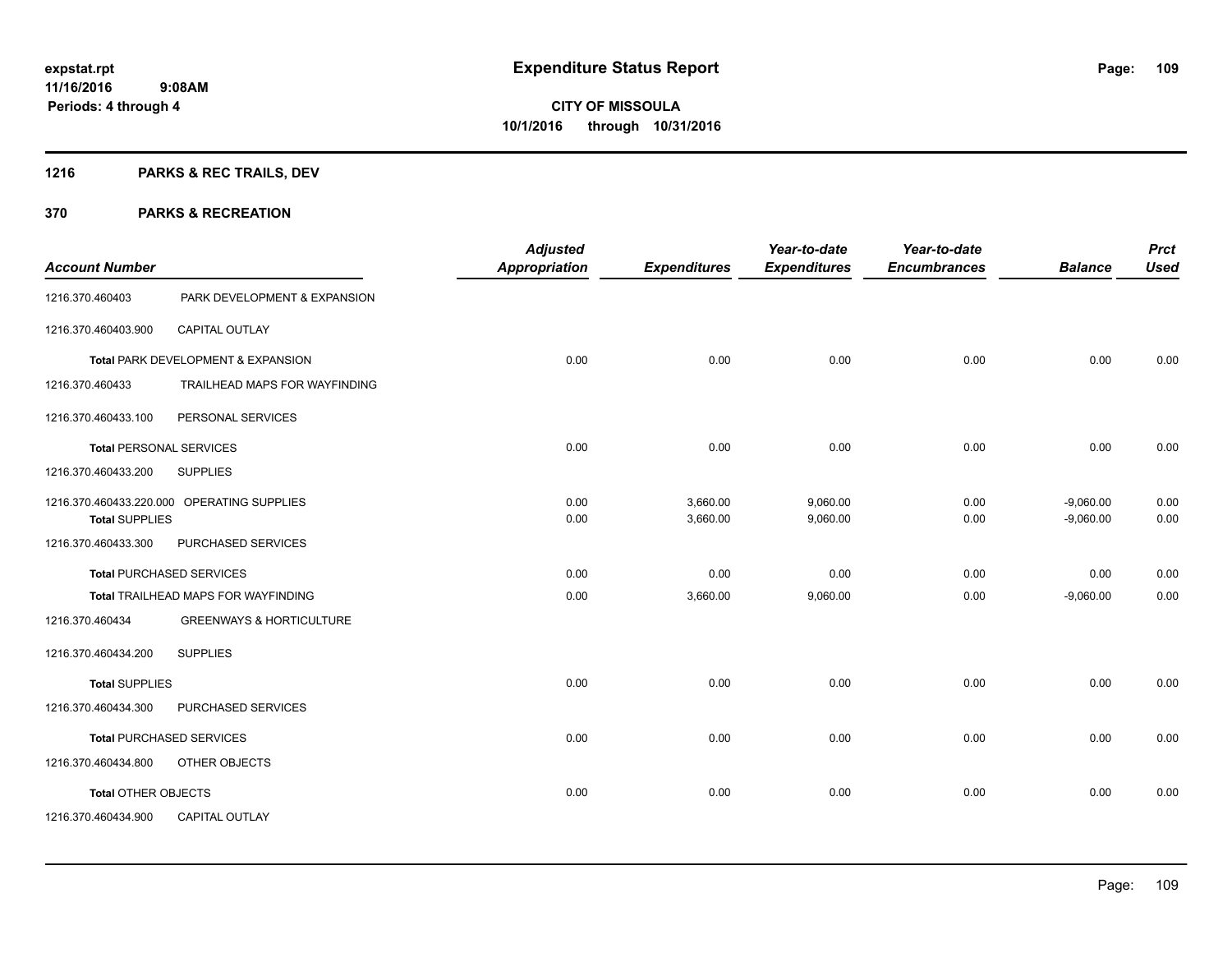## **1216 PARKS & REC TRAILS, DEV**

| <b>Account Number</b>          |                                            | <b>Adjusted</b><br>Appropriation | <b>Expenditures</b> | Year-to-date<br><b>Expenditures</b> | Year-to-date<br><b>Encumbrances</b> | <b>Balance</b> | <b>Prct</b><br><b>Used</b> |
|--------------------------------|--------------------------------------------|----------------------------------|---------------------|-------------------------------------|-------------------------------------|----------------|----------------------------|
|                                | Total GREENWAYS & HORTICULTURE             | 0.00                             | 0.00                | 0.00                                | 0.00                                | 0.00           | 0.00                       |
| 1216.370.460437                | TREE INVENTORY DNRC GRANT                  |                                  |                     |                                     |                                     |                |                            |
| 1216.370.460437.100            | PERSONAL SERVICES                          |                                  |                     |                                     |                                     |                |                            |
| <b>Total PERSONAL SERVICES</b> |                                            | 0.00                             | 0.00                | 0.00                                | 0.00                                | 0.00           | 0.00                       |
| 1216.370.460437.200            | <b>SUPPLIES</b>                            |                                  |                     |                                     |                                     |                |                            |
|                                | Total TREE INVENTORY DNRC GRANT            | 0.00                             | 0.00                | 0.00                                | 0.00                                | 0.00           | 0.00                       |
| 1216.370.460438                | MCCORMICK PARK SITE PLAN                   |                                  |                     |                                     |                                     |                |                            |
| 1216.370.460438.200            | <b>SUPPLIES</b>                            |                                  |                     |                                     |                                     |                |                            |
| <b>Total SUPPLIES</b>          |                                            | 0.00                             | 0.00                | 0.00                                | 0.00                                | 0.00           | 0.00                       |
| 1216.370.460438.300            | PURCHASED SERVICES                         |                                  |                     |                                     |                                     |                |                            |
|                                | Total MCCORMICK PARK SITE PLAN             | 0.00                             | 0.00                | 0.00                                | 0.00                                | 0.00           | 0.00                       |
| 1216.370.460439                | CLARK FORK RIVER ACCESS GRANT              |                                  |                     |                                     |                                     |                |                            |
| 1216.370.460439.300            | PURCHASED SERVICES                         |                                  |                     |                                     |                                     |                |                            |
|                                | <b>Total CLARK FORK RIVER ACCESS GRANT</b> | 0.00                             | 0.00                | 0.00                                | 0.00                                | 0.00           | 0.00                       |
| 1216.370.460443                | <b>TRAINING</b>                            |                                  |                     |                                     |                                     |                |                            |
| 1216.370.460443.200            | <b>SUPPLIES</b>                            |                                  |                     |                                     |                                     |                |                            |
| <b>Total SUPPLIES</b>          |                                            | 0.00                             | 0.00                | 0.00                                | 0.00                                | 0.00           | 0.00                       |
| 1216.370.460443.300            | PURCHASED SERVICES                         |                                  |                     |                                     |                                     |                |                            |
| <b>Total TRAINING</b>          |                                            | 0.00                             | 0.00                | 0.00                                | 0.00                                | 0.00           | 0.00                       |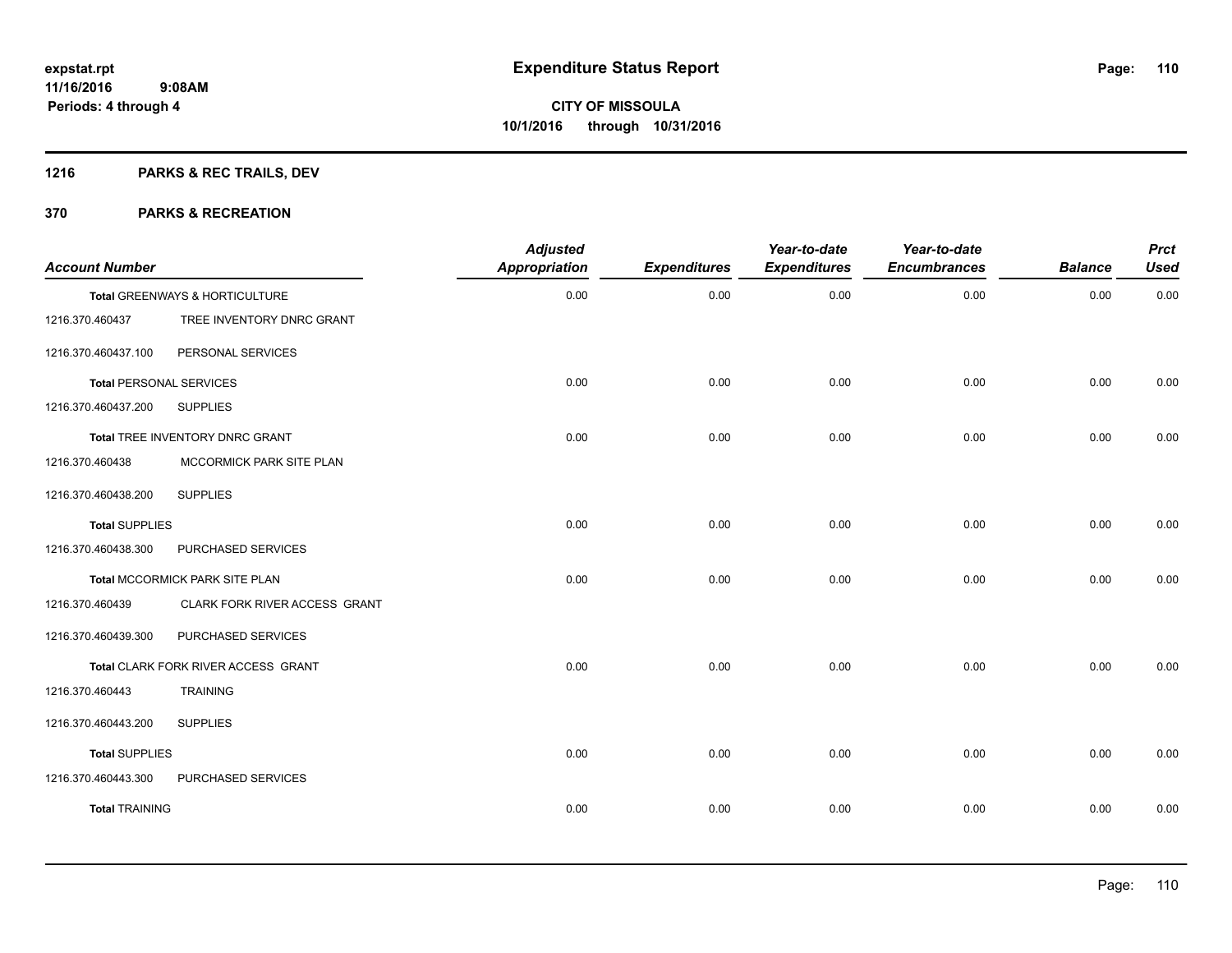## **1216 PARKS & REC TRAILS, DEV**

|                              |                                                  | <b>Adjusted</b>      |                     | Year-to-date        | Year-to-date        |                | <b>Prct</b> |
|------------------------------|--------------------------------------------------|----------------------|---------------------|---------------------|---------------------|----------------|-------------|
| <b>Account Number</b>        |                                                  | <b>Appropriation</b> | <b>Expenditures</b> | <b>Expenditures</b> | <b>Encumbrances</b> | <b>Balance</b> | <b>Used</b> |
| 1216.370.460444              | <b>PLAYGROUNDS</b>                               |                      |                     |                     |                     |                |             |
| 1216.370.460444.300          | PURCHASED SERVICES                               |                      |                     |                     |                     |                |             |
|                              | <b>Total PURCHASED SERVICES</b>                  | 0.00                 | 0.00                | 0.00                | 0.00                | 0.00           | 0.00        |
| 1216.370.460444.900          | <b>CAPITAL OUTLAY</b>                            |                      |                     |                     |                     |                |             |
| <b>Total PLAYGROUNDS</b>     |                                                  | 0.00                 | 0.00                | 0.00                | 0.00                | 0.00           | 0.00        |
| 1216.370.460470              | <b>RECREATION MORE</b>                           |                      |                     |                     |                     |                |             |
| 1216.370.460470.200          | <b>SUPPLIES</b>                                  |                      |                     |                     |                     |                |             |
|                              | 1216.370.460470.220.000 MORE/OPERATING SUPPLIES  | 0.00                 | 591.04              | 2,420.60            | 0.00                | $-2,420.60$    | 0.00        |
| <b>Total SUPPLIES</b>        |                                                  | 0.00                 | 591.04              | 2,420.60            | 0.00                | $-2,420.60$    | 0.00        |
| 1216.370.460470.300          | PURCHASED SERVICES                               |                      |                     |                     |                     |                |             |
|                              | 1216.370.460470.390.000 OTHER PURCHASED SERVICES | 0.00                 | 0.00                | 19.00               | 0.00                | $-19.00$       | 0.00        |
|                              | <b>Total PURCHASED SERVICES</b>                  | 0.00                 | 0.00                | 19.00               | 0.00                | $-19.00$       | 0.00        |
| 1216.370.460470.900          | <b>CAPITAL OUTLAY</b>                            |                      |                     |                     |                     |                |             |
| Total CAPITAL OUTLAY         |                                                  | 0.00                 | 0.00                | 0.00                | 0.00                | 0.00           | 0.00        |
| <b>Total RECREATION MORE</b> |                                                  | 0.00                 | 591.04              | 2,439.60            | 0.00                | $-2,439.60$    | 0.00        |
| 1216.370.460471              | <b>RECREATION ADULTS</b>                         |                      |                     |                     |                     |                |             |
| 1216.370.460471.200          | <b>SUPPLIES</b>                                  |                      |                     |                     |                     |                |             |
| <b>Total SUPPLIES</b>        |                                                  | 0.00                 | 0.00                | 0.00                | 0.00                | 0.00           | 0.00        |
| 1216.370.460471.300          | PURCHASED SERVICES                               |                      |                     |                     |                     |                |             |
|                              | <b>Total PURCHASED SERVICES</b>                  | 0.00                 | 0.00                | 0.00                | 0.00                | 0.00           | 0.00        |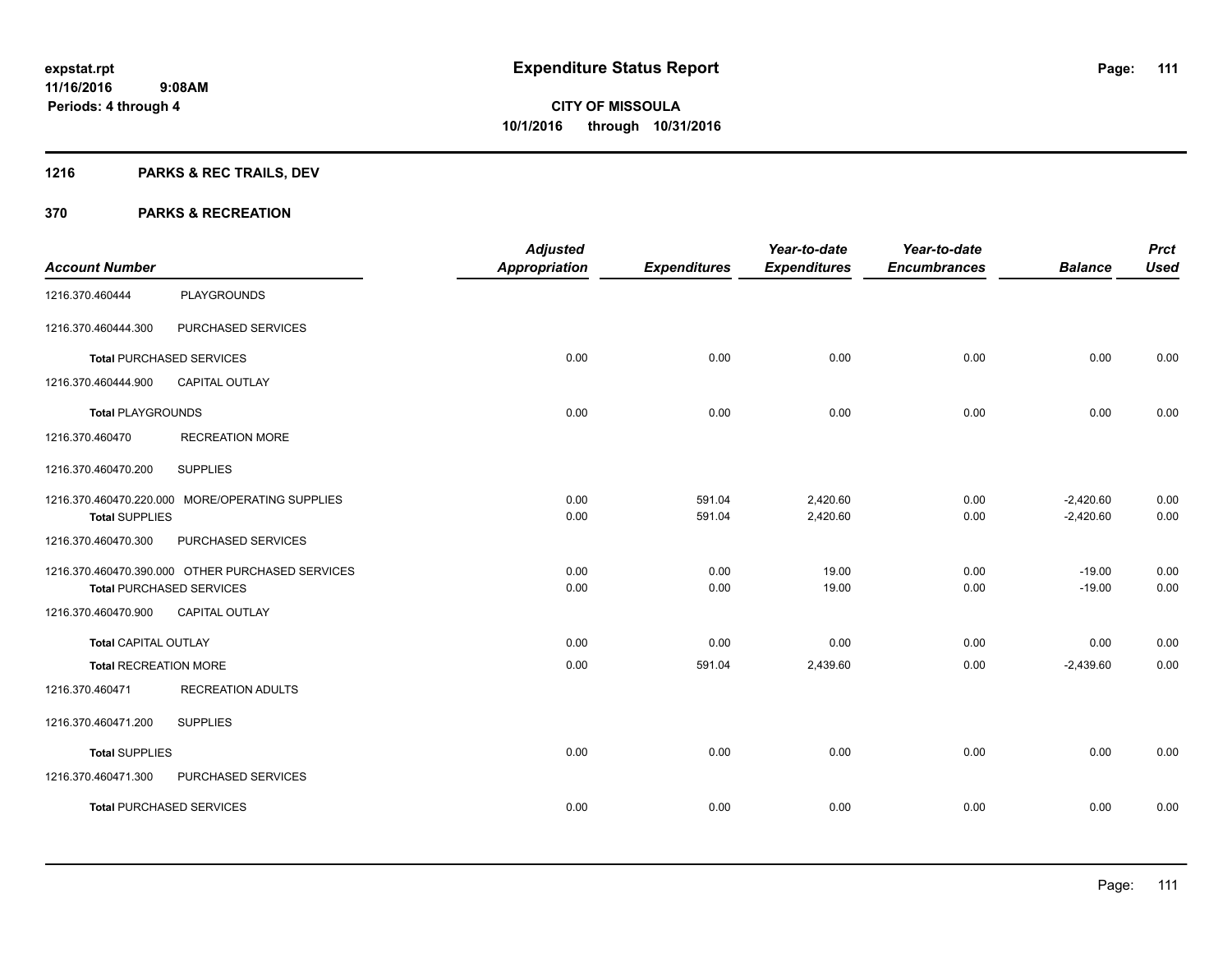## **1216 PARKS & REC TRAILS, DEV**

|                               |                                   | <b>Adjusted</b>      |                     | Year-to-date        | Year-to-date        |                | <b>Prct</b> |
|-------------------------------|-----------------------------------|----------------------|---------------------|---------------------|---------------------|----------------|-------------|
| <b>Account Number</b>         |                                   | <b>Appropriation</b> | <b>Expenditures</b> | <b>Expenditures</b> | <b>Encumbrances</b> | <b>Balance</b> | <b>Used</b> |
| 1216.370.460471.800           | OTHER OBJECTS                     |                      |                     |                     |                     |                |             |
| <b>Total OTHER OBJECTS</b>    |                                   | 0.00                 | 0.00                | 0.00                | 0.00                | 0.00           | 0.00        |
| 1216.370.460471.900           | <b>CAPITAL OUTLAY</b>             |                      |                     |                     |                     |                |             |
| Total RECREATION ADULTS       |                                   | 0.00                 | 0.00                | 0.00                | 0.00                | 0.00           | 0.00        |
| 1216.370.460472               | <b>RECREATION YOUTH</b>           |                      |                     |                     |                     |                |             |
| 1216.370.460472.200           | <b>SUPPLIES</b>                   |                      |                     |                     |                     |                |             |
| <b>Total SUPPLIES</b>         |                                   | 0.00                 | 0.00                | 0.00                | 0.00                | 0.00           | 0.00        |
| 1216.370.460472.300           | PURCHASED SERVICES                |                      |                     |                     |                     |                |             |
|                               | <b>Total PURCHASED SERVICES</b>   | 0.00                 | 0.00                | 0.00                | 0.00                | 0.00           | 0.00        |
| 1216.370.460472.700           | <b>GRANTS &amp; CONTRIBUTIONS</b> |                      |                     |                     |                     |                |             |
|                               | Total GRANTS & CONTRIBUTIONS      | 0.00                 | 0.00                | 0.00                | 0.00                | 0.00           | 0.00        |
| 1216.370.460472.800           | OTHER OBJECTS                     |                      |                     |                     |                     |                |             |
| Total OTHER OBJECTS           |                                   | 0.00                 | 0.00                | 0.00                | 0.00                | 0.00           | 0.00        |
| 1216.370.460472.900           | <b>CAPITAL OUTLAY</b>             |                      |                     |                     |                     |                |             |
| <b>Total RECREATION YOUTH</b> |                                   | 0.00                 | 0.00                | 0.00                | 0.00                | 0.00           | 0.00        |
| 1216.370.460506               | <b>CARAS PARK</b>                 |                      |                     |                     |                     |                |             |
| 1216.370.460506.200           | <b>SUPPLIES</b>                   |                      |                     |                     |                     |                |             |
| <b>Total SUPPLIES</b>         |                                   | 0.00                 | 0.00                | 0.00                | 0.00                | 0.00           | 0.00        |
| 1216.370.460506.300           | PURCHASED SERVICES                |                      |                     |                     |                     |                |             |
|                               | <b>Total PURCHASED SERVICES</b>   | 0.00                 | 0.00                | 0.00                | 0.00                | 0.00           | 0.00        |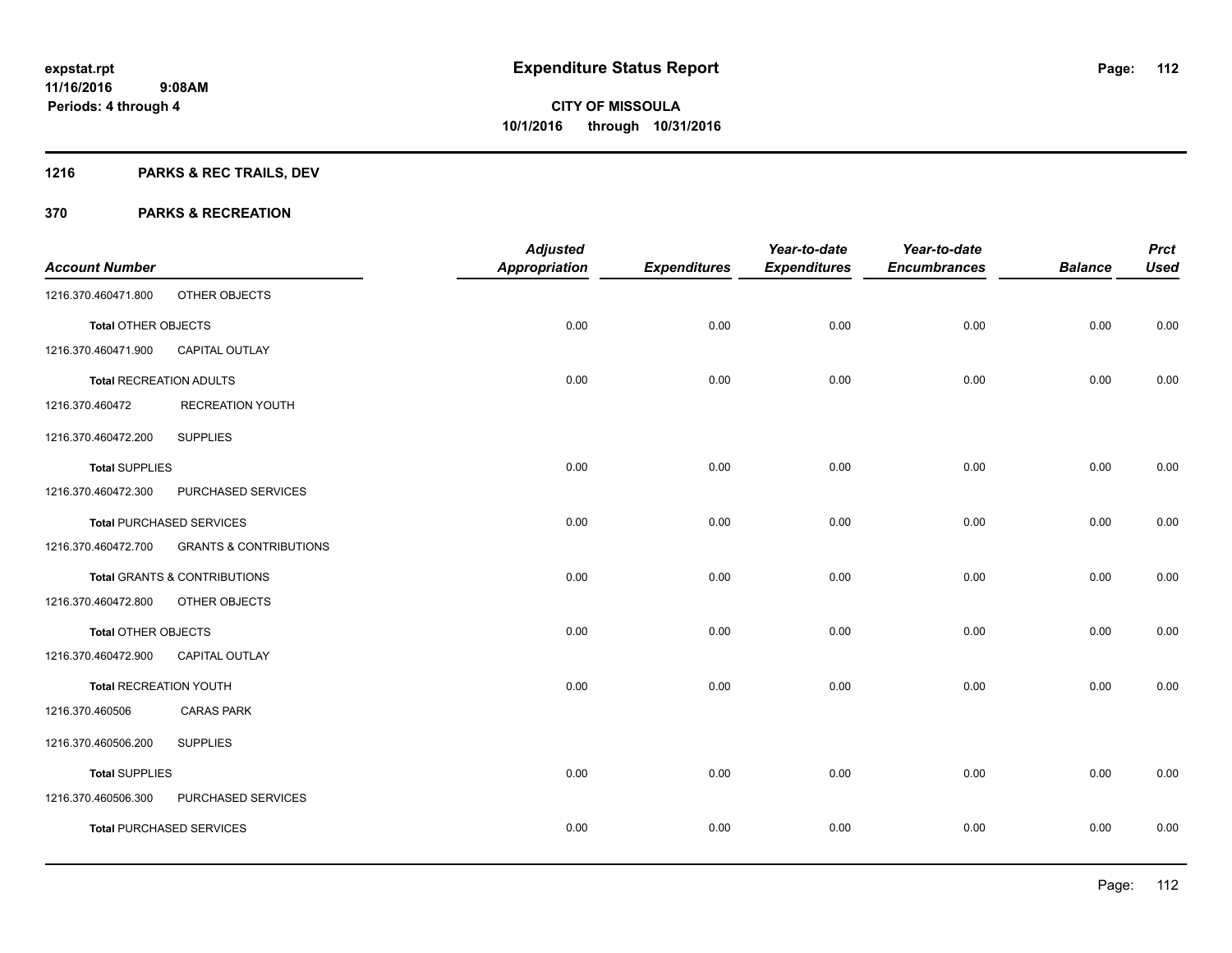## **1216 PARKS & REC TRAILS, DEV**

|                                 |                                                   | <b>Adjusted</b>      |                     | Year-to-date        | Year-to-date        |                | <b>Prct</b><br><b>Used</b> |
|---------------------------------|---------------------------------------------------|----------------------|---------------------|---------------------|---------------------|----------------|----------------------------|
| <b>Account Number</b>           |                                                   | <b>Appropriation</b> | <b>Expenditures</b> | <b>Expenditures</b> | <b>Encumbrances</b> | <b>Balance</b> |                            |
| 1216.370.460506.900             | <b>CAPITAL OUTLAY</b>                             |                      |                     |                     |                     |                |                            |
| <b>Total CARAS PARK</b>         |                                                   | 0.00                 | 0.00                | 0.00                | 0.00                | 0.00           | 0.00                       |
| 1216.370.460507                 | <b>COMMUNITY TRAILS</b>                           |                      |                     |                     |                     |                |                            |
| 1216.370.460507.200             | <b>SUPPLIES</b>                                   |                      |                     |                     |                     |                |                            |
| <b>Total SUPPLIES</b>           |                                                   | 0.00                 | 0.00                | 0.00                | 0.00                | 0.00           | 0.00                       |
| 1216.370.460507.300             | PURCHASED SERVICES                                |                      |                     |                     |                     |                |                            |
|                                 | <b>Total PURCHASED SERVICES</b>                   | 0.00                 | 0.00                | 0.00                | 0.00                | 0.00           | 0.00                       |
| 1216.370.460507.900             | <b>CAPITAL OUTLAY</b>                             |                      |                     |                     |                     |                |                            |
| <b>Total COMMUNITY TRAILS</b>   |                                                   | 0.00                 | 0.00                | 0.00                | 0.00                | 0.00           | 0.00                       |
| 1216.370.460508                 | <b>KIWANIS PARK</b>                               |                      |                     |                     |                     |                |                            |
| 1216.370.460508.900             | <b>CAPITAL OUTLAY</b>                             |                      |                     |                     |                     |                |                            |
|                                 | 1216.370.460508.930.000 KIWANIS PARK IMPROVEMENTS | 0.00                 | 52,321.95           | 142,625.35          | 0.00                | $-142,625.35$  | 0.00                       |
| <b>Total KIWANIS PARK</b>       |                                                   | 0.00                 | 52,321.95           | 142,625.35          | 0.00                | $-142,625.35$  | 0.00                       |
| 1216.370.460509                 | KIM WILLIAMS TRAIL                                |                      |                     |                     |                     |                |                            |
| 1216.370.460509.900             | <b>CAPITAL OUTLAY</b>                             |                      |                     |                     |                     |                |                            |
| <b>Total KIM WILLIAMS TRAIL</b> |                                                   | 0.00                 | 0.00                | 0.00                | 0.00                | 0.00           | 0.00                       |
| 1216.370.460511                 | PARK ENTERPRISE                                   |                      |                     |                     |                     |                |                            |
| 1216.370.460511.200             | <b>SUPPLIES</b>                                   |                      |                     |                     |                     |                |                            |
| <b>Total SUPPLIES</b>           |                                                   | 0.00                 | 0.00                | 0.00                | 0.00                | 0.00           | 0.00                       |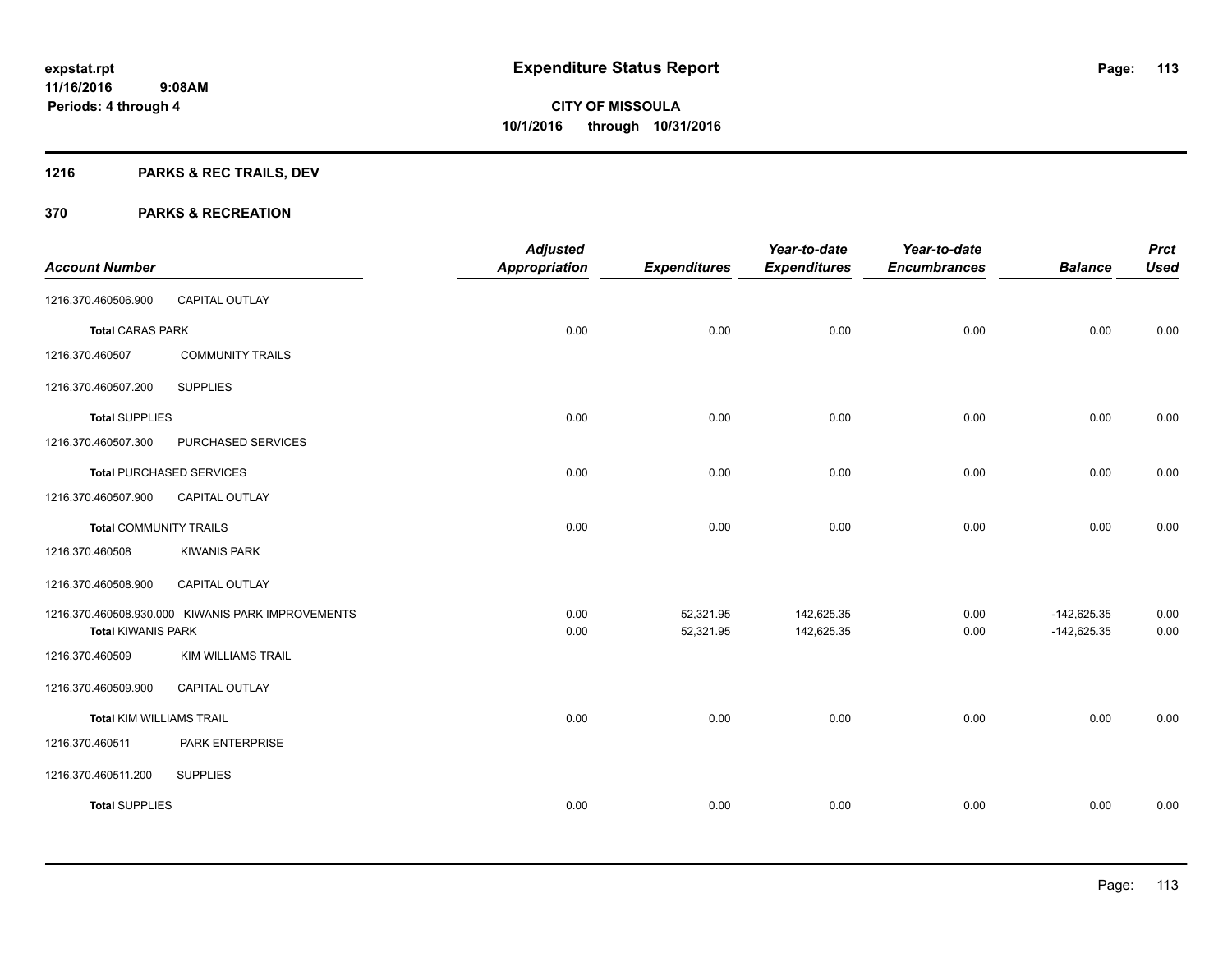## **1216 PARKS & REC TRAILS, DEV**

| <b>Account Number</b>        |                                                           | <b>Adjusted</b><br><b>Appropriation</b> | <b>Expenditures</b> | Year-to-date<br><b>Expenditures</b> | Year-to-date<br><b>Encumbrances</b> | <b>Balance</b>             | <b>Prct</b><br><b>Used</b> |
|------------------------------|-----------------------------------------------------------|-----------------------------------------|---------------------|-------------------------------------|-------------------------------------|----------------------------|----------------------------|
| 1216.370.460511.300          | PURCHASED SERVICES                                        |                                         |                     |                                     |                                     |                            |                            |
| <b>Total PARK ENTERPRISE</b> |                                                           | 0.00                                    | 0.00                | 0.00                                | 0.00                                | 0.00                       | 0.00                       |
| 1216.370.460512              | <b>PARK MEMORIALS</b>                                     |                                         |                     |                                     |                                     |                            |                            |
| 1216.370.460512.200          | <b>SUPPLIES</b>                                           |                                         |                     |                                     |                                     |                            |                            |
| <b>Total SUPPLIES</b>        | 1216.370.460512.220.000 PARK MEMORIALS/OPERATING SUPPLIES | 0.00<br>0.00                            | 60.00<br>60.00      | 60.00<br>60.00                      | 0.00<br>0.00                        | $-60.00$<br>$-60.00$       | 0.00<br>0.00               |
| 1216.370.460512.300          | PURCHASED SERVICES                                        |                                         |                     |                                     |                                     |                            |                            |
|                              | <b>Total PURCHASED SERVICES</b>                           | 0.00                                    | 0.00                | 0.00                                | 0.00                                | 0.00                       | 0.00                       |
| 1216.370.460512.800          | OTHER OBJECTS                                             |                                         |                     |                                     |                                     |                            |                            |
| <b>Total OTHER OBJECTS</b>   |                                                           | 0.00                                    | 0.00                | 0.00                                | 0.00                                | 0.00                       | 0.00                       |
| 1216.370.460512.900          | <b>CAPITAL OUTLAY</b>                                     |                                         |                     |                                     |                                     |                            |                            |
| <b>Total CAPITAL OUTLAY</b>  |                                                           | 0.00                                    | 0.00                | 0.00                                | 0.00                                | 0.00                       | 0.00                       |
| <b>Total PARK MEMORIALS</b>  |                                                           | 0.00                                    | 60.00               | 60.00                               | 0.00                                | $-60.00$                   | 0.00                       |
| 1216.370.460513              | RECREATIONAL DONATIONS SPEC EVENTS                        |                                         |                     |                                     |                                     |                            |                            |
| 1216.370.460513.200          | <b>SUPPLIES</b>                                           |                                         |                     |                                     |                                     |                            |                            |
| <b>Total SUPPLIES</b>        | 1216.370.460513.220.000 REC DONATIONS/OPERATING SUPPLIES  | 0.00<br>0.00                            | 0.00<br>0.00        | 3,389.95<br>3,389.95                | 0.00<br>0.00                        | $-3,389.95$<br>$-3,389.95$ | 0.00<br>0.00               |
| 1216.370.460513.300          | PURCHASED SERVICES                                        |                                         |                     |                                     |                                     |                            |                            |
|                              | <b>Total PURCHASED SERVICES</b>                           | 0.00                                    | 0.00                | 0.00                                | 0.00                                | 0.00                       | 0.00                       |
| 1216.370.460513.800          | OTHER OBJECTS                                             |                                         |                     |                                     |                                     |                            |                            |
| Total OTHER OBJECTS          |                                                           | 0.00                                    | 0.00                | 0.00                                | 0.00                                | 0.00                       | 0.00                       |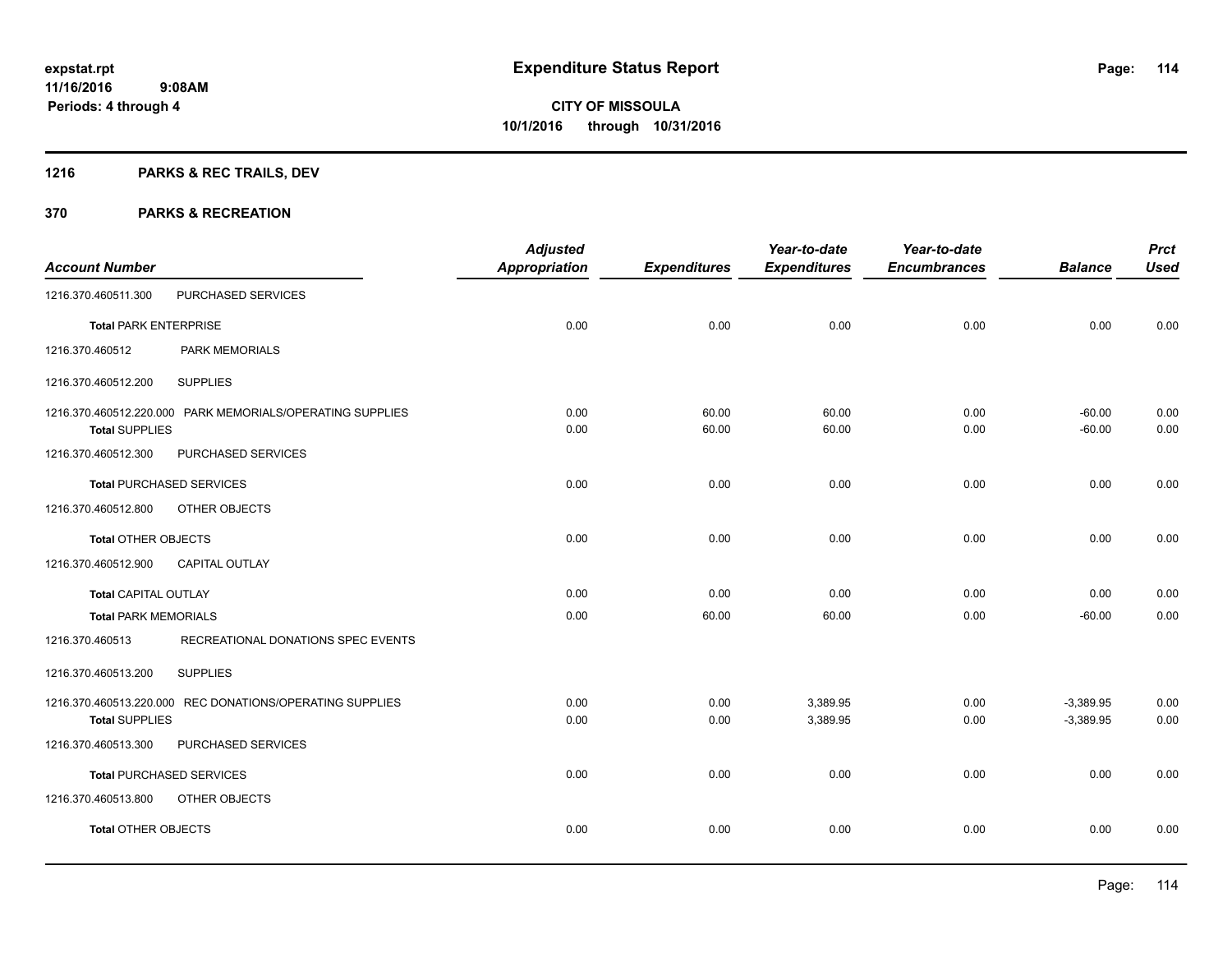## **1216 PARKS & REC TRAILS, DEV**

| <b>Account Number</b>                                     |                                 | <b>Adjusted</b><br><b>Appropriation</b> | <b>Expenditures</b> | Year-to-date<br><b>Expenditures</b> | Year-to-date<br><b>Encumbrances</b> | <b>Balance</b> | <b>Prct</b><br><b>Used</b> |
|-----------------------------------------------------------|---------------------------------|-----------------------------------------|---------------------|-------------------------------------|-------------------------------------|----------------|----------------------------|
| <b>CAPITAL OUTLAY</b><br>1216.370.460513.900              |                                 |                                         |                     |                                     |                                     |                |                            |
| <b>Total CAPITAL OUTLAY</b>                               |                                 | 0.00                                    | 0.00                | 0.00                                | 0.00                                | 0.00           | 0.00                       |
| <b>Total RECREATIONAL DONATIONS SPEC EVENTS</b>           |                                 | 0.00                                    | 0.00                | 3,389.95                            | 0.00                                | $-3,389.95$    | 0.00                       |
| <b>URBAN FORESTRY</b><br>1216.370.460514                  |                                 |                                         |                     |                                     |                                     |                |                            |
| PERSONAL SERVICES<br>1216.370.460514.100                  |                                 |                                         |                     |                                     |                                     |                |                            |
| <b>Total PERSONAL SERVICES</b>                            |                                 | 0.00                                    | 0.00                | 0.00                                | 0.00                                | 0.00           | 0.00                       |
| 1216.370.460514.200<br><b>SUPPLIES</b>                    |                                 |                                         |                     |                                     |                                     |                |                            |
| 1216.370.460514.220.000 URBAN FORESTRY/OPERATING SUPPLIES |                                 | 0.00                                    | 175.12              | 223.55                              | 0.00                                | $-223.55$      | 0.00                       |
| <b>Total SUPPLIES</b>                                     |                                 | 0.00                                    | 175.12              | 223.55                              | 0.00                                | $-223.55$      | 0.00                       |
| 1216.370.460514.300<br>PURCHASED SERVICES                 |                                 |                                         |                     |                                     |                                     |                |                            |
| <b>Total PURCHASED SERVICES</b>                           |                                 | 0.00                                    | 0.00                | 0.00                                | 0.00                                | 0.00           | 0.00                       |
| <b>CAPITAL OUTLAY</b><br>1216.370.460514.900              |                                 |                                         |                     |                                     |                                     |                |                            |
| 1216.370.460514.940.000 MACHINERY & EQUIPMENT             |                                 | 0.00                                    | 0.00                | 9,150.00                            | 0.00                                | $-9,150.00$    | 0.00                       |
| <b>Total CAPITAL OUTLAY</b>                               |                                 | 0.00                                    | 0.00                | 9,150.00                            | 0.00                                | $-9,150.00$    | 0.00                       |
| <b>Total URBAN FORESTRY</b>                               |                                 | 0.00                                    | 175.12              | 9,373.55                            | 0.00                                | $-9,373.55$    | 0.00                       |
| PARK REVOLVING<br>1216.370.460516                         |                                 |                                         |                     |                                     |                                     |                |                            |
| OTHER OBJECTS<br>1216.370.460516.800                      |                                 |                                         |                     |                                     |                                     |                |                            |
| <b>Total PARK REVOLVING</b>                               |                                 | 0.00                                    | 0.00                | 0.00                                | 0.00                                | 0.00           | 0.00                       |
| 1216.370.460517                                           | OPEN SPACE PURCHASE & DONATIONS |                                         |                     |                                     |                                     |                |                            |
| <b>SUPPLIES</b><br>1216.370.460517.200                    |                                 |                                         |                     |                                     |                                     |                |                            |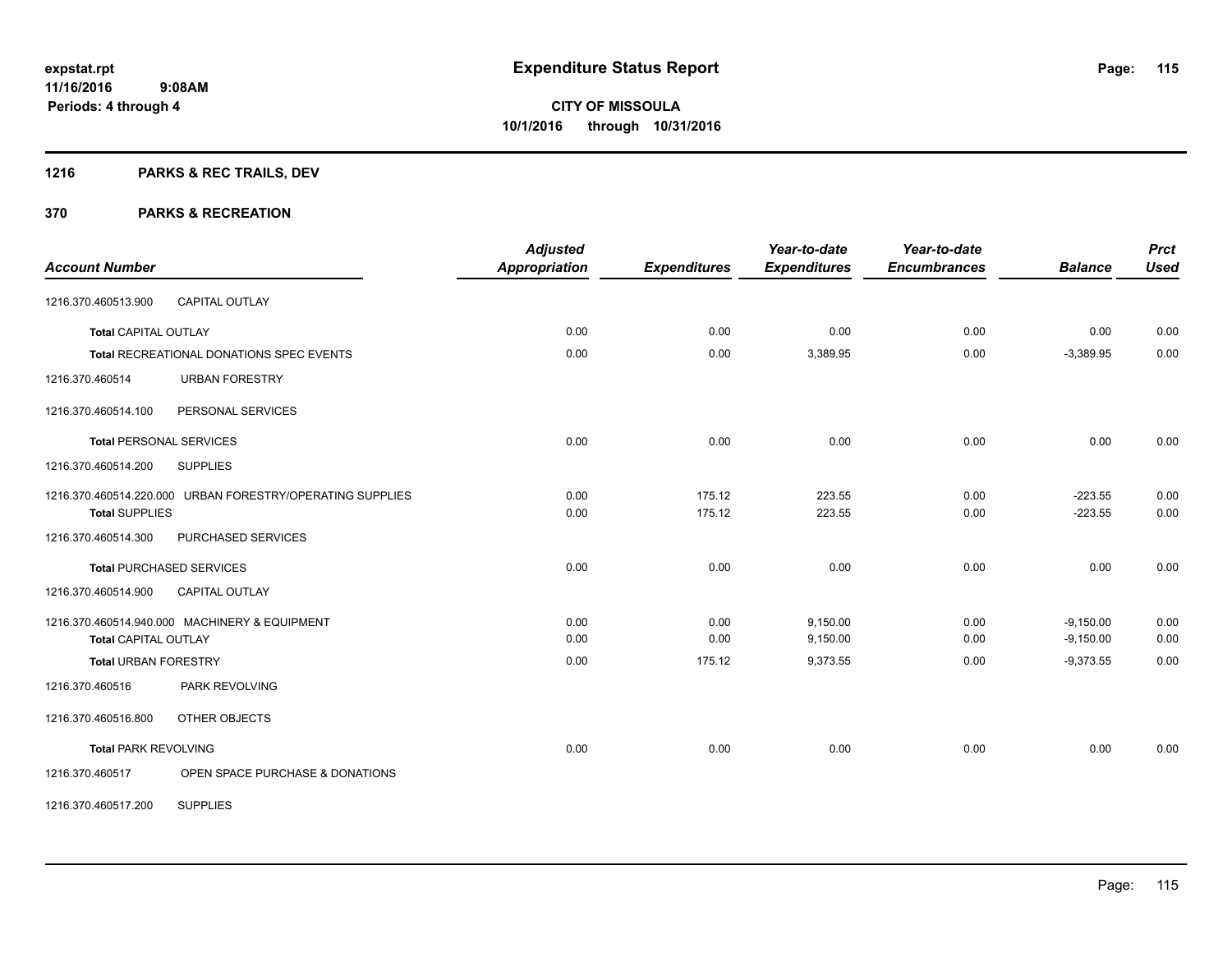## **1216 PARKS & REC TRAILS, DEV**

| <b>Account Number</b>         |                                       | <b>Adjusted</b><br>Appropriation | <b>Expenditures</b> | Year-to-date<br><b>Expenditures</b> | Year-to-date<br><b>Encumbrances</b> | <b>Balance</b> | <b>Prct</b><br><b>Used</b> |
|-------------------------------|---------------------------------------|----------------------------------|---------------------|-------------------------------------|-------------------------------------|----------------|----------------------------|
| <b>Total SUPPLIES</b>         |                                       | 0.00                             | 0.00                | 0.00                                | 0.00                                | 0.00           | 0.00                       |
| 1216.370.460517.300           | PURCHASED SERVICES                    |                                  |                     |                                     |                                     |                |                            |
|                               | <b>Total PURCHASED SERVICES</b>       | 0.00                             | 0.00                | 0.00                                | 0.00                                | 0.00           | 0.00                       |
| 1216.370.460517.900           | <b>CAPITAL OUTLAY</b>                 |                                  |                     |                                     |                                     |                |                            |
|                               | Total OPEN SPACE PURCHASE & DONATIONS | 0.00                             | 0.00                | 0.00                                | 0.00                                | 0.00           | 0.00                       |
| 1216.370.460518               | SILVERS LAGOON                        |                                  |                     |                                     |                                     |                |                            |
| 1216.370.460518.900           | <b>CAPITAL OUTLAY</b>                 |                                  |                     |                                     |                                     |                |                            |
| Total SILVERS LAGOON          |                                       | 0.00                             | 0.00                | 0.00                                | 0.00                                | 0.00           | 0.00                       |
| 1216.370.460519               | <b>AQUATICS CAPITAL</b>               |                                  |                     |                                     |                                     |                |                            |
| 1216.370.460519.200           | <b>SUPPLIES</b>                       |                                  |                     |                                     |                                     |                |                            |
| <b>Total SUPPLIES</b>         |                                       | 0.00                             | 0.00                | 0.00                                | 0.00                                | 0.00           | 0.00                       |
| 1216.370.460519.300           | PURCHASED SERVICES                    |                                  |                     |                                     |                                     |                |                            |
|                               | <b>Total PURCHASED SERVICES</b>       | 0.00                             | 0.00                | 0.00                                | 0.00                                | 0.00           | 0.00                       |
| 1216.370.460519.900           | <b>CAPITAL OUTLAY</b>                 |                                  |                     |                                     |                                     |                |                            |
| <b>Total AQUATICS CAPITAL</b> |                                       | 0.00                             | 0.00                | 0.00                                | 0.00                                | 0.00           | 0.00                       |
| 1216.370.460520               | *** Title Not Found ***               |                                  |                     |                                     |                                     |                |                            |
| 1216.370.460520.200           | <b>SUPPLIES</b>                       |                                  |                     |                                     |                                     |                |                            |
| <b>Total SUPPLIES</b>         |                                       | 0.00                             | 0.00                | 0.00                                | 0.00                                | 0.00           | 0.00                       |
| 1216.370.460520.300           | PURCHASED SERVICES                    |                                  |                     |                                     |                                     |                |                            |
|                               | <b>Total PURCHASED SERVICES</b>       | 0.00                             | 0.00                | 0.00                                | 0.00                                | 0.00           | 0.00                       |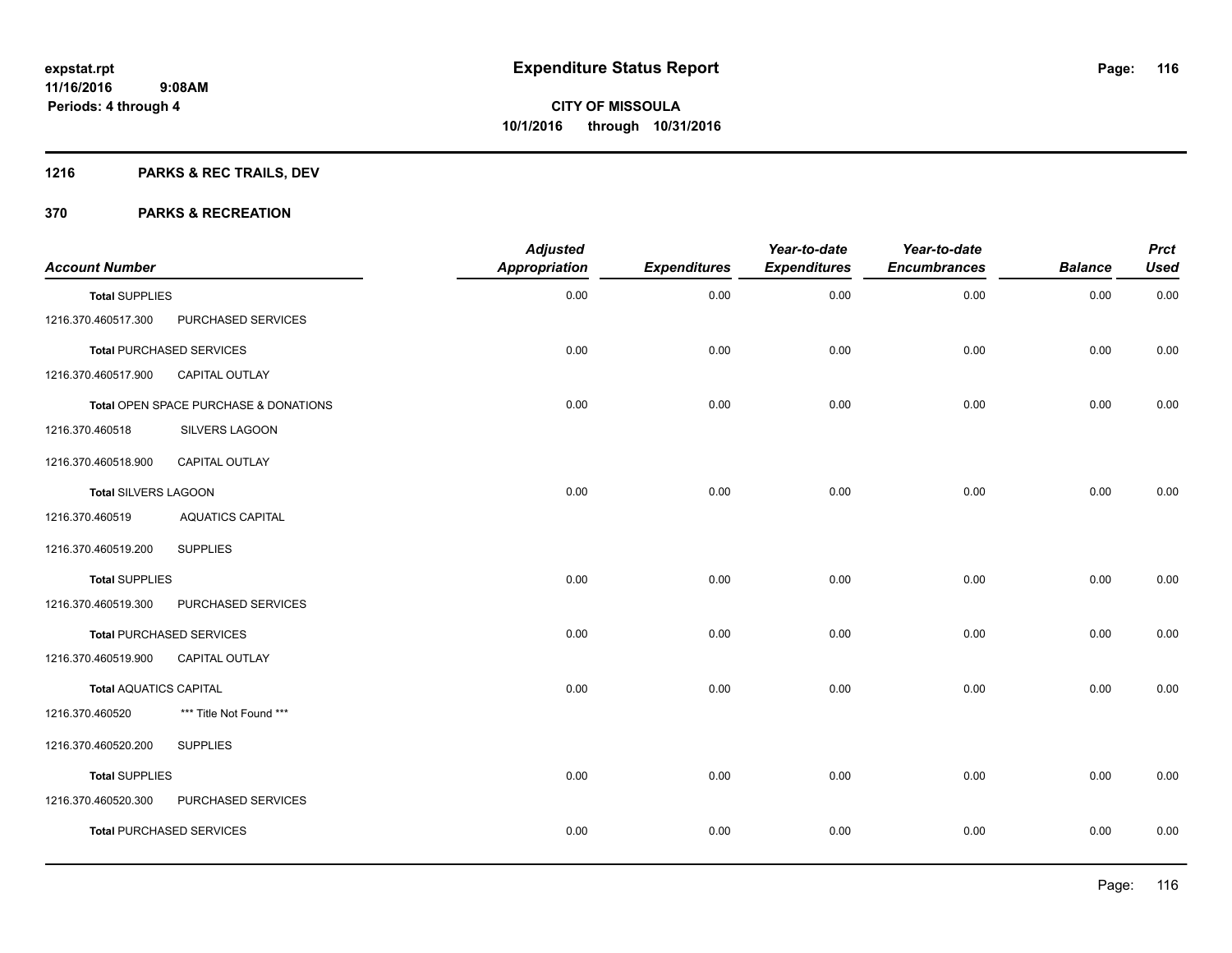## **1216 PARKS & REC TRAILS, DEV**

|                                 |                                                                 | <b>Adjusted</b>      |                     | Year-to-date        | Year-to-date        |                | <b>Prct</b> |
|---------------------------------|-----------------------------------------------------------------|----------------------|---------------------|---------------------|---------------------|----------------|-------------|
| <b>Account Number</b>           |                                                                 | <b>Appropriation</b> | <b>Expenditures</b> | <b>Expenditures</b> | <b>Encumbrances</b> | <b>Balance</b> | <b>Used</b> |
| 1216.370.460520.900             | <b>CAPITAL OUTLAY</b>                                           |                      |                     |                     |                     |                |             |
| Total *** Title Not Found ***   |                                                                 | 0.00                 | 0.00                | 0.00                | 0.00                | 0.00           | 0.00        |
| 1216.370.460521                 | <b>CONSERVATION LANDS DONATIONS</b>                             |                      |                     |                     |                     |                |             |
| 1216.370.460521.100             | PERSONAL SERVICES                                               |                      |                     |                     |                     |                |             |
|                                 | 1216.370.460521.110.000 CONSV LANDS MGMT GRANTS                 | 0.00                 | 0.00                | 5,568.48            | 0.00                | $-5,568.48$    | 0.00        |
|                                 | 1216.370.460521.140.000 CONSERVATION LAND MGMT GRANT/EMP CONTRI | 0.00                 | 0.00                | 784.76              | 0.00                | $-784.76$      | 0.00        |
| <b>Total PERSONAL SERVICES</b>  |                                                                 | 0.00                 | 0.00                | 6,353.24            | 0.00                | $-6,353.24$    | 0.00        |
| 1216.370.460521.200             | <b>SUPPLIES</b>                                                 |                      |                     |                     |                     |                |             |
|                                 | 1216.370.460521.220.086 OPERATING SUPPLIES~WEED PROGRAM         | 0.00                 | 8,440.00            | 8,440.00            | 0.00                | $-8,440.00$    | 0.00        |
|                                 | 1216.370.460521.230.086 REPAIR/MAINTENANCE                      | 0.00                 | 10,000.00           | 10,000.00           | 0.00                | $-10,000.00$   | 0.00        |
| <b>Total SUPPLIES</b>           |                                                                 | 0.00                 | 18,440.00           | 18,440.00           | 0.00                | $-18,440.00$   | 0.00        |
| 1216.370.460521.300             | PURCHASED SERVICES                                              |                      |                     |                     |                     |                |             |
|                                 | 1216.370.460521.350.086 PROFESSIONAL SERVICES~WEED PROGRAM      | 0.00                 | 0.00                | 2,160.32            | 0.00                | $-2,160.32$    | 0.00        |
| <b>Total PURCHASED SERVICES</b> |                                                                 | 0.00                 | 0.00                | 2,160.32            | 0.00                | $-2,160.32$    | 0.00        |
| 1216.370.460521.900             | <b>CAPITAL OUTLAY</b>                                           |                      |                     |                     |                     |                |             |
| <b>Total CAPITAL OUTLAY</b>     |                                                                 | 0.00                 | 0.00                | 0.00                | 0.00                | 0.00           | 0.00        |
|                                 | Total CONSERVATION LANDS DONATIONS                              | 0.00                 | 18,440.00           | 26,953.56           | 0.00                | $-26,953.56$   | 0.00        |
| 1216.370.460522                 | CONVERSATION LAND DONATIONS                                     |                      |                     |                     |                     |                |             |
| 1216.370.460522.200             | <b>SUPPLIES</b>                                                 |                      |                     |                     |                     |                |             |
| <b>Total SUPPLIES</b>           |                                                                 | 0.00                 | 0.00                | 0.00                | 0.00                | 0.00           | 0.00        |
| 1216.370.460522.900             | <b>CAPITAL OUTLAY</b>                                           |                      |                     |                     |                     |                |             |
|                                 | Total CONVERSATION LAND DONATIONS                               | 0.00                 | 0.00                | 0.00                | 0.00                | 0.00           | 0.00        |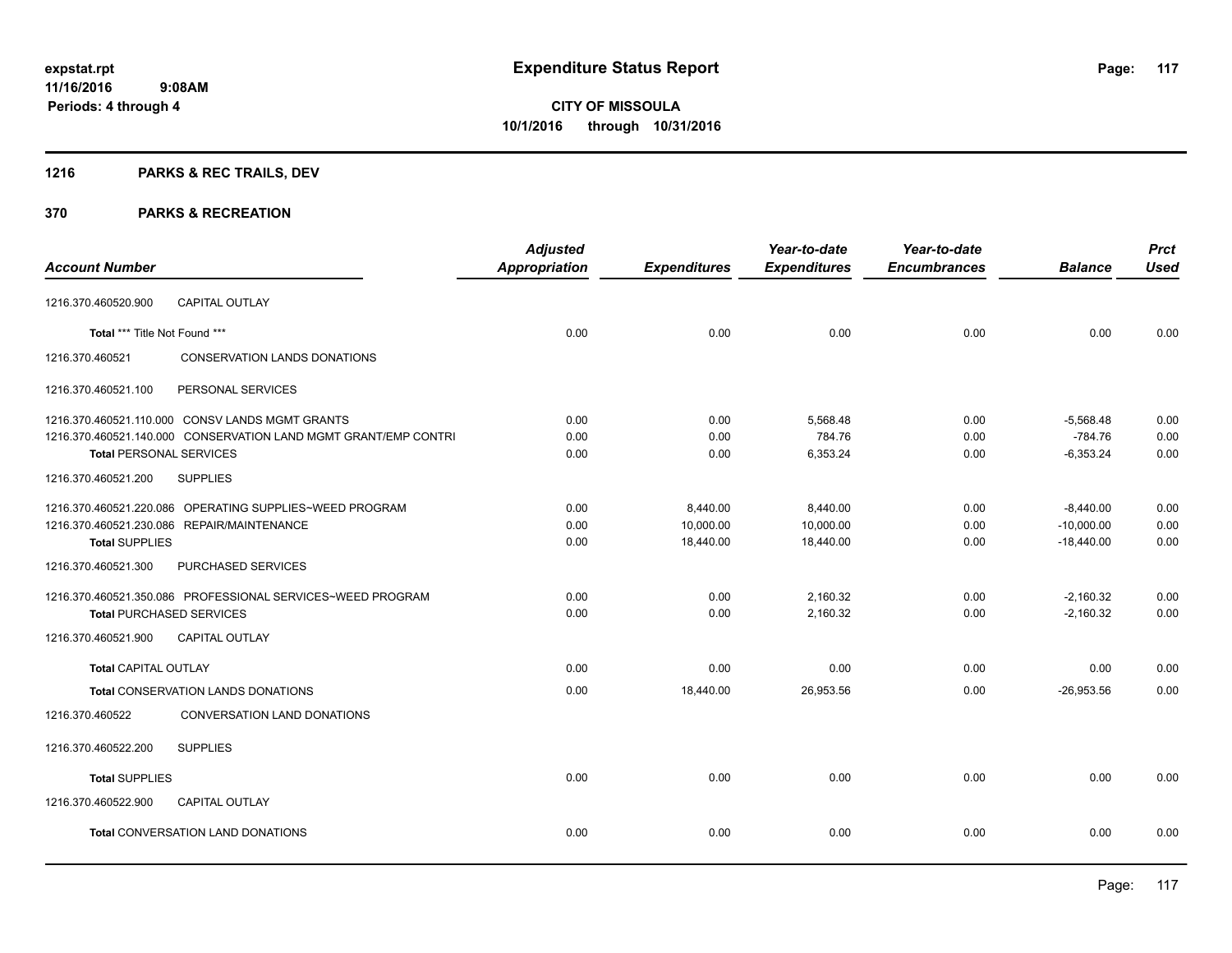## **1216 PARKS & REC TRAILS, DEV**

| <b>Account Number</b>         |                                 | <b>Adjusted</b><br><b>Appropriation</b> | <b>Expenditures</b> | Year-to-date<br><b>Expenditures</b> | Year-to-date<br><b>Encumbrances</b> | <b>Balance</b> | <b>Prct</b><br><b>Used</b> |
|-------------------------------|---------------------------------|-----------------------------------------|---------------------|-------------------------------------|-------------------------------------|----------------|----------------------------|
|                               |                                 |                                         |                     |                                     |                                     |                |                            |
| 1216.370.460523               | *** Title Not Found ***         |                                         |                     |                                     |                                     |                |                            |
| 1216.370.460523.100           | PERSONAL SERVICES               |                                         |                     |                                     |                                     |                |                            |
|                               | <b>Total PERSONAL SERVICES</b>  | 0.00                                    | 0.00                | 0.00                                | 0.00                                | 0.00           | 0.00                       |
| 1216.370.460523.300           | PURCHASED SERVICES              |                                         |                     |                                     |                                     |                |                            |
|                               | <b>Total PURCHASED SERVICES</b> | 0.00                                    | 0.00                | 0.00                                | 0.00                                | 0.00           | 0.00                       |
| 1216.370.460523.900           | <b>CAPITAL OUTLAY</b>           |                                         |                     |                                     |                                     |                |                            |
| Total *** Title Not Found *** |                                 | 0.00                                    | 0.00                | 0.00                                | 0.00                                | 0.00           | 0.00                       |
| 1216.370.460524               | *** Title Not Found ***         |                                         |                     |                                     |                                     |                |                            |
| 1216.370.460524.100           | PERSONAL SERVICES               |                                         |                     |                                     |                                     |                |                            |
|                               | <b>Total PERSONAL SERVICES</b>  | 0.00                                    | 0.00                | 0.00                                | 0.00                                | 0.00           | 0.00                       |
| 1216.370.460524.200           | <b>SUPPLIES</b>                 |                                         |                     |                                     |                                     |                |                            |
| <b>Total SUPPLIES</b>         |                                 | 0.00                                    | 0.00                | 0.00                                | 0.00                                | 0.00           | 0.00                       |
| 1216.370.460524.300           | PURCHASED SERVICES              |                                         |                     |                                     |                                     |                |                            |
| Total *** Title Not Found *** |                                 | 0.00                                    | 0.00                | 0.00                                | 0.00                                | 0.00           | 0.00                       |
| 1216.370.510110               | <b>MERCHANT SERVICES</b>        |                                         |                     |                                     |                                     |                |                            |
| 1216.370.510110.500           | <b>FIXED CHARGES</b>            |                                         |                     |                                     |                                     |                |                            |
|                               | <b>Total MERCHANT SERVICES</b>  | 0.00                                    | 0.00                | 0.00                                | 0.00                                | 0.00           | 0.00                       |
|                               | Total PARKS & REC TRAILS, DEV   | 0.00                                    | 75,248.11           | 193,902.01                          | 0.00                                | $-193,902.01$  | 0.00                       |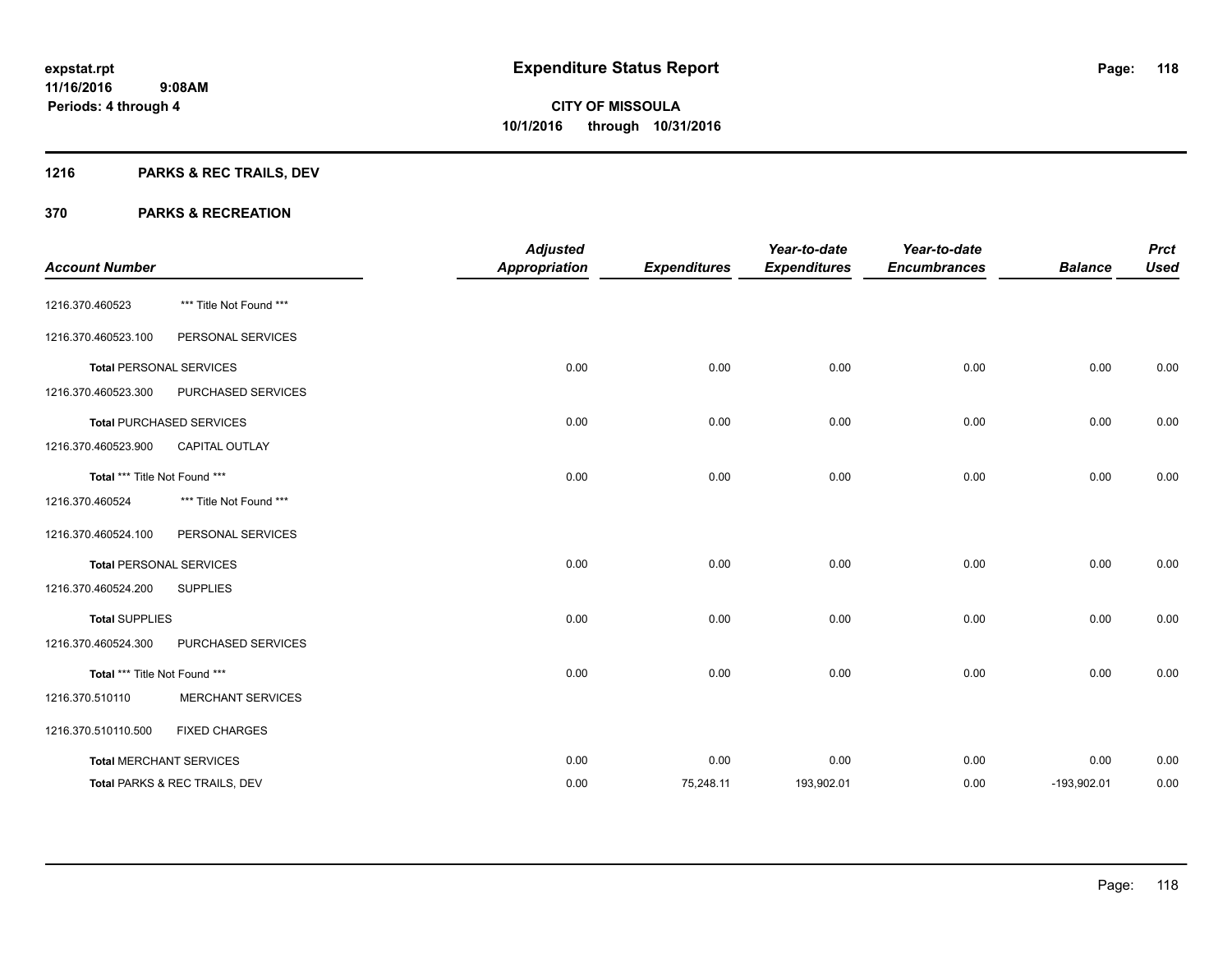#### **1217 PARKS CITY LIFE GYM LEASE**

|                                      |                                             | <b>Adjusted</b>      |                      | Year-to-date         | Year-to-date        |                            | <b>Prct</b>  |
|--------------------------------------|---------------------------------------------|----------------------|----------------------|----------------------|---------------------|----------------------------|--------------|
| <b>Account Number</b>                |                                             | <b>Appropriation</b> | <b>Expenditures</b>  | <b>Expenditures</b>  | <b>Encumbrances</b> | <b>Balance</b>             | <b>Used</b>  |
| 1217.370.460440                      | CITY LIFE GYM LEASE                         |                      |                      |                      |                     |                            |              |
| 1217.370.460440.100                  | PERSONAL SERVICES                           |                      |                      |                      |                     |                            |              |
| <b>Total PERSONAL SERVICES</b>       |                                             | 0.00                 | 0.00                 | 0.00                 | 0.00                | 0.00                       | 0.00         |
| 1217.370.460440.200                  | <b>SUPPLIES</b>                             |                      |                      |                      |                     |                            |              |
| <b>Total SUPPLIES</b>                |                                             | 0.00                 | 0.00                 | 0.00                 | 0.00                | 0.00                       | 0.00         |
| 1217.370.460440.300                  | PURCHASED SERVICES                          |                      |                      |                      |                     |                            |              |
|                                      | <b>Total PURCHASED SERVICES</b>             | 0.00                 | 0.00                 | 0.00                 | 0.00                | 0.00                       | 0.00         |
| 1217.370.460440.500                  | <b>FIXED CHARGES</b>                        |                      |                      |                      |                     |                            |              |
|                                      | 1217.370.460440.500.000 LEASE/FIXED CHARGES | 0.00<br>0.00         | 2,000.00<br>2,000.00 | 8,000.00<br>8,000.00 | 0.00<br>0.00        | $-8,000.00$<br>$-8,000.00$ | 0.00<br>0.00 |
| <b>Total FIXED CHARGES</b>           |                                             |                      |                      |                      |                     |                            |              |
| 1217.370.460440.900                  | CAPITAL OUTLAY                              |                      |                      |                      |                     |                            |              |
| 1217.370.460440.930.000 IMPROVEMENTS |                                             | 0.00                 | 0.00                 | 4,992.00             | 0.00                | $-4,992.00$                | 0.00         |
| Total CAPITAL OUTLAY                 |                                             | 0.00                 | 0.00                 | 4,992.00             | 0.00                | $-4,992.00$                | 0.00         |
| Total CITY LIFE GYM LEASE            |                                             | 0.00                 | 2,000.00             | 12,992.00            | 0.00                | $-12,992.00$               | 0.00         |
| 1217.370.460471                      | <b>RECREATION ADULTS</b>                    |                      |                      |                      |                     |                            |              |
| 1217.370.460471.200                  | <b>SUPPLIES</b>                             |                      |                      |                      |                     |                            |              |
| <b>Total RECREATION ADULTS</b>       |                                             | 0.00                 | 0.00                 | 0.00                 | 0.00                | 0.00                       | 0.00         |
| 1217.370.510110                      | <b>MERCHANT SERVICES</b>                    |                      |                      |                      |                     |                            |              |
| 1217.370.510110.500                  | <b>FIXED CHARGES</b>                        |                      |                      |                      |                     |                            |              |
|                                      | <b>Total MERCHANT SERVICES</b>              | 0.00                 | 0.00                 | 0.00                 | 0.00                | 0.00                       | 0.00         |
|                                      | Total PARKS CITY LIFE GYM LEASE             | 0.00                 | 2,000.00             | 12,992.00            | 0.00                | $-12,992.00$               | 0.00         |
|                                      |                                             |                      |                      |                      |                     |                            |              |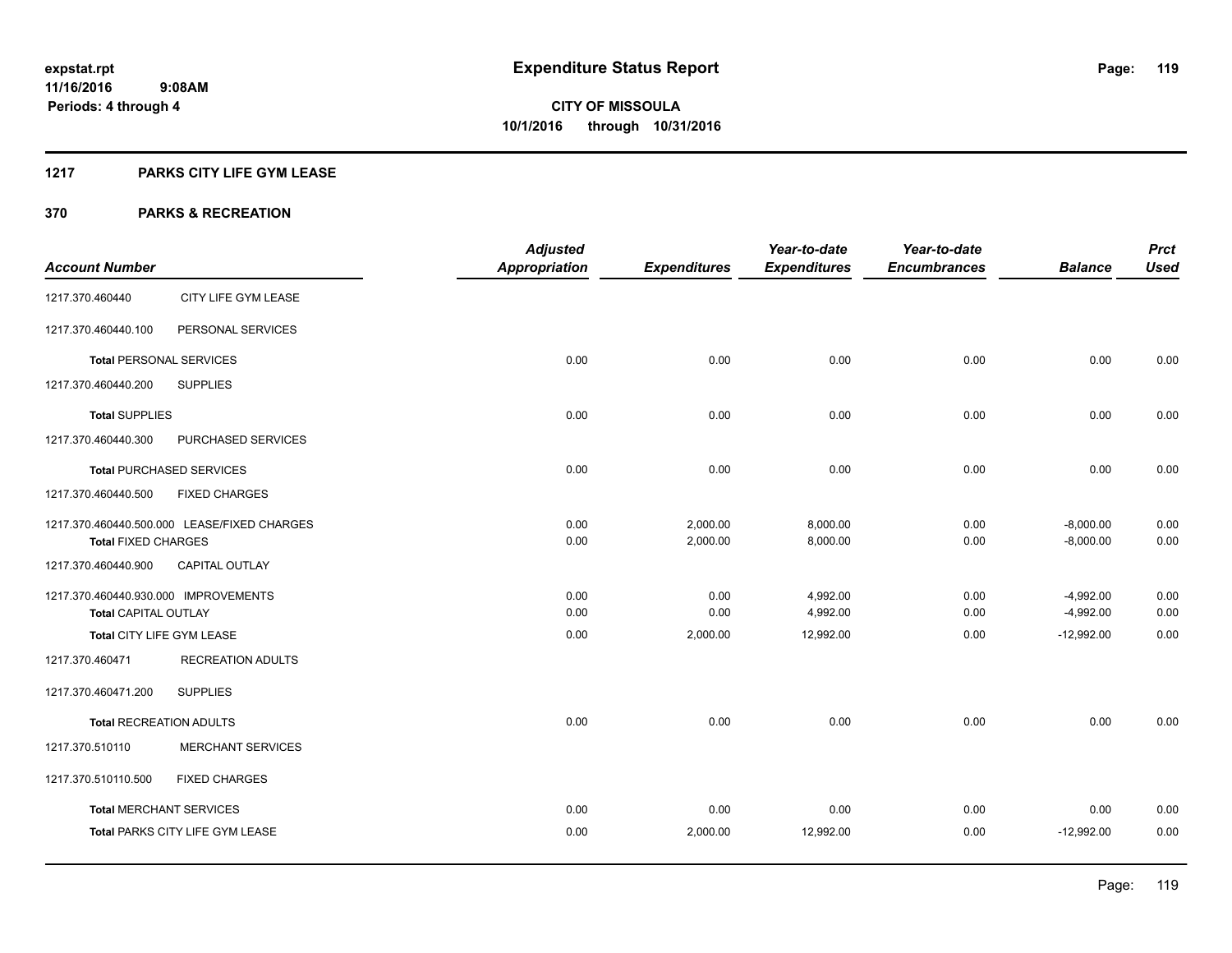## **1218 ALL ABILITIES PLAYGROUND**

| <b>Account Number</b>    |                                       | <b>Adjusted</b><br><b>Appropriation</b> | <b>Expenditures</b> | Year-to-date<br><b>Expenditures</b> | Year-to-date<br><b>Encumbrances</b> | <b>Balance</b> | <b>Prct</b><br><b>Used</b> |
|--------------------------|---------------------------------------|-----------------------------------------|---------------------|-------------------------------------|-------------------------------------|----------------|----------------------------|
| 1218.370.460444          | PLAYGROUNDS                           |                                         |                     |                                     |                                     |                |                            |
| 1218.370.460444.300      | PURCHASED SERVICES                    |                                         |                     |                                     |                                     |                |                            |
|                          | <b>Total PURCHASED SERVICES</b>       | 0.00                                    | 0.00                | 0.00                                | 0.00                                | 0.00           | 0.00                       |
| 1218.370.460444.900      | <b>CAPITAL OUTLAY</b>                 |                                         |                     |                                     |                                     |                |                            |
| <b>Total PLAYGROUNDS</b> |                                       | 0.00                                    | 0.00                | 0.00                                | 0.00                                | 0.00           | 0.00                       |
| 1218.370.510110          | <b>MERCHANT SERVICES</b>              |                                         |                     |                                     |                                     |                |                            |
| 1218.370.510110.500      | <b>FIXED CHARGES</b>                  |                                         |                     |                                     |                                     |                |                            |
|                          | <b>Total MERCHANT SERVICES</b>        | 0.00                                    | 0.00                | 0.00                                | 0.00                                | 0.00           | 0.00                       |
|                          | <b>Total ALL ABILITIES PLAYGROUND</b> | 0.00                                    | 0.00                | 0.00                                | 0.00                                | 0.00           | 0.00                       |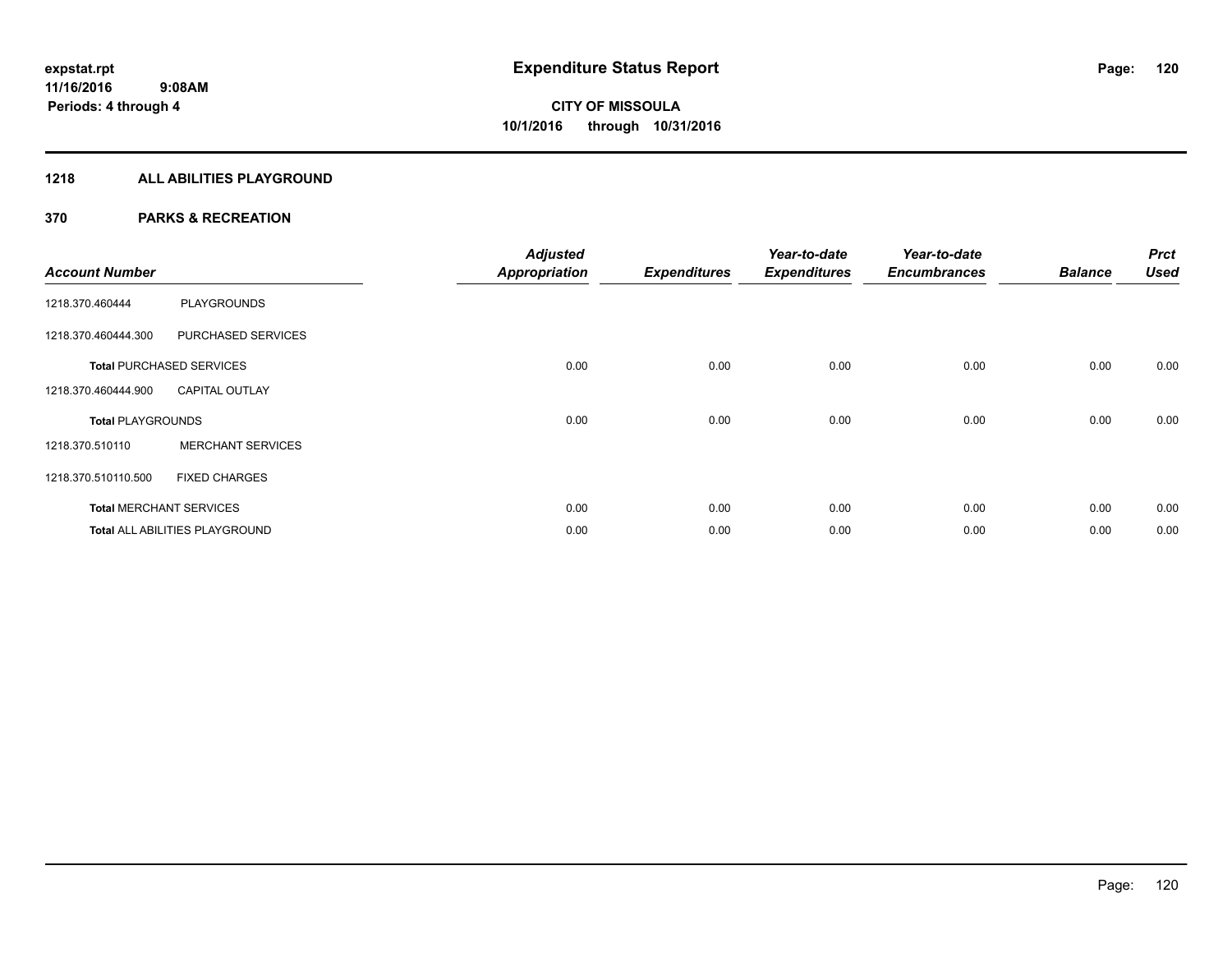#### **1219 FT MISSOULA REGIONAL PARK**

|                                                | <b>Adjusted</b>      |                     | Year-to-date        | Year-to-date        |                | <b>Prct</b> |
|------------------------------------------------|----------------------|---------------------|---------------------|---------------------|----------------|-------------|
| <b>Account Number</b>                          | <b>Appropriation</b> | <b>Expenditures</b> | <b>Expenditures</b> | <b>Encumbrances</b> | <b>Balance</b> | <b>Used</b> |
| <b>CONSTRUCTION</b><br>1219.370.460401         |                      |                     |                     |                     |                |             |
| 1219.370.460401.100<br>PERSONAL SERVICES       |                      |                     |                     |                     |                |             |
| 1219.370.460401.110.000 SALARIES AND WAGES     | 0.00                 | 5,743.88            | 16,752.20           | 0.00                | $-16,752.20$   | 0.00        |
| 1219.370.460401.140.000 EMPLOYER CONTRIBUTIONS | 0.00                 | 480.30              | 2,474.59            | 0.00                | $-2,474.59$    | 0.00        |
| <b>Total PERSONAL SERVICES</b>                 | 0.00                 | 6,224.18            | 19,226.79           | 0.00                | $-19,226.79$   | 0.00        |
| <b>SUPPLIES</b><br>1219.370.460401.200         |                      |                     |                     |                     |                |             |
| 1219.370.460401.220.000 OPERATING SUPPLIES     | 0.00                 | 0.00                | 504.43              | 0.00                | $-504.43$      | 0.00        |
| <b>Total SUPPLIES</b>                          | 0.00                 | 0.00                | 504.43              | 0.00                | $-504.43$      | 0.00        |
| 1219.370.460401.300<br>PURCHASED SERVICES      |                      |                     |                     |                     |                |             |
| 1219.370.460401.344.000 TELEPHONE SERVICE      | 0.00                 | 0.00                | 107.08              | 0.00                | $-107.08$      | 0.00        |
| <b>Total PURCHASED SERVICES</b>                | 0.00                 | 0.00                | 107.08              | 0.00                | $-107.08$      | 0.00        |
| CAPITAL OUTLAY<br>1219.370.460401.900          |                      |                     |                     |                     |                |             |
| 1219.370.460401.930.000 IMPROVEMENTS           | 0.00                 | 63,466.00           | 65,716.00           | 0.00                | $-65.716.00$   | 0.00        |
| <b>Total CAPITAL OUTLAY</b>                    | 0.00                 | 63,466.00           | 65,716.00           | 0.00                | $-65,716.00$   | 0.00        |
| <b>Total CONSTRUCTION</b>                      | 0.00                 | 69,690.18           | 85,554.30           | 0.00                | $-85,554.30$   | 0.00        |
| <b>RECREATION</b><br>1219.370.460441           |                      |                     |                     |                     |                |             |
| PERSONAL SERVICES<br>1219.370.460441.100       |                      |                     |                     |                     |                |             |
| 1219.370.460441.110.000 SALARIES AND WAGES     | 0.00                 | 5,089.38            | 14,589.65           | 0.00                | $-14,589.65$   | 0.00        |
| 1219.370.460441.140.000 EMPLOYER CONTRIBUTIONS | 0.00                 | 2,008.25            | 6,308.18            | 0.00                | $-6,308.18$    | 0.00        |
| <b>Total PERSONAL SERVICES</b>                 | 0.00                 | 7,097.63            | 20,897.83           | 0.00                | $-20,897.83$   | 0.00        |
| 1219.370.460441.200<br><b>SUPPLIES</b>         |                      |                     |                     |                     |                |             |
| 1219.370.460441.220.000 OPERATING SUPPLIES     | 0.00                 | 0.00                | 534.12              | 0.00                | $-534.12$      | 0.00        |
| <b>Total SUPPLIES</b>                          | 0.00                 | 0.00                | 534.12              | 0.00                | $-534.12$      | 0.00        |
|                                                |                      |                     |                     |                     |                |             |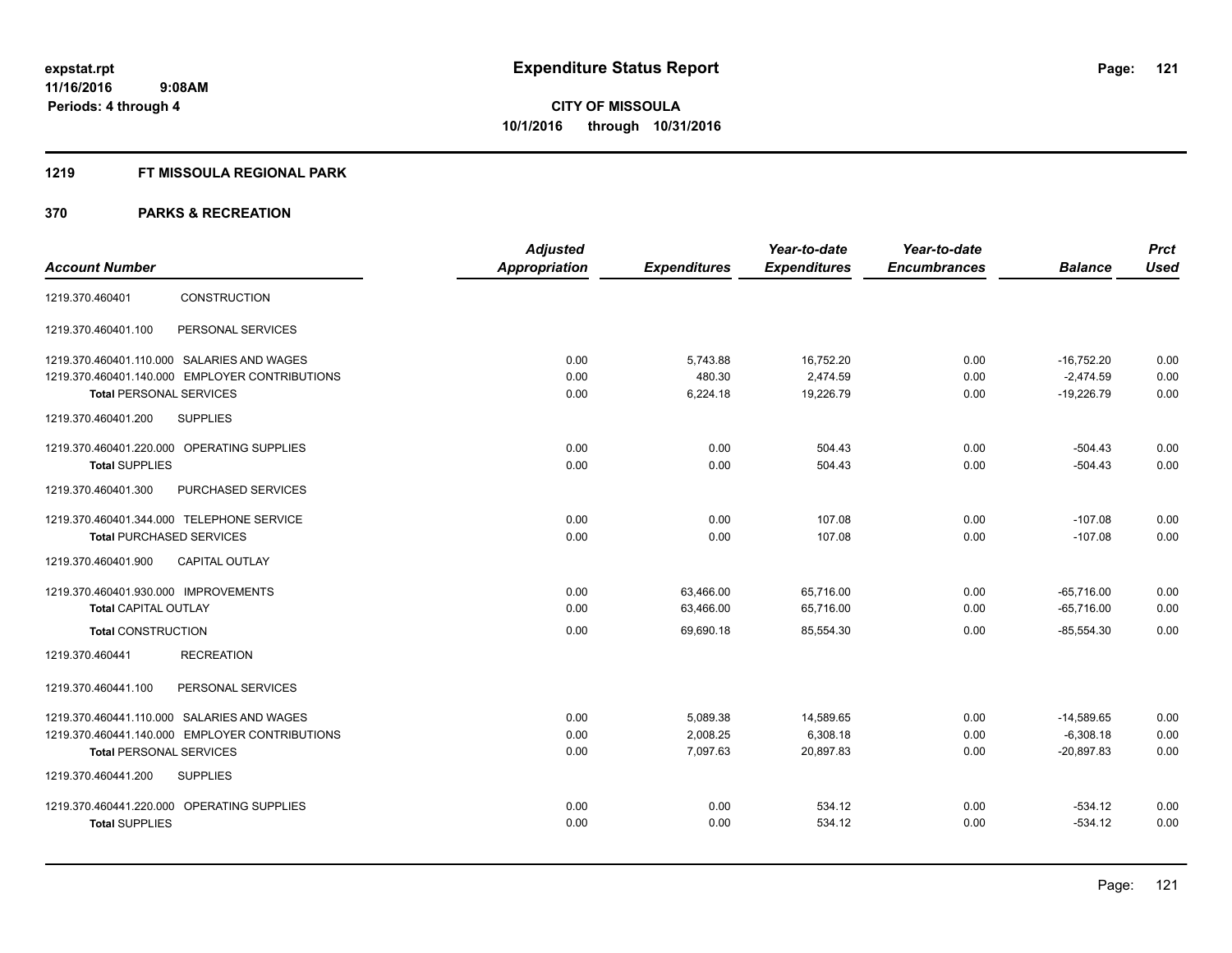#### **1219 FT MISSOULA REGIONAL PARK**

| <b>Account Number</b>         |                                 | <b>Adjusted</b><br><b>Appropriation</b> | <b>Expenditures</b> | Year-to-date<br><b>Expenditures</b> | Year-to-date<br><b>Encumbrances</b> | <b>Balance</b> | <b>Prct</b><br><b>Used</b> |
|-------------------------------|---------------------------------|-----------------------------------------|---------------------|-------------------------------------|-------------------------------------|----------------|----------------------------|
| <b>Total RECREATION</b>       |                                 | 0.00                                    | 7,097.63            | 21,431.95                           | 0.00                                | $-21,431.95$   | 0.00                       |
| 1219.370.460444               | <b>PLAYGROUNDS</b>              |                                         |                     |                                     |                                     |                |                            |
| 1219.370.460444.200           | <b>SUPPLIES</b>                 |                                         |                     |                                     |                                     |                |                            |
| <b>Total SUPPLIES</b>         |                                 | 0.00                                    | 0.00                | 0.00                                | 0.00                                | 0.00           | 0.00                       |
| 1219.370.460444.300           | PURCHASED SERVICES              |                                         |                     |                                     |                                     |                |                            |
|                               | <b>Total PURCHASED SERVICES</b> | 0.00                                    | 0.00                | 0.00                                | 0.00                                | 0.00           | 0.00                       |
| 1219.370.460444.900           | <b>CAPITAL OUTLAY</b>           |                                         |                     |                                     |                                     |                |                            |
| <b>Total PLAYGROUNDS</b>      |                                 | 0.00                                    | 0.00                | 0.00                                | 0.00                                | 0.00           | 0.00                       |
| 1219.370.460501               | PARK MAINTENANCE ROUTINE        |                                         |                     |                                     |                                     |                |                            |
| 1219.370.460501.100           | PERSONAL SERVICES               |                                         |                     |                                     |                                     |                |                            |
|                               | Total PARK MAINTENANCE ROUTINE  | 0.00                                    | 0.00                | 0.00                                | 0.00                                | 0.00           | 0.00                       |
| 1219.370.510110               | <b>MERCHANT SERVICES</b>        |                                         |                     |                                     |                                     |                |                            |
| 1219.370.510110.500           | <b>FIXED CHARGES</b>            |                                         |                     |                                     |                                     |                |                            |
|                               | <b>Total MERCHANT SERVICES</b>  | 0.00                                    | 0.00                | 0.00                                | 0.00                                | 0.00           | 0.00                       |
| 1219.370.640444               | *** Title Not Found ***         |                                         |                     |                                     |                                     |                |                            |
| 1219.370.640444.200           | <b>SUPPLIES</b>                 |                                         |                     |                                     |                                     |                |                            |
| Total *** Title Not Found *** |                                 | 0.00                                    | 0.00                | 0.00                                | 0.00                                | 0.00           | 0.00                       |
|                               | Total FT MISSOULA REGIONAL PARK | 0.00                                    | 76,787.81           | 106,986.25                          | 0.00                                | $-106,986.25$  | 0.00                       |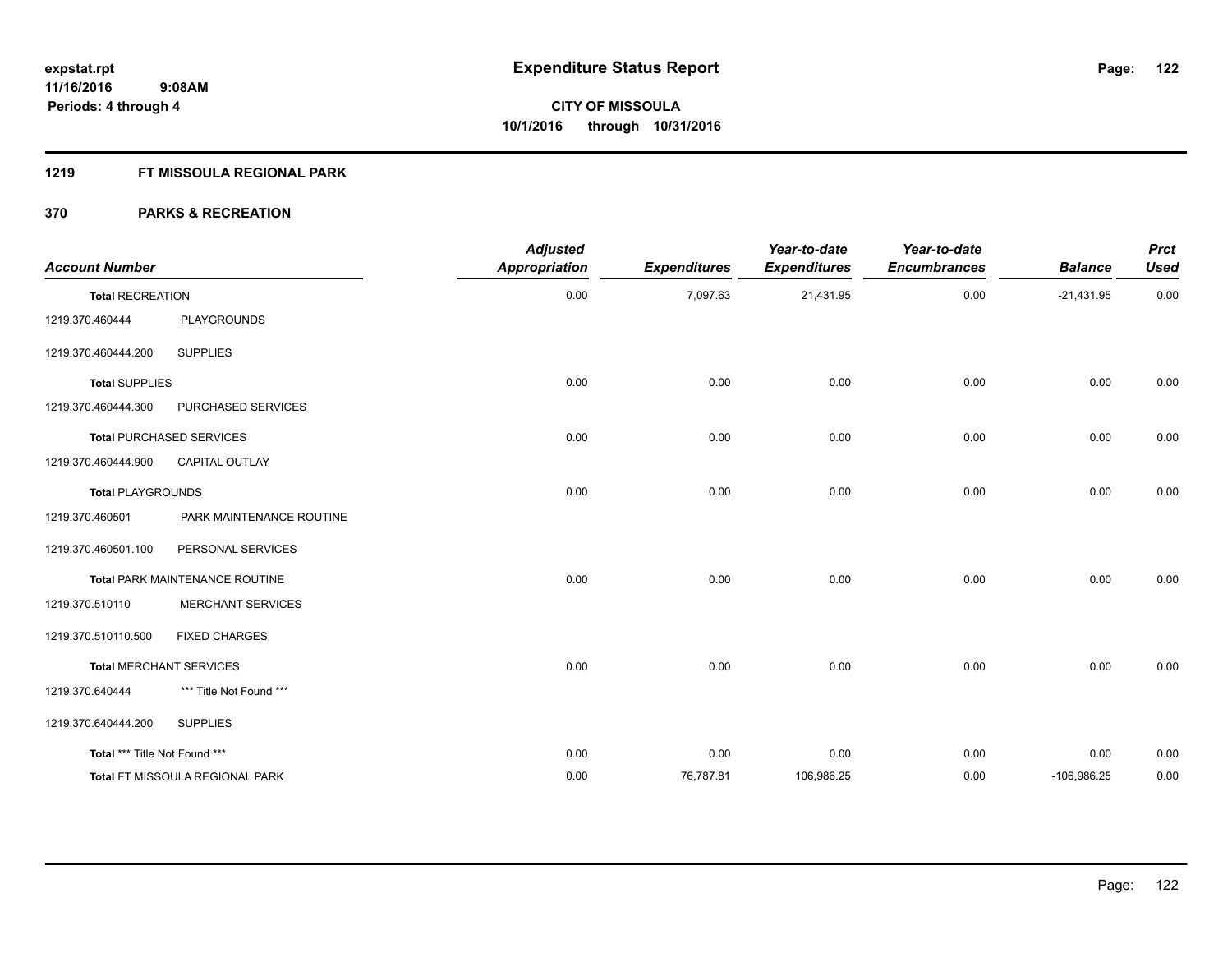**11/16/2016 9:08AM Periods: 4 through 4**

**CITY OF MISSOULA 10/1/2016 through 10/31/2016**

#### **1241 CREMAIN WALL & CEMETERY DONATIONS FUND**

**340 CEMETERY**

| <b>Account Number</b>                |                                              | <b>Adjusted</b><br><b>Appropriation</b> | <b>Expenditures</b> | Year-to-date<br><b>Expenditures</b> | Year-to-date<br><b>Encumbrances</b> | <b>Balance</b> | <b>Prct</b><br><b>Used</b> |
|--------------------------------------|----------------------------------------------|-----------------------------------------|---------------------|-------------------------------------|-------------------------------------|----------------|----------------------------|
| 1241.340.430920                      | <b>FACILITIES</b>                            |                                         |                     |                                     |                                     |                |                            |
| 1241.340.430920.900                  | CAPITAL OUTLAY                               |                                         |                     |                                     |                                     |                |                            |
| <b>Total FACILITIES</b>              |                                              | 0.00                                    | 0.00                | 0.00                                | 0.00                                | 0.00           | 0.00                       |
| 1241.340.430921                      | <b>CEMETERY MEMORIAL</b>                     |                                         |                     |                                     |                                     |                |                            |
| 1241.340.430921.900                  | <b>CAPITAL OUTLAY</b>                        |                                         |                     |                                     |                                     |                |                            |
| <b>Total CEMETERY MEMORIAL</b>       |                                              | 0.00                                    | 0.00                | 0.00                                | 0.00                                | 0.00           | 0.00                       |
| 1241.340.430930                      | <b>GROUNDS MAINTENANCE</b>                   |                                         |                     |                                     |                                     |                |                            |
| 1241.340.430930.900                  | <b>CAPITAL OUTLAY</b>                        |                                         |                     |                                     |                                     |                |                            |
| 1241.340.430930.930.000 IMPROVEMENTS |                                              | 0.00                                    | 200.00              | 678.00                              | 0.00                                | $-678.00$      | 0.00                       |
|                                      | <b>Total GROUNDS MAINTENANCE</b>             | 0.00                                    | 200.00              | 678.00                              | 0.00                                | $-678.00$      | 0.00                       |
| 1241.340.510110                      | <b>MERCHANT SERVICES</b>                     |                                         |                     |                                     |                                     |                |                            |
| 1241.340.510110.500                  | <b>FIXED CHARGES</b>                         |                                         |                     |                                     |                                     |                |                            |
| <b>Total MERCHANT SERVICES</b>       |                                              | 0.00                                    | 0.00                | 0.00                                | 0.00                                | 0.00           | 0.00                       |
|                                      | Total CREMAIN WALL & CEMETERY DONATIONS FUND | 0.00                                    | 200.00              | 678.00                              | 0.00                                | $-678.00$      | 0.00                       |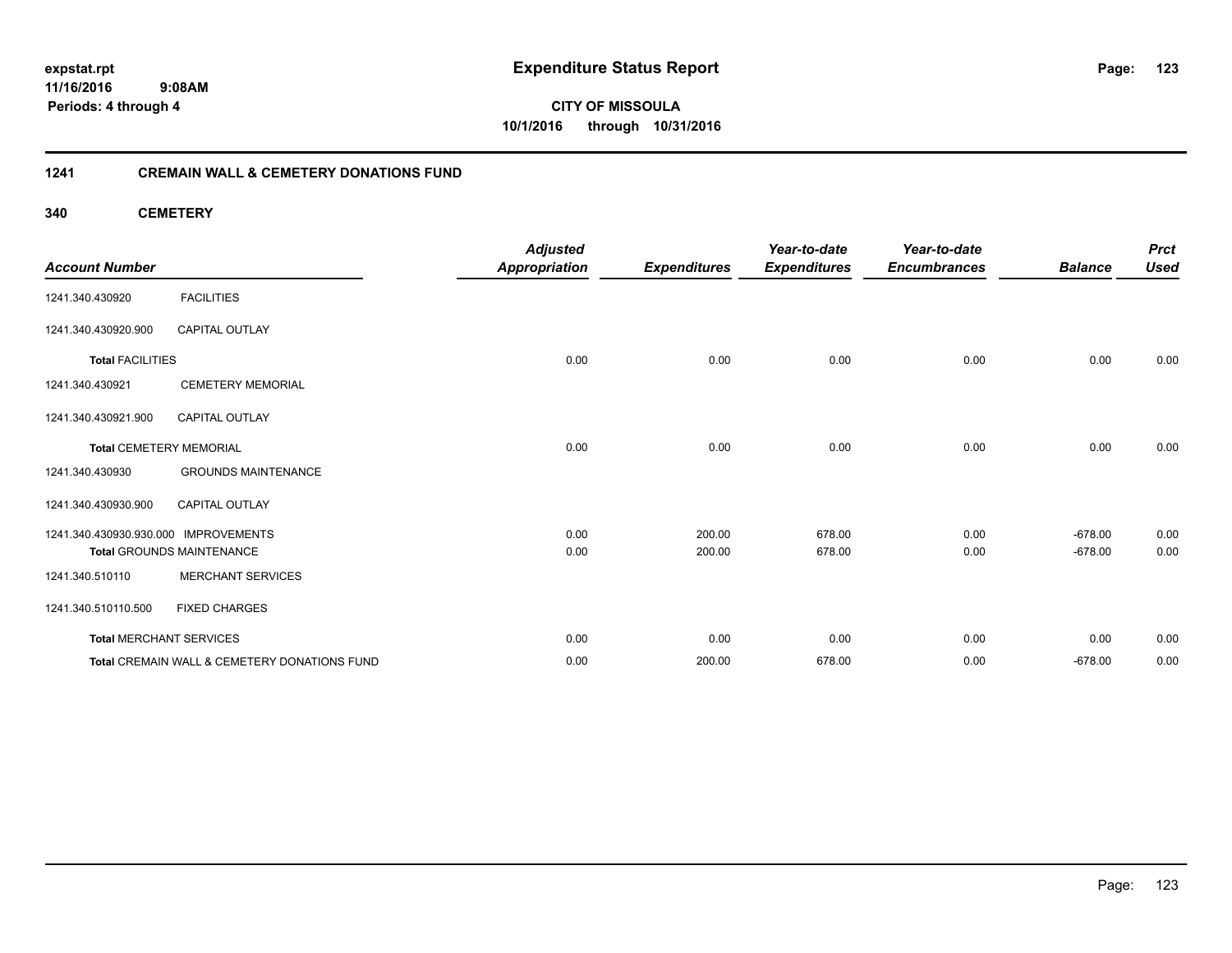#### **1242 CEMETERY CARE FUND**

#### **340 CEMETERY**

| <b>Account Number</b>      |                                  | <b>Adjusted</b><br><b>Appropriation</b> | <b>Expenditures</b> | Year-to-date<br><b>Expenditures</b> | Year-to-date<br><b>Encumbrances</b> | <b>Balance</b> | <b>Prct</b><br><b>Used</b> |
|----------------------------|----------------------------------|-----------------------------------------|---------------------|-------------------------------------|-------------------------------------|----------------|----------------------------|
| 1242.340.430920            | <b>FACILITIES</b>                |                                         |                     |                                     |                                     |                |                            |
| 1242.340.430920.800        | OTHER OBJECTS                    |                                         |                     |                                     |                                     |                |                            |
| <b>Total OTHER OBJECTS</b> |                                  | 0.00                                    | 0.00                | 0.00                                | 0.00                                | 0.00           | 0.00                       |
| 1242.340.430920.900        | <b>CAPITAL OUTLAY</b>            |                                         |                     |                                     |                                     |                |                            |
| <b>Total FACILITIES</b>    |                                  | 0.00                                    | 0.00                | 0.00                                | 0.00                                | 0.00           | 0.00                       |
| 1242.340.430930            | <b>GROUNDS MAINTENANCE</b>       |                                         |                     |                                     |                                     |                |                            |
| 1242.340.430930.900        | <b>CAPITAL OUTLAY</b>            |                                         |                     |                                     |                                     |                |                            |
|                            | <b>Total GROUNDS MAINTENANCE</b> | 0.00                                    | 0.00                | 0.00                                | 0.00                                | 0.00           | 0.00                       |
| 1242.340.510110            | <b>MERCHANT SERVICES</b>         |                                         |                     |                                     |                                     |                |                            |
| 1242.340.510110.500        | <b>FIXED CHARGES</b>             |                                         |                     |                                     |                                     |                |                            |
|                            | <b>Total MERCHANT SERVICES</b>   | 0.00                                    | 0.00                | 0.00                                | 0.00                                | 0.00           | 0.00                       |
|                            | <b>Total CEMETERY CARE FUND</b>  | 0.00                                    | 0.00                | 0.00                                | 0.00                                | 0.00           | 0.00                       |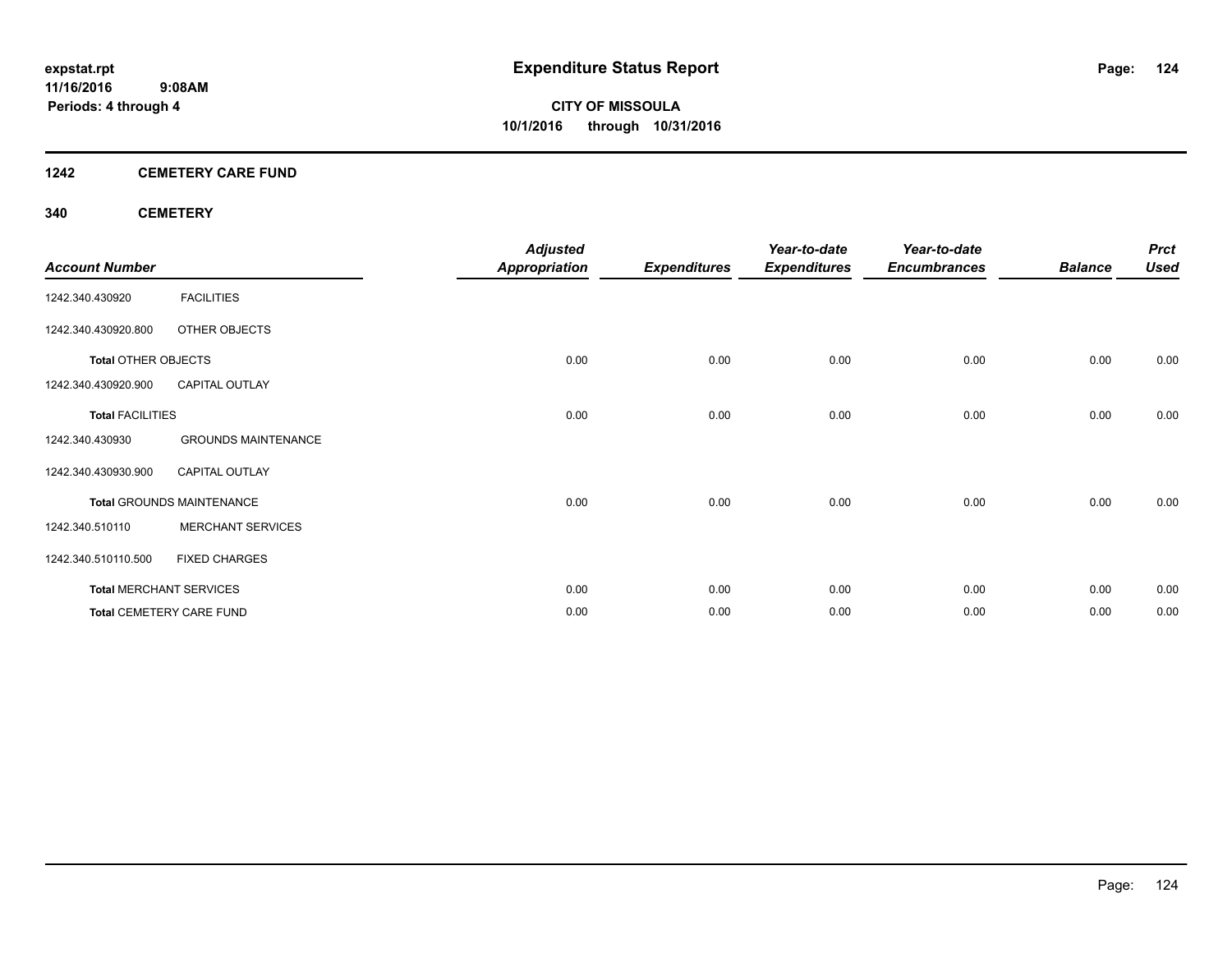### **1243 CEMETERY MEMORIAL FUND**

#### **340 CEMETERY**

|                                      |                                     | <b>Adjusted</b>      |                     | Year-to-date        | Year-to-date        |                | <b>Prct</b> |
|--------------------------------------|-------------------------------------|----------------------|---------------------|---------------------|---------------------|----------------|-------------|
| <b>Account Number</b>                |                                     | <b>Appropriation</b> | <b>Expenditures</b> | <b>Expenditures</b> | <b>Encumbrances</b> | <b>Balance</b> | <b>Used</b> |
| 1243.340.430921                      | <b>CEMETERY MEMORIAL</b>            |                      |                     |                     |                     |                |             |
| 1243.340.430921.900                  | <b>CAPITAL OUTLAY</b>               |                      |                     |                     |                     |                |             |
| <b>Total CEMETERY MEMORIAL</b>       |                                     | 0.00                 | 0.00                | 0.00                | 0.00                | 0.00           | 0.00        |
| 1243.340.430930                      | <b>GROUNDS MAINTENANCE</b>          |                      |                     |                     |                     |                |             |
| 1243.340.430930.900                  | <b>CAPITAL OUTLAY</b>               |                      |                     |                     |                     |                |             |
| 1243.340.430930.930.000 IMPROVEMENTS |                                     | 0.00                 | 0.00                | 163.63              | 0.00                | $-163.63$      | 0.00        |
|                                      | <b>Total GROUNDS MAINTENANCE</b>    | 0.00                 | 0.00                | 163.63              | 0.00                | $-163.63$      | 0.00        |
| 1243.340.510110                      | <b>MERCHANT SERVICES</b>            |                      |                     |                     |                     |                |             |
| 1243.340.510110.500                  | <b>FIXED CHARGES</b>                |                      |                     |                     |                     |                |             |
| <b>Total MERCHANT SERVICES</b>       |                                     | 0.00                 | 0.00                | 0.00                | 0.00                | 0.00           | 0.00        |
|                                      | <b>Total CEMETERY MEMORIAL FUND</b> | 0.00                 | 0.00                | 163.63              | 0.00                | $-163.63$      | 0.00        |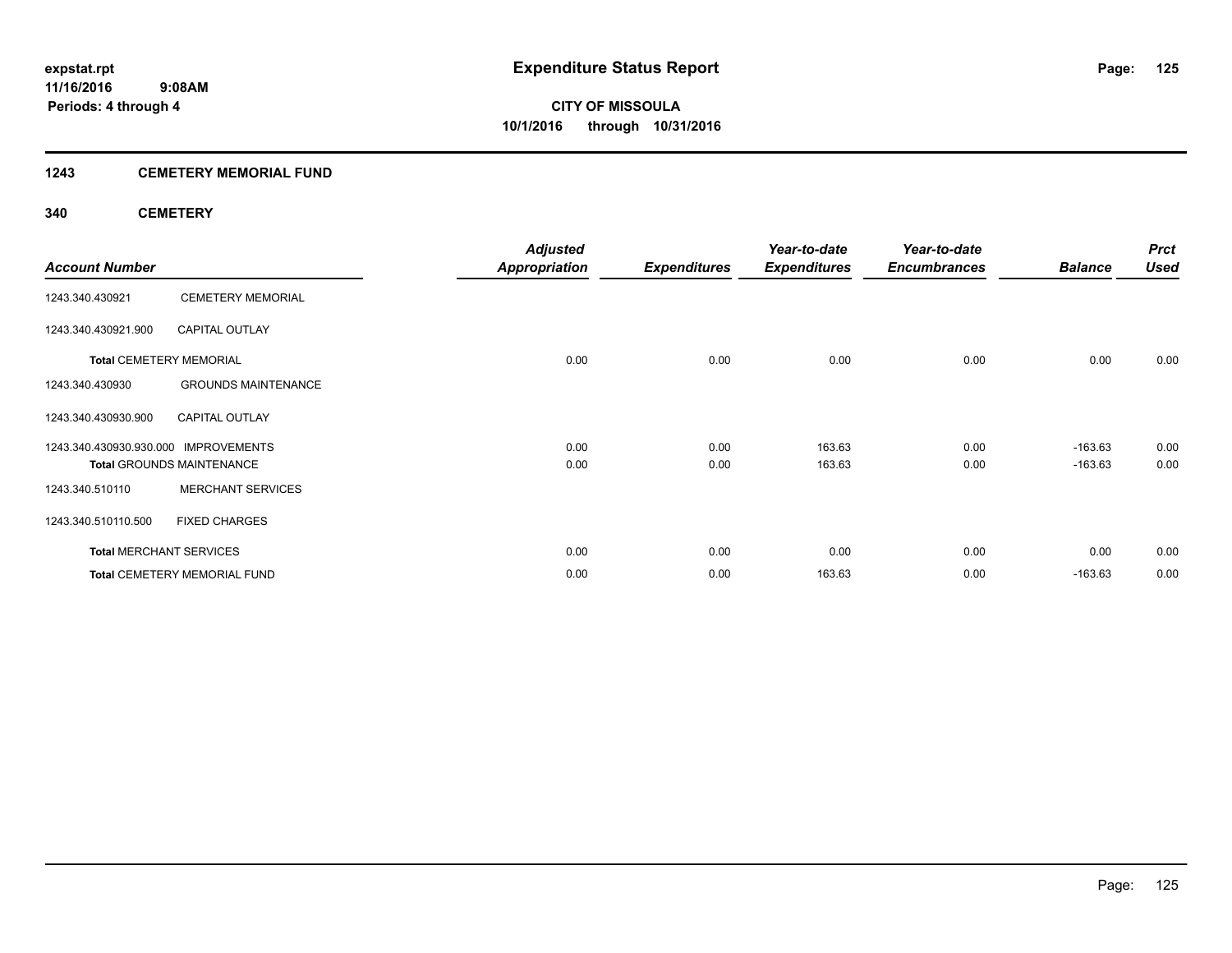#### **1265 TITLE 1 PROJECTS FUND**

## **240 FINANCE**

| <b>Account Number</b>         |                                         | <b>Adjusted</b><br><b>Appropriation</b> | <b>Expenditures</b> | Year-to-date<br><b>Expenditures</b> | Year-to-date<br><b>Encumbrances</b> | <b>Balance</b> | <b>Prct</b><br><b>Used</b> |
|-------------------------------|-----------------------------------------|-----------------------------------------|---------------------|-------------------------------------|-------------------------------------|----------------|----------------------------|
| 1265.240.411850               | ECONOMIC DEVELOPMENT                    |                                         |                     |                                     |                                     |                |                            |
| 1265.240.411850.500           | <b>FIXED CHARGES</b>                    |                                         |                     |                                     |                                     |                |                            |
| <b>Total FIXED CHARGES</b>    |                                         | 0.00                                    | 0.00                | 0.00                                | 0.00                                | 0.00           | 0.00                       |
| 1265.240.411850.700           | <b>GRANTS &amp; CONTRIBUTIONS</b>       |                                         |                     |                                     |                                     |                |                            |
|                               | <b>Total GRANTS &amp; CONTRIBUTIONS</b> | 0.00                                    | 0.00                | 0.00                                | 0.00                                | 0.00           | 0.00                       |
| 1265.240.411850.800           | <b>OTHER OBJECTS</b>                    |                                         |                     |                                     |                                     |                |                            |
|                               | Total ECONOMIC DEVELOPMENT              | 0.00                                    | 0.00                | 0.00                                | 0.00                                | 0.00           | 0.00                       |
| 1265.240.440150               | *** Title Not Found ***                 |                                         |                     |                                     |                                     |                |                            |
| 1265.240.440150.800           | OTHER OBJECTS                           |                                         |                     |                                     |                                     |                |                            |
| Total *** Title Not Found *** |                                         | 0.00                                    | 0.00                | 0.00                                | 0.00                                | 0.00           | 0.00                       |
| 1265.240.470343               | MISSOULA HOUSING CORPORATION            |                                         |                     |                                     |                                     |                |                            |
| 1265.240.470343.700           | <b>GRANTS &amp; CONTRIBUTIONS</b>       |                                         |                     |                                     |                                     |                |                            |
|                               | Total MISSOULA HOUSING CORPORATION      | 0.00                                    | 0.00                | 0.00                                | 0.00                                | 0.00           | 0.00                       |
| 1265.240.510110               | <b>MERCHANT SERVICES</b>                |                                         |                     |                                     |                                     |                |                            |
| 1265.240.510110.500           | <b>FIXED CHARGES</b>                    |                                         |                     |                                     |                                     |                |                            |
|                               | Total TITLE 1 PROJECTS FUND             | 0.00                                    | 0.00                | 0.00                                | 0.00                                | 0.00           | 0.00                       |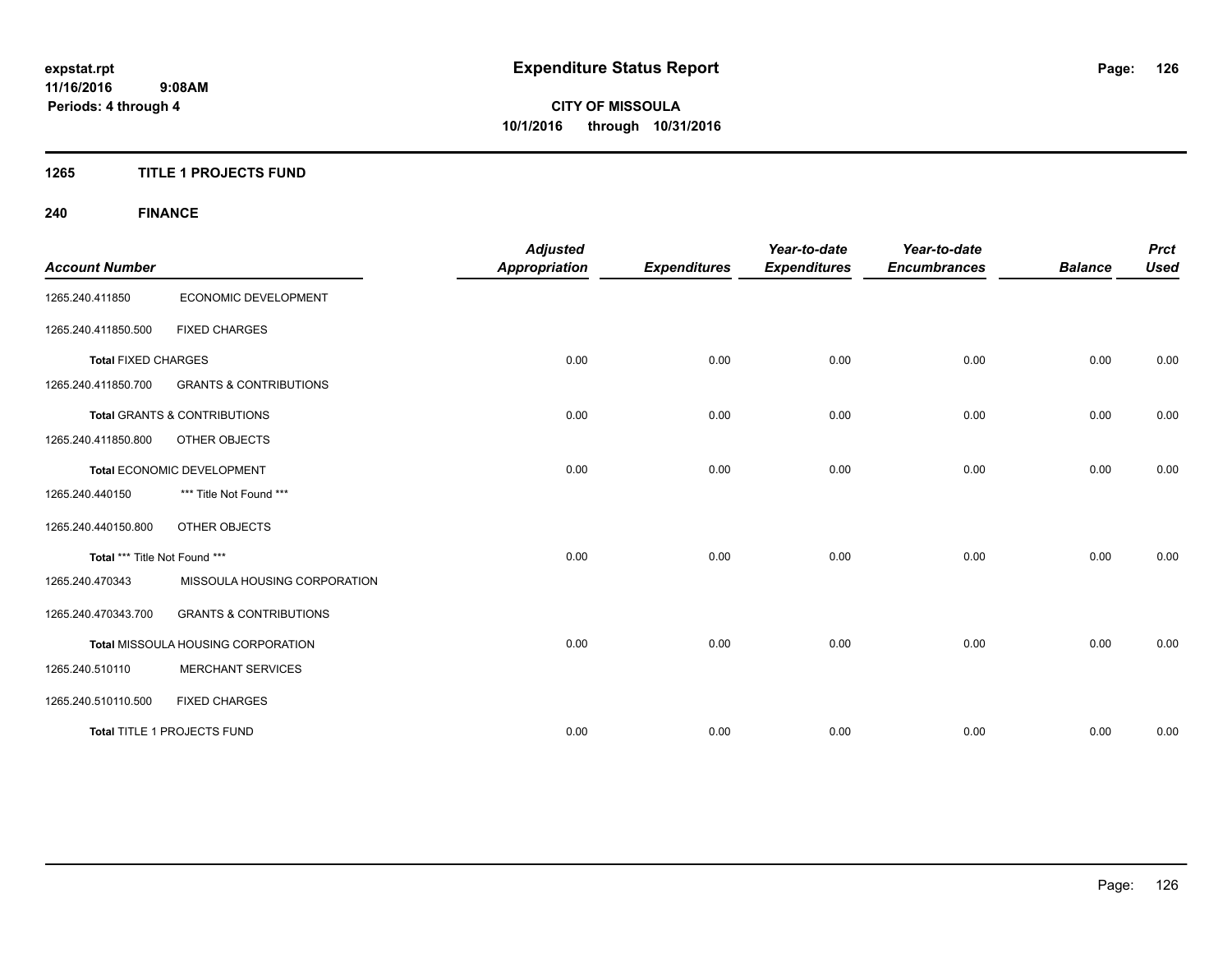**11/16/2016 9:08AM Periods: 4 through 4**

**CITY OF MISSOULA 10/1/2016 through 10/31/2016**

#### **1396 PROGRAM INCOME REVOLVING LOAN PROGRAM**

|                            |                                             | <b>Adjusted</b> |                     | Year-to-date        | Year-to-date        |                | <b>Prct</b> |
|----------------------------|---------------------------------------------|-----------------|---------------------|---------------------|---------------------|----------------|-------------|
| <b>Account Number</b>      |                                             | Appropriation   | <b>Expenditures</b> | <b>Expenditures</b> | <b>Encumbrances</b> | <b>Balance</b> | <b>Used</b> |
| 1396.390.470200            | <b>HOUSING REHAB</b>                        |                 |                     |                     |                     |                |             |
| 1396.390.470200.700        | <b>GRANTS &amp; CONTRIBUTIONS</b>           |                 |                     |                     |                     |                |             |
| <b>Total HOUSING REHAB</b> |                                             | 0.00            | 0.00                | 0.00                | 0.00                | 0.00           | 0.00        |
| 1396.390.470401            | <b>WORD GRANT</b>                           |                 |                     |                     |                     |                |             |
| 1396.390.470401.300        | PURCHASED SERVICES                          |                 |                     |                     |                     |                |             |
| <b>Total WORD GRANT</b>    |                                             | 0.00            | 0.00                | 0.00                | 0.00                | 0.00           | 0.00        |
| 1396.390.510110            | <b>MERCHANT SERVICES</b>                    |                 |                     |                     |                     |                |             |
| 1396.390.510110.500        | <b>FIXED CHARGES</b>                        |                 |                     |                     |                     |                |             |
|                            | <b>Total MERCHANT SERVICES</b>              | 0.00            | 0.00                | 0.00                | 0.00                | 0.00           | 0.00        |
|                            | Total PROGRAM INCOME REVOLVING LOAN PROGRAM | 0.00            | 0.00                | 0.00                | 0.00                | 0.00           | 0.00        |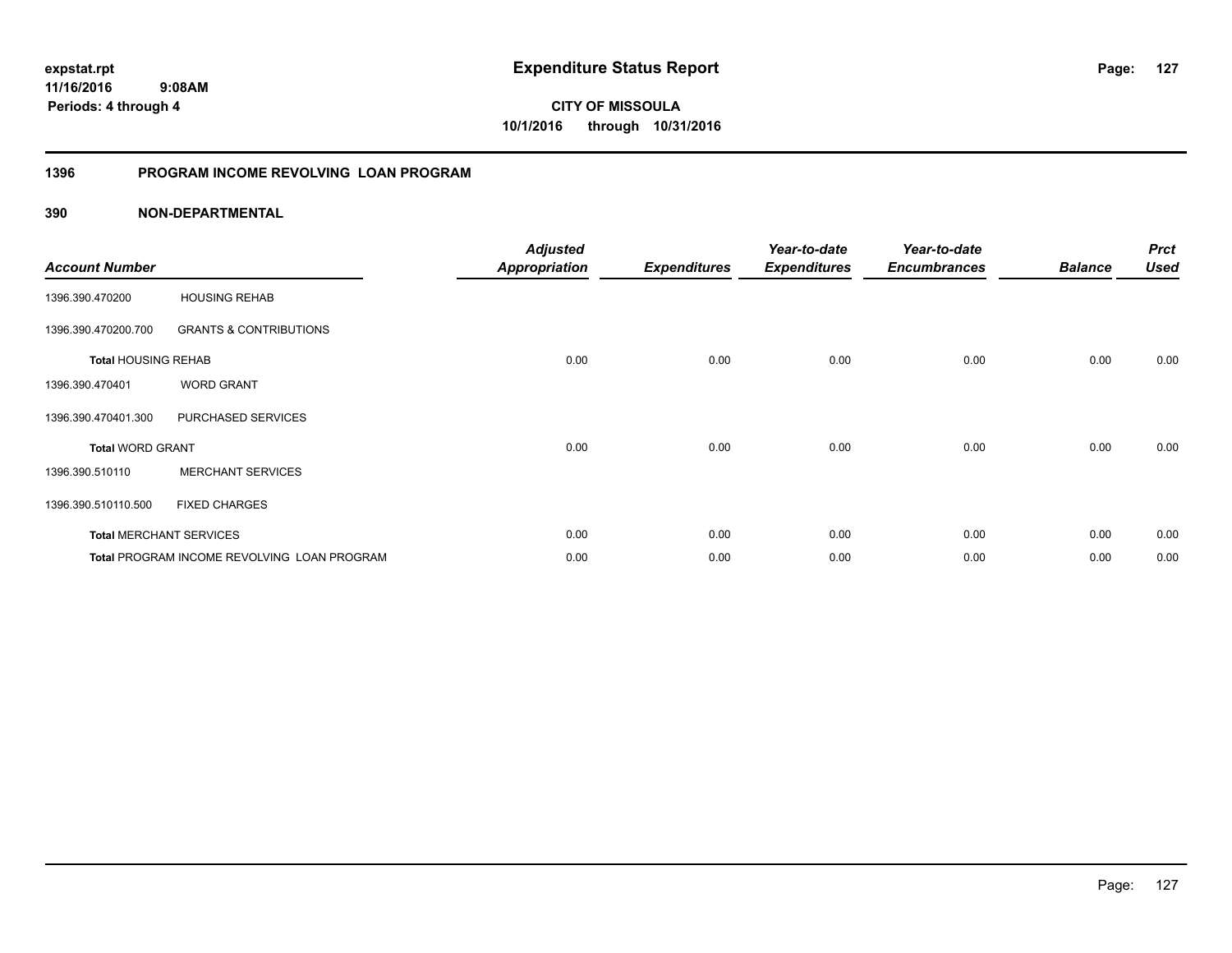#### **1397 STATE HOME PROGRAM INCOME**

| <b>Account Number</b>      |                                        | <b>Adjusted</b><br>Appropriation | <b>Expenditures</b> | Year-to-date<br><b>Expenditures</b> | Year-to-date<br><b>Encumbrances</b> | <b>Balance</b> | <b>Prct</b><br><b>Used</b> |
|----------------------------|----------------------------------------|----------------------------------|---------------------|-------------------------------------|-------------------------------------|----------------|----------------------------|
| 1397.390.470200            | <b>HOUSING REHAB</b>                   |                                  |                     |                                     |                                     |                |                            |
| 1397.390.470200.300        | PURCHASED SERVICES                     |                                  |                     |                                     |                                     |                |                            |
| <b>Total HOUSING REHAB</b> |                                        | 0.00                             | 0.00                | 0.00                                | 0.00                                | 0.00           | 0.00                       |
| 1397.390.510110            | <b>MERCHANT SERVICES</b>               |                                  |                     |                                     |                                     |                |                            |
| 1397.390.510110.500        | <b>FIXED CHARGES</b>                   |                                  |                     |                                     |                                     |                |                            |
|                            | <b>Total STATE HOME PROGRAM INCOME</b> | 0.00                             | 0.00                | 0.00                                | 0.00                                | 0.00           | 0.00                       |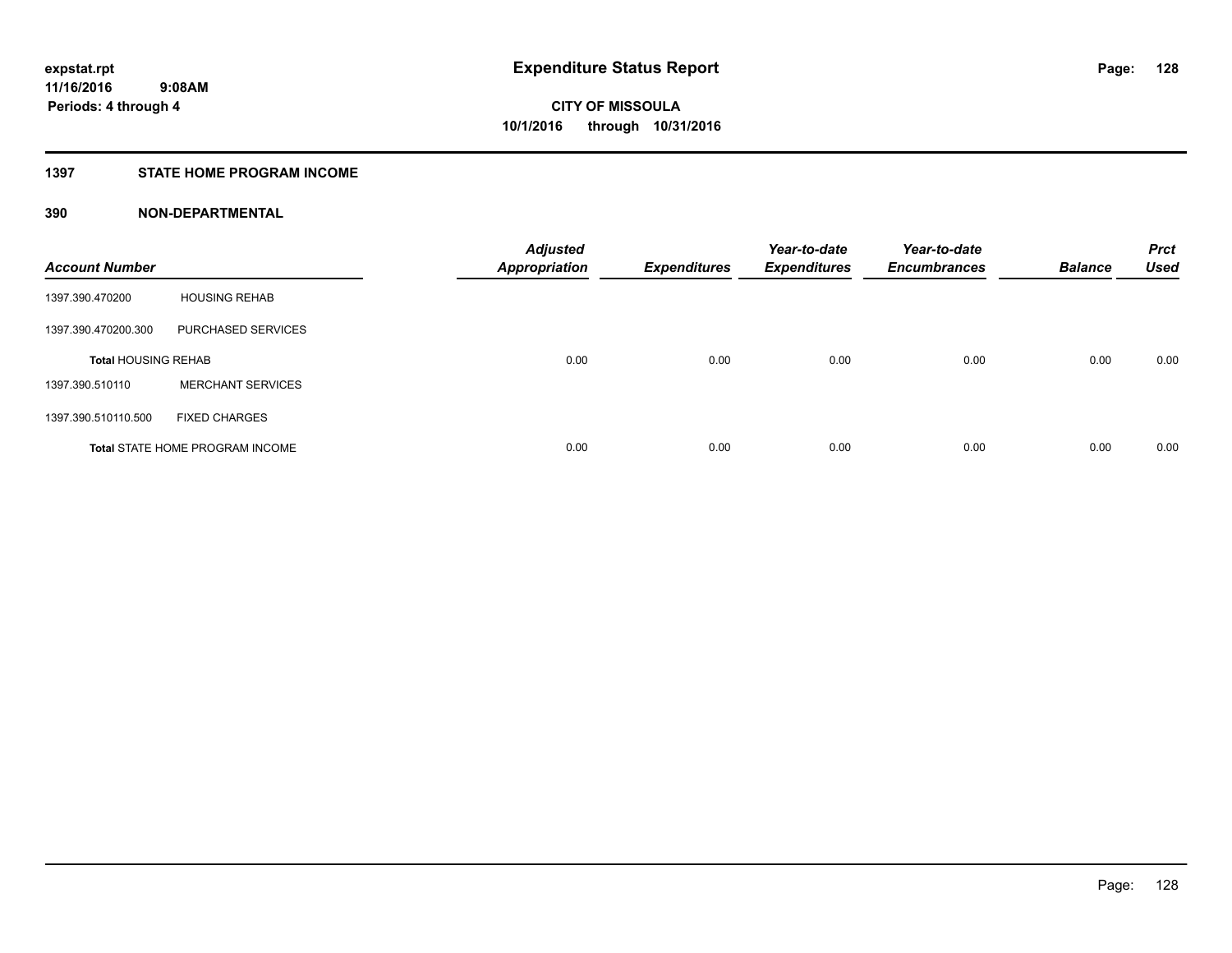#### **2250 PLANNING FUND**

#### **250 DEVELOPMENT SERVICES**

|                                                         | <b>Adjusted</b> |                     | Year-to-date        | Year-to-date        |                | <b>Prct</b> |
|---------------------------------------------------------|-----------------|---------------------|---------------------|---------------------|----------------|-------------|
| <b>Account Number</b>                                   | Appropriation   | <b>Expenditures</b> | <b>Expenditures</b> | <b>Encumbrances</b> | <b>Balance</b> | <b>Used</b> |
| <b>PLANNING</b><br>2250.250.411030                      |                 |                     |                     |                     |                |             |
| 2250.250.411030.100<br>PERSONAL SERVICES                |                 |                     |                     |                     |                |             |
| 2250.250.411030.110.000 SALARIES AND WAGES              | 263,697.00      | 30,073.21           | 87,005.41           | 0.00                | 176,691.59     | 32.99       |
| 2250.250.411030.140.000 EMPLOYER CONTRIBUTIONS          | 86,784.00       | 9,199.56            | 34,611.44           | 0.00                | 52,172.56      | 39.88       |
| <b>Total PERSONAL SERVICES</b>                          | 350,481.00      | 39,272.77           | 121,616.85          | 0.00                | 228,864.15     | 34.70       |
| 2250.250.411030.200<br><b>SUPPLIES</b>                  |                 |                     |                     |                     |                |             |
| 2250.250.411030.210.000 OFFICE SUPPLIES                 | 2,050.00        | $-89.92$            | 44.86               | 0.00                | 2,005.14       | 2.19        |
| 2250.250.411030.210.301 OFFICE SUPPLIES                 | 0.00            | 30.59               | 53.08               | 0.00                | $-53.08$       | 0.00        |
| 2250.250.411030.220.000 OPERATING SUPPLIES              | 900.00          | 218.12              | 218.12              | 0.00                | 681.88         | 24.24       |
| 2250.250.411030.231.000 GASOLINE                        | 100.00          | 0.00                | 54.43               | 0.00                | 45.57          | 54.43       |
| 2250.250.411030.240.000 OTHER SUPPLIES                  | 800.00          | 0.00                | 0.00                | 0.00                | 800.00         | 0.00        |
| <b>Total SUPPLIES</b>                                   | 3,850.00        | 158.79              | 370.49              | 0.00                | 3,479.51       | 9.62        |
| <b>PURCHASED SERVICES</b><br>2250.250.411030.300        |                 |                     |                     |                     |                |             |
| 2250.250.411030.310.000 COMMUNICATIONS                  | 1,000.00        | 0.00                | 149.34              | 0.00                | 850.66         | 14.93       |
| 2250.250.411030.310.351 COMMUNICATIONS                  | 0.00            | 0.00                | 127.22              | 0.00                | $-127.22$      | 0.00        |
| 2250.250.411030.320.000 PRINTING & DUPLICATING          | 5,500.00        | 9.27                | 93.29               | 0.00                | 5,406.71       | 1.70        |
| 2250.250.411030.330.000 PUBLICITY, SUBSCRIPTIONS & DUES | 4,100.00        | 11,372.75           | 11,572.75           | 0.00                | $-7,472.75$    | 282.26      |
| 2250.250.411030.344.000 TELEPHONE SERVICE               | 125.00          | 0.00                | 5.30                | 0.00                | 119.70         | 4.24        |
| 2250.250.411030.350.000 PROFESSIONAL SERVICES           | 50,000.00       | 0.00                | 135.00              | 0.00                | 49,865.00      | 0.27        |
| 2250.250.411030.360.000 REPAIR & MAINTENANCE            | 1,200.00        | 0.00                | 0.00                | 0.00                | 1,200.00       | 0.00        |
| 2250.250.411030.370.000 TRAVEL                          | 5,185.00        | 0.00                | 342.45              | 0.00                | 4,842.55       | 6.60        |
| 2250.250.411030.380.000 TRAINING                        | 5.200.00        | 125.00              | 550.00              | 0.00                | 4.650.00       | 10.58       |
| 2250.250.411030.390.000 OTHER PURCHASED SERVICES        | 8,000.00        | 0.00                | 0.00                | 0.00                | 8,000.00       | 0.00        |
| <b>Total PURCHASED SERVICES</b>                         | 80,310.00       | 11,507.02           | 12,975.35           | 0.00                | 67,334.65      | 16.16       |
| 2250.250.411030.500<br><b>FIXED CHARGES</b>             |                 |                     |                     |                     |                |             |
| 2250.250.411030.500.000 FIXED CHARGES                   | 24,000.00       | 0.00                | 0.00                | 0.00                | 24,000.00      | 0.00        |
| <b>Total FIXED CHARGES</b>                              | 24,000.00       | 0.00                | 0.00                | 0.00                | 24,000.00      | 0.00        |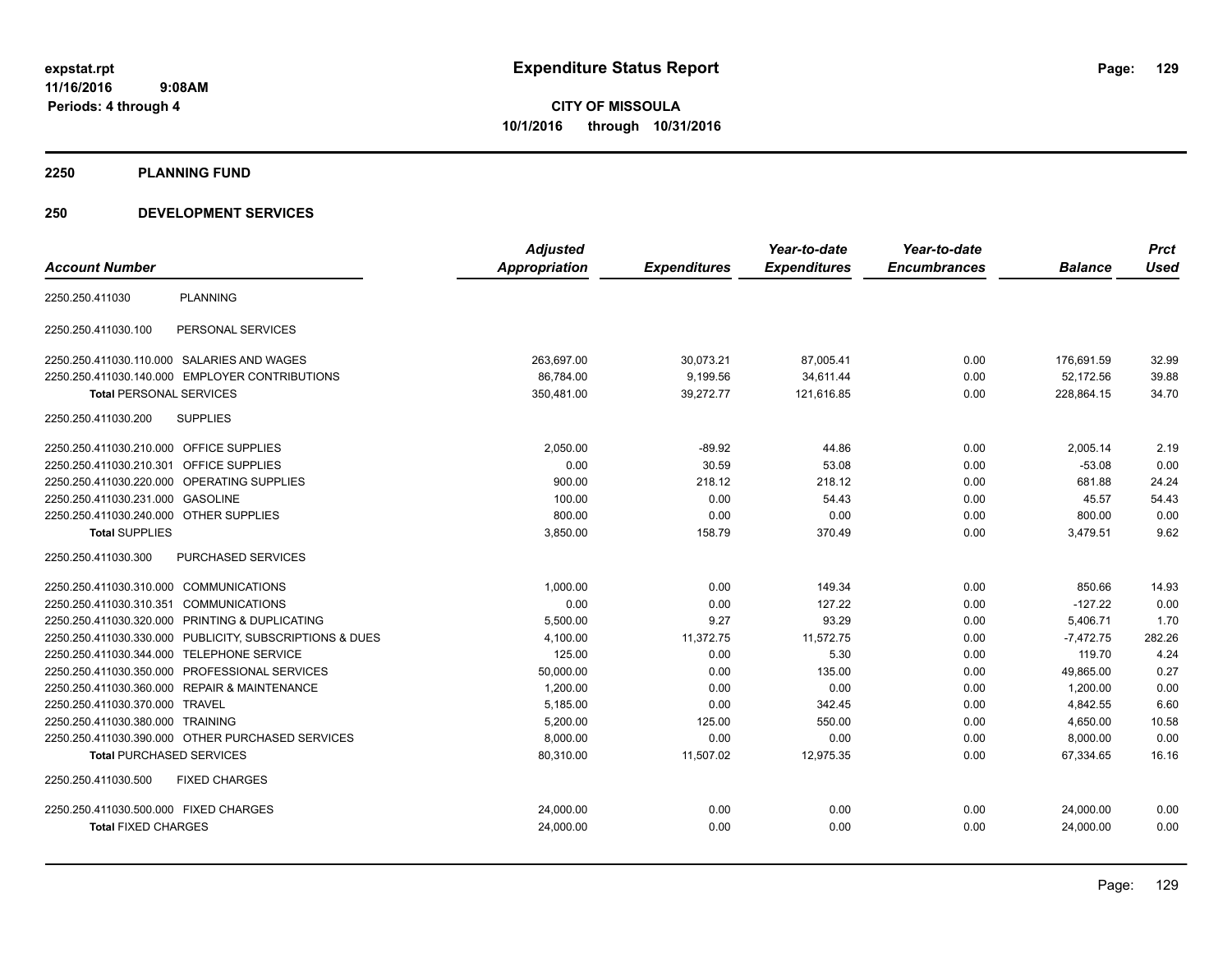**2250 PLANNING FUND**

#### **250 DEVELOPMENT SERVICES**

| <b>Account Number</b>         |                                     | <b>Adjusted</b><br><b>Appropriation</b> | <b>Expenditures</b> | Year-to-date<br><b>Expenditures</b> | Year-to-date<br><b>Encumbrances</b> | <b>Balance</b> | <b>Prct</b><br><b>Used</b> |
|-------------------------------|-------------------------------------|-----------------------------------------|---------------------|-------------------------------------|-------------------------------------|----------------|----------------------------|
| 2250.250.411030.800           | OTHER OBJECTS                       |                                         |                     |                                     |                                     |                |                            |
| <b>Total OTHER OBJECTS</b>    |                                     | 0.00                                    | 0.00                | 0.00                                | 0.00                                | 0.00           | 0.00                       |
| <b>Total PLANNING</b>         |                                     | 458,641.00                              | 50,938.58           | 134,962.69                          | 0.00                                | 323,678.31     | 29.43                      |
| 2250.250.411050               | DEVELOPMENT & PERMIT REVIEWS        |                                         |                     |                                     |                                     |                |                            |
| 2250.250.411050.200           | <b>SUPPLIES</b>                     |                                         |                     |                                     |                                     |                |                            |
|                               | Total DEVELOPMENT & PERMIT REVIEWS  | 0.00                                    | 0.00                | 0.00                                | 0.00                                | 0.00           | 0.00                       |
| 2250.250.430255               | <b>BIKE-PED PROGRAM</b>             |                                         |                     |                                     |                                     |                |                            |
| 2250.250.430255.300           | PURCHASED SERVICES                  |                                         |                     |                                     |                                     |                |                            |
| <b>Total BIKE-PED PROGRAM</b> |                                     | 0.00                                    | 0.00                | 0.00                                | 0.00                                | 0.00           | 0.00                       |
| 2250.250.510110               | <b>MERCHANT SERVICES</b>            |                                         |                     |                                     |                                     |                |                            |
| 2250.250.510110.500           | <b>FIXED CHARGES</b>                |                                         |                     |                                     |                                     |                |                            |
|                               | <b>Total MERCHANT SERVICES</b>      | 0.00                                    | 0.00                | 0.00                                | 0.00                                | 0.00           | 0.00                       |
| 2250.250.521000               | INTERFUND OPERATING TRANSFERS       |                                         |                     |                                     |                                     |                |                            |
| 2250.250.521000.800           | OTHER OBJECTS                       |                                         |                     |                                     |                                     |                |                            |
|                               | Total INTERFUND OPERATING TRANSFERS | 0.00                                    | 0.00                | 0.00                                | 0.00                                | 0.00           | 0.00                       |
| <b>Total PLANNING FUND</b>    |                                     | 458.641.00                              | 50,938.58           | 134.962.69                          | 0.00                                | 323.678.31     | 29.43                      |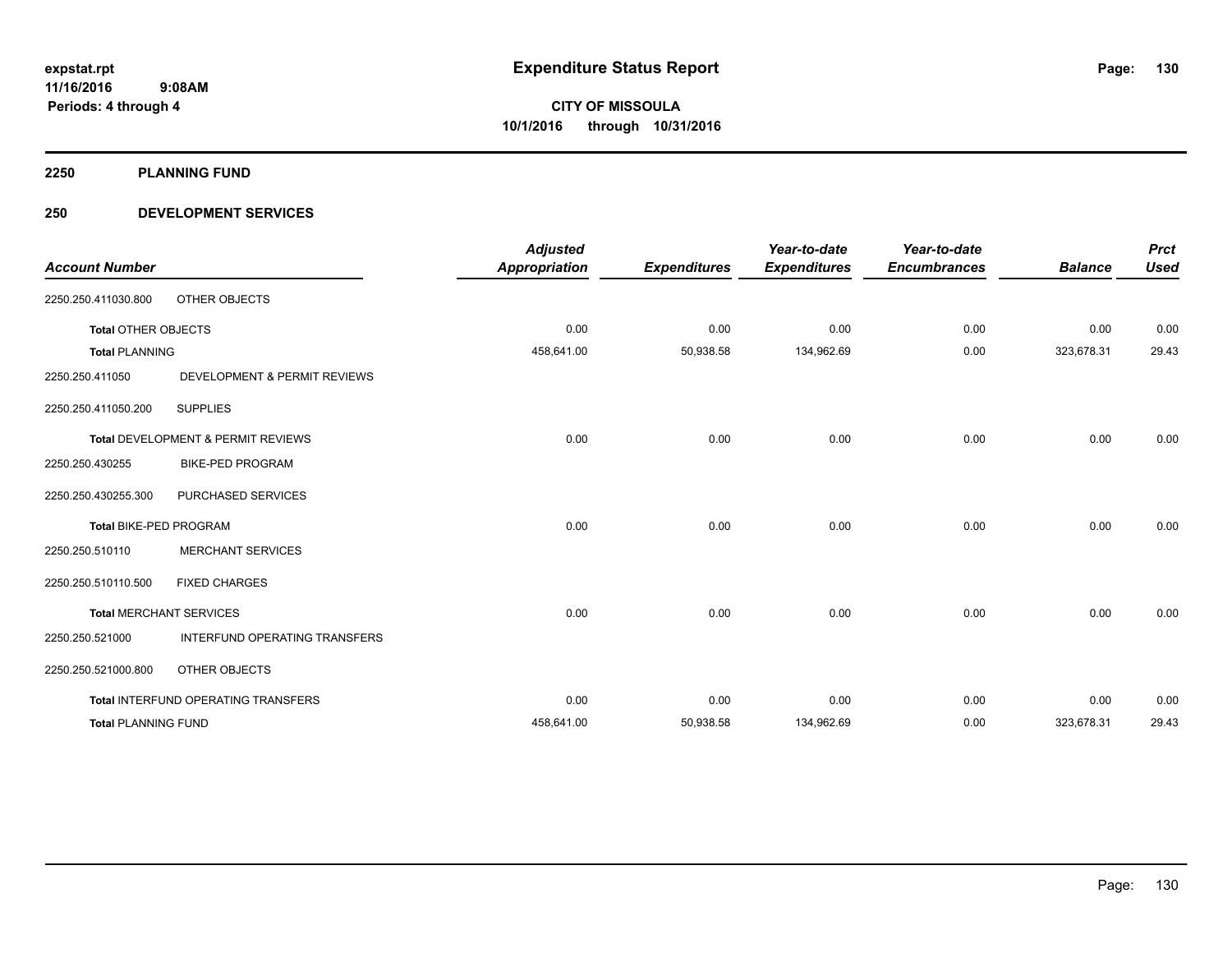#### **2310 PUBLIC SAFETY INFORMATION SYSTEMS**

#### **310 BUILDING INSPECTION**

| <b>Account Number</b>       |                                                | <b>Adjusted</b><br><b>Appropriation</b> | <b>Expenditures</b> | Year-to-date<br><b>Expenditures</b> | Year-to-date<br><b>Encumbrances</b> | <b>Balance</b> | <b>Prct</b><br><b>Used</b> |
|-----------------------------|------------------------------------------------|-----------------------------------------|---------------------|-------------------------------------|-------------------------------------|----------------|----------------------------|
| 2310.310.420510             | <b>ADMINISTRATION</b>                          |                                         |                     |                                     |                                     |                |                            |
| 2310.310.420510.200         | <b>SUPPLIES</b>                                |                                         |                     |                                     |                                     |                |                            |
| <b>Total SUPPLIES</b>       |                                                | 0.00                                    | 0.00                | 0.00                                | 0.00                                | 0.00           | 0.00                       |
| 2310.310.420510.800         | OTHER OBJECTS                                  |                                         |                     |                                     |                                     |                |                            |
| <b>Total OTHER OBJECTS</b>  |                                                | 0.00                                    | 0.00                | 0.00                                | 0.00                                | 0.00           | 0.00                       |
| 2310.310.420510.900         | <b>CAPITAL OUTLAY</b>                          |                                         |                     |                                     |                                     |                |                            |
| <b>Total ADMINISTRATION</b> |                                                | 0.00                                    | 0.00                | 0.00                                | 0.00                                | 0.00           | 0.00                       |
| 2310.310.510110             | <b>MERCHANT SERVICES</b>                       |                                         |                     |                                     |                                     |                |                            |
| 2310.310.510110.500         | <b>FIXED CHARGES</b>                           |                                         |                     |                                     |                                     |                |                            |
|                             | <b>Total PUBLIC SAFETY INFORMATION SYSTEMS</b> | 0.00                                    | 0.00                | 0.00                                | 0.00                                | 0.00           | 0.00                       |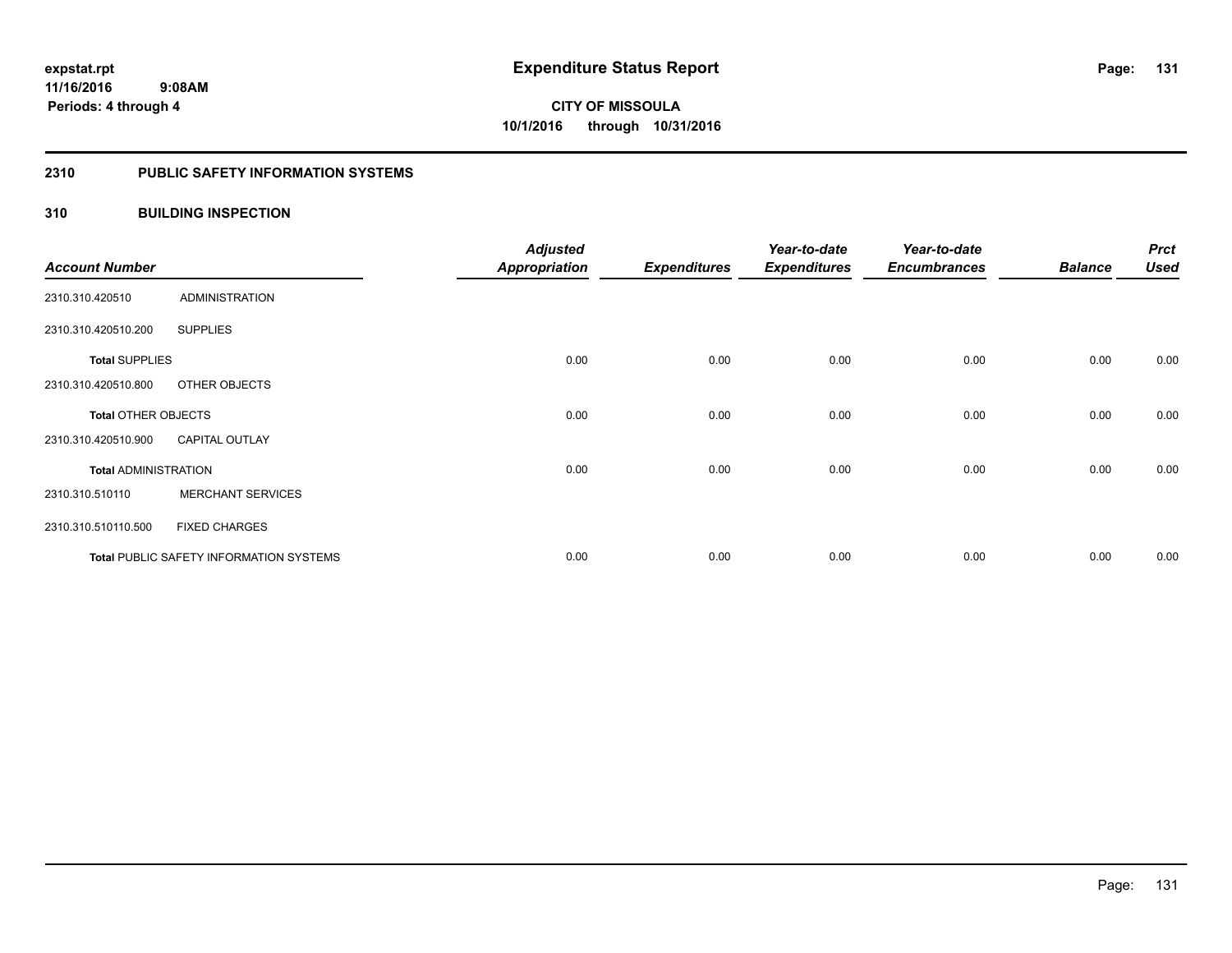#### **2321 IMPACT FEE FUND**

| <b>Account Number</b>  |                                                       | <b>Adjusted</b><br><b>Appropriation</b> | <b>Expenditures</b> | Year-to-date<br><b>Expenditures</b> | Year-to-date<br><b>Encumbrances</b> | <b>Balance</b> | <b>Prct</b><br><b>Used</b> |
|------------------------|-------------------------------------------------------|-----------------------------------------|---------------------|-------------------------------------|-------------------------------------|----------------|----------------------------|
| 2321.390.410361        | <b>IMPACT FEE STUDY</b>                               |                                         |                     |                                     |                                     |                |                            |
| 2321.390.410361.300    | PURCHASED SERVICES                                    |                                         |                     |                                     |                                     |                |                            |
| Total IMPACT FEE STUDY |                                                       | 0.00                                    | 0.00                | 0.00                                | 0.00                                | 0.00           | 0.00                       |
| 2321.390.411240        | CITY HALL POLICE RESTROOMS                            |                                         |                     |                                     |                                     |                |                            |
| 2321.390.411240.900    | <b>CAPITAL OUTLAY</b>                                 |                                         |                     |                                     |                                     |                |                            |
|                        | Total CITY HALL POLICE RESTROOMS                      | 0.00                                    | 0.00                | 0.00                                | 0.00                                | 0.00           | 0.00                       |
| 2321.390.430230        | <b>GRANT CREEK I-90 IMPROVEMENTS</b>                  |                                         |                     |                                     |                                     |                |                            |
| 2321.390.430230.900    | <b>CAPITAL OUTLAY</b>                                 |                                         |                     |                                     |                                     |                |                            |
|                        | 2321.390.430230.930.000 GRANT CREEK I-90 MPROVEMENTS  | 0.00                                    | 0.00                | 676.47                              | 0.00                                | $-676.47$      | 0.00                       |
|                        | 2321.390.430230.930.460 GRANT CREEK TRAIL             | 0.00                                    | 0.00                | 71,638.15                           | 0.00                                | $-71,638.15$   | 0.00<br>0.00               |
|                        | Total GRANT CREEK I-90 IMPROVEMENTS                   | 0.00                                    | 0.00                | 72,314.62                           | 0.00                                | $-72,314.62$   |                            |
| 2321.390.430247        | HILLVIEW WAY STREET IMPROVEMENTS                      |                                         |                     |                                     |                                     |                |                            |
| 2321.390.430247.900    | <b>CAPITAL OUTLAY</b>                                 |                                         |                     |                                     |                                     |                |                            |
|                        | Total HILLVIEW WAY STREET IMPROVEMENTS                | 0.00                                    | 0.00                | 0.00                                | 0.00                                | 0.00           | 0.00                       |
| 2321.390.430248        | <b>CREGG LN IMPROVEMENTS</b>                          |                                         |                     |                                     |                                     |                |                            |
| 2321.390.430248.900    | <b>CAPITAL OUTLAY</b>                                 |                                         |                     |                                     |                                     |                |                            |
|                        | 2321.390.430248.930.000 CREGG LN IMPROVEMENTS         | 0.00                                    | 1,566.59            | 2,453.99                            | 0.00                                | $-2,453.99$    | 0.00                       |
|                        | 2321.390.430248.930.394 CREGG LANE IMPROVEMENTS-PARKS | 0.00                                    | 1,505.16            | 2,357.76                            | 0.00                                | $-2,357.76$    | 0.00                       |
|                        | <b>Total CREGG LN IMPROVEMENTS</b>                    | 0.00                                    | 3,071.75            | 4,811.75                            | 0.00                                | $-4,811.75$    | 0.00                       |
| 2321.390.430249        | OLD US HWY 93 IMPROVEMENTS                            |                                         |                     |                                     |                                     |                |                            |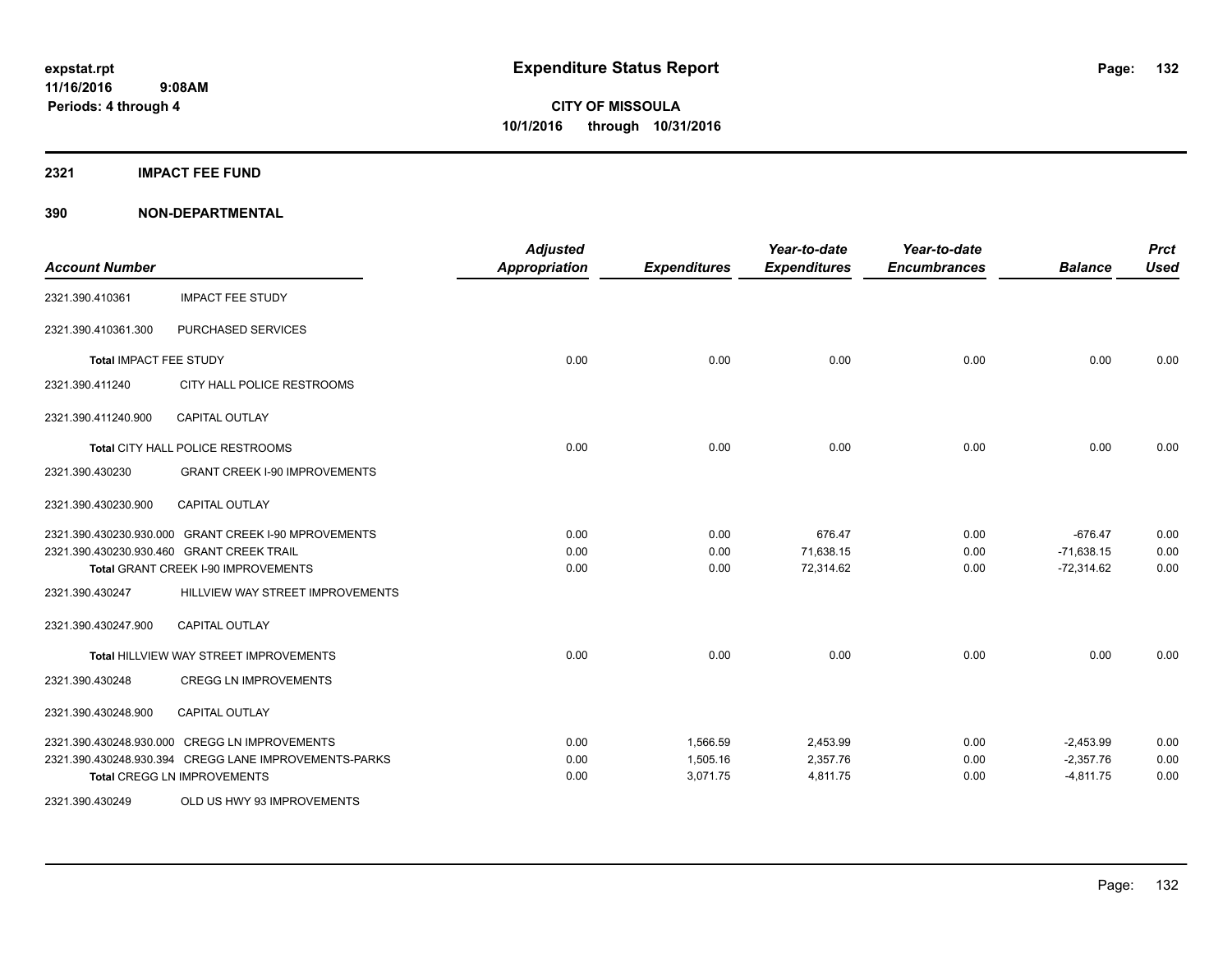**2321 IMPACT FEE FUND**

| <b>Account Number</b> |                                                                                            | <b>Adjusted</b><br>Appropriation | <b>Expenditures</b> | Year-to-date<br><b>Expenditures</b> | Year-to-date<br><b>Encumbrances</b> | <b>Balance</b>         | <b>Prct</b><br><b>Used</b> |
|-----------------------|--------------------------------------------------------------------------------------------|----------------------------------|---------------------|-------------------------------------|-------------------------------------|------------------------|----------------------------|
| 2321.390.430249.900   | CAPITAL OUTLAY                                                                             |                                  |                     |                                     |                                     |                        |                            |
|                       | Total OLD US HWY 93 IMPROVEMENTS                                                           | 0.00                             | 0.00                | 0.00                                | 0.00                                | 0.00                   | 0.00                       |
| 2321.390.430255       | <b>GRANT CREEK CABLE RAIL</b>                                                              |                                  |                     |                                     |                                     |                        |                            |
| 2321.390.430255.900   | CAPITAL OUTLAY                                                                             |                                  |                     |                                     |                                     |                        |                            |
|                       | Total GRANT CREEK CABLE RAIL                                                               | 0.00                             | 0.00                | 0.00                                | 0.00                                | 0.00                   | 0.00                       |
| 2321.390.430260       | TRAFFIC & PEDESTRIAN SERVICES                                                              |                                  |                     |                                     |                                     |                        |                            |
| 2321.390.430260.300   | PURCHASED SERVICES                                                                         |                                  |                     |                                     |                                     |                        |                            |
|                       | <b>Total PURCHASED SERVICES</b>                                                            | 0.00                             | 0.00                | 0.00                                | 0.00                                | 0.00                   | 0.00                       |
| 2321.390.430260.900   | <b>CAPITAL OUTLAY</b>                                                                      |                                  |                     |                                     |                                     |                        |                            |
|                       | 2321.390.430260.930.000 VAN BUREN ST RECONSTRUCTION<br>Total TRAFFIC & PEDESTRIAN SERVICES | 0.00<br>0.00                     | 592.50<br>592.50    | 592.50<br>592.50                    | 0.00<br>0.00                        | $-592.50$<br>$-592.50$ | 0.00<br>0.00               |
| 2321.390.430264       | MULLAN/GEO ELMER SIGNAL                                                                    |                                  |                     |                                     |                                     |                        |                            |
| 2321.390.430264.300   | PURCHASED SERVICES                                                                         |                                  |                     |                                     |                                     |                        |                            |
|                       | Total MULLAN/GEO ELMER SIGNAL                                                              | 0.00                             | 0.00                | 0.00                                | 0.00                                | 0.00                   | 0.00                       |
| 2321.390.430279       | E BROADWAY IMPROV/MISSOULA COLLEGE                                                         |                                  |                     |                                     |                                     |                        |                            |
| 2321.390.430279.900   | CAPITAL OUTLAY                                                                             |                                  |                     |                                     |                                     |                        |                            |
|                       | Total E BROADWAY IMPROV/MISSOULA COLLEGE                                                   | 0.00                             | 0.00                | 0.00                                | 0.00                                | 0.00                   | 0.00                       |
| 2321.390.430280       | MILLER CR: BRIGGS TO MOCKINGBIRD                                                           |                                  |                     |                                     |                                     |                        |                            |
| 2321.390.430280.900   | CAPITAL OUTLAY                                                                             |                                  |                     |                                     |                                     |                        |                            |
|                       | Total MILLER CR: BRIGGS TO MOCKINGBIRD                                                     | 0.00                             | 0.00                | 0.00                                | 0.00                                | 0.00                   | 0.00                       |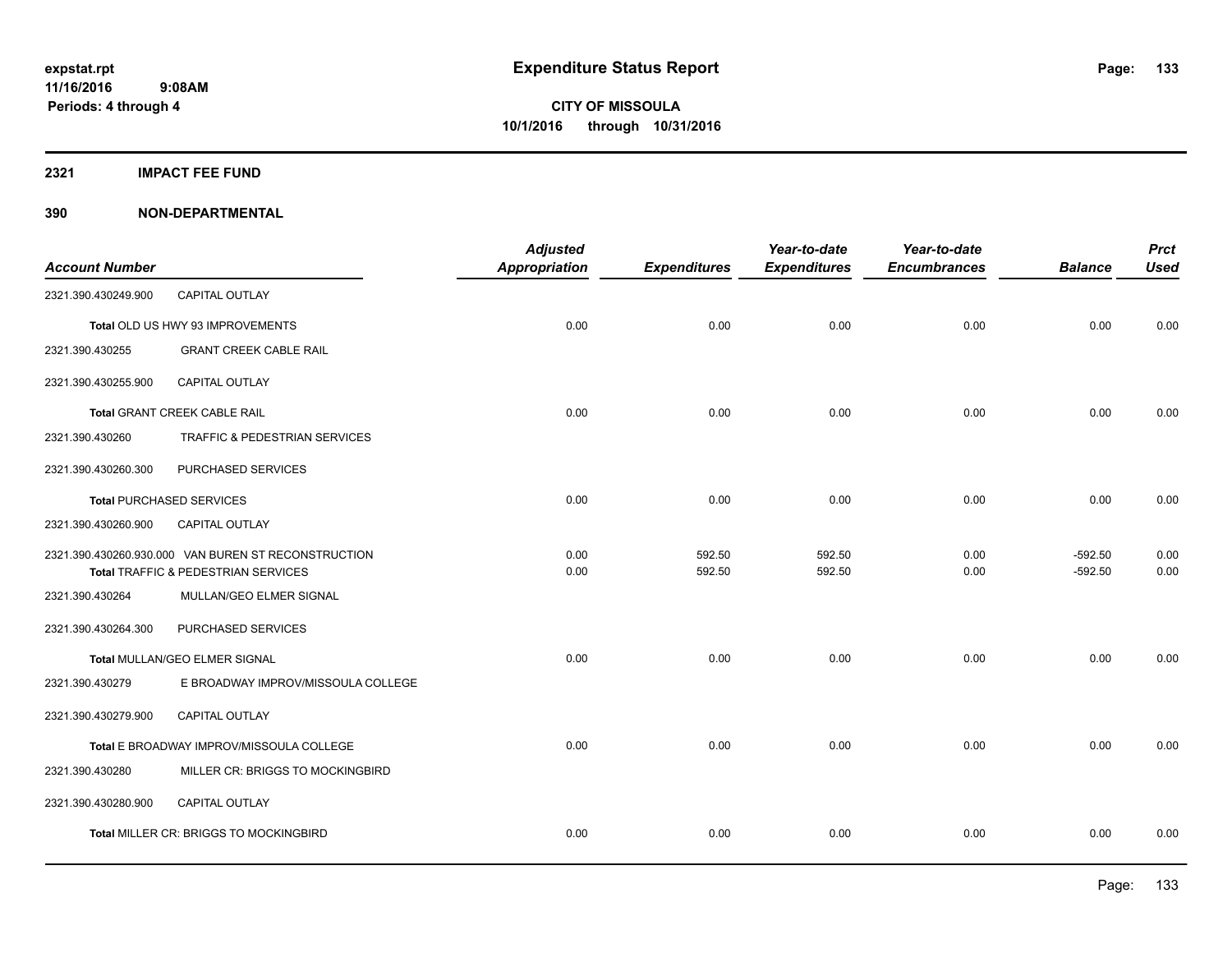#### **2321 IMPACT FEE FUND**

| <b>Account Number</b>                 |                                                | <b>Adjusted</b><br><b>Appropriation</b> | <b>Expenditures</b> | Year-to-date<br><b>Expenditures</b> | Year-to-date<br><b>Encumbrances</b> | <b>Balance</b> | <b>Prct</b><br><b>Used</b> |
|---------------------------------------|------------------------------------------------|-----------------------------------------|---------------------|-------------------------------------|-------------------------------------|----------------|----------------------------|
| 2321.390.430281                       | SOUTH 3RD STREET PROJECT                       |                                         |                     |                                     |                                     |                |                            |
|                                       |                                                |                                         |                     |                                     |                                     |                |                            |
| 2321.390.430281.300                   | PURCHASED SERVICES                             |                                         |                     |                                     |                                     |                |                            |
|                                       | <b>Total PURCHASED SERVICES</b>                | 0.00                                    | 0.00                | 0.00                                | 0.00                                | 0.00           | 0.00                       |
| 2321.390.430281.900                   | <b>CAPITAL OUTLAY</b>                          |                                         |                     |                                     |                                     |                |                            |
|                                       | 2321.390.430281.930.000 SO 3RD ST/IMPROVEMENTS | 0.00                                    | 19,594.44           | 19,594.44                           | 0.00                                | $-19,594.44$   | 0.00                       |
|                                       | Total SOUTH 3RD STREET PROJECT                 | 0.00                                    | 19,594.44           | 19,594.44                           | 0.00                                | $-19,594.44$   | 0.00                       |
| 2321.390.460305                       | <b>COMMUNITY CENTER</b>                        |                                         |                     |                                     |                                     |                |                            |
| 2321.390.460305.900                   | <b>CAPITAL OUTLAY</b>                          |                                         |                     |                                     |                                     |                |                            |
| 2321.390.460305.930.000 IMPROVEMENTS  |                                                | 0.00                                    | 4,340.63            | 4,340.63                            | 0.00                                | $-4,340.63$    | 0.00                       |
| <b>Total COMMUNITY CENTER</b>         |                                                | 0.00                                    | 4,340.63            | 4,340.63                            | 0.00                                | $-4,340.63$    | 0.00                       |
| 2321.390.460401                       | <b>CONSTRUCTION</b>                            |                                         |                     |                                     |                                     |                |                            |
| 2321.390.460401.900                   | CAPITAL OUTLAY                                 |                                         |                     |                                     |                                     |                |                            |
| 2321.390.460401.930.000 FORT MISSOULA |                                                | 0.00                                    | 1,571.00            | 1,674.26                            | 0.00                                | $-1,674.26$    | 0.00                       |
| <b>Total CONSTRUCTION</b>             |                                                | 0.00                                    | 1,571.00            | 1,674.26                            | 0.00                                | $-1,674.26$    | 0.00                       |
| 2321.390.460404                       | <b>EATON TRAIL</b>                             |                                         |                     |                                     |                                     |                |                            |
| 2321.390.460404.100                   | PERSONAL SERVICES                              |                                         |                     |                                     |                                     |                |                            |
| <b>Total PERSONAL SERVICES</b>        |                                                | 0.00                                    | 0.00                | 0.00                                | 0.00                                | 0.00           | 0.00                       |
| 2321.390.460404.300                   | PURCHASED SERVICES                             |                                         |                     |                                     |                                     |                |                            |
|                                       | <b>Total PURCHASED SERVICES</b>                | 0.00                                    | 0.00                | 0.00                                | 0.00                                | 0.00           | 0.00                       |
| 2321.390.460404.900                   | <b>CAPITAL OUTLAY</b>                          |                                         |                     |                                     |                                     |                |                            |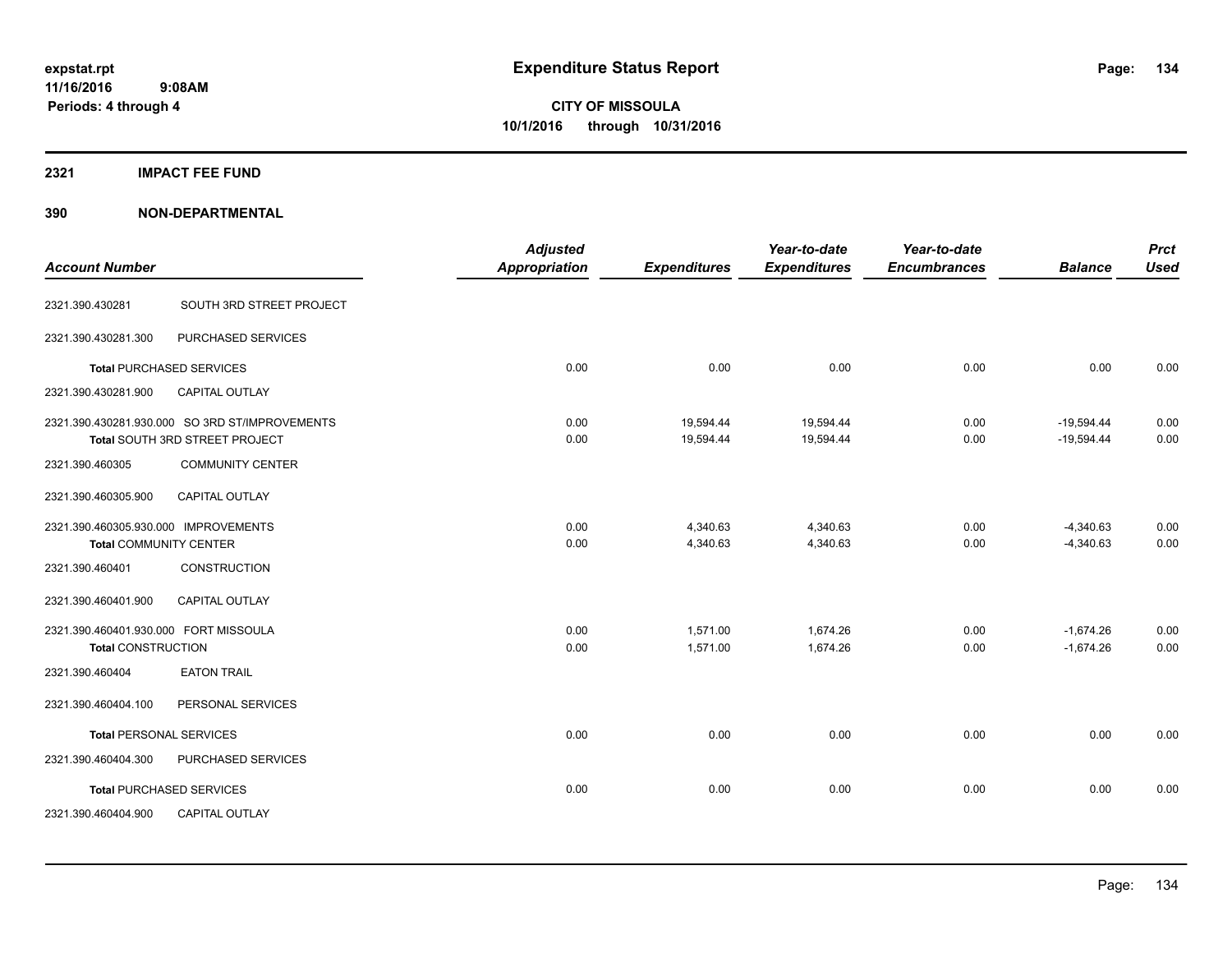**2321 IMPACT FEE FUND**

| <b>Account Number</b>                |                                         | <b>Adjusted</b><br>Appropriation | <b>Expenditures</b> | Year-to-date<br><b>Expenditures</b> | Year-to-date<br><b>Encumbrances</b> | <b>Balance</b> | <b>Prct</b><br><b>Used</b> |
|--------------------------------------|-----------------------------------------|----------------------------------|---------------------|-------------------------------------|-------------------------------------|----------------|----------------------------|
| <b>Total EATON TRAIL</b>             |                                         | 0.00                             | 0.00                | 0.00                                | 0.00                                | 0.00           | 0.00                       |
| 2321.390.460406                      | <b>HELLGATE PARK</b>                    |                                  |                     |                                     |                                     |                |                            |
| 2321.390.460406.100                  | PERSONAL SERVICES                       |                                  |                     |                                     |                                     |                |                            |
| <b>Total PERSONAL SERVICES</b>       |                                         | 0.00                             | 0.00                | 0.00                                | 0.00                                | 0.00           | 0.00                       |
| 2321.390.460406.300                  | PURCHASED SERVICES                      |                                  |                     |                                     |                                     |                |                            |
|                                      | <b>Total PURCHASED SERVICES</b>         | 0.00                             | 0.00                | 0.00                                | 0.00                                | 0.00           | 0.00                       |
| 2321.390.460406.900                  | CAPITAL OUTLAY                          |                                  |                     |                                     |                                     |                |                            |
| <b>Total HELLGATE PARK</b>           |                                         | 0.00                             | 0.00                | 0.00                                | 0.00                                | 0.00           | 0.00                       |
| 2321.390.460408                      | CONSERVATION LAND MANAGEMENT PLAN       |                                  |                     |                                     |                                     |                |                            |
| 2321.390.460408.900                  | CAPITAL OUTLAY                          |                                  |                     |                                     |                                     |                |                            |
|                                      | Total CONSERVATION LAND MANAGEMENT PLAN | 0.00                             | 0.00                | 0.00                                | 0.00                                | 0.00           | 0.00                       |
| 2321.390.460409                      | MISSOULA TO LOLO TRAIL                  |                                  |                     |                                     |                                     |                |                            |
| 2321.390.460409.800                  | OTHER OBJECTS                           |                                  |                     |                                     |                                     |                |                            |
| Total OTHER OBJECTS                  |                                         | 0.00                             | 0.00                | 0.00                                | 0.00                                | 0.00           | 0.00                       |
| 2321.390.460409.900                  | <b>CAPITAL OUTLAY</b>                   |                                  |                     |                                     |                                     |                |                            |
| 2321.390.460409.930.302 IMPROVEMENTS |                                         | 0.00                             | 60,560.40           | 88,770.65                           | 0.00                                | $-88,770.65$   | 0.00                       |
|                                      | Total MISSOULA TO LOLO TRAIL            | 0.00                             | 60,560.40           | 88,770.65                           | 0.00                                | $-88,770.65$   | 0.00                       |
| 2321.390.460411                      | <b>44 RANCH IMPROVEMENTS</b>            |                                  |                     |                                     |                                     |                |                            |
| 2321.390.460411.900                  | <b>CAPITAL OUTLAY</b>                   |                                  |                     |                                     |                                     |                |                            |
|                                      | Total 44 RANCH IMPROVEMENTS             | 0.00                             | 0.00                | 0.00                                | 0.00                                | 0.00           | 0.00                       |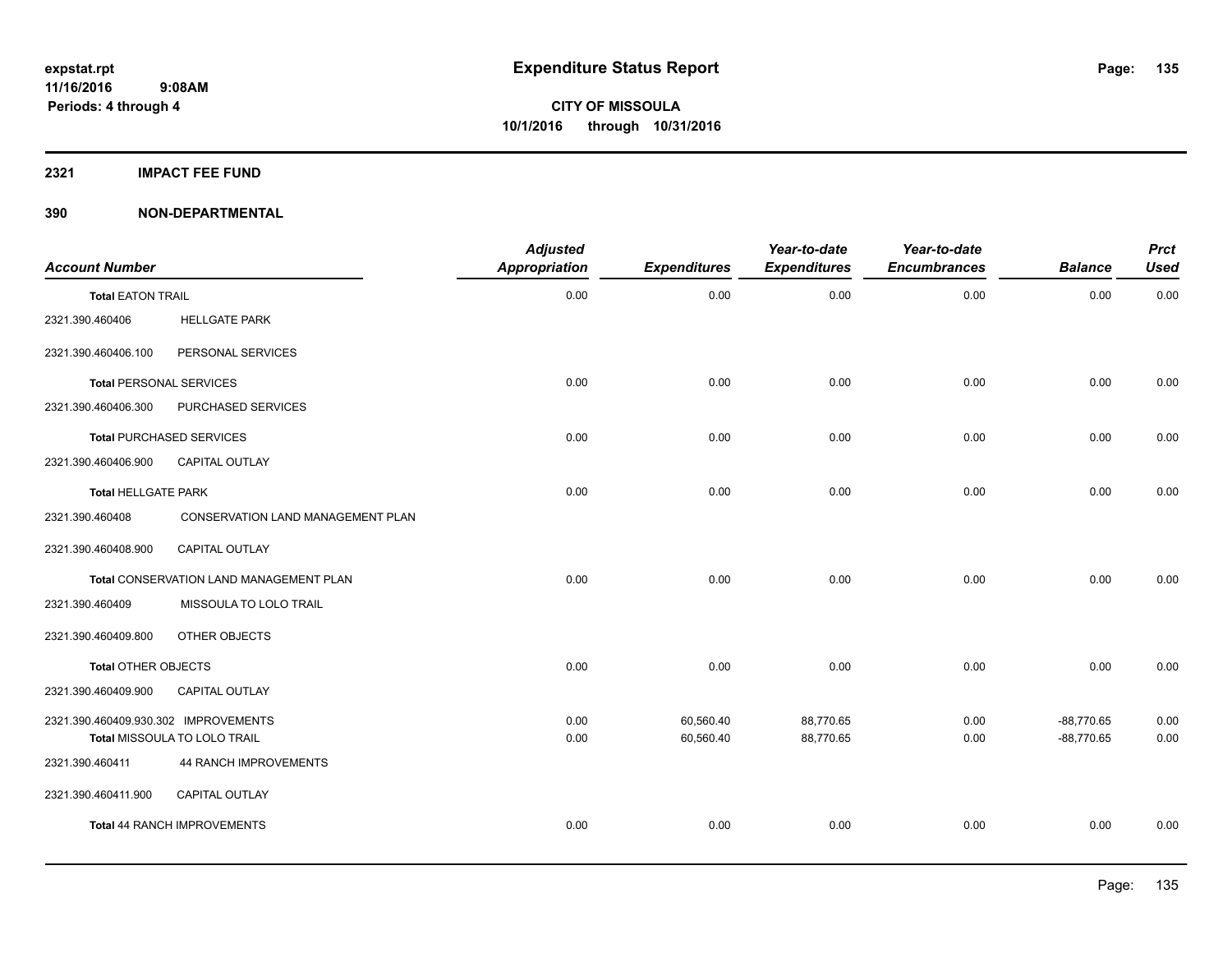### **2321 IMPACT FEE FUND**

| <b>Account Number</b>      |                                                     | <b>Adjusted</b><br><b>Appropriation</b> | <b>Expenditures</b> | Year-to-date<br><b>Expenditures</b> | Year-to-date<br><b>Encumbrances</b> | <b>Balance</b>               | <b>Prct</b><br><b>Used</b> |
|----------------------------|-----------------------------------------------------|-----------------------------------------|---------------------|-------------------------------------|-------------------------------------|------------------------------|----------------------------|
| 2321.390.460412            | PLEASANT VIEW PARK                                  |                                         |                     |                                     |                                     |                              |                            |
| 2321.390.460412.900        | <b>CAPITAL OUTLAY</b>                               |                                         |                     |                                     |                                     |                              |                            |
|                            | <b>Total PLEASANT VIEW PARK</b>                     | 0.00                                    | 0.00                | 0.00                                | 0.00                                | 0.00                         | 0.00                       |
| 2321.390.460444            | <b>PLAYGROUNDS</b>                                  |                                         |                     |                                     |                                     |                              |                            |
| 2321.390.460444.900        | <b>CAPITAL OUTLAY</b>                               |                                         |                     |                                     |                                     |                              |                            |
| <b>Total PLAYGROUNDS</b>   | 2321.390.460444.930.000 PARK TRAIL BOND PLAYGROUNDS | 0.00<br>0.00                            | 0.00<br>0.00        | 56,692.57<br>56,692.57              | 0.00<br>0.00                        | $-56,692.57$<br>$-56,692.57$ | 0.00<br>0.00               |
| 2321.390.510000            | UNALLOCATED IMPACT FEES                             |                                         |                     |                                     |                                     |                              |                            |
| 2321.390.510000.800        | OTHER OBJECTS                                       |                                         |                     |                                     |                                     |                              |                            |
| <b>Total OTHER OBJECTS</b> |                                                     | 0.00                                    | 0.00                | 0.00                                | 0.00                                | 0.00                         | 0.00                       |
| 2321.390.510000.900        | <b>CAPITAL OUTLAY</b>                               |                                         |                     |                                     |                                     |                              |                            |
|                            | Total UNALLOCATED IMPACT FEES                       | 0.00                                    | 0.00                | 0.00                                | 0.00                                | 0.00                         | 0.00                       |
| 2321.390.510110            | <b>MERCHANT SERVICES</b>                            |                                         |                     |                                     |                                     |                              |                            |
| 2321.390.510110.500        | <b>FIXED CHARGES</b>                                |                                         |                     |                                     |                                     |                              |                            |
|                            | <b>Total MERCHANT SERVICES</b>                      | 0.00                                    | 0.00                | 0.00                                | 0.00                                | 0.00                         | 0.00                       |
| Total IMPACT FEE FUND      |                                                     | 0.00                                    | 89,730.72           | 248,791.42                          | 0.00                                | $-248,791.42$                | 0.00                       |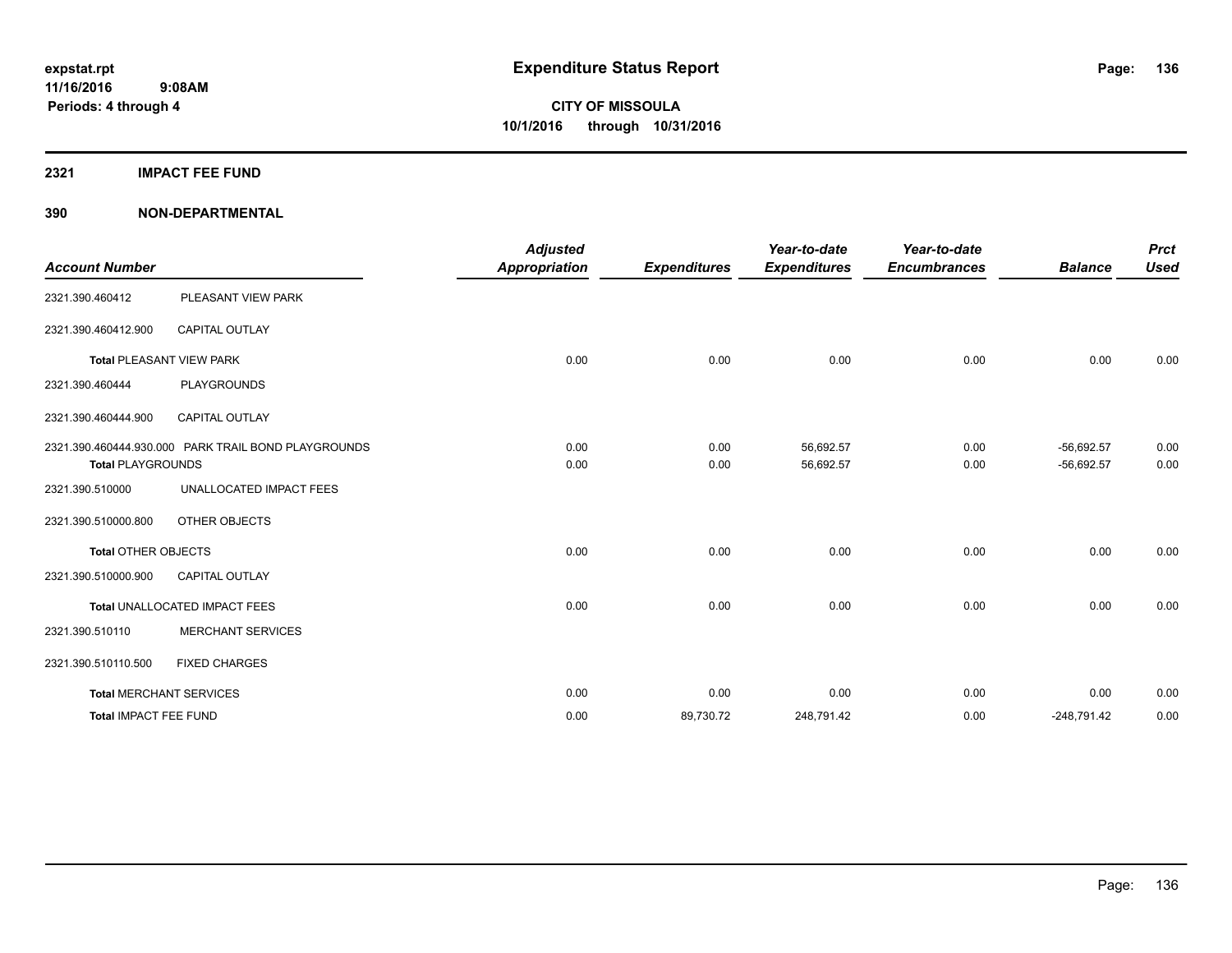#### **2322 GEORGE ELMER/CATTLE DR INTERSECTION**

| <b>Account Number</b>      |                                           | <b>Adjusted</b><br><b>Appropriation</b> | <b>Expenditures</b> | Year-to-date<br><b>Expenditures</b> | Year-to-date<br><b>Encumbrances</b> | <b>Balance</b> | <b>Prct</b><br><b>Used</b> |
|----------------------------|-------------------------------------------|-----------------------------------------|---------------------|-------------------------------------|-------------------------------------|----------------|----------------------------|
|                            |                                           |                                         |                     |                                     |                                     |                |                            |
| 2322.390.510100            | SPECIAL ASSESSMENTS                       |                                         |                     |                                     |                                     |                |                            |
| 2322.390.510100.300        | PURCHASED SERVICES                        |                                         |                     |                                     |                                     |                |                            |
|                            | <b>Total PURCHASED SERVICES</b>           | 0.00                                    | 0.00                | 0.00                                | 0.00                                | 0.00           | 0.00                       |
| 2322.390.510100.800        | OTHER OBJECTS                             |                                         |                     |                                     |                                     |                |                            |
| <b>Total OTHER OBJECTS</b> |                                           | 0.00                                    | 0.00                | 0.00                                | 0.00                                | 0.00           | 0.00                       |
| 2322.390.510100.900        | <b>CAPITAL OUTLAY</b>                     |                                         |                     |                                     |                                     |                |                            |
|                            | <b>Total SPECIAL ASSESSMENTS</b>          | 0.00                                    | 0.00                | 0.00                                | 0.00                                | 0.00           | 0.00                       |
| 2322.390.510110            | <b>MERCHANT SERVICES</b>                  |                                         |                     |                                     |                                     |                |                            |
| 2322.390.510110.500        | <b>FIXED CHARGES</b>                      |                                         |                     |                                     |                                     |                |                            |
|                            | Total GEORGE ELMER/CATTLE DR INTERSECTION | 0.00                                    | 0.00                | 0.00                                | 0.00                                | 0.00           | 0.00                       |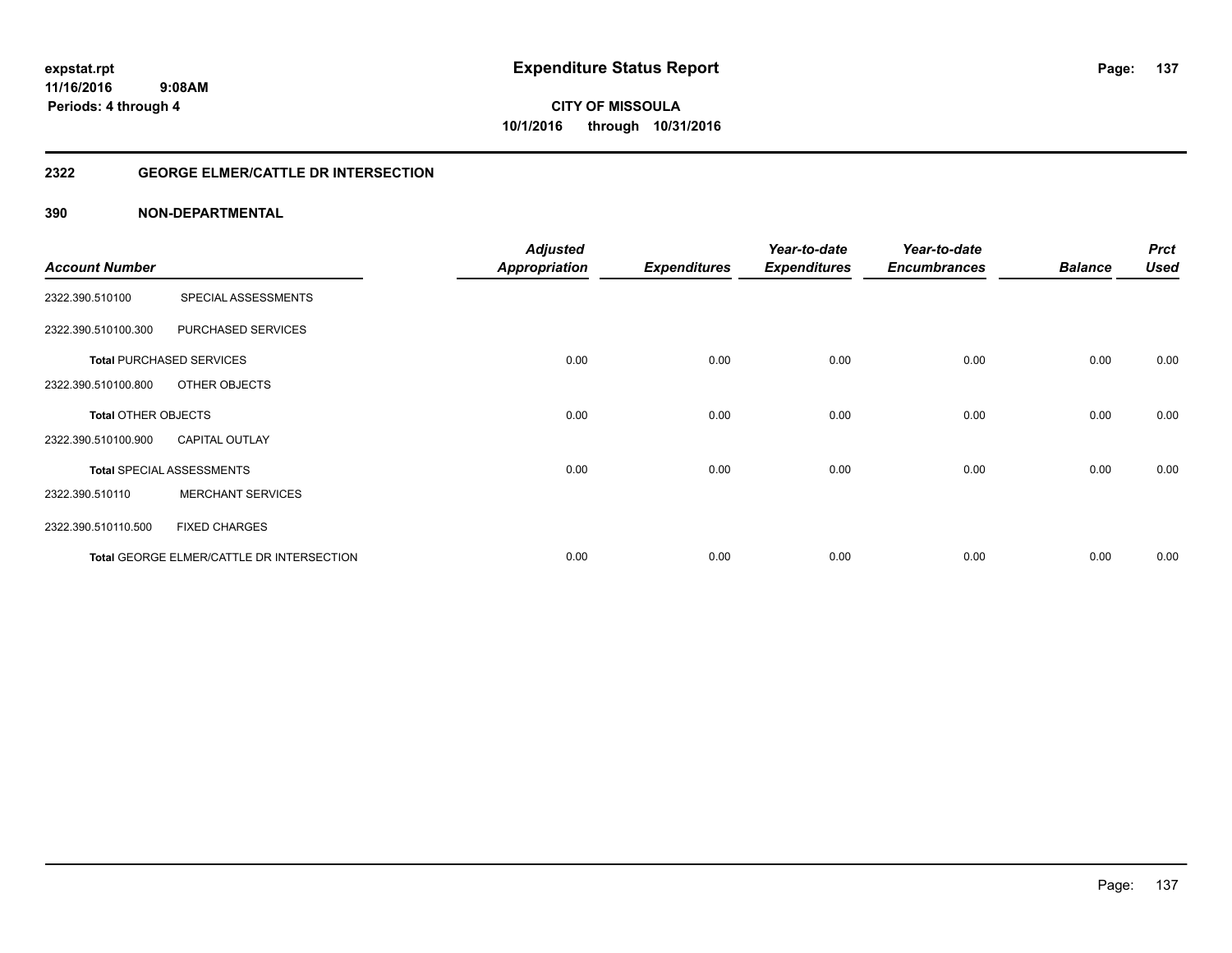**11/16/2016 9:08AM Periods: 4 through 4**

**CITY OF MISSOULA 10/1/2016 through 10/31/2016**

#### **2365 PUBLIC ART FUND**

#### **220 MAYOR**

|                                      |                                  | <b>Adjusted</b>      |                     | Year-to-date        | Year-to-date        |                | <b>Prct</b> |
|--------------------------------------|----------------------------------|----------------------|---------------------|---------------------|---------------------|----------------|-------------|
| <b>Account Number</b>                |                                  | <b>Appropriation</b> | <b>Expenditures</b> | <b>Expenditures</b> | <b>Encumbrances</b> | <b>Balance</b> | <b>Used</b> |
| 2365.220.460518                      | PUBLIC ART PROJECTS              |                      |                     |                     |                     |                |             |
| 2365.220.460518.300                  | PURCHASED SERVICES               |                      |                     |                     |                     |                |             |
|                                      | <b>Total PURCHASED SERVICES</b>  | 0.00                 | 0.00                | 0.00                | 0.00                | 0.00           | 0.00        |
| 2365.220.460518.800                  | OTHER OBJECTS                    |                      |                     |                     |                     |                |             |
| <b>Total OTHER OBJECTS</b>           |                                  | 0.00                 | 0.00                | 0.00                | 0.00                | 0.00           | 0.00        |
| 2365.220.460518.900                  | <b>CAPITAL OUTLAY</b>            |                      |                     |                     |                     |                |             |
| 2365.220.460518.930.000 IMPROVEMENTS |                                  | 0.00                 | 0.00                | 5,000.00            | 0.00                | $-5,000.00$    | 0.00        |
|                                      | <b>Total PUBLIC ART PROJECTS</b> | 0.00                 | 0.00                | 5,000.00            | 0.00                | $-5,000.00$    | 0.00        |
| 2365.220.510110                      | <b>MERCHANT SERVICES</b>         |                      |                     |                     |                     |                |             |
| 2365.220.510110.500                  | <b>FIXED CHARGES</b>             |                      |                     |                     |                     |                |             |
| <b>Total FIXED CHARGES</b>           |                                  | 0.00                 | 0.00                | 0.00                | 0.00                | 0.00           | 0.00        |
|                                      | <b>Total MERCHANT SERVICES</b>   | 0.00                 | 0.00                | 0.00                | 0.00                | 0.00           | 0.00        |
| <b>Total PUBLIC ART FUND</b>         |                                  | 0.00                 | 0.00                | 5,000.00            | 0.00                | $-5,000.00$    | 0.00        |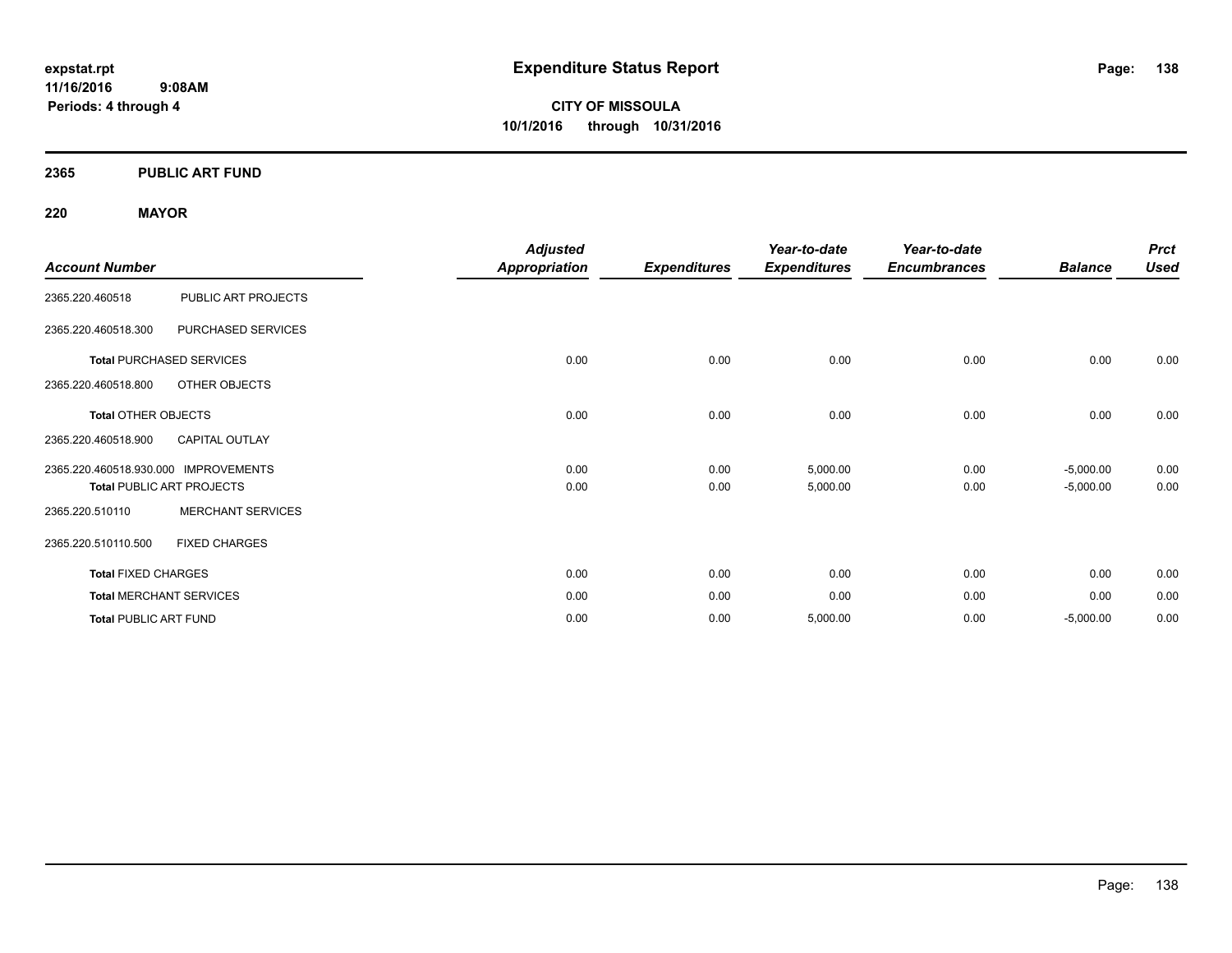#### **2371 EMPLOYEE HEALTH INSURANCE LEVY FUND**

| <b>Account Number</b> |                                            | <b>Adjusted</b><br>Appropriation | <b>Expenditures</b> | Year-to-date<br><b>Expenditures</b> | Year-to-date<br><b>Encumbrances</b> | <b>Balance</b> | <b>Prct</b><br><b>Used</b> |
|-----------------------|--------------------------------------------|----------------------------------|---------------------|-------------------------------------|-------------------------------------|----------------|----------------------------|
| 2371.390.510110       | <b>MERCHANT SERVICES</b>                   |                                  |                     |                                     |                                     |                |                            |
| 2371.390.510110.500   | <b>FIXED CHARGES</b>                       |                                  |                     |                                     |                                     |                |                            |
|                       | <b>Total MERCHANT SERVICES</b>             | 0.00                             | 0.00                | 0.00                                | 0.00                                | 0.00           | 0.00                       |
| 2371.390.521000       | INTERFUND OPERATING TRANSFERS              |                                  |                     |                                     |                                     |                |                            |
| 2371.390.521000.800   | OTHER OBJECTS                              |                                  |                     |                                     |                                     |                |                            |
|                       | <b>Total INTERFUND OPERATING TRANSFERS</b> | 0.00                             | 0.00                | 0.00                                | 0.00                                | 0.00           | 0.00                       |
|                       | Total EMPLOYEE HEALTH INSURANCE LEVY FUND  | 0.00                             | 0.00                | 0.00                                | 0.00                                | 0.00           | 0.00                       |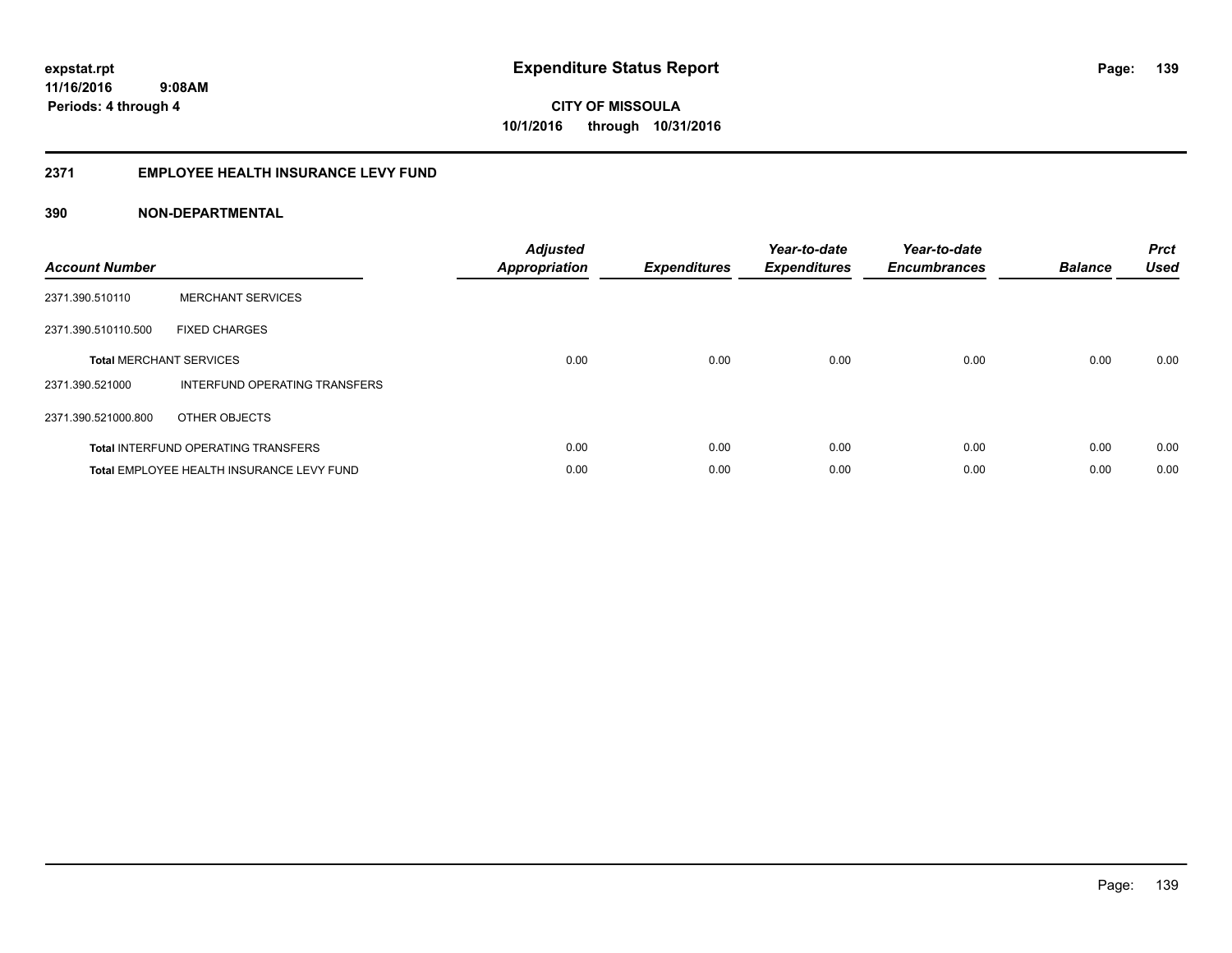#### **2372 PERMISSIVE MEDICAL LEVY**

| <b>Account Number</b> |                                            | <b>Adjusted</b><br>Appropriation | <b>Expenditures</b> | Year-to-date<br><b>Expenditures</b> | Year-to-date<br><b>Encumbrances</b> | <b>Balance</b> | <b>Prct</b><br><b>Used</b> |
|-----------------------|--------------------------------------------|----------------------------------|---------------------|-------------------------------------|-------------------------------------|----------------|----------------------------|
| 2372.390.510110       | <b>MERCHANT SERVICES</b>                   |                                  |                     |                                     |                                     |                |                            |
| 2372.390.510110.500   | <b>FIXED CHARGES</b>                       |                                  |                     |                                     |                                     |                |                            |
|                       | <b>Total MERCHANT SERVICES</b>             | 0.00                             | 0.00                | 0.00                                | 0.00                                | 0.00           | 0.00                       |
| 2372.390.521000       | INTERFUND OPERATING TRANSFERS              |                                  |                     |                                     |                                     |                |                            |
| 2372.390.521000.800   | OTHER OBJECTS                              |                                  |                     |                                     |                                     |                |                            |
|                       | <b>Total INTERFUND OPERATING TRANSFERS</b> | 0.00                             | 0.00                | 0.00                                | 0.00                                | 0.00           | 0.00                       |
|                       | <b>Total PERMISSIVE MEDICAL LEVY</b>       | 0.00                             | 0.00                | 0.00                                | 0.00                                | 0.00           | 0.00                       |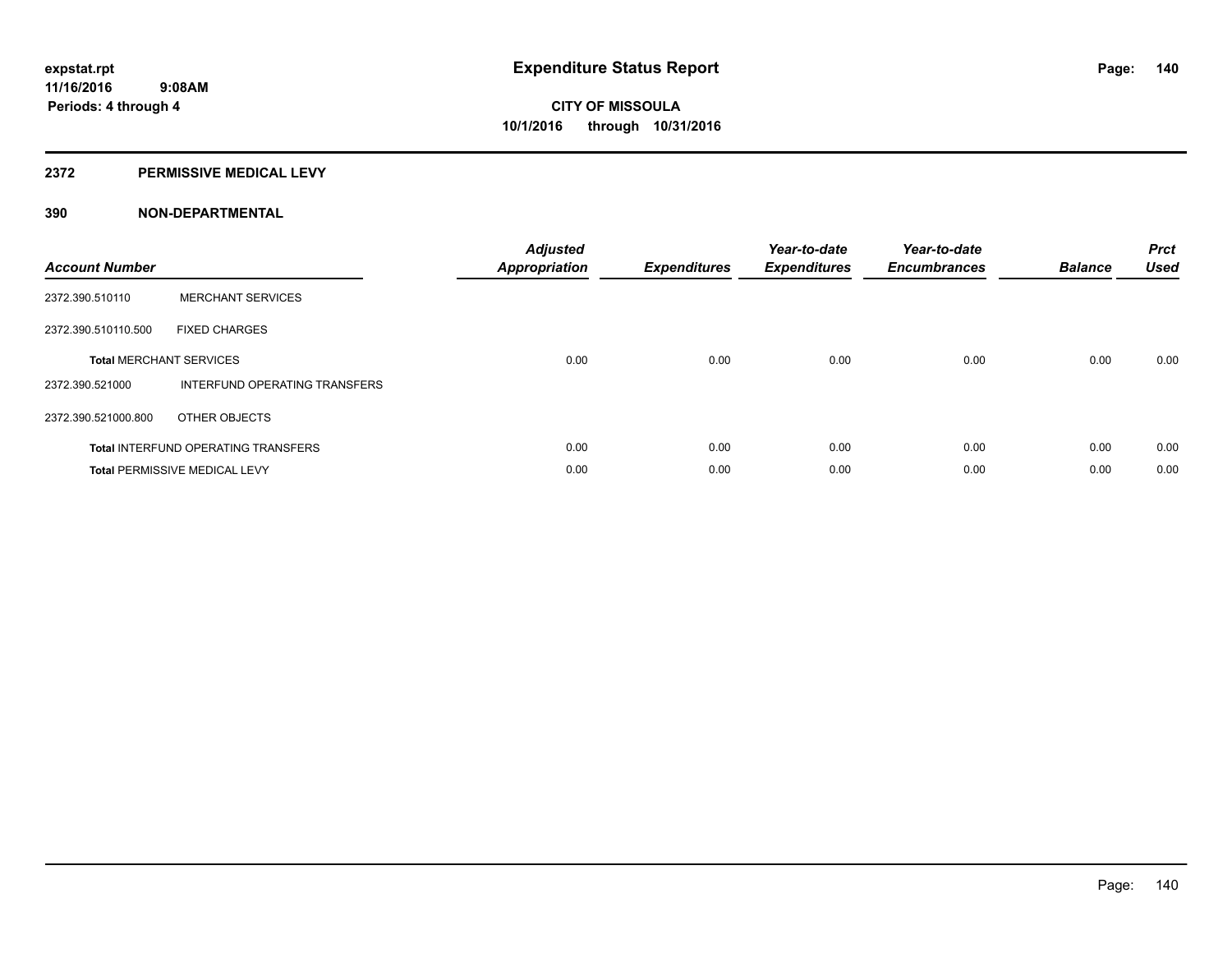#### **2389 CABLE TELEVISION FRANCHISE FUND**

| <b>Account Number</b>      |                                         | <b>Adjusted</b>      |                     | Year-to-date        | Year-to-date        | <b>Balance</b> | <b>Prct</b><br><b>Used</b> |
|----------------------------|-----------------------------------------|----------------------|---------------------|---------------------|---------------------|----------------|----------------------------|
|                            |                                         | <b>Appropriation</b> | <b>Expenditures</b> | <b>Expenditures</b> | <b>Encumbrances</b> |                |                            |
| 2389.390.411810            | <b>CABLE TV FRANCHISE</b>               |                      |                     |                     |                     |                |                            |
| 2389.390.411810.300        | PURCHASED SERVICES                      |                      |                     |                     |                     |                |                            |
|                            | <b>Total PURCHASED SERVICES</b>         | 0.00                 | 0.00                | 0.00                | 0.00                | 0.00           | 0.00                       |
| 2389.390.411810.700        | <b>GRANTS &amp; CONTRIBUTIONS</b>       |                      |                     |                     |                     |                |                            |
|                            | <b>Total GRANTS &amp; CONTRIBUTIONS</b> | 0.00                 | 0.00                | 0.00                | 0.00                | 0.00           | 0.00                       |
| 2389.390.411810.800        | OTHER OBJECTS                           |                      |                     |                     |                     |                |                            |
| <b>Total OTHER OBJECTS</b> |                                         | 0.00                 | 0.00                | 0.00                | 0.00                | 0.00           | 0.00                       |
| 2389.390.411810.900        | <b>CAPITAL OUTLAY</b>                   |                      |                     |                     |                     |                |                            |
|                            | Total CABLE TV FRANCHISE                | 0.00                 | 0.00                | 0.00                | 0.00                | 0.00           | 0.00                       |
| 2389.390.510110            | <b>MERCHANT SERVICES</b>                |                      |                     |                     |                     |                |                            |
| 2389.390.510110.500        | <b>FIXED CHARGES</b>                    |                      |                     |                     |                     |                |                            |
|                            | Total CABLE TELEVISION FRANCHISE FUND   | 0.00                 | 0.00                | 0.00                | 0.00                | 0.00           | 0.00                       |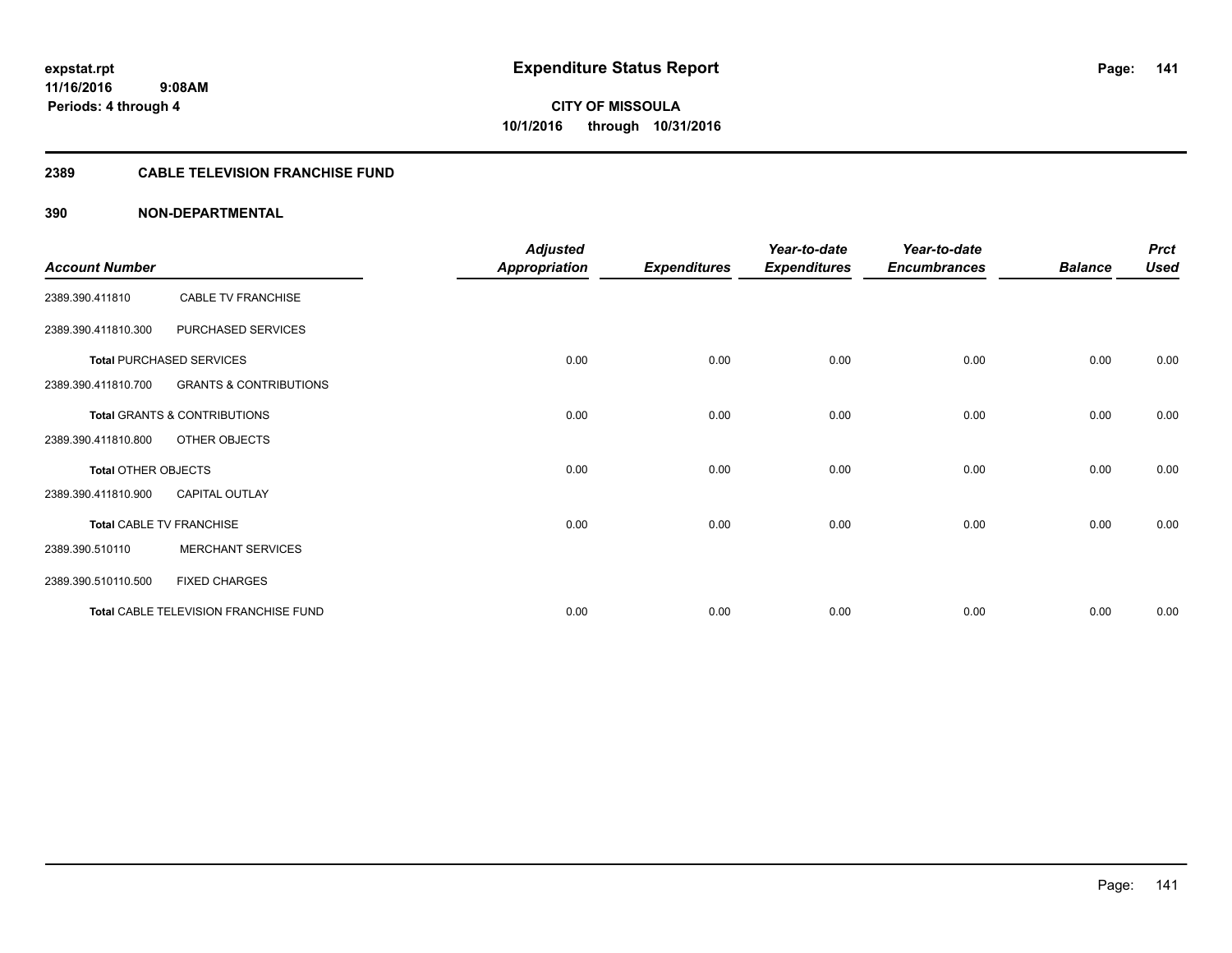#### **2390 DRUG FORFEITURE FUND**

## **290 POLICE**

| <b>Account Number</b>          |                                            | <b>Adjusted</b><br>Appropriation | <b>Expenditures</b> | Year-to-date<br><b>Expenditures</b> | Year-to-date<br><b>Encumbrances</b> | <b>Balance</b>         | <b>Prct</b><br><b>Used</b> |
|--------------------------------|--------------------------------------------|----------------------------------|---------------------|-------------------------------------|-------------------------------------|------------------------|----------------------------|
|                                |                                            |                                  |                     |                                     |                                     |                        |                            |
| 2390.290.420142                | <b>NARCOTICS</b>                           |                                  |                     |                                     |                                     |                        |                            |
| 2390.290.420142.100            | PERSONAL SERVICES                          |                                  |                     |                                     |                                     |                        |                            |
| <b>Total PERSONAL SERVICES</b> |                                            | 0.00                             | 0.00                | 0.00                                | 0.00                                | 0.00                   | 0.00                       |
| 2390.290.420142.200            | <b>SUPPLIES</b>                            |                                  |                     |                                     |                                     |                        |                            |
| <b>Total SUPPLIES</b>          | 2390.290.420142.220.000 OPERATING SUPPLIES | 0.00<br>0.00                     | 54.99<br>54.99      | 789.35<br>789.35                    | 0.00<br>0.00                        | $-789.35$<br>$-789.35$ | 0.00<br>0.00               |
| 2390.290.420142.300            | PURCHASED SERVICES                         |                                  |                     |                                     |                                     |                        |                            |
|                                | Total PURCHASED SERVICES                   | 0.00                             | 0.00                | 0.00                                | 0.00                                | 0.00                   | 0.00                       |
| 2390.290.420142.500            | <b>FIXED CHARGES</b>                       |                                  |                     |                                     |                                     |                        |                            |
| <b>Total FIXED CHARGES</b>     |                                            | 0.00                             | 0.00                | 0.00                                | 0.00                                | 0.00                   | 0.00                       |
| 2390.290.420142.700            | <b>GRANTS &amp; CONTRIBUTIONS</b>          |                                  |                     |                                     |                                     |                        |                            |
|                                | Total GRANTS & CONTRIBUTIONS               | 0.00                             | 0.00                | 0.00                                | 0.00                                | 0.00                   | 0.00                       |
| 2390.290.420142.800            | OTHER OBJECTS                              |                                  |                     |                                     |                                     |                        |                            |
| Total OTHER OBJECTS            |                                            | 0.00                             | 0.00                | 0.00                                | 0.00                                | 0.00                   | 0.00                       |
| 2390.290.420142.900            | <b>CAPITAL OUTLAY</b>                      |                                  |                     |                                     |                                     |                        |                            |
| <b>Total CAPITAL OUTLAY</b>    |                                            | 0.00                             | 0.00                | 0.00                                | 0.00                                | 0.00                   | 0.00                       |
| <b>Total NARCOTICS</b>         |                                            | 0.00                             | 54.99               | 789.35                              | 0.00                                | $-789.35$              | 0.00                       |
| 2390.290.510110                | <b>MERCHANT SERVICES</b>                   |                                  |                     |                                     |                                     |                        |                            |
| 2390.290.510110.500            | <b>FIXED CHARGES</b>                       |                                  |                     |                                     |                                     |                        |                            |
| <b>Total MERCHANT SERVICES</b> |                                            | 0.00                             | 0.00                | 0.00                                | 0.00                                | 0.00                   | 0.00                       |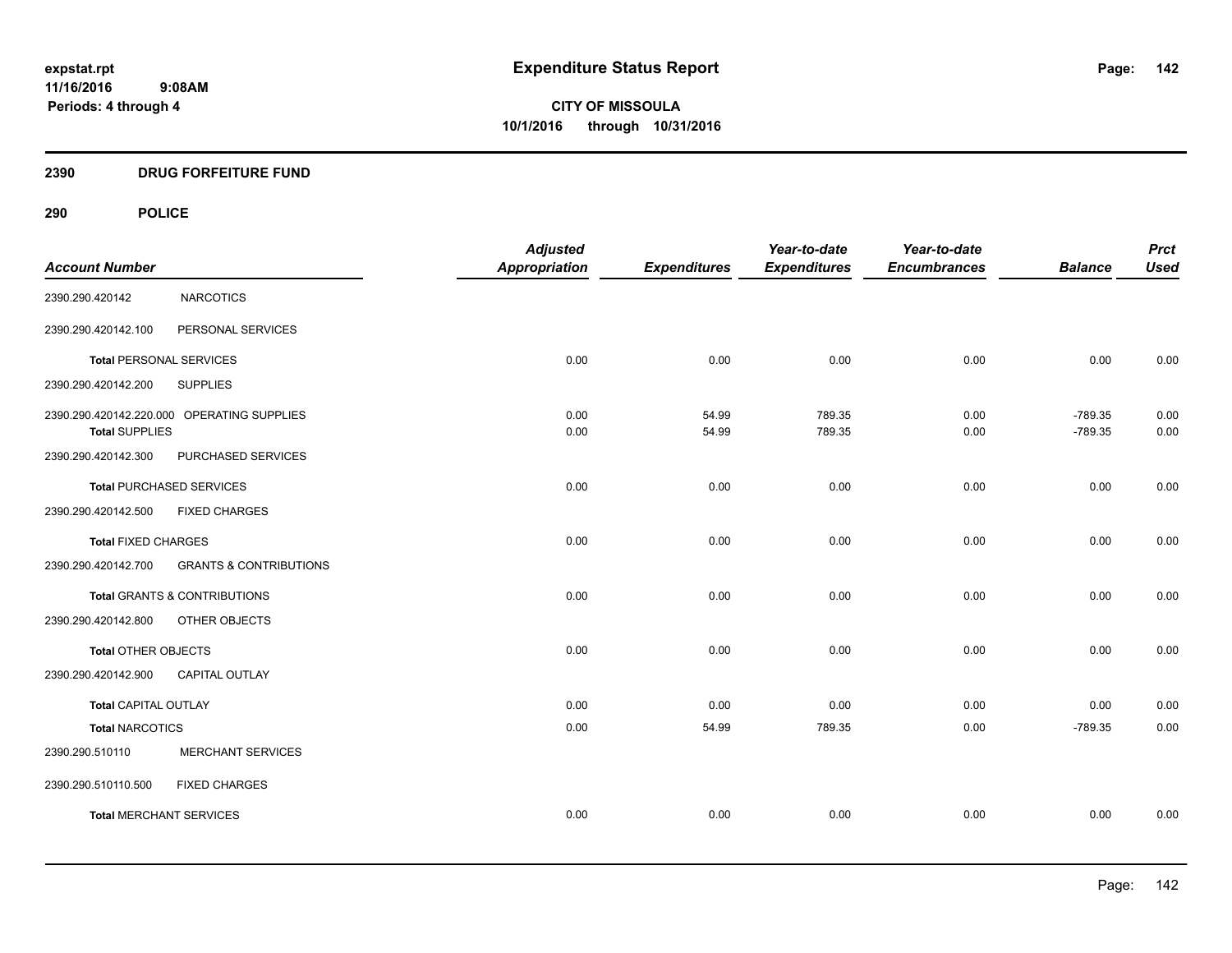**11/16/2016 9:08AM Periods: 4 through 4**

**143**

**CITY OF MISSOULA 10/1/2016 through 10/31/2016**

|      | Total DRUG FORFEITURE FUND      | 0.00 | 54.99 | 789.35 | 0.00 | $-789.35$ | 0.00 |
|------|---------------------------------|------|-------|--------|------|-----------|------|
| 2394 | <b>BUILDING INSPECTION FUND</b> |      |       |        |      |           |      |
| 310  | <b>BUILDING INSPECTION</b>      |      |       |        |      |           |      |

| <b>Account Number</b>                     |                                                         | <b>Adjusted</b><br>Appropriation | <b>Expenditures</b> | Year-to-date<br><b>Expenditures</b> | Year-to-date<br><b>Encumbrances</b> | <b>Balance</b> | <b>Prct</b><br><b>Used</b> |
|-------------------------------------------|---------------------------------------------------------|----------------------------------|---------------------|-------------------------------------|-------------------------------------|----------------|----------------------------|
| 2394.310.420500                           | PROTECTIVE INSPECTIONS                                  |                                  |                     |                                     |                                     |                |                            |
| 2394.310.420500.100                       | PERSONAL SERVICES                                       |                                  |                     |                                     |                                     |                |                            |
|                                           | 2394.310.420500.110.000 SALARIES AND WAGES              | 700,628.00                       | 60,485.90           | 178,624.36                          | 0.00                                | 522,003.64     | 25.49                      |
|                                           | 2394.310.420500.120.000 OVERTIME/TERMINATION            | 500.00                           | 0.00                | 0.00                                | 0.00                                | 500.00         | 0.00                       |
| 2394.310.420500.130.000 OTHER             |                                                         | 19,912.00                        | 0.00                | 0.00                                | 0.00                                | 19,912.00      | 0.00                       |
|                                           | 2394.310.420500.140.000 EMPLOYER CONTRIBUTIONS          | 242,010.00                       | 19,469.77           | 71,509.09                           | 0.00                                | 170,500.91     | 29.55                      |
| <b>Total PERSONAL SERVICES</b>            |                                                         | 963,050.00                       | 79,955.67           | 250,133.45                          | 0.00                                | 712,916.55     | 25.97                      |
| 2394.310.420500.200                       | <b>SUPPLIES</b>                                         |                                  |                     |                                     |                                     |                |                            |
| 2394.310.420500.210.000 OFFICE SUPPLIES   |                                                         | 2,200.00                         | 57.20               | 3,502.26                            | 0.00                                | $-1,302.26$    | 159.19                     |
| 2394.310.420500.210.300                   | OFFICE SUPPLIES                                         | 550.00                           | 0.00                | 0.00                                | 0.00                                | 550.00         | 0.00                       |
|                                           | 2394.310.420500.220.000 OPERATING SUPPLIES              | 0.00                             | 255.00              | 1,922.30                            | 0.00                                | $-1,922.30$    | 0.00                       |
|                                           | 2394.310.420500.230.000 REPAIR/MAINTENANCE              | 3,000.00                         | 0.00                | 257.54                              | 0.00                                | 2.742.46       | 8.58                       |
| 2394.310.420500.231.000                   | <b>GASOLINE</b>                                         | 11,475.00                        | 0.00                | 903.73                              | 0.00                                | 10,571.27      | 7.88                       |
|                                           | 2394.310.420500.250.000 SUPPLIES FOR RESALE             | 500.00                           | 0.00                | 0.00                                | 0.00                                | 500.00         | 0.00                       |
| <b>Total SUPPLIES</b>                     |                                                         | 17,725.00                        | 312.20              | 6,585.83                            | 0.00                                | 11,139.17      | 37.16                      |
| 2394.310.420500.300                       | PURCHASED SERVICES                                      |                                  |                     |                                     |                                     |                |                            |
| 2394.310.420500.310.000 COMMUNICATIONS    |                                                         | 1,000.00                         | 0.00                | 221.02                              | 0.00                                | 778.98         | 22.10                      |
|                                           | 2394.310.420500.320.000 PRINTING & DUPLICATING          | 7,600.00                         | 0.00                | 2.00                                | 0.00                                | 7,598.00       | 0.03                       |
|                                           | 2394.310.420500.330.000 PUBLICITY, SUBSCRIPTIONS & DUES | 2,100.00                         | 11,000.00           | 11,405.00                           | 0.00                                | $-9,305.00$    | 543.10                     |
| 2394.310.420500.344.000 TELEPHONE SERVICE |                                                         | 13,548.00                        | 662.00              | 2,905.42                            | 0.00                                | 10.642.58      | 21.45                      |
|                                           | 2394.310.420500.350.000 PROFESSIONAL SERVICES           | 14,600.00                        | 1,764.01            | 3,027.19                            | 0.00                                | 11,572.81      | 20.73                      |
|                                           | 2394.310.420500.360.000 REPAIR & MAINTENANCE            | 33,378.00                        | 0.00                | 0.00                                | 0.00                                | 33,378.00      | 0.00                       |
| 2394.310.420500.370.000 TRAVEL            |                                                         | 5,025.00                         | 866.22              | 866.22                              | 0.00                                | 4,158.78       | 17.24                      |
| 2394.310.420500.380.000 TRAINING          |                                                         | 6,500.00                         | 115.00              | 115.00                              | 0.00                                | 6,385.00       | 1.77                       |
| <b>Total PURCHASED SERVICES</b>           |                                                         | 83,751.00                        | 14,407.23           | 18,541.85                           | 0.00                                | 65,209.15      | 22.14                      |
|                                           |                                                         |                                  |                     |                                     |                                     |                |                            |

2394.310.420500.500 FIXED CHARGES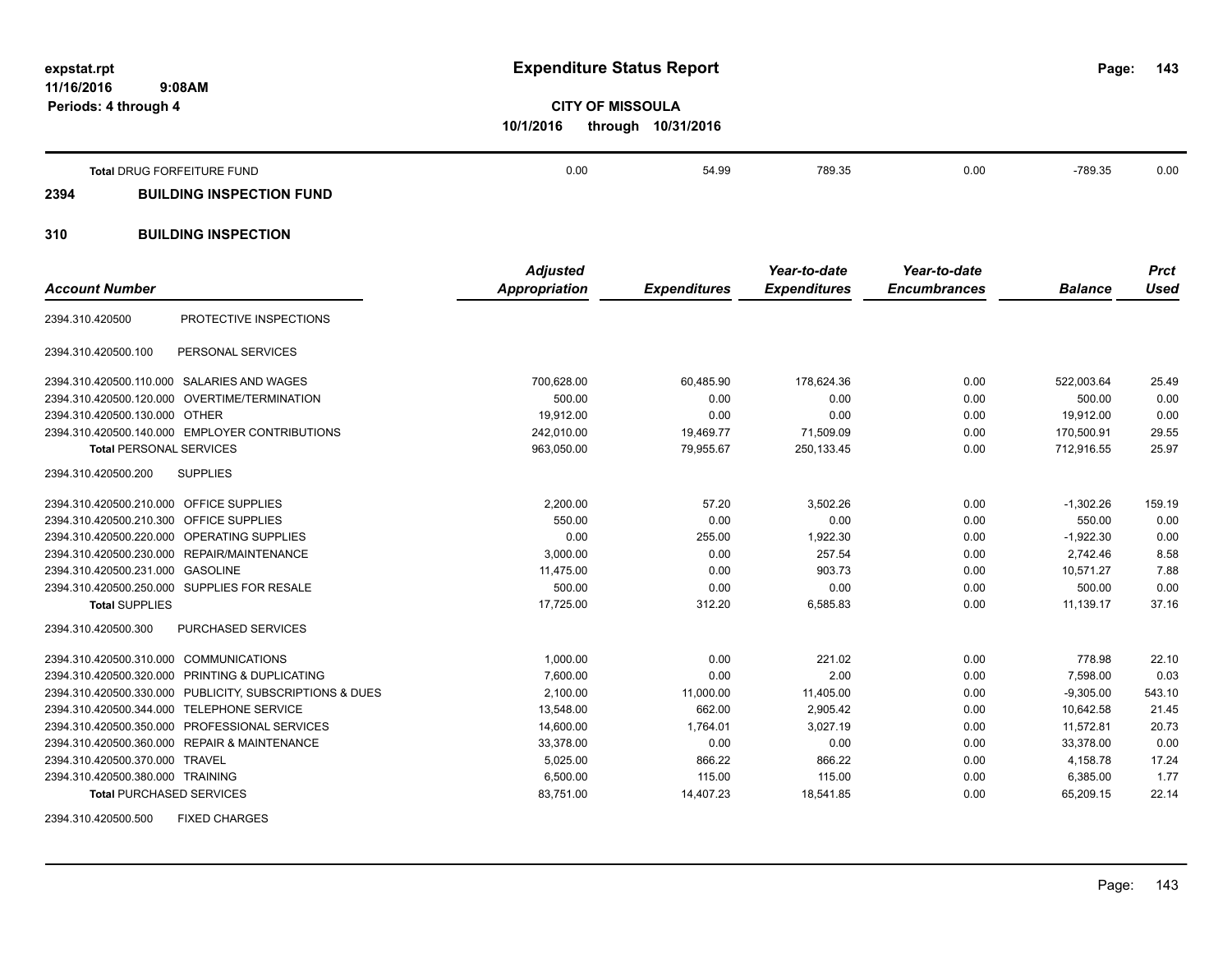#### **2394 BUILDING INSPECTION FUND**

#### **310 BUILDING INSPECTION**

| <b>Account Number</b>                         | <b>Adjusted</b><br><b>Appropriation</b> | <b>Expenditures</b> | Year-to-date<br><b>Expenditures</b> | Year-to-date<br><b>Encumbrances</b> | <b>Balance</b> | <b>Prct</b><br><b>Used</b> |
|-----------------------------------------------|-----------------------------------------|---------------------|-------------------------------------|-------------------------------------|----------------|----------------------------|
| 2394.310.420500.500.000 FIXED CHARGES         | 363,860.00                              | 0.00                | 0.00                                | 0.00                                | 363,860.00     | 0.00                       |
| <b>Total FIXED CHARGES</b>                    | 363,860.00                              | 0.00                | 0.00                                | 0.00                                | 363,860.00     | 0.00                       |
| 2394.310.420500.600<br><b>DEBT SERVICE</b>    |                                         |                     |                                     |                                     |                |                            |
| <b>Total DEBT SERVICE</b>                     | 0.00                                    | 0.00                | 0.00                                | 0.00                                | 0.00           | 0.00                       |
| <b>CAPITAL OUTLAY</b><br>2394.310.420500.900  |                                         |                     |                                     |                                     |                |                            |
| <b>Total CAPITAL OUTLAY</b>                   | 0.00                                    | 0.00                | 0.00                                | 0.00                                | 0.00           | 0.00                       |
| <b>Total PROTECTIVE INSPECTIONS</b>           | 1,428,386.00                            | 94,675.10           | 275,261.13                          | 0.00                                | 1,153,124.87   | 19.27                      |
| <b>MERCHANT SERVICES</b><br>2394.310.510110   |                                         |                     |                                     |                                     |                |                            |
| <b>FIXED CHARGES</b><br>2394.310.510110.500   |                                         |                     |                                     |                                     |                |                            |
| 2394.310.510110.550.000 MERCHANT SERVICE FEES | 15,400.00                               | 0.00                | 0.00                                | 0.00                                | 15,400.00      | 0.00                       |
| <b>Total MERCHANT SERVICES</b>                | 15,400.00                               | 0.00                | 0.00                                | 0.00                                | 15,400.00      | 0.00                       |
| <b>Total BUILDING INSPECTION FUND</b>         | 1,443,786.00                            | 94,675.10           | 275,261.13                          | 0.00                                | 1,168,524.87   | 19.07                      |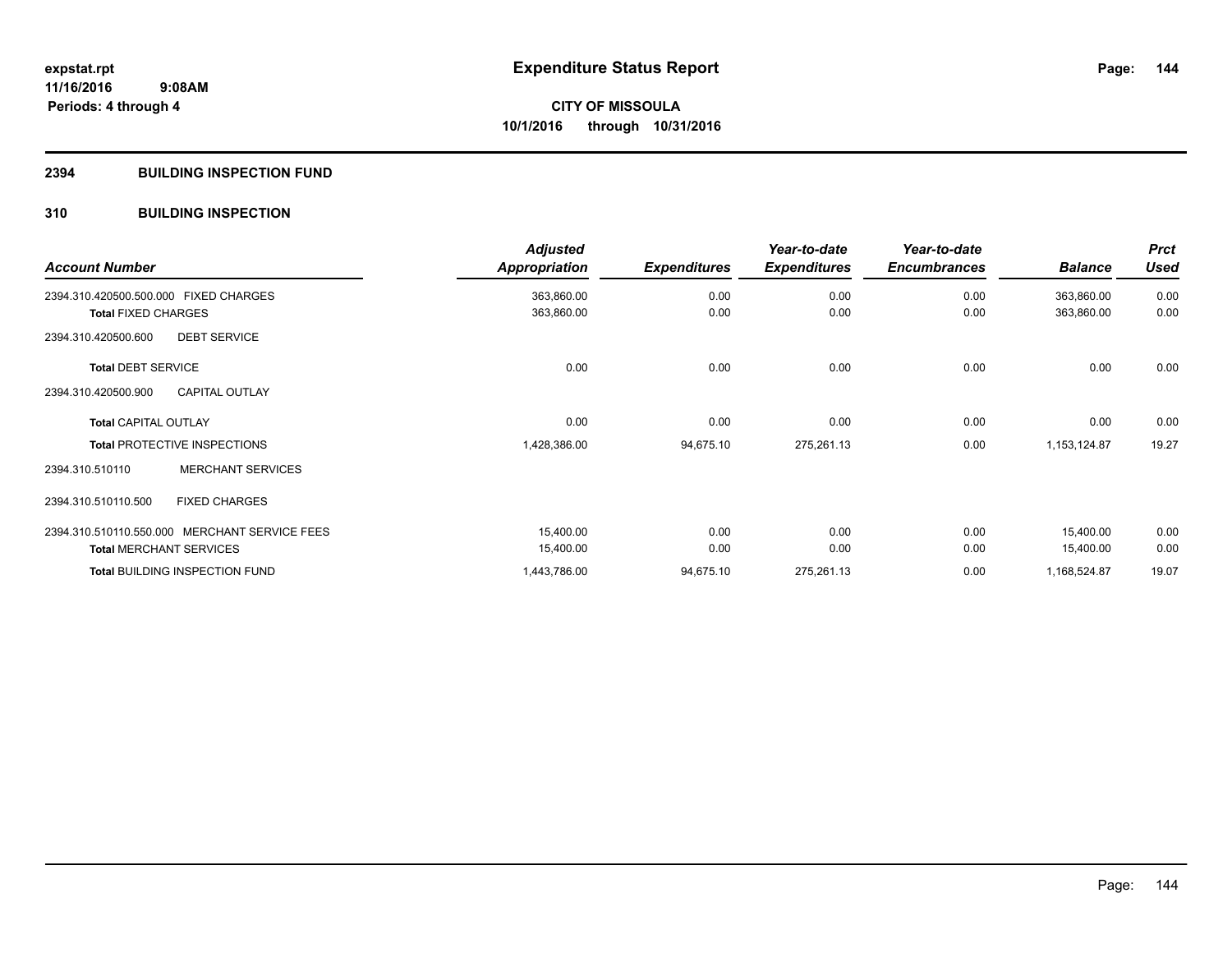## **2395 CITY GRANTS & PROGRAM INCOME FUND**

## **390 NON-DEPARTMENTAL**

| <b>Account Number</b>           |                                   | <b>Adjusted</b><br><b>Appropriation</b> | <b>Expenditures</b> | Year-to-date<br><b>Expenditures</b> | Year-to-date<br><b>Encumbrances</b> | <b>Balance</b> | <b>Prct</b><br><b>Used</b> |
|---------------------------------|-----------------------------------|-----------------------------------------|---------------------|-------------------------------------|-------------------------------------|----------------|----------------------------|
| 2395.390.470200                 | <b>HOUSING REHAB</b>              |                                         |                     |                                     |                                     |                |                            |
| 2395.390.470200.700             | <b>GRANTS &amp; CONTRIBUTIONS</b> |                                         |                     |                                     |                                     |                |                            |
|                                 | Total GRANTS & CONTRIBUTIONS      | 0.00                                    | 0.00                | 0.00                                | 0.00                                | 0.00           | 0.00                       |
| 2395.390.470200.800             | OTHER OBJECTS                     |                                         |                     |                                     |                                     |                |                            |
| <b>Total HOUSING REHAB</b>      |                                   | 0.00                                    | 0.00                | 0.00                                | 0.00                                | 0.00           | 0.00                       |
| 2395.390.470210                 | <b>ADMINISTRATION</b>             |                                         |                     |                                     |                                     |                |                            |
| 2395.390.470210.300             | PURCHASED SERVICES                |                                         |                     |                                     |                                     |                |                            |
| <b>Total PURCHASED SERVICES</b> |                                   | 0.00                                    | 0.00                | 0.00                                | 0.00                                | 0.00           | 0.00                       |
| 2395.390.470210.800             | OTHER OBJECTS                     |                                         |                     |                                     |                                     |                |                            |
| <b>Total ADMINISTRATION</b>     |                                   | 0.00                                    | 0.00                | 0.00                                | 0.00                                | 0.00           | 0.00                       |
| 2395.390.470220                 | PROPERTY ACQUISITION              |                                         |                     |                                     |                                     |                |                            |
| 2395.390.470220.300             | PURCHASED SERVICES                |                                         |                     |                                     |                                     |                |                            |
|                                 | <b>Total PROPERTY ACQUISITION</b> | 0.00                                    | 0.00                | 0.00                                | 0.00                                | 0.00           | 0.00                       |
| 2395.390.470300                 | ECONOMIC DEVELOPMENT              |                                         |                     |                                     |                                     |                |                            |
| 2395.390.470300.700             | <b>GRANTS &amp; CONTRIBUTIONS</b> |                                         |                     |                                     |                                     |                |                            |
|                                 | Total ECONOMIC DEVELOPMENT        | 0.00                                    | 0.00                | 0.00                                | 0.00                                | 0.00           | 0.00                       |
| 2395.390.510110                 | <b>MERCHANT SERVICES</b>          |                                         |                     |                                     |                                     |                |                            |
| 2395.390.510110.500             | <b>FIXED CHARGES</b>              |                                         |                     |                                     |                                     |                |                            |
| <b>Total MERCHANT SERVICES</b>  |                                   | 0.00                                    | 0.00                | 0.00                                | 0.00                                | 0.00           | 0.00                       |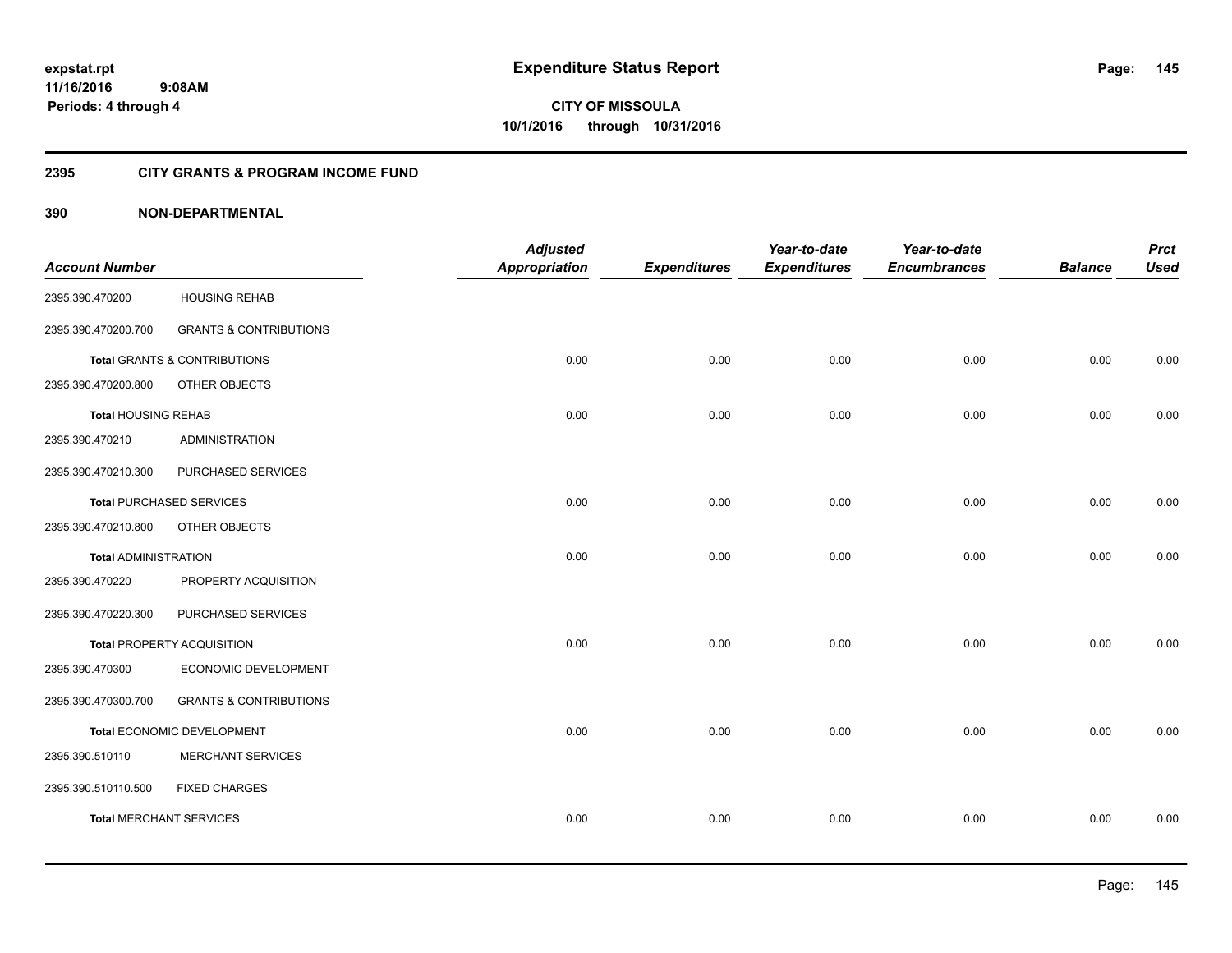| expstat.rpt                                  |                                                                                                    | <b>Expenditure Status Report</b>                |                     |                                     |                                     |                |                            |
|----------------------------------------------|----------------------------------------------------------------------------------------------------|-------------------------------------------------|---------------------|-------------------------------------|-------------------------------------|----------------|----------------------------|
| 11/16/2016<br>9:08AM<br>Periods: 4 through 4 |                                                                                                    | <b>CITY OF MISSOULA</b><br>10/1/2016<br>through | 10/31/2016          |                                     |                                     |                |                            |
| 2396                                         | <b>Total CITY GRANTS &amp; PROGRAM INCOME FUND</b><br><b>ENERGY EFFICIENCY REVOLVING LOAN FUND</b> | 0.00                                            | 0.00                | 0.00                                | 0.00                                | 0.00           | 0.00                       |
| 390                                          | <b>NON-DEPARTMENTAL</b>                                                                            |                                                 |                     |                                     |                                     |                |                            |
| <b>Account Number</b>                        |                                                                                                    | <b>Adjusted</b><br><b>Appropriation</b>         | <b>Expenditures</b> | Year-to-date<br><b>Expenditures</b> | Year-to-date<br><b>Encumbrances</b> | <b>Balance</b> | <b>Prct</b><br><b>Used</b> |
| 2396.390.510001                              | EECBG REVOLVING LOAN FUND                                                                          |                                                 |                     |                                     |                                     |                |                            |
| 2396.390.510001.700                          | <b>GRANTS &amp; CONTRIBUTIONS</b>                                                                  |                                                 |                     |                                     |                                     |                |                            |
|                                              | Total ENERGY EFFICIENCY REVOLVING LOAN FUND                                                        | 0.00                                            | 0.00                | 0.00                                | 0.00                                | 0.00           | 0.00                       |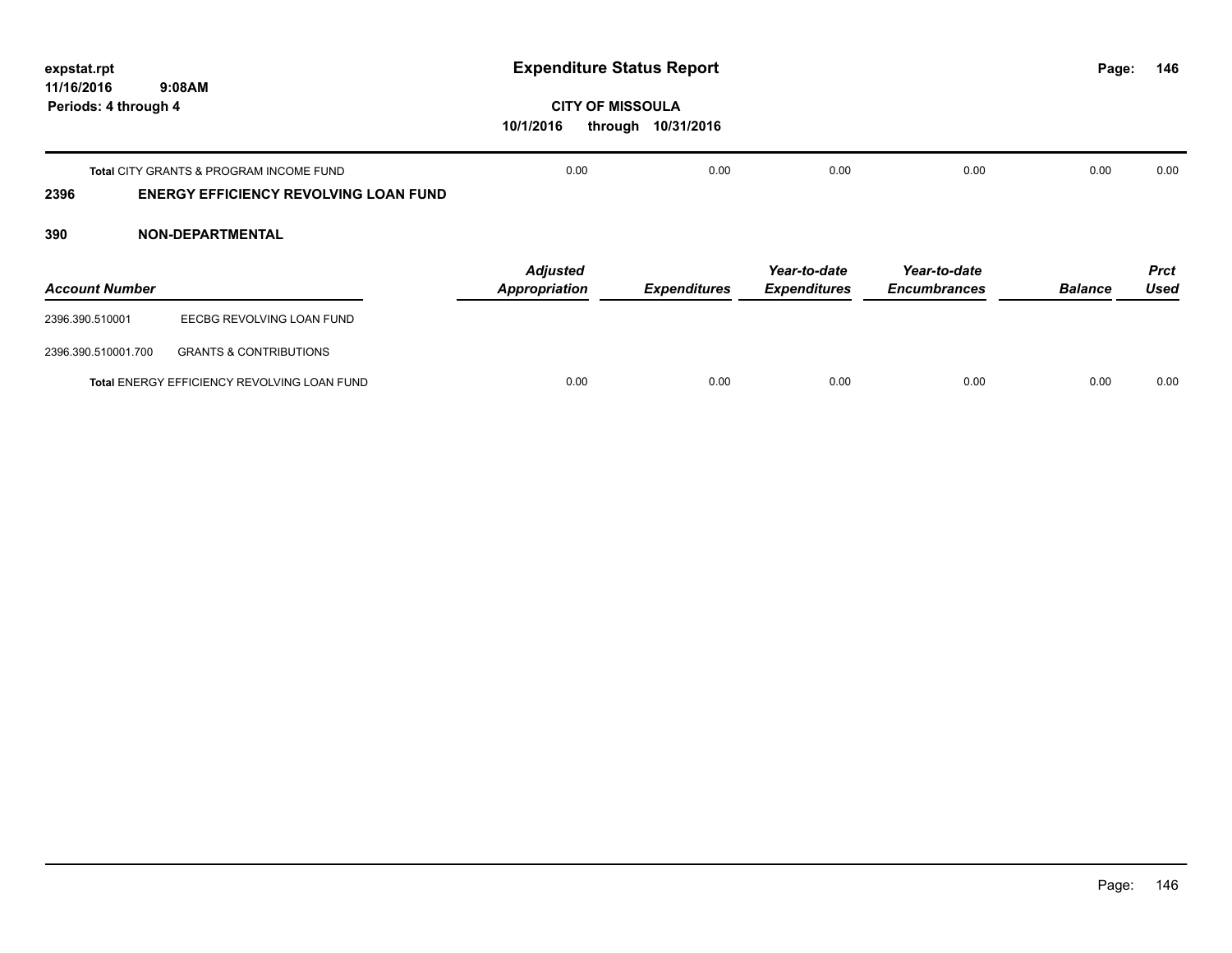**147**

**CITY OF MISSOULA 10/1/2016 through 10/31/2016**

## **2399 DANGEROUS BUILDING DEMOLITION & REPAIR F**

## **310 BUILDING INSPECTION**

| <b>Account Number</b>       |                                                           | <b>Adjusted</b><br>Appropriation | <b>Expenditures</b> | Year-to-date<br><b>Expenditures</b> | Year-to-date<br><b>Encumbrances</b> | <b>Balance</b> | <b>Prct</b><br><b>Used</b> |
|-----------------------------|-----------------------------------------------------------|----------------------------------|---------------------|-------------------------------------|-------------------------------------|----------------|----------------------------|
| 2399.310.420510             | ADMINISTRATION                                            |                                  |                     |                                     |                                     |                |                            |
| 2399.310.420510.800         | OTHER OBJECTS                                             |                                  |                     |                                     |                                     |                |                            |
| <b>Total ADMINISTRATION</b> |                                                           | 0.00                             | 0.00                | 0.00                                | 0.00                                | 0.00           | 0.00                       |
| 2399.310.510110             | <b>MERCHANT SERVICES</b>                                  |                                  |                     |                                     |                                     |                |                            |
| 2399.310.510110.500         | <b>FIXED CHARGES</b>                                      |                                  |                     |                                     |                                     |                |                            |
|                             | <b>Total DANGEROUS BUILDING DEMOLITION &amp; REPAIR F</b> | 0.00                             | 0.00                | 0.00                                | 0.00                                | 0.00           | 0.00                       |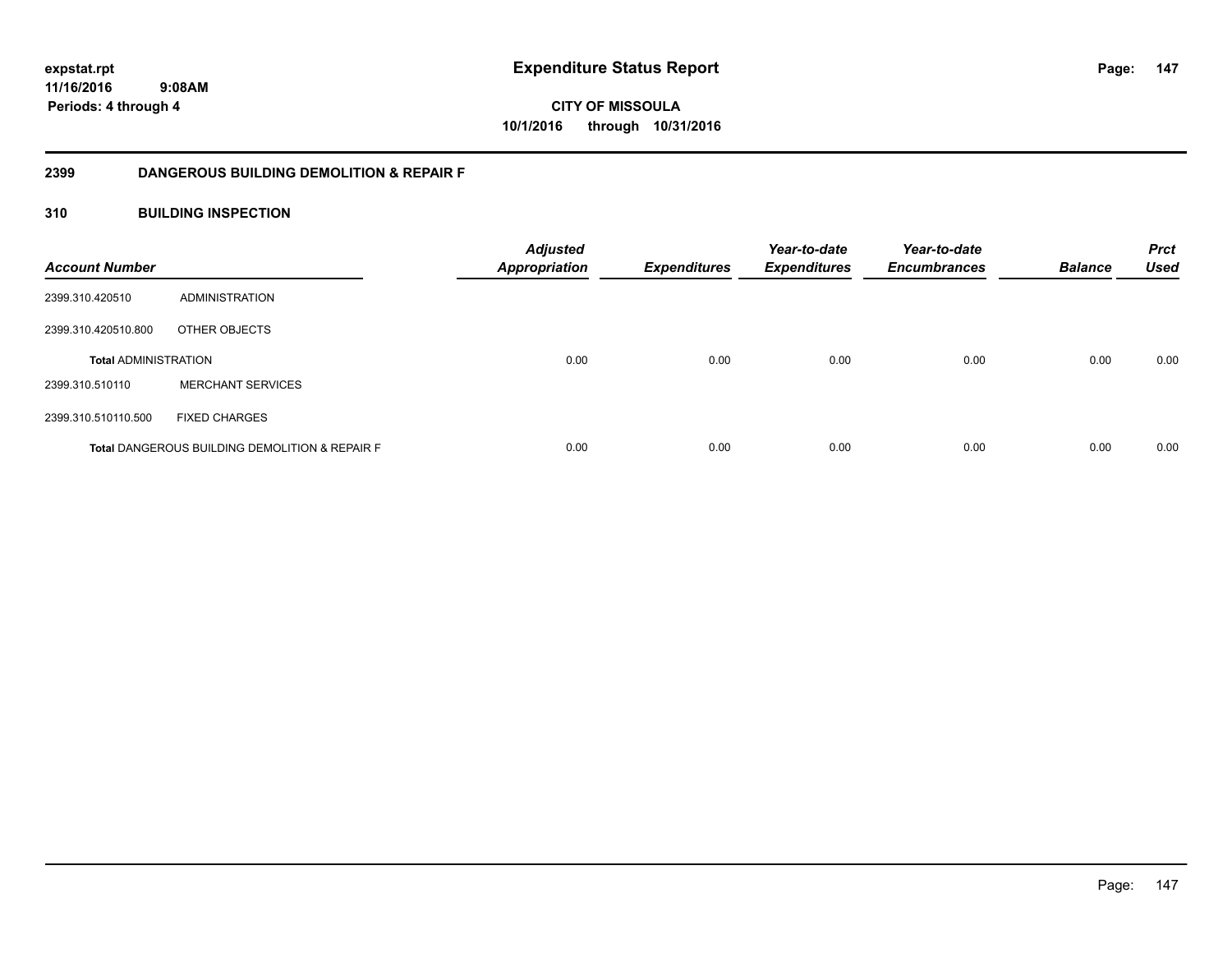**148**

**11/16/2016 9:08AM Periods: 4 through 4**

# **CITY OF MISSOULA 10/1/2016 through 10/31/2016**

## **2400 STREET LIGHTING ASSESSMENTS FUND**

## **280 PUBLIC WORKS OPERATIONS**

| <b>Account Number</b>        |                                                   | <b>Adjusted</b>      | <b>Expenditures</b> | Year-to-date<br><b>Expenditures</b> | Year-to-date<br><b>Encumbrances</b> | <b>Balance</b> | <b>Prct</b><br><b>Used</b> |
|------------------------------|---------------------------------------------------|----------------------|---------------------|-------------------------------------|-------------------------------------|----------------|----------------------------|
|                              |                                                   | <b>Appropriation</b> |                     |                                     |                                     |                |                            |
| 2400.280.430263              | <b>STREET LIGHTING</b>                            |                      |                     |                                     |                                     |                |                            |
| 2400.280.430263.300          | PURCHASED SERVICES                                |                      |                     |                                     |                                     |                |                            |
|                              | 2400.280.430263.341.000 ELECTRICITY & NATURAL GAS | 0.00                 | 27,406.27           | 81,949.53                           | 0.00                                | $-81.949.53$   | 0.00                       |
| <b>Total STREET LIGHTING</b> |                                                   | 0.00                 | 27,406.27           | 81,949.53                           | 0.00                                | $-81,949.53$   | 0.00                       |
| 2400.280.510110              | <b>MERCHANT SERVICES</b>                          |                      |                     |                                     |                                     |                |                            |
| 2400.280.510110.500          | <b>FIXED CHARGES</b>                              |                      |                     |                                     |                                     |                |                            |
| <b>Total FIXED CHARGES</b>   |                                                   | 0.00                 | 0.00                | 0.00                                | 0.00                                | 0.00           | 0.00                       |
|                              | <b>Total MERCHANT SERVICES</b>                    | 0.00                 | 0.00                | 0.00                                | 0.00                                | 0.00           | 0.00                       |
|                              | <b>Total STREET LIGHTING ASSESSMENTS FUND</b>     | 0.00                 | 27.406.27           | 81,949.53                           | 0.00                                | $-81.949.53$   | 0.00                       |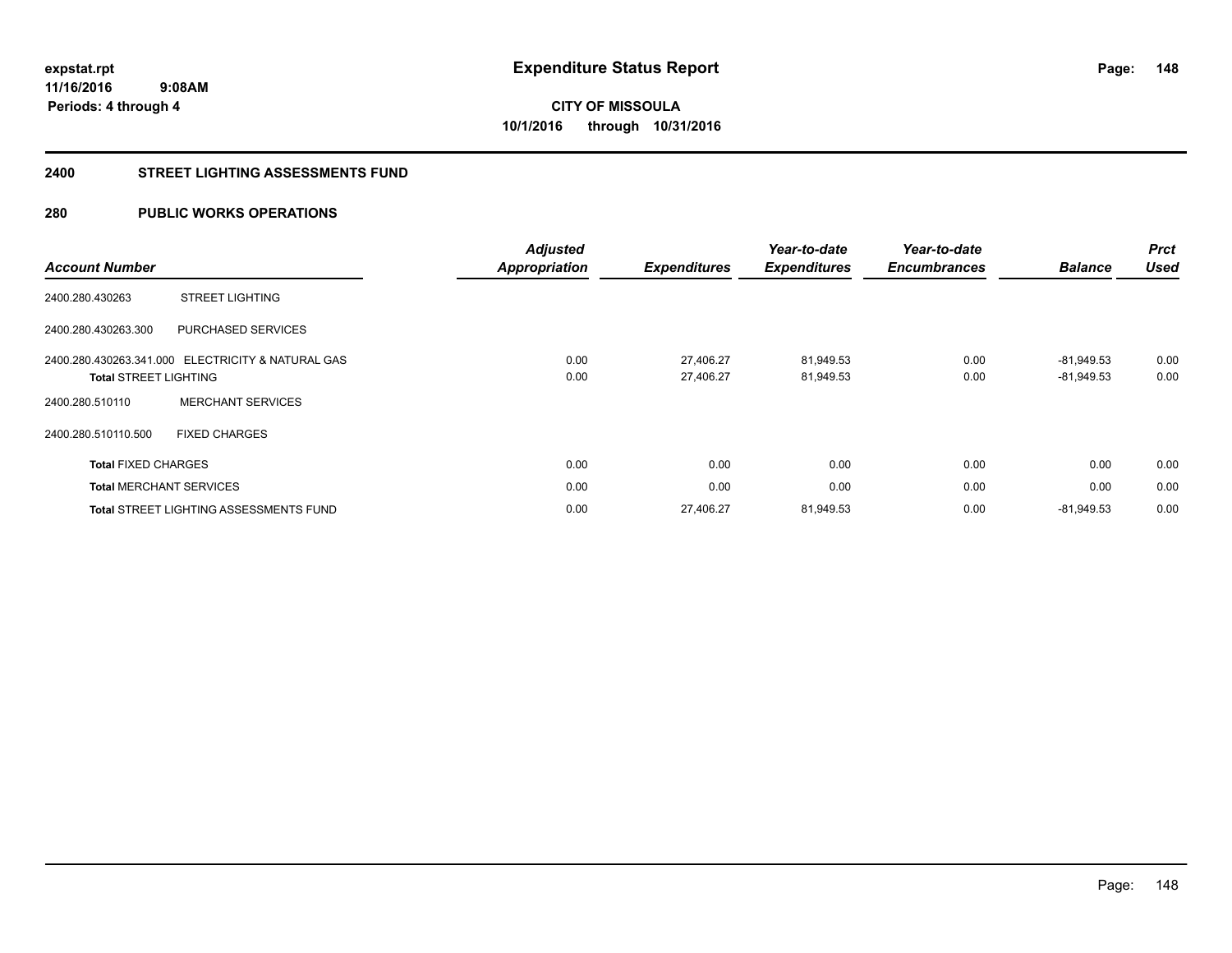**149**

**CITY OF MISSOULA 10/1/2016 through 10/31/2016**

## **2500 STREET MAINTENANCE ASSESSMENT FUND**

## **390 NON-DEPARTMENTAL**

| <b>Account Number</b>           |                                                 | <b>Adjusted</b><br><b>Appropriation</b> | <b>Expenditures</b> | Year-to-date<br><b>Expenditures</b> | Year-to-date<br><b>Encumbrances</b> | <b>Balance</b> | <b>Prct</b><br><b>Used</b> |
|---------------------------------|-------------------------------------------------|-----------------------------------------|---------------------|-------------------------------------|-------------------------------------|----------------|----------------------------|
| 2500.390.510110                 | <b>MERCHANT SERVICES</b>                        |                                         |                     |                                     |                                     |                |                            |
| 2500.390.510110.500             | <b>FIXED CHARGES</b>                            |                                         |                     |                                     |                                     |                |                            |
| <b>Total MERCHANT SERVICES</b>  |                                                 | 0.00                                    | 0.00                | 0.00                                | 0.00                                | 0.00           | 0.00                       |
| 2500.390.521000                 | INTERFUND OPERATING TRANSFERS                   |                                         |                     |                                     |                                     |                |                            |
| 2500.390.521000.300             | PURCHASED SERVICES                              |                                         |                     |                                     |                                     |                |                            |
| 2500.390.521000.345.000 GARBAGE |                                                 | 0.00                                    | 2,011.77            | 8,047.08                            | 0.00                                | $-8,047.08$    | 0.00                       |
| <b>Total PURCHASED SERVICES</b> |                                                 | 0.00                                    | 2,011.77            | 8,047.08                            | 0.00                                | $-8,047.08$    | 0.00                       |
| 2500.390.521000.800             | OTHER OBJECTS                                   |                                         |                     |                                     |                                     |                |                            |
| <b>Total OTHER OBJECTS</b>      |                                                 | 0.00                                    | 0.00                | 0.00                                | 0.00                                | 0.00           | 0.00                       |
|                                 | <b>Total STREET MAINTENANCE ASSESSMENT FUND</b> | 0.00                                    | 2,011.77            | 8,047.08                            | 0.00                                | $-8,047.08$    | 0.00                       |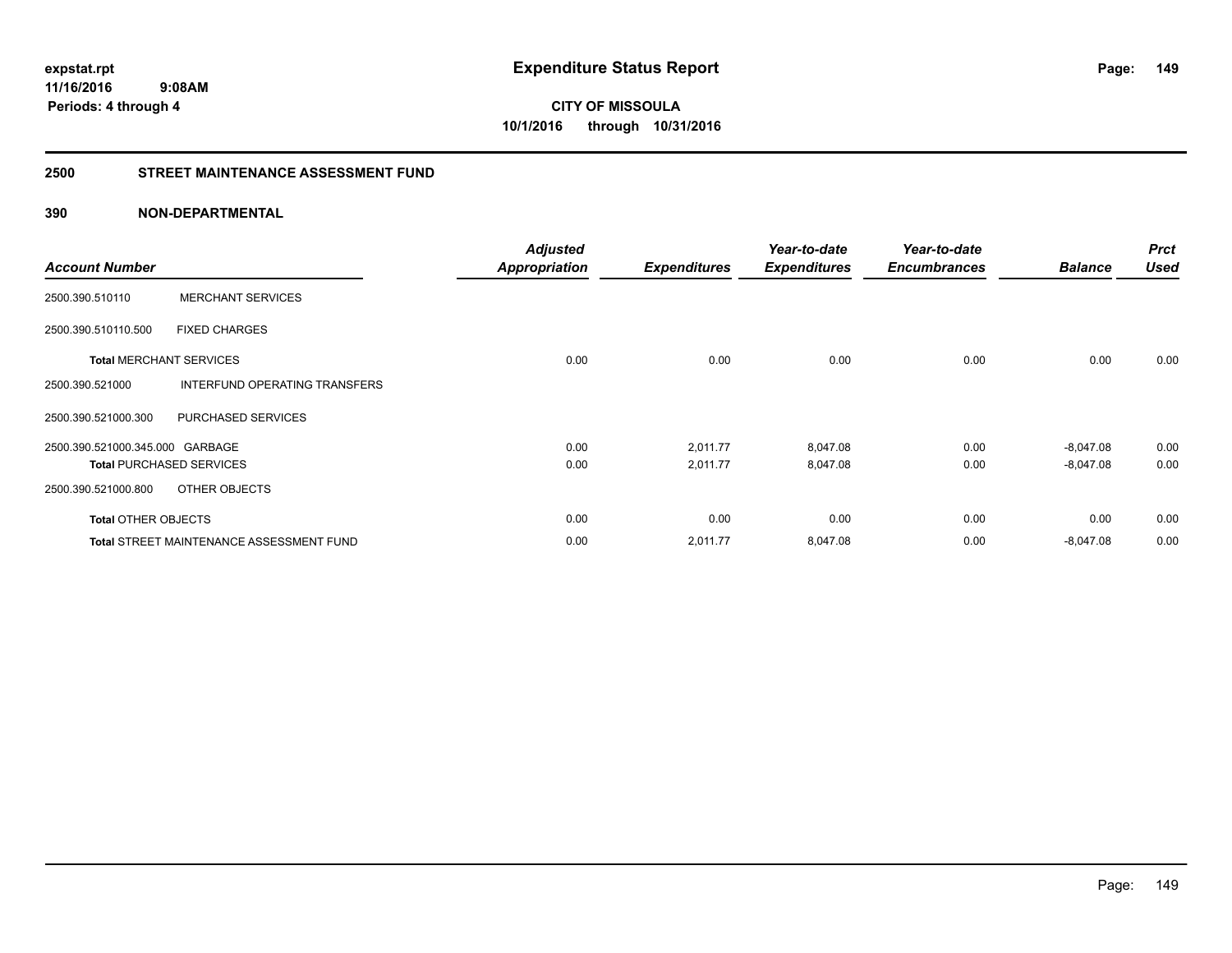**CITY OF MISSOULA 10/1/2016 through 10/31/2016**

## **2510 RUSSELL PARK MAINTENANCE ASSESSMENT FUND**

| <b>Account Number</b> |                                                       | <b>Adjusted</b><br><b>Appropriation</b> | <b>Expenditures</b> | Year-to-date<br><b>Expenditures</b> | Year-to-date<br><b>Encumbrances</b> | <b>Balance</b> | <b>Prct</b><br><b>Used</b> |
|-----------------------|-------------------------------------------------------|-----------------------------------------|---------------------|-------------------------------------|-------------------------------------|----------------|----------------------------|
| 2510.370.460430       | <b>PARKS</b>                                          |                                         |                     |                                     |                                     |                |                            |
| 2510.370.460430.800   | OTHER OBJECTS                                         |                                         |                     |                                     |                                     |                |                            |
| <b>Total PARKS</b>    |                                                       | 0.00                                    | 0.00                | 0.00                                | 0.00                                | 0.00           | 0.00                       |
| 2510.370.510110       | <b>MERCHANT SERVICES</b>                              |                                         |                     |                                     |                                     |                |                            |
| 2510.370.510110.500   | <b>FIXED CHARGES</b>                                  |                                         |                     |                                     |                                     |                |                            |
|                       | <b>Total MERCHANT SERVICES</b>                        | 0.00                                    | 0.00                | 0.00                                | 0.00                                | 0.00           | 0.00                       |
|                       | <b>Total RUSSELL PARK MAINTENANCE ASSESSMENT FUND</b> | 0.00                                    | 0.00                | 0.00                                | 0.00                                | 0.00           | 0.00                       |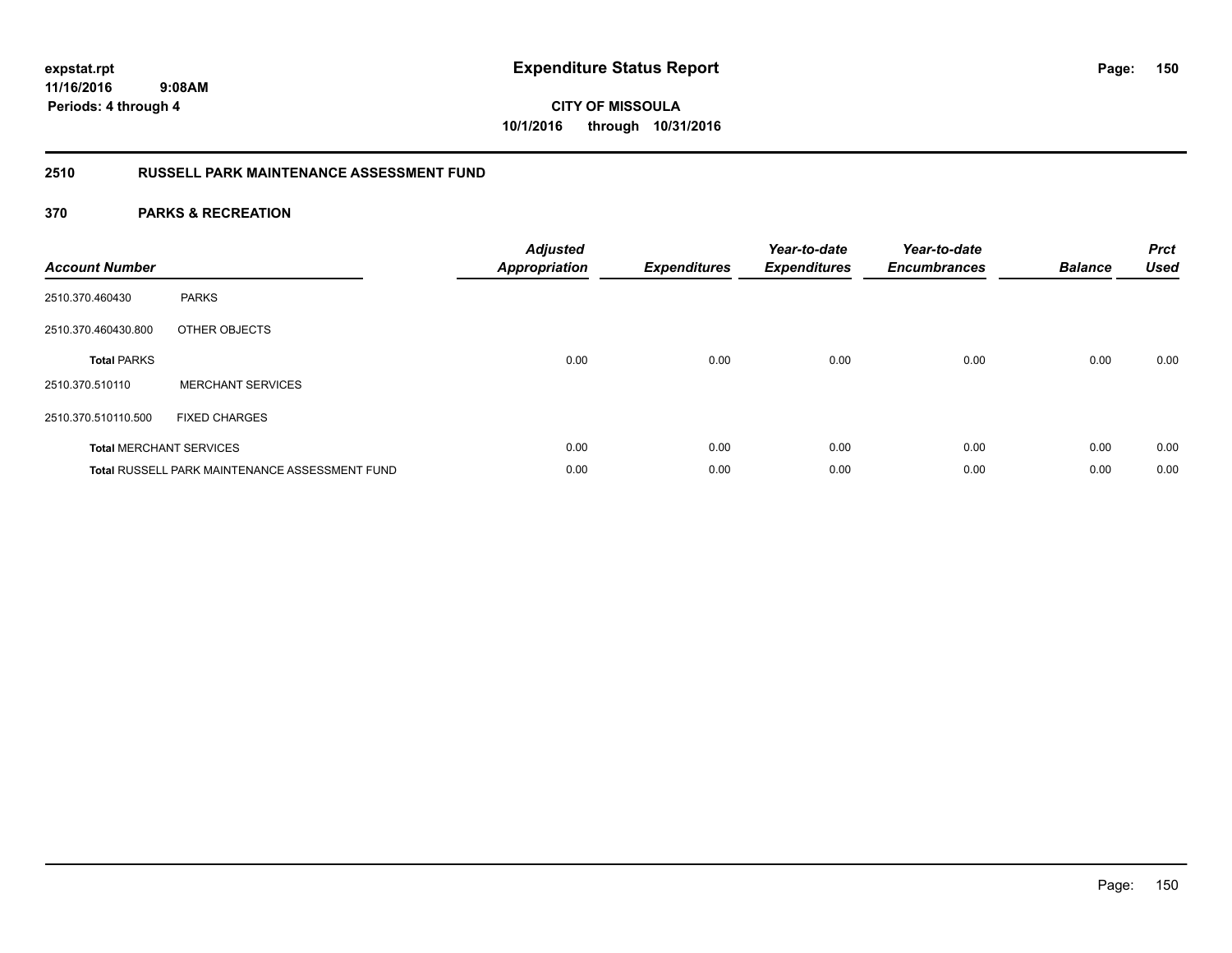**CITY OF MISSOULA 10/1/2016 through 10/31/2016**

## **2511 WILLOWWOOD PARK MAINTENANCE ASSESSMENT F**

| <b>Account Number</b>     |                                                       | <b>Adjusted</b><br><b>Appropriation</b> | <b>Expenditures</b> | Year-to-date<br><b>Expenditures</b> | Year-to-date<br><b>Encumbrances</b> | <b>Balance</b> | <b>Prct</b><br><b>Used</b> |
|---------------------------|-------------------------------------------------------|-----------------------------------------|---------------------|-------------------------------------|-------------------------------------|----------------|----------------------------|
| 2511.370.460430           | <b>PARKS</b>                                          |                                         |                     |                                     |                                     |                |                            |
| 2511.370.460430.600       | <b>DEBT SERVICE</b>                                   |                                         |                     |                                     |                                     |                |                            |
| <b>Total DEBT SERVICE</b> |                                                       | 0.00                                    | 0.00                | 0.00                                | 0.00                                | 0.00           | 0.00                       |
| 2511.370.460430.800       | OTHER OBJECTS                                         |                                         |                     |                                     |                                     |                |                            |
| <b>Total PARKS</b>        |                                                       | 0.00                                    | 0.00                | 0.00                                | 0.00                                | 0.00           | 0.00                       |
| 2511.370.510110           | <b>MERCHANT SERVICES</b>                              |                                         |                     |                                     |                                     |                |                            |
| 2511.370.510110.500       | <b>FIXED CHARGES</b>                                  |                                         |                     |                                     |                                     |                |                            |
|                           | <b>Total WILLOWWOOD PARK MAINTENANCE ASSESSMENT F</b> | 0.00                                    | 0.00                | 0.00                                | 0.00                                | 0.00           | 0.00                       |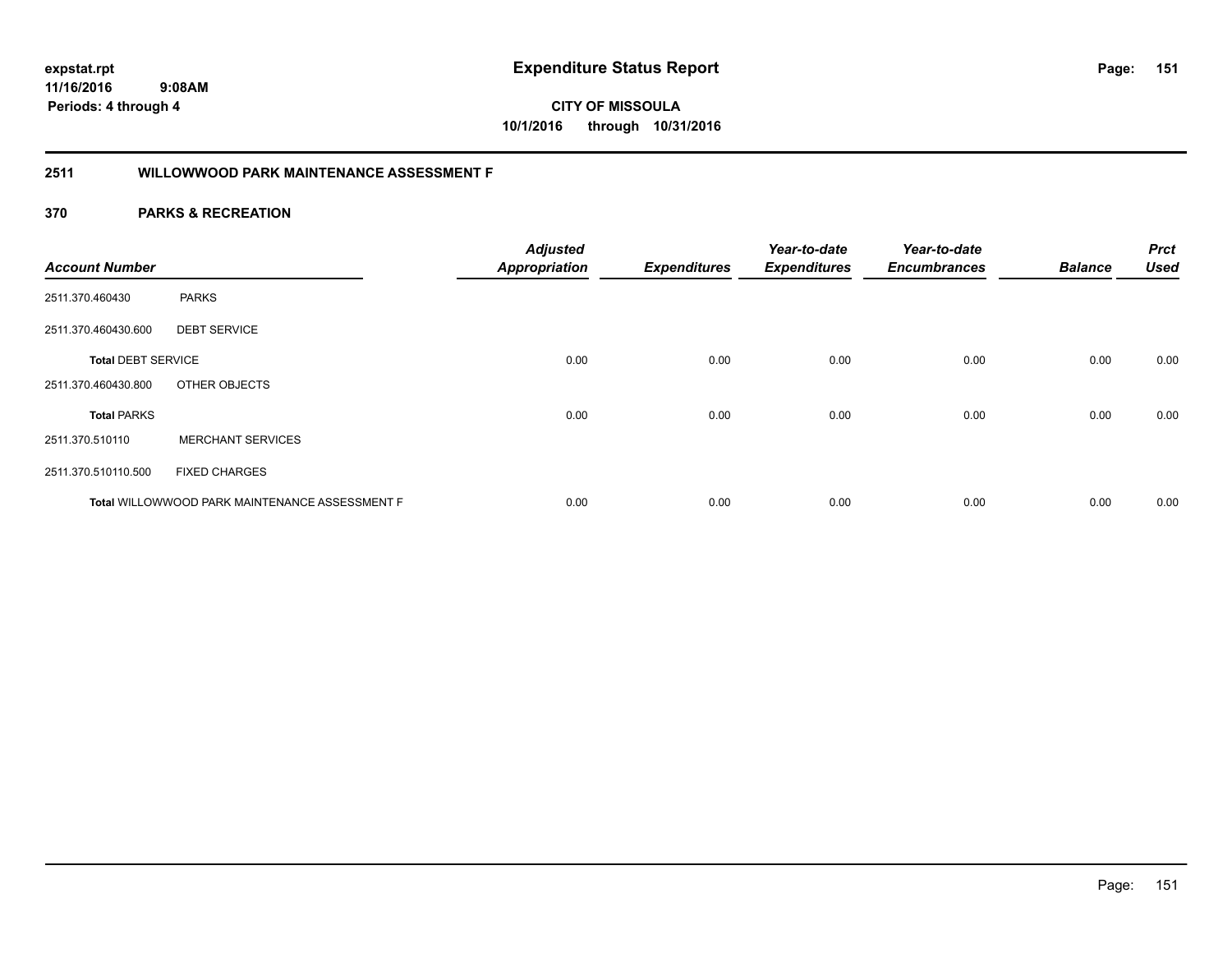## **2512 ROAD DISTRICT #1**

|                                     |                                                | <b>Adjusted</b> |                     | Year-to-date        | Year-to-date        |                | <b>Prct</b> |
|-------------------------------------|------------------------------------------------|-----------------|---------------------|---------------------|---------------------|----------------|-------------|
| <b>Account Number</b>               |                                                | Appropriation   | <b>Expenditures</b> | <b>Expenditures</b> | <b>Encumbrances</b> | <b>Balance</b> | <b>Used</b> |
| 2512.320.430100                     | PUBLIC WORKS ADMINISTRATION                    |                 |                     |                     |                     |                |             |
| 2512.320.430100.100                 | PERSONAL SERVICES                              |                 |                     |                     |                     |                |             |
|                                     | 2512.320.430100.110.000 SALARIES AND WAGES     | 0.00            | 1,908.63            | 5,430.35            | 0.00                | $-5,430.35$    | 0.00        |
|                                     | 2512.320.430100.140.000 EMPLOYER CONTRIBUTIONS | 0.00            | 336.56              | 957.60              | 0.00                | $-957.60$      | 0.00        |
| <b>Total PERSONAL SERVICES</b>      |                                                | 0.00            | 2,245.19            | 6,387.95            | 0.00                | $-6,387.95$    | 0.00        |
| 2512.320.430100.200                 | <b>SUPPLIES</b>                                |                 |                     |                     |                     |                |             |
| <b>Total SUPPLIES</b>               |                                                | 0.00            | 0.00                | 0.00                | 0.00                | 0.00           | 0.00        |
| 2512.320.430100.300                 | PURCHASED SERVICES                             |                 |                     |                     |                     |                |             |
|                                     | 2512.320.430100.350.000 PROFESSIONAL SERVICES  | 0.00            | 2,407.50            | 7,584.50            | 0.00                | $-7,584.50$    | 0.00        |
| 2512.320.430100.370.000 TRAVEL      |                                                | 0.00            | 0.00                | 64.80               | 0.00                | $-64.80$       | 0.00        |
| <b>Total PURCHASED SERVICES</b>     |                                                | 0.00            | 2,407.50            | 7,649.30            | 0.00                | $-7,649.30$    | 0.00        |
| 2512.320.430100.800                 | OTHER OBJECTS                                  |                 |                     |                     |                     |                |             |
| 2512.320.430100.845.000 CONTINGENCY |                                                | 0.00            | 0.00                | 9,507.97            | 0.00                | $-9,507.97$    | 0.00        |
| <b>Total OTHER OBJECTS</b>          |                                                | 0.00            | 0.00                | 9,507.97            | 0.00                | $-9,507.97$    | 0.00        |
|                                     | <b>Total PUBLIC WORKS ADMINISTRATION</b>       | 0.00            | 4,652.69            | 23,545.22           | 0.00                | $-23,545.22$   | 0.00        |
| 2512.320.430220                     | <b>FACILITY</b>                                |                 |                     |                     |                     |                |             |
| 2512.320.430220.200                 | <b>SUPPLIES</b>                                |                 |                     |                     |                     |                |             |
| <b>Total SUPPLIES</b>               |                                                | 0.00            | 0.00                | 0.00                | 0.00                | 0.00           | 0.00        |
| 2512.320.430220.300                 | PURCHASED SERVICES                             |                 |                     |                     |                     |                |             |
| <b>Total FACILITY</b>               |                                                | 0.00            | 0.00                | 0.00                | 0.00                | 0.00           | 0.00        |
| 2512.320.430230                     | STREET RESTORATION                             |                 |                     |                     |                     |                |             |
| 2512.320.430230.200                 | <b>SUPPLIES</b>                                |                 |                     |                     |                     |                |             |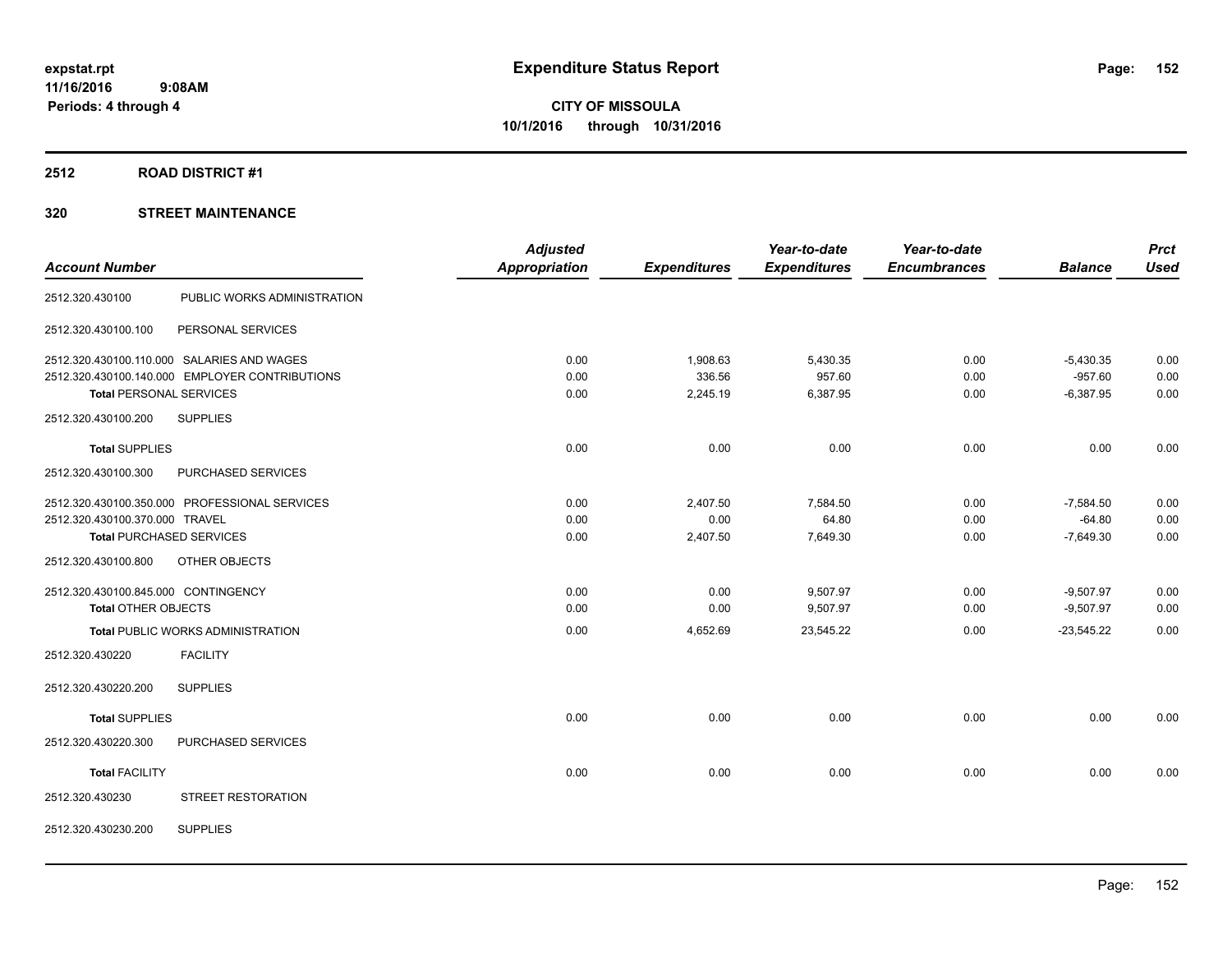## **2512 ROAD DISTRICT #1**

|                                                           | <b>Adjusted</b>      |                     | Year-to-date        | Year-to-date        |                | <b>Prct</b> |
|-----------------------------------------------------------|----------------------|---------------------|---------------------|---------------------|----------------|-------------|
| <b>Account Number</b>                                     | <b>Appropriation</b> | <b>Expenditures</b> | <b>Expenditures</b> | <b>Encumbrances</b> | <b>Balance</b> | <b>Used</b> |
| 2512.320.430230.220.000 STREET RESTORATION/OPERATING SUPP | 0.00                 | 1,102.64            | 11,602.08           | 0.00                | $-11,602.08$   | 0.00        |
| 2512.320.430230.230.000 STREET RESTORATION/MAINT & REPAIR | 0.00                 | 7,397.26            | 14,510.67           | 0.00                | $-14,510.67$   | 0.00        |
| <b>Total SUPPLIES</b>                                     | 0.00                 | 8,499.90            | 26,112.75           | 0.00                | $-26, 112.75$  | 0.00        |
| 2512.320.430230.400<br><b>BUILDING MATERIALS</b>          |                      |                     |                     |                     |                |             |
| 2512.320.430230.400.000 BUILDING MATERIALS                | 0.00                 | 64,072.78           | 125,790.62          | 0.00                | $-125,790.62$  | 0.00        |
| <b>Total BUILDING MATERIALS</b>                           | 0.00                 | 64,072.78           | 125,790.62          | 0.00                | $-125,790.62$  | 0.00        |
| OTHER OBJECTS<br>2512.320.430230.800                      |                      |                     |                     |                     |                |             |
| <b>Total OTHER OBJECTS</b>                                | 0.00                 | 0.00                | 0.00                | 0.00                | 0.00           | 0.00        |
| 2512.320.430230.900<br><b>CAPITAL OUTLAY</b>              |                      |                     |                     |                     |                |             |
| <b>Total CAPITAL OUTLAY</b>                               | 0.00                 | 0.00                | 0.00                | 0.00                | 0.00           | 0.00        |
| <b>Total STREET RESTORATION</b>                           | 0.00                 | 72,572.68           | 151,903.37          | 0.00                | $-151,903.37$  | 0.00        |
| 2512.320.430234<br><b>CURB &amp; GUTTERS</b>              |                      |                     |                     |                     |                |             |
| <b>CAPITAL OUTLAY</b><br>2512.320.430234.900              |                      |                     |                     |                     |                |             |
| 2512.320.430234.930.000 ADA SIDEWALK ASSISTANCE           | 0.00                 | 18,291.95           | 34,765.36           | 0.00                | $-34,765.36$   | 0.00        |
| <b>Total CURB &amp; GUTTERS</b>                           | 0.00                 | 18,291.95           | 34,765.36           | 0.00                | $-34,765.36$   | 0.00        |
| <b>STREET MAINTENANCE</b><br>2512.320.430240              |                      |                     |                     |                     |                |             |
| 2512.320.430240.100<br>PERSONAL SERVICES                  |                      |                     |                     |                     |                |             |
| <b>Total PERSONAL SERVICES</b>                            | 0.00                 | 0.00                | 0.00                | 0.00                | 0.00           | 0.00        |
| <b>SUPPLIES</b><br>2512.320.430240.200                    |                      |                     |                     |                     |                |             |
| 2512.320.430240.230.000 STREET MAINT/REPAIR & MAINT       | 0.00                 | 1,555.89            | 12,954.33           | 0.00                | $-12,954.33$   | 0.00        |
| <b>Total SUPPLIES</b>                                     | 0.00                 | 1,555.89            | 12,954.33           | 0.00                | $-12,954.33$   | 0.00        |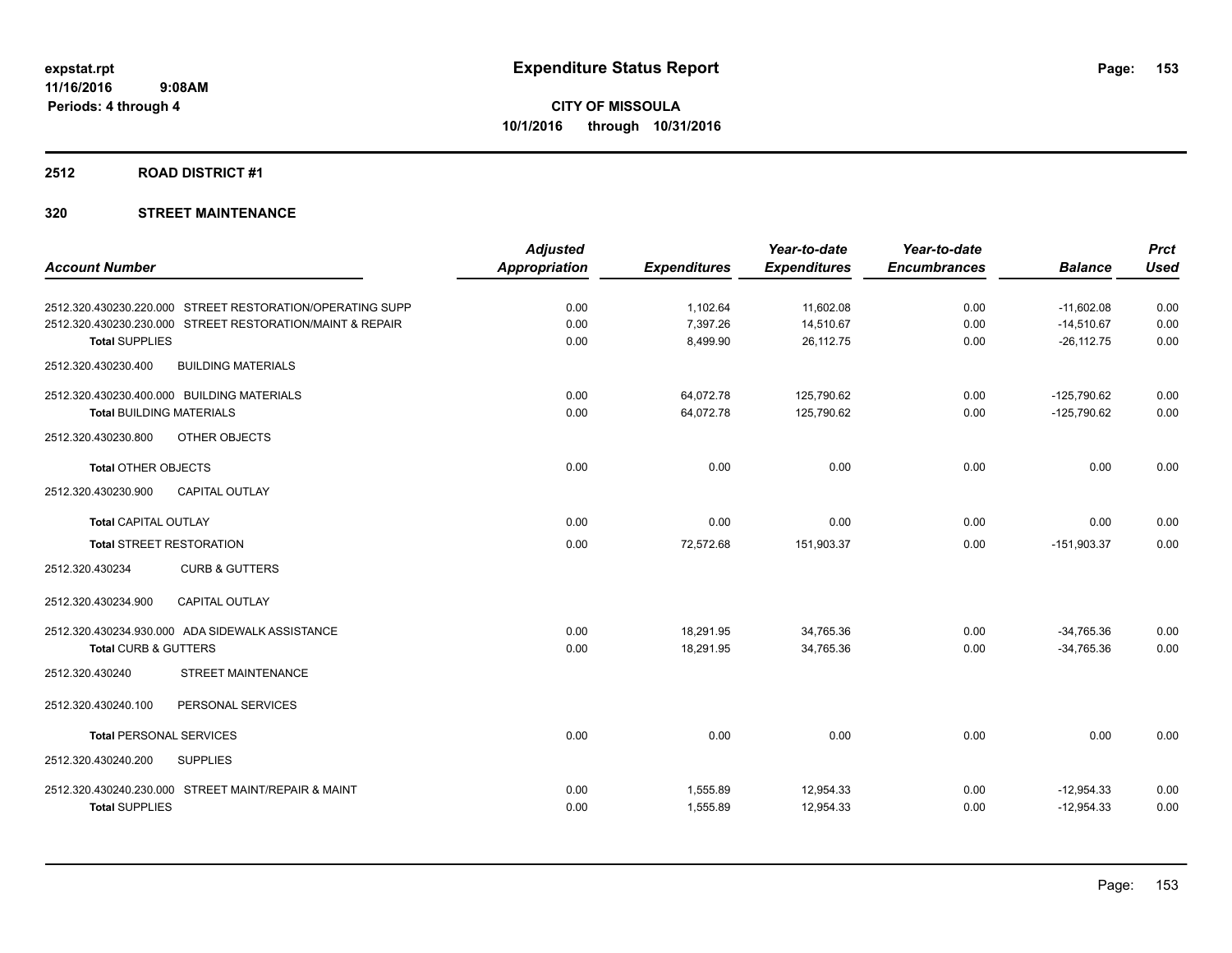## **2512 ROAD DISTRICT #1**

| <b>Account Number</b>                                                                                                | <b>Adjusted</b><br><b>Appropriation</b> | <b>Expenditures</b> | Year-to-date<br><b>Expenditures</b> | Year-to-date<br><b>Encumbrances</b> | <b>Balance</b>               | <b>Prct</b><br><b>Used</b> |
|----------------------------------------------------------------------------------------------------------------------|-----------------------------------------|---------------------|-------------------------------------|-------------------------------------|------------------------------|----------------------------|
| 2512.320.430240.400<br><b>BUILDING MATERIALS</b>                                                                     |                                         |                     |                                     |                                     |                              |                            |
| 2512.320.430240.400.000 BUILDING MATERIALS<br><b>Total BUILDING MATERIALS</b>                                        | 0.00<br>0.00                            | 620.20<br>620.20    | 28,537.31<br>28,537.31              | 0.00<br>0.00                        | $-28,537.31$<br>$-28,537.31$ | 0.00<br>0.00               |
| <b>Total STREET MAINTENANCE</b>                                                                                      | 0.00                                    | 2,176.09            | 41,491.64                           | 0.00                                | $-41,491.64$                 | 0.00                       |
| TRANSFER CENTER IMPROVEMENTS<br>2512.320.430247                                                                      |                                         |                     |                                     |                                     |                              |                            |
| 2512.320.430247.900<br><b>CAPITAL OUTLAY</b>                                                                         |                                         |                     |                                     |                                     |                              |                            |
| Total TRANSFER CENTER IMPROVEMENTS                                                                                   | 0.00                                    | 0.00                | 0.00                                | 0.00                                | 0.00                         | 0.00                       |
| ICE & SNOW REMOVAL<br>2512.320.430251                                                                                |                                         |                     |                                     |                                     |                              |                            |
| 2512.320.430251.100<br>PERSONAL SERVICES                                                                             |                                         |                     |                                     |                                     |                              |                            |
| <b>Total PERSONAL SERVICES</b>                                                                                       | 0.00                                    | 0.00                | 0.00                                | 0.00                                | 0.00                         | 0.00                       |
| 2512.320.430251.200<br><b>SUPPLIES</b>                                                                               |                                         |                     |                                     |                                     |                              |                            |
| 2512.320.430251.230.000 SNOW/ICE CTRL REPAIR & MAINT<br>Total ICE & SNOW REMOVAL                                     | 0.00<br>0.00                            | 749.85<br>749.85    | 2,196.51<br>2,196.51                | 0.00<br>0.00                        | $-2,196.51$<br>$-2,196.51$   | 0.00<br>0.00               |
| <b>STREET CLEANING</b><br>2512.320.430252                                                                            |                                         |                     |                                     |                                     |                              |                            |
| 2512.320.430252.200<br><b>SUPPLIES</b>                                                                               |                                         |                     |                                     |                                     |                              |                            |
| 2512.320.430252.220.000 STREET CLEANING/OPERATING SUPPLIES<br>2512.320.430252.230.000 STREET CLEANING/REPAIR & MAINT | 0.00<br>0.00                            | 0.00<br>427.60      | 292.00<br>9,109.87                  | 0.00<br>0.00                        | $-292.00$<br>$-9,109.87$     | 0.00<br>0.00               |
| <b>Total SUPPLIES</b>                                                                                                | 0.00                                    | 427.60              | 9,401.87                            | 0.00                                | $-9,401.87$                  | 0.00                       |
| 2512.320.430252.500<br><b>FIXED CHARGES</b>                                                                          |                                         |                     |                                     |                                     |                              |                            |
| <b>Total FIXED CHARGES</b>                                                                                           | 0.00                                    | 0.00                | 0.00                                | 0.00                                | 0.00                         | 0.00                       |
| <b>Total STREET CLEANING</b>                                                                                         | 0.00                                    | 427.60              | 9,401.87                            | 0.00                                | $-9,401.87$                  | 0.00                       |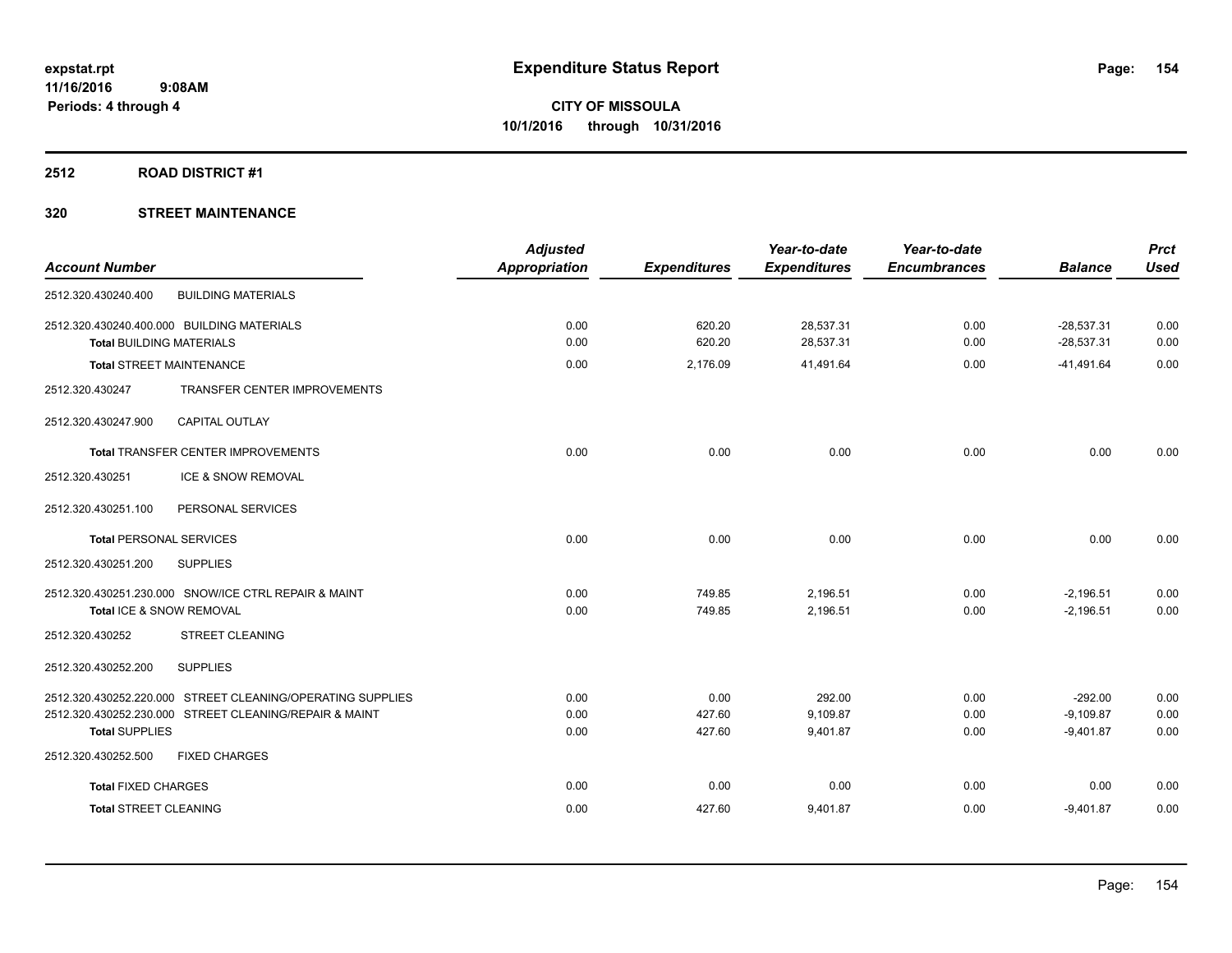## **2512 ROAD DISTRICT #1**

| <b>Account Number</b>                |                                         | <b>Adjusted</b><br><b>Appropriation</b> | <b>Expenditures</b> | Year-to-date<br><b>Expenditures</b> | Year-to-date<br><b>Encumbrances</b> | <b>Balance</b> | <b>Prct</b><br><b>Used</b> |
|--------------------------------------|-----------------------------------------|-----------------------------------------|---------------------|-------------------------------------|-------------------------------------|----------------|----------------------------|
|                                      |                                         |                                         |                     |                                     |                                     |                |                            |
| 2512.320.430262                      | <b>SIDEWALKS</b>                        |                                         |                     |                                     |                                     |                |                            |
| 2512.320.430262.300                  | PURCHASED SERVICES                      |                                         |                     |                                     |                                     |                |                            |
| <b>Total PURCHASED SERVICES</b>      |                                         | 0.00                                    | 0.00                | 0.00                                | 0.00                                | 0.00           | 0.00                       |
| 2512.320.430262.900                  | <b>CAPITAL OUTLAY</b>                   |                                         |                     |                                     |                                     |                |                            |
| <b>Total SIDEWALKS</b>               |                                         | 0.00                                    | 0.00                | 0.00                                | 0.00                                | 0.00           | 0.00                       |
| 2512.320.430264                      | TRAFFIC SIGNAL MAINTENANCE              |                                         |                     |                                     |                                     |                |                            |
| 2512.320.430264.900                  | CAPITAL OUTLAY                          |                                         |                     |                                     |                                     |                |                            |
| 2512.320.430264.930.000 IMPROVEMENTS |                                         | 0.00                                    | 0.00                | 22,313.75                           | 0.00                                | $-22,313.75$   | 0.00                       |
|                                      | <b>Total TRAFFIC SIGNAL MAINTENANCE</b> | 0.00                                    | 0.00                | 22,313.75                           | 0.00                                | $-22,313.75$   | 0.00                       |
| 2512.320.430265                      | <b>SIGNING &amp; STRIPING</b>           |                                         |                     |                                     |                                     |                |                            |
| 2512.320.430265.200                  | <b>SUPPLIES</b>                         |                                         |                     |                                     |                                     |                |                            |
| <b>Total SIGNING &amp; STRIPING</b>  |                                         | 0.00                                    | 0.00                | 0.00                                | 0.00                                | 0.00           | 0.00                       |
| 2512.320.430270                      | COMMUNICATIONS MAINTENANCE              |                                         |                     |                                     |                                     |                |                            |
| 2512.320.430270.100                  | PERSONAL SERVICES                       |                                         |                     |                                     |                                     |                |                            |
| <b>Total PERSONAL SERVICES</b>       |                                         | 0.00                                    | 0.00                | 0.00                                | 0.00                                | 0.00           | 0.00                       |
| 2512.320.430270.900                  | CAPITAL OUTLAY                          |                                         |                     |                                     |                                     |                |                            |
|                                      | <b>Total COMMUNICATIONS MAINTENANCE</b> | 0.00                                    | 0.00                | 0.00                                | 0.00                                | 0.00           | 0.00                       |
| 2512.320.431200                      | FLOOD CONTROL                           |                                         |                     |                                     |                                     |                |                            |
| 2512.320.431200.100                  | PERSONAL SERVICES                       |                                         |                     |                                     |                                     |                |                            |
| <b>Total PERSONAL SERVICES</b>       |                                         | 0.00                                    | 0.00                | 0.00                                | 0.00                                | 0.00           | 0.00                       |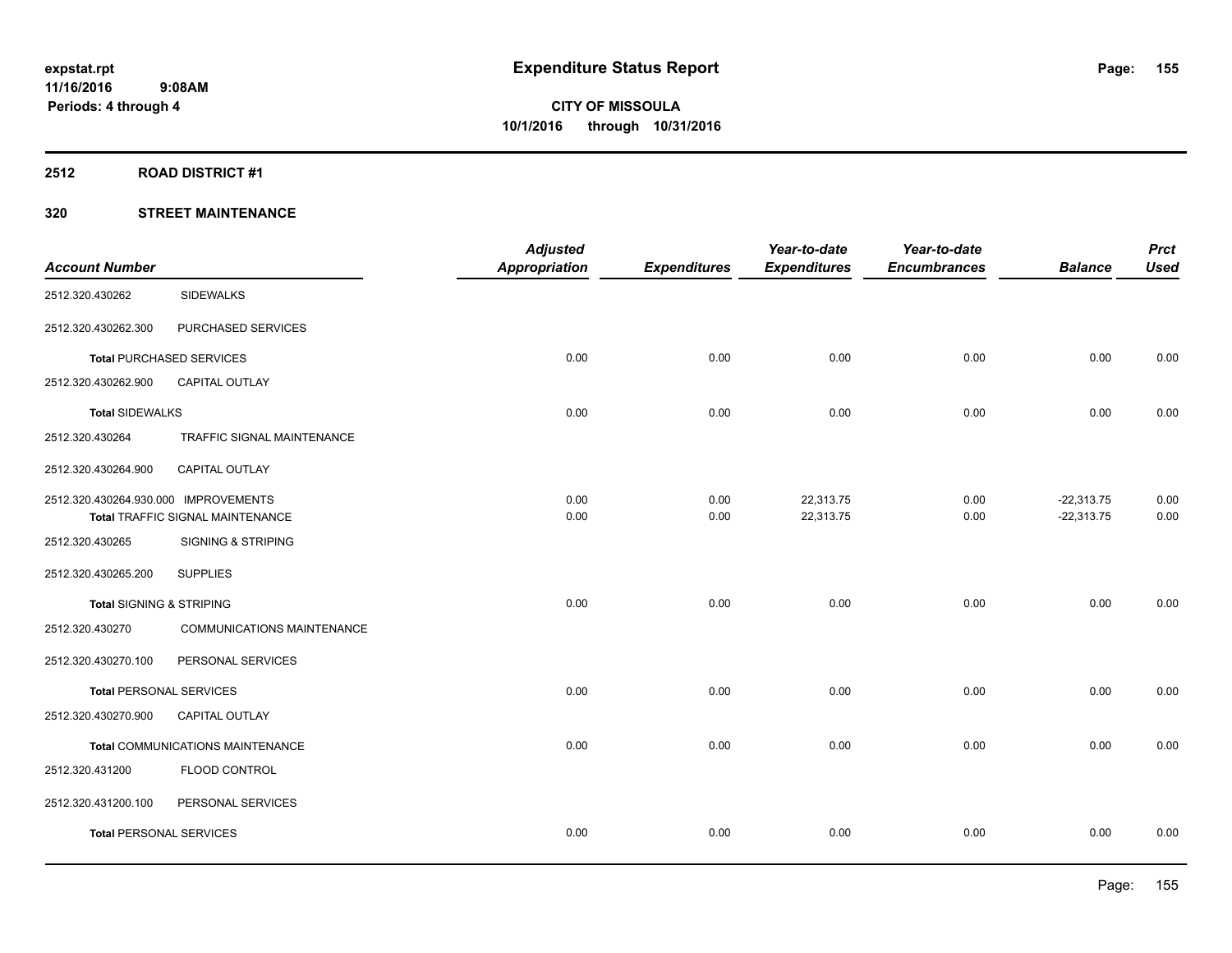## **2512 ROAD DISTRICT #1**

|                                                         | <b>Adjusted</b>      |                     | Year-to-date        | Year-to-date        |                | <b>Prct</b> |
|---------------------------------------------------------|----------------------|---------------------|---------------------|---------------------|----------------|-------------|
| <b>Account Number</b>                                   | <b>Appropriation</b> | <b>Expenditures</b> | <b>Expenditures</b> | <b>Encumbrances</b> | <b>Balance</b> | <b>Used</b> |
| <b>SUPPLIES</b><br>2512.320.431200.200                  |                      |                     |                     |                     |                |             |
| <b>Total SUPPLIES</b>                                   | 0.00                 | 0.00                | 0.00                | 0.00                | 0.00           | 0.00        |
| 2512.320.431200.300<br>PURCHASED SERVICES               |                      |                     |                     |                     |                |             |
| 2512.320.431200.380.000 TRAINING                        | 0.00                 | 0.00                | 100.00              | 0.00                | $-100.00$      | 0.00        |
| <b>Total PURCHASED SERVICES</b>                         | 0.00                 | 0.00                | 100.00              | 0.00                | $-100.00$      | 0.00        |
| CAPITAL OUTLAY<br>2512.320.431200.900                   |                      |                     |                     |                     |                |             |
| 2512.320.431200.930.000 FLOOD CONTROL MAINT/MPROVEMENTS | 0.00                 | 1,655.90            | 2,556.69            | 0.00                | $-2,556.69$    | 0.00        |
| <b>Total CAPITAL OUTLAY</b>                             | 0.00                 | 1,655.90            | 2,556.69            | 0.00                | $-2,556.69$    | 0.00        |
| <b>Total FLOOD CONTROL</b>                              | 0.00                 | 1,655.90            | 2,656.69            | 0.00                | $-2,656.69$    | 0.00        |
| <b>GREENWAYS &amp; HORTICULTURE</b><br>2512.320.460434  |                      |                     |                     |                     |                |             |
| <b>SUPPLIES</b><br>2512.320.460434.200                  |                      |                     |                     |                     |                |             |
| 2512.320.460434.230.000 ADOPT A TRAFFIC CIRCLE          | 0.00                 | 211.95              | 211.95              | 0.00                | $-211.95$      | 0.00        |
| Total GREENWAYS & HORTICULTURE                          | 0.00                 | 211.95              | 211.95              | 0.00                | $-211.95$      | 0.00        |
| <b>DEBT SERVICE</b><br>2512.320.490504                  |                      |                     |                     |                     |                |             |
| <b>DEBT SERVICE</b><br>2512.320.490504.600              |                      |                     |                     |                     |                |             |
| 2512.320.490504.610.000 PRINCIPAL                       | 0.00                 | 8,716.35            | 99,396.65           | 0.00                | $-99,396.65$   | 0.00        |
| 2512.320.490504.620.000 INTEREST / SERVICE FEES         | 0.00                 | 2,943.55            | 19,384.10           | 0.00                | $-19,384.10$   | 0.00        |
| <b>Total DEBT SERVICE</b>                               | 0.00                 | 11,659.90           | 118,780.75          | 0.00                | $-118,780.75$  | 0.00        |
| <b>MERCHANT SERVICES</b><br>2512.320.510110             |                      |                     |                     |                     |                |             |
| 2512.320.510110.500<br><b>FIXED CHARGES</b>             |                      |                     |                     |                     |                |             |
| <b>Total MERCHANT SERVICES</b>                          | 0.00                 | 0.00                | 0.00                | 0.00                | 0.00           | 0.00        |
|                                                         |                      |                     |                     |                     |                |             |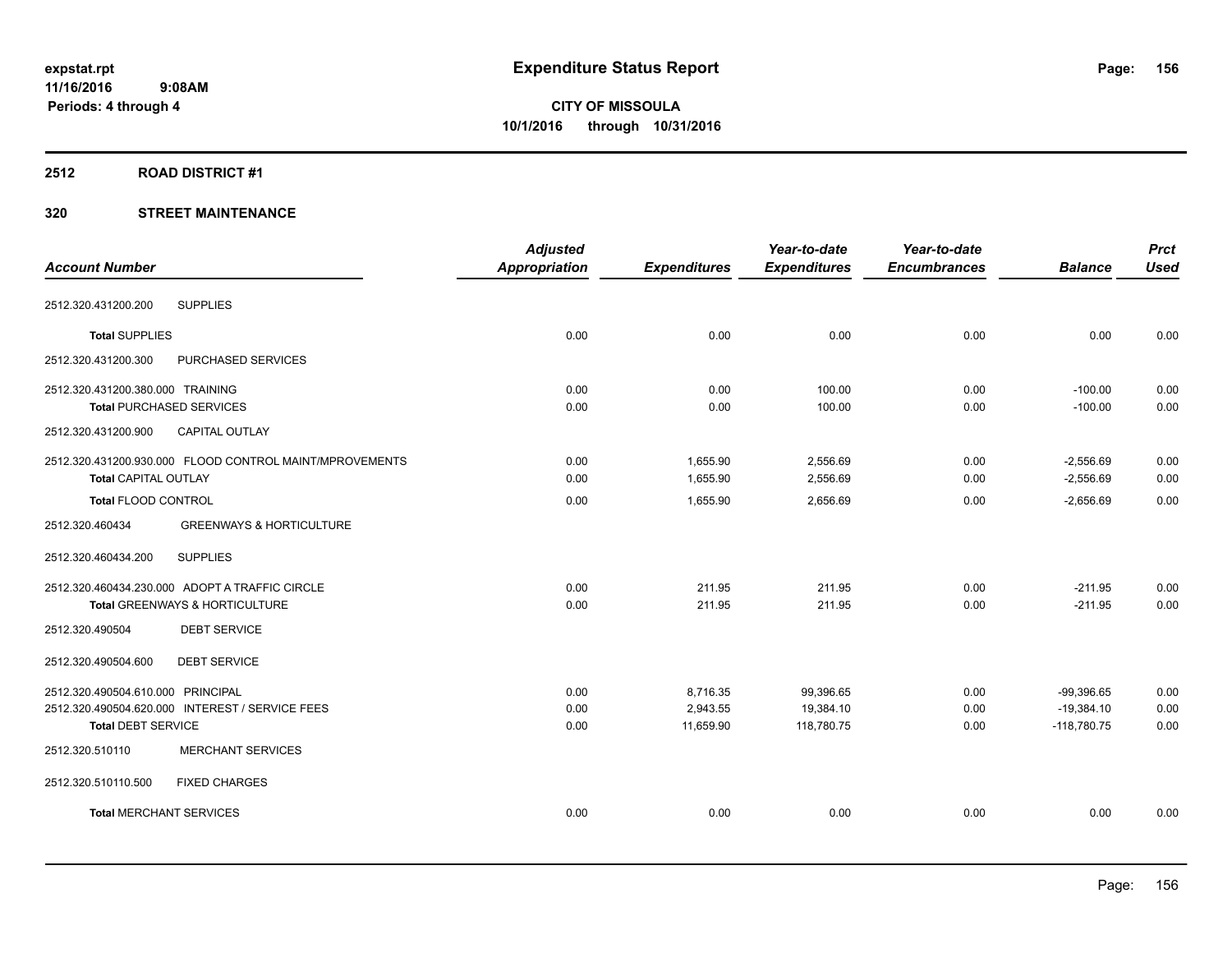| expstat.rpt<br>11/16/2016<br>9:08AM             |                                                 | <b>Expenditure Status Report</b> |                                     |                                     |                |                            |
|-------------------------------------------------|-------------------------------------------------|----------------------------------|-------------------------------------|-------------------------------------|----------------|----------------------------|
| Periods: 4 through 4                            | <b>CITY OF MISSOULA</b><br>10/1/2016<br>through | 10/31/2016                       |                                     |                                     |                |                            |
| 2512<br><b>ROAD DISTRICT #1</b>                 |                                                 |                                  |                                     |                                     |                |                            |
| <b>Total STREET MAINTENANCE</b>                 | 0.00                                            | 112,398.61                       | 407,267.11                          | 0.00                                | $-407,267.11$  | 0.00                       |
| <b>NON-DEPARTMENTAL</b><br>390                  |                                                 |                                  |                                     |                                     |                |                            |
| <b>Account Number</b>                           | <b>Adjusted</b><br><b>Appropriation</b>         | <b>Expenditures</b>              | Year-to-date<br><b>Expenditures</b> | Year-to-date<br><b>Encumbrances</b> | <b>Balance</b> | <b>Prct</b><br><b>Used</b> |
| <b>JUDGMENT &amp; LOSSES</b><br>2512.390.510200 |                                                 |                                  |                                     |                                     |                |                            |
| 2512.390.510200.500<br><b>FIXED CHARGES</b>     |                                                 |                                  |                                     |                                     |                |                            |
| <b>Total NON-DEPARTMENTAL</b>                   | 0.00                                            | 0.00                             | 0.00                                | 0.00                                | 0.00           | 0.00                       |
| Total ROAD DISTRICT #1                          | 0.00                                            | 112,398.61                       | 407,267.11                          | 0.00                                | -407,267.11    | 0.00                       |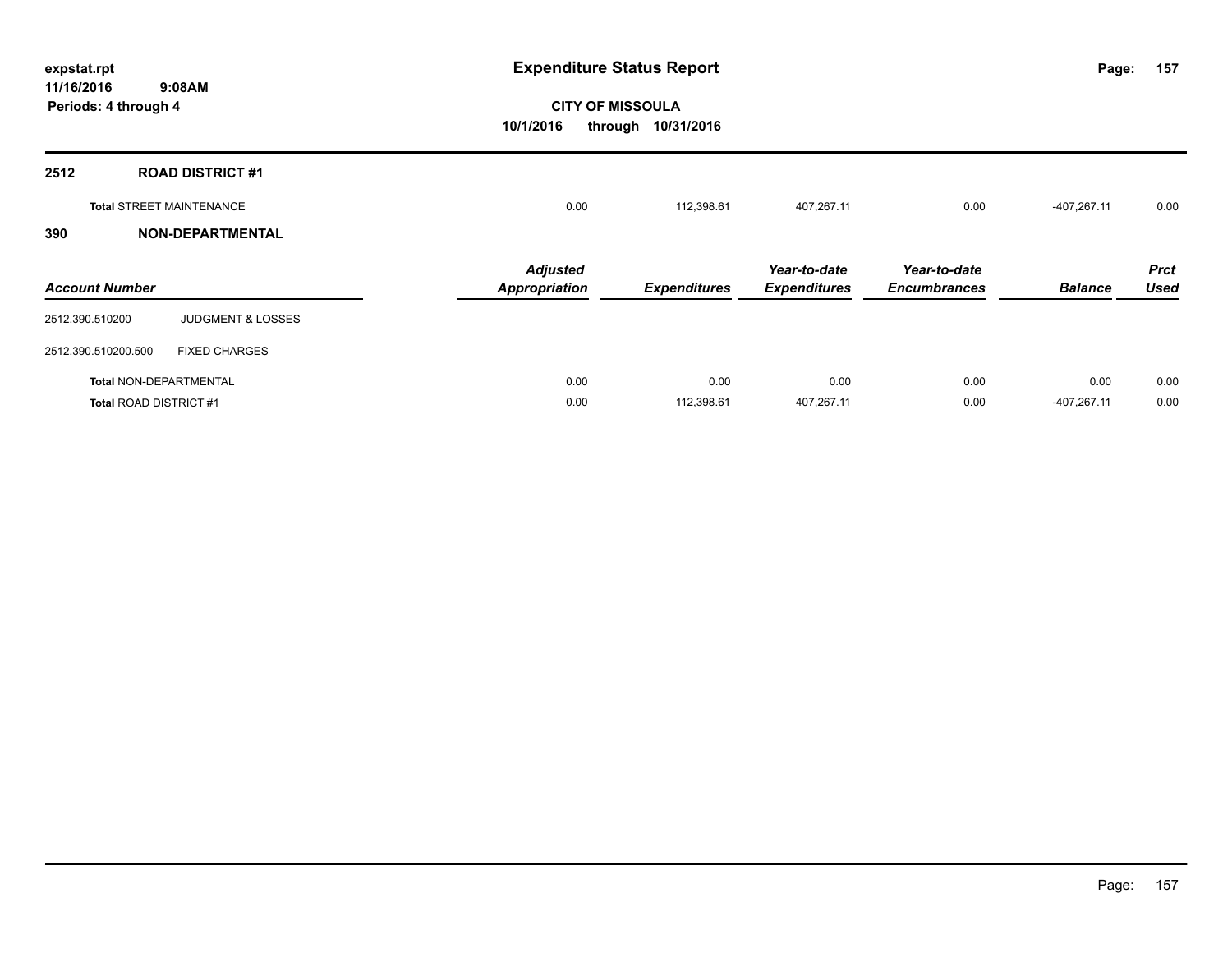## **2513 PARK DISTRICT #1**

|                                |                                                             | <b>Adjusted</b>      |                     | Year-to-date        | Year-to-date        |                | <b>Prct</b> |
|--------------------------------|-------------------------------------------------------------|----------------------|---------------------|---------------------|---------------------|----------------|-------------|
| <b>Account Number</b>          |                                                             | <b>Appropriation</b> | <b>Expenditures</b> | <b>Expenditures</b> | <b>Encumbrances</b> | <b>Balance</b> | <b>Used</b> |
| 2513.370.460400                | RENOVATE REPLACE IMPROV                                     |                      |                     |                     |                     |                |             |
| 2513.370.460400.300            | PURCHASED SERVICES                                          |                      |                     |                     |                     |                |             |
|                                | <b>Total PURCHASED SERVICES</b>                             | 0.00                 | 0.00                | 0.00                | 0.00                | 0.00           | 0.00        |
| 2513.370.460400.900            | <b>CAPITAL OUTLAY</b>                                       |                      |                     |                     |                     |                |             |
|                                | 2513.370.460400.930.000 RENOVATE REPLACE IMPROVE            | 0.00                 | 15,253.69           | 17,430.25           | 0.00                | $-17,430.25$   | 0.00        |
|                                | Total RENOVATE REPLACE IMPROV                               | 0.00                 | 15,253.69           | 17,430.25           | 0.00                | $-17.430.25$   | 0.00        |
| 2513.370.460432                | PARK ADMIN                                                  |                      |                     |                     |                     |                |             |
| 2513.370.460432.100            | PERSONAL SERVICES                                           |                      |                     |                     |                     |                |             |
| <b>Total PERSONAL SERVICES</b> |                                                             | 0.00                 | 0.00                | 0.00                | 0.00                | 0.00           | 0.00        |
| 2513.370.460432.200            | <b>SUPPLIES</b>                                             |                      |                     |                     |                     |                |             |
| <b>Total SUPPLIES</b>          |                                                             | 0.00                 | 0.00                | 0.00                | 0.00                | 0.00           | 0.00        |
| 2513.370.460432.300            | PURCHASED SERVICES                                          |                      |                     |                     |                     |                |             |
|                                | 2513.370.460432.350.000 PROFESSIONAL SERVICES               | 0.00                 | 900.00              | 3,505.10            | 0.00                | $-3,505.10$    | 0.00        |
|                                | <b>Total PURCHASED SERVICES</b>                             | 0.00                 | 900.00              | 3,505.10            | 0.00                | $-3,505.10$    | 0.00        |
| 2513.370.460432.600            | <b>DEBT SERVICE</b>                                         |                      |                     |                     |                     |                |             |
| <b>Total DEBT SERVICE</b>      |                                                             | 0.00                 | 0.00                | 0.00                | 0.00                | 0.00           | 0.00        |
| <b>Total PARK ADMIN</b>        |                                                             | 0.00                 | 900.00              | 3,505.10            | 0.00                | $-3,505.10$    | 0.00        |
| 2513.370.460434                | <b>GREENWAYS &amp; HORTICULTURE</b>                         |                      |                     |                     |                     |                |             |
| 2513.370.460434.100            | PERSONAL SERVICES                                           |                      |                     |                     |                     |                |             |
|                                | 2513.370.460434.110.000 GREENWAYS & HORTCULTURE             | 0.00                 | 5,111.18            | 17,854.26           | 0.00                | $-17,854.26$   | 0.00        |
|                                | 2513.370.460434.140.000 GREENWAYS & HORTICLTURE-EMPL CONTRI | 0.00                 | 1,800.98            | 8.612.17            | 0.00                | $-8,612.17$    | 0.00        |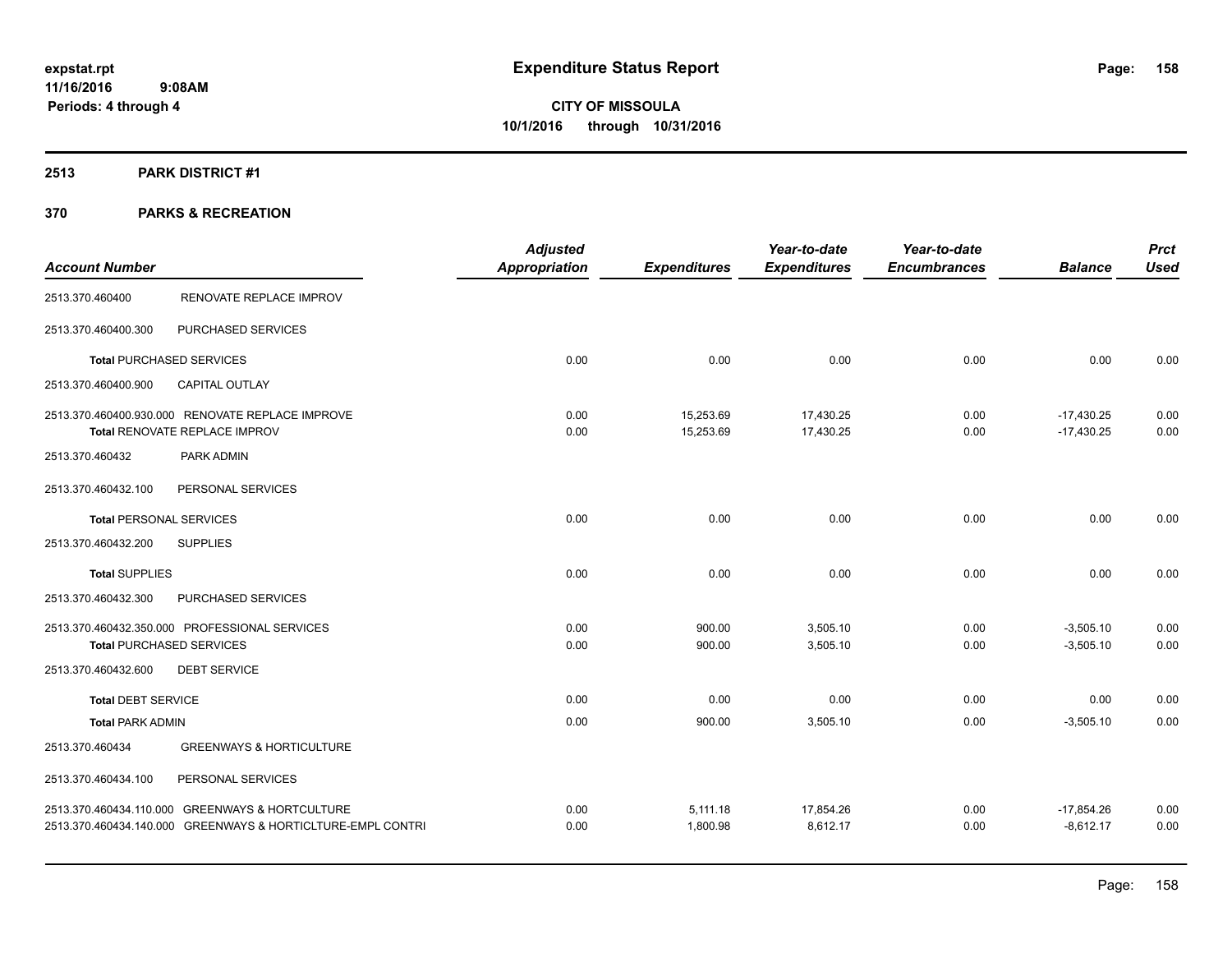## **2513 PARK DISTRICT #1**

|                                       |                                                   | <b>Adjusted</b> |                     | Year-to-date        | Year-to-date        |                | <b>Prct</b> |
|---------------------------------------|---------------------------------------------------|-----------------|---------------------|---------------------|---------------------|----------------|-------------|
| <b>Account Number</b>                 |                                                   | Appropriation   | <b>Expenditures</b> | <b>Expenditures</b> | <b>Encumbrances</b> | <b>Balance</b> | <b>Used</b> |
| <b>Total PERSONAL SERVICES</b>        |                                                   | 0.00            | 6,912.16            | 26,466.43           | 0.00                | $-26,466.43$   | 0.00        |
| 2513.370.460434.200                   | <b>SUPPLIES</b>                                   |                 |                     |                     |                     |                |             |
|                                       | 2513.370.460434.220.000 OPERATING SUPPLIES        | 0.00            | 84.57               | 1.065.09            | 0.00                | $-1,065.09$    | 0.00        |
| 2513.370.460434.231.000 GASOLINE      |                                                   | 0.00            | 0.00                | 399.96              | 0.00                | $-399.96$      | 0.00        |
| <b>Total SUPPLIES</b>                 |                                                   | 0.00            | 84.57               | 1,465.05            | 0.00                | $-1,465.05$    | 0.00        |
| 2513.370.460434.300                   | PURCHASED SERVICES                                |                 |                     |                     |                     |                |             |
|                                       | 2513.370.460434.341.000 ELECTRICITY & NATURAL GAS | 0.00            | 0.00                | 92.77               | 0.00                | $-92.77$       | 0.00        |
| 2513.370.460434.343.000 WATER CHARGES |                                                   | 0.00            | 0.00                | 300.05              | 0.00                | $-300.05$      | 0.00        |
|                                       | 2513.370.460434.350.000 PROFESSIONAL SERVICES     | 0.00            | 900.00              | 5,084.50            | 0.00                | $-5,084.50$    | 0.00        |
|                                       | 2513.370.460434.360.000 REPAIR & MAINTENANCE      | 0.00            | 0.00                | 302.60              | 0.00                | $-302.60$      | 0.00        |
|                                       | <b>Total PURCHASED SERVICES</b>                   | 0.00            | 900.00              | 5,779.92            | 0.00                | $-5,779.92$    | 0.00        |
|                                       | Total GREENWAYS & HORTICULTURE                    | 0.00            | 7,896.73            | 33,711.40           | 0.00                | $-33,711.40$   | 0.00        |
| 2513.370.460439                       | <b>URBAN FORESTRY</b>                             |                 |                     |                     |                     |                |             |
| 2513.370.460439.100                   | PERSONAL SERVICES                                 |                 |                     |                     |                     |                |             |
|                                       | 2513.370.460439.110.000 SALARIES AND WAGES        | 0.00            | 8,452.39            | 20,501.17           | 0.00                | $-20,501.17$   | 0.00        |
|                                       | 2513.370.460439.140.000 EMPLOYER CONTRIBUTIONS    | 0.00            | 3,717.57            | 9,923.20            | 0.00                | $-9,923.20$    | 0.00        |
| <b>Total PERSONAL SERVICES</b>        |                                                   | 0.00            | 12,169.96           | 30,424.37           | 0.00                | $-30,424.37$   | 0.00        |
| 2513.370.460439.200                   | <b>SUPPLIES</b>                                   |                 |                     |                     |                     |                |             |
|                                       | 2513.370.460439.220.000 OPERATING SUPPLIES        | 0.00            | 0.00                | 715.42              | 0.00                | $-715.42$      | 0.00        |
|                                       | 2513.370.460439.230.000 REPAIR/MAINTENANCE        | 0.00            | 0.00                | 19.98               | 0.00                | $-19.98$       | 0.00        |
| <b>Total SUPPLIES</b>                 |                                                   | 0.00            | 0.00                | 735.40              | 0.00                | $-735.40$      | 0.00        |
| 2513.370.460439.300                   | PURCHASED SERVICES                                |                 |                     |                     |                     |                |             |
|                                       | 2513.370.460439.350.000 PROFESSIONAL SERVICES     | 0.00            | 0.00                | 7,193.92            | 0.00                | $-7,193.92$    | 0.00        |
|                                       | <b>Total PURCHASED SERVICES</b>                   | 0.00            | 0.00                | 7,193.92            | 0.00                | -7.193.92      | 0.00        |
| <b>Total URBAN FORESTRY</b>           |                                                   | 0.00            | 12,169.96           | 38,353.69           | 0.00                | $-38,353.69$   | 0.00        |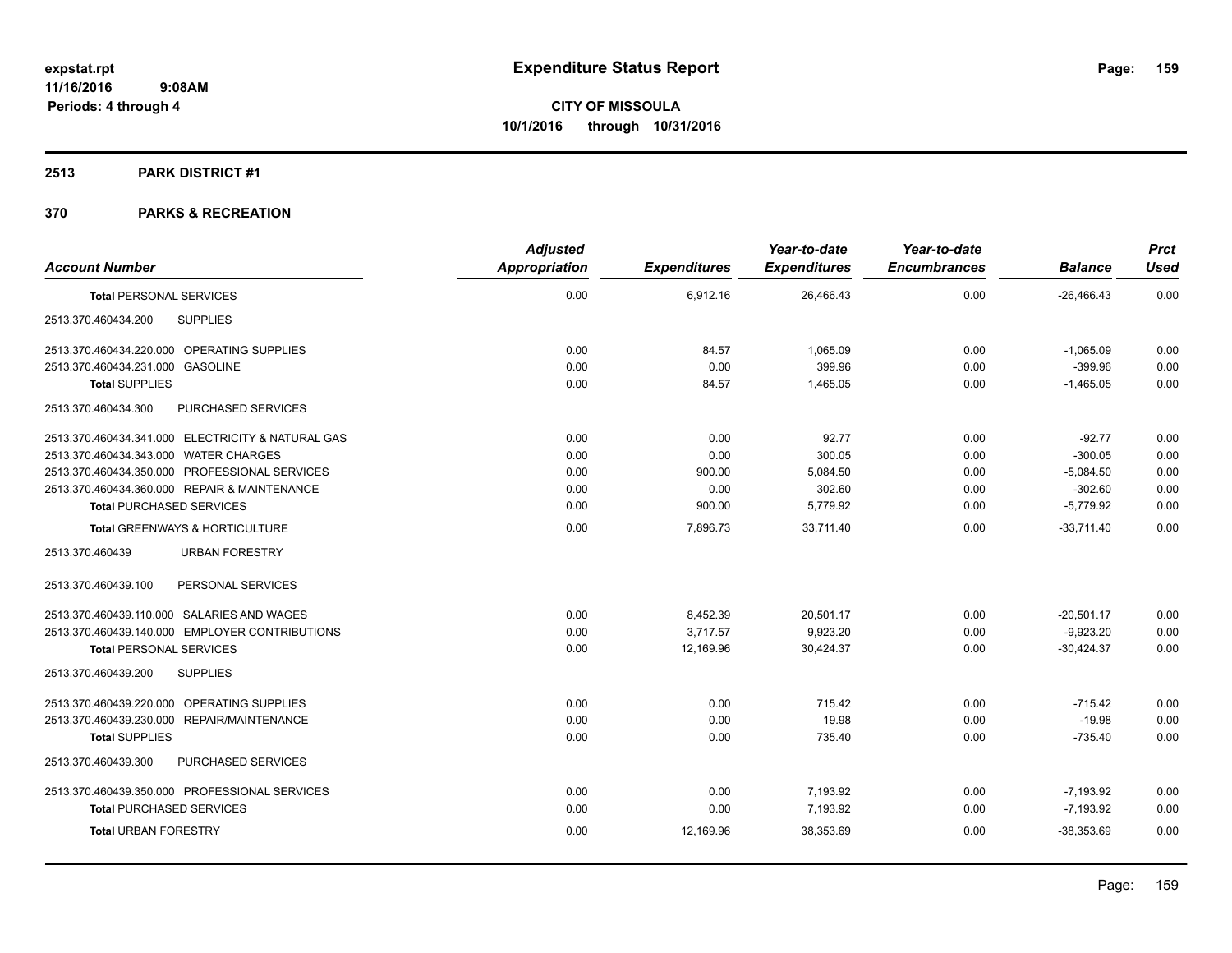## **2513 PARK DISTRICT #1**

| <b>Account Number</b>        |                                              | <b>Adjusted</b><br><b>Appropriation</b> | <b>Expenditures</b> | Year-to-date<br><b>Expenditures</b> | Year-to-date<br><b>Encumbrances</b> | <b>Balance</b>         | <b>Prct</b><br><b>Used</b> |
|------------------------------|----------------------------------------------|-----------------------------------------|---------------------|-------------------------------------|-------------------------------------|------------------------|----------------------------|
| 2513.370.460470              | <b>RECREATION MORE</b>                       |                                         |                     |                                     |                                     |                        |                            |
| 2513.370.460470.100          | PERSONAL SERVICES                            |                                         |                     |                                     |                                     |                        |                            |
|                              | <b>Total PERSONAL SERVICES</b>               | 0.00                                    | 0.00                | 0.00                                | 0.00                                | 0.00                   | 0.00                       |
| 2513.370.460470.200          | <b>SUPPLIES</b>                              |                                         |                     |                                     |                                     |                        |                            |
| <b>Total SUPPLIES</b>        |                                              | 0.00                                    | 0.00                | 0.00                                | 0.00                                | 0.00                   | 0.00                       |
| 2513.370.460470.300          | PURCHASED SERVICES                           |                                         |                     |                                     |                                     |                        |                            |
| <b>Total RECREATION MORE</b> | 2513.370.460470.360.000 REPAIR & MAINTENANCE | 0.00<br>0.00                            | 200.00<br>200.00    | 305.21<br>305.21                    | 0.00<br>0.00                        | $-305.21$<br>$-305.21$ | 0.00<br>0.00               |
| 2513.370.460474              | <b>SPRAY DECKS</b>                           |                                         |                     |                                     |                                     |                        |                            |
| 2513.370.460474.200          | <b>SUPPLIES</b>                              |                                         |                     |                                     |                                     |                        |                            |
| <b>Total SUPPLIES</b>        |                                              | 0.00                                    | 0.00                | 0.00                                | 0.00                                | 0.00                   | 0.00                       |
| 2513.370.460474.300          | PURCHASED SERVICES                           |                                         |                     |                                     |                                     |                        |                            |
| <b>Total SPRAY DECKS</b>     |                                              | 0.00                                    | 0.00                | 0.00                                | 0.00                                | 0.00                   | 0.00                       |
| 2513.370.460477              | <b>GRILL VAN</b>                             |                                         |                     |                                     |                                     |                        |                            |
| 2513.370.460477.200          | <b>SUPPLIES</b>                              |                                         |                     |                                     |                                     |                        |                            |
| <b>Total SUPPLIES</b>        |                                              | 0.00                                    | 0.00                | 0.00                                | 0.00                                | 0.00                   | 0.00                       |
| 2513.370.460477.300          | PURCHASED SERVICES                           |                                         |                     |                                     |                                     |                        |                            |
| <b>Total GRILL VAN</b>       |                                              | 0.00                                    | 0.00                | 0.00                                | 0.00                                | 0.00                   | 0.00                       |
| 2513.370.460484              | <b>CONSERVATION LANDS MGMT</b>               |                                         |                     |                                     |                                     |                        |                            |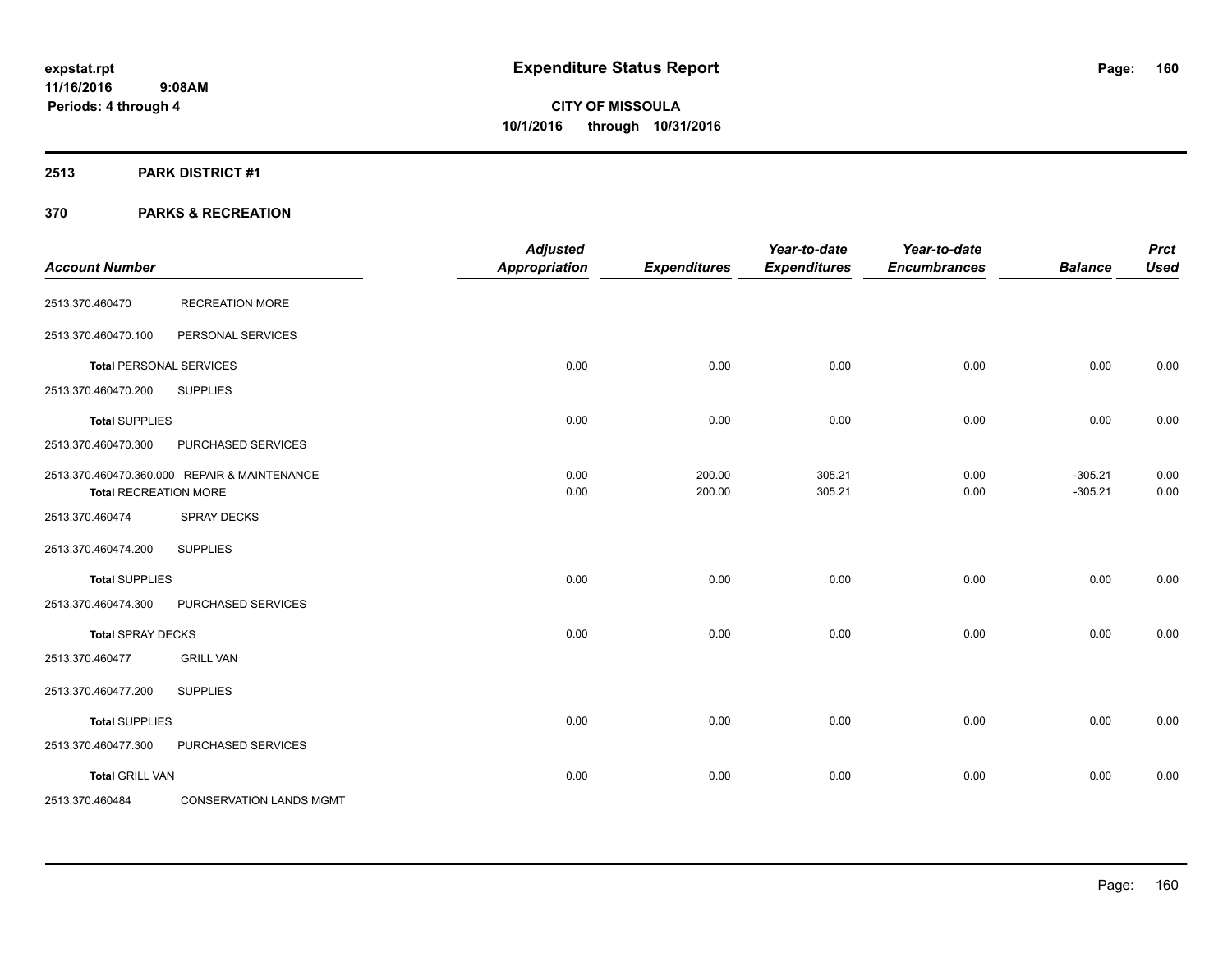### **2513 PARK DISTRICT #1**

|                                                               | <b>Adjusted</b>      |                     | Year-to-date        | Year-to-date        |                | <b>Prct</b> |
|---------------------------------------------------------------|----------------------|---------------------|---------------------|---------------------|----------------|-------------|
| <b>Account Number</b>                                         | <b>Appropriation</b> | <b>Expenditures</b> | <b>Expenditures</b> | <b>Encumbrances</b> | <b>Balance</b> | <b>Used</b> |
| PERSONAL SERVICES<br>2513.370.460484.100                      |                      |                     |                     |                     |                |             |
| 2513.370.460484.110.000 CONSRVTN LAND MGMT/WAGES              | 0.00                 | 9,334.52            | 25,334.69           | 0.00                | $-25,334.69$   | 0.00        |
| 2513.370.460484.120.000 OVERTIME/TERMINATION                  | 0.00                 | 6.92                | 20.10               | 0.00                | $-20.10$       | 0.00        |
| 2513.370.460484.140.000 CONSRVTN LAND MGMT/EMP CONTRIBUTIONS  | 0.00                 | 2,690.60            | 7,972.27            | 0.00                | $-7,972.27$    | 0.00        |
| <b>Total PERSONAL SERVICES</b>                                | 0.00                 | 12,032.04           | 33,327.06           | 0.00                | $-33,327.06$   | 0.00        |
| <b>SUPPLIES</b><br>2513.370.460484.200                        |                      |                     |                     |                     |                |             |
| 2513.370.460484.220.000 OPERATING SUPPLIES                    | 0.00                 | 8,865.28            | 9,254.76            | 0.00                | $-9,254.76$    | 0.00        |
| 2513.370.460484.230.000 REPAIR/MAINTENANCE                    | 0.00                 | 3,526.95            | 4,077.54            | 0.00                | $-4,077.54$    | 0.00        |
| <b>Total SUPPLIES</b>                                         | 0.00                 | 12,392.23           | 13,332.30           | 0.00                | $-13,332.30$   | 0.00        |
| 2513.370.460484.300<br>PURCHASED SERVICES                     |                      |                     |                     |                     |                |             |
| 2513.370.460484.350.000 PROFESSIONAL SERVICES                 | 0.00                 | 1,525.00            | 14,749.75           | 0.00                | $-14,749.75$   | 0.00        |
| <b>Total PURCHASED SERVICES</b>                               | 0.00                 | 1,525.00            | 14,749.75           | 0.00                | $-14,749.75$   | 0.00        |
| <b>Total CONSERVATION LANDS MGMT</b>                          | 0.00                 | 25,949.27           | 61,409.11           | 0.00                | $-61,409.11$   | 0.00        |
| <b>SAFETY &amp; TRAINING</b><br>2513.370.460485               |                      |                     |                     |                     |                |             |
| PERSONAL SERVICES<br>2513.370.460485.100                      |                      |                     |                     |                     |                |             |
| <b>Total PERSONAL SERVICES</b>                                | 0.00                 | 0.00                | 0.00                | 0.00                | 0.00           | 0.00        |
| 2513.370.460485.300<br>PURCHASED SERVICES                     |                      |                     |                     |                     |                |             |
| <b>Total SAFETY &amp; TRAINING</b>                            | 0.00                 | 0.00                | 0.00                | 0.00                | 0.00           | 0.00        |
| 2513.370.460501<br>PARK MAINTENANCE ROUTINE                   |                      |                     |                     |                     |                |             |
| 2513.370.460501.100<br>PERSONAL SERVICES                      |                      |                     |                     |                     |                |             |
| 2513.370.460501.110.000 PARK MAINT ROUTINE/SALARIES AND WAGES | 0.00                 | 0.00                | 1,733.54            | 0.00                | $-1,733.54$    | 0.00        |
| 2513.370.460501.140.000 PARK MAINT ROUTINE/WAGES              | 0.00                 | 0.00                | 244.32              | 0.00                | $-244.32$      | 0.00        |
| <b>Total PERSONAL SERVICES</b>                                | 0.00                 | 0.00                | 1,977.86            | 0.00                | $-1,977.86$    | 0.00        |
|                                                               |                      |                     |                     |                     |                |             |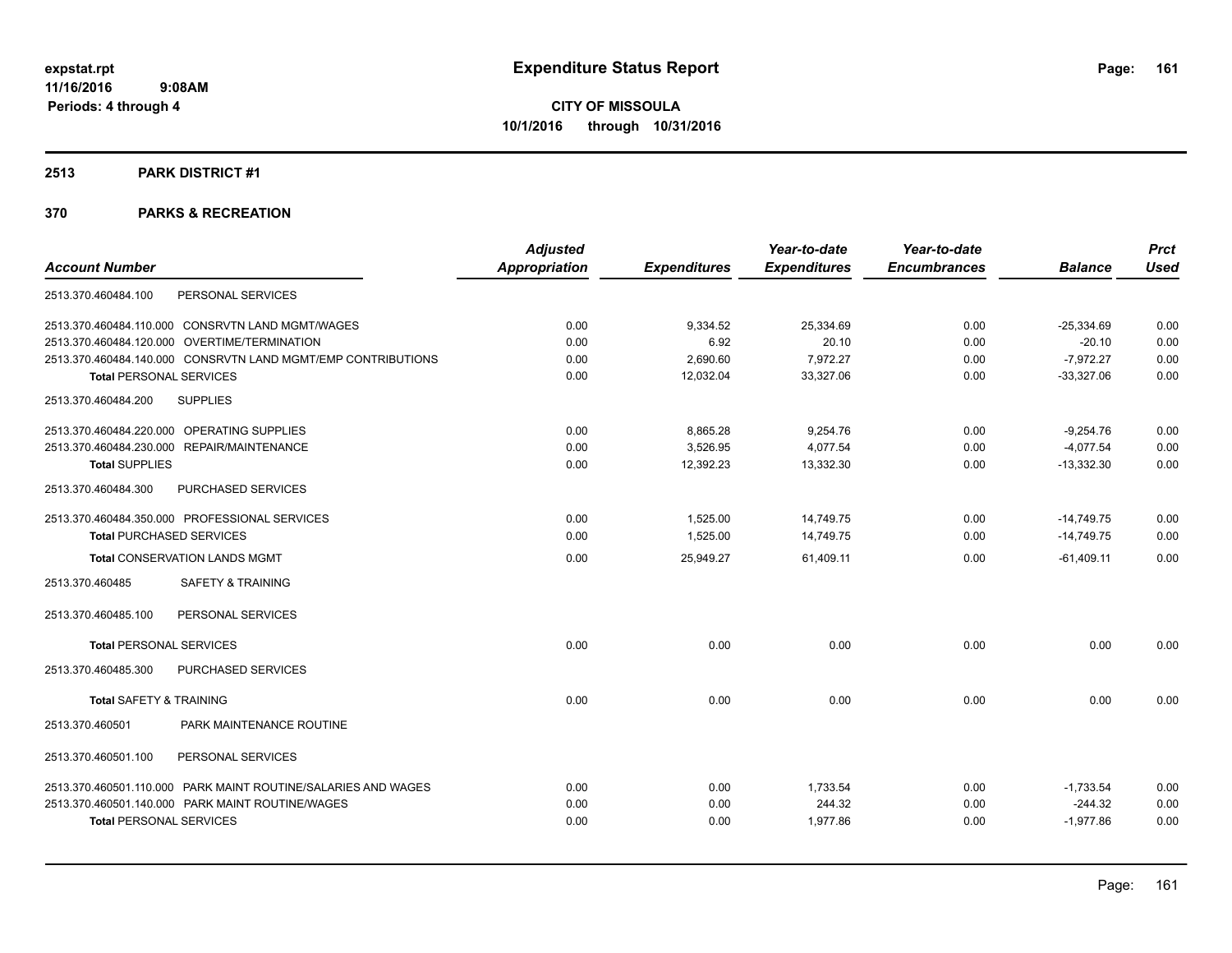### **2513 PARK DISTRICT #1**

| <b>Balance</b><br><b>Used</b><br>$-30,843.33$<br>0.00<br>$-20,552.83$<br>0.00<br>$-8,164.00$<br>0.00<br>0.00<br>$-59,560.16$<br>$-26,184.75$<br>0.00 |
|------------------------------------------------------------------------------------------------------------------------------------------------------|
|                                                                                                                                                      |
|                                                                                                                                                      |
|                                                                                                                                                      |
|                                                                                                                                                      |
|                                                                                                                                                      |
|                                                                                                                                                      |
|                                                                                                                                                      |
|                                                                                                                                                      |
| 0.00                                                                                                                                                 |
| 0.00                                                                                                                                                 |
| 0.00                                                                                                                                                 |
| 0.00                                                                                                                                                 |
| 0.00                                                                                                                                                 |
| 0.00                                                                                                                                                 |
|                                                                                                                                                      |
|                                                                                                                                                      |
| 0.00                                                                                                                                                 |
|                                                                                                                                                      |
|                                                                                                                                                      |
| 0.00<br>0.00                                                                                                                                         |
|                                                                                                                                                      |
|                                                                                                                                                      |
| 0.00                                                                                                                                                 |
| 0.00                                                                                                                                                 |
| 0.00                                                                                                                                                 |
| $-7,298.38$<br>$-1.874.39$<br>$-3,414.97$<br>$-26, 138.19$<br>$-64,910.68$<br>$-126,448.70$<br>0.00<br>$-168,221.62$<br>$-3,548.83$<br>$-171,770.45$ |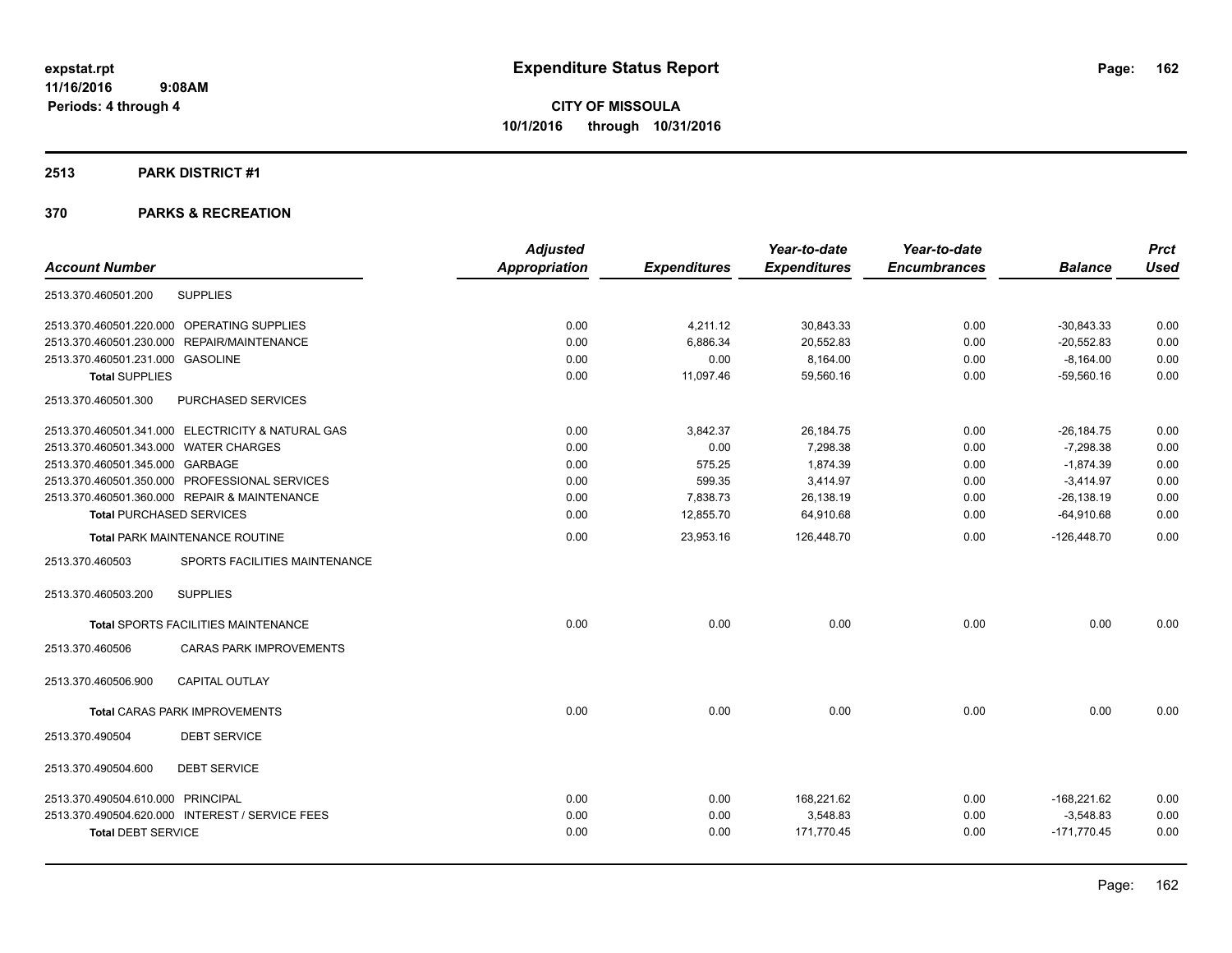## **2513 PARK DISTRICT #1**

| <b>Account Number</b>         |                                | <b>Adjusted</b><br>Appropriation | <b>Expenditures</b> | Year-to-date<br><b>Expenditures</b> | Year-to-date<br><b>Encumbrances</b> | <b>Balance</b> | <b>Prct</b><br><b>Used</b> |
|-------------------------------|--------------------------------|----------------------------------|---------------------|-------------------------------------|-------------------------------------|----------------|----------------------------|
| 2513.370.510110               | <b>MERCHANT SERVICES</b>       |                                  |                     |                                     |                                     |                |                            |
| 2513.370.510110.500           | <b>FIXED CHARGES</b>           |                                  |                     |                                     |                                     |                |                            |
|                               | <b>Total MERCHANT SERVICES</b> | 0.00                             | 0.00                | 0.00                                | 0.00                                | 0.00           | 0.00                       |
| <b>Total PARK DISTRICT #1</b> |                                | 0.00                             | 86,322.81           | 452.933.91                          | 0.00                                | -452.933.91    | 0.00                       |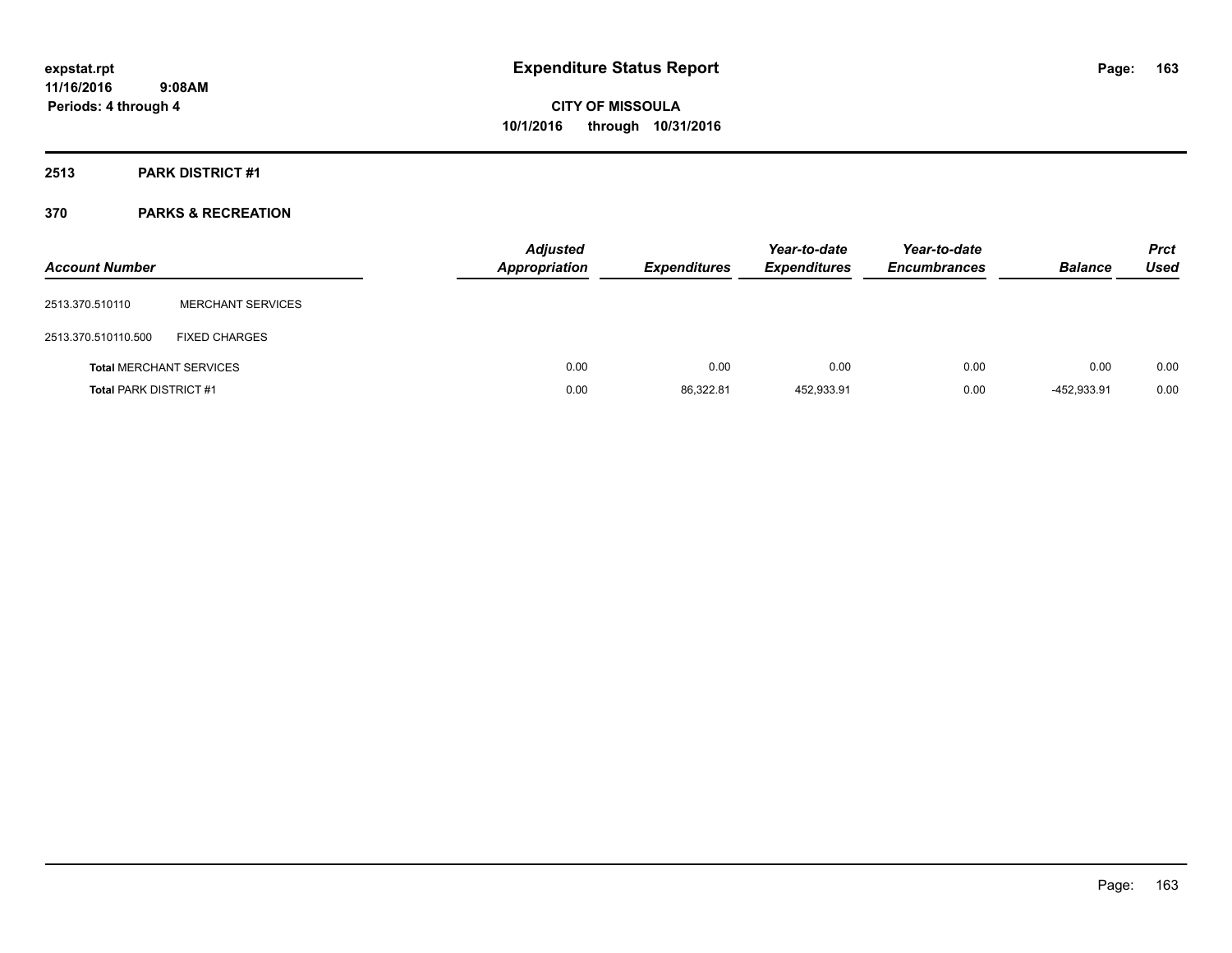## **2514 PUBLIC SAFETY & JUSTICE DISTRICT**

## **297 PUBLIC SAFETY/JUSTICE**

| <b>Account Number</b>      |                                                   | <b>Adjusted</b><br><b>Appropriation</b> | <b>Expenditures</b> | Year-to-date<br><b>Expenditures</b> | Year-to-date<br><b>Encumbrances</b> | <b>Balance</b> | <b>Prct</b><br><b>Used</b> |
|----------------------------|---------------------------------------------------|-----------------------------------------|---------------------|-------------------------------------|-------------------------------------|----------------|----------------------------|
| 2514.297.420000            | <b>PUBLIC SAFETY</b>                              |                                         |                     |                                     |                                     |                |                            |
| 2514.297.420000.300        | <b>PURCHASED SERVICES</b>                         |                                         |                     |                                     |                                     |                |                            |
| <b>Total PUBLIC SAFETY</b> |                                                   | 0.00                                    | 0.00                | 0.00                                | 0.00                                | 0.00           | 0.00                       |
| 2514.297.510110            | <b>MERCHANT SERVICES</b>                          |                                         |                     |                                     |                                     |                |                            |
| 2514.297.510110.500        | <b>FIXED CHARGES</b>                              |                                         |                     |                                     |                                     |                |                            |
|                            | <b>Total PUBLIC SAFETY &amp; JUSTICE DISTRICT</b> | 0.00                                    | 0.00                | 0.00                                | 0.00                                | 0.00           | 0.00                       |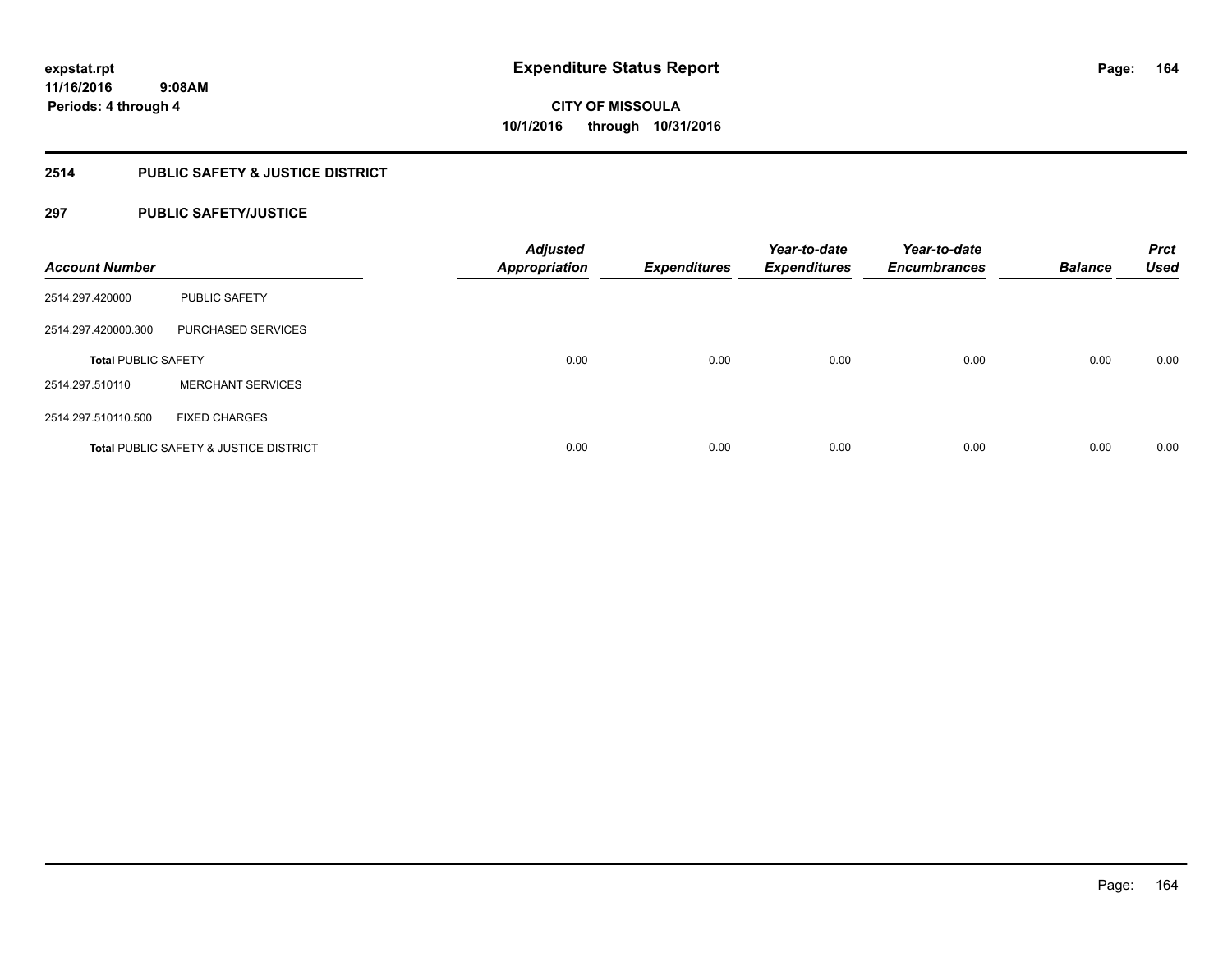## **2820 STATE GAS TAX FUND**

## **280 PUBLIC WORKS OPERATIONS**

|                                      |                                 | <b>Adjusted</b>      |                     | Year-to-date        | Year-to-date        |                | <b>Prct</b> |
|--------------------------------------|---------------------------------|----------------------|---------------------|---------------------|---------------------|----------------|-------------|
| <b>Account Number</b>                |                                 | <b>Appropriation</b> | <b>Expenditures</b> | <b>Expenditures</b> | <b>Encumbrances</b> | <b>Balance</b> | <b>Used</b> |
| 2820.280.430230                      | STREET RESTORATION              |                      |                     |                     |                     |                |             |
| 2820.280.430230.300                  | PURCHASED SERVICES              |                      |                     |                     |                     |                |             |
|                                      | <b>Total PURCHASED SERVICES</b> | 0.00                 | 0.00                | 0.00                | 0.00                | 0.00           | 0.00        |
| 2820.280.430230.500                  | <b>FIXED CHARGES</b>            |                      |                     |                     |                     |                |             |
| <b>Total FIXED CHARGES</b>           |                                 | 0.00                 | 0.00                | 0.00                | 0.00                | 0.00           | 0.00        |
| 2820.280.430230.800                  | OTHER OBJECTS                   |                      |                     |                     |                     |                |             |
| <b>Total OTHER OBJECTS</b>           |                                 | 0.00                 | 0.00                | 0.00                | 0.00                | 0.00           | 0.00        |
| 2820.280.430230.900                  | <b>CAPITAL OUTLAY</b>           |                      |                     |                     |                     |                |             |
| 2820.280.430230.930.000 IMPROVEMENTS |                                 | 0.00                 | 0.00                | 131,458.14          | 0.00                | $-131,458.14$  | 0.00        |
|                                      | <b>Total STREET RESTORATION</b> | 0.00                 | 0.00                | 131,458.14          | 0.00                | $-131,458.14$  | 0.00        |
| 2820.280.510110                      | <b>MERCHANT SERVICES</b>        |                      |                     |                     |                     |                |             |
| 2820.280.510110.500                  | <b>FIXED CHARGES</b>            |                      |                     |                     |                     |                |             |
| <b>Total FIXED CHARGES</b>           |                                 | 0.00                 | 0.00                | 0.00                | 0.00                | 0.00           | 0.00        |
|                                      | <b>Total MERCHANT SERVICES</b>  | 0.00                 | 0.00                | 0.00                | 0.00                | 0.00           | 0.00        |
|                                      | <b>Total STATE GAS TAX FUND</b> | 0.00                 | 0.00                | 131,458.14          | 0.00                | $-131,458.14$  | 0.00        |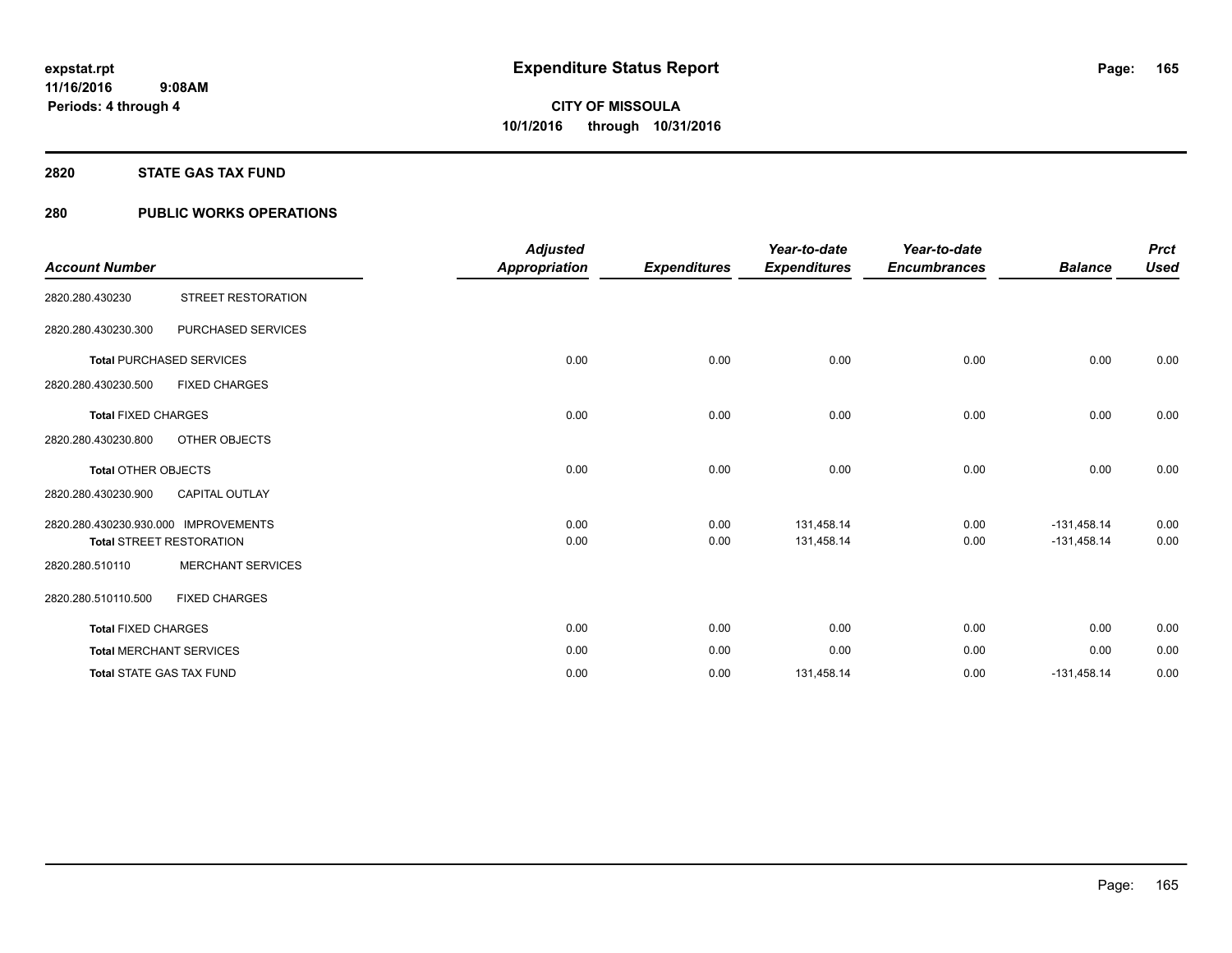## **2917 CRIME VICTIM SURCHARGE**

## **390 NON-DEPARTMENTAL**

| <b>Account Number</b> |                                     | Adjusted<br><b>Appropriation</b> | <b>Expenditures</b> | Year-to-date<br><b>Expenditures</b> | Year-to-date<br><b>Encumbrances</b> | <b>Balance</b> | <b>Prct</b><br><b>Used</b> |
|-----------------------|-------------------------------------|----------------------------------|---------------------|-------------------------------------|-------------------------------------|----------------|----------------------------|
| 2917.390.510110       | <b>MERCHANT SERVICES</b>            |                                  |                     |                                     |                                     |                |                            |
| 2917.390.510110.500   | <b>FIXED CHARGES</b>                |                                  |                     |                                     |                                     |                |                            |
|                       | <b>Total CRIME VICTIM SURCHARGE</b> | 0.00                             | 0.00                | 0.00                                | 0.00                                | 0.00           | 0.00                       |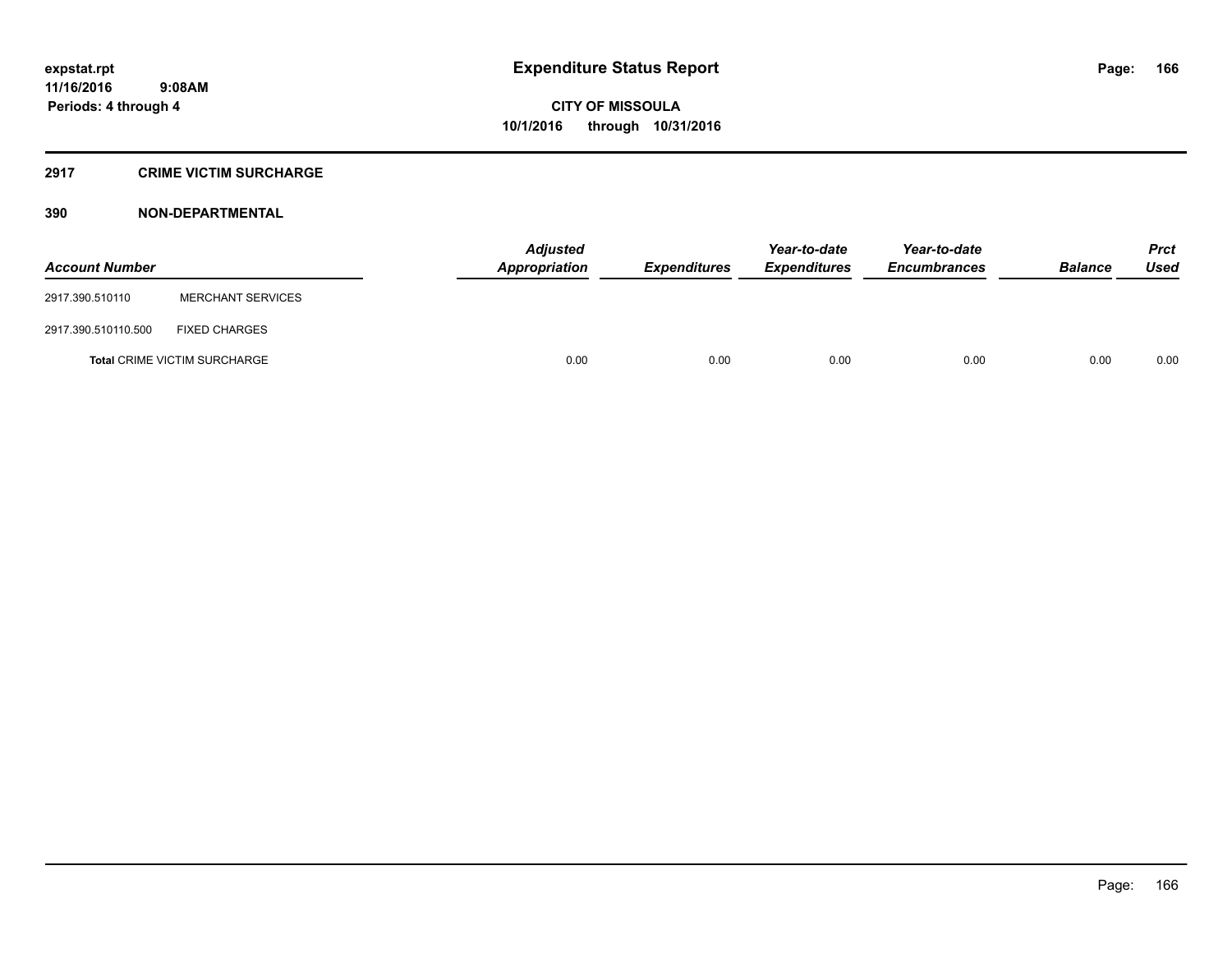**CITY OF MISSOULA 10/1/2016 through 10/31/2016**

## **2918 LAW ENFORCEMENT BLOCK GRANT FUND**

| <b>Account Number</b> |                                   | <b>Adjusted</b><br>Appropriation | <b>Expenditures</b> | Year-to-date<br><b>Expenditures</b> | Year-to-date<br><b>Encumbrances</b> | <b>Balance</b> | <b>Prct</b><br><b>Used</b> |
|-----------------------|-----------------------------------|----------------------------------|---------------------|-------------------------------------|-------------------------------------|----------------|----------------------------|
| 2918.290.420170       | <b>JAG VIII GRANT</b>             |                                  |                     |                                     |                                     |                |                            |
| 2918.290.420170.200   | <b>SUPPLIES</b>                   |                                  |                     |                                     |                                     |                |                            |
| <b>Total SUPPLIES</b> |                                   | 0.00                             | 0.00                | 0.00                                | 0.00                                | 0.00           | 0.00                       |
| 2918.290.420170.300   | PURCHASED SERVICES                |                                  |                     |                                     |                                     |                |                            |
|                       | <b>Total PURCHASED SERVICES</b>   | 0.00                             | 0.00                | 0.00                                | 0.00                                | 0.00           | 0.00                       |
| 2918.290.420170.900   | CAPITAL OUTLAY                    |                                  |                     |                                     |                                     |                |                            |
| Total JAG VIII GRANT  |                                   | 0.00                             | 0.00                | 0.00                                | 0.00                                | 0.00           | 0.00                       |
| 2918.290.420171       | <b>JAG IX GRANT</b>               |                                  |                     |                                     |                                     |                |                            |
| 2918.290.420171.200   | <b>SUPPLIES</b>                   |                                  |                     |                                     |                                     |                |                            |
| <b>Total SUPPLIES</b> |                                   | 0.00                             | 0.00                | 0.00                                | 0.00                                | 0.00           | 0.00                       |
| 2918.290.420171.300   | PURCHASED SERVICES                |                                  |                     |                                     |                                     |                |                            |
|                       | <b>Total PURCHASED SERVICES</b>   | 0.00                             | 0.00                | 0.00                                | 0.00                                | 0.00           | 0.00                       |
| 2918.290.420171.700   | <b>GRANTS &amp; CONTRIBUTIONS</b> |                                  |                     |                                     |                                     |                |                            |
| Total JAG IX GRANT    |                                   | 0.00                             | 0.00                | 0.00                                | 0.00                                | 0.00           | 0.00                       |
| 2918.290.420172       | <b>JAG XII</b>                    |                                  |                     |                                     |                                     |                |                            |
| 2918.290.420172.300   | PURCHASED SERVICES                |                                  |                     |                                     |                                     |                |                            |
|                       | Total PURCHASED SERVICES          | 0.00                             | 0.00                | 0.00                                | 0.00                                | 0.00           | 0.00                       |
| 2918.290.420172.900   | CAPITAL OUTLAY                    |                                  |                     |                                     |                                     |                |                            |
| <b>Total JAG XII</b>  |                                   | 0.00                             | 0.00                | 0.00                                | 0.00                                | 0.00           | 0.00                       |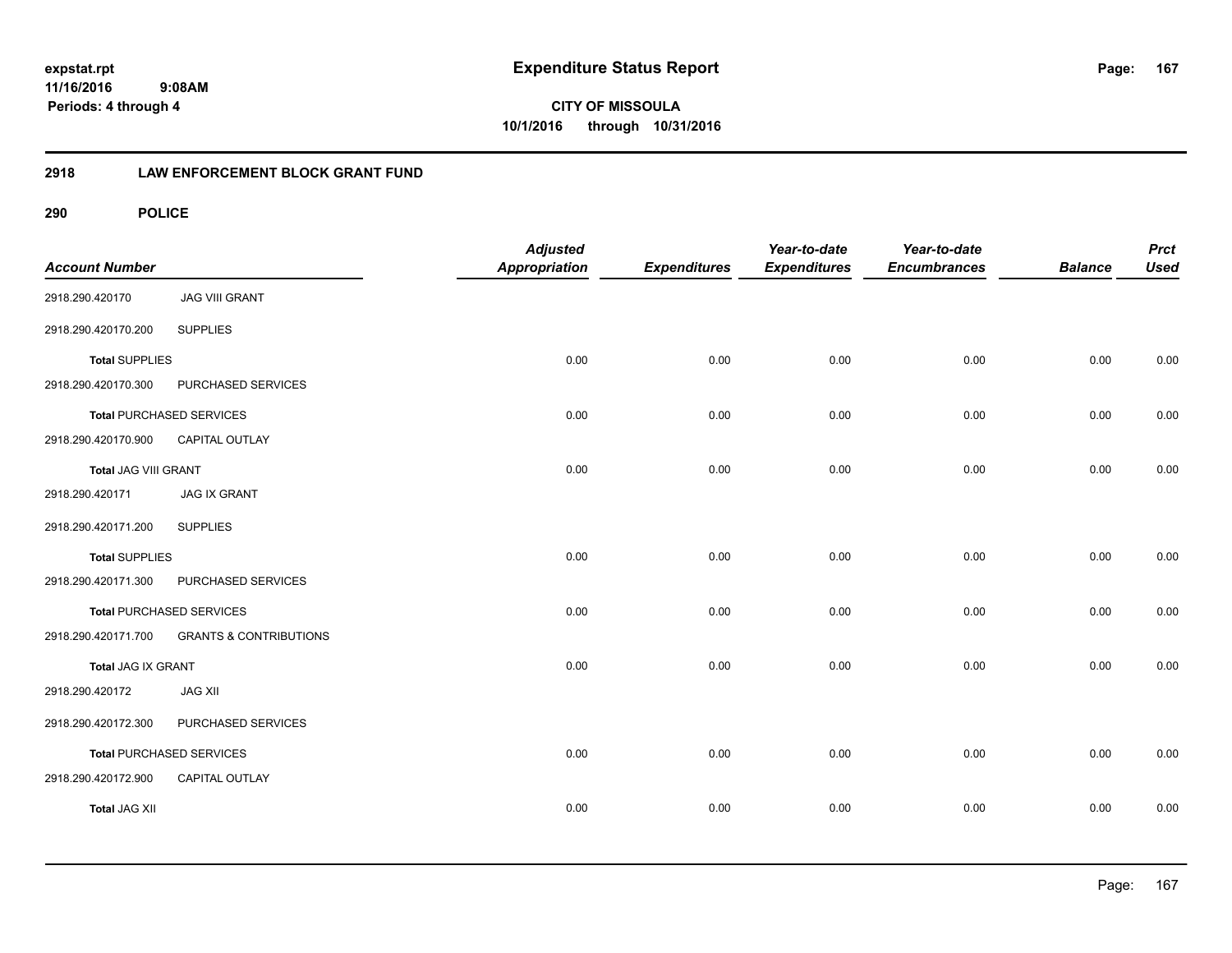**CITY OF MISSOULA 10/1/2016 through 10/31/2016**

## **2918 LAW ENFORCEMENT BLOCK GRANT FUND**

| <b>Account Number</b> |                                         | <b>Adjusted</b><br>Appropriation | <b>Expenditures</b> | Year-to-date<br><b>Expenditures</b> | Year-to-date<br><b>Encumbrances</b> | <b>Balance</b> | <b>Prct</b><br><b>Used</b> |
|-----------------------|-----------------------------------------|----------------------------------|---------------------|-------------------------------------|-------------------------------------|----------------|----------------------------|
| 2918.290.420173       | <b>JAG XI</b>                           |                                  |                     |                                     |                                     |                |                            |
| 2918.290.420173.200   | <b>SUPPLIES</b>                         |                                  |                     |                                     |                                     |                |                            |
| <b>Total SUPPLIES</b> |                                         | 0.00                             | 0.00                | 0.00                                | 0.00                                | 0.00           | 0.00                       |
| 2918.290.420173.300   | PURCHASED SERVICES                      |                                  |                     |                                     |                                     |                |                            |
|                       | <b>Total PURCHASED SERVICES</b>         | 0.00                             | 0.00                | 0.00                                | 0.00                                | 0.00           | 0.00                       |
| 2918.290.420173.700   | <b>GRANTS &amp; CONTRIBUTIONS</b>       |                                  |                     |                                     |                                     |                |                            |
|                       | Total GRANTS & CONTRIBUTIONS            | 0.00                             | 0.00                | 0.00                                | 0.00                                | 0.00           | 0.00                       |
| 2918.290.420173.900   | <b>CAPITAL OUTLAY</b>                   |                                  |                     |                                     |                                     |                |                            |
| <b>Total JAG XI</b>   |                                         | 0.00                             | 0.00                | 0.00                                | 0.00                                | 0.00           | 0.00                       |
| 2918.290.420174       | <b>JAG V GRANT</b>                      |                                  |                     |                                     |                                     |                |                            |
| 2918.290.420174.200   | <b>SUPPLIES</b>                         |                                  |                     |                                     |                                     |                |                            |
| <b>Total SUPPLIES</b> |                                         | 0.00                             | 0.00                | 0.00                                | 0.00                                | 0.00           | 0.00                       |
| 2918.290.420174.300   | PURCHASED SERVICES                      |                                  |                     |                                     |                                     |                |                            |
|                       | <b>Total PURCHASED SERVICES</b>         | 0.00                             | 0.00                | 0.00                                | 0.00                                | 0.00           | 0.00                       |
| 2918.290.420174.700   | <b>GRANTS &amp; CONTRIBUTIONS</b>       |                                  |                     |                                     |                                     |                |                            |
|                       | <b>Total GRANTS &amp; CONTRIBUTIONS</b> | 0.00                             | 0.00                | 0.00                                | 0.00                                | 0.00           | 0.00                       |
| 2918.290.420174.900   | CAPITAL OUTLAY                          |                                  |                     |                                     |                                     |                |                            |
| Total JAG V GRANT     |                                         | 0.00                             | 0.00                | 0.00                                | 0.00                                | 0.00           | 0.00                       |
| 2918.290.420175       | <b>JAG X GRANT</b>                      |                                  |                     |                                     |                                     |                |                            |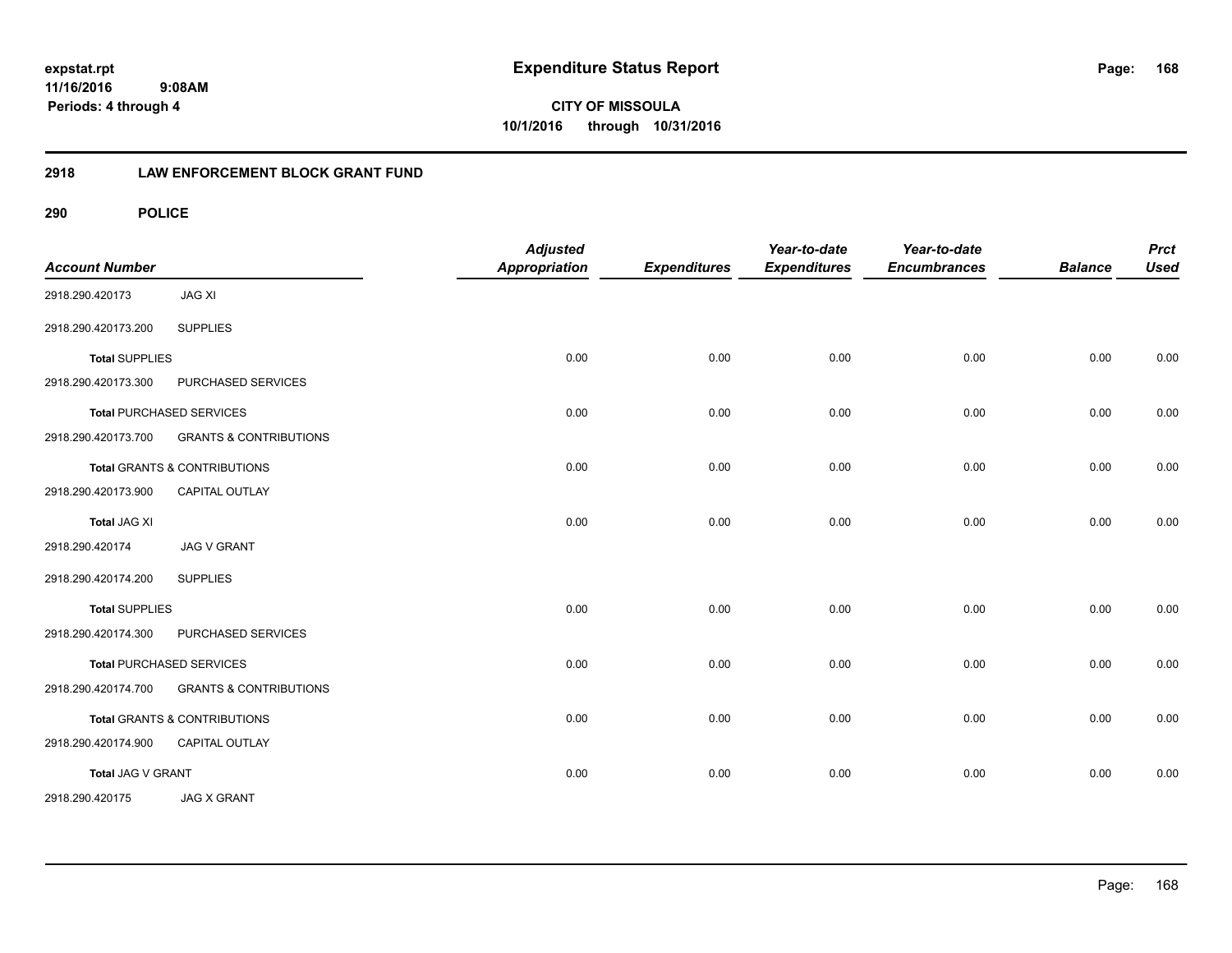**CITY OF MISSOULA 10/1/2016 through 10/31/2016**

## **2918 LAW ENFORCEMENT BLOCK GRANT FUND**

| <b>Account Number</b>       |                                         | <b>Adjusted</b><br><b>Appropriation</b> | <b>Expenditures</b> | Year-to-date<br><b>Expenditures</b> | Year-to-date<br><b>Encumbrances</b> | <b>Balance</b> | <b>Prct</b><br><b>Used</b> |
|-----------------------------|-----------------------------------------|-----------------------------------------|---------------------|-------------------------------------|-------------------------------------|----------------|----------------------------|
| 2918.290.420175.200         | <b>SUPPLIES</b>                         |                                         |                     |                                     |                                     |                |                            |
| <b>Total SUPPLIES</b>       |                                         | 0.00                                    | 0.00                | 0.00                                | 0.00                                | 0.00           | 0.00                       |
| 2918.290.420175.300         | PURCHASED SERVICES                      |                                         |                     |                                     |                                     |                |                            |
| Total JAG X GRANT           |                                         | 0.00                                    | 0.00                | 0.00                                | 0.00                                | 0.00           | 0.00                       |
| 2918.290.420176             | <b>JAG VII GRANT</b>                    |                                         |                     |                                     |                                     |                |                            |
| 2918.290.420176.100         | PERSONAL SERVICES                       |                                         |                     |                                     |                                     |                |                            |
|                             | <b>Total PERSONAL SERVICES</b>          | 0.00                                    | 0.00                | 0.00                                | 0.00                                | 0.00           | 0.00                       |
| 2918.290.420176.200         | <b>SUPPLIES</b>                         |                                         |                     |                                     |                                     |                |                            |
| <b>Total SUPPLIES</b>       |                                         | 0.00                                    | 0.00                | 0.00                                | 0.00                                | 0.00           | 0.00                       |
| 2918.290.420176.300         | PURCHASED SERVICES                      |                                         |                     |                                     |                                     |                |                            |
|                             | <b>Total PURCHASED SERVICES</b>         | 0.00                                    | 0.00                | 0.00                                | 0.00                                | 0.00           | 0.00                       |
| 2918.290.420176.700         | <b>GRANTS &amp; CONTRIBUTIONS</b>       |                                         |                     |                                     |                                     |                |                            |
|                             | <b>Total GRANTS &amp; CONTRIBUTIONS</b> | 0.00                                    | 0.00                | 0.00                                | 0.00                                | 0.00           | 0.00                       |
| 2918.290.420176.900         | CAPITAL OUTLAY                          |                                         |                     |                                     |                                     |                |                            |
| Total JAG VII GRANT         |                                         | 0.00                                    | 0.00                | 0.00                                | 0.00                                | 0.00           | 0.00                       |
| 2918.290.420177             | <b>SMART POLICING</b>                   |                                         |                     |                                     |                                     |                |                            |
| 2918.290.420177.700         | <b>GRANTS &amp; CONTRIBUTIONS</b>       |                                         |                     |                                     |                                     |                |                            |
| <b>Total SMART POLICING</b> |                                         | 0.00                                    | 0.00                | 0.00                                | 0.00                                | 0.00           | 0.00                       |
| 2918.290.420178             | COPS HIRING FY2011                      |                                         |                     |                                     |                                     |                |                            |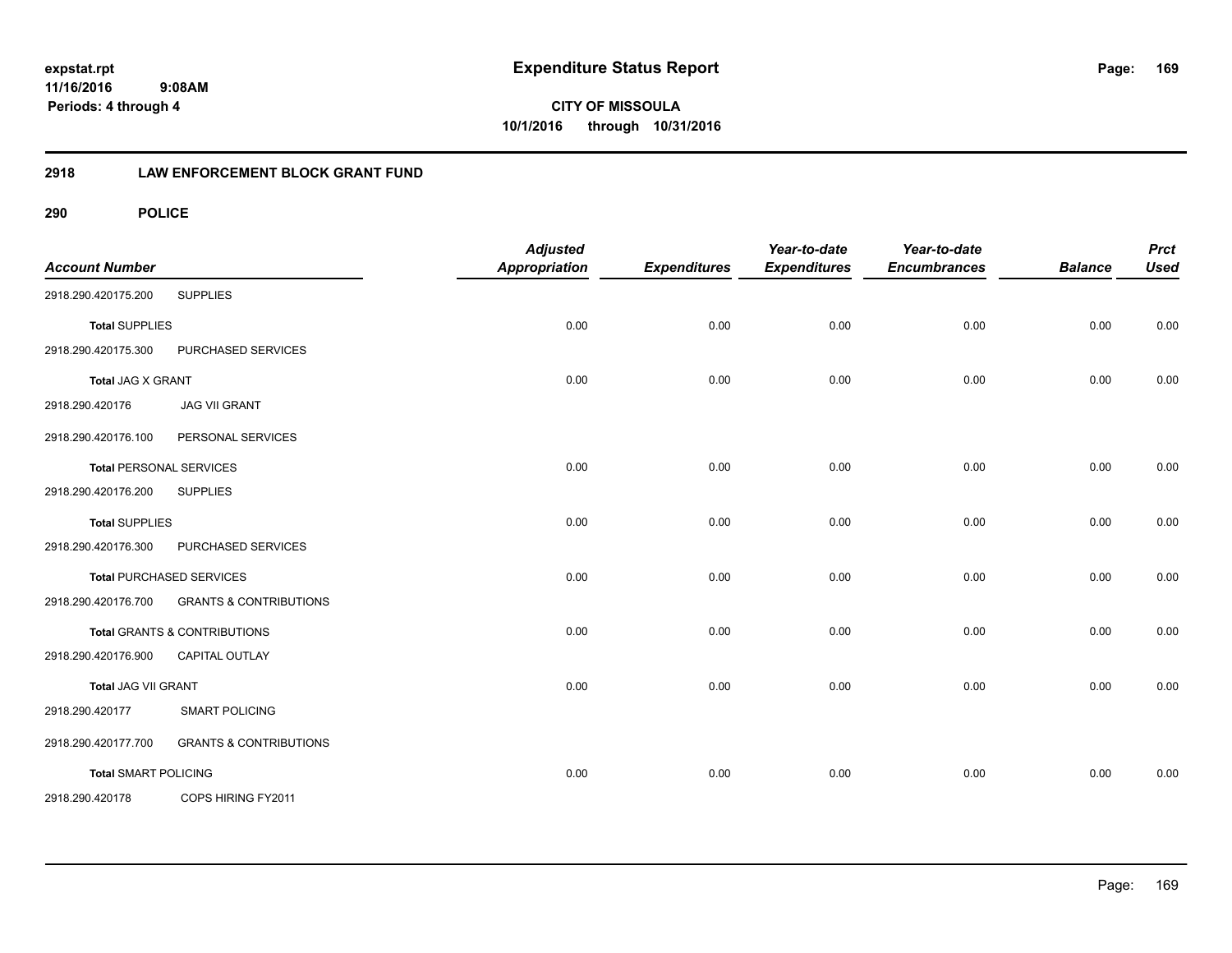**CITY OF MISSOULA 10/1/2016 through 10/31/2016**

## **2918 LAW ENFORCEMENT BLOCK GRANT FUND**

| <b>Account Number</b>          |                                   | <b>Adjusted</b><br><b>Appropriation</b> | <b>Expenditures</b> | Year-to-date<br><b>Expenditures</b> | Year-to-date<br><b>Encumbrances</b> | <b>Balance</b> | <b>Prct</b><br><b>Used</b> |
|--------------------------------|-----------------------------------|-----------------------------------------|---------------------|-------------------------------------|-------------------------------------|----------------|----------------------------|
| 2918.290.420178.100            | PERSONAL SERVICES                 |                                         |                     |                                     |                                     |                |                            |
| <b>Total PERSONAL SERVICES</b> |                                   | 0.00                                    | 0.00                | 0.00                                | 0.00                                | 0.00           | 0.00                       |
| 2918.290.420178.200            | <b>SUPPLIES</b>                   |                                         |                     |                                     |                                     |                |                            |
| <b>Total SUPPLIES</b>          |                                   | 0.00                                    | 0.00                | 0.00                                | 0.00                                | 0.00           | 0.00                       |
| 2918.290.420178.300            | PURCHASED SERVICES                |                                         |                     |                                     |                                     |                |                            |
|                                | <b>Total PURCHASED SERVICES</b>   | 0.00                                    | 0.00                | 0.00                                | 0.00                                | 0.00           | 0.00                       |
| 2918.290.420178.900            | <b>CAPITAL OUTLAY</b>             |                                         |                     |                                     |                                     |                |                            |
| Total COPS HIRING FY2011       |                                   | 0.00                                    | 0.00                | 0.00                                | 0.00                                | 0.00           | 0.00                       |
| 2918.290.420179                | FY14 COPS HIRING GRANT            |                                         |                     |                                     |                                     |                |                            |
| 2918.290.420179.100            | PERSONAL SERVICES                 |                                         |                     |                                     |                                     |                |                            |
|                                | Total FY14 COPS HIRING GRANT      | 0.00                                    | 0.00                | 0.00                                | 0.00                                | 0.00           | 0.00                       |
| 2918.290.420190                | LAW ENFORCEMENT BLOCK GRANT       |                                         |                     |                                     |                                     |                |                            |
| 2918.290.420190.900            | <b>CAPITAL OUTLAY</b>             |                                         |                     |                                     |                                     |                |                            |
|                                | Total LAW ENFORCEMENT BLOCK GRANT | 0.00                                    | 0.00                | 0.00                                | 0.00                                | 0.00           | 0.00                       |
| 2918.290.510110                | <b>MERCHANT SERVICES</b>          |                                         |                     |                                     |                                     |                |                            |
| 2918.290.510110.500            | <b>FIXED CHARGES</b>              |                                         |                     |                                     |                                     |                |                            |
| <b>Total POLICE</b>            |                                   | 0.00                                    | 0.00                | 0.00                                | 0.00                                | 0.00           | 0.00                       |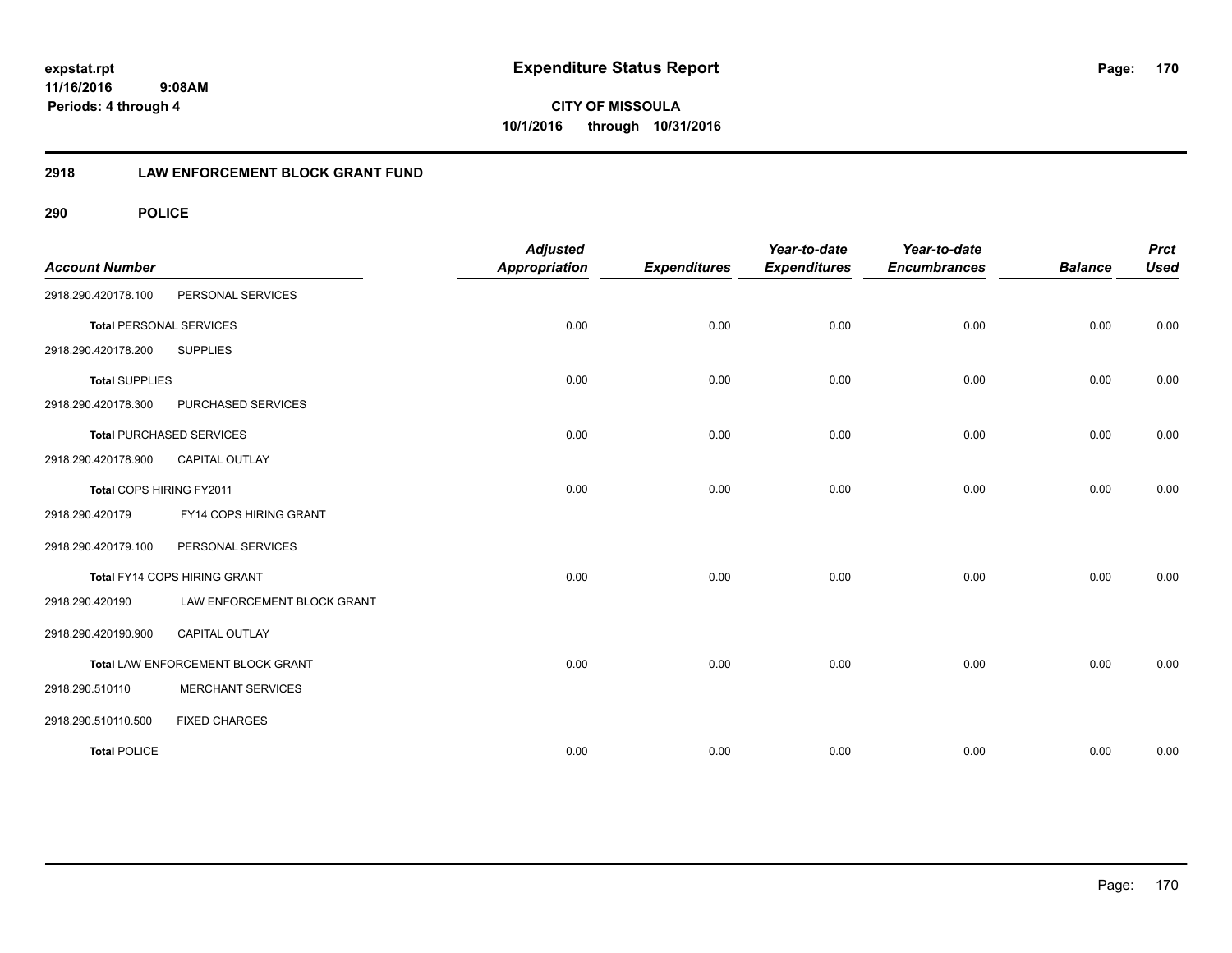**171**

**CITY OF MISSOULA 10/1/2016 through 10/31/2016**

## **2918 LAW ENFORCEMENT BLOCK GRANT FUND**

## **390 NON-DEPARTMENTAL**

| <b>Account Number</b> |                                        | <b>Adjusted</b><br><b>Appropriation</b> | <b>Expenditures</b> | Year-to-date<br><b>Expenditures</b> | Year-to-date<br><b>Encumbrances</b> | <b>Balance</b> | <b>Prct</b><br><b>Used</b> |
|-----------------------|----------------------------------------|-----------------------------------------|---------------------|-------------------------------------|-------------------------------------|----------------|----------------------------|
| 2918.390.420172       | <b>JAG XII</b>                         |                                         |                     |                                     |                                     |                |                            |
| 2918.390.420172.300   | PURCHASED SERVICES                     |                                         |                     |                                     |                                     |                |                            |
| <b>Total JAG XII</b>  |                                        | 0.00                                    | 0.00                | 0.00                                | 0.00                                | 0.00           | 0.00                       |
| 2918.390.420191       | COPS TECHNOLOGY                        |                                         |                     |                                     |                                     |                |                            |
| 2918.390.420191.500   | <b>FIXED CHARGES</b>                   |                                         |                     |                                     |                                     |                |                            |
| Total COPS TECHNOLOGY |                                        | 0.00                                    | 0.00                | 0.00                                | 0.00                                | 0.00           | 0.00                       |
| 2918.390.510110       | <b>MERCHANT SERVICES</b>               |                                         |                     |                                     |                                     |                |                            |
| 2918.390.510110.500   | <b>FIXED CHARGES</b>                   |                                         |                     |                                     |                                     |                |                            |
|                       | Total LAW ENFORCEMENT BLOCK GRANT FUND | 0.00                                    | 0.00                | 0.00                                | 0.00                                | 0.00           | 0.00                       |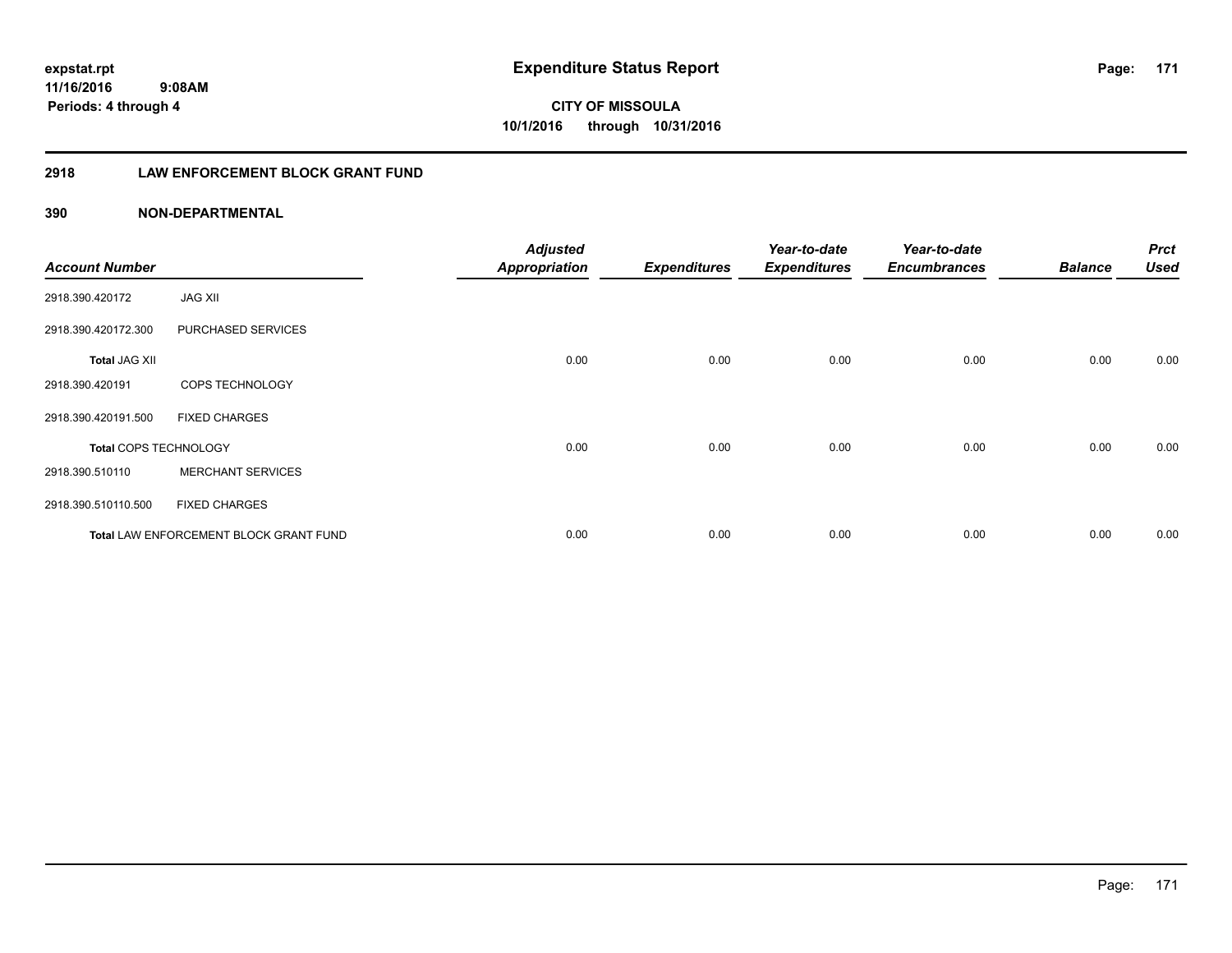**CITY OF MISSOULA 10/1/2016 through 10/31/2016**

**2919 HIDTA FUND**

| <b>Account Number</b>                                    | <b>Adjusted</b><br><b>Appropriation</b> | <b>Expenditures</b> | Year-to-date<br><b>Expenditures</b> | Year-to-date<br><b>Encumbrances</b> | <b>Balance</b> | <b>Prct</b><br><b>Used</b> |
|----------------------------------------------------------|-----------------------------------------|---------------------|-------------------------------------|-------------------------------------|----------------|----------------------------|
|                                                          |                                         |                     |                                     |                                     |                |                            |
| <b>HIDTA STATE FORFEITURES</b><br>2919.290.420142        |                                         |                     |                                     |                                     |                |                            |
| PERSONAL SERVICES<br>2919.290.420142.100                 |                                         |                     |                                     |                                     |                |                            |
| <b>Total PERSONAL SERVICES</b>                           | 0.00                                    | 0.00                | 0.00                                | 0.00                                | 0.00           | 0.00                       |
| 2919.290.420142.200<br><b>SUPPLIES</b>                   |                                         |                     |                                     |                                     |                |                            |
| 2919.290.420142.220.000 OPERATING SUPPLIES               | 0.00                                    | 55.98               | 116.39                              | 0.00                                | $-116.39$      | 0.00                       |
| <b>Total SUPPLIES</b>                                    | 0.00                                    | 55.98               | 116.39                              | 0.00                                | $-116.39$      | 0.00                       |
| PURCHASED SERVICES<br>2919.290.420142.300                |                                         |                     |                                     |                                     |                |                            |
| 2919.290.420142.350.000 PROFESSIONAL SERVICES            | 0.00                                    | 241.00              | 308.50                              | 0.00                                | $-308.50$      | 0.00                       |
| 2919.290.420142.350.011 TOWING/PROFESSIONAL SERVICES     | 0.00                                    | 0.00                | 375.00                              | 0.00                                | $-375.00$      | 0.00                       |
| <b>Total PURCHASED SERVICES</b>                          | 0.00                                    | 241.00              | 683.50                              | 0.00                                | $-683.50$      | 0.00                       |
| <b>FIXED CHARGES</b><br>2919.290.420142.500              |                                         |                     |                                     |                                     |                |                            |
| 2919.290.420142.500.000 FIXED CHARGES                    | 0.00                                    | 0.00                | 6,879.48                            | 0.00                                | $-6,879.48$    | 0.00                       |
| <b>Total FIXED CHARGES</b>                               | 0.00                                    | 0.00                | 6,879.48                            | 0.00                                | $-6,879.48$    | 0.00                       |
| <b>GRANTS &amp; CONTRIBUTIONS</b><br>2919.290.420142.700 |                                         |                     |                                     |                                     |                |                            |
| 2919.290.420142.700.000 HIDTA STATE FORFEITURE           | 0.00                                    | 174.27              | 559.49                              | 0.00                                | $-559.49$      | 0.00                       |
| 2919.290.420142.700.002 STATE/GRANTS & CONTRIBUTIONS     | 0.00                                    | 0.00                | 15,099.00                           | 0.00                                | $-15,099.00$   | 0.00                       |
| <b>Total GRANTS &amp; CONTRIBUTIONS</b>                  | 0.00                                    | 174.27              | 15,658.49                           | 0.00                                | $-15,658.49$   | 0.00                       |
| 2919.290.420142.900<br><b>CAPITAL OUTLAY</b>             |                                         |                     |                                     |                                     |                |                            |
| <b>Total CAPITAL OUTLAY</b>                              | 0.00                                    | 0.00                | 0.00                                | 0.00                                | 0.00           | 0.00                       |
| Total HIDTA STATE FORFEITURES                            | 0.00                                    | 471.25              | 23,337.86                           | 0.00                                | $-23,337.86$   | 0.00                       |
| <b>MERCHANT SERVICES</b><br>2919.290.510110              |                                         |                     |                                     |                                     |                |                            |
| <b>FIXED CHARGES</b><br>2919.290.510110.500              |                                         |                     |                                     |                                     |                |                            |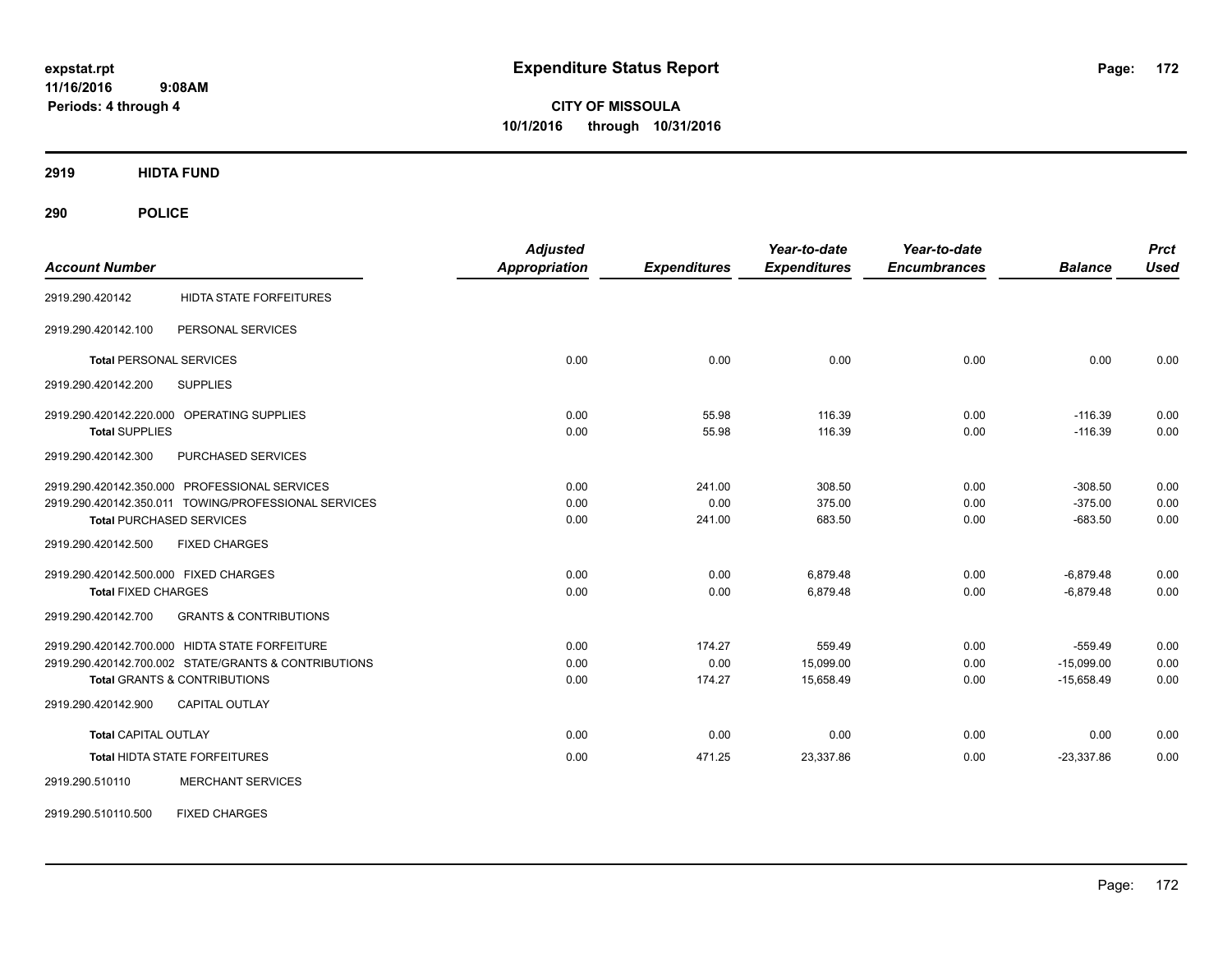**CITY OF MISSOULA 10/1/2016 through 10/31/2016**

**2919 HIDTA FUND**

| <b>Account Number</b>          | Adiusted<br>Appropriation | <b>Expenditures</b> | Year-to-date<br><b>Expenditures</b> | Year-to-date<br><b>Encumbrances</b> | Balance      | <b>Prct</b><br>Used |
|--------------------------------|---------------------------|---------------------|-------------------------------------|-------------------------------------|--------------|---------------------|
| <b>Total MERCHANT SERVICES</b> | 0.00                      | 0.00                | 0.00                                | 0.00                                | 0.00         | 0.00                |
| <b>Total HIDTA FUND</b>        | 0.00                      | 471.25              | 23,337.86                           | 0.00                                | $-23,337.86$ | 0.00                |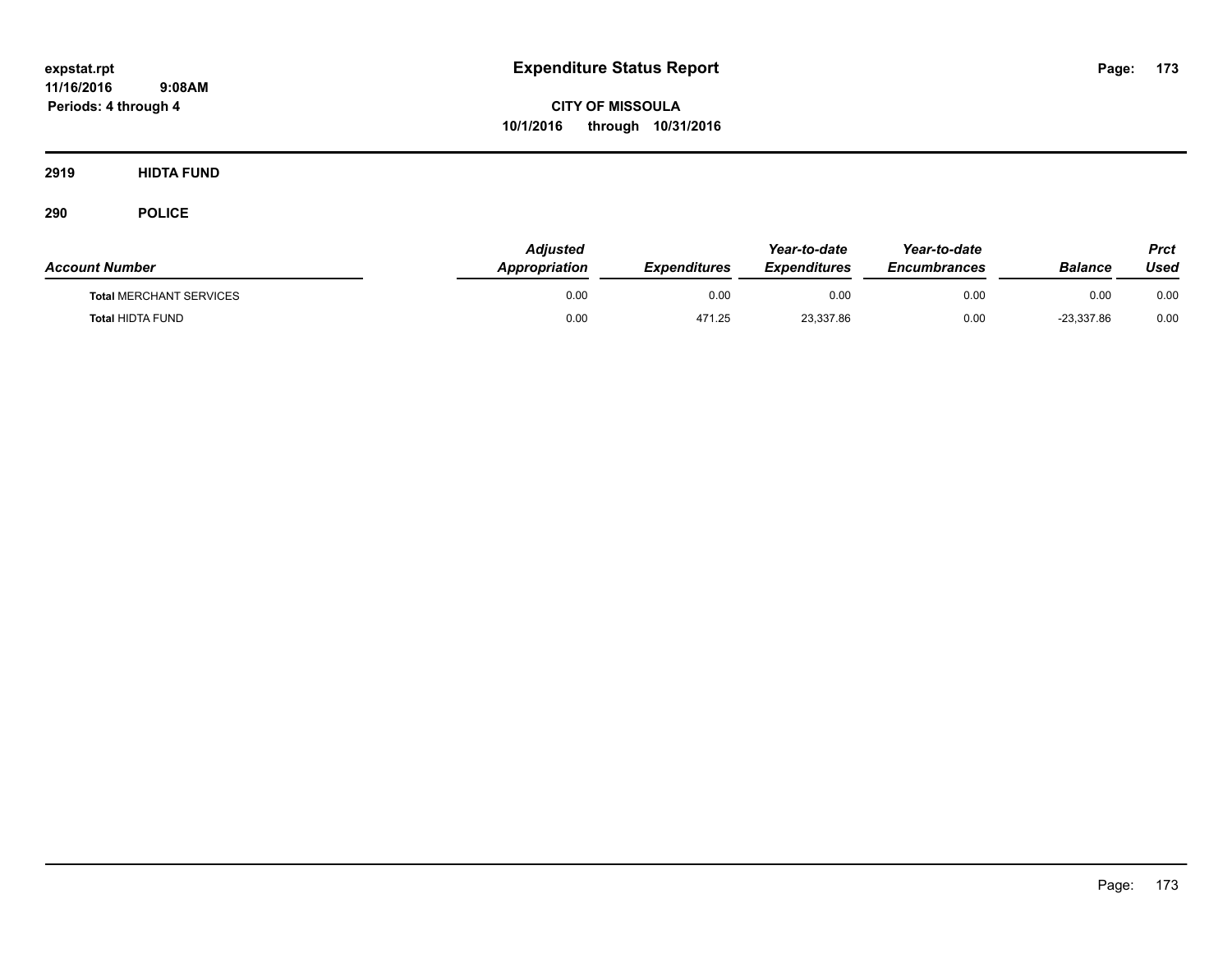## **2939 CDBG PROGRAM INCOME ACCOUNT**

| <b>Account Number</b> |                                                  | <b>Adjusted</b><br><b>Appropriation</b> | <b>Expenditures</b> | Year-to-date<br><b>Expenditures</b> | Year-to-date<br><b>Encumbrances</b> | <b>Balance</b> | <b>Prct</b><br><b>Used</b> |
|-----------------------|--------------------------------------------------|-----------------------------------------|---------------------|-------------------------------------|-------------------------------------|----------------|----------------------------|
| 2939.400.470000       | <b>HOUSING &amp; COMMUNITY DEVELOPMENT</b>       |                                         |                     |                                     |                                     |                |                            |
| 2939.400.470000.300   | PURCHASED SERVICES                               |                                         |                     |                                     |                                     |                |                            |
|                       | <b>Total PURCHASED SERVICES</b>                  | 0.00                                    | 0.00                | 0.00                                | 0.00                                | 0.00           | 0.00                       |
| 2939.400.470000.800   | OTHER OBJECTS                                    |                                         |                     |                                     |                                     |                |                            |
|                       | <b>Total HOUSING &amp; COMMUNITY DEVELOPMENT</b> | 0.00                                    | 0.00                | 0.00                                | 0.00                                | 0.00           | 0.00                       |
| 2939.400.510110       | <b>MERCHANT SERVICES</b>                         |                                         |                     |                                     |                                     |                |                            |
| 2939.400.510110.500   | <b>FIXED CHARGES</b>                             |                                         |                     |                                     |                                     |                |                            |
|                       | <b>Total MERCHANT SERVICES</b>                   | 0.00                                    | 0.00                | 0.00                                | 0.00                                | 0.00           | 0.00                       |
|                       | Total CDBG PROGRAM INCOME ACCOUNT                | 0.00                                    | 0.00                | 0.00                                | 0.00                                | 0.00           | 0.00                       |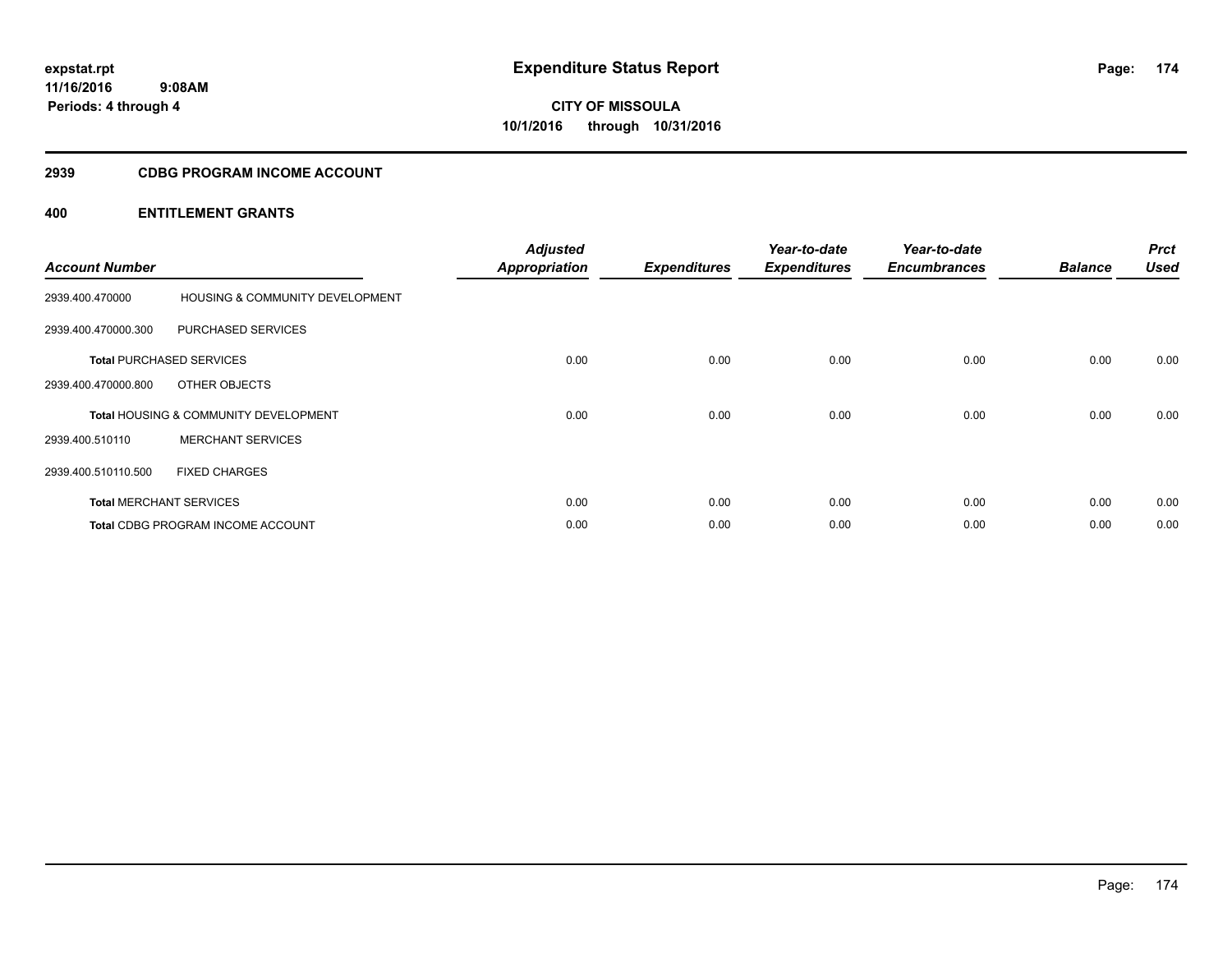**2940 CDBG FUND**

| <b>Account Number</b>                                  |                                             | <b>Adjusted</b><br><b>Appropriation</b> | <b>Expenditures</b>    | Year-to-date<br><b>Expenditures</b> | Year-to-date<br><b>Encumbrances</b> | <b>Balance</b>               | <b>Prct</b><br><b>Used</b> |
|--------------------------------------------------------|---------------------------------------------|-----------------------------------------|------------------------|-------------------------------------|-------------------------------------|------------------------------|----------------------------|
| 2940.400.470000                                        | HOUSING & COMMUNITY DEVELOPMENT             |                                         |                        |                                     |                                     |                              |                            |
| 2940.400.470000.700                                    | <b>GRANTS &amp; CONTRIBUTIONS</b>           |                                         |                        |                                     |                                     |                              |                            |
|                                                        | Total HOUSING & COMMUNITY DEVELOPMENT       | 0.00                                    | 0.00                   | 0.00                                | 0.00                                | 0.00                         | 0.00                       |
| 2940.400.470001                                        | <b>FAIR HOUSING STUDY</b>                   |                                         |                        |                                     |                                     |                              |                            |
| 2940.400.470001.700                                    | <b>GRANTS &amp; CONTRIBUTIONS</b>           |                                         |                        |                                     |                                     |                              |                            |
| <b>Total FAIR HOUSING STUDY</b>                        |                                             | 0.00                                    | 0.00                   | 0.00                                | 0.00                                | 0.00                         | 0.00                       |
| 2940.400.470291                                        | <b>YWCA</b>                                 |                                         |                        |                                     |                                     |                              |                            |
| 2940.400.470291.700                                    | <b>GRANTS &amp; CONTRIBUTIONS</b>           |                                         |                        |                                     |                                     |                              |                            |
| 2940.400.470291.700.000 FY13 YWCA<br><b>Total YWCA</b> |                                             | 0.00<br>0.00                            | 13,650.00<br>13,650.00 | 13,650.00<br>13,650.00              | 0.00<br>0.00                        | $-13,650.00$<br>$-13,650.00$ | 0.00<br>0.00               |
| 2940.400.470292                                        | FY12 homeWORD                               |                                         |                        |                                     |                                     |                              |                            |
| 2940.400.470292.700                                    | <b>GRANTS &amp; CONTRIBUTIONS</b>           |                                         |                        |                                     |                                     |                              |                            |
| Total FY12 homeWORD                                    |                                             | 0.00                                    | 0.00                   | 0.00                                | 0.00                                | 0.00                         | 0.00                       |
| 2940.400.470293                                        | MISSOULA FOOD BANK                          |                                         |                        |                                     |                                     |                              |                            |
| 2940.400.470293.700                                    | <b>GRANTS &amp; CONTRIBUTIONS</b>           |                                         |                        |                                     |                                     |                              |                            |
| Total MISSOULA FOOD BANK                               | 2940.400.470293.700.000 FY13 MSLA FOOD BANK | 0.00<br>0.00                            | 3,850.40<br>3,850.40   | 3,850.40<br>3,850.40                | 0.00<br>0.00                        | $-3,850.40$<br>$-3,850.40$   | 0.00<br>0.00               |
| 2940.400.470294                                        | FY12 WORD                                   |                                         |                        |                                     |                                     |                              |                            |
| 2940.400.470294.700                                    | <b>GRANTS &amp; CONTRIBUTIONS</b>           |                                         |                        |                                     |                                     |                              |                            |
| 2940.400.470294.700.000 FY13 WORD                      |                                             | 0.00                                    | 0.00                   | 1,981.29                            | 0.00                                | $-1,981.29$                  | 0.00                       |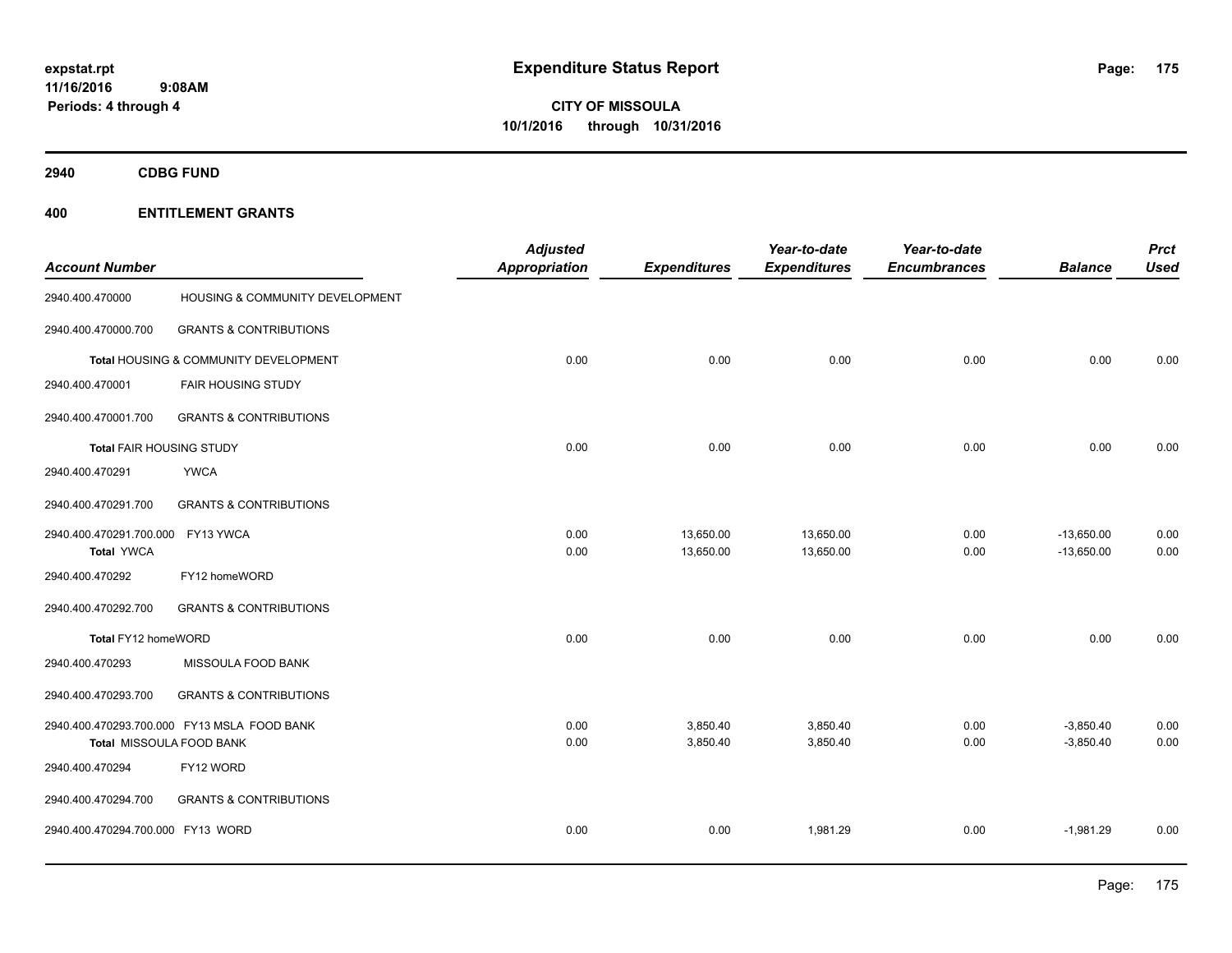**2940 CDBG FUND**

| <b>Account Number</b>                                |                                                                                        | <b>Adjusted</b><br><b>Appropriation</b> | <b>Expenditures</b>  | Year-to-date<br><b>Expenditures</b> | Year-to-date<br><b>Encumbrances</b> | <b>Balance</b>               | <b>Prct</b><br><b>Used</b> |
|------------------------------------------------------|----------------------------------------------------------------------------------------|-----------------------------------------|----------------------|-------------------------------------|-------------------------------------|------------------------------|----------------------------|
| Total FY12 WORD                                      |                                                                                        | 0.00                                    | 0.00                 | 1,981.29                            | 0.00                                | $-1,981.29$                  | 0.00                       |
| 2940.400.470296                                      | MISSOULA AGING SERVICES                                                                |                                         |                      |                                     |                                     |                              |                            |
| 2940.400.470296.700                                  | <b>GRANTS &amp; CONTRIBUTIONS</b>                                                      |                                         |                      |                                     |                                     |                              |                            |
|                                                      | 2940.400.470296.700.000 GRANTS & CONTRIBUTIONS<br><b>Total MISSOULA AGING SERVICES</b> | 0.00<br>0.00                            | 3,000.00<br>3,000.00 | 3,000.00<br>3,000.00                | 0.00<br>0.00                        | $-3,000.00$<br>$-3,000.00$   | 0.00<br>0.00               |
| 2940.400.470298                                      | FY12 RAMP                                                                              |                                         |                      |                                     |                                     |                              |                            |
| 2940.400.470298.700                                  | <b>GRANTS &amp; CONTRIBUTIONS</b>                                                      |                                         |                      |                                     |                                     |                              |                            |
| 2940.400.470298.700.000 FY13 RAMP<br>Total FY12 RAMP |                                                                                        | 0.00<br>0.00                            | 1,621.24<br>1,621.24 | 5,118.64<br>5,118.64                | 0.00<br>0.00                        | $-5,118.64$<br>$-5,118.64$   | 0.00<br>0.00               |
| 2940.400.470313                                      | MISSOULA SENIOR CENTER                                                                 |                                         |                      |                                     |                                     |                              |                            |
| 2940.400.470313.700                                  | <b>GRANTS &amp; CONTRIBUTIONS</b>                                                      |                                         |                      |                                     |                                     |                              |                            |
|                                                      | Total MISSOULA SENIOR CENTER                                                           | 0.00                                    | 0.00                 | 0.00                                | 0.00                                | 0.00                         | 0.00                       |
| 2940.400.470315                                      | MISSOULA PARKS & REC                                                                   |                                         |                      |                                     |                                     |                              |                            |
| 2940.400.470315.700                                  | <b>GRANTS &amp; CONTRIBUTIONS</b>                                                      |                                         |                      |                                     |                                     |                              |                            |
|                                                      | <b>Total GRANTS &amp; CONTRIBUTIONS</b>                                                | 0.00                                    | 0.00                 | 0.00                                | 0.00                                | 0.00                         | 0.00                       |
| 2940.400.470315.800                                  | OTHER OBJECTS                                                                          |                                         |                      |                                     |                                     |                              |                            |
|                                                      | 2940.400.470315.820.000 TRANSFERS TO OTHER FUNDS<br>Total MISSOULA PARKS & REC         | 0.00<br>0.00                            | 0.00<br>0.00         | 90,303.40<br>90,303.40              | 0.00<br>0.00                        | $-90,303.40$<br>$-90,303.40$ | 0.00<br>0.00               |
| 2940.400.470318                                      | FY12 POVERELLO FACILITY REPAIRS                                                        |                                         |                      |                                     |                                     |                              |                            |
| 2940.400.470318.700                                  | <b>GRANTS &amp; CONTRIBUTIONS</b>                                                      |                                         |                      |                                     |                                     |                              |                            |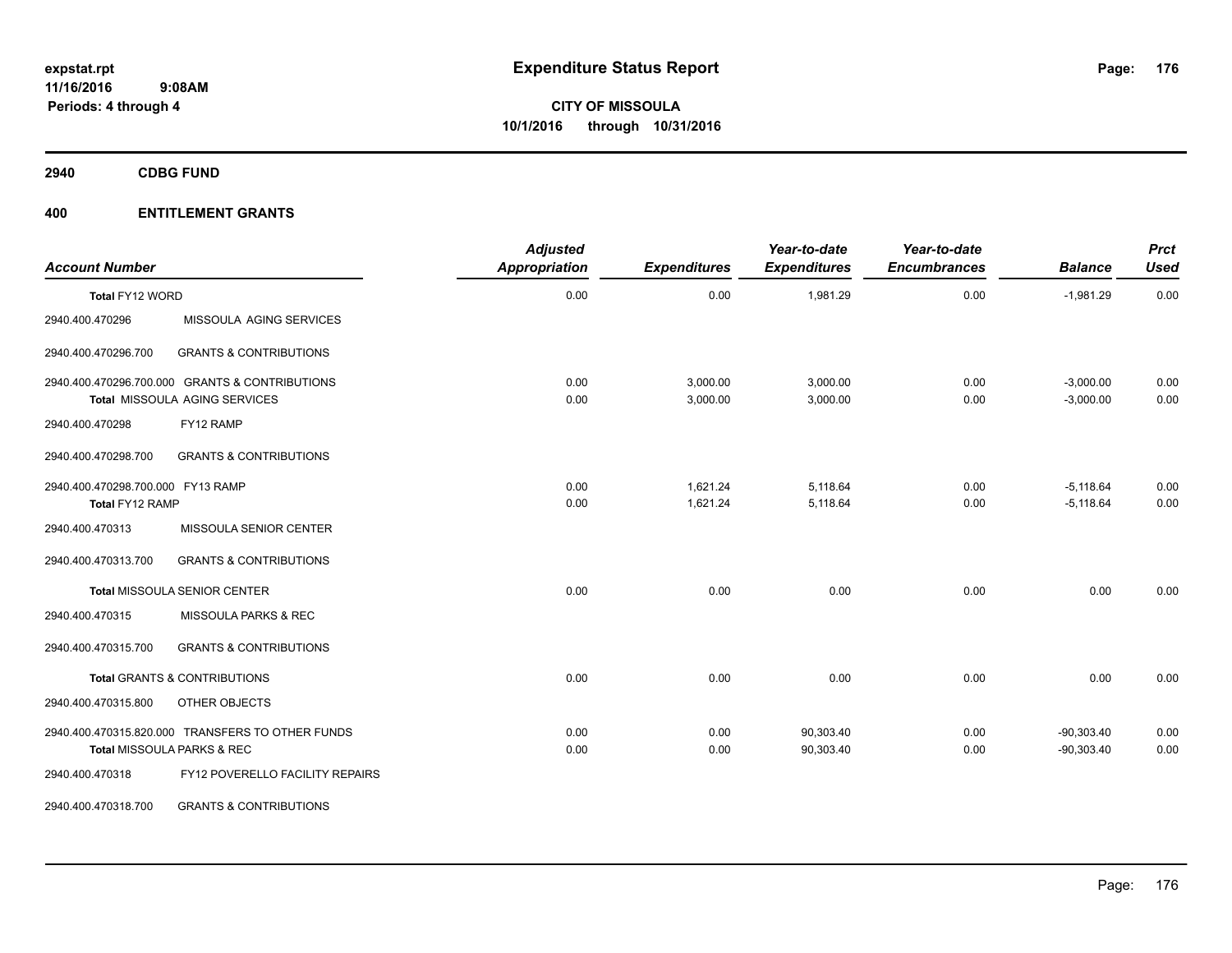**2940 CDBG FUND**

| <b>Account Number</b> |                                           | <b>Adjusted</b><br>Appropriation | <b>Expenditures</b> | Year-to-date<br><b>Expenditures</b> | Year-to-date<br><b>Encumbrances</b> | <b>Balance</b> | <b>Prct</b><br><b>Used</b> |
|-----------------------|-------------------------------------------|----------------------------------|---------------------|-------------------------------------|-------------------------------------|----------------|----------------------------|
|                       | Total FY12 POVERELLO FACILITY REPAIRS     | 0.00                             | 0.00                | 0.00                                | 0.00                                | 0.00           | 0.00                       |
| 2940.400.470335       | <b>GRANT &amp; COMMUNITY PROGRAMS</b>     |                                  |                     |                                     |                                     |                |                            |
| 2940.400.470335.300   | PURCHASED SERVICES                        |                                  |                     |                                     |                                     |                |                            |
|                       | Total GRANT & COMMUNITY PROGRAMS          | 0.00                             | 0.00                | 0.00                                | 0.00                                | 0.00           | 0.00                       |
| 2940.400.470372       | WESTERN MT MENTAL HEALTH CENTER           |                                  |                     |                                     |                                     |                |                            |
| 2940.400.470372.700   | <b>GRANTS &amp; CONTRIBUTIONS</b>         |                                  |                     |                                     |                                     |                |                            |
|                       | Total WESTERN MT MENTAL HEALTH CENTER     | 0.00                             | 0.00                | 0.00                                | 0.00                                | 0.00           | 0.00                       |
| 2940.400.470397       | FY12 GARDEN CITY HARVEST                  |                                  |                     |                                     |                                     |                |                            |
| 2940.400.470397.700   | <b>GRANTS &amp; CONTRIBUTIONS</b>         |                                  |                     |                                     |                                     |                |                            |
|                       | Total FY12 GARDEN CITY HARVEST            | 0.00                             | 0.00                | 0.00                                | 0.00                                | 0.00           | 0.00                       |
| 2940.400.470403       | <b>FY12 PARKS &amp; RECREATION GRANTS</b> |                                  |                     |                                     |                                     |                |                            |
| 2940.400.470403.700   | <b>GRANTS &amp; CONTRIBUTIONS</b>         |                                  |                     |                                     |                                     |                |                            |
|                       | Total FY12 PARKS & RECREATION GRANTS      | 0.00                             | 0.00                | 0.00                                | 0.00                                | 0.00           | 0.00                       |
| 2940.400.470409       | NMCDC FRONT STREET                        |                                  |                     |                                     |                                     |                |                            |
| 2940.400.470409.700   | <b>GRANTS &amp; CONTRIBUTIONS</b>         |                                  |                     |                                     |                                     |                |                            |
|                       | Total NMCDC FRONT STREET                  | 0.00                             | 0.00                | 0.00                                | 0.00                                | 0.00           | 0.00                       |
| 2940.400.470439       | FY16 HOMEWORD SWEETGRASS                  |                                  |                     |                                     |                                     |                |                            |
| 2940.400.470439.700   | <b>GRANTS &amp; CONTRIBUTIONS</b>         |                                  |                     |                                     |                                     |                |                            |
|                       | Total FY16 HOMEWORD SWEETGRASS            | 0.00                             | 0.00                | 0.00                                | 0.00                                | 0.00           | 0.00                       |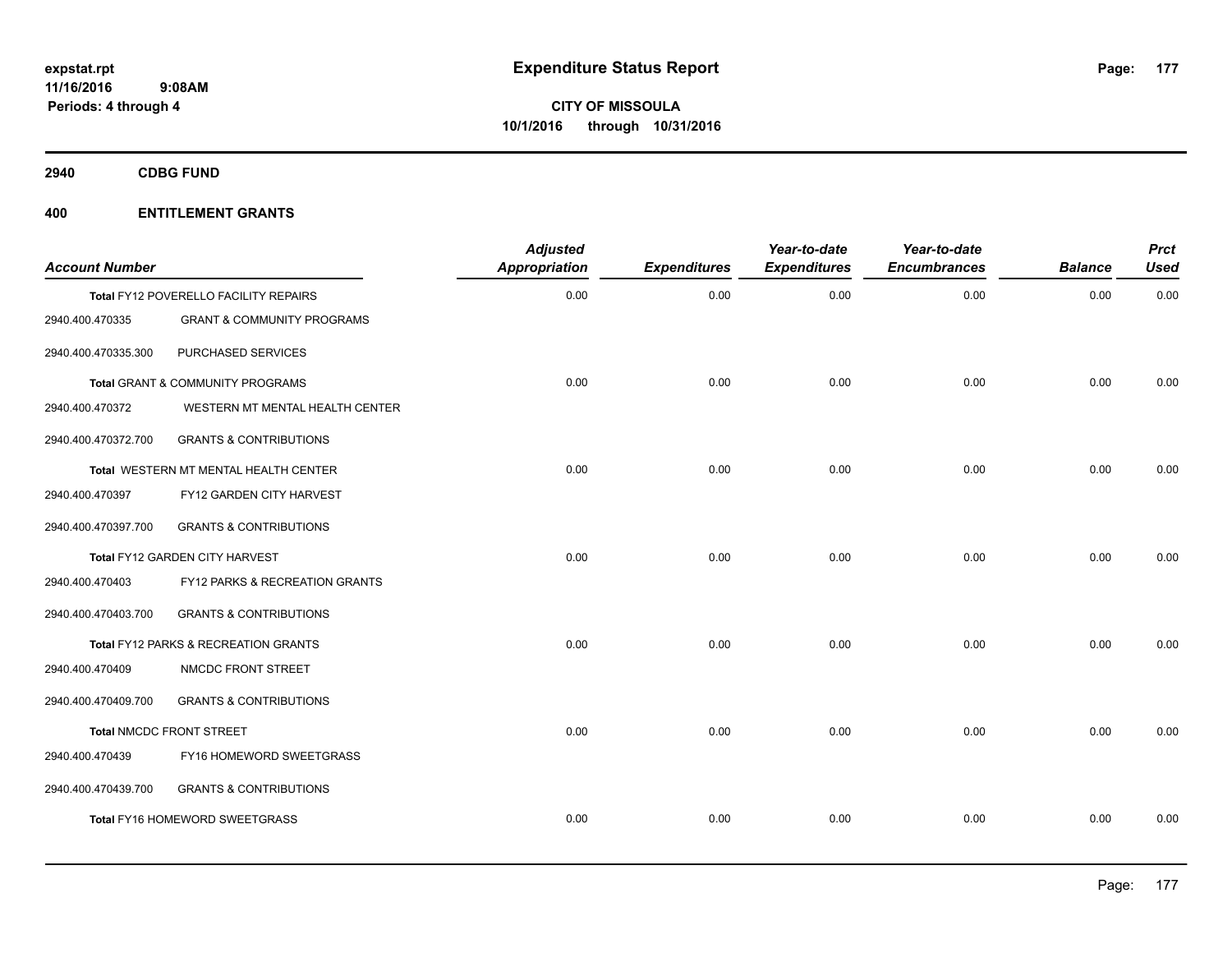**2940 CDBG FUND**

| <b>Account Number</b>  |                                                | <b>Adjusted</b><br><b>Appropriation</b> | <b>Expenditures</b> | Year-to-date<br><b>Expenditures</b> | Year-to-date<br><b>Encumbrances</b> | <b>Balance</b> | <b>Prct</b><br><b>Used</b> |
|------------------------|------------------------------------------------|-----------------------------------------|---------------------|-------------------------------------|-------------------------------------|----------------|----------------------------|
| 2940.400.470440        | FY10 DIST XI HRS/RESIDENCES REHAB              |                                         |                     |                                     |                                     |                |                            |
| 2940.400.470440.700    | <b>GRANTS &amp; CONTRIBUTIONS</b>              |                                         |                     |                                     |                                     |                |                            |
|                        | <b>Total FY10 DIST XI HRS/RESIDENCES REHAB</b> | 0.00                                    | 0.00                | 0.00                                | 0.00                                | 0.00           | 0.00                       |
| 2940.400.510110        | <b>MERCHANT SERVICES</b>                       |                                         |                     |                                     |                                     |                |                            |
| 2940.400.510110.500    | <b>FIXED CHARGES</b>                           |                                         |                     |                                     |                                     |                |                            |
|                        | <b>Total MERCHANT SERVICES</b>                 | 0.00                                    | 0.00                | 0.00                                | 0.00                                | 0.00           | 0.00                       |
| 2940.400.521000        | INTERFUND OPERATING TRANSFERS                  |                                         |                     |                                     |                                     |                |                            |
| 2940.400.521000.800    | OTHER OBJECTS                                  |                                         |                     |                                     |                                     |                |                            |
|                        | <b>Total INTERFUND OPERATING TRANSFERS</b>     | 0.00                                    | 0.00                | 0.00                                | 0.00                                | 0.00           | 0.00                       |
| <b>Total CDBG FUND</b> |                                                | 0.00                                    | 22,121.64           | 117,903.73                          | 0.00                                | $-117,903.73$  | 0.00                       |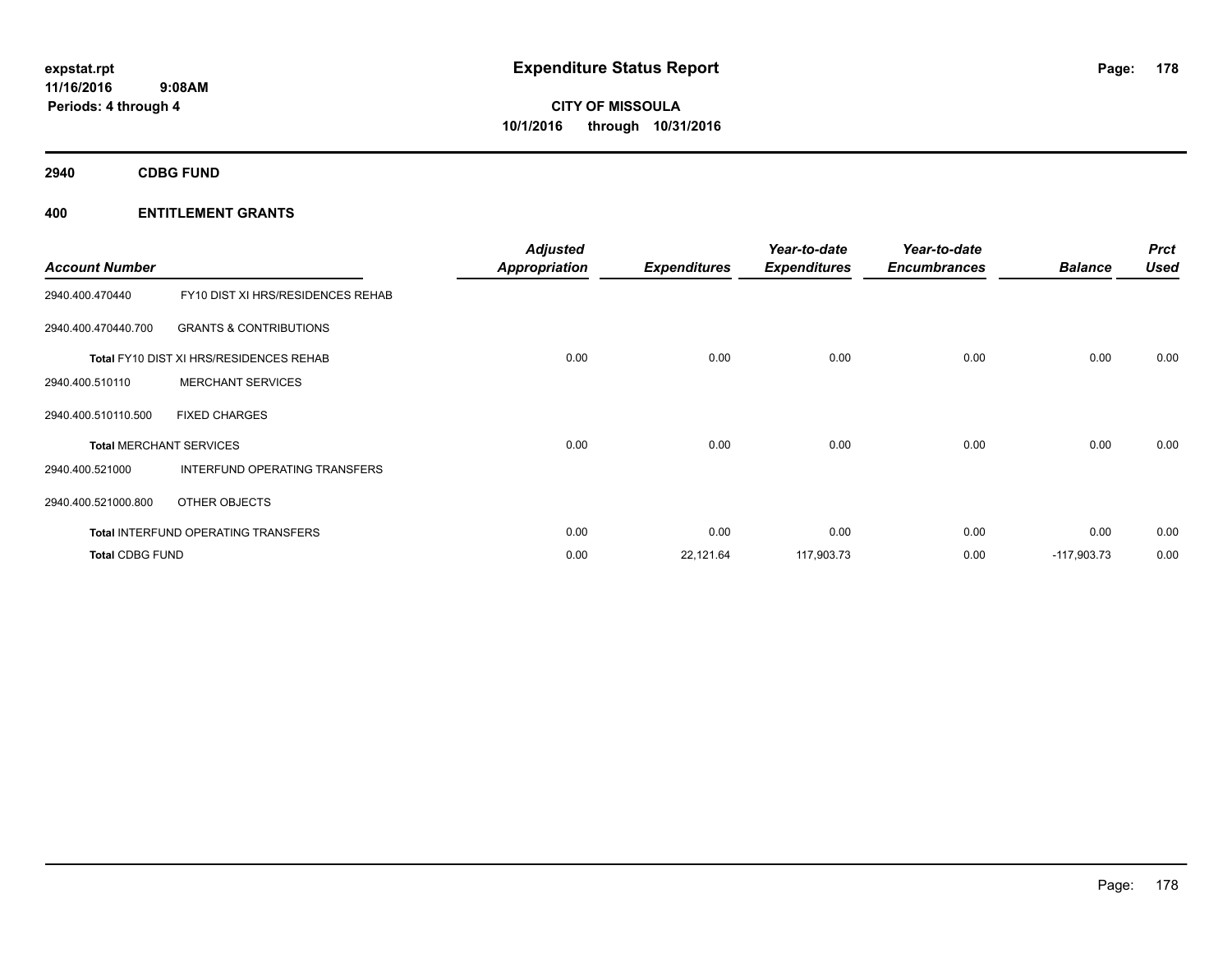**2941 HOME FUND**

| <b>Account Number</b>  |                                                                                      | <b>Adjusted</b><br>Appropriation | <b>Expenditures</b>  | Year-to-date<br><b>Expenditures</b> | Year-to-date<br><b>Encumbrances</b> | <b>Balance</b>             | <b>Prct</b><br><b>Used</b> |
|------------------------|--------------------------------------------------------------------------------------|----------------------------------|----------------------|-------------------------------------|-------------------------------------|----------------------------|----------------------------|
| 2941.400.470335        | <b>GRANT &amp; COMMUNITY PROGRAMS</b>                                                |                                  |                      |                                     |                                     |                            |                            |
| 2941.400.470335.300    | PURCHASED SERVICES                                                                   |                                  |                      |                                     |                                     |                            |                            |
|                        | <b>Total PURCHASED SERVICES</b>                                                      | 0.00                             | 0.00                 | 0.00                                | 0.00                                | 0.00                       | 0.00                       |
| 2941.400.470335.800    | OTHER OBJECTS                                                                        |                                  |                      |                                     |                                     |                            |                            |
|                        | Total GRANT & COMMUNITY PROGRAMS                                                     | 0.00                             | 0.00                 | 0.00                                | 0.00                                | 0.00                       | 0.00                       |
| 2941.400.470385        | FY16 DISTRICT XI HRC TBRA                                                            |                                  |                      |                                     |                                     |                            |                            |
| 2941.400.470385.700    | <b>GRANTS &amp; CONTRIBUTIONS</b>                                                    |                                  |                      |                                     |                                     |                            |                            |
|                        | 2941.400.470385.700.000 FY16 DISTRICT XI HRC TBRA<br>Total FY16 DISTRICT XI HRC TBRA | 0.00<br>0.00                     | 1,212.31<br>1,212.31 | 1,212.31<br>1,212.31                | 0.00<br>0.00                        | $-1,212.31$<br>$-1,212.31$ | 0.00<br>0.00               |
| 2941.400.470405        | HOME PROGRAM INCOME                                                                  |                                  |                      |                                     |                                     |                            |                            |
| 2941.400.470405.700    | <b>GRANTS &amp; CONTRIBUTIONS</b>                                                    |                                  |                      |                                     |                                     |                            |                            |
|                        | Total HOME PROGRAM INCOME                                                            | 0.00                             | 0.00                 | 0.00                                | 0.00                                | 0.00                       | 0.00                       |
| 2941.400.470407        | FY12 DIST XI HRC                                                                     |                                  |                      |                                     |                                     |                            |                            |
| 2941.400.470407.700    | <b>GRANTS &amp; CONTRIBUTIONS</b>                                                    |                                  |                      |                                     |                                     |                            |                            |
| Total FY12 DIST XI HRC |                                                                                      | 0.00                             | 0.00                 | 0.00                                | 0.00                                | 0.00                       | 0.00                       |
| 2941.400.470439        | HOMEWORD SWEETGRASS                                                                  |                                  |                      |                                     |                                     |                            |                            |
| 2941.400.470439.700    | <b>GRANTS &amp; CONTRIBUTIONS</b>                                                    |                                  |                      |                                     |                                     |                            |                            |
|                        | Total HOMEWORD SWEETGRASS                                                            | 0.00                             | 0.00                 | 0.00                                | 0.00                                | 0.00                       | 0.00                       |
| 2941.400.470500        | <b>HOME GRANTS</b>                                                                   |                                  |                      |                                     |                                     |                            |                            |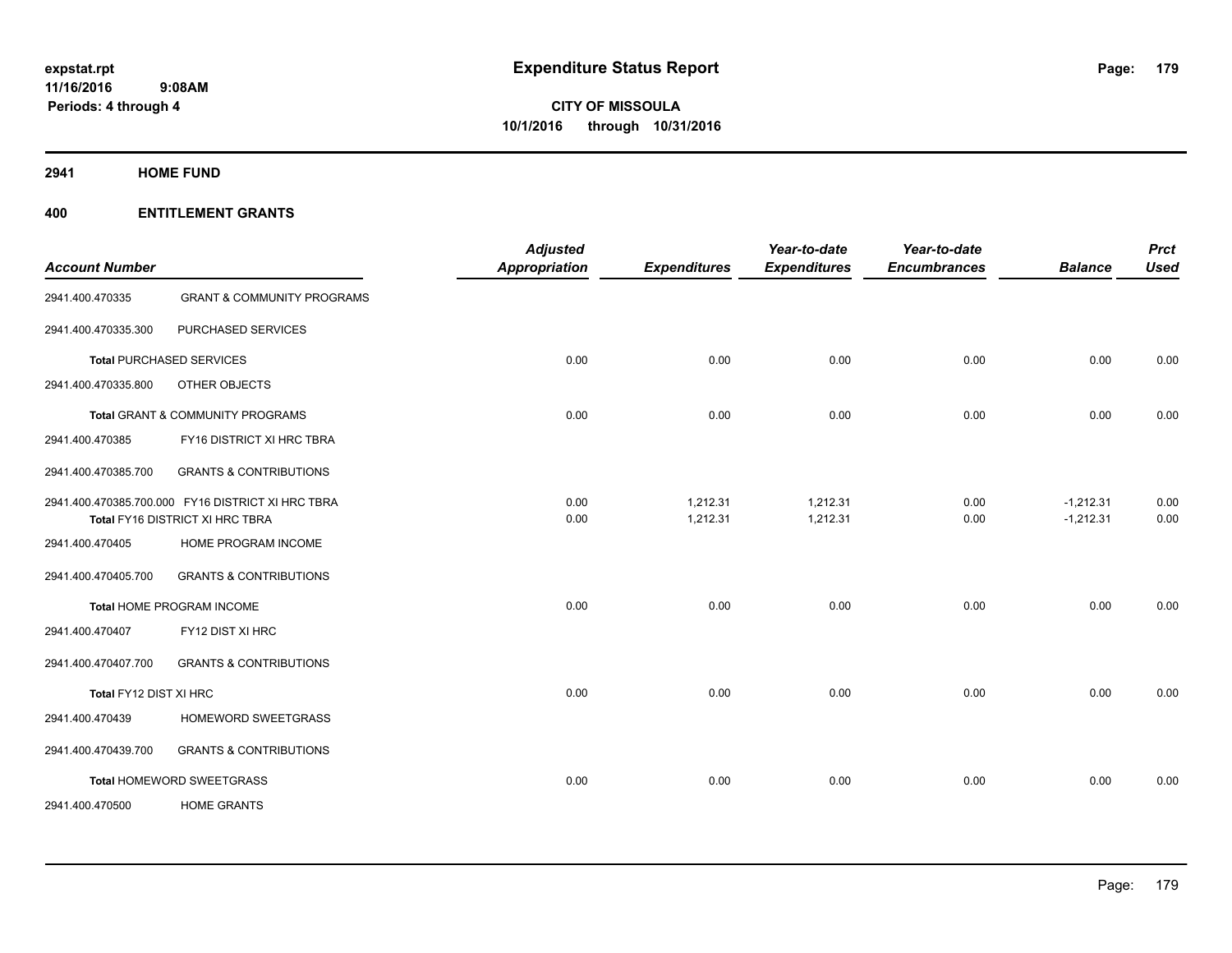**2941 HOME FUND**

| <b>Account Number</b>             |                                            | <b>Adjusted</b><br><b>Appropriation</b> | <b>Expenditures</b> | Year-to-date<br><b>Expenditures</b> | Year-to-date<br><b>Encumbrances</b> | <b>Balance</b> | <b>Prct</b><br><b>Used</b> |
|-----------------------------------|--------------------------------------------|-----------------------------------------|---------------------|-------------------------------------|-------------------------------------|----------------|----------------------------|
| 2941.400.470500.700               | <b>GRANTS &amp; CONTRIBUTIONS</b>          |                                         |                     |                                     |                                     |                |                            |
| <b>Total HOME GRANTS</b>          |                                            | 0.00                                    | 0.00                | 0.00                                | 0.00                                | 0.00           | 0.00                       |
| 2941.400.470520                   | FY16 WORD TBRA                             |                                         |                     |                                     |                                     |                |                            |
| 2941.400.470520.700               | <b>GRANTS &amp; CONTRIBUTIONS</b>          |                                         |                     |                                     |                                     |                |                            |
| 2941.400.470520.700.000 WORD TBRA |                                            | 0.00                                    | 0.00                | 2,899.28                            | 0.00                                | $-2,899.28$    | 0.00                       |
| Total FY16 WORD TBRA              |                                            | 0.00                                    | 0.00                | 2,899.28                            | 0.00                                | $-2,899.28$    | 0.00                       |
| 2941.400.510110                   | <b>MERCHANT SERVICES</b>                   |                                         |                     |                                     |                                     |                |                            |
| 2941.400.510110.500               | <b>FIXED CHARGES</b>                       |                                         |                     |                                     |                                     |                |                            |
|                                   | <b>Total MERCHANT SERVICES</b>             | 0.00                                    | 0.00                | 0.00                                | 0.00                                | 0.00           | 0.00                       |
| 2941.400.521000                   | INTERFUND OPERATING TRANSFERS              |                                         |                     |                                     |                                     |                |                            |
| 2941.400.521000.800               | OTHER OBJECTS                              |                                         |                     |                                     |                                     |                |                            |
|                                   | <b>Total INTERFUND OPERATING TRANSFERS</b> | 0.00                                    | 0.00                | 0.00                                | 0.00                                | 0.00           | 0.00                       |
| <b>Total HOME FUND</b>            |                                            | 0.00                                    | 1,212.31            | 4,111.59                            | 0.00                                | $-4, 111.59$   | 0.00                       |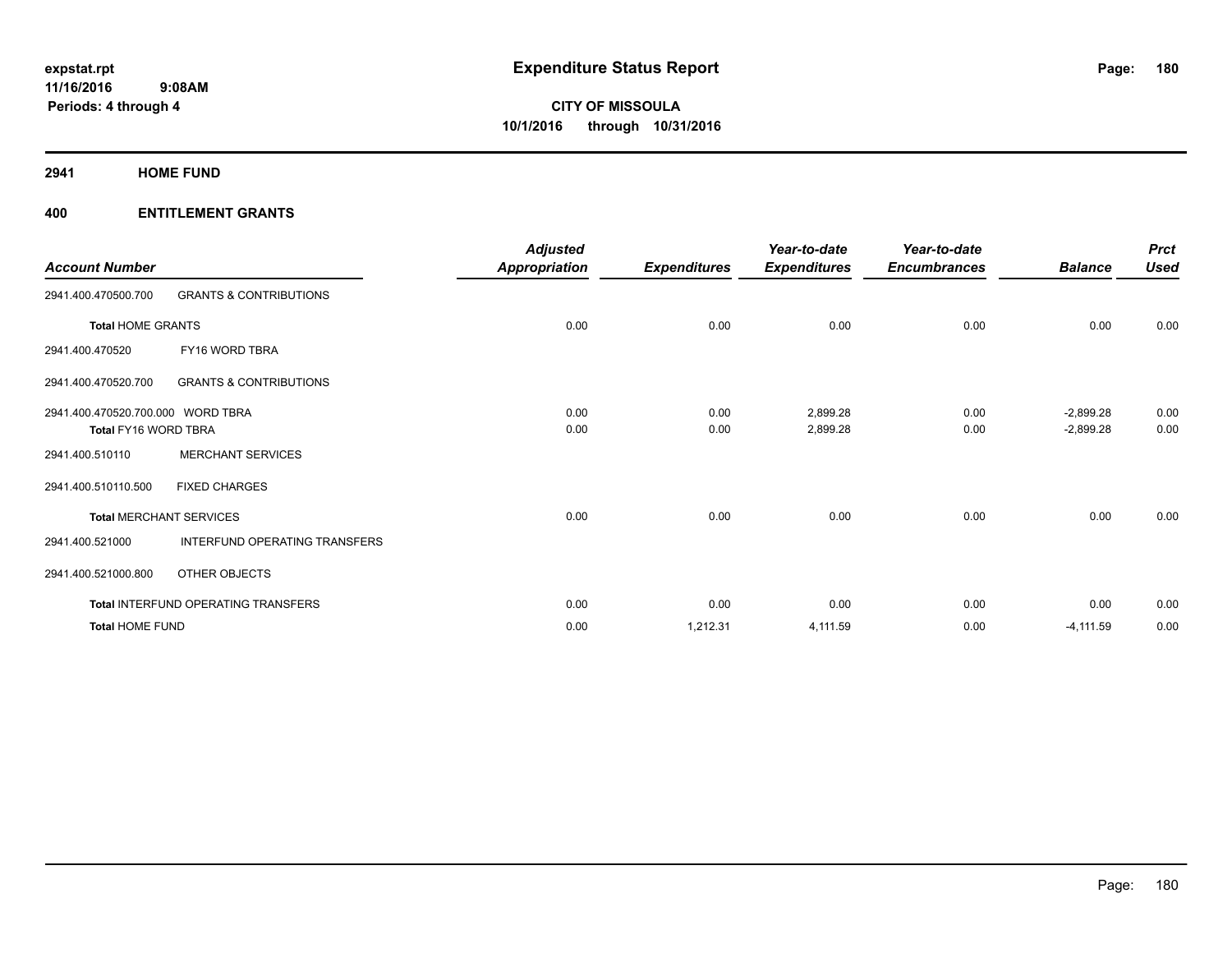#### **2955 TRANSPORTATION**

|                                                          | <b>Adjusted</b>      |                     | Year-to-date        | Year-to-date        |                | <b>Prct</b> |
|----------------------------------------------------------|----------------------|---------------------|---------------------|---------------------|----------------|-------------|
| <b>Account Number</b>                                    | <b>Appropriation</b> | <b>Expenditures</b> | <b>Expenditures</b> | <b>Encumbrances</b> | <b>Balance</b> | <b>Used</b> |
| <b>TRANSPORTATION</b><br>2955.250.411070                 |                      |                     |                     |                     |                |             |
| PERSONAL SERVICES<br>2955.250.411070.100                 |                      |                     |                     |                     |                |             |
| 2955.250.411070.110.000 SALARIES AND WAGES               | 252,822.00           | 29,080.53           | 82,968.46           | 0.00                | 169,853.54     | 32.82       |
| 2955.250.411070.140.000 EMPLOYER CONTRIBUTIONS           | 82,726.00            | 8,386.27            | 31,018.39           | 0.00                | 51,707.61      | 37.50       |
| <b>Total PERSONAL SERVICES</b>                           | 335,548.00           | 37,466.80           | 113,986.85          | 0.00                | 221,561.15     | 33.97       |
| <b>SUPPLIES</b><br>2955.250.411070.200                   |                      |                     |                     |                     |                |             |
| 2955.250.411070.210.000 OFFICE SUPPLIES                  | 6.000.00             | 0.00                | 719.10              | 0.00                | 5,280.90       | 11.99       |
| 2955.250.411070.220.000 OPERATING SUPPLIES               | 1.300.00             | 217.90              | 396.33              | 0.00                | 903.67         | 30.49       |
| 2955.250.411070.240.000 OTHER SUPPLIES                   | 360.00               | 0.00                | 0.00                | 0.00                | 360.00         | 0.00        |
| <b>Total SUPPLIES</b>                                    | 7,660.00             | 217.90              | 1,115.43            | 0.00                | 6,544.57       | 14.56       |
| 2955.250.411070.300<br>PURCHASED SERVICES                |                      |                     |                     |                     |                |             |
| 2955.250.411070.310.000 COMMUNICATIONS                   | 500.00               | 0.00                | 5.29                | 0.00                | 494.71         | 1.06        |
| 2955.250.411070.320.000 PRINTING & DUPLICATING           | 5,000.00             | 8.14                | 12.30               | 0.00                | 4,987.70       | 0.25        |
| 2955.250.411070.330.000 PUBLICITY, SUBSCRIPTIONS & DUES  | 3,000.00             | 16.50               | 451.00              | 0.00                | 2,549.00       | 15.03       |
| 2955.250.411070.344.000 TELEPHONE SERVICE                | 500.00               | 55.90               | 61.90               | 0.00                | 438.10         | 12.38       |
| 2955.250.411070.350.000 PROFESSIONAL SERVICES            | 50,000.00            | 4,203.71            | 4,828.13            | 0.00                | 45,171.87      | 9.66        |
| 2955.250.411070.360.000 REPAIR & MAINTENANCE             | 8,900.00             | 0.00                | 225.35              | 0.00                | 8,674.65       | 2.53        |
| 2955.250.411070.370.000 TRAVEL                           | 9,000.00             | 32.64               | 68.95               | 0.00                | 8,931.05       | 0.77        |
| 2955.250.411070.380.000 TRAINING                         | 5,500.00             | 0.00                | 275.00              | 0.00                | 5,225.00       | 5.00        |
| 2955.250.411070.390.000 OTHER PURCHASED SERVICES         | 0.00                 | 0.00                | 2,497.17            | 0.00                | $-2,497.17$    | 0.00        |
| <b>Total PURCHASED SERVICES</b>                          | 82,400.00            | 4,316.89            | 8,425.09            | 0.00                | 73,974.91      | 10.22       |
| 2955.250.411070.500<br><b>FIXED CHARGES</b>              |                      |                     |                     |                     |                |             |
| 2955.250.411070.500.000 FIXED CHARGES                    | 24,000.00            | 0.00                | 0.00                | 0.00                | 24,000.00      | 0.00        |
| <b>Total FIXED CHARGES</b>                               | 24,000.00            | 0.00                | 0.00                | 0.00                | 24,000.00      | 0.00        |
| <b>GRANTS &amp; CONTRIBUTIONS</b><br>2955.250.411070.700 |                      |                     |                     |                     |                |             |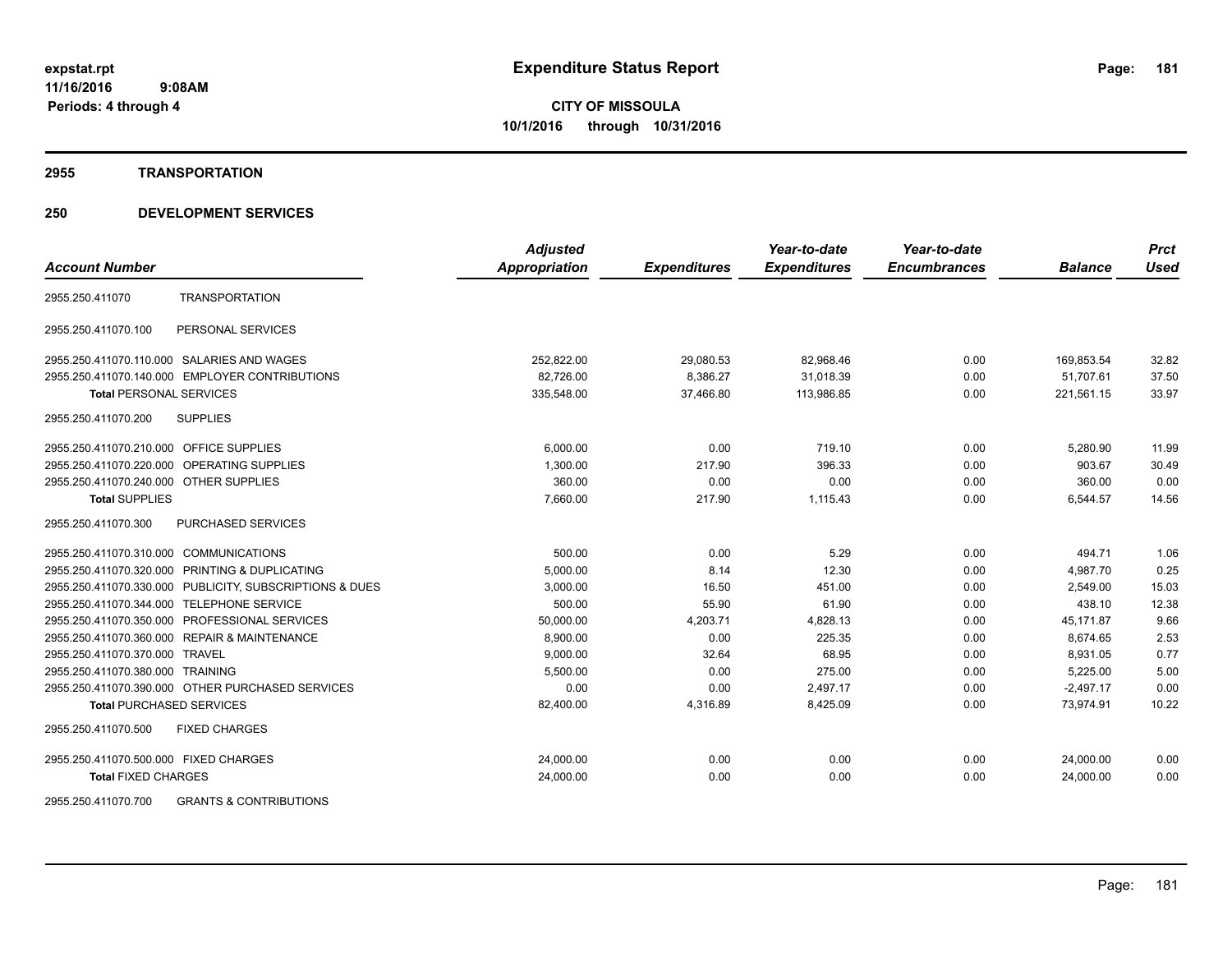## **2955 TRANSPORTATION**

| <b>Account Number</b>                                   | <b>Adjusted</b><br>Appropriation | <b>Expenditures</b> | Year-to-date<br><b>Expenditures</b> | Year-to-date<br><b>Encumbrances</b> | <b>Balance</b> | <b>Prct</b><br><b>Used</b> |
|---------------------------------------------------------|----------------------------------|---------------------|-------------------------------------|-------------------------------------|----------------|----------------------------|
| 2955.250.411070.700.000 GRANTS & CONTRIBUTIONS          | 144,228.00                       | 0.00                | 0.00                                | 0.00                                | 144,228.00     | 0.00                       |
| <b>Total GRANTS &amp; CONTRIBUTIONS</b>                 | 144,228.00                       | 0.00                | 0.00                                | 0.00                                | 144,228.00     | 0.00                       |
| <b>OTHER OBJECTS</b><br>2955.250.411070.800             |                                  |                     |                                     |                                     |                |                            |
| 2955.250.411070.845.000 CONTINGENCY                     | 223,369.00                       | 0.00                | 0.00                                | 0.00                                | 223,369.00     | 0.00                       |
| <b>Total OTHER OBJECTS</b>                              | 223.369.00                       | 0.00                | 0.00                                | 0.00                                | 223,369.00     | 0.00                       |
| <b>Total TRANSPORTATION</b>                             | 817,205.00                       | 42.001.59           | 123,527.37                          | 0.00                                | 693.677.63     | 15.12                      |
| <b>MIM MDT</b><br>2955.250.411080                       |                                  |                     |                                     |                                     |                |                            |
| PERSONAL SERVICES<br>2955.250.411080.100                |                                  |                     |                                     |                                     |                |                            |
| 2955.250.411080.110.000 CMAQ/MIM-SALARIES AND WAGES     | 165,006.00                       | 12,700.86           | 35,929.45                           | 0.00                                | 129,076.55     | 21.77                      |
| 2955.250.411080.120.000 OVERTIME/TERMINATION            | 0.00                             | 0.00                | 969.58                              | 0.00                                | $-969.58$      | 0.00                       |
| 2955.250.411080.140.000 EMPLOYER CONTRIBUTIONS          | 67,441.00                        | 4,394.00            | 14,283.90                           | 0.00                                | 53,157.10      | 21.18                      |
| <b>Total PERSONAL SERVICES</b>                          | 232,447.00                       | 17,094.86           | 51,182.93                           | 0.00                                | 181.264.07     | 22.02                      |
| 2955.250.411080.200<br><b>SUPPLIES</b>                  |                                  |                     |                                     |                                     |                |                            |
| 2955.250.411080.210.000 OFFICE SUPPLIES                 | 1,000.00                         | 104.10              | 183.85                              | 0.00                                | 816.15         | 18.39                      |
| 2955.250.411080.220.000 OPERATING SUPPLIES              | 35,000.00                        | 1,594.12            | 6,821.15                            | 0.00                                | 28,178.85      | 19.49                      |
| <b>Total SUPPLIES</b>                                   | 36,000.00                        | 1,698.22            | 7,005.00                            | 0.00                                | 28,995.00      | 19.46                      |
| 2955.250.411080.300<br><b>PURCHASED SERVICES</b>        |                                  |                     |                                     |                                     |                |                            |
| 2955.250.411080.310.000 COMMUNICATIONS                  | 1,200.00                         | 85.00               | 588.15                              | 0.00                                | 611.85         | 49.01                      |
| 2955.250.411080.320.000 PRINTING & DUPLICATING          | 5,000.00                         | 25.74               | 3,148.39                            | 0.00                                | 1,851.61       | 62.97                      |
| 2955.250.411080.330.000 PUBLICITY, SUBSCRIPTIONS & DUES | 25,000.00                        | 3,069.60            | 9,087.35                            | 0.00                                | 15,912.65      | 36.35                      |
| 2955.250.411080.344.000 TELEPHONE SERVICE               | 50.00                            | 0.00                | 3.50                                | 0.00                                | 46.50          | 7.00                       |
| 2955.250.411080.350.000 PROFESSIONAL SERVICES           | 14,207.00                        | 100.00              | 3,103.74                            | 0.00                                | 11,103.26      | 21.85                      |
| 2955.250.411080.360.000 REPAIR & MAINTENANCE            | 0.00                             | 12.00               | 12.00                               | 0.00                                | $-12.00$       | 0.00                       |
| 2955.250.411080.370.000 TRAVEL                          | 3,000.00                         | 737.11              | 1,374.31                            | 0.00                                | 1,625.69       | 45.81                      |
| 2955.250.411080.380.000 TRAINING                        | 5,000.00                         | 1,673.00            | 1,875.82                            | 0.00                                | 3,124.18       | 37.52                      |
| 2955.250.411080.390.000 OTHER PURCHASED SERVICES        | 20,000.00                        | 1,717.50            | 1,917.50                            | 0.00                                | 18,082.50      | 9.59                       |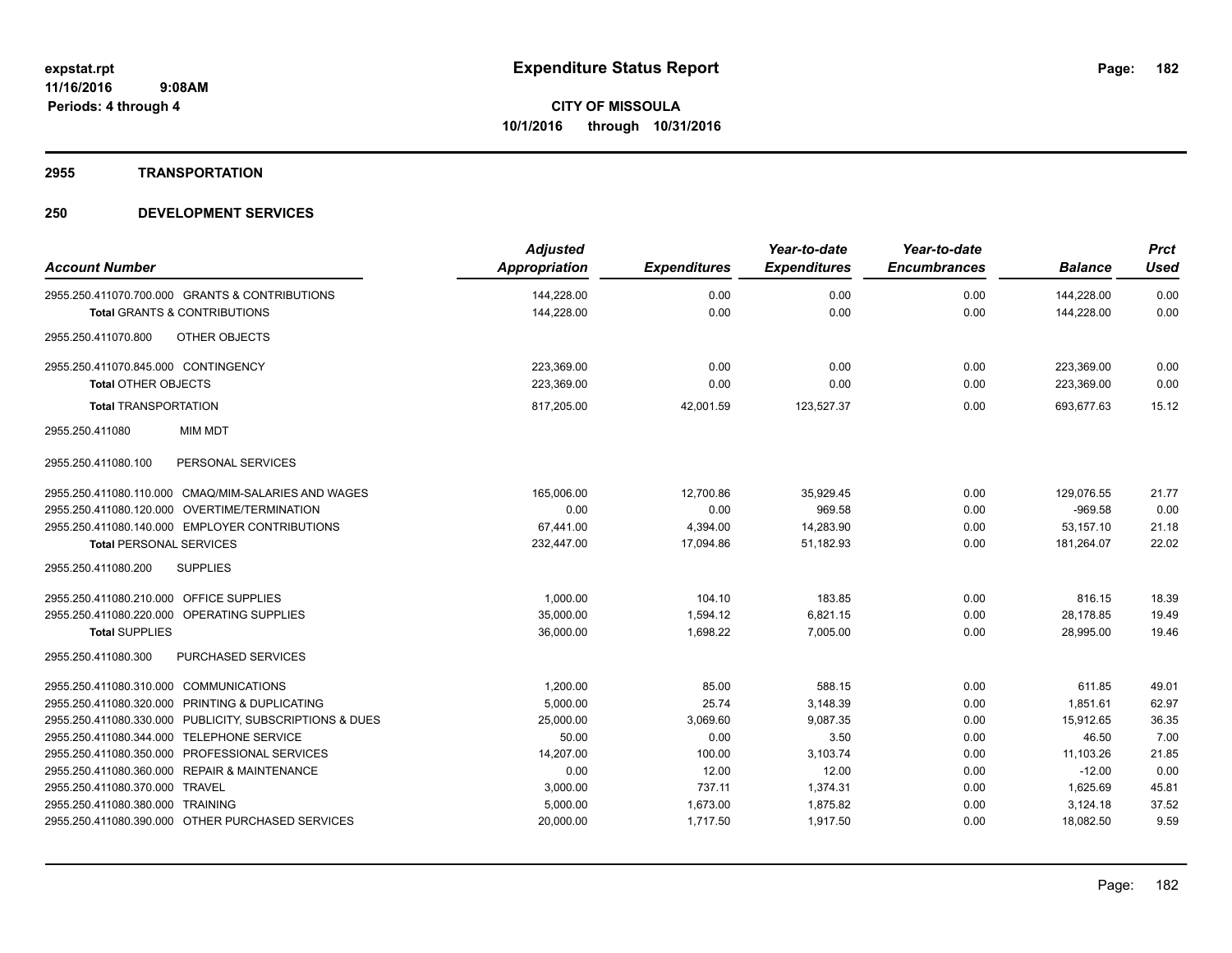#### **2955 TRANSPORTATION**

| <b>Account Number</b>                                    | <b>Adjusted</b><br>Appropriation | <b>Expenditures</b> | Year-to-date<br><b>Expenditures</b> | Year-to-date<br><b>Encumbrances</b> | <b>Balance</b> | <b>Prct</b><br><b>Used</b> |
|----------------------------------------------------------|----------------------------------|---------------------|-------------------------------------|-------------------------------------|----------------|----------------------------|
| <b>Total PURCHASED SERVICES</b>                          | 73,457.00                        | 7,419.95            | 21,110.76                           | 0.00                                | 52,346.24      | 28.74                      |
| <b>FIXED CHARGES</b><br>2955.250.411080.500              |                                  |                     |                                     |                                     |                |                            |
| 2955.250.411080.500.000 FIXED CHARGES                    | 10,000.00                        | 0.00                | 0.00                                | 0.00                                | 10,000.00      | 0.00                       |
| <b>Total FIXED CHARGES</b>                               | 10,000.00                        | 0.00                | 0.00                                | 0.00                                | 10,000.00      | 0.00                       |
| 2955.250.411080.700<br><b>GRANTS &amp; CONTRIBUTIONS</b> |                                  |                     |                                     |                                     |                |                            |
| 2955.250.411080.700.000 GRANTS & CONTRIBUTIONS           | 2,500.00                         | 0.00                | 500.00                              | 0.00                                | 2,000.00       | 20.00                      |
| <b>Total GRANTS &amp; CONTRIBUTIONS</b>                  | 2,500.00                         | 0.00                | 500.00                              | 0.00                                | 2,000.00       | 20.00                      |
| OTHER OBJECTS<br>2955.250.411080.800                     |                                  |                     |                                     |                                     |                |                            |
| <b>Total OTHER OBJECTS</b>                               | 0.00                             | 0.00                | 0.00                                | 0.00                                | 0.00           | 0.00                       |
| <b>Total MIM MDT</b>                                     | 354,404.00                       | 26,213.03           | 79,798.69                           | 0.00                                | 274,605.31     | 22.52                      |
| <b>BIKE-PED PROGRAM</b><br>2955.250.430255               |                                  |                     |                                     |                                     |                |                            |
| 2955.250.430255.100<br>PERSONAL SERVICES                 |                                  |                     |                                     |                                     |                |                            |
| 2955.250.430255.110.000 SALARIES AND WAGES               | 49,884.00                        | 5,755.74            | 16,493.16                           | 0.00                                | 33,390.84      | 33.06                      |
| 2955.250.430255.140.000 EMPLOYER CONTRIBUTIONS           | 17.600.00                        | 1.737.14            | 6,600.71                            | 0.00                                | 10.999.29      | 37.50                      |
| <b>Total PERSONAL SERVICES</b>                           | 67,484.00                        | 7,492.88            | 23,093.87                           | 0.00                                | 44,390.13      | 34.22                      |
| <b>SUPPLIES</b><br>2955.250.430255.200                   |                                  |                     |                                     |                                     |                |                            |
| 2955.250.430255.210.000 OFFICE SUPPLIES                  | 1,000.00                         | 0.00                | 0.04                                | 0.00                                | 999.96         | 0.00                       |
| <b>Total SUPPLIES</b>                                    | 1,000.00                         | 0.00                | 0.04                                | 0.00                                | 999.96         | 0.00                       |
| PURCHASED SERVICES<br>2955.250.430255.300                |                                  |                     |                                     |                                     |                |                            |
| 2955.250.430255.310.000 COMMUNICATIONS                   | 0.00                             | 0.00                | 23.52                               | 0.00                                | $-23.52$       | 0.00                       |
| 2955.250.430255.320.000 PRINTING & DUPLICATING           | 125.00                           | 1.25                | 113.32                              | 0.00                                | 11.68          | 90.66                      |
| 2955.250.430255.330.000 PUBLICITY, SUBSCRIPTIONS & DUES  | 395.00                           | 0.00                | 0.00                                | 0.00                                | 395.00         | 0.00                       |
| 2955.250.430255.344.000 TELEPHONE SERVICE                | 29.00                            | 0.00                | 9.33                                | 0.00                                | 19.67          | 32.17                      |
| 2955.250.430255.350.000 PROFESSIONAL SERVICES            | 4,004.00                         | 0.00                | 0.00                                | 0.00                                | 4,004.00       | 0.00                       |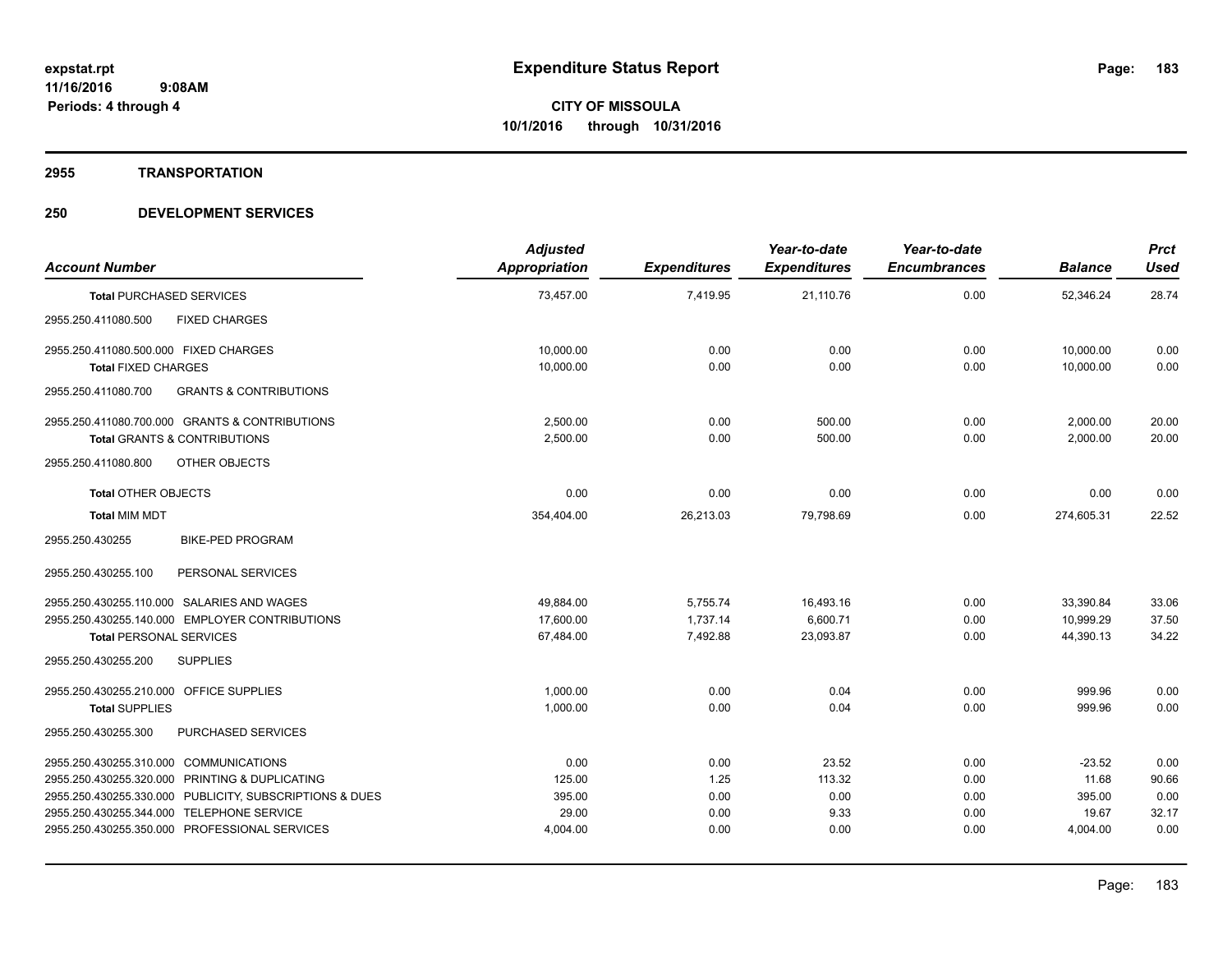#### **2955 TRANSPORTATION**

| <b>Account Number</b>                 |                                                  | <b>Adjusted</b><br><b>Appropriation</b> | <b>Expenditures</b> | Year-to-date<br><b>Expenditures</b> | Year-to-date<br><b>Encumbrances</b> | <b>Balance</b> | <b>Prct</b><br><b>Used</b> |
|---------------------------------------|--------------------------------------------------|-----------------------------------------|---------------------|-------------------------------------|-------------------------------------|----------------|----------------------------|
| 2955.250.430255.370.000 TRAVEL        |                                                  | 1,200.00                                | 173.60              | 1,677.43                            | 0.00                                | $-477.43$      | 139.79                     |
| 2955.250.430255.380.000 TRAINING      |                                                  | 800.00                                  | 100.00              | 685.00                              | 0.00                                | 115.00         | 85.63                      |
|                                       | 2955.250.430255.390.000 OTHER PURCHASED SERVICES | 4,500.00                                | 0.00                | 0.00                                | 0.00                                | 4,500.00       | 0.00                       |
|                                       | <b>Total PURCHASED SERVICES</b>                  | 11,053.00                               | 274.85              | 2,508.60                            | 0.00                                | 8,544.40       | 22.70                      |
| 2955.250.430255.500                   | <b>FIXED CHARGES</b>                             |                                         |                     |                                     |                                     |                |                            |
| 2955.250.430255.500.000 FIXED CHARGES |                                                  | 4,592.00                                | 0.00                | 0.00                                | 0.00                                | 4,592.00       | 0.00                       |
| <b>Total FIXED CHARGES</b>            |                                                  | 4,592.00                                | 0.00                | 0.00                                | 0.00                                | 4,592.00       | 0.00                       |
| 2955.250.430255.900                   | <b>CAPITAL OUTLAY</b>                            |                                         |                     |                                     |                                     |                |                            |
| <b>Total CAPITAL OUTLAY</b>           |                                                  | 0.00                                    | 0.00                | 0.00                                | 0.00                                | 0.00           | 0.00                       |
| <b>Total BIKE-PED PROGRAM</b>         |                                                  | 84,129.00                               | 7,767.73            | 25,602.51                           | 0.00                                | 58,526.49      | 30.43                      |
| 2955.250.430257                       | BICYCLE COMMUTER NETWORK                         |                                         |                     |                                     |                                     |                |                            |
| 2955.250.430257.200                   | <b>SUPPLIES</b>                                  |                                         |                     |                                     |                                     |                |                            |
| <b>Total SUPPLIES</b>                 |                                                  | 0.00                                    | 0.00                | 0.00                                | 0.00                                | 0.00           | 0.00                       |
| 2955.250.430257.900                   | <b>CAPITAL OUTLAY</b>                            |                                         |                     |                                     |                                     |                |                            |
|                                       | Total BICYCLE COMMUTER NETWORK                   | 0.00                                    | 0.00                | 0.00                                | 0.00                                | 0.00           | 0.00                       |
| 2955.250.430267                       | <b>CMAQ GRANT</b>                                |                                         |                     |                                     |                                     |                |                            |
| 2955.250.430267.200                   | <b>SUPPLIES</b>                                  |                                         |                     |                                     |                                     |                |                            |
| <b>Total CMAQ GRANT</b>               |                                                  | 0.00                                    | 0.00                | 0.00                                | 0.00                                | 0.00           | 0.00                       |
| 2955.250.510110                       | <b>MERCHANT SERVICES</b>                         |                                         |                     |                                     |                                     |                |                            |
| 2955.250.510110.500                   | <b>FIXED CHARGES</b>                             |                                         |                     |                                     |                                     |                |                            |
| <b>Total MERCHANT SERVICES</b>        |                                                  | 0.00                                    | 0.00                | 0.00                                | 0.00                                | 0.00           | 0.00                       |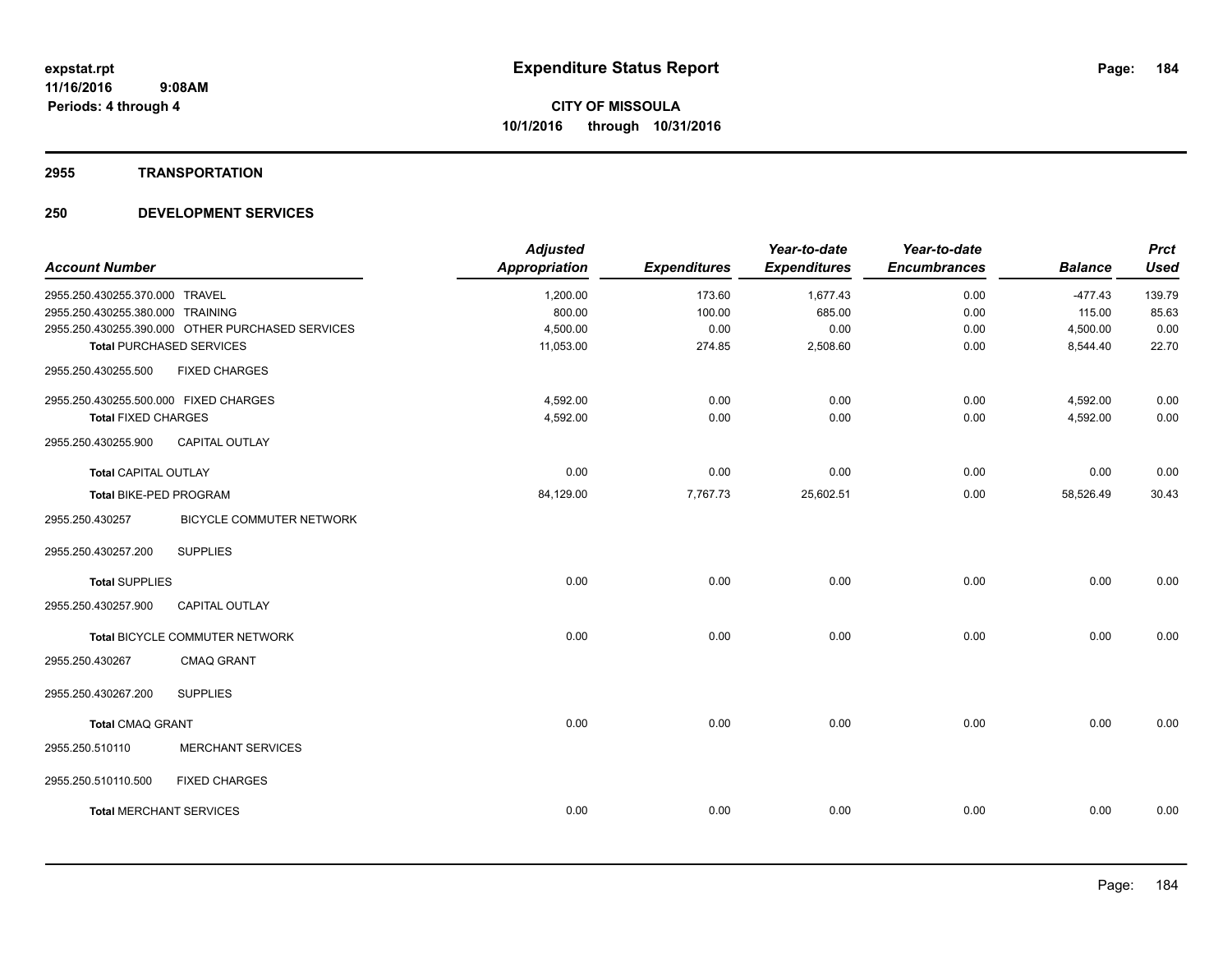## **2955 TRANSPORTATION**

| <b>Account Number</b>       |                                            | <b>Adjusted</b><br><b>Appropriation</b> | <b>Expenditures</b> | Year-to-date<br><b>Expenditures</b> | Year-to-date<br><b>Encumbrances</b> | <b>Balance</b> | <b>Prct</b><br>Used |
|-----------------------------|--------------------------------------------|-----------------------------------------|---------------------|-------------------------------------|-------------------------------------|----------------|---------------------|
| 2955.250.521000             | INTERFUND OPERATING TRANSFERS              |                                         |                     |                                     |                                     |                |                     |
| 2955.250.521000.800         | OTHER OBJECTS                              |                                         |                     |                                     |                                     |                |                     |
|                             | <b>Total INTERFUND OPERATING TRANSFERS</b> | 0.00                                    | 0.00                | 0.00                                | 0.00                                | 0.00           | 0.00                |
| <b>Total TRANSPORTATION</b> |                                            | 1,255,738.00                            | 75,982.35           | 228,928.57                          | 0.00                                | 1.026.809.43   | 18.23               |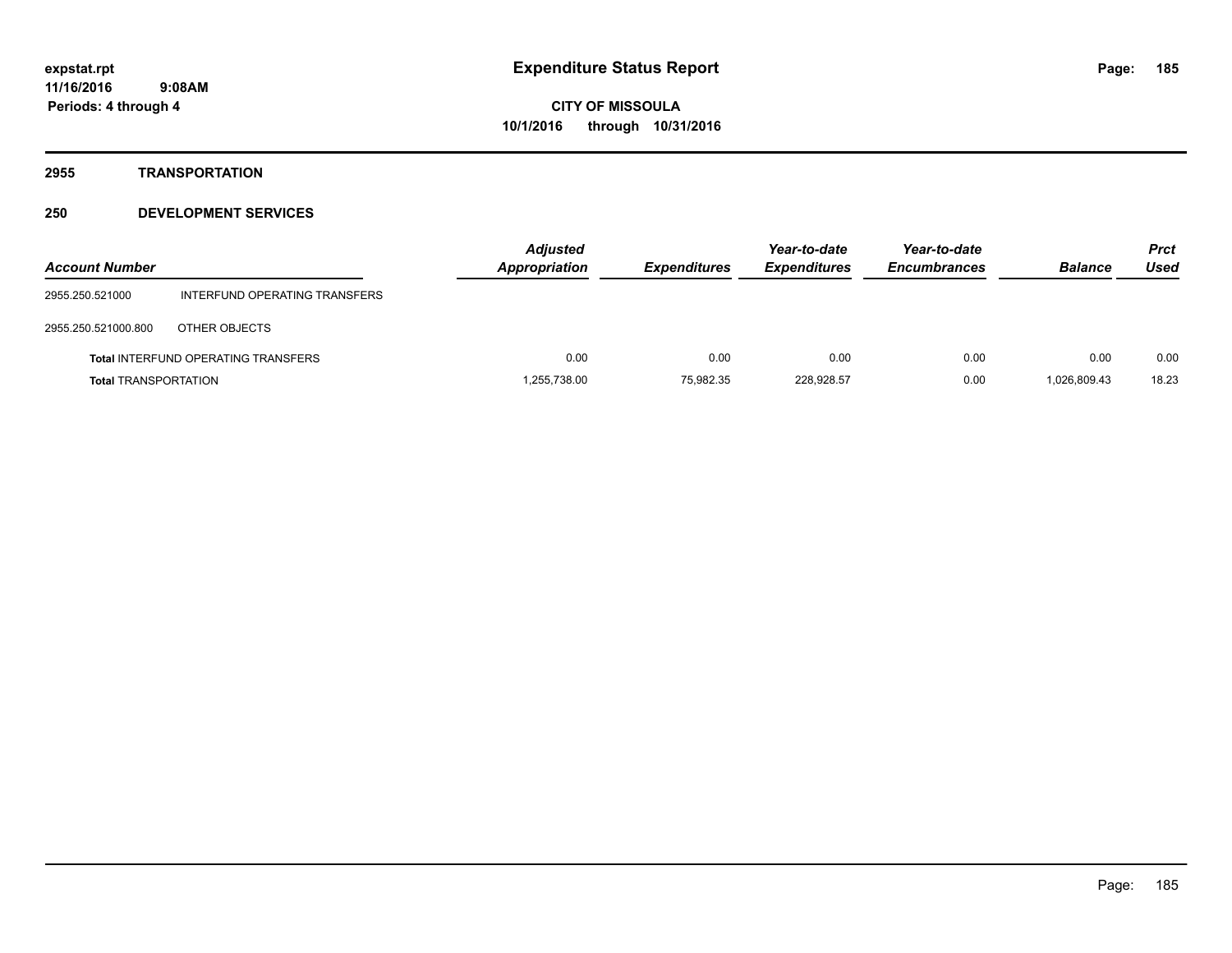## **2987 FEDERAL TRANSPORTATION FUND**

## **370 PARKS & RECREATION**

| <b>Account Number</b>         |                                     | <b>Adjusted</b><br>Appropriation | <b>Expenditures</b> | Year-to-date<br><b>Expenditures</b> | Year-to-date<br><b>Encumbrances</b> | <b>Balance</b> | <b>Prct</b><br><b>Used</b> |
|-------------------------------|-------------------------------------|----------------------------------|---------------------|-------------------------------------|-------------------------------------|----------------|----------------------------|
| 2987.370.430258               | *** Title Not Found ***             |                                  |                     |                                     |                                     |                |                            |
| 2987.370.430258.100           | PERSONAL SERVICES                   |                                  |                     |                                     |                                     |                |                            |
| Total *** Title Not Found *** |                                     | 0.00                             | 0.00                | 0.00                                | 0.00                                | 0.00           | 0.00                       |
| 2987.370.510110               | <b>MERCHANT SERVICES</b>            |                                  |                     |                                     |                                     |                |                            |
| 2987.370.510110.500           | <b>FIXED CHARGES</b>                |                                  |                     |                                     |                                     |                |                            |
|                               | <b>Total PARKS &amp; RECREATION</b> | 0.00                             | 0.00                | 0.00                                | 0.00                                | 0.00           | 0.00                       |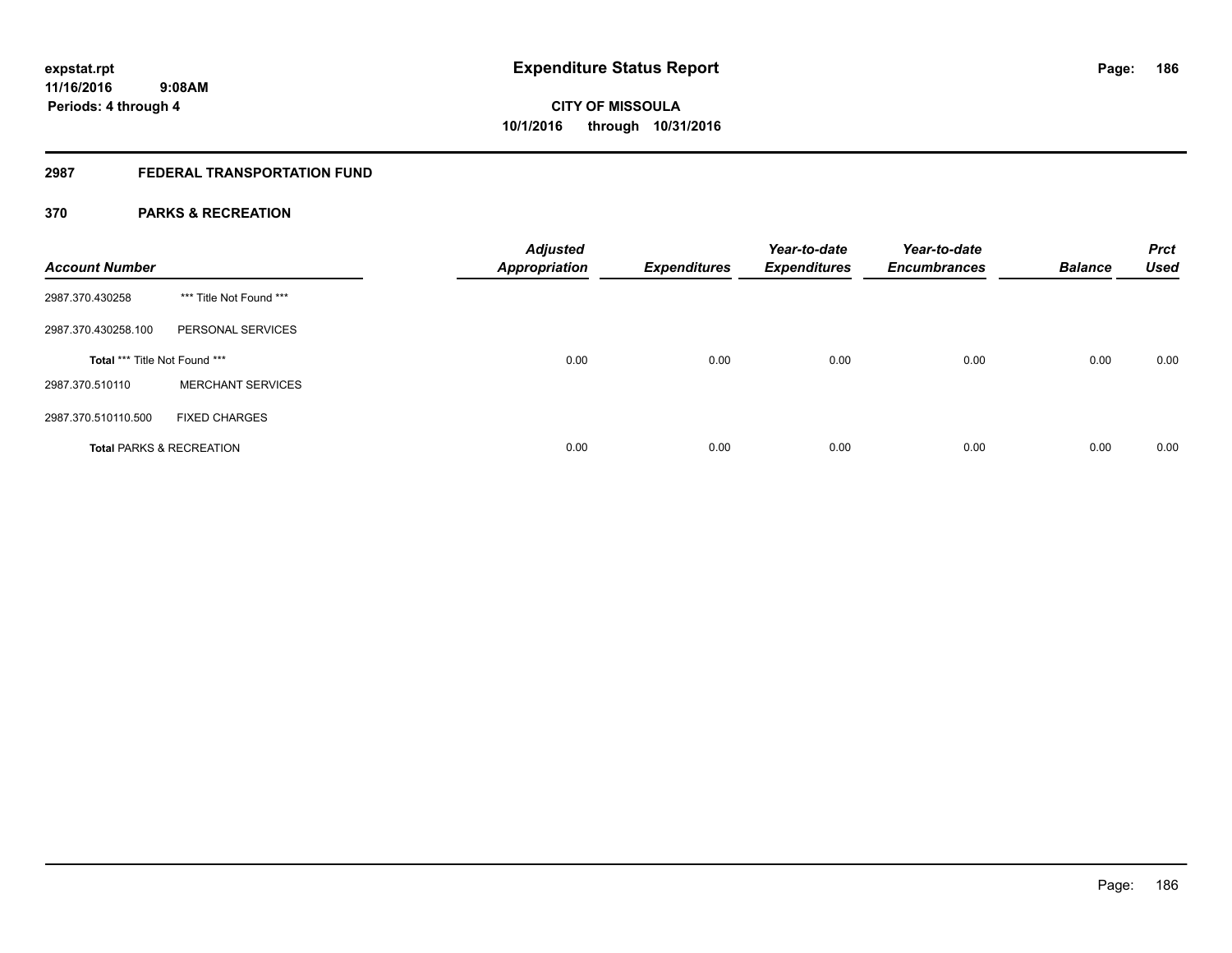### **2987 FEDERAL TRANSPORTATION FUND**

|                                |                                 | <b>Adjusted</b> |                     | Year-to-date        | Year-to-date        |                | <b>Prct</b> |
|--------------------------------|---------------------------------|-----------------|---------------------|---------------------|---------------------|----------------|-------------|
| <b>Account Number</b>          |                                 | Appropriation   | <b>Expenditures</b> | <b>Expenditures</b> | <b>Encumbrances</b> | <b>Balance</b> | <b>Used</b> |
| 2987.390.430233                | *** Title Not Found ***         |                 |                     |                     |                     |                |             |
| 2987.390.430233.900            | CAPITAL OUTLAY                  |                 |                     |                     |                     |                |             |
| Total *** Title Not Found ***  |                                 | 0.00            | 0.00                | 0.00                | 0.00                | 0.00           | 0.00        |
| 2987.390.430256                | SAFE ROUTES TO SCHOOLS          |                 |                     |                     |                     |                |             |
| 2987.390.430256.900            | CAPITAL OUTLAY                  |                 |                     |                     |                     |                |             |
|                                | Total SAFE ROUTES TO SCHOOLS    | 0.00            | 0.00                | 0.00                | 0.00                | 0.00           | 0.00        |
| 2987.390.430257                | BICYCLE COMMUTER NETWORK        |                 |                     |                     |                     |                |             |
| 2987.390.430257.900            | <b>CAPITAL OUTLAY</b>           |                 |                     |                     |                     |                |             |
|                                | Total BICYCLE COMMUTER NETWORK  | 0.00            | 0.00                | 0.00                | 0.00                | 0.00           | 0.00        |
| 2987.390.430258                | <b>GRANT CREEK TRAIL BCN</b>    |                 |                     |                     |                     |                |             |
| 2987.390.430258.100            | PERSONAL SERVICES               |                 |                     |                     |                     |                |             |
| <b>Total PERSONAL SERVICES</b> |                                 | 0.00            | 0.00                | 0.00                | 0.00                | 0.00           | 0.00        |
| 2987.390.430258.900            | <b>CAPITAL OUTLAY</b>           |                 |                     |                     |                     |                |             |
|                                | Total GRANT CREEK TRAIL BCN     | 0.00            | 0.00                | 0.00                | 0.00                | 0.00           | 0.00        |
| 2987.390.430259                | RTLSNK CR/BRDWAY CROSSING       |                 |                     |                     |                     |                |             |
| 2987.390.430259.900            | CAPITAL OUTLAY                  |                 |                     |                     |                     |                |             |
|                                | Total RTLSNK CR/BRDWAY CROSSING | 0.00            | 0.00                | 0.00                | 0.00                | 0.00           | 0.00        |
| 2987.390.430262                | MASTER SIDEWALK PLAN            |                 |                     |                     |                     |                |             |
| 2987.390.430262.900            | CAPITAL OUTLAY                  |                 |                     |                     |                     |                |             |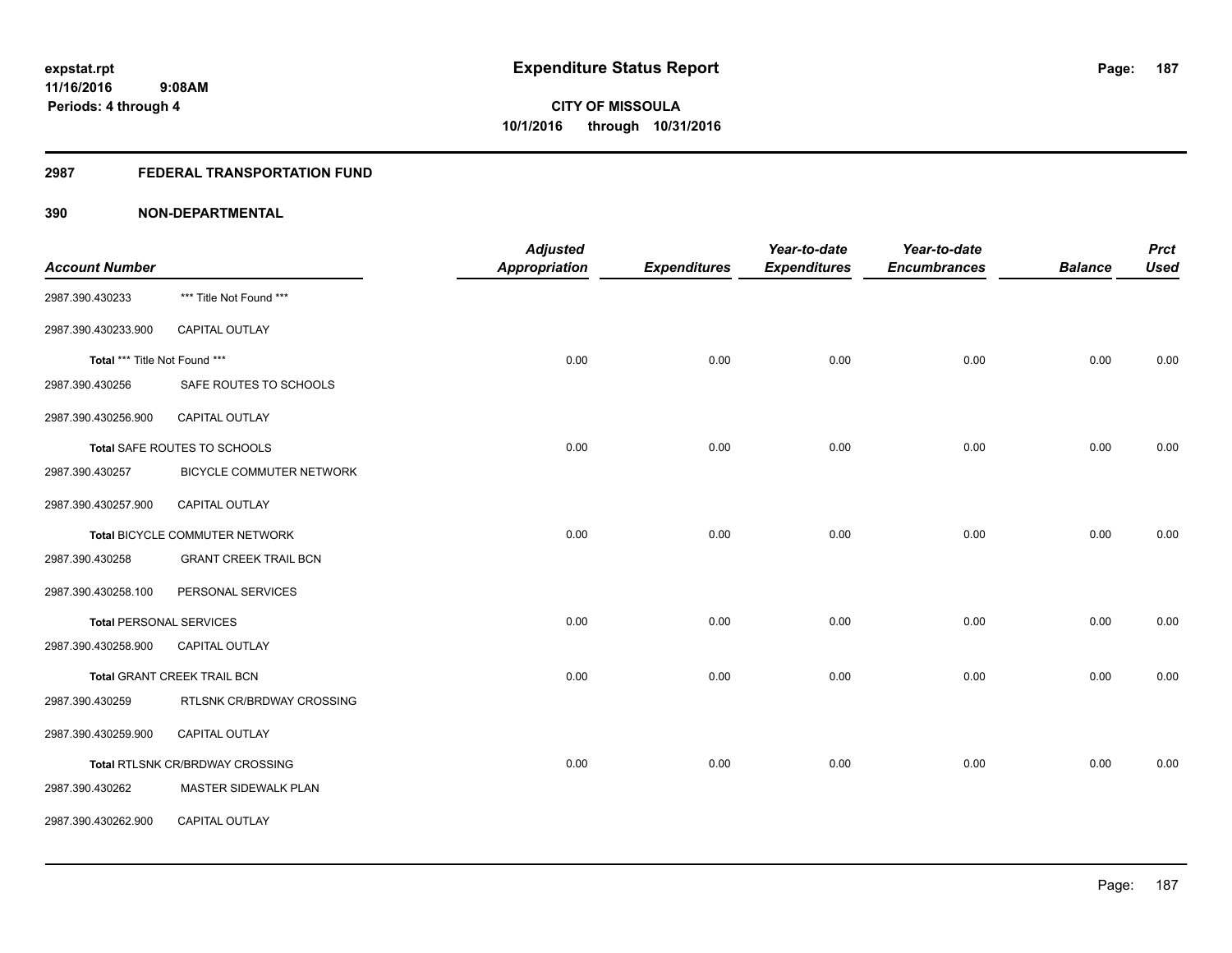#### **2987 FEDERAL TRANSPORTATION FUND**

| <b>Account Number</b>      |                                                 | <b>Adjusted</b><br><b>Appropriation</b> | <b>Expenditures</b> | Year-to-date<br><b>Expenditures</b> | Year-to-date<br><b>Encumbrances</b> | <b>Balance</b> | <b>Prct</b><br><b>Used</b> |
|----------------------------|-------------------------------------------------|-----------------------------------------|---------------------|-------------------------------------|-------------------------------------|----------------|----------------------------|
|                            | <b>Total MASTER SIDEWALK PLAN</b>               | 0.00                                    | 0.00                | 0.00                                | 0.00                                | 0.00           | 0.00                       |
| 2987.390.430271            | HIGGINS HILL/BECKWITH RECONSTRUCTION            |                                         |                     |                                     |                                     |                |                            |
| 2987.390.430271.900        | CAPITAL OUTLAY                                  |                                         |                     |                                     |                                     |                |                            |
|                            | Total HIGGINS HILL/BECKWITH RECONSTRUCTION      | 0.00                                    | 0.00                | 0.00                                | 0.00                                | 0.00           | 0.00                       |
| 2987.390.430272            | SIGNALIZATION                                   |                                         |                     |                                     |                                     |                |                            |
| 2987.390.430272.900        | <b>CAPITAL OUTLAY</b>                           |                                         |                     |                                     |                                     |                |                            |
| <b>Total SIGNALIZATION</b> |                                                 | 0.00                                    | 0.00                | 0.00                                | 0.00                                | 0.00           | 0.00                       |
| 2987.390.430276            | RUSSELL S 3RD IMPROVEMENTS                      |                                         |                     |                                     |                                     |                |                            |
| 2987.390.430276.900        | <b>CAPITAL OUTLAY</b>                           |                                         |                     |                                     |                                     |                |                            |
|                            | Total RUSSELL S 3RD IMPROVEMENTS                | 0.00                                    | 0.00                | 0.00                                | 0.00                                | 0.00           | 0.00                       |
| 2987.390.430278            | LOLO ST-BRIDGE TO DUNCAN S/C                    |                                         |                     |                                     |                                     |                |                            |
| 2987.390.430278.900        | <b>CAPITAL OUTLAY</b>                           |                                         |                     |                                     |                                     |                |                            |
|                            | Total LOLO ST-BRIDGE TO DUNCAN S/C              | 0.00                                    | 0.00                | 0.00                                | 0.00                                | 0.00           | 0.00                       |
| 2987.390.430279            | E BROADWAY IMPROV/MISSOULA COLLEGE              |                                         |                     |                                     |                                     |                |                            |
| 2987.390.430279.900        | CAPITAL OUTLAY                                  |                                         |                     |                                     |                                     |                |                            |
|                            | Total E BROADWAY IMPROV/MISSOULA COLLEGE        | 0.00                                    | 0.00                | 0.00                                | 0.00                                | 0.00           | 0.00                       |
| 2987.390.460405            | PLAYFAIR PARK - MINOR IMPROVEMENTS              |                                         |                     |                                     |                                     |                |                            |
| 2987.390.460405.900        | <b>CAPITAL OUTLAY</b>                           |                                         |                     |                                     |                                     |                |                            |
|                            | <b>Total PLAYFAIR PARK - MINOR IMPROVEMENTS</b> | 0.00                                    | 0.00                | 0.00                                | 0.00                                | 0.00           | 0.00                       |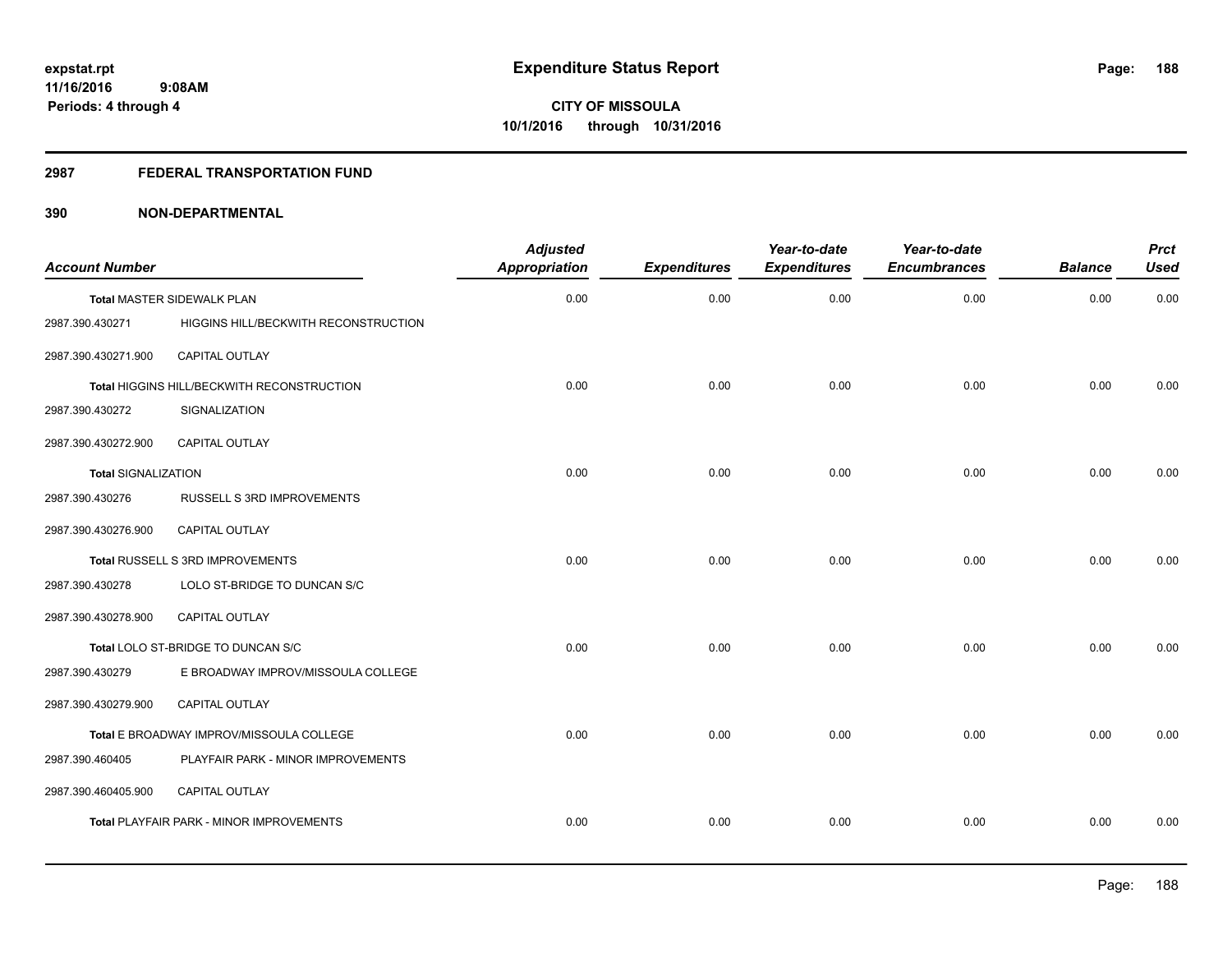### **2987 FEDERAL TRANSPORTATION FUND**

| <b>Account Number</b>           |                                           | <b>Adjusted</b><br><b>Appropriation</b> | <b>Expenditures</b>    | Year-to-date<br><b>Expenditures</b> | Year-to-date<br><b>Encumbrances</b> | <b>Balance</b>               | <b>Prct</b><br><b>Used</b> |
|---------------------------------|-------------------------------------------|-----------------------------------------|------------------------|-------------------------------------|-------------------------------------|------------------------------|----------------------------|
| 2987.390.460415                 | SOUTH HILLS TRAIL SYSTEM                  |                                         |                        |                                     |                                     |                              |                            |
| 2987.390.460415.900             | CAPITAL OUTLAY                            |                                         |                        |                                     |                                     |                              |                            |
|                                 | Total SOUTH HILLS TRAIL SYSTEM            | 0.00                                    | 0.00                   | 0.00                                | 0.00                                | 0.00                         | 0.00                       |
| 2987.390.460435                 | SILVER PARK MILL SITE                     |                                         |                        |                                     |                                     |                              |                            |
| 2987.390.460435.900             | <b>CAPITAL OUTLAY</b>                     |                                         |                        |                                     |                                     |                              |                            |
|                                 | <b>Total SILVER PARK MILL SITE</b>        | 0.00                                    | 0.00                   | 0.00                                | 0.00                                | 0.00                         | 0.00                       |
| 2987.390.460509                 | <b>KIM WILLIAMS TRAIL</b>                 |                                         |                        |                                     |                                     |                              |                            |
| 2987.390.460509.900             | <b>CAPITAL OUTLAY</b>                     |                                         |                        |                                     |                                     |                              |                            |
| <b>Total KIM WILLIAMS TRAIL</b> | 2987.390.460509.930.000 KIM WILLIAMS EAST | 0.00<br>0.00                            | 23,981.42<br>23,981.42 | 37,258.56<br>37,258.56              | 0.00<br>0.00                        | $-37,258.56$<br>$-37,258.56$ | 0.00<br>0.00               |
| 2987.390.510000                 | <b>MISCELLANEOUS</b>                      |                                         |                        |                                     |                                     |                              |                            |
| 2987.390.510000.800             | OTHER OBJECTS                             |                                         |                        |                                     |                                     |                              |                            |
| <b>Total MISCELLANEOUS</b>      |                                           | 0.00                                    | 0.00                   | 0.00                                | 0.00                                | 0.00                         | 0.00                       |
| 2987.390.510110                 | <b>MERCHANT SERVICES</b>                  |                                         |                        |                                     |                                     |                              |                            |
| 2987.390.510110.500             | <b>FIXED CHARGES</b>                      |                                         |                        |                                     |                                     |                              |                            |
|                                 | <b>Total MERCHANT SERVICES</b>            | 0.00                                    | 0.00                   | 0.00                                | 0.00                                | 0.00                         | 0.00                       |
|                                 | Total FEDERAL TRANSPORTATION FUND         | 0.00                                    | 23,981.42              | 37,258.56                           | 0.00                                | $-37,258.56$                 | 0.00                       |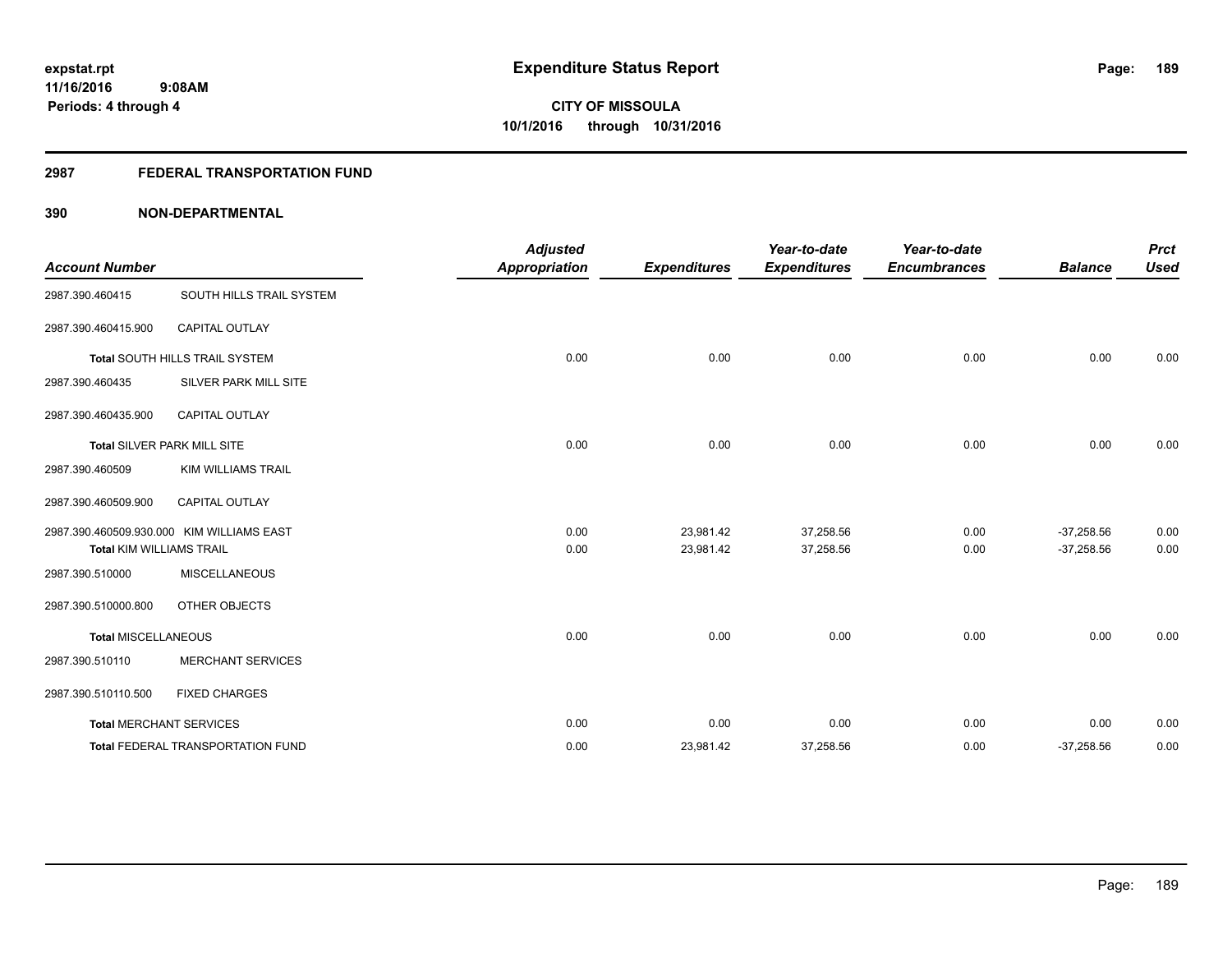## **2988 GRANTS & DONATIONS FUND**

## **223 CITY CLERK**

| <b>Account Number</b>      |                          | <b>Adjusted</b><br><b>Appropriation</b> | <b>Expenditures</b> | Year-to-date<br><b>Expenditures</b> | Year-to-date<br><b>Encumbrances</b> | <b>Balance</b> | <b>Prct</b><br><b>Used</b> |
|----------------------------|--------------------------|-----------------------------------------|---------------------|-------------------------------------|-------------------------------------|----------------|----------------------------|
| 2988.223.420000            | <b>PUBLIC SAFETY</b>     |                                         |                     |                                     |                                     |                |                            |
| 2988.223.420000.200        | <b>SUPPLIES</b>          |                                         |                     |                                     |                                     |                |                            |
| <b>Total PUBLIC SAFETY</b> |                          | 0.00                                    | 0.00                | 0.00                                | 0.00                                | 0.00           | 0.00                       |
| 2988.223.510110            | <b>MERCHANT SERVICES</b> |                                         |                     |                                     |                                     |                |                            |
| 2988.223.510110.500        | <b>FIXED CHARGES</b>     |                                         |                     |                                     |                                     |                |                            |
| <b>Total CITY CLERK</b>    |                          | 0.00                                    | 0.00                | 0.00                                | 0.00                                | 0.00           | 0.00                       |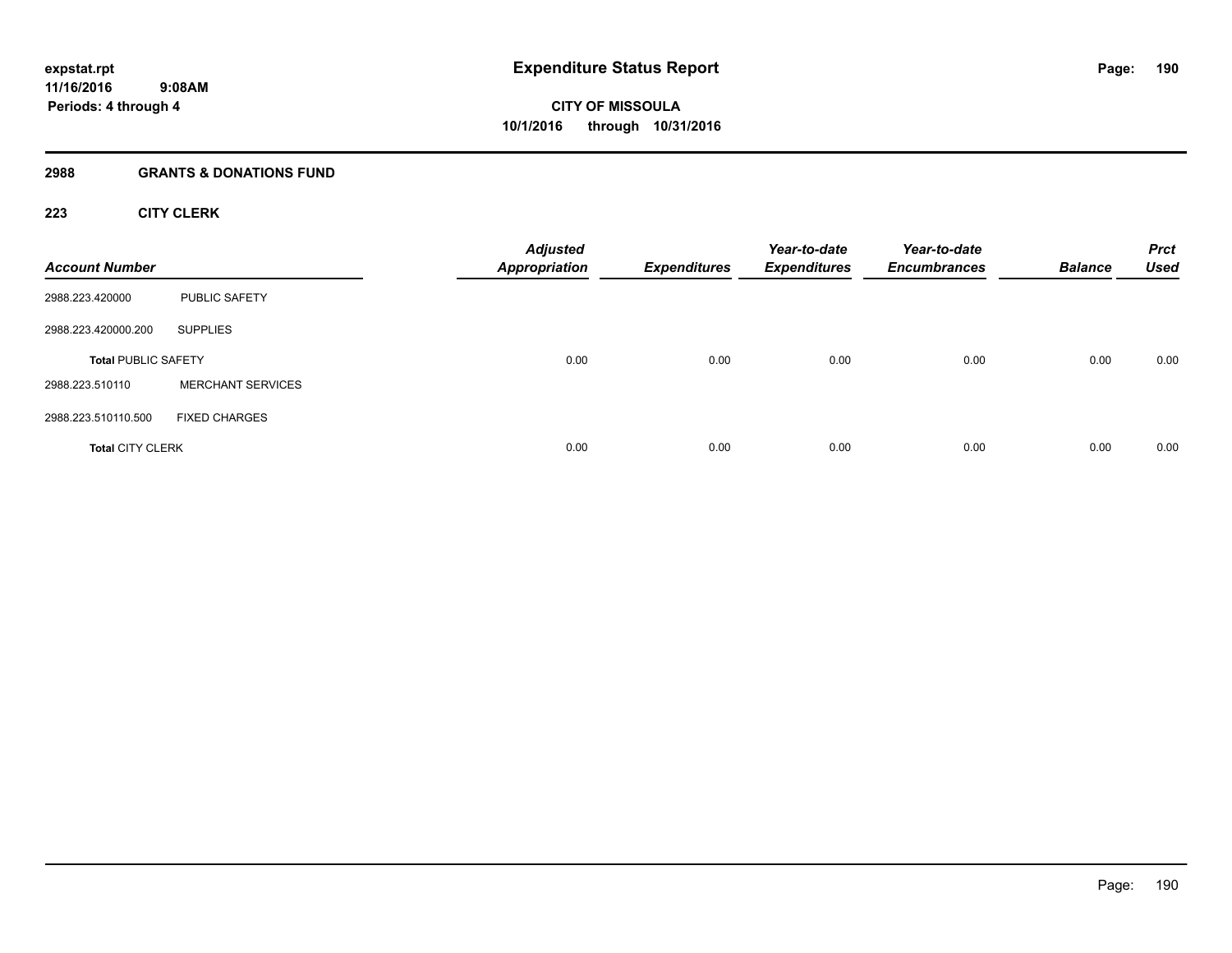## **2988 GRANTS & DONATIONS FUND**

## **270 CITY ATTORNEY**

| <b>Account Number</b>      |                                | <b>Adjusted</b><br><b>Appropriation</b> |      | <b>Expenditures</b> | Year-to-date<br><b>Expenditures</b> | Year-to-date<br><b>Encumbrances</b> | <b>Balance</b> | <b>Prct</b><br>Used |
|----------------------------|--------------------------------|-----------------------------------------|------|---------------------|-------------------------------------|-------------------------------------|----------------|---------------------|
| 2988.270.411121            | DV ACCOUNTABILITY GRANT        |                                         |      |                     |                                     |                                     |                |                     |
| 2988.270.411121.100        | PERSONAL SERVICES              |                                         |      |                     |                                     |                                     |                |                     |
|                            | <b>Total PERSONAL SERVICES</b> |                                         | 0.00 | 0.00                | 0.00                                | 0.00                                | 0.00           | 0.00                |
| 2988.270.411121.300        | PURCHASED SERVICES             |                                         |      |                     |                                     |                                     |                |                     |
| <b>Total CITY ATTORNEY</b> |                                |                                         | 0.00 | 0.00                | 0.00                                | 0.00                                | 0.00           | 0.00                |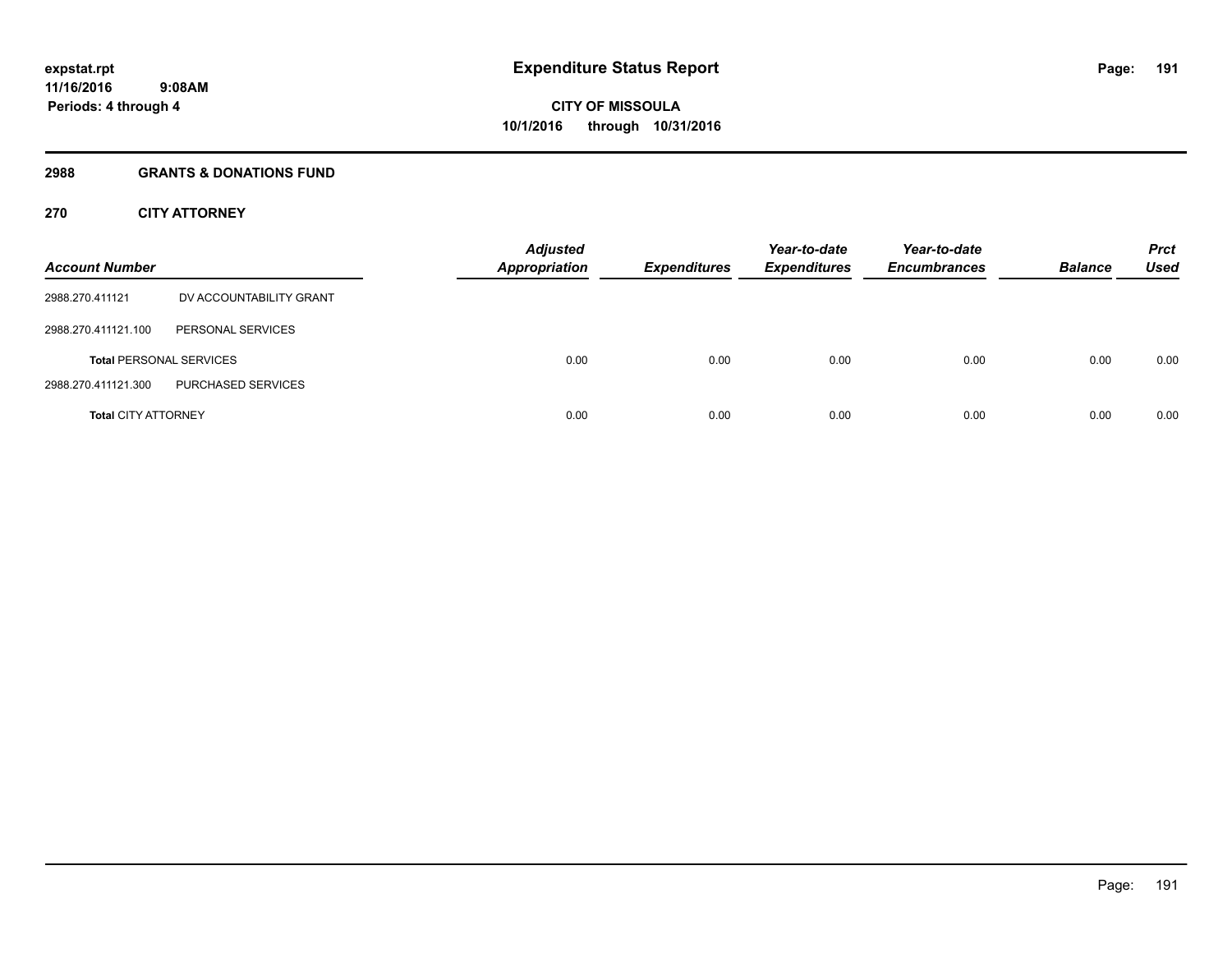### **2988 GRANTS & DONATIONS FUND**

| <b>Account Number</b> |                                | <b>Adjusted</b><br><b>Appropriation</b> | <b>Expenditures</b> | Year-to-date<br><b>Expenditures</b> | Year-to-date<br><b>Encumbrances</b> | <b>Balance</b> | <b>Prct</b><br><b>Used</b> |
|-----------------------|--------------------------------|-----------------------------------------|---------------------|-------------------------------------|-------------------------------------|----------------|----------------------------|
| 2988.290.420161       | <b>ICAC GOOGLE</b>             |                                         |                     |                                     |                                     |                |                            |
| 2988.290.420161.100   | PERSONAL SERVICES              |                                         |                     |                                     |                                     |                |                            |
|                       | <b>Total PERSONAL SERVICES</b> | 0.00                                    | 0.00                | 0.00                                | 0.00                                | 0.00           | 0.00                       |
| 2988.290.420161.900   | CAPITAL OUTLAY                 |                                         |                     |                                     |                                     |                |                            |
| Total ICAC GOOGLE     |                                | 0.00                                    | 0.00                | 0.00                                | 0.00                                | 0.00           | 0.00                       |
| 2988.290.420186       | FY15 HITDA                     |                                         |                     |                                     |                                     |                |                            |
| 2988.290.420186.200   | <b>SUPPLIES</b>                |                                         |                     |                                     |                                     |                |                            |
| <b>Total SUPPLIES</b> |                                | 0.00                                    | 0.00                | 0.00                                | 0.00                                | 0.00           | 0.00                       |
| 2988.290.420186.300   | PURCHASED SERVICES             |                                         |                     |                                     |                                     |                |                            |
| Total FY15 HITDA      |                                | 0.00                                    | 0.00                | 0.00                                | 0.00                                | 0.00           | 0.00                       |
| 2988.290.420190       | LAW ENFORCEMENT BLOCK GRANT    |                                         |                     |                                     |                                     |                |                            |
| 2988.290.420190.100   | PERSONAL SERVICES              |                                         |                     |                                     |                                     |                |                            |
| <b>Total POLICE</b>   |                                | 0.00                                    | 0.00                | 0.00                                | 0.00                                | 0.00           | 0.00                       |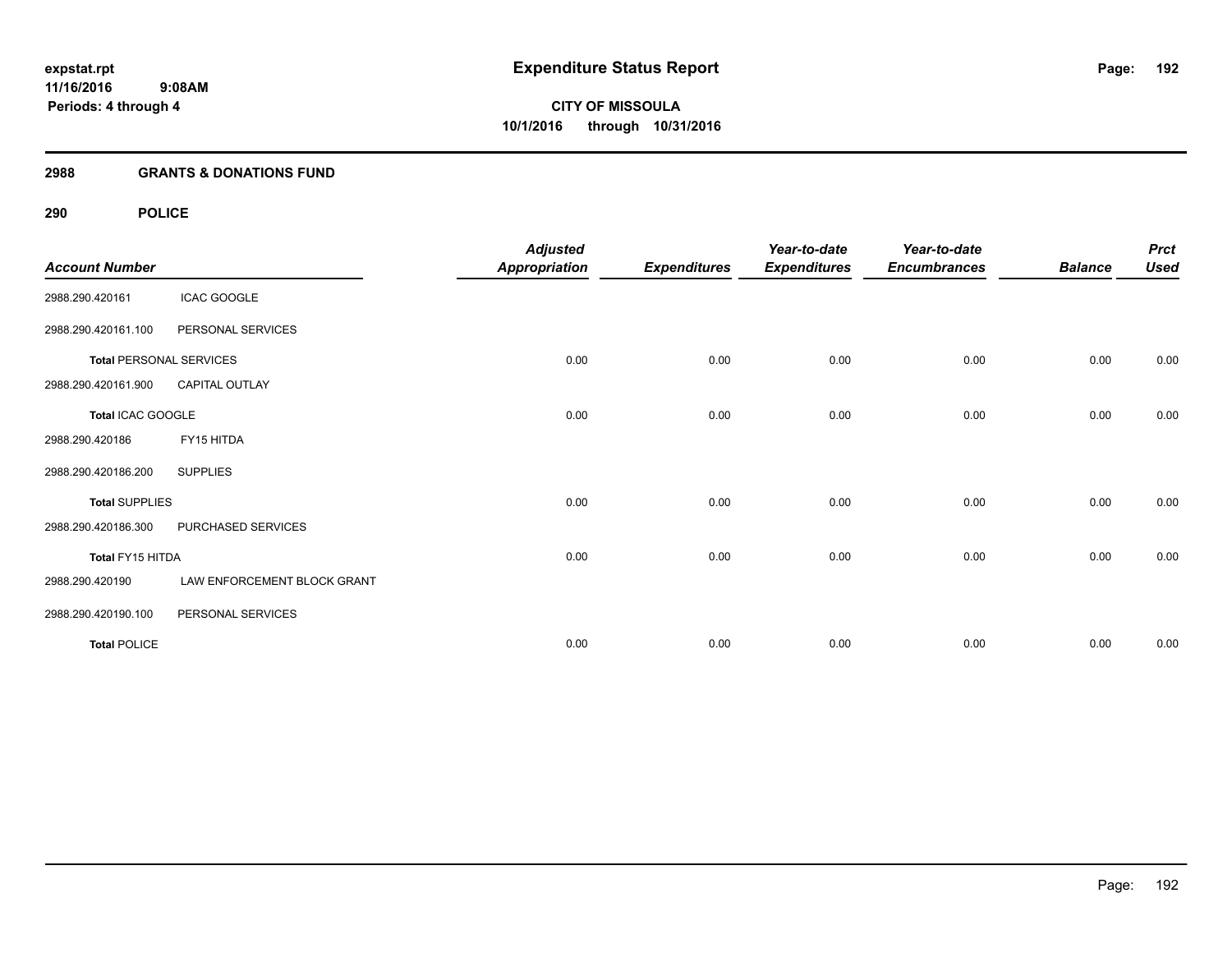## **2988 GRANTS & DONATIONS FUND**

**300 FIRE**

| <b>Account Number</b>  |                         | <b>Adjusted</b><br>Appropriation | <b>Expenditures</b> | Year-to-date<br><b>Expenditures</b> | Year-to-date<br><b>Encumbrances</b> | <b>Balance</b> | <b>Prct</b><br><b>Used</b> |
|------------------------|-------------------------|----------------------------------|---------------------|-------------------------------------|-------------------------------------|----------------|----------------------------|
| 2988.300.420731        | <b>AFG GRANT</b>        |                                  |                     |                                     |                                     |                |                            |
| 2988.300.420731.900    | <b>CAPITAL OUTLAY</b>   |                                  |                     |                                     |                                     |                |                            |
| <b>Total AFG GRANT</b> |                         | 0.00                             | 0.00                | 0.00                                | 0.00                                | 0.00           | 0.00                       |
| 2988.300.720731        | *** Title Not Found *** |                                  |                     |                                     |                                     |                |                            |
| 2988.300.720731.900    | <b>CAPITAL OUTLAY</b>   |                                  |                     |                                     |                                     |                |                            |
| <b>Total FIRE</b>      |                         | 0.00                             | 0.00                | 0.00                                | 0.00                                | 0.00           | 0.00                       |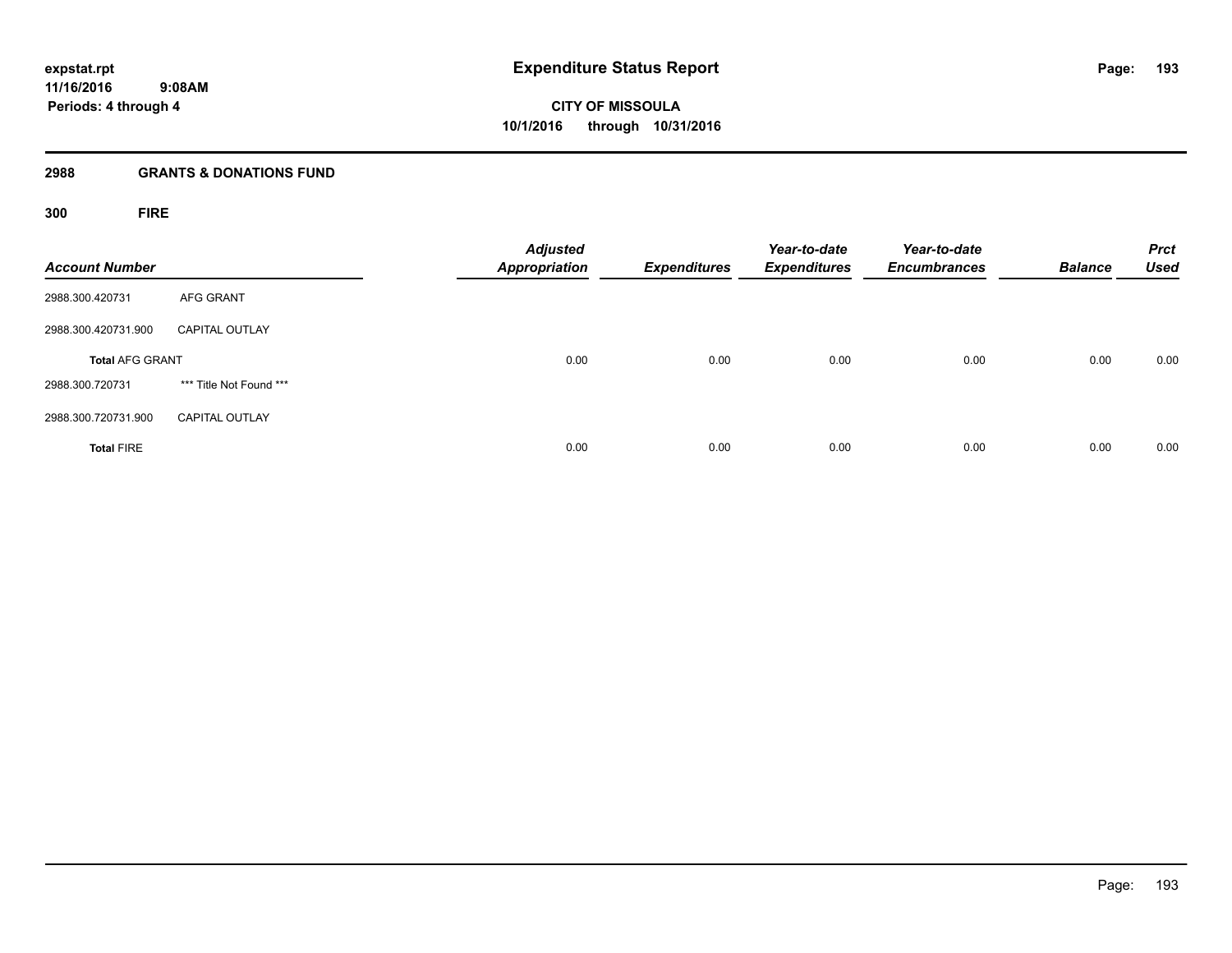#### **2988 GRANTS & DONATIONS FUND**

| <b>Account Number</b>    |                                         | <b>Adjusted</b><br><b>Appropriation</b> | <b>Expenditures</b> | Year-to-date<br><b>Expenditures</b> | Year-to-date<br><b>Encumbrances</b> | <b>Balance</b> | <b>Prct</b><br><b>Used</b> |
|--------------------------|-----------------------------------------|-----------------------------------------|---------------------|-------------------------------------|-------------------------------------|----------------|----------------------------|
| 2988.390.410105          | WAPIKIYA HOMEOWNERS ASSN GRANT          |                                         |                     |                                     |                                     |                |                            |
| 2988.390.410105.200      | <b>SUPPLIES</b>                         |                                         |                     |                                     |                                     |                |                            |
|                          | Total WAPIKIYA HOMEOWNERS ASSN GRANT    | 0.00                                    | 0.00                | 0.00                                | 0.00                                | 0.00           | 0.00                       |
| 2988.390.420000          | <b>MISC GRANTS</b>                      |                                         |                     |                                     |                                     |                |                            |
| 2988.390.420000.700      | <b>GRANTS &amp; CONTRIBUTIONS</b>       |                                         |                     |                                     |                                     |                |                            |
|                          | <b>Total GRANTS &amp; CONTRIBUTIONS</b> | 0.00                                    | 0.00                | 0.00                                | 0.00                                | 0.00           | 0.00                       |
| 2988.390.420000.800      | OTHER OBJECTS                           |                                         |                     |                                     |                                     |                |                            |
| <b>Total MISC GRANTS</b> |                                         | 0.00                                    | 0.00                | 0.00                                | 0.00                                | 0.00           | 0.00                       |
| 2988.390.420110          | COPS TECHNOLOGY GRANT(D0J)              |                                         |                     |                                     |                                     |                |                            |
| 2988.390.420110.900      | CAPITAL OUTLAY                          |                                         |                     |                                     |                                     |                |                            |
|                          | Total COPS TECHNOLOGY GRANT(D0J)        | 0.00                                    | 0.00                | 0.00                                | 0.00                                | 0.00           | 0.00                       |
| 2988.390.420112          | COPS TECH GRANT X2 \$750,000            |                                         |                     |                                     |                                     |                |                            |
| 2988.390.420112.300      | PURCHASED SERVICES                      |                                         |                     |                                     |                                     |                |                            |
|                          | <b>Total PURCHASED SERVICES</b>         | 0.00                                    | 0.00                | 0.00                                | 0.00                                | 0.00           | 0.00                       |
| 2988.390.420112.900      | CAPITAL OUTLAY                          |                                         |                     |                                     |                                     |                |                            |
|                          | Total COPS TECH GRANT X2 \$750,000      | 0.00                                    | 0.00                | 0.00                                | 0.00                                | 0.00           | 0.00                       |
| 2988.390.420143          | ANTI-GRAFFITI PROJECT                   |                                         |                     |                                     |                                     |                |                            |
| 2988.390.420143.200      | <b>SUPPLIES</b>                         |                                         |                     |                                     |                                     |                |                            |
|                          | <b>Total ANTI-GRAFFITI PROJECT</b>      | 0.00                                    | 0.00                | 0.00                                | 0.00                                | 0.00           | 0.00                       |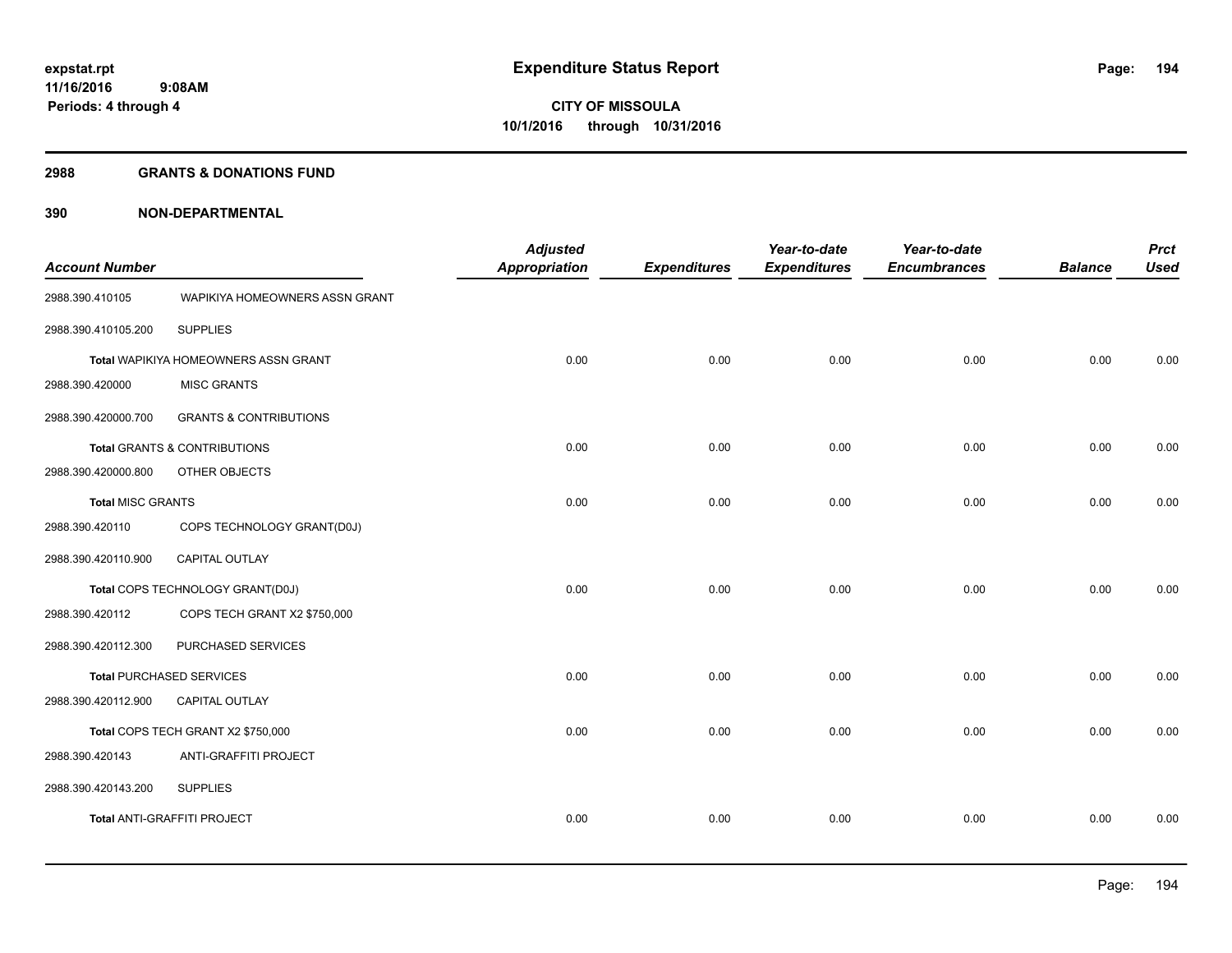#### **2988 GRANTS & DONATIONS FUND**

| <b>Account Number</b>          |                                       | <b>Adjusted</b><br><b>Appropriation</b> | <b>Expenditures</b> | Year-to-date<br><b>Expenditures</b> | Year-to-date<br><b>Encumbrances</b> | <b>Balance</b> | <b>Prct</b><br><b>Used</b> |
|--------------------------------|---------------------------------------|-----------------------------------------|---------------------|-------------------------------------|-------------------------------------|----------------|----------------------------|
| 2988.390.420144                | BIAS CRIME CONTROL CAMPAIGN           |                                         |                     |                                     |                                     |                |                            |
| 2988.390.420144.300            | PURCHASED SERVICES                    |                                         |                     |                                     |                                     |                |                            |
|                                | Total BIAS CRIME CONTROL CAMPAIGN     | 0.00                                    | 0.00                | 0.00                                | 0.00                                | 0.00           | 0.00                       |
| 2988.390.420145                | FY10 UNDERAGE DRINKING                |                                         |                     |                                     |                                     |                |                            |
| 2988.390.420145.100            | PERSONAL SERVICES                     |                                         |                     |                                     |                                     |                |                            |
| <b>Total PERSONAL SERVICES</b> |                                       | 0.00                                    | 0.00                | 0.00                                | 0.00                                | 0.00           | 0.00                       |
| 2988.390.420145.300            | PURCHASED SERVICES                    |                                         |                     |                                     |                                     |                |                            |
|                                | Total FY10 UNDERAGE DRINKING          | 0.00                                    | 0.00                | 0.00                                | 0.00                                | 0.00           | 0.00                       |
| 2988.390.420150                | TRAFFIC POLICING-UNIFORM              |                                         |                     |                                     |                                     |                |                            |
| 2988.390.420150.900            | <b>CAPITAL OUTLAY</b>                 |                                         |                     |                                     |                                     |                |                            |
|                                | <b>Total TRAFFIC POLICING-UNIFORM</b> | 0.00                                    | 0.00                | 0.00                                | 0.00                                | 0.00           | 0.00                       |
| 2988.390.420160                | FY09 POLICE ICAC FEDERAL GRANT        |                                         |                     |                                     |                                     |                |                            |
| 2988.390.420160.100            | PERSONAL SERVICES                     |                                         |                     |                                     |                                     |                |                            |
| <b>Total PERSONAL SERVICES</b> |                                       | 0.00                                    | 0.00                | 0.00                                | 0.00                                | 0.00           | 0.00                       |
| 2988.390.420160.200            | <b>SUPPLIES</b>                       |                                         |                     |                                     |                                     |                |                            |
| <b>Total SUPPLIES</b>          |                                       | 0.00                                    | 0.00                | 0.00                                | 0.00                                | 0.00           | 0.00                       |
| 2988.390.420160.300            | PURCHASED SERVICES                    |                                         |                     |                                     |                                     |                |                            |
|                                | <b>Total PURCHASED SERVICES</b>       | 0.00                                    | 0.00                | 0.00                                | 0.00                                | 0.00           | 0.00                       |
| 2988.390.420160.400            | <b>BUILDING MATERIALS</b>             |                                         |                     |                                     |                                     |                |                            |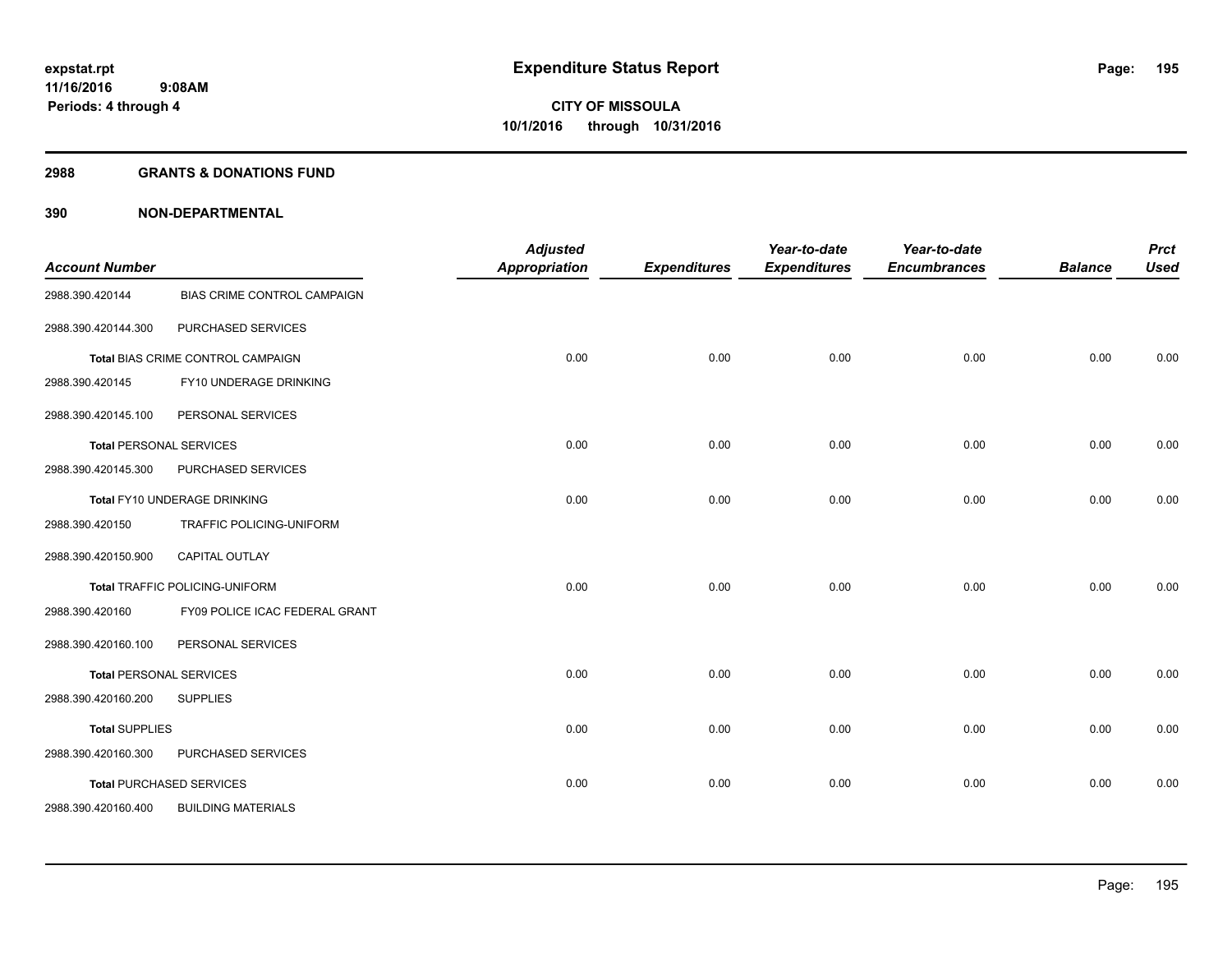#### **2988 GRANTS & DONATIONS FUND**

| <b>Account Number</b>                                     | <b>Adjusted</b><br>Appropriation | <b>Expenditures</b> | Year-to-date<br><b>Expenditures</b> | Year-to-date<br><b>Encumbrances</b> | <b>Balance</b> | <b>Prct</b><br><b>Used</b> |
|-----------------------------------------------------------|----------------------------------|---------------------|-------------------------------------|-------------------------------------|----------------|----------------------------|
| <b>Total BUILDING MATERIALS</b>                           | 0.00                             | 0.00                | 0.00                                | 0.00                                | 0.00           | 0.00                       |
| <b>FIXED CHARGES</b><br>2988.390.420160.500               |                                  |                     |                                     |                                     |                |                            |
| <b>Total FIXED CHARGES</b>                                | 0.00                             | 0.00                | 0.00                                | 0.00                                | 0.00           | 0.00                       |
| 2988.390.420160.800<br>OTHER OBJECTS                      |                                  |                     |                                     |                                     |                |                            |
| <b>Total OTHER OBJECTS</b>                                | 0.00                             | 0.00                | 0.00                                | 0.00                                | 0.00           | 0.00                       |
| 2988.390.420160.900<br><b>CAPITAL OUTLAY</b>              |                                  |                     |                                     |                                     |                |                            |
| Total FY09 POLICE ICAC FEDERAL GRANT                      | 0.00                             | 0.00                | 0.00                                | 0.00                                | 0.00           | 0.00                       |
| 2988.390.420161<br>FY09 POLICE TRAINING SIMULATOR GRANT   |                                  |                     |                                     |                                     |                |                            |
| PERSONAL SERVICES<br>2988.390.420161.100                  |                                  |                     |                                     |                                     |                |                            |
| 2988.390.420161.110.000 ICAC GOOGLE-SALARIES AND WAGES    | 0.00                             | 0.00                | 4,260.60                            | 0.00                                | $-4,260.60$    | 0.00                       |
| 2988.390.420161.115.000 SALARIES/HEALTH INSURANCE BENEFIT | 0.00                             | 0.00                | 210.60                              | 0.00                                | $-210.60$      | 0.00                       |
| 2988.390.420161.140.000 EMPLOYER CONTRIBUTIONS            | 0.00                             | 0.00                | 1,155.83                            | 0.00                                | $-1,155.83$    | 0.00                       |
| <b>Total PERSONAL SERVICES</b>                            | 0.00                             | 0.00                | 5,627.03                            | 0.00                                | $-5,627.03$    | 0.00                       |
| 2988.390.420161.200<br><b>SUPPLIES</b>                    |                                  |                     |                                     |                                     |                |                            |
| <b>Total SUPPLIES</b>                                     | 0.00                             | 0.00                | 0.00                                | 0.00                                | 0.00           | 0.00                       |
| Total FY09 POLICE TRAINING SIMULATOR GRANT                | 0.00                             | 0.00                | 5,627.03                            | 0.00                                | $-5,627.03$    | 0.00                       |
| 2988.390.420180<br><b>BULLETPROOF VEST PROGRAM</b>        |                                  |                     |                                     |                                     |                |                            |
| <b>SUPPLIES</b><br>2988.390.420180.200                    |                                  |                     |                                     |                                     |                |                            |
| <b>Total BULLETPROOF VEST PROGRAM</b>                     | 0.00                             | 0.00                | 0.00                                | 0.00                                | 0.00           | 0.00                       |
| FY16 HIDTA<br>2988.390.420181                             |                                  |                     |                                     |                                     |                |                            |
| PERSONAL SERVICES<br>2988.390.420181.100                  |                                  |                     |                                     |                                     |                |                            |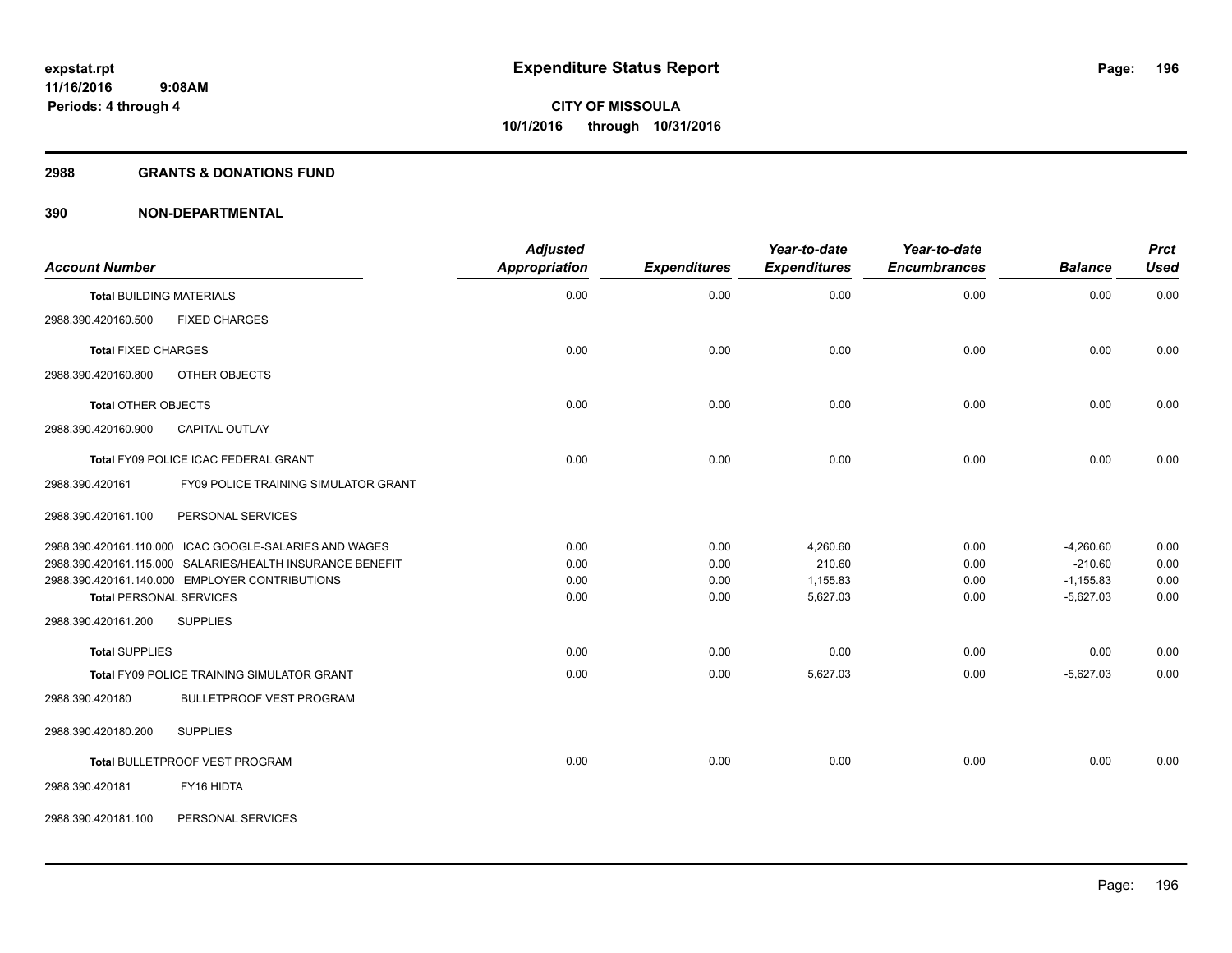#### **2988 GRANTS & DONATIONS FUND**

|                                |                                                           | <b>Adjusted</b>      |                     | Year-to-date        | Year-to-date        |                | <b>Prct</b> |
|--------------------------------|-----------------------------------------------------------|----------------------|---------------------|---------------------|---------------------|----------------|-------------|
| <b>Account Number</b>          |                                                           | <b>Appropriation</b> | <b>Expenditures</b> | <b>Expenditures</b> | <b>Encumbrances</b> | <b>Balance</b> | <b>Used</b> |
|                                | 2988.390.420181.120.000 FY12 HIDTA-OVERTIME/TERMINATION   | 0.00                 | 0.00                | 282.33              | 0.00                | $-282.33$      | 0.00        |
|                                | 2988.390.420181.140.000 FY12 HIDTA-EMPLOYER CONTRIBUTIONS | 0.00                 | 0.00                | 19.14               | 0.00                | $-19.14$       | 0.00        |
| <b>Total PERSONAL SERVICES</b> |                                                           | 0.00                 | 0.00                | 301.47              | 0.00                | $-301.47$      | 0.00        |
| 2988.390.420181.200            | <b>SUPPLIES</b>                                           |                      |                     |                     |                     |                |             |
| <b>Total SUPPLIES</b>          |                                                           | 0.00                 | 0.00                | 0.00                | 0.00                | 0.00           | 0.00        |
| 2988.390.420181.300            | PURCHASED SERVICES                                        |                      |                     |                     |                     |                |             |
|                                | 2988.390.420181.350.000 FY12 HIDTA-PROFESSIONAL SERVICES  | 0.00                 | 0.00                | 51.00               | 0.00                | $-51.00$       | 0.00        |
|                                | <b>Total PURCHASED SERVICES</b>                           | 0.00                 | 0.00                | 51.00               | 0.00                | $-51.00$       | 0.00        |
| 2988.390.420181.500            | <b>FIXED CHARGES</b>                                      |                      |                     |                     |                     |                |             |
|                                | 2988.390.420181.500.000 FACILITY LEASE-FIXED CHARGES      | 0.00                 | 0.00                | 5,669.70            | 0.00                | $-5,669.70$    | 0.00        |
| <b>Total FIXED CHARGES</b>     |                                                           | 0.00                 | 0.00                | 5,669.70            | 0.00                | $-5,669.70$    | 0.00        |
| 2988.390.420181.900            | <b>CAPITAL OUTLAY</b>                                     |                      |                     |                     |                     |                |             |
| <b>Total CAPITAL OUTLAY</b>    |                                                           | 0.00                 | 0.00                | 0.00                | 0.00                | 0.00           | 0.00        |
| Total FY16 HIDTA               |                                                           | 0.00                 | 0.00                | 6,022.17            | 0.00                | $-6,022.17$    | 0.00        |
| 2988.390.420184                | <b>DUI TASK FORCE GRANT</b>                               |                      |                     |                     |                     |                |             |
| 2988.390.420184.100            | PERSONAL SERVICES                                         |                      |                     |                     |                     |                |             |
| <b>Total PERSONAL SERVICES</b> |                                                           | 0.00                 | 0.00                | 0.00                | 0.00                | 0.00           | 0.00        |
| 2988.390.420184.200            | <b>SUPPLIES</b>                                           |                      |                     |                     |                     |                |             |
|                                | Total DUI TASK FORCE GRANT                                | 0.00                 | 0.00                | 0.00                | 0.00                | 0.00           | 0.00        |
| 2988.390.420185                | DUI - COPS IN SHOPS                                       |                      |                     |                     |                     |                |             |
| 2988.390.420185.100            | PERSONAL SERVICES                                         |                      |                     |                     |                     |                |             |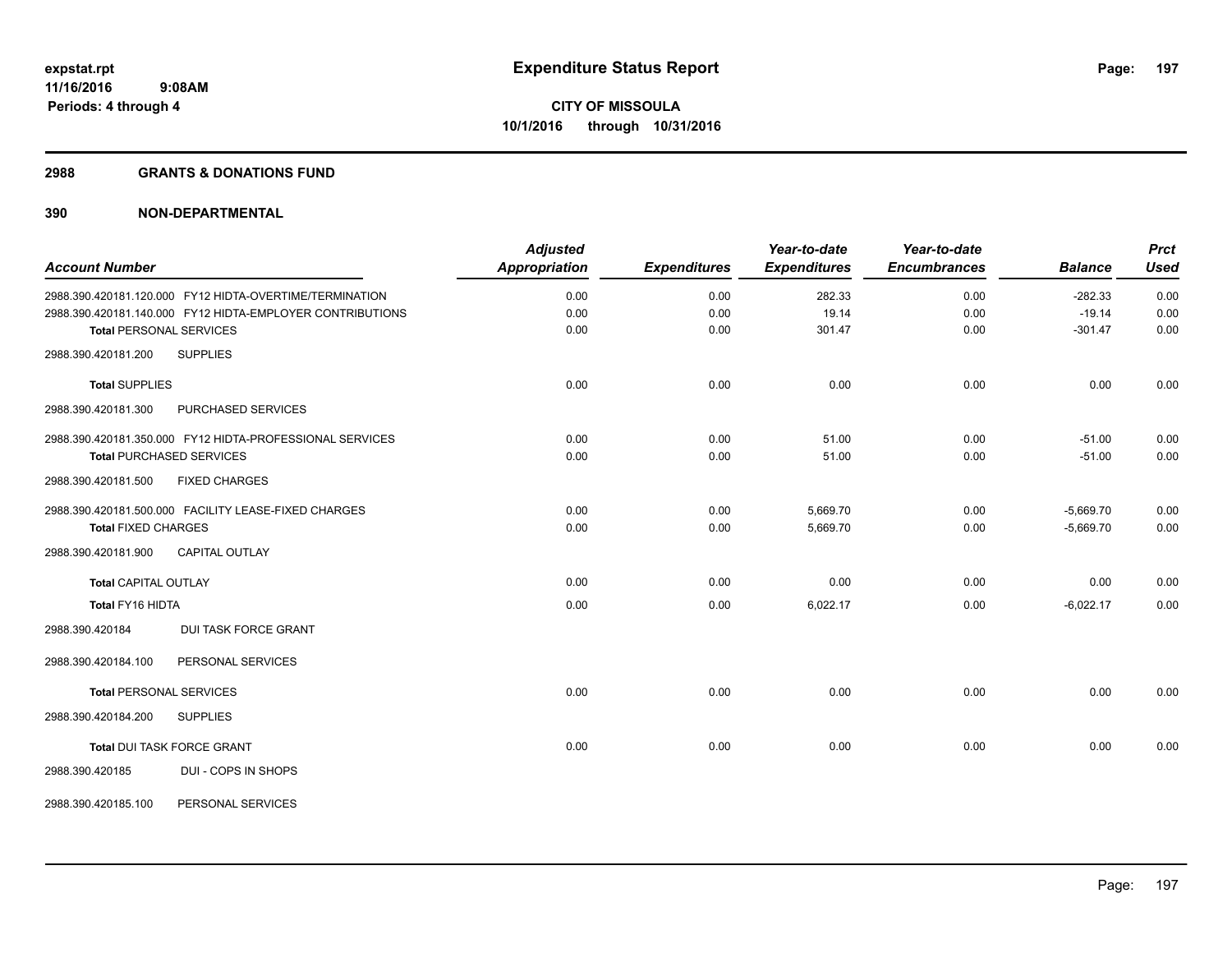#### **2988 GRANTS & DONATIONS FUND**

| <b>Account Number</b>          |                                                              | <b>Adjusted</b><br>Appropriation | <b>Expenditures</b> | Year-to-date<br><b>Expenditures</b> | Year-to-date<br><b>Encumbrances</b> | <b>Balance</b>        | <b>Prct</b><br><b>Used</b> |
|--------------------------------|--------------------------------------------------------------|----------------------------------|---------------------|-------------------------------------|-------------------------------------|-----------------------|----------------------------|
| <b>Total PERSONAL SERVICES</b> |                                                              | 0.00                             | 0.00                | 0.00                                | 0.00                                | 0.00                  | 0.00                       |
| 2988.390.420185.200            | <b>SUPPLIES</b>                                              |                                  |                     |                                     |                                     |                       |                            |
| Total DUI - COPS IN SHOPS      |                                                              | 0.00                             | 0.00                | 0.00                                | 0.00                                | 0.00                  | 0.00                       |
| 2988.390.420186                | FY15 HITDA                                                   |                                  |                     |                                     |                                     |                       |                            |
| 2988.390.420186.100            | PERSONAL SERVICES                                            |                                  |                     |                                     |                                     |                       |                            |
| <b>Total PERSONAL SERVICES</b> |                                                              | 0.00                             | 0.00                | 0.00                                | 0.00                                | 0.00                  | 0.00                       |
| 2988.390.420186.200            | <b>SUPPLIES</b>                                              |                                  |                     |                                     |                                     |                       |                            |
| <b>Total SUPPLIES</b>          |                                                              | 0.00                             | 0.00                | 0.00                                | 0.00                                | 0.00                  | 0.00                       |
| 2988.390.420186.300            | PURCHASED SERVICES                                           |                                  |                     |                                     |                                     |                       |                            |
|                                | <b>Total PURCHASED SERVICES</b>                              | 0.00                             | 0.00                | 0.00                                | 0.00                                | 0.00                  | 0.00                       |
| 2988.390.420186.500            | <b>FIXED CHARGES</b>                                         |                                  |                     |                                     |                                     |                       |                            |
| Total FY15 HITDA               |                                                              | 0.00                             | 0.00                | 0.00                                | 0.00                                | 0.00                  | 0.00                       |
| 2988.390.420190                | STATE OT SEAT BELT GRANT                                     |                                  |                     |                                     |                                     |                       |                            |
| 2988.390.420190.100            | PERSONAL SERVICES                                            |                                  |                     |                                     |                                     |                       |                            |
|                                | 2988.390.420190.120.000 OVERTIME/TERMINATION - MDOT/SEATBELT | 0.00                             | 0.00                | 393.49                              | 0.00                                | $-393.49$             | 0.00                       |
| <b>Total PERSONAL SERVICES</b> | 2988.390.420190.140.000 EMPLOYER CONTRIBUTIONS-MDOT/SEATBELT | 0.00<br>0.00                     | 0.00<br>0.00        | 25.64<br>419.13                     | 0.00<br>0.00                        | $-25.64$<br>$-419.13$ | 0.00<br>0.00               |
| 2988.390.420190.200            | <b>SUPPLIES</b>                                              |                                  |                     |                                     |                                     |                       |                            |
| <b>Total SUPPLIES</b>          |                                                              | 0.00                             | 0.00                | 0.00                                | 0.00                                | 0.00                  | 0.00                       |
| 2988.390.420190.300            | PURCHASED SERVICES                                           |                                  |                     |                                     |                                     |                       |                            |
|                                | <b>Total PURCHASED SERVICES</b>                              | 0.00                             | 0.00                | 0.00                                | 0.00                                | 0.00                  | 0.00                       |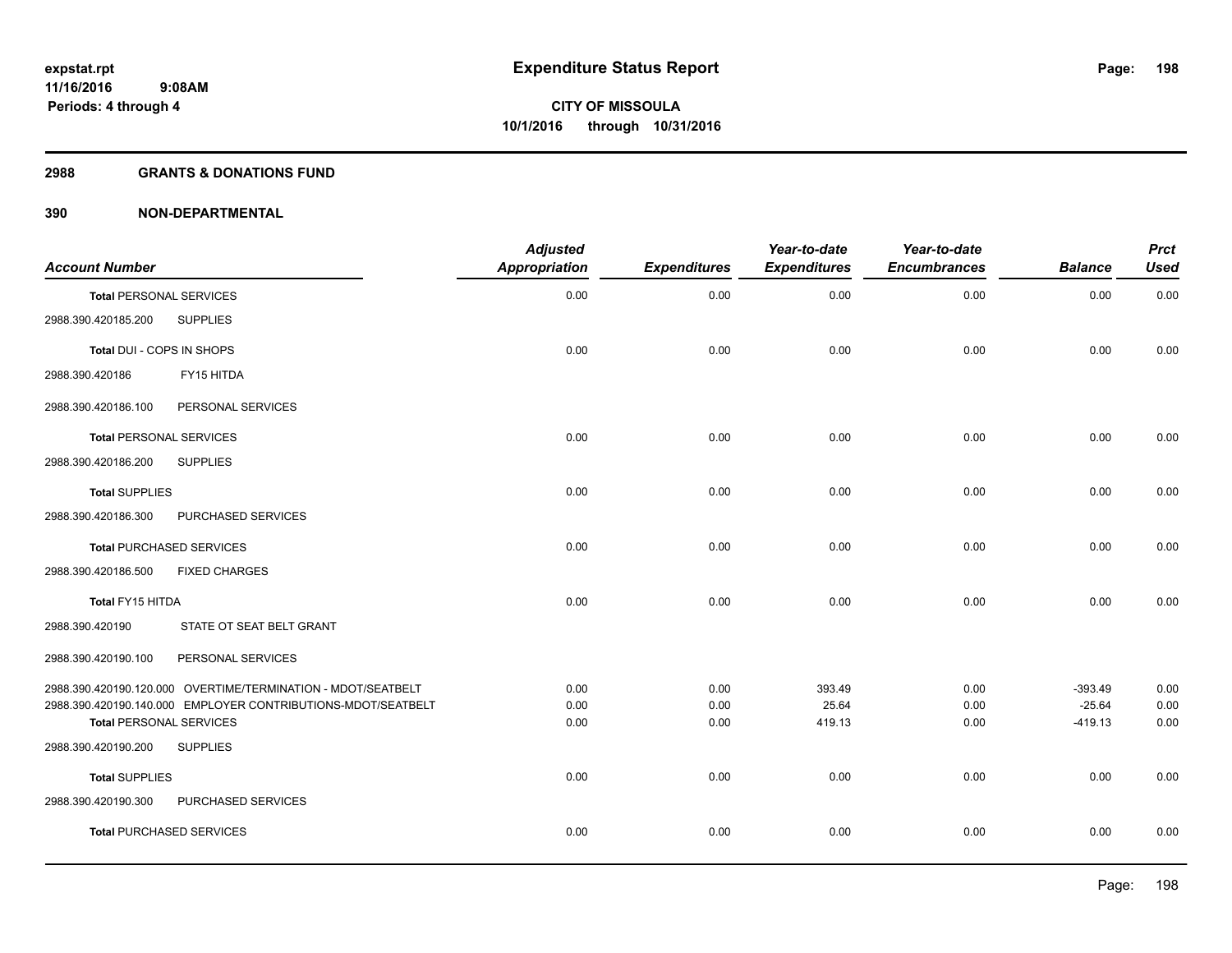#### **2988 GRANTS & DONATIONS FUND**

| Year-to-date<br><b>Prct</b><br><b>Encumbrances</b><br><b>Balance</b><br><b>Used</b> | Year-to-date<br><b>Expenditures</b> | <b>Expenditures</b> | <b>Adjusted</b><br><b>Appropriation</b> |                                      | <b>Account Number</b>           |  |
|-------------------------------------------------------------------------------------|-------------------------------------|---------------------|-----------------------------------------|--------------------------------------|---------------------------------|--|
|                                                                                     |                                     |                     |                                         |                                      |                                 |  |
| 0.00<br>0.00<br>$-419.13$                                                           | 419.13                              | 0.00                | 0.00                                    | Total STATE OT SEAT BELT GRANT       |                                 |  |
|                                                                                     |                                     |                     |                                         | HIDTA INITIATIVE                     | 2988.390.420191                 |  |
|                                                                                     |                                     |                     |                                         | PERSONAL SERVICES                    | 2988.390.420191.100             |  |
| 0.00<br>0.00<br>0.00                                                                | 0.00                                | 0.00                | 0.00                                    |                                      | Total HIDTA INITIATIVE          |  |
|                                                                                     |                                     |                     |                                         | UNDERAGE DRINKING GRANT              | 2988.390.420192                 |  |
|                                                                                     |                                     |                     |                                         | PERSONAL SERVICES                    | 2988.390.420192.100             |  |
| 0.00<br>0.00<br>0.00                                                                | 0.00                                | 0.00                | 0.00                                    | Total UNDERAGE DRINKING GRANT        |                                 |  |
|                                                                                     |                                     |                     |                                         | FY13 HIDTA                           | 2988.390.420193                 |  |
|                                                                                     |                                     |                     |                                         | PERSONAL SERVICES                    | 2988.390.420193.100             |  |
| 0.00<br>0.00<br>0.00                                                                | 0.00                                | 0.00                | 0.00                                    |                                      | <b>Total PERSONAL SERVICES</b>  |  |
|                                                                                     |                                     |                     |                                         | <b>SUPPLIES</b>                      | 2988.390.420193.200             |  |
| 0.00<br>0.00<br>0.00                                                                | 0.00                                | 0.00                | 0.00                                    |                                      | <b>Total SUPPLIES</b>           |  |
|                                                                                     |                                     |                     |                                         | PURCHASED SERVICES                   | 2988.390.420193.300             |  |
| 0.00<br>0.00<br>0.00                                                                | 0.00                                | 0.00                | 0.00                                    |                                      | <b>Total PURCHASED SERVICES</b> |  |
|                                                                                     |                                     |                     |                                         | <b>FIXED CHARGES</b>                 | 2988.390.420193.500             |  |
| 0.00<br>0.00<br>0.00                                                                | 0.00                                | 0.00                | 0.00                                    |                                      | Total FY13 HIDTA                |  |
|                                                                                     |                                     |                     |                                         | UNDERAGE DRINKING GRANT              | 2988.390.420194                 |  |
|                                                                                     |                                     |                     |                                         | PERSONAL SERVICES                    | 2988.390.420194.100             |  |
| 0.00<br>0.00<br>0.00                                                                | 0.00                                | 0.00                | 0.00                                    | <b>Total UNDERAGE DRINKING GRANT</b> |                                 |  |
|                                                                                     |                                     |                     |                                         |                                      |                                 |  |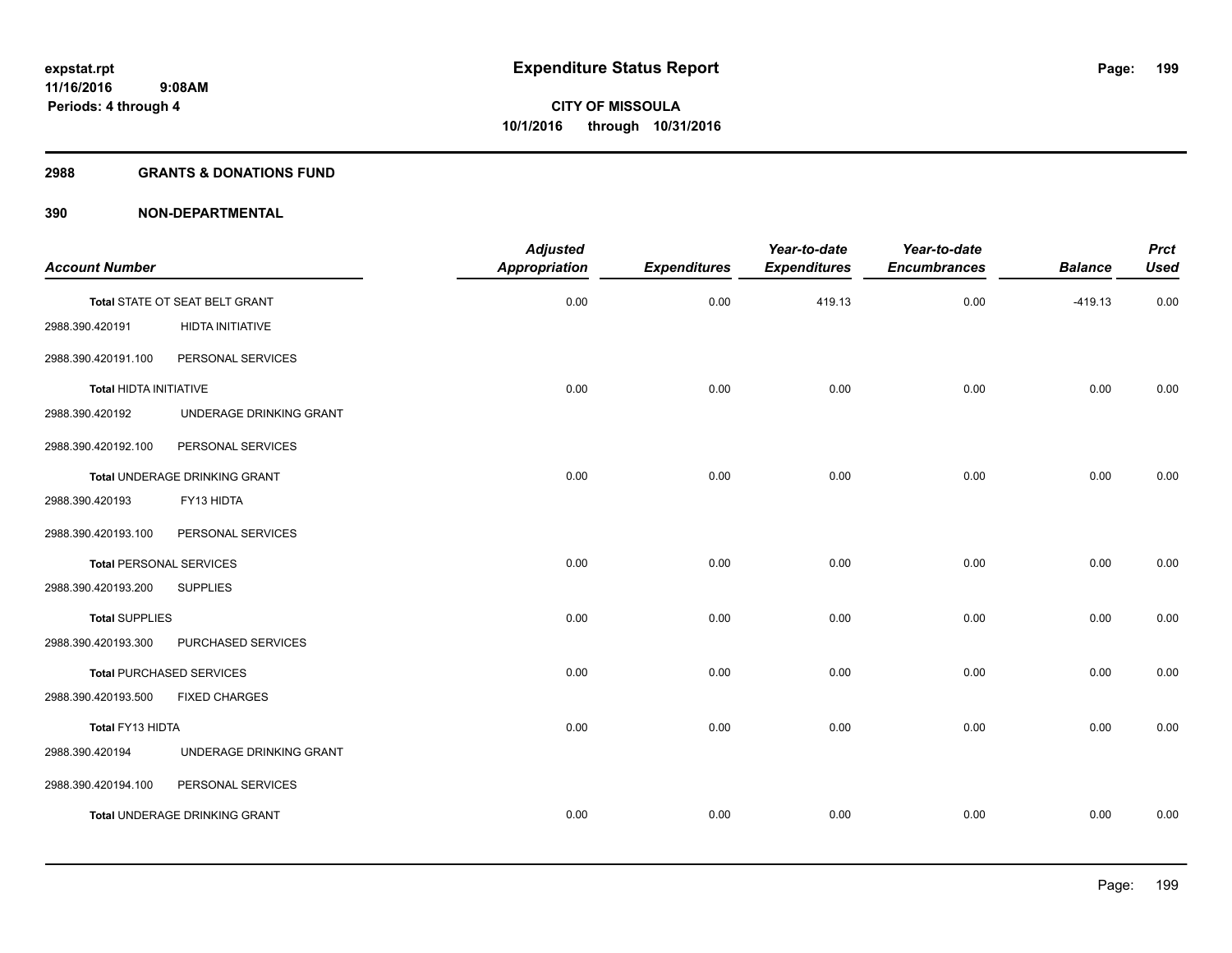#### **2988 GRANTS & DONATIONS FUND**

|                            |                                 | <b>Adjusted</b>      |                     | Year-to-date        | Year-to-date        |                | <b>Prct</b> |
|----------------------------|---------------------------------|----------------------|---------------------|---------------------|---------------------|----------------|-------------|
| <b>Account Number</b>      |                                 | <b>Appropriation</b> | <b>Expenditures</b> | <b>Expenditures</b> | <b>Encumbrances</b> | <b>Balance</b> | <b>Used</b> |
| 2988.390.420195            | FY09 HIDTA                      |                      |                     |                     |                     |                |             |
| 2988.390.420195.100        | PERSONAL SERVICES               |                      |                     |                     |                     |                |             |
|                            | <b>Total PERSONAL SERVICES</b>  | 0.00                 | 0.00                | 0.00                | 0.00                | 0.00           | 0.00        |
| 2988.390.420195.200        | <b>SUPPLIES</b>                 |                      |                     |                     |                     |                |             |
| <b>Total SUPPLIES</b>      |                                 | 0.00                 | 0.00                | 0.00                | 0.00                | 0.00           | 0.00        |
| 2988.390.420195.300        | PURCHASED SERVICES              |                      |                     |                     |                     |                |             |
|                            | <b>Total PURCHASED SERVICES</b> | 0.00                 | 0.00                | 0.00                | 0.00                | 0.00           | 0.00        |
| 2988.390.420195.500        | <b>FIXED CHARGES</b>            |                      |                     |                     |                     |                |             |
| Total FY09 HIDTA           |                                 | 0.00                 | 0.00                | 0.00                | 0.00                | 0.00           | 0.00        |
| 2988.390.420196            | <b>HIDTA 2010</b>               |                      |                     |                     |                     |                |             |
| 2988.390.420196.100        | PERSONAL SERVICES               |                      |                     |                     |                     |                |             |
|                            | <b>Total PERSONAL SERVICES</b>  | 0.00                 | 0.00                | 0.00                | 0.00                | 0.00           | 0.00        |
| 2988.390.420196.200        | <b>SUPPLIES</b>                 |                      |                     |                     |                     |                |             |
| <b>Total SUPPLIES</b>      |                                 | 0.00                 | 0.00                | 0.00                | 0.00                | 0.00           | 0.00        |
| 2988.390.420196.300        | PURCHASED SERVICES              |                      |                     |                     |                     |                |             |
|                            | <b>Total PURCHASED SERVICES</b> | 0.00                 | 0.00                | 0.00                | 0.00                | 0.00           | 0.00        |
| 2988.390.420196.500        | <b>FIXED CHARGES</b>            |                      |                     |                     |                     |                |             |
| <b>Total FIXED CHARGES</b> |                                 | 0.00                 | 0.00                | 0.00                | 0.00                | 0.00           | 0.00        |
| 2988.390.420196.900        | CAPITAL OUTLAY                  |                      |                     |                     |                     |                |             |
| Total HIDTA 2010           |                                 | 0.00                 | 0.00                | 0.00                | 0.00                | 0.00           | 0.00        |
|                            |                                 |                      |                     |                     |                     |                |             |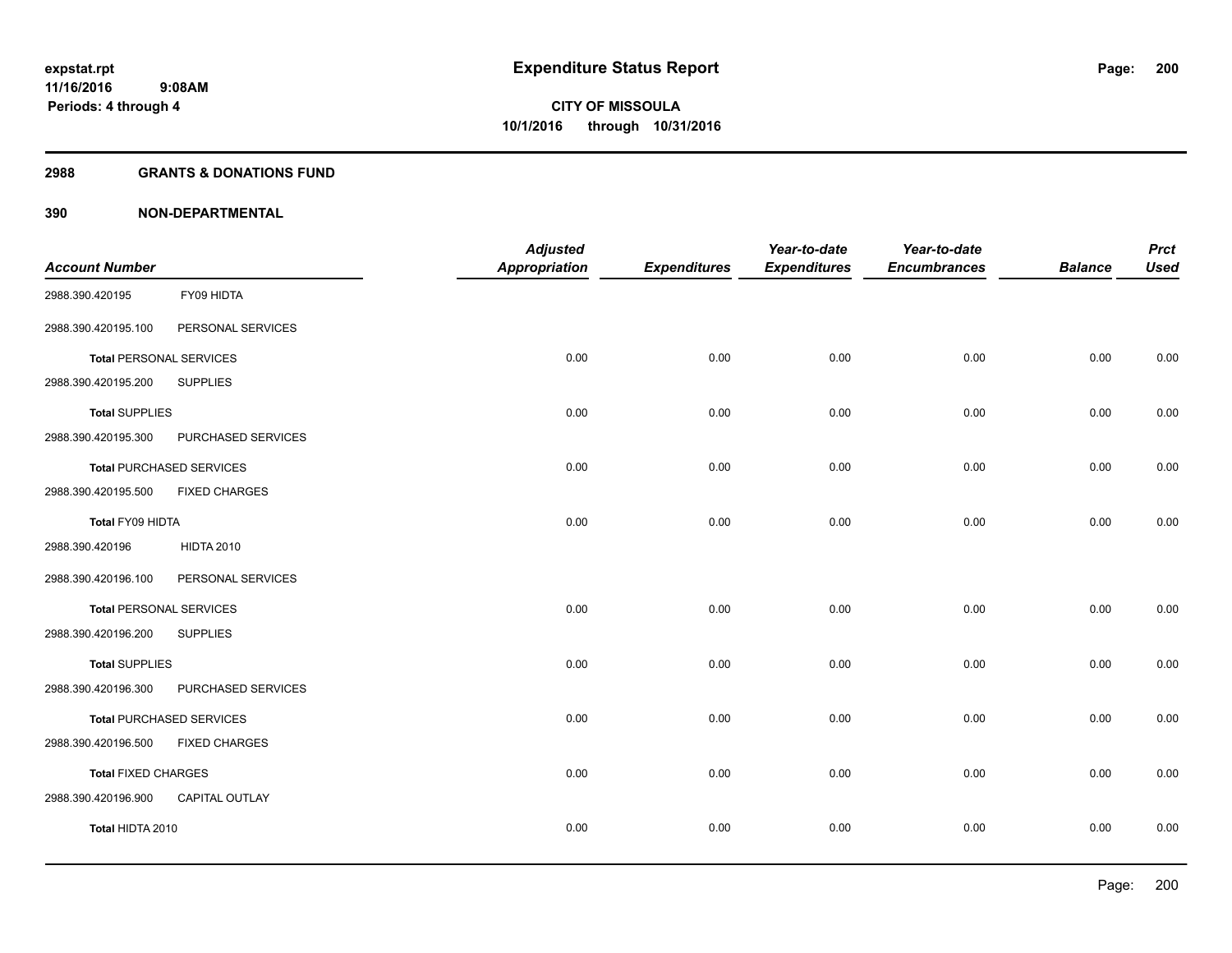#### **2988 GRANTS & DONATIONS FUND**

| <b>Account Number</b>           |                                   | <b>Adjusted</b><br><b>Appropriation</b> | <b>Expenditures</b> | Year-to-date<br><b>Expenditures</b> | Year-to-date<br><b>Encumbrances</b> | <b>Balance</b> | <b>Prct</b><br><b>Used</b> |
|---------------------------------|-----------------------------------|-----------------------------------------|---------------------|-------------------------------------|-------------------------------------|----------------|----------------------------|
| 2988.390.420432                 | <b>FIRE EXPLORERS</b>             |                                         |                     |                                     |                                     |                |                            |
| 2988.390.420432.700             | <b>GRANTS &amp; CONTRIBUTIONS</b> |                                         |                     |                                     |                                     |                |                            |
| <b>Total FIRE EXPLORERS</b>     |                                   | 0.00                                    | 0.00                | 0.00                                | 0.00                                | 0.00           | 0.00                       |
| 2988.390.420433                 | <b>COMBAT CHALLENGE</b>           |                                         |                     |                                     |                                     |                |                            |
| 2988.390.420433.200             | <b>SUPPLIES</b>                   |                                         |                     |                                     |                                     |                |                            |
| <b>Total SUPPLIES</b>           |                                   | 0.00                                    | 0.00                | 0.00                                | 0.00                                | 0.00           | 0.00                       |
| 2988.390.420433.300             | PURCHASED SERVICES                |                                         |                     |                                     |                                     |                |                            |
| <b>Total PURCHASED SERVICES</b> |                                   | 0.00                                    | 0.00                | 0.00                                | 0.00                                | 0.00           | 0.00                       |
| 2988.390.420433.700             | <b>GRANTS &amp; CONTRIBUTIONS</b> |                                         |                     |                                     |                                     |                |                            |
| <b>Total COMBAT CHALLENGE</b>   |                                   | 0.00                                    | 0.00                | 0.00                                | 0.00                                | 0.00           | 0.00                       |
| 2988.390.430100                 | <b>GREEN BLOCKS PILOT PROJECT</b> |                                         |                     |                                     |                                     |                |                            |
| 2988.390.430100.300             | PURCHASED SERVICES                |                                         |                     |                                     |                                     |                |                            |
|                                 | Total PURCHASED SERVICES          | 0.00                                    | 0.00                | 0.00                                | 0.00                                | 0.00           | 0.00                       |
| 2988.390.430100.700             | <b>GRANTS &amp; CONTRIBUTIONS</b> |                                         |                     |                                     |                                     |                |                            |
|                                 | Total GREEN BLOCKS PILOT PROJECT  | 0.00                                    | 0.00                | 0.00                                | 0.00                                | 0.00           | 0.00                       |
| 2988.390.430230                 | STREET RESTORATION                |                                         |                     |                                     |                                     |                |                            |
| 2988.390.430230.900             | CAPITAL OUTLAY                    |                                         |                     |                                     |                                     |                |                            |
|                                 | <b>Total STREET RESTORATION</b>   | 0.00                                    | 0.00                | 0.00                                | 0.00                                | 0.00           | 0.00                       |
| 2988.390.430243                 | SCHILLING ST FOOT BRIDGE          |                                         |                     |                                     |                                     |                |                            |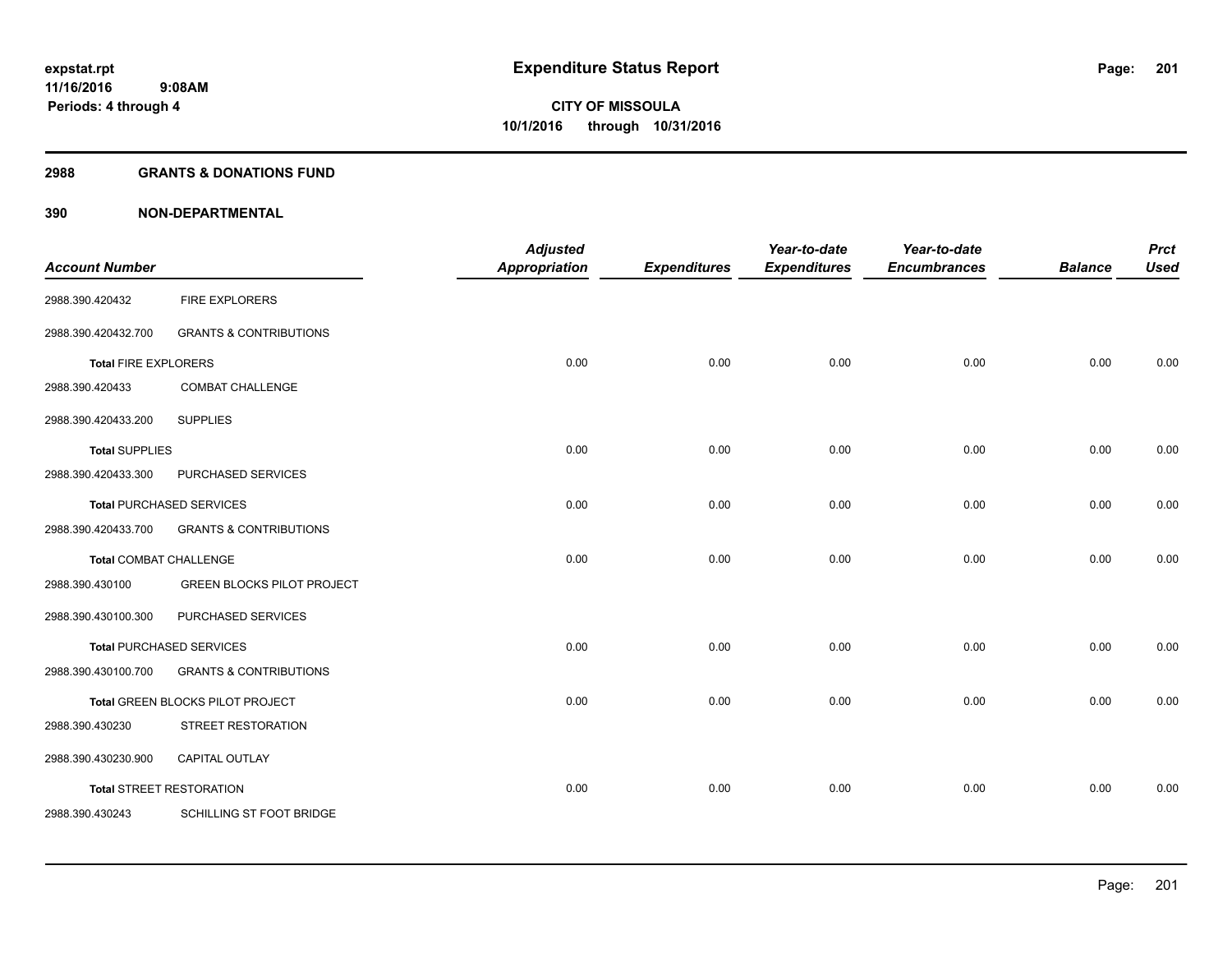#### **2988 GRANTS & DONATIONS FUND**

| <b>Account Number</b>         |                                                              | <b>Adjusted</b><br><b>Appropriation</b> | <b>Expenditures</b> | Year-to-date<br><b>Expenditures</b> | Year-to-date<br><b>Encumbrances</b> | <b>Balance</b> | <b>Prct</b><br><b>Used</b> |
|-------------------------------|--------------------------------------------------------------|-----------------------------------------|---------------------|-------------------------------------|-------------------------------------|----------------|----------------------------|
| 2988.390.430243.200           | <b>SUPPLIES</b>                                              |                                         |                     |                                     |                                     |                |                            |
|                               |                                                              |                                         |                     |                                     |                                     |                |                            |
|                               | Total SCHILLING ST FOOT BRIDGE                               | 0.00                                    | 0.00                | 0.00                                | 0.00                                | 0.00           | 0.00                       |
| 2988.390.430300               | <b>EECBG</b>                                                 |                                         |                     |                                     |                                     |                |                            |
| 2988.390.430300.300           | PURCHASED SERVICES                                           |                                         |                     |                                     |                                     |                |                            |
| <b>Total EECBG</b>            |                                                              | 0.00                                    | 0.00                | 0.00                                | 0.00                                | 0.00           | 0.00                       |
| 2988.390.470404               | <b>BROWNFIELDS CLEANUP RLF</b>                               |                                         |                     |                                     |                                     |                |                            |
| 2988.390.470404.700           | <b>GRANTS &amp; CONTRIBUTIONS</b>                            |                                         |                     |                                     |                                     |                |                            |
|                               | 2988.390.470404.700.000 BROWNSFIELD RLF CLEANUP              | 0.00                                    | 338.75              | 338.75                              | 0.00                                | $-338.75$      | 0.00                       |
|                               | <b>Total GRANTS &amp; CONTRIBUTIONS</b>                      | 0.00                                    | 338.75              | 338.75                              | 0.00                                | $-338.75$      | 0.00                       |
| 2988.390.470404.800           | OTHER OBJECTS                                                |                                         |                     |                                     |                                     |                |                            |
| <b>Total OTHER OBJECTS</b>    |                                                              | 0.00                                    | 0.00                | 0.00                                | 0.00                                | 0.00           | 0.00                       |
|                               | Total BROWNFIELDS CLEANUP RLF                                | 0.00                                    | 338.75              | 338.75                              | 0.00                                | $-338.75$      | 0.00                       |
| 2988.390.470405               | <b>BROWNFIELDS ASSESSMENT</b>                                |                                         |                     |                                     |                                     |                |                            |
| 2988.390.470405.700           | <b>GRANTS &amp; CONTRIBUTIONS</b>                            |                                         |                     |                                     |                                     |                |                            |
|                               | 2988.390.470405.700.000 BROWNFIELDS AREA WIDE PLANNING GRANT | 0.00                                    | 31,520.14           | 31,520.14                           | 0.00                                | $-31,520.14$   | 0.00                       |
|                               | <b>Total GRANTS &amp; CONTRIBUTIONS</b>                      | 0.00                                    | 31,520.14           | 31,520.14                           | 0.00                                | $-31,520.14$   | 0.00                       |
| 2988.390.470405.800           | OTHER OBJECTS                                                |                                         |                     |                                     |                                     |                |                            |
| <b>Total OTHER OBJECTS</b>    |                                                              | 0.00                                    | 0.00                | 0.00                                | 0.00                                | 0.00           | 0.00                       |
|                               | <b>Total BROWNFIELDS ASSESSMENT</b>                          | 0.00                                    | 31,520.14           | 31,520.14                           | 0.00                                | $-31,520.14$   | 0.00                       |
| <b>Total NON-DEPARTMENTAL</b> |                                                              | 0.00                                    | 31,858.89           | 43,927.22                           | 0.00                                | $-43,927.22$   | 0.00                       |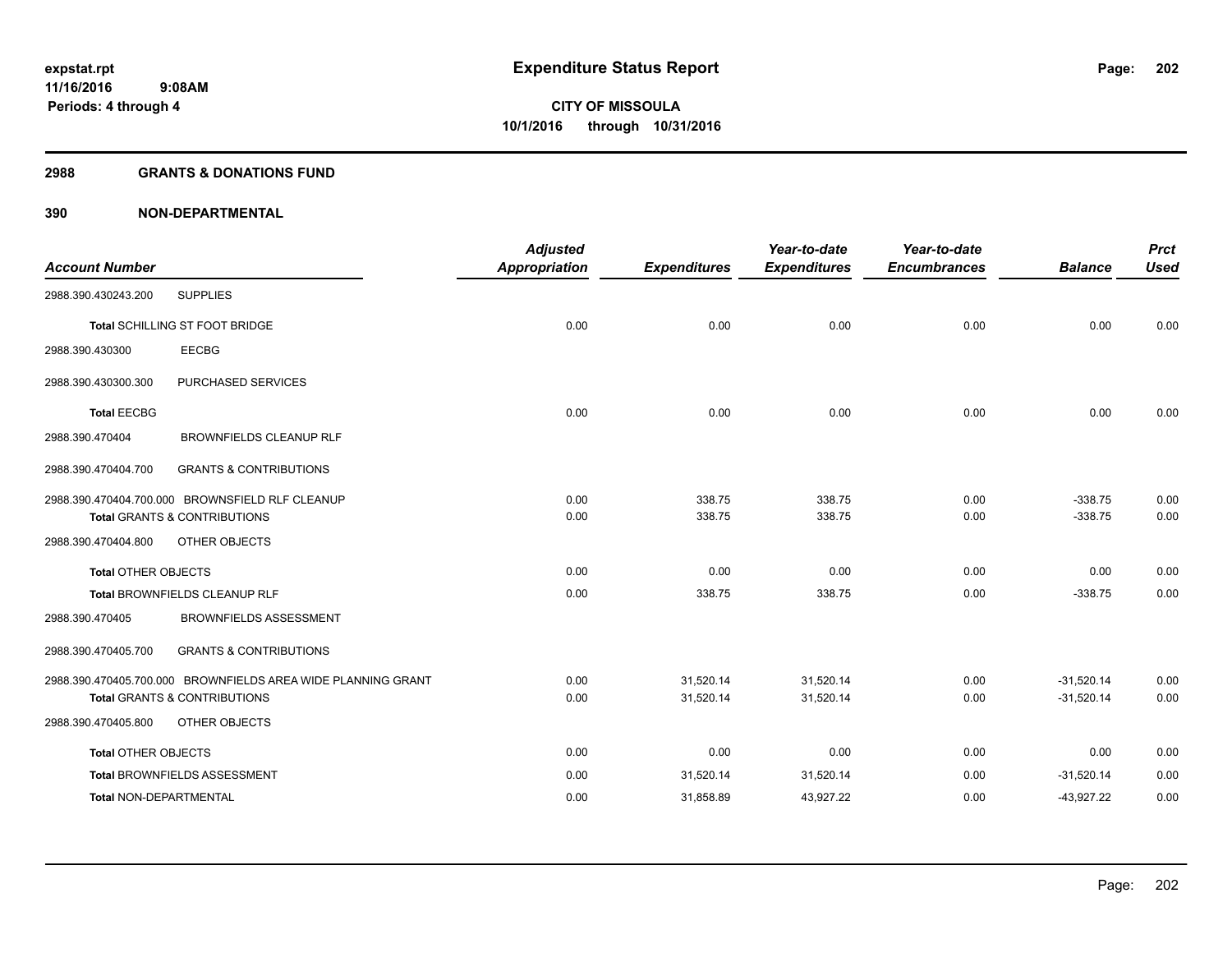## **2988 GRANTS & DONATIONS FUND**

## **400 ENTITLEMENT GRANTS**

| <b>Account Number</b> |                                          | <b>Adjusted</b><br><b>Appropriation</b> | <b>Expenditures</b> | Year-to-date<br><b>Expenditures</b> | Year-to-date<br><b>Encumbrances</b> | <b>Balance</b> | <b>Prct</b><br>Used |
|-----------------------|------------------------------------------|-----------------------------------------|---------------------|-------------------------------------|-------------------------------------|----------------|---------------------|
| 2988.400.470322       | <b>RIVERTOP RENEWABLES/BSTFG</b>         |                                         |                     |                                     |                                     |                |                     |
| 2988.400.470322.700   | <b>GRANTS &amp; CONTRIBUTIONS</b>        |                                         |                     |                                     |                                     |                |                     |
|                       | <b>Total ENTITLEMENT GRANTS</b>          | 0.00                                    | 0.00                | 0.00                                | 0.00                                | 0.00           | 0.00                |
|                       | <b>Total GRANTS &amp; DONATIONS FUND</b> | 0.00                                    | 31.858.89           | 43.927.22                           | 0.00                                | $-43.927.22$   | 0.00                |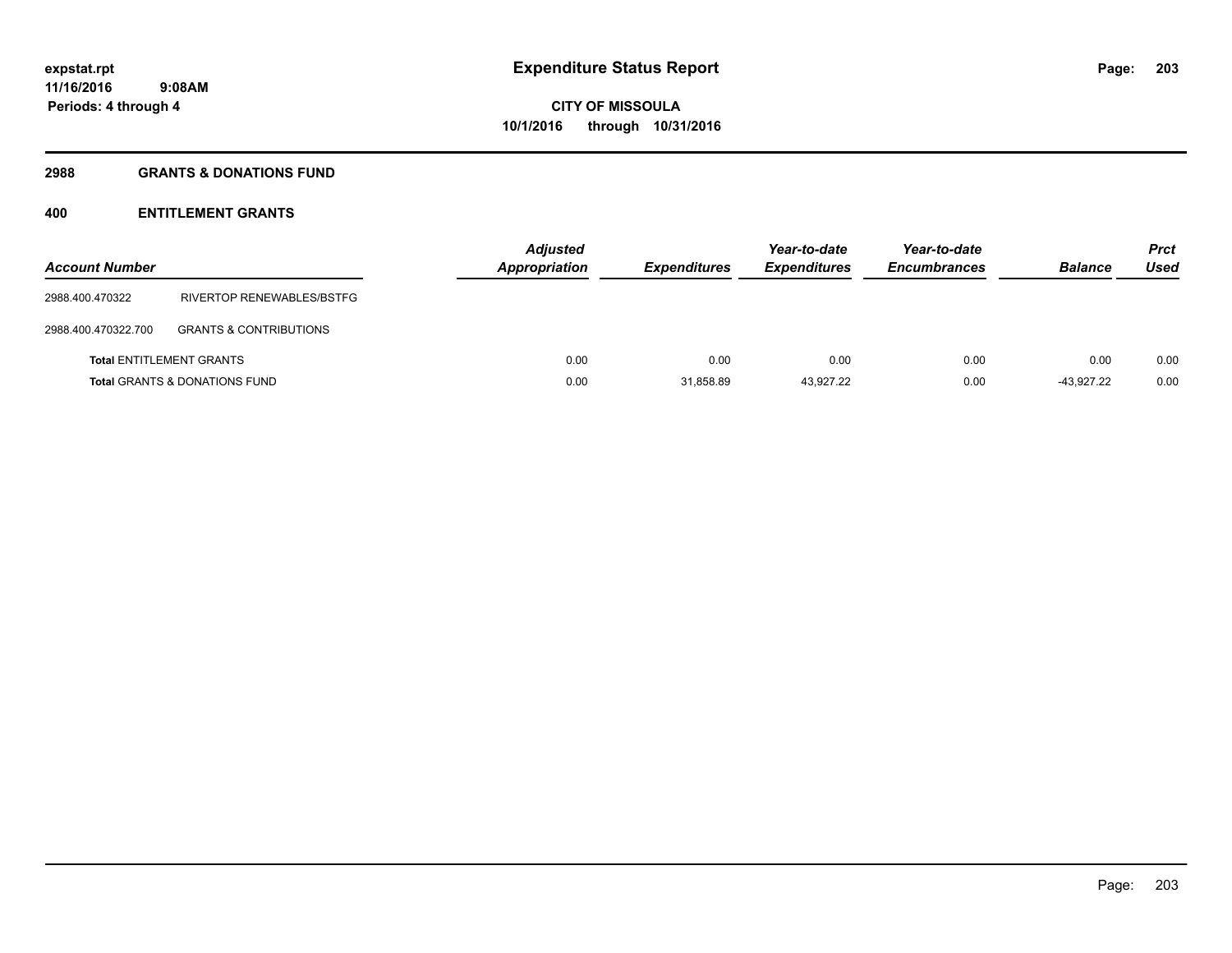## **2989 POLICE GRANTS & DONATIONS**

|                                         |                                                | <b>Adjusted</b>      |                     | Year-to-date        | Year-to-date        |                | <b>Prct</b> |
|-----------------------------------------|------------------------------------------------|----------------------|---------------------|---------------------|---------------------|----------------|-------------|
| <b>Account Number</b>                   |                                                | <b>Appropriation</b> | <b>Expenditures</b> | <b>Expenditures</b> | <b>Encumbrances</b> | <b>Balance</b> | <b>Used</b> |
| 2989.290.420000                         | PUBLIC SAFETY                                  |                      |                     |                     |                     |                |             |
| 2989.290.420000.700                     | <b>GRANTS &amp; CONTRIBUTIONS</b>              |                      |                     |                     |                     |                |             |
| <b>Total PUBLIC SAFETY</b>              |                                                | 0.00                 | 0.00                | 0.00                | 0.00                | 0.00           | 0.00        |
| 2989.290.420143                         | <b>ANTI-GRAFFITI</b>                           |                      |                     |                     |                     |                |             |
| 2989.290.420143.200                     | <b>SUPPLIES</b>                                |                      |                     |                     |                     |                |             |
| 2989.290.420143.210.000 OFFICE SUPPLIES |                                                | 0.00                 | 0.00                | 439.97              | 0.00                | $-439.97$      | 0.00        |
| <b>Total ANTI-GRAFFITI</b>              |                                                | 0.00                 | 0.00                | 439.97              | 0.00                | $-439.97$      | 0.00        |
| 2989.290.420144                         | <b>BIAS CRIME CAMPAIGN</b>                     |                      |                     |                     |                     |                |             |
| 2989.290.420144.300                     | PURCHASED SERVICES                             |                      |                     |                     |                     |                |             |
| <b>Total BIAS CRIME CAMPAIGN</b>        |                                                | 0.00                 | 0.00                | 0.00                | 0.00                | 0.00           | 0.00        |
| 2989.290.420150                         | STATE EQUIPMENT GRANT                          |                      |                     |                     |                     |                |             |
| 2989.290.420150.200                     | <b>SUPPLIES</b>                                |                      |                     |                     |                     |                |             |
|                                         | <b>Total STATE EQUIPMENT GRANT</b>             | 0.00                 | 0.00                | 0.00                | 0.00                | 0.00           | 0.00        |
| 2989.290.420160                         | <b>ICAC</b>                                    |                      |                     |                     |                     |                |             |
| 2989.290.420160.100                     | PERSONAL SERVICES                              |                      |                     |                     |                     |                |             |
|                                         | 2989.290.420160.120.000 OVERTIME/TERMINATION   | 0.00                 | 49.42               | 634.20              | 0.00                | $-634.20$      | 0.00        |
|                                         | 2989.290.420160.140.000 EMPLOYER CONTRIBUTIONS | 0.00                 | 3.31                | 43.10               | 0.00                | $-43.10$       | 0.00        |
| <b>Total PERSONAL SERVICES</b>          |                                                | 0.00                 | 52.73               | 677.30              | 0.00                | $-677.30$      | 0.00        |
| 2989.290.420160.300                     | PURCHASED SERVICES                             |                      |                     |                     |                     |                |             |
|                                         | 2989.290.420160.350.000 PROFESSIONAL SERVICES  | 0.00                 | 0.00                | 229.93              | 0.00                | $-229.93$      | 0.00        |
| 2989.290.420160.370.000 TRAVEL          |                                                | 0.00                 | 1,222.68            | 2,040.84            | 0.00                | $-2,040.84$    | 0.00        |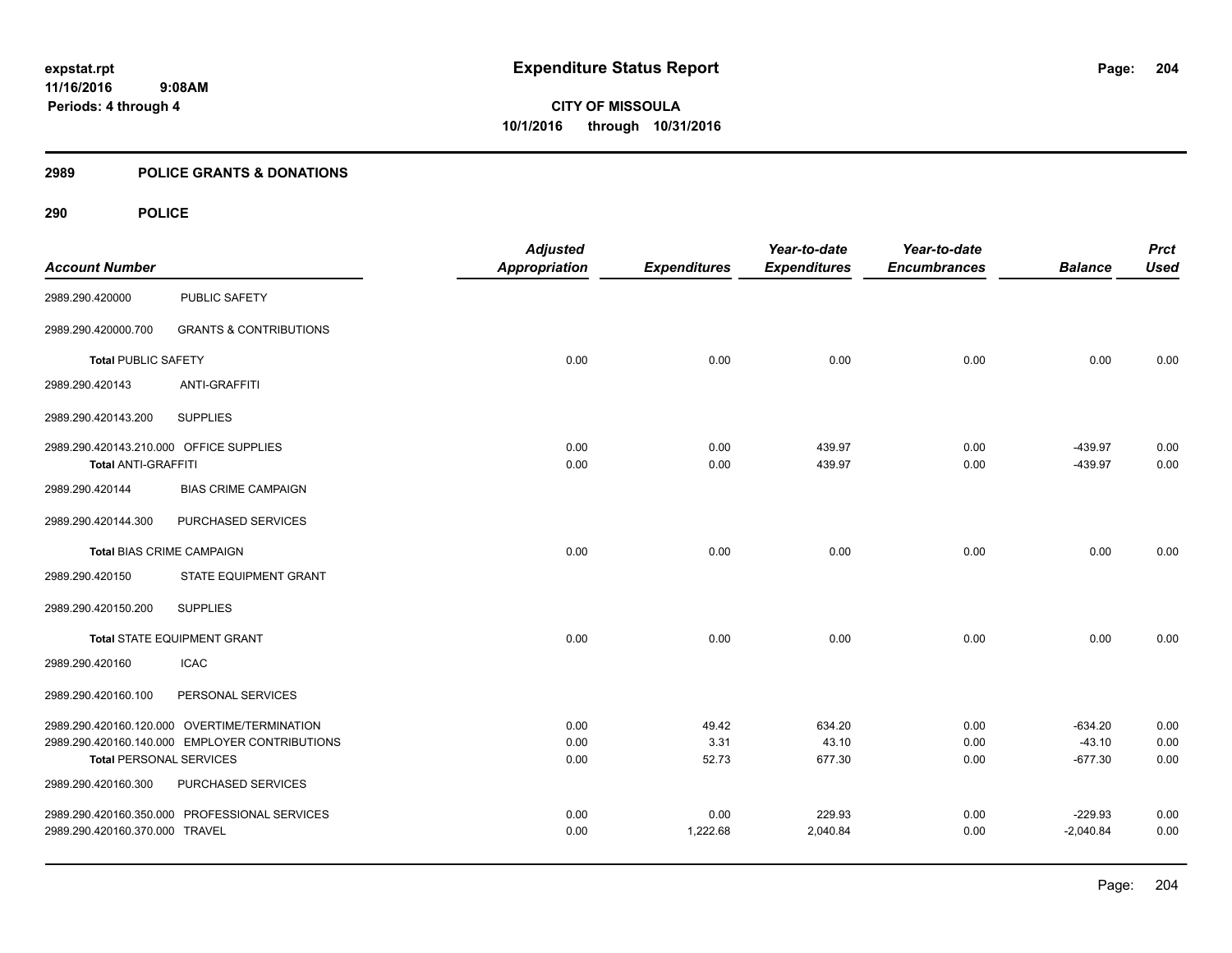**Periods: 4 through 4**

**CITY OF MISSOULA 10/1/2016 through 10/31/2016**

#### **2989 POLICE GRANTS & DONATIONS**

| <b>Account Number</b>                      |                                                           | <b>Adjusted</b><br>Appropriation | <b>Expenditures</b> | Year-to-date<br><b>Expenditures</b> | Year-to-date<br><b>Encumbrances</b> | <b>Balance</b> | <b>Prct</b><br><b>Used</b> |
|--------------------------------------------|-----------------------------------------------------------|----------------------------------|---------------------|-------------------------------------|-------------------------------------|----------------|----------------------------|
| <b>Total PURCHASED SERVICES</b>            |                                                           | 0.00                             | 1,222.68            | 2,270.77                            | 0.00                                | $-2,270.77$    | 0.00                       |
| <b>Total ICAC</b>                          |                                                           | 0.00                             | 1,275.41            | 2,948.07                            | 0.00                                | $-2.948.07$    | 0.00                       |
| 2989.290.420161                            | <b>ICAC GOOGLE</b>                                        |                                  |                     |                                     |                                     |                |                            |
| 2989.290.420161.100                        | PERSONAL SERVICES                                         |                                  |                     |                                     |                                     |                |                            |
| 2989.290.420161.110.000 SALARIES AND WAGES |                                                           | 0.00                             | 8,104.19            | 18,733.89                           | 0.00                                | $-18,733.89$   | 0.00                       |
|                                            | 2989.290.420161.115.000 SALARIES/HEALTH INSURANCE BENEFIT | 0.00                             | 1.053.00            | 2.457.00                            | 0.00                                | $-2,457.00$    | 0.00                       |
|                                            | 2989.290.420161.120.000 OVERTIME/TERMINATION              | 0.00                             | 0.00                | 929.97                              | 0.00                                | $-929.97$      | 0.00                       |
| 2989.290.420161.130.000 OTHER              |                                                           | 0.00                             | 0.00                | 700.00                              | 0.00                                | $-700.00$      | 0.00                       |
|                                            | 2989.290.420161.133.000 EDUCATION COMPENSATION            | 0.00                             | 30.00               | 70.00                               | 0.00                                | $-70.00$       | 0.00                       |
|                                            | 2989.290.420161.140.000 EMPLOYER CONTRIBUTIONS            | 0.00                             | 2,001.83            | 4,785.58                            | 0.00                                | $-4,785.58$    | 0.00                       |
| Total ICAC GOOGLE                          |                                                           | 0.00                             | 11,189.02           | 27,676.44                           | 0.00                                | $-27,676.44$   | 0.00                       |
| 2989.290.420180                            | <b>BULLETPROOF VEST PROGRAM</b>                           |                                  |                     |                                     |                                     |                |                            |
| 2989.290.420180.200                        | <b>SUPPLIES</b>                                           |                                  |                     |                                     |                                     |                |                            |
| 2989.290.420180.220.000 OPERATING SUPPLIES |                                                           | 0.00                             | 400.00              | 729.50                              | 0.00                                | $-729.50$      | 0.00                       |
|                                            | Total BULLETPROOF VEST PROGRAM                            | 0.00                             | 400.00              | 729.50                              | 0.00                                | $-729.50$      | 0.00                       |
| 2989.290.420181                            | 2016 HIDTA                                                |                                  |                     |                                     |                                     |                |                            |
| 2989.290.420181.100                        | PERSONAL SERVICES                                         |                                  |                     |                                     |                                     |                |                            |
|                                            | 2989.290.420181.120.000 OVERTIME/TERMINATION              | 0.00                             | 2,878.78            | 6,766.46                            | 0.00                                | $-6,766.46$    | 0.00                       |
|                                            | 2989.290.420181.140.000 EMPLOYER CONTRIBUTIONS            | 0.00                             | 185.45              | 441.67                              | 0.00                                | $-441.67$      | 0.00                       |
| <b>Total PERSONAL SERVICES</b>             |                                                           | 0.00                             | 3,064.23            | 7,208.13                            | 0.00                                | $-7,208.13$    | 0.00                       |
| 2989.290.420181.200                        | <b>SUPPLIES</b>                                           |                                  |                     |                                     |                                     |                |                            |
| 2989.290.420181.210.000 OFFICE SUPPLIES    |                                                           | 0.00                             | 0.00                | 261.25                              | 0.00                                | $-261.25$      | 0.00                       |
| 2989.290.420181.220.000 OPERATING SUPPLIES |                                                           | 0.00                             | 159.98              | 204.98                              | 0.00                                | $-204.98$      | 0.00                       |
| <b>Total SUPPLIES</b>                      |                                                           | 0.00                             | 159.98              | 466.23                              | 0.00                                | $-466.23$      | 0.00                       |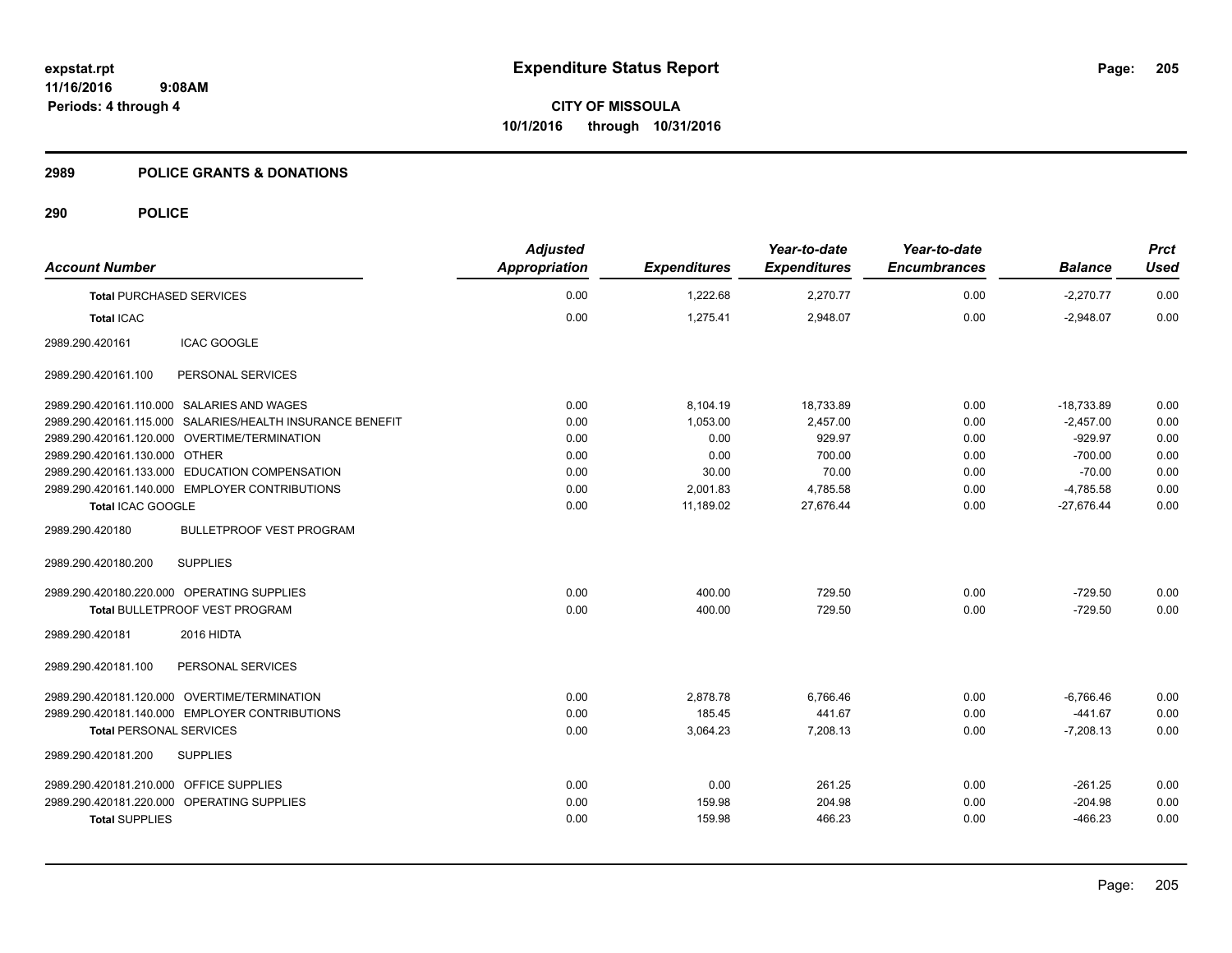#### **2989 POLICE GRANTS & DONATIONS**

|                                       |                                                | <b>Adjusted</b>      |                     | Year-to-date        | Year-to-date        |                | <b>Prct</b> |
|---------------------------------------|------------------------------------------------|----------------------|---------------------|---------------------|---------------------|----------------|-------------|
| <b>Account Number</b>                 |                                                | <b>Appropriation</b> | <b>Expenditures</b> | <b>Expenditures</b> | <b>Encumbrances</b> | <b>Balance</b> | <b>Used</b> |
| 2989.290.420181.300                   | PURCHASED SERVICES                             |                      |                     |                     |                     |                |             |
|                                       | 2989.290.420181.344.000 TELEPHONE SERVICE      | 0.00                 | 273.20              | 812.22              | 0.00                | $-812.22$      | 0.00        |
|                                       | 2989.290.420181.350.000 PROFESSIONAL SERVICES  | 0.00                 | 446.00              | 2,112.00            | 0.00                | $-2,112.00$    | 0.00        |
|                                       | 2989.290.420181.350.039 PROFESSIONAL SERVICES  | 0.00                 | 16,095.03           | 16,095.03           | 0.00                | $-16,095.03$   | 0.00        |
|                                       | 2989.290.420181.350.040 PROFESSIONAL SERVICES  | 0.00                 | 839.29              | 839.29              | 0.00                | $-839.29$      | 0.00        |
| <b>Total PURCHASED SERVICES</b>       |                                                | 0.00                 | 17,653.52           | 19,858.54           | 0.00                | $-19,858.54$   | 0.00        |
| 2989.290.420181.500                   | <b>FIXED CHARGES</b>                           |                      |                     |                     |                     |                |             |
| 2989.290.420181.500.000 FIXED CHARGES |                                                | 0.00                 | 0.00                | 17,009.10           | 0.00                | $-17,009.10$   | 0.00        |
| <b>Total FIXED CHARGES</b>            |                                                | 0.00                 | 0.00                | 17,009.10           | 0.00                | $-17,009.10$   | 0.00        |
| Total 2016 HIDTA                      |                                                | 0.00                 | 20,877.73           | 44,542.00           | 0.00                | $-44,542.00$   | 0.00        |
| 2989.290.420184                       | <b>DUI TASK FORCES</b>                         |                      |                     |                     |                     |                |             |
| 2989.290.420184.100                   | PERSONAL SERVICES                              |                      |                     |                     |                     |                |             |
| <b>Total DUI TASK FORCES</b>          |                                                | 0.00                 | 0.00                | 0.00                | 0.00                | 0.00           | 0.00        |
| 2989.290.420190                       | STATE OT SEAT BELT GRANT                       |                      |                     |                     |                     |                |             |
| 2989.290.420190.100                   | PERSONAL SERVICES                              |                      |                     |                     |                     |                |             |
|                                       | 2989.290.420190.110.113 SALARIES AND WAGES     | 0.00                 | 2,619.95            | 3,117.01            | 0.00                | $-3,117.01$    | 0.00        |
|                                       | 2989.290.420190.120.000 OVERTIME/TERMINATION   | 0.00                 | 5.190.62            | 11.386.74           | 0.00                | $-11.386.74$   | 0.00        |
|                                       | 2989.290.420190.120.113 OVERTIME/TERMINATION   | 0.00                 | 31.07               | 93.20               | 0.00                | $-93.20$       | 0.00        |
|                                       | 2989.290.420190.140.000 EMPLOYER CONTRIBUTIONS | 0.00                 | 511.47              | 960.03              | 0.00                | $-960.03$      | 0.00        |
| <b>Total PERSONAL SERVICES</b>        |                                                | 0.00                 | 8,353.11            | 15,556.98           | 0.00                | $-15,556.98$   | 0.00        |
| 2989.290.420190.300                   | PURCHASED SERVICES                             |                      |                     |                     |                     |                |             |
| 2989.290.420190.370.000 TRAVEL        |                                                | 0.00                 | 266.30              | 1,531.80            | 0.00                | $-1,531.80$    | 0.00        |
| <b>Total PURCHASED SERVICES</b>       |                                                | 0.00                 | 266.30              | 1,531.80            | 0.00                | $-1,531.80$    | 0.00        |
|                                       | Total STATE OT SEAT BELT GRANT                 | 0.00                 | 8,619.41            | 17,088.78           | 0.00                | $-17,088.78$   | 0.00        |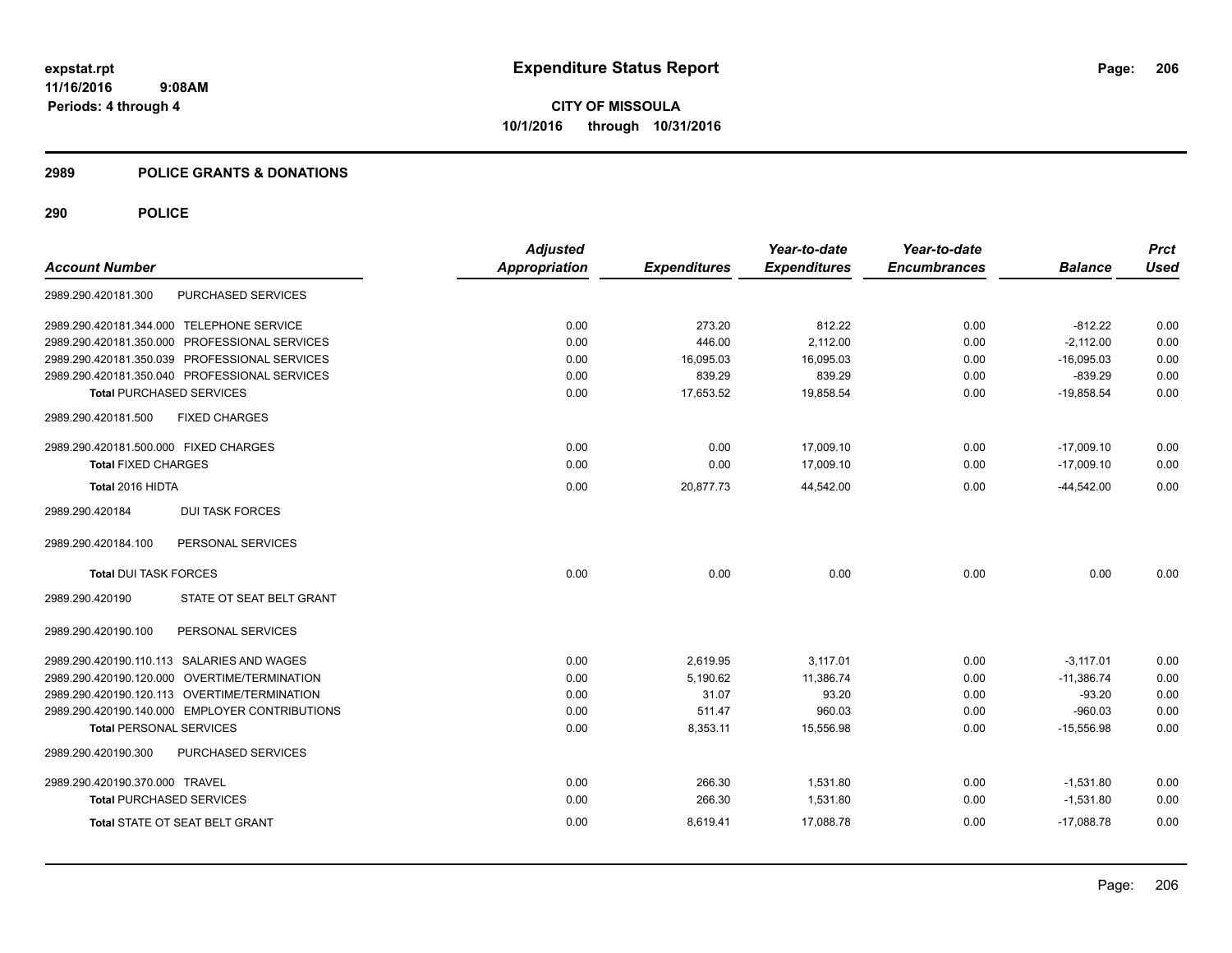## **2989 POLICE GRANTS & DONATIONS**

|                                |                                            | <b>Adjusted</b>      |                     | Year-to-date        | Year-to-date        |                | <b>Prct</b> |
|--------------------------------|--------------------------------------------|----------------------|---------------------|---------------------|---------------------|----------------|-------------|
| <b>Account Number</b>          |                                            | <b>Appropriation</b> | <b>Expenditures</b> | <b>Expenditures</b> | <b>Encumbrances</b> | <b>Balance</b> | <b>Used</b> |
| 2989.290.420195                | 2017 HIDTA                                 |                      |                     |                     |                     |                |             |
| 2989.290.420195.100            | PERSONAL SERVICES                          |                      |                     |                     |                     |                |             |
| <b>Total PERSONAL SERVICES</b> |                                            | 0.00                 | 0.00                | 0.00                | 0.00                | 0.00           | 0.00        |
| 2989.290.420195.200            | <b>SUPPLIES</b>                            |                      |                     |                     |                     |                |             |
| <b>Total SUPPLIES</b>          |                                            | 0.00                 | 0.00                | 0.00                | 0.00                | 0.00           | 0.00        |
| 2989.290.420195.300            | PURCHASED SERVICES                         |                      |                     |                     |                     |                |             |
|                                | <b>Total PURCHASED SERVICES</b>            | 0.00                 | 0.00                | 0.00                | 0.00                | 0.00           | 0.00        |
| 2989.290.420195.500            | <b>FIXED CHARGES</b>                       |                      |                     |                     |                     |                |             |
| Total 2017 HIDTA               |                                            | 0.00                 | 0.00                | 0.00                | 0.00                | 0.00           | 0.00        |
|                                | <b>Total POLICE GRANTS &amp; DONATIONS</b> | 0.00                 | 42,361.57           | 93,424.76           | 0.00                | $-93,424.76$   | 0.00        |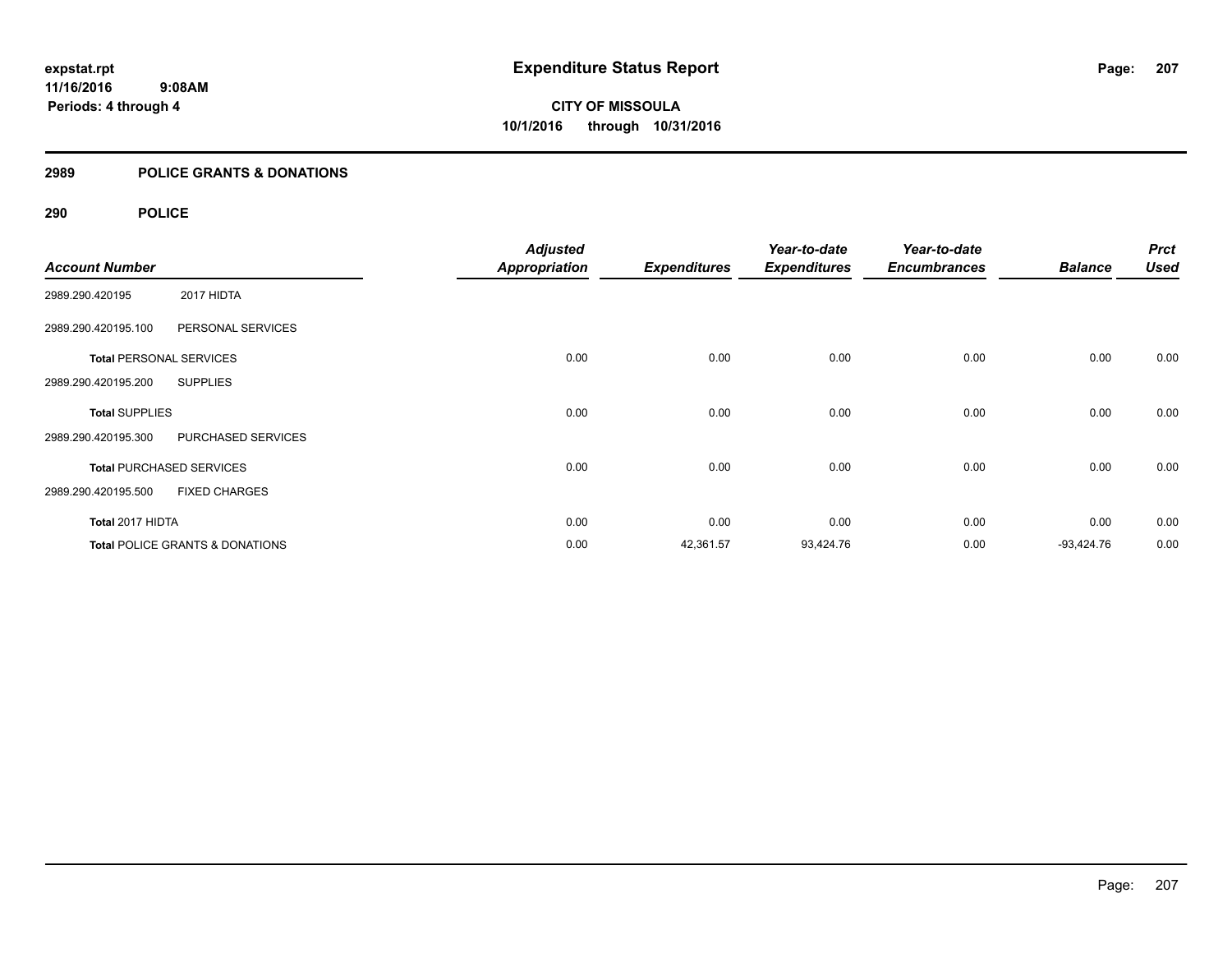#### **3000 SID REVOLVING FUND**

| <b>Account Number</b>           |                                            | <b>Adjusted</b><br><b>Appropriation</b> | <b>Expenditures</b> | Year-to-date<br><b>Expenditures</b> | Year-to-date<br><b>Encumbrances</b> | <b>Balance</b> | <b>Prct</b><br><b>Used</b> |
|---------------------------------|--------------------------------------------|-----------------------------------------|---------------------|-------------------------------------|-------------------------------------|----------------|----------------------------|
| 3000.390.510110                 | <b>MERCHANT SERVICES</b>                   |                                         |                     |                                     |                                     |                |                            |
| 3000.390.510110.500             | <b>FIXED CHARGES</b>                       |                                         |                     |                                     |                                     |                |                            |
|                                 | <b>Total MERCHANT SERVICES</b>             | 0.00                                    | 0.00                | 0.00                                | 0.00                                | 0.00           | 0.00                       |
| 3000.390.521000                 | INTERFUND OPERATING TRANSFERS              |                                         |                     |                                     |                                     |                |                            |
| 3000.390.521000.800             | OTHER OBJECTS                              |                                         |                     |                                     |                                     |                |                            |
|                                 | <b>Total INTERFUND OPERATING TRANSFERS</b> | 0.00                                    | 0.00                | 0.00                                | 0.00                                | 0.00           | 0.00                       |
| <b>Total SID REVOLVING FUND</b> |                                            | 0.00                                    | 0.00                | 0.00                                | 0.00                                | 0.00           | 0.00                       |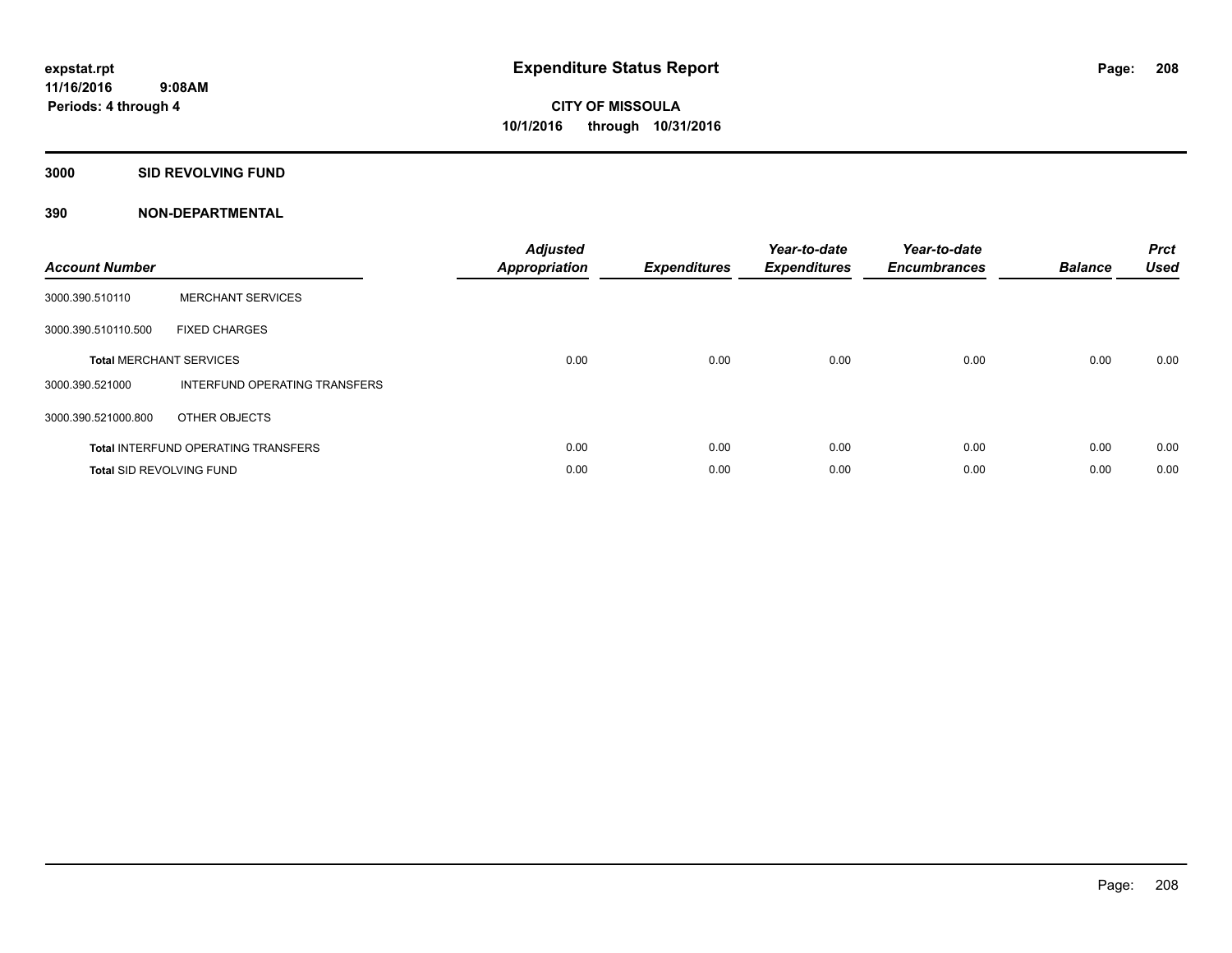**Periods: 4 through 4**

**CITY OF MISSOULA 10/1/2016 through 10/31/2016**

**3005 SID REBATES**

| <b>Account Number</b>    |                          | <b>Adjusted</b><br>Appropriation | <b>Expenditures</b> | Year-to-date<br><b>Expenditures</b> | Year-to-date<br><b>Encumbrances</b> | <b>Balance</b> | <b>Prct</b><br>Used |
|--------------------------|--------------------------|----------------------------------|---------------------|-------------------------------------|-------------------------------------|----------------|---------------------|
| 3005.390.510110          | <b>MERCHANT SERVICES</b> |                                  |                     |                                     |                                     |                |                     |
| 3005.390.510110.500      | <b>FIXED CHARGES</b>     |                                  |                     |                                     |                                     |                |                     |
| <b>Total SID REBATES</b> |                          | 0.00                             | 0.00                | 0.00                                | 0.00                                | 0.00           | 0.00                |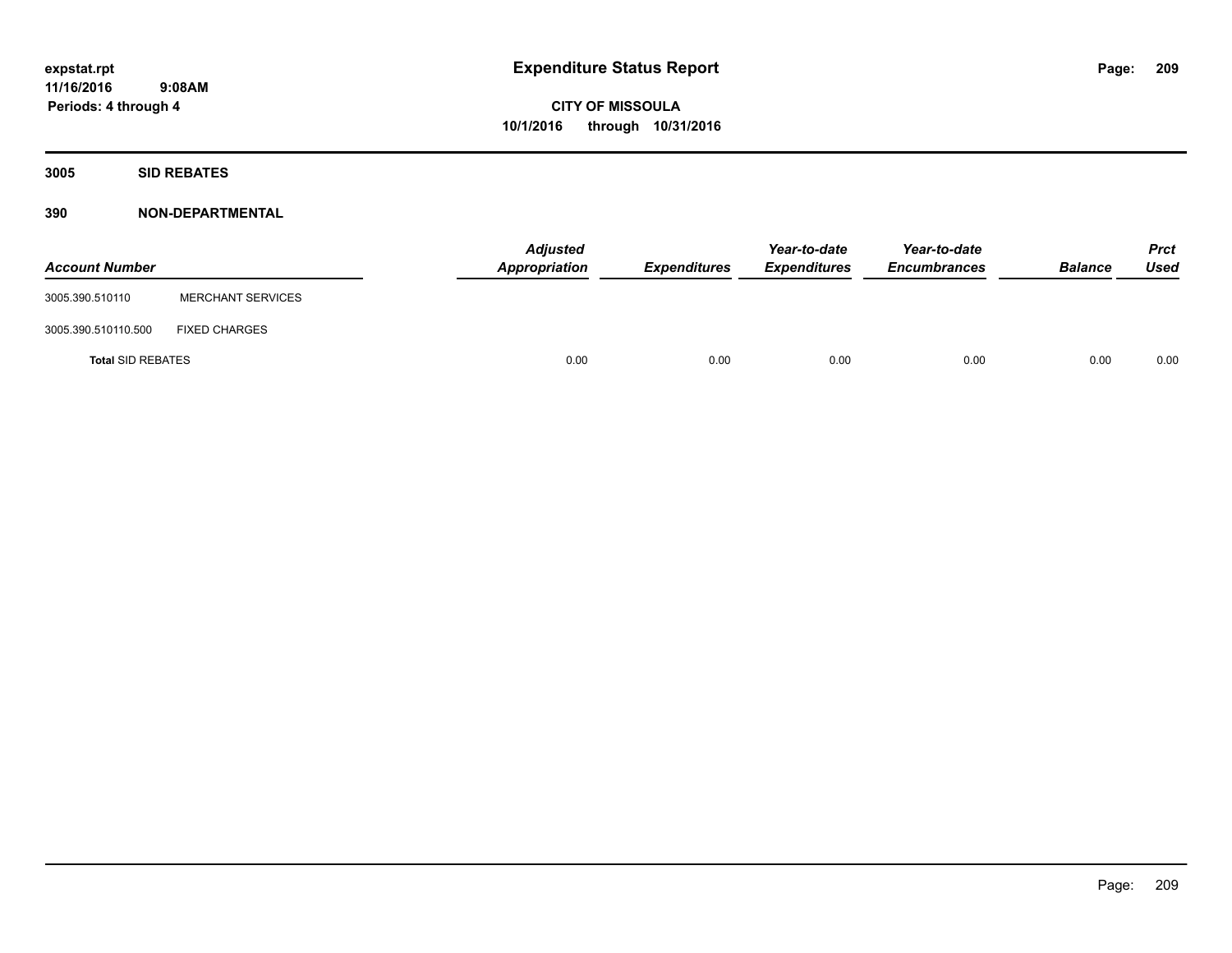**11/16/2016 9:08AM Periods: 4 through 4**

**CITY OF MISSOULA 10/1/2016 through 10/31/2016**

## **3065 1998 PUBLIC SAFETY G O BONDS FUND**

**000 \*\*\* Title Not Found \*\*\***

| <b>Account Number</b>         |                         | <b>Adjusted</b><br><b>Appropriation</b> | <b>Expenditures</b> | Year-to-date<br><b>Expenditures</b> | Year-to-date<br><b>Encumbrances</b> | <b>Balance</b> | <b>Prct</b><br>Used |
|-------------------------------|-------------------------|-----------------------------------------|---------------------|-------------------------------------|-------------------------------------|----------------|---------------------|
| 3065.000.520100               | *** Title Not Found *** |                                         |                     |                                     |                                     |                |                     |
| 3065.000.520100.800           | OTHER OBJECTS           |                                         |                     |                                     |                                     |                |                     |
| Total *** Title Not Found *** |                         | 0.00                                    | 0.00                | 0.00                                | 0.00                                | 0.00           | 0.00                |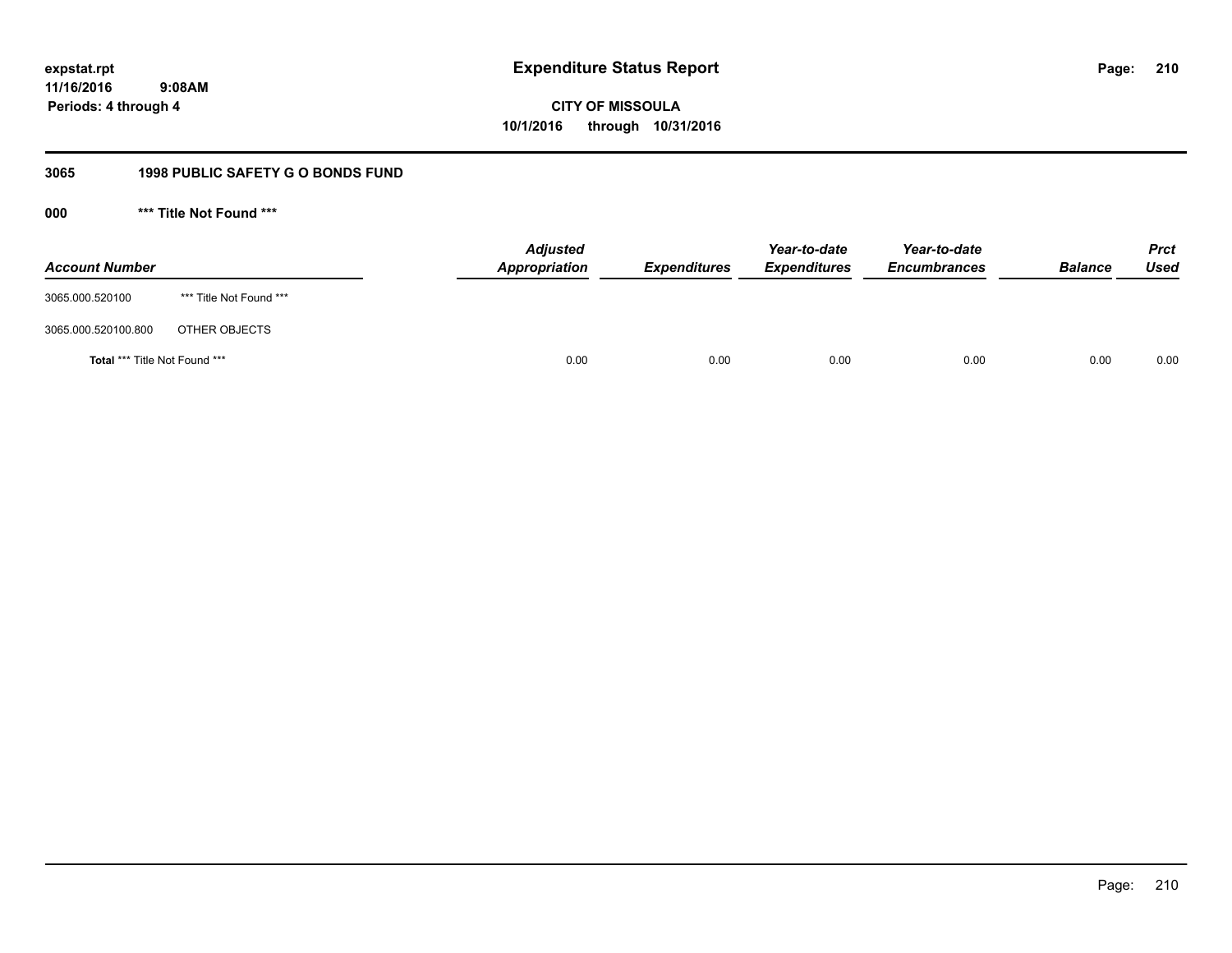## **11/16/2016 9:08AM Periods: 4 through 4**

# **CITY OF MISSOULA 10/1/2016 through 10/31/2016**

## **3065 1998 PUBLIC SAFETY G O BONDS FUND**

| <b>Account Number</b>          |                                         | <b>Adjusted</b><br><b>Appropriation</b> | <b>Expenditures</b> | Year-to-date<br><b>Expenditures</b> | Year-to-date<br><b>Encumbrances</b> | <b>Balance</b> | <b>Prct</b><br>Used |
|--------------------------------|-----------------------------------------|-----------------------------------------|---------------------|-------------------------------------|-------------------------------------|----------------|---------------------|
| 3065.390.510110                | <b>MERCHANT SERVICES</b>                |                                         |                     |                                     |                                     |                |                     |
| 3065.390.510110.500            | <b>FIXED CHARGES</b>                    |                                         |                     |                                     |                                     |                |                     |
| <b>Total MERCHANT SERVICES</b> |                                         | 0.00                                    | 0.00                | 0.00                                | 0.00                                | 0.00           | 0.00                |
|                                | Total 1998 PUBLIC SAFETY G O BONDS FUND | 0.00                                    | 0.00                | 0.00                                | 0.00                                | 0.00           | 0.00                |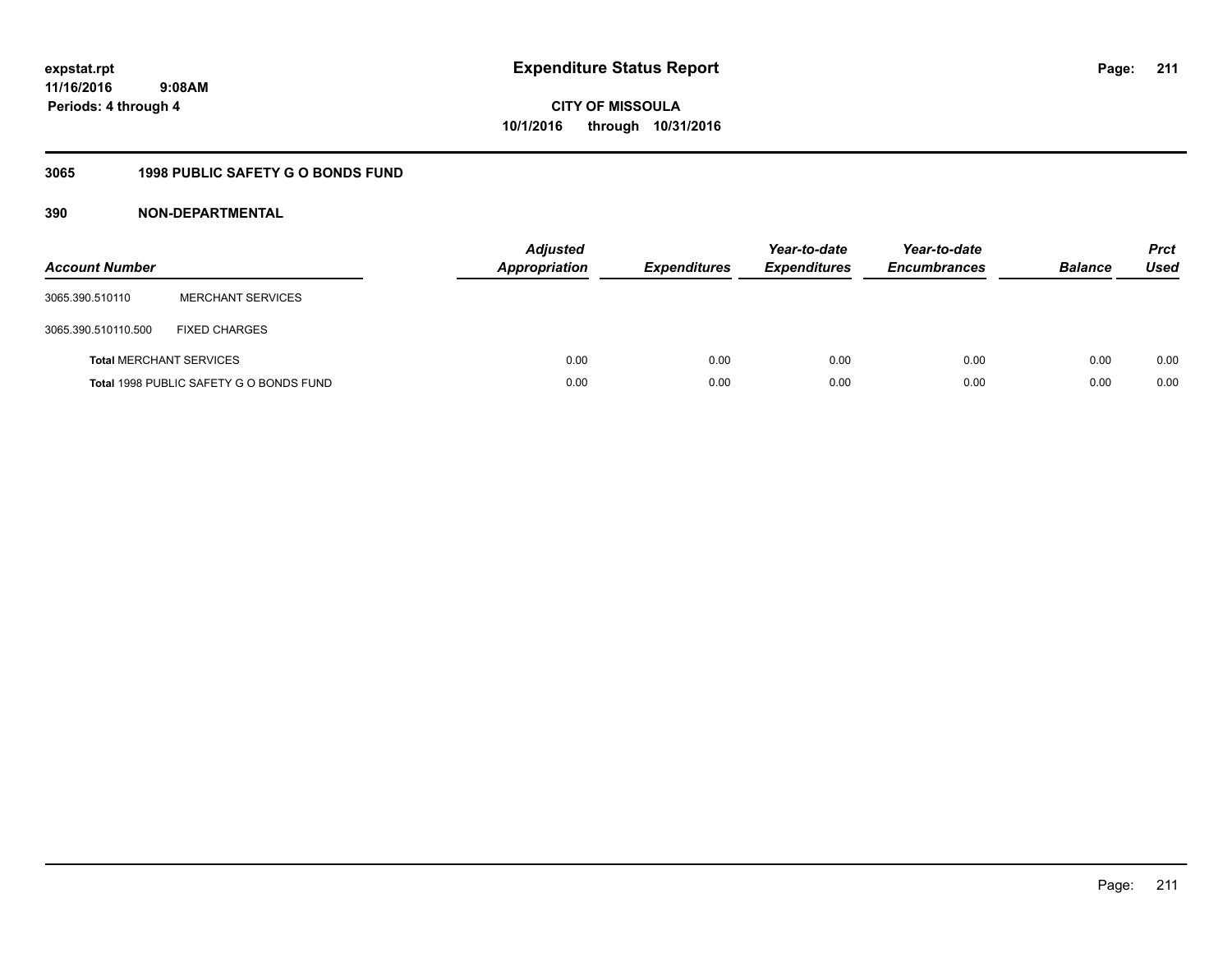## **3070 1996 OPEN SPACE GO BONDS**

| <b>Account Number</b> |                                | <b>Adjusted</b><br><b>Appropriation</b> | <b>Expenditures</b> | Year-to-date<br><b>Expenditures</b> | Year-to-date<br><b>Encumbrances</b> | <b>Balance</b> | <b>Prct</b><br><b>Used</b> |
|-----------------------|--------------------------------|-----------------------------------------|---------------------|-------------------------------------|-------------------------------------|----------------|----------------------------|
| 3070.390.490100       | <b>GO BONDS</b>                |                                         |                     |                                     |                                     |                |                            |
| 3070.390.490100.800   | OTHER OBJECTS                  |                                         |                     |                                     |                                     |                |                            |
| <b>Total GO BONDS</b> |                                | 0.00                                    | 0.00                | 0.00                                | 0.00                                | 0.00           | 0.00                       |
| 3070.390.510110       | <b>MERCHANT SERVICES</b>       |                                         |                     |                                     |                                     |                |                            |
| 3070.390.510110.500   | <b>FIXED CHARGES</b>           |                                         |                     |                                     |                                     |                |                            |
|                       | <b>Total MERCHANT SERVICES</b> | 0.00                                    | 0.00                | 0.00                                | 0.00                                | 0.00           | 0.00                       |
|                       | Total 1996 OPEN SPACE GO BONDS | 0.00                                    | 0.00                | 0.00                                | 0.00                                | 0.00           | 0.00                       |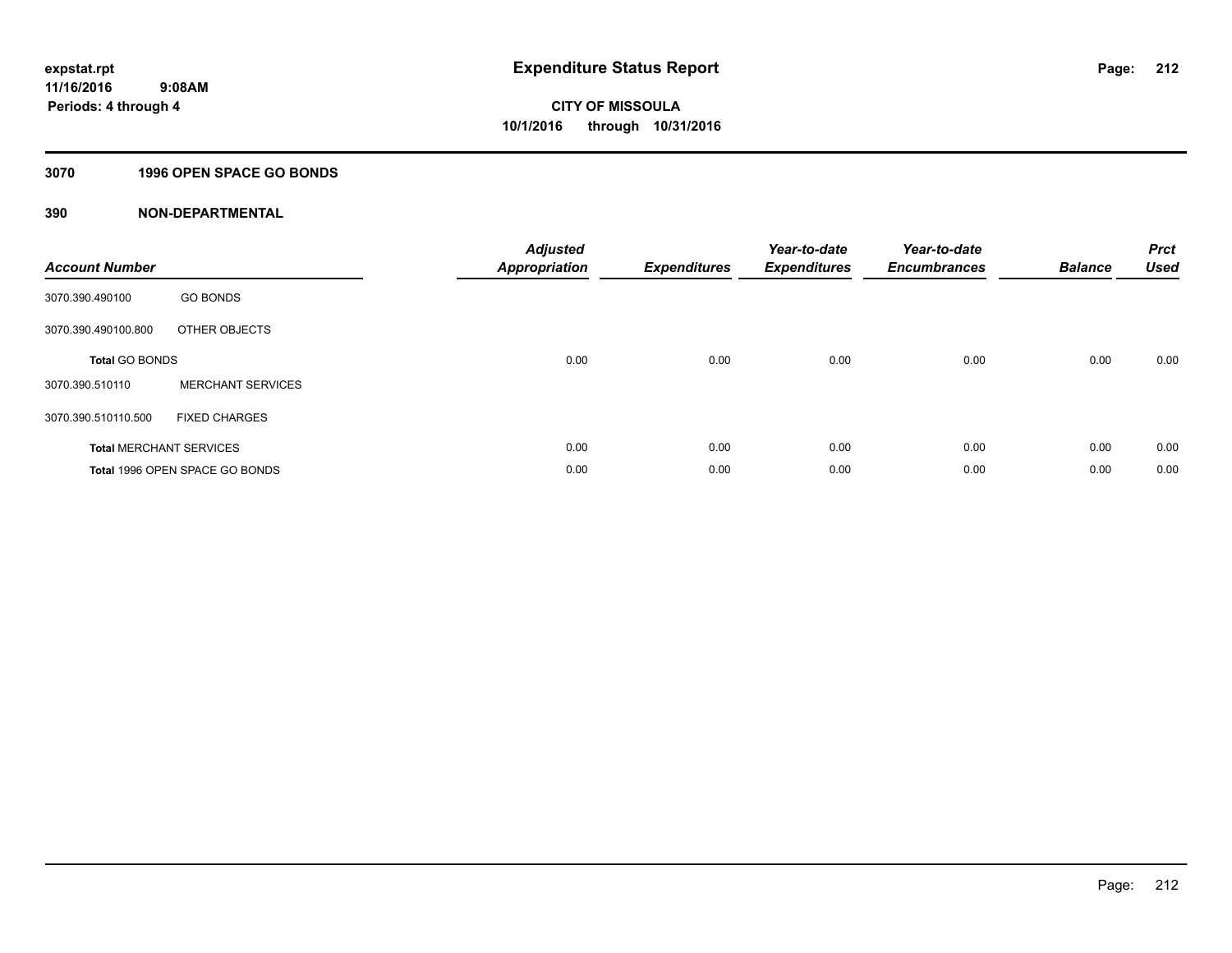## **3075 1997 OPEN SPACE G O BOND FUND**

| <b>Account Number</b> |                                     | <b>Adjusted</b><br>Appropriation | <b>Expenditures</b> | Year-to-date<br><b>Expenditures</b> | Year-to-date<br><b>Encumbrances</b> | <b>Balance</b> | <b>Prct</b><br><b>Used</b> |
|-----------------------|-------------------------------------|----------------------------------|---------------------|-------------------------------------|-------------------------------------|----------------|----------------------------|
| 3075.390.490100       | <b>GO BONDS</b>                     |                                  |                     |                                     |                                     |                |                            |
| 3075.390.490100.800   | OTHER OBJECTS                       |                                  |                     |                                     |                                     |                |                            |
| <b>Total GO BONDS</b> |                                     | 0.00                             | 0.00                | 0.00                                | 0.00                                | 0.00           | 0.00                       |
| 3075.390.510110       | <b>MERCHANT SERVICES</b>            |                                  |                     |                                     |                                     |                |                            |
| 3075.390.510110.500   | <b>FIXED CHARGES</b>                |                                  |                     |                                     |                                     |                |                            |
|                       | <b>Total MERCHANT SERVICES</b>      | 0.00                             | 0.00                | 0.00                                | 0.00                                | 0.00           | 0.00                       |
|                       | Total 1997 OPEN SPACE G O BOND FUND | 0.00                             | 0.00                | 0.00                                | 0.00                                | 0.00           | 0.00                       |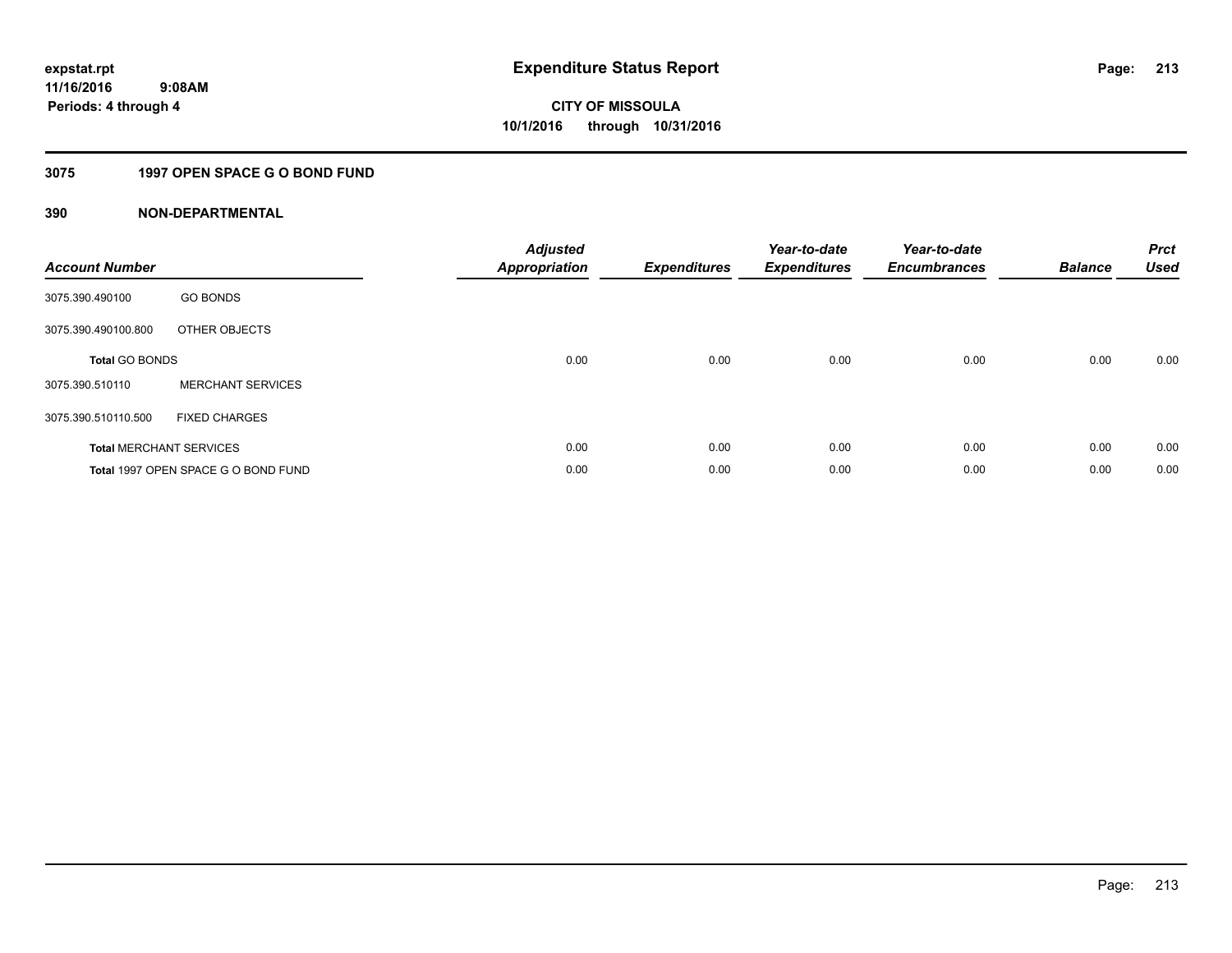## **11/16/2016 9:08AM Periods: 4 through 4**

**CITY OF MISSOULA 10/1/2016 through 10/31/2016**

## **3080 1994 FIRE EQUIP/CITY HALLS REFUND BOND F**

| <b>Account Number</b>     |                                                | <b>Adjusted</b><br><b>Appropriation</b> | <b>Expenditures</b> | Year-to-date<br><b>Expenditures</b> | Year-to-date<br><b>Encumbrances</b> | <b>Balance</b> | <b>Prct</b><br><b>Used</b> |
|---------------------------|------------------------------------------------|-----------------------------------------|---------------------|-------------------------------------|-------------------------------------|----------------|----------------------------|
| 3080.390.490100           | <b>GO BONDS</b>                                |                                         |                     |                                     |                                     |                |                            |
| 3080.390.490100.600       | <b>DEBT SERVICE</b>                            |                                         |                     |                                     |                                     |                |                            |
| <b>Total DEBT SERVICE</b> |                                                | 0.00                                    | 0.00                | 0.00                                | 0.00                                | 0.00           | 0.00                       |
| 3080.390.490100.800       | OTHER OBJECTS                                  |                                         |                     |                                     |                                     |                |                            |
| <b>Total GO BONDS</b>     |                                                | 0.00                                    | 0.00                | 0.00                                | 0.00                                | 0.00           | 0.00                       |
| 3080.390.510110           | <b>MERCHANT SERVICES</b>                       |                                         |                     |                                     |                                     |                |                            |
| 3080.390.510110.500       | <b>FIXED CHARGES</b>                           |                                         |                     |                                     |                                     |                |                            |
|                           | <b>Total MERCHANT SERVICES</b>                 | 0.00                                    | 0.00                | 0.00                                | 0.00                                | 0.00           | 0.00                       |
|                           | Total 1994 FIRE EQUIP/CITY HALLS REFUND BOND F | 0.00                                    | 0.00                | 0.00                                | 0.00                                | 0.00           | 0.00                       |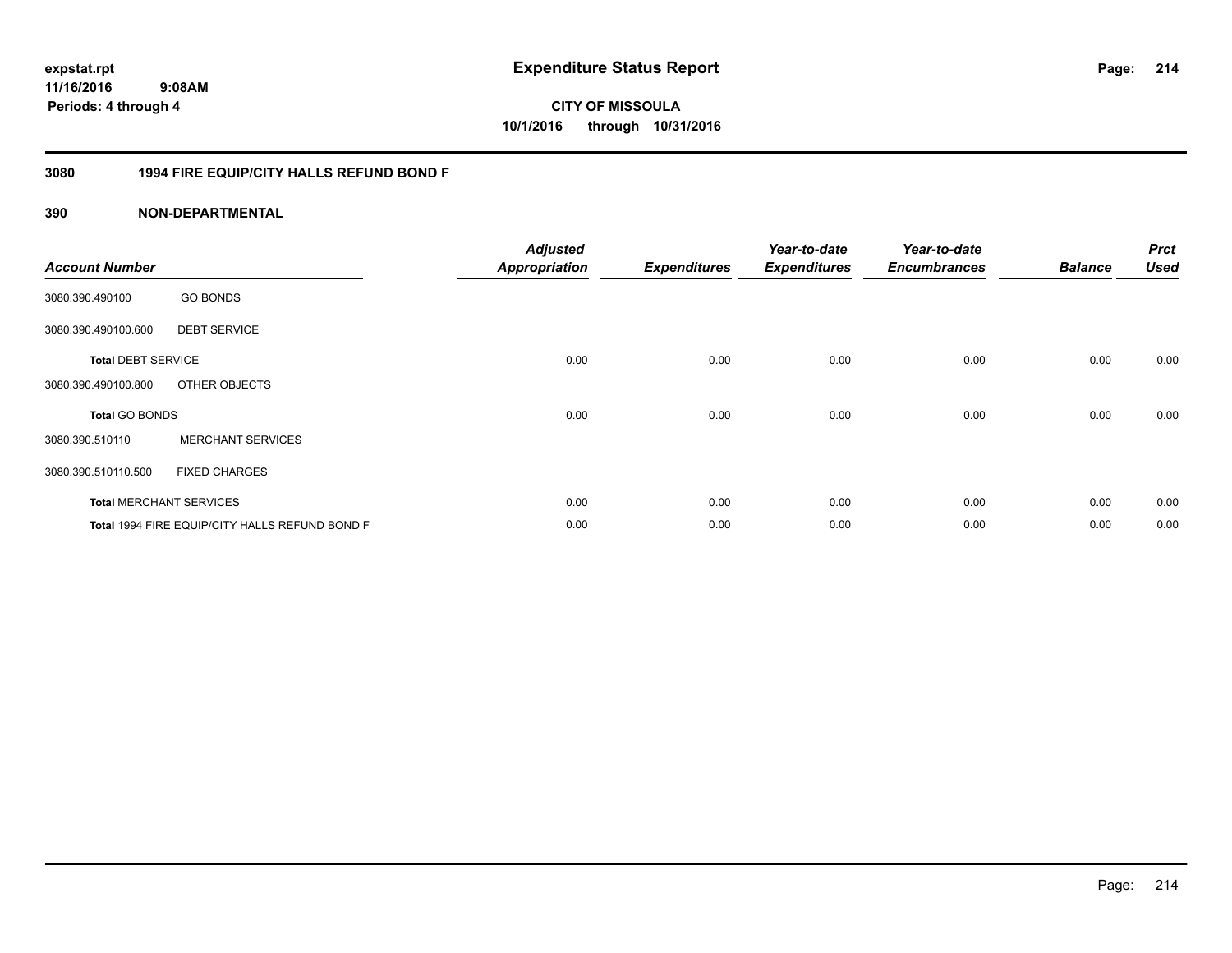## **3085 1993 FIRE STATION G O BOND FUND**

| <b>Account Number</b> |                                       | <b>Adjusted</b><br>Appropriation | <b>Expenditures</b> | Year-to-date<br><b>Expenditures</b> | Year-to-date<br><b>Encumbrances</b> | <b>Balance</b> | <b>Prct</b><br><b>Used</b> |
|-----------------------|---------------------------------------|----------------------------------|---------------------|-------------------------------------|-------------------------------------|----------------|----------------------------|
| 3085.390.490100       | <b>GO BONDS</b>                       |                                  |                     |                                     |                                     |                |                            |
| 3085.390.490100.800   | OTHER OBJECTS                         |                                  |                     |                                     |                                     |                |                            |
| <b>Total GO BONDS</b> |                                       | 0.00                             | 0.00                | 0.00                                | 0.00                                | 0.00           | 0.00                       |
| 3085.390.510110       | <b>MERCHANT SERVICES</b>              |                                  |                     |                                     |                                     |                |                            |
| 3085.390.510110.500   | <b>FIXED CHARGES</b>                  |                                  |                     |                                     |                                     |                |                            |
|                       | <b>Total MERCHANT SERVICES</b>        | 0.00                             | 0.00                | 0.00                                | 0.00                                | 0.00           | 0.00                       |
|                       | Total 1993 FIRE STATION G O BOND FUND | 0.00                             | 0.00                | 0.00                                | 0.00                                | 0.00           | 0.00                       |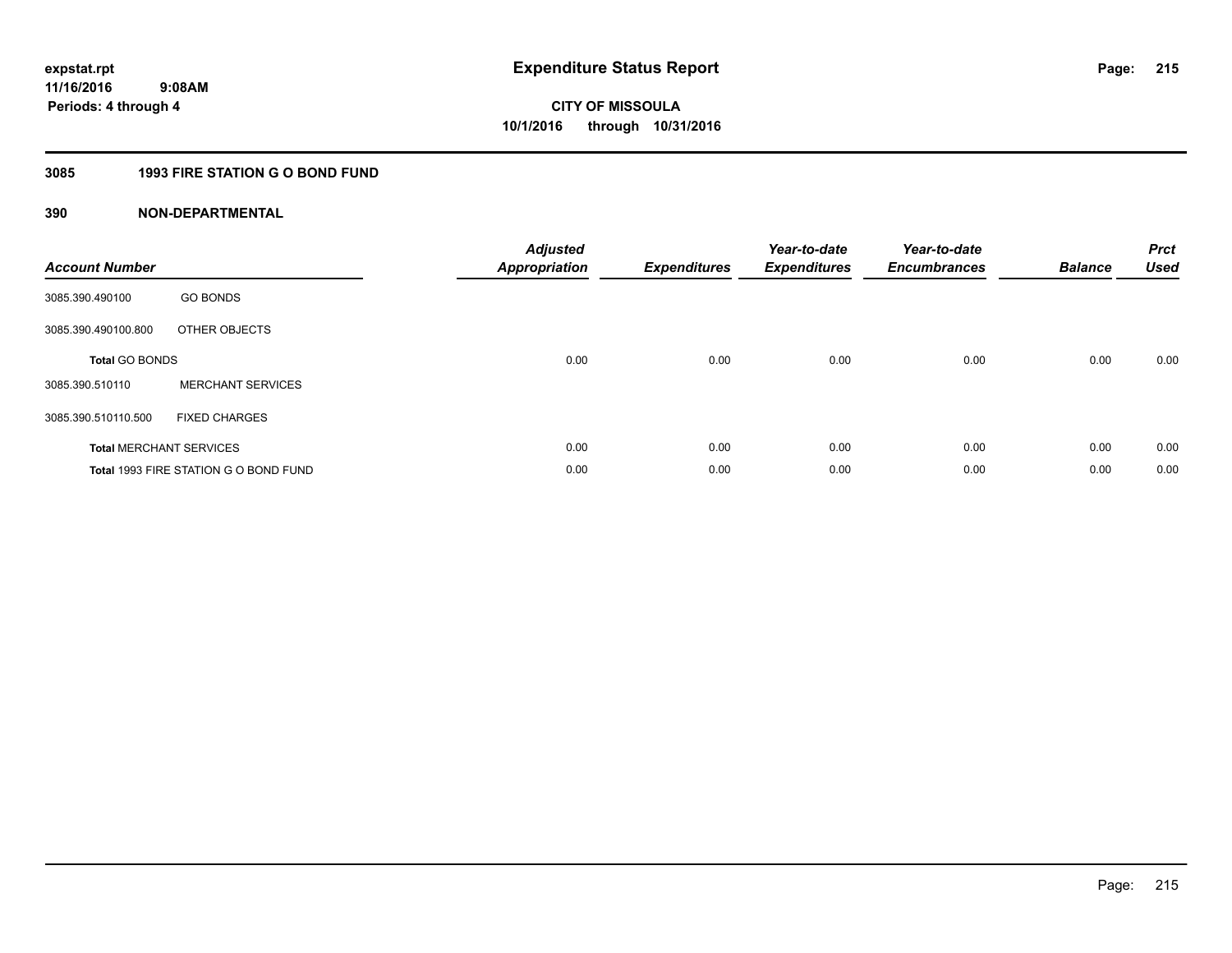## **3090 2004 AQUATICS BOND**

|                           |                                | <b>Adjusted</b>      |                     | Year-to-date        | Year-to-date        |                | <b>Prct</b> |
|---------------------------|--------------------------------|----------------------|---------------------|---------------------|---------------------|----------------|-------------|
| <b>Account Number</b>     |                                | <b>Appropriation</b> | <b>Expenditures</b> | <b>Expenditures</b> | <b>Encumbrances</b> | <b>Balance</b> | <b>Used</b> |
| 3090.390.490100           | <b>GO BONDS</b>                |                      |                     |                     |                     |                |             |
| 3090.390.490100.600       | <b>DEBT SERVICE</b>            |                      |                     |                     |                     |                |             |
| <b>Total DEBT SERVICE</b> |                                | 0.00                 | 0.00                | 0.00                | 0.00                | 0.00           | 0.00        |
| 3090.390.490100.800       | OTHER OBJECTS                  |                      |                     |                     |                     |                |             |
| Total GO BONDS            |                                | 0.00                 | 0.00                | 0.00                | 0.00                | 0.00           | 0.00        |
| 3090.390.510110           | <b>MERCHANT SERVICES</b>       |                      |                     |                     |                     |                |             |
| 3090.390.510110.500       | <b>FIXED CHARGES</b>           |                      |                     |                     |                     |                |             |
|                           | <b>Total MERCHANT SERVICES</b> | 0.00                 | 0.00                | 0.00                | 0.00                | 0.00           | 0.00        |
| Total 2004 AQUATICS BOND  |                                | 0.00                 | 0.00                | 0.00                | 0.00                | 0.00           | 0.00        |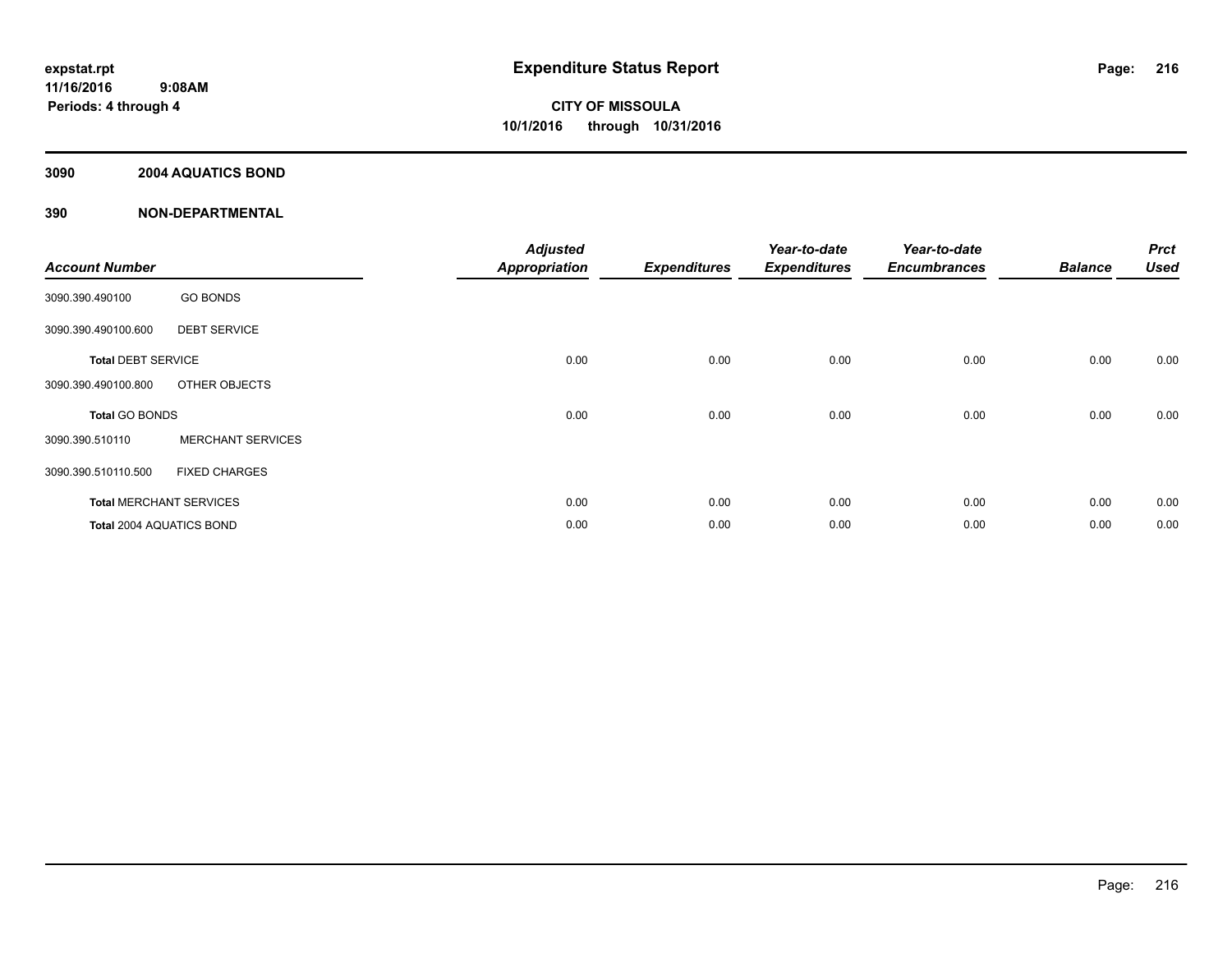**CITY OF MISSOULA 10/1/2016 through 10/31/2016**

## **3091 SERIES 2012A AQUATICS REFUNDING BOND**

|                            |                                                 | <b>Adjusted</b>      |                     | Year-to-date        | Year-to-date        |                | <b>Prct</b> |
|----------------------------|-------------------------------------------------|----------------------|---------------------|---------------------|---------------------|----------------|-------------|
| <b>Account Number</b>      |                                                 | <b>Appropriation</b> | <b>Expenditures</b> | <b>Expenditures</b> | <b>Encumbrances</b> | <b>Balance</b> | <b>Used</b> |
| 3091.390.490100            | <b>GO BONDS</b>                                 |                      |                     |                     |                     |                |             |
| 3091.390.490100.600        | <b>DEBT SERVICE</b>                             |                      |                     |                     |                     |                |             |
|                            | 3091.390.490100.620.000 INTEREST / SERVICE FEES | 0.00                 | 350.00              | 350.00              | 0.00                | $-350.00$      | 0.00        |
| <b>Total DEBT SERVICE</b>  |                                                 | 0.00                 | 350.00              | 350.00              | 0.00                | $-350.00$      | 0.00        |
| 3091.390.490100.800        | OTHER OBJECTS                                   |                      |                     |                     |                     |                |             |
| <b>Total OTHER OBJECTS</b> |                                                 | 0.00                 | 0.00                | 0.00                | 0.00                | 0.00           | 0.00        |
| <b>Total GO BONDS</b>      |                                                 | 0.00                 | 350.00              | 350.00              | 0.00                | $-350.00$      | 0.00        |
| 3091.390.510110            | <b>MERCHANT SERVICES</b>                        |                      |                     |                     |                     |                |             |
| 3091.390.510110.500        | <b>FIXED CHARGES</b>                            |                      |                     |                     |                     |                |             |
|                            | <b>Total MERCHANT SERVICES</b>                  | 0.00                 | 0.00                | 0.00                | 0.00                | 0.00           | 0.00        |
|                            | Total SERIES 2012A AQUATICS REFUNDING BOND      | 0.00                 | 350.00              | 350.00              | 0.00                | $-350.00$      | 0.00        |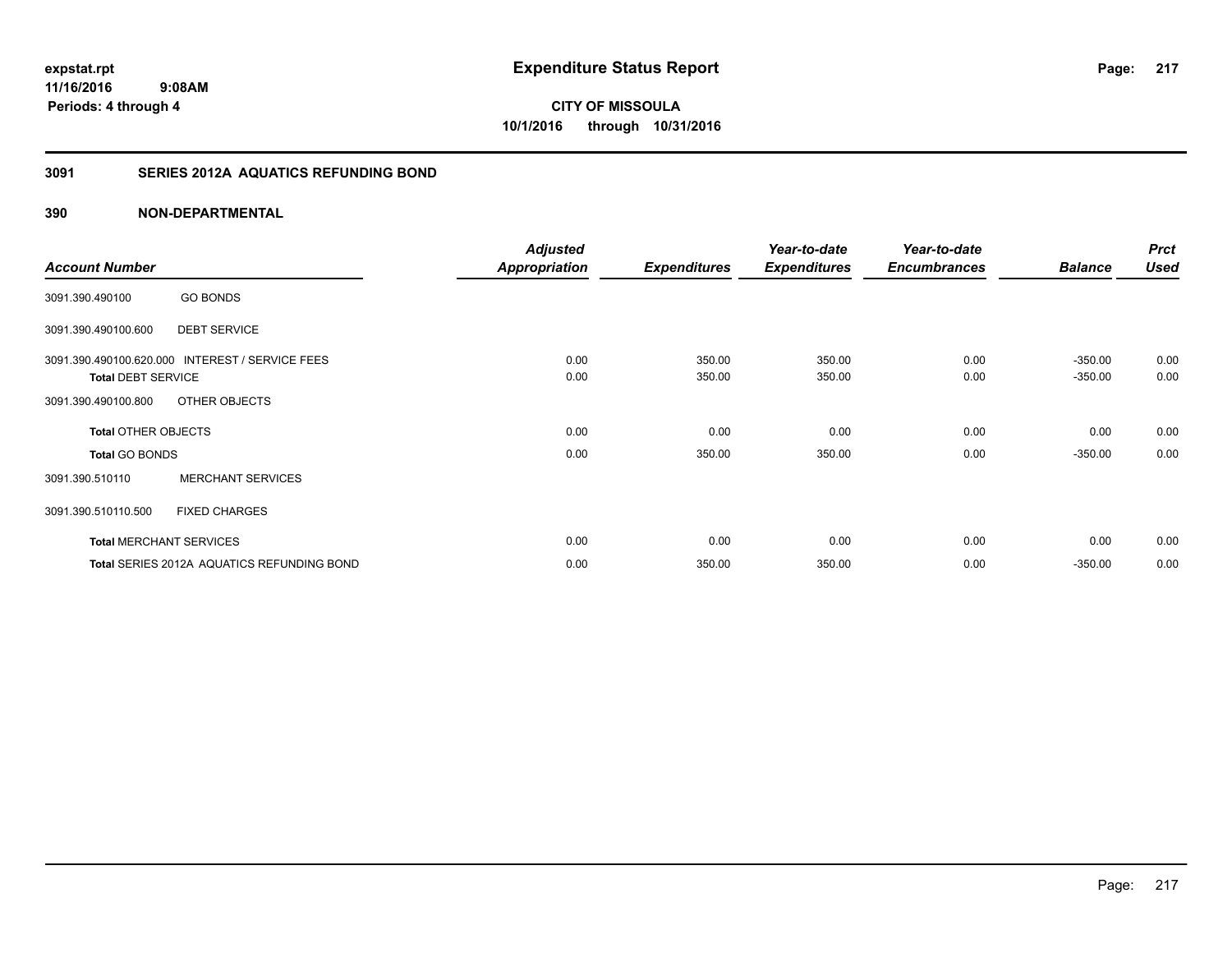## **3092 Series 2013A GO REFUNDING BONDS**

| <b>Account Number</b> |                                       | <b>Adjusted</b><br><b>Appropriation</b> | <b>Expenditures</b> | Year-to-date<br><b>Expenditures</b> | Year-to-date<br><b>Encumbrances</b> | <b>Balance</b> | <b>Prct</b><br><b>Used</b> |
|-----------------------|---------------------------------------|-----------------------------------------|---------------------|-------------------------------------|-------------------------------------|----------------|----------------------------|
| 3092.390.490100       | <b>GO BONDS</b>                       |                                         |                     |                                     |                                     |                |                            |
| 3092.390.490100.600   | <b>DEBT SERVICE</b>                   |                                         |                     |                                     |                                     |                |                            |
| <b>Total GO BONDS</b> |                                       | 0.00                                    | 0.00                | 0.00                                | 0.00                                | 0.00           | 0.00                       |
| 3092.390.510110       | <b>MERCHANT SERVICES</b>              |                                         |                     |                                     |                                     |                |                            |
| 3092.390.510110.500   | <b>FIXED CHARGES</b>                  |                                         |                     |                                     |                                     |                |                            |
|                       | <b>Total MERCHANT SERVICES</b>        | 0.00                                    | 0.00                | 0.00                                | 0.00                                | 0.00           | 0.00                       |
| 3092.390.521000       | <b>INTERFUND OPERATING TRANSFERS</b>  |                                         |                     |                                     |                                     |                |                            |
| 3092.390.521000.800   | OTHER OBJECTS                         |                                         |                     |                                     |                                     |                |                            |
|                       | Total INTERFUND OPERATING TRANSFERS   | 0.00                                    | 0.00                | 0.00                                | 0.00                                | 0.00           | 0.00                       |
|                       | Total Series 2013A GO REFUNDING BONDS | 0.00                                    | 0.00                | 0.00                                | 0.00                                | 0.00           | 0.00                       |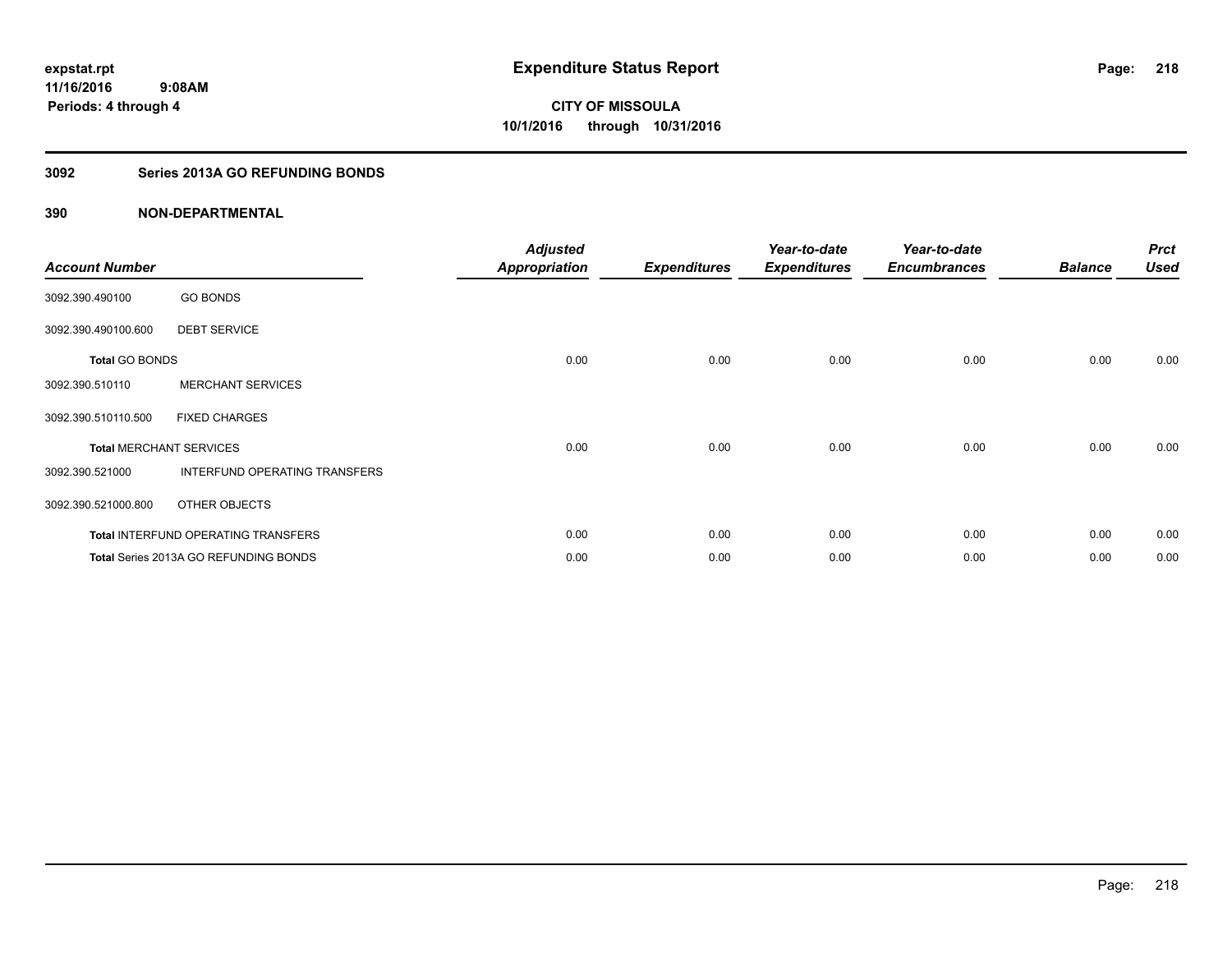**CITY OF MISSOULA 10/1/2016 through 10/31/2016**

#### **3095 2004 REFUNDING BONDS DEBT SERVICE**

| <b>Account Number</b> |                                                | <b>Adjusted</b><br>Appropriation | <b>Expenditures</b> | Year-to-date<br><b>Expenditures</b> | Year-to-date<br><b>Encumbrances</b> | <b>Balance</b> | <b>Prct</b><br><b>Used</b> |
|-----------------------|------------------------------------------------|----------------------------------|---------------------|-------------------------------------|-------------------------------------|----------------|----------------------------|
| 3095.390.490100       | <b>GO BONDS</b>                                |                                  |                     |                                     |                                     |                |                            |
| 3095.390.490100.600   | <b>DEBT SERVICE</b>                            |                                  |                     |                                     |                                     |                |                            |
| <b>Total GO BONDS</b> |                                                | 0.00                             | 0.00                | 0.00                                | 0.00                                | 0.00           | 0.00                       |
| 3095.390.510110       | <b>MERCHANT SERVICES</b>                       |                                  |                     |                                     |                                     |                |                            |
| 3095.390.510110.500   | <b>FIXED CHARGES</b>                           |                                  |                     |                                     |                                     |                |                            |
|                       | <b>Total MERCHANT SERVICES</b>                 | 0.00                             | 0.00                | 0.00                                | 0.00                                | 0.00           | 0.00                       |
|                       | <b>Total 2004 REFUNDING BONDS DEBT SERVICE</b> | 0.00                             | 0.00                | 0.00                                | 0.00                                | 0.00           | 0.00                       |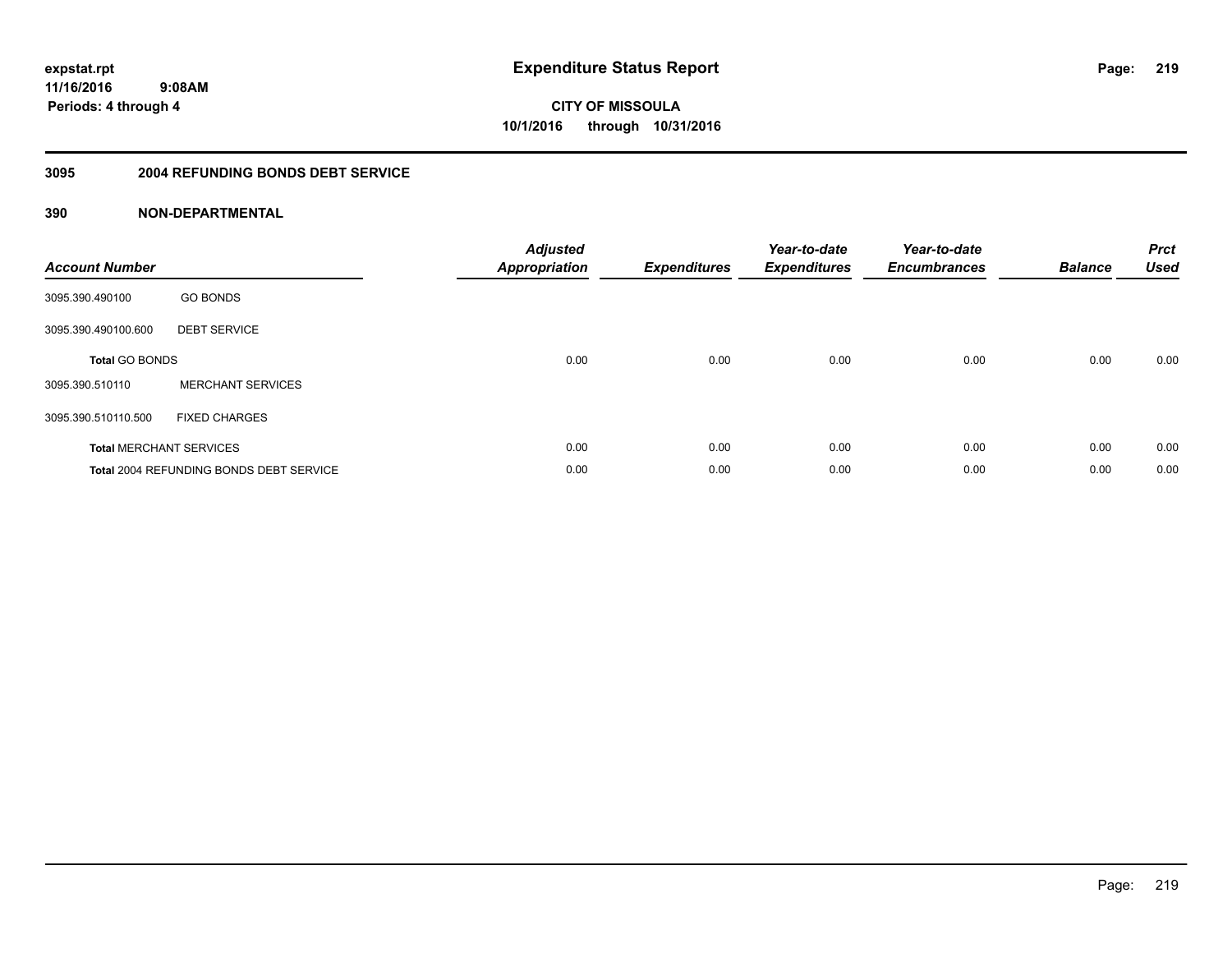## **3096 NEW FIRE STATION GO BOND**

|                                |                                                 | <b>Adjusted</b>      |                     | Year-to-date        | Year-to-date        |                | <b>Prct</b> |
|--------------------------------|-------------------------------------------------|----------------------|---------------------|---------------------|---------------------|----------------|-------------|
| <b>Account Number</b>          |                                                 | <b>Appropriation</b> | <b>Expenditures</b> | <b>Expenditures</b> | <b>Encumbrances</b> | <b>Balance</b> | <b>Used</b> |
| 3096.390.490100                | <b>GO BONDS</b>                                 |                      |                     |                     |                     |                |             |
| 3096.390.490100.600            | <b>DEBT SERVICE</b>                             |                      |                     |                     |                     |                |             |
|                                | 3096.390.490100.620.000 INTEREST / SERVICE FEES | 0.00                 | 0.00                | 350.00              | 0.00                | $-350.00$      | 0.00        |
| <b>Total DEBT SERVICE</b>      |                                                 | 0.00                 | 0.00                | 350.00              | 0.00                | $-350.00$      | 0.00        |
| 3096.390.490100.800            | OTHER OBJECTS                                   |                      |                     |                     |                     |                |             |
| <b>Total OTHER OBJECTS</b>     |                                                 | 0.00                 | 0.00                | 0.00                | 0.00                | 0.00           | 0.00        |
| <b>Total GO BONDS</b>          |                                                 | 0.00                 | 0.00                | 350.00              | 0.00                | $-350.00$      | 0.00        |
| 3096.390.510110                | <b>MERCHANT SERVICES</b>                        |                      |                     |                     |                     |                |             |
| 3096.390.510110.500            | <b>FIXED CHARGES</b>                            |                      |                     |                     |                     |                |             |
| <b>Total MERCHANT SERVICES</b> |                                                 | 0.00                 | 0.00                | 0.00                | 0.00                | 0.00           | 0.00        |
|                                | <b>Total NEW FIRE STATION GO BOND</b>           | 0.00                 | 0.00                | 350.00              | 0.00                | $-350.00$      | 0.00        |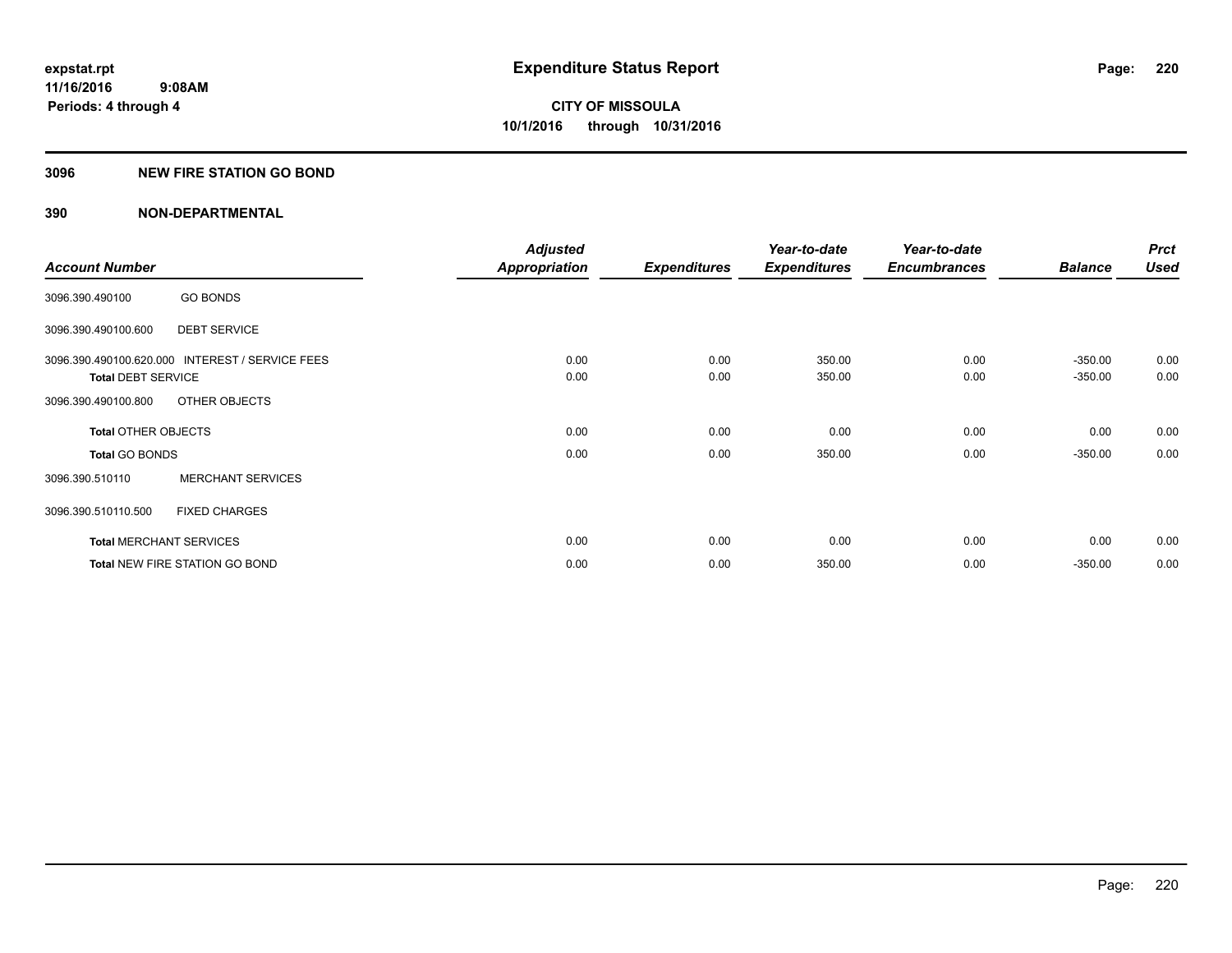## **3097 2007 REFUNDING BONDS**

| <b>Account Number</b>          |                            | <b>Adjusted</b><br>Appropriation | <b>Expenditures</b> | Year-to-date<br><b>Expenditures</b> | Year-to-date<br><b>Encumbrances</b> | <b>Balance</b> | <b>Prct</b><br><b>Used</b> |
|--------------------------------|----------------------------|----------------------------------|---------------------|-------------------------------------|-------------------------------------|----------------|----------------------------|
| 3097.390.490100                | <b>GO BONDS</b>            |                                  |                     |                                     |                                     |                |                            |
| 3097.390.490100.600            | <b>DEBT SERVICE</b>        |                                  |                     |                                     |                                     |                |                            |
| <b>Total GO BONDS</b>          |                            | 0.00                             | 0.00                | 0.00                                | 0.00                                | 0.00           | 0.00                       |
| 3097.390.490500                | <b>DEBT PAYMENTS</b>       |                                  |                     |                                     |                                     |                |                            |
| 3097.390.490500.500            | <b>FIXED CHARGES</b>       |                                  |                     |                                     |                                     |                |                            |
| <b>Total DEBT PAYMENTS</b>     |                            | 0.00                             | 0.00                | 0.00                                | 0.00                                | 0.00           | 0.00                       |
| 3097.390.510110                | <b>MERCHANT SERVICES</b>   |                                  |                     |                                     |                                     |                |                            |
| 3097.390.510110.500            | <b>FIXED CHARGES</b>       |                                  |                     |                                     |                                     |                |                            |
| <b>Total MERCHANT SERVICES</b> |                            | 0.00                             | 0.00                | 0.00                                | 0.00                                | 0.00           | 0.00                       |
|                                | Total 2007 REFUNDING BONDS | 0.00                             | 0.00                | 0.00                                | 0.00                                | 0.00           | 0.00                       |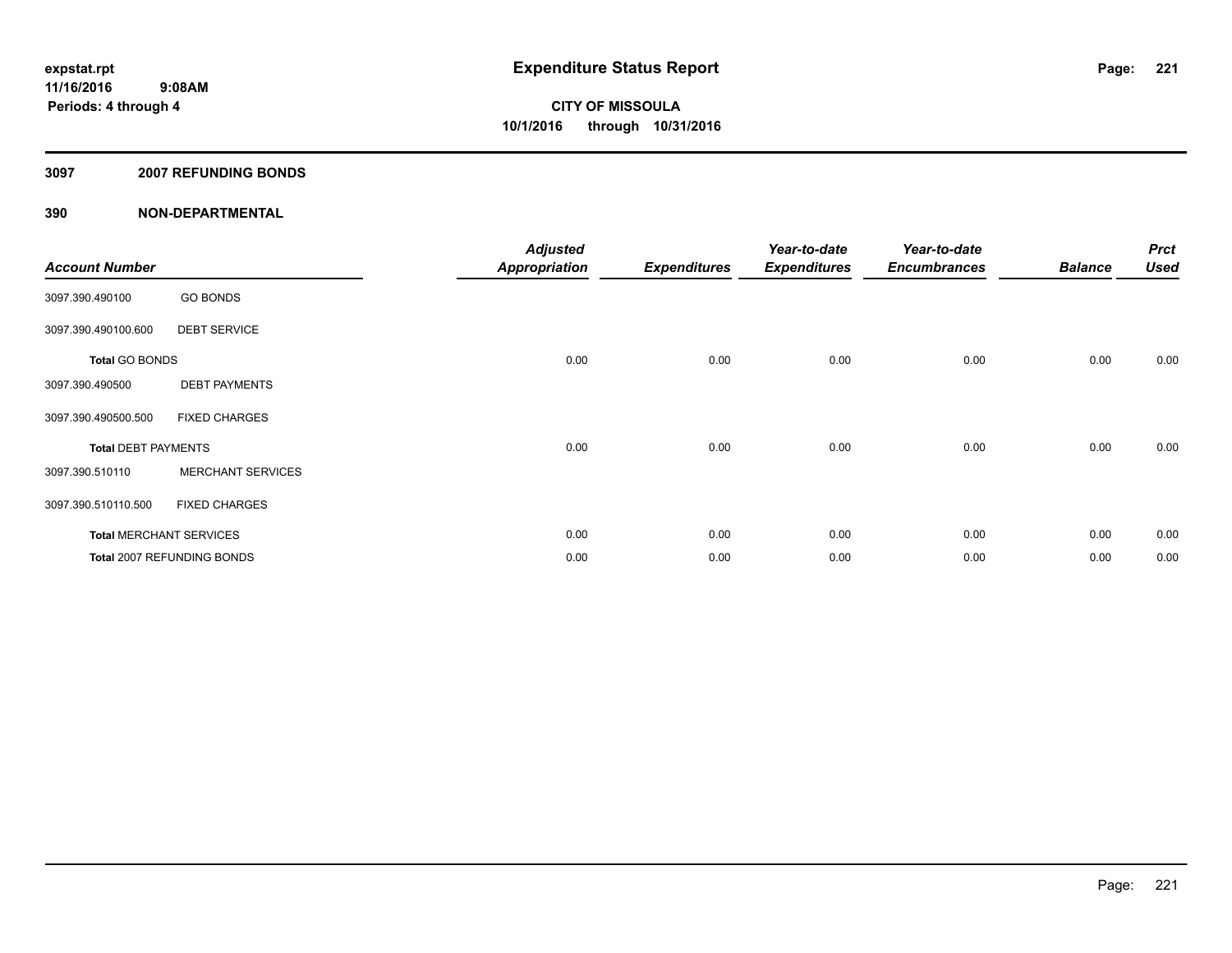## **3100 SIDEWALK & CURB WARRANTS FUND**

| <b>Account Number</b>          |                                            | <b>Adjusted</b><br><b>Appropriation</b> | <b>Expenditures</b> | Year-to-date<br><b>Expenditures</b> | Year-to-date<br><b>Encumbrances</b> | <b>Balance</b> | <b>Prct</b><br><b>Used</b> |
|--------------------------------|--------------------------------------------|-----------------------------------------|---------------------|-------------------------------------|-------------------------------------|----------------|----------------------------|
| 3100.390.490300                | SPECIAL IMPROVEMENTS BONDS                 |                                         |                     |                                     |                                     |                |                            |
| 3100.390.490300.600            | <b>DEBT SERVICE</b>                        |                                         |                     |                                     |                                     |                |                            |
|                                | <b>Total SPECIAL IMPROVEMENTS BONDS</b>    | 0.00                                    | 0.00                | 0.00                                | 0.00                                | 0.00           | 0.00                       |
| 3100.390.510110                | <b>MERCHANT SERVICES</b>                   |                                         |                     |                                     |                                     |                |                            |
| 3100.390.510110.500            | <b>FIXED CHARGES</b>                       |                                         |                     |                                     |                                     |                |                            |
| <b>Total MERCHANT SERVICES</b> |                                            | 0.00                                    | 0.00                | 0.00                                | 0.00                                | 0.00           | 0.00                       |
| 3100.390.521000                | INTERFUND OPERATING TRANSFERS              |                                         |                     |                                     |                                     |                |                            |
| 3100.390.521000.800            | OTHER OBJECTS                              |                                         |                     |                                     |                                     |                |                            |
|                                | <b>Total INTERFUND OPERATING TRANSFERS</b> | 0.00                                    | 0.00                | 0.00                                | 0.00                                | 0.00           | 0.00                       |
|                                | Total SIDEWALK & CURB WARRANTS FUND        | 0.00                                    | 0.00                | 0.00                                | 0.00                                | 0.00           | 0.00                       |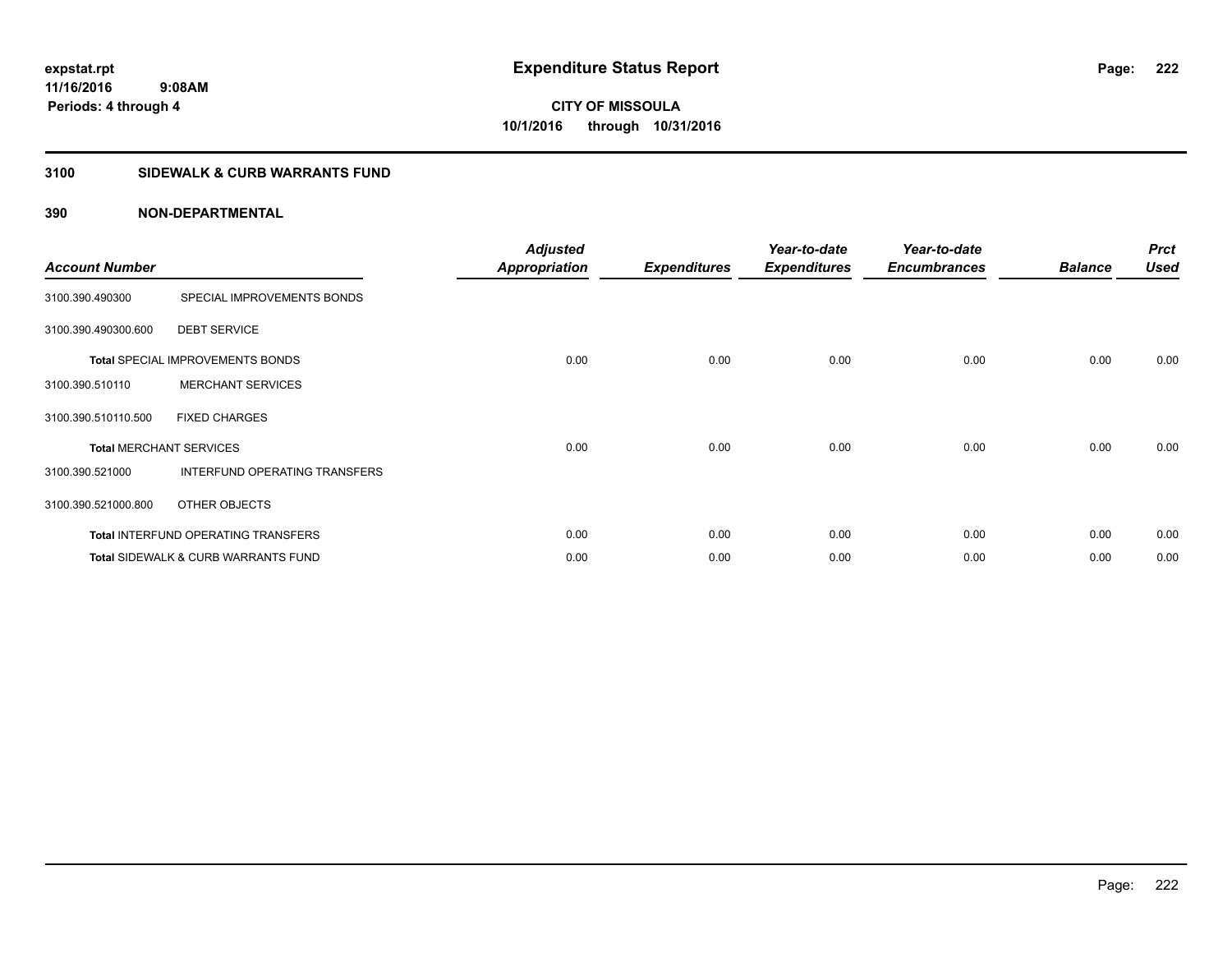# **CITY OF MISSOULA 10/1/2016 through 10/31/2016**

## **3200 FY99 SIDEWALK & CURB DEBT SERVICE FUND**

| <b>Account Number</b>     |                                              | <b>Adjusted</b><br><b>Appropriation</b> | <b>Expenditures</b> | Year-to-date<br><b>Expenditures</b> | Year-to-date<br><b>Encumbrances</b> | <b>Balance</b> | <b>Prct</b><br><b>Used</b> |
|---------------------------|----------------------------------------------|-----------------------------------------|---------------------|-------------------------------------|-------------------------------------|----------------|----------------------------|
| 3200.390.490300           | SPECIAL IMPROVEMENTS BONDS                   |                                         |                     |                                     |                                     |                |                            |
| 3200.390.490300.600       | <b>DEBT SERVICE</b>                          |                                         |                     |                                     |                                     |                |                            |
|                           | Total SPECIAL IMPROVEMENTS BONDS             | 0.00                                    | 0.00                | 0.00                                | 0.00                                | 0.00           | 0.00                       |
| 3200.390.510100           | SPECIAL ASSESSMENTS                          |                                         |                     |                                     |                                     |                |                            |
| 3200.390.510100.600       | <b>DEBT SERVICE</b>                          |                                         |                     |                                     |                                     |                |                            |
| <b>Total DEBT SERVICE</b> |                                              | 0.00                                    | 0.00                | 0.00                                | 0.00                                | 0.00           | 0.00                       |
| 3200.390.510100.800       | OTHER OBJECTS                                |                                         |                     |                                     |                                     |                |                            |
|                           | <b>Total SPECIAL ASSESSMENTS</b>             | 0.00                                    | 0.00                | 0.00                                | 0.00                                | 0.00           | 0.00                       |
| 3200.390.510110           | <b>MERCHANT SERVICES</b>                     |                                         |                     |                                     |                                     |                |                            |
| 3200.390.510110.500       | <b>FIXED CHARGES</b>                         |                                         |                     |                                     |                                     |                |                            |
|                           | <b>Total MERCHANT SERVICES</b>               | 0.00                                    | 0.00                | 0.00                                | 0.00                                | 0.00           | 0.00                       |
|                           | Total FY99 SIDEWALK & CURB DEBT SERVICE FUND | 0.00                                    | 0.00                | 0.00                                | 0.00                                | 0.00           | 0.00                       |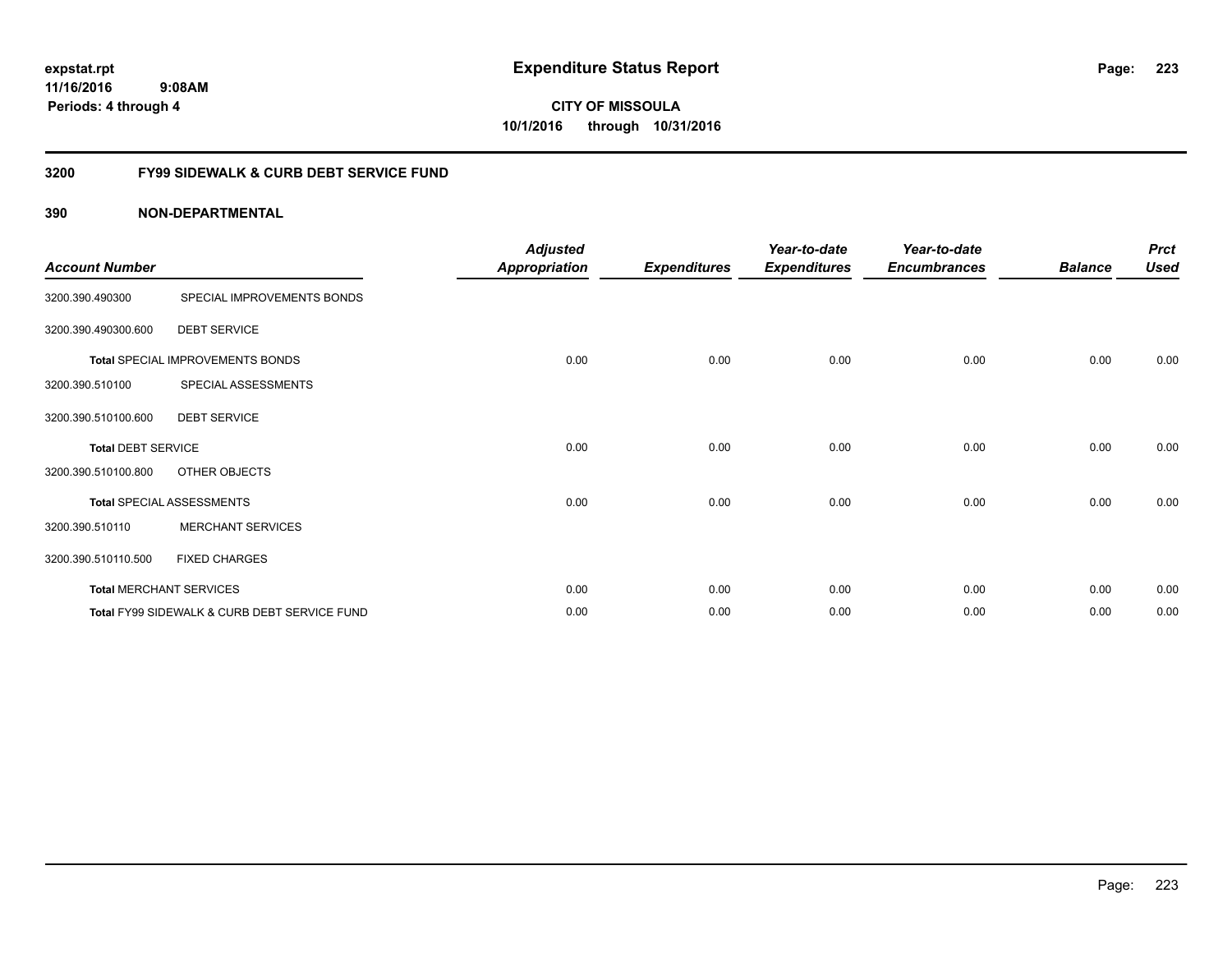**224**

**11/16/2016 9:08AM Periods: 4 through 4**

**CITY OF MISSOULA 10/1/2016 through 10/31/2016**

## **3300 FY00 SIDEWALK & CURB DEBT SERVICE FUND**

| <b>Account Number</b> |                                              | <b>Adjusted</b><br><b>Appropriation</b> | <b>Expenditures</b> | Year-to-date<br><b>Expenditures</b> | Year-to-date<br><b>Encumbrances</b> | <b>Balance</b> | <b>Prct</b><br><b>Used</b> |
|-----------------------|----------------------------------------------|-----------------------------------------|---------------------|-------------------------------------|-------------------------------------|----------------|----------------------------|
| 3300.390.510100       | SPECIAL ASSESSMENTS                          |                                         |                     |                                     |                                     |                |                            |
| 3300.390.510100.600   | <b>DEBT SERVICE</b>                          |                                         |                     |                                     |                                     |                |                            |
|                       | <b>Total SPECIAL ASSESSMENTS</b>             | 0.00                                    | 0.00                | 0.00                                | 0.00                                | 0.00           | 0.00                       |
| 3300.390.510110       | <b>MERCHANT SERVICES</b>                     |                                         |                     |                                     |                                     |                |                            |
| 3300.390.510110.500   | <b>FIXED CHARGES</b>                         |                                         |                     |                                     |                                     |                |                            |
|                       | <b>Total MERCHANT SERVICES</b>               | 0.00                                    | 0.00                | 0.00                                | 0.00                                | 0.00           | 0.00                       |
|                       | Total FY00 SIDEWALK & CURB DEBT SERVICE FUND | 0.00                                    | 0.00                | 0.00                                | 0.00                                | 0.00           | 0.00                       |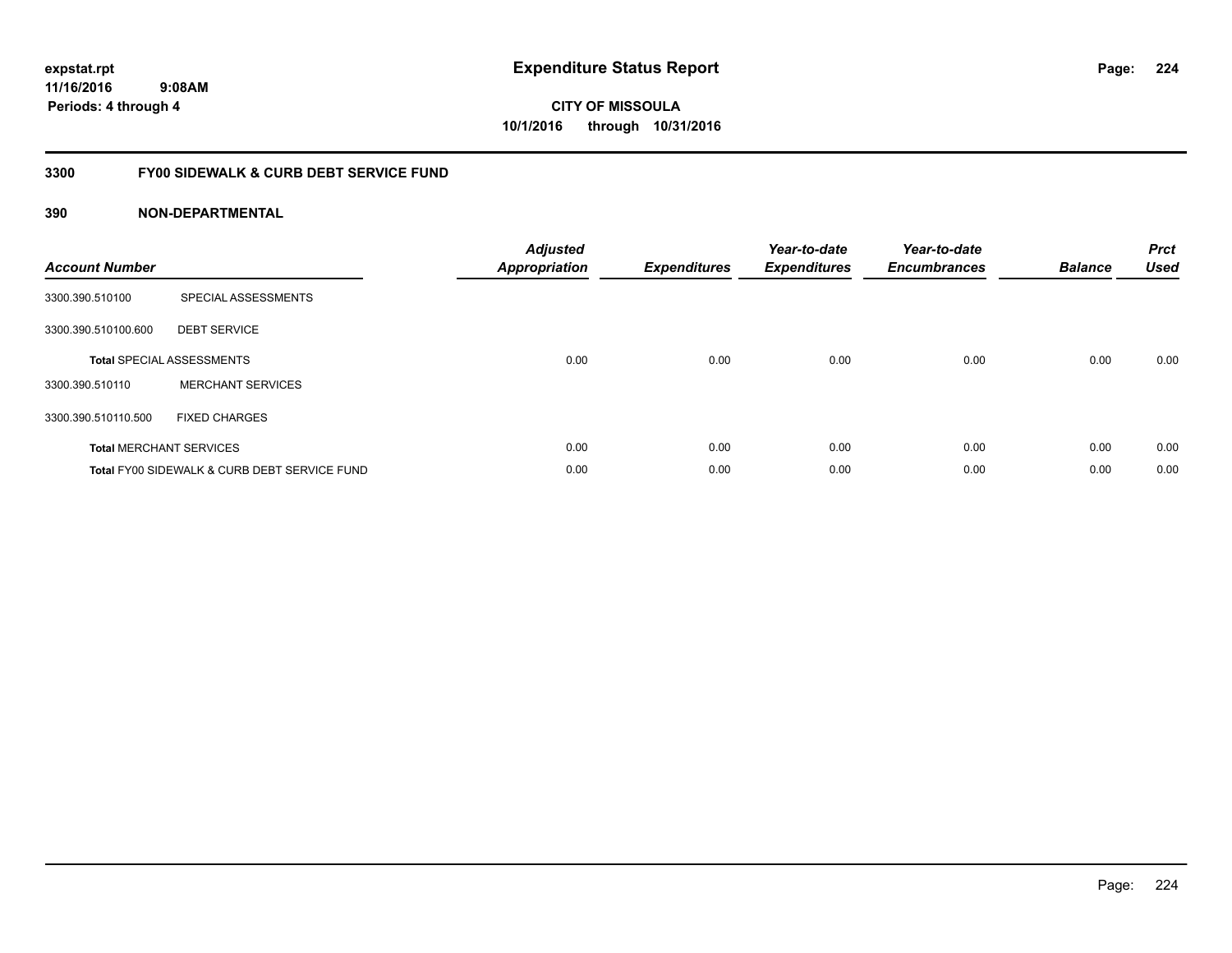**3305 JUDGMENT LEVIES**

| <b>Account Number</b>        |                     | <b>Adjusted</b><br><b>Appropriation</b> | <b>Expenditures</b> | Year-to-date<br><b>Expenditures</b> | Year-to-date<br><b>Encumbrances</b> | <b>Balance</b> | <b>Prct</b><br><b>Used</b> |
|------------------------------|---------------------|-----------------------------------------|---------------------|-------------------------------------|-------------------------------------|----------------|----------------------------|
| 3305.390.490550              | JUDGMENT LEVY DEBT  |                                         |                     |                                     |                                     |                |                            |
| 3305.390.490550.600          | <b>DEBT SERVICE</b> |                                         |                     |                                     |                                     |                |                            |
| <b>Total DEBT SERVICE</b>    |                     | 0.00                                    | 0.00                | 0.00                                | 0.00                                | 0.00           | 0.00                       |
| 3305.390.490550.800          | OTHER OBJECTS       |                                         |                     |                                     |                                     |                |                            |
| <b>Total JUDGMENT LEVIES</b> |                     | 0.00                                    | 0.00                | 0.00                                | 0.00                                | 0.00           | 0.00                       |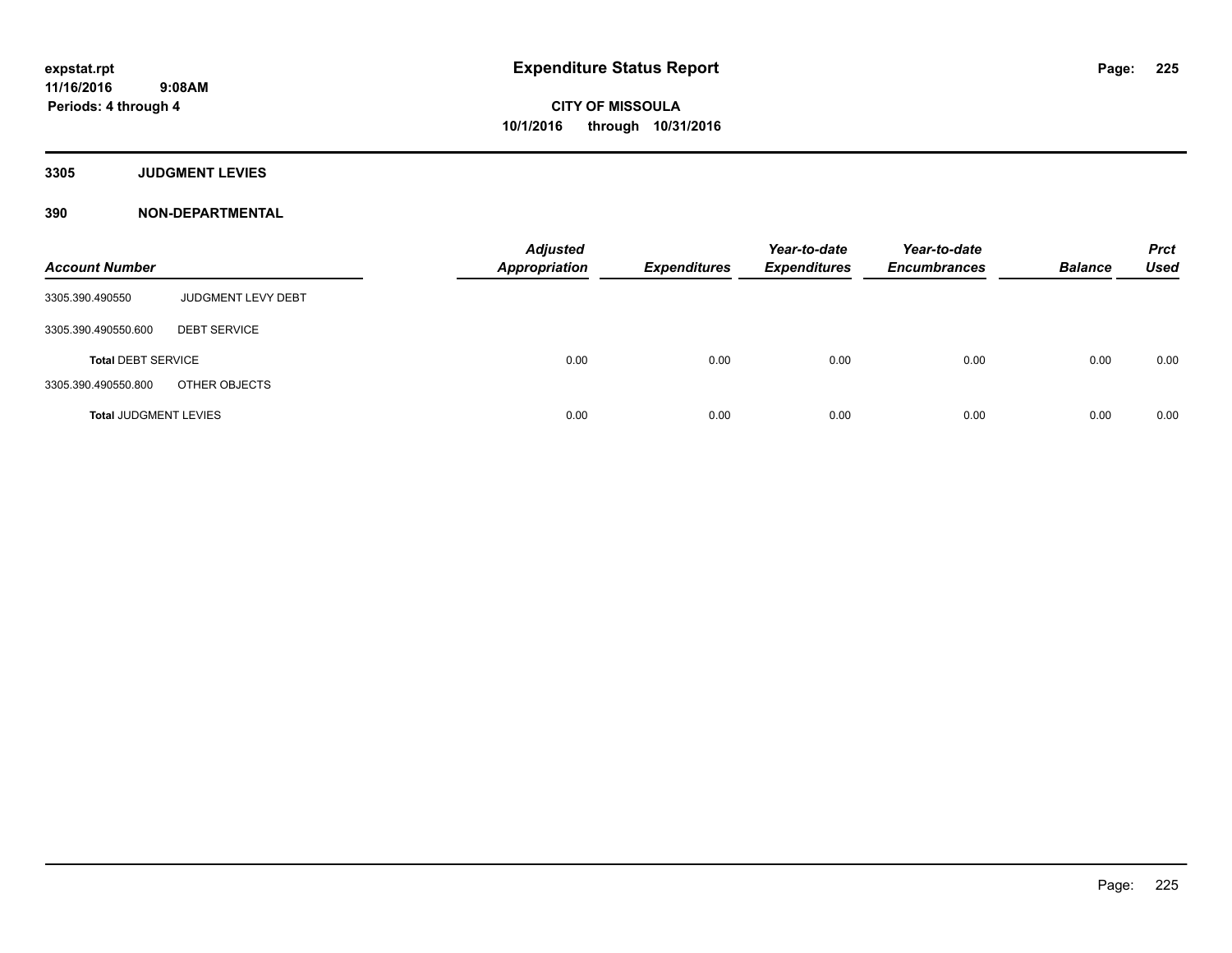**CITY OF MISSOULA 10/1/2016 through 10/31/2016**

## **3400 FY01 SIDEWALK & CURB DEBT SERVICE FUND**

**000 \*\*\* Title Not Found \*\*\***

| <b>Account Number</b>         |                         | <b>Adjusted</b><br>Appropriation | <b>Expenditures</b> | Year-to-date<br><b>Expenditures</b> | Year-to-date<br><b>Encumbrances</b> | <b>Balance</b> | <b>Prct</b><br><b>Used</b> |
|-------------------------------|-------------------------|----------------------------------|---------------------|-------------------------------------|-------------------------------------|----------------|----------------------------|
| 3400.000.520100               | *** Title Not Found *** |                                  |                     |                                     |                                     |                |                            |
| 3400.000.520100.800           | OTHER OBJECTS           |                                  |                     |                                     |                                     |                |                            |
| Total *** Title Not Found *** |                         | 0.00                             | 0.00                | 0.00                                | 0.00                                | 0.00           | 0.00                       |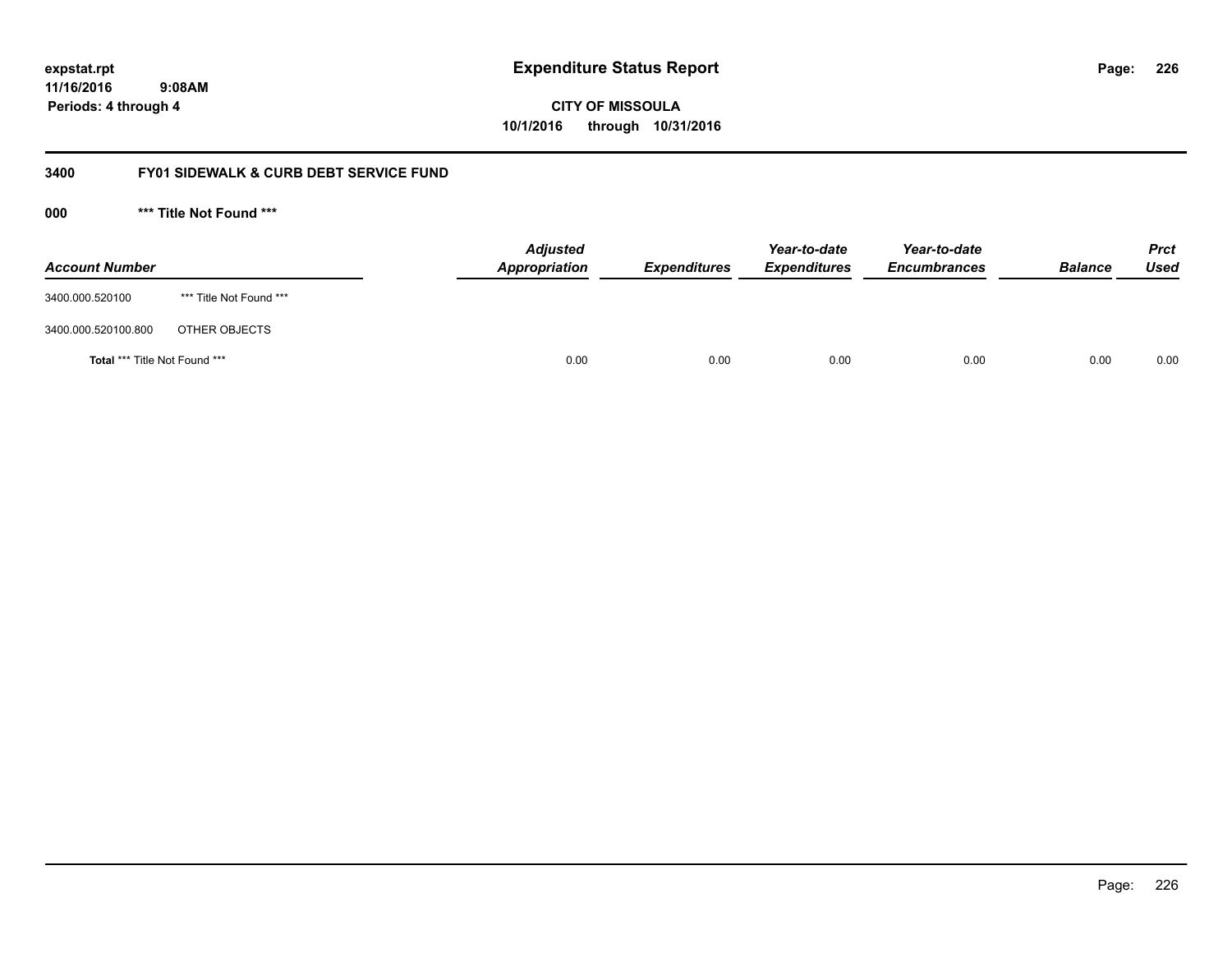**CITY OF MISSOULA 10/1/2016 through 10/31/2016**

## **3400 FY01 SIDEWALK & CURB DEBT SERVICE FUND**

| <b>Account Number</b>     |                                              | <b>Adjusted</b><br><b>Appropriation</b> | <b>Expenditures</b> | Year-to-date<br><b>Expenditures</b> | Year-to-date<br><b>Encumbrances</b> | <b>Balance</b> | <b>Prct</b><br><b>Used</b> |
|---------------------------|----------------------------------------------|-----------------------------------------|---------------------|-------------------------------------|-------------------------------------|----------------|----------------------------|
| 3400.390.510100           | SPECIAL ASSESSMENTS                          |                                         |                     |                                     |                                     |                |                            |
| 3400.390.510100.600       | <b>DEBT SERVICE</b>                          |                                         |                     |                                     |                                     |                |                            |
| <b>Total DEBT SERVICE</b> |                                              | 0.00                                    | 0.00                | 0.00                                | 0.00                                | 0.00           | 0.00                       |
| 3400.390.510100.800       | OTHER OBJECTS                                |                                         |                     |                                     |                                     |                |                            |
|                           | <b>Total SPECIAL ASSESSMENTS</b>             | 0.00                                    | 0.00                | 0.00                                | 0.00                                | 0.00           | 0.00                       |
| 3400.390.510110           | <b>MERCHANT SERVICES</b>                     |                                         |                     |                                     |                                     |                |                            |
| 3400.390.510110.500       | <b>FIXED CHARGES</b>                         |                                         |                     |                                     |                                     |                |                            |
|                           | Total FY01 SIDEWALK & CURB DEBT SERVICE FUND | 0.00                                    | 0.00                | 0.00                                | 0.00                                | 0.00           | 0.00                       |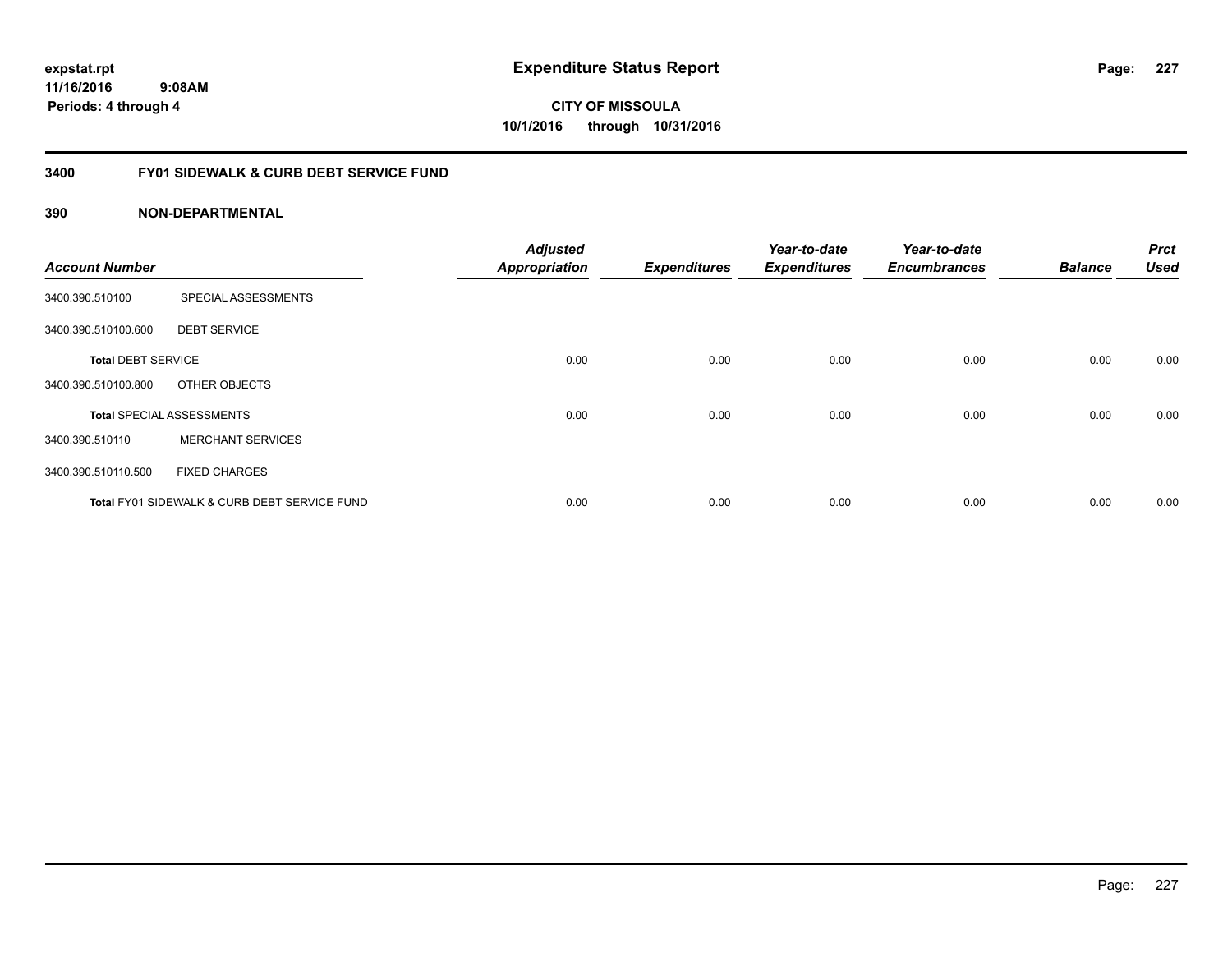**CITY OF MISSOULA 10/1/2016 through 10/31/2016**

## **3410 FY02 SIDEWALK & CURB DEBT SERVICE FUND**

**000 \*\*\* Title Not Found \*\*\***

| <b>Account Number</b>         |                         | <b>Adjusted</b><br>Appropriation | <b>Expenditures</b> | Year-to-date<br><b>Expenditures</b> | Year-to-date<br><b>Encumbrances</b> | <b>Balance</b> | <b>Prct</b><br>Used |
|-------------------------------|-------------------------|----------------------------------|---------------------|-------------------------------------|-------------------------------------|----------------|---------------------|
| 3410.000.520100               | *** Title Not Found *** |                                  |                     |                                     |                                     |                |                     |
| 3410.000.520100.800           | OTHER OBJECTS           |                                  |                     |                                     |                                     |                |                     |
| Total *** Title Not Found *** |                         | 0.00                             | 0.00                | 0.00                                | 0.00                                | 0.00           | 0.00                |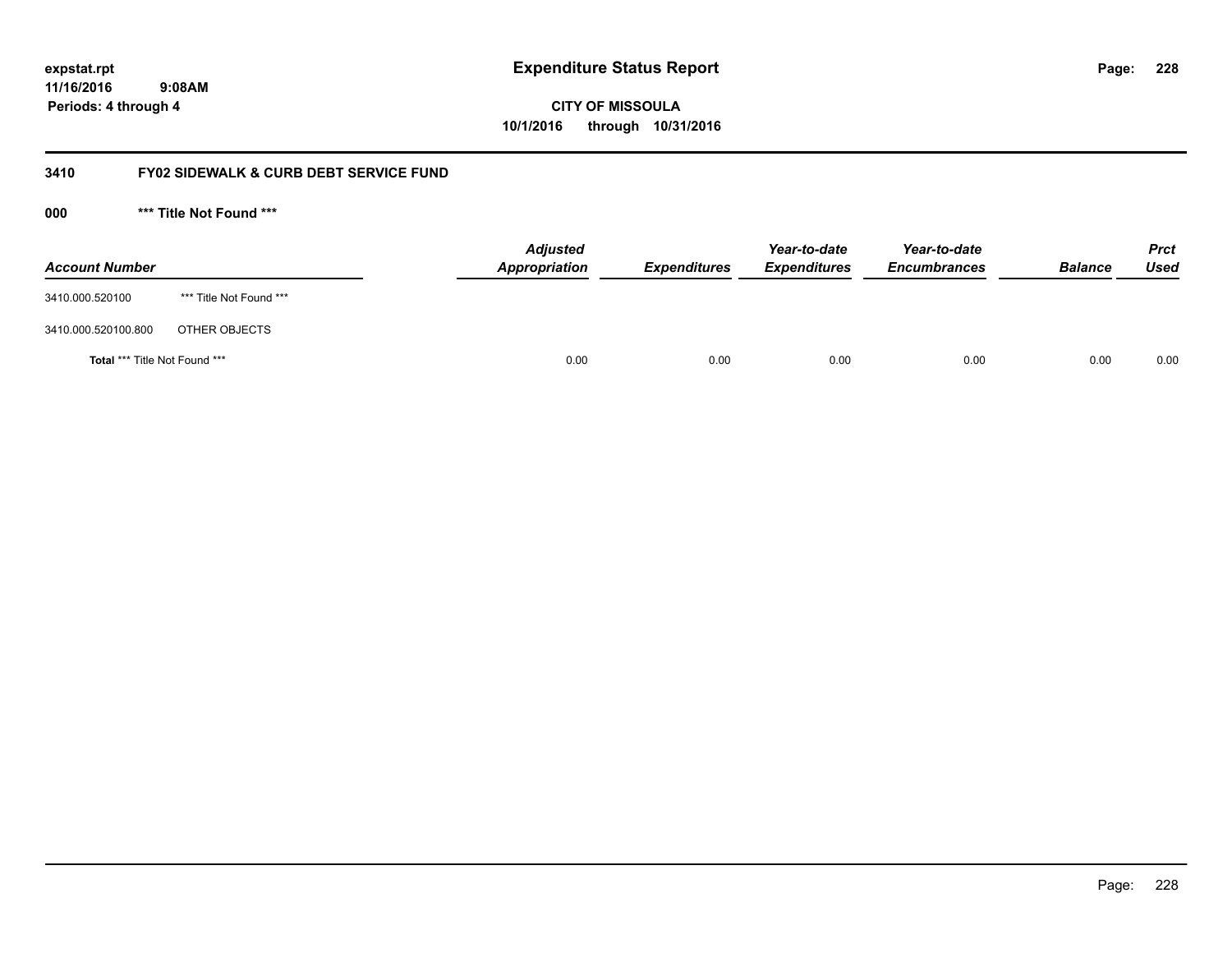**229**

**CITY OF MISSOULA 10/1/2016 through 10/31/2016**

## **3410 FY02 SIDEWALK & CURB DEBT SERVICE FUND**

| <b>Account Number</b> |                                              | <b>Adjusted</b><br><b>Appropriation</b> | <b>Expenditures</b> | Year-to-date<br><b>Expenditures</b> | Year-to-date<br><b>Encumbrances</b> | <b>Balance</b> | <b>Prct</b><br><b>Used</b> |
|-----------------------|----------------------------------------------|-----------------------------------------|---------------------|-------------------------------------|-------------------------------------|----------------|----------------------------|
| 3410.390.510100       | SPECIAL ASSESSMENTS                          |                                         |                     |                                     |                                     |                |                            |
| 3410.390.510100.600   | <b>DEBT SERVICE</b>                          |                                         |                     |                                     |                                     |                |                            |
|                       | <b>Total SPECIAL ASSESSMENTS</b>             | 0.00                                    | 0.00                | 0.00                                | 0.00                                | 0.00           | 0.00                       |
| 3410.390.510110       | <b>MERCHANT SERVICES</b>                     |                                         |                     |                                     |                                     |                |                            |
| 3410.390.510110.500   | <b>FIXED CHARGES</b>                         |                                         |                     |                                     |                                     |                |                            |
|                       | <b>Total MERCHANT SERVICES</b>               | 0.00                                    | 0.00                | 0.00                                | 0.00                                | 0.00           | 0.00                       |
|                       | Total FY02 SIDEWALK & CURB DEBT SERVICE FUND | 0.00                                    | 0.00                | 0.00                                | 0.00                                | 0.00           | 0.00                       |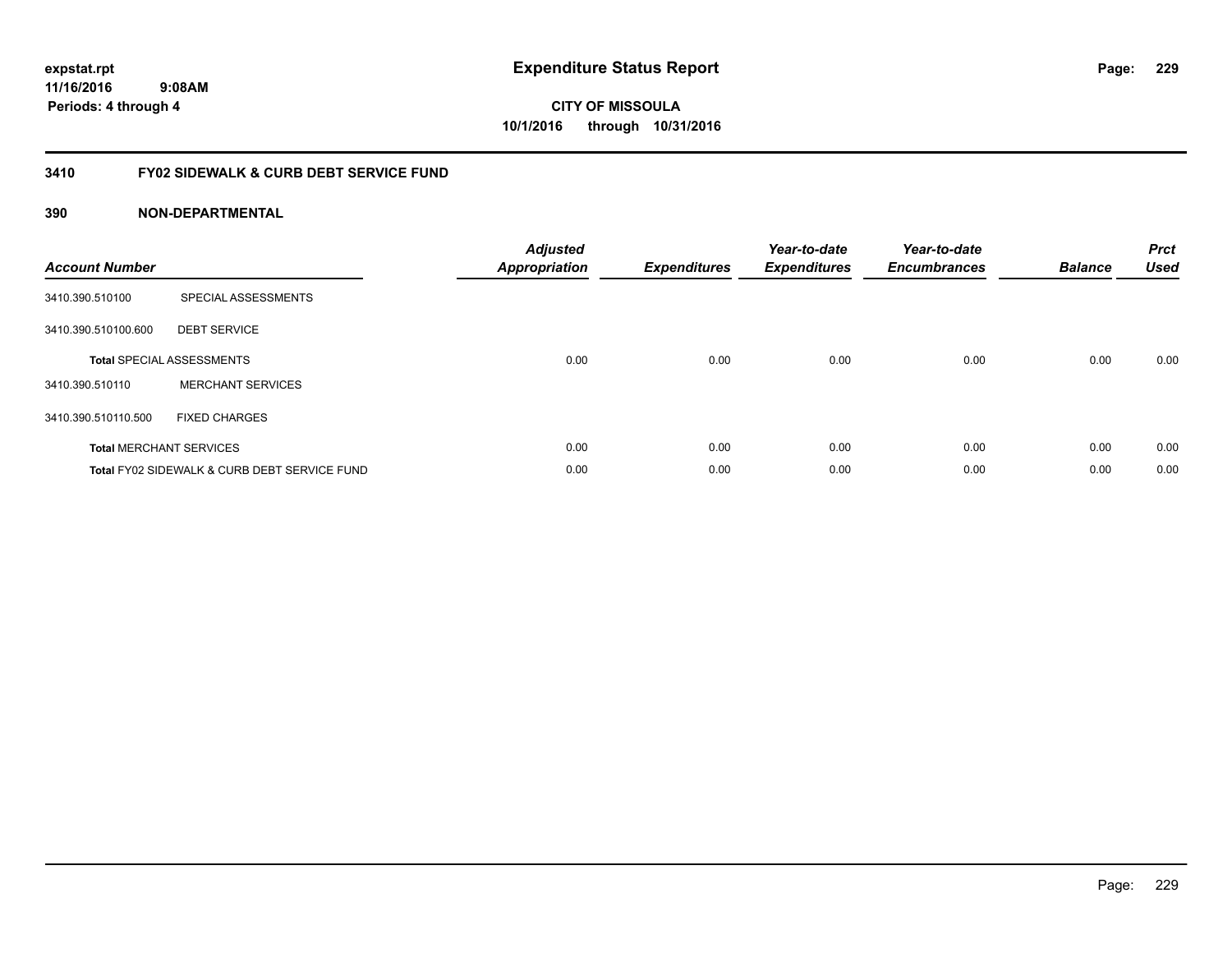#### **3420 FY03 SIDEWALK & CURB DEBT SERVICE**

| <b>Account Number</b> |                                                                                     | <b>Adjusted</b><br><b>Appropriation</b> | <b>Expenditures</b> | Year-to-date<br><b>Expenditures</b> | Year-to-date<br><b>Encumbrances</b> | <b>Balance</b>         | <b>Prct</b><br><b>Used</b> |
|-----------------------|-------------------------------------------------------------------------------------|-----------------------------------------|---------------------|-------------------------------------|-------------------------------------|------------------------|----------------------------|
| 3420.390.510100       | SPECIAL ASSESSMENTS                                                                 |                                         |                     |                                     |                                     |                        |                            |
| 3420.390.510100.600   | <b>DEBT SERVICE</b>                                                                 |                                         |                     |                                     |                                     |                        |                            |
|                       | 3420.390.510100.620.000 INTEREST / SERVICE FEES<br><b>Total SPECIAL ASSESSMENTS</b> | 0.00<br>0.00                            | 0.00<br>0.00        | 350.00<br>350.00                    | 0.00<br>0.00                        | $-350.00$<br>$-350.00$ | 0.00<br>0.00               |
| 3420.390.510110       | <b>MERCHANT SERVICES</b>                                                            |                                         |                     |                                     |                                     |                        |                            |
| 3420.390.510110.500   | <b>FIXED CHARGES</b>                                                                |                                         |                     |                                     |                                     |                        |                            |
|                       | <b>Total MERCHANT SERVICES</b>                                                      | 0.00                                    | 0.00                | 0.00                                | 0.00                                | 0.00                   | 0.00                       |
|                       | <b>Total FY03 SIDEWALK &amp; CURB DEBT SERVICE</b>                                  | 0.00                                    | 0.00                | 350.00                              | 0.00                                | $-350.00$              | 0.00                       |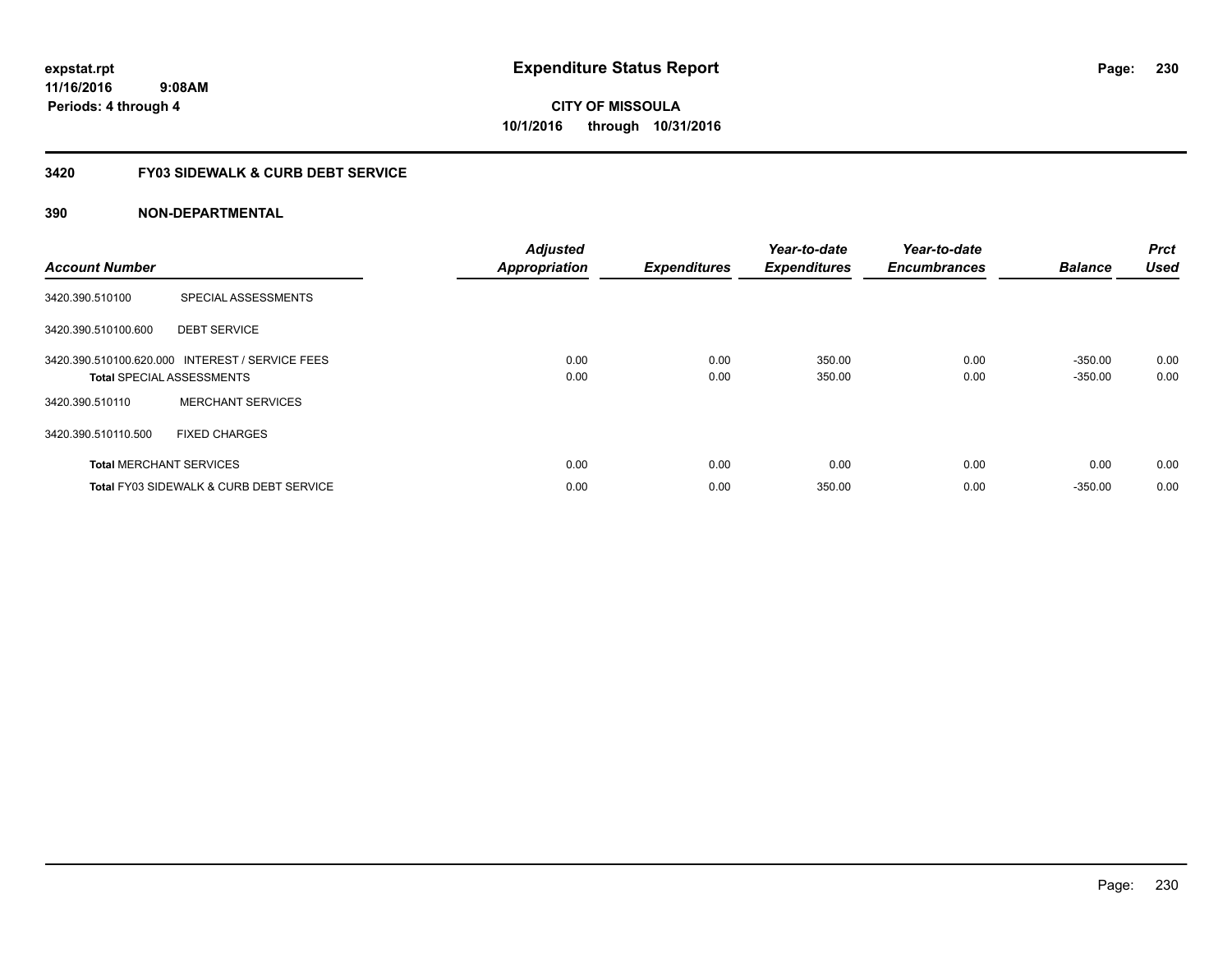## **3430 FY04 SIDEWALK CURB DEBT SERVICE**

| <b>Account Number</b> |                                                                                     | <b>Adjusted</b><br><b>Appropriation</b> | <b>Expenditures</b> | Year-to-date<br><b>Expenditures</b> | Year-to-date<br><b>Encumbrances</b> | <b>Balance</b>         | <b>Prct</b><br><b>Used</b> |
|-----------------------|-------------------------------------------------------------------------------------|-----------------------------------------|---------------------|-------------------------------------|-------------------------------------|------------------------|----------------------------|
| 3430.390.510100       | SPECIAL ASSESSMENTS                                                                 |                                         |                     |                                     |                                     |                        |                            |
| 3430.390.510100.600   | <b>DEBT SERVICE</b>                                                                 |                                         |                     |                                     |                                     |                        |                            |
|                       | 3430.390.510100.620.000 INTEREST / SERVICE FEES<br><b>Total SPECIAL ASSESSMENTS</b> | 0.00<br>0.00                            | 0.00<br>0.00        | 350.00<br>350.00                    | 0.00<br>0.00                        | $-350.00$<br>$-350.00$ | 0.00<br>0.00               |
| 3430.390.510110       | <b>MERCHANT SERVICES</b>                                                            |                                         |                     |                                     |                                     |                        |                            |
| 3430.390.510110.500   | <b>FIXED CHARGES</b>                                                                |                                         |                     |                                     |                                     |                        |                            |
|                       | <b>Total MERCHANT SERVICES</b>                                                      | 0.00                                    | 0.00                | 0.00                                | 0.00                                | 0.00                   | 0.00                       |
|                       | <b>Total FY04 SIDEWALK CURB DEBT SERVICE</b>                                        | 0.00                                    | 0.00                | 350.00                              | 0.00                                | $-350.00$              | 0.00                       |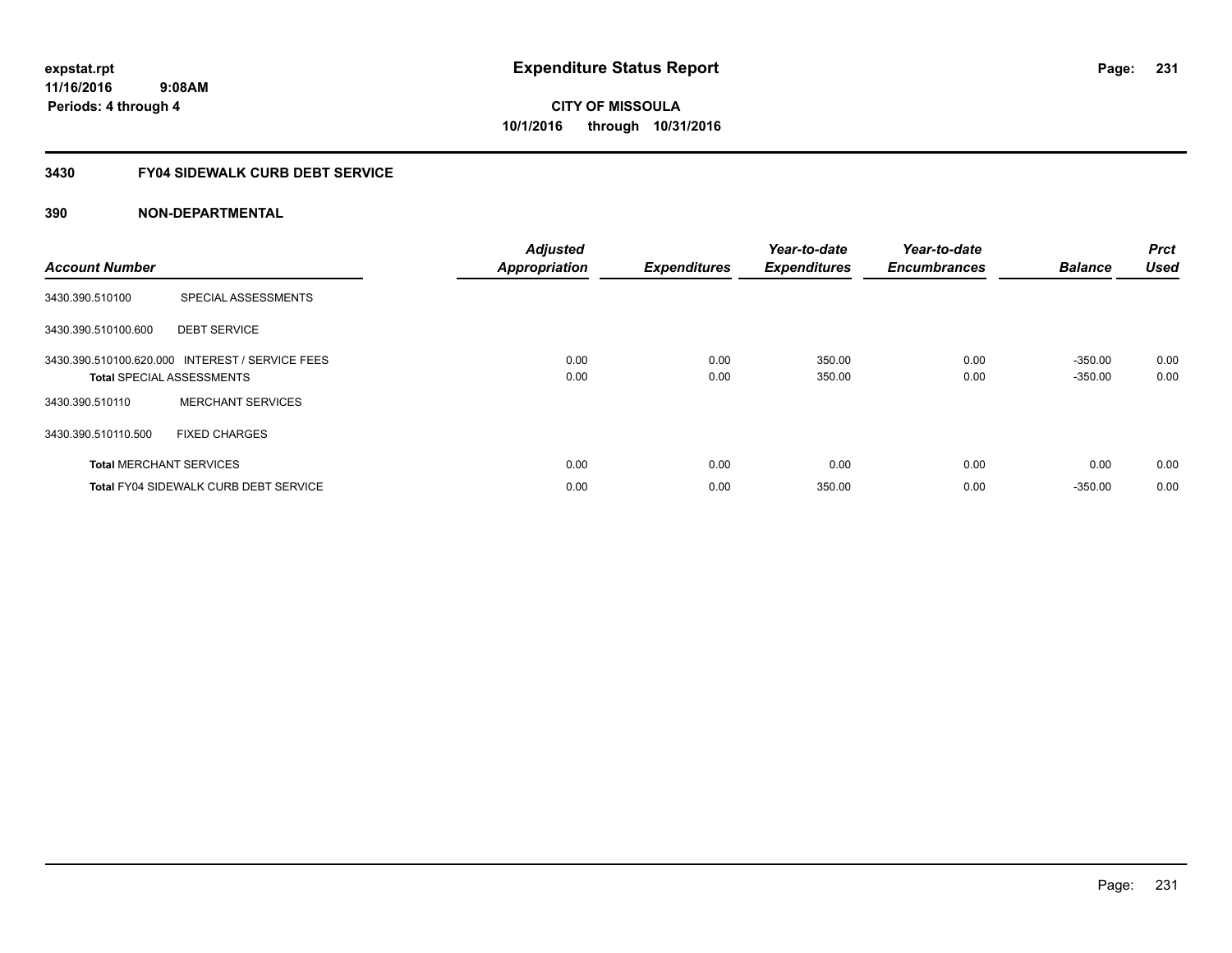## **3440 FY 05 SIDEWALK AND CURB**

| <b>Account Number</b> |                                                                                     | <b>Adjusted</b><br><b>Appropriation</b> | <b>Expenditures</b> | Year-to-date<br><b>Expenditures</b> | Year-to-date<br><b>Encumbrances</b> | <b>Balance</b>         | <b>Prct</b><br><b>Used</b> |
|-----------------------|-------------------------------------------------------------------------------------|-----------------------------------------|---------------------|-------------------------------------|-------------------------------------|------------------------|----------------------------|
| 3440.390.510100       | SPECIAL ASSESSMENTS                                                                 |                                         |                     |                                     |                                     |                        |                            |
| 3440.390.510100.600   | <b>DEBT SERVICE</b>                                                                 |                                         |                     |                                     |                                     |                        |                            |
|                       | 3440.390.510100.620.000 INTEREST / SERVICE FEES<br><b>Total SPECIAL ASSESSMENTS</b> | 0.00<br>0.00                            | 0.00<br>0.00        | 350.00<br>350.00                    | 0.00<br>0.00                        | $-350.00$<br>$-350.00$ | 0.00<br>0.00               |
| 3440.390.510110       | <b>MERCHANT SERVICES</b>                                                            |                                         |                     |                                     |                                     |                        |                            |
| 3440.390.510110.500   | <b>FIXED CHARGES</b>                                                                |                                         |                     |                                     |                                     |                        |                            |
|                       | <b>Total MERCHANT SERVICES</b>                                                      | 0.00                                    | 0.00                | 0.00                                | 0.00                                | 0.00                   | 0.00                       |
|                       | <b>Total FY 05 SIDEWALK AND CURB</b>                                                | 0.00                                    | 0.00                | 350.00                              | 0.00                                | $-350.00$              | 0.00                       |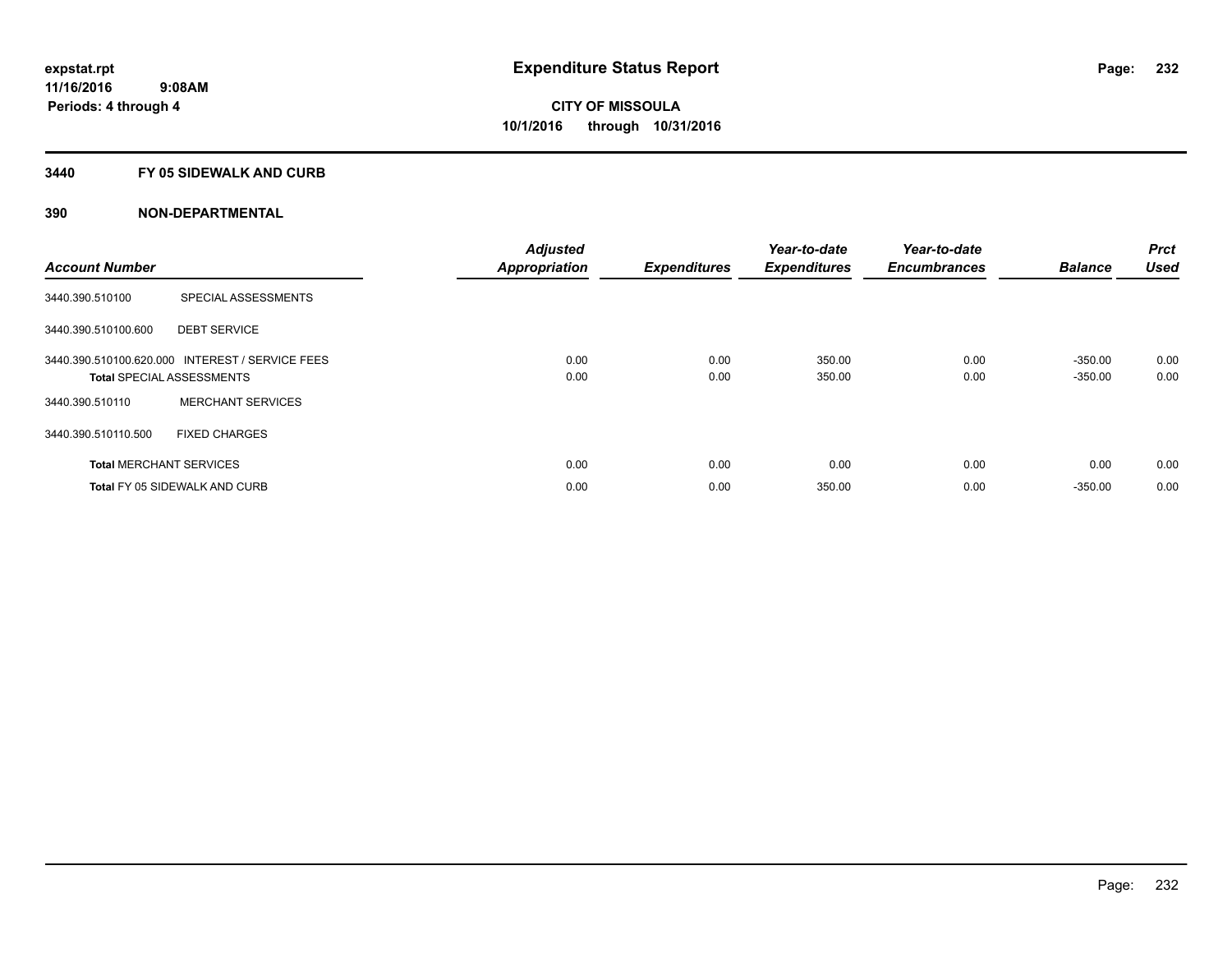## **3450 FY 06 SIDEWALK AND CURB**

| <b>Account Number</b> |                                      | <b>Adjusted</b><br>Appropriation | <b>Expenditures</b> | Year-to-date<br><b>Expenditures</b> | Year-to-date<br><b>Encumbrances</b> | <b>Balance</b> | <b>Prct</b><br><b>Used</b> |
|-----------------------|--------------------------------------|----------------------------------|---------------------|-------------------------------------|-------------------------------------|----------------|----------------------------|
| 3450.390.510100       | SPECIAL ASSESSMENTS                  |                                  |                     |                                     |                                     |                |                            |
| 3450.390.510100.600   | <b>DEBT SERVICE</b>                  |                                  |                     |                                     |                                     |                |                            |
|                       | <b>Total SPECIAL ASSESSMENTS</b>     | 0.00                             | 0.00                | 0.00                                | 0.00                                | 0.00           | 0.00                       |
| 3450.390.510110       | <b>MERCHANT SERVICES</b>             |                                  |                     |                                     |                                     |                |                            |
| 3450.390.510110.500   | <b>FIXED CHARGES</b>                 |                                  |                     |                                     |                                     |                |                            |
|                       | <b>Total MERCHANT SERVICES</b>       | 0.00                             | 0.00                | 0.00                                | 0.00                                | 0.00           | 0.00                       |
|                       | <b>Total FY 06 SIDEWALK AND CURB</b> | 0.00                             | 0.00                | 0.00                                | 0.00                                | 0.00           | 0.00                       |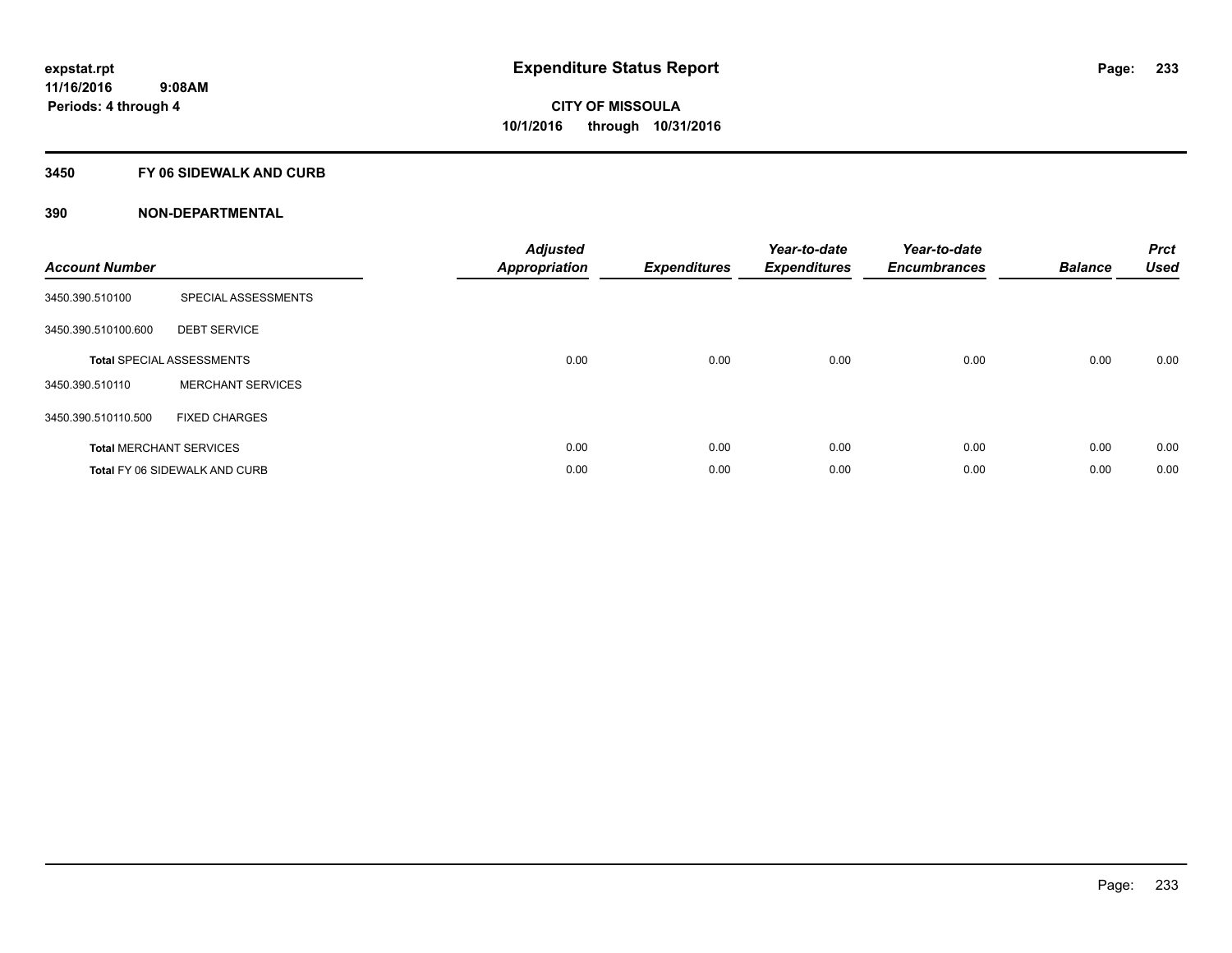## **3460 FY07 SIDEWALK AND CURB DEBT**

| <b>Account Number</b>      |                                                                                     | <b>Adjusted</b><br><b>Appropriation</b> | <b>Expenditures</b> | Year-to-date<br><b>Expenditures</b> | Year-to-date<br><b>Encumbrances</b> | <b>Balance</b>         | <b>Prct</b><br><b>Used</b> |
|----------------------------|-------------------------------------------------------------------------------------|-----------------------------------------|---------------------|-------------------------------------|-------------------------------------|------------------------|----------------------------|
| 3460.390.510100            | SPECIAL ASSESSMENTS                                                                 |                                         |                     |                                     |                                     |                        |                            |
| 3460.390.510100.600        | <b>DEBT SERVICE</b>                                                                 |                                         |                     |                                     |                                     |                        |                            |
|                            | 3460.390.510100.620.000 INTEREST / SERVICE FEES<br><b>Total SPECIAL ASSESSMENTS</b> | 0.00<br>0.00                            | 350.00<br>350.00    | 350.00<br>350.00                    | 0.00<br>0.00                        | $-350.00$<br>$-350.00$ | 0.00<br>0.00               |
| 3460.390.510110            | <b>MERCHANT SERVICES</b>                                                            |                                         |                     |                                     |                                     |                        |                            |
| 3460.390.510110.500        | <b>FIXED CHARGES</b>                                                                |                                         |                     |                                     |                                     |                        |                            |
| <b>Total FIXED CHARGES</b> |                                                                                     | 0.00                                    | 0.00                | 0.00                                | 0.00                                | 0.00                   | 0.00                       |
|                            | <b>Total MERCHANT SERVICES</b>                                                      | 0.00                                    | 0.00                | 0.00                                | 0.00                                | 0.00                   | 0.00                       |
|                            | <b>Total FY07 SIDEWALK AND CURB DEBT</b>                                            | 0.00                                    | 350.00              | 350.00                              | 0.00                                | $-350.00$              | 0.00                       |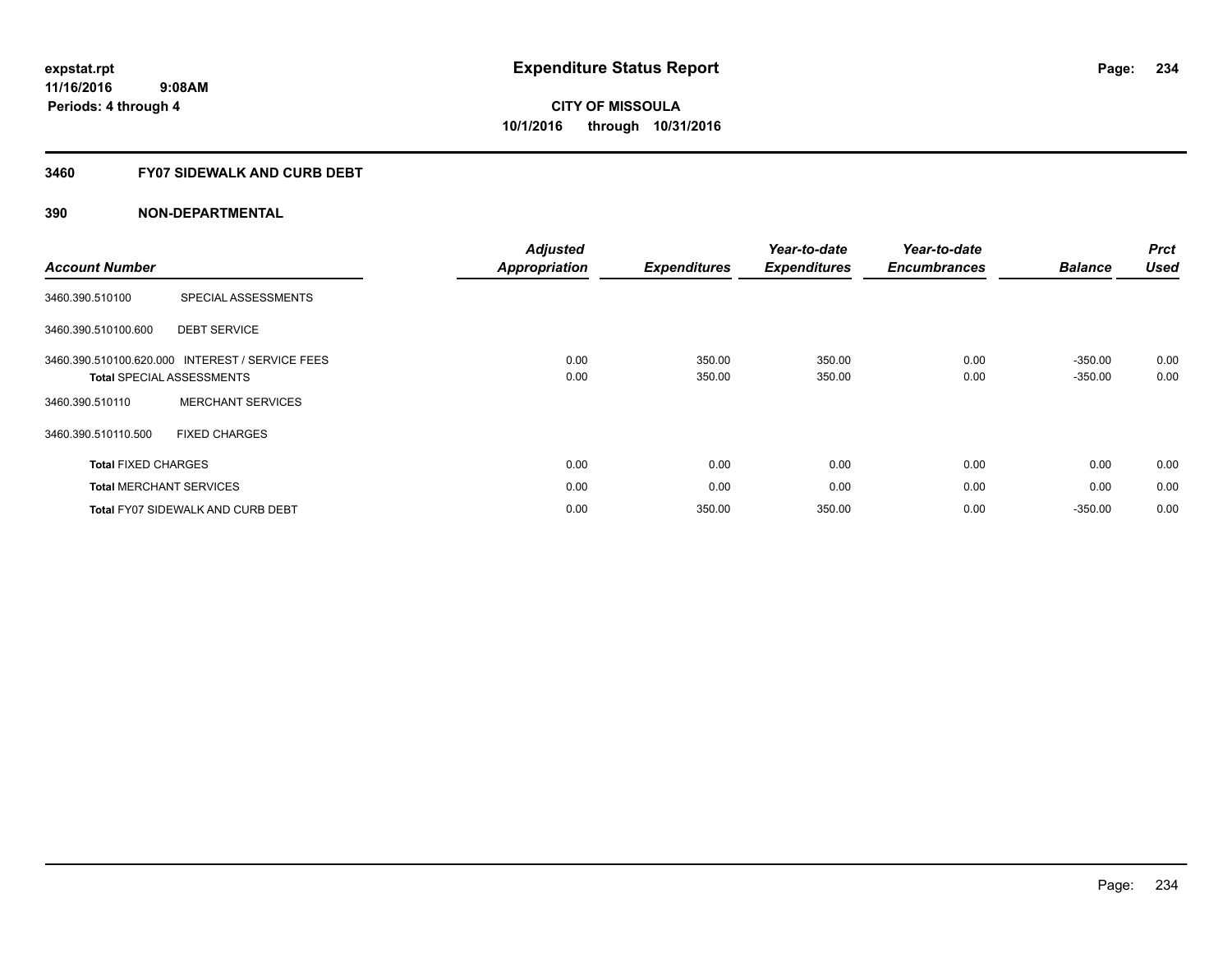## **3461 SERIES 2008A SIDEWALK AND CURB**

## **280 PUBLIC WORKS OPERATIONS**

| <b>Account Number</b>          |                                      | <b>Adjusted</b><br><b>Appropriation</b> | <b>Expenditures</b> | Year-to-date<br><b>Expenditures</b> | Year-to-date<br><b>Encumbrances</b> | <b>Balance</b> | <b>Prct</b><br><b>Used</b> |
|--------------------------------|--------------------------------------|-----------------------------------------|---------------------|-------------------------------------|-------------------------------------|----------------|----------------------------|
| 3461.280.510110                | <b>MERCHANT SERVICES</b>             |                                         |                     |                                     |                                     |                |                            |
| 3461.280.510110.500            | <b>FIXED CHARGES</b>                 |                                         |                     |                                     |                                     |                |                            |
| <b>Total MERCHANT SERVICES</b> |                                      | 0.00                                    | 0.00                | 0.00                                | 0.00                                | 0.00           | 0.00                       |
| 3461.280.521000                | INTERFUND OPERATING TRANSFERS        |                                         |                     |                                     |                                     |                |                            |
| 3461.280.521000.800            | OTHER OBJECTS                        |                                         |                     |                                     |                                     |                |                            |
|                                | <b>Total PUBLIC WORKS OPERATIONS</b> | 0.00                                    | 0.00                | 0.00                                | 0.00                                | 0.00           | 0.00                       |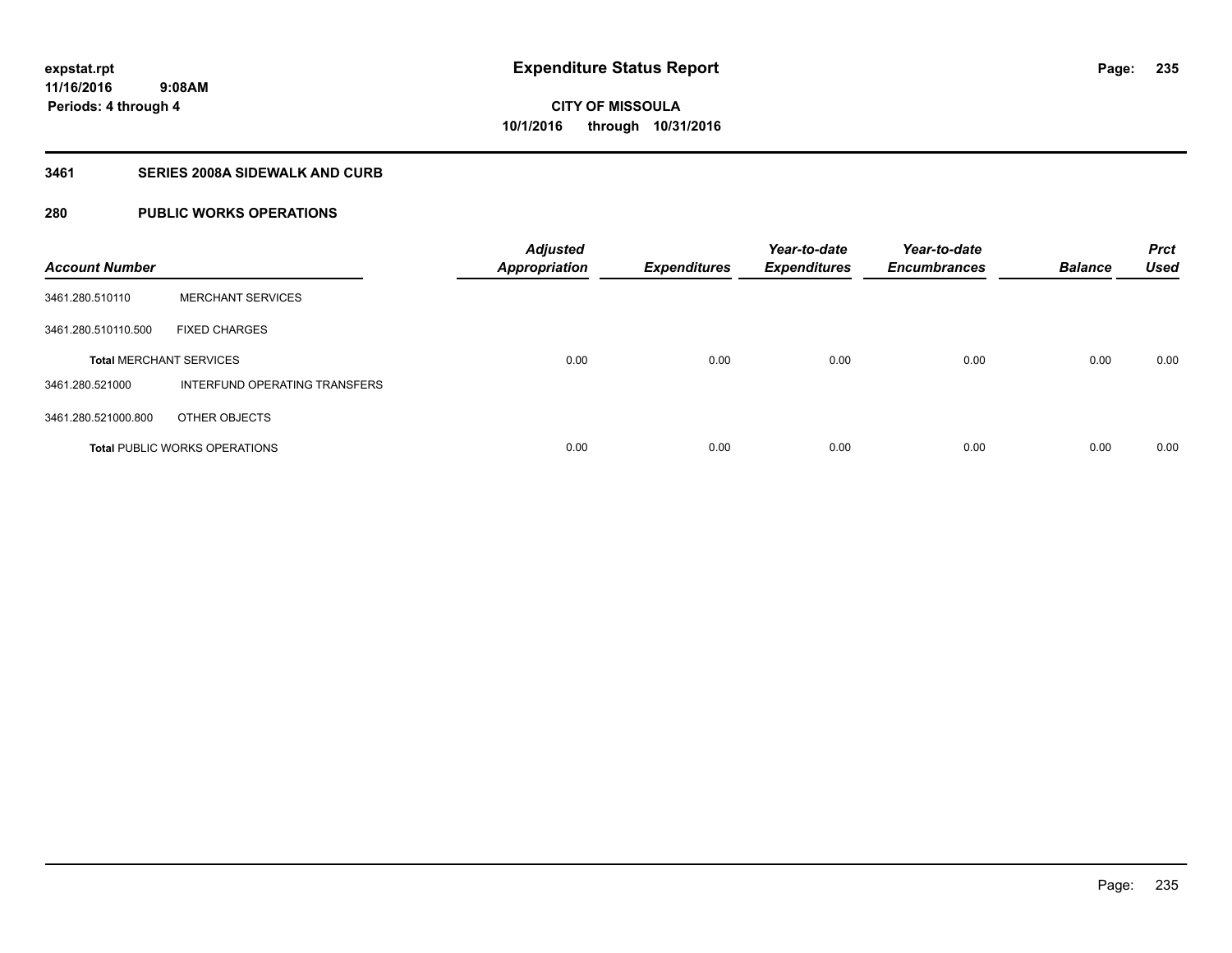## **3461 SERIES 2008A SIDEWALK AND CURB**

| <b>Account Number</b>          |                                            | <b>Adjusted</b><br><b>Appropriation</b> | <b>Expenditures</b> | Year-to-date<br><b>Expenditures</b> | Year-to-date<br><b>Encumbrances</b> | <b>Balance</b> | <b>Prct</b><br><b>Used</b> |
|--------------------------------|--------------------------------------------|-----------------------------------------|---------------------|-------------------------------------|-------------------------------------|----------------|----------------------------|
| 3461.390.510100                | SPECIAL ASSESSMENTS                        |                                         |                     |                                     |                                     |                |                            |
| 3461.390.510100.600            | <b>DEBT SERVICE</b>                        |                                         |                     |                                     |                                     |                |                            |
|                                | <b>Total SPECIAL ASSESSMENTS</b>           | 0.00                                    | 0.00                | 0.00                                | 0.00                                | 0.00           | 0.00                       |
| 3461.390.510110                | <b>MERCHANT SERVICES</b>                   |                                         |                     |                                     |                                     |                |                            |
| 3461.390.510110.500            | <b>FIXED CHARGES</b>                       |                                         |                     |                                     |                                     |                |                            |
| <b>Total MERCHANT SERVICES</b> |                                            | 0.00                                    | 0.00                | 0.00                                | 0.00                                | 0.00           | 0.00                       |
| 3461.390.521000                | INTERFUND OPERATING TRANSFERS              |                                         |                     |                                     |                                     |                |                            |
| 3461.390.521000.800            | OTHER OBJECTS                              |                                         |                     |                                     |                                     |                |                            |
|                                | <b>Total INTERFUND OPERATING TRANSFERS</b> | 0.00                                    | 0.00                | 0.00                                | 0.00                                | 0.00           | 0.00                       |
|                                | Total SERIES 2008A SIDEWALK AND CURB       | 0.00                                    | 0.00                | 0.00                                | 0.00                                | 0.00           | 0.00                       |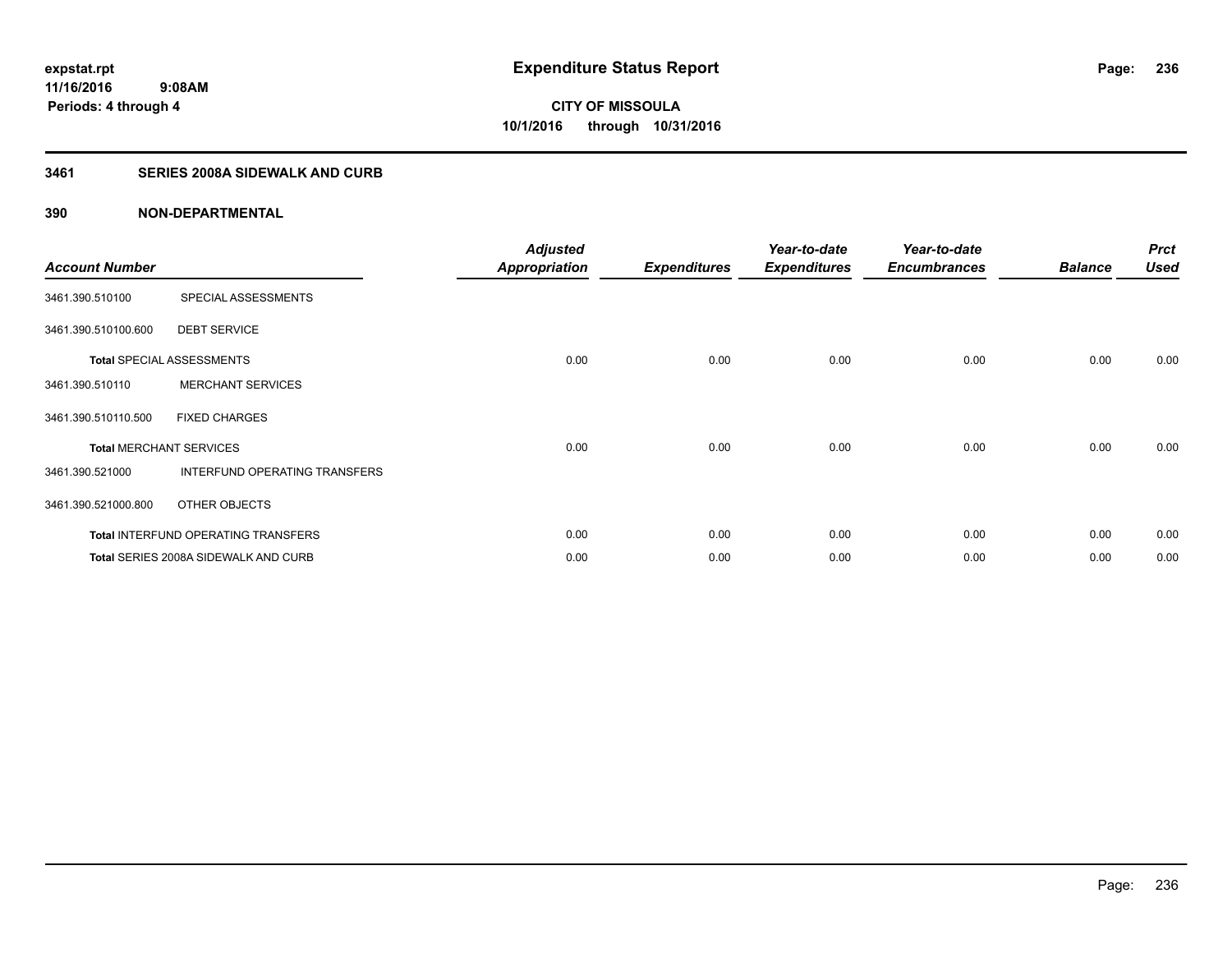## **3462 SERIES 2009 SIDEWALK AND CURB**

|                       |                                                 | <b>Adjusted</b>      |                     | Year-to-date        | Year-to-date        |                | <b>Prct</b> |
|-----------------------|-------------------------------------------------|----------------------|---------------------|---------------------|---------------------|----------------|-------------|
| <b>Account Number</b> |                                                 | <b>Appropriation</b> | <b>Expenditures</b> | <b>Expenditures</b> | <b>Encumbrances</b> | <b>Balance</b> | <b>Used</b> |
| 3462.390.510100       | SPECIAL ASSESSMENTS                             |                      |                     |                     |                     |                |             |
| 3462.390.510100.600   | <b>DEBT SERVICE</b>                             |                      |                     |                     |                     |                |             |
|                       | 3462.390.510100.620.000 INTEREST / SERVICE FEES | 0.00                 | 0.00                | 300.00              | 0.00                | $-300.00$      | 0.00        |
|                       | <b>Total SPECIAL ASSESSMENTS</b>                | 0.00                 | 0.00                | 300.00              | 0.00                | $-300.00$      | 0.00        |
| 3462.390.510110       | <b>MERCHANT SERVICES</b>                        |                      |                     |                     |                     |                |             |
| 3462.390.510110.500   | <b>FIXED CHARGES</b>                            |                      |                     |                     |                     |                |             |
|                       | <b>Total MERCHANT SERVICES</b>                  | 0.00                 | 0.00                | 0.00                | 0.00                | 0.00           | 0.00        |
| 3462.390.521000       | INTERFUND OPERATING TRANSFERS                   |                      |                     |                     |                     |                |             |
| 3462.390.521000.800   | OTHER OBJECTS                                   |                      |                     |                     |                     |                |             |
|                       | <b>Total INTERFUND OPERATING TRANSFERS</b>      | 0.00                 | 0.00                | 0.00                | 0.00                | 0.00           | 0.00        |
|                       | Total SERIES 2009 SIDEWALK AND CURB             | 0.00                 | 0.00                | 300.00              | 0.00                | $-300.00$      | 0.00        |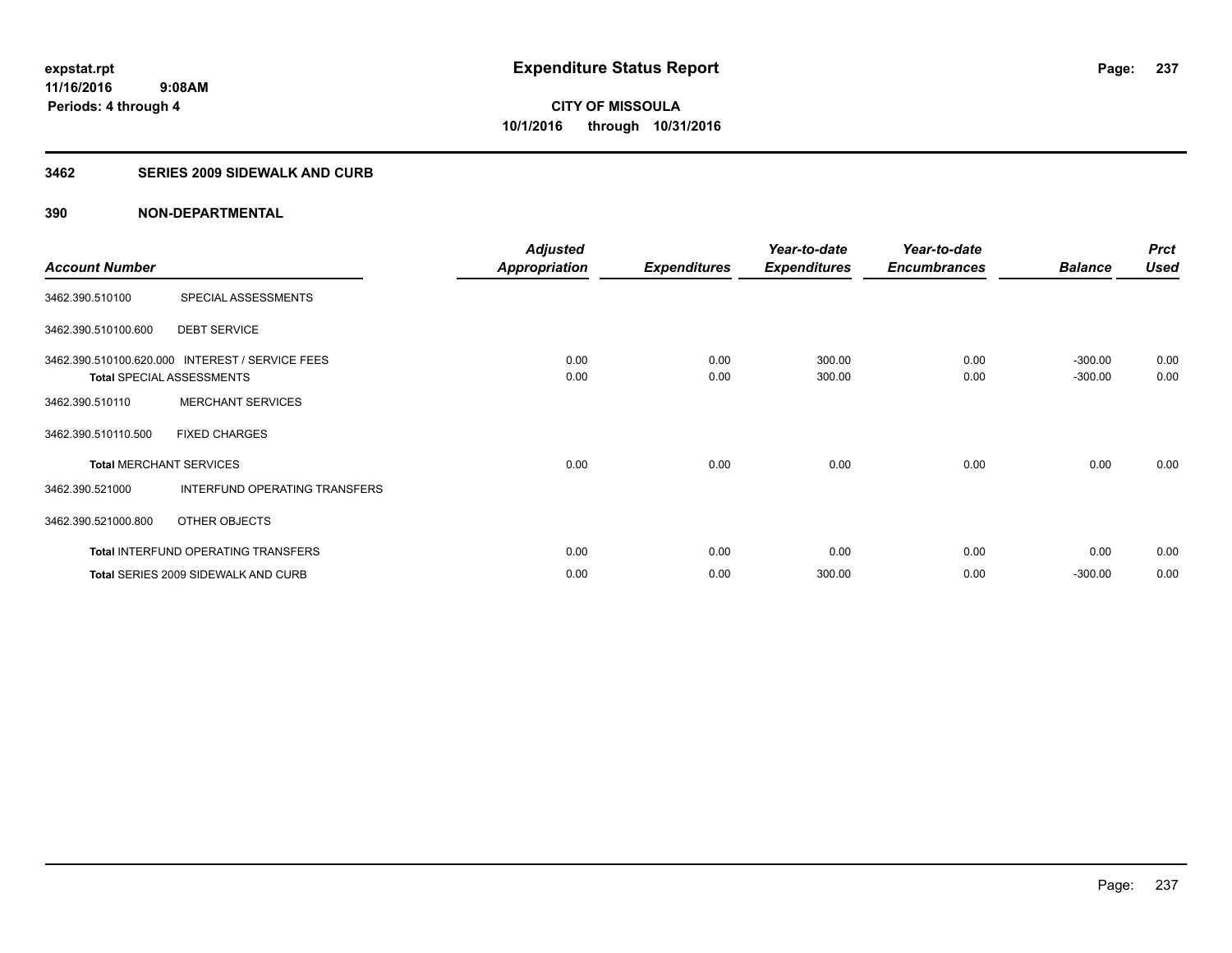## **3463 SERIES 2010 SIDEWALK AND CURB**

| <b>Account Number</b> |                                                                                     | <b>Adjusted</b><br><b>Appropriation</b> | <b>Expenditures</b> | Year-to-date<br><b>Expenditures</b> | Year-to-date<br><b>Encumbrances</b> | <b>Balance</b>         | <b>Prct</b><br><b>Used</b> |
|-----------------------|-------------------------------------------------------------------------------------|-----------------------------------------|---------------------|-------------------------------------|-------------------------------------|------------------------|----------------------------|
| 3463.390.510100       | SPECIAL ASSESSMENTS                                                                 |                                         |                     |                                     |                                     |                        |                            |
| 3463.390.510100.600   | <b>DEBT SERVICE</b>                                                                 |                                         |                     |                                     |                                     |                        |                            |
|                       | 3463.390.510100.620.000 INTEREST / SERVICE FEES<br><b>Total SPECIAL ASSESSMENTS</b> | 0.00<br>0.00                            | 0.00<br>0.00        | 350.00<br>350.00                    | 0.00<br>0.00                        | $-350.00$<br>$-350.00$ | 0.00<br>0.00               |
| 3463.390.510110       | <b>MERCHANT SERVICES</b>                                                            |                                         |                     |                                     |                                     |                        |                            |
| 3463.390.510110.500   | <b>FIXED CHARGES</b>                                                                |                                         |                     |                                     |                                     |                        |                            |
|                       | <b>Total MERCHANT SERVICES</b>                                                      | 0.00                                    | 0.00                | 0.00                                | 0.00                                | 0.00                   | 0.00                       |
|                       | Total SERIES 2010 SIDEWALK AND CURB                                                 | 0.00                                    | 0.00                | 350.00                              | 0.00                                | $-350.00$              | 0.00                       |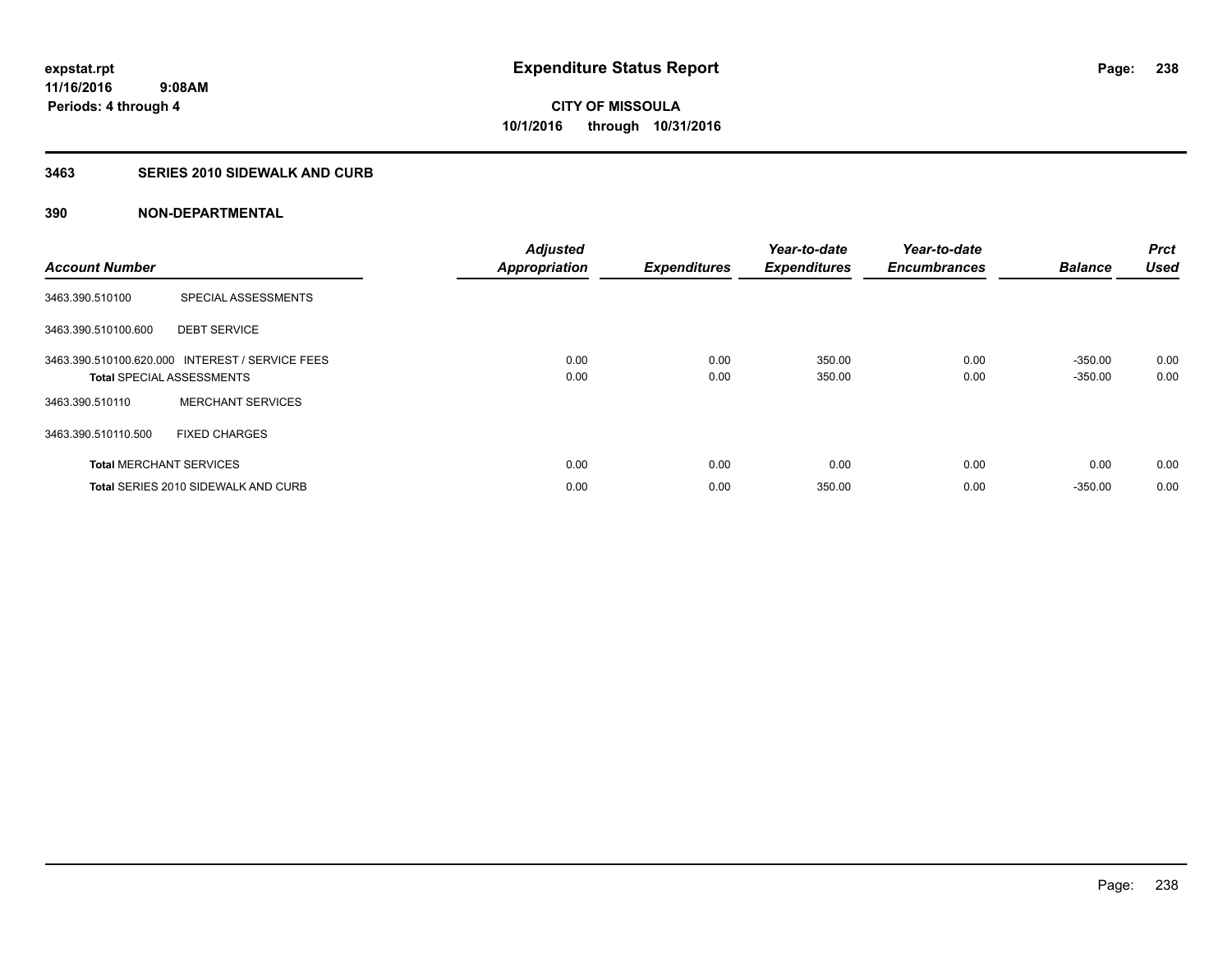## **3464 FY12 S/C DEBT SERVICE**

| <b>Account Number</b> |                                                                                     | <b>Adjusted</b><br><b>Appropriation</b> | <b>Expenditures</b> | Year-to-date<br><b>Expenditures</b> | Year-to-date<br><b>Encumbrances</b> | <b>Balance</b>         | <b>Prct</b><br><b>Used</b> |
|-----------------------|-------------------------------------------------------------------------------------|-----------------------------------------|---------------------|-------------------------------------|-------------------------------------|------------------------|----------------------------|
| 3464.390.510100       | SPECIAL ASSESSMENTS                                                                 |                                         |                     |                                     |                                     |                        |                            |
| 3464.390.510100.600   | <b>DEBT SERVICE</b>                                                                 |                                         |                     |                                     |                                     |                        |                            |
|                       | 3464.390.510100.620.000 INTEREST / SERVICE FEES<br><b>Total SPECIAL ASSESSMENTS</b> | 0.00<br>0.00                            | 0.00<br>0.00        | 350.00<br>350.00                    | 0.00<br>0.00                        | $-350.00$<br>$-350.00$ | 0.00<br>0.00               |
| 3464.390.510110       | <b>MERCHANT SERVICES</b>                                                            |                                         |                     |                                     |                                     |                        |                            |
| 3464.390.510110.500   | <b>FIXED CHARGES</b>                                                                |                                         |                     |                                     |                                     |                        |                            |
|                       | <b>Total MERCHANT SERVICES</b>                                                      | 0.00                                    | 0.00                | 0.00                                | 0.00                                | 0.00                   | 0.00                       |
|                       | Total FY12 S/C DEBT SERVICE                                                         | 0.00                                    | 0.00                | 350.00                              | 0.00                                | $-350.00$              | 0.00                       |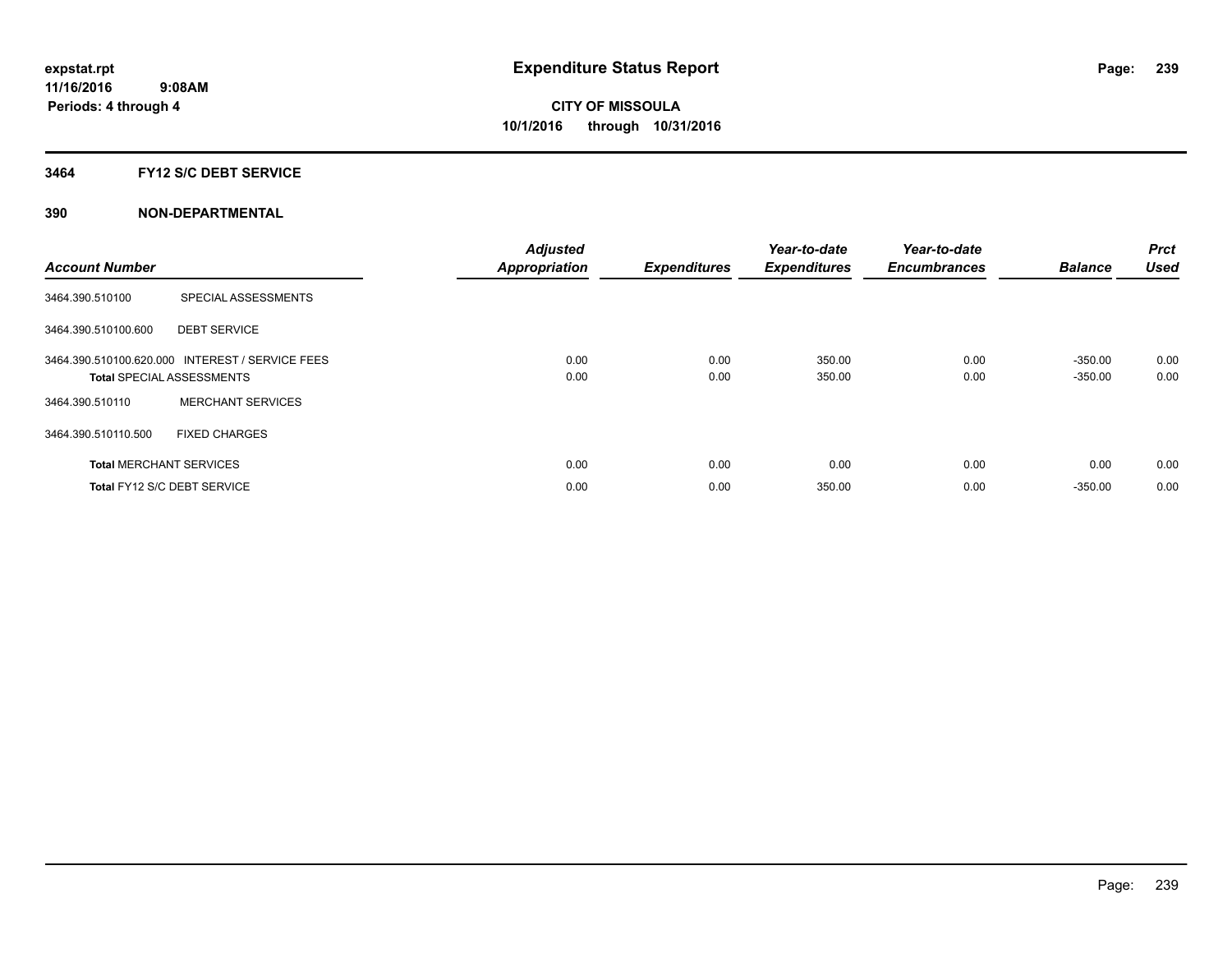## **3465 FY13 SIDEWALK/CURB DEBT SERVICE**

| <b>Account Number</b> |                                              | <b>Adjusted</b><br>Appropriation | <b>Expenditures</b> | Year-to-date<br><b>Expenditures</b> | Year-to-date<br><b>Encumbrances</b> | <b>Balance</b> | <b>Prct</b><br><b>Used</b> |
|-----------------------|----------------------------------------------|----------------------------------|---------------------|-------------------------------------|-------------------------------------|----------------|----------------------------|
| 3465.390.510100       | SPECIAL ASSESSMENTS                          |                                  |                     |                                     |                                     |                |                            |
| 3465.390.510100.600   | <b>DEBT SERVICE</b>                          |                                  |                     |                                     |                                     |                |                            |
|                       | <b>Total SPECIAL ASSESSMENTS</b>             | 0.00                             | 0.00                | 0.00                                | 0.00                                | 0.00           | 0.00                       |
| 3465.390.510110       | <b>MERCHANT SERVICES</b>                     |                                  |                     |                                     |                                     |                |                            |
| 3465.390.510110.500   | <b>FIXED CHARGES</b>                         |                                  |                     |                                     |                                     |                |                            |
|                       | <b>Total MERCHANT SERVICES</b>               | 0.00                             | 0.00                | 0.00                                | 0.00                                | 0.00           | 0.00                       |
|                       | <b>Total FY13 SIDEWALK/CURB DEBT SERVICE</b> | 0.00                             | 0.00                | 0.00                                | 0.00                                | 0.00           | 0.00                       |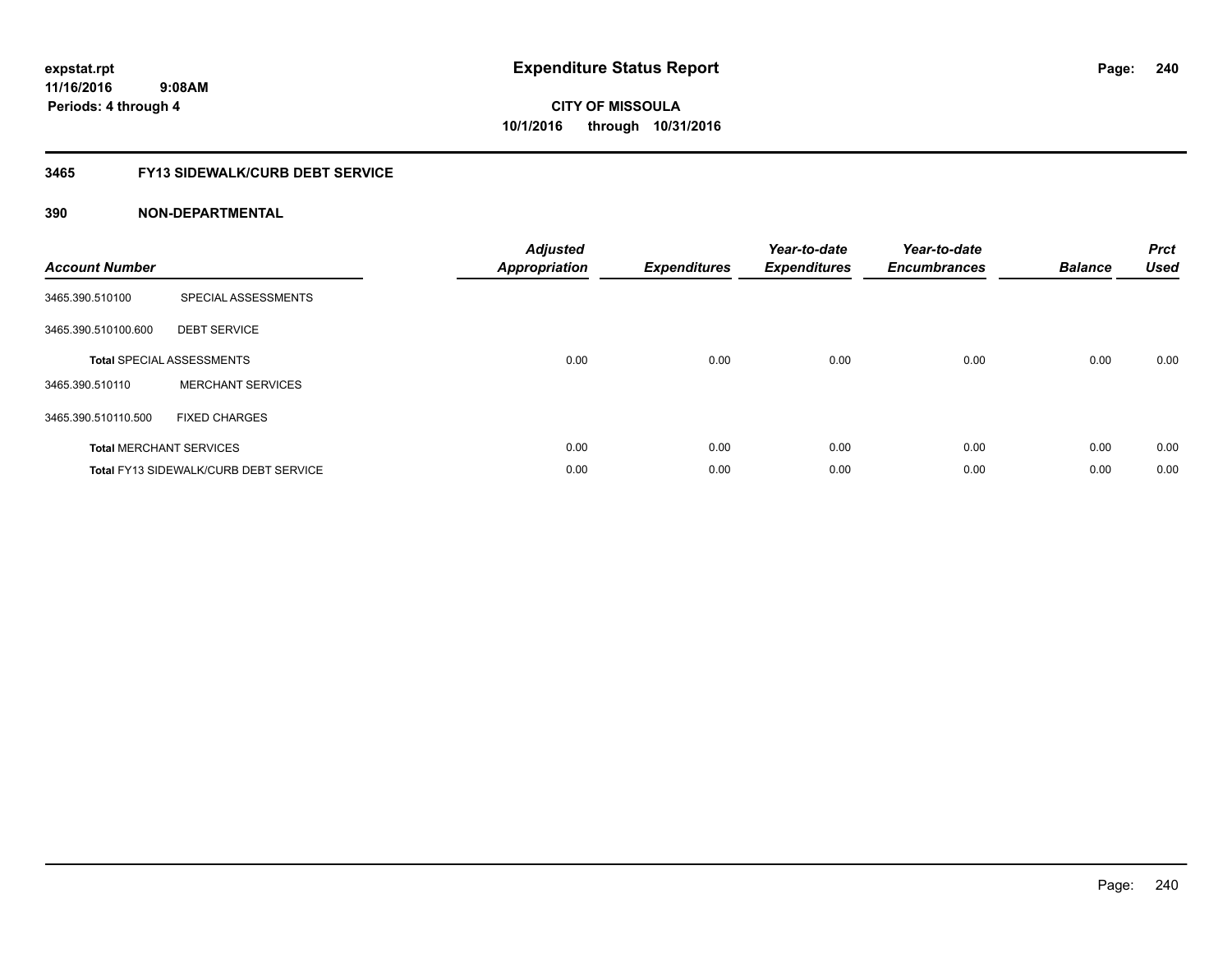## **3466 FY15 SIDEWALK/CURB DEBT SERVICE**

| <b>Account Number</b> |                                              | <b>Adjusted</b><br><b>Appropriation</b> | <b>Expenditures</b> | Year-to-date<br><b>Expenditures</b> | Year-to-date<br><b>Encumbrances</b> | <b>Balance</b> | <b>Prct</b><br><b>Used</b> |
|-----------------------|----------------------------------------------|-----------------------------------------|---------------------|-------------------------------------|-------------------------------------|----------------|----------------------------|
| 3466.390.510100       | SPECIAL ASSESSMENTS                          |                                         |                     |                                     |                                     |                |                            |
| 3466.390.510100.300   | PURCHASED SERVICES                           |                                         |                     |                                     |                                     |                |                            |
|                       | <b>Total PURCHASED SERVICES</b>              | 0.00                                    | 0.00                | 0.00                                | 0.00                                | 0.00           | 0.00                       |
| 3466.390.510100.600   | <b>DEBT SERVICE</b>                          |                                         |                     |                                     |                                     |                |                            |
|                       | <b>Total SPECIAL ASSESSMENTS</b>             | 0.00                                    | 0.00                | 0.00                                | 0.00                                | 0.00           | 0.00                       |
| 3466.390.510110       | <b>MERCHANT SERVICES</b>                     |                                         |                     |                                     |                                     |                |                            |
| 3466.390.510110.500   | <b>FIXED CHARGES</b>                         |                                         |                     |                                     |                                     |                |                            |
|                       | <b>Total MERCHANT SERVICES</b>               | 0.00                                    | 0.00                | 0.00                                | 0.00                                | 0.00           | 0.00                       |
|                       | <b>Total FY15 SIDEWALK/CURB DEBT SERVICE</b> | 0.00                                    | 0.00                | 0.00                                | 0.00                                | 0.00           | 0.00                       |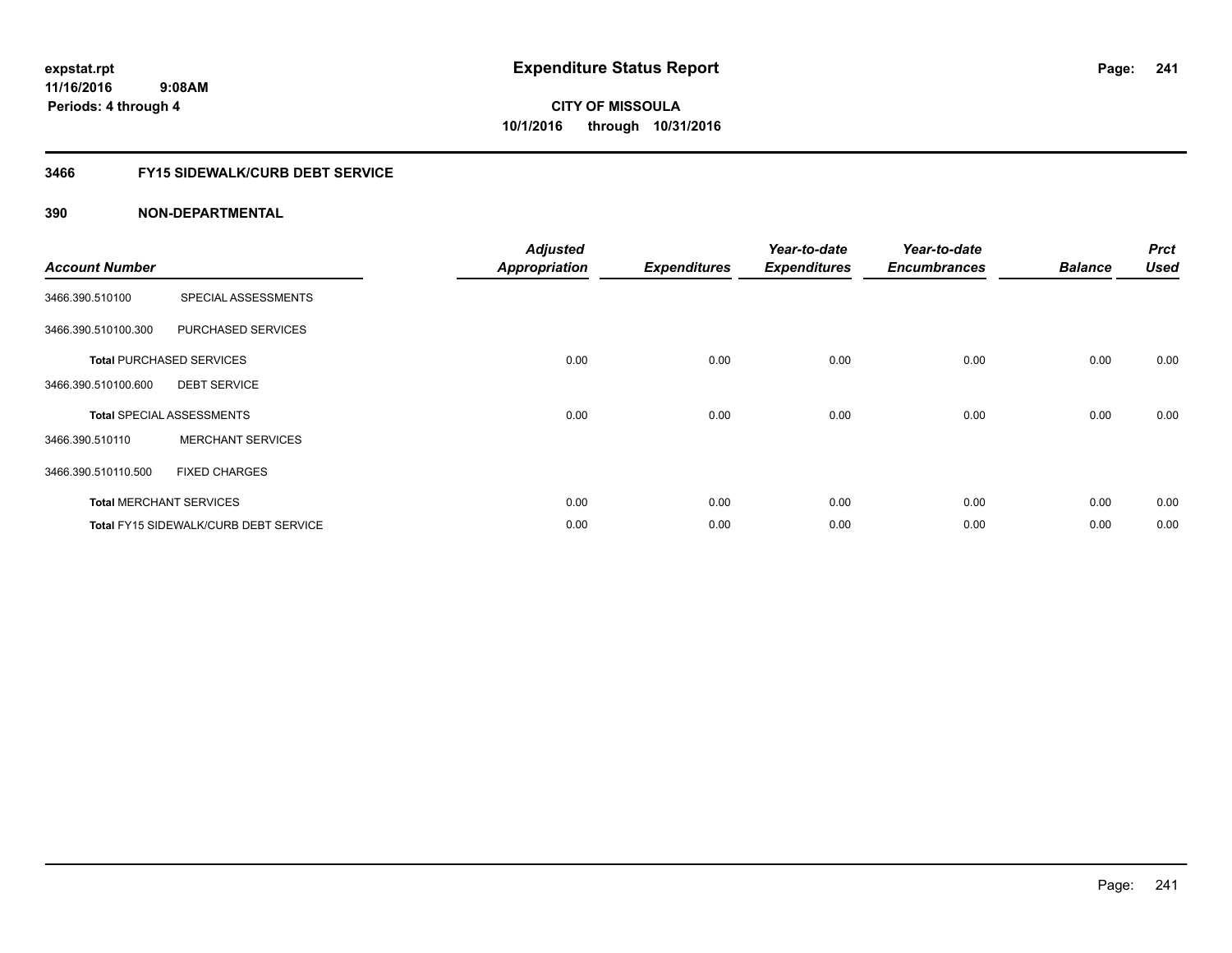## **3467 FY16 SIDEWALK/CURB DEBT SERVICE**

|                                |                                                 | <b>Adjusted</b>      |                     | Year-to-date        | Year-to-date        |                | <b>Prct</b> |
|--------------------------------|-------------------------------------------------|----------------------|---------------------|---------------------|---------------------|----------------|-------------|
| <b>Account Number</b>          |                                                 | <b>Appropriation</b> | <b>Expenditures</b> | <b>Expenditures</b> | <b>Encumbrances</b> | <b>Balance</b> | <b>Used</b> |
| 3467.390.510000                | <b>MISCELLANEOUS</b>                            |                      |                     |                     |                     |                |             |
| 3467.390.510000.600            | <b>DEBT SERVICE</b>                             |                      |                     |                     |                     |                |             |
|                                | 3467.390.510000.620.000 INTEREST / SERVICE FEES | 0.00                 | 0.00                | 7,950.00            | 0.00                | $-7,950.00$    | 0.00        |
| <b>Total MISCELLANEOUS</b>     |                                                 | 0.00                 | 0.00                | 7,950.00            | 0.00                | $-7,950.00$    | 0.00        |
| 3467.390.510100                | SPECIAL ASSESSMENTS                             |                      |                     |                     |                     |                |             |
| 3467.390.510100.300            | PURCHASED SERVICES                              |                      |                     |                     |                     |                |             |
|                                | <b>Total PURCHASED SERVICES</b>                 | 0.00                 | 0.00                | 0.00                | 0.00                | 0.00           | 0.00        |
| 3467.390.510100.600            | <b>DEBT SERVICE</b>                             |                      |                     |                     |                     |                |             |
|                                | 3467.390.510100.620.000 INTEREST / SERVICE FEES | 0.00                 | 0.00                | 3.500.00            | 0.00                | $-3,500.00$    | 0.00        |
|                                | <b>Total SPECIAL ASSESSMENTS</b>                | 0.00                 | 0.00                | 3,500.00            | 0.00                | $-3,500.00$    | 0.00        |
| 3467.390.510110                | <b>MERCHANT SERVICES</b>                        |                      |                     |                     |                     |                |             |
| 3467.390.510110.500            | <b>FIXED CHARGES</b>                            |                      |                     |                     |                     |                |             |
| <b>Total MERCHANT SERVICES</b> |                                                 | 0.00                 | 0.00                | 0.00                | 0.00                | 0.00           | 0.00        |
|                                | <b>Total FY16 SIDEWALK/CURB DEBT SERVICE</b>    | 0.00                 | 0.00                | 11,450.00           | 0.00                | $-11,450.00$   | 0.00        |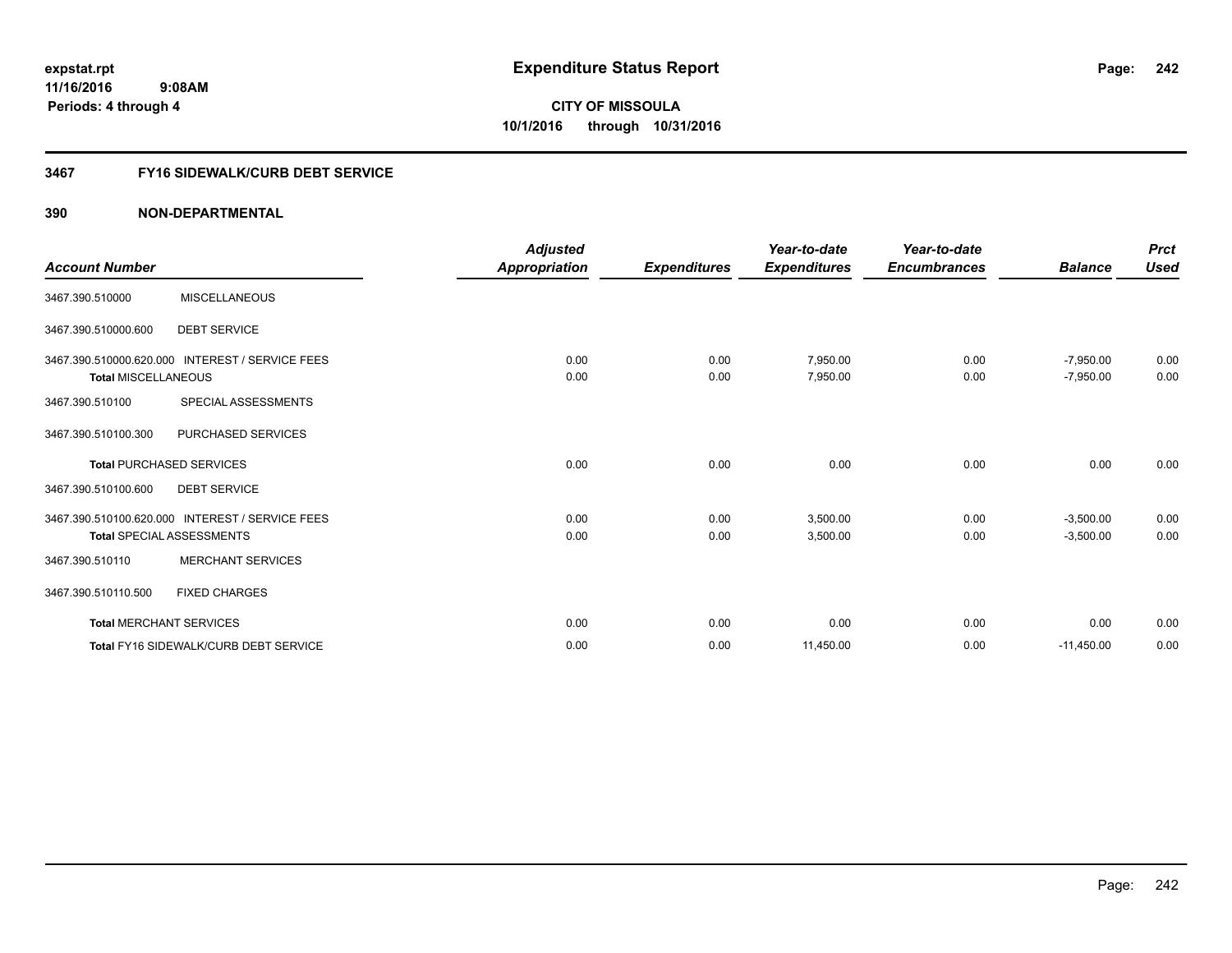## **3491 SID 491 DEBT SERVICE FUND**

| <b>Account Number</b> |                                 | <b>Adjusted</b><br>Appropriation | <b>Expenditures</b> | Year-to-date<br><b>Expenditures</b> | Year-to-date<br><b>Encumbrances</b> | <b>Balance</b> | <b>Prct</b><br><b>Used</b> |
|-----------------------|---------------------------------|----------------------------------|---------------------|-------------------------------------|-------------------------------------|----------------|----------------------------|
| 3491.390.510100       | SPECIAL ASSESSMENTS             |                                  |                     |                                     |                                     |                |                            |
| 3491.390.510100.600   | <b>DEBT SERVICE</b>             |                                  |                     |                                     |                                     |                |                            |
|                       | Total SID 491 DEBT SERVICE FUND | 0.00                             | 0.00                | 0.00                                | 0.00                                | 0.00           | 0.00                       |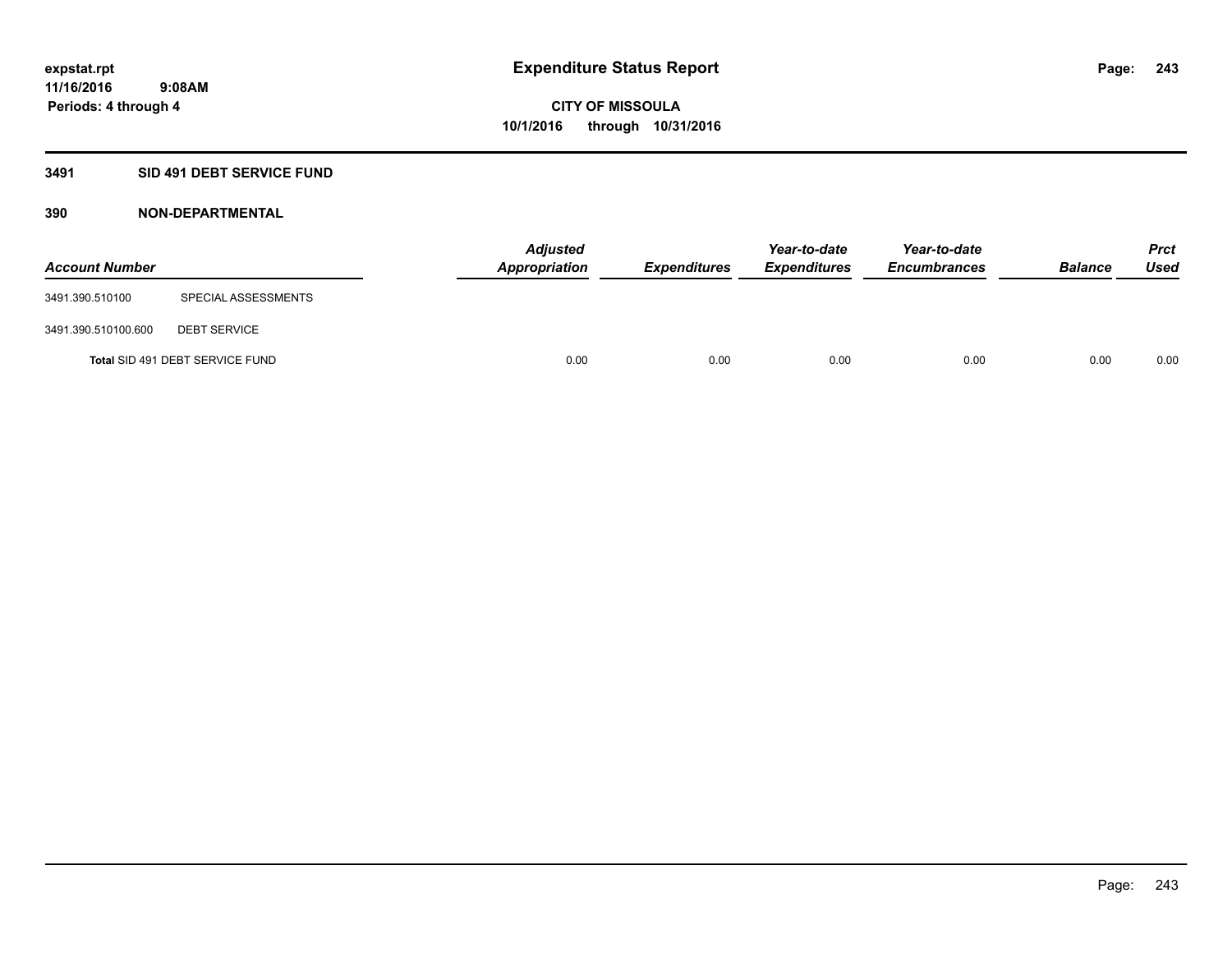#### **3495 SID 495 DEBT SERVICE FUND**

**000 \*\*\* Title Not Found \*\*\***

| <b>Account Number</b>                |                         | <b>Adjusted</b><br>Appropriation | <b>Expenditures</b> | Year-to-date<br><b>Expenditures</b> | Year-to-date<br><b>Encumbrances</b> | <b>Balance</b> | <b>Prct</b><br>Used |
|--------------------------------------|-------------------------|----------------------------------|---------------------|-------------------------------------|-------------------------------------|----------------|---------------------|
| 3495.000.520100                      | *** Title Not Found *** |                                  |                     |                                     |                                     |                |                     |
| 3495.000.520100.800                  | OTHER OBJECTS           |                                  |                     |                                     |                                     |                |                     |
| <b>Total *** Title Not Found ***</b> |                         | 0.00                             | 0.00                | 0.00                                | 0.00                                | 0.00           | 0.00                |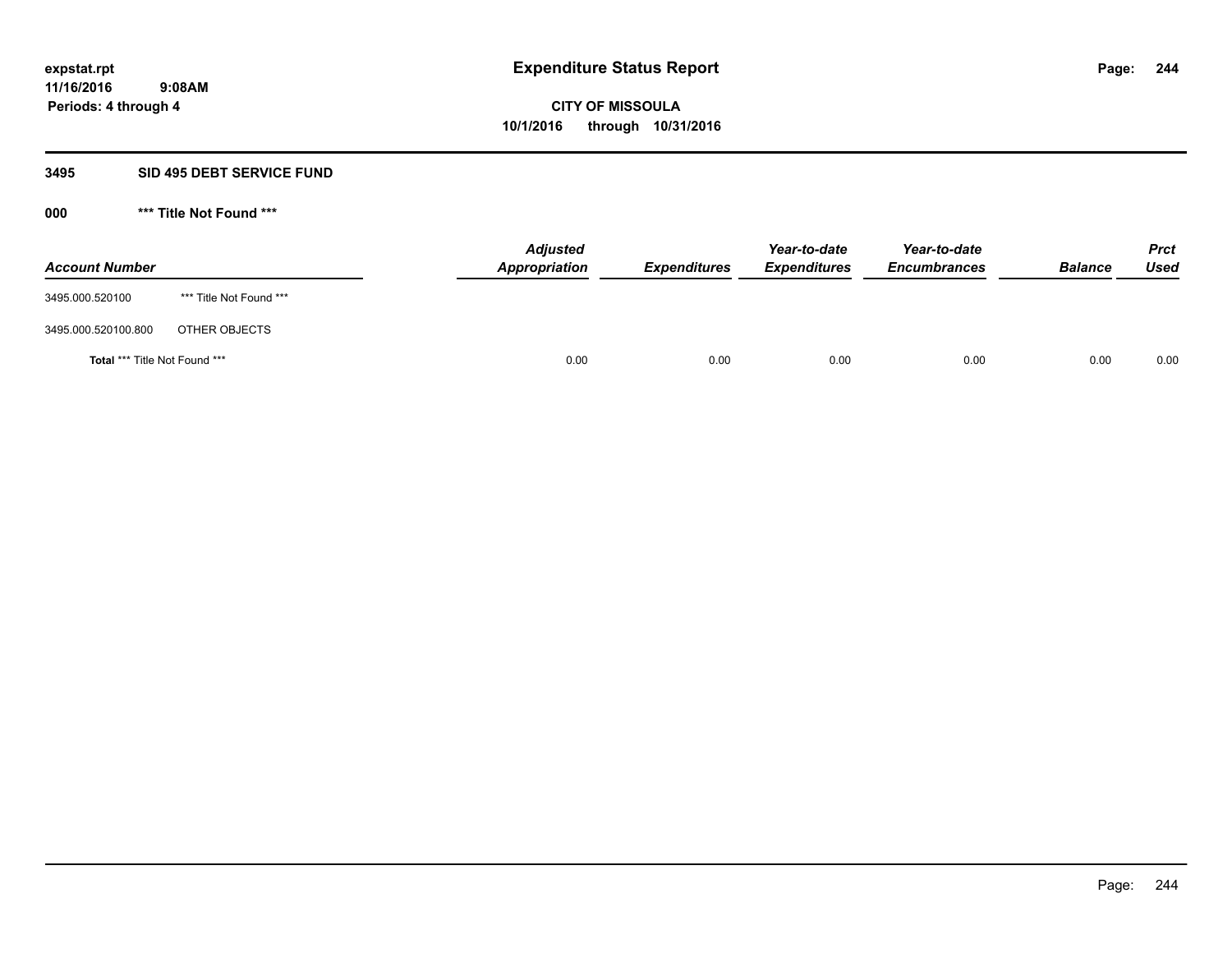## **3495 SID 495 DEBT SERVICE FUND**

| <b>Account Number</b> |                                  | <b>Adjusted</b><br><b>Appropriation</b> | <b>Expenditures</b> | Year-to-date<br><b>Expenditures</b> | Year-to-date<br><b>Encumbrances</b> | <b>Balance</b> | <b>Prct</b><br><b>Used</b> |
|-----------------------|----------------------------------|-----------------------------------------|---------------------|-------------------------------------|-------------------------------------|----------------|----------------------------|
| 3495.390.510100       | SPECIAL ASSESSMENTS              |                                         |                     |                                     |                                     |                |                            |
| 3495.390.510100.800   | OTHER OBJECTS                    |                                         |                     |                                     |                                     |                |                            |
|                       | <b>Total SPECIAL ASSESSMENTS</b> | 0.00                                    | 0.00                | 0.00                                | 0.00                                | 0.00           | 0.00                       |
| 3495.390.510110       | <b>MERCHANT SERVICES</b>         |                                         |                     |                                     |                                     |                |                            |
| 3495.390.510110.500   | <b>FIXED CHARGES</b>             |                                         |                     |                                     |                                     |                |                            |
|                       | Total SID 495 DEBT SERVICE FUND  | 0.00                                    | 0.00                | 0.00                                | 0.00                                | 0.00           | 0.00                       |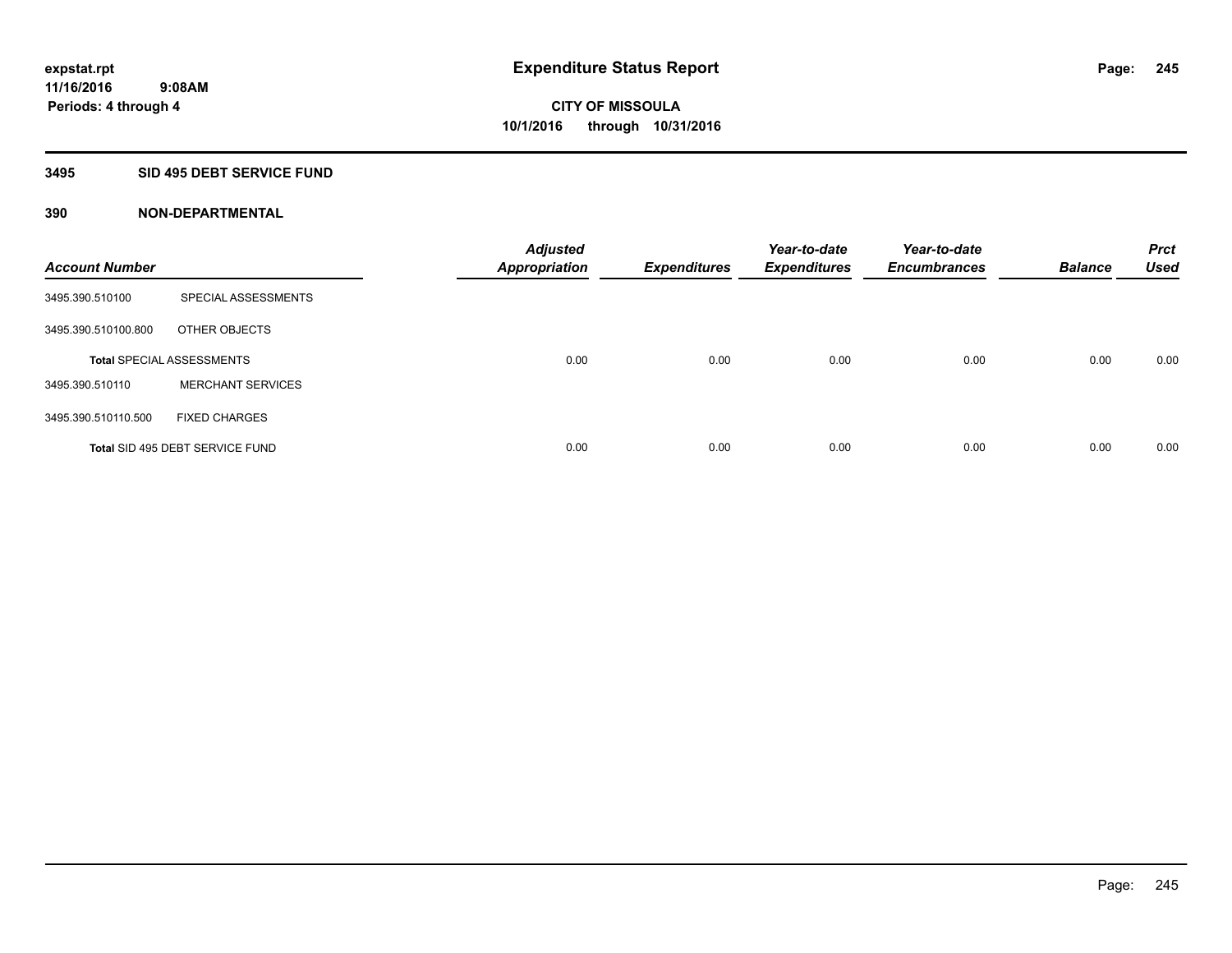#### **3497 SID 497 DEBT SERVICE FUND**

**000 \*\*\* Title Not Found \*\*\***

| <b>Account Number</b>                |                         | <b>Adjusted</b><br><b>Appropriation</b> | <b>Expenditures</b> | Year-to-date<br><b>Expenditures</b> | Year-to-date<br><b>Encumbrances</b> | <b>Balance</b> | <b>Prct</b><br><b>Used</b> |
|--------------------------------------|-------------------------|-----------------------------------------|---------------------|-------------------------------------|-------------------------------------|----------------|----------------------------|
| 3497.000.520100                      | *** Title Not Found *** |                                         |                     |                                     |                                     |                |                            |
| 3497.000.520100.800                  | OTHER OBJECTS           |                                         |                     |                                     |                                     |                |                            |
| <b>Total *** Title Not Found ***</b> |                         | 0.00                                    | 0.00                | 0.00                                | 0.00                                | 0.00           | 0.00                       |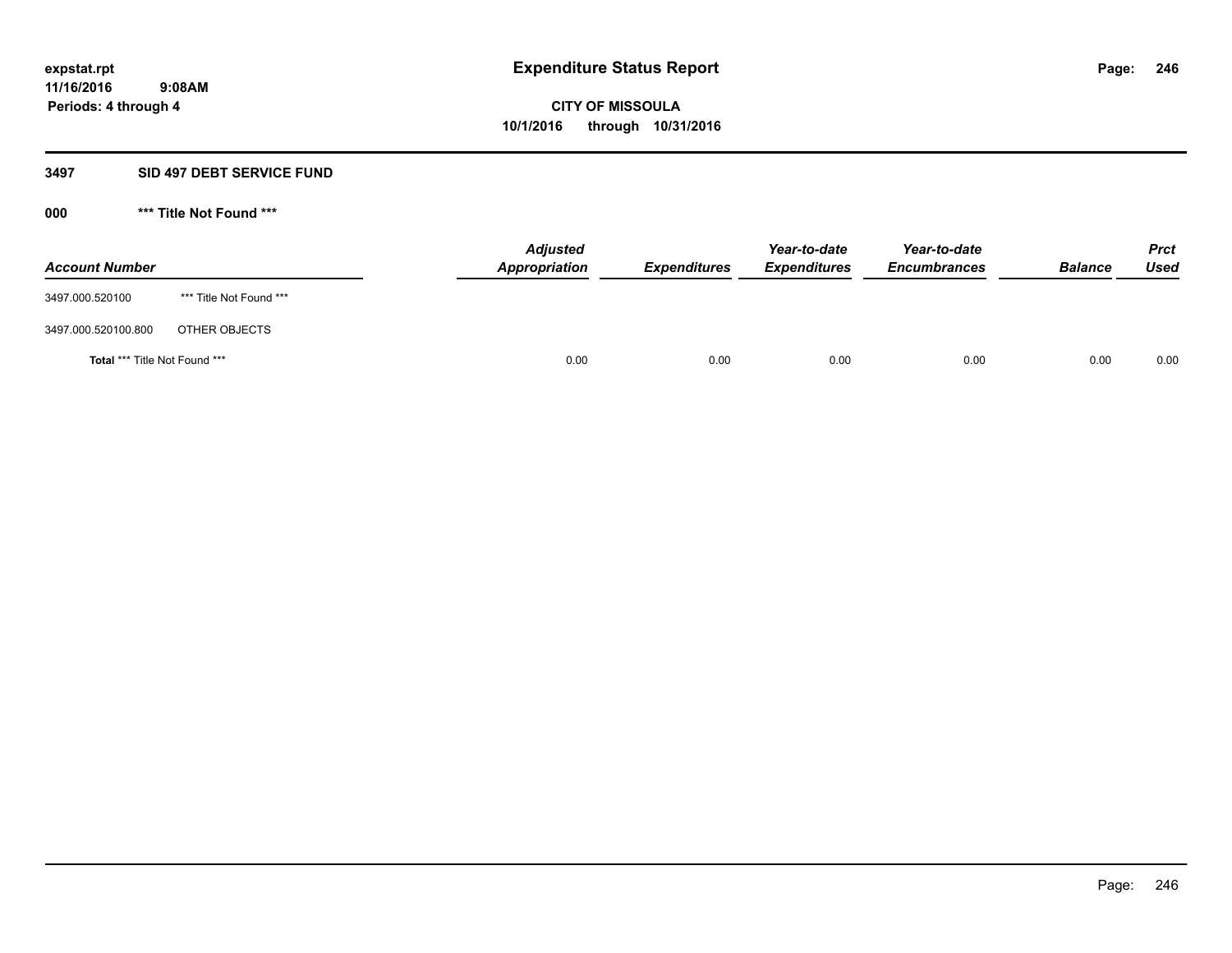## **3497 SID 497 DEBT SERVICE FUND**

|                            |                                  | <b>Adjusted</b>      |                     | Year-to-date        | Year-to-date        |                | <b>Prct</b> |
|----------------------------|----------------------------------|----------------------|---------------------|---------------------|---------------------|----------------|-------------|
| <b>Account Number</b>      |                                  | <b>Appropriation</b> | <b>Expenditures</b> | <b>Expenditures</b> | <b>Encumbrances</b> | <b>Balance</b> | <b>Used</b> |
| 3497.390.510000            | <b>MISCELLANEOUS</b>             |                      |                     |                     |                     |                |             |
| 3497.390.510000.800        | OTHER OBJECTS                    |                      |                     |                     |                     |                |             |
| <b>Total MISCELLANEOUS</b> |                                  | 0.00                 | 0.00                | 0.00                | 0.00                | 0.00           | 0.00        |
| 3497.390.510100            | SPECIAL ASSESSMENTS              |                      |                     |                     |                     |                |             |
| 3497.390.510100.600        | <b>DEBT SERVICE</b>              |                      |                     |                     |                     |                |             |
| <b>Total DEBT SERVICE</b>  |                                  | 0.00                 | 0.00                | 0.00                | 0.00                | 0.00           | 0.00        |
| 3497.390.510100.800        | OTHER OBJECTS                    |                      |                     |                     |                     |                |             |
|                            | <b>Total SPECIAL ASSESSMENTS</b> | 0.00                 | 0.00                | 0.00                | 0.00                | 0.00           | 0.00        |
| 3497.390.510110            | <b>MERCHANT SERVICES</b>         |                      |                     |                     |                     |                |             |
| 3497.390.510110.500        | <b>FIXED CHARGES</b>             |                      |                     |                     |                     |                |             |
|                            | Total SID 497 DEBT SERVICE FUND  | 0.00                 | 0.00                | 0.00                | 0.00                | 0.00           | 0.00        |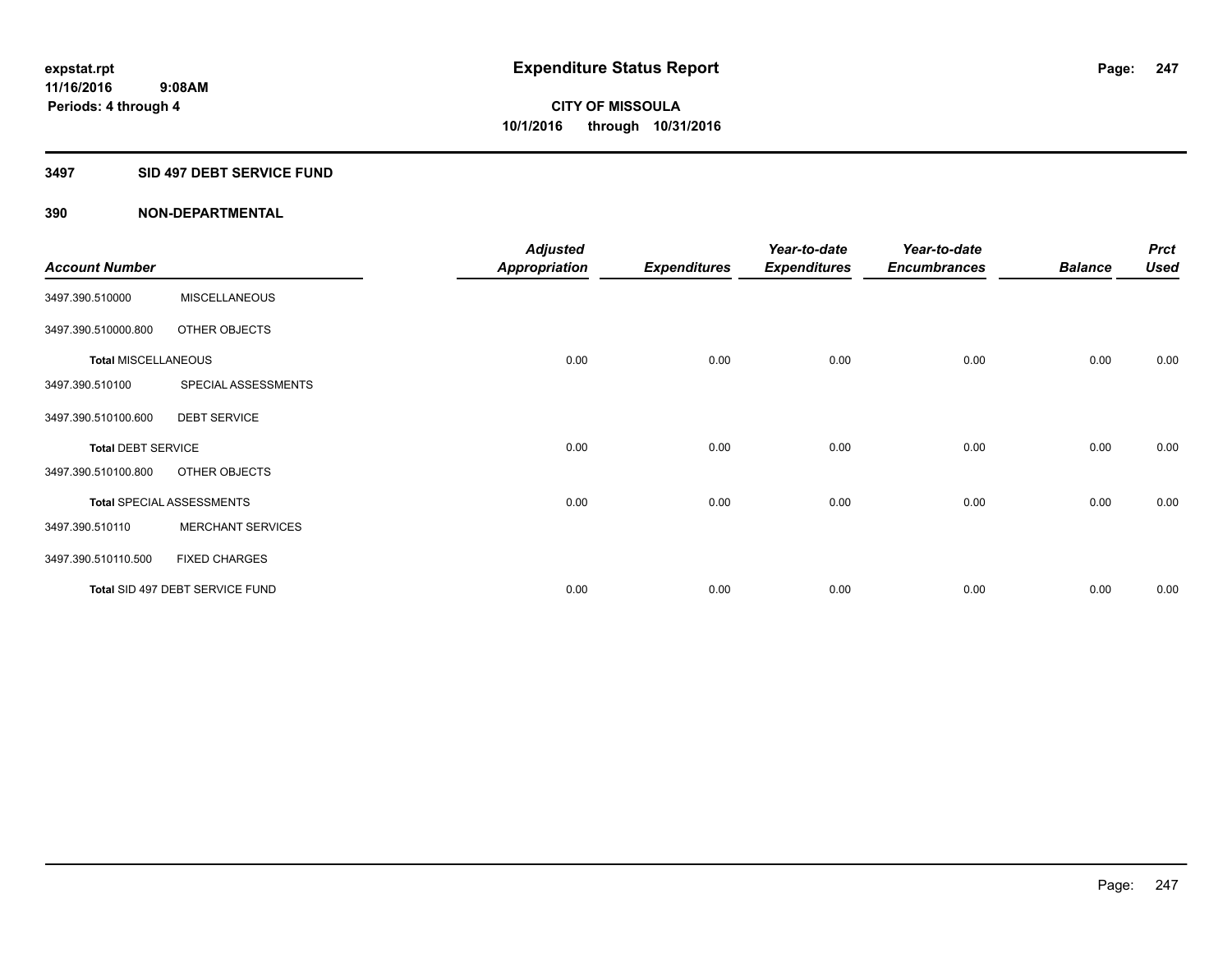#### **3498 SID 498 DEBT SERVICE FUND**

**000 \*\*\* Title Not Found \*\*\***

| <b>Account Number</b>         |                         | <b>Adjusted</b><br>Appropriation | <b>Expenditures</b> | Year-to-date<br><b>Expenditures</b> | Year-to-date<br><b>Encumbrances</b> | <b>Balance</b> | <b>Prct</b><br><b>Used</b> |
|-------------------------------|-------------------------|----------------------------------|---------------------|-------------------------------------|-------------------------------------|----------------|----------------------------|
| 3498.000.520100               | *** Title Not Found *** |                                  |                     |                                     |                                     |                |                            |
| 3498.000.520100.800           | OTHER OBJECTS           |                                  |                     |                                     |                                     |                |                            |
| Total *** Title Not Found *** |                         | 0.00                             | 0.00                | 0.00                                | 0.00                                | 0.00           | 0.00                       |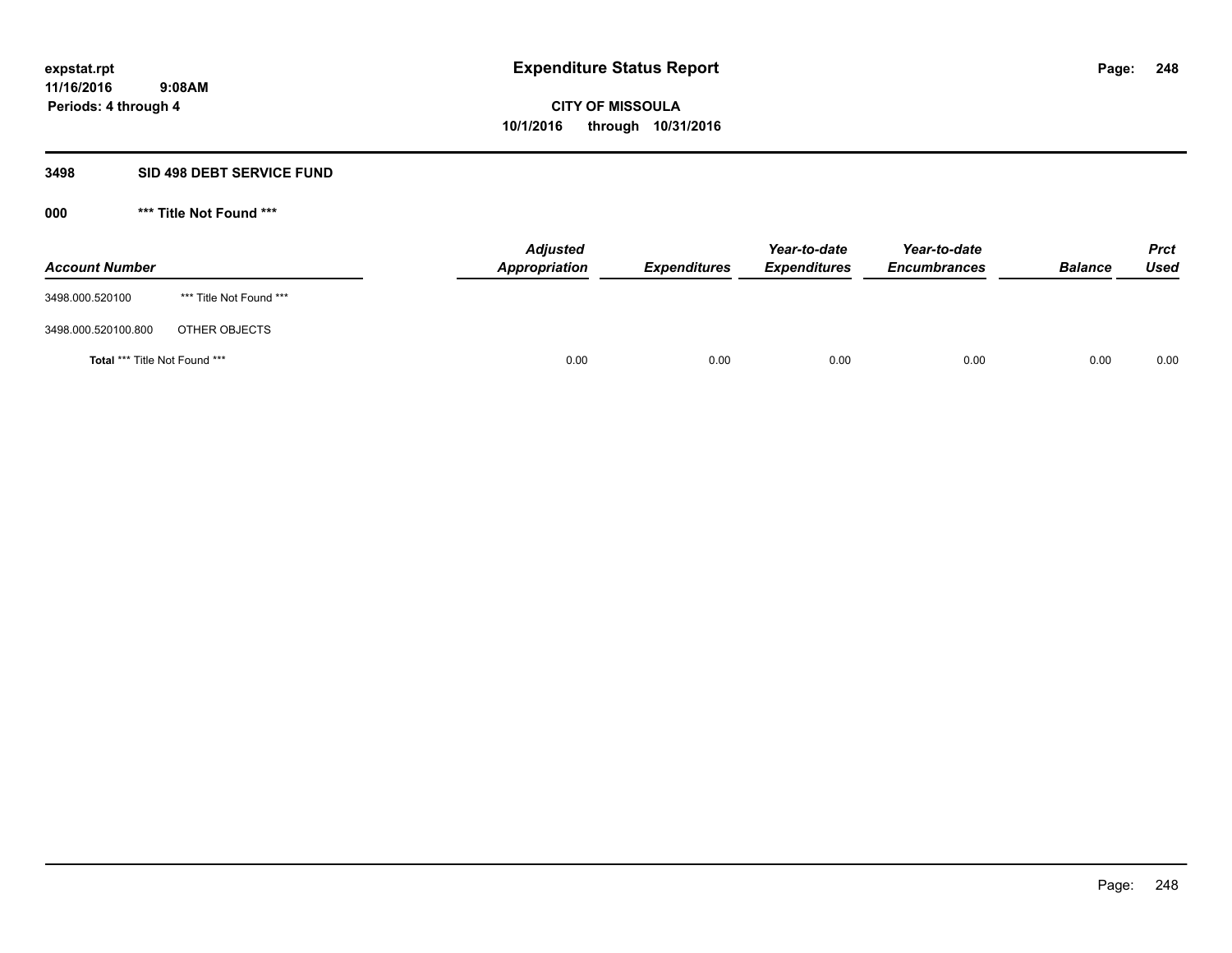## **3498 SID 498 DEBT SERVICE FUND**

| <b>Account Number</b> |                                  | <b>Adjusted</b><br>Appropriation | <b>Expenditures</b> | Year-to-date<br><b>Expenditures</b> | Year-to-date<br><b>Encumbrances</b> | <b>Balance</b> | <b>Prct</b><br><b>Used</b> |
|-----------------------|----------------------------------|----------------------------------|---------------------|-------------------------------------|-------------------------------------|----------------|----------------------------|
| 3498.390.510100       | SPECIAL ASSESSMENTS              |                                  |                     |                                     |                                     |                |                            |
| 3498.390.510100.600   | <b>DEBT SERVICE</b>              |                                  |                     |                                     |                                     |                |                            |
|                       | <b>Total SPECIAL ASSESSMENTS</b> | 0.00                             | 0.00                | 0.00                                | 0.00                                | 0.00           | 0.00                       |
| 3498.390.510110       | <b>MERCHANT SERVICES</b>         |                                  |                     |                                     |                                     |                |                            |
| 3498.390.510110.500   | <b>FIXED CHARGES</b>             |                                  |                     |                                     |                                     |                |                            |
|                       | <b>Total MERCHANT SERVICES</b>   | 0.00                             | 0.00                | 0.00                                | 0.00                                | 0.00           | 0.00                       |
|                       | Total SID 498 DEBT SERVICE FUND  | 0.00                             | 0.00                | 0.00                                | 0.00                                | 0.00           | 0.00                       |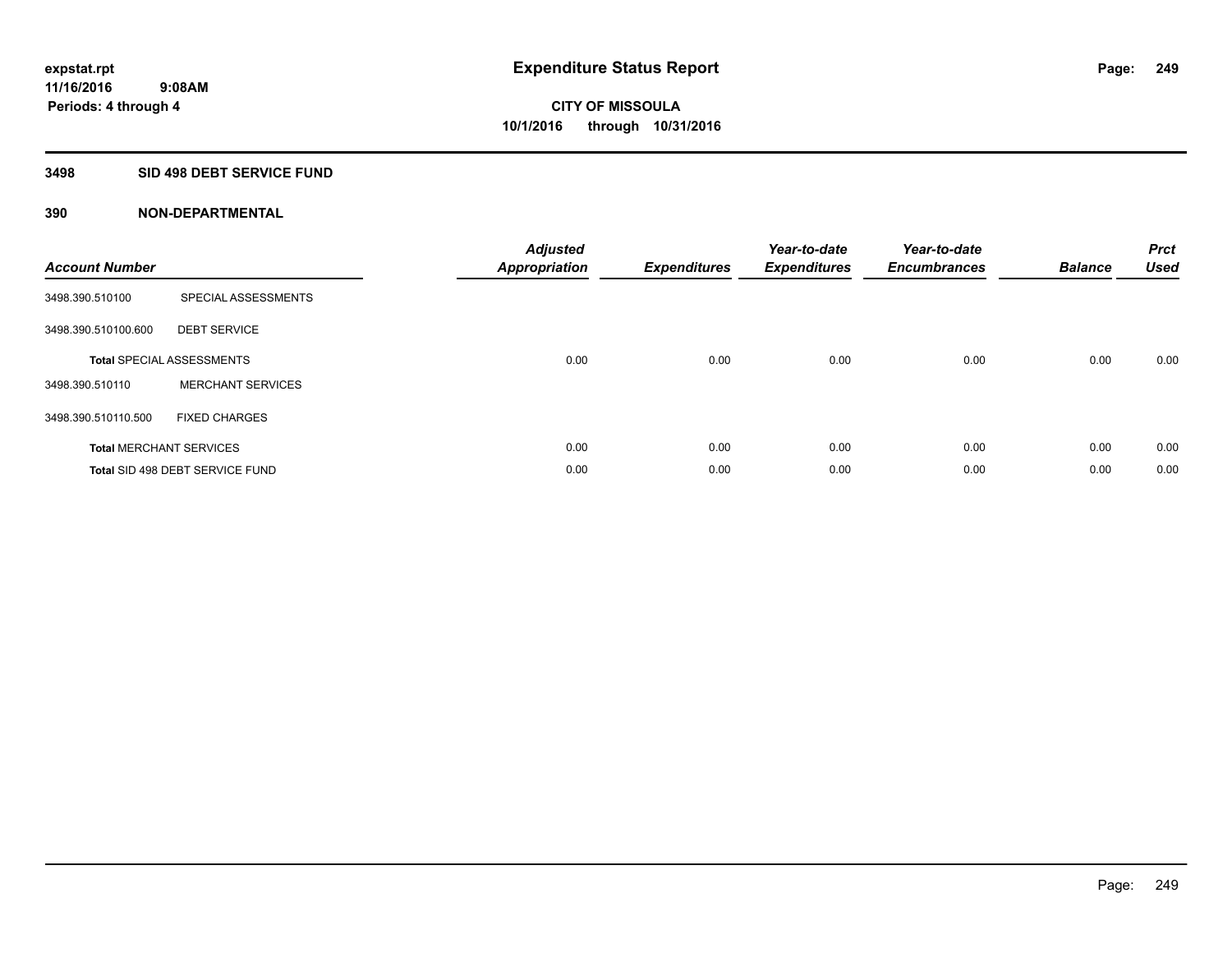## **3500 SID 500 DEBT SERVICE FUND**

| <b>Account Number</b>     |                                 | <b>Adjusted</b><br><b>Appropriation</b> | <b>Expenditures</b> | Year-to-date<br><b>Expenditures</b> | Year-to-date<br><b>Encumbrances</b> | <b>Balance</b> | <b>Prct</b><br><b>Used</b> |
|---------------------------|---------------------------------|-----------------------------------------|---------------------|-------------------------------------|-------------------------------------|----------------|----------------------------|
| 3500.390.510100           | SPECIAL ASSESSMENTS             |                                         |                     |                                     |                                     |                |                            |
| 3500.390.510100.600       | <b>DEBT SERVICE</b>             |                                         |                     |                                     |                                     |                |                            |
| <b>Total DEBT SERVICE</b> |                                 | 0.00                                    | 0.00                | 0.00                                | 0.00                                | 0.00           | 0.00                       |
| 3500.390.510100.800       | OTHER OBJECTS                   |                                         |                     |                                     |                                     |                |                            |
|                           | Total SID 500 DEBT SERVICE FUND | 0.00                                    | 0.00                | 0.00                                | 0.00                                | 0.00           | 0.00                       |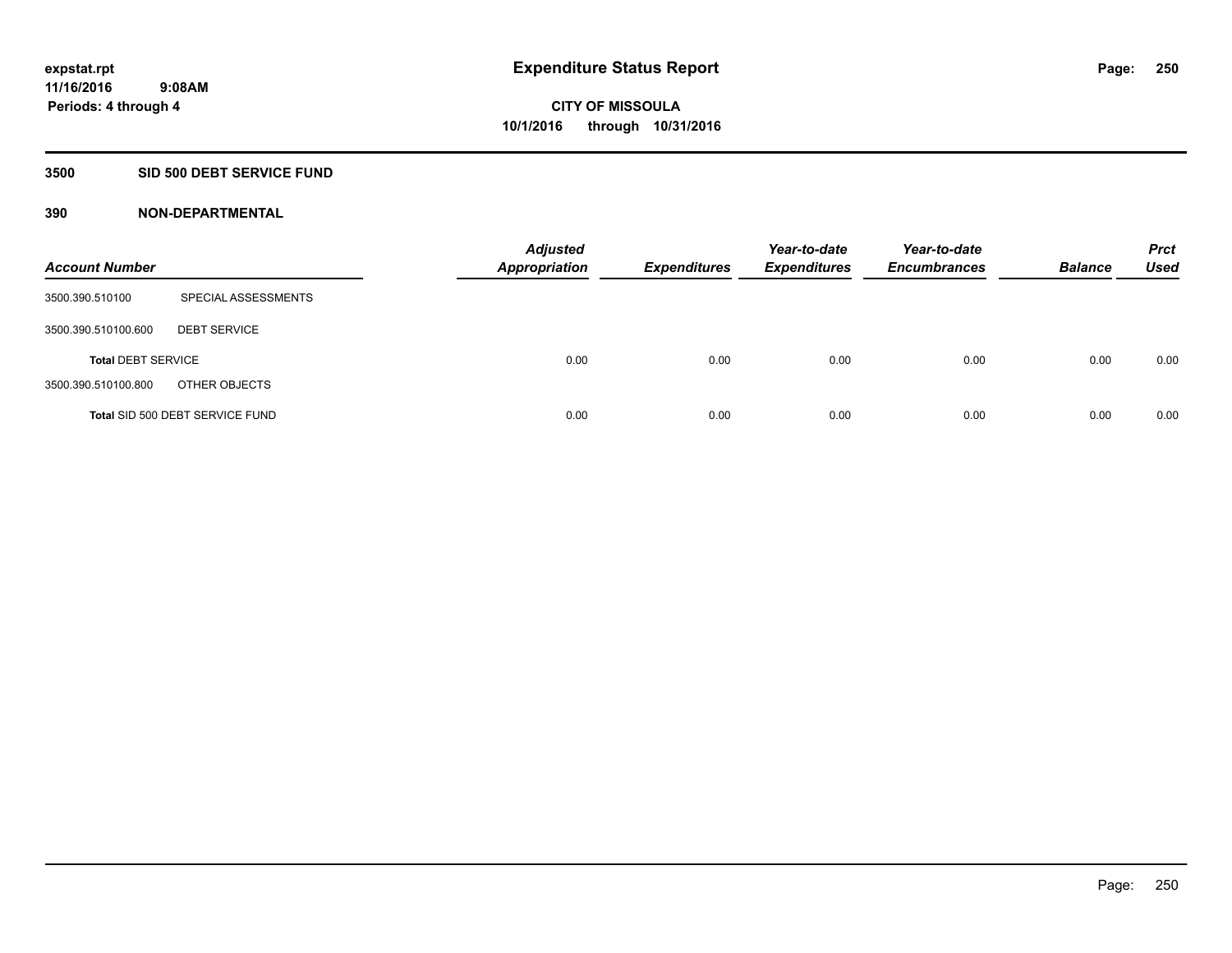## **3501 SID 501 DEBT SERVICE FUND**

**000 \*\*\* Title Not Found \*\*\***

| <b>Account Number</b>         |                         | <b>Adjusted</b><br>Appropriation | <b>Expenditures</b> | Year-to-date<br><b>Expenditures</b> | Year-to-date<br><b>Encumbrances</b> | <b>Balance</b> | <b>Prct</b><br>Used |
|-------------------------------|-------------------------|----------------------------------|---------------------|-------------------------------------|-------------------------------------|----------------|---------------------|
| 3501.000.520100               | *** Title Not Found *** |                                  |                     |                                     |                                     |                |                     |
| 3501.000.520100.800           | OTHER OBJECTS           |                                  |                     |                                     |                                     |                |                     |
| Total *** Title Not Found *** |                         | 0.00                             | 0.00                | 0.00                                | 0.00                                | 0.00           | 0.00                |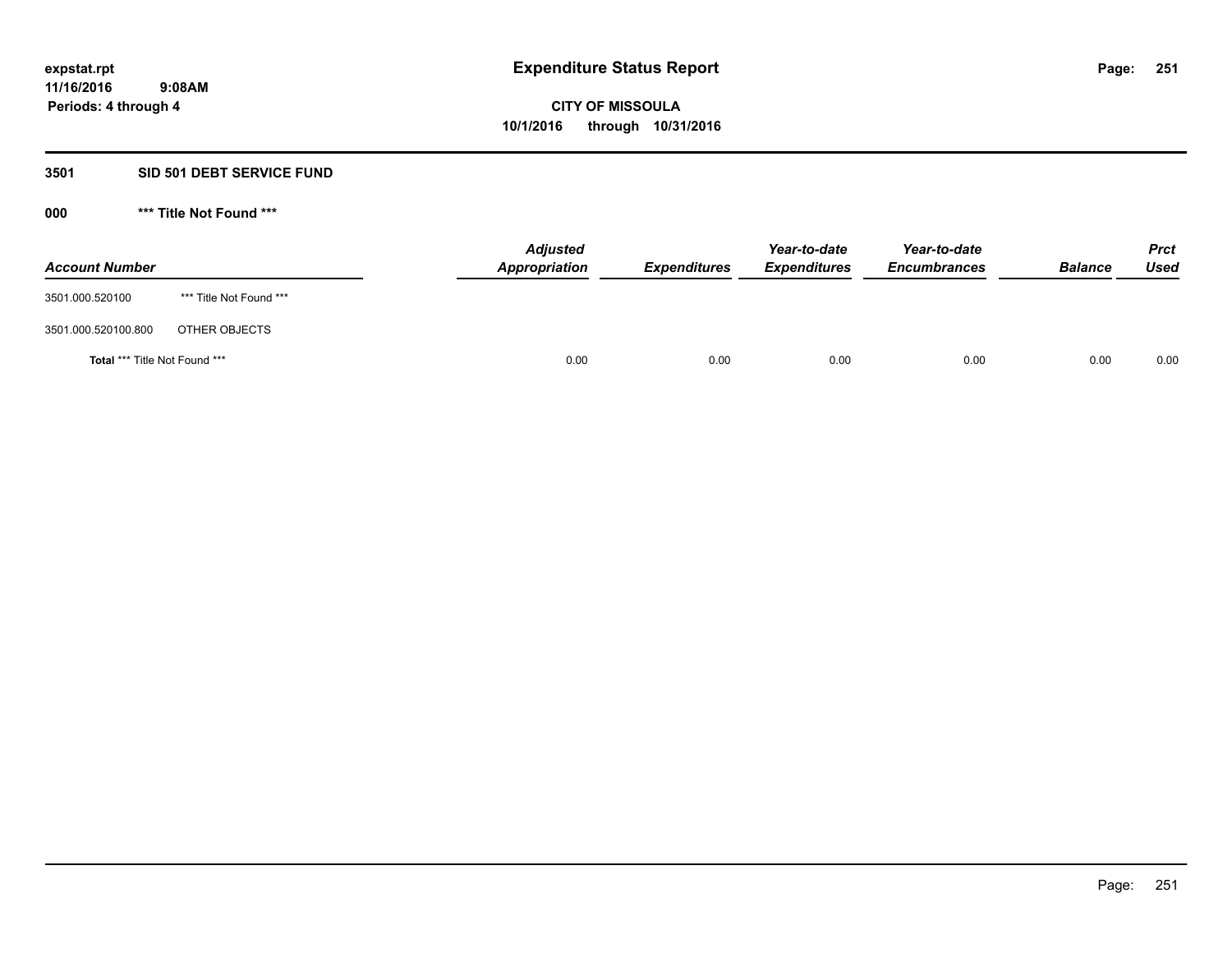## **3501 SID 501 DEBT SERVICE FUND**

| <b>Account Number</b> |                                  | <b>Adjusted</b><br><b>Appropriation</b> | <b>Expenditures</b> | Year-to-date<br><b>Expenditures</b> | Year-to-date<br><b>Encumbrances</b> | <b>Balance</b> | <b>Prct</b><br><b>Used</b> |
|-----------------------|----------------------------------|-----------------------------------------|---------------------|-------------------------------------|-------------------------------------|----------------|----------------------------|
| 3501.390.510100       | SPECIAL ASSESSMENTS              |                                         |                     |                                     |                                     |                |                            |
| 3501.390.510100.600   | <b>DEBT SERVICE</b>              |                                         |                     |                                     |                                     |                |                            |
|                       | <b>Total SPECIAL ASSESSMENTS</b> | 0.00                                    | 0.00                | 0.00                                | 0.00                                | 0.00           | 0.00                       |
| 3501.390.510110       | <b>MERCHANT SERVICES</b>         |                                         |                     |                                     |                                     |                |                            |
| 3501.390.510110.500   | <b>FIXED CHARGES</b>             |                                         |                     |                                     |                                     |                |                            |
|                       | Total SID 501 DEBT SERVICE FUND  | 0.00                                    | 0.00                | 0.00                                | 0.00                                | 0.00           | 0.00                       |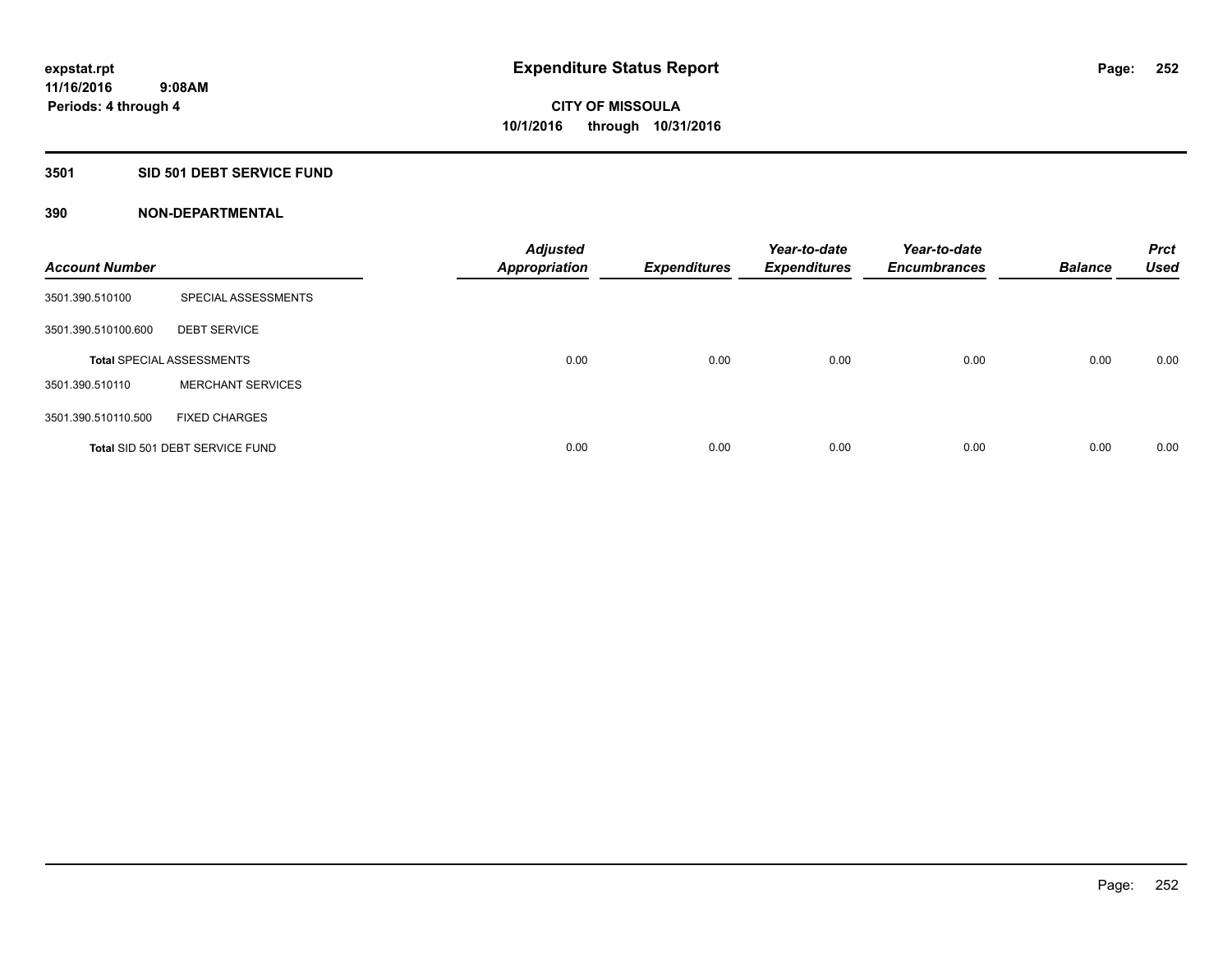### **3503 SID 503 DEBT SERVICE FUND**

| <b>Account Number</b>                |                         | <b>Adjusted</b><br><b>Appropriation</b> | <b>Expenditures</b> | Year-to-date<br><b>Expenditures</b> | Year-to-date<br><b>Encumbrances</b> | <b>Balance</b> | <b>Prct</b><br><b>Used</b> |
|--------------------------------------|-------------------------|-----------------------------------------|---------------------|-------------------------------------|-------------------------------------|----------------|----------------------------|
| 3503.000.520100                      | *** Title Not Found *** |                                         |                     |                                     |                                     |                |                            |
| 3503.000.520100.800                  | OTHER OBJECTS           |                                         |                     |                                     |                                     |                |                            |
| <b>Total *** Title Not Found ***</b> |                         | 0.00                                    | 0.00                | 0.00                                | 0.00                                | 0.00           | 0.00                       |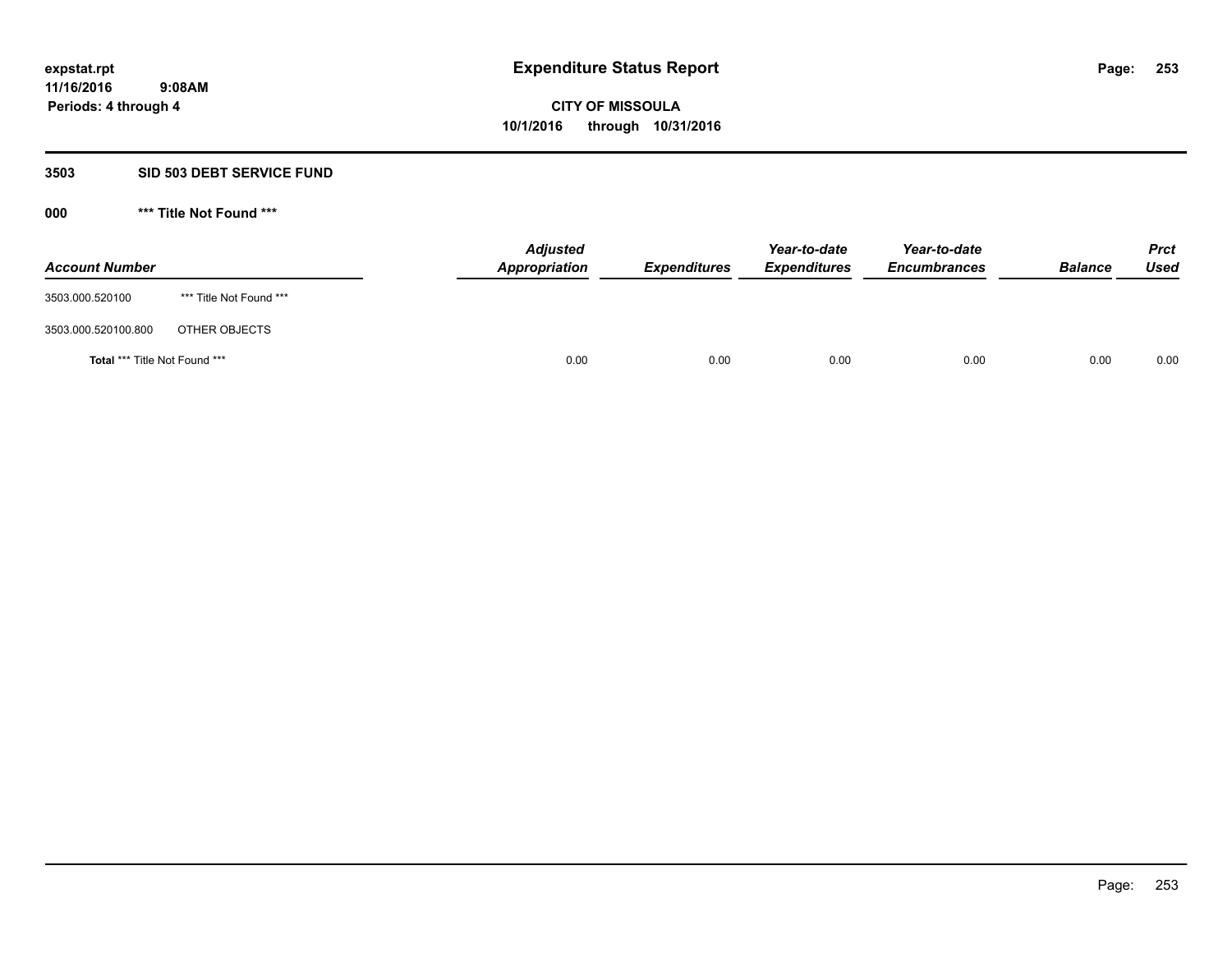## **3503 SID 503 DEBT SERVICE FUND**

| <b>Account Number</b> |                                  | <b>Adjusted</b><br>Appropriation | <b>Expenditures</b> | Year-to-date<br><b>Expenditures</b> | Year-to-date<br><b>Encumbrances</b> | <b>Balance</b> | <b>Prct</b><br><b>Used</b> |
|-----------------------|----------------------------------|----------------------------------|---------------------|-------------------------------------|-------------------------------------|----------------|----------------------------|
| 3503.390.510100       | SPECIAL ASSESSMENTS              |                                  |                     |                                     |                                     |                |                            |
| 3503.390.510100.600   | <b>DEBT SERVICE</b>              |                                  |                     |                                     |                                     |                |                            |
|                       | <b>Total SPECIAL ASSESSMENTS</b> | 0.00                             | 0.00                | 0.00                                | 0.00                                | 0.00           | 0.00                       |
| 3503.390.510110       | <b>MERCHANT SERVICES</b>         |                                  |                     |                                     |                                     |                |                            |
| 3503.390.510110.500   | <b>FIXED CHARGES</b>             |                                  |                     |                                     |                                     |                |                            |
|                       | Total SID 503 DEBT SERVICE FUND  | 0.00                             | 0.00                | 0.00                                | 0.00                                | 0.00           | 0.00                       |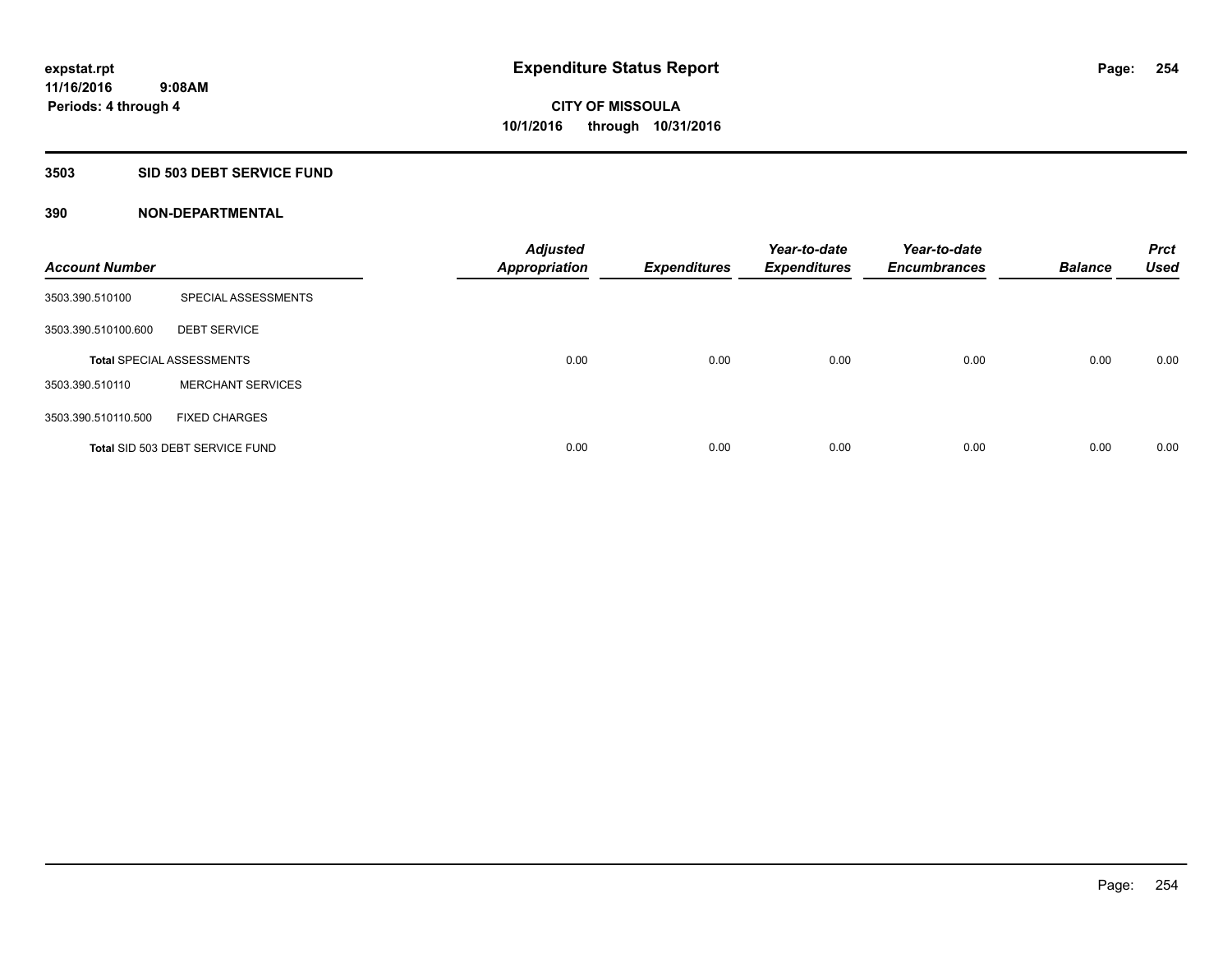#### **3505 SID 505 DEBT SERVICE FUND**

| <b>Account Number</b>         |                         | <b>Adjusted</b><br>Appropriation | <b>Expenditures</b> | Year-to-date<br><b>Expenditures</b> | Year-to-date<br><b>Encumbrances</b> | <b>Balance</b> | <b>Prct</b><br><b>Used</b> |
|-------------------------------|-------------------------|----------------------------------|---------------------|-------------------------------------|-------------------------------------|----------------|----------------------------|
| 3505.000.520100               | *** Title Not Found *** |                                  |                     |                                     |                                     |                |                            |
| 3505.000.520100.800           | OTHER OBJECTS           |                                  |                     |                                     |                                     |                |                            |
| Total *** Title Not Found *** |                         | 0.00                             | 0.00                | 0.00                                | 0.00                                | 0.00           | 0.00                       |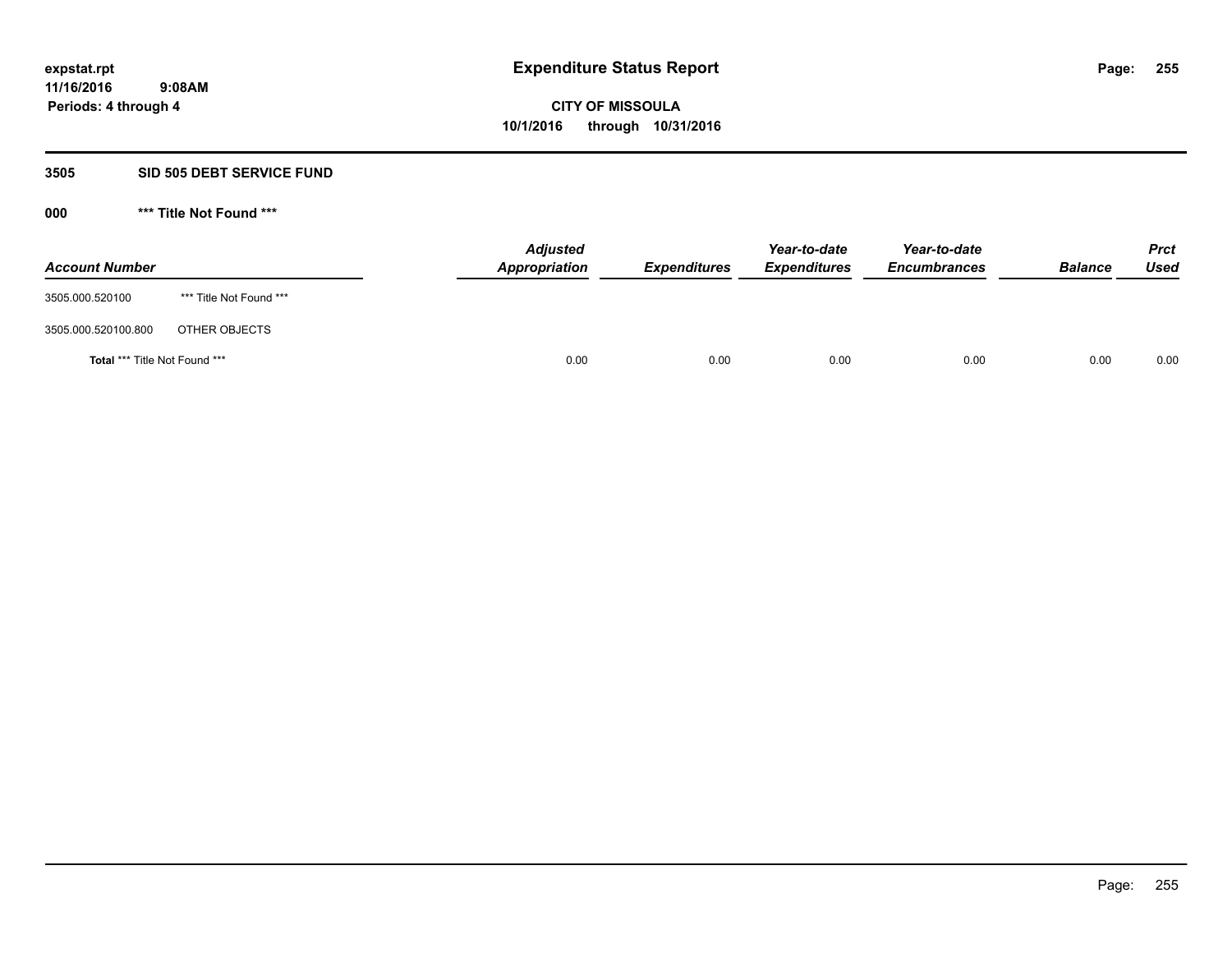## **3505 SID 505 DEBT SERVICE FUND**

| <b>Account Number</b> |                                  | <b>Adjusted</b><br><b>Appropriation</b> | <b>Expenditures</b> | Year-to-date<br><b>Expenditures</b> | Year-to-date<br><b>Encumbrances</b> | <b>Balance</b> | <b>Prct</b><br><b>Used</b> |
|-----------------------|----------------------------------|-----------------------------------------|---------------------|-------------------------------------|-------------------------------------|----------------|----------------------------|
| 3505.390.510100       | SPECIAL ASSESSMENTS              |                                         |                     |                                     |                                     |                |                            |
| 3505.390.510100.600   | <b>DEBT SERVICE</b>              |                                         |                     |                                     |                                     |                |                            |
|                       | <b>Total SPECIAL ASSESSMENTS</b> | 0.00                                    | 0.00                | 0.00                                | 0.00                                | 0.00           | 0.00                       |
| 3505.390.510110       | <b>MERCHANT SERVICES</b>         |                                         |                     |                                     |                                     |                |                            |
| 3505.390.510110.500   | <b>FIXED CHARGES</b>             |                                         |                     |                                     |                                     |                |                            |
|                       | Total SID 505 DEBT SERVICE FUND  | 0.00                                    | 0.00                | 0.00                                | 0.00                                | 0.00           | 0.00                       |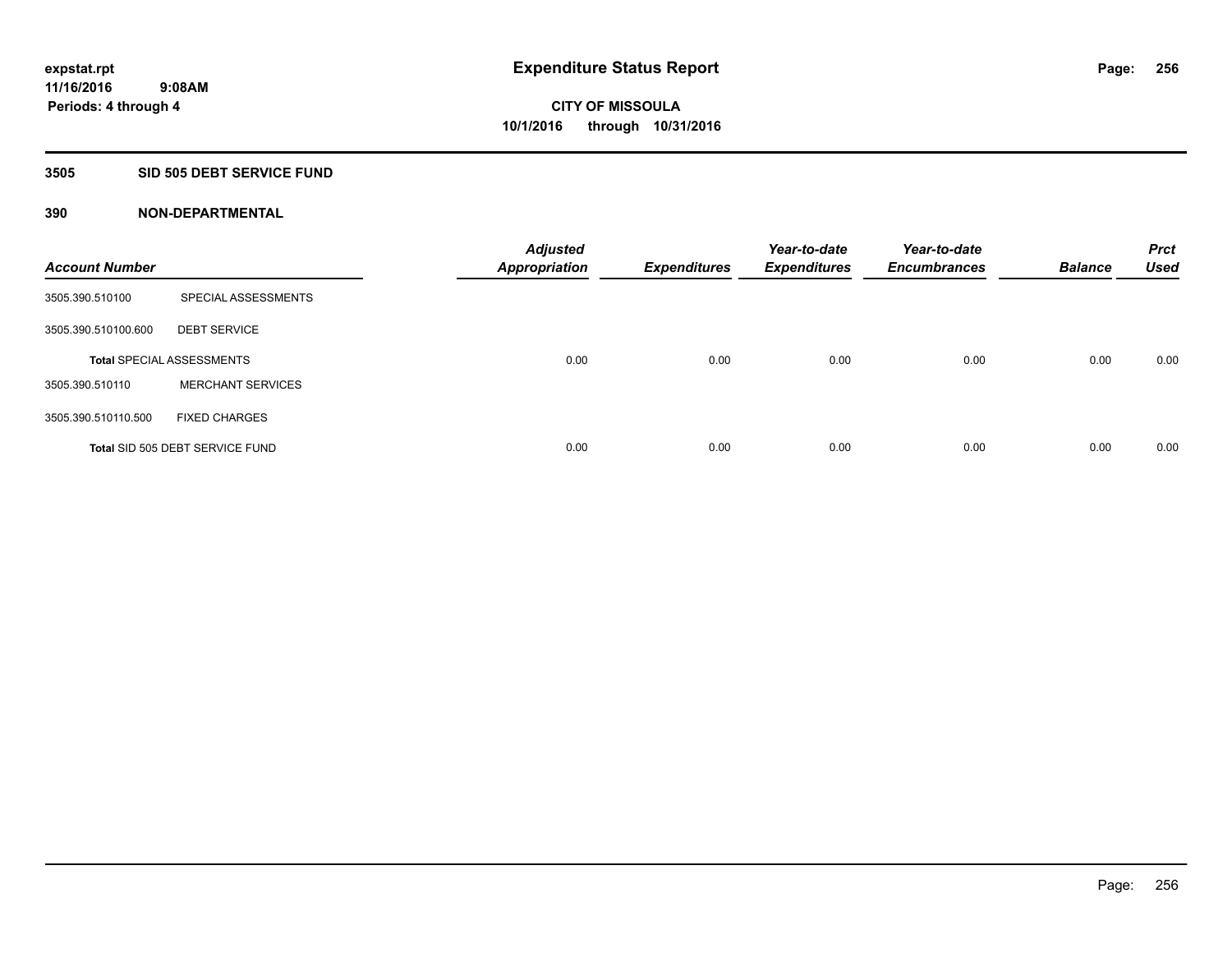#### **3506 SID 506 DEBT SERVICE FUND**

| <b>Account Number</b>                |                         | <b>Adjusted</b><br>Appropriation | <b>Expenditures</b> | Year-to-date<br><b>Expenditures</b> | Year-to-date<br><b>Encumbrances</b> | <b>Balance</b> | <b>Prct</b><br><b>Used</b> |
|--------------------------------------|-------------------------|----------------------------------|---------------------|-------------------------------------|-------------------------------------|----------------|----------------------------|
| 3506.000.520100                      | *** Title Not Found *** |                                  |                     |                                     |                                     |                |                            |
| 3506.000.520100.800                  | OTHER OBJECTS           |                                  |                     |                                     |                                     |                |                            |
| <b>Total *** Title Not Found ***</b> |                         | 0.00                             | 0.00                | 0.00                                | 0.00                                | 0.00           | 0.00                       |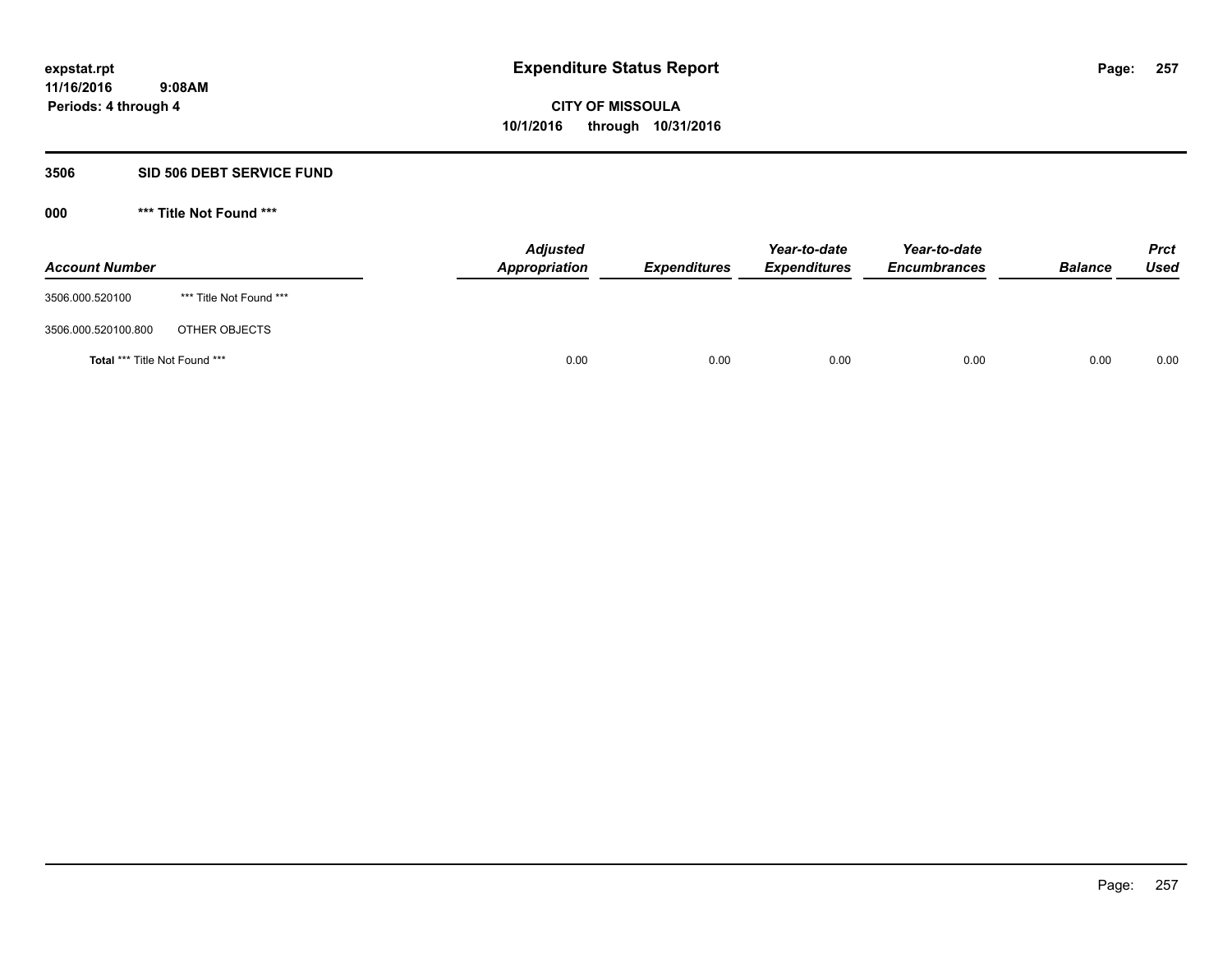## **3506 SID 506 DEBT SERVICE FUND**

| <b>Account Number</b> |                                  | <b>Adjusted</b><br><b>Appropriation</b> | <b>Expenditures</b> | Year-to-date<br><b>Expenditures</b> | Year-to-date<br><b>Encumbrances</b> | <b>Balance</b> | <b>Prct</b><br><b>Used</b> |
|-----------------------|----------------------------------|-----------------------------------------|---------------------|-------------------------------------|-------------------------------------|----------------|----------------------------|
| 3506.390.510100       | SPECIAL ASSESSMENTS              |                                         |                     |                                     |                                     |                |                            |
| 3506.390.510100.600   | <b>DEBT SERVICE</b>              |                                         |                     |                                     |                                     |                |                            |
|                       | <b>Total SPECIAL ASSESSMENTS</b> | 0.00                                    | 0.00                | 0.00                                | 0.00                                | 0.00           | 0.00                       |
| 3506.390.510110       | <b>MERCHANT SERVICES</b>         |                                         |                     |                                     |                                     |                |                            |
| 3506.390.510110.500   | <b>FIXED CHARGES</b>             |                                         |                     |                                     |                                     |                |                            |
|                       | Total SID 506 DEBT SERVICE FUND  | 0.00                                    | 0.00                | 0.00                                | 0.00                                | 0.00           | 0.00                       |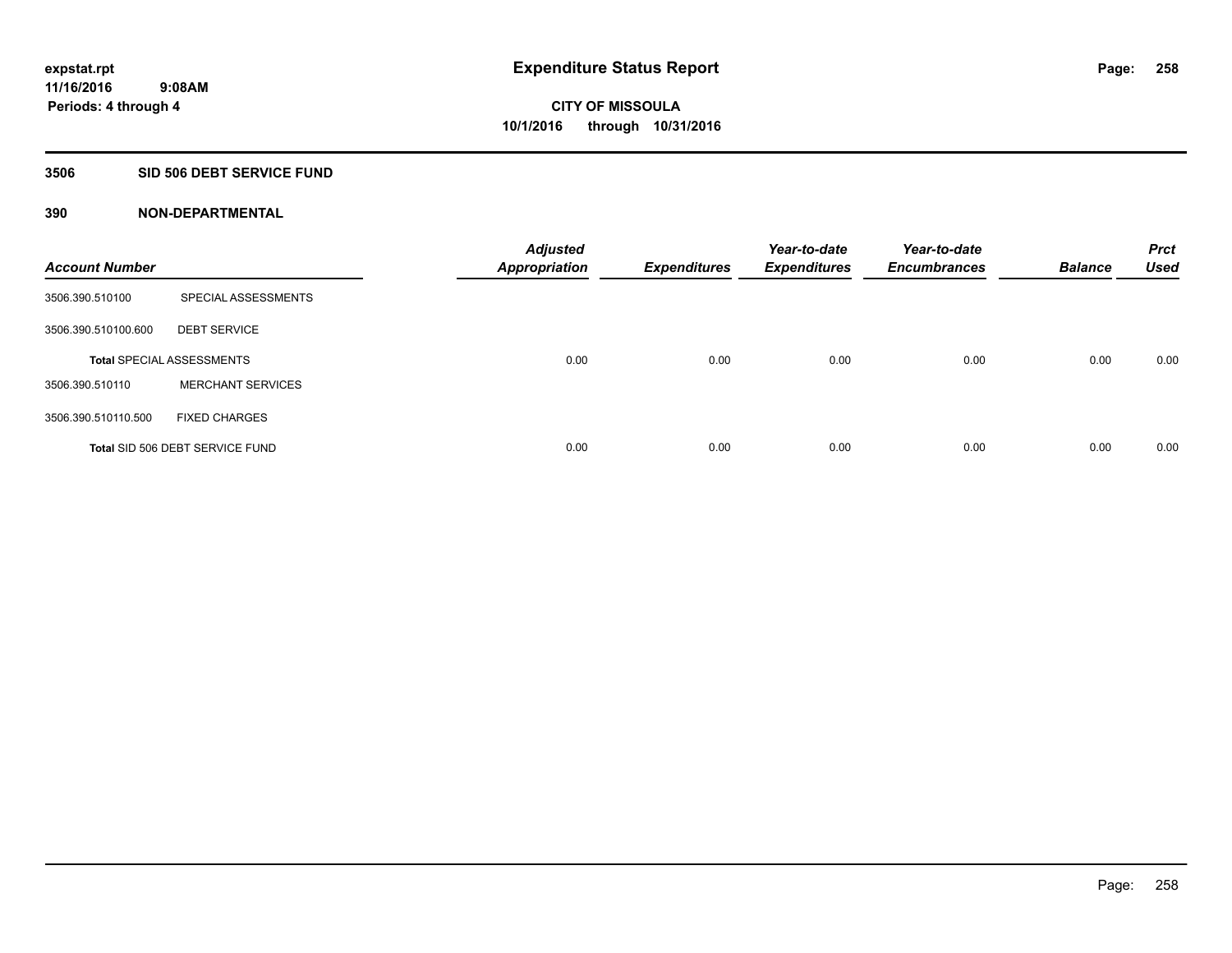#### **3507 SID 507 DEBT SERVICE FUND**

| <b>Account Number</b>         |                         | <b>Adjusted</b><br>Appropriation | <b>Expenditures</b> | Year-to-date<br><b>Expenditures</b> | Year-to-date<br><b>Encumbrances</b> | <b>Balance</b> | <b>Prct</b><br>Used |
|-------------------------------|-------------------------|----------------------------------|---------------------|-------------------------------------|-------------------------------------|----------------|---------------------|
| 3507.000.520100               | *** Title Not Found *** |                                  |                     |                                     |                                     |                |                     |
| 3507.000.520100.800           | OTHER OBJECTS           |                                  |                     |                                     |                                     |                |                     |
| Total *** Title Not Found *** |                         | 0.00                             | 0.00                | 0.00                                | 0.00                                | 0.00           | 0.00                |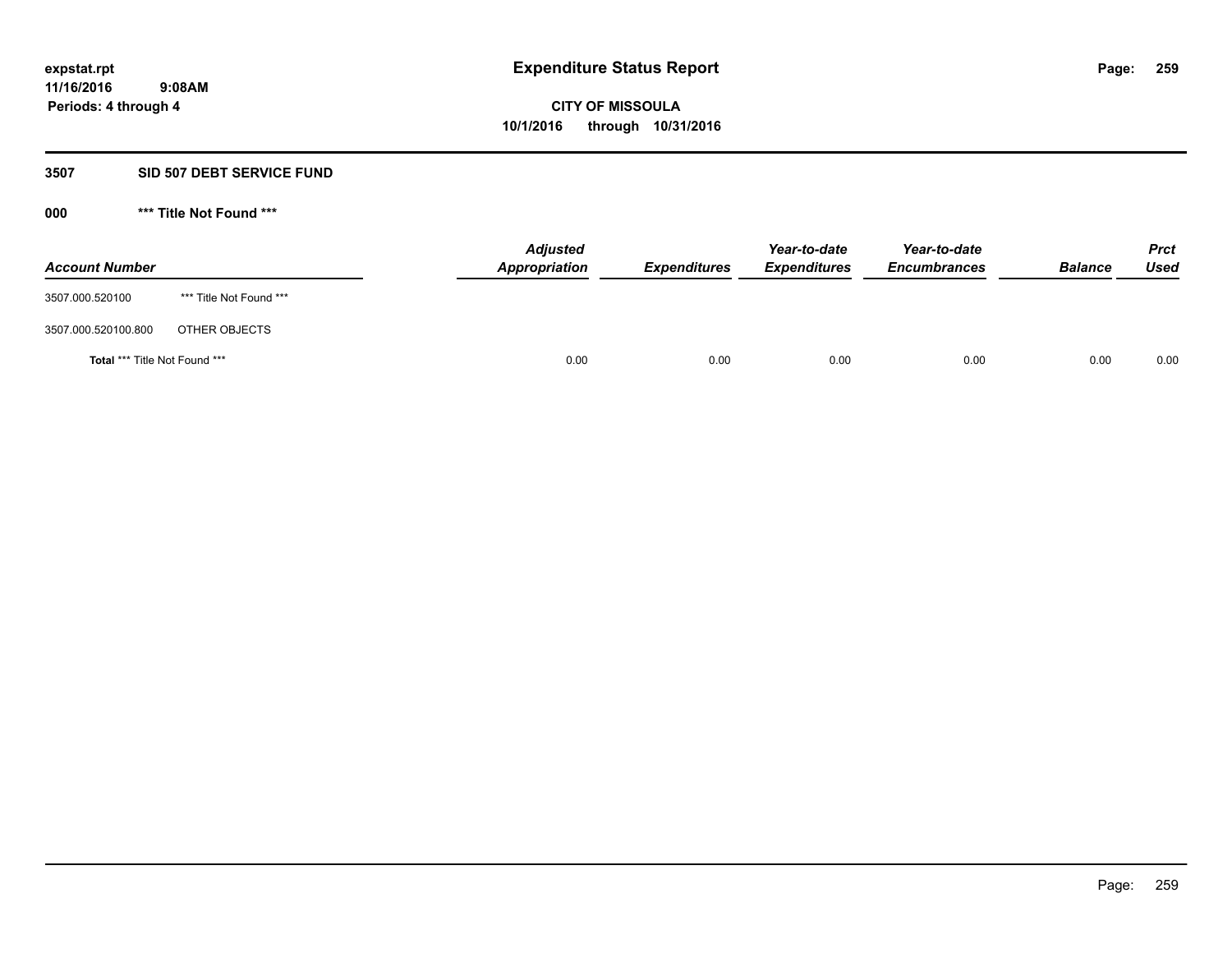### **3507 SID 507 DEBT SERVICE FUND**

| <b>Account Number</b> |                                 | <b>Adjusted</b><br>Appropriation | <b>Expenditures</b> | Year-to-date<br><b>Expenditures</b> | Year-to-date<br><b>Encumbrances</b> | <b>Balance</b> | <b>Prct</b><br><b>Used</b> |
|-----------------------|---------------------------------|----------------------------------|---------------------|-------------------------------------|-------------------------------------|----------------|----------------------------|
| 3507.390.510110       | <b>MERCHANT SERVICES</b>        |                                  |                     |                                     |                                     |                |                            |
| 3507.390.510110.500   | <b>FIXED CHARGES</b>            |                                  |                     |                                     |                                     |                |                            |
|                       | Total SID 507 DEBT SERVICE FUND | 0.00                             | 0.00                | 0.00                                | 0.00                                | 0.00           | 0.00                       |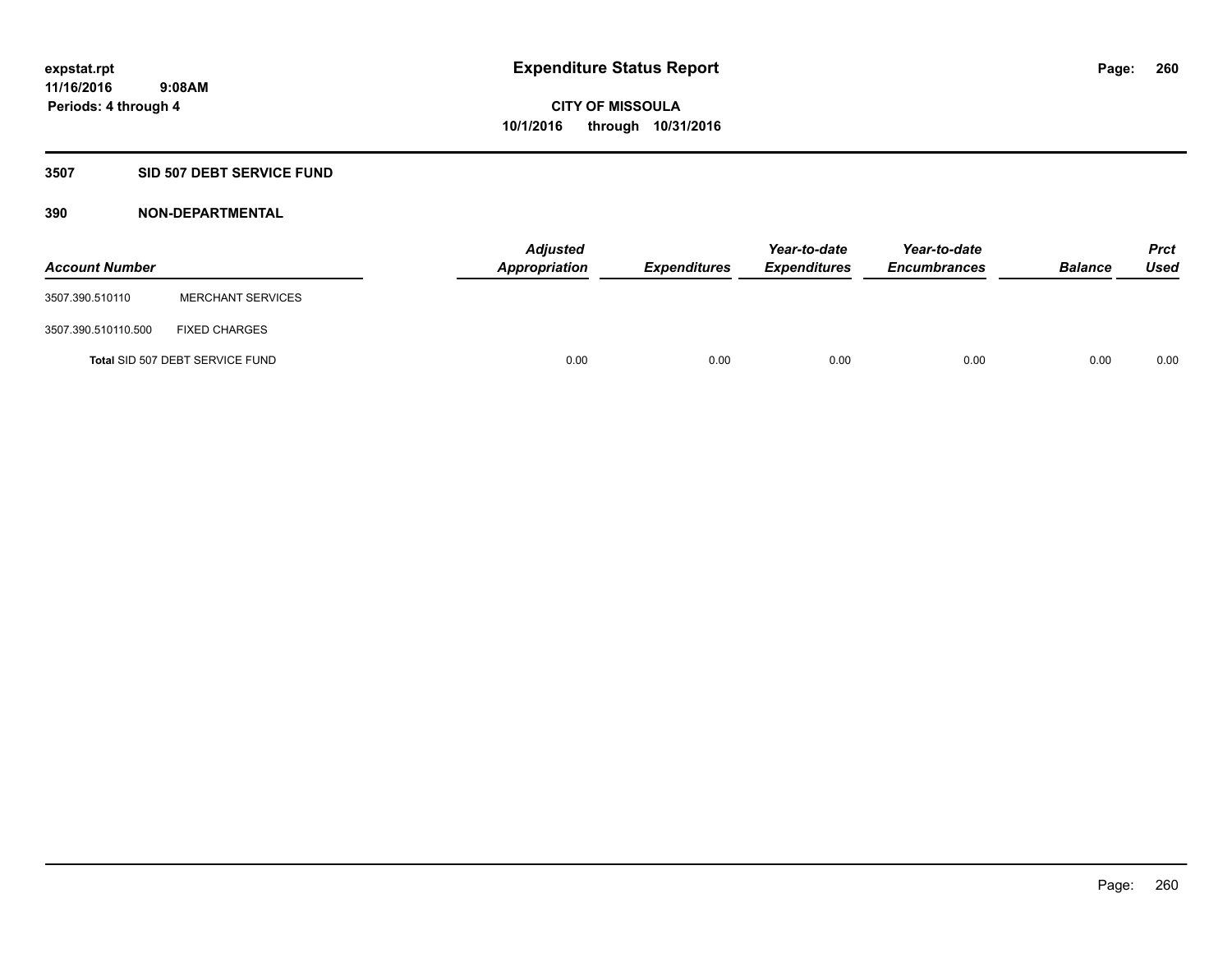### **3508 SID 508 DEBT SERVICE FUND**

| <b>Account Number</b>         |                         | <b>Adjusted</b><br>Appropriation | <b>Expenditures</b> | Year-to-date<br><b>Expenditures</b> | Year-to-date<br><b>Encumbrances</b> | <b>Balance</b> | <b>Prct</b><br>Used |
|-------------------------------|-------------------------|----------------------------------|---------------------|-------------------------------------|-------------------------------------|----------------|---------------------|
| 3508.000.520100               | *** Title Not Found *** |                                  |                     |                                     |                                     |                |                     |
| 3508.000.520100.800           | OTHER OBJECTS           |                                  |                     |                                     |                                     |                |                     |
| Total *** Title Not Found *** |                         | 0.00                             | 0.00                | 0.00                                | 0.00                                | 0.00           | 0.00                |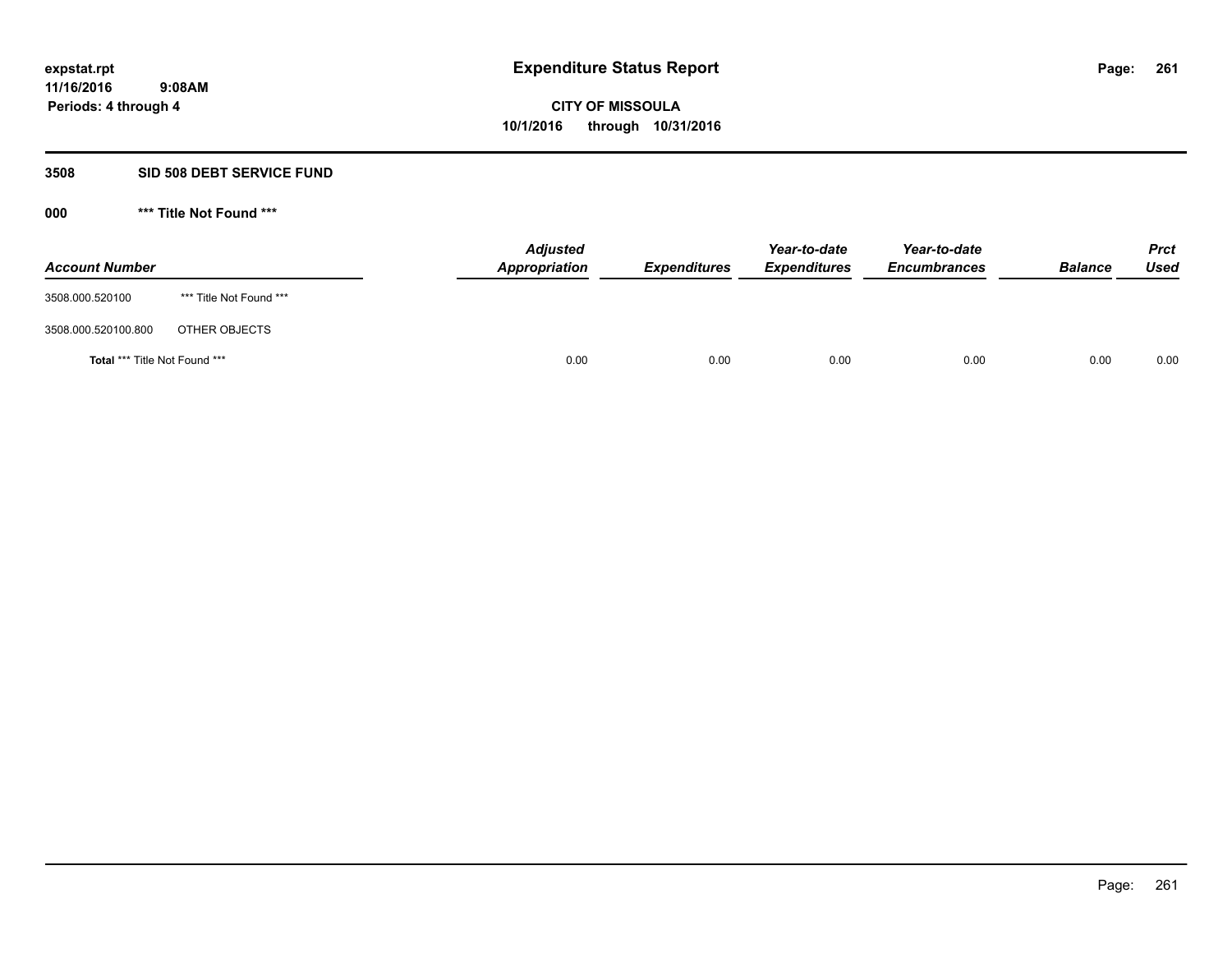## **3508 SID 508 DEBT SERVICE FUND**

| <b>Account Number</b> |                                 | <b>Adjusted</b><br>Appropriation | <b>Expenditures</b> | Year-to-date<br><b>Expenditures</b> | Year-to-date<br><b>Encumbrances</b> | <b>Balance</b> | <b>Prct</b><br><b>Used</b> |
|-----------------------|---------------------------------|----------------------------------|---------------------|-------------------------------------|-------------------------------------|----------------|----------------------------|
| 3508.390.510110       | <b>MERCHANT SERVICES</b>        |                                  |                     |                                     |                                     |                |                            |
| 3508.390.510110.500   | <b>FIXED CHARGES</b>            |                                  |                     |                                     |                                     |                |                            |
|                       | Total SID 508 DEBT SERVICE FUND | 0.00                             | 0.00                | 0.00                                | 0.00                                | 0.00           | 0.00                       |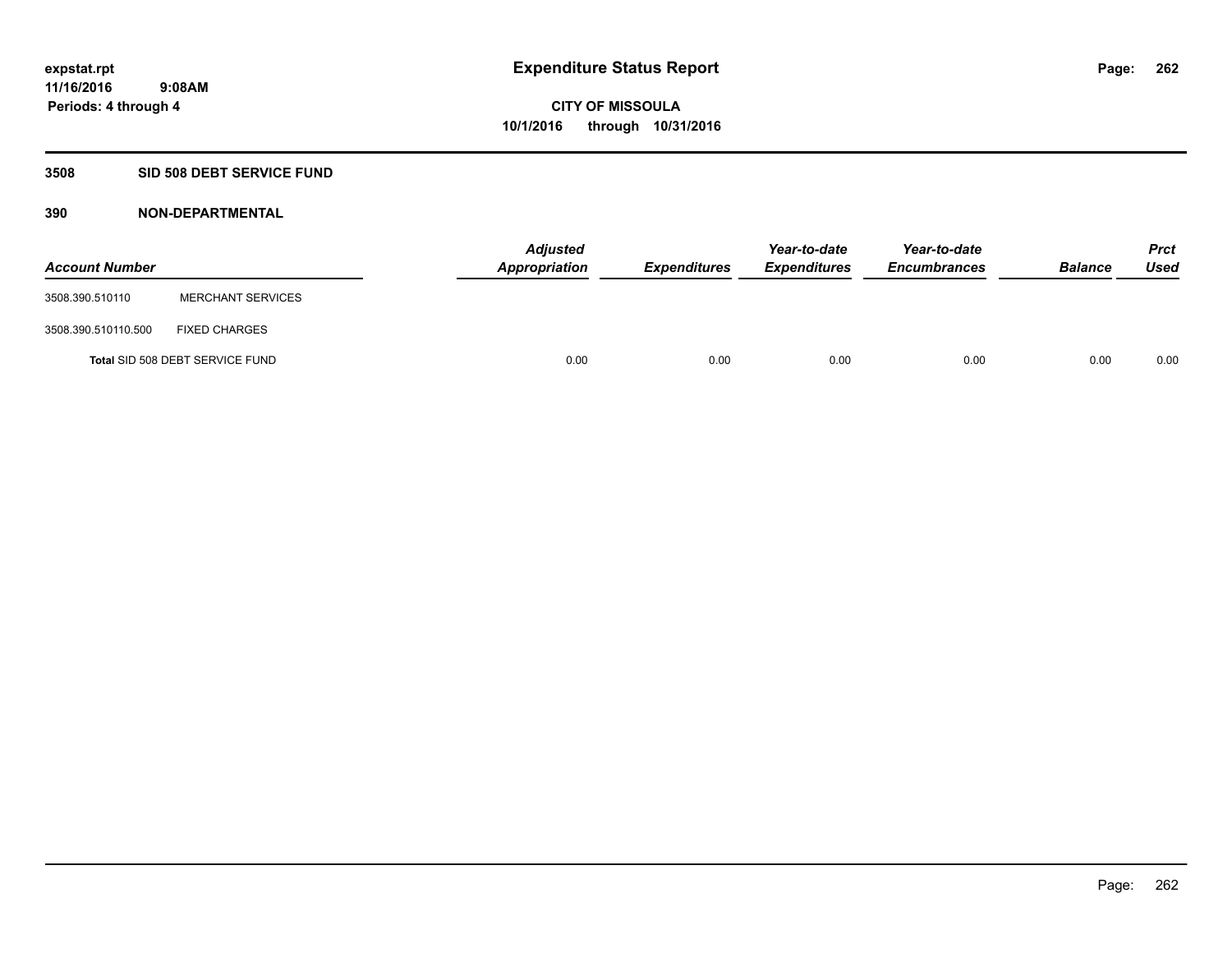### **3510 SID 510 DEBT SERVICE FUND**

| <b>Account Number</b>                |                         | <b>Adjusted</b><br><b>Appropriation</b> | <b>Expenditures</b> | Year-to-date<br><b>Expenditures</b> | Year-to-date<br><b>Encumbrances</b> | <b>Balance</b> | <b>Prct</b><br><b>Used</b> |
|--------------------------------------|-------------------------|-----------------------------------------|---------------------|-------------------------------------|-------------------------------------|----------------|----------------------------|
| 3510.000.520100                      | *** Title Not Found *** |                                         |                     |                                     |                                     |                |                            |
| 3510.000.520100.800                  | OTHER OBJECTS           |                                         |                     |                                     |                                     |                |                            |
| <b>Total *** Title Not Found ***</b> |                         | 0.00                                    | 0.00                | 0.00                                | 0.00                                | 0.00           | 0.00                       |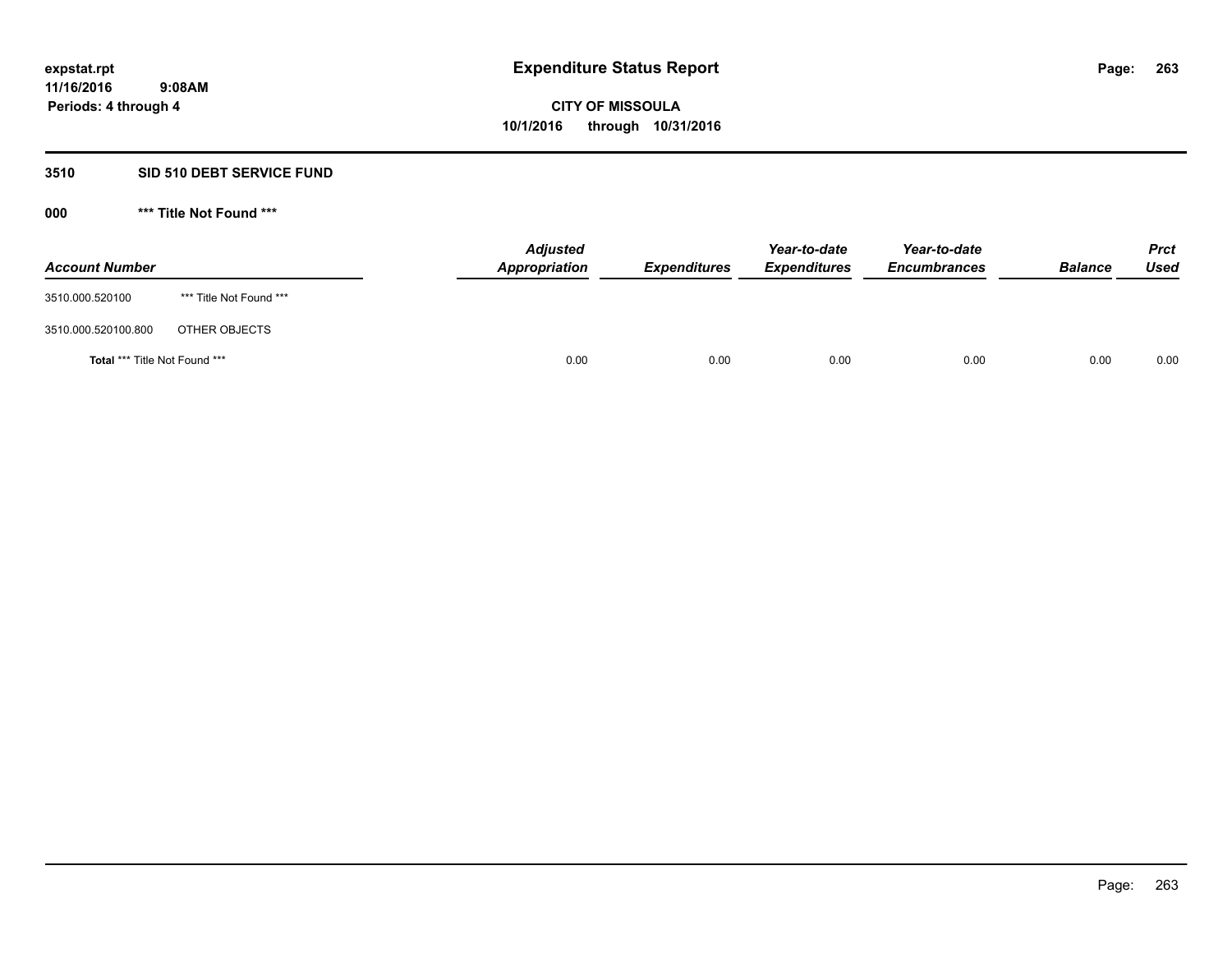## **3510 SID 510 DEBT SERVICE FUND**

| <b>Account Number</b> |                                  | <b>Adjusted</b><br><b>Appropriation</b> | <b>Expenditures</b> | Year-to-date<br><b>Expenditures</b> | Year-to-date<br><b>Encumbrances</b> | <b>Balance</b> | <b>Prct</b><br><b>Used</b> |
|-----------------------|----------------------------------|-----------------------------------------|---------------------|-------------------------------------|-------------------------------------|----------------|----------------------------|
| 3510.390.510100       | SPECIAL ASSESSMENTS              |                                         |                     |                                     |                                     |                |                            |
| 3510.390.510100.600   | <b>DEBT SERVICE</b>              |                                         |                     |                                     |                                     |                |                            |
|                       | <b>Total SPECIAL ASSESSMENTS</b> | 0.00                                    | 0.00                | 0.00                                | 0.00                                | 0.00           | 0.00                       |
| 3510.390.510110       | <b>MERCHANT SERVICES</b>         |                                         |                     |                                     |                                     |                |                            |
| 3510.390.510110.500   | <b>FIXED CHARGES</b>             |                                         |                     |                                     |                                     |                |                            |
|                       | Total SID 510 DEBT SERVICE FUND  | 0.00                                    | 0.00                | 0.00                                | 0.00                                | 0.00           | 0.00                       |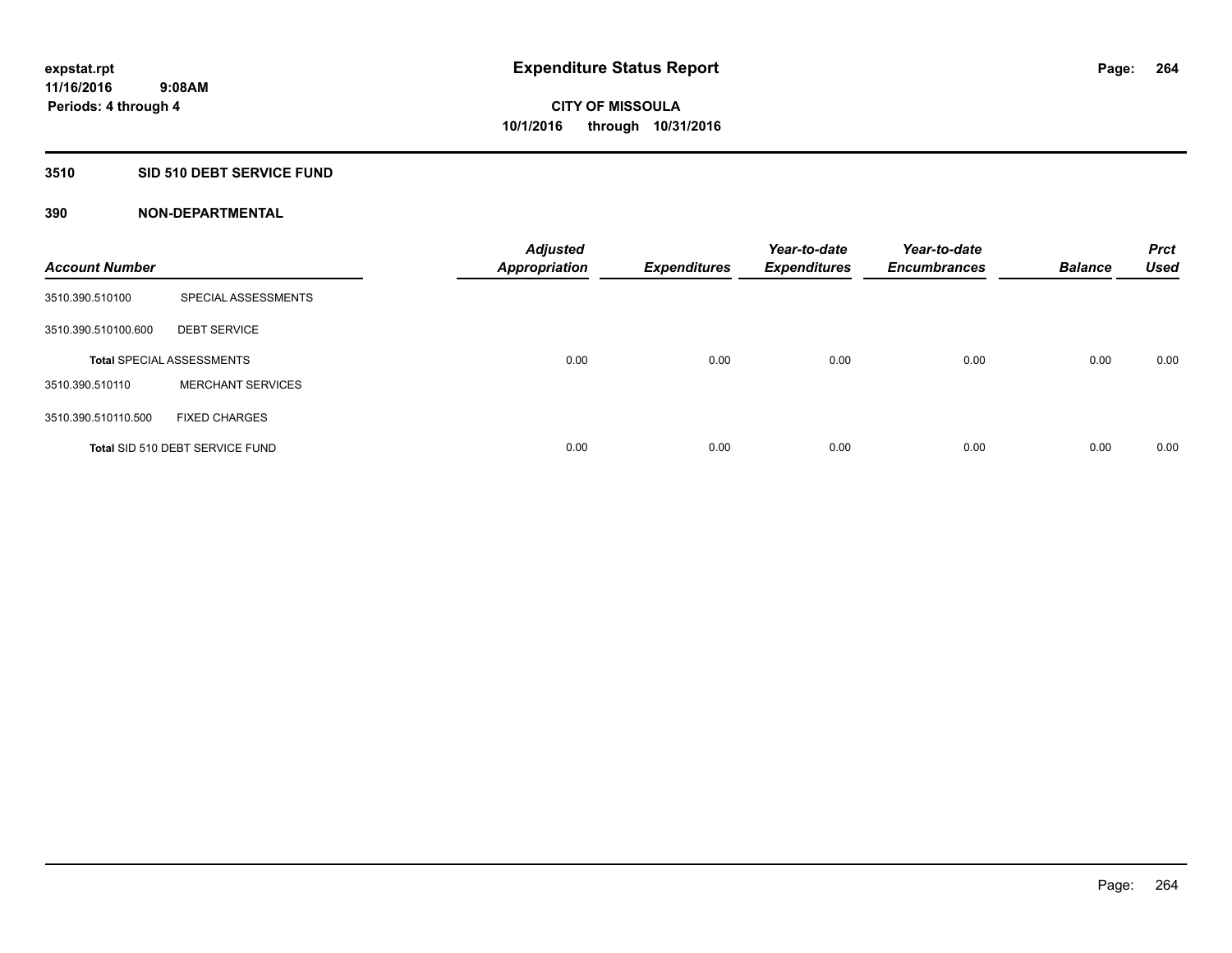## **3511 SID 511 DEBT SERVICE FUND**

| <b>Account Number</b>                |                         | <b>Adjusted</b><br><b>Appropriation</b> | <b>Expenditures</b> | Year-to-date<br><b>Expenditures</b> | Year-to-date<br><b>Encumbrances</b> | <b>Balance</b> | <b>Prct</b><br><b>Used</b> |
|--------------------------------------|-------------------------|-----------------------------------------|---------------------|-------------------------------------|-------------------------------------|----------------|----------------------------|
| 3511.000.520100                      | *** Title Not Found *** |                                         |                     |                                     |                                     |                |                            |
| 3511.000.520100.800                  | OTHER OBJECTS           |                                         |                     |                                     |                                     |                |                            |
| <b>Total *** Title Not Found ***</b> |                         | 0.00                                    | 0.00                | 0.00                                | 0.00                                | 0.00           | 0.00                       |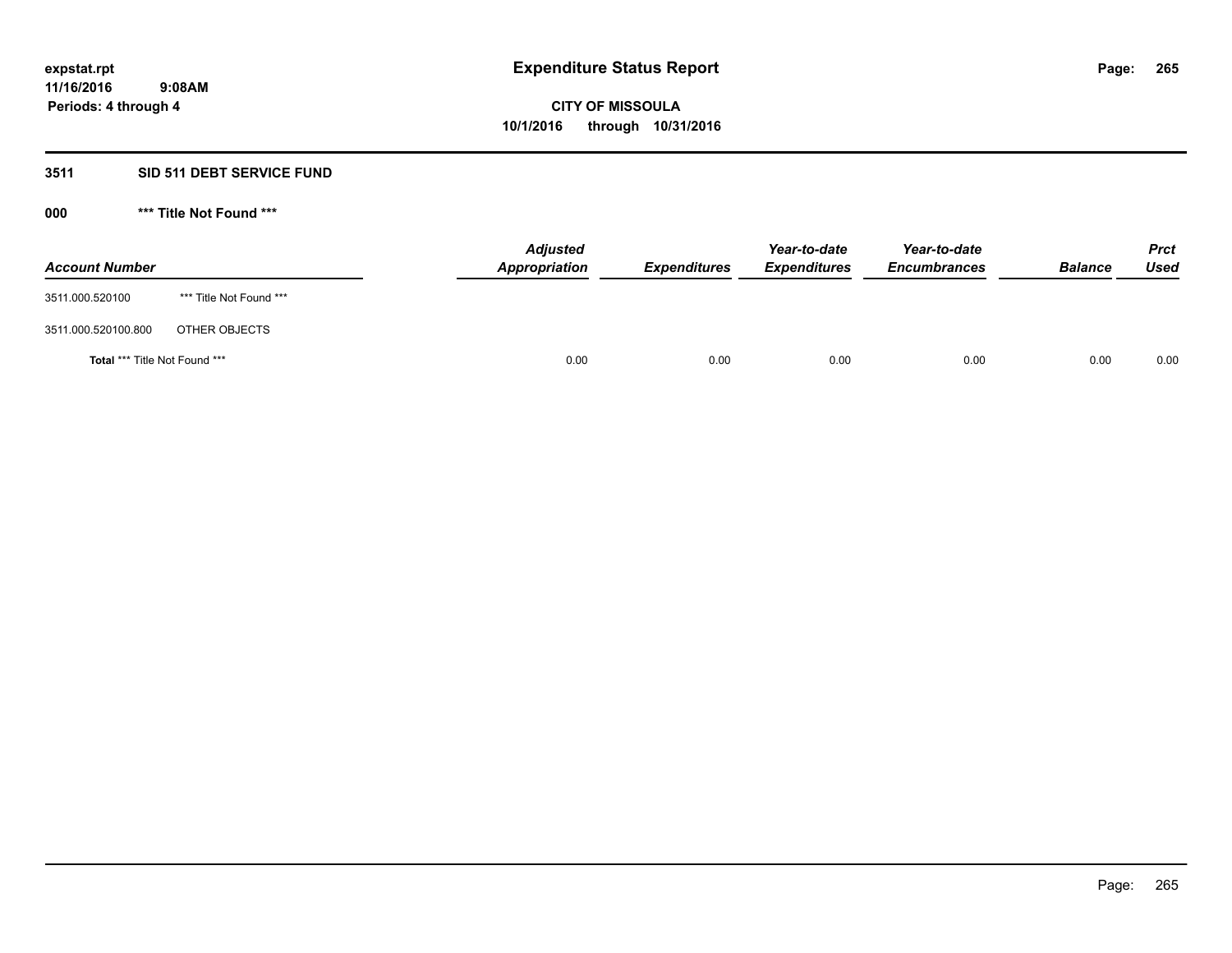## **3511 SID 511 DEBT SERVICE FUND**

| <b>Account Number</b> |                                  | <b>Adjusted</b><br>Appropriation | <b>Expenditures</b> | Year-to-date<br><b>Expenditures</b> | Year-to-date<br><b>Encumbrances</b> | <b>Balance</b> | <b>Prct</b><br><b>Used</b> |
|-----------------------|----------------------------------|----------------------------------|---------------------|-------------------------------------|-------------------------------------|----------------|----------------------------|
| 3511.390.510100       | SPECIAL ASSESSMENTS              |                                  |                     |                                     |                                     |                |                            |
| 3511.390.510100.600   | <b>DEBT SERVICE</b>              |                                  |                     |                                     |                                     |                |                            |
|                       | <b>Total SPECIAL ASSESSMENTS</b> | 0.00                             | 0.00                | 0.00                                | 0.00                                | 0.00           | 0.00                       |
| 3511.390.510110       | <b>MERCHANT SERVICES</b>         |                                  |                     |                                     |                                     |                |                            |
| 3511.390.510110.500   | <b>FIXED CHARGES</b>             |                                  |                     |                                     |                                     |                |                            |
|                       | <b>Total MERCHANT SERVICES</b>   | 0.00                             | 0.00                | 0.00                                | 0.00                                | 0.00           | 0.00                       |
|                       | Total SID 511 DEBT SERVICE FUND  | 0.00                             | 0.00                | 0.00                                | 0.00                                | 0.00           | 0.00                       |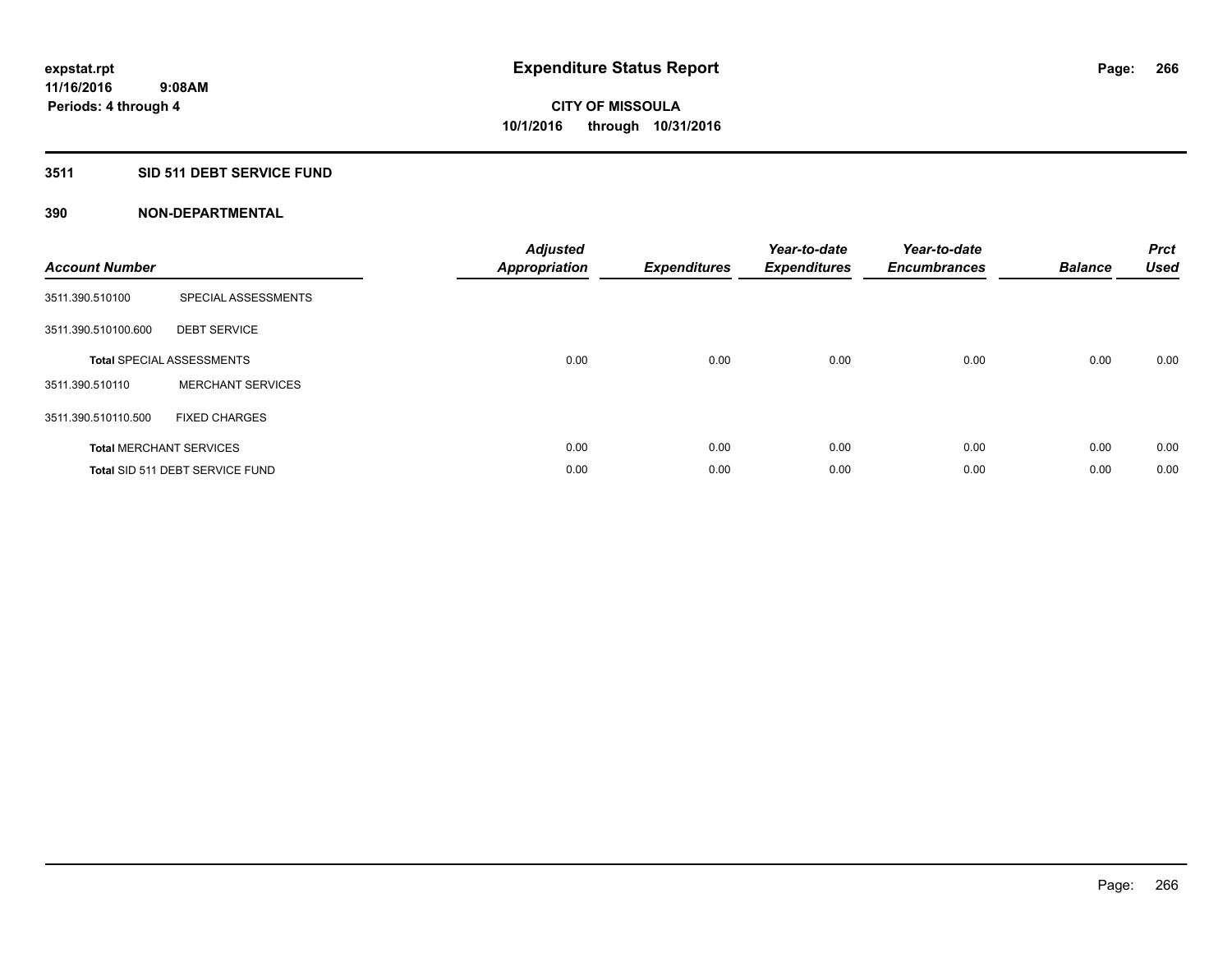## **3512 SID 512 DEBT SERVICE FUND**

|                                |                                  | <b>Adjusted</b>      |                     | Year-to-date        | Year-to-date        |                | <b>Prct</b> |
|--------------------------------|----------------------------------|----------------------|---------------------|---------------------|---------------------|----------------|-------------|
| <b>Account Number</b>          |                                  | <b>Appropriation</b> | <b>Expenditures</b> | <b>Expenditures</b> | <b>Encumbrances</b> | <b>Balance</b> | <b>Used</b> |
| 3512.390.510100                | SPECIAL ASSESSMENTS              |                      |                     |                     |                     |                |             |
| 3512.390.510100.600            | <b>DEBT SERVICE</b>              |                      |                     |                     |                     |                |             |
| 3512.390.510100.620.000        | <b>INTEREST / SERVICE FEES</b>   | 0.00                 | 0.00                | 350.00              | 0.00                | $-350.00$      | 0.00        |
|                                | <b>Total SPECIAL ASSESSMENTS</b> | 0.00                 | 0.00                | 350.00              | 0.00                | $-350.00$      | 0.00        |
| 3512.390.510110                | <b>MERCHANT SERVICES</b>         |                      |                     |                     |                     |                |             |
| 3512.390.510110.500            | <b>FIXED CHARGES</b>             |                      |                     |                     |                     |                |             |
| <b>Total FIXED CHARGES</b>     |                                  | 0.00                 | 0.00                | 0.00                | 0.00                | 0.00           | 0.00        |
| <b>Total MERCHANT SERVICES</b> |                                  | 0.00                 | 0.00                | 0.00                | 0.00                | 0.00           | 0.00        |
|                                | Total SID 512 DEBT SERVICE FUND  | 0.00                 | 0.00                | 350.00              | 0.00                | $-350.00$      | 0.00        |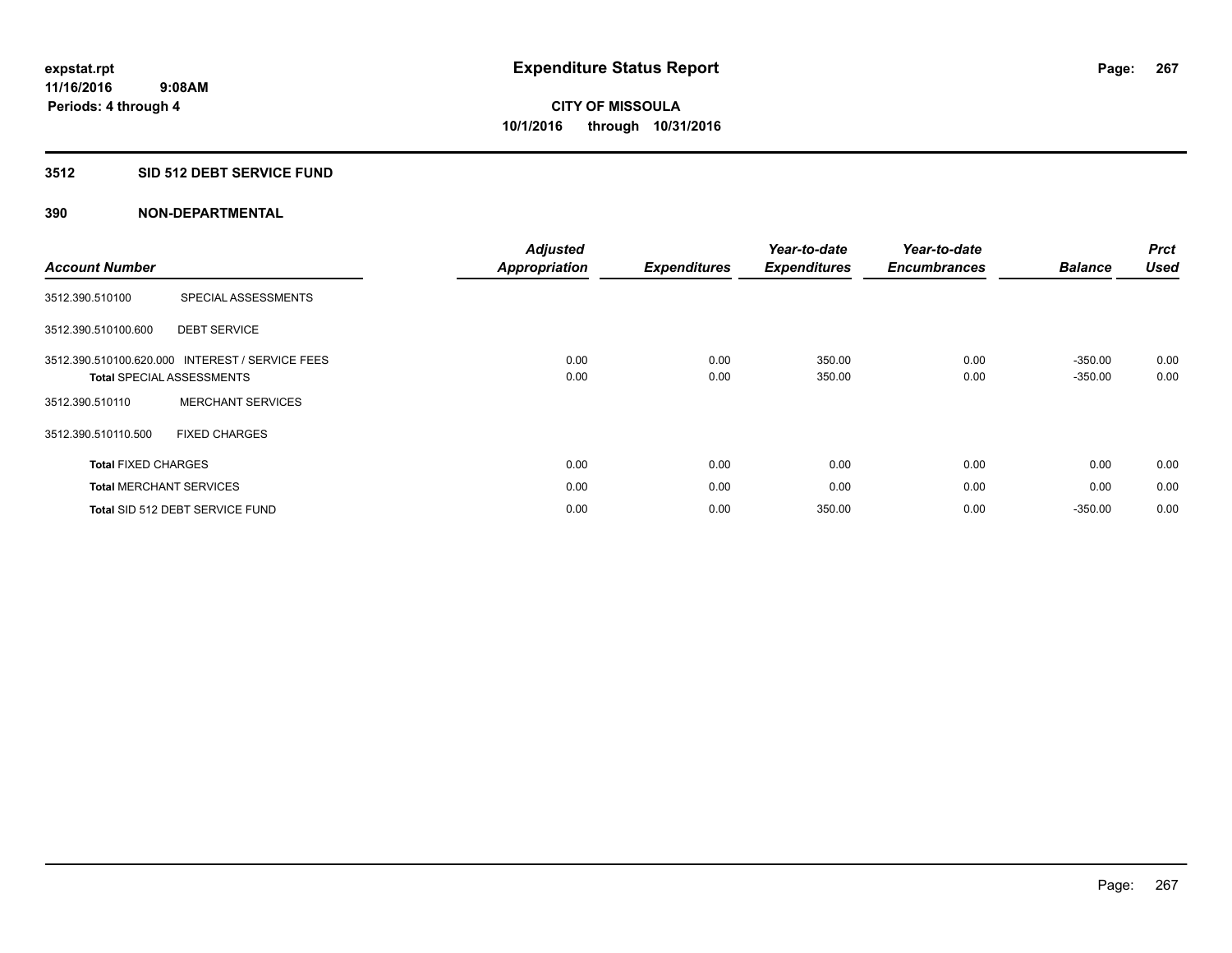## **3513 SID 513 DEBT SERVICE FUND**

## **280 PUBLIC WORKS OPERATIONS**

| <b>Account Number</b>          |                                      | <b>Adjusted</b><br><b>Appropriation</b> | <b>Expenditures</b> | Year-to-date<br><b>Expenditures</b> | Year-to-date<br><b>Encumbrances</b> | <b>Balance</b> | <b>Prct</b><br><b>Used</b> |
|--------------------------------|--------------------------------------|-----------------------------------------|---------------------|-------------------------------------|-------------------------------------|----------------|----------------------------|
| 3513.280.510110                | <b>MERCHANT SERVICES</b>             |                                         |                     |                                     |                                     |                |                            |
| 3513.280.510110.500            | <b>FIXED CHARGES</b>                 |                                         |                     |                                     |                                     |                |                            |
| <b>Total MERCHANT SERVICES</b> |                                      | 0.00                                    | 0.00                | 0.00                                | 0.00                                | 0.00           | 0.00                       |
| 3513.280.521000                | INTERFUND OPERATING TRANSFERS        |                                         |                     |                                     |                                     |                |                            |
| 3513.280.521000.800            | OTHER OBJECTS                        |                                         |                     |                                     |                                     |                |                            |
|                                | <b>Total PUBLIC WORKS OPERATIONS</b> | 0.00                                    | 0.00                | 0.00                                | 0.00                                | 0.00           | 0.00                       |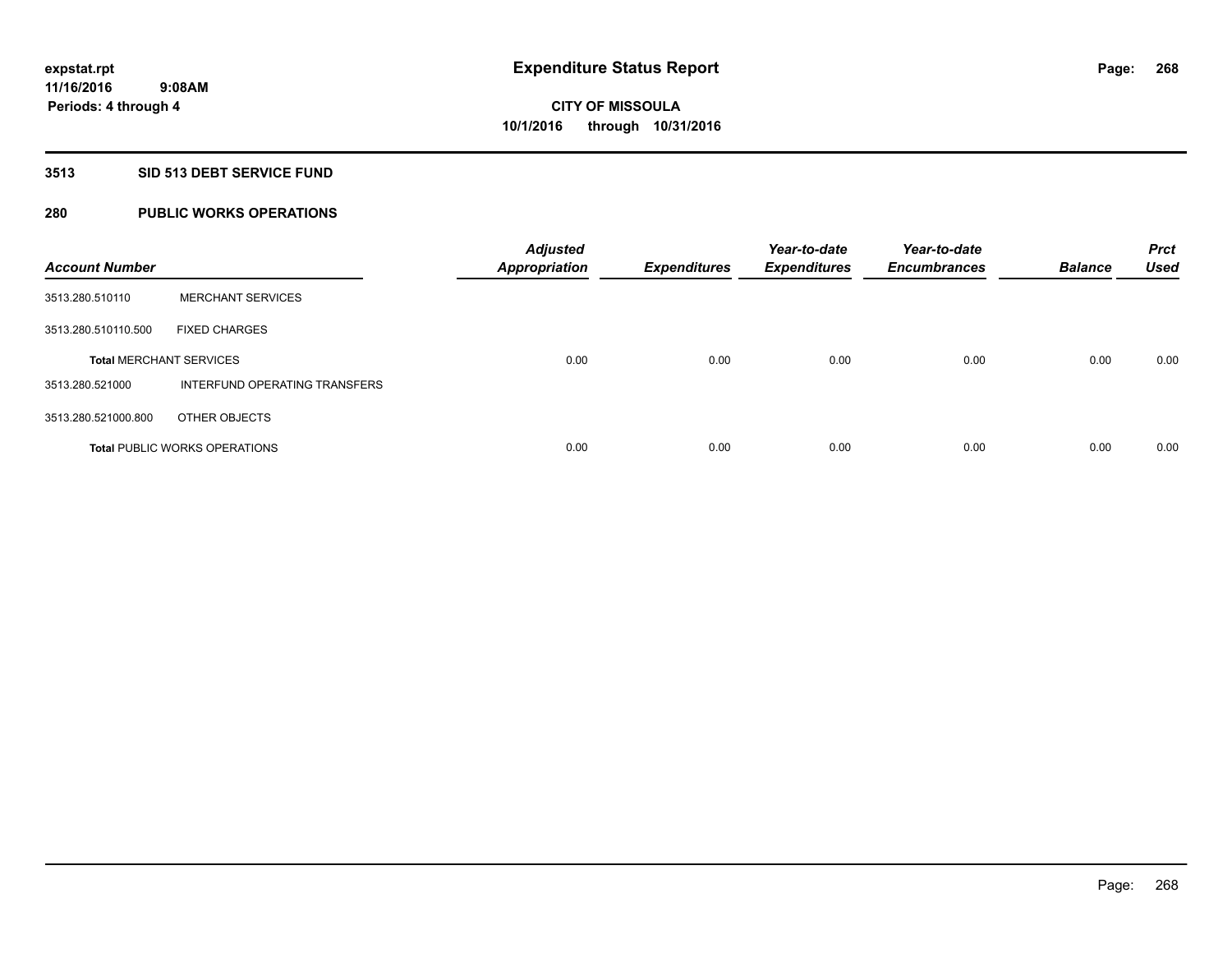### **3513 SID 513 DEBT SERVICE FUND**

|                                |                                  | <b>Adjusted</b>      |                     | Year-to-date        | Year-to-date        |                | <b>Prct</b> |
|--------------------------------|----------------------------------|----------------------|---------------------|---------------------|---------------------|----------------|-------------|
| <b>Account Number</b>          |                                  | <b>Appropriation</b> | <b>Expenditures</b> | <b>Expenditures</b> | <b>Encumbrances</b> | <b>Balance</b> | <b>Used</b> |
| 3513.390.510100                | SPECIAL ASSESSMENTS              |                      |                     |                     |                     |                |             |
| 3513.390.510100.600            | <b>DEBT SERVICE</b>              |                      |                     |                     |                     |                |             |
| <b>Total DEBT SERVICE</b>      |                                  | 0.00                 | 0.00                | 0.00                | 0.00                | 0.00           | 0.00        |
| 3513.390.510100.800            | OTHER OBJECTS                    |                      |                     |                     |                     |                |             |
|                                | <b>Total SPECIAL ASSESSMENTS</b> | 0.00                 | 0.00                | 0.00                | 0.00                | 0.00           | 0.00        |
| 3513.390.510110                | <b>MERCHANT SERVICES</b>         |                      |                     |                     |                     |                |             |
| 3513.390.510110.500            | <b>FIXED CHARGES</b>             |                      |                     |                     |                     |                |             |
| <b>Total MERCHANT SERVICES</b> |                                  | 0.00                 | 0.00                | 0.00                | 0.00                | 0.00           | 0.00        |
| 3513.390.521000                | INTERFUND OPERATING TRANSFERS    |                      |                     |                     |                     |                |             |
| 3513.390.521000.800            | OTHER OBJECTS                    |                      |                     |                     |                     |                |             |
|                                | Total SID 513 DEBT SERVICE FUND  | 0.00                 | 0.00                | 0.00                | 0.00                | 0.00           | 0.00        |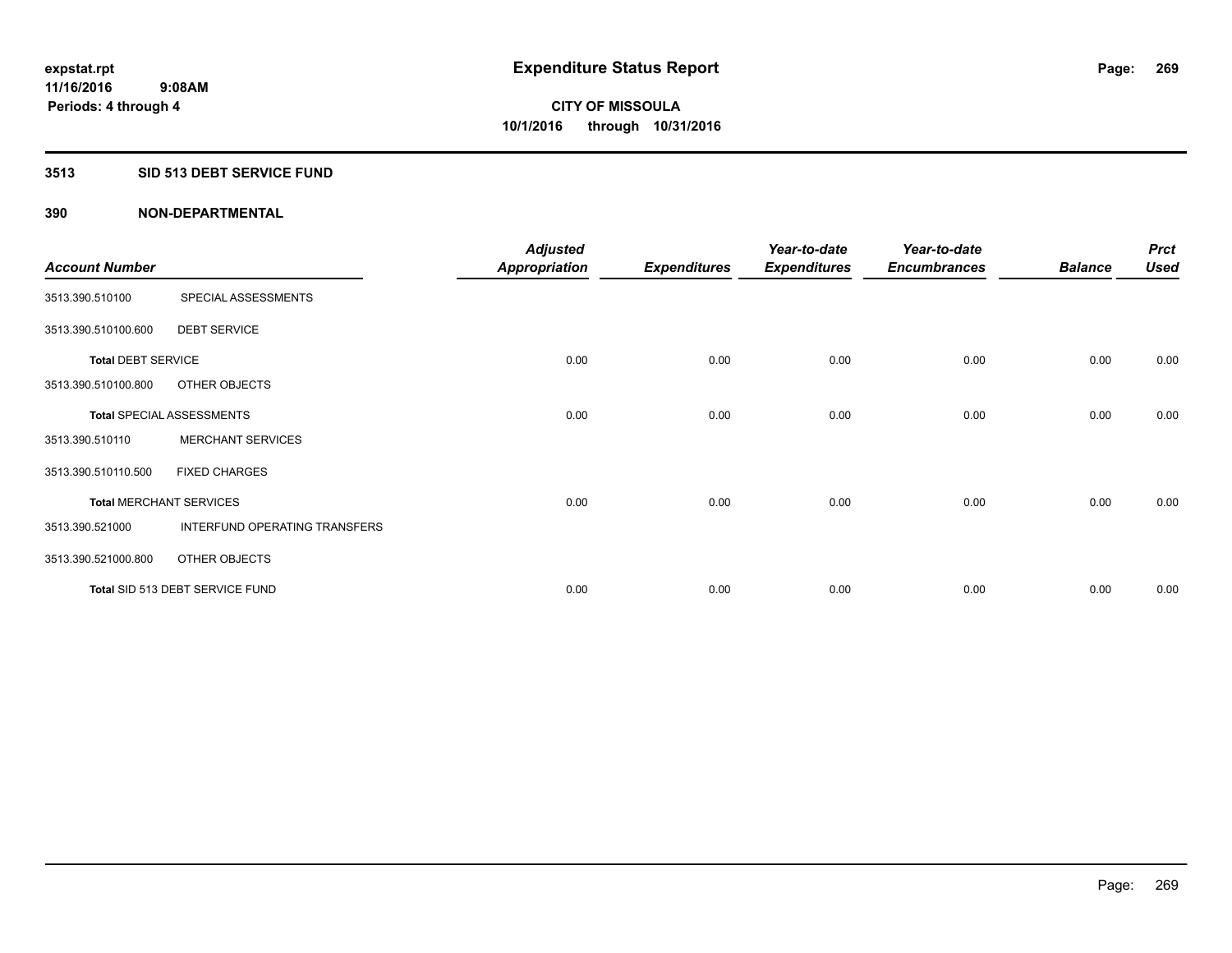### **3514 SID 514 DEBT SERVICE FUND**

| <b>Account Number</b>                |                         | <b>Adjusted</b><br><b>Appropriation</b> | <b>Expenditures</b> | Year-to-date<br><b>Expenditures</b> | Year-to-date<br><b>Encumbrances</b> | <b>Balance</b> | <b>Prct</b><br><b>Used</b> |
|--------------------------------------|-------------------------|-----------------------------------------|---------------------|-------------------------------------|-------------------------------------|----------------|----------------------------|
| 3514.000.520100                      | *** Title Not Found *** |                                         |                     |                                     |                                     |                |                            |
| 3514.000.520100.800                  | OTHER OBJECTS           |                                         |                     |                                     |                                     |                |                            |
| <b>Total *** Title Not Found ***</b> |                         | 0.00                                    | 0.00                | 0.00                                | 0.00                                | 0.00           | 0.00                       |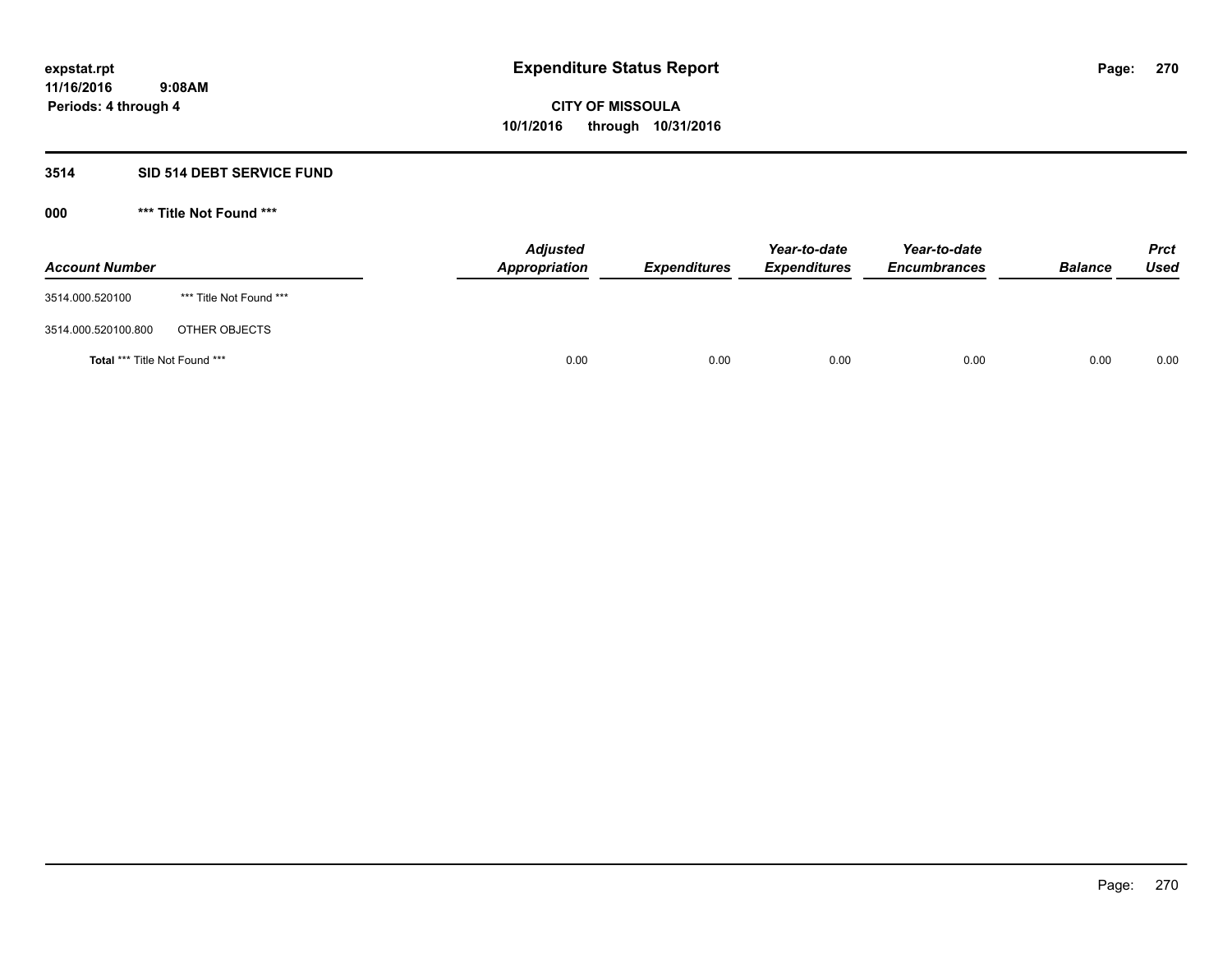## **3514 SID 514 DEBT SERVICE FUND**

| <b>Account Number</b> |                                  | <b>Adjusted</b><br>Appropriation | <b>Expenditures</b> | Year-to-date<br><b>Expenditures</b> | Year-to-date<br><b>Encumbrances</b> | <b>Balance</b> | <b>Prct</b><br><b>Used</b> |
|-----------------------|----------------------------------|----------------------------------|---------------------|-------------------------------------|-------------------------------------|----------------|----------------------------|
| 3514.390.510100       | SPECIAL ASSESSMENTS              |                                  |                     |                                     |                                     |                |                            |
| 3514.390.510100.600   | <b>DEBT SERVICE</b>              |                                  |                     |                                     |                                     |                |                            |
|                       | <b>Total SPECIAL ASSESSMENTS</b> | 0.00                             | 0.00                | 0.00                                | 0.00                                | 0.00           | 0.00                       |
| 3514.390.510110       | <b>MERCHANT SERVICES</b>         |                                  |                     |                                     |                                     |                |                            |
| 3514.390.510110.500   | <b>FIXED CHARGES</b>             |                                  |                     |                                     |                                     |                |                            |
|                       | <b>Total MERCHANT SERVICES</b>   | 0.00                             | 0.00                | 0.00                                | 0.00                                | 0.00           | 0.00                       |
|                       | Total SID 514 DEBT SERVICE FUND  | 0.00                             | 0.00                | 0.00                                | 0.00                                | 0.00           | 0.00                       |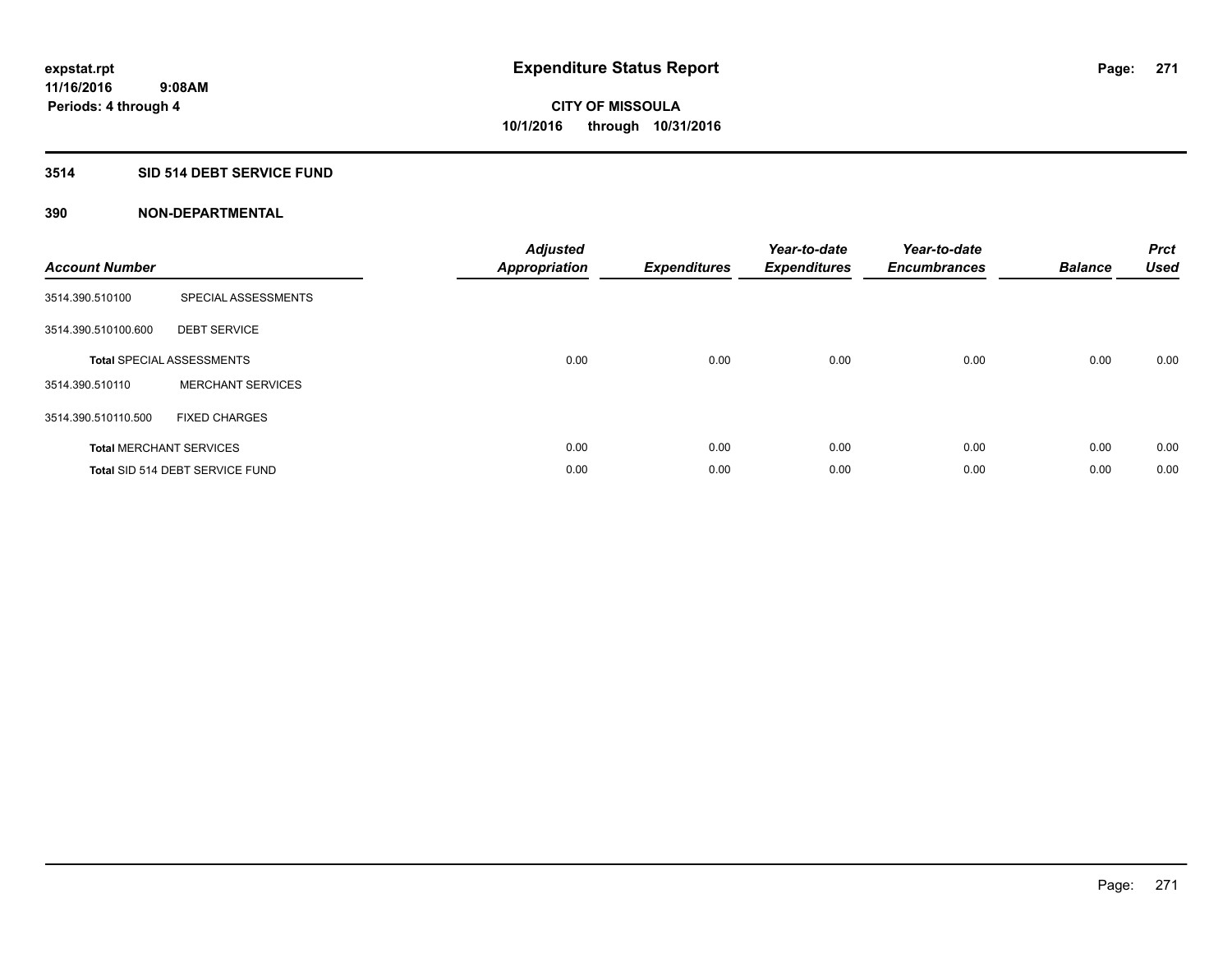## **3515 SID 515 DEBT SERVICE FUND**

| <b>Account Number</b>     |                                  | <b>Adjusted</b><br><b>Appropriation</b> | <b>Expenditures</b> | Year-to-date<br><b>Expenditures</b> | Year-to-date<br><b>Encumbrances</b> | <b>Balance</b> | <b>Prct</b><br><b>Used</b> |
|---------------------------|----------------------------------|-----------------------------------------|---------------------|-------------------------------------|-------------------------------------|----------------|----------------------------|
|                           |                                  |                                         |                     |                                     |                                     |                |                            |
| 3515.390.510100           | SPECIAL ASSESSMENTS              |                                         |                     |                                     |                                     |                |                            |
| 3515.390.510100.600       | <b>DEBT SERVICE</b>              |                                         |                     |                                     |                                     |                |                            |
| <b>Total DEBT SERVICE</b> |                                  | 0.00                                    | 0.00                | 0.00                                | 0.00                                | 0.00           | 0.00                       |
| 3515.390.510100.800       | OTHER OBJECTS                    |                                         |                     |                                     |                                     |                |                            |
|                           | <b>Total SPECIAL ASSESSMENTS</b> | 0.00                                    | 0.00                | 0.00                                | 0.00                                | 0.00           | 0.00                       |
| 3515.390.510110           | <b>MERCHANT SERVICES</b>         |                                         |                     |                                     |                                     |                |                            |
| 3515.390.510110.500       | <b>FIXED CHARGES</b>             |                                         |                     |                                     |                                     |                |                            |
|                           | Total SID 515 DEBT SERVICE FUND  | 0.00                                    | 0.00                | 0.00                                | 0.00                                | 0.00           | 0.00                       |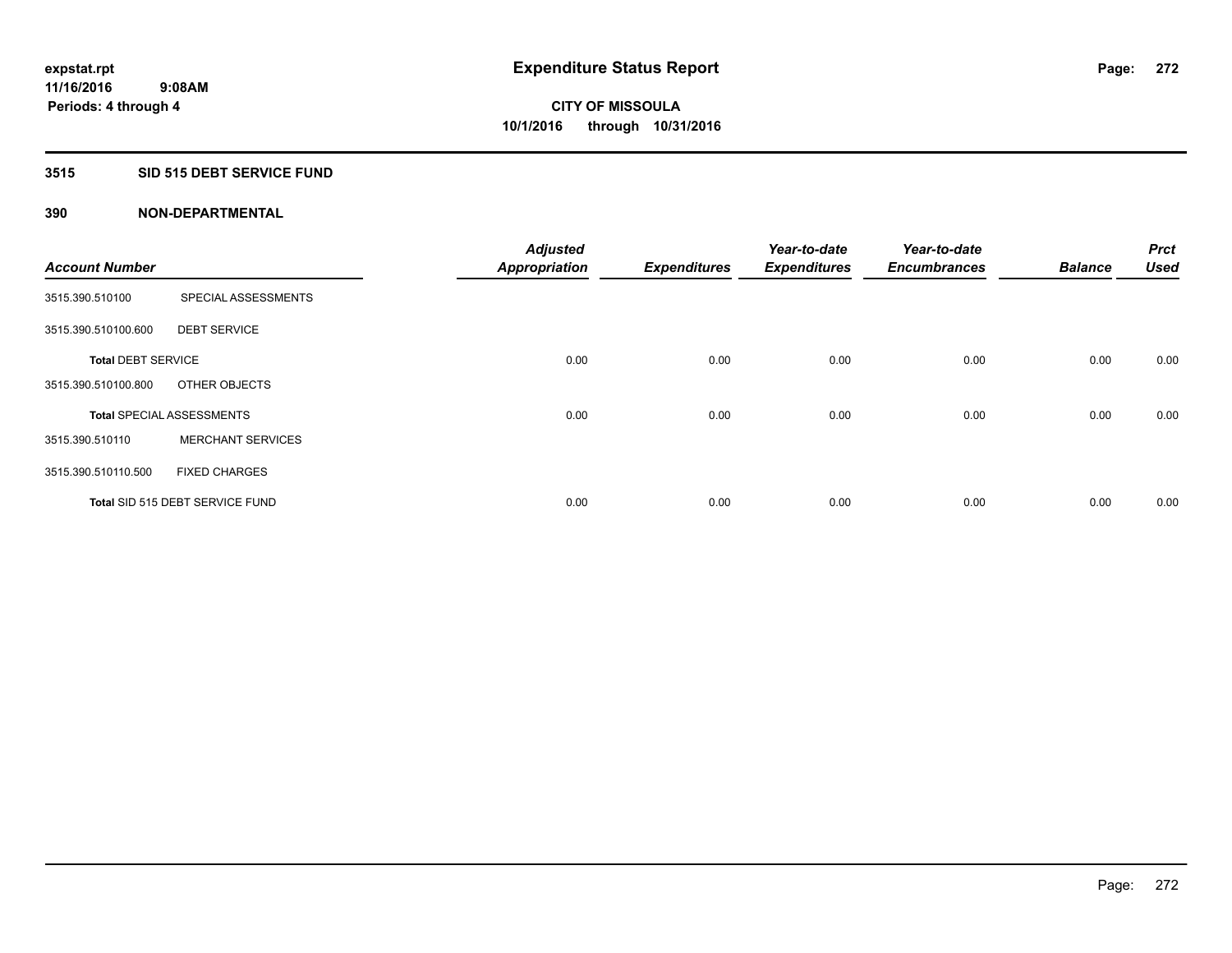### **3517 SID 517 DEBT SERVICE FUND**

| <b>Account Number</b>                |                         | <b>Adjusted</b><br>Appropriation | <b>Expenditures</b> | Year-to-date<br><b>Expenditures</b> | Year-to-date<br><b>Encumbrances</b> | <b>Balance</b> | <b>Prct</b><br>Used |
|--------------------------------------|-------------------------|----------------------------------|---------------------|-------------------------------------|-------------------------------------|----------------|---------------------|
| 3517.000.520100                      | *** Title Not Found *** |                                  |                     |                                     |                                     |                |                     |
| 3517.000.520100.800                  | OTHER OBJECTS           |                                  |                     |                                     |                                     |                |                     |
| <b>Total *** Title Not Found ***</b> |                         | 0.00                             | 0.00                | 0.00                                | 0.00                                | 0.00           | 0.00                |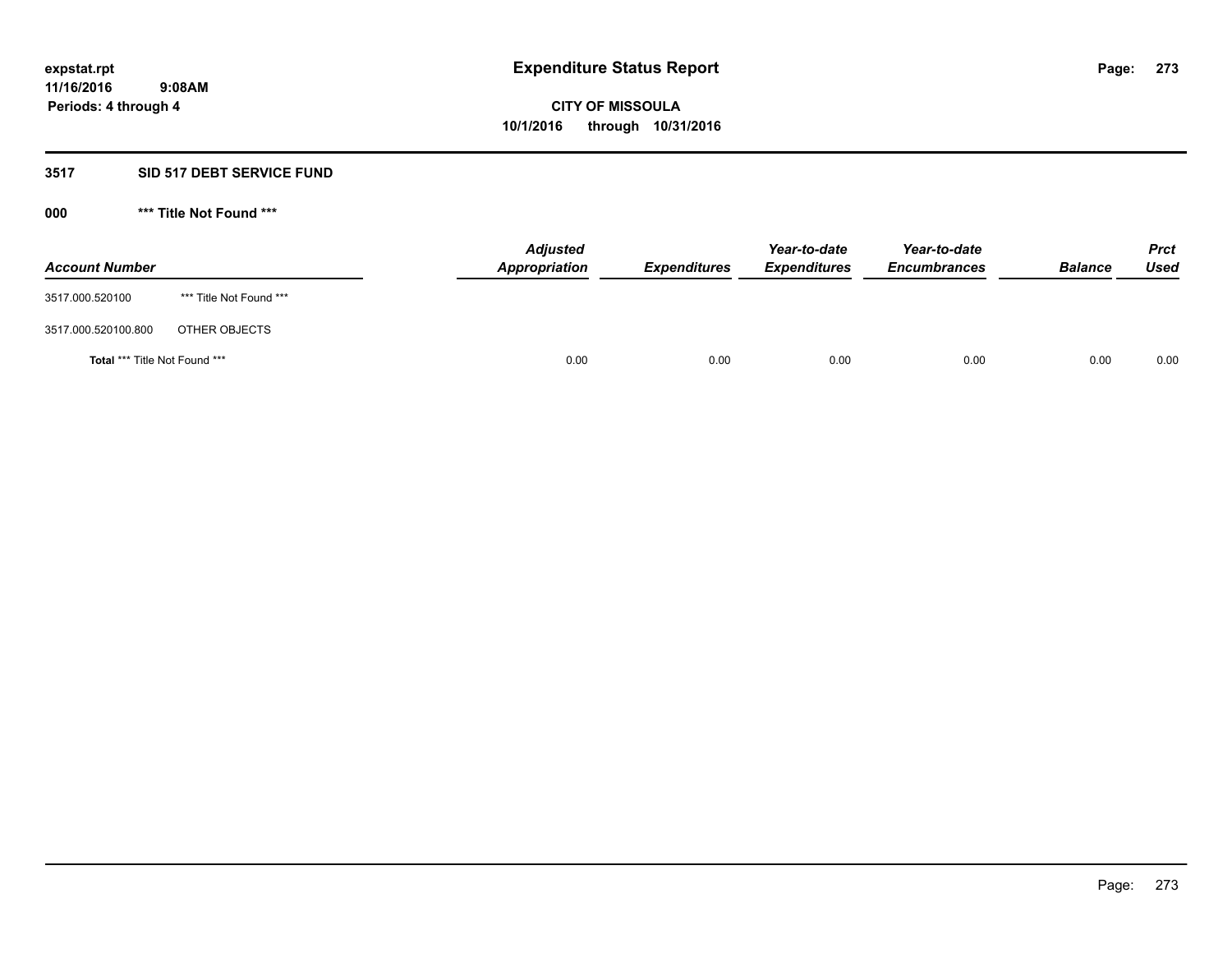## **3517 SID 517 DEBT SERVICE FUND**

| <b>Account Number</b> |                                  | <b>Adjusted</b><br><b>Appropriation</b> | <b>Expenditures</b> | Year-to-date<br><b>Expenditures</b> | Year-to-date<br><b>Encumbrances</b> | <b>Balance</b> | <b>Prct</b><br><b>Used</b> |
|-----------------------|----------------------------------|-----------------------------------------|---------------------|-------------------------------------|-------------------------------------|----------------|----------------------------|
| 3517.390.510100       | SPECIAL ASSESSMENTS              |                                         |                     |                                     |                                     |                |                            |
| 3517.390.510100.600   | <b>DEBT SERVICE</b>              |                                         |                     |                                     |                                     |                |                            |
|                       | <b>Total SPECIAL ASSESSMENTS</b> | 0.00                                    | 0.00                | 0.00                                | 0.00                                | 0.00           | 0.00                       |
| 3517.390.510110       | <b>MERCHANT SERVICES</b>         |                                         |                     |                                     |                                     |                |                            |
| 3517.390.510110.500   | <b>FIXED CHARGES</b>             |                                         |                     |                                     |                                     |                |                            |
|                       | Total SID 517 DEBT SERVICE FUND  | 0.00                                    | 0.00                | 0.00                                | 0.00                                | 0.00           | 0.00                       |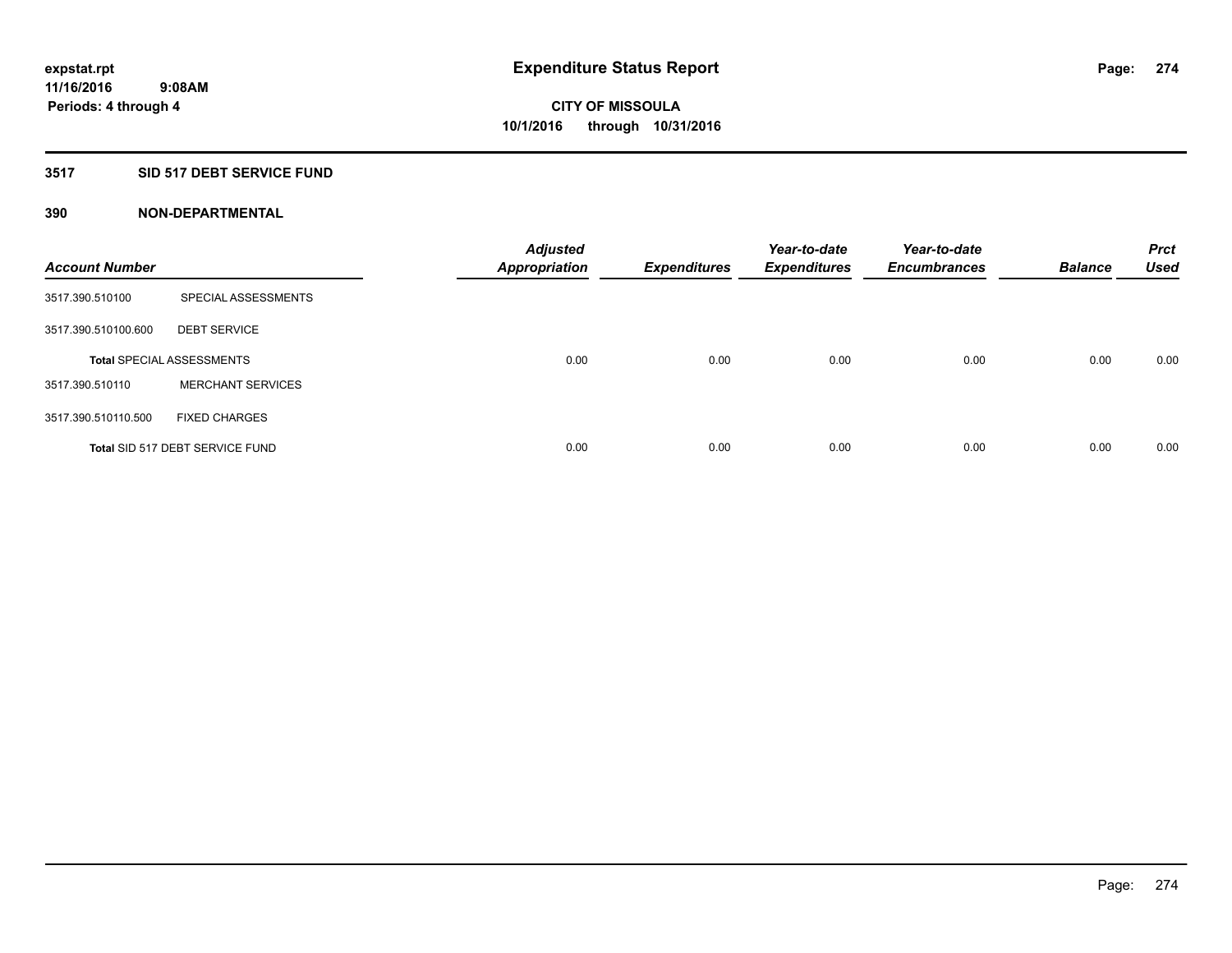### **3518 SID 518 DEBT SERVICE FUND**

| <b>Account Number</b>                |                         | <b>Adjusted</b><br>Appropriation | <b>Expenditures</b> | Year-to-date<br><b>Expenditures</b> | Year-to-date<br><b>Encumbrances</b> | <b>Balance</b> | <b>Prct</b><br><b>Used</b> |
|--------------------------------------|-------------------------|----------------------------------|---------------------|-------------------------------------|-------------------------------------|----------------|----------------------------|
| 3518.000.520100                      | *** Title Not Found *** |                                  |                     |                                     |                                     |                |                            |
| 3518.000.520100.800                  | OTHER OBJECTS           |                                  |                     |                                     |                                     |                |                            |
| <b>Total *** Title Not Found ***</b> |                         | 0.00                             | 0.00                | 0.00                                | 0.00                                | 0.00           | 0.00                       |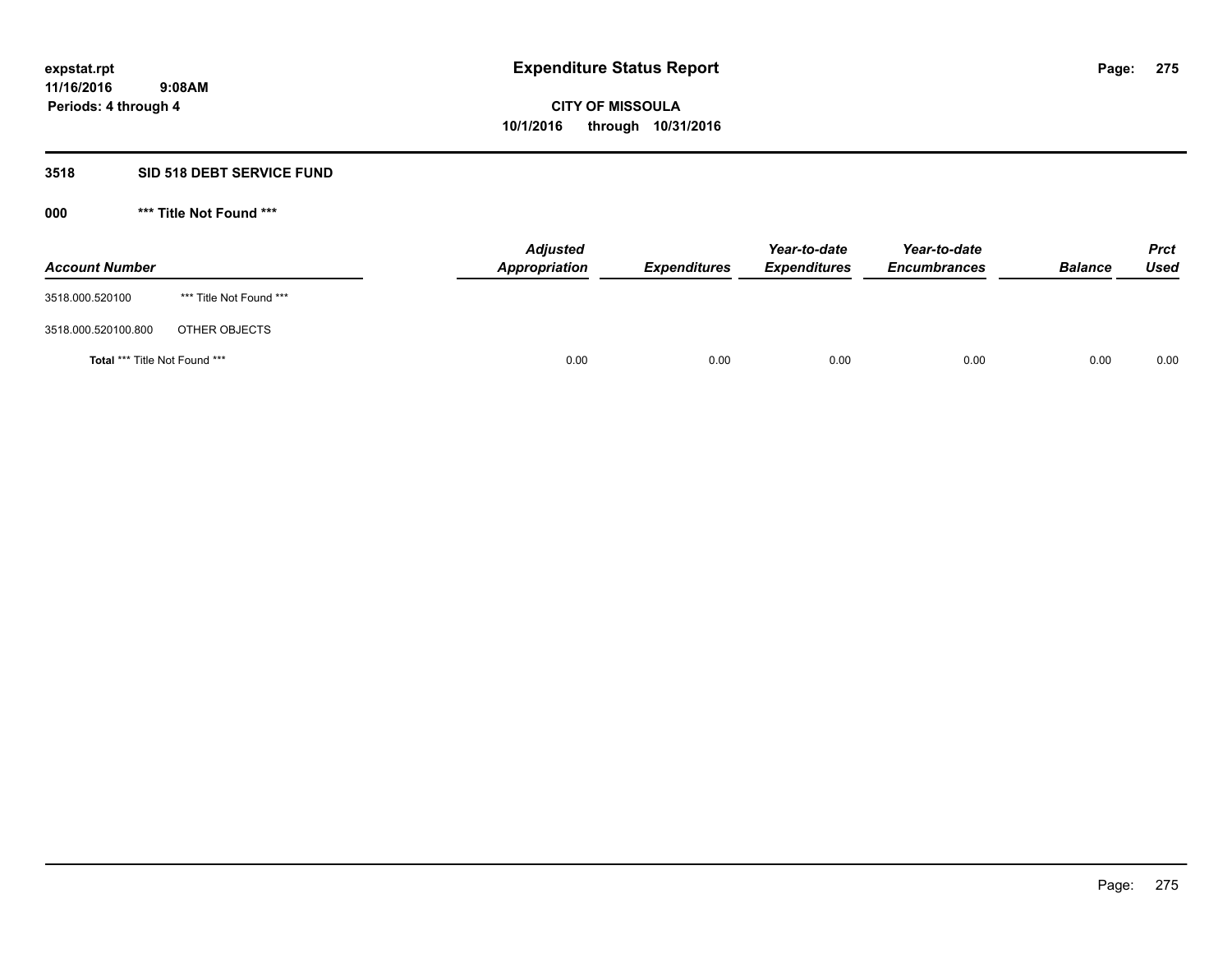## **3518 SID 518 DEBT SERVICE FUND**

| <b>Account Number</b> |                                            | <b>Adjusted</b><br><b>Appropriation</b> | <b>Expenditures</b> | Year-to-date<br><b>Expenditures</b> | Year-to-date<br><b>Encumbrances</b> | <b>Balance</b> | <b>Prct</b><br><b>Used</b> |
|-----------------------|--------------------------------------------|-----------------------------------------|---------------------|-------------------------------------|-------------------------------------|----------------|----------------------------|
| 3518.390.510100       | SPECIAL ASSESSMENTS                        |                                         |                     |                                     |                                     |                |                            |
| 3518.390.510100.600   | <b>DEBT SERVICE</b>                        |                                         |                     |                                     |                                     |                |                            |
|                       | <b>Total SPECIAL ASSESSMENTS</b>           | 0.00                                    | 0.00                | 0.00                                | 0.00                                | 0.00           | 0.00                       |
| 3518.390.510110       | <b>MERCHANT SERVICES</b>                   |                                         |                     |                                     |                                     |                |                            |
| 3518.390.510110.500   | <b>FIXED CHARGES</b>                       |                                         |                     |                                     |                                     |                |                            |
|                       | <b>Total MERCHANT SERVICES</b>             | 0.00                                    | 0.00                | 0.00                                | 0.00                                | 0.00           | 0.00                       |
| 3518.390.521000       | <b>INTERFUND OPERATING TRANSFERS</b>       |                                         |                     |                                     |                                     |                |                            |
| 3518.390.521000.800   | OTHER OBJECTS                              |                                         |                     |                                     |                                     |                |                            |
|                       | <b>Total INTERFUND OPERATING TRANSFERS</b> | 0.00                                    | 0.00                | 0.00                                | 0.00                                | 0.00           | 0.00                       |
|                       | Total SID 518 DEBT SERVICE FUND            | 0.00                                    | 0.00                | 0.00                                | 0.00                                | 0.00           | 0.00                       |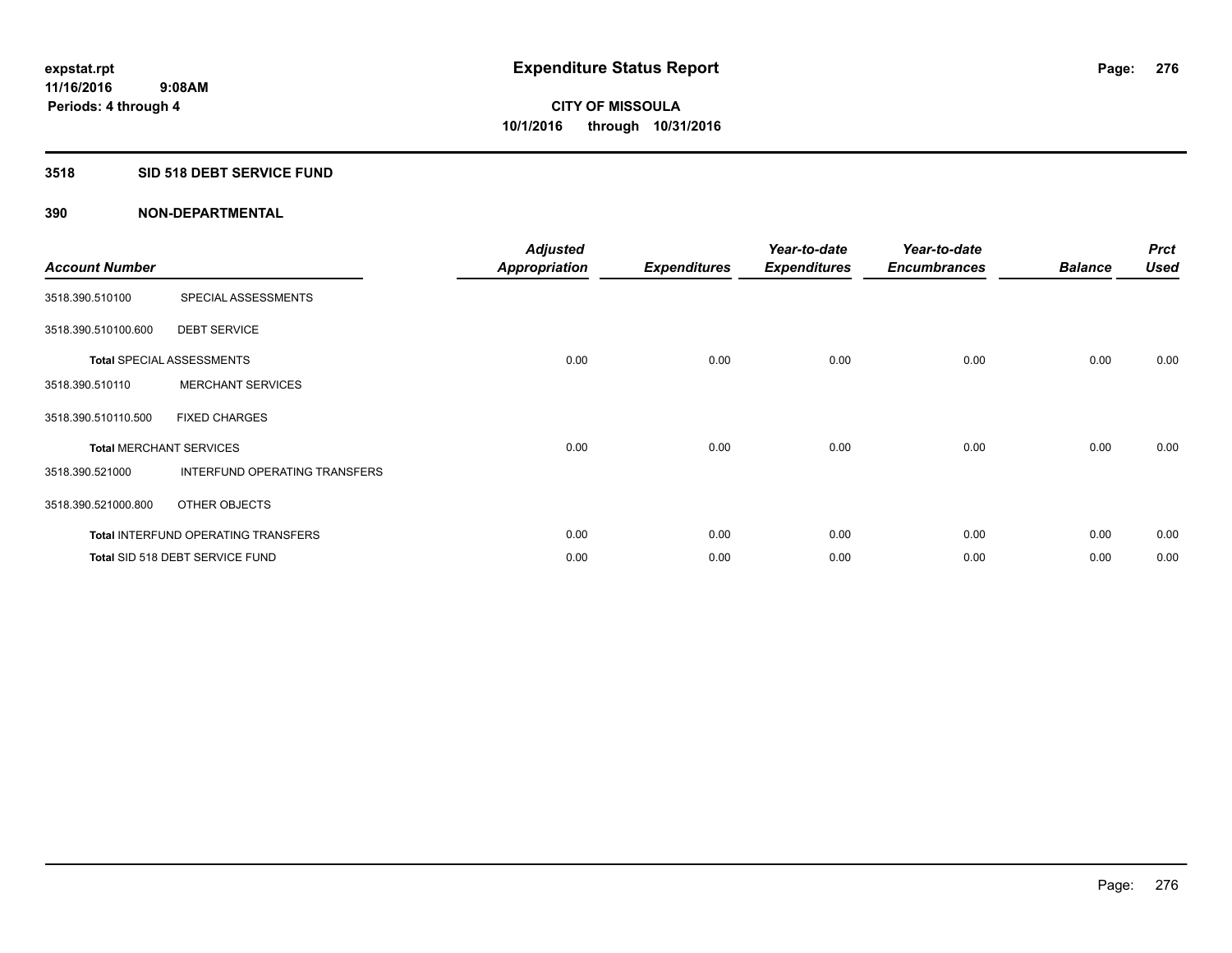## **3519 SID 519 DEBT SERVICE FUND**

| <b>Account Number</b>          |                                            | <b>Adjusted</b><br>Appropriation | <b>Expenditures</b> | Year-to-date<br><b>Expenditures</b> | Year-to-date<br><b>Encumbrances</b> | <b>Balance</b> | <b>Prct</b><br><b>Used</b> |
|--------------------------------|--------------------------------------------|----------------------------------|---------------------|-------------------------------------|-------------------------------------|----------------|----------------------------|
| 3519.390.510100                | SPECIAL ASSESSMENTS                        |                                  |                     |                                     |                                     |                |                            |
| 3519.390.510100.600            | <b>DEBT SERVICE</b>                        |                                  |                     |                                     |                                     |                |                            |
|                                | <b>Total SPECIAL ASSESSMENTS</b>           | 0.00                             | 0.00                | 0.00                                | 0.00                                | 0.00           | 0.00                       |
| 3519.390.510110                | <b>MERCHANT SERVICES</b>                   |                                  |                     |                                     |                                     |                |                            |
| 3519.390.510110.500            | <b>FIXED CHARGES</b>                       |                                  |                     |                                     |                                     |                |                            |
| <b>Total MERCHANT SERVICES</b> |                                            | 0.00                             | 0.00                | 0.00                                | 0.00                                | 0.00           | 0.00                       |
| 3519.390.521000                | INTERFUND OPERATING TRANSFERS              |                                  |                     |                                     |                                     |                |                            |
| 3519.390.521000.800            | OTHER OBJECTS                              |                                  |                     |                                     |                                     |                |                            |
|                                | <b>Total INTERFUND OPERATING TRANSFERS</b> | 0.00                             | 0.00                | 0.00                                | 0.00                                | 0.00           | 0.00                       |
|                                | Total SID 519 DEBT SERVICE FUND            | 0.00                             | 0.00                | 0.00                                | 0.00                                | 0.00           | 0.00                       |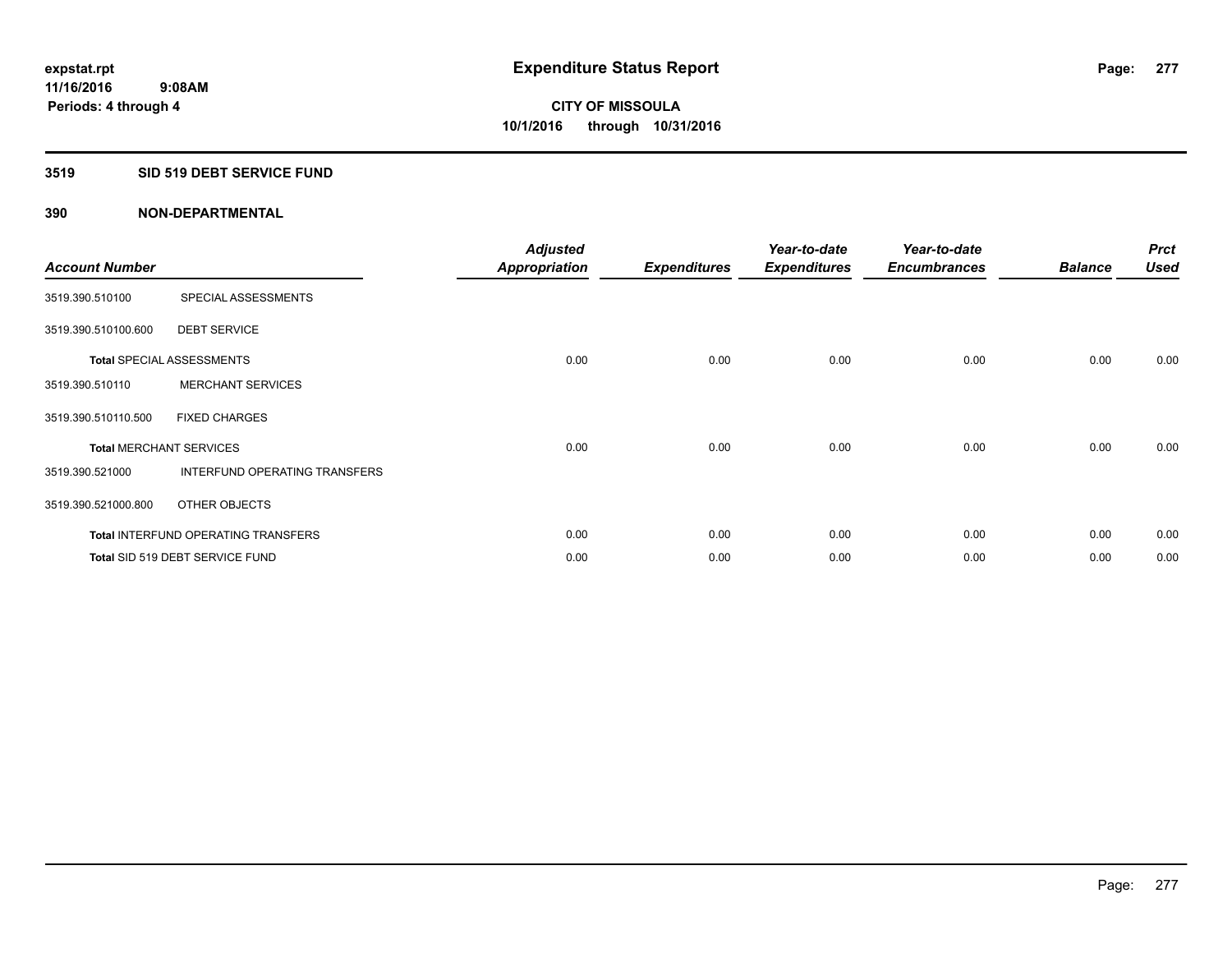## **3520 SID 520 DEBT SERVICE FUND**

| <b>Account Number</b> |                                  | <b>Adjusted</b><br>Appropriation | <b>Expenditures</b> | Year-to-date<br><b>Expenditures</b> | Year-to-date<br><b>Encumbrances</b> | <b>Balance</b> | <b>Prct</b><br><b>Used</b> |
|-----------------------|----------------------------------|----------------------------------|---------------------|-------------------------------------|-------------------------------------|----------------|----------------------------|
| 3520.390.510100       | SPECIAL ASSESSMENTS              |                                  |                     |                                     |                                     |                |                            |
| 3520.390.510100.600   | <b>DEBT SERVICE</b>              |                                  |                     |                                     |                                     |                |                            |
|                       | <b>Total SPECIAL ASSESSMENTS</b> | 0.00                             | 0.00                | 0.00                                | 0.00                                | 0.00           | 0.00                       |
| 3520.390.510110       | <b>MERCHANT SERVICES</b>         |                                  |                     |                                     |                                     |                |                            |
| 3520.390.510110.500   | <b>FIXED CHARGES</b>             |                                  |                     |                                     |                                     |                |                            |
|                       | <b>Total MERCHANT SERVICES</b>   | 0.00                             | 0.00                | 0.00                                | 0.00                                | 0.00           | 0.00                       |
|                       | Total SID 520 DEBT SERVICE FUND  | 0.00                             | 0.00                | 0.00                                | 0.00                                | 0.00           | 0.00                       |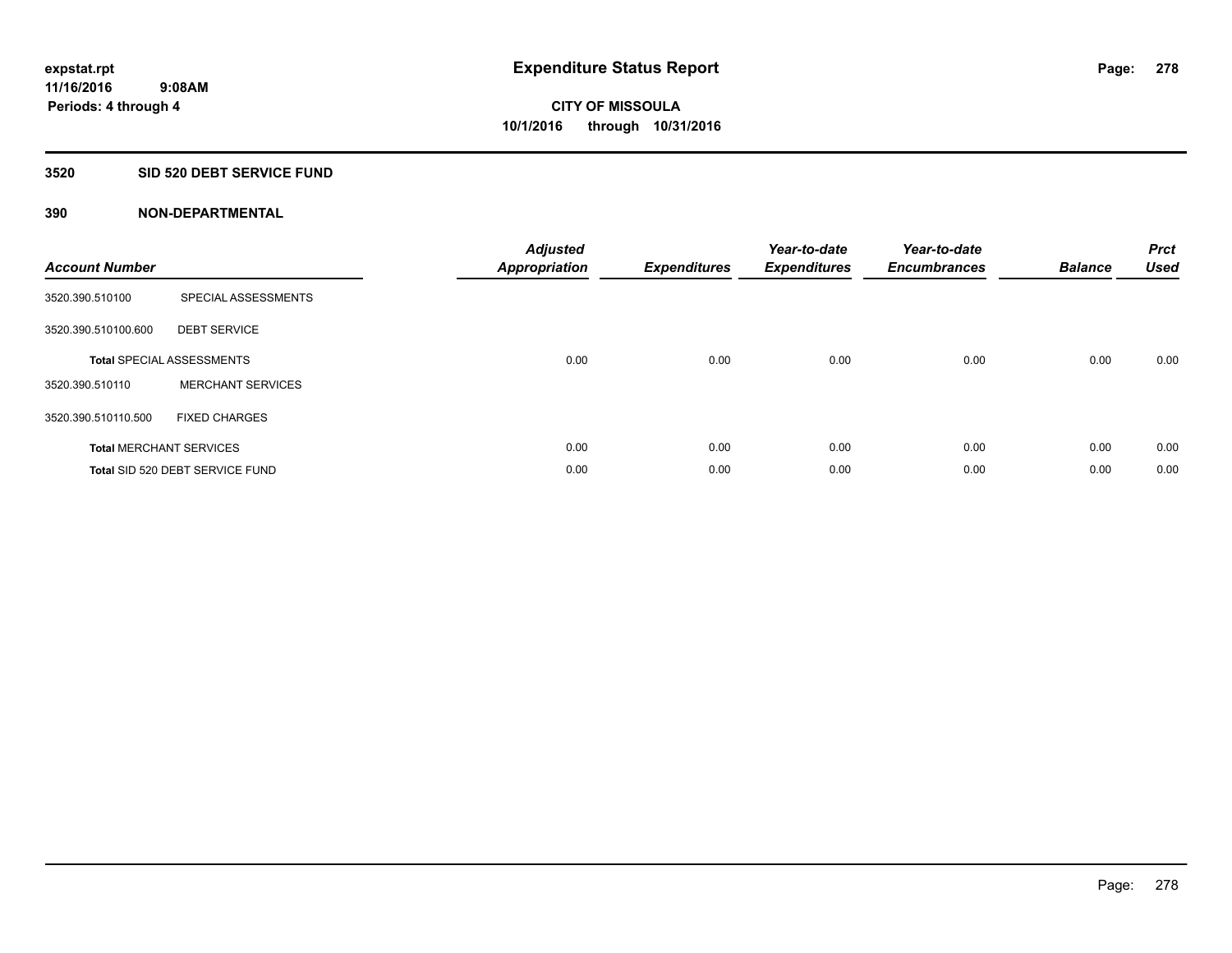## **3521 SID 521 DEBT SERVICE FUND**

| <b>Account Number</b> |                                  | <b>Adjusted</b><br>Appropriation | <b>Expenditures</b> | Year-to-date<br><b>Expenditures</b> | Year-to-date<br><b>Encumbrances</b> | <b>Balance</b> | <b>Prct</b><br><b>Used</b> |
|-----------------------|----------------------------------|----------------------------------|---------------------|-------------------------------------|-------------------------------------|----------------|----------------------------|
| 3521.390.510100       | SPECIAL ASSESSMENTS              |                                  |                     |                                     |                                     |                |                            |
| 3521.390.510100.600   | <b>DEBT SERVICE</b>              |                                  |                     |                                     |                                     |                |                            |
|                       | <b>Total SPECIAL ASSESSMENTS</b> | 0.00                             | 0.00                | 0.00                                | 0.00                                | 0.00           | 0.00                       |
| 3521.390.510110       | <b>MERCHANT SERVICES</b>         |                                  |                     |                                     |                                     |                |                            |
| 3521.390.510110.500   | <b>FIXED CHARGES</b>             |                                  |                     |                                     |                                     |                |                            |
|                       | <b>Total MERCHANT SERVICES</b>   | 0.00                             | 0.00                | 0.00                                | 0.00                                | 0.00           | 0.00                       |
|                       | Total SID 521 DEBT SERVICE FUND  | 0.00                             | 0.00                | 0.00                                | 0.00                                | 0.00           | 0.00                       |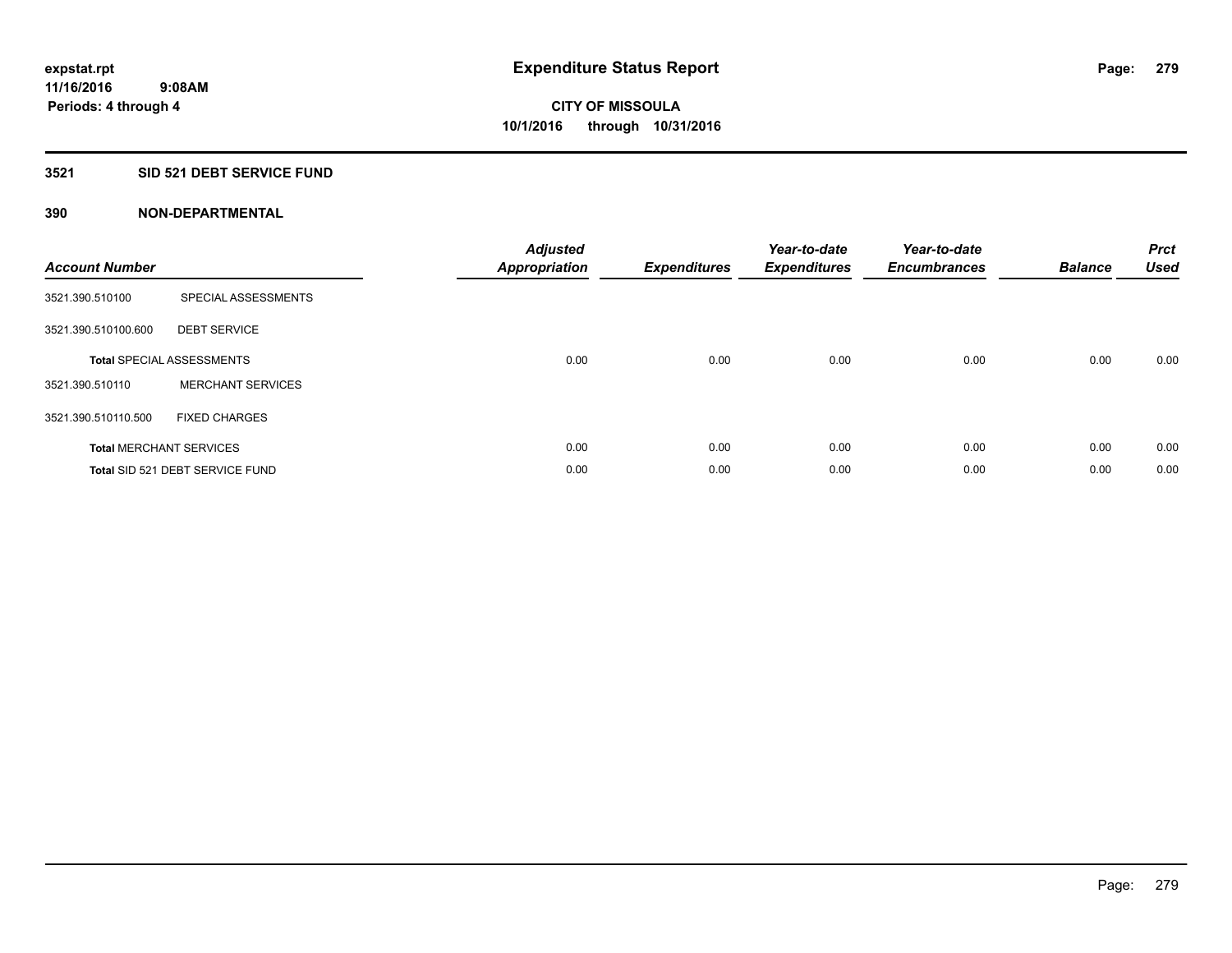## **3522 SID 522 DEBT SERVICE FUND**

| <b>Account Number</b> |                                  | <b>Adjusted</b><br>Appropriation | <b>Expenditures</b> | Year-to-date<br><b>Expenditures</b> | Year-to-date<br><b>Encumbrances</b> | <b>Balance</b> | <b>Prct</b><br><b>Used</b> |
|-----------------------|----------------------------------|----------------------------------|---------------------|-------------------------------------|-------------------------------------|----------------|----------------------------|
| 3522.390.510100       | SPECIAL ASSESSMENTS              |                                  |                     |                                     |                                     |                |                            |
| 3522.390.510100.600   | <b>DEBT SERVICE</b>              |                                  |                     |                                     |                                     |                |                            |
|                       | <b>Total SPECIAL ASSESSMENTS</b> | 0.00                             | 0.00                | 0.00                                | 0.00                                | 0.00           | 0.00                       |
| 3522.390.510110       | <b>MERCHANT SERVICES</b>         |                                  |                     |                                     |                                     |                |                            |
| 3522.390.510110.500   | <b>FIXED CHARGES</b>             |                                  |                     |                                     |                                     |                |                            |
|                       | <b>Total MERCHANT SERVICES</b>   | 0.00                             | 0.00                | 0.00                                | 0.00                                | 0.00           | 0.00                       |
|                       | Total SID 522 DEBT SERVICE FUND  | 0.00                             | 0.00                | 0.00                                | 0.00                                | 0.00           | 0.00                       |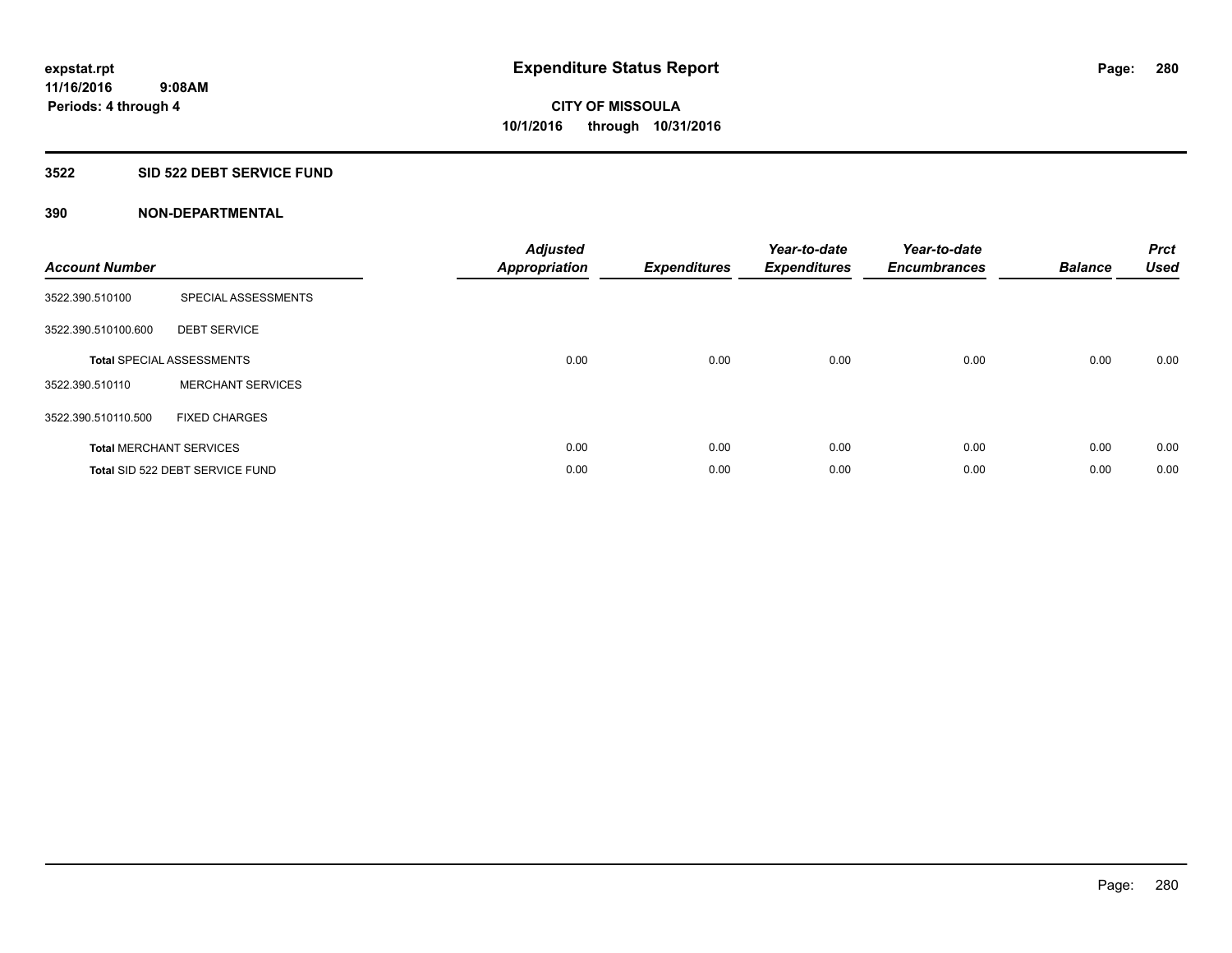## **3524 SID 524 DEBT SERVICE FUND**

| <b>Account Number</b> |                                  | <b>Adjusted</b><br>Appropriation | <b>Expenditures</b> | Year-to-date<br><b>Expenditures</b> | Year-to-date<br><b>Encumbrances</b> | <b>Balance</b> | <b>Prct</b><br><b>Used</b> |
|-----------------------|----------------------------------|----------------------------------|---------------------|-------------------------------------|-------------------------------------|----------------|----------------------------|
| 3524.390.510100       | SPECIAL ASSESSMENTS              |                                  |                     |                                     |                                     |                |                            |
| 3524.390.510100.600   | <b>DEBT SERVICE</b>              |                                  |                     |                                     |                                     |                |                            |
|                       | <b>Total SPECIAL ASSESSMENTS</b> | 0.00                             | 0.00                | 0.00                                | 0.00                                | 0.00           | 0.00                       |
| 3524.390.510110       | <b>MERCHANT SERVICES</b>         |                                  |                     |                                     |                                     |                |                            |
| 3524.390.510110.500   | <b>FIXED CHARGES</b>             |                                  |                     |                                     |                                     |                |                            |
|                       | <b>Total MERCHANT SERVICES</b>   | 0.00                             | 0.00                | 0.00                                | 0.00                                | 0.00           | 0.00                       |
|                       | Total SID 524 DEBT SERVICE FUND  | 0.00                             | 0.00                | 0.00                                | 0.00                                | 0.00           | 0.00                       |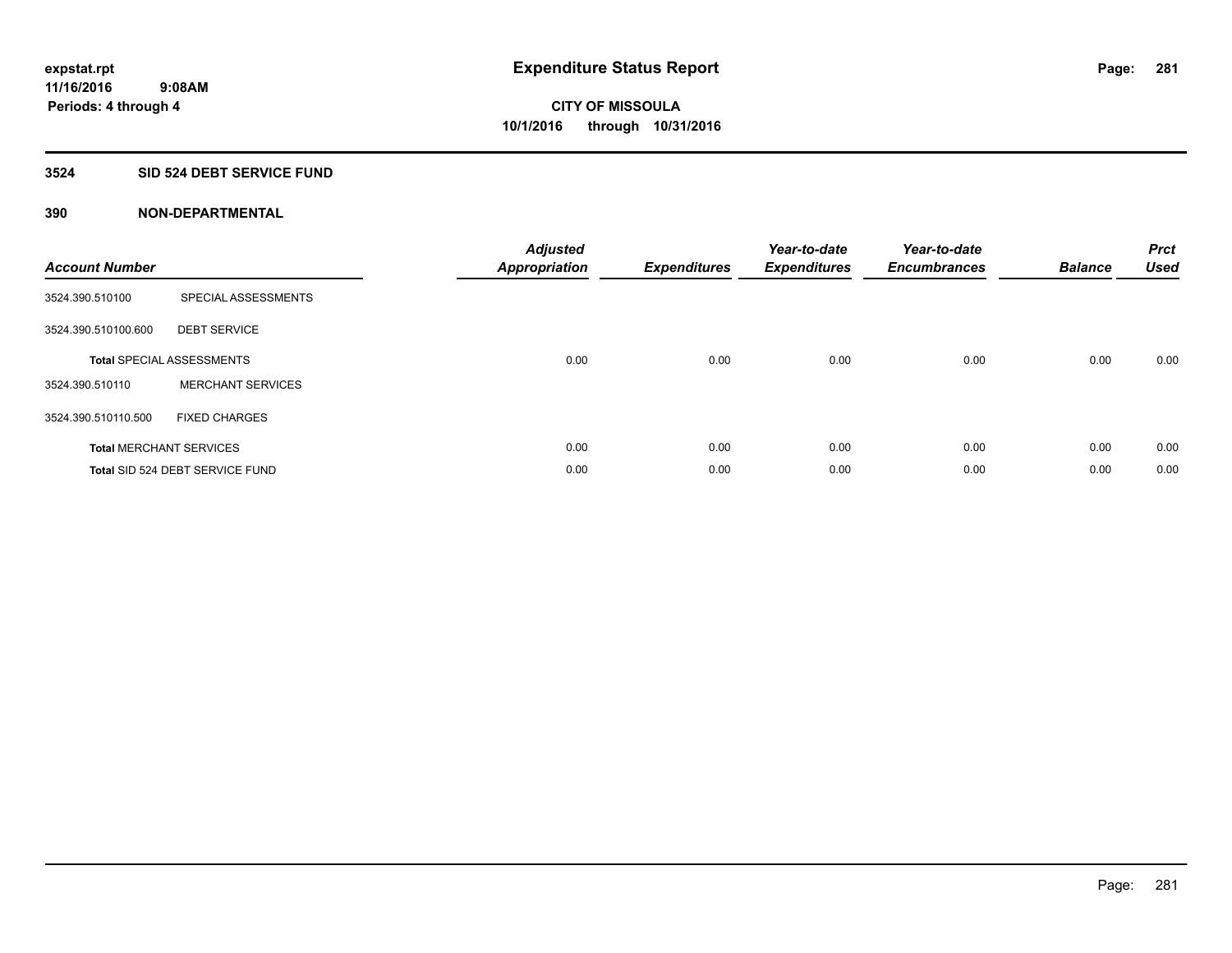## **3525 SID 525 DEBT SERVICE FUND**

| <b>Account Number</b> |                                  | <b>Adjusted</b><br>Appropriation | <b>Expenditures</b> | Year-to-date<br><b>Expenditures</b> | Year-to-date<br><b>Encumbrances</b> | <b>Balance</b> | <b>Prct</b><br><b>Used</b> |
|-----------------------|----------------------------------|----------------------------------|---------------------|-------------------------------------|-------------------------------------|----------------|----------------------------|
| 3525.390.510100       | SPECIAL ASSESSMENTS              |                                  |                     |                                     |                                     |                |                            |
| 3525.390.510100.600   | <b>DEBT SERVICE</b>              |                                  |                     |                                     |                                     |                |                            |
|                       | <b>Total SPECIAL ASSESSMENTS</b> | 0.00                             | 0.00                | 0.00                                | 0.00                                | 0.00           | 0.00                       |
| 3525.390.510110       | <b>MERCHANT SERVICES</b>         |                                  |                     |                                     |                                     |                |                            |
| 3525.390.510110.500   | <b>FIXED CHARGES</b>             |                                  |                     |                                     |                                     |                |                            |
|                       | <b>Total MERCHANT SERVICES</b>   | 0.00                             | 0.00                | 0.00                                | 0.00                                | 0.00           | 0.00                       |
|                       | Total SID 525 DEBT SERVICE FUND  | 0.00                             | 0.00                | 0.00                                | 0.00                                | 0.00           | 0.00                       |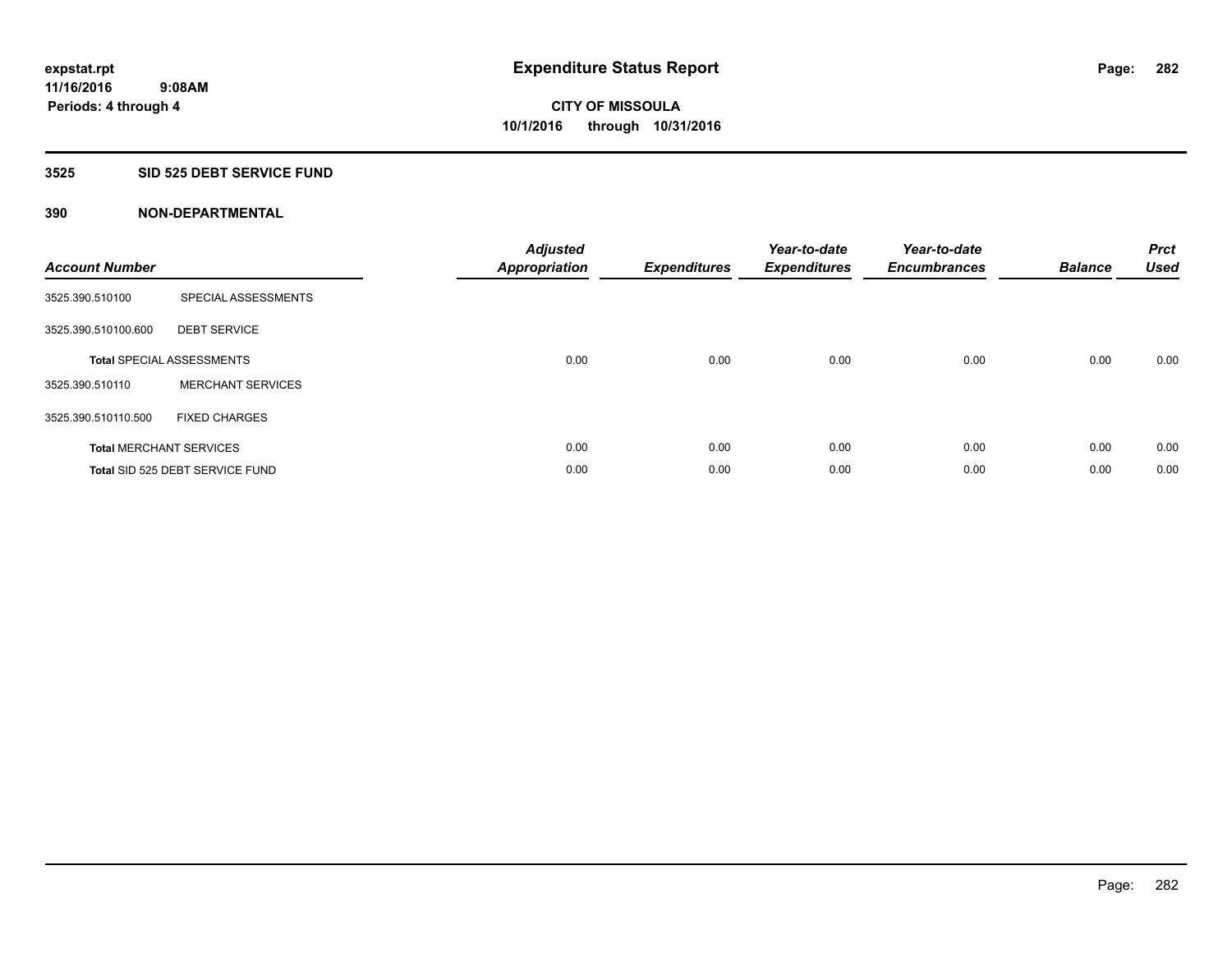## **3526 SID 526 DEBT SERVICE FUND**

| <b>Account Number</b> |                                  | <b>Adjusted</b><br><b>Appropriation</b> | <b>Expenditures</b> | Year-to-date<br><b>Expenditures</b> | Year-to-date<br><b>Encumbrances</b> | <b>Balance</b> | <b>Prct</b><br><b>Used</b> |
|-----------------------|----------------------------------|-----------------------------------------|---------------------|-------------------------------------|-------------------------------------|----------------|----------------------------|
| 3526.390.510100       | SPECIAL ASSESSMENTS              |                                         |                     |                                     |                                     |                |                            |
| 3526.390.510100.600   | <b>DEBT SERVICE</b>              |                                         |                     |                                     |                                     |                |                            |
|                       | <b>Total SPECIAL ASSESSMENTS</b> | 0.00                                    | 0.00                | 0.00                                | 0.00                                | 0.00           | 0.00                       |
| 3526.390.510110       | <b>MERCHANT SERVICES</b>         |                                         |                     |                                     |                                     |                |                            |
| 3526.390.510110.500   | <b>FIXED CHARGES</b>             |                                         |                     |                                     |                                     |                |                            |
|                       | Total SID 526 DEBT SERVICE FUND  | 0.00                                    | 0.00                | 0.00                                | 0.00                                | 0.00           | 0.00                       |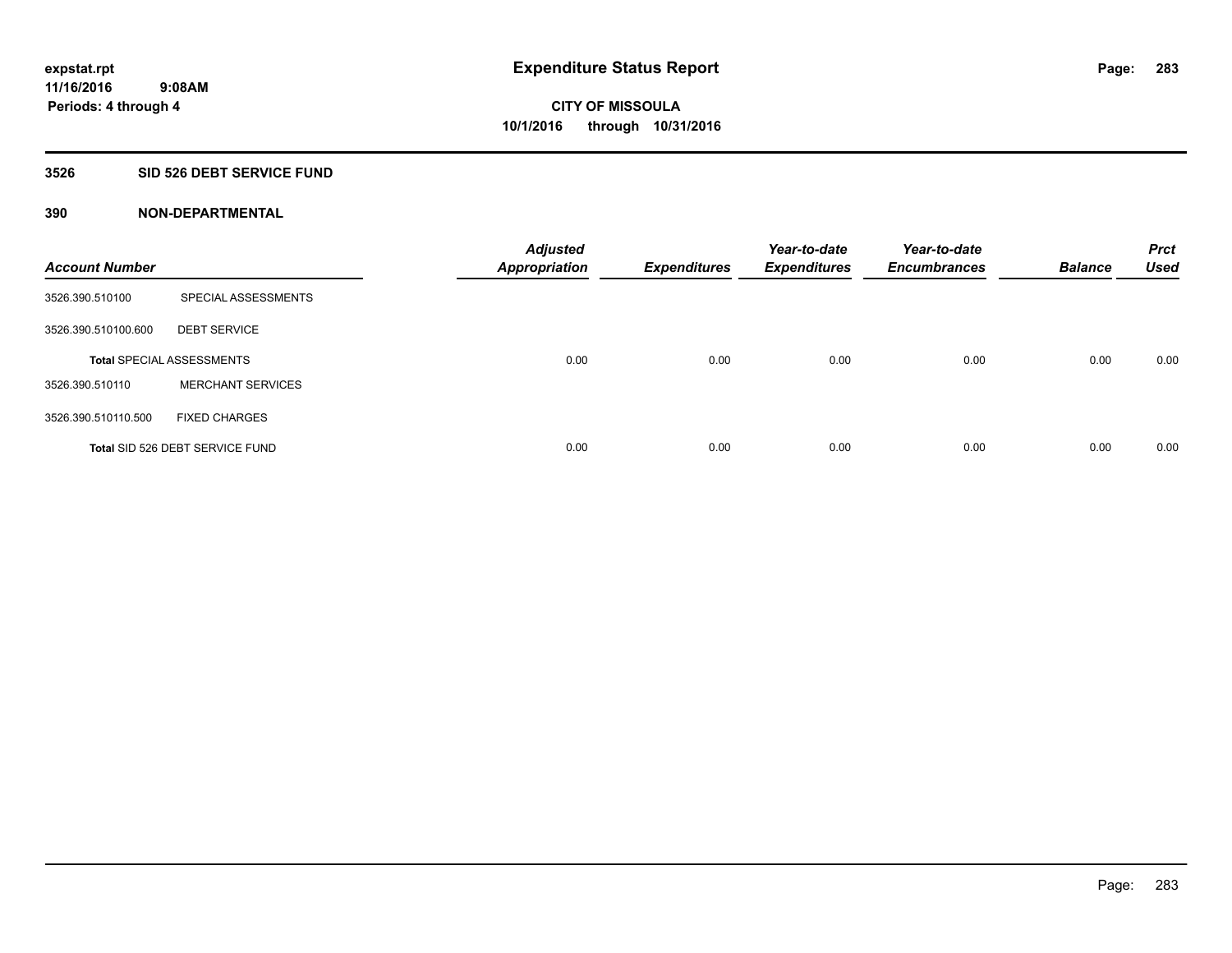### **3527 SID 527 DEBT SERVICE FUND**

| <b>Account Number</b>                |                         | <b>Adjusted</b><br>Appropriation | <b>Expenditures</b> | Year-to-date<br><b>Expenditures</b> | Year-to-date<br><b>Encumbrances</b> | <b>Balance</b> | <b>Prct</b><br>Used |
|--------------------------------------|-------------------------|----------------------------------|---------------------|-------------------------------------|-------------------------------------|----------------|---------------------|
| 3527.000.520100                      | *** Title Not Found *** |                                  |                     |                                     |                                     |                |                     |
| 3527.000.520100.800                  | OTHER OBJECTS           |                                  |                     |                                     |                                     |                |                     |
| <b>Total *** Title Not Found ***</b> |                         | 0.00                             | 0.00                | 0.00                                | 0.00                                | 0.00           | 0.00                |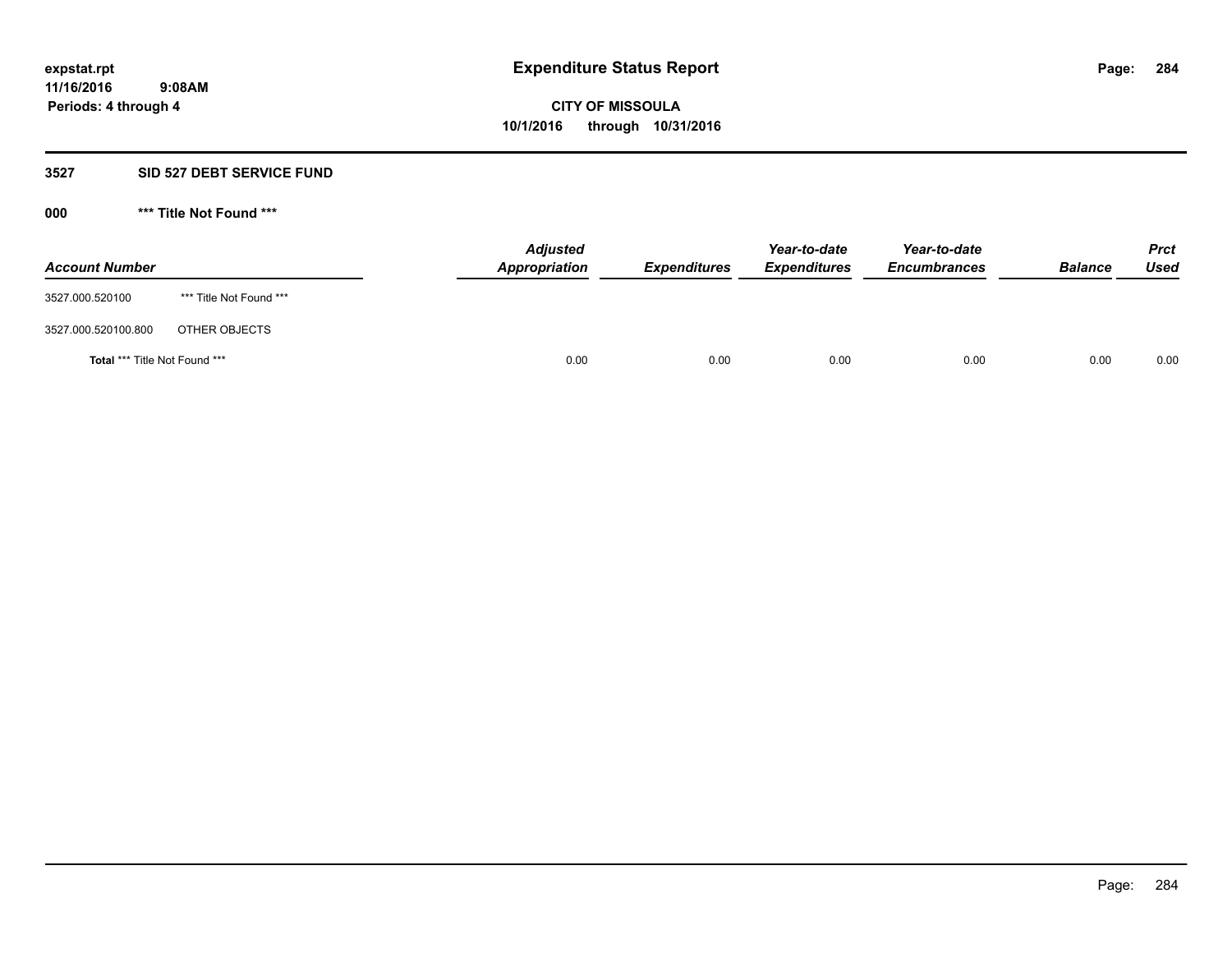## **3527 SID 527 DEBT SERVICE FUND**

| <b>Account Number</b> |                                  | <b>Adjusted</b><br>Appropriation | <b>Expenditures</b> | Year-to-date<br><b>Expenditures</b> | Year-to-date<br><b>Encumbrances</b> | <b>Balance</b> | <b>Prct</b><br><b>Used</b> |
|-----------------------|----------------------------------|----------------------------------|---------------------|-------------------------------------|-------------------------------------|----------------|----------------------------|
| 3527.390.510100       | SPECIAL ASSESSMENTS              |                                  |                     |                                     |                                     |                |                            |
| 3527.390.510100.600   | <b>DEBT SERVICE</b>              |                                  |                     |                                     |                                     |                |                            |
|                       | <b>Total SPECIAL ASSESSMENTS</b> | 0.00                             | 0.00                | 0.00                                | 0.00                                | 0.00           | 0.00                       |
| 3527.390.510110       | <b>MERCHANT SERVICES</b>         |                                  |                     |                                     |                                     |                |                            |
| 3527.390.510110.500   | <b>FIXED CHARGES</b>             |                                  |                     |                                     |                                     |                |                            |
|                       | <b>Total MERCHANT SERVICES</b>   | 0.00                             | 0.00                | 0.00                                | 0.00                                | 0.00           | 0.00                       |
|                       | Total SID 527 DEBT SERVICE FUND  | 0.00                             | 0.00                | 0.00                                | 0.00                                | 0.00           | 0.00                       |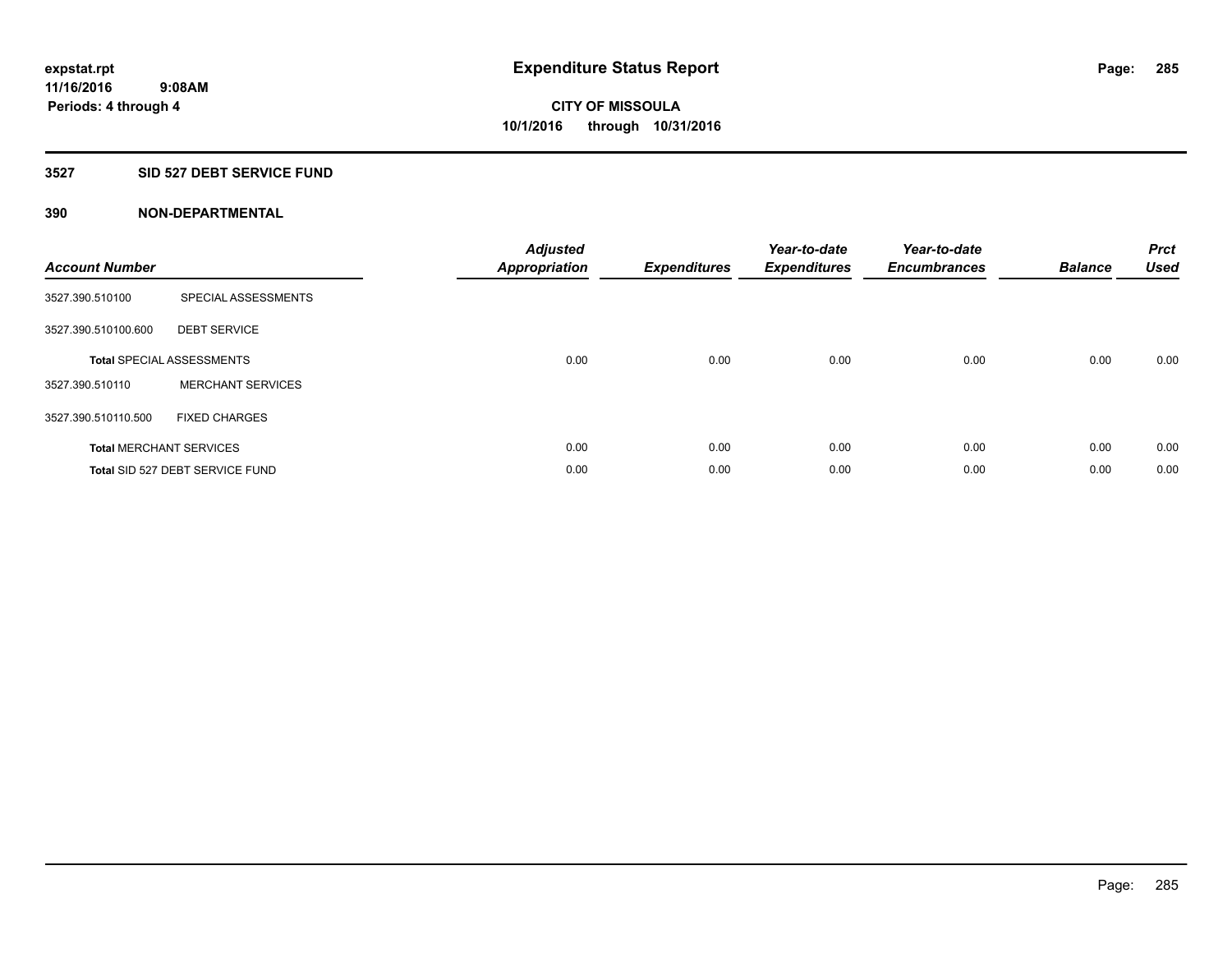### **3530 SID 530 DEBT SERVICE FUND**

| <b>Account Number</b> |                                            | <b>Adjusted</b><br>Appropriation | <b>Expenditures</b> | Year-to-date<br><b>Expenditures</b> | Year-to-date<br><b>Encumbrances</b> | <b>Balance</b> | <b>Prct</b><br><b>Used</b> |
|-----------------------|--------------------------------------------|----------------------------------|---------------------|-------------------------------------|-------------------------------------|----------------|----------------------------|
| 3530.390.510100       | SPECIAL ASSESSMENTS                        |                                  |                     |                                     |                                     |                |                            |
| 3530.390.510100.600   | <b>DEBT SERVICE</b>                        |                                  |                     |                                     |                                     |                |                            |
|                       | <b>Total SPECIAL ASSESSMENTS</b>           | 0.00                             | 0.00                | 0.00                                | 0.00                                | 0.00           | 0.00                       |
| 3530.390.510110       | <b>MERCHANT SERVICES</b>                   |                                  |                     |                                     |                                     |                |                            |
| 3530.390.510110.500   | <b>FIXED CHARGES</b>                       |                                  |                     |                                     |                                     |                |                            |
|                       | <b>Total MERCHANT SERVICES</b>             | 0.00                             | 0.00                | 0.00                                | 0.00                                | 0.00           | 0.00                       |
| 3530.390.521000       | <b>INTERFUND OPERATING TRANSFERS</b>       |                                  |                     |                                     |                                     |                |                            |
| 3530.390.521000.800   | OTHER OBJECTS                              |                                  |                     |                                     |                                     |                |                            |
|                       | <b>Total INTERFUND OPERATING TRANSFERS</b> | 0.00                             | 0.00                | 0.00                                | 0.00                                | 0.00           | 0.00                       |
|                       | Total SID 530 DEBT SERVICE FUND            | 0.00                             | 0.00                | 0.00                                | 0.00                                | 0.00           | 0.00                       |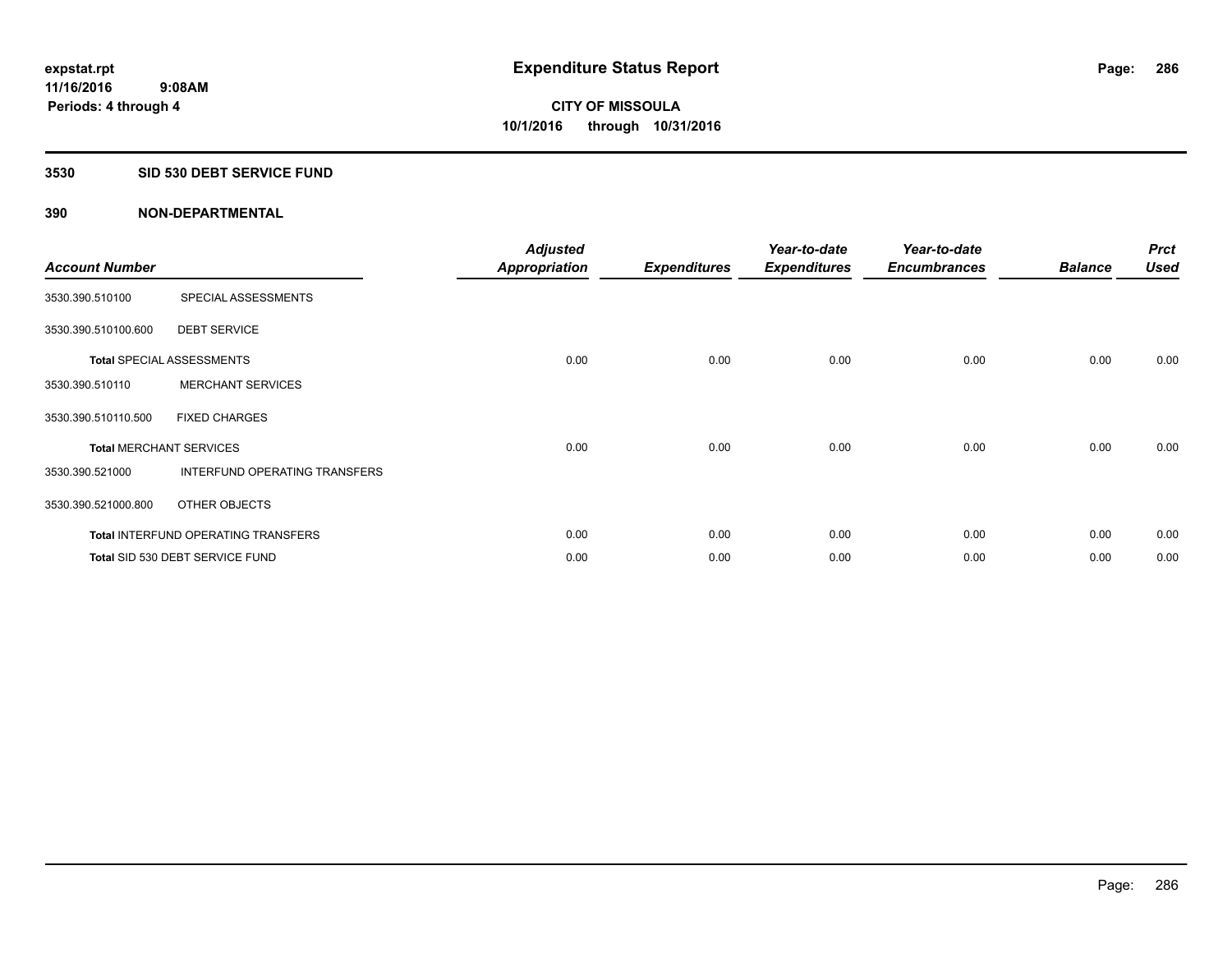## **3531 SID 531 HICKORY ST CALMING**

| <b>Account Number</b> |                                            | <b>Adjusted</b><br><b>Appropriation</b> | <b>Expenditures</b> | Year-to-date<br><b>Expenditures</b> | Year-to-date<br><b>Encumbrances</b> | <b>Balance</b> | <b>Prct</b><br><b>Used</b> |
|-----------------------|--------------------------------------------|-----------------------------------------|---------------------|-------------------------------------|-------------------------------------|----------------|----------------------------|
| 3531.390.510110       | <b>MERCHANT SERVICES</b>                   |                                         |                     |                                     |                                     |                |                            |
| 3531.390.510110.500   | <b>FIXED CHARGES</b>                       |                                         |                     |                                     |                                     |                |                            |
|                       | <b>Total MERCHANT SERVICES</b>             | 0.00                                    | 0.00                | 0.00                                | 0.00                                | 0.00           | 0.00                       |
| 3531.390.521000       | INTERFUND OPERATING TRANSFERS              |                                         |                     |                                     |                                     |                |                            |
| 3531.390.521000.800   | OTHER OBJECTS                              |                                         |                     |                                     |                                     |                |                            |
|                       | <b>Total INTERFUND OPERATING TRANSFERS</b> | 0.00                                    | 0.00                | 0.00                                | 0.00                                | 0.00           | 0.00                       |
|                       | <b>Total SID 531 HICKORY ST CALMING</b>    | 0.00                                    | 0.00                | 0.00                                | 0.00                                | 0.00           | 0.00                       |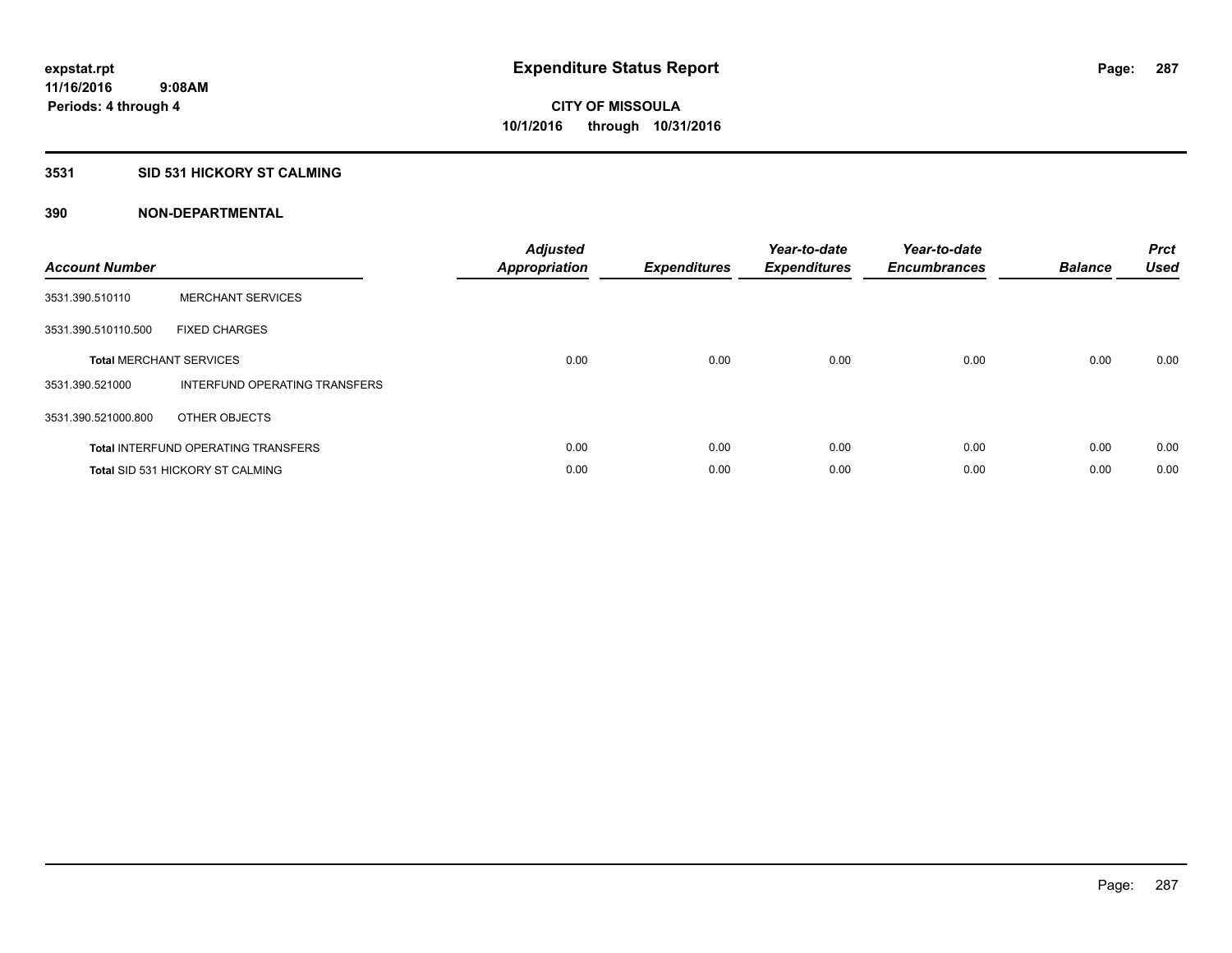## **3532 SID 532 DEBT SERVICE FUND**

| <b>Account Number</b>          |                                  | <b>Adjusted</b><br>Appropriation | <b>Expenditures</b> | Year-to-date<br><b>Expenditures</b> | Year-to-date<br><b>Encumbrances</b> | <b>Balance</b> | <b>Prct</b><br><b>Used</b> |
|--------------------------------|----------------------------------|----------------------------------|---------------------|-------------------------------------|-------------------------------------|----------------|----------------------------|
| 3532.390.510100                | SPECIAL ASSESSMENTS              |                                  |                     |                                     |                                     |                |                            |
|                                |                                  |                                  |                     |                                     |                                     |                |                            |
| 3532.390.510100.600            | <b>DEBT SERVICE</b>              |                                  |                     |                                     |                                     |                |                            |
| 3532.390.510100.620.000        | <b>INTEREST / SERVICE FEES</b>   | 0.00                             | 0.00                | 350.00                              | 0.00                                | $-350.00$      | 0.00                       |
|                                | <b>Total SPECIAL ASSESSMENTS</b> | 0.00                             | 0.00                | 350.00                              | 0.00                                | $-350.00$      | 0.00                       |
| 3532.390.510110                | <b>MERCHANT SERVICES</b>         |                                  |                     |                                     |                                     |                |                            |
| 3532.390.510110.500            | <b>FIXED CHARGES</b>             |                                  |                     |                                     |                                     |                |                            |
| <b>Total FIXED CHARGES</b>     |                                  | 0.00                             | 0.00                | 0.00                                | 0.00                                | 0.00           | 0.00                       |
| <b>Total MERCHANT SERVICES</b> |                                  | 0.00                             | 0.00                | 0.00                                | 0.00                                | 0.00           | 0.00                       |
|                                | Total SID 532 DEBT SERVICE FUND  | 0.00                             | 0.00                | 350.00                              | 0.00                                | $-350.00$      | 0.00                       |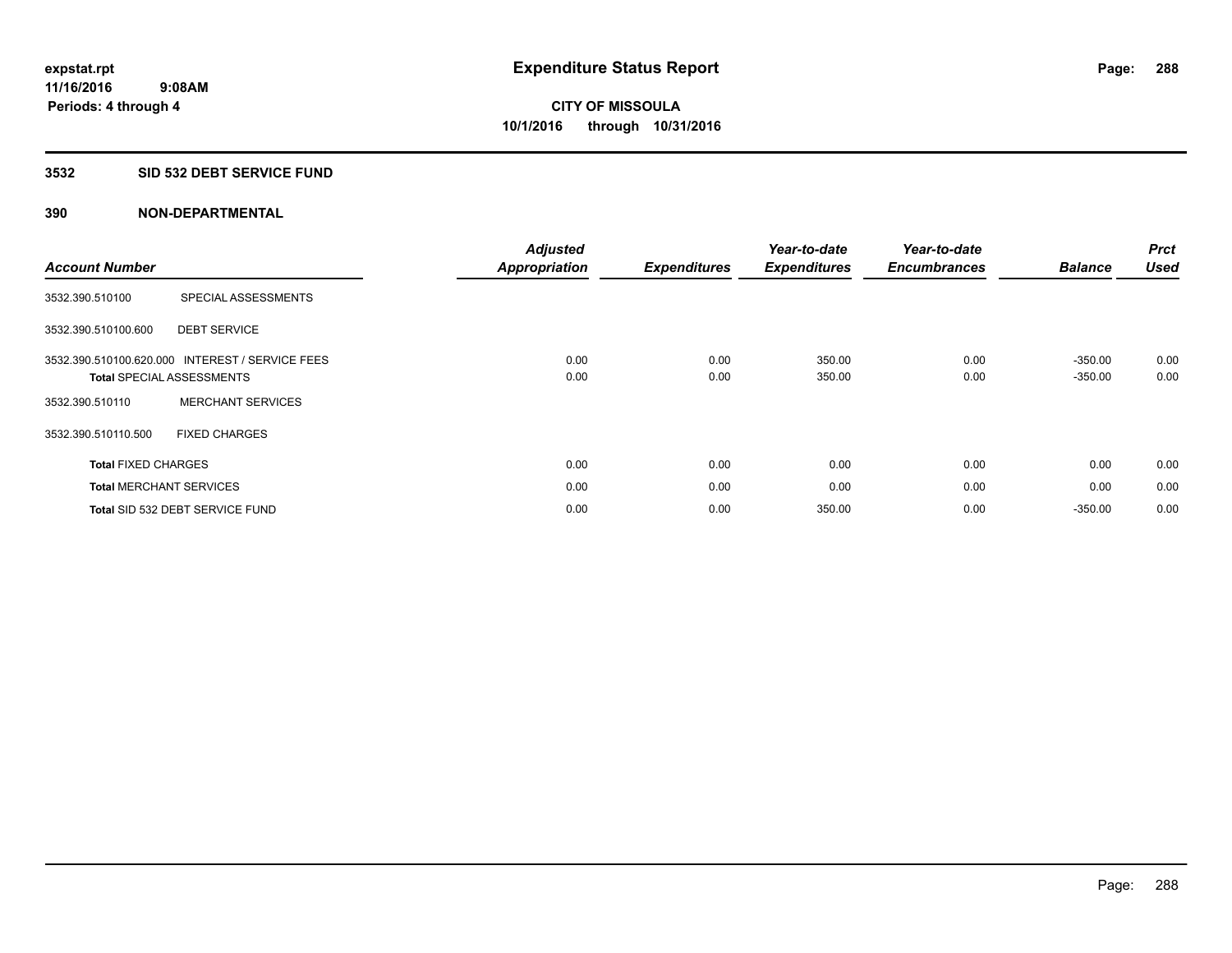## **11/16/2016 9:08AM Periods: 4 through 4**

**CITY OF MISSOULA 10/1/2016 through 10/31/2016**

## **3533 GILBERT ST SEWER SID DEBT FUND**

#### **330 WASTEWATER**

| <b>Account Number</b>   |                          | <b>Adjusted</b><br>Appropriation | Expenditures | Year-to-date<br><b>Expenditures</b> | Year-to-date<br><b>Encumbrances</b> | <b>Balance</b> | <b>Prct</b><br>Used |
|-------------------------|--------------------------|----------------------------------|--------------|-------------------------------------|-------------------------------------|----------------|---------------------|
| 3533.330.510110         | <b>MERCHANT SERVICES</b> |                                  |              |                                     |                                     |                |                     |
| 3533.330.510110.500     | <b>FIXED CHARGES</b>     |                                  |              |                                     |                                     |                |                     |
| <b>Total WASTEWATER</b> |                          | 0.00                             | 0.00         | 0.00                                | 0.00                                | 0.00           | 0.00                |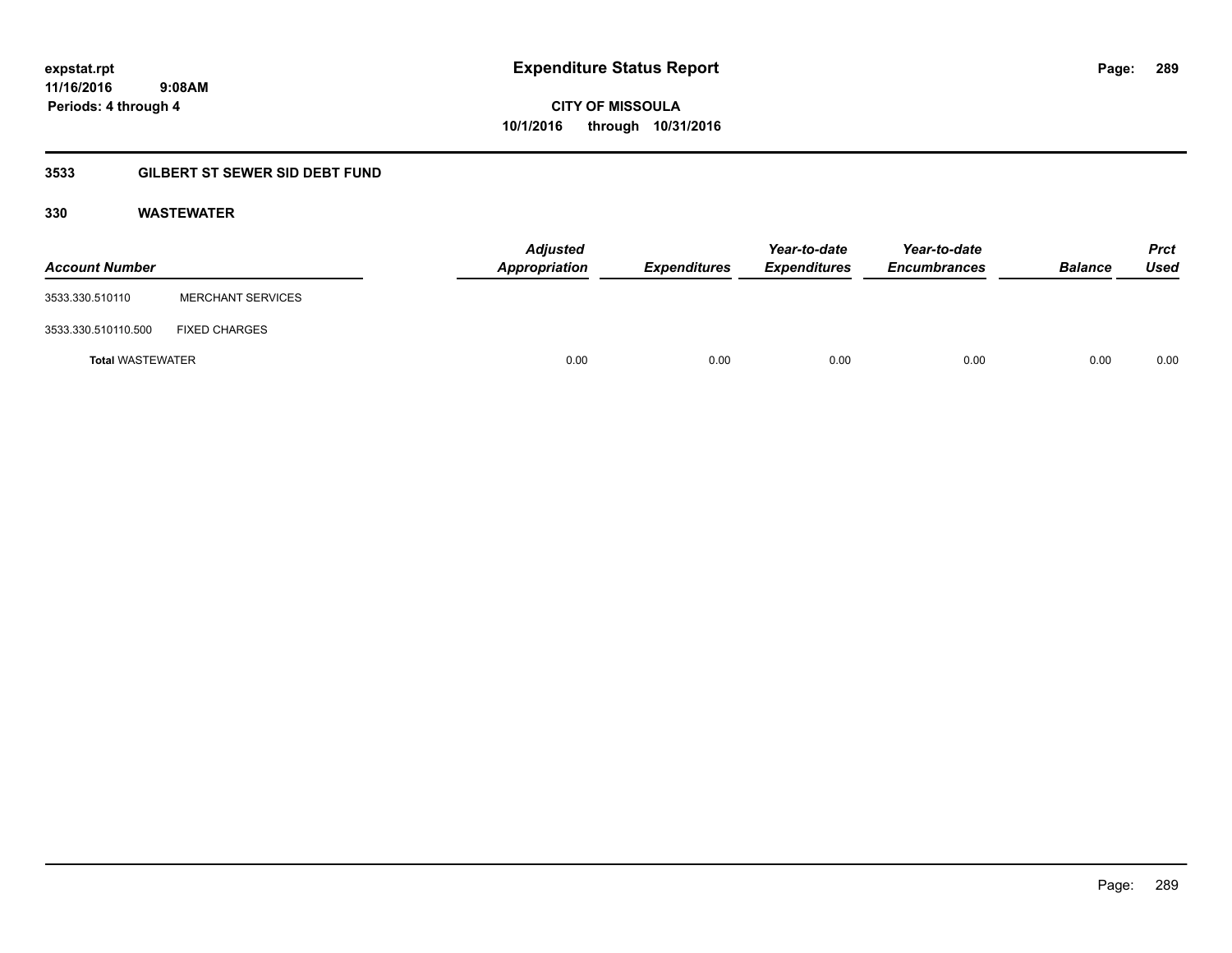### **3533 GILBERT ST SEWER SID DEBT FUND**

| <b>Account Number</b>      |                                      | <b>Adjusted</b><br><b>Appropriation</b> | <b>Expenditures</b> | Year-to-date<br><b>Expenditures</b> | Year-to-date<br><b>Encumbrances</b> | <b>Balance</b> | <b>Prct</b><br><b>Used</b> |
|----------------------------|--------------------------------------|-----------------------------------------|---------------------|-------------------------------------|-------------------------------------|----------------|----------------------------|
| 3533.390.510100            | SPECIAL ASSESSMENTS                  |                                         |                     |                                     |                                     |                |                            |
| 3533.390.510100.500        | <b>FIXED CHARGES</b>                 |                                         |                     |                                     |                                     |                |                            |
| <b>Total FIXED CHARGES</b> |                                      | 0.00                                    | 0.00                | 0.00                                | 0.00                                | 0.00           | 0.00                       |
| 3533.390.510100.600        | <b>DEBT SERVICE</b>                  |                                         |                     |                                     |                                     |                |                            |
|                            | <b>Total SPECIAL ASSESSMENTS</b>     | 0.00                                    | 0.00                | 0.00                                | 0.00                                | 0.00           | 0.00                       |
| 3533.390.510110            | <b>MERCHANT SERVICES</b>             |                                         |                     |                                     |                                     |                |                            |
| 3533.390.510110.500        | <b>FIXED CHARGES</b>                 |                                         |                     |                                     |                                     |                |                            |
|                            | <b>Total MERCHANT SERVICES</b>       | 0.00                                    | 0.00                | 0.00                                | 0.00                                | 0.00           | 0.00                       |
| 3533.390.521000            | INTERFUND OPERATING TRANSFERS        |                                         |                     |                                     |                                     |                |                            |
| 3533.390.521000.800        | OTHER OBJECTS                        |                                         |                     |                                     |                                     |                |                            |
|                            | Total INTERFUND OPERATING TRANSFERS  | 0.00                                    | 0.00                | 0.00                                | 0.00                                | 0.00           | 0.00                       |
|                            | Total GILBERT ST SEWER SID DEBT FUND | 0.00                                    | 0.00                | 0.00                                | 0.00                                | 0.00           | 0.00                       |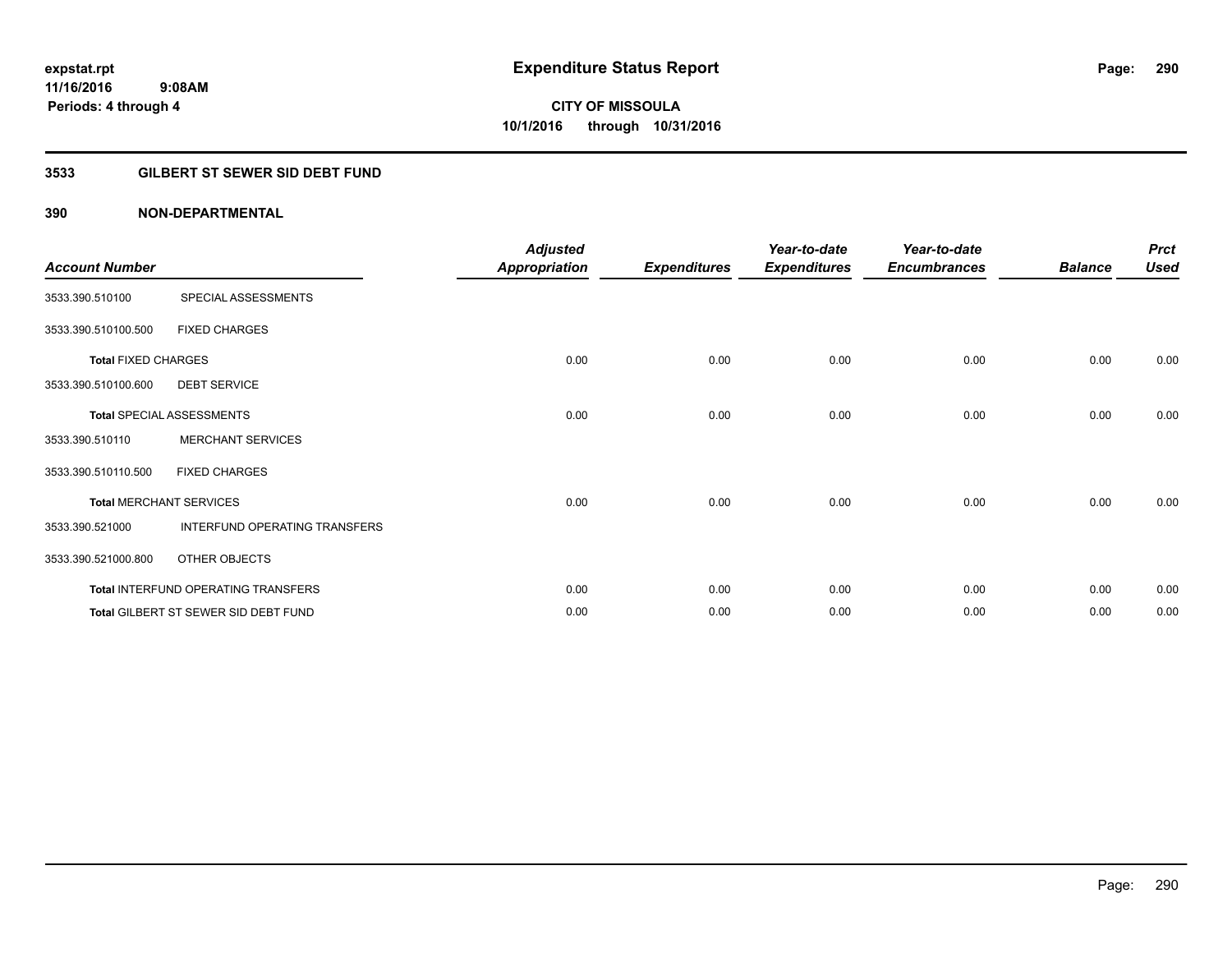## **3534 LINCOLNWOOD SEWER PHASE I**

| <b>Account Number</b>      |                                  | <b>Adjusted</b><br><b>Appropriation</b> | <b>Expenditures</b> | Year-to-date<br><b>Expenditures</b> | Year-to-date<br><b>Encumbrances</b> | <b>Balance</b> | <b>Prct</b><br><b>Used</b> |
|----------------------------|----------------------------------|-----------------------------------------|---------------------|-------------------------------------|-------------------------------------|----------------|----------------------------|
| 3534.390.510100            | SPECIAL ASSESSMENTS              |                                         |                     |                                     |                                     |                |                            |
| 3534.390.510100.600        | <b>DEBT SERVICE</b>              |                                         |                     |                                     |                                     |                |                            |
|                            | <b>Total SPECIAL ASSESSMENTS</b> | 0.00                                    | 0.00                | 0.00                                | 0.00                                | 0.00           | 0.00                       |
| 3534.390.510110            | <b>MERCHANT SERVICES</b>         |                                         |                     |                                     |                                     |                |                            |
| 3534.390.510110.500        | <b>FIXED CHARGES</b>             |                                         |                     |                                     |                                     |                |                            |
| <b>Total FIXED CHARGES</b> |                                  | 0.00                                    | 0.00                | 0.00                                | 0.00                                | 0.00           | 0.00                       |
|                            | <b>Total MERCHANT SERVICES</b>   | 0.00                                    | 0.00                | 0.00                                | 0.00                                | 0.00           | 0.00                       |
|                            | Total LINCOLNWOOD SEWER PHASE I  | 0.00                                    | 0.00                | 0.00                                | 0.00                                | 0.00           | 0.00                       |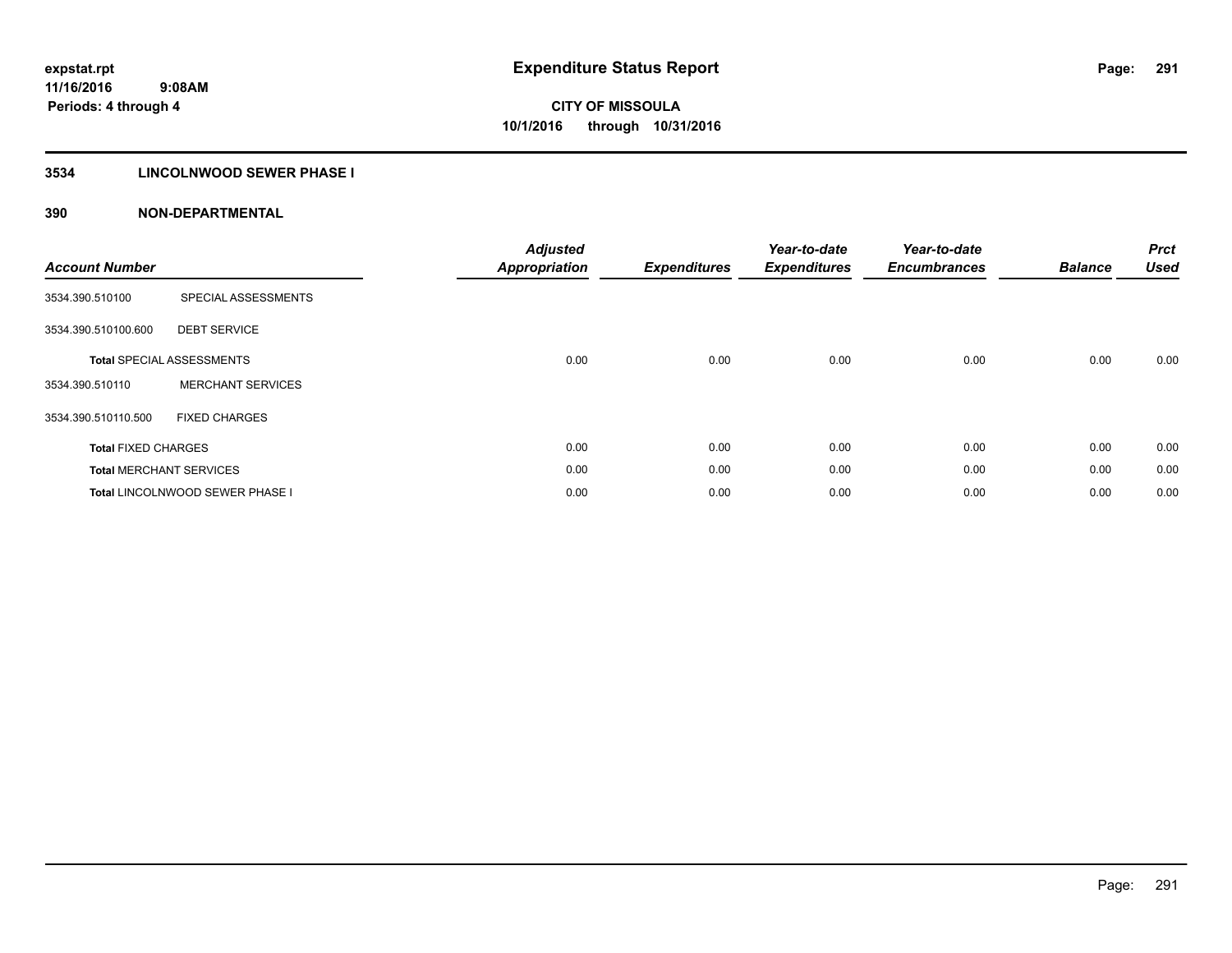## **3535 SLANT STREET TRAFFIC CALMING**

| <b>Account Number</b> |                                            | <b>Adjusted</b><br>Appropriation | <b>Expenditures</b> | Year-to-date<br><b>Expenditures</b> | Year-to-date<br><b>Encumbrances</b> | <b>Balance</b> | <b>Prct</b><br><b>Used</b> |
|-----------------------|--------------------------------------------|----------------------------------|---------------------|-------------------------------------|-------------------------------------|----------------|----------------------------|
| 3535.390.510110       | <b>MERCHANT SERVICES</b>                   |                                  |                     |                                     |                                     |                |                            |
| 3535.390.510110.500   | <b>FIXED CHARGES</b>                       |                                  |                     |                                     |                                     |                |                            |
|                       | <b>Total MERCHANT SERVICES</b>             | 0.00                             | 0.00                | 0.00                                | 0.00                                | 0.00           | 0.00                       |
| 3535.390.521000       | INTERFUND OPERATING TRANSFERS              |                                  |                     |                                     |                                     |                |                            |
| 3535.390.521000.800   | OTHER OBJECTS                              |                                  |                     |                                     |                                     |                |                            |
|                       | <b>Total INTERFUND OPERATING TRANSFERS</b> | 0.00                             | 0.00                | 0.00                                | 0.00                                | 0.00           | 0.00                       |
|                       | <b>Total SLANT STREET TRAFFIC CALMING</b>  | 0.00                             | 0.00                | 0.00                                | 0.00                                | 0.00           | 0.00                       |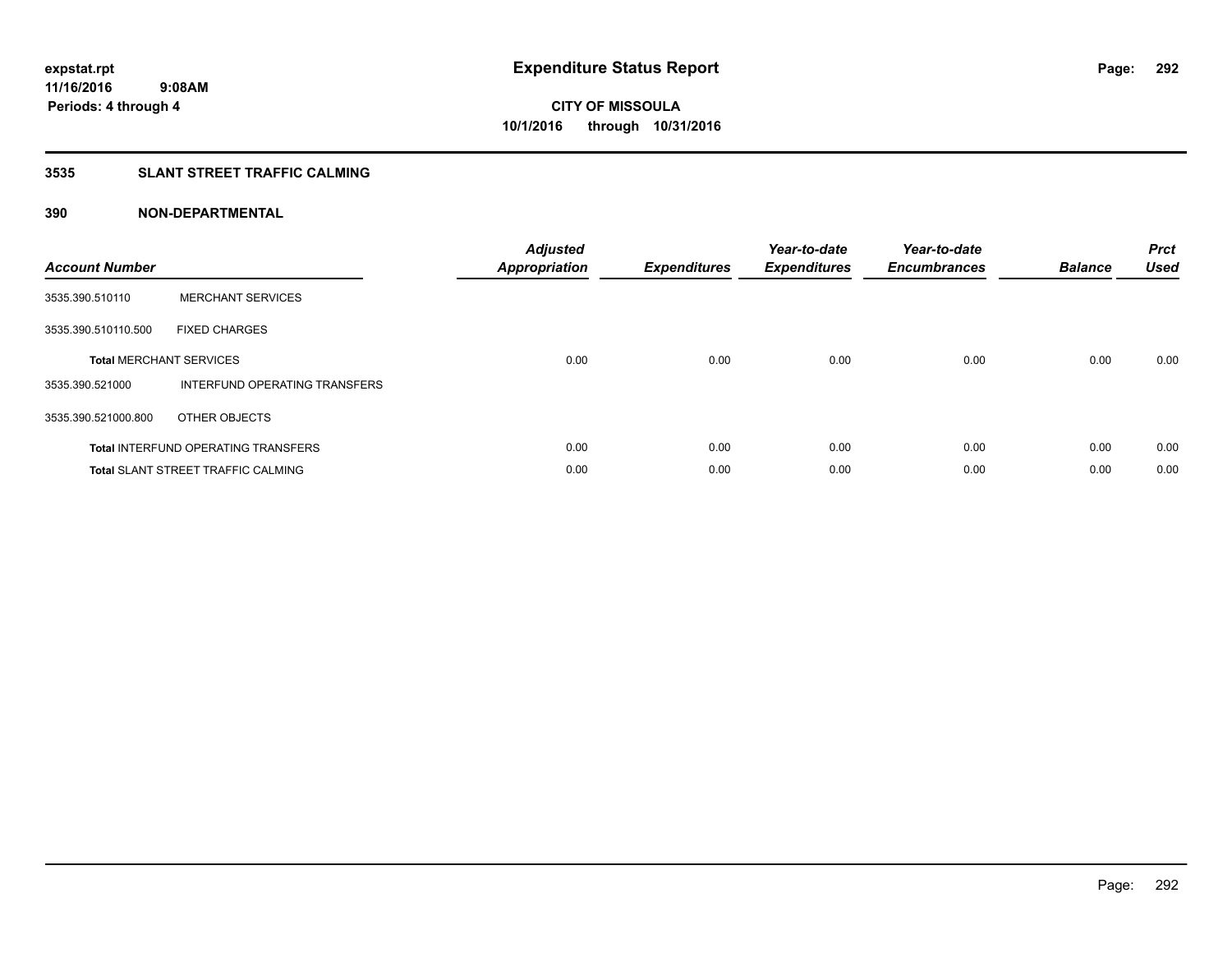## **3536 LINCOLNWOOD SEWER PHASE II**

| <b>Account Number</b>      |                                  | <b>Adjusted</b><br><b>Appropriation</b> | <b>Expenditures</b> | Year-to-date<br><b>Expenditures</b> | Year-to-date<br><b>Encumbrances</b> | <b>Balance</b> | <b>Prct</b><br><b>Used</b> |
|----------------------------|----------------------------------|-----------------------------------------|---------------------|-------------------------------------|-------------------------------------|----------------|----------------------------|
| 3536.390.510100            | SPECIAL ASSESSMENTS              |                                         |                     |                                     |                                     |                |                            |
| 3536.390.510100.600        | <b>DEBT SERVICE</b>              |                                         |                     |                                     |                                     |                |                            |
|                            | <b>Total SPECIAL ASSESSMENTS</b> | 0.00                                    | 0.00                | 0.00                                | 0.00                                | 0.00           | 0.00                       |
| 3536.390.510110            | <b>MERCHANT SERVICES</b>         |                                         |                     |                                     |                                     |                |                            |
| 3536.390.510110.500        | <b>FIXED CHARGES</b>             |                                         |                     |                                     |                                     |                |                            |
| <b>Total FIXED CHARGES</b> |                                  | 0.00                                    | 0.00                | 0.00                                | 0.00                                | 0.00           | 0.00                       |
|                            | <b>Total MERCHANT SERVICES</b>   | 0.00                                    | 0.00                | 0.00                                | 0.00                                | 0.00           | 0.00                       |
|                            | Total LINCOLNWOOD SEWER PHASE II | 0.00                                    | 0.00                | 0.00                                | 0.00                                | 0.00           | 0.00                       |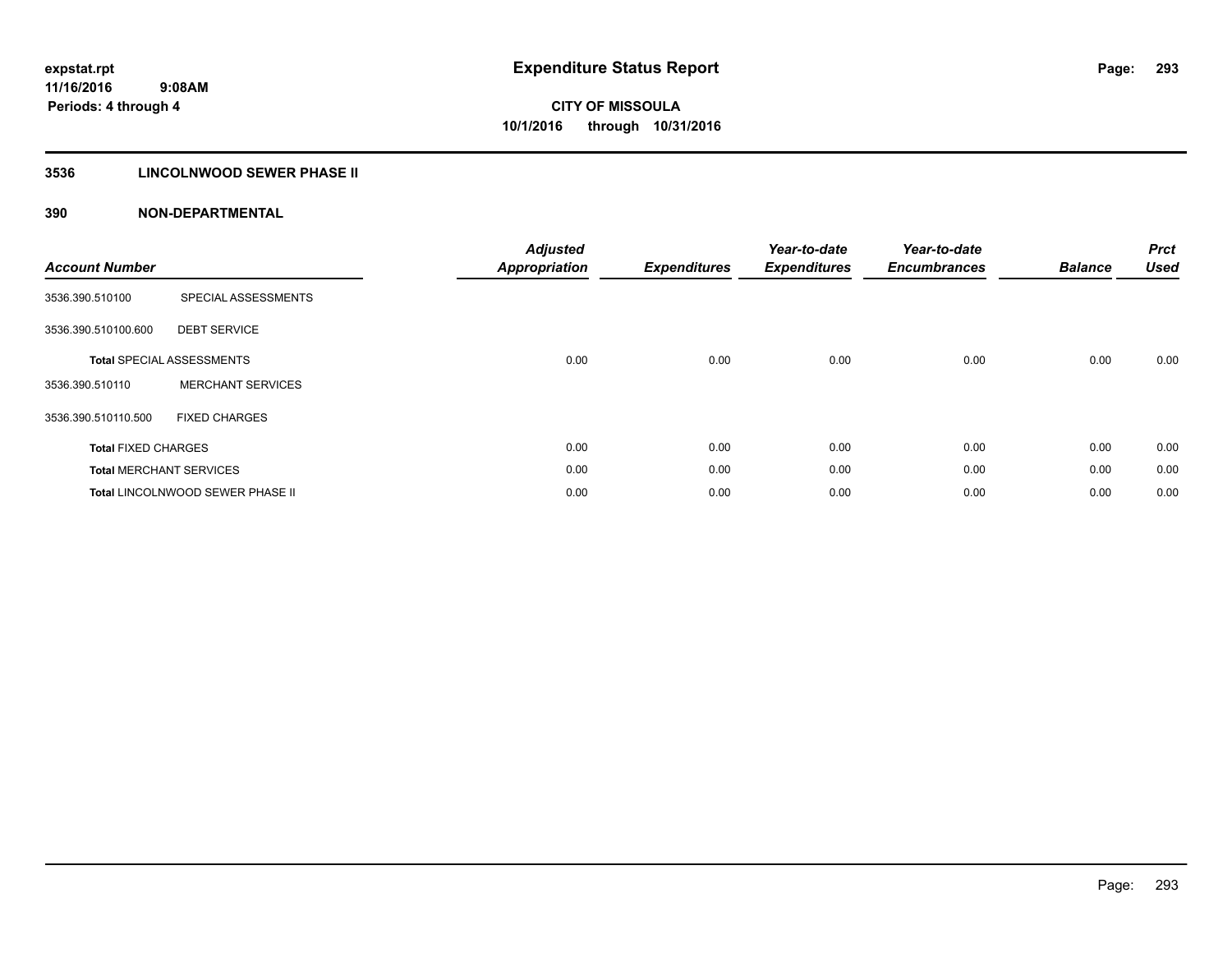### **3539 SOUTH 4TH STREET W TRAFFIC**

| <b>Account Number</b> |                                            | <b>Adjusted</b><br><b>Appropriation</b> | <b>Expenditures</b> | Year-to-date<br><b>Expenditures</b> | Year-to-date<br><b>Encumbrances</b> | <b>Balance</b> | <b>Prct</b><br><b>Used</b> |
|-----------------------|--------------------------------------------|-----------------------------------------|---------------------|-------------------------------------|-------------------------------------|----------------|----------------------------|
| 3539.390.510110       | <b>MERCHANT SERVICES</b>                   |                                         |                     |                                     |                                     |                |                            |
| 3539.390.510110.500   | <b>FIXED CHARGES</b>                       |                                         |                     |                                     |                                     |                |                            |
|                       | <b>Total MERCHANT SERVICES</b>             | 0.00                                    | 0.00                | 0.00                                | 0.00                                | 0.00           | 0.00                       |
| 3539.390.521000       | INTERFUND OPERATING TRANSFERS              |                                         |                     |                                     |                                     |                |                            |
| 3539.390.521000.800   | OTHER OBJECTS                              |                                         |                     |                                     |                                     |                |                            |
|                       | <b>Total INTERFUND OPERATING TRANSFERS</b> | 0.00                                    | 0.00                | 0.00                                | 0.00                                | 0.00           | 0.00                       |
|                       | <b>Total SOUTH 4TH STREET W TRAFFIC</b>    | 0.00                                    | 0.00                | 0.00                                | 0.00                                | 0.00           | 0.00                       |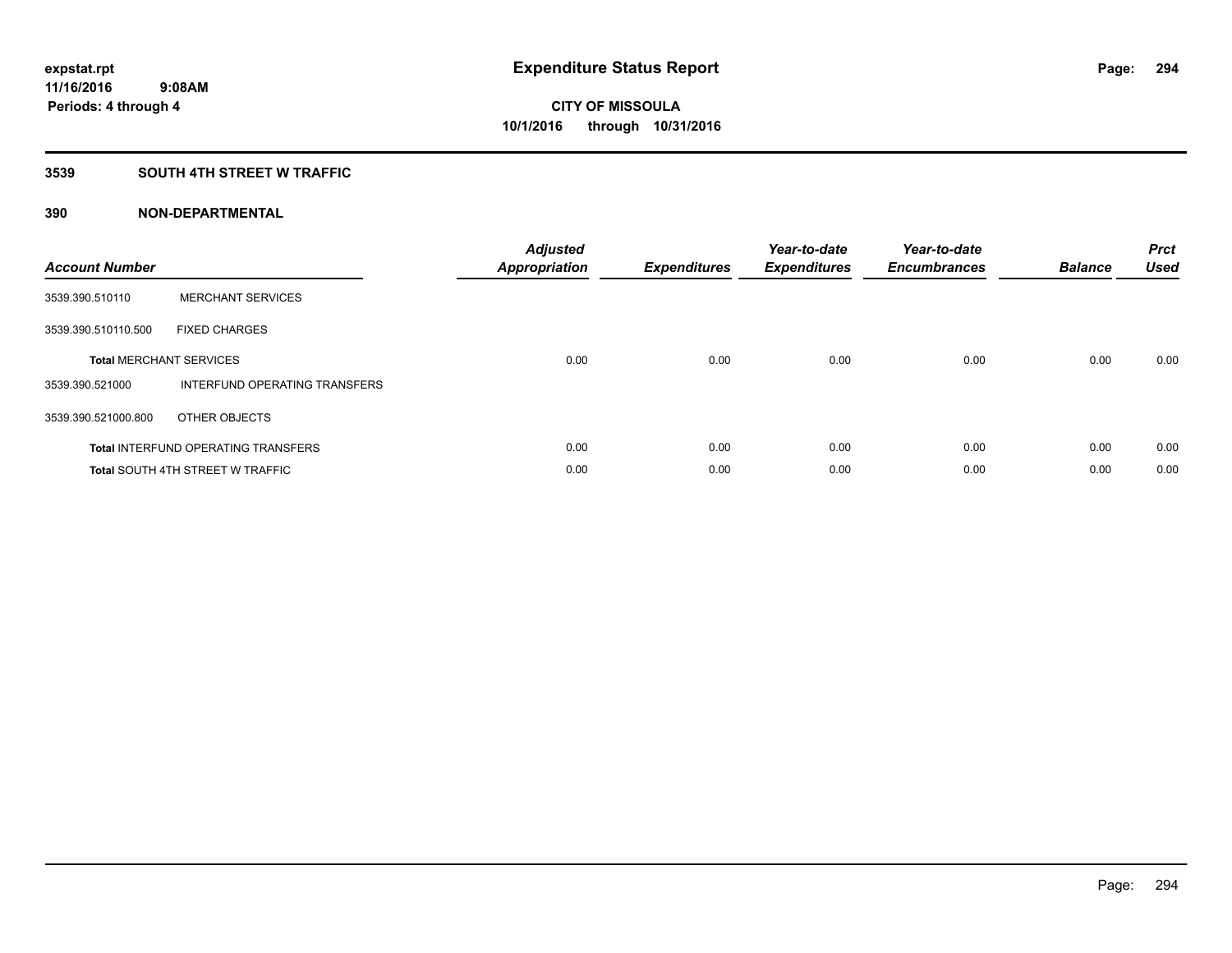#### **3540 SID 540 DEBT SERVICE FUND**

| <b>Account Number</b> |                                  | <b>Adjusted</b><br><b>Appropriation</b> | <b>Expenditures</b> | Year-to-date<br><b>Expenditures</b> | Year-to-date<br><b>Encumbrances</b> | <b>Balance</b> | <b>Prct</b><br><b>Used</b> |
|-----------------------|----------------------------------|-----------------------------------------|---------------------|-------------------------------------|-------------------------------------|----------------|----------------------------|
| 3540.390.510100       | SPECIAL ASSESSMENTS              |                                         |                     |                                     |                                     |                |                            |
| 3540.390.510100.300   | PURCHASED SERVICES               |                                         |                     |                                     |                                     |                |                            |
|                       | <b>Total PURCHASED SERVICES</b>  | 0.00                                    | 0.00                | 0.00                                | 0.00                                | 0.00           | 0.00                       |
| 3540.390.510100.600   | <b>DEBT SERVICE</b>              |                                         |                     |                                     |                                     |                |                            |
|                       | <b>Total SPECIAL ASSESSMENTS</b> | 0.00                                    | 0.00                | 0.00                                | 0.00                                | 0.00           | 0.00                       |
| 3540.390.510110       | <b>MERCHANT SERVICES</b>         |                                         |                     |                                     |                                     |                |                            |
| 3540.390.510110.500   | <b>FIXED CHARGES</b>             |                                         |                     |                                     |                                     |                |                            |
|                       | <b>Total MERCHANT SERVICES</b>   | 0.00                                    | 0.00                | 0.00                                | 0.00                                | 0.00           | 0.00                       |
|                       | Total SID 540 DEBT SERVICE FUND  | 0.00                                    | 0.00                | 0.00                                | 0.00                                | 0.00           | 0.00                       |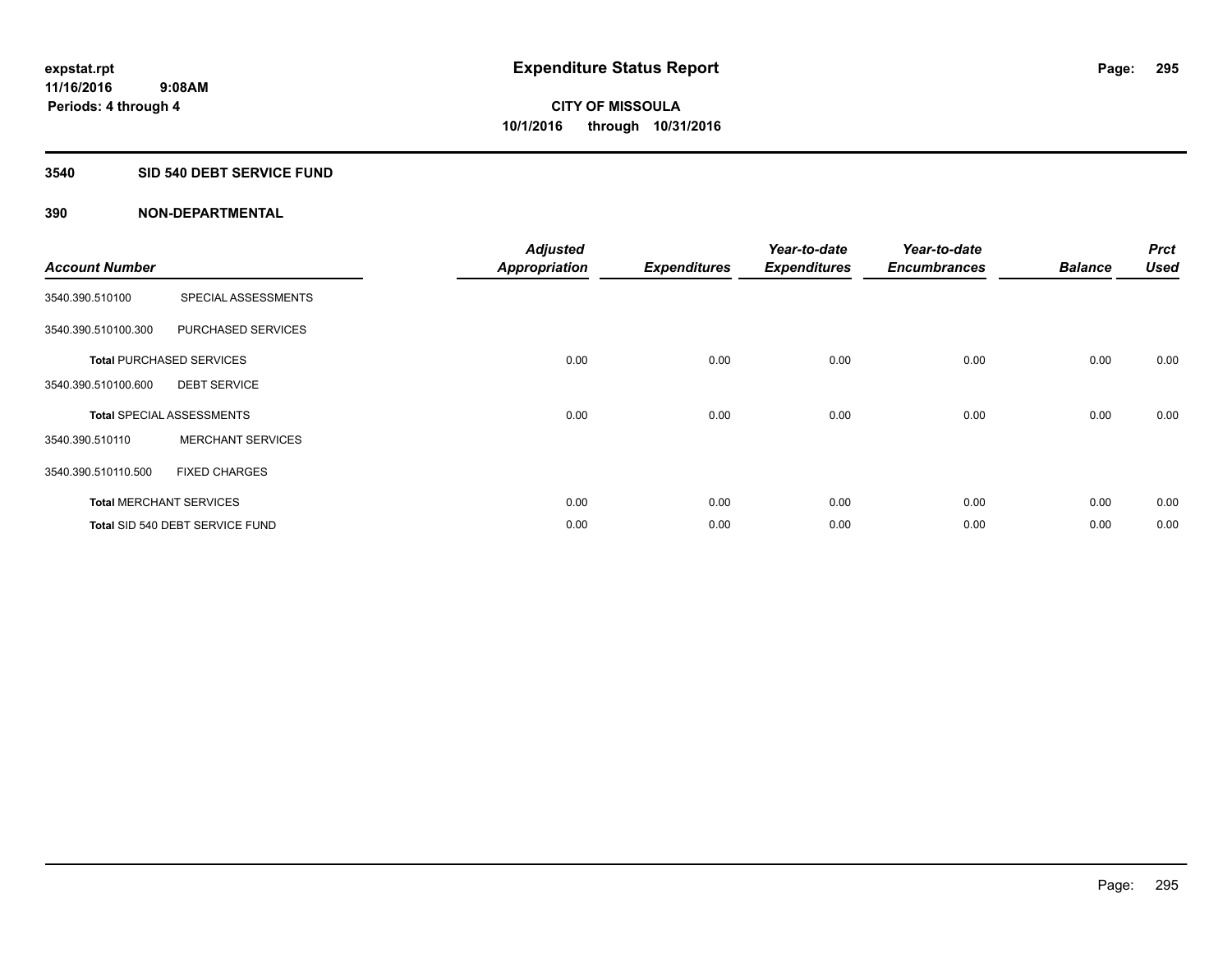## **3541 SID 541 DEBT SERVICE**

| <b>Account Number</b> |                                                                               | <b>Adjusted</b><br><b>Appropriation</b> | <b>Expenditures</b> | Year-to-date<br><b>Expenditures</b> | Year-to-date<br><b>Encumbrances</b> | <b>Balance</b>         | <b>Prct</b><br><b>Used</b> |
|-----------------------|-------------------------------------------------------------------------------|-----------------------------------------|---------------------|-------------------------------------|-------------------------------------|------------------------|----------------------------|
| 3541.390.510100       | SPECIAL ASSESSMENTS                                                           |                                         |                     |                                     |                                     |                        |                            |
| 3541.390.510100.600   | <b>DEBT SERVICE</b>                                                           |                                         |                     |                                     |                                     |                        |                            |
|                       | 3541.390.510100.620.000 PINEVIEW PARK/INT<br><b>Total SPECIAL ASSESSMENTS</b> | 0.00<br>0.00                            | 0.00<br>0.00        | 300.00<br>300.00                    | 0.00<br>0.00                        | $-300.00$<br>$-300.00$ | 0.00<br>0.00               |
| 3541.390.510110       | <b>MERCHANT SERVICES</b>                                                      |                                         |                     |                                     |                                     |                        |                            |
| 3541.390.510110.500   | <b>FIXED CHARGES</b>                                                          |                                         |                     |                                     |                                     |                        |                            |
|                       | <b>Total MERCHANT SERVICES</b>                                                | 0.00                                    | 0.00                | 0.00                                | 0.00                                | 0.00                   | 0.00                       |
|                       | Total SID 541 DEBT SERVICE                                                    | 0.00                                    | 0.00                | 300.00                              | 0.00                                | $-300.00$              | 0.00                       |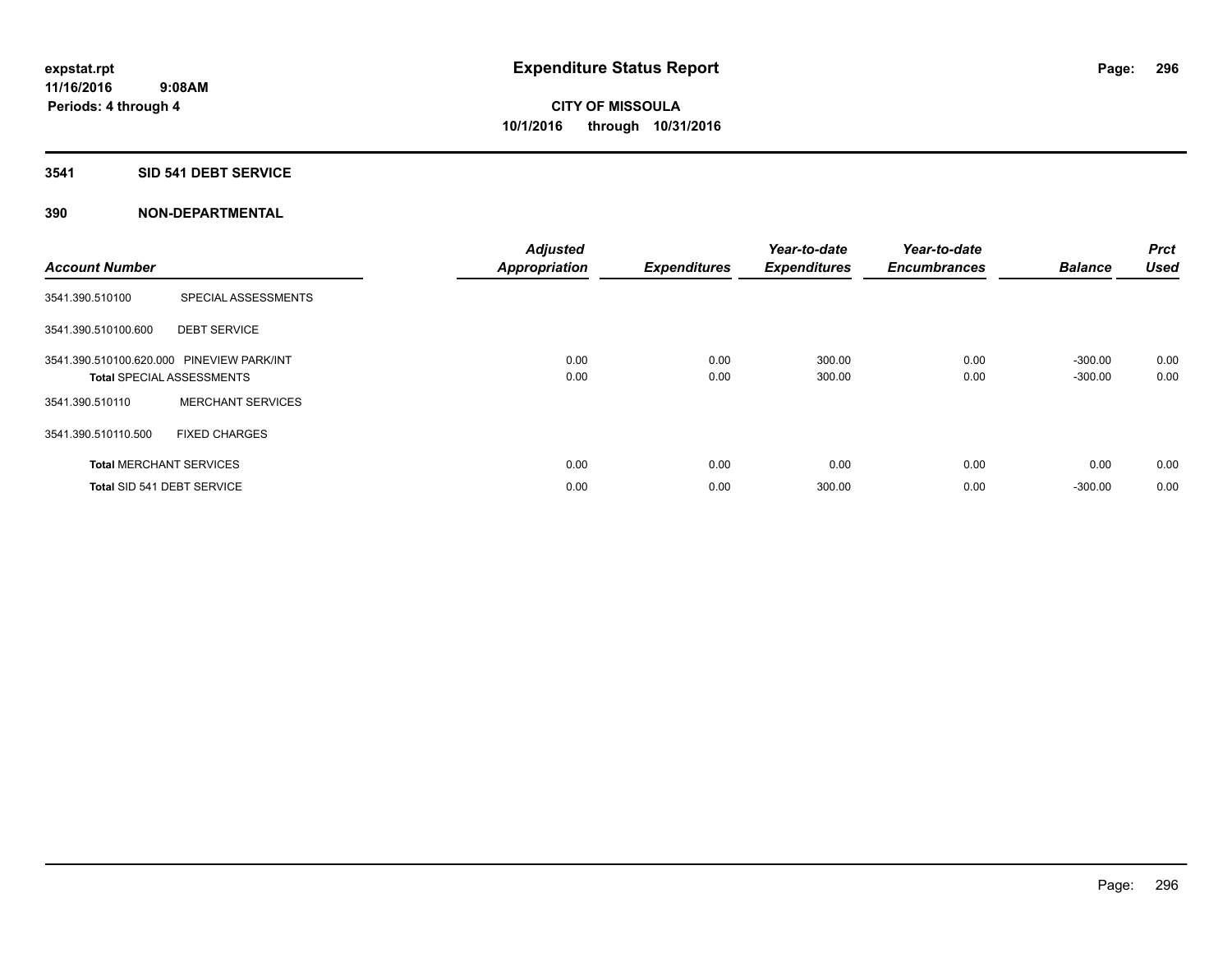#### **3543 SID 543 DEBT SERVICE**

| <b>Account Number</b>      |                                     | <b>Adjusted</b><br><b>Appropriation</b> | <b>Expenditures</b> | Year-to-date<br><b>Expenditures</b> | Year-to-date<br><b>Encumbrances</b> | <b>Balance</b> | <b>Prct</b><br><b>Used</b> |
|----------------------------|-------------------------------------|-----------------------------------------|---------------------|-------------------------------------|-------------------------------------|----------------|----------------------------|
| 3543.390.510000            | <b>MISCELLANEOUS</b>                |                                         |                     |                                     |                                     |                |                            |
| 3543.390.510000.800        | OTHER OBJECTS                       |                                         |                     |                                     |                                     |                |                            |
| <b>Total MISCELLANEOUS</b> |                                     | 0.00                                    | 0.00                | 0.00                                | 0.00                                | 0.00           | 0.00                       |
| 3543.390.510100            | SPECIAL ASSESSMENTS                 |                                         |                     |                                     |                                     |                |                            |
| 3543.390.510100.600        | <b>DEBT SERVICE</b>                 |                                         |                     |                                     |                                     |                |                            |
|                            | <b>Total SPECIAL ASSESSMENTS</b>    | 0.00                                    | 0.00                | 0.00                                | 0.00                                | 0.00           | 0.00                       |
| 3543.390.510110            | <b>MERCHANT SERVICES</b>            |                                         |                     |                                     |                                     |                |                            |
| 3543.390.510110.500        | <b>FIXED CHARGES</b>                |                                         |                     |                                     |                                     |                |                            |
|                            | <b>Total MERCHANT SERVICES</b>      | 0.00                                    | 0.00                | 0.00                                | 0.00                                | 0.00           | 0.00                       |
| 3543.390.521000            | INTERFUND OPERATING TRANSFERS       |                                         |                     |                                     |                                     |                |                            |
| 3543.390.521000.800        | OTHER OBJECTS                       |                                         |                     |                                     |                                     |                |                            |
|                            | Total INTERFUND OPERATING TRANSFERS | 0.00                                    | 0.00                | 0.00                                | 0.00                                | 0.00           | 0.00                       |
|                            | Total SID 543 DEBT SERVICE          | 0.00                                    | 0.00                | 0.00                                | 0.00                                | 0.00           | 0.00                       |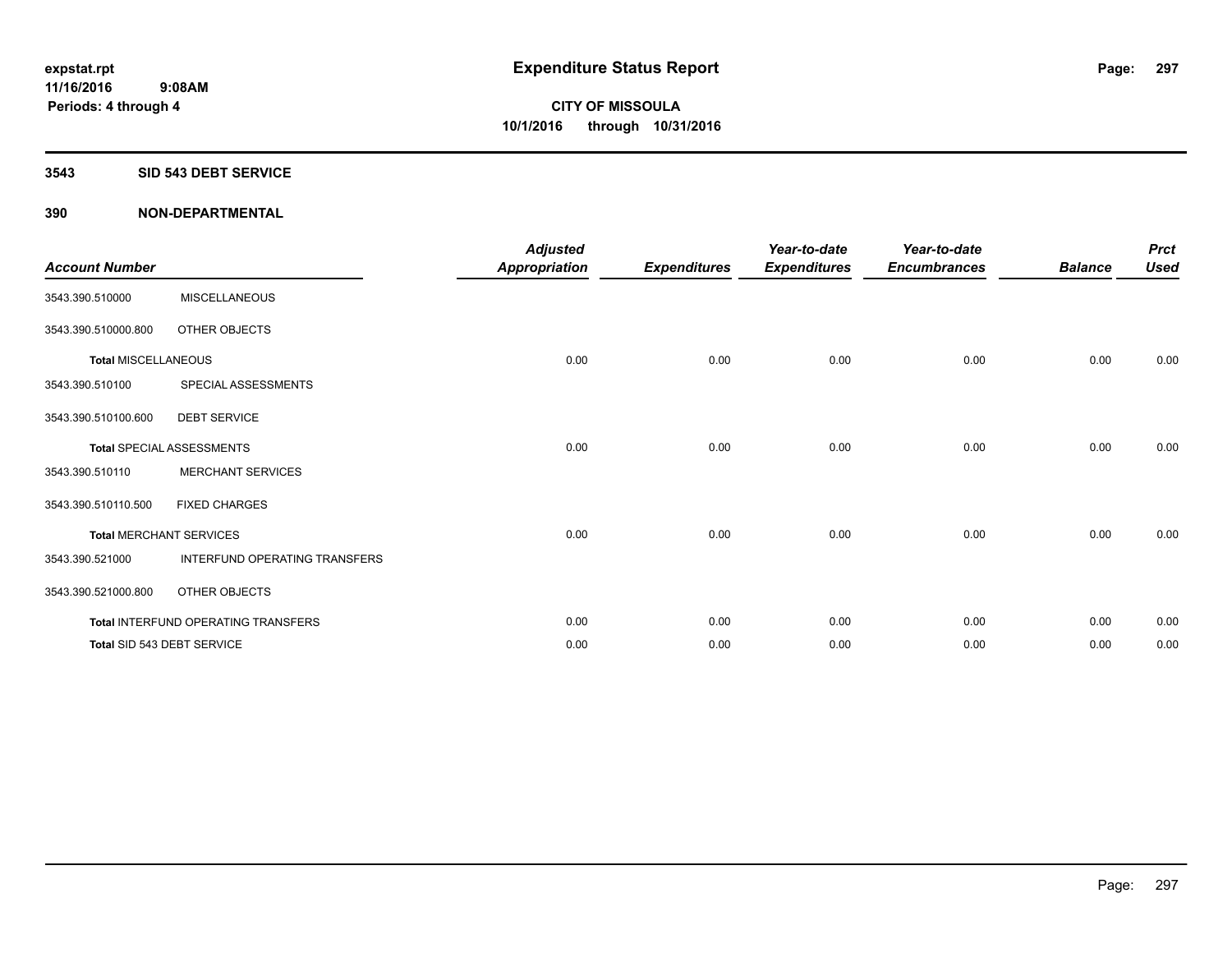### **3544 SID 544 RATTLESNAKE DEBT SERVICE**

| <b>Account Number</b>         |                                                 | <b>Adjusted</b><br><b>Appropriation</b> | <b>Expenditures</b> | Year-to-date<br><b>Expenditures</b> | Year-to-date<br><b>Encumbrances</b> | <b>Balance</b>             | Prct<br>Used |
|-------------------------------|-------------------------------------------------|-----------------------------------------|---------------------|-------------------------------------|-------------------------------------|----------------------------|--------------|
| 3544.390.510100               | SPECIAL ASSESSMENTS                             |                                         |                     |                                     |                                     |                            |              |
| 3544.390.510100.600           | <b>DEBT SERVICE</b>                             |                                         |                     |                                     |                                     |                            |              |
| <b>Total DEBT SERVICE</b>     | 3544.390.510100.620.000 INTEREST / SERVICE FEES | 0.00<br>0.00                            | 0.00<br>0.00        | 3.100.00<br>3,100.00                | 0.00<br>0.00                        | $-3.100.00$<br>$-3,100.00$ | 0.00<br>0.00 |
| <b>Total NON-DEPARTMENTAL</b> |                                                 | 0.00                                    | 0.00                | 3.100.00                            | 0.00                                | $-3,100.00$                | 0.00         |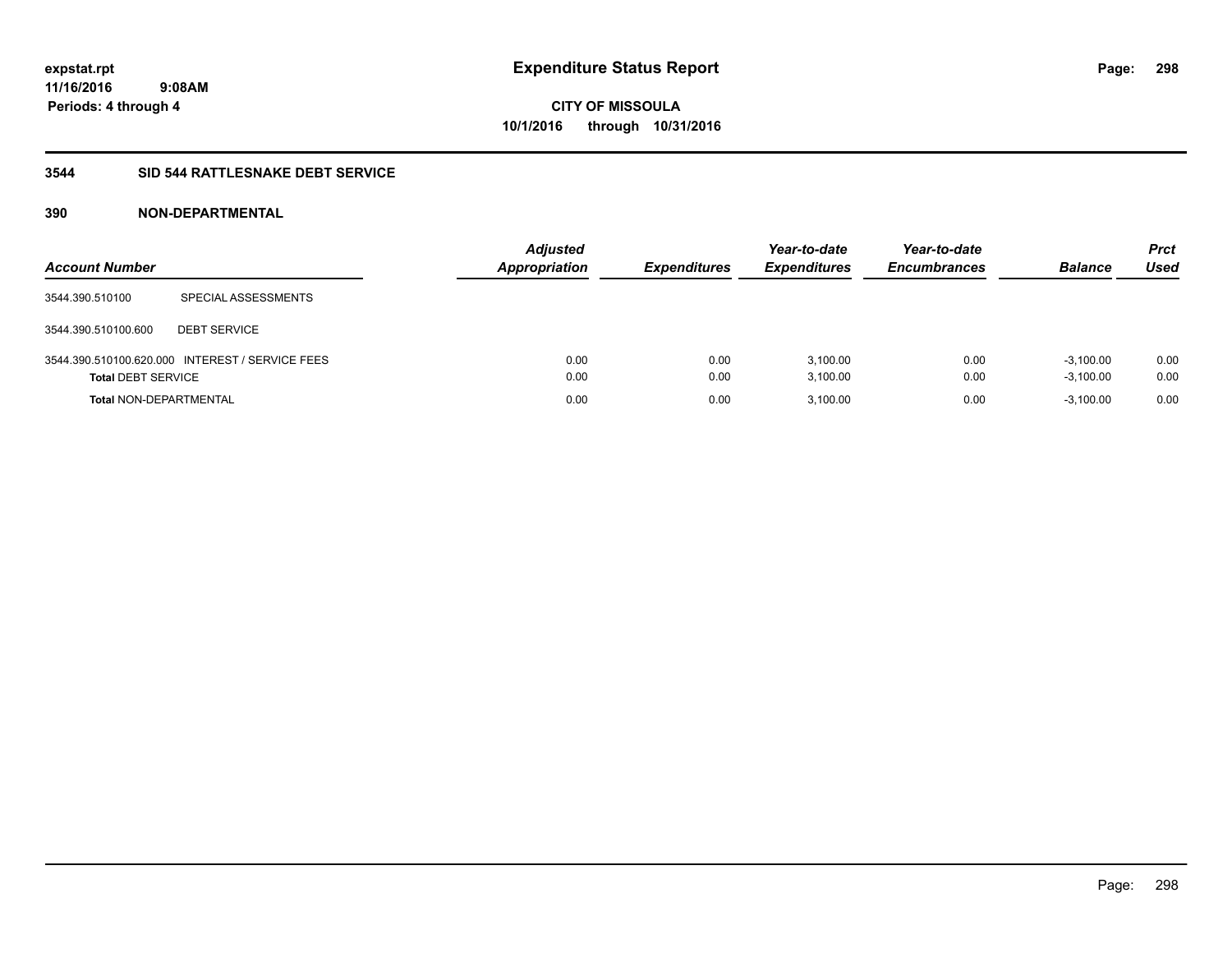**11/16/2016 9:08AM Periods: 4 through 4**

**CITY OF MISSOULA 10/1/2016 through 10/31/2016**

#### **3544 SID 544 RATTLESNAKE DEBT SERVICE**

### **550 SID 544 PROJECT**

| <b>Account Number</b>     |                     | <b>Adjusted</b><br><b>Appropriation</b> | <b>Expenditures</b> | Year-to-date<br><b>Expenditures</b> | Year-to-date<br><b>Encumbrances</b> | <b>Balance</b> | <b>Prct</b><br><b>Used</b> |
|---------------------------|---------------------|-----------------------------------------|---------------------|-------------------------------------|-------------------------------------|----------------|----------------------------|
| 3544.550.510100           | SPECIAL ASSESSMENTS |                                         |                     |                                     |                                     |                |                            |
| 3544.550.510100.600       | <b>DEBT SERVICE</b> |                                         |                     |                                     |                                     |                |                            |
| <b>Total DEBT SERVICE</b> |                     | 0.00                                    | 0.00                | 0.00                                | 0.00                                | 0.00           | 0.00                       |
| Total SID 544 PROJECT     |                     | 0.00                                    | 0.00                | 0.00                                | 0.00                                | 0.00           | 0.00                       |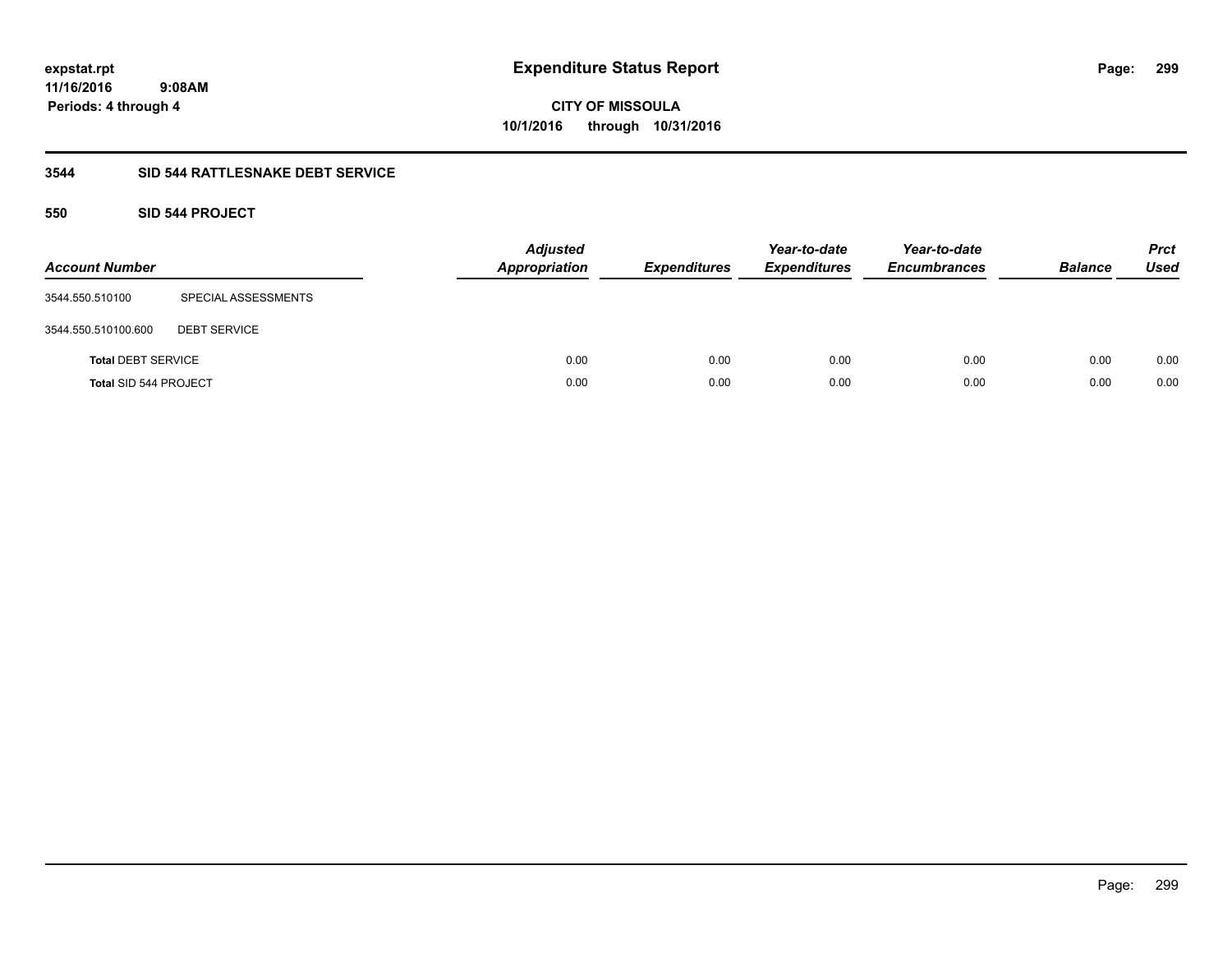### **3544 SID 544 RATTLESNAKE DEBT SERVICE**

## **555 LOLO STREET PROJECT**

| <b>Account Number</b> |                                               | <b>Adjusted</b><br><b>Appropriation</b> | <b>Expenditures</b> | Year-to-date<br><b>Expenditures</b> | Year-to-date<br><b>Encumbrances</b> | <b>Balance</b> | <b>Prct</b><br><b>Used</b> |
|-----------------------|-----------------------------------------------|-----------------------------------------|---------------------|-------------------------------------|-------------------------------------|----------------|----------------------------|
| 3544.555.510100       | SPECIAL ASSESSMENTS                           |                                         |                     |                                     |                                     |                |                            |
| 3544.555.510100.600   | <b>DEBT SERVICE</b>                           |                                         |                     |                                     |                                     |                |                            |
|                       | <b>Total SPECIAL ASSESSMENTS</b>              | 0.00                                    | 0.00                | 0.00                                | 0.00                                | 0.00           | 0.00                       |
| 3544.555.510110       | <b>MERCHANT SERVICES</b>                      |                                         |                     |                                     |                                     |                |                            |
| 3544.555.510110.500   | <b>FIXED CHARGES</b>                          |                                         |                     |                                     |                                     |                |                            |
|                       | <b>Total LOLO STREET PROJECT</b>              | 0.00                                    | 0.00                | 0.00                                | 0.00                                | 0.00           | 0.00                       |
|                       | <b>Total SID 544 RATTLESNAKE DEBT SERVICE</b> | 0.00                                    | 0.00                | 3,100.00                            | 0.00                                | $-3,100.00$    | 0.00                       |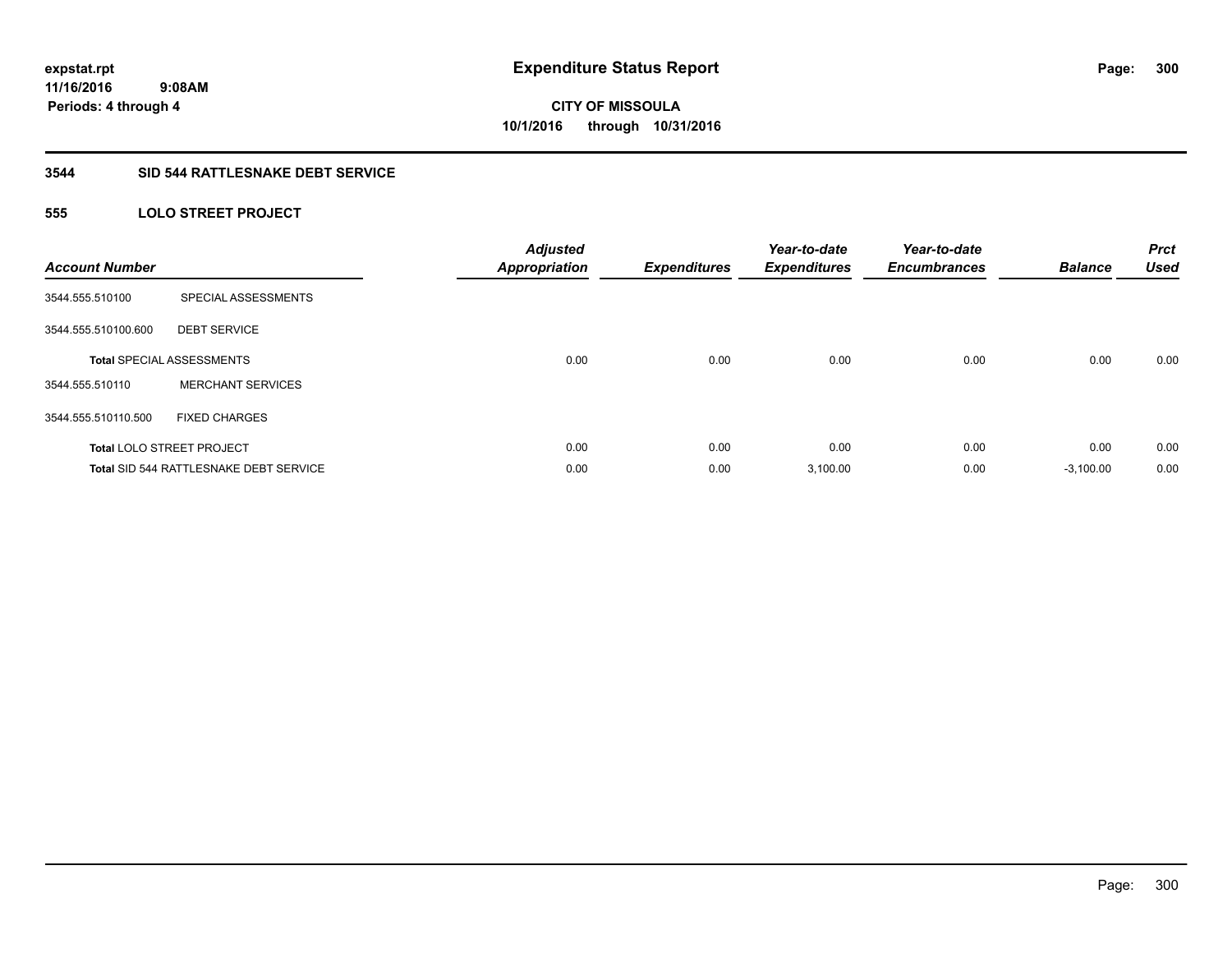#### **3545 SID 545 DEBT SERVICE**

| <b>Account Number</b> |                                     | <b>Adjusted</b><br>Appropriation | <b>Expenditures</b> | Year-to-date<br><b>Expenditures</b> | Year-to-date<br><b>Encumbrances</b> | <b>Balance</b> | <b>Prct</b><br><b>Used</b> |
|-----------------------|-------------------------------------|----------------------------------|---------------------|-------------------------------------|-------------------------------------|----------------|----------------------------|
| 3545.390.510100       | SPECIAL ASSESSMENTS                 |                                  |                     |                                     |                                     |                |                            |
| 3545.390.510100.600   | <b>DEBT SERVICE</b>                 |                                  |                     |                                     |                                     |                |                            |
|                       | <b>Total SPECIAL ASSESSMENTS</b>    | 0.00                             | 0.00                | 0.00                                | 0.00                                | 0.00           | 0.00                       |
| 3545.390.510110       | <b>MERCHANT SERVICES</b>            |                                  |                     |                                     |                                     |                |                            |
| 3545.390.510110.500   | <b>FIXED CHARGES</b>                |                                  |                     |                                     |                                     |                |                            |
|                       | <b>Total MERCHANT SERVICES</b>      | 0.00                             | 0.00                | 0.00                                | 0.00                                | 0.00           | 0.00                       |
| 3545.390.521000       | INTERFUND OPERATING TRANSFERS       |                                  |                     |                                     |                                     |                |                            |
| 3545.390.521000.800   | OTHER OBJECTS                       |                                  |                     |                                     |                                     |                |                            |
|                       | Total INTERFUND OPERATING TRANSFERS | 0.00                             | 0.00                | 0.00                                | 0.00                                | 0.00           | 0.00                       |
|                       | Total SID 545 DEBT SERVICE          | 0.00                             | 0.00                | 0.00                                | 0.00                                | 0.00           | 0.00                       |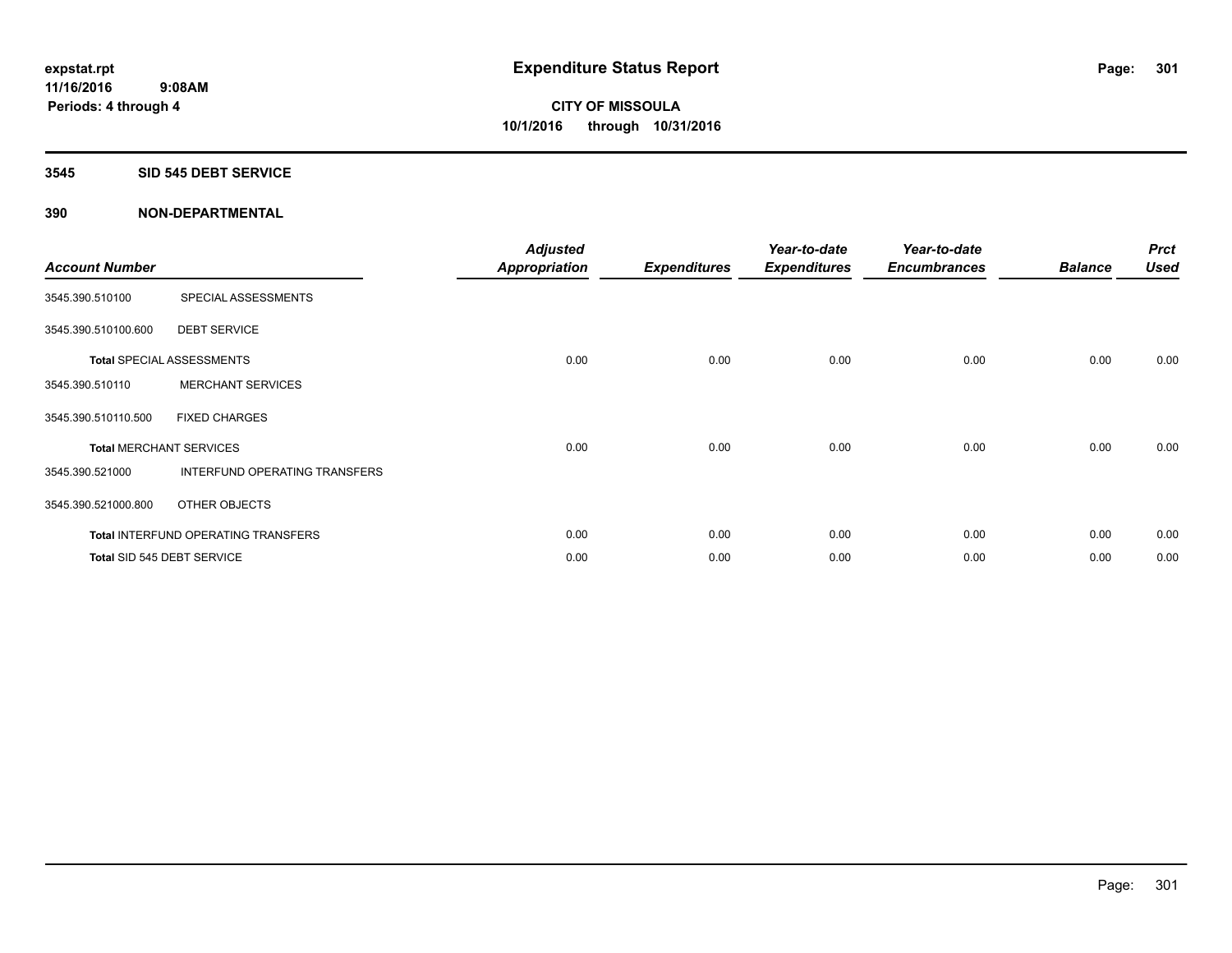#### **3546 SID 546 DEBT SERVICE**

| <b>Account Number</b> |                                      | <b>Adjusted</b><br><b>Appropriation</b> | <b>Expenditures</b> | Year-to-date<br><b>Expenditures</b> | Year-to-date<br><b>Encumbrances</b> | <b>Balance</b> | <b>Prct</b><br><b>Used</b> |
|-----------------------|--------------------------------------|-----------------------------------------|---------------------|-------------------------------------|-------------------------------------|----------------|----------------------------|
| 3546.390.510100       | SPECIAL ASSESSMENTS                  |                                         |                     |                                     |                                     |                |                            |
| 3546.390.510100.600   | <b>DEBT SERVICE</b>                  |                                         |                     |                                     |                                     |                |                            |
|                       | <b>Total SPECIAL ASSESSMENTS</b>     | 0.00                                    | 0.00                | 0.00                                | 0.00                                | 0.00           | 0.00                       |
| 3546.390.510110       | <b>MERCHANT SERVICES</b>             |                                         |                     |                                     |                                     |                |                            |
| 3546.390.510110.500   | <b>FIXED CHARGES</b>                 |                                         |                     |                                     |                                     |                |                            |
|                       | <b>Total MERCHANT SERVICES</b>       | 0.00                                    | 0.00                | 0.00                                | 0.00                                | 0.00           | 0.00                       |
| 3546.390.521000       | <b>INTERFUND OPERATING TRANSFERS</b> |                                         |                     |                                     |                                     |                |                            |
| 3546.390.521000.800   | OTHER OBJECTS                        |                                         |                     |                                     |                                     |                |                            |
|                       | Total INTERFUND OPERATING TRANSFERS  | 0.00                                    | 0.00                | 0.00                                | 0.00                                | 0.00           | 0.00                       |
|                       | Total SID 546 DEBT SERVICE           | 0.00                                    | 0.00                | 0.00                                | 0.00                                | 0.00           | 0.00                       |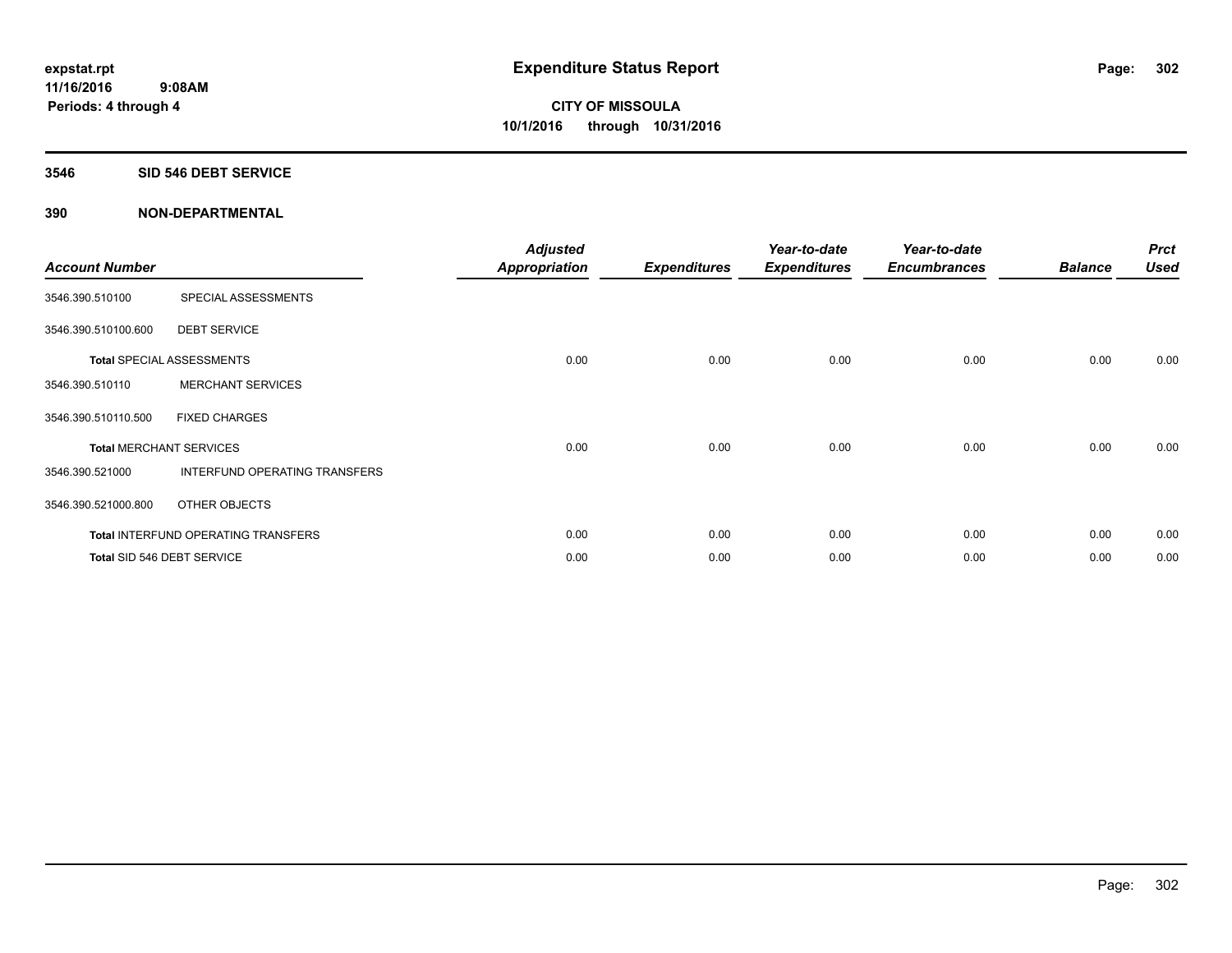## **3548 SID 548-5TH, 6TH & ARTHUR**

| <b>Account Number</b> |                                                                                     | <b>Adjusted</b><br><b>Appropriation</b> | <b>Expenditures</b> | Year-to-date<br><b>Expenditures</b> | Year-to-date<br><b>Encumbrances</b> | <b>Balance</b>         | Prct<br><b>Used</b> |
|-----------------------|-------------------------------------------------------------------------------------|-----------------------------------------|---------------------|-------------------------------------|-------------------------------------|------------------------|---------------------|
| 3548.390.510100       | SPECIAL ASSESSMENTS                                                                 |                                         |                     |                                     |                                     |                        |                     |
| 3548.390.510100.600   | <b>DEBT SERVICE</b>                                                                 |                                         |                     |                                     |                                     |                        |                     |
|                       | 3548.390.510100.620.000 INTEREST / SERVICE FEES<br><b>Total SPECIAL ASSESSMENTS</b> | 0.00<br>0.00                            | 0.00<br>0.00        | 350.00<br>350.00                    | 0.00<br>0.00                        | $-350.00$<br>$-350.00$ | 0.00<br>0.00        |
| 3548.390.510110       | <b>MERCHANT SERVICES</b>                                                            |                                         |                     |                                     |                                     |                        |                     |
| 3548.390.510110.500   | <b>FIXED CHARGES</b>                                                                |                                         |                     |                                     |                                     |                        |                     |
|                       | <b>Total MERCHANT SERVICES</b>                                                      | 0.00                                    | 0.00                | 0.00                                | 0.00                                | 0.00                   | 0.00                |
|                       | Total SID 548-5TH, 6TH & ARTHUR                                                     | 0.00                                    | 0.00                | 350.00                              | 0.00                                | $-350.00$              | 0.00                |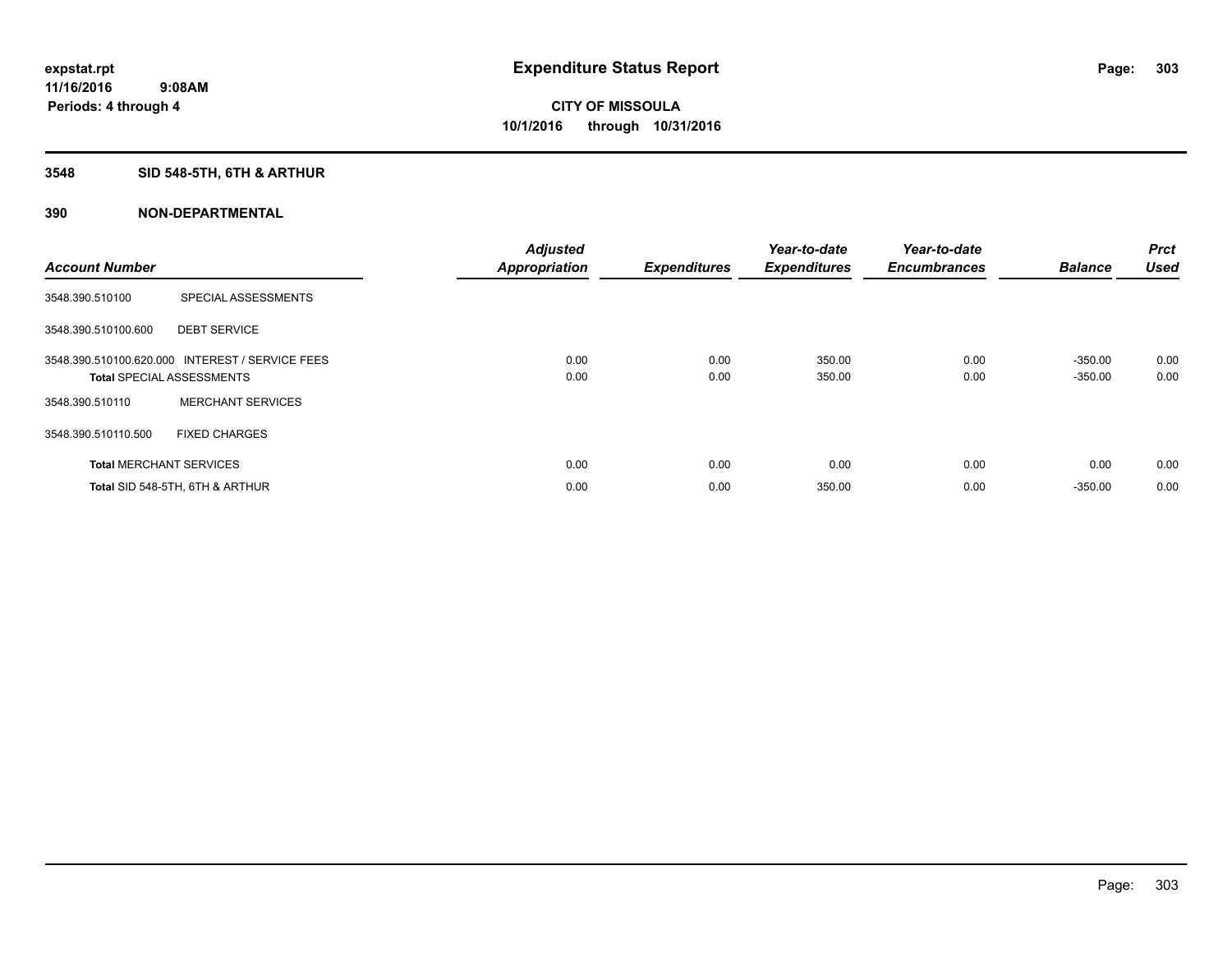### **3549 SID 549 HILLVIEW WAY**

| <b>Account Number</b>            |                                                 | <b>Adjusted</b><br><b>Appropriation</b> | <b>Expenditures</b> | Year-to-date<br><b>Expenditures</b> | Year-to-date<br><b>Encumbrances</b> | <b>Balance</b>         | <b>Prct</b><br><b>Used</b> |
|----------------------------------|-------------------------------------------------|-----------------------------------------|---------------------|-------------------------------------|-------------------------------------|------------------------|----------------------------|
| 3549.390.510100                  | SPECIAL ASSESSMENTS                             |                                         |                     |                                     |                                     |                        |                            |
| 3549.390.510100.600              | <b>DEBT SERVICE</b>                             |                                         |                     |                                     |                                     |                        |                            |
| <b>Total SPECIAL ASSESSMENTS</b> | 3549.390.510100.620.000 INTEREST / SERVICE FEES | 0.00<br>0.00                            | 0.00<br>0.00        | 700.00<br>700.00                    | 0.00<br>0.00                        | $-700.00$<br>$-700.00$ | 0.00<br>0.00               |
| Total SID 549 HILLVIEW WAY       |                                                 | 0.00                                    | 0.00                | 700.00                              | 0.00                                | $-700.00$              | 0.00                       |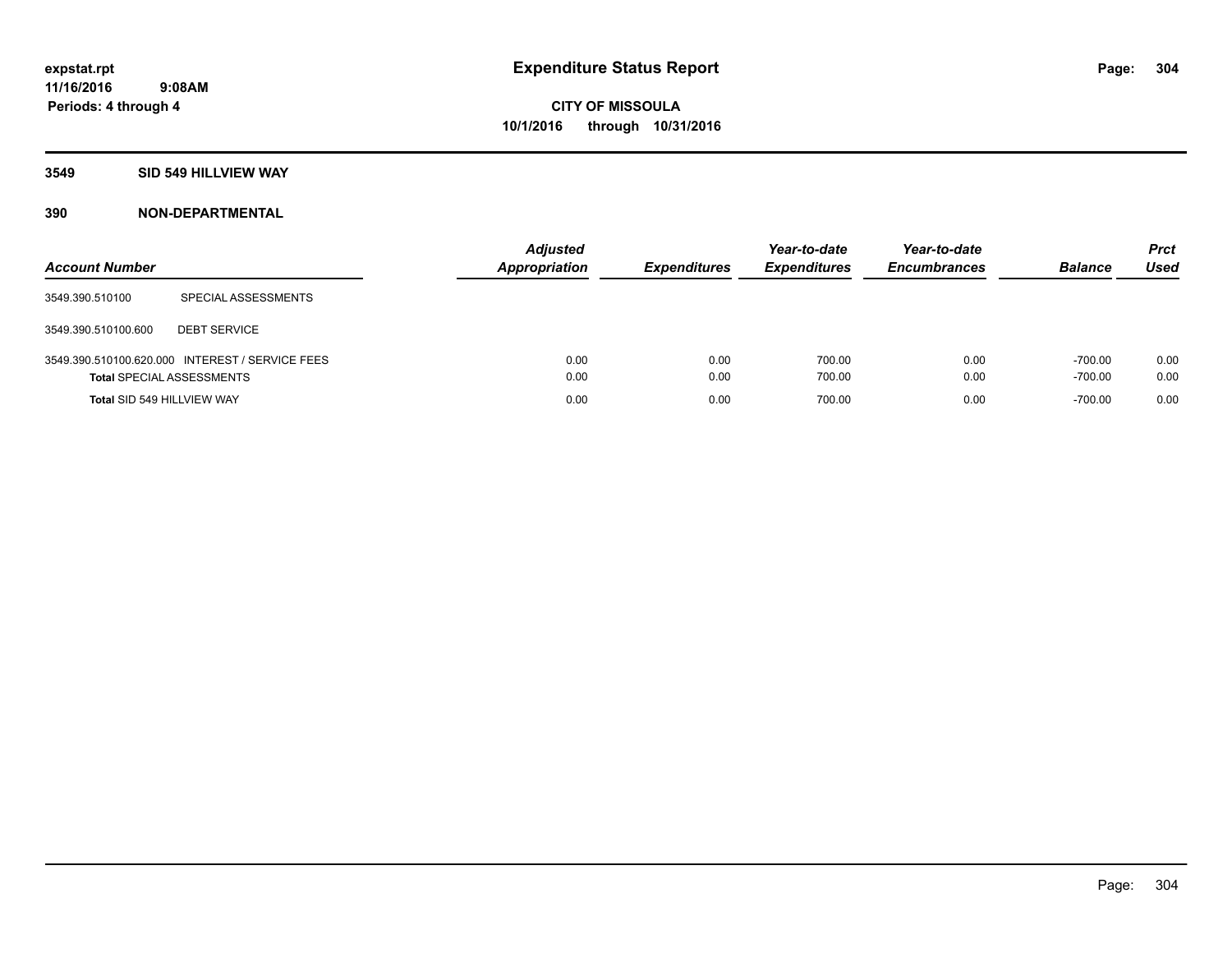#### **4060 CAPITAL IMPROVEMENT PROGRAM FUND**

| <b>Account Number</b>                   |                                                | <b>Adjusted</b><br>Appropriation | <b>Expenditures</b> | Year-to-date<br><b>Expenditures</b> | Year-to-date<br><b>Encumbrances</b> | <b>Balance</b> | <b>Prct</b><br><b>Used</b> |
|-----------------------------------------|------------------------------------------------|----------------------------------|---------------------|-------------------------------------|-------------------------------------|----------------|----------------------------|
|                                         |                                                |                                  |                     |                                     |                                     |                |                            |
| 4060.390.410000                         | <b>GENERAL GOVERNMENT</b>                      |                                  |                     |                                     |                                     |                |                            |
| 4060.390.410000.600                     | <b>DEBT SERVICE</b>                            |                                  |                     |                                     |                                     |                |                            |
|                                         | <b>Total GENERAL GOVERNMENT</b>                | 0.00                             | 0.00                | 0.00                                | 0.00                                | 0.00           | 0.00                       |
| 4060.390.410001                         | SELF HOSTING ACCELA AUTOMATION                 |                                  |                     |                                     |                                     |                |                            |
| 4060.390.410001.900                     | CAPITAL OUTLAY                                 |                                  |                     |                                     |                                     |                |                            |
|                                         | Total SELF HOSTING ACCELA AUTOMATION           | 0.00                             | 0.00                | 0.00                                | 0.00                                | 0.00           | 0.00                       |
| 4060.390.410211                         | MAYORS NEIGHBORHOOD OFFICE REMODEL             |                                  |                     |                                     |                                     |                |                            |
| 4060.390.410211.900                     | <b>CAPITAL OUTLAY</b>                          |                                  |                     |                                     |                                     |                |                            |
|                                         | Total MAYORS NEIGHBORHOOD OFFICE REMODEL       | 0.00                             | 0.00                | 0.00                                | 0.00                                | 0.00           | 0.00                       |
| 4060.390.410360                         | CITY HALL EXPANSION                            |                                  |                     |                                     |                                     |                |                            |
| 4060.390.410360.800                     | OTHER OBJECTS                                  |                                  |                     |                                     |                                     |                |                            |
| <b>Total CITY HALL EXPANSION</b>        |                                                | 0.00                             | 0.00                | 0.00                                | 0.00                                | 0.00           | 0.00                       |
| 4060.390.410368                         | MUNI COURT EXPANSION DEBT SERVICE              |                                  |                     |                                     |                                     |                |                            |
| 4060.390.410368.600                     | <b>DEBT SERVICE</b>                            |                                  |                     |                                     |                                     |                |                            |
| 4060.390.410368.620.000 INTEREST & FEES |                                                | 0.00                             | 0.00                | 350.00                              | 0.00                                | $-350.00$      | 0.00                       |
|                                         | Total MUNI COURT EXPANSION DEBT SERVICE        | 0.00                             | 0.00                | 350.00                              | 0.00                                | $-350.00$      | 0.00                       |
| 4060.390.410560                         | COPIERS/COMPUTER EQUIP                         |                                  |                     |                                     |                                     |                |                            |
| 4060.390.410560.900                     | <b>CAPITAL OUTLAY</b>                          |                                  |                     |                                     |                                     |                |                            |
|                                         | 4060.390.410560.940.000 COPIERS/COMPUTER EQUIP | 0.00                             | 2,598.97            | 5,800.89                            | 0.00                                | $-5,800.89$    | 0.00                       |
|                                         | <b>Total COPIERS/COMPUTER EQUIP</b>            | 0.00                             | 2,598.97            | 5,800.89                            | 0.00                                | $-5,800.89$    | 0.00                       |
|                                         |                                                |                                  |                     |                                     |                                     |                |                            |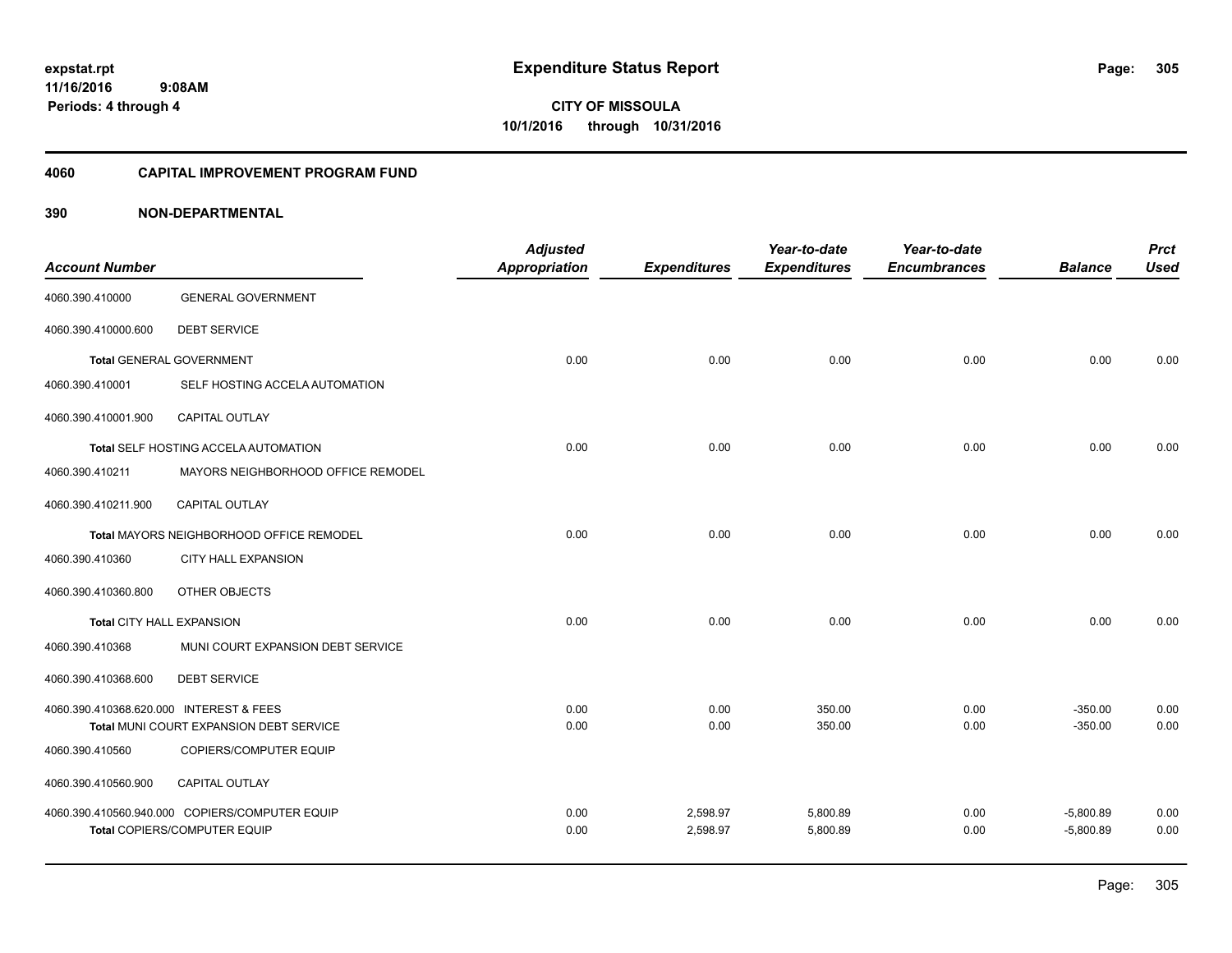### **11/16/2016 9:08AM Periods: 4 through 4**

**306**

**CITY OF MISSOULA 10/1/2016 through 10/31/2016**

#### **4060 CAPITAL IMPROVEMENT PROGRAM FUND**

| <b>Account Number</b>     |                                                                                    | <b>Adjusted</b><br><b>Appropriation</b> | <b>Expenditures</b>  | Year-to-date<br><b>Expenditures</b> | Year-to-date<br><b>Encumbrances</b> | <b>Balance</b>             | <b>Prct</b><br><b>Used</b> |
|---------------------------|------------------------------------------------------------------------------------|-----------------------------------------|----------------------|-------------------------------------|-------------------------------------|----------------------------|----------------------------|
| 4060.390.410587           | CUSTOMER SERVICE REQUEST MODULE                                                    |                                         |                      |                                     |                                     |                            |                            |
| 4060.390.410587.900       | CAPITAL OUTLAY                                                                     |                                         |                      |                                     |                                     |                            |                            |
|                           | Total CUSTOMER SERVICE REQUEST MODULE                                              | 0.00                                    | 0.00                 | 0.00                                | 0.00                                | 0.00                       | 0.00                       |
| 4060.390.411011           | <b>CAFR BUILDER</b>                                                                |                                         |                      |                                     |                                     |                            |                            |
| 4060.390.411011.900       | CAPITAL OUTLAY                                                                     |                                         |                      |                                     |                                     |                            |                            |
| <b>Total CAFR BUILDER</b> |                                                                                    | 0.00                                    | 0.00                 | 0.00                                | 0.00                                | 0.00                       | 0.00                       |
| 4060.390.411241           | ENERGY CONSERVATION CLIMATE ACTION                                                 |                                         |                      |                                     |                                     |                            |                            |
| 4060.390.411241.900       | <b>CAPITAL OUTLAY</b>                                                              |                                         |                      |                                     |                                     |                            |                            |
|                           | Total ENERGY CONSERVATION CLIMATE ACTION                                           | 0.00                                    | 0.00                 | 0.00                                | 0.00                                | 0.00                       | 0.00                       |
| 4060.390.411242           | COUNCIL CHAMBERS HVAC                                                              |                                         |                      |                                     |                                     |                            |                            |
| 4060.390.411242.900       | <b>CAPITAL OUTLAY</b>                                                              |                                         |                      |                                     |                                     |                            |                            |
|                           | Total COUNCIL CHAMBERS HVAC                                                        | 0.00                                    | 0.00                 | 0.00                                | 0.00                                | 0.00                       | 0.00                       |
| 4060.390.411300           | INTERNAL FINANCED EQUIPMENT                                                        |                                         |                      |                                     |                                     |                            |                            |
| 4060.390.411300.600       | <b>DEBT SERVICE</b>                                                                |                                         |                      |                                     |                                     |                            |                            |
| <b>Total DEBT SERVICE</b> |                                                                                    | 0.00                                    | 0.00                 | 0.00                                | 0.00                                | 0.00                       | 0.00                       |
| 4060.390.411300.900       | <b>CAPITAL OUTLAY</b>                                                              |                                         |                      |                                     |                                     |                            |                            |
|                           | 4060.390.411300.940.000 MACHINERY & EQUIPMENT<br>Total INTERNAL FINANCED EQUIPMENT | 0.00<br>0.00                            | 1,515.96<br>1,515.96 | 2,671.92<br>2,671.92                | 0.00<br>0.00                        | $-2,671.92$<br>$-2,671.92$ | 0.00<br>0.00               |
| 4060.390.411302           | VOIP/DATA/GIS/STORAGE UPGRADE                                                      |                                         |                      |                                     |                                     |                            |                            |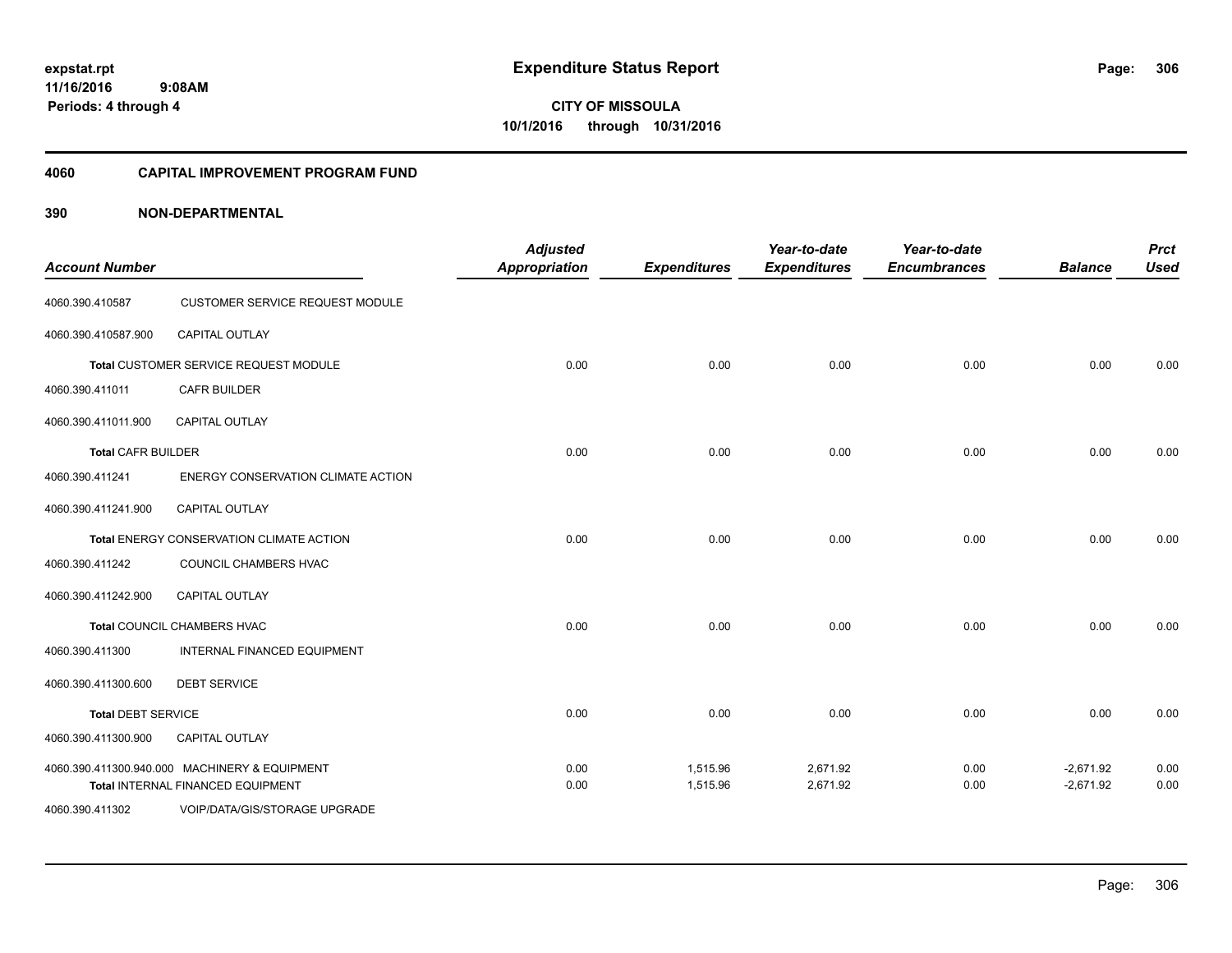#### **4060 CAPITAL IMPROVEMENT PROGRAM FUND**

|                                      |                                                               | <b>Adjusted</b>      |                     | Year-to-date        | Year-to-date        |                | <b>Prct</b> |
|--------------------------------------|---------------------------------------------------------------|----------------------|---------------------|---------------------|---------------------|----------------|-------------|
| <b>Account Number</b>                |                                                               | <b>Appropriation</b> | <b>Expenditures</b> | <b>Expenditures</b> | <b>Encumbrances</b> | <b>Balance</b> | <b>Used</b> |
| 4060.390.411302.900                  | <b>CAPITAL OUTLAY</b>                                         |                      |                     |                     |                     |                |             |
|                                      | <b>Total VOIP/DATA/GIS/STORAGE UPGRADE</b>                    | 0.00                 | 0.00                | 0.00                | 0.00                | 0.00           | 0.00        |
| 4060.390.411400                      | <b>CIP SOFTWARE</b>                                           |                      |                     |                     |                     |                |             |
| 4060.390.411400.900                  | <b>CAPITAL OUTLAY</b>                                         |                      |                     |                     |                     |                |             |
| <b>Total CIP SOFTWARE</b>            |                                                               | 0.00                 | 0.00                | 0.00                | 0.00                | 0.00           | 0.00        |
| 4060.390.420001                      | PUBLIC SAFETY OPERATING/LIGHT VEHICLES                        |                      |                     |                     |                     |                |             |
| 4060.390.420001.900                  | <b>CAPITAL OUTLAY</b>                                         |                      |                     |                     |                     |                |             |
|                                      | 4060.390.420001.940.000 PS CORE OPERATING LIGHT VEHICLES      | 0.00                 | 732.00              | 29,482.03           | 0.00                | $-29,482.03$   | 0.00        |
|                                      | Total PUBLIC SAFETY OPERATING/LIGHT VEHICLES                  | 0.00                 | 732.00              | 29,482.03           | 0.00                | $-29,482.03$   | 0.00        |
| 4060.390.420002                      | PUBLIC SAFETY CORE HEAVY EQUIP                                |                      |                     |                     |                     |                |             |
| 4060.390.420002.900                  | <b>CAPITAL OUTLAY</b>                                         |                      |                     |                     |                     |                |             |
|                                      | 4060.390.420002.940.000 PS CORE HEAVY EQUIPMENT               | 0.00                 | 948,982.00          | 948,982.00          | 0.00                | $-948,982.00$  | 0.00        |
|                                      | Total PUBLIC SAFETY CORE HEAVY EQUIP                          | 0.00                 | 948,982.00          | 948,982.00          | 0.00                | $-948,982.00$  | 0.00        |
| 4060.390.420120                      | <b>FACILITIES</b>                                             |                      |                     |                     |                     |                |             |
| 4060.390.420120.300                  | PURCHASED SERVICES                                            |                      |                     |                     |                     |                |             |
|                                      | 4060.390.420120.350.000 POLICE EVIDENCE STORAGE BLDG/PROF SVS | 0.00                 | 0.00                | 8,052.72            | 0.00                | $-8,052.72$    | 0.00        |
|                                      | <b>Total PURCHASED SERVICES</b>                               | 0.00                 | 0.00                | 8,052.72            | 0.00                | $-8,052.72$    | 0.00        |
| 4060.390.420120.900                  | <b>CAPITAL OUTLAY</b>                                         |                      |                     |                     |                     |                |             |
|                                      | 4060.390.420120.920.000 POLICE EVIDENCE STORAGE BUILDING      | 0.00                 | 324.00              | 1,792.50            | 0.00                | $-1,792.50$    | 0.00        |
| 4060.390.420120.930.000 IMPROVEMENTS |                                                               | 0.00                 | 0.00                | 55,147.00           | 0.00                | $-55,147.00$   | 0.00        |
| <b>Total CAPITAL OUTLAY</b>          |                                                               | 0.00                 | 324.00              | 56,939.50           | 0.00                | $-56,939.50$   | 0.00        |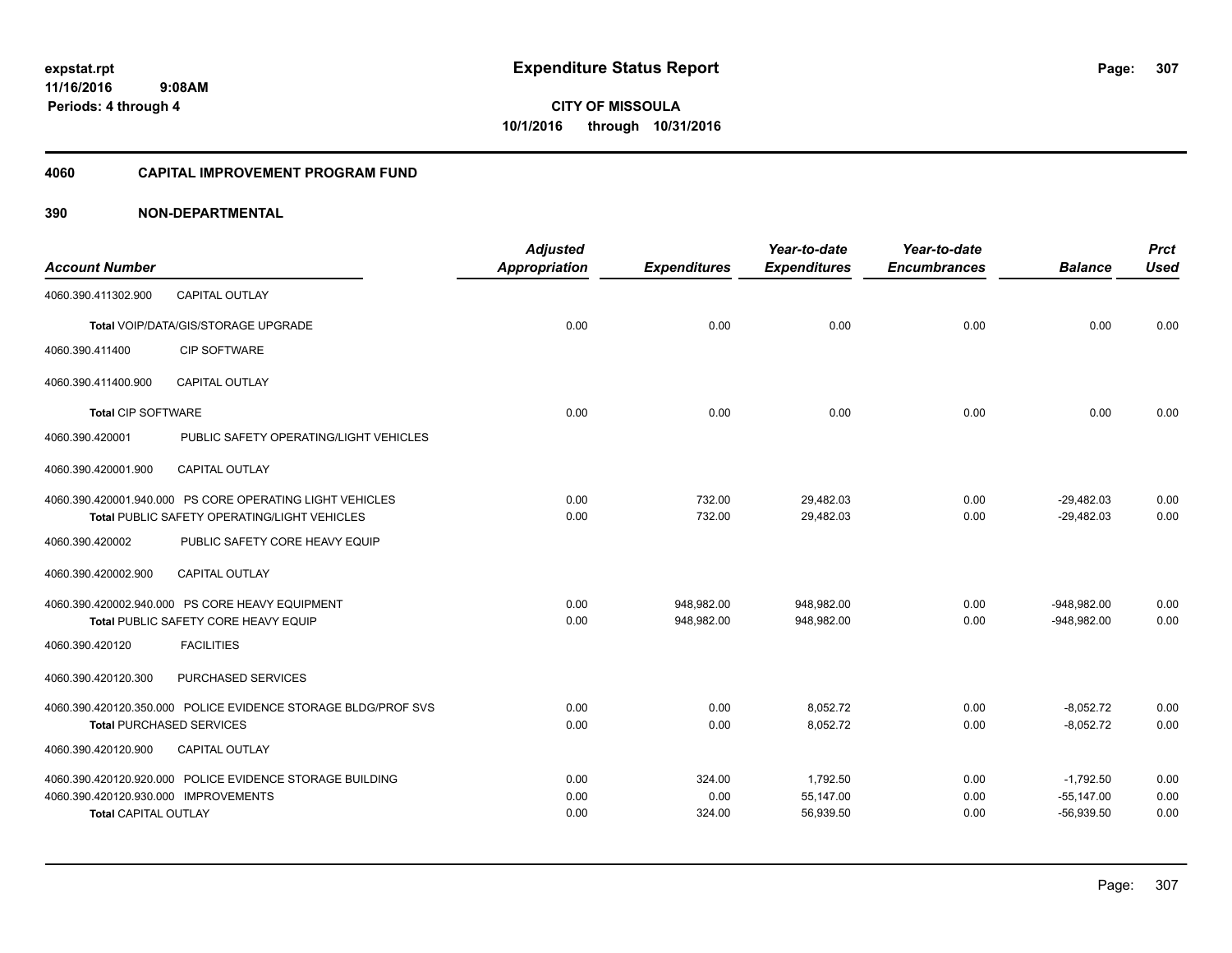### **11/16/2016 9:08AM Periods: 4 through 4**

**CITY OF MISSOULA 10/1/2016 through 10/31/2016**

#### **4060 CAPITAL IMPROVEMENT PROGRAM FUND**

| <b>Account Number</b>      |                                                               | <b>Adjusted</b><br><b>Appropriation</b> | <b>Expenditures</b>    | Year-to-date<br><b>Expenditures</b> | Year-to-date<br><b>Encumbrances</b> | <b>Balance</b>                 | <b>Prct</b><br><b>Used</b> |
|----------------------------|---------------------------------------------------------------|-----------------------------------------|------------------------|-------------------------------------|-------------------------------------|--------------------------------|----------------------------|
| <b>Total FACILITIES</b>    |                                                               | 0.00                                    | 324.00                 | 64,992.22                           | 0.00                                | $-64,992.22$                   | 0.00                       |
| 4060.390.420421            | FIRE STATION IMPROVEMENTS                                     |                                         |                        |                                     |                                     |                                |                            |
| 4060.390.420421.900        | CAPITAL OUTLAY                                                |                                         |                        |                                     |                                     |                                |                            |
|                            | Total FIRE STATION IMPROVEMENTS                               | 0.00                                    | 0.00                   | 0.00                                | 0.00                                | 0.00                           | 0.00                       |
| 4060.390.420470            | <b>SEARCH &amp; RESCUE</b>                                    |                                         |                        |                                     |                                     |                                |                            |
| 4060.390.420470.900        | CAPITAL OUTLAY                                                |                                         |                        |                                     |                                     |                                |                            |
| Total SEARCH & RESCUE      | 4060.390.420470.930.000 BOAT RAMP IMPROVEMENTS                | 0.00<br>0.00                            | 2,640.00<br>2,640.00   | 2,640.00<br>2,640.00                | 0.00<br>0.00                        | $-2,640.00$<br>$-2,640.00$     | 0.00<br>0.00               |
| 4060.390.420471            | <b>BOAT RAMP IMPROVEMENTS</b>                                 |                                         |                        |                                     |                                     |                                |                            |
| 4060.390.420471.300        | PURCHASED SERVICES                                            |                                         |                        |                                     |                                     |                                |                            |
|                            | <b>Total PURCHASED SERVICES</b>                               | 0.00                                    | 0.00                   | 0.00                                | 0.00                                | 0.00                           | 0.00                       |
| 4060.390.420471.900        | <b>CAPITAL OUTLAY</b>                                         |                                         |                        |                                     |                                     |                                |                            |
|                            | <b>Total BOAT RAMP IMPROVEMENTS</b>                           | 0.00                                    | 0.00                   | 0.00                                | 0.00                                | 0.00                           | 0.00                       |
| 4060.390.420640            | <b>SCBA EQUPMENT</b>                                          |                                         |                        |                                     |                                     |                                |                            |
| 4060.390.420640.900        | <b>CAPITAL OUTLAY</b>                                         |                                         |                        |                                     |                                     |                                |                            |
| <b>Total SCBA EQUPMENT</b> |                                                               | 0.00                                    | 0.00                   | 0.00                                | 0.00                                | 0.00                           | 0.00                       |
| 4060.390.430000            | <b>CITY HALL REMODELS</b>                                     |                                         |                        |                                     |                                     |                                |                            |
| 4060.390.430000.900        | <b>CAPITAL OUTLAY</b>                                         |                                         |                        |                                     |                                     |                                |                            |
| Total CITY HALL REMODELS   | 4060.390.430000.930.000 ADA STUDY/IMPLEMENTATION/IMPROVEMENTS | 0.00<br>0.00                            | 64,433.03<br>64,433.03 | 129,005.33<br>129,005.33            | 0.00<br>0.00                        | $-129,005.33$<br>$-129,005.33$ | 0.00<br>0.00               |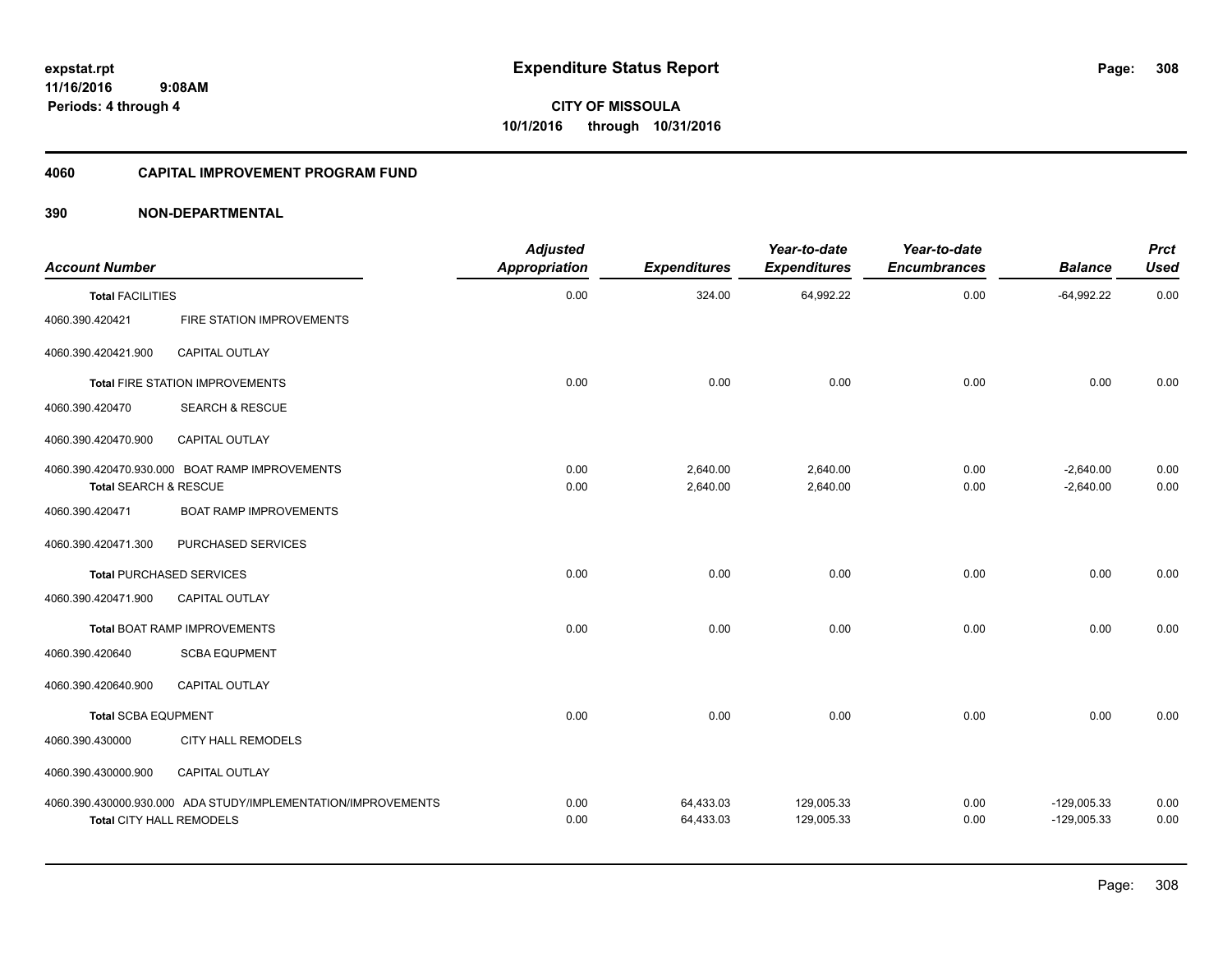**309**

**11/16/2016 9:08AM Periods: 4 through 4**

**CITY OF MISSOULA 10/1/2016 through 10/31/2016**

#### **4060 CAPITAL IMPROVEMENT PROGRAM FUND**

| <b>Account Number</b>        |                                                                                                    | <b>Adjusted</b><br><b>Appropriation</b> | <b>Expenditures</b> | Year-to-date<br><b>Expenditures</b> | Year-to-date<br><b>Encumbrances</b> | <b>Balance</b>                 | <b>Prct</b><br><b>Used</b> |
|------------------------------|----------------------------------------------------------------------------------------------------|-----------------------------------------|---------------------|-------------------------------------|-------------------------------------|--------------------------------|----------------------------|
| 4060.390.430001              | PW CORE OPERATING LIGHT VEHICLES                                                                   |                                         |                     |                                     |                                     |                                |                            |
| 4060.390.430001.900          | <b>CAPITAL OUTLAY</b>                                                                              |                                         |                     |                                     |                                     |                                |                            |
|                              | 4060.390.430001.940.000 PW CORE OPERATING LIGHT VEHICLES<br>Total PW CORE OPERATING LIGHT VEHICLES | 0.00<br>0.00                            | 0.00<br>0.00        | 26,107.91<br>26,107.91              | 0.00<br>0.00                        | $-26, 107.91$<br>$-26, 107.91$ | 0.00<br>0.00               |
| 4060.390.430002              | PW CORE HEAVY EQUIPMENT                                                                            |                                         |                     |                                     |                                     |                                |                            |
| 4060.390.430002.900          | CAPITAL OUTLAY                                                                                     |                                         |                     |                                     |                                     |                                |                            |
|                              | 4060.390.430002.940.000 PW CORE HEAVY EQUIPMENT<br>Total PW CORE HEAVY EQUIPMENT                   | 0.00<br>0.00                            | 0.00<br>0.00        | 46,898.65<br>46,898.65              | 0.00<br>0.00                        | $-46,898.65$<br>$-46,898.65$   | 0.00<br>0.00               |
| 4060.390.430004              | TRAFFIC SIGNAL LED CONVERSION                                                                      |                                         |                     |                                     |                                     |                                |                            |
| 4060.390.430004.900          | CAPITAL OUTLAY                                                                                     |                                         |                     |                                     |                                     |                                |                            |
|                              | Total TRAFFIC SIGNAL LED CONVERSION                                                                | 0.00                                    | 0.00                | 0.00                                | 0.00                                | 0.00                           | 0.00                       |
| 4060.390.430013              | MAINTENANCE MANAGEMENT SYSTEM                                                                      |                                         |                     |                                     |                                     |                                |                            |
| 4060.390.430013.900          | CAPITAL OUTLAY                                                                                     |                                         |                     |                                     |                                     |                                |                            |
|                              | Total MAINTENANCE MANAGEMENT SYSTEM                                                                | 0.00                                    | 0.00                | 0.00                                | 0.00                                | 0.00                           | 0.00                       |
| 4060.390.430221              | CENTRALIZED MAINT, TOOLS & FENCE                                                                   |                                         |                     |                                     |                                     |                                |                            |
| 4060.390.430221.900          | CAPITAL OUTLAY                                                                                     |                                         |                     |                                     |                                     |                                |                            |
|                              | Total CENTRALIZED MAINT, TOOLS & FENCE                                                             | 0.00                                    | 0.00                | 0.00                                | 0.00                                | 0.00                           | 0.00                       |
| 4060.390.430266              | <b>TRAFFIC CALMING</b>                                                                             |                                         |                     |                                     |                                     |                                |                            |
| 4060.390.430266.900          | CAPITAL OUTLAY                                                                                     |                                         |                     |                                     |                                     |                                |                            |
| <b>Total TRAFFIC CALMING</b> |                                                                                                    | 0.00                                    | 0.00                | 0.00                                | 0.00                                | 0.00                           | 0.00                       |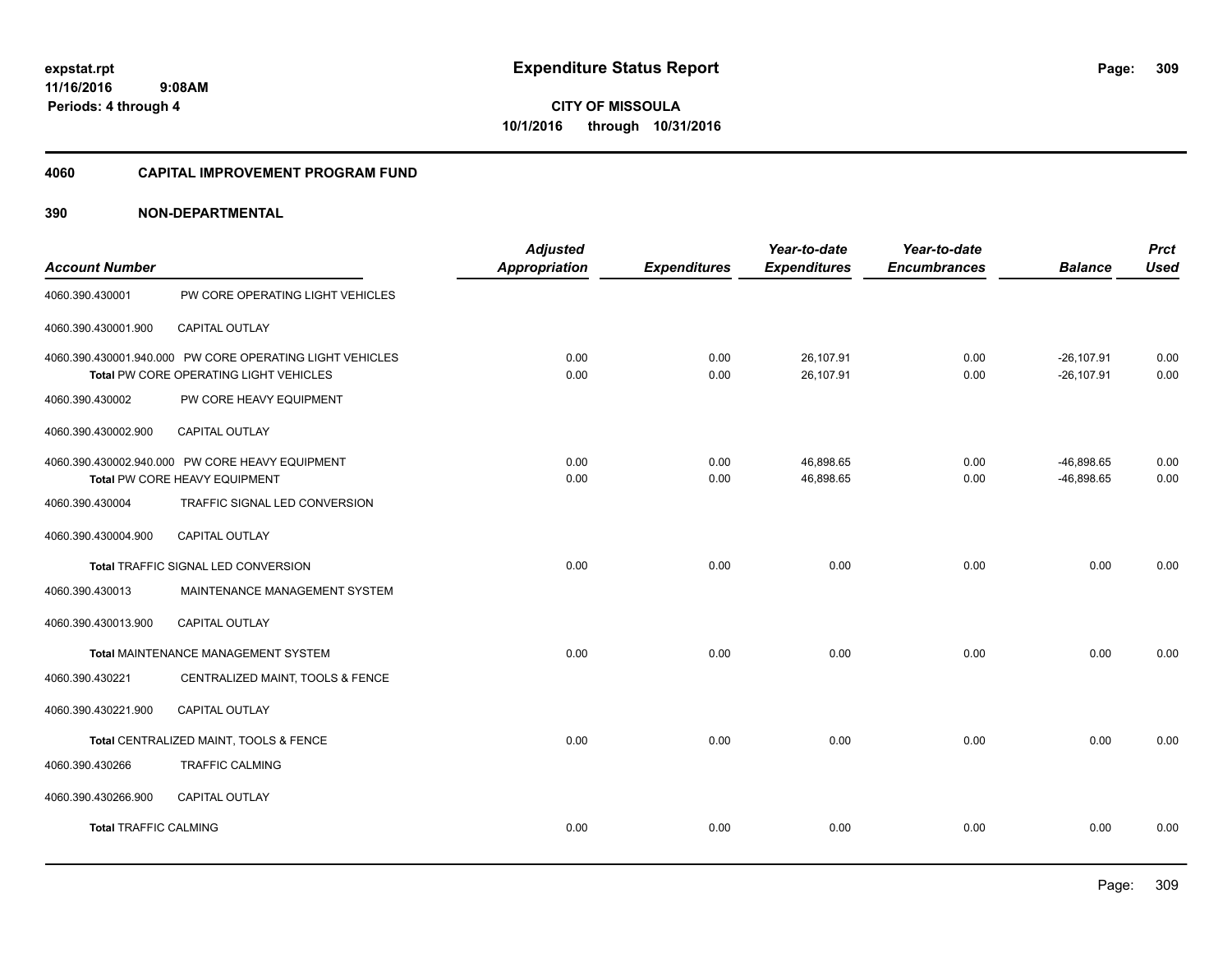## **11/16/2016 9:08AM Periods: 4 through 4**

**CITY OF MISSOULA 10/1/2016 through 10/31/2016**

#### **4060 CAPITAL IMPROVEMENT PROGRAM FUND**

| <b>Account Number</b>          |                                                           | <b>Adjusted</b><br><b>Appropriation</b> | <b>Expenditures</b> | Year-to-date<br><b>Expenditures</b> | Year-to-date<br><b>Encumbrances</b> | <b>Balance</b> | <b>Prct</b><br><b>Used</b> |
|--------------------------------|-----------------------------------------------------------|-----------------------------------------|---------------------|-------------------------------------|-------------------------------------|----------------|----------------------------|
| 4060.390.431401                | <b>GIS-AERIAL PHOTOGRAPHY</b>                             |                                         |                     |                                     |                                     |                |                            |
| 4060.390.431401.300            | PURCHASED SERVICES                                        |                                         |                     |                                     |                                     |                |                            |
|                                | Total GIS-AERIAL PHOTOGRAPHY                              | 0.00                                    | 0.00                | 0.00                                | 0.00                                | 0.00           | 0.00                       |
| 4060.390.440620                | ANIMAL CONTROL FACILITIES                                 |                                         |                     |                                     |                                     |                |                            |
| 4060.390.440620.900            | CAPITAL OUTLAY                                            |                                         |                     |                                     |                                     |                |                            |
|                                | <b>Total ANIMAL CONTROL FACILITIES</b>                    | 0.00                                    | 0.00                | 0.00                                | 0.00                                | 0.00           | 0.00                       |
| 4060.390.460001                | PARKS CORE EQUIPMENT                                      |                                         |                     |                                     |                                     |                |                            |
| 4060.390.460001.900            | CAPITAL OUTLAY                                            |                                         |                     |                                     |                                     |                |                            |
|                                | 4060.390.460001.940.000 PARKS CORE EQUIPMENT              | 0.00                                    | 0.00                | 34,090.00                           | 0.00                                | $-34,090.00$   | 0.00                       |
|                                | <b>Total PARKS CORE EQUIPMENT</b>                         | 0.00                                    | 0.00                | 34,090.00                           | 0.00                                | $-34,090.00$   | 0.00                       |
| 4060.390.460400                | PARK MAINTENANCE & IMPROVEMENTS                           |                                         |                     |                                     |                                     |                |                            |
| 4060.390.460400.100            | PERSONAL SERVICES                                         |                                         |                     |                                     |                                     |                |                            |
| <b>Total PERSONAL SERVICES</b> |                                                           | 0.00                                    | 0.00                | 0.00                                | 0.00                                | 0.00           | 0.00                       |
| 4060.390.460400.900            | CAPITAL OUTLAY                                            |                                         |                     |                                     |                                     |                |                            |
|                                | 4060.390.460400.930.000 PARK MAINTENANCE AND IMPROVEMENTS | 0.00                                    | 0.00                | 731.44                              | 0.00                                | $-731.44$      | 0.00                       |
|                                | Total PARK MAINTENANCE & IMPROVEMENTS                     | 0.00                                    | 0.00                | 731.44                              | 0.00                                | $-731.44$      | 0.00                       |
| 4060.390.460439                | <b>EXISTING PARK EXPANSION</b>                            |                                         |                     |                                     |                                     |                |                            |
| 4060.390.460439.900            | CAPITAL OUTLAY                                            |                                         |                     |                                     |                                     |                |                            |
|                                | <b>Total EXISTING PARK EXPANSION</b>                      | 0.00                                    | 0.00                | 0.00                                | 0.00                                | 0.00           | 0.00                       |
| 4060.390.460452                | <b>ART MUSEUM</b>                                         |                                         |                     |                                     |                                     |                |                            |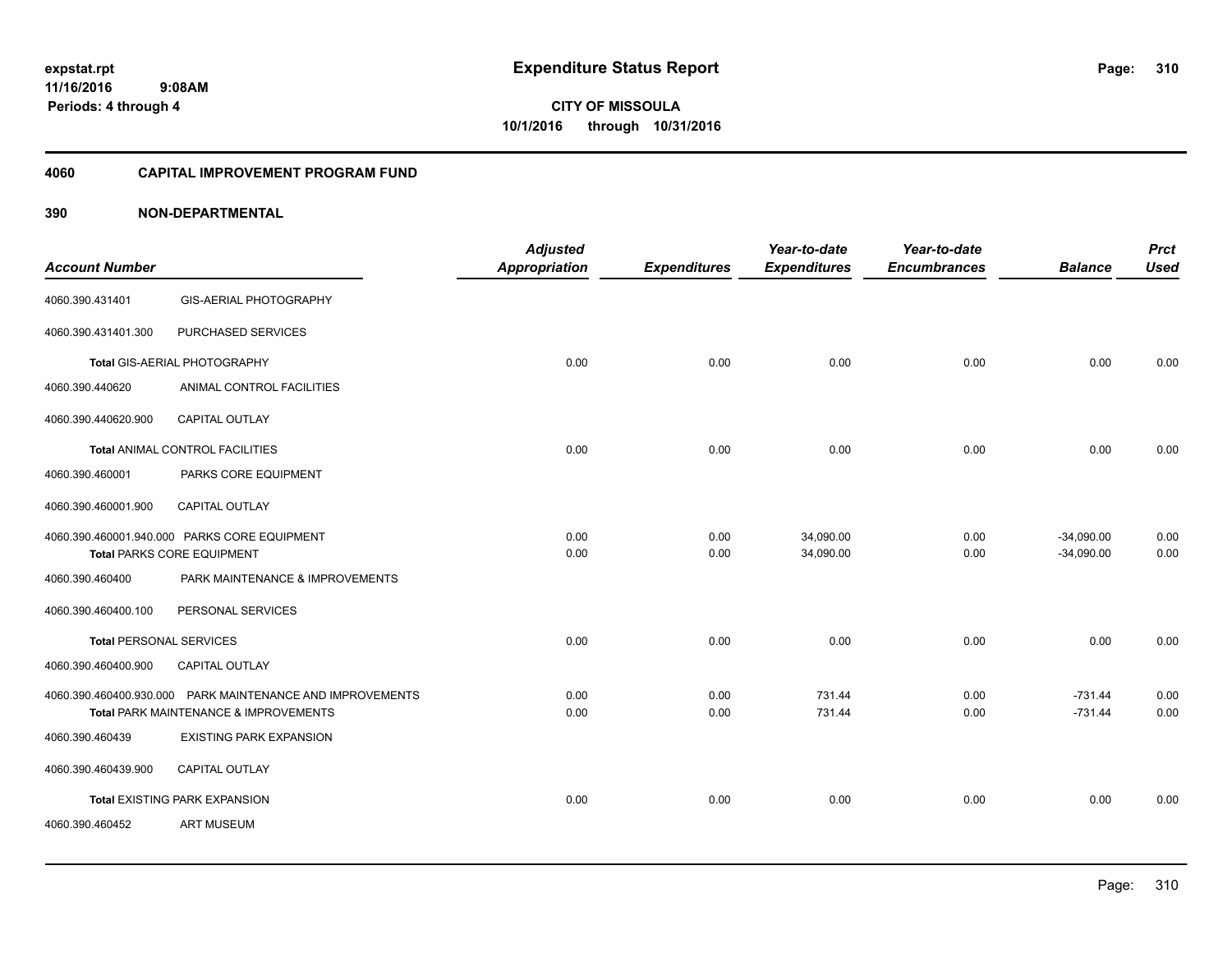#### **4060 CAPITAL IMPROVEMENT PROGRAM FUND**

|                                      |                                                 | <b>Adjusted</b> |                     | Year-to-date        | Year-to-date        |                | <b>Prct</b> |
|--------------------------------------|-------------------------------------------------|-----------------|---------------------|---------------------|---------------------|----------------|-------------|
| <b>Account Number</b>                |                                                 | Appropriation   | <b>Expenditures</b> | <b>Expenditures</b> | <b>Encumbrances</b> | <b>Balance</b> | <b>Used</b> |
| 4060.390.460452.900                  | <b>CAPITAL OUTLAY</b>                           |                 |                     |                     |                     |                |             |
| 4060.390.460452.930.000 MAM ART PARK |                                                 | 0.00            | 173,478.35          | 377,000.32          | 0.00                | $-377,000.32$  | 0.00        |
| <b>Total ART MUSEUM</b>              |                                                 | 0.00            | 173,478.35          | 377,000.32          | 0.00                | $-377,000.32$  | 0.00        |
| 4060.390.490100                      | AQUATICS GEN FUND DEBT SERVICE                  |                 |                     |                     |                     |                |             |
| 4060.390.490100.600                  | <b>DEBT SERVICE</b>                             |                 |                     |                     |                     |                |             |
|                                      | <b>Total AQUATICS GEN FUND DEBT SERVICE</b>     | 0.00            | 0.00                | 0.00                | 0.00                | 0.00           | 0.00        |
| 4060.390.490101                      | 50 METER POOL DEBT SERVICE                      |                 |                     |                     |                     |                |             |
| 4060.390.490101.600                  | <b>DEBT SERVICE</b>                             |                 |                     |                     |                     |                |             |
|                                      | Total 50 METER POOL DEBT SERVICE                | 0.00            | 0.00                | 0.00                | 0.00                | 0.00           | 0.00        |
| 4060.390.490102                      | 2010C ENERGY BONDS DEBT SERVICE                 |                 |                     |                     |                     |                |             |
| 4060.390.490102.600                  | <b>DEBT SERVICE</b>                             |                 |                     |                     |                     |                |             |
|                                      | Total 2010C ENERGY BONDS DEBT SERVICE           | 0.00            | 0.00                | 0.00                | 0.00                | 0.00           | 0.00        |
| 4060.390.490103                      | 2010A REFUNDING DEBT SERVICE                    |                 |                     |                     |                     |                |             |
| 4060.390.490103.300                  | PURCHASED SERVICES                              |                 |                     |                     |                     |                |             |
|                                      | Total PURCHASED SERVICES                        | 0.00            | 0.00                | 0.00                | 0.00                | 0.00           | 0.00        |
| 4060.390.490103.600                  | <b>DEBT SERVICE</b>                             |                 |                     |                     |                     |                |             |
|                                      | 4060.390.490103.620.000 INTEREST / SERVICE FEES | 0.00            | 0.00                | 350.00              | 0.00                | $-350.00$      | 0.00        |
|                                      | Total 2010A REFUNDING DEBT SERVICE              | 0.00            | 0.00                | 350.00              | 0.00                | $-350.00$      | 0.00        |
| 4060.390.490104                      | FY16A REFUNDING BOND DEBT SERVICE               |                 |                     |                     |                     |                |             |
| 4060.390.490104.300                  | PURCHASED SERVICES                              |                 |                     |                     |                     |                |             |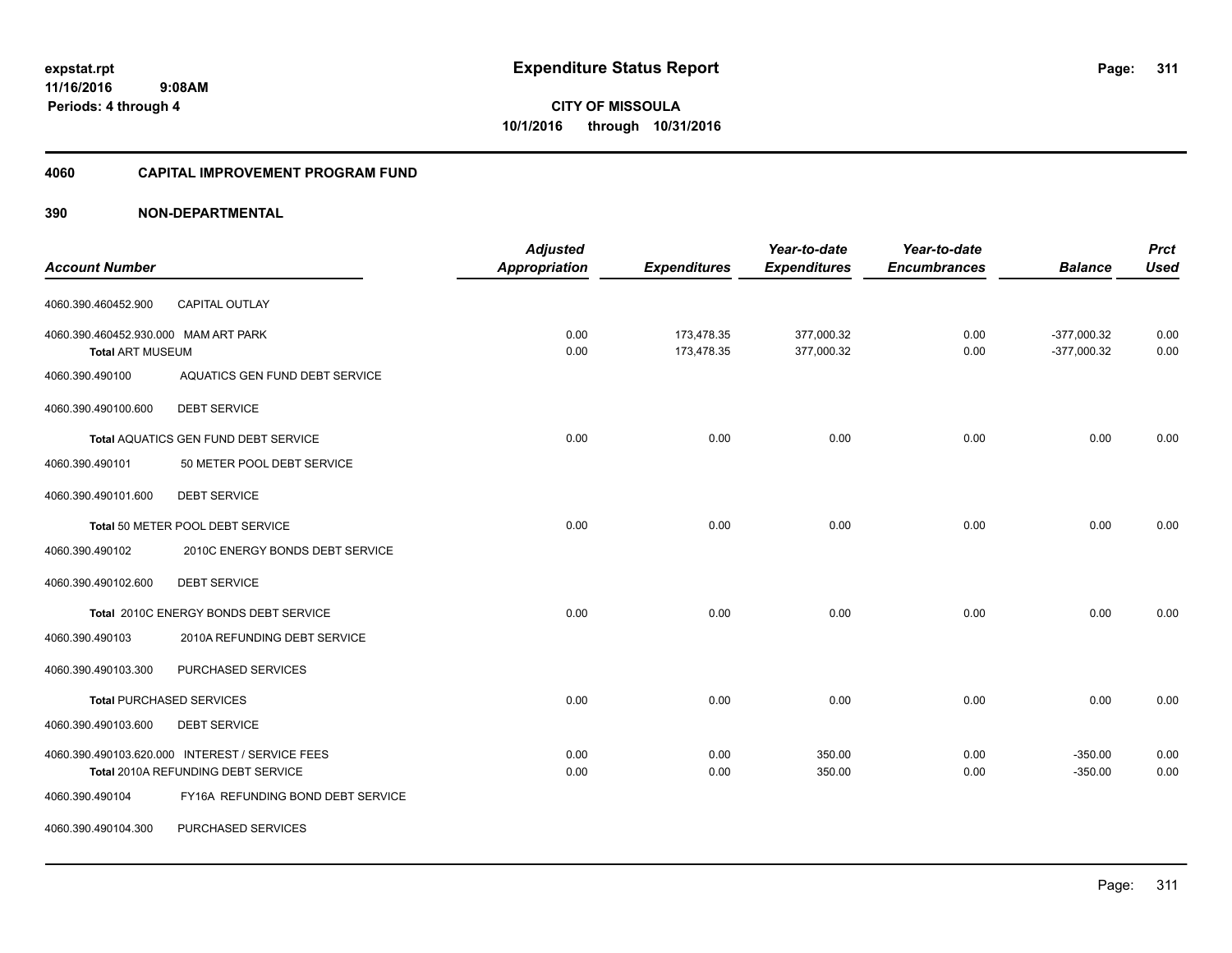#### **4060 CAPITAL IMPROVEMENT PROGRAM FUND**

|                                |                                                            | <b>Adjusted</b> |                     | Year-to-date        | Year-to-date        |                | <b>Prct</b> |
|--------------------------------|------------------------------------------------------------|-----------------|---------------------|---------------------|---------------------|----------------|-------------|
| <b>Account Number</b>          |                                                            | Appropriation   | <b>Expenditures</b> | <b>Expenditures</b> | <b>Encumbrances</b> | <b>Balance</b> | <b>Used</b> |
|                                | <b>Total PURCHASED SERVICES</b>                            | 0.00            | 0.00                | 0.00                | 0.00                | 0.00           | 0.00        |
| 4060.390.490104.600            | <b>DEBT SERVICE</b>                                        |                 |                     |                     |                     |                |             |
|                                | Total FY16A REFUNDING BOND DEBT SERVICE                    | 0.00            | 0.00                | 0.00                | 0.00                | 0.00           | 0.00        |
| 4060.390.490429                | 07 FIRE BOND DEBT SVS \$680,000                            |                 |                     |                     |                     |                |             |
| 4060.390.490429.300            | PURCHASED SERVICES                                         |                 |                     |                     |                     |                |             |
|                                | <b>Total PURCHASED SERVICES</b>                            | 0.00            | 0.00                | 0.00                | 0.00                | 0.00           | 0.00        |
| 4060.390.490429.600            | <b>DEBT SERVICE</b>                                        |                 |                     |                     |                     |                |             |
|                                | 4060.390.490429.620.000 INTEREST / SERVICE FEES            | 0.00            | 0.00                | 350.00              | 0.00                | $-350.00$      | 0.00        |
|                                | Total 07 FIRE BOND DEBT SVS \$680,000                      | 0.00            | 0.00                | 350.00              | 0.00                | $-350.00$      | 0.00        |
| 4060.390.490504                | FY09 FINANCED CORE EQUIPMENT                               |                 |                     |                     |                     |                |             |
| 4060.390.490504.600            | <b>DEBT SERVICE</b>                                        |                 |                     |                     |                     |                |             |
|                                | 4060.390.490504.610.000 FY09 CORE FINANCED EQUIP-PRINCIPAL | 0.00            | 0.00                | 81,188.06           | 0.00                | $-81,188.06$   | 0.00        |
|                                | 4060.390.490504.620.000 FY09 FINANCED CORE EQUIP-INTEREST  | 0.00            | 0.00                | 18,857.82           | 0.00                | $-18,857.82$   | 0.00        |
|                                | Total FY09 FINANCED CORE EQUIPMENT                         | 0.00            | 0.00                | 100,045.88          | 0.00                | $-100,045.88$  | 0.00        |
| 4060.390.490506                | <b>CORE FINANCED EQUIPMENT</b>                             |                 |                     |                     |                     |                |             |
| 4060.390.490506.600            | <b>DEBT SERVICE</b>                                        |                 |                     |                     |                     |                |             |
|                                | Total CORE FINANCED EQUIPMENT                              | 0.00            | 0.00                | 0.00                | 0.00                | 0.00           | 0.00        |
| 4060.390.510110                | <b>MERCHANT SERVICES</b>                                   |                 |                     |                     |                     |                |             |
| 4060.390.510110.500            | <b>FIXED CHARGES</b>                                       |                 |                     |                     |                     |                |             |
| <b>Total MERCHANT SERVICES</b> |                                                            | 0.00            | 0.00                | 0.00                | 0.00                | 0.00           | 0.00        |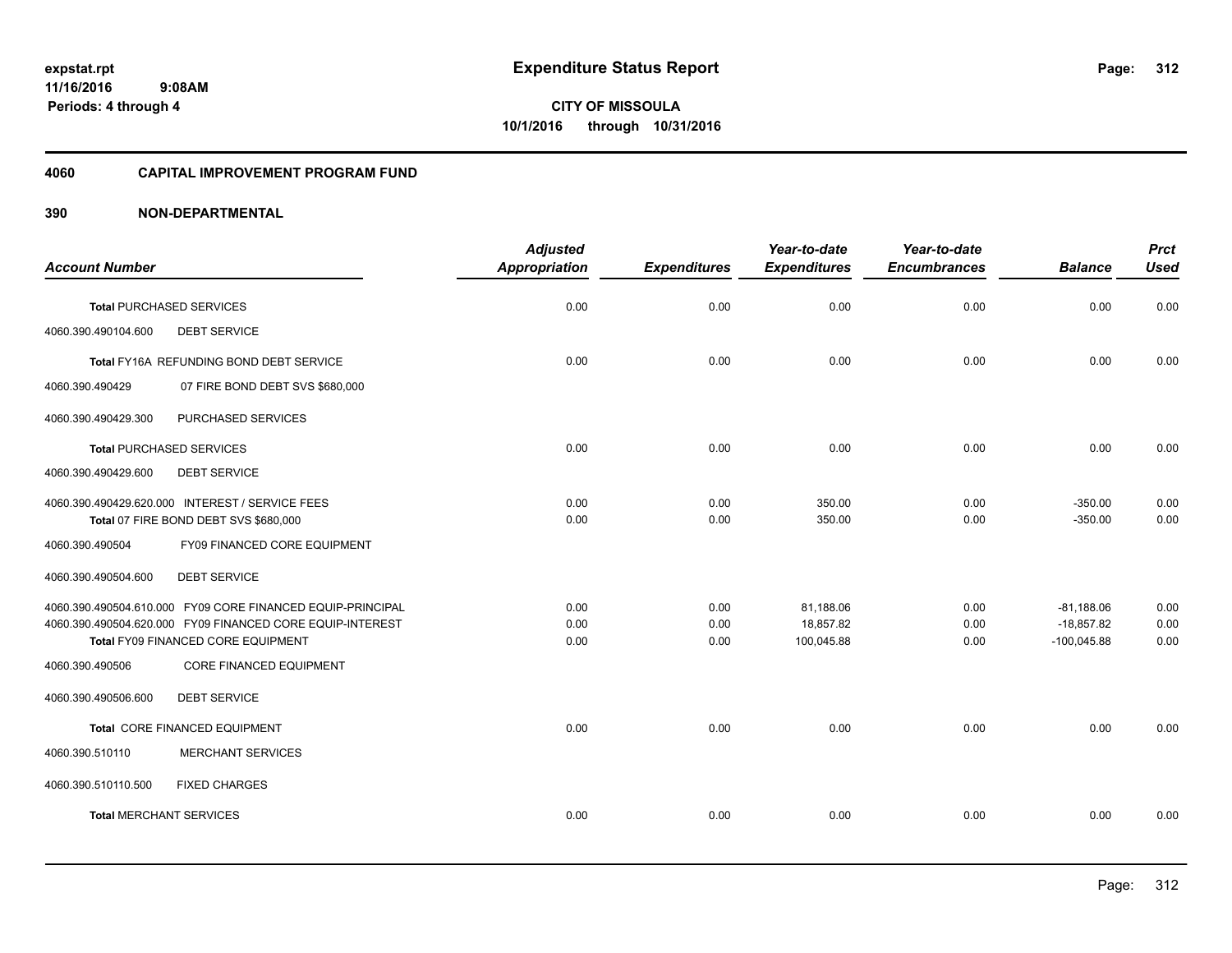**11/16/2016 9:08AM Periods: 4 through 4**

# **CITY OF MISSOULA 10/1/2016 through 10/31/2016**

#### **4060 CAPITAL IMPROVEMENT PROGRAM FUND**

| <b>Account Number</b>        |                                               | <b>Adjusted</b><br><b>Appropriation</b> | <b>Expenditures</b> | Year-to-date<br><b>Expenditures</b> | Year-to-date<br><b>Encumbrances</b> | <b>Balance</b>  | <b>Prct</b><br>Used |
|------------------------------|-----------------------------------------------|-----------------------------------------|---------------------|-------------------------------------|-------------------------------------|-----------------|---------------------|
| 4060.390.521001              | <b>TRANSFER TO CIP</b>                        |                                         |                     |                                     |                                     |                 |                     |
| 4060.390.521001.800          | OTHER OBJECTS                                 |                                         |                     |                                     |                                     |                 |                     |
| <b>Total TRANSFER TO CIP</b> |                                               | 0.00                                    | 0.00                | 0.00                                | 0.00                                | 0.00            | 0.00                |
|                              | <b>Total CAPITAL IMPROVEMENT PROGRAM FUND</b> | 0.00                                    | 1,194,704.31        | 1,769,498.59                        | 0.00                                | $-1.769.498.59$ | 0.00                |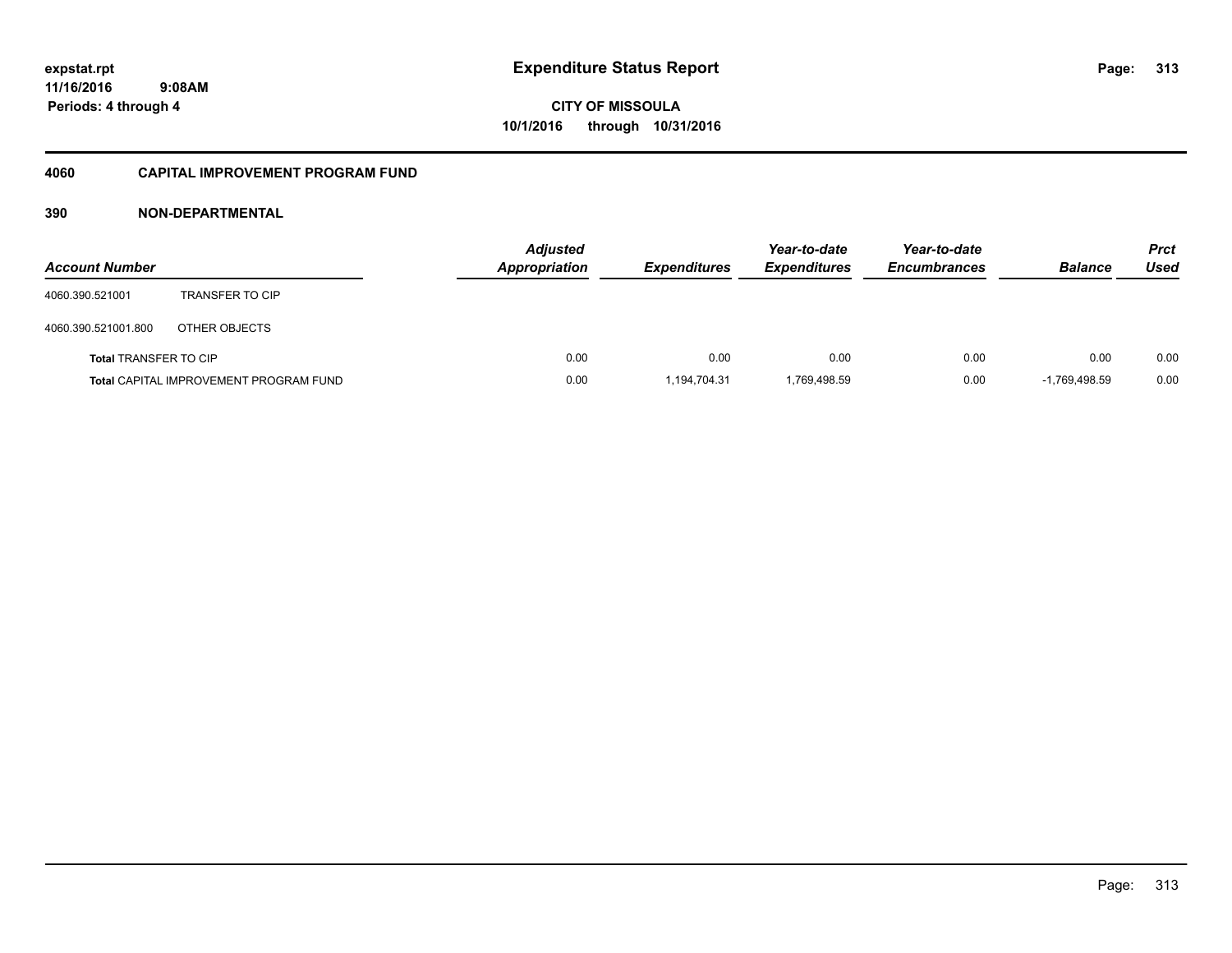**11/16/2016 9:08AM Periods: 4 through 4**

**314**

**CITY OF MISSOULA 10/1/2016 through 10/31/2016**

#### **4130 1997 G O BOND OPEN SPACE PURCHASE FUND**

| <b>Account Number</b>      |                                              | <b>Adjusted</b><br><b>Appropriation</b> | <b>Expenditures</b> | Year-to-date<br><b>Expenditures</b> | Year-to-date<br><b>Encumbrances</b> | <b>Balance</b> | <b>Prct</b><br><b>Used</b> |
|----------------------------|----------------------------------------------|-----------------------------------------|---------------------|-------------------------------------|-------------------------------------|----------------|----------------------------|
| 4130.390.460480            | VANDALISM                                    |                                         |                     |                                     |                                     |                |                            |
| 4130.390.460480.800        | OTHER OBJECTS                                |                                         |                     |                                     |                                     |                |                            |
| <b>Total OTHER OBJECTS</b> |                                              | 0.00                                    | 0.00                | 0.00                                | 0.00                                | 0.00           | 0.00                       |
| 4130.390.460480.900        | <b>CAPITAL OUTLAY</b>                        |                                         |                     |                                     |                                     |                |                            |
| <b>Total VANDALISM</b>     |                                              | 0.00                                    | 0.00                | 0.00                                | 0.00                                | 0.00           | 0.00                       |
| 4130.390.510110            | <b>MERCHANT SERVICES</b>                     |                                         |                     |                                     |                                     |                |                            |
| 4130.390.510110.500        | <b>FIXED CHARGES</b>                         |                                         |                     |                                     |                                     |                |                            |
|                            | Total 1997 G O BOND OPEN SPACE PURCHASE FUND | 0.00                                    | 0.00                | 0.00                                | 0.00                                | 0.00           | 0.00                       |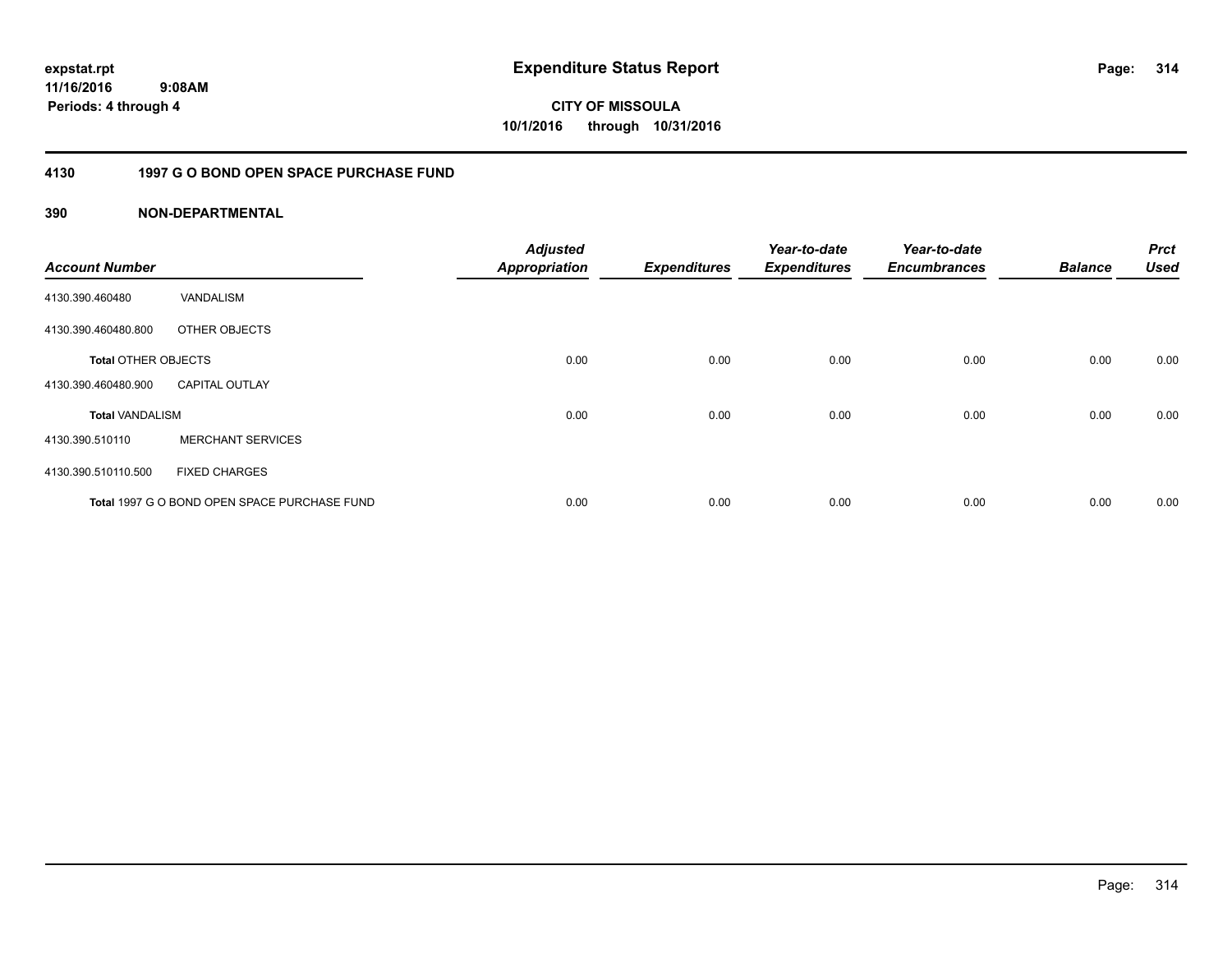## **4196 NEW FIRE STATION GO BOND**

## **300 FIRE**

| <b>Account Number</b>      |                                       | <b>Adjusted</b><br><b>Appropriation</b> | <b>Expenditures</b> | Year-to-date<br><b>Expenditures</b> | Year-to-date<br><b>Encumbrances</b> | <b>Balance</b> | <b>Prct</b><br><b>Used</b> |
|----------------------------|---------------------------------------|-----------------------------------------|---------------------|-------------------------------------|-------------------------------------|----------------|----------------------------|
| 4196.300.420420            | <b>FACILITY</b>                       |                                         |                     |                                     |                                     |                |                            |
| 4196.300.420420.800        | OTHER OBJECTS                         |                                         |                     |                                     |                                     |                |                            |
| <b>Total OTHER OBJECTS</b> |                                       | 0.00                                    | 0.00                | 0.00                                | 0.00                                | 0.00           | 0.00                       |
| 4196.300.420420.900        | <b>CAPITAL OUTLAY</b>                 |                                         |                     |                                     |                                     |                |                            |
| <b>Total FACILITY</b>      |                                       | 0.00                                    | 0.00                | 0.00                                | 0.00                                | 0.00           | 0.00                       |
| 4196.300.510110            | <b>MERCHANT SERVICES</b>              |                                         |                     |                                     |                                     |                |                            |
| 4196.300.510110.500        | <b>FIXED CHARGES</b>                  |                                         |                     |                                     |                                     |                |                            |
| <b>Total FIXED CHARGES</b> |                                       | 0.00                                    | 0.00                | 0.00                                | 0.00                                | 0.00           | 0.00                       |
|                            | <b>Total NEW FIRE STATION GO BOND</b> | 0.00                                    | 0.00                | 0.00                                | 0.00                                | 0.00           | 0.00                       |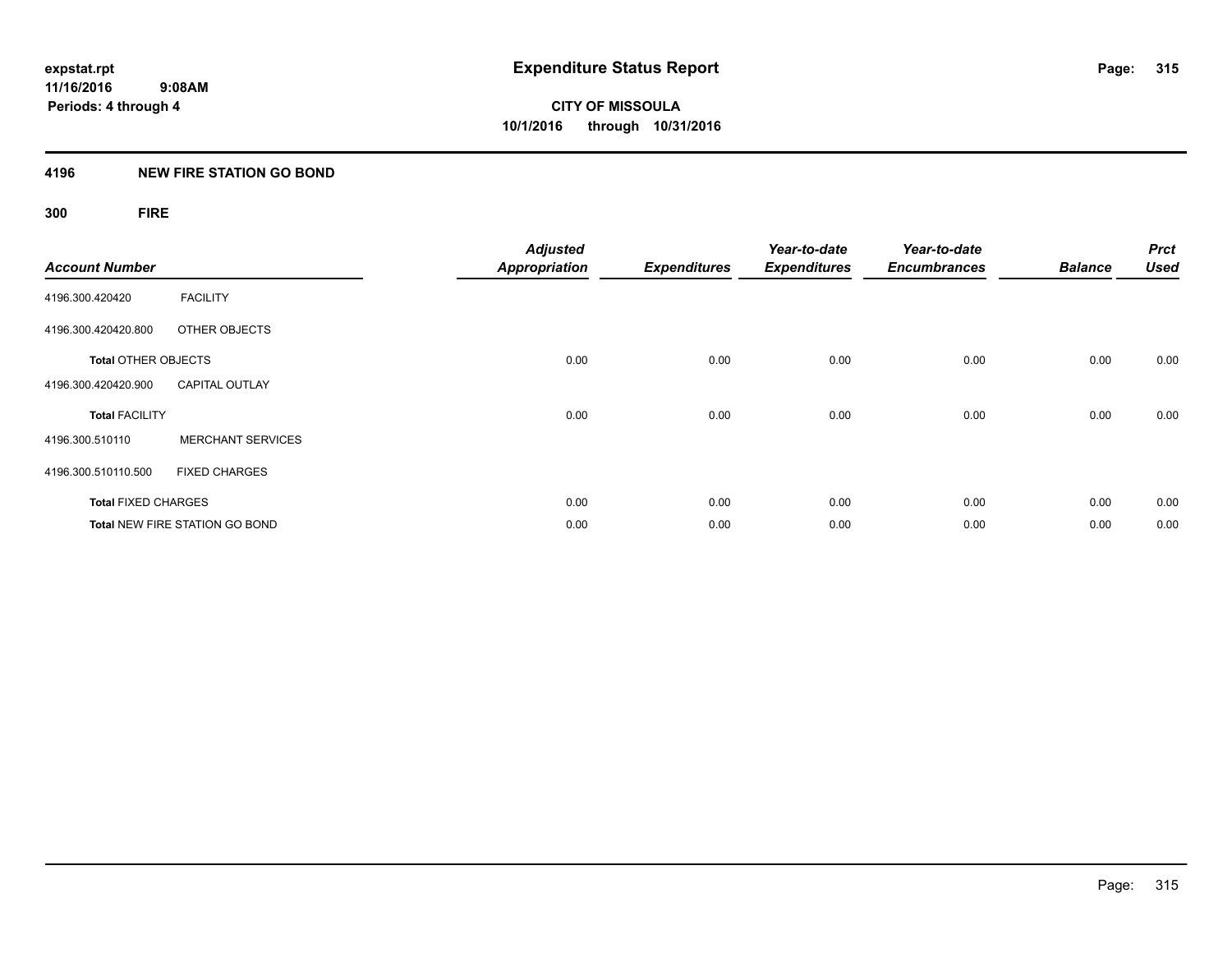### **4450 S/C CONSTRUCTION FUND FOR FY06**

| <b>Account Number</b> |                                            | <b>Adjusted</b><br><b>Appropriation</b> | <b>Expenditures</b> | Year-to-date<br><b>Expenditures</b> | Year-to-date<br><b>Encumbrances</b> | <b>Balance</b> | <b>Prct</b><br><b>Used</b> |
|-----------------------|--------------------------------------------|-----------------------------------------|---------------------|-------------------------------------|-------------------------------------|----------------|----------------------------|
| 4450.280.510110       | <b>MERCHANT SERVICES</b>                   |                                         |                     |                                     |                                     |                |                            |
| 4450.280.510110.500   | <b>FIXED CHARGES</b>                       |                                         |                     |                                     |                                     |                |                            |
|                       | <b>Total MERCHANT SERVICES</b>             | 0.00                                    | 0.00                | 0.00                                | 0.00                                | 0.00           | 0.00                       |
| 4450.280.521000       | INTERFUND OPERATING TRANSFERS              |                                         |                     |                                     |                                     |                |                            |
| 4450.280.521000.800   | OTHER OBJECTS                              |                                         |                     |                                     |                                     |                |                            |
|                       | <b>Total INTERFUND OPERATING TRANSFERS</b> | 0.00                                    | 0.00                | 0.00                                | 0.00                                | 0.00           | 0.00                       |
|                       | Total S/C CONSTRUCTION FUND FOR FY06       | 0.00                                    | 0.00                | 0.00                                | 0.00                                | 0.00           | 0.00                       |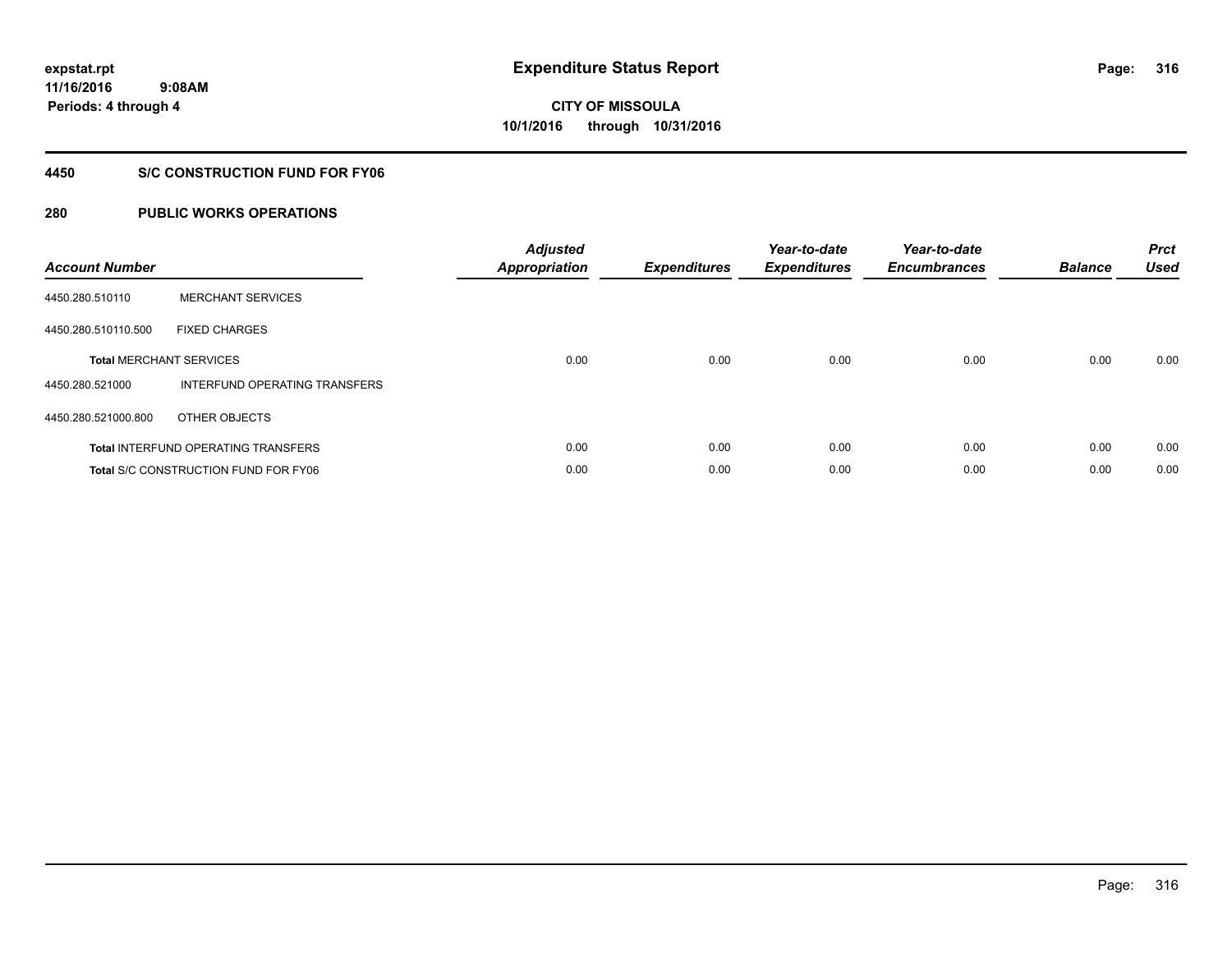#### **4451 FY07 S/C BOND FUND**

| <b>Account Number</b>    |                                            | <b>Adjusted</b><br>Appropriation | <b>Expenditures</b> | Year-to-date<br><b>Expenditures</b> | Year-to-date<br><b>Encumbrances</b> | <b>Balance</b> | <b>Prct</b><br><b>Used</b> |
|--------------------------|--------------------------------------------|----------------------------------|---------------------|-------------------------------------|-------------------------------------|----------------|----------------------------|
| 4451.280.510110          | <b>MERCHANT SERVICES</b>                   |                                  |                     |                                     |                                     |                |                            |
| 4451.280.510110.500      | <b>FIXED CHARGES</b>                       |                                  |                     |                                     |                                     |                |                            |
|                          | <b>Total MERCHANT SERVICES</b>             | 0.00                             | 0.00                | 0.00                                | 0.00                                | 0.00           | 0.00                       |
| 4451.280.521000          | INTERFUND OPERATING TRANSFERS              |                                  |                     |                                     |                                     |                |                            |
| 4451.280.521000.800      | OTHER OBJECTS                              |                                  |                     |                                     |                                     |                |                            |
|                          | <b>Total INTERFUND OPERATING TRANSFERS</b> | 0.00                             | 0.00                | 0.00                                | 0.00                                | 0.00           | 0.00                       |
| Total FY07 S/C BOND FUND |                                            | 0.00                             | 0.00                | 0.00                                | 0.00                                | 0.00           | 0.00                       |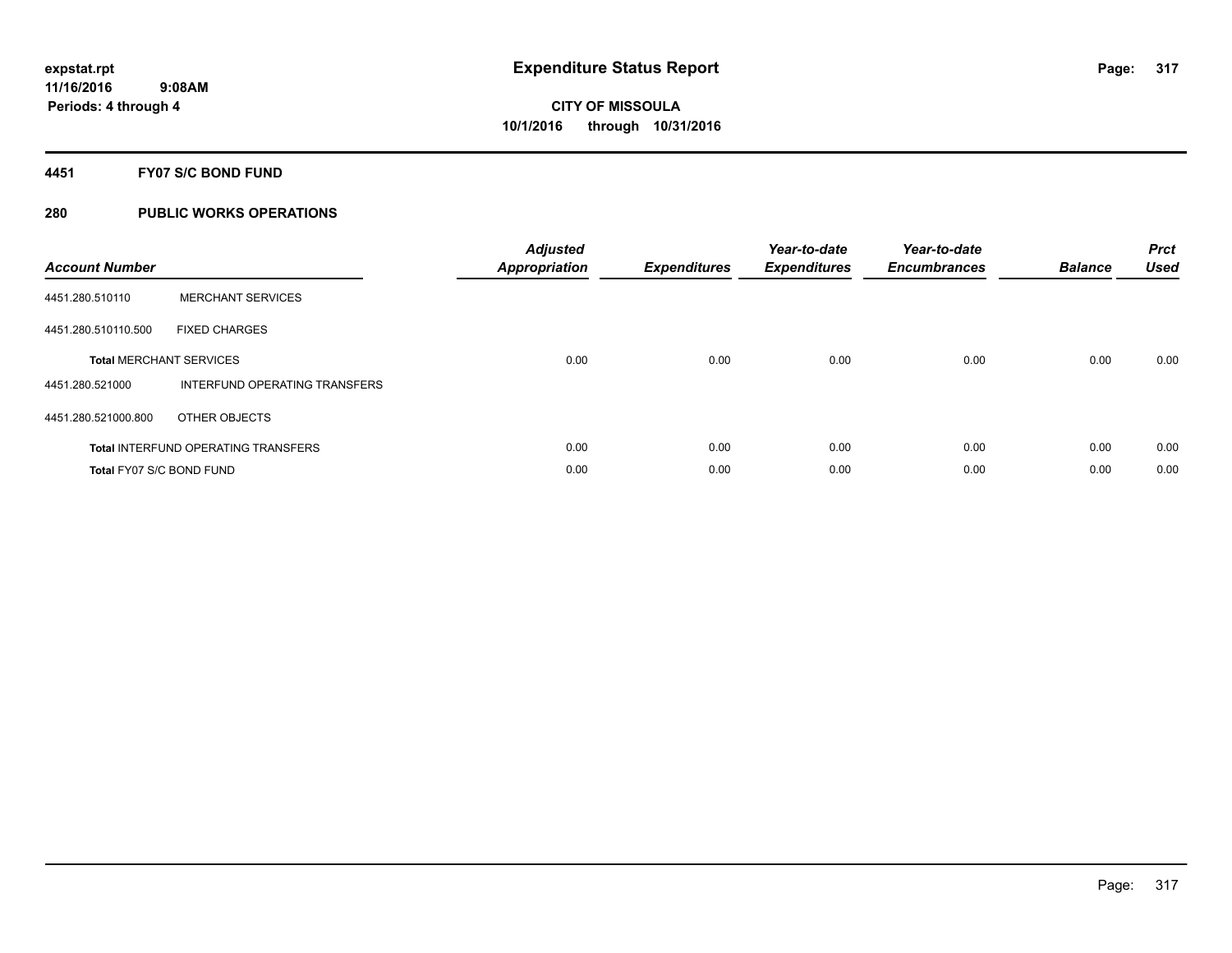**11/16/2016**

**318**

 **9:08AM Periods: 4 through 4**

**CITY OF MISSOULA 10/1/2016 through 10/31/2016**

## **4452 S/C CONSTRUCTION FUND FOR FY 08 BOND SAL**

| <b>Account Number</b>  |                                                       | <b>Adjusted</b><br>Appropriation | <b>Expenditures</b> | Year-to-date<br><b>Expenditures</b> | Year-to-date<br><b>Encumbrances</b> | <b>Balance</b> | <b>Prct</b><br><b>Used</b> |
|------------------------|-------------------------------------------------------|----------------------------------|---------------------|-------------------------------------|-------------------------------------|----------------|----------------------------|
| 4452.280.430262        | <b>SIDEWALKS</b>                                      |                                  |                     |                                     |                                     |                |                            |
| 4452.280.430262.900    | <b>CAPITAL OUTLAY</b>                                 |                                  |                     |                                     |                                     |                |                            |
| <b>Total SIDEWALKS</b> |                                                       | 0.00                             | 0.00                | 0.00                                | 0.00                                | 0.00           | 0.00                       |
| 4452.280.510110        | <b>MERCHANT SERVICES</b>                              |                                  |                     |                                     |                                     |                |                            |
| 4452.280.510110.500    | <b>FIXED CHARGES</b>                                  |                                  |                     |                                     |                                     |                |                            |
|                        | <b>Total MERCHANT SERVICES</b>                        | 0.00                             | 0.00                | 0.00                                | 0.00                                | 0.00           | 0.00                       |
|                        | <b>Total S/C CONSTRUCTION FUND FOR FY 08 BOND SAL</b> | 0.00                             | 0.00                | 0.00                                | 0.00                                | 0.00           | 0.00                       |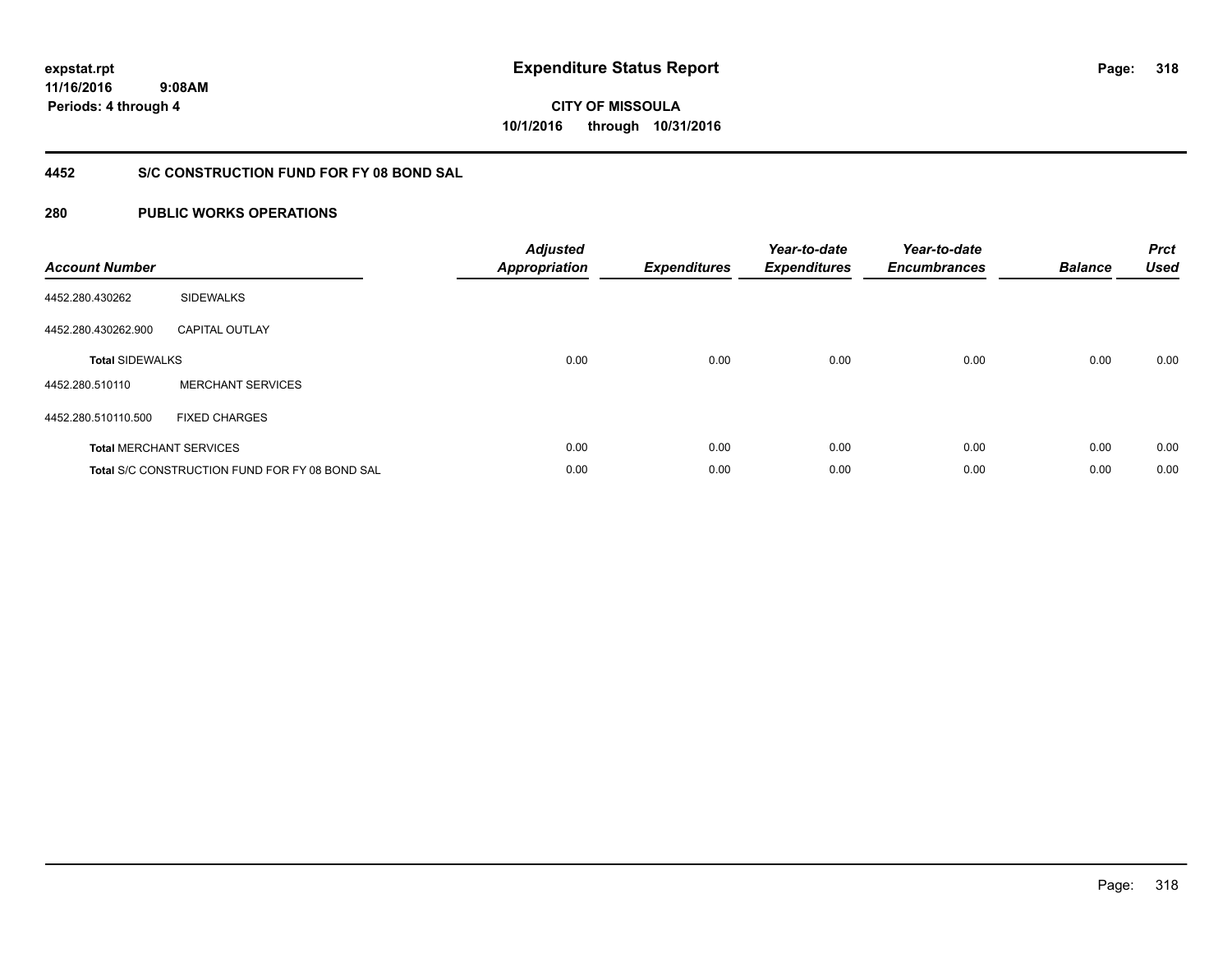### **4453 S/C CONSTRUCTION FUND FY09 BOND**

| <b>Account Number</b>  |                                      | <b>Adjusted</b><br><b>Appropriation</b> | <b>Expenditures</b> | Year-to-date<br><b>Expenditures</b> | Year-to-date<br><b>Encumbrances</b> | <b>Balance</b> | <b>Prct</b><br><b>Used</b> |
|------------------------|--------------------------------------|-----------------------------------------|---------------------|-------------------------------------|-------------------------------------|----------------|----------------------------|
| 4453.280.430262        | <b>SIDEWALKS</b>                     |                                         |                     |                                     |                                     |                |                            |
| 4453.280.430262.900    | <b>CAPITAL OUTLAY</b>                |                                         |                     |                                     |                                     |                |                            |
| <b>Total SIDEWALKS</b> |                                      | 0.00                                    | 0.00                | 0.00                                | 0.00                                | 0.00           | 0.00                       |
| 4453.280.510110        | <b>MERCHANT SERVICES</b>             |                                         |                     |                                     |                                     |                |                            |
| 4453.280.510110.500    | <b>FIXED CHARGES</b>                 |                                         |                     |                                     |                                     |                |                            |
|                        | <b>Total MERCHANT SERVICES</b>       | 0.00                                    | 0.00                | 0.00                                | 0.00                                | 0.00           | 0.00                       |
| 4453.280.521000        | INTERFUND OPERATING TRANSFERS        |                                         |                     |                                     |                                     |                |                            |
| 4453.280.521000.800    | OTHER OBJECTS                        |                                         |                     |                                     |                                     |                |                            |
|                        | <b>Total PUBLIC WORKS OPERATIONS</b> | 0.00                                    | 0.00                | 0.00                                | 0.00                                | 0.00           | 0.00                       |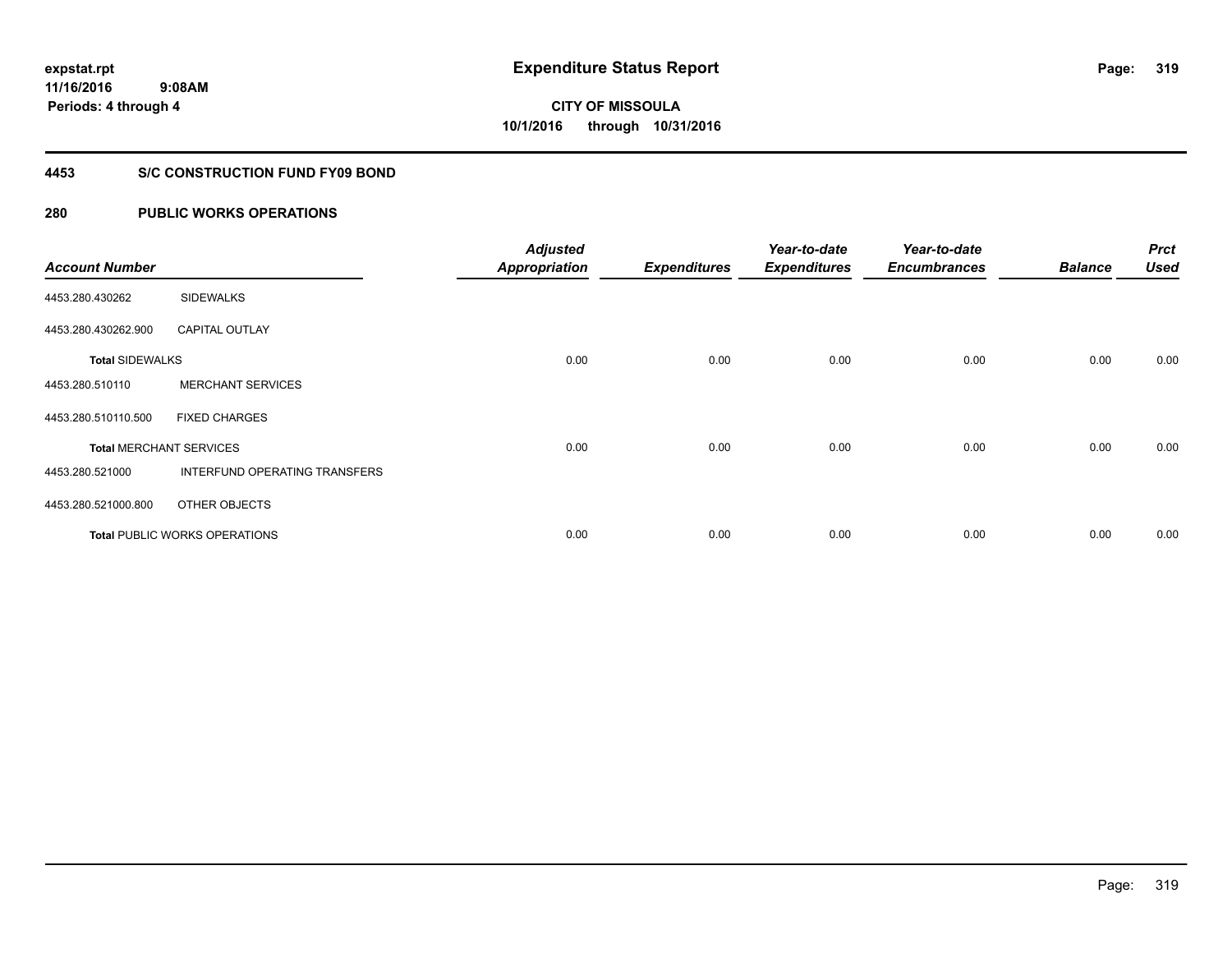## **4453 S/C CONSTRUCTION FUND FY09 BOND**

| <b>Account Number</b>         |                                              | <b>Adjusted</b><br><b>Appropriation</b> | <b>Expenditures</b> | Year-to-date<br><b>Expenditures</b> | Year-to-date<br><b>Encumbrances</b> | <b>Balance</b> | <b>Prct</b><br><b>Used</b> |
|-------------------------------|----------------------------------------------|-----------------------------------------|---------------------|-------------------------------------|-------------------------------------|----------------|----------------------------|
| 4453.390.410710               | *** Title Not Found ***                      |                                         |                     |                                     |                                     |                |                            |
| 4453.390.410710.500           | <b>FIXED CHARGES</b>                         |                                         |                     |                                     |                                     |                |                            |
| Total *** Title Not Found *** |                                              | 0.00                                    | 0.00                | 0.00                                | 0.00                                | 0.00           | 0.00                       |
| 4453.390.510110               | <b>MERCHANT SERVICES</b>                     |                                         |                     |                                     |                                     |                |                            |
| 4453.390.510110.500           | <b>FIXED CHARGES</b>                         |                                         |                     |                                     |                                     |                |                            |
|                               | <b>Total S/C CONSTRUCTION FUND FY09 BOND</b> | 0.00                                    | 0.00                | 0.00                                | 0.00                                | 0.00           | 0.00                       |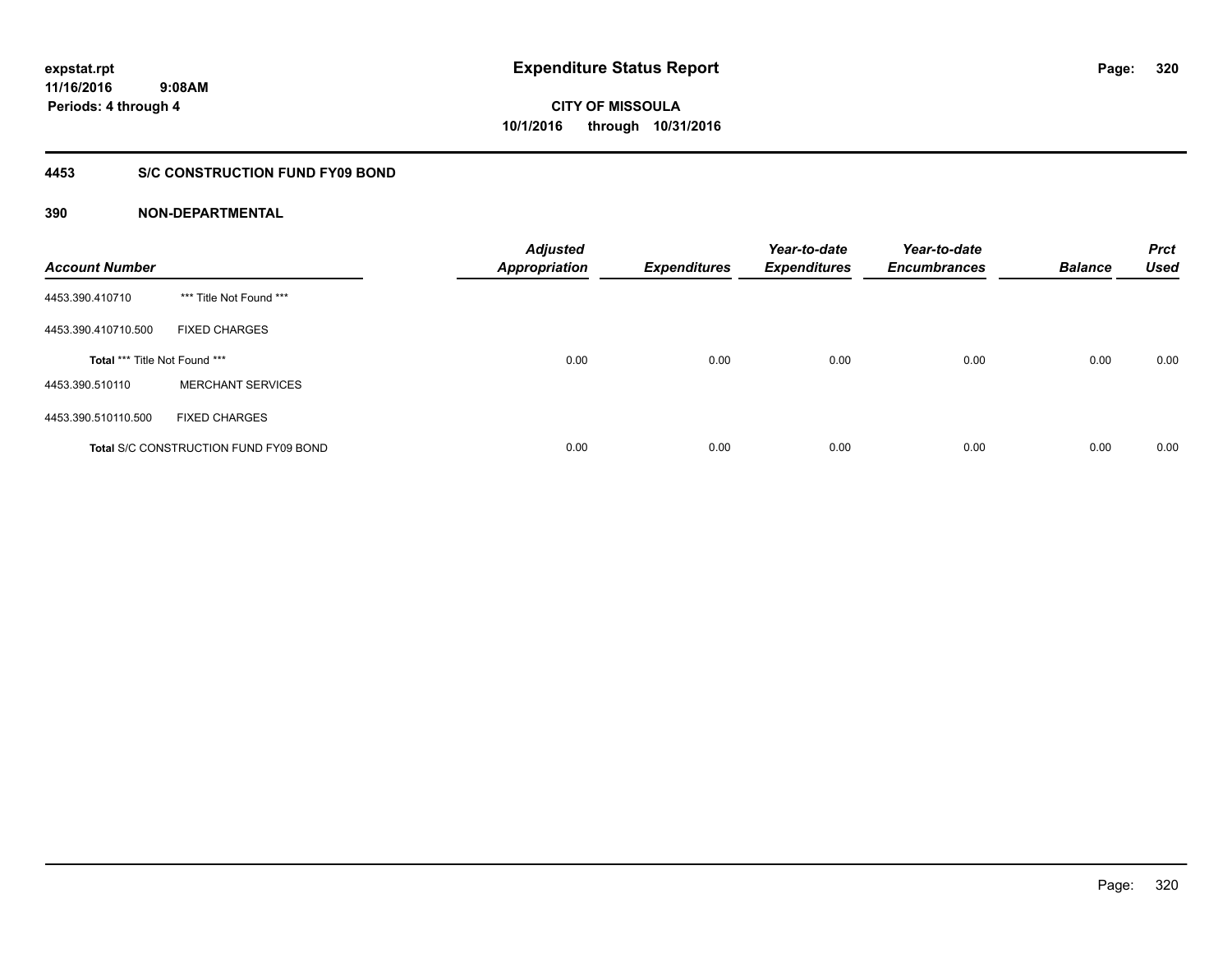## **4454 S/C CONSTRUCTION FUND FOR FY10**

| <b>Account Number</b>  |                                             | <b>Adjusted</b><br>Appropriation | <b>Expenditures</b> | Year-to-date<br><b>Expenditures</b> | Year-to-date<br><b>Encumbrances</b> | <b>Balance</b> | <b>Prct</b><br>Used |
|------------------------|---------------------------------------------|----------------------------------|---------------------|-------------------------------------|-------------------------------------|----------------|---------------------|
| 4454.280.430262        | <b>SIDEWALKS</b>                            |                                  |                     |                                     |                                     |                |                     |
| 4454.280.430262.900    | <b>CAPITAL OUTLAY</b>                       |                                  |                     |                                     |                                     |                |                     |
| <b>Total SIDEWALKS</b> |                                             | 0.00                             | 0.00                | 0.00                                | 0.00                                | 0.00           | 0.00                |
| 4454.280.510110        | <b>MERCHANT SERVICES</b>                    |                                  |                     |                                     |                                     |                |                     |
| 4454.280.510110.500    | <b>FIXED CHARGES</b>                        |                                  |                     |                                     |                                     |                |                     |
|                        | <b>Total MERCHANT SERVICES</b>              | 0.00                             | 0.00                | 0.00                                | 0.00                                | 0.00           | 0.00                |
|                        | <b>Total S/C CONSTRUCTION FUND FOR FY10</b> | 0.00                             | 0.00                | 0.00                                | 0.00                                | 0.00           | 0.00                |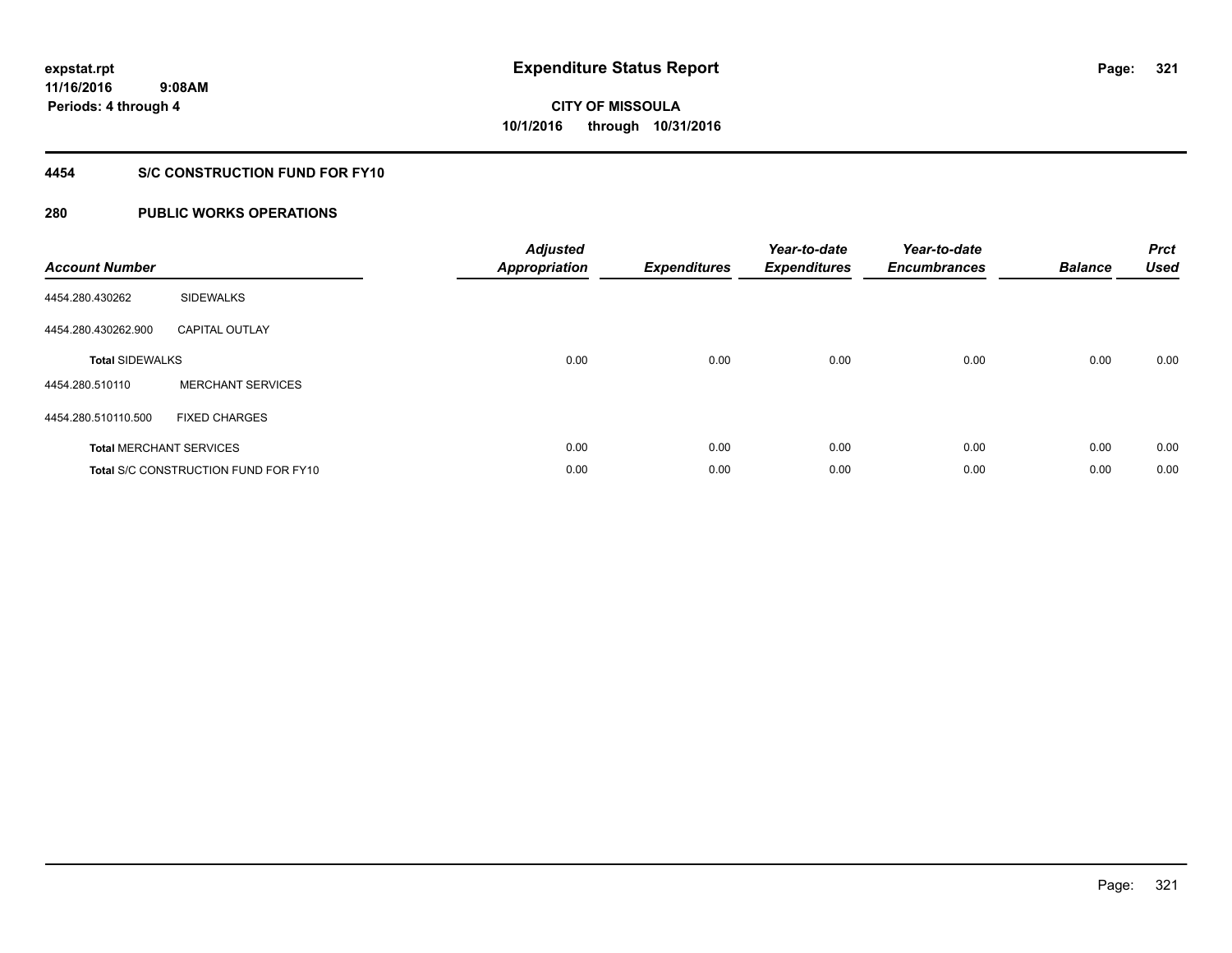## **4455 FY11 S/C CONSTRUCTION FUND**

| <b>Account Number</b>  |                                         | <b>Adjusted</b><br>Appropriation | <b>Expenditures</b> | Year-to-date<br><b>Expenditures</b> | Year-to-date<br><b>Encumbrances</b> | <b>Balance</b> | <b>Prct</b><br>Used |
|------------------------|-----------------------------------------|----------------------------------|---------------------|-------------------------------------|-------------------------------------|----------------|---------------------|
| 4455.280.430262        | <b>SIDEWALKS</b>                        |                                  |                     |                                     |                                     |                |                     |
| 4455.280.430262.900    | <b>CAPITAL OUTLAY</b>                   |                                  |                     |                                     |                                     |                |                     |
| <b>Total SIDEWALKS</b> |                                         | 0.00                             | 0.00                | 0.00                                | 0.00                                | 0.00           | 0.00                |
| 4455.280.510110        | <b>MERCHANT SERVICES</b>                |                                  |                     |                                     |                                     |                |                     |
| 4455.280.510110.500    | <b>FIXED CHARGES</b>                    |                                  |                     |                                     |                                     |                |                     |
|                        | <b>Total MERCHANT SERVICES</b>          | 0.00                             | 0.00                | 0.00                                | 0.00                                | 0.00           | 0.00                |
|                        | <b>Total FY11 S/C CONSTRUCTION FUND</b> | 0.00                             | 0.00                | 0.00                                | 0.00                                | 0.00           | 0.00                |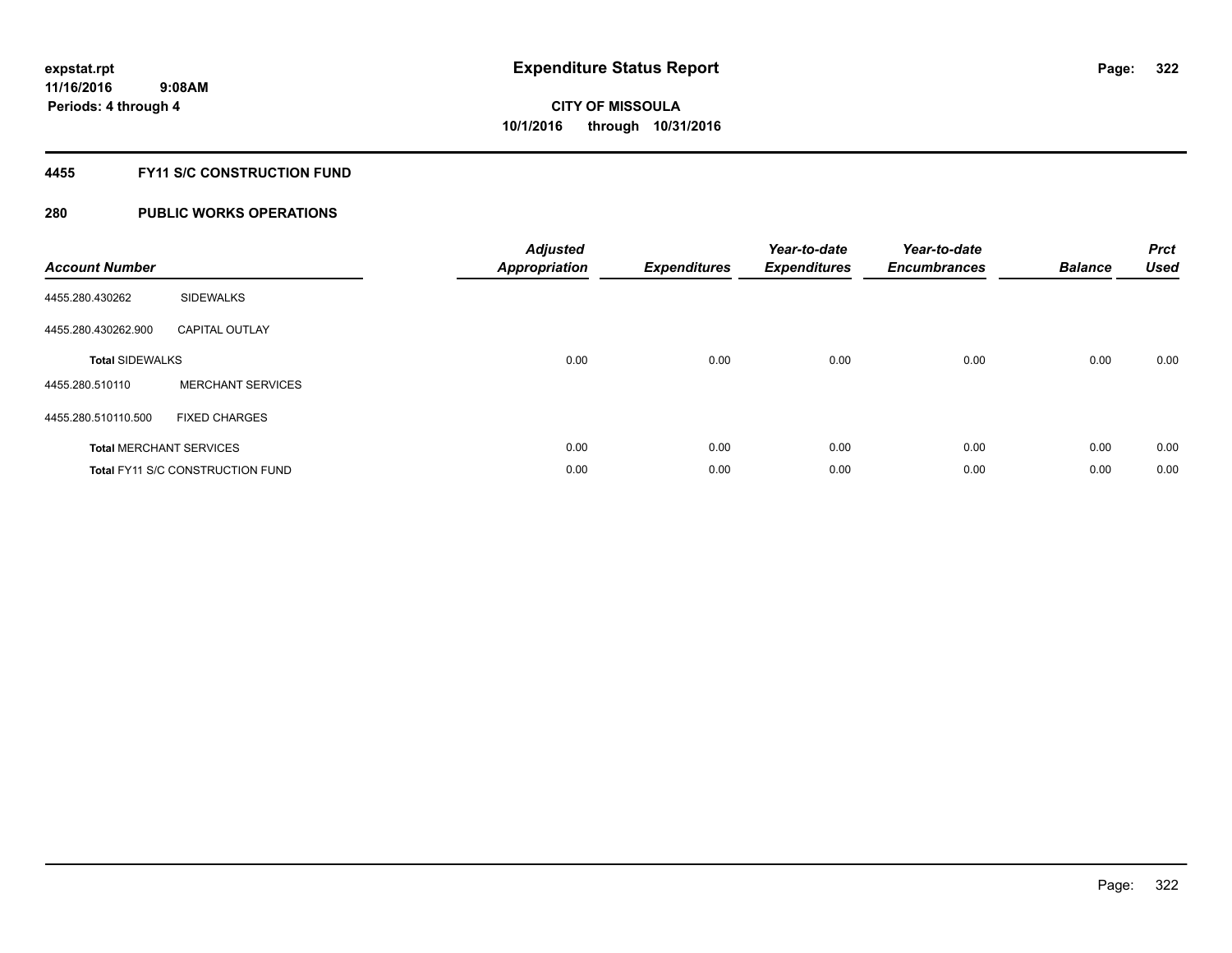## **4456 FY12 S/C CONSTRUCTION FUND**

| <b>Account Number</b>  |                                            | <b>Adjusted</b><br><b>Appropriation</b> | <b>Expenditures</b> | Year-to-date<br><b>Expenditures</b> | Year-to-date<br><b>Encumbrances</b> | <b>Balance</b> | <b>Prct</b><br><b>Used</b> |
|------------------------|--------------------------------------------|-----------------------------------------|---------------------|-------------------------------------|-------------------------------------|----------------|----------------------------|
| 4456.280.430262        | <b>SIDEWALKS</b>                           |                                         |                     |                                     |                                     |                |                            |
| 4456.280.430262.900    | <b>CAPITAL OUTLAY</b>                      |                                         |                     |                                     |                                     |                |                            |
| <b>Total SIDEWALKS</b> |                                            | 0.00                                    | 0.00                | 0.00                                | 0.00                                | 0.00           | 0.00                       |
| 4456.280.510110        | <b>MERCHANT SERVICES</b>                   |                                         |                     |                                     |                                     |                |                            |
| 4456.280.510110.500    | <b>FIXED CHARGES</b>                       |                                         |                     |                                     |                                     |                |                            |
|                        | <b>Total MERCHANT SERVICES</b>             | 0.00                                    | 0.00                | 0.00                                | 0.00                                | 0.00           | 0.00                       |
| 4456.280.521000        | INTERFUND OPERATING TRANSFERS              |                                         |                     |                                     |                                     |                |                            |
| 4456.280.521000.800    | OTHER OBJECTS                              |                                         |                     |                                     |                                     |                |                            |
|                        | <b>Total INTERFUND OPERATING TRANSFERS</b> | 0.00                                    | 0.00                | 0.00                                | 0.00                                | 0.00           | 0.00                       |
|                        | Total FY12 S/C CONSTRUCTION FUND           | 0.00                                    | 0.00                | 0.00                                | 0.00                                | 0.00           | 0.00                       |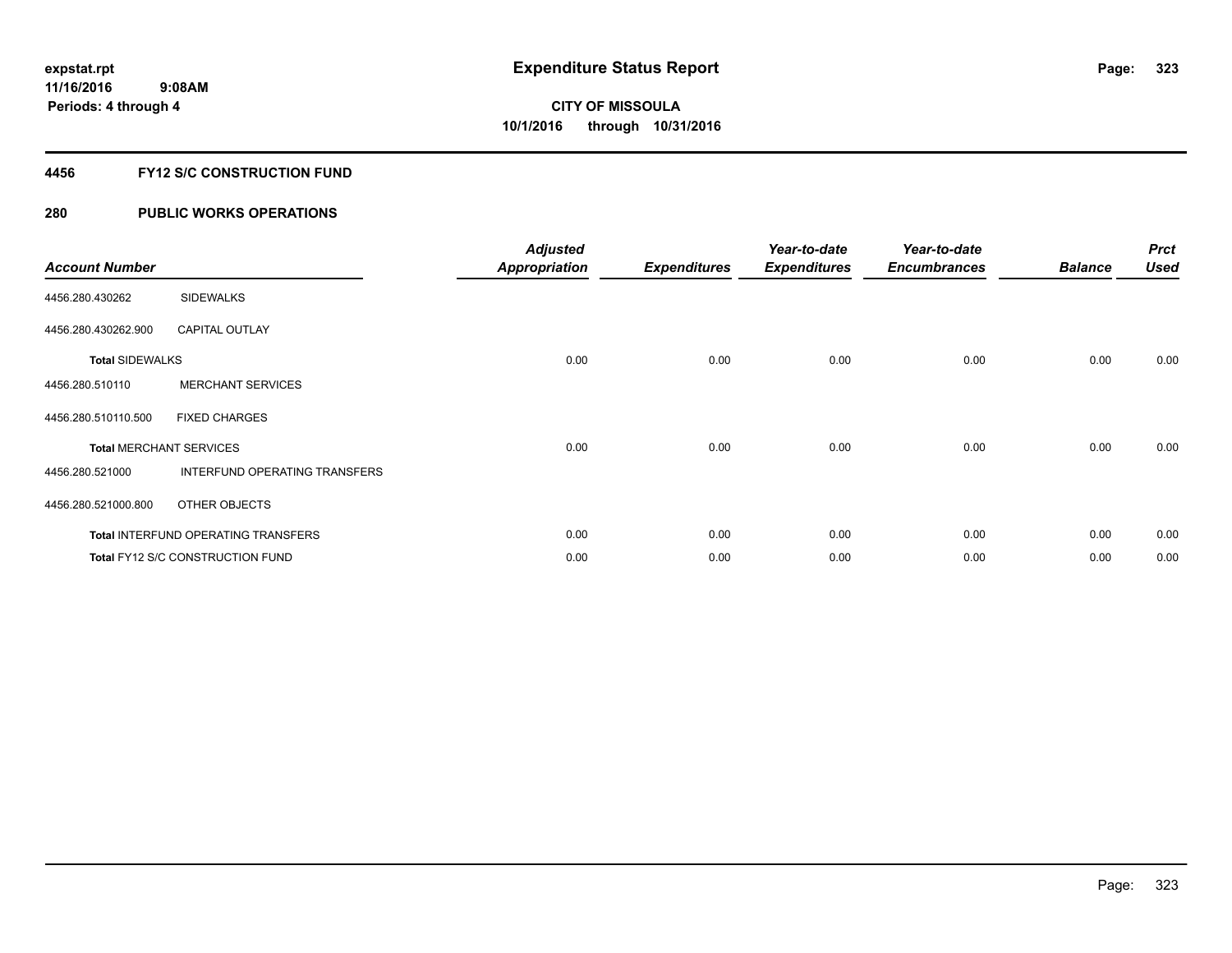#### **4457 FY13 SIDEWALK/CURB CONSTRUCTION**

| <b>Account Number</b>  |                                       | <b>Adjusted</b><br><b>Appropriation</b> | <b>Expenditures</b> | Year-to-date<br><b>Expenditures</b> | Year-to-date<br><b>Encumbrances</b> | <b>Balance</b> | <b>Prct</b><br><b>Used</b> |
|------------------------|---------------------------------------|-----------------------------------------|---------------------|-------------------------------------|-------------------------------------|----------------|----------------------------|
| 4457.280.430262        | <b>SIDEWALKS</b>                      |                                         |                     |                                     |                                     |                |                            |
| 4457.280.430262.300    | PURCHASED SERVICES                    |                                         |                     |                                     |                                     |                |                            |
|                        | <b>Total PURCHASED SERVICES</b>       | 0.00                                    | 0.00                | 0.00                                | 0.00                                | 0.00           | 0.00                       |
| 4457.280.430262.900    | <b>CAPITAL OUTLAY</b>                 |                                         |                     |                                     |                                     |                |                            |
| <b>Total SIDEWALKS</b> |                                       | 0.00                                    | 0.00                | 0.00                                | 0.00                                | 0.00           | 0.00                       |
| 4457.280.510110        | <b>MERCHANT SERVICES</b>              |                                         |                     |                                     |                                     |                |                            |
| 4457.280.510110.500    | <b>FIXED CHARGES</b>                  |                                         |                     |                                     |                                     |                |                            |
|                        | <b>Total MERCHANT SERVICES</b>        | 0.00                                    | 0.00                | 0.00                                | 0.00                                | 0.00           | 0.00                       |
| 4457.280.521000        | INTERFUND OPERATING TRANSFERS         |                                         |                     |                                     |                                     |                |                            |
| 4457.280.521000.800    | <b>OTHER OBJECTS</b>                  |                                         |                     |                                     |                                     |                |                            |
|                        | Total INTERFUND OPERATING TRANSFERS   | 0.00                                    | 0.00                | 0.00                                | 0.00                                | 0.00           | 0.00                       |
|                        | Total FY13 SIDEWALK/CURB CONSTRUCTION | 0.00                                    | 0.00                | 0.00                                | 0.00                                | 0.00           | 0.00                       |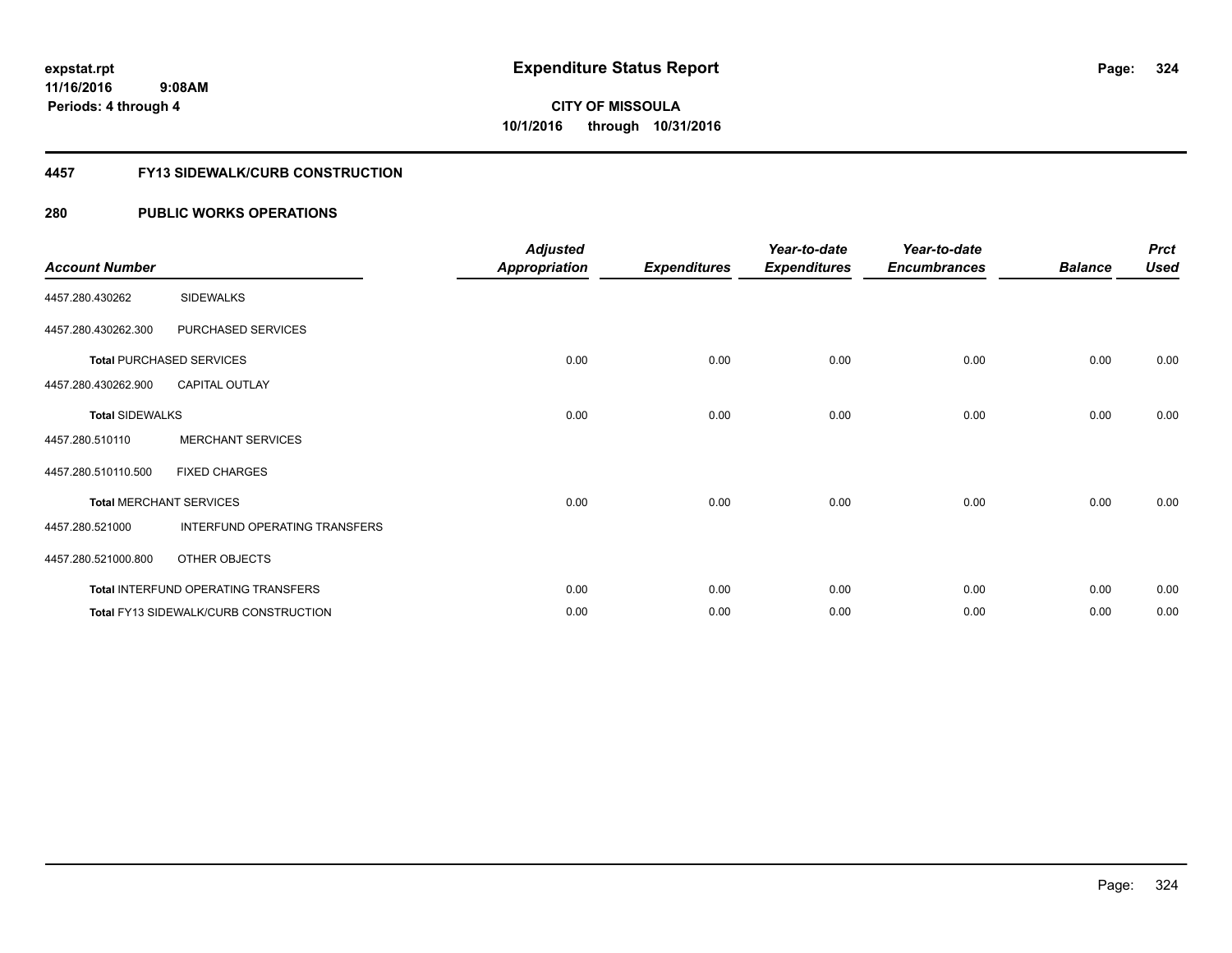#### **4458 FY14 SIDEWALK & CURB CONSTRUCTION**

| <b>Account Number</b>  |                                                    | <b>Adjusted</b><br><b>Appropriation</b> | <b>Expenditures</b> | Year-to-date<br><b>Expenditures</b> | Year-to-date<br><b>Encumbrances</b> | <b>Balance</b> | <b>Prct</b><br><b>Used</b> |
|------------------------|----------------------------------------------------|-----------------------------------------|---------------------|-------------------------------------|-------------------------------------|----------------|----------------------------|
| 4458.280.430262        | <b>SIDEWALKS</b>                                   |                                         |                     |                                     |                                     |                |                            |
| 4458.280.430262.900    | <b>CAPITAL OUTLAY</b>                              |                                         |                     |                                     |                                     |                |                            |
| <b>Total SIDEWALKS</b> |                                                    | 0.00                                    | 0.00                | 0.00                                | 0.00                                | 0.00           | 0.00                       |
| 4458.280.510110        | <b>MERCHANT SERVICES</b>                           |                                         |                     |                                     |                                     |                |                            |
| 4458.280.510110.500    | <b>FIXED CHARGES</b>                               |                                         |                     |                                     |                                     |                |                            |
|                        | <b>Total MERCHANT SERVICES</b>                     | 0.00                                    | 0.00                | 0.00                                | 0.00                                | 0.00           | 0.00                       |
| 4458.280.521000        | INTERFUND OPERATING TRANSFERS                      |                                         |                     |                                     |                                     |                |                            |
| 4458.280.521000.800    | OTHER OBJECTS                                      |                                         |                     |                                     |                                     |                |                            |
|                        | <b>Total INTERFUND OPERATING TRANSFERS</b>         | 0.00                                    | 0.00                | 0.00                                | 0.00                                | 0.00           | 0.00                       |
|                        | <b>Total FY14 SIDEWALK &amp; CURB CONSTRUCTION</b> | 0.00                                    | 0.00                | 0.00                                | 0.00                                | 0.00           | 0.00                       |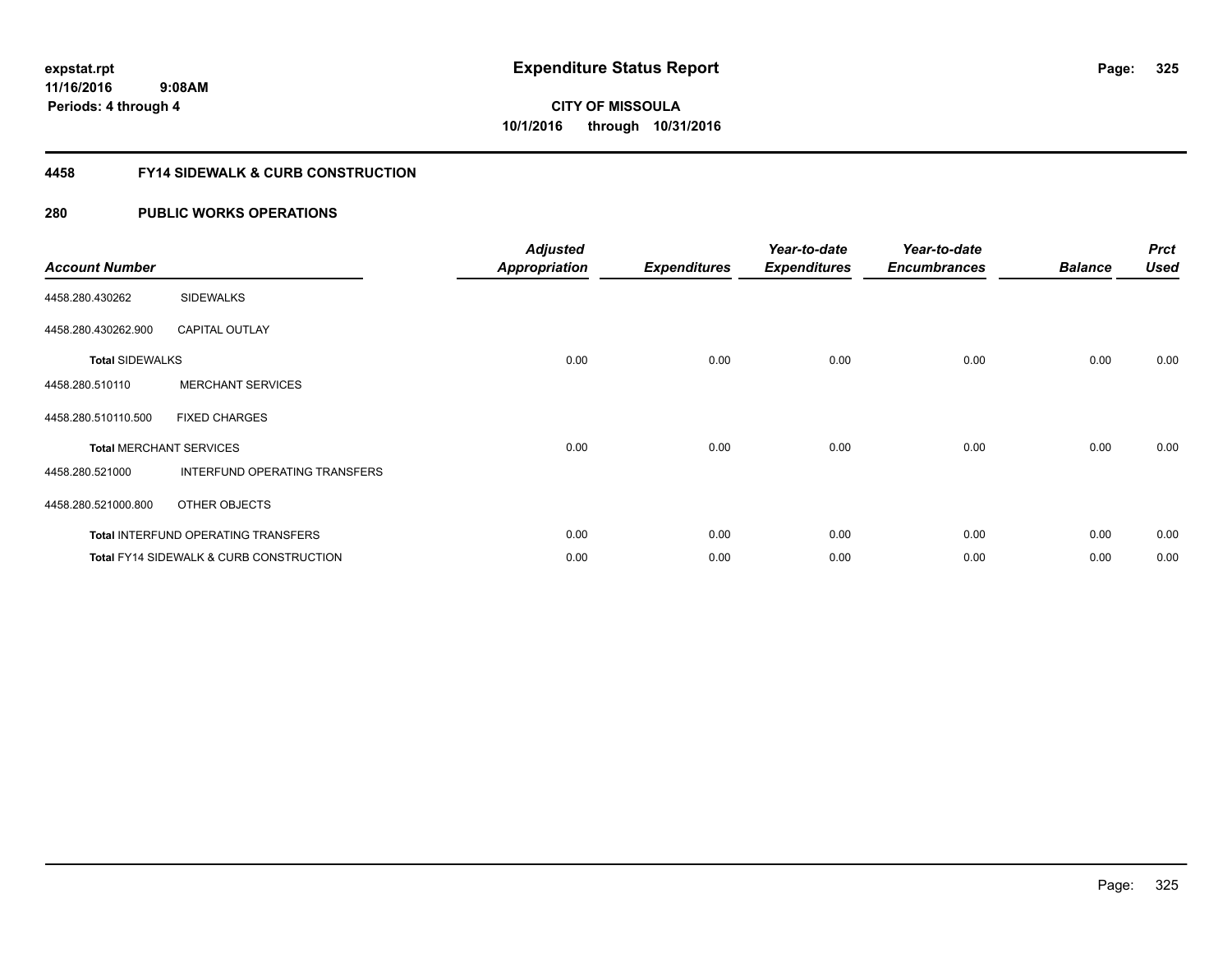#### **4459 FY15 SIDEWALK/CURB CONSTRUCTION**

| <b>Account Number</b>      |                                       | <b>Adjusted</b><br><b>Appropriation</b> | <b>Expenditures</b> | Year-to-date<br><b>Expenditures</b> | Year-to-date<br><b>Encumbrances</b> | <b>Balance</b> | <b>Prct</b><br><b>Used</b> |
|----------------------------|---------------------------------------|-----------------------------------------|---------------------|-------------------------------------|-------------------------------------|----------------|----------------------------|
| 4459.280.430262            | <b>SIDEWALKS</b>                      |                                         |                     |                                     |                                     |                |                            |
| 4459.280.430262.800        | OTHER OBJECTS                         |                                         |                     |                                     |                                     |                |                            |
| <b>Total OTHER OBJECTS</b> |                                       | 0.00                                    | 0.00                | 0.00                                | 0.00                                | 0.00           | 0.00                       |
| 4459.280.430262.900        | <b>CAPITAL OUTLAY</b>                 |                                         |                     |                                     |                                     |                |                            |
| <b>Total SIDEWALKS</b>     |                                       | 0.00                                    | 0.00                | 0.00                                | 0.00                                | 0.00           | 0.00                       |
| 4459.280.510110            | <b>MERCHANT SERVICES</b>              |                                         |                     |                                     |                                     |                |                            |
| 4459.280.510110.500        | <b>FIXED CHARGES</b>                  |                                         |                     |                                     |                                     |                |                            |
|                            | <b>Total MERCHANT SERVICES</b>        | 0.00                                    | 0.00                | 0.00                                | 0.00                                | 0.00           | 0.00                       |
|                            | Total FY15 SIDEWALK/CURB CONSTRUCTION | 0.00                                    | 0.00                | 0.00                                | 0.00                                | 0.00           | 0.00                       |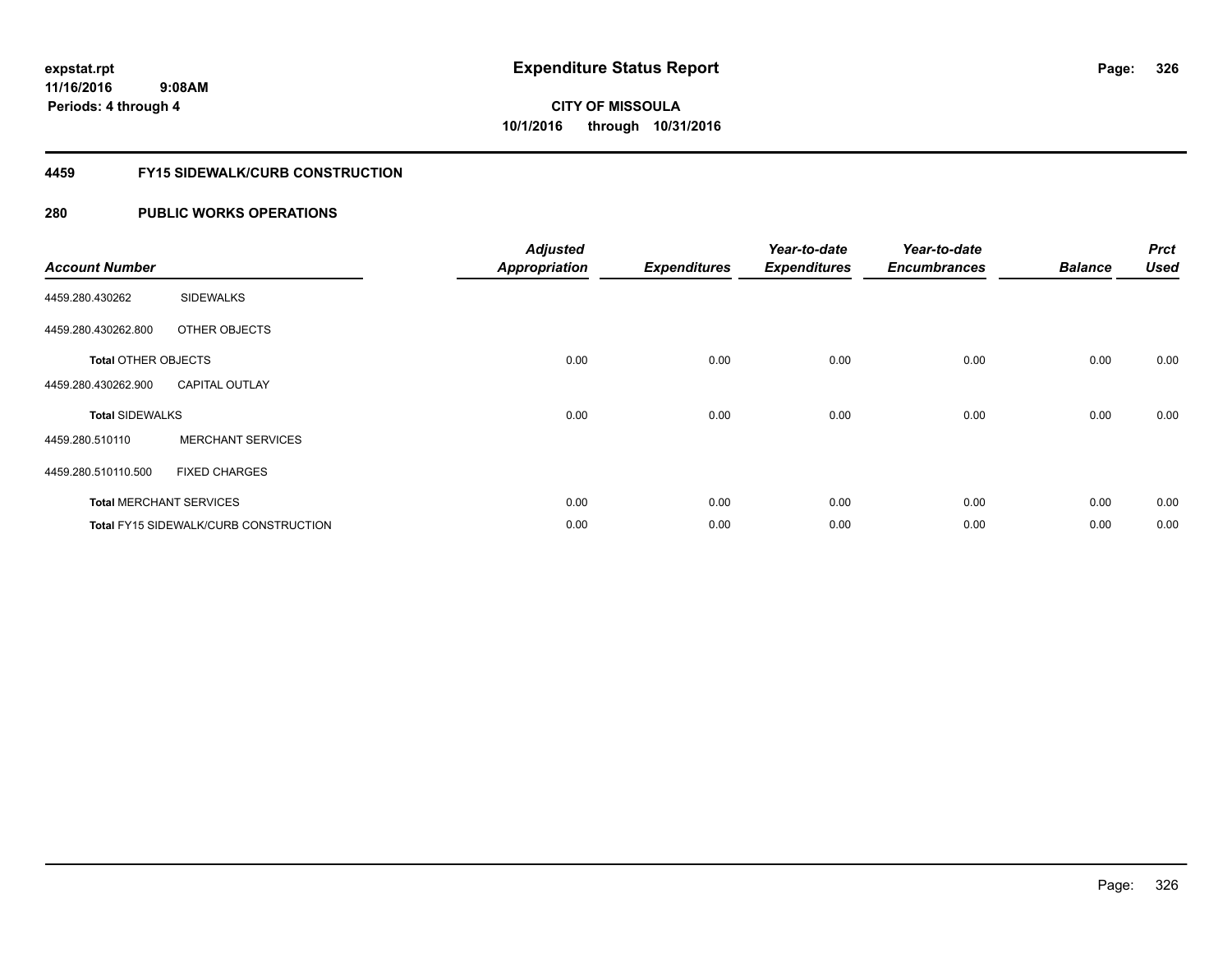#### **4460 FY16 SIDEWALK/CURB CONSTRUCTION**

|                                                  | <b>Adjusted</b> |                     | Year-to-date        | Year-to-date        |                | <b>Prct</b> |
|--------------------------------------------------|-----------------|---------------------|---------------------|---------------------|----------------|-------------|
| <b>Account Number</b>                            | Appropriation   | <b>Expenditures</b> | <b>Expenditures</b> | <b>Encumbrances</b> | <b>Balance</b> | <b>Used</b> |
| <b>SIDEWALKS</b><br>4460.280.430262              |                 |                     |                     |                     |                |             |
| OTHER OBJECTS<br>4460.280.430262.800             |                 |                     |                     |                     |                |             |
| 4460.280.430262.820.000 TRANSFERS TO OTHER FUNDS | 0.00            | 0.00                | 17,134.25           | 0.00                | $-17,134.25$   | 0.00        |
| <b>Total OTHER OBJECTS</b>                       | 0.00            | 0.00                | 17,134.25           | 0.00                | $-17,134.25$   | 0.00        |
| <b>CAPITAL OUTLAY</b><br>4460.280.430262.900     |                 |                     |                     |                     |                |             |
| 4460.280.430262.930.000 IMPROVEMENTS             | 0.00            | 0.00                | 17,200.00           | 0.00                | $-17,200.00$   | 0.00        |
| <b>Total CAPITAL OUTLAY</b>                      | 0.00            | 0.00                | 17,200.00           | 0.00                | $-17,200.00$   | 0.00        |
| <b>Total SIDEWALKS</b>                           | 0.00            | 0.00                | 34,334.25           | 0.00                | $-34,334.25$   | 0.00        |
| <b>MERCHANT SERVICES</b><br>4460.280.510110      |                 |                     |                     |                     |                |             |
| 4460.280.510110.500<br><b>FIXED CHARGES</b>      |                 |                     |                     |                     |                |             |
| <b>Total MERCHANT SERVICES</b>                   | 0.00            | 0.00                | 0.00                | 0.00                | 0.00           | 0.00        |
| <b>Total FY16 SIDEWALK/CURB CONSTRUCTION</b>     | 0.00            | 0.00                | 34,334.25           | 0.00                | $-34,334.25$   | 0.00        |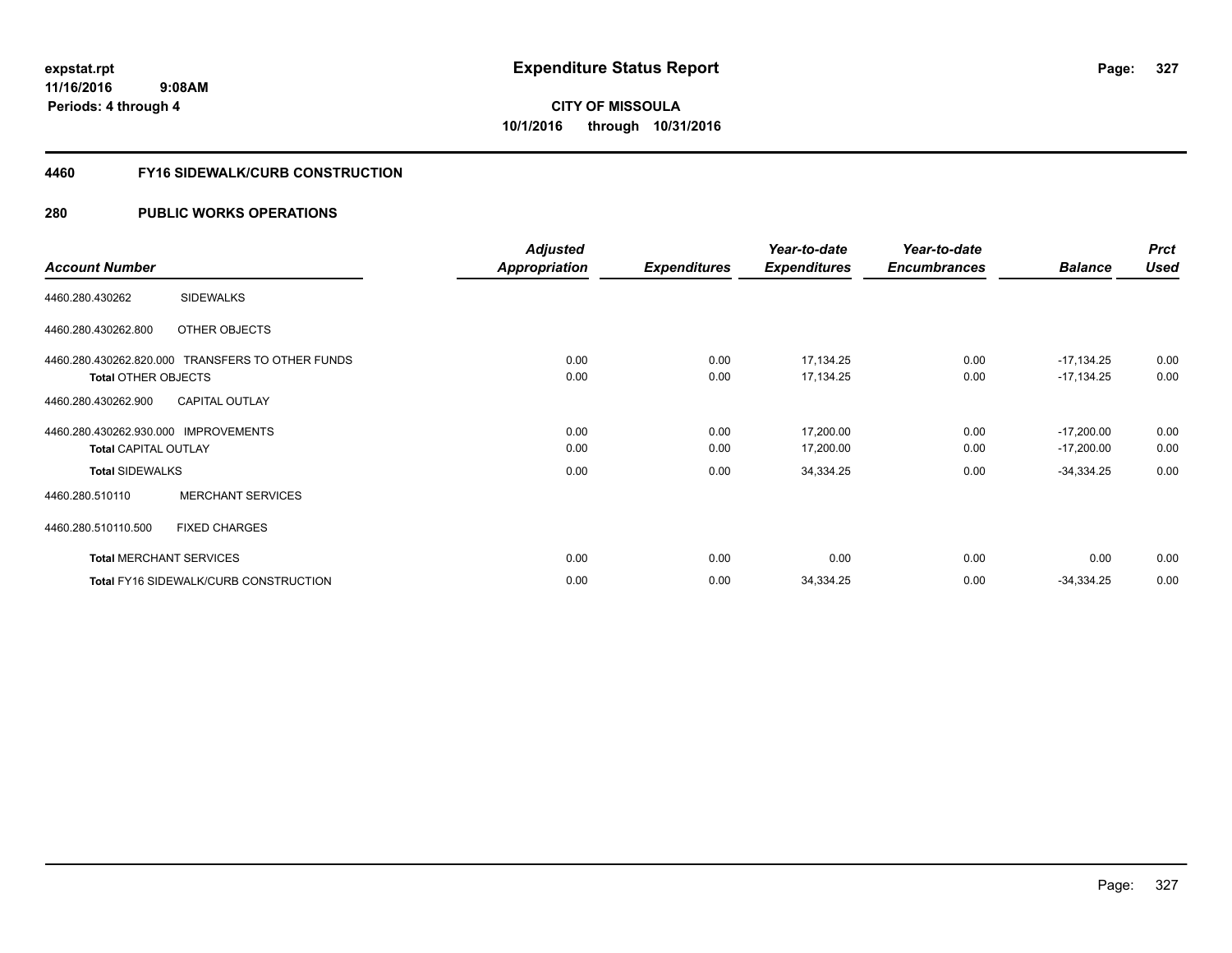#### **4461 FY17 SIDEWALK/CURB CONSTRUCTION**

| <b>Account Number</b>                                          |                                              | <b>Adjusted</b><br><b>Appropriation</b> | <b>Expenditures</b>      | Year-to-date<br><b>Expenditures</b> | Year-to-date<br><b>Encumbrances</b> | <b>Balance</b>             | <b>Prct</b><br><b>Used</b> |
|----------------------------------------------------------------|----------------------------------------------|-----------------------------------------|--------------------------|-------------------------------------|-------------------------------------|----------------------------|----------------------------|
| 4461.280.430262                                                | <b>SIDEWALKS</b>                             |                                         |                          |                                     |                                     |                            |                            |
| 4461.280.430262.900                                            | <b>CAPITAL OUTLAY</b>                        |                                         |                          |                                     |                                     |                            |                            |
| 4461.280.430262.930.000 IMPROVEMENTS<br><b>Total SIDEWALKS</b> |                                              | 0.00<br>0.00                            | 303,171.66<br>303,171.66 | 499,563.41<br>499,563.41            | 0.00<br>0.00                        | -499,563.41<br>-499,563.41 | 0.00<br>0.00               |
| 4461.280.510110                                                | <b>MERCHANT SERVICES</b>                     |                                         |                          |                                     |                                     |                            |                            |
| 4461.280.510110.500                                            | <b>FIXED CHARGES</b>                         |                                         |                          |                                     |                                     |                            |                            |
|                                                                | <b>Total MERCHANT SERVICES</b>               | 0.00                                    | 0.00                     | 0.00                                | 0.00                                | 0.00                       | 0.00                       |
|                                                                | <b>Total FY17 SIDEWALK/CURB CONSTRUCTION</b> | 0.00                                    | 303,171.66               | 499,563.41                          | 0.00                                | -499,563.41                | 0.00                       |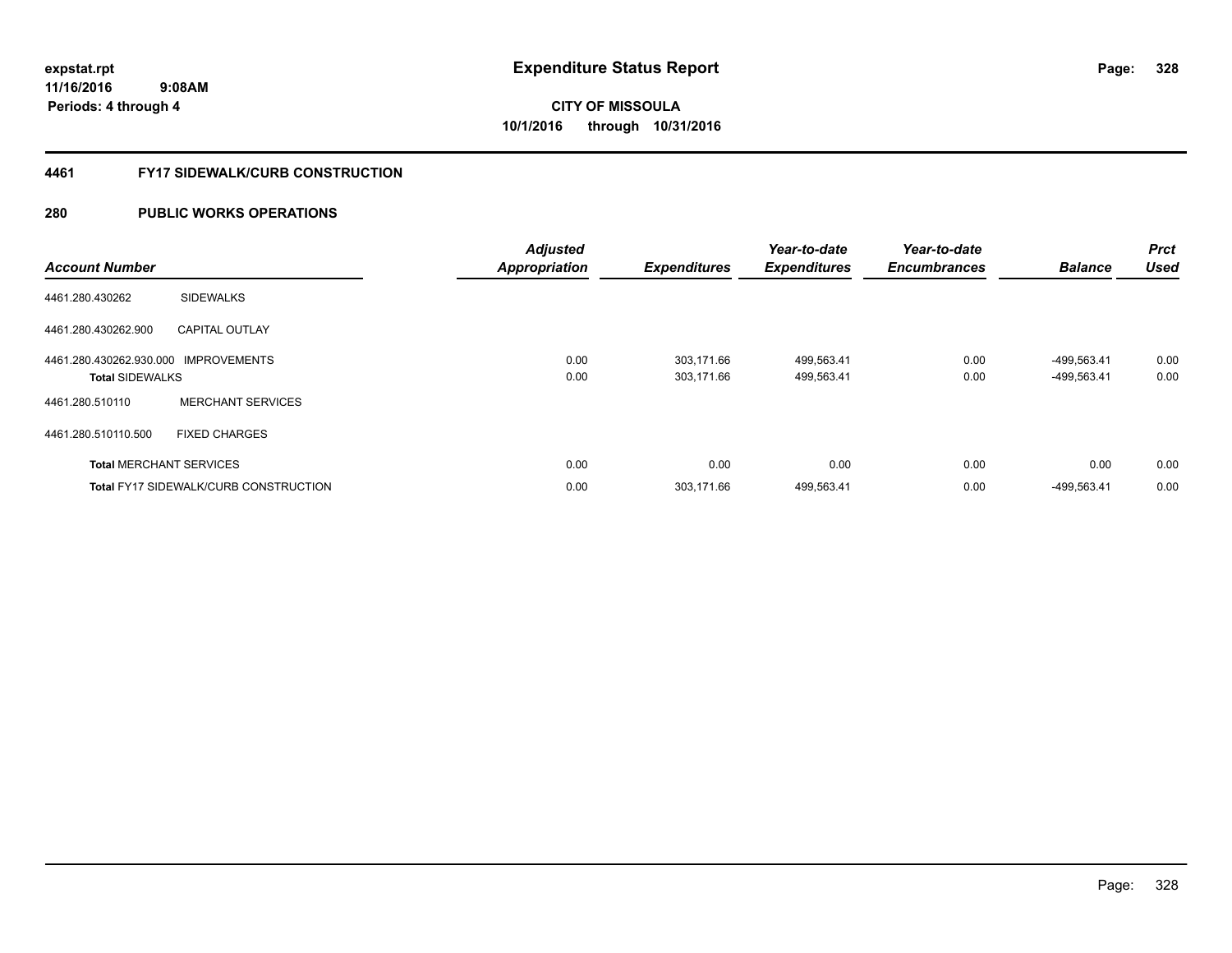#### **4531 SID 531 TRAFFIC CALMING**

### **000 \*\*\* Title Not Found \*\*\***

| <b>Account Number</b>         |                                 | <b>Adjusted</b><br><b>Appropriation</b> | <b>Expenditures</b> | Year-to-date<br><b>Expenditures</b> | Year-to-date<br><b>Encumbrances</b> | <b>Balance</b> | <b>Prct</b><br><b>Used</b> |
|-------------------------------|---------------------------------|-----------------------------------------|---------------------|-------------------------------------|-------------------------------------|----------------|----------------------------|
| 4531.000.410000               | <b>GENERAL GOVERNMENT</b>       |                                         |                     |                                     |                                     |                |                            |
| 4531.000.410000.600           | <b>DEBT SERVICE</b>             |                                         |                     |                                     |                                     |                |                            |
|                               | <b>Total GENERAL GOVERNMENT</b> | 0.00                                    | 0.00                | 0.00                                | 0.00                                | 0.00           | 0.00                       |
| 4531.000.510110               | <b>MERCHANT SERVICES</b>        |                                         |                     |                                     |                                     |                |                            |
| 4531.000.510110.500           | <b>FIXED CHARGES</b>            |                                         |                     |                                     |                                     |                |                            |
| Total *** Title Not Found *** |                                 | 0.00                                    | 0.00                | 0.00                                | 0.00                                | 0.00           | 0.00                       |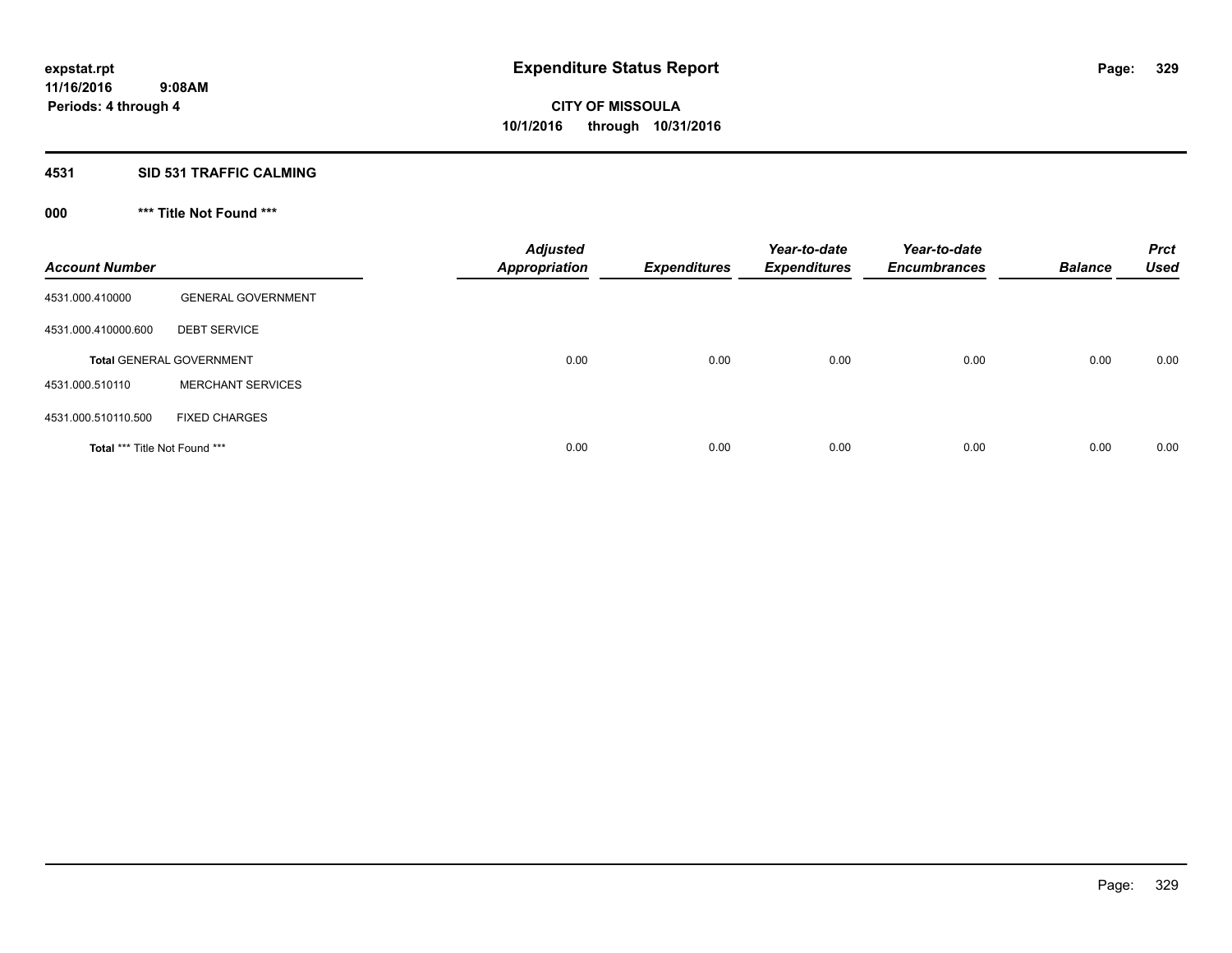### **4531 SID 531 TRAFFIC CALMING**

| <b>Account Number</b> |                                      | <b>Adjusted</b><br>Appropriation | <b>Expenditures</b> | Year-to-date<br><b>Expenditures</b> | Year-to-date<br><b>Encumbrances</b> | <b>Balance</b> | <b>Prct</b><br><b>Used</b> |
|-----------------------|--------------------------------------|----------------------------------|---------------------|-------------------------------------|-------------------------------------|----------------|----------------------------|
| 4531.390.510100       | SPECIAL ASSESSMENTS                  |                                  |                     |                                     |                                     |                |                            |
| 4531.390.510100.900   | <b>CAPITAL OUTLAY</b>                |                                  |                     |                                     |                                     |                |                            |
|                       | <b>Total SPECIAL ASSESSMENTS</b>     | 0.00                             | 0.00                | 0.00                                | 0.00                                | 0.00           | 0.00                       |
| 4531.390.510110       | <b>MERCHANT SERVICES</b>             |                                  |                     |                                     |                                     |                |                            |
| 4531.390.510110.500   | <b>FIXED CHARGES</b>                 |                                  |                     |                                     |                                     |                |                            |
|                       | <b>Total MERCHANT SERVICES</b>       | 0.00                             | 0.00                | 0.00                                | 0.00                                | 0.00           | 0.00                       |
|                       | <b>Total SID 531 TRAFFIC CALMING</b> | 0.00                             | 0.00                | 0.00                                | 0.00                                | 0.00           | 0.00                       |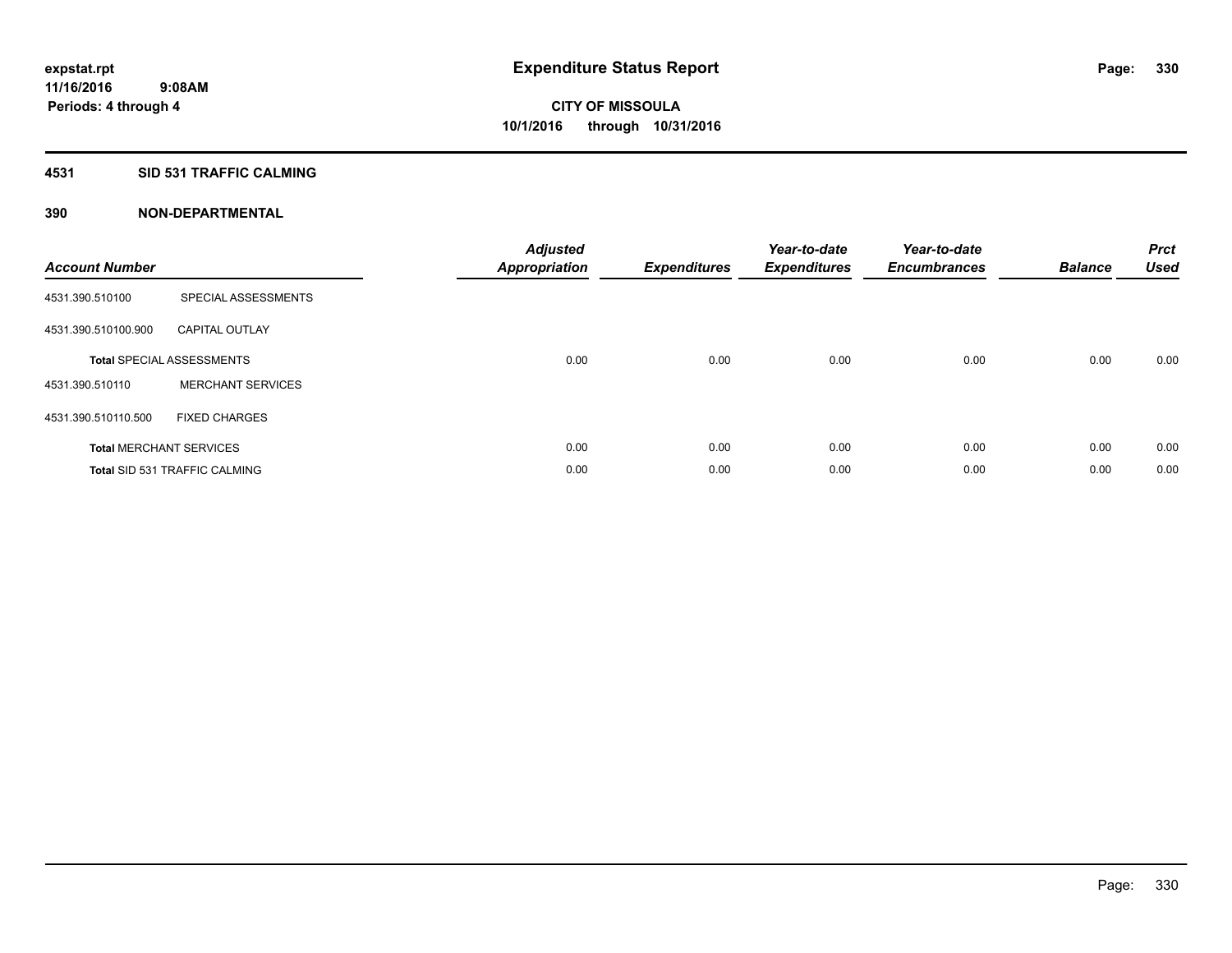### **4532 MALONEY RANCH SID**

| <b>Account Number</b>          |                                  | <b>Adjusted</b><br><b>Appropriation</b> | <b>Expenditures</b> | Year-to-date<br><b>Expenditures</b> | Year-to-date<br><b>Encumbrances</b> | <b>Balance</b> | <b>Prct</b><br><b>Used</b> |
|--------------------------------|----------------------------------|-----------------------------------------|---------------------|-------------------------------------|-------------------------------------|----------------|----------------------------|
| 4532.390.510100                | SPECIAL ASSESSMENTS              |                                         |                     |                                     |                                     |                |                            |
| 4532.390.510100.900            | <b>CAPITAL OUTLAY</b>            |                                         |                     |                                     |                                     |                |                            |
|                                | <b>Total SPECIAL ASSESSMENTS</b> | 0.00                                    | 0.00                | 0.00                                | 0.00                                | 0.00           | 0.00                       |
| 4532.390.510110                | <b>MERCHANT SERVICES</b>         |                                         |                     |                                     |                                     |                |                            |
| 4532.390.510110.500            | <b>FIXED CHARGES</b>             |                                         |                     |                                     |                                     |                |                            |
| <b>Total FIXED CHARGES</b>     |                                  | 0.00                                    | 0.00                | 0.00                                | 0.00                                | 0.00           | 0.00                       |
|                                | <b>Total MERCHANT SERVICES</b>   | 0.00                                    | 0.00                | 0.00                                | 0.00                                | 0.00           | 0.00                       |
| <b>Total MALONEY RANCH SID</b> |                                  | 0.00                                    | 0.00                | 0.00                                | 0.00                                | 0.00           | 0.00                       |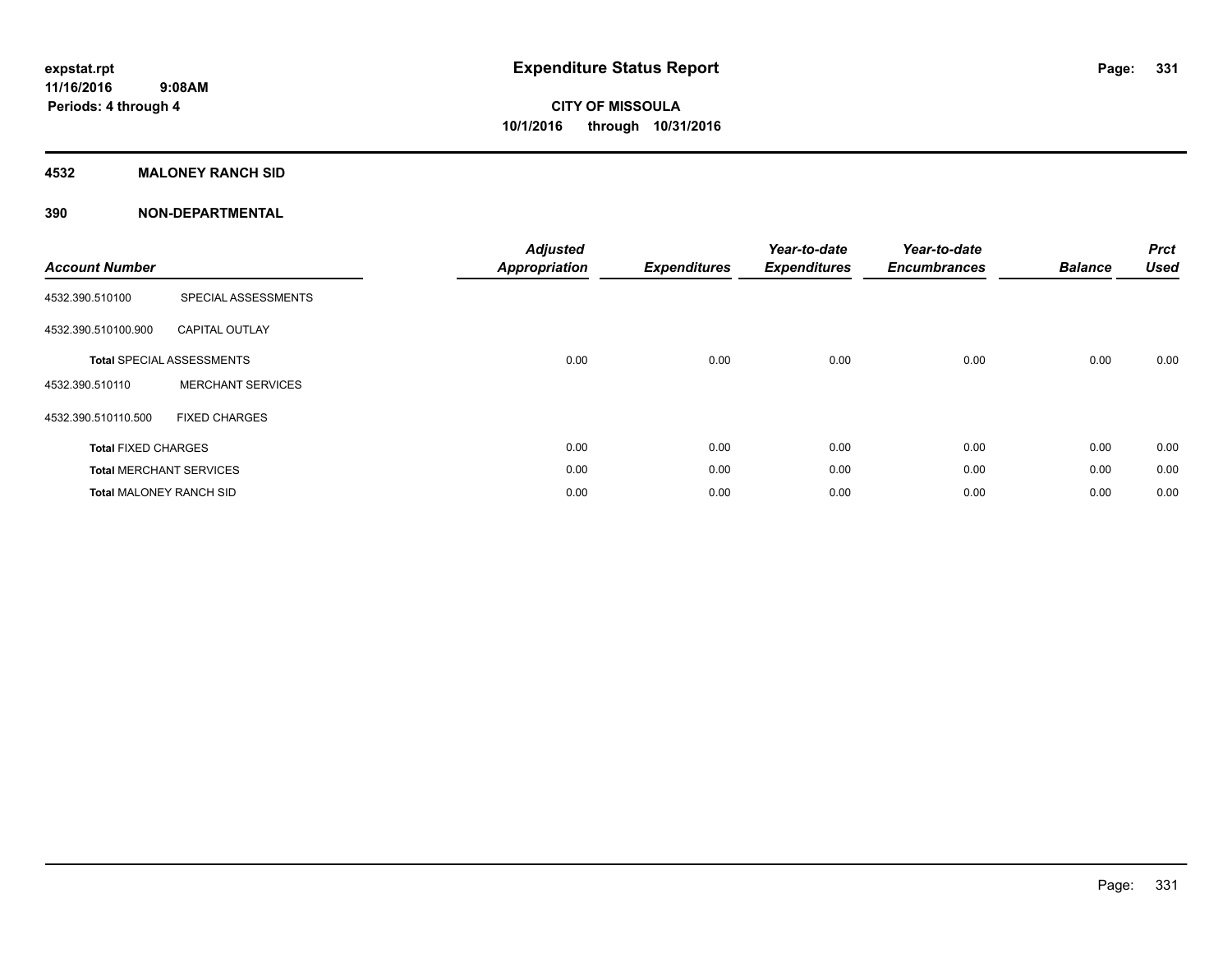### **4533 RATTLESNAKE SEWER SID**

| <b>Account Number</b>          |                             | <b>Adjusted</b><br><b>Appropriation</b> | <b>Expenditures</b> | Year-to-date<br><b>Expenditures</b> | Year-to-date<br><b>Encumbrances</b> | <b>Balance</b> | <b>Prct</b><br>Used |
|--------------------------------|-----------------------------|-----------------------------------------|---------------------|-------------------------------------|-------------------------------------|----------------|---------------------|
| 4533.390.510110                | <b>MERCHANT SERVICES</b>    |                                         |                     |                                     |                                     |                |                     |
| 4533.390.510110.500            | <b>FIXED CHARGES</b>        |                                         |                     |                                     |                                     |                |                     |
| <b>Total FIXED CHARGES</b>     |                             | 0.00                                    | 0.00                | 0.00                                | 0.00                                | 0.00           | 0.00                |
| <b>Total MERCHANT SERVICES</b> |                             | 0.00                                    | 0.00                | 0.00                                | 0.00                                | 0.00           | 0.00                |
|                                | Total RATTLESNAKE SEWER SID | 0.00                                    | 0.00                | 0.00                                | 0.00                                | 0.00           | 0.00                |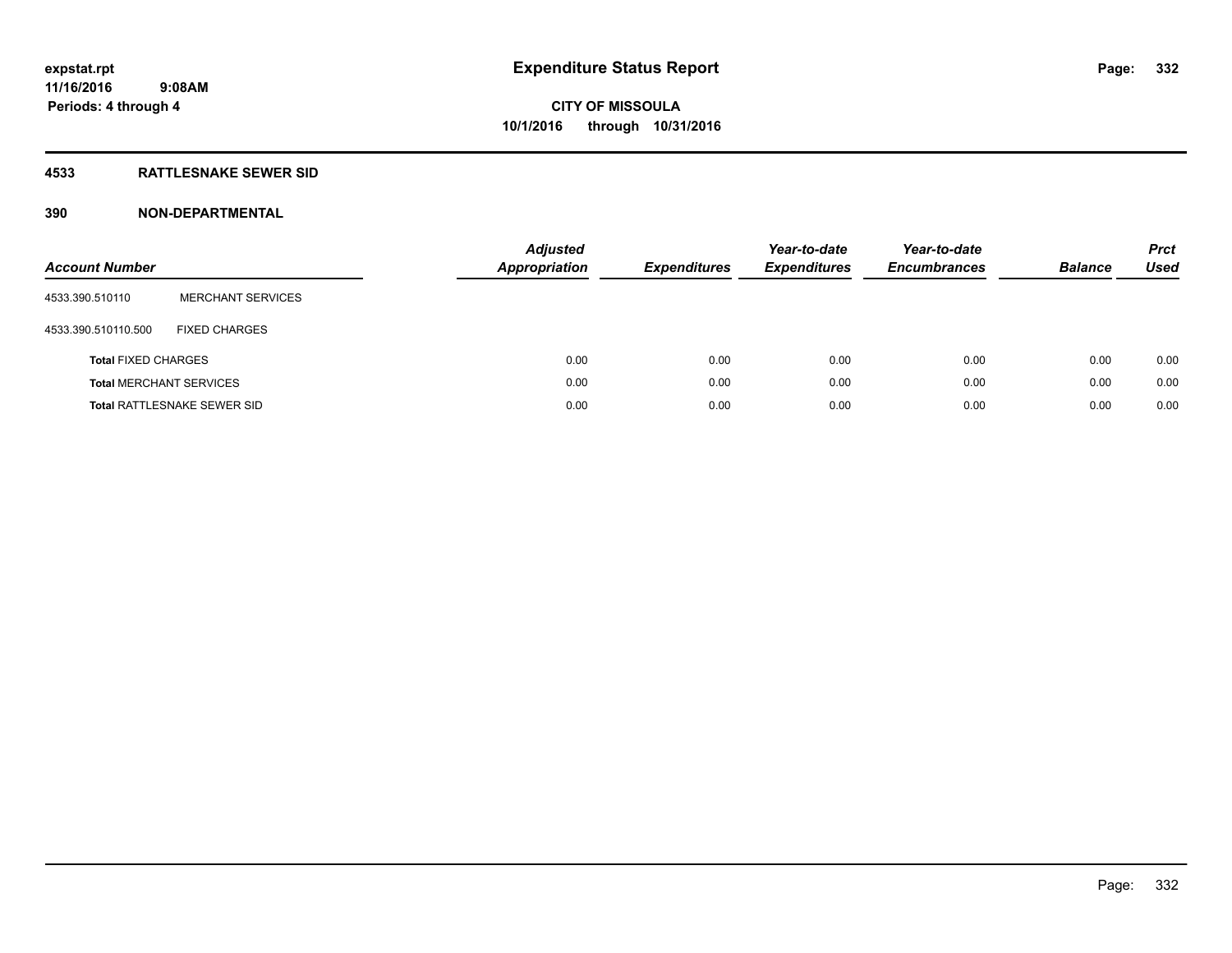#### **4534 SID 534 LINCOLNWOOD**

| <b>Account Number</b>            |                               | <b>Adjusted</b><br><b>Appropriation</b> | <b>Expenditures</b> | Year-to-date<br><b>Expenditures</b> | Year-to-date<br><b>Encumbrances</b> | <b>Balance</b> | <b>Prct</b><br><b>Used</b> |
|----------------------------------|-------------------------------|-----------------------------------------|---------------------|-------------------------------------|-------------------------------------|----------------|----------------------------|
| 4534.390.510110                  | <b>MERCHANT SERVICES</b>      |                                         |                     |                                     |                                     |                |                            |
| 4534.390.510110.500              | <b>FIXED CHARGES</b>          |                                         |                     |                                     |                                     |                |                            |
| <b>Total MERCHANT SERVICES</b>   |                               | 0.00                                    | 0.00                | 0.00                                | 0.00                                | 0.00           | 0.00                       |
| 4534.390.521000                  | INTERFUND OPERATING TRANSFERS |                                         |                     |                                     |                                     |                |                            |
| 4534.390.521000.800              | OTHER OBJECTS                 |                                         |                     |                                     |                                     |                |                            |
| <b>Total SID 534 LINCOLNWOOD</b> |                               | 0.00                                    | 0.00                | 0.00                                | 0.00                                | 0.00           | 0.00                       |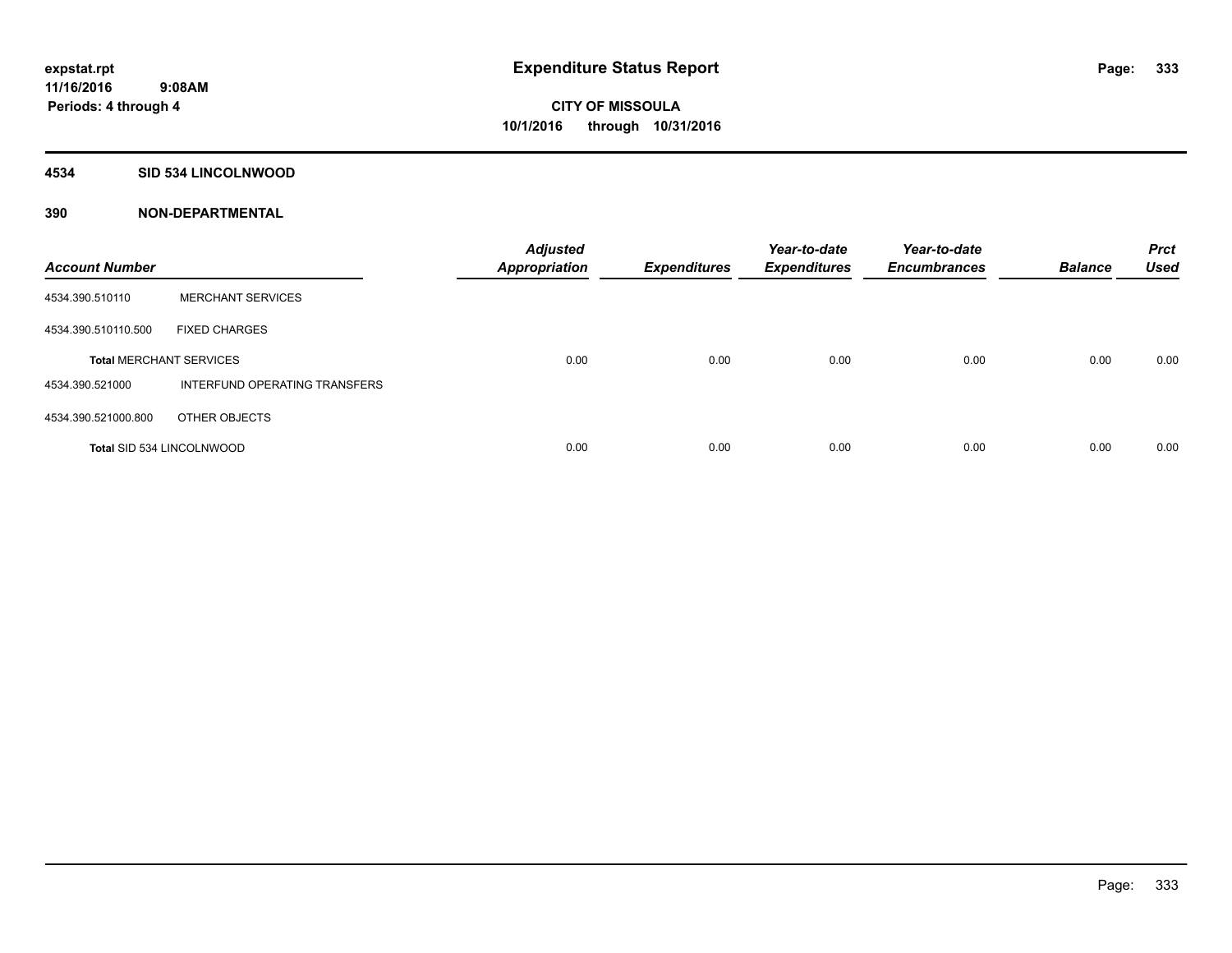### **4535 SLANT STREET TRAFFIC CALMING**

### **000 \*\*\* Title Not Found \*\*\***

| <b>Account Number</b>      |                                           | <b>Adjusted</b><br>Appropriation | <b>Expenditures</b> | Year-to-date<br><b>Expenditures</b> | Year-to-date<br><b>Encumbrances</b> | <b>Balance</b> | <b>Prct</b><br><b>Used</b> |
|----------------------------|-------------------------------------------|----------------------------------|---------------------|-------------------------------------|-------------------------------------|----------------|----------------------------|
| 4535.000.410000            | <b>GENERAL GOVERNMENT</b>                 |                                  |                     |                                     |                                     |                |                            |
| 4535.000.410000.600        | <b>DEBT SERVICE</b>                       |                                  |                     |                                     |                                     |                |                            |
|                            | <b>Total GENERAL GOVERNMENT</b>           | 0.00                             | 0.00                | 0.00                                | 0.00                                | 0.00           | 0.00                       |
| 4535.000.510110            | <b>MERCHANT SERVICES</b>                  |                                  |                     |                                     |                                     |                |                            |
| 4535.000.510110.500        | <b>FIXED CHARGES</b>                      |                                  |                     |                                     |                                     |                |                            |
| <b>Total FIXED CHARGES</b> |                                           | 0.00                             | 0.00                | 0.00                                | 0.00                                | 0.00           | 0.00                       |
|                            | <b>Total SLANT STREET TRAFFIC CALMING</b> | 0.00                             | 0.00                | 0.00                                | 0.00                                | 0.00           | 0.00                       |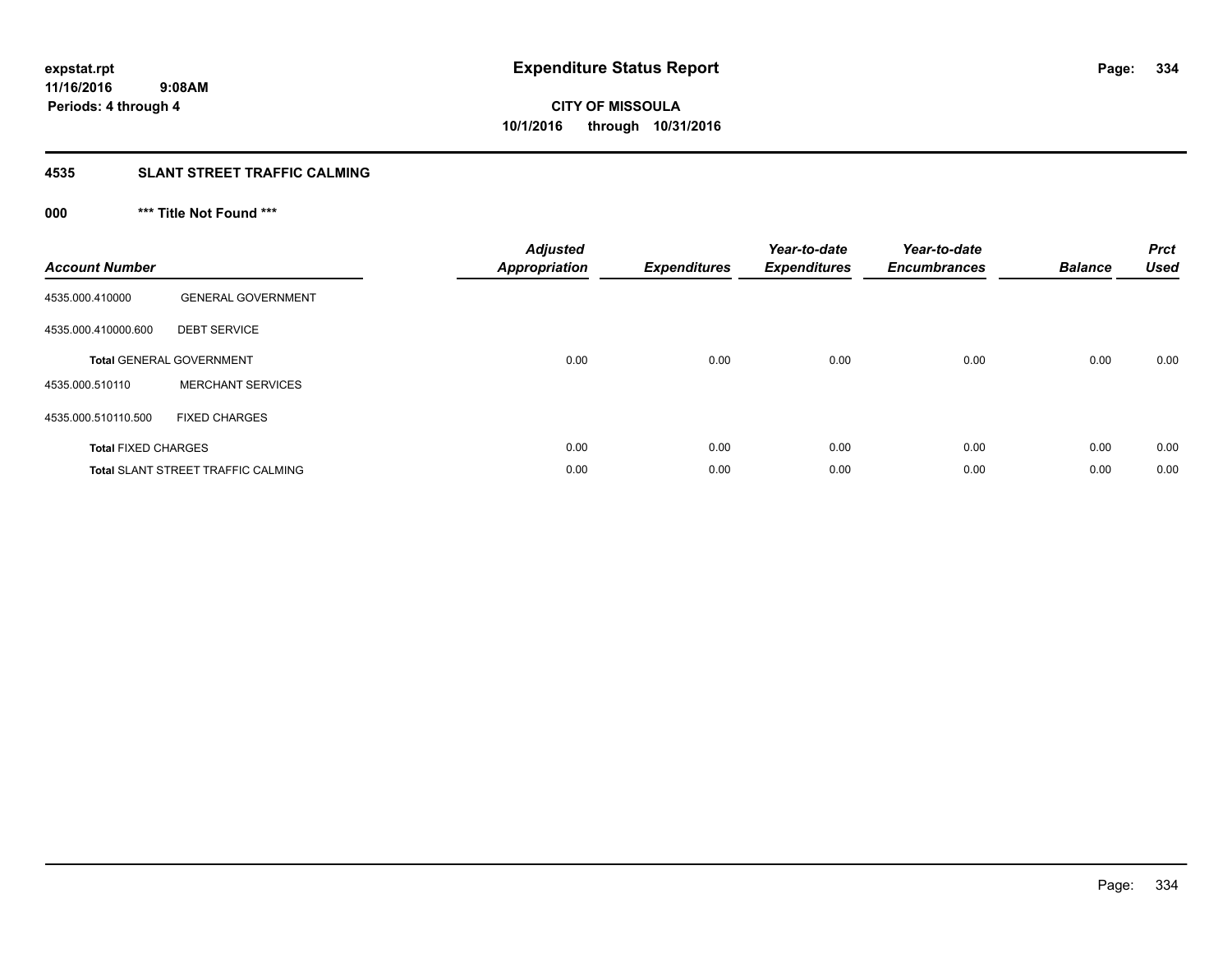### **4536 SID536 LINCOLNWOOD SWR PH2**

| <b>Account Number</b> |                                         | <b>Adjusted</b><br>Appropriation | <b>Expenditures</b> | Year-to-date<br><b>Expenditures</b> | Year-to-date<br><b>Encumbrances</b> | <b>Balance</b> | Prct<br><b>Used</b> |
|-----------------------|-----------------------------------------|----------------------------------|---------------------|-------------------------------------|-------------------------------------|----------------|---------------------|
| 4536.390.510110       | <b>MERCHANT SERVICES</b>                |                                  |                     |                                     |                                     |                |                     |
| 4536.390.510110.500   | <b>FIXED CHARGES</b>                    |                                  |                     |                                     |                                     |                |                     |
|                       | <b>Total SID536 LINCOLNWOOD SWR PH2</b> | 0.00                             | 0.00                | 0.00                                | 0.00                                | 0.00           | 0.00                |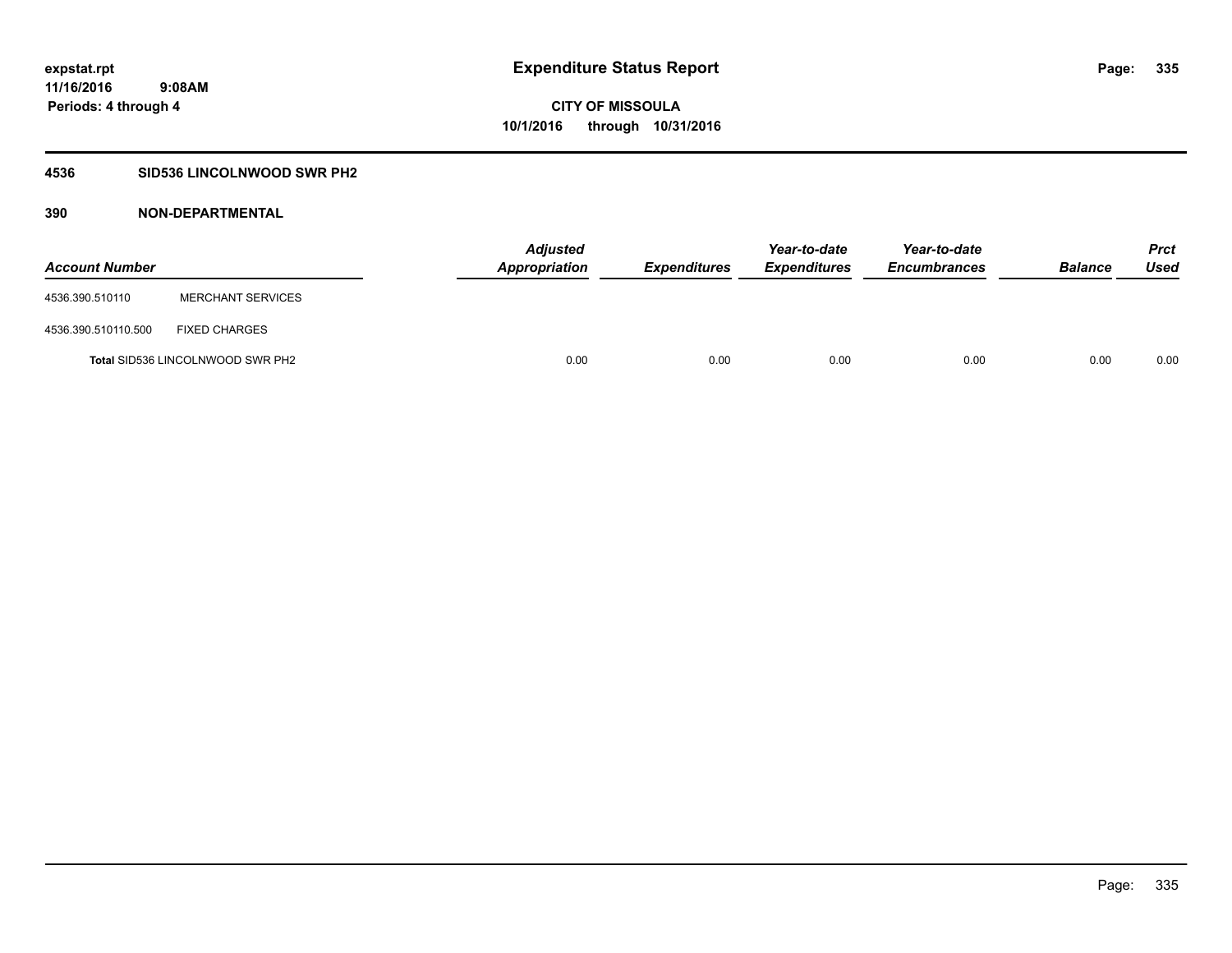**4539 SID 539 4th STREET**

**000 \*\*\* Title Not Found \*\*\***

| <b>Account Number</b>    |                                 | <b>Adjusted</b><br><b>Appropriation</b> | <b>Expenditures</b> | Year-to-date<br><b>Expenditures</b> | Year-to-date<br><b>Encumbrances</b> | <b>Balance</b> | <b>Prct</b><br><b>Used</b> |
|--------------------------|---------------------------------|-----------------------------------------|---------------------|-------------------------------------|-------------------------------------|----------------|----------------------------|
| 4539.000.410000          | <b>GENERAL GOVERNMENT</b>       |                                         |                     |                                     |                                     |                |                            |
| 4539.000.410000.600      | <b>DEBT SERVICE</b>             |                                         |                     |                                     |                                     |                |                            |
|                          | <b>Total GENERAL GOVERNMENT</b> | 0.00                                    | 0.00                | 0.00                                | 0.00                                | 0.00           | 0.00                       |
| 4539.000.510110          | <b>MERCHANT SERVICES</b>        |                                         |                     |                                     |                                     |                |                            |
| 4539.000.510110.500      | <b>FIXED CHARGES</b>            |                                         |                     |                                     |                                     |                |                            |
| Total SID 539 4th STREET |                                 | 0.00                                    | 0.00                | 0.00                                | 0.00                                | 0.00           | 0.00                       |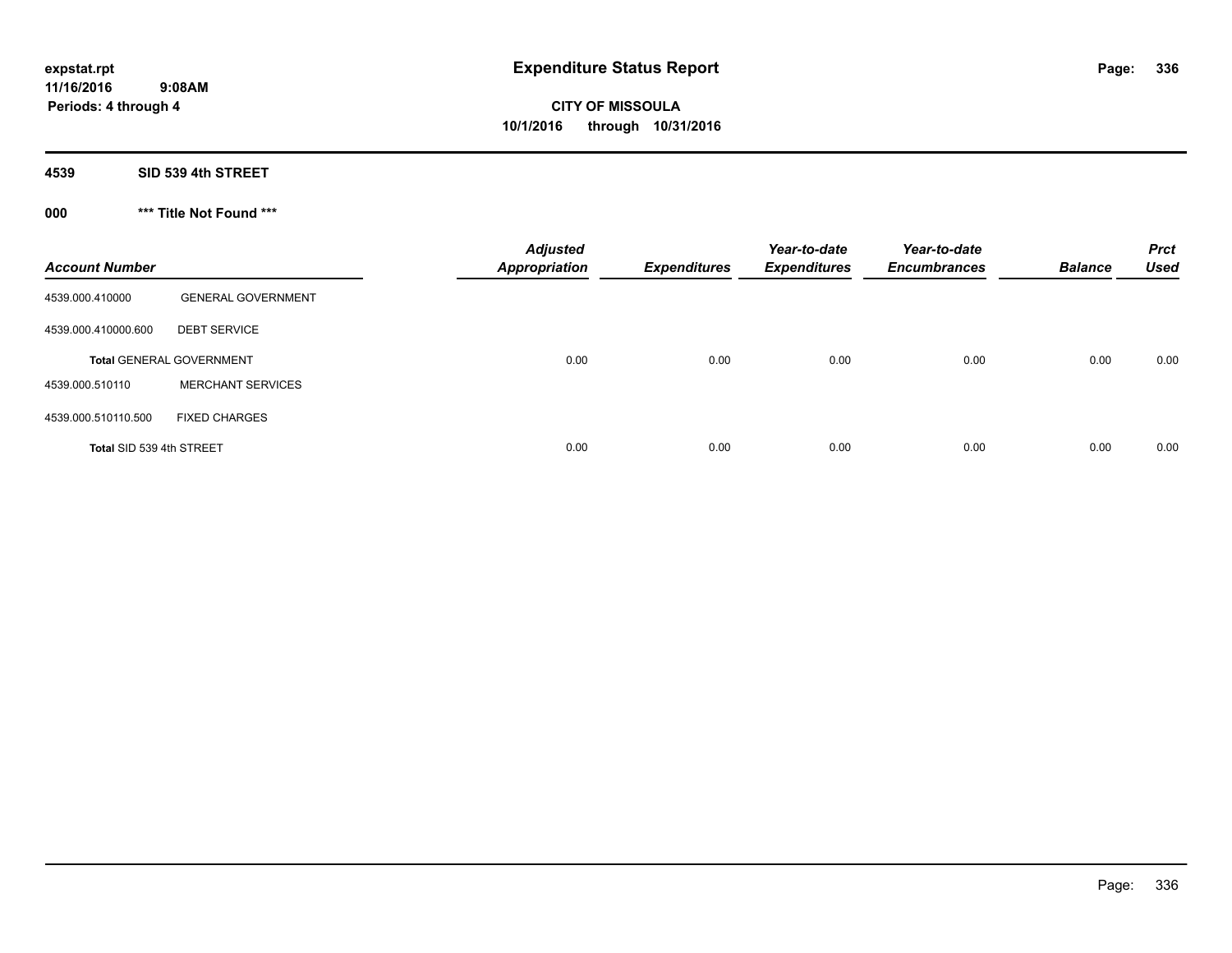#### **4540 SID 540 ENGLAND BLVD**

| <b>Account Number</b>       |                                                                                  | <b>Adjusted</b><br><b>Appropriation</b> | <b>Expenditures</b> | Year-to-date<br><b>Expenditures</b> | Year-to-date<br><b>Encumbrances</b> | <b>Balance</b>         | <b>Prct</b><br><b>Used</b> |
|-----------------------------|----------------------------------------------------------------------------------|-----------------------------------------|---------------------|-------------------------------------|-------------------------------------|------------------------|----------------------------|
| 4540.390.510100             | SPECIAL ASSESSMENTS                                                              |                                         |                     |                                     |                                     |                        |                            |
| 4540.390.510100.300         | PURCHASED SERVICES                                                               |                                         |                     |                                     |                                     |                        |                            |
|                             | 4540.390.510100.350.000 PROFESSIONAL SERVICES<br><b>Total PURCHASED SERVICES</b> | 0.00<br>0.00                            | 373.75<br>373.75    | 891.25<br>891.25                    | 0.00<br>0.00                        | $-891.25$<br>$-891.25$ | 0.00<br>0.00               |
| 4540.390.510100.900         | <b>CAPITAL OUTLAY</b>                                                            |                                         |                     |                                     |                                     |                        |                            |
| <b>Total CAPITAL OUTLAY</b> |                                                                                  | 0.00                                    | 0.00                | 0.00                                | 0.00                                | 0.00                   | 0.00                       |
|                             | <b>Total SPECIAL ASSESSMENTS</b>                                                 | 0.00                                    | 373.75              | 891.25                              | 0.00                                | $-891.25$              | 0.00                       |
| 4540.390.510110             | <b>MERCHANT SERVICES</b>                                                         |                                         |                     |                                     |                                     |                        |                            |
| 4540.390.510110.500         | <b>FIXED CHARGES</b>                                                             |                                         |                     |                                     |                                     |                        |                            |
|                             | <b>Total MERCHANT SERVICES</b>                                                   | 0.00                                    | 0.00                | 0.00                                | 0.00                                | 0.00                   | 0.00                       |
| 4540.390.521000             | <b>INTERFUND OPERATING TRANSFERS</b>                                             |                                         |                     |                                     |                                     |                        |                            |
| 4540.390.521000.800         | OTHER OBJECTS                                                                    |                                         |                     |                                     |                                     |                        |                            |
|                             | <b>Total INTERFUND OPERATING TRANSFERS</b>                                       | 0.00                                    | 0.00                | 0.00                                | 0.00                                | 0.00                   | 0.00                       |
|                             | Total SID 540 ENGLAND BLVD                                                       | 0.00                                    | 373.75              | 891.25                              | 0.00                                | $-891.25$              | 0.00                       |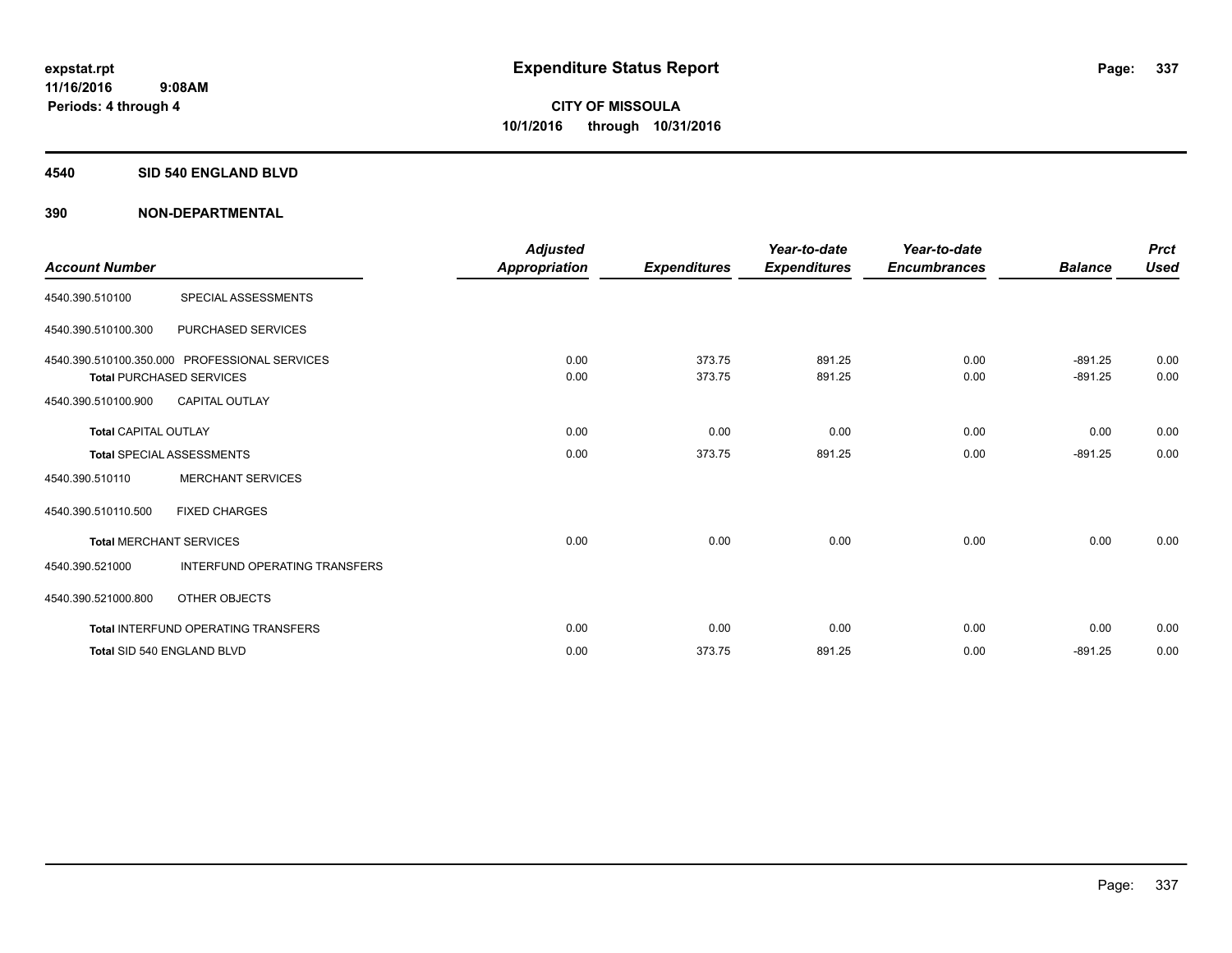### **4541 SID 541 PINEVIEW PARK**

| <b>Account Number</b>         |                                  | <b>Adjusted</b><br><b>Appropriation</b> | <b>Expenditures</b> | Year-to-date<br><b>Expenditures</b> | Year-to-date<br><b>Encumbrances</b> | <b>Balance</b> | <b>Prct</b><br><b>Used</b> |
|-------------------------------|----------------------------------|-----------------------------------------|---------------------|-------------------------------------|-------------------------------------|----------------|----------------------------|
| 4541.390.410710               | *** Title Not Found ***          |                                         |                     |                                     |                                     |                |                            |
| 4541.390.410710.500           | <b>FIXED CHARGES</b>             |                                         |                     |                                     |                                     |                |                            |
| Total *** Title Not Found *** |                                  | 0.00                                    | 0.00                | 0.00                                | 0.00                                | 0.00           | 0.00                       |
| 4541.390.510100               | SPECIAL ASSESSMENTS              |                                         |                     |                                     |                                     |                |                            |
| 4541.390.510100.900           | <b>CAPITAL OUTLAY</b>            |                                         |                     |                                     |                                     |                |                            |
|                               | <b>Total SPECIAL ASSESSMENTS</b> | 0.00                                    | 0.00                | 0.00                                | 0.00                                | 0.00           | 0.00                       |
| 4541.390.510110               | <b>MERCHANT SERVICES</b>         |                                         |                     |                                     |                                     |                |                            |
| 4541.390.510110.500           | <b>FIXED CHARGES</b>             |                                         |                     |                                     |                                     |                |                            |
|                               | <b>Total MERCHANT SERVICES</b>   | 0.00                                    | 0.00                | 0.00                                | 0.00                                | 0.00           | 0.00                       |
|                               | Total SID 541 PINEVIEW PARK      | 0.00                                    | 0.00                | 0.00                                | 0.00                                | 0.00           | 0.00                       |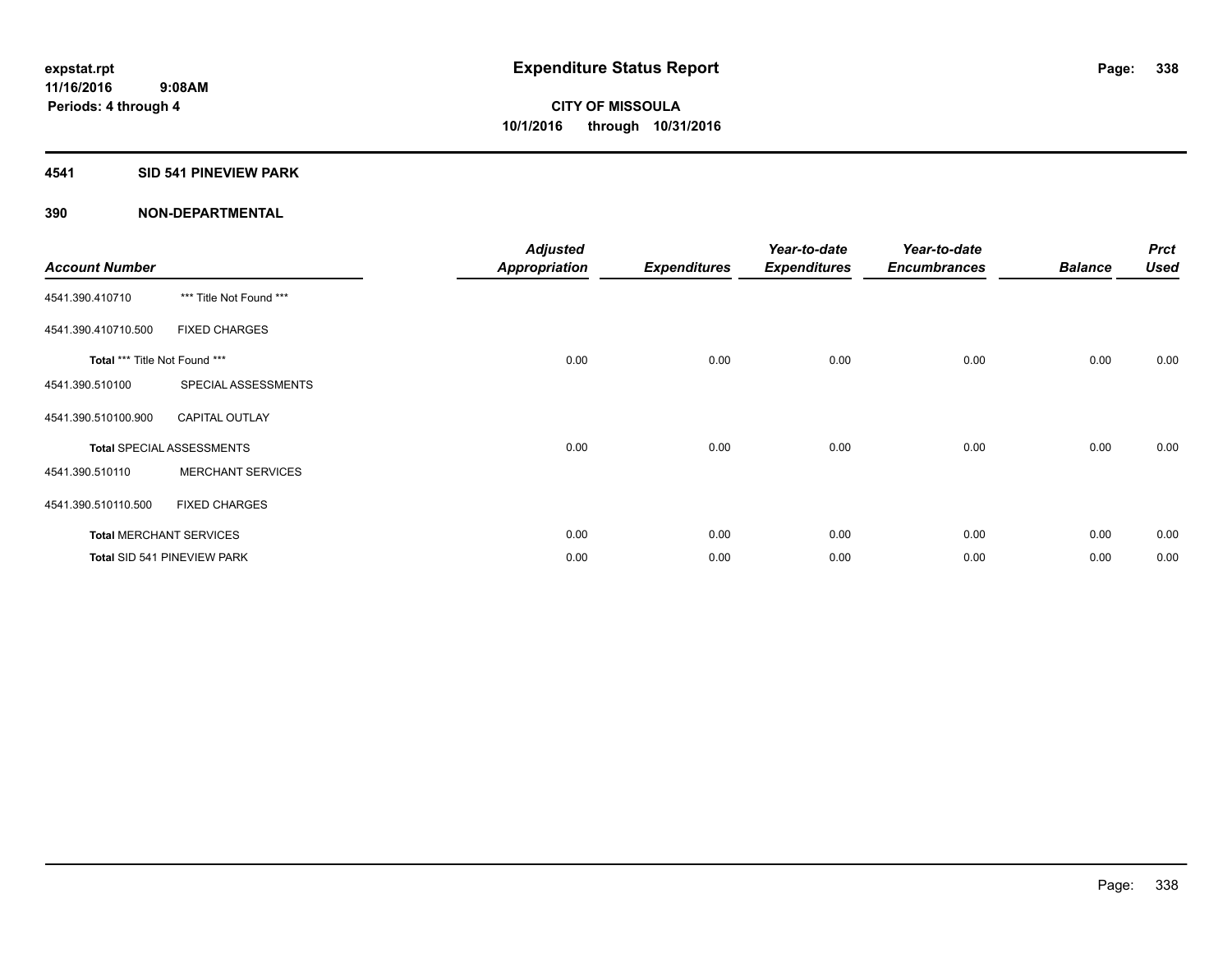### **4542 SID 542 HILLVIEW WAY**

| <b>Account Number</b> |                                  | <b>Adjusted</b><br><b>Appropriation</b> | <b>Expenditures</b> | Year-to-date<br><b>Expenditures</b> | Year-to-date<br><b>Encumbrances</b> | <b>Balance</b> | <b>Prct</b><br><b>Used</b> |
|-----------------------|----------------------------------|-----------------------------------------|---------------------|-------------------------------------|-------------------------------------|----------------|----------------------------|
| 4542.390.510100       | SPECIAL ASSESSMENTS              |                                         |                     |                                     |                                     |                |                            |
| 4542.390.510100.300   | PURCHASED SERVICES               |                                         |                     |                                     |                                     |                |                            |
|                       | <b>Total SPECIAL ASSESSMENTS</b> | 0.00                                    | 0.00                | 0.00                                | 0.00                                | 0.00           | 0.00                       |
| 4542.390.510110       | <b>MERCHANT SERVICES</b>         |                                         |                     |                                     |                                     |                |                            |
| 4542.390.510110.500   | <b>FIXED CHARGES</b>             |                                         |                     |                                     |                                     |                |                            |
|                       | Total SID 542 HILLVIEW WAY       | 0.00                                    | 0.00                | 0.00                                | 0.00                                | 0.00           | 0.00                       |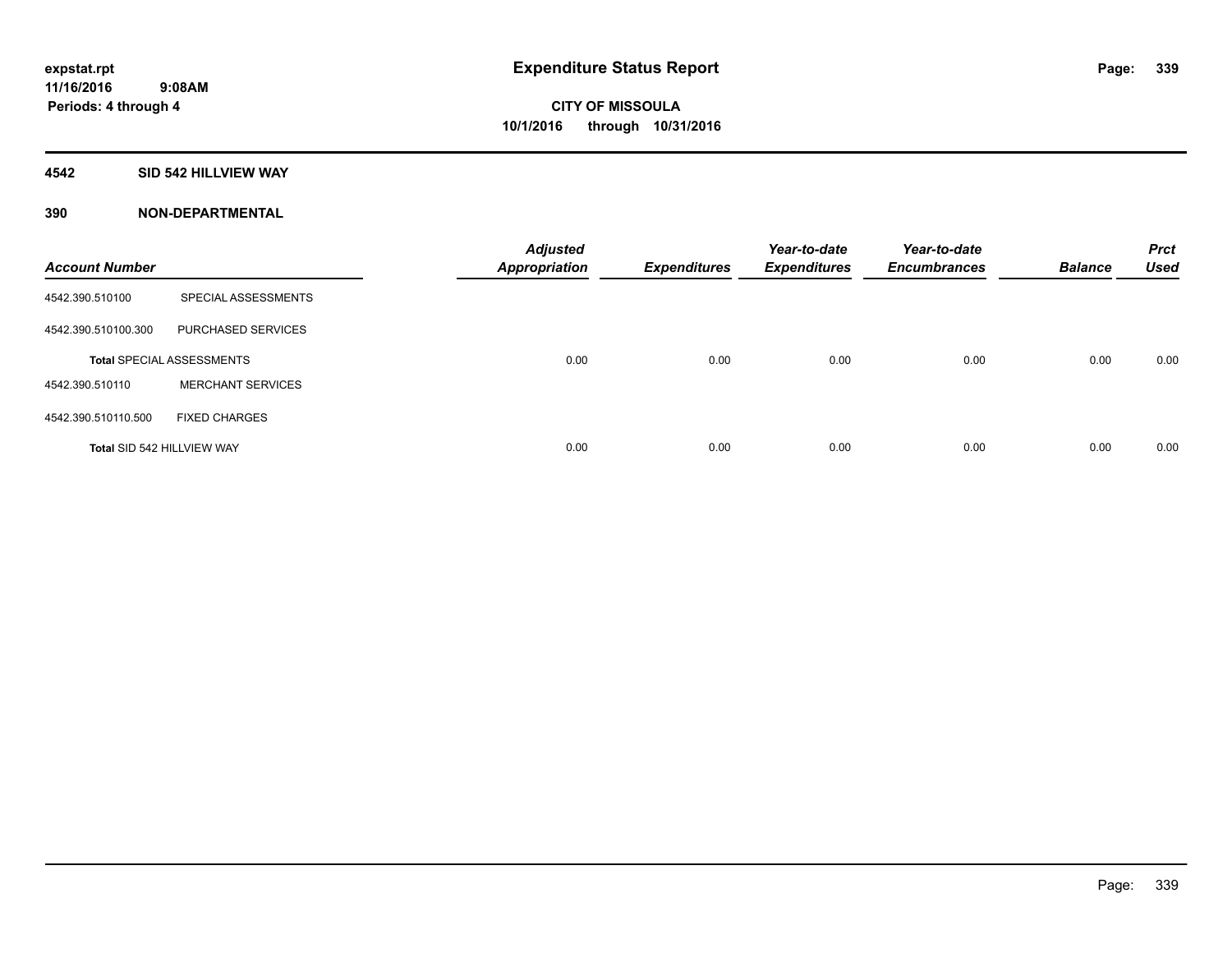#### **4543 SID 543 TRAFFIC CALMING**

### **000 \*\*\* Title Not Found \*\*\***

| <b>Account Number</b>         |                                 | <b>Adjusted</b><br><b>Appropriation</b> | <b>Expenditures</b> | Year-to-date<br><b>Expenditures</b> | Year-to-date<br><b>Encumbrances</b> | <b>Balance</b> | <b>Prct</b><br><b>Used</b> |
|-------------------------------|---------------------------------|-----------------------------------------|---------------------|-------------------------------------|-------------------------------------|----------------|----------------------------|
| 4543.000.410000               | <b>GENERAL GOVERNMENT</b>       |                                         |                     |                                     |                                     |                |                            |
| 4543.000.410000.600           | <b>DEBT SERVICE</b>             |                                         |                     |                                     |                                     |                |                            |
|                               | <b>Total GENERAL GOVERNMENT</b> | 0.00                                    | 0.00                | 0.00                                | 0.00                                | 0.00           | 0.00                       |
| 4543.000.510110               | <b>MERCHANT SERVICES</b>        |                                         |                     |                                     |                                     |                |                            |
| 4543.000.510110.500           | <b>FIXED CHARGES</b>            |                                         |                     |                                     |                                     |                |                            |
| Total *** Title Not Found *** |                                 | 0.00                                    | 0.00                | 0.00                                | 0.00                                | 0.00           | 0.00                       |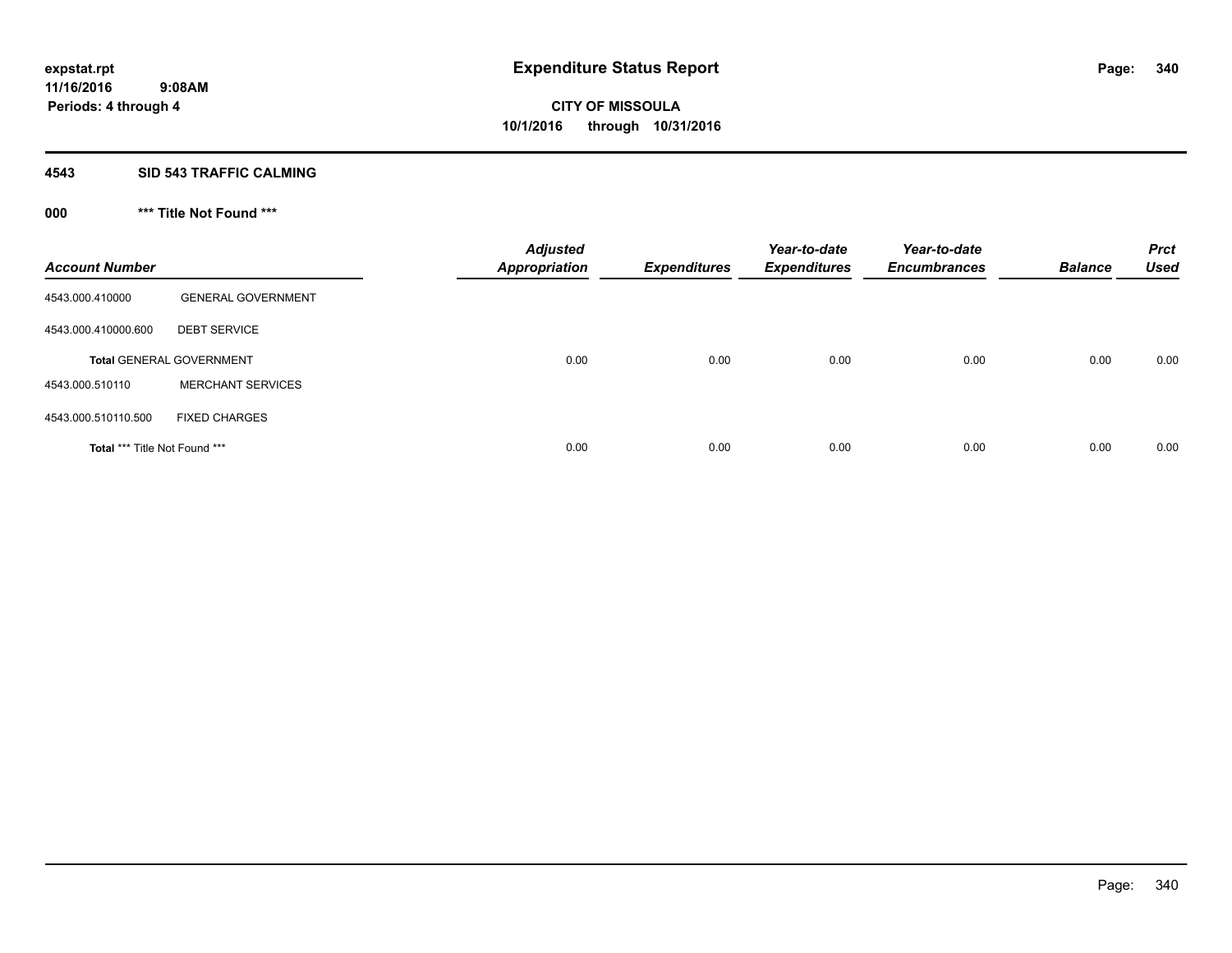#### **4543 SID 543 TRAFFIC CALMING**

| <b>Account Number</b> |                                      | <b>Adjusted</b><br><b>Appropriation</b> | <b>Expenditures</b> | Year-to-date<br><b>Expenditures</b> | Year-to-date<br><b>Encumbrances</b> | <b>Balance</b> | <b>Prct</b><br><b>Used</b> |
|-----------------------|--------------------------------------|-----------------------------------------|---------------------|-------------------------------------|-------------------------------------|----------------|----------------------------|
| 4543.390.510100       | SPECIAL ASSESSMENTS                  |                                         |                     |                                     |                                     |                |                            |
| 4543.390.510100.300   | PURCHASED SERVICES                   |                                         |                     |                                     |                                     |                |                            |
|                       | <b>Total PURCHASED SERVICES</b>      | 0.00                                    | 0.00                | 0.00                                | 0.00                                | 0.00           | 0.00                       |
| 4543.390.510100.900   | <b>CAPITAL OUTLAY</b>                |                                         |                     |                                     |                                     |                |                            |
|                       | <b>Total SPECIAL ASSESSMENTS</b>     | 0.00                                    | 0.00                | 0.00                                | 0.00                                | 0.00           | 0.00                       |
| 4543.390.510110       | <b>MERCHANT SERVICES</b>             |                                         |                     |                                     |                                     |                |                            |
| 4543.390.510110.500   | <b>FIXED CHARGES</b>                 |                                         |                     |                                     |                                     |                |                            |
|                       | <b>Total MERCHANT SERVICES</b>       | 0.00                                    | 0.00                | 0.00                                | 0.00                                | 0.00           | 0.00                       |
|                       | <b>Total SID 543 TRAFFIC CALMING</b> | 0.00                                    | 0.00                | 0.00                                | 0.00                                | 0.00           | 0.00                       |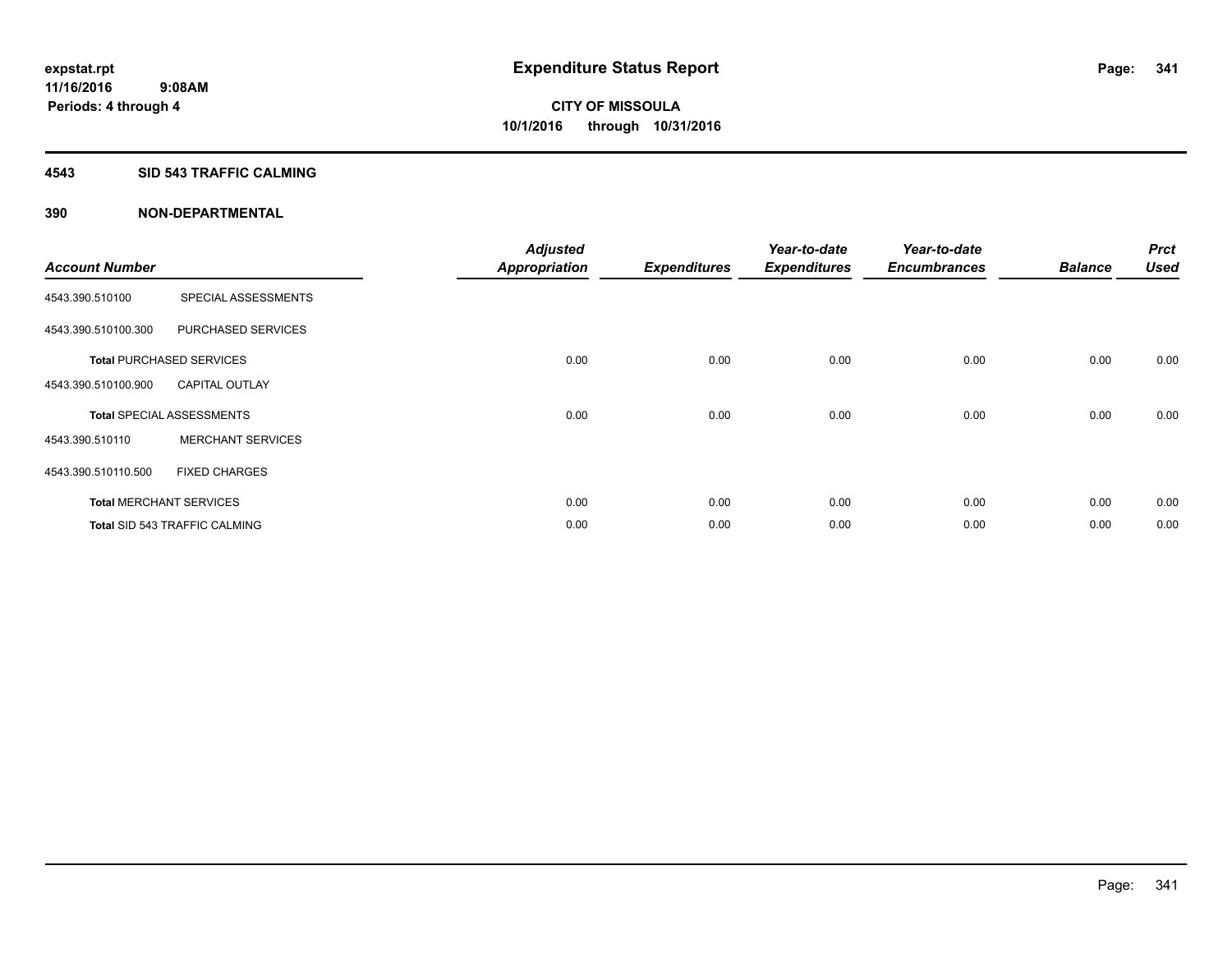### **4544 MILLER CREEK MITIGATION FUND**

| <b>Account Number</b> |                                           | <b>Adjusted</b><br><b>Appropriation</b> | <b>Expenditures</b> | Year-to-date<br><b>Expenditures</b> | Year-to-date<br><b>Encumbrances</b> | <b>Balance</b> | <b>Prct</b><br><b>Used</b> |
|-----------------------|-------------------------------------------|-----------------------------------------|---------------------|-------------------------------------|-------------------------------------|----------------|----------------------------|
| 4544.390.510100       | SPECIAL ASSESSMENTS                       |                                         |                     |                                     |                                     |                |                            |
| 4544.390.510100.900   | <b>CAPITAL OUTLAY</b>                     |                                         |                     |                                     |                                     |                |                            |
|                       | <b>Total SPECIAL ASSESSMENTS</b>          | 0.00                                    | 0.00                | 0.00                                | 0.00                                | 0.00           | 0.00                       |
| 4544.390.510110       | <b>MERCHANT SERVICES</b>                  |                                         |                     |                                     |                                     |                |                            |
| 4544.390.510110.500   | <b>FIXED CHARGES</b>                      |                                         |                     |                                     |                                     |                |                            |
|                       | <b>Total MERCHANT SERVICES</b>            | 0.00                                    | 0.00                | 0.00                                | 0.00                                | 0.00           | 0.00                       |
|                       | <b>Total MILLER CREEK MITIGATION FUND</b> | 0.00                                    | 0.00                | 0.00                                | 0.00                                | 0.00           | 0.00                       |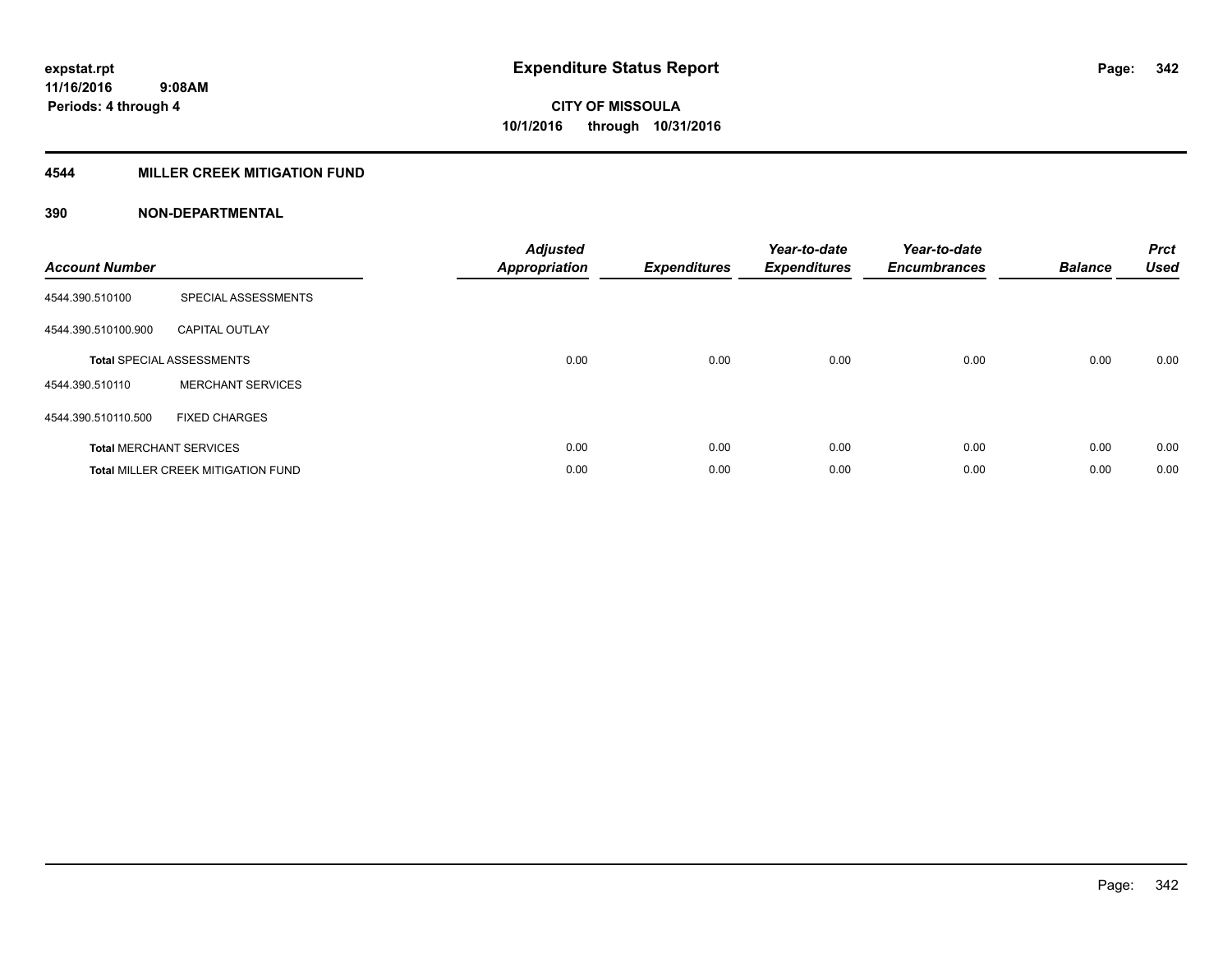### **4545 MILLER CREEK TWITE CONSTRUCTION**

| <b>Account Number</b> |                                              | <b>Adjusted</b><br><b>Appropriation</b> | <b>Expenditures</b> | Year-to-date<br><b>Expenditures</b> | Year-to-date<br><b>Encumbrances</b> | <b>Balance</b> | <b>Prct</b><br><b>Used</b> |
|-----------------------|----------------------------------------------|-----------------------------------------|---------------------|-------------------------------------|-------------------------------------|----------------|----------------------------|
| 4545.390.510100       | SPECIAL ASSESSMENTS                          |                                         |                     |                                     |                                     |                |                            |
| 4545.390.510100.300   | PURCHASED SERVICES                           |                                         |                     |                                     |                                     |                |                            |
|                       | <b>Total PURCHASED SERVICES</b>              | 0.00                                    | 0.00                | 0.00                                | 0.00                                | 0.00           | 0.00                       |
| 4545.390.510100.900   | <b>CAPITAL OUTLAY</b>                        |                                         |                     |                                     |                                     |                |                            |
|                       | <b>Total SPECIAL ASSESSMENTS</b>             | 0.00                                    | 0.00                | 0.00                                | 0.00                                | 0.00           | 0.00                       |
| 4545.390.510110       | <b>MERCHANT SERVICES</b>                     |                                         |                     |                                     |                                     |                |                            |
| 4545.390.510110.500   | <b>FIXED CHARGES</b>                         |                                         |                     |                                     |                                     |                |                            |
|                       | <b>Total MERCHANT SERVICES</b>               | 0.00                                    | 0.00                | 0.00                                | 0.00                                | 0.00           | 0.00                       |
|                       | <b>Total MILLER CREEK TWITE CONSTRUCTION</b> | 0.00                                    | 0.00                | 0.00                                | 0.00                                | 0.00           | 0.00                       |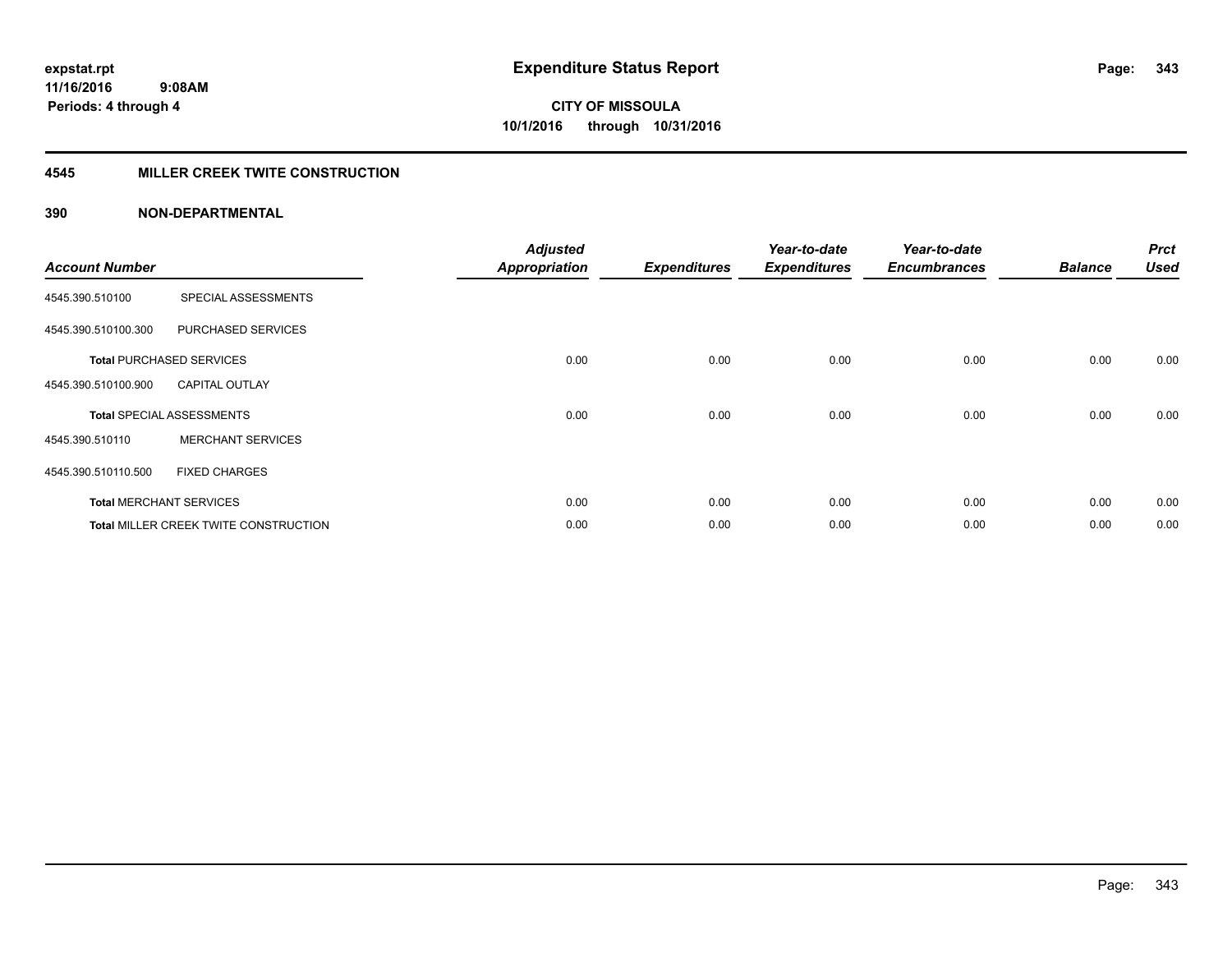**11/16/2016 9:08AM Periods: 4 through 4**

**CITY OF MISSOULA 10/1/2016 through 10/31/2016**

#### **4546 MILLER CREEK MALOHNEY CONSTRUCTION**

| <b>Account Number</b> |                                          | <b>Adjusted</b><br><b>Appropriation</b> | <b>Expenditures</b> | Year-to-date<br><b>Expenditures</b> | Year-to-date<br><b>Encumbrances</b> | <b>Balance</b> | <b>Prct</b><br><b>Used</b> |
|-----------------------|------------------------------------------|-----------------------------------------|---------------------|-------------------------------------|-------------------------------------|----------------|----------------------------|
| 4546.390.510100       | SPECIAL ASSESSMENTS                      |                                         |                     |                                     |                                     |                |                            |
| 4546.390.510100.300   | PURCHASED SERVICES                       |                                         |                     |                                     |                                     |                |                            |
|                       | <b>Total PURCHASED SERVICES</b>          | 0.00                                    | 0.00                | 0.00                                | 0.00                                | 0.00           | 0.00                       |
| 4546.390.510100.900   | <b>CAPITAL OUTLAY</b>                    |                                         |                     |                                     |                                     |                |                            |
|                       | <b>Total SPECIAL ASSESSMENTS</b>         | 0.00                                    | 0.00                | 0.00                                | 0.00                                | 0.00           | 0.00                       |
| 4546.390.510110       | <b>MERCHANT SERVICES</b>                 |                                         |                     |                                     |                                     |                |                            |
| 4546.390.510110.500   | <b>FIXED CHARGES</b>                     |                                         |                     |                                     |                                     |                |                            |
|                       | <b>Total MERCHANT SERVICES</b>           | 0.00                                    | 0.00                | 0.00                                | 0.00                                | 0.00           | 0.00                       |
|                       | Total MILLER CREEK MALOHNEY CONSTRUCTION | 0.00                                    | 0.00                | 0.00                                | 0.00                                | 0.00           | 0.00                       |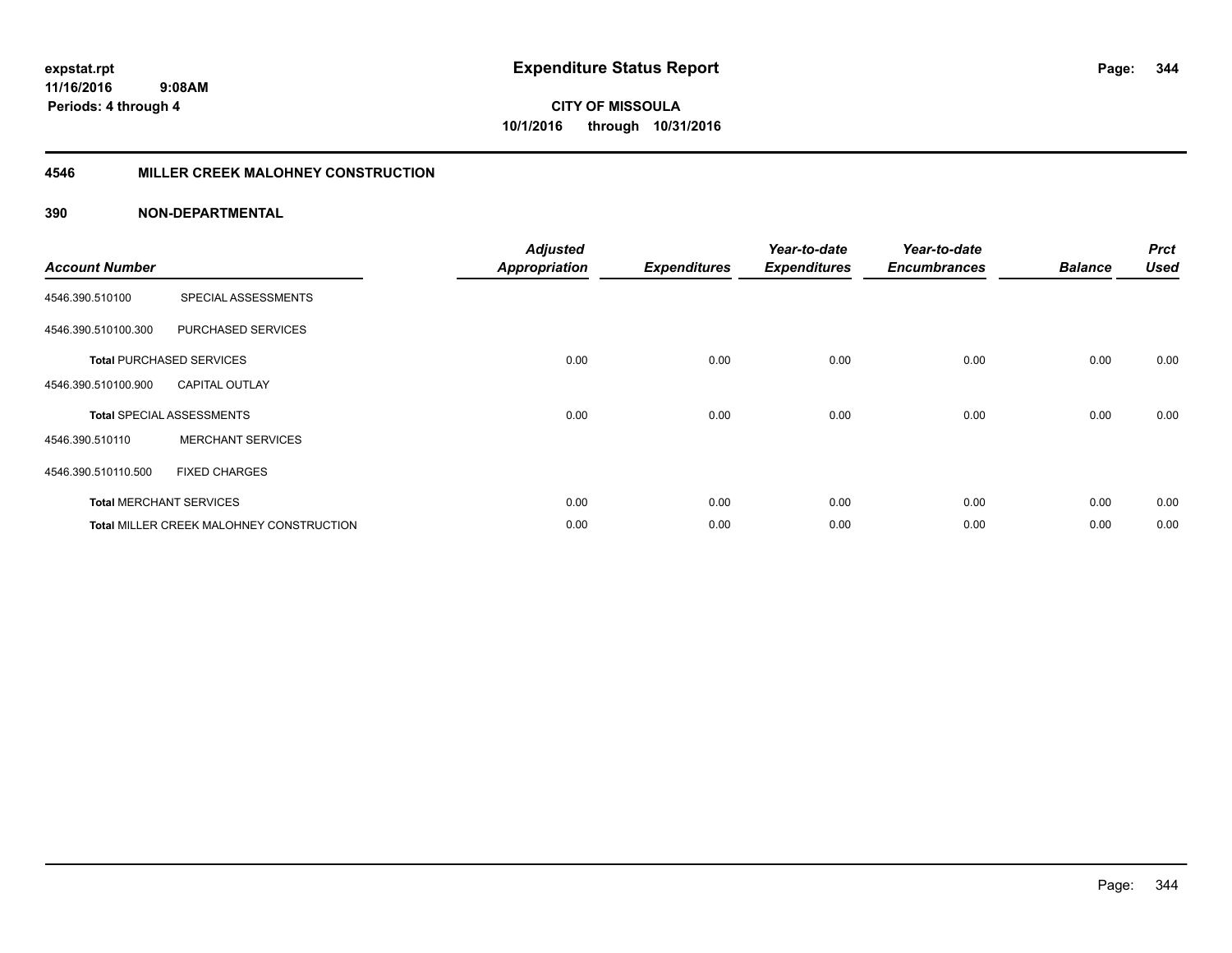**11/16/2016 9:08AM Periods: 4 through 4**

**CITY OF MISSOULA 10/1/2016 through 10/31/2016**

#### **4547 MILLER CREEK MCCARTHY CONSTRUCTION**

| <b>Account Number</b> |                                                 | <b>Adjusted</b><br><b>Appropriation</b> | <b>Expenditures</b> | Year-to-date<br><b>Expenditures</b> | Year-to-date<br><b>Encumbrances</b> | <b>Balance</b> | <b>Prct</b><br><b>Used</b> |
|-----------------------|-------------------------------------------------|-----------------------------------------|---------------------|-------------------------------------|-------------------------------------|----------------|----------------------------|
| 4547.390.510100       | SPECIAL ASSESSMENTS                             |                                         |                     |                                     |                                     |                |                            |
| 4547.390.510100.300   | PURCHASED SERVICES                              |                                         |                     |                                     |                                     |                |                            |
|                       | <b>Total PURCHASED SERVICES</b>                 | 0.00                                    | 0.00                | 0.00                                | 0.00                                | 0.00           | 0.00                       |
| 4547.390.510100.900   | <b>CAPITAL OUTLAY</b>                           |                                         |                     |                                     |                                     |                |                            |
|                       | <b>Total SPECIAL ASSESSMENTS</b>                | 0.00                                    | 0.00                | 0.00                                | 0.00                                | 0.00           | 0.00                       |
| 4547.390.510110       | <b>MERCHANT SERVICES</b>                        |                                         |                     |                                     |                                     |                |                            |
| 4547.390.510110.500   | <b>FIXED CHARGES</b>                            |                                         |                     |                                     |                                     |                |                            |
|                       | <b>Total MERCHANT SERVICES</b>                  | 0.00                                    | 0.00                | 0.00                                | 0.00                                | 0.00           | 0.00                       |
|                       | <b>Total MILLER CREEK MCCARTHY CONSTRUCTION</b> | 0.00                                    | 0.00                | 0.00                                | 0.00                                | 0.00           | 0.00                       |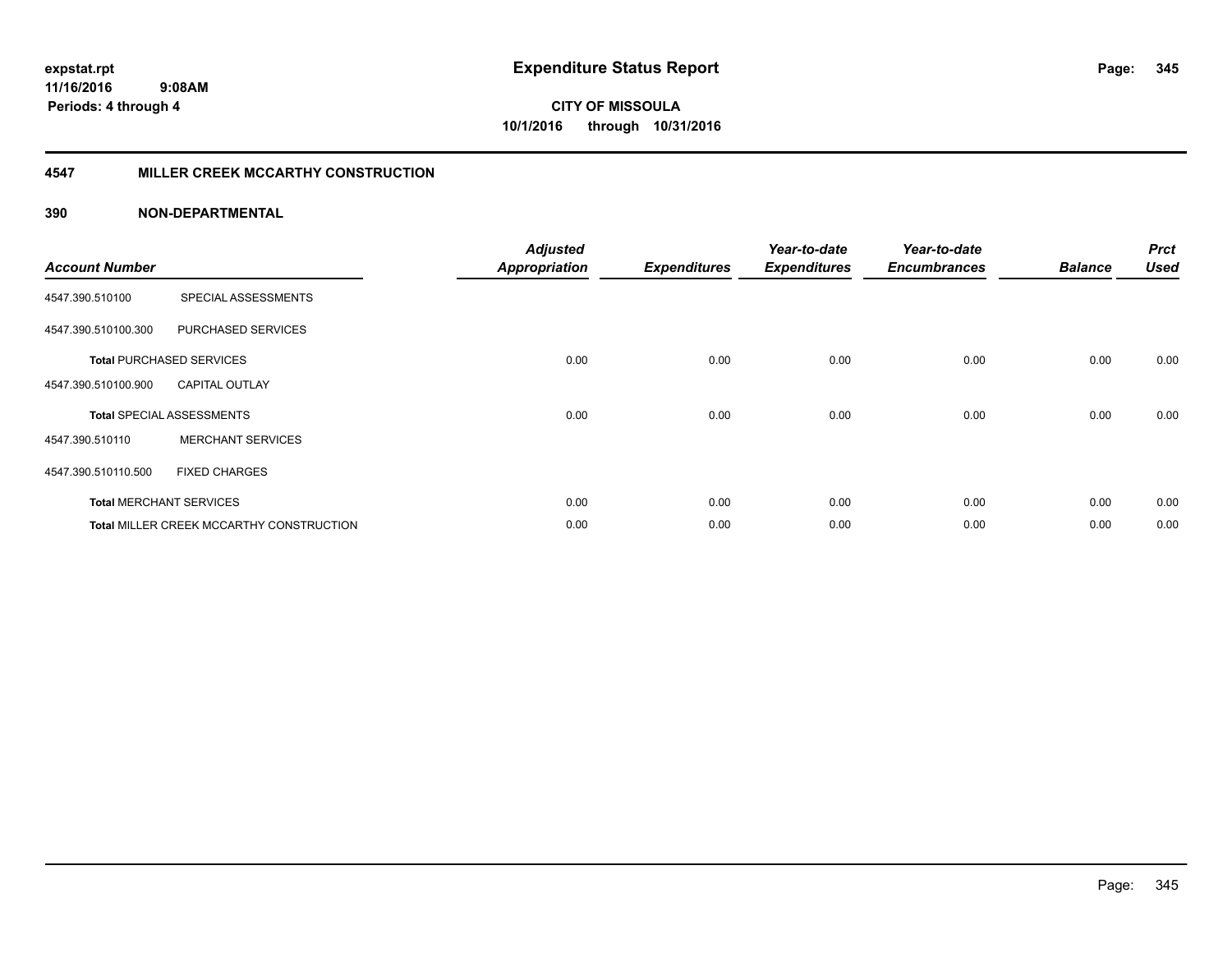### **4548 5TH,6TH & ARTHUR ROAD IMPROVEMENTS**

| <b>Account Number</b>                |                                                     | <b>Adjusted</b><br>Appropriation | <b>Expenditures</b> | Year-to-date<br><b>Expenditures</b> | Year-to-date<br><b>Encumbrances</b> | <b>Balance</b> | <b>Prct</b><br><b>Used</b> |
|--------------------------------------|-----------------------------------------------------|----------------------------------|---------------------|-------------------------------------|-------------------------------------|----------------|----------------------------|
| 4548.390.510100                      | SPECIAL ASSESSMENTS                                 |                                  |                     |                                     |                                     |                |                            |
| 4548.390.510100.300                  | PURCHASED SERVICES                                  |                                  |                     |                                     |                                     |                |                            |
|                                      | <b>Total PURCHASED SERVICES</b>                     | 0.00                             | 0.00                | 0.00                                | 0.00                                | 0.00           | 0.00                       |
| 4548.390.510100.900                  | <b>CAPITAL OUTLAY</b>                               |                                  |                     |                                     |                                     |                |                            |
| 4548.390.510100.930.000 IMPROVEMENTS |                                                     | 0.00                             | 0.00                | 4,400.00                            | 0.00                                | $-4,400.00$    | 0.00                       |
|                                      | <b>Total SPECIAL ASSESSMENTS</b>                    | 0.00                             | 0.00                | 4,400.00                            | 0.00                                | $-4,400.00$    | 0.00                       |
| 4548.390.510110                      | <b>MERCHANT SERVICES</b>                            |                                  |                     |                                     |                                     |                |                            |
| 4548.390.510110.500                  | <b>FIXED CHARGES</b>                                |                                  |                     |                                     |                                     |                |                            |
|                                      | <b>Total MERCHANT SERVICES</b>                      | 0.00                             | 0.00                | 0.00                                | 0.00                                | 0.00           | 0.00                       |
| 4548.390.521000                      | INTERFUND OPERATING TRANSFERS                       |                                  |                     |                                     |                                     |                |                            |
| 4548.390.521000.800                  | OTHER OBJECTS                                       |                                  |                     |                                     |                                     |                |                            |
|                                      | Total INTERFUND OPERATING TRANSFERS                 | 0.00                             | 0.00                | 0.00                                | 0.00                                | 0.00           | 0.00                       |
|                                      | <b>Total 5TH.6TH &amp; ARTHUR ROAD IMPROVEMENTS</b> | 0.00                             | 0.00                | 4,400.00                            | 0.00                                | $-4,400.00$    | 0.00                       |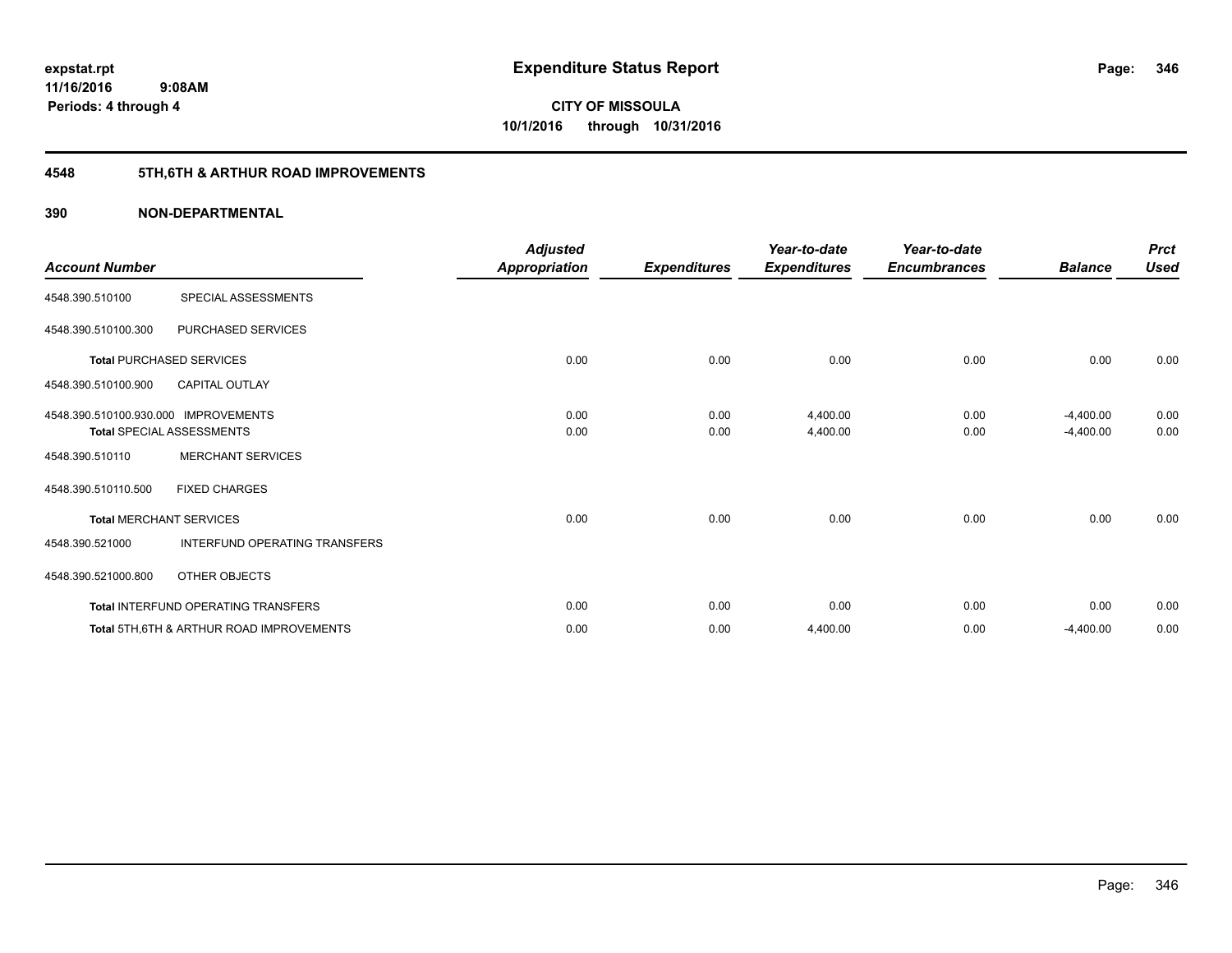#### **4549 SID 549 HILLVIEW WAY**

| <b>Account Number</b> |                                     | <b>Adjusted</b><br><b>Appropriation</b> | <b>Expenditures</b> | Year-to-date<br><b>Expenditures</b> | Year-to-date<br><b>Encumbrances</b> | <b>Balance</b> | <b>Prct</b><br><b>Used</b> |
|-----------------------|-------------------------------------|-----------------------------------------|---------------------|-------------------------------------|-------------------------------------|----------------|----------------------------|
| 4549.390.510100       | SPECIAL ASSESSMENTS                 |                                         |                     |                                     |                                     |                |                            |
| 4549.390.510100.300   | PURCHASED SERVICES                  |                                         |                     |                                     |                                     |                |                            |
|                       | <b>Total PURCHASED SERVICES</b>     | 0.00                                    | 0.00                | 0.00                                | 0.00                                | 0.00           | 0.00                       |
| 4549.390.510100.900   | <b>CAPITAL OUTLAY</b>               |                                         |                     |                                     |                                     |                |                            |
|                       | <b>Total SPECIAL ASSESSMENTS</b>    | 0.00                                    | 0.00                | 0.00                                | 0.00                                | 0.00           | 0.00                       |
| 4549.390.510110       | <b>MERCHANT SERVICES</b>            |                                         |                     |                                     |                                     |                |                            |
| 4549.390.510110.500   | <b>FIXED CHARGES</b>                |                                         |                     |                                     |                                     |                |                            |
|                       | <b>Total MERCHANT SERVICES</b>      | 0.00                                    | 0.00                | 0.00                                | 0.00                                | 0.00           | 0.00                       |
| 4549.390.521000       | INTERFUND OPERATING TRANSFERS       |                                         |                     |                                     |                                     |                |                            |
| 4549.390.521000.800   | OTHER OBJECTS                       |                                         |                     |                                     |                                     |                |                            |
|                       | Total INTERFUND OPERATING TRANSFERS | 0.00                                    | 0.00                | 0.00                                | 0.00                                | 0.00           | 0.00                       |
|                       | Total SID 549 HILLVIEW WAY          | 0.00                                    | 0.00                | 0.00                                | 0.00                                | 0.00           | 0.00                       |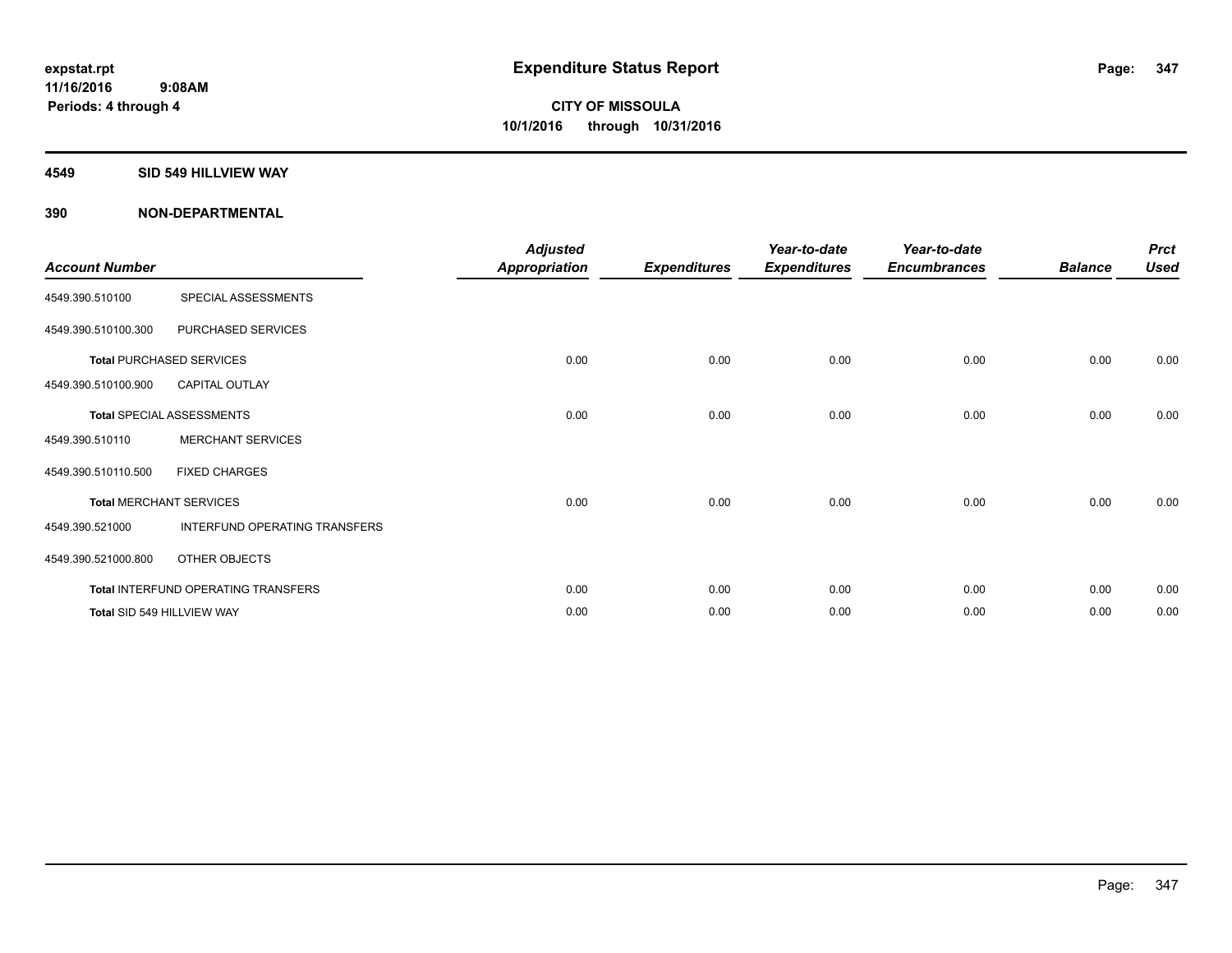**11/16/2016 9:08AM Periods: 4 through 4**

**CITY OF MISSOULA 10/1/2016 through 10/31/2016**

#### **4745 MALONEY/TWITE MILLER CR \$1.2M CONTRIB**

| <b>Account Number</b>      |                                              | <b>Adjusted</b><br><b>Appropriation</b> | <b>Expenditures</b> | Year-to-date<br><b>Expenditures</b> | Year-to-date<br><b>Encumbrances</b> | <b>Balance</b> | <b>Prct</b><br><b>Used</b> |
|----------------------------|----------------------------------------------|-----------------------------------------|---------------------|-------------------------------------|-------------------------------------|----------------|----------------------------|
|                            |                                              |                                         |                     |                                     |                                     |                |                            |
| 4745.390.510100            | SPECIAL ASSESSMENTS                          |                                         |                     |                                     |                                     |                |                            |
| 4745.390.510100.300        | PURCHASED SERVICES                           |                                         |                     |                                     |                                     |                |                            |
|                            | <b>Total PURCHASED SERVICES</b>              | 0.00                                    | 0.00                | 0.00                                | 0.00                                | 0.00           | 0.00                       |
| 4745.390.510100.800        | OTHER OBJECTS                                |                                         |                     |                                     |                                     |                |                            |
| <b>Total OTHER OBJECTS</b> |                                              | 0.00                                    | 0.00                | 0.00                                | 0.00                                | 0.00           | 0.00                       |
| 4745.390.510100.900        | <b>CAPITAL OUTLAY</b>                        |                                         |                     |                                     |                                     |                |                            |
|                            | <b>Total SPECIAL ASSESSMENTS</b>             | 0.00                                    | 0.00                | 0.00                                | 0.00                                | 0.00           | 0.00                       |
| 4745.390.510110            | <b>MERCHANT SERVICES</b>                     |                                         |                     |                                     |                                     |                |                            |
| 4745.390.510110.500        | <b>FIXED CHARGES</b>                         |                                         |                     |                                     |                                     |                |                            |
|                            | Total MALONEY/TWITE MILLER CR \$1.2M CONTRIB | 0.00                                    | 0.00                | 0.00                                | 0.00                                | 0.00           | 0.00                       |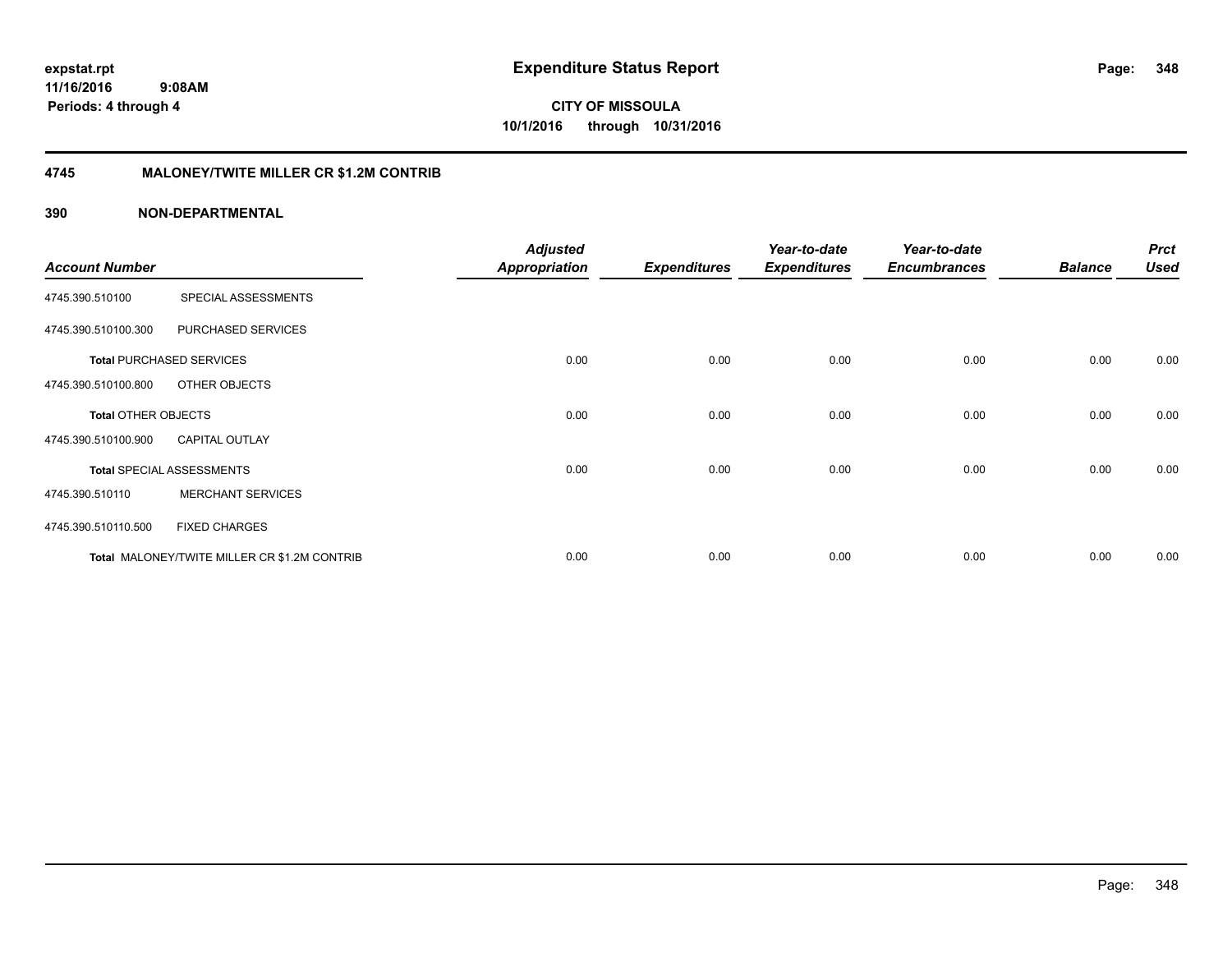#### **4941 HILLVIEW WAY CONSTRUCTION**

| <b>Account Number</b>                |                                                  | <b>Adjusted</b><br><b>Appropriation</b> | <b>Expenditures</b> | Year-to-date<br><b>Expenditures</b> | Year-to-date<br><b>Encumbrances</b> | <b>Balance</b>  | <b>Prct</b><br><b>Used</b> |
|--------------------------------------|--------------------------------------------------|-----------------------------------------|---------------------|-------------------------------------|-------------------------------------|-----------------|----------------------------|
|                                      |                                                  |                                         |                     |                                     |                                     |                 |                            |
| 4941.280.430034                      | CONSTRUCTION                                     |                                         |                     |                                     |                                     |                 |                            |
| 4941.280.430034.200                  | <b>SUPPLIES</b>                                  |                                         |                     |                                     |                                     |                 |                            |
| <b>Total SUPPLIES</b>                |                                                  | 0.00                                    | 0.00                | 0.00                                | 0.00                                | 0.00            | 0.00                       |
| 4941.280.430034.300                  | PURCHASED SERVICES                               |                                         |                     |                                     |                                     |                 |                            |
|                                      | 4941.280.430034.350.000 PROFESSIONAL SERVICES    | 0.00                                    | 70,397.25           | 113,657.23                          | 0.00                                | $-113,657.23$   | 0.00                       |
|                                      | <b>Total PURCHASED SERVICES</b>                  | 0.00                                    | 70,397.25           | 113,657.23                          | 0.00                                | $-113,657.23$   | 0.00                       |
| 4941.280.430034.900                  | CAPITAL OUTLAY                                   |                                         |                     |                                     |                                     |                 |                            |
| 4941.280.430034.930.000 IMPROVEMENTS |                                                  | 0.00                                    | 524.200.91          | 1.441.005.99                        | 0.00                                | $-1,441,005.99$ | 0.00                       |
| <b>Total CAPITAL OUTLAY</b>          |                                                  | 0.00                                    | 524,200.91          | 1,441,005.99                        | 0.00                                | $-1,441,005.99$ | 0.00                       |
| <b>Total CONSTRUCTION</b>            |                                                  | 0.00                                    | 594,598.16          | 1,554,663.22                        | 0.00                                | $-1,554,663.22$ | 0.00                       |
| 4941.280.430262                      | <b>SIDEWALKS</b>                                 |                                         |                     |                                     |                                     |                 |                            |
| 4941.280.430262.800                  | OTHER OBJECTS                                    |                                         |                     |                                     |                                     |                 |                            |
|                                      | 4941.280.430262.820.000 TRANSFERS TO OTHER FUNDS | 0.00                                    | 0.00                | 127,500.00                          | 0.00                                | $-127,500.00$   | 0.00                       |
| <b>Total SIDEWALKS</b>               |                                                  | 0.00                                    | 0.00                | 127,500.00                          | 0.00                                | $-127,500.00$   | 0.00                       |
| 4941.280.510110                      | <b>MERCHANT SERVICES</b>                         |                                         |                     |                                     |                                     |                 |                            |
| 4941.280.510110.500                  | <b>FIXED CHARGES</b>                             |                                         |                     |                                     |                                     |                 |                            |
| <b>Total FIXED CHARGES</b>           |                                                  | 0.00                                    | 0.00                | 0.00                                | 0.00                                | 0.00            | 0.00                       |
| <b>Total MERCHANT SERVICES</b>       |                                                  | 0.00                                    | 0.00                | 0.00                                | 0.00                                | 0.00            | 0.00                       |
|                                      | <b>Total HILLVIEW WAY CONSTRUCTION</b>           | 0.00                                    | 594,598.16          | 1,682,163.22                        | 0.00                                | $-1,682,163.22$ | 0.00                       |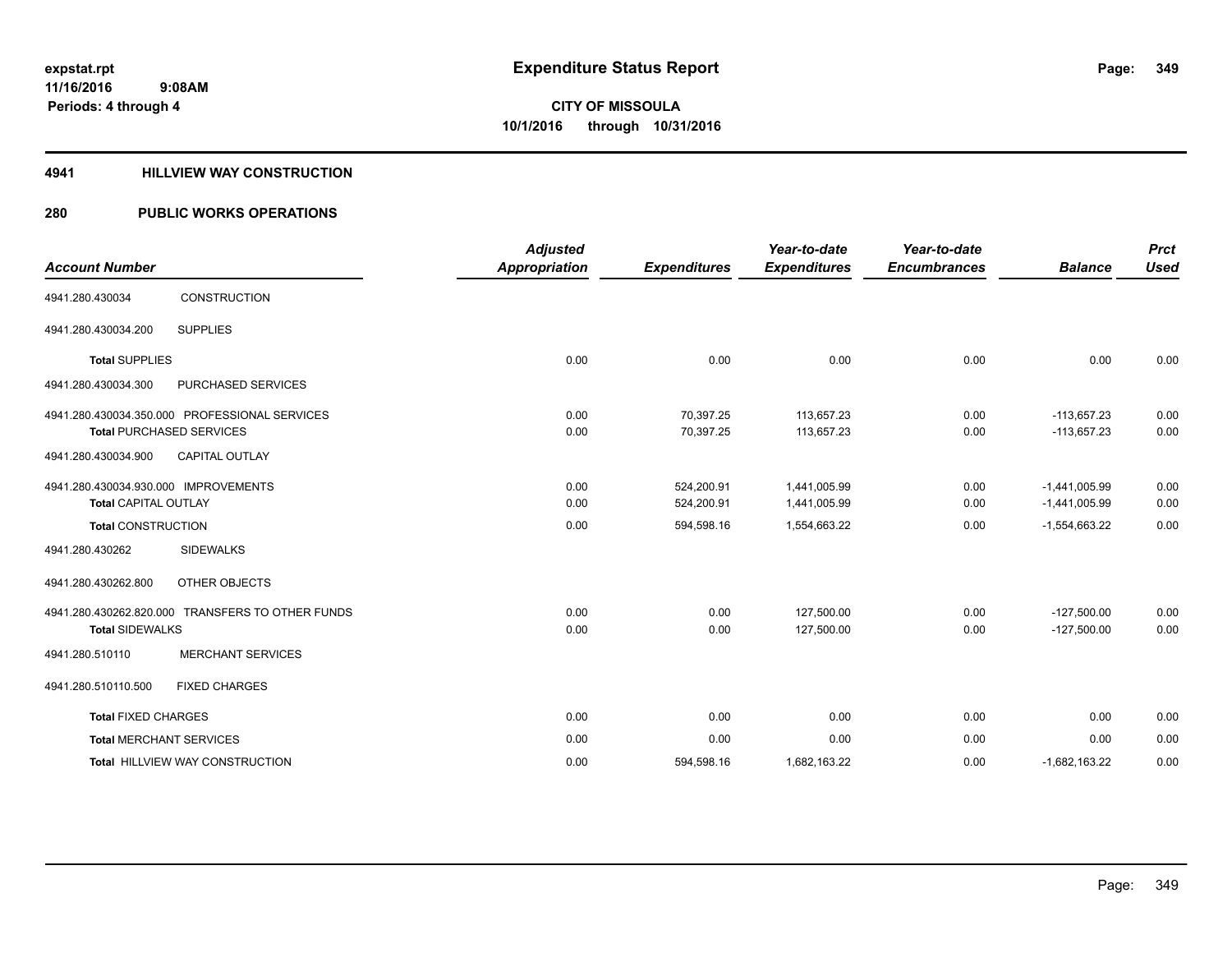**11/16/2016 9:08AM Periods: 4 through 4**

# **CITY OF MISSOULA 10/1/2016 through 10/31/2016**

### **4944 RATTLESNAKE SEWER COLLECTION (544)**

**000 \*\*\* Title Not Found \*\*\***

| <b>Account Number</b>                |                          | <b>Adjusted</b><br>Appropriation | <b>Expenditures</b> | Year-to-date<br><b>Expenditures</b> | Year-to-date<br><b>Encumbrances</b> | <b>Balance</b> | <b>Prct</b><br><b>Used</b> |
|--------------------------------------|--------------------------|----------------------------------|---------------------|-------------------------------------|-------------------------------------|----------------|----------------------------|
| 4944.000.510110                      | <b>MERCHANT SERVICES</b> |                                  |                     |                                     |                                     |                |                            |
| 4944.000.510110.500                  | <b>FIXED CHARGES</b>     |                                  |                     |                                     |                                     |                |                            |
| <b>Total *** Title Not Found ***</b> |                          | 0.00                             | 0.00                | 0.00                                | 0.00                                | 0.00           | 0.00                       |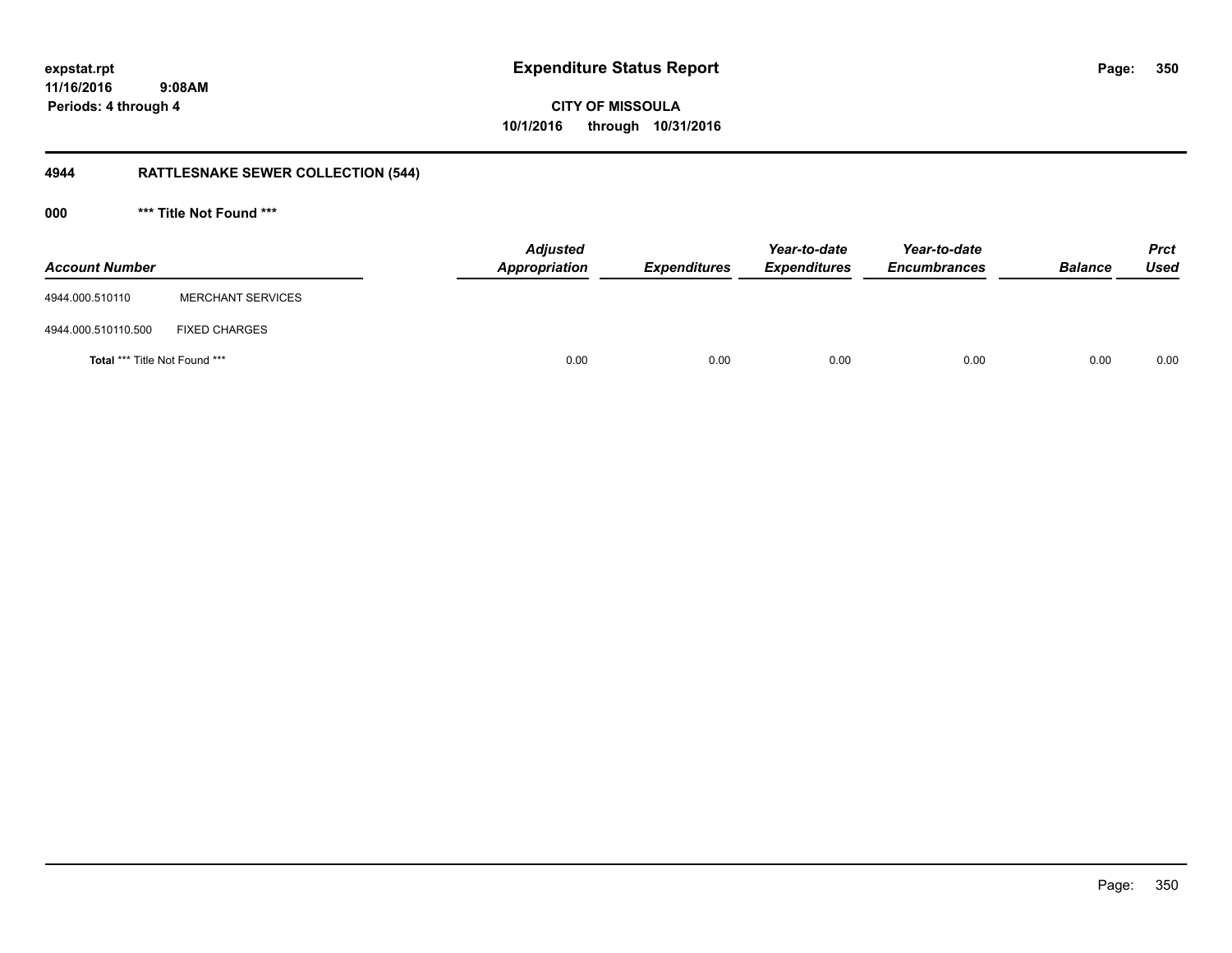### **4944 RATTLESNAKE SEWER COLLECTION (544)**

|                               |                                  | <b>Adjusted</b>      |                     | Year-to-date        | Year-to-date        |                | <b>Prct</b> |
|-------------------------------|----------------------------------|----------------------|---------------------|---------------------|---------------------|----------------|-------------|
| <b>Account Number</b>         |                                  | <b>Appropriation</b> | <b>Expenditures</b> | <b>Expenditures</b> | <b>Encumbrances</b> | <b>Balance</b> | <b>Used</b> |
| 4944.390.510100               | SPECIAL ASSESSMENTS              |                      |                     |                     |                     |                |             |
| 4944.390.510100.300           | PURCHASED SERVICES               |                      |                     |                     |                     |                |             |
|                               | <b>Total PURCHASED SERVICES</b>  | 0.00                 | 0.00                | 0.00                | 0.00                | 0.00           | 0.00        |
| 4944.390.510100.600           | <b>DEBT SERVICE</b>              |                      |                     |                     |                     |                |             |
| <b>Total DEBT SERVICE</b>     |                                  | 0.00                 | 0.00                | 0.00                | 0.00                | 0.00           | 0.00        |
| 4944.390.510100.900           | <b>CAPITAL OUTLAY</b>            |                      |                     |                     |                     |                |             |
|                               | <b>Total SPECIAL ASSESSMENTS</b> | 0.00                 | 0.00                | 0.00                | 0.00                | 0.00           | 0.00        |
| 4944.390.510110               | <b>MERCHANT SERVICES</b>         |                      |                     |                     |                     |                |             |
| 4944.390.510110.500           | <b>FIXED CHARGES</b>             |                      |                     |                     |                     |                |             |
| <b>Total NON-DEPARTMENTAL</b> |                                  | 0.00                 | 0.00                | 0.00                | 0.00                | 0.00           | 0.00        |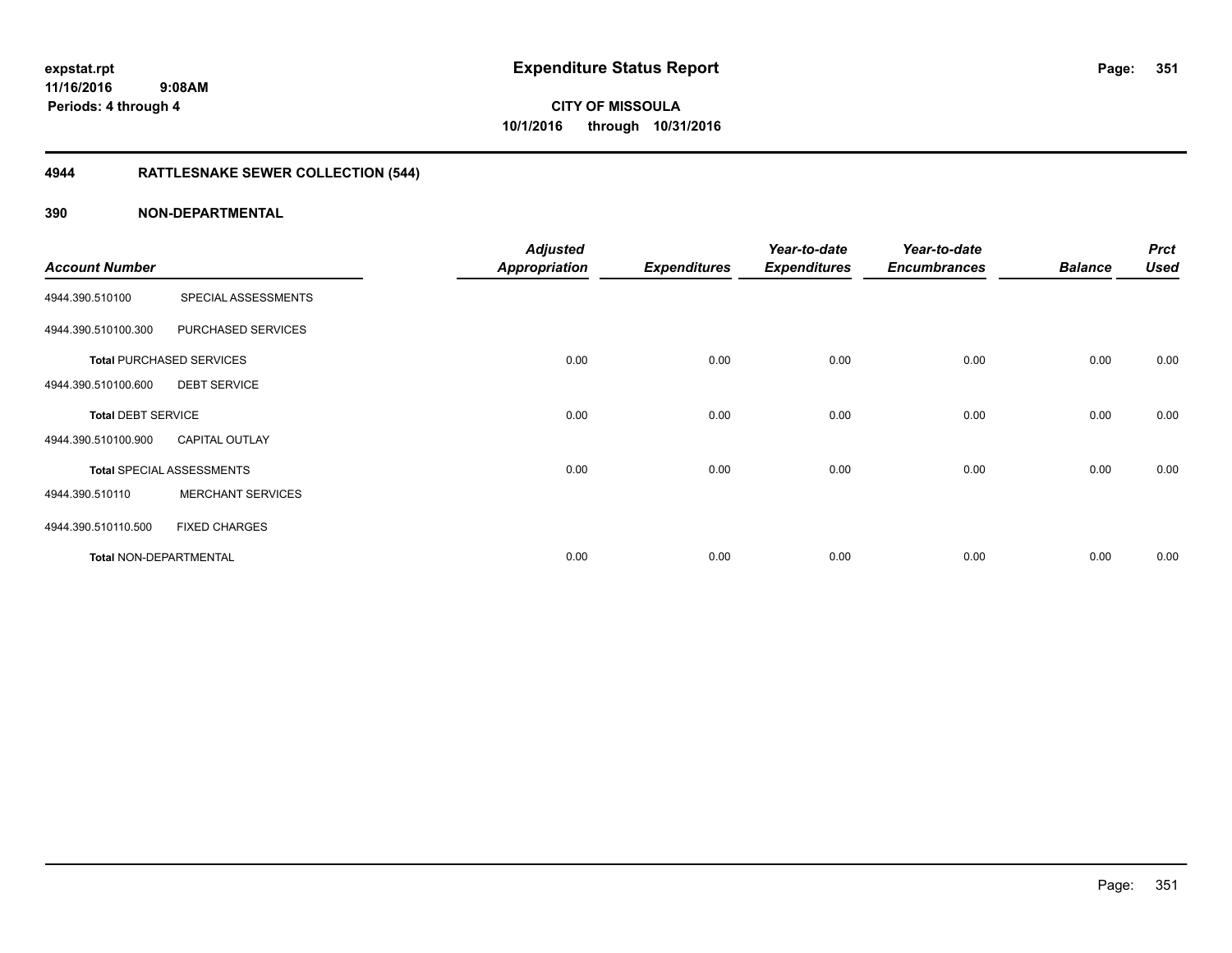### **11/16/2016 9:08AM Periods: 4 through 4**

**352**

**CITY OF MISSOULA 10/1/2016 through 10/31/2016**

### **4944 RATTLESNAKE SEWER COLLECTION (544)**

**550 SID 544 PROJECT**

| <b>Account Number</b>     |                                 | <b>Adjusted</b><br><b>Appropriation</b> | <b>Expenditures</b> | Year-to-date<br><b>Expenditures</b> | Year-to-date<br><b>Encumbrances</b> | <b>Balance</b> | <b>Prct</b><br><b>Used</b> |
|---------------------------|---------------------------------|-----------------------------------------|---------------------|-------------------------------------|-------------------------------------|----------------|----------------------------|
| 4944.550.430680           | ARRA GRANT                      |                                         |                     |                                     |                                     |                |                            |
| 4944.550.430680.900       | CAPITAL OUTLAY                  |                                         |                     |                                     |                                     |                |                            |
| <b>Total ARRA GRANT</b>   |                                 | 0.00                                    | 0.00                | 0.00                                | 0.00                                | 0.00           | 0.00                       |
| 4944.550.430681           | ARRA LOAN                       |                                         |                     |                                     |                                     |                |                            |
| 4944.550.430681.900       | CAPITAL OUTLAY                  |                                         |                     |                                     |                                     |                |                            |
| <b>Total ARRA LOAN</b>    |                                 | 0.00                                    | 0.00                | 0.00                                | 0.00                                | 0.00           | 0.00                       |
| 4944.550.430682           | <b>TSEP GRANT</b>               |                                         |                     |                                     |                                     |                |                            |
| 4944.550.430682.900       | CAPITAL OUTLAY                  |                                         |                     |                                     |                                     |                |                            |
| <b>Total TSEP GRANT</b>   |                                 | 0.00                                    | 0.00                | 0.00                                | 0.00                                | 0.00           | $0.00\,$                   |
| 4944.550.430685           | SRF SID                         |                                         |                     |                                     |                                     |                |                            |
| 4944.550.430685.900       | CAPITAL OUTLAY                  |                                         |                     |                                     |                                     |                |                            |
| <b>Total SRF SID</b>      |                                 | 0.00                                    | 0.00                | 0.00                                | 0.00                                | 0.00           | 0.00                       |
| 4944.550.430686           | SRF REV BOND                    |                                         |                     |                                     |                                     |                |                            |
| 4944.550.430686.300       | PURCHASED SERVICES              |                                         |                     |                                     |                                     |                |                            |
|                           | <b>Total PURCHASED SERVICES</b> | 0.00                                    | 0.00                | 0.00                                | 0.00                                | 0.00           | 0.00                       |
| 4944.550.430686.900       | CAPITAL OUTLAY                  |                                         |                     |                                     |                                     |                |                            |
| <b>Total SRF REV BOND</b> |                                 | 0.00                                    | 0.00                | 0.00                                | 0.00                                | 0.00           | 0.00                       |
| 4944.550.430687           | ARRA LOAN SID                   |                                         |                     |                                     |                                     |                |                            |
| 4944.550.430687.900       | CAPITAL OUTLAY                  |                                         |                     |                                     |                                     |                |                            |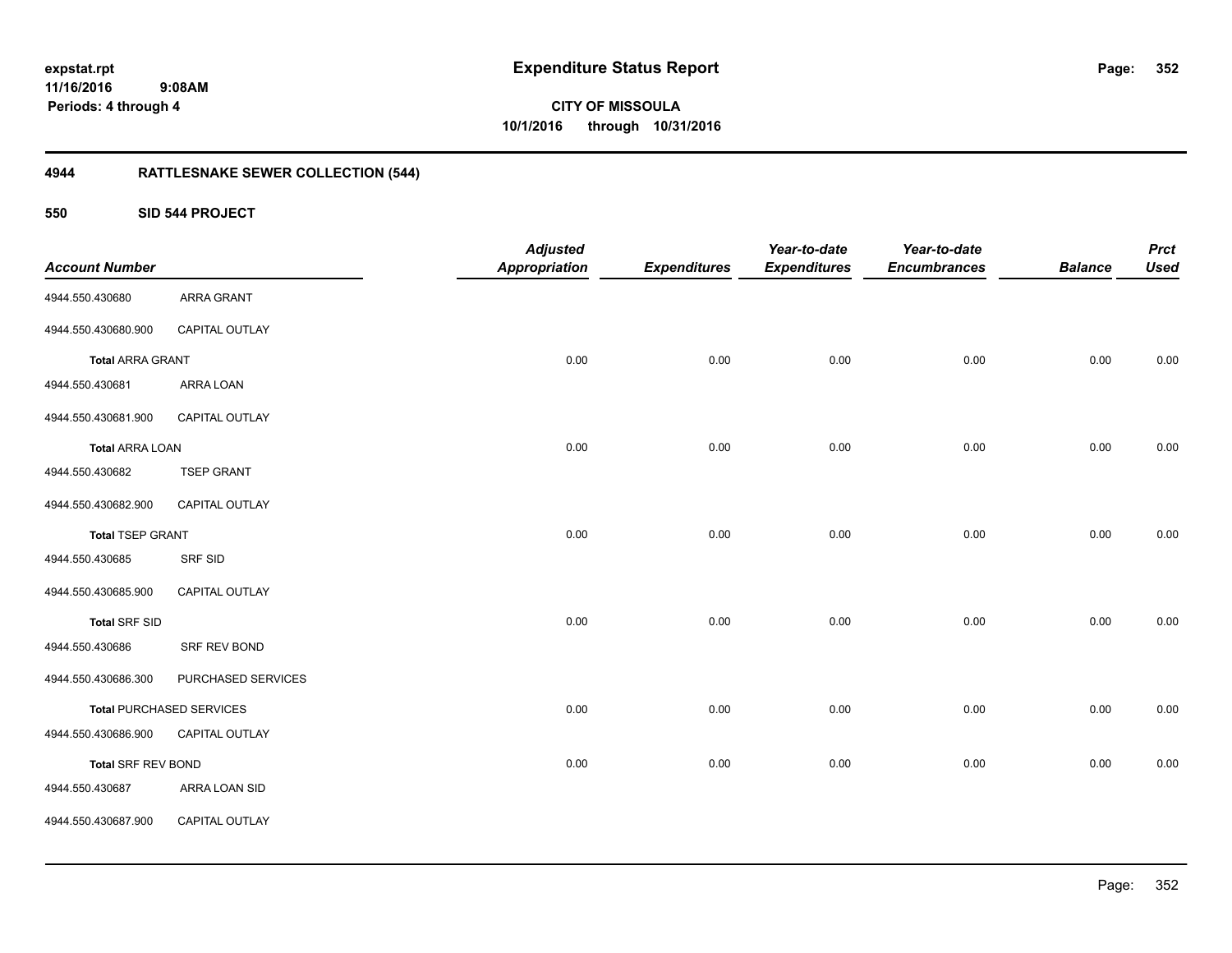### **11/16/2016 9:08AM Periods: 4 through 4**

# **CITY OF MISSOULA 10/1/2016 through 10/31/2016**

### **4944 RATTLESNAKE SEWER COLLECTION (544)**

#### **550 SID 544 PROJECT**

| <b>Account Number</b>      |                          | <b>Adjusted</b><br>Appropriation | <b>Expenditures</b> | Year-to-date<br><b>Expenditures</b> | Year-to-date<br><b>Encumbrances</b> | <b>Balance</b> | <b>Prct</b><br><b>Used</b> |
|----------------------------|--------------------------|----------------------------------|---------------------|-------------------------------------|-------------------------------------|----------------|----------------------------|
| <b>Total ARRA LOAN SID</b> |                          | 0.00                             | 0.00                | 0.00                                | 0.00                                | 0.00           | 0.00                       |
| 4944.550.510110            | <b>MERCHANT SERVICES</b> |                                  |                     |                                     |                                     |                |                            |
| 4944.550.510110.500        | <b>FIXED CHARGES</b>     |                                  |                     |                                     |                                     |                |                            |
| Total SID 544 PROJECT      |                          | 0.00                             | 0.00                | 0.00                                | 0.00                                | 0.00           | 0.00                       |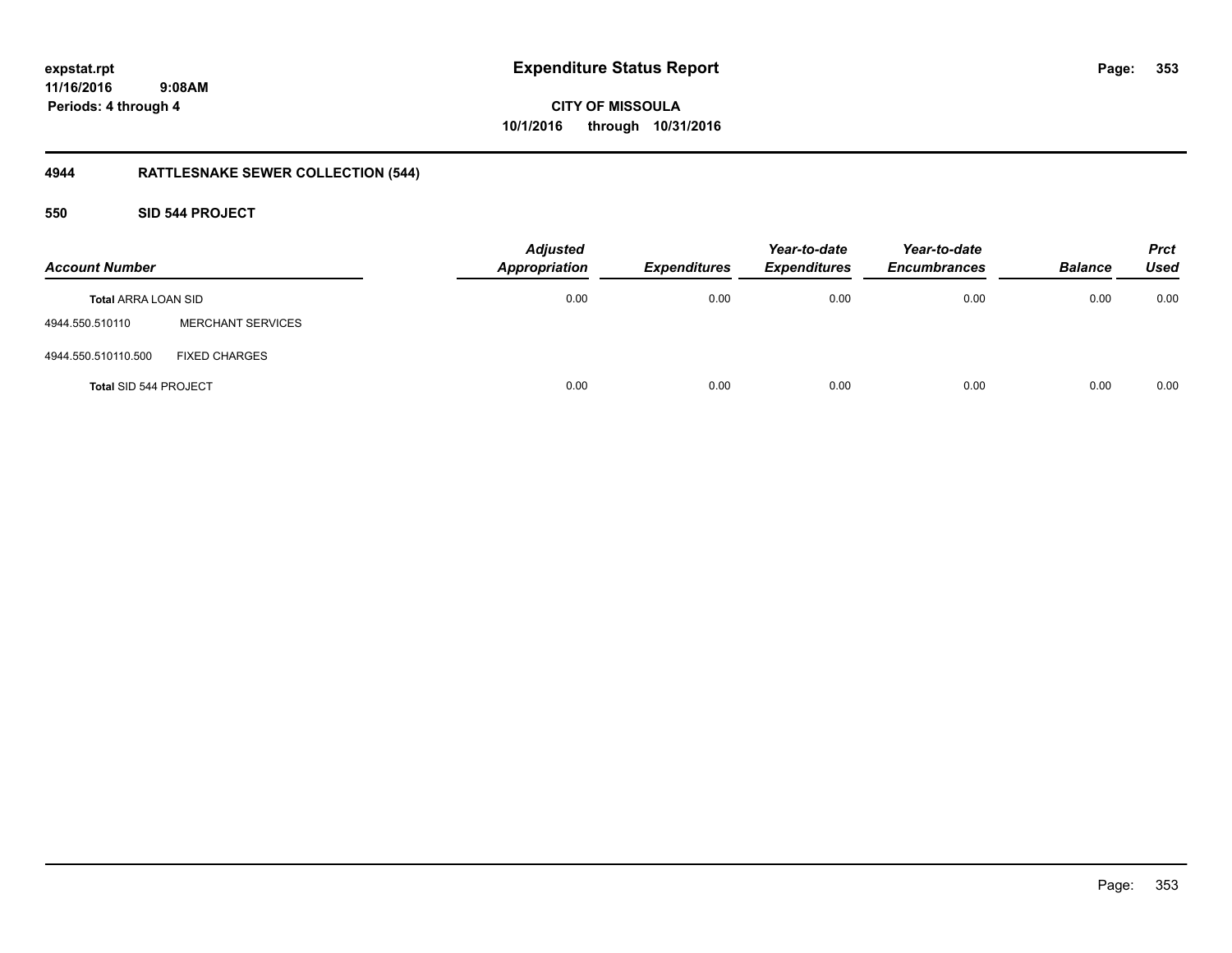### **4944 RATTLESNAKE SEWER COLLECTION (544)**

### **555 LOLO STREET PROJECT**

| <b>Account Number</b>     |                                          | <b>Adjusted</b><br><b>Appropriation</b> | <b>Expenditures</b> | Year-to-date<br><b>Expenditures</b> | Year-to-date<br><b>Encumbrances</b> | <b>Balance</b> | <b>Prct</b><br><b>Used</b> |
|---------------------------|------------------------------------------|-----------------------------------------|---------------------|-------------------------------------|-------------------------------------|----------------|----------------------------|
| 4944.555.430680           | ARRA GRANT                               |                                         |                     |                                     |                                     |                |                            |
| 4944.555.430680.900       | <b>CAPITAL OUTLAY</b>                    |                                         |                     |                                     |                                     |                |                            |
| <b>Total ARRA GRANT</b>   |                                          | 0.00                                    | 0.00                | 0.00                                | 0.00                                | 0.00           | 0.00                       |
| 4944.555.430685           | SRF SID                                  |                                         |                     |                                     |                                     |                |                            |
| 4944.555.430685.900       | <b>CAPITAL OUTLAY</b>                    |                                         |                     |                                     |                                     |                |                            |
| <b>Total SRF SID</b>      |                                          | 0.00                                    | 0.00                | 0.00                                | 0.00                                | 0.00           | 0.00                       |
| 4944.555.430686           | SRF REV BOND                             |                                         |                     |                                     |                                     |                |                            |
| 4944.555.430686.900       | <b>CAPITAL OUTLAY</b>                    |                                         |                     |                                     |                                     |                |                            |
| <b>Total SRF REV BOND</b> |                                          | 0.00                                    | 0.00                | 0.00                                | 0.00                                | 0.00           | 0.00                       |
| 4944.555.510110           | <b>MERCHANT SERVICES</b>                 |                                         |                     |                                     |                                     |                |                            |
| 4944.555.510110.500       | <b>FIXED CHARGES</b>                     |                                         |                     |                                     |                                     |                |                            |
|                           | Total RATTLESNAKE SEWER COLLECTION (544) | 0.00                                    | 0.00                | 0.00                                | 0.00                                | 0.00           | 0.00                       |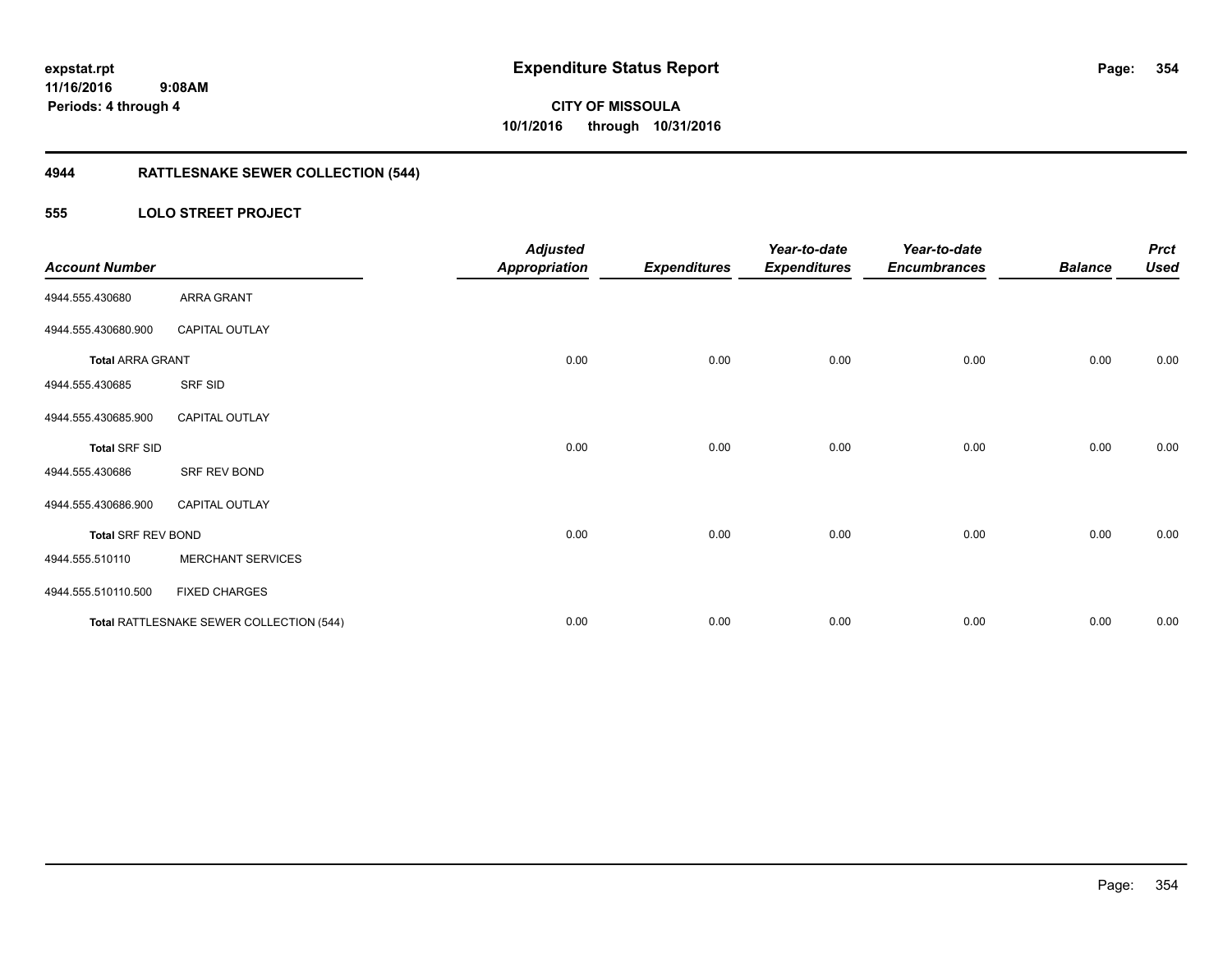#### **4945 PHILLIPS ST TRAFFIC CALMING**

### **000 \*\*\* Title Not Found \*\*\***

| <b>Account Number</b> |                                          | <b>Adjusted</b><br><b>Appropriation</b> | Expenditures | Year-to-date<br><b>Expenditures</b> | Year-to-date<br><b>Encumbrances</b> | <b>Balance</b> | <b>Prct</b><br><b>Used</b> |
|-----------------------|------------------------------------------|-----------------------------------------|--------------|-------------------------------------|-------------------------------------|----------------|----------------------------|
| 4945.000.410000       | <b>GENERAL GOVERNMENT</b>                |                                         |              |                                     |                                     |                |                            |
| 4945.000.410000.600   | <b>DEBT SERVICE</b>                      |                                         |              |                                     |                                     |                |                            |
|                       | <b>Total GENERAL GOVERNMENT</b>          | 0.00                                    | 0.00         | 0.00                                | 0.00                                | 0.00           | 0.00                       |
| 4945.000.510110       | <b>MERCHANT SERVICES</b>                 |                                         |              |                                     |                                     |                |                            |
| 4945.000.510110.500   | <b>FIXED CHARGES</b>                     |                                         |              |                                     |                                     |                |                            |
|                       | <b>Total MERCHANT SERVICES</b>           | 0.00                                    | 0.00         | 0.00                                | 0.00                                | 0.00           | 0.00                       |
|                       | <b>Total PHILLIPS ST TRAFFIC CALMING</b> | 0.00                                    | 0.00         | 0.00                                | 0.00                                | 0.00           | 0.00                       |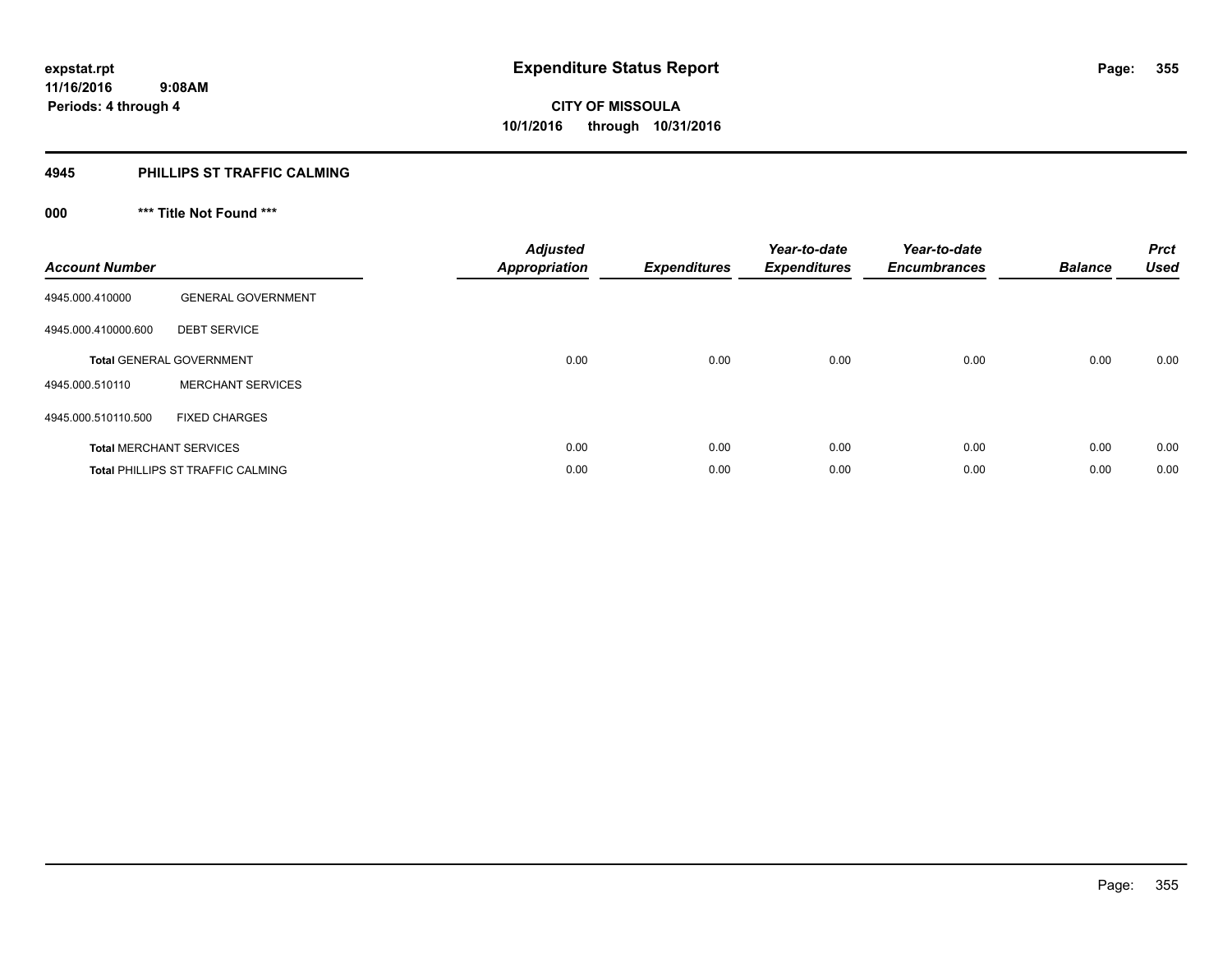**11/16/2016 9:08AM Periods: 4 through 4**

# **CITY OF MISSOULA 10/1/2016 through 10/31/2016**

#### **4946 PATTEE CREEK DR. TRAFFIC CALMING**

**000 \*\*\* Title Not Found \*\*\***

| <b>Account Number</b>                |                                 | <b>Adjusted</b><br><b>Appropriation</b> | <b>Expenditures</b> | Year-to-date<br><b>Expenditures</b> | Year-to-date<br><b>Encumbrances</b> | <b>Balance</b> | <b>Prct</b><br><b>Used</b> |
|--------------------------------------|---------------------------------|-----------------------------------------|---------------------|-------------------------------------|-------------------------------------|----------------|----------------------------|
| 4946.000.410000                      | <b>GENERAL GOVERNMENT</b>       |                                         |                     |                                     |                                     |                |                            |
| 4946.000.410000.600                  | <b>DEBT SERVICE</b>             |                                         |                     |                                     |                                     |                |                            |
|                                      | <b>Total GENERAL GOVERNMENT</b> | 0.00                                    | 0.00                | 0.00                                | 0.00                                | 0.00           | 0.00                       |
| 4946.000.510110                      | <b>MERCHANT SERVICES</b>        |                                         |                     |                                     |                                     |                |                            |
| 4946.000.510110.500                  | <b>FIXED CHARGES</b>            |                                         |                     |                                     |                                     |                |                            |
| <b>Total *** Title Not Found ***</b> |                                 | 0.00                                    | 0.00                | 0.00                                | 0.00                                | 0.00           | 0.00                       |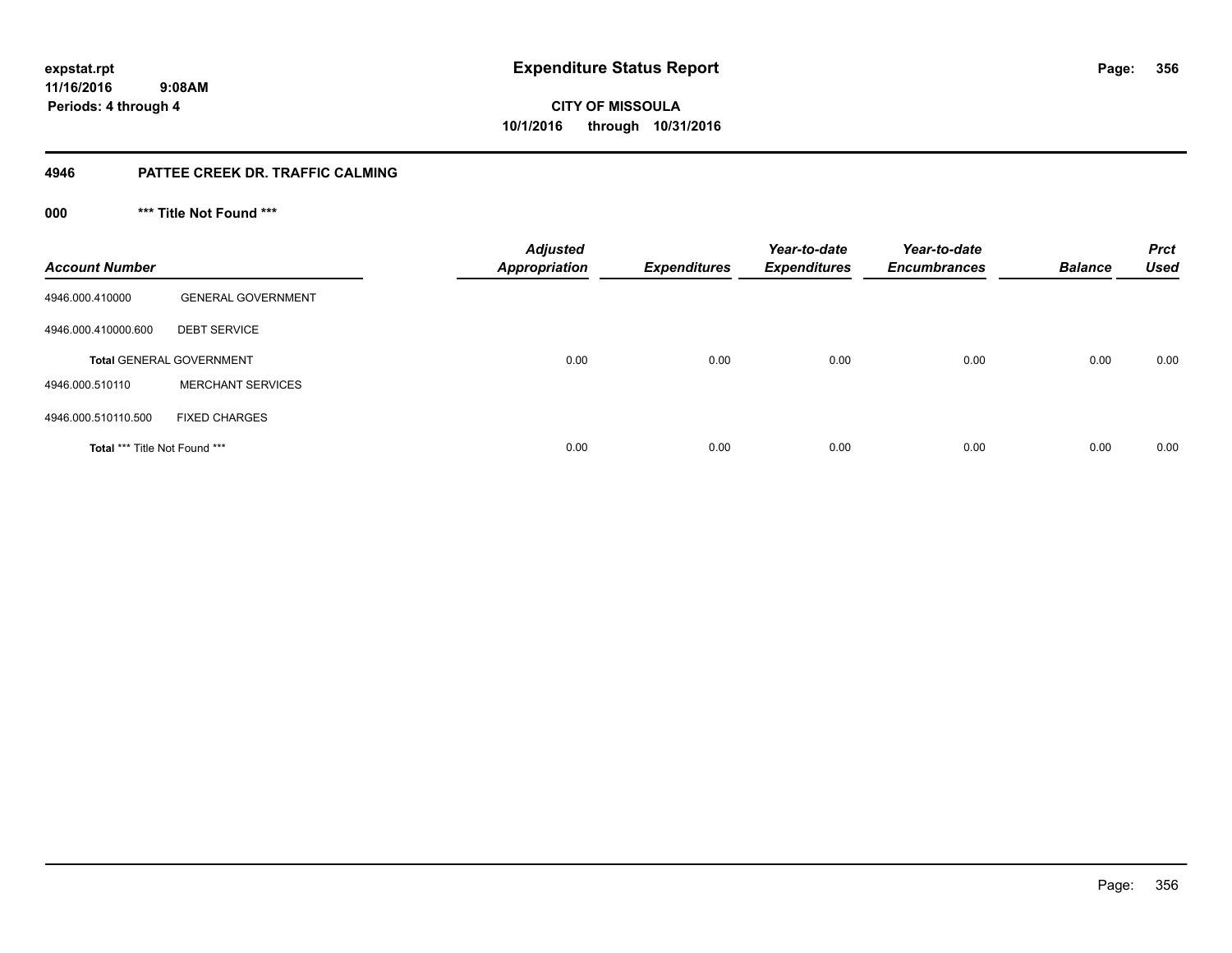### **4946 PATTEE CREEK DR. TRAFFIC CALMING**

| <b>Account Number</b> |                                               | <b>Adjusted</b><br><b>Appropriation</b> | <b>Expenditures</b> | Year-to-date<br><b>Expenditures</b> | Year-to-date<br><b>Encumbrances</b> | <b>Balance</b> | <b>Prct</b><br><b>Used</b> |
|-----------------------|-----------------------------------------------|-----------------------------------------|---------------------|-------------------------------------|-------------------------------------|----------------|----------------------------|
| 4946.390.510100       | SPECIAL ASSESSMENTS                           |                                         |                     |                                     |                                     |                |                            |
| 4946.390.510100.300   | PURCHASED SERVICES                            |                                         |                     |                                     |                                     |                |                            |
|                       | <b>Total PURCHASED SERVICES</b>               | 0.00                                    | 0.00                | 0.00                                | 0.00                                | 0.00           | 0.00                       |
| 4946.390.510100.900   | <b>CAPITAL OUTLAY</b>                         |                                         |                     |                                     |                                     |                |                            |
|                       | <b>Total SPECIAL ASSESSMENTS</b>              | 0.00                                    | 0.00                | 0.00                                | 0.00                                | 0.00           | 0.00                       |
| 4946.390.510110       | <b>MERCHANT SERVICES</b>                      |                                         |                     |                                     |                                     |                |                            |
| 4946.390.510110.500   | <b>FIXED CHARGES</b>                          |                                         |                     |                                     |                                     |                |                            |
|                       | <b>Total MERCHANT SERVICES</b>                | 0.00                                    | 0.00                | 0.00                                | 0.00                                | 0.00           | 0.00                       |
|                       | <b>Total PATTEE CREEK DR. TRAFFIC CALMING</b> | 0.00                                    | 0.00                | 0.00                                | 0.00                                | 0.00           | 0.00                       |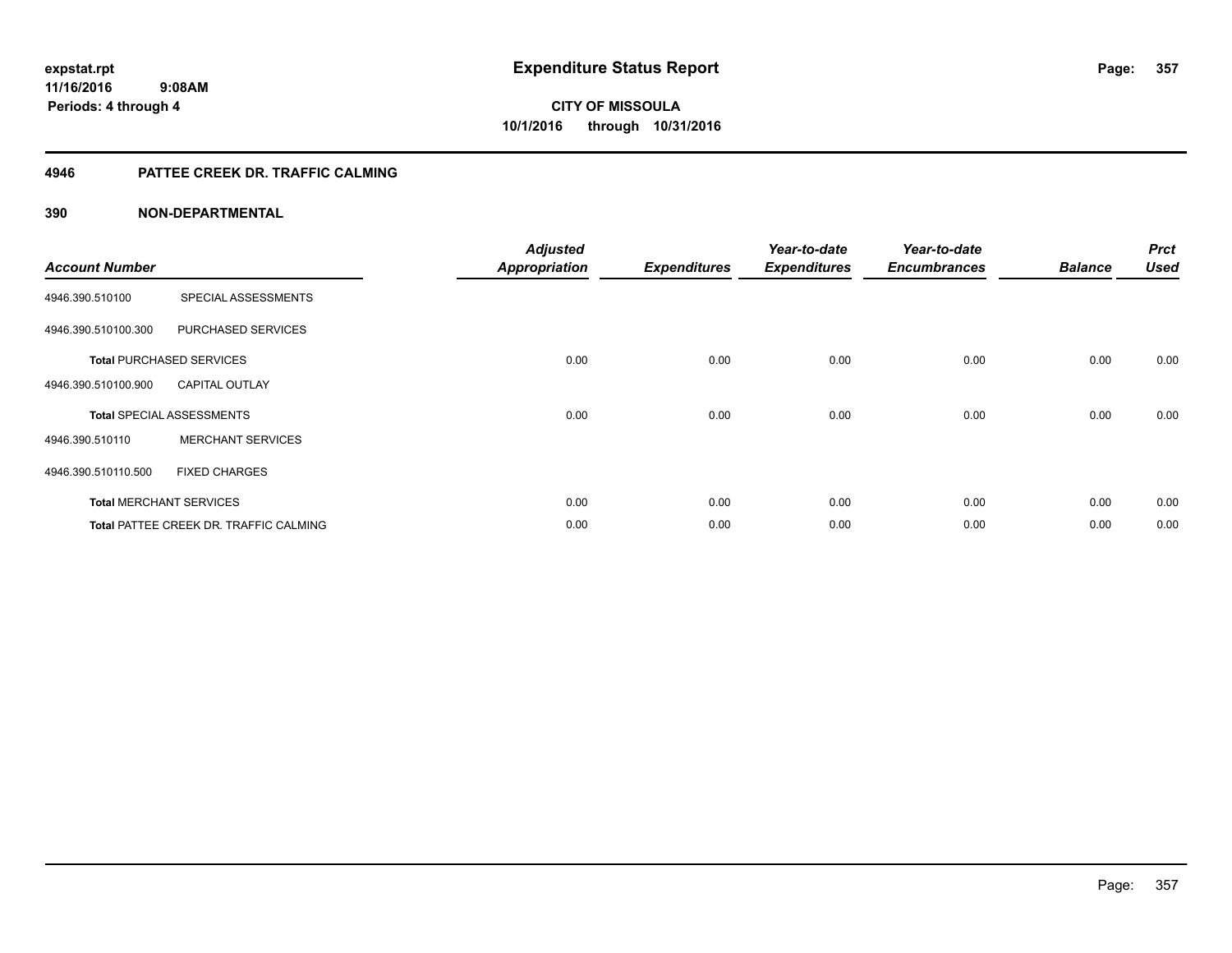### **4948 STORMWATER OUTFALL RETROFITS**

| <b>Account Number</b> |                                                    | <b>Adjusted</b><br><b>Appropriation</b> | <b>Expenditures</b> | Year-to-date<br><b>Expenditures</b> | Year-to-date<br><b>Encumbrances</b> | <b>Balance</b> | <b>Prct</b><br><b>Used</b> |
|-----------------------|----------------------------------------------------|-----------------------------------------|---------------------|-------------------------------------|-------------------------------------|----------------|----------------------------|
| 4948.390.431210       | CARAS PARK STORM WATER RETROFITS                   |                                         |                     |                                     |                                     |                |                            |
| 4948.390.431210.300   | PURCHASED SERVICES                                 |                                         |                     |                                     |                                     |                |                            |
|                       | <b>Total CARAS PARK STORM WATER RETROFITS</b>      | 0.00                                    | 0.00                | 0.00                                | 0.00                                | 0.00           | 0.00                       |
| 4948.390.431212       | BUCKHOUSE BRIDGE STORM WATER RETROFIT              |                                         |                     |                                     |                                     |                |                            |
| 4948.390.431212.300   | PURCHASED SERVICES                                 |                                         |                     |                                     |                                     |                |                            |
|                       | <b>Total BUCKHOUSE BRIDGE STORM WATER RETROFIT</b> | 0.00                                    | 0.00                | 0.00                                | 0.00                                | 0.00           | 0.00                       |
| 4948.390.510110       | <b>MERCHANT SERVICES</b>                           |                                         |                     |                                     |                                     |                |                            |
| 4948.390.510110.500   | <b>FIXED CHARGES</b>                               |                                         |                     |                                     |                                     |                |                            |
|                       | <b>Total MERCHANT SERVICES</b>                     | 0.00                                    | 0.00                | 0.00                                | 0.00                                | 0.00           | 0.00                       |
|                       | <b>Total STORMWATER OUTFALL RETROFITS</b>          | 0.00                                    | 0.00                | 0.00                                | 0.00                                | 0.00           | 0.00                       |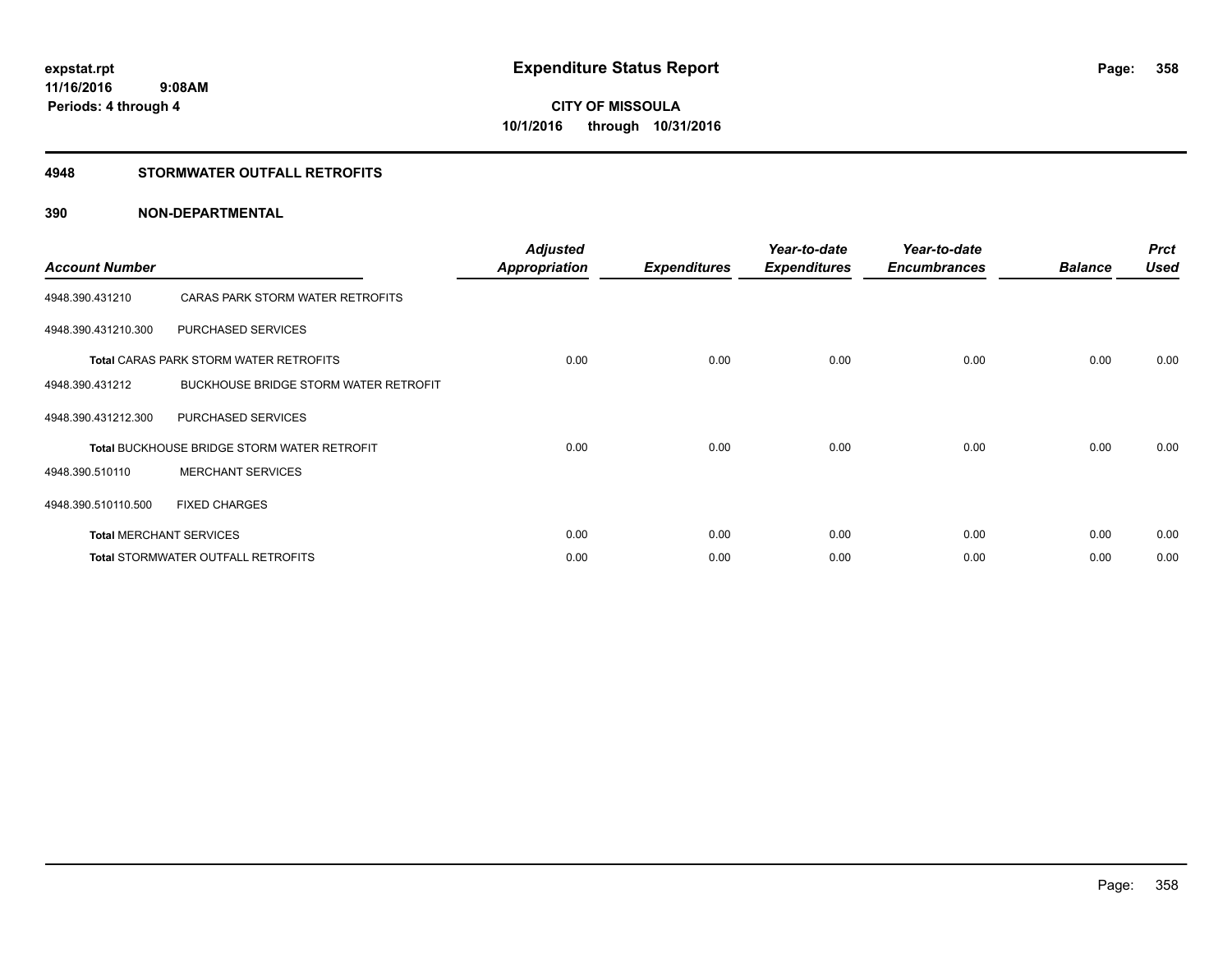#### **4949 WAYFINDING PROJECT**

|                                 |                                               | <b>Adjusted</b>      |                     | Year-to-date        | Year-to-date        |                | <b>Prct</b> |
|---------------------------------|-----------------------------------------------|----------------------|---------------------|---------------------|---------------------|----------------|-------------|
| <b>Account Number</b>           |                                               | <b>Appropriation</b> | <b>Expenditures</b> | <b>Expenditures</b> | <b>Encumbrances</b> | <b>Balance</b> | <b>Used</b> |
| 4949.390.430268                 | *** Title Not Found ***                       |                      |                     |                     |                     |                |             |
| 4949.390.430268.100             | PERSONAL SERVICES                             |                      |                     |                     |                     |                |             |
| <b>Total PERSONAL SERVICES</b>  |                                               | 0.00                 | 0.00                | 0.00                | 0.00                | 0.00           | 0.00        |
| 4949.390.430268.200             | <b>SUPPLIES</b>                               |                      |                     |                     |                     |                |             |
| <b>Total SUPPLIES</b>           |                                               | 0.00                 | 0.00                | 0.00                | 0.00                | 0.00           | 0.00        |
| 4949.390.430268.300             | PURCHASED SERVICES                            |                      |                     |                     |                     |                |             |
|                                 | 4949.390.430268.350.000 PROFESSIONAL SERVICES | 0.00                 | 86,192.00           | 90,395.50           | 0.00                | $-90,395.50$   | 0.00        |
|                                 | <b>Total PURCHASED SERVICES</b>               | 0.00                 | 86,192.00           | 90,395.50           | 0.00                | $-90,395.50$   | 0.00        |
| 4949.390.430268.900             | <b>CAPITAL OUTLAY</b>                         |                      |                     |                     |                     |                |             |
| <b>Total CAPITAL OUTLAY</b>     |                                               | 0.00                 | 0.00                | 0.00                | 0.00                | 0.00           | 0.00        |
| Total *** Title Not Found ***   |                                               | 0.00                 | 86,192.00           | 90,395.50           | 0.00                | $-90,395.50$   | 0.00        |
| 4949.390.510110                 | <b>MERCHANT SERVICES</b>                      |                      |                     |                     |                     |                |             |
| 4949.390.510110.500             | <b>FIXED CHARGES</b>                          |                      |                     |                     |                     |                |             |
| <b>Total MERCHANT SERVICES</b>  |                                               | 0.00                 | 0.00                | 0.00                | 0.00                | 0.00           | 0.00        |
| <b>Total WAYFINDING PROJECT</b> |                                               | 0.00                 | 86,192.00           | 90,395.50           | 0.00                | $-90,395.50$   | 0.00        |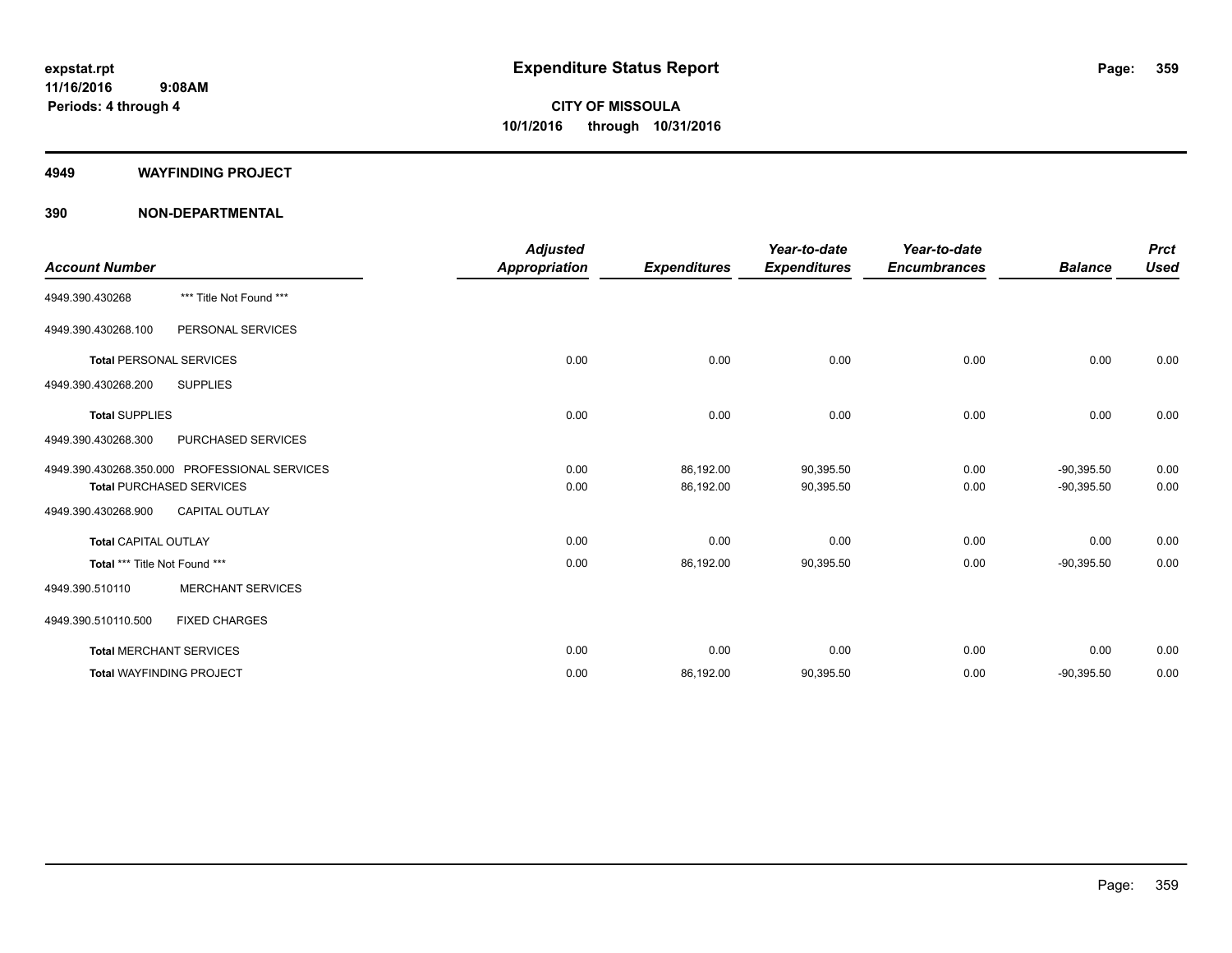#### **4990 ARRA ENHANCEMENTS**

#### **500 N HIGGINS STREETSCAPE**

| <b>Account Number</b> |                                         | <b>Adjusted</b><br><b>Appropriation</b> | <b>Expenditures</b> | Year-to-date<br><b>Expenditures</b> | Year-to-date<br><b>Encumbrances</b> | <b>Balance</b> | <b>Prct</b><br><b>Used</b> |
|-----------------------|-----------------------------------------|-----------------------------------------|---------------------|-------------------------------------|-------------------------------------|----------------|----------------------------|
| 4990.500.430030       | PRELIMINARY ENGINEERING                 |                                         |                     |                                     |                                     |                |                            |
| 4990.500.430030.900   | <b>CAPITAL OUTLAY</b>                   |                                         |                     |                                     |                                     |                |                            |
|                       | <b>Total PRELIMINARY ENGINEERING</b>    | 0.00                                    | 0.00                | 0.00                                | 0.00                                | 0.00           | 0.00                       |
| 4990.500.430031       | <b>CONTRUCTION ENGINEERING</b>          |                                         |                     |                                     |                                     |                |                            |
| 4990.500.430031.900   | <b>CAPITAL OUTLAY</b>                   |                                         |                     |                                     |                                     |                |                            |
|                       | <b>Total CONTRUCTION ENGINEERING</b>    | 0.00                                    | 0.00                | 0.00                                | 0.00                                | 0.00           | 0.00                       |
| 4990.500.430032       | CONTRACTOR PAYMENTS-CONTSTRUCTION       |                                         |                     |                                     |                                     |                |                            |
| 4990.500.430032.900   | <b>CAPITAL OUTLAY</b>                   |                                         |                     |                                     |                                     |                |                            |
|                       | Total CONTRACTOR PAYMENTS-CONTSTRUCTION | 0.00                                    | 0.00                | 0.00                                | 0.00                                | 0.00           | 0.00                       |
| 4990.500.510110       | <b>MERCHANT SERVICES</b>                |                                         |                     |                                     |                                     |                |                            |
| 4990.500.510110.500   | <b>FIXED CHARGES</b>                    |                                         |                     |                                     |                                     |                |                            |
|                       | Total N HIGGINS STREETSCAPE             | 0.00                                    | 0.00                | 0.00                                | 0.00                                | 0.00           | 0.00                       |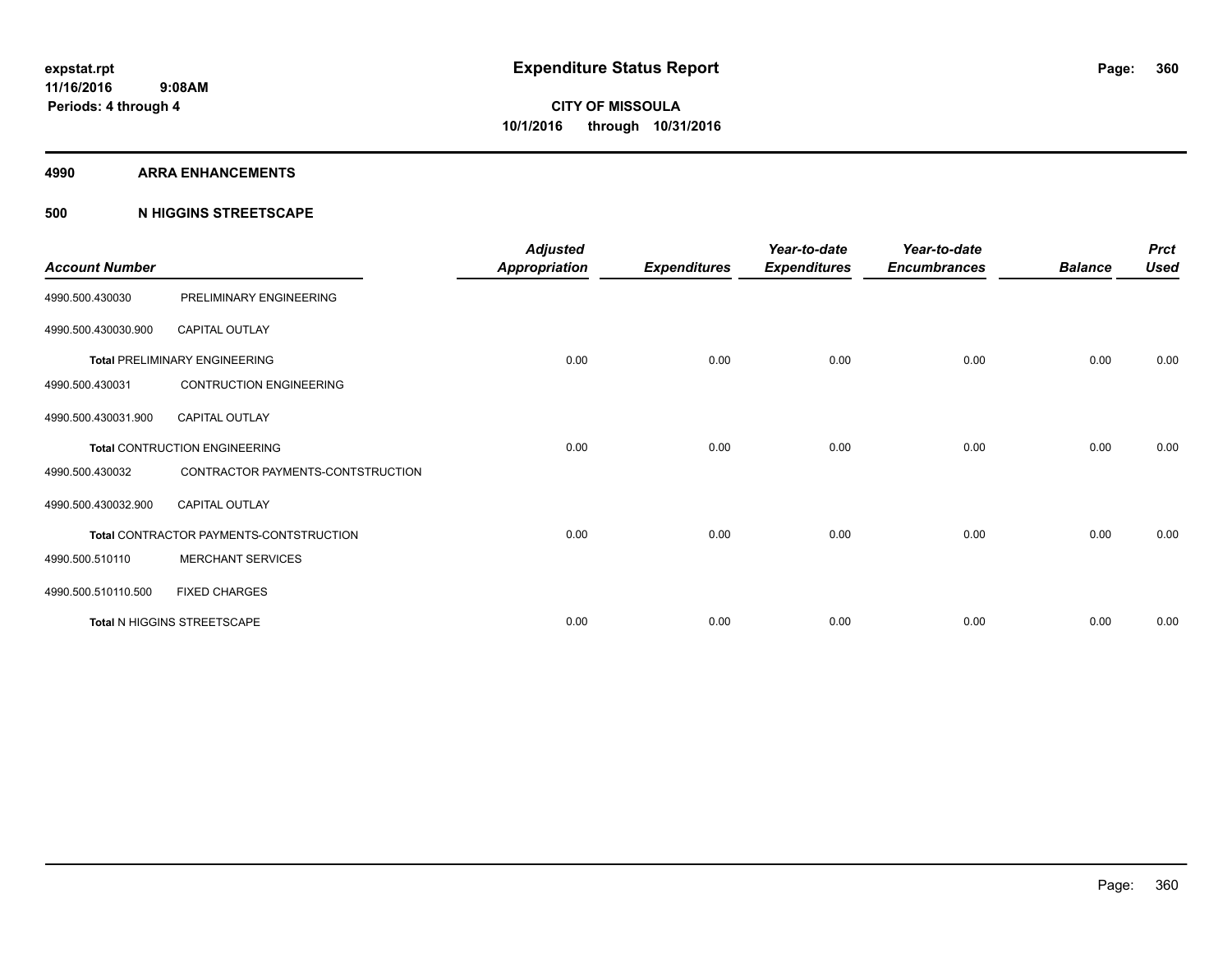**4990 ARRA ENHANCEMENTS**

**510 CURB RAMPS**

| <b>Account Number</b>   |                                                | <b>Adjusted</b><br>Appropriation | <b>Expenditures</b> | Year-to-date<br><b>Expenditures</b> | Year-to-date<br><b>Encumbrances</b> | <b>Balance</b> | <b>Prct</b><br><b>Used</b> |
|-------------------------|------------------------------------------------|----------------------------------|---------------------|-------------------------------------|-------------------------------------|----------------|----------------------------|
| 4990.510.430032         | CONTRACTOR PAYMENTS-CONTSTRUCTION              |                                  |                     |                                     |                                     |                |                            |
| 4990.510.430032.900     | <b>CAPITAL OUTLAY</b>                          |                                  |                     |                                     |                                     |                |                            |
|                         | <b>Total CONTRACTOR PAYMENTS-CONTSTRUCTION</b> | 0.00                             | 0.00                | 0.00                                | 0.00                                | 0.00           | 0.00                       |
| 4990.510.510110         | <b>MERCHANT SERVICES</b>                       |                                  |                     |                                     |                                     |                |                            |
| 4990.510.510110.500     | <b>FIXED CHARGES</b>                           |                                  |                     |                                     |                                     |                |                            |
| <b>Total CURB RAMPS</b> |                                                | 0.00                             | 0.00                | 0.00                                | 0.00                                | 0.00           | 0.00                       |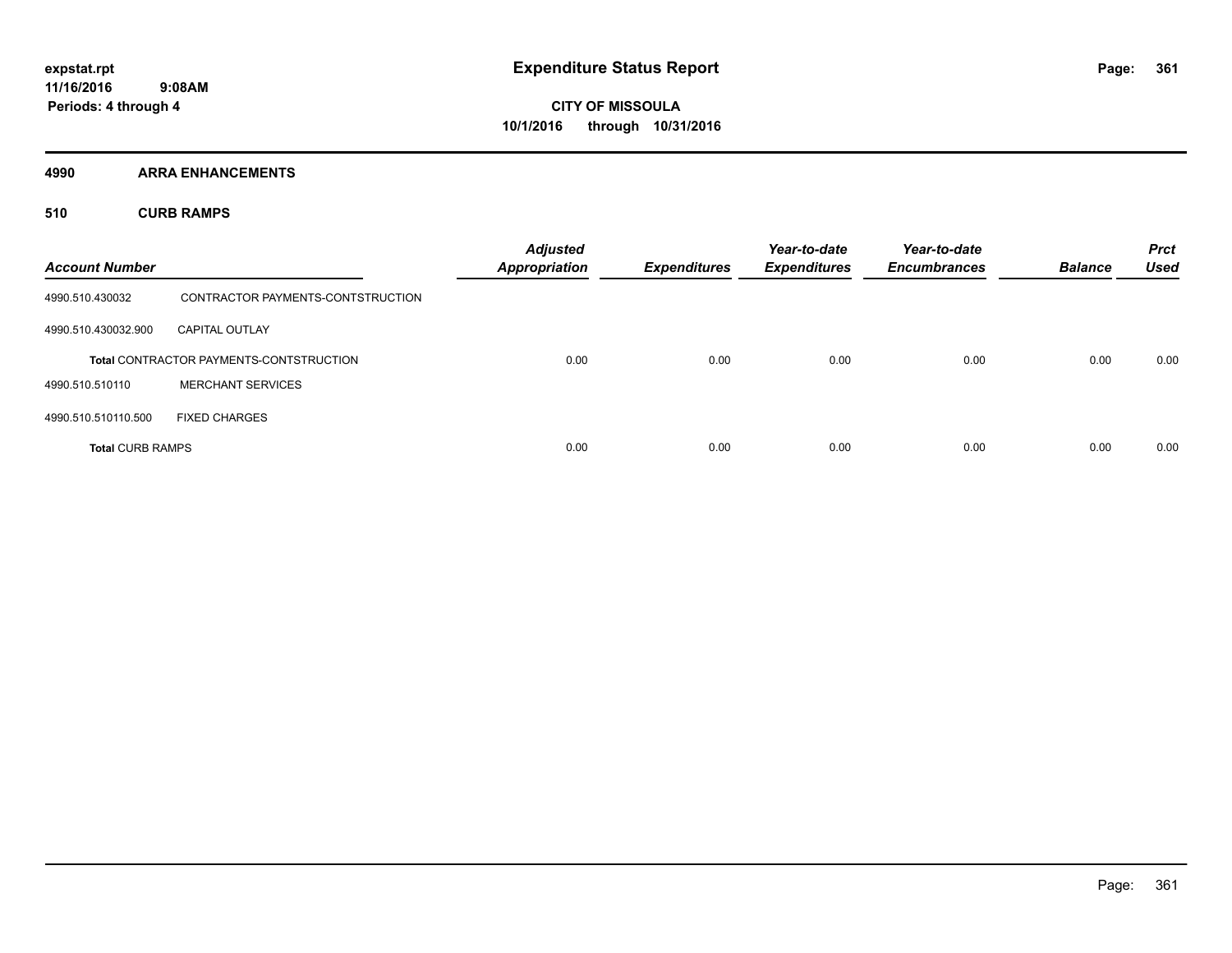#### **4990 ARRA ENHANCEMENTS**

### **515 RSNAKE GATEWAY GREENOUGH DRIVE**

| <b>Account Number</b> |                                         | <b>Adjusted</b><br>Appropriation | <b>Expenditures</b> | Year-to-date<br><b>Expenditures</b> | Year-to-date<br><b>Encumbrances</b> | <b>Balance</b> | <b>Prct</b><br><b>Used</b> |
|-----------------------|-----------------------------------------|----------------------------------|---------------------|-------------------------------------|-------------------------------------|----------------|----------------------------|
| 4990.515.430030       | PRELIMINARY ENGINEERING                 |                                  |                     |                                     |                                     |                |                            |
| 4990.515.430030.900   | CAPITAL OUTLAY                          |                                  |                     |                                     |                                     |                |                            |
|                       | <b>Total PRELIMINARY ENGINEERING</b>    | 0.00                             | 0.00                | 0.00                                | 0.00                                | 0.00           | 0.00                       |
| 4990.515.430031       | <b>CONTRUCTION ENGINEERING</b>          |                                  |                     |                                     |                                     |                |                            |
| 4990.515.430031.900   | <b>CAPITAL OUTLAY</b>                   |                                  |                     |                                     |                                     |                |                            |
|                       | <b>Total CONTRUCTION ENGINEERING</b>    | 0.00                             | 0.00                | 0.00                                | 0.00                                | 0.00           | 0.00                       |
| 4990.515.430032       | CONTRACTOR PAYMENTS-CONTSTRUCTION       |                                  |                     |                                     |                                     |                |                            |
| 4990.515.430032.900   | <b>CAPITAL OUTLAY</b>                   |                                  |                     |                                     |                                     |                |                            |
|                       | Total CONTRACTOR PAYMENTS-CONTSTRUCTION | 0.00                             | 0.00                | 0.00                                | 0.00                                | 0.00           | 0.00                       |
| 4990.515.510110       | <b>MERCHANT SERVICES</b>                |                                  |                     |                                     |                                     |                |                            |
| 4990.515.510110.500   | <b>FIXED CHARGES</b>                    |                                  |                     |                                     |                                     |                |                            |
|                       | <b>Total ARRA ENHANCEMENTS</b>          | 0.00                             | 0.00                | 0.00                                | 0.00                                | 0.00           | 0.00                       |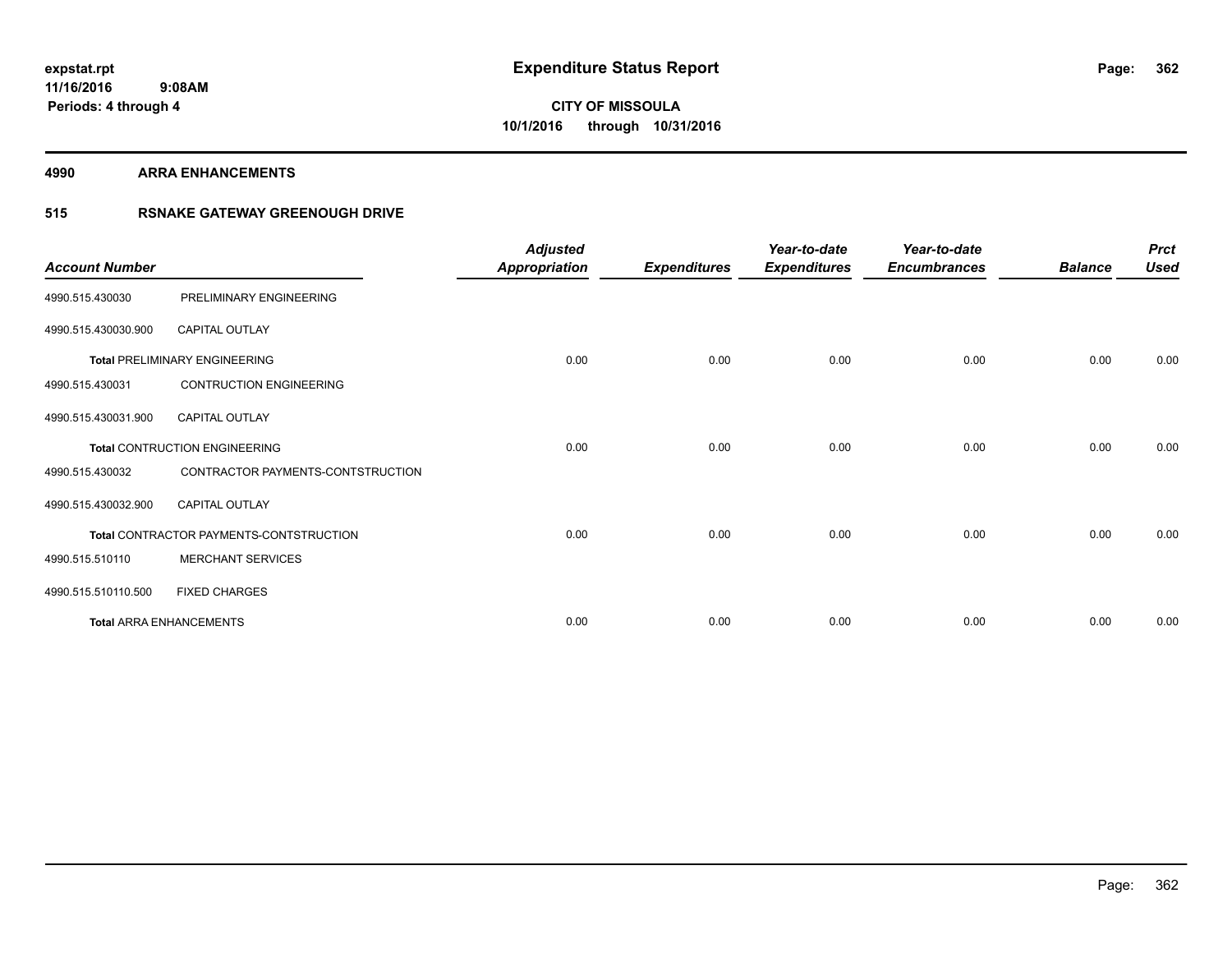**4991 ARRA HB645**

### **500 N HIGGINS STREETSCAPE**

| <b>Account Number</b> |                                    | <b>Adjusted</b><br><b>Appropriation</b> | <b>Expenditures</b> | Year-to-date<br><b>Expenditures</b> | Year-to-date<br><b>Encumbrances</b> | <b>Balance</b> | <b>Prct</b><br><b>Used</b> |
|-----------------------|------------------------------------|-----------------------------------------|---------------------|-------------------------------------|-------------------------------------|----------------|----------------------------|
| 4991.500.430033       | N.HIGGINS/MTN WATER                |                                         |                     |                                     |                                     |                |                            |
| 4991.500.430033.900   | <b>CAPITAL OUTLAY</b>              |                                         |                     |                                     |                                     |                |                            |
|                       | <b>Total N.HIGGINS/MTN WATER</b>   | 0.00                                    | 0.00                | 0.00                                | 0.00                                | 0.00           | 0.00                       |
| 4991.500.510110       | <b>MERCHANT SERVICES</b>           |                                         |                     |                                     |                                     |                |                            |
| 4991.500.510110.500   | <b>FIXED CHARGES</b>               |                                         |                     |                                     |                                     |                |                            |
|                       | <b>Total N HIGGINS STREETSCAPE</b> | 0.00                                    | 0.00                | 0.00                                | 0.00                                | 0.00           | 0.00                       |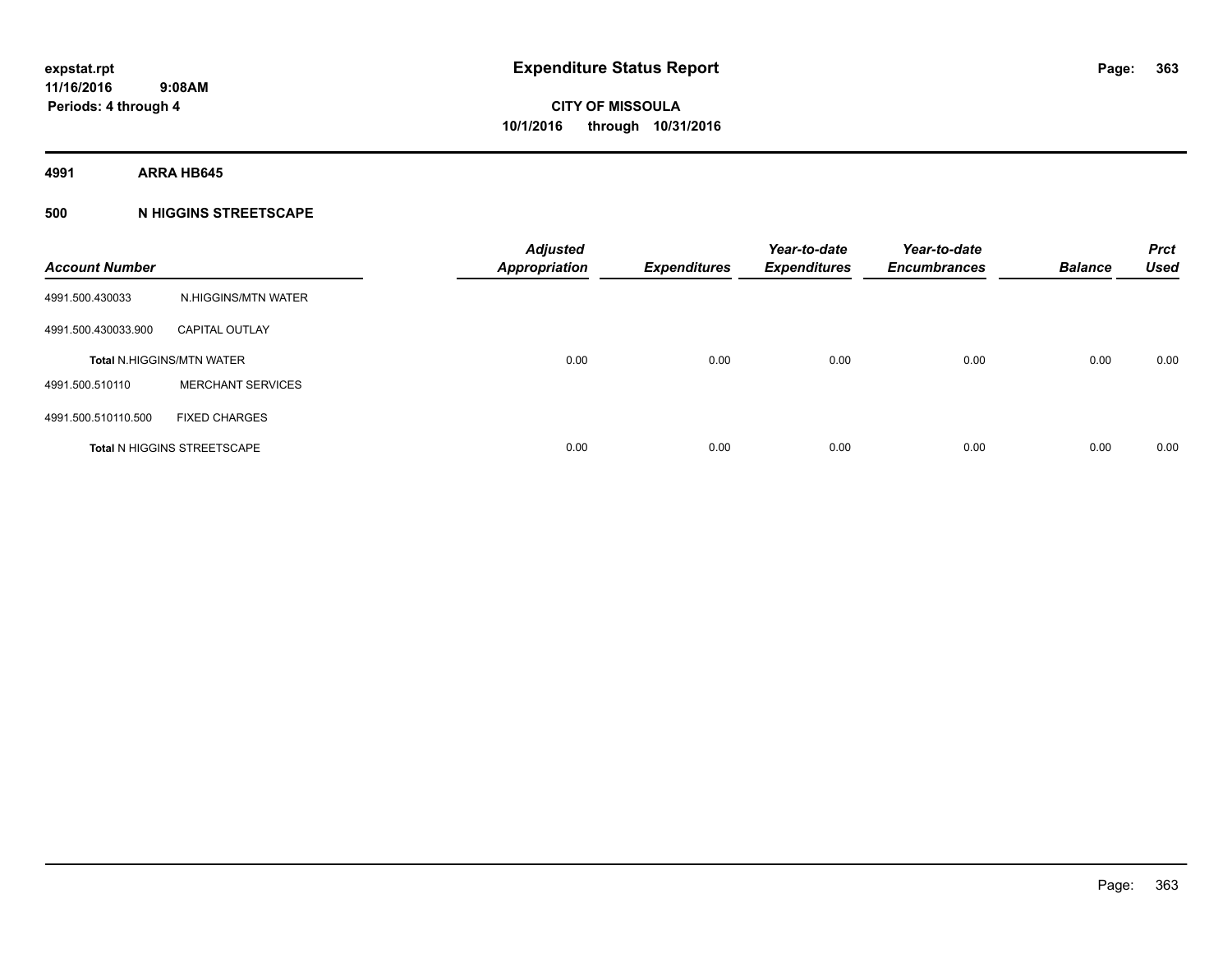**Periods: 4 through 4**

**CITY OF MISSOULA 10/1/2016 through 10/31/2016**

**4991 ARRA HB645**

**520 N HIGGINS PAVING**

| <b>Account Number</b>         |                                         | <b>Adjusted</b><br><b>Appropriation</b> | <b>Expenditures</b> | Year-to-date<br><b>Expenditures</b> | Year-to-date<br><b>Encumbrances</b> | <b>Balance</b> | <b>Prct</b><br><b>Used</b> |
|-------------------------------|-----------------------------------------|-----------------------------------------|---------------------|-------------------------------------|-------------------------------------|----------------|----------------------------|
| 4991.520.430030               | PRELIMINARY ENGINEERING                 |                                         |                     |                                     |                                     |                |                            |
| 4991.520.430030.900           | <b>CAPITAL OUTLAY</b>                   |                                         |                     |                                     |                                     |                |                            |
|                               | <b>Total PRELIMINARY ENGINEERING</b>    | 0.00                                    | 0.00                | 0.00                                | 0.00                                | 0.00           | 0.00                       |
| 4991.520.430031               | <b>CONTRUCTION ENGINEERING</b>          |                                         |                     |                                     |                                     |                |                            |
| 4991.520.430031.900           | <b>CAPITAL OUTLAY</b>                   |                                         |                     |                                     |                                     |                |                            |
|                               | <b>Total CONTRUCTION ENGINEERING</b>    | 0.00                                    | 0.00                | 0.00                                | 0.00                                | 0.00           | 0.00                       |
| 4991.520.430032               | CONTRACTOR PAYMENTS-CONTSTRUCTION       |                                         |                     |                                     |                                     |                |                            |
| 4991.520.430032.900           | <b>CAPITAL OUTLAY</b>                   |                                         |                     |                                     |                                     |                |                            |
|                               | Total CONTRACTOR PAYMENTS-CONTSTRUCTION | 0.00                                    | 0.00                | 0.00                                | 0.00                                | 0.00           | 0.00                       |
| 4991.520.510110               | <b>MERCHANT SERVICES</b>                |                                         |                     |                                     |                                     |                |                            |
| 4991.520.510110.500           | <b>FIXED CHARGES</b>                    |                                         |                     |                                     |                                     |                |                            |
| <b>Total N HIGGINS PAVING</b> |                                         | 0.00                                    | 0.00                | 0.00                                | 0.00                                | 0.00           | 0.00                       |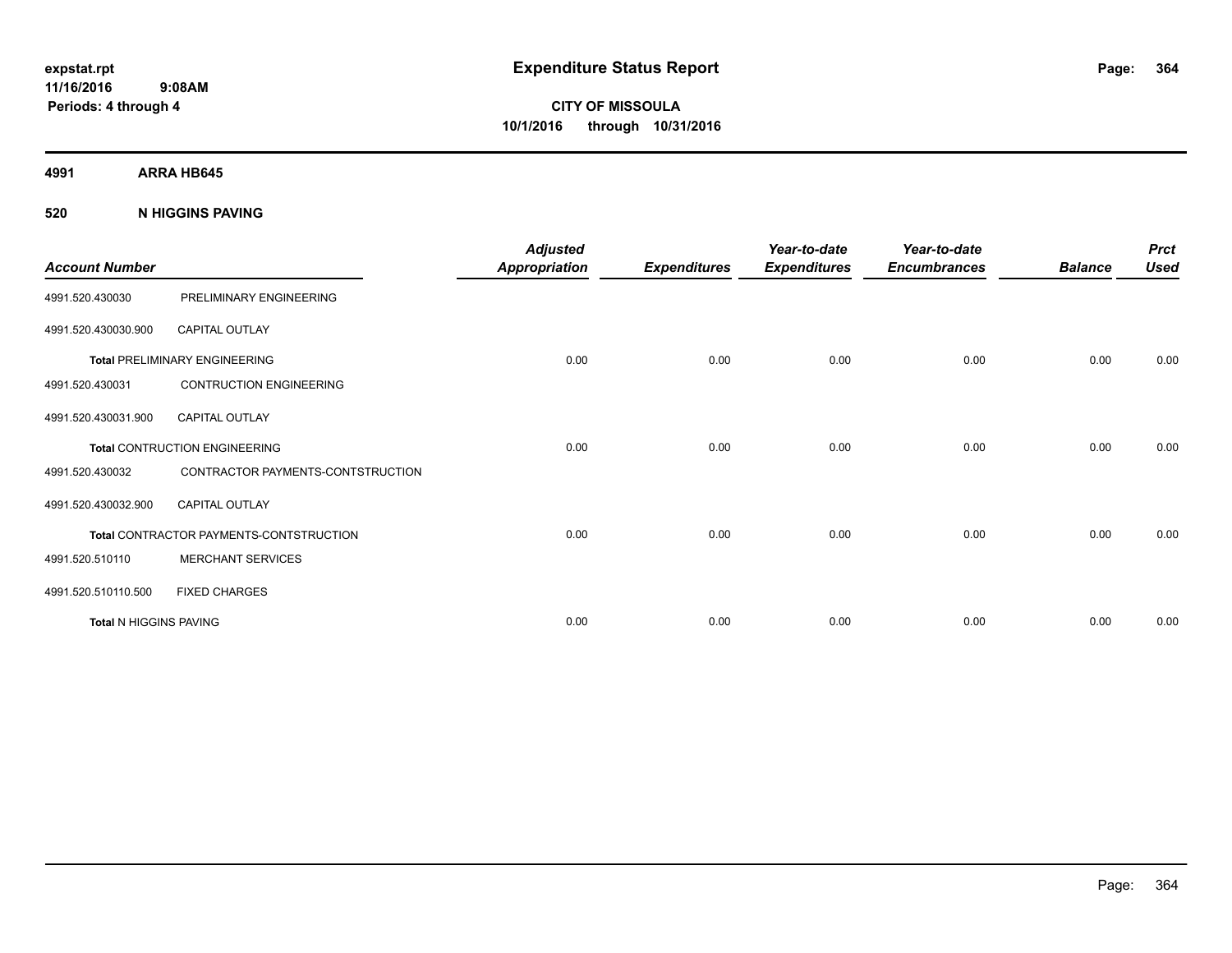**4991 ARRA HB645**

### **525 BROOKS ST CURB & SW IMPROVEMENTS**

| <b>Account Number</b> |                                         | <b>Adjusted</b><br><b>Appropriation</b> | <b>Expenditures</b> | Year-to-date<br><b>Expenditures</b> | Year-to-date<br><b>Encumbrances</b> | <b>Balance</b> | <b>Prct</b><br><b>Used</b> |
|-----------------------|-----------------------------------------|-----------------------------------------|---------------------|-------------------------------------|-------------------------------------|----------------|----------------------------|
| 4991.525.430030       | PRELIMINARY ENGINEERING                 |                                         |                     |                                     |                                     |                |                            |
| 4991.525.430030.900   | <b>CAPITAL OUTLAY</b>                   |                                         |                     |                                     |                                     |                |                            |
|                       | <b>Total PRELIMINARY ENGINEERING</b>    | 0.00                                    | 0.00                | 0.00                                | 0.00                                | 0.00           | 0.00                       |
| 4991.525.430031       | <b>CONTRUCTION ENGINEERING</b>          |                                         |                     |                                     |                                     |                |                            |
| 4991.525.430031.900   | <b>CAPITAL OUTLAY</b>                   |                                         |                     |                                     |                                     |                |                            |
|                       | <b>Total CONTRUCTION ENGINEERING</b>    | 0.00                                    | 0.00                | 0.00                                | 0.00                                | 0.00           | 0.00                       |
| 4991.525.430032       | CONTRACTOR PAYMENTS-CONTSTRUCTION       |                                         |                     |                                     |                                     |                |                            |
| 4991.525.430032.900   | <b>CAPITAL OUTLAY</b>                   |                                         |                     |                                     |                                     |                |                            |
|                       | Total CONTRACTOR PAYMENTS-CONTSTRUCTION | 0.00                                    | 0.00                | 0.00                                | 0.00                                | 0.00           | 0.00                       |
| 4991.525.510110       | <b>MERCHANT SERVICES</b>                |                                         |                     |                                     |                                     |                |                            |
| 4991.525.510110.500   | <b>FIXED CHARGES</b>                    |                                         |                     |                                     |                                     |                |                            |
|                       | Total BROOKS ST CURB & SW IMPROVEMENTS  | 0.00                                    | 0.00                | 0.00                                | 0.00                                | 0.00           | 0.00                       |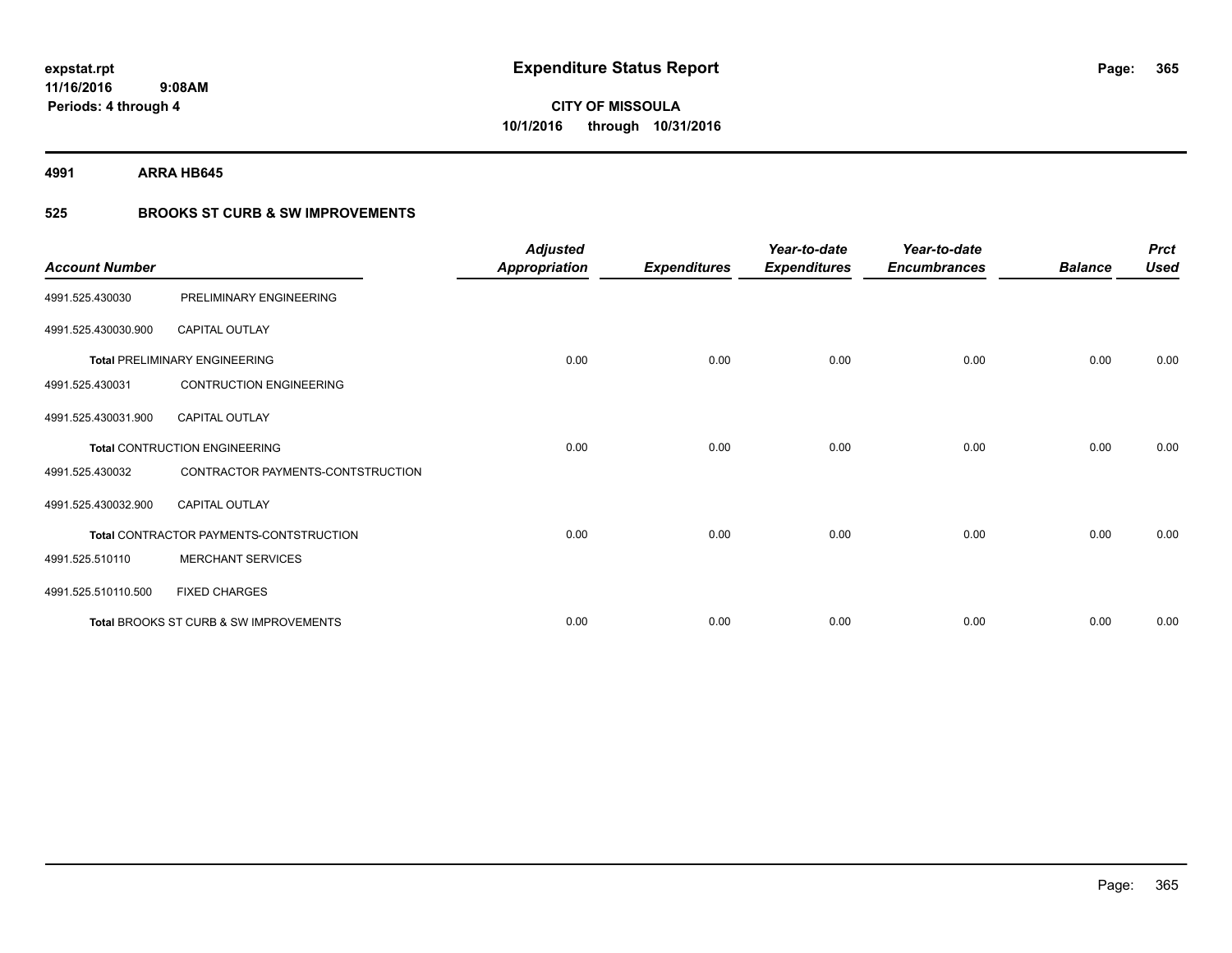**CITY OF MISSOULA 10/1/2016 through 10/31/2016**

**4991 ARRA HB645**

**530 CURB RAMPS**

|                                |                                         | <b>Adjusted</b>      |                     | Year-to-date        | Year-to-date        |                | <b>Prct</b> |
|--------------------------------|-----------------------------------------|----------------------|---------------------|---------------------|---------------------|----------------|-------------|
| <b>Account Number</b>          |                                         | <b>Appropriation</b> | <b>Expenditures</b> | <b>Expenditures</b> | <b>Encumbrances</b> | <b>Balance</b> | <b>Used</b> |
| 4991.530.430030                | PRELIMINARY ENGINEERING                 |                      |                     |                     |                     |                |             |
| 4991.530.430030.100            | PERSONAL SERVICES                       |                      |                     |                     |                     |                |             |
| <b>Total PERSONAL SERVICES</b> |                                         | 0.00                 | 0.00                | 0.00                | 0.00                | 0.00           | 0.00        |
| 4991.530.430030.900            | <b>CAPITAL OUTLAY</b>                   |                      |                     |                     |                     |                |             |
|                                | <b>Total PRELIMINARY ENGINEERING</b>    | 0.00                 | 0.00                | 0.00                | 0.00                | 0.00           | 0.00        |
| 4991.530.430031                | <b>CONTRUCTION ENGINEERING</b>          |                      |                     |                     |                     |                |             |
| 4991.530.430031.900            | CAPITAL OUTLAY                          |                      |                     |                     |                     |                |             |
|                                | <b>Total CONTRUCTION ENGINEERING</b>    | 0.00                 | 0.00                | 0.00                | 0.00                | 0.00           | 0.00        |
| 4991.530.430032                | CONTRACTOR PAYMENTS-CONTSTRUCTION       |                      |                     |                     |                     |                |             |
| 4991.530.430032.900            | <b>CAPITAL OUTLAY</b>                   |                      |                     |                     |                     |                |             |
|                                | Total CONTRACTOR PAYMENTS-CONTSTRUCTION | 0.00                 | 0.00                | 0.00                | 0.00                | 0.00           | 0.00        |
| 4991.530.510110                | <b>MERCHANT SERVICES</b>                |                      |                     |                     |                     |                |             |
| 4991.530.510110.500            | <b>FIXED CHARGES</b>                    |                      |                     |                     |                     |                |             |
| <b>Total CURB RAMPS</b>        |                                         | 0.00                 | 0.00                | 0.00                | 0.00                | 0.00           | 0.00        |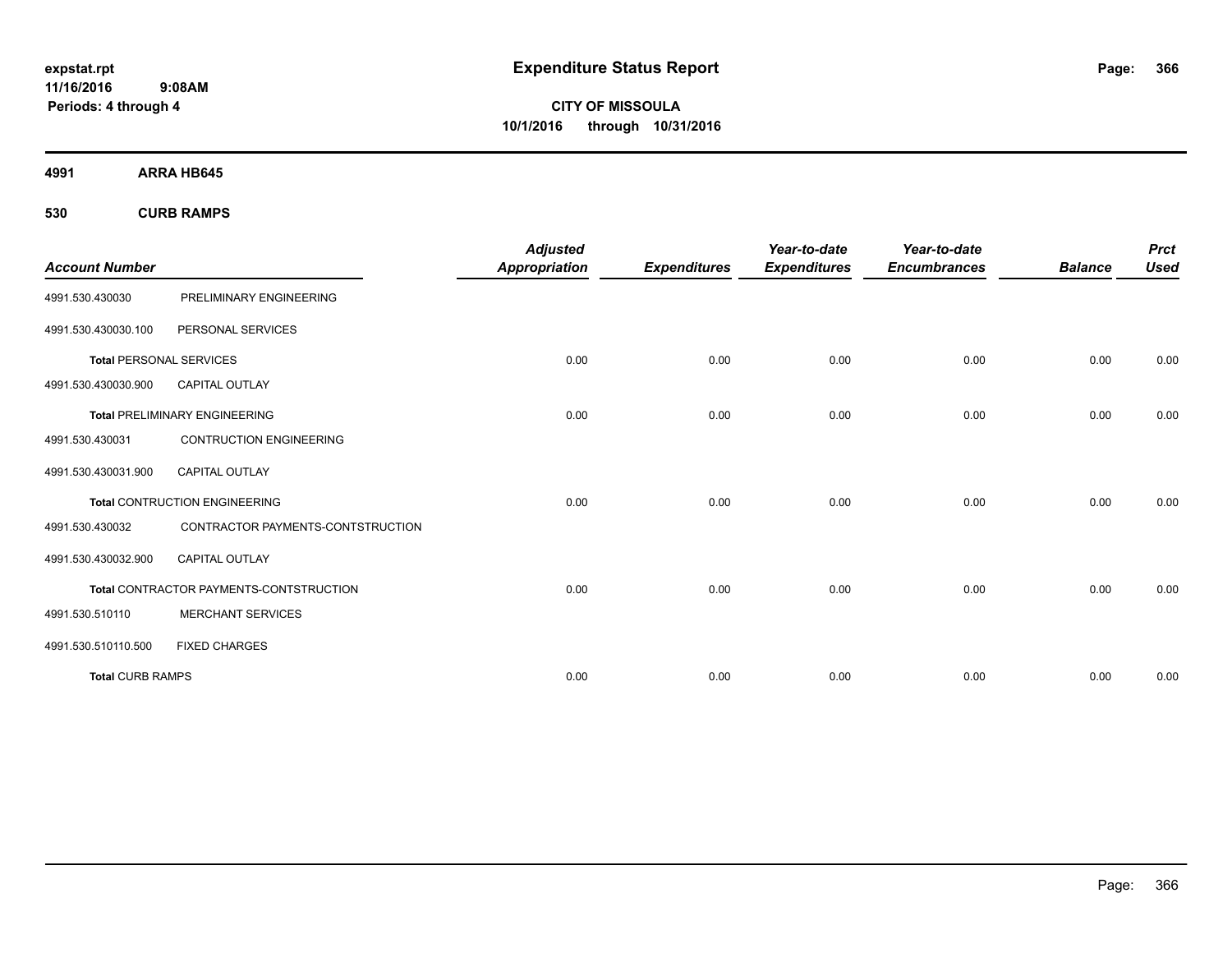**4991 ARRA HB645**

### **535 PARKS PLAYGROUND INSTALLS**

| <b>Account Number</b>          |                                         | <b>Adjusted</b><br><b>Appropriation</b> | <b>Expenditures</b> | Year-to-date<br><b>Expenditures</b> | Year-to-date<br><b>Encumbrances</b> | <b>Balance</b> | <b>Prct</b><br><b>Used</b> |
|--------------------------------|-----------------------------------------|-----------------------------------------|---------------------|-------------------------------------|-------------------------------------|----------------|----------------------------|
| 4991.535.430030                | PRELIMINARY ENGINEERING                 |                                         |                     |                                     |                                     |                |                            |
| 4991.535.430030.100            | PERSONAL SERVICES                       |                                         |                     |                                     |                                     |                |                            |
| <b>Total PERSONAL SERVICES</b> |                                         | 0.00                                    | 0.00                | 0.00                                | 0.00                                | 0.00           | 0.00                       |
| 4991.535.430030.900            | <b>CAPITAL OUTLAY</b>                   |                                         |                     |                                     |                                     |                |                            |
|                                | <b>Total PRELIMINARY ENGINEERING</b>    | 0.00                                    | 0.00                | 0.00                                | 0.00                                | 0.00           | 0.00                       |
| 4991.535.430031                | <b>CONTRUCTION ENGINEERING</b>          |                                         |                     |                                     |                                     |                |                            |
| 4991.535.430031.900            | <b>CAPITAL OUTLAY</b>                   |                                         |                     |                                     |                                     |                |                            |
|                                | <b>Total CONTRUCTION ENGINEERING</b>    | 0.00                                    | 0.00                | 0.00                                | 0.00                                | 0.00           | 0.00                       |
| 4991.535.430032                | CONTRACTOR PAYMENTS-CONTSTRUCTION       |                                         |                     |                                     |                                     |                |                            |
| 4991.535.430032.900            | <b>CAPITAL OUTLAY</b>                   |                                         |                     |                                     |                                     |                |                            |
|                                | Total CONTRACTOR PAYMENTS-CONTSTRUCTION | 0.00                                    | 0.00                | 0.00                                | 0.00                                | 0.00           | 0.00                       |
| 4991.535.510110                | <b>MERCHANT SERVICES</b>                |                                         |                     |                                     |                                     |                |                            |
| 4991.535.510110.500            | <b>FIXED CHARGES</b>                    |                                         |                     |                                     |                                     |                |                            |
|                                | <b>Total PARKS PLAYGROUND INSTALLS</b>  | 0.00                                    | 0.00                | 0.00                                | 0.00                                | 0.00           | 0.00                       |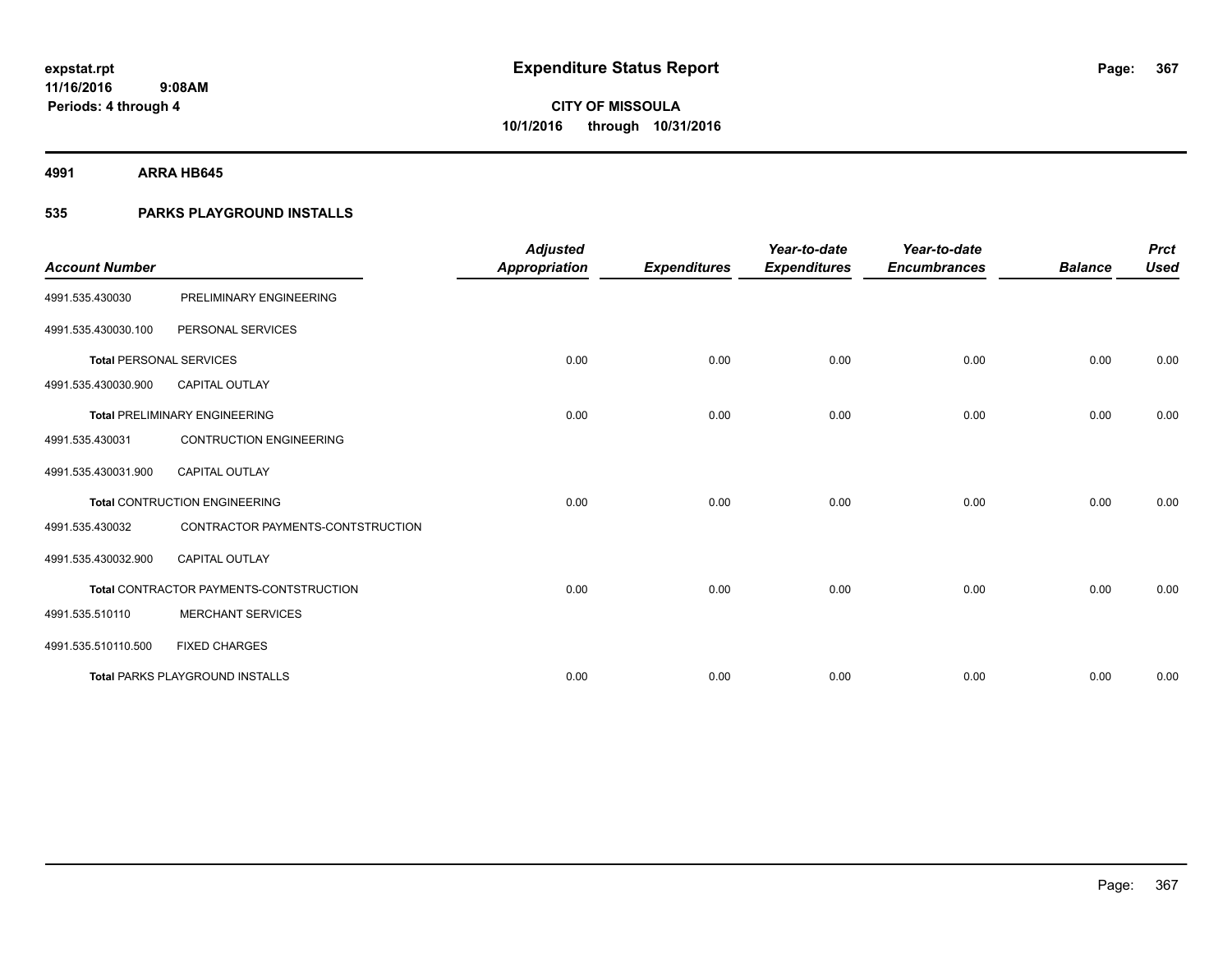**4991 ARRA HB645**

### **540 GREENOUGH PARK BRIDGE**

|                                |                                         | <b>Adjusted</b>      |                     | Year-to-date        | Year-to-date        |                | <b>Prct</b> |
|--------------------------------|-----------------------------------------|----------------------|---------------------|---------------------|---------------------|----------------|-------------|
| <b>Account Number</b>          |                                         | <b>Appropriation</b> | <b>Expenditures</b> | <b>Expenditures</b> | <b>Encumbrances</b> | <b>Balance</b> | <b>Used</b> |
| 4991.540.430030                | PRELIMINARY ENGINEERING                 |                      |                     |                     |                     |                |             |
| 4991.540.430030.900            | <b>CAPITAL OUTLAY</b>                   |                      |                     |                     |                     |                |             |
|                                | <b>Total PRELIMINARY ENGINEERING</b>    | 0.00                 | 0.00                | 0.00                | 0.00                | 0.00           | 0.00        |
| 4991.540.430031                | <b>CONTRUCTION ENGINEERING</b>          |                      |                     |                     |                     |                |             |
| 4991.540.430031.900            | <b>CAPITAL OUTLAY</b>                   |                      |                     |                     |                     |                |             |
|                                | <b>Total CONTRUCTION ENGINEERING</b>    | 0.00                 | 0.00                | 0.00                | 0.00                | 0.00           | 0.00        |
| 4991.540.430032                | CONTRACTOR PAYMENTS-CONTSTRUCTION       |                      |                     |                     |                     |                |             |
| 4991.540.430032.100            | PERSONAL SERVICES                       |                      |                     |                     |                     |                |             |
| <b>Total PERSONAL SERVICES</b> |                                         | 0.00                 | 0.00                | 0.00                | 0.00                | 0.00           | 0.00        |
| 4991.540.430032.900            | <b>CAPITAL OUTLAY</b>                   |                      |                     |                     |                     |                |             |
|                                | Total CONTRACTOR PAYMENTS-CONTSTRUCTION | 0.00                 | 0.00                | 0.00                | 0.00                | 0.00           | 0.00        |
| 4991.540.510110                | <b>MERCHANT SERVICES</b>                |                      |                     |                     |                     |                |             |
| 4991.540.510110.500            | <b>FIXED CHARGES</b>                    |                      |                     |                     |                     |                |             |
| Total ARRA HB645               |                                         | 0.00                 | 0.00                | 0.00                | 0.00                | 0.00           | 0.00        |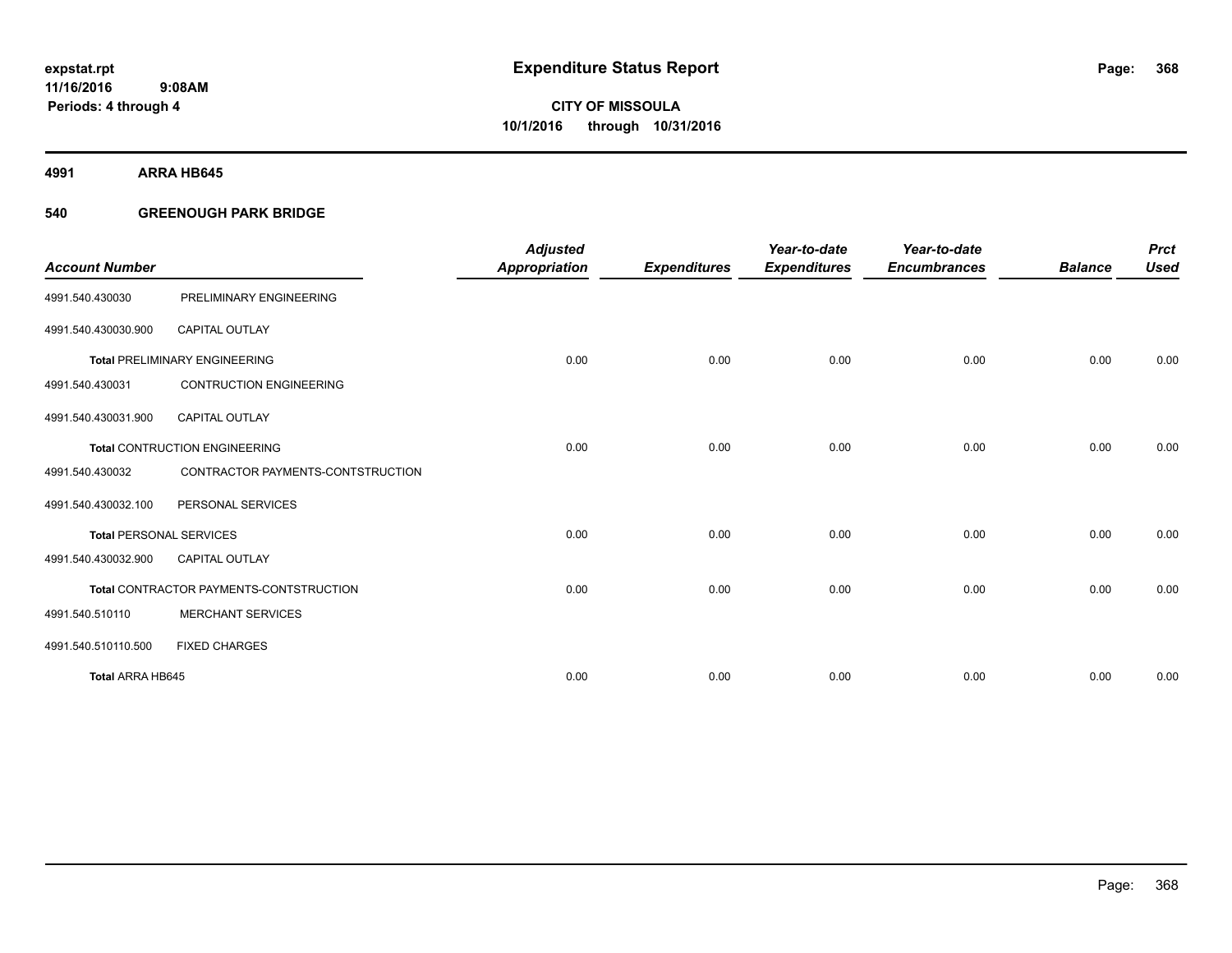#### **4992 WFL MILLER CREEK ROAD**

### **390 NON-DEPARTMENTAL**

| <b>Account Number</b> |                                    | <b>Adjusted</b><br><b>Appropriation</b> | <b>Expenditures</b> | Year-to-date<br><b>Expenditures</b> | Year-to-date<br><b>Encumbrances</b> | <b>Balance</b> | <b>Prct</b><br><b>Used</b> |
|-----------------------|------------------------------------|-----------------------------------------|---------------------|-------------------------------------|-------------------------------------|----------------|----------------------------|
| 4992.390.430230       | <b>STREET RESTORATION</b>          |                                         |                     |                                     |                                     |                |                            |
| 4992.390.430230.900   | <b>CAPITAL OUTLAY</b>              |                                         |                     |                                     |                                     |                |                            |
|                       | <b>Total STREET RESTORATION</b>    | 0.00                                    | 0.00                | 0.00                                | 0.00                                | 0.00           | 0.00                       |
| 4992.390.510110       | <b>MERCHANT SERVICES</b>           |                                         |                     |                                     |                                     |                |                            |
| 4992.390.510110.500   | <b>FIXED CHARGES</b>               |                                         |                     |                                     |                                     |                |                            |
|                       | <b>Total WFL MILLER CREEK ROAD</b> | 0.00                                    | 0.00                | 0.00                                | 0.00                                | 0.00           | 0.00                       |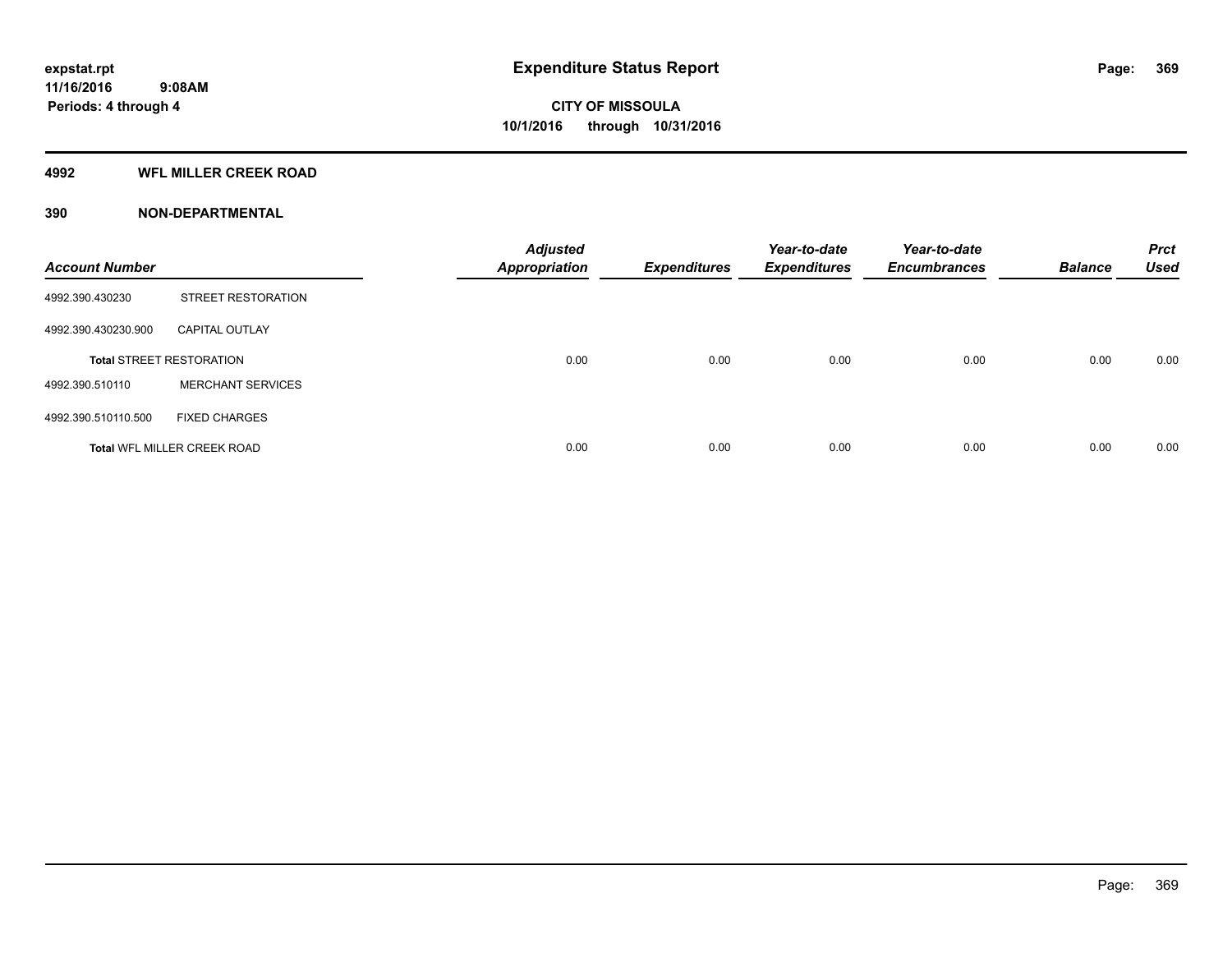#### **4993 WESTERN FEDERAL LANDS**

### **280 PUBLIC WORKS OPERATIONS**

| <b>Account Number</b>          |                                          | <b>Adjusted</b><br><b>Appropriation</b> | <b>Expenditures</b> | Year-to-date<br><b>Expenditures</b> | Year-to-date<br><b>Encumbrances</b> | <b>Balance</b> | <b>Prct</b><br><b>Used</b> |
|--------------------------------|------------------------------------------|-----------------------------------------|---------------------|-------------------------------------|-------------------------------------|----------------|----------------------------|
| 4993.280.430022                | RATTLESNAKE UNIVERSITY CROSSING          |                                         |                     |                                     |                                     |                |                            |
| 4993.280.430022.300            | PURCHASED SERVICES                       |                                         |                     |                                     |                                     |                |                            |
|                                | <b>Total PURCHASED SERVICES</b>          | 0.00                                    | 0.00                | 0.00                                | 0.00                                | 0.00           | 0.00                       |
| 4993.280.430022.900            | <b>CAPITAL OUTLAY</b>                    |                                         |                     |                                     |                                     |                |                            |
|                                | Total RATTLESNAKE UNIVERSITY CROSSING    | 0.00                                    | 0.00                | 0.00                                | 0.00                                | 0.00           | 0.00                       |
| 4993.280.430024                | RUX PH 11/PROJ 2010-022(B)               |                                         |                     |                                     |                                     |                |                            |
| 4993.280.430024.100            | PERSONAL SERVICES                        |                                         |                     |                                     |                                     |                |                            |
| <b>Total PERSONAL SERVICES</b> |                                          | 0.00                                    | 0.00                | 0.00                                | 0.00                                | 0.00           | 0.00                       |
| 4993.280.430024.900            | <b>CAPITAL OUTLAY</b>                    |                                         |                     |                                     |                                     |                |                            |
|                                | Total RUX PH 11/PROJ 2010-022(B)         | 0.00                                    | 0.00                | 0.00                                | 0.00                                | 0.00           | 0.00                       |
| 4993.280.430223                | FACILITY MAINT ENERGY CONSERVATION       |                                         |                     |                                     |                                     |                |                            |
| 4993.280.430223.900            | <b>CAPITAL OUTLAY</b>                    |                                         |                     |                                     |                                     |                |                            |
|                                | Total FACILITY MAINT ENERGY CONSERVATION | 0.00                                    | 0.00                | 0.00                                | 0.00                                | 0.00           | 0.00                       |
| 4993.280.510110                | <b>MERCHANT SERVICES</b>                 |                                         |                     |                                     |                                     |                |                            |
| 4993.280.510110.500            | <b>FIXED CHARGES</b>                     |                                         |                     |                                     |                                     |                |                            |
|                                | <b>Total WESTERN FEDERAL LANDS</b>       | 0.00                                    | 0.00                | 0.00                                | 0.00                                | 0.00           | 0.00                       |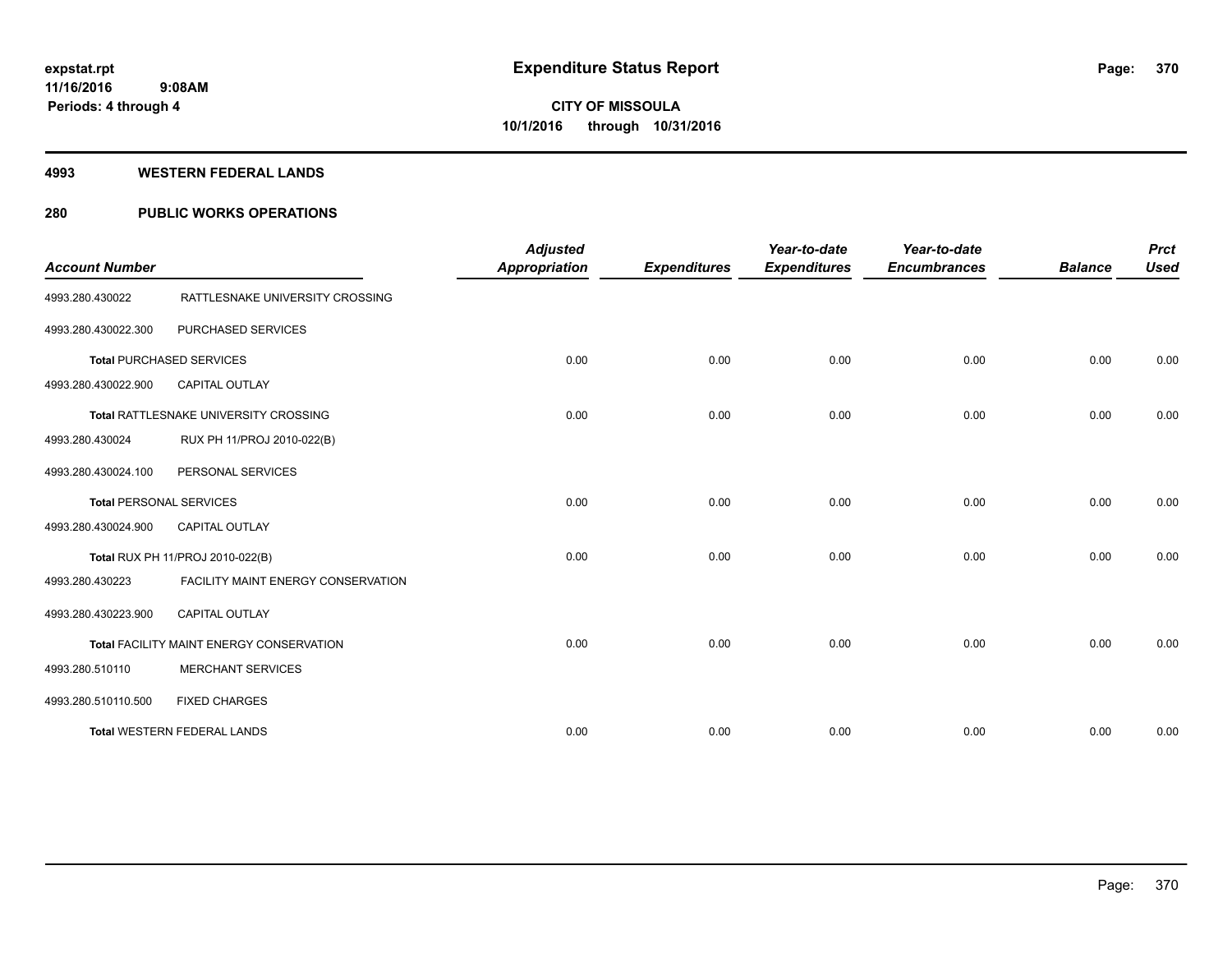**5020 CIVIC STADIUM**

### **395 PARKING COMMISSION**

| <b>Account Number</b>      |                                 | <b>Adjusted</b><br><b>Appropriation</b> | <b>Expenditures</b> | Year-to-date<br><b>Expenditures</b> | Year-to-date<br><b>Encumbrances</b> | <b>Balance</b> | <b>Prct</b><br><b>Used</b> |
|----------------------------|---------------------------------|-----------------------------------------|---------------------|-------------------------------------|-------------------------------------|----------------|----------------------------|
| 5020.395.460000            | <b>CULTURE &amp; RECREATION</b> |                                         |                     |                                     |                                     |                |                            |
| 5020.395.460000.500        | <b>FIXED CHARGES</b>            |                                         |                     |                                     |                                     |                |                            |
|                            | Total CULTURE & RECREATION      | 0.00                                    | 0.00                | 0.00                                | 0.00                                | 0.00           | 0.00                       |
| 5020.395.490200            | REVENUE BOND DEBT SERVICE       |                                         |                     |                                     |                                     |                |                            |
| 5020.395.490200.600        | <b>DEBT SERVICE</b>             |                                         |                     |                                     |                                     |                |                            |
|                            | Total REVENUE BOND DEBT SERVICE | 0.00                                    | 0.00                | 0.00                                | 0.00                                | 0.00           | 0.00                       |
| 5020.395.510000            | <b>MISCELLANEOUS</b>            |                                         |                     |                                     |                                     |                |                            |
| 5020.395.510000.800        | OTHER OBJECTS                   |                                         |                     |                                     |                                     |                |                            |
| <b>Total MISCELLANEOUS</b> |                                 | 0.00                                    | 0.00                | 0.00                                | 0.00                                | 0.00           | 0.00                       |
| 5020.395.510110            | <b>MERCHANT SERVICES</b>        |                                         |                     |                                     |                                     |                |                            |
| 5020.395.510110.500        | <b>FIXED CHARGES</b>            |                                         |                     |                                     |                                     |                |                            |
| <b>Total CIVIC STADIUM</b> |                                 | 0.00                                    | 0.00                | 0.00                                | 0.00                                | 0.00           | 0.00                       |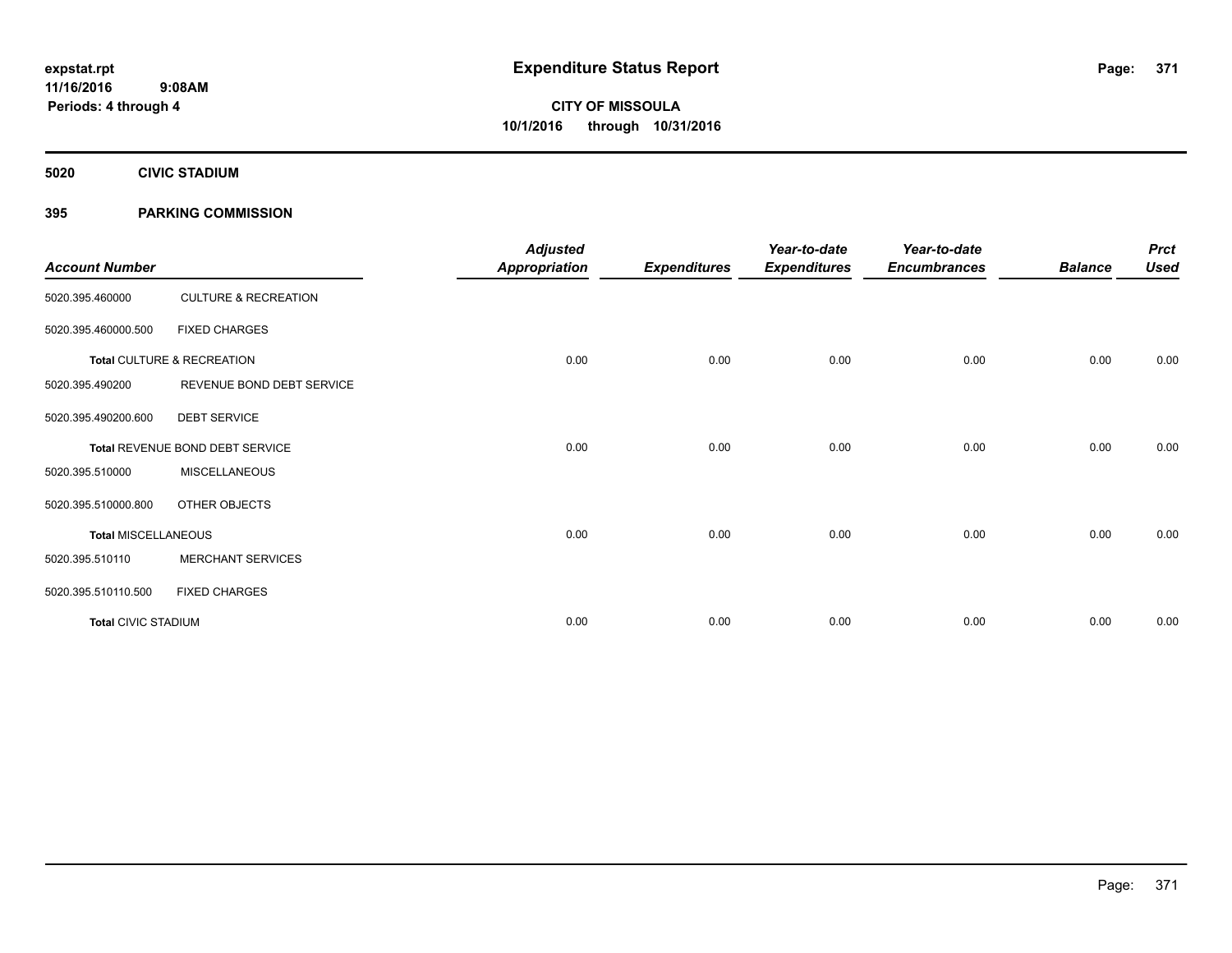**CITY OF MISSOULA 10/1/2016 through 10/31/2016**

**5210 WATER**

| <b>Account Number</b>           |                                                           | <b>Adjusted</b><br><b>Appropriation</b> | <b>Expenditures</b> | Year-to-date<br><b>Expenditures</b> | Year-to-date<br><b>Encumbrances</b> | <b>Balance</b> | <b>Prct</b><br><b>Used</b> |
|---------------------------------|-----------------------------------------------------------|-----------------------------------------|---------------------|-------------------------------------|-------------------------------------|----------------|----------------------------|
| 5210.335.430210                 | <b>ADMINISTRATION</b>                                     |                                         |                     |                                     |                                     |                |                            |
| 5210.335.430210.100             | PERSONAL SERVICES                                         |                                         |                     |                                     |                                     |                |                            |
|                                 | 5210.335.430210.110.000 SALARIES AND WAGES                | 0.00                                    | 597.90              | 1,530.62                            | 0.00                                | $-1,530.62$    | 0.00                       |
|                                 | 5210.335.430210.140.000 EMPLOYER CONTRIBUTIONS            | 0.00                                    | 101.83              | 260.70                              | 0.00                                | $-260.70$      | 0.00                       |
| <b>Total ADMINISTRATION</b>     |                                                           | 0.00                                    | 699.73              | 1,791.32                            | 0.00                                | $-1,791.32$    | 0.00                       |
| 5210.335.430590                 | OTHER ACTIVITIES                                          |                                         |                     |                                     |                                     |                |                            |
| 5210.335.430590.300             | PURCHASED SERVICES                                        |                                         |                     |                                     |                                     |                |                            |
|                                 | 5210.335.430590.350.000 ACQUISITION/PROFESSIONAL SERVICES | 0.00                                    | 119,918.57          | 277,892.42                          | 0.00                                | $-277,892.42$  | 0.00                       |
| <b>Total PURCHASED SERVICES</b> |                                                           | 0.00                                    | 119,918.57          | 277,892.42                          | 0.00                                | $-277,892.42$  | 0.00                       |
| 5210.335.430590.900             | <b>CAPITAL OUTLAY</b>                                     |                                         |                     |                                     |                                     |                |                            |
| <b>Total CAPITAL OUTLAY</b>     |                                                           | 0.00                                    | 0.00                | 0.00                                | 0.00                                | 0.00           | 0.00                       |
| Total OTHER ACTIVITIES          |                                                           | 0.00                                    | 119,918.57          | 277,892.42                          | 0.00                                | $-277.892.42$  | 0.00                       |
| 5210.335.510110                 | <b>MERCHANT SERVICES</b>                                  |                                         |                     |                                     |                                     |                |                            |
| 5210.335.510110.500             | <b>FIXED CHARGES</b>                                      |                                         |                     |                                     |                                     |                |                            |
| <b>Total FIXED CHARGES</b>      |                                                           | 0.00                                    | 0.00                | 0.00                                | 0.00                                | 0.00           | 0.00                       |
| <b>Total MERCHANT SERVICES</b>  |                                                           | 0.00                                    | 0.00                | 0.00                                | 0.00                                | 0.00           | 0.00                       |
| <b>Total WATER</b>              |                                                           | 0.00                                    | 120,618.30          | 279,683.74                          | 0.00                                | $-279,683.74$  | 0.00                       |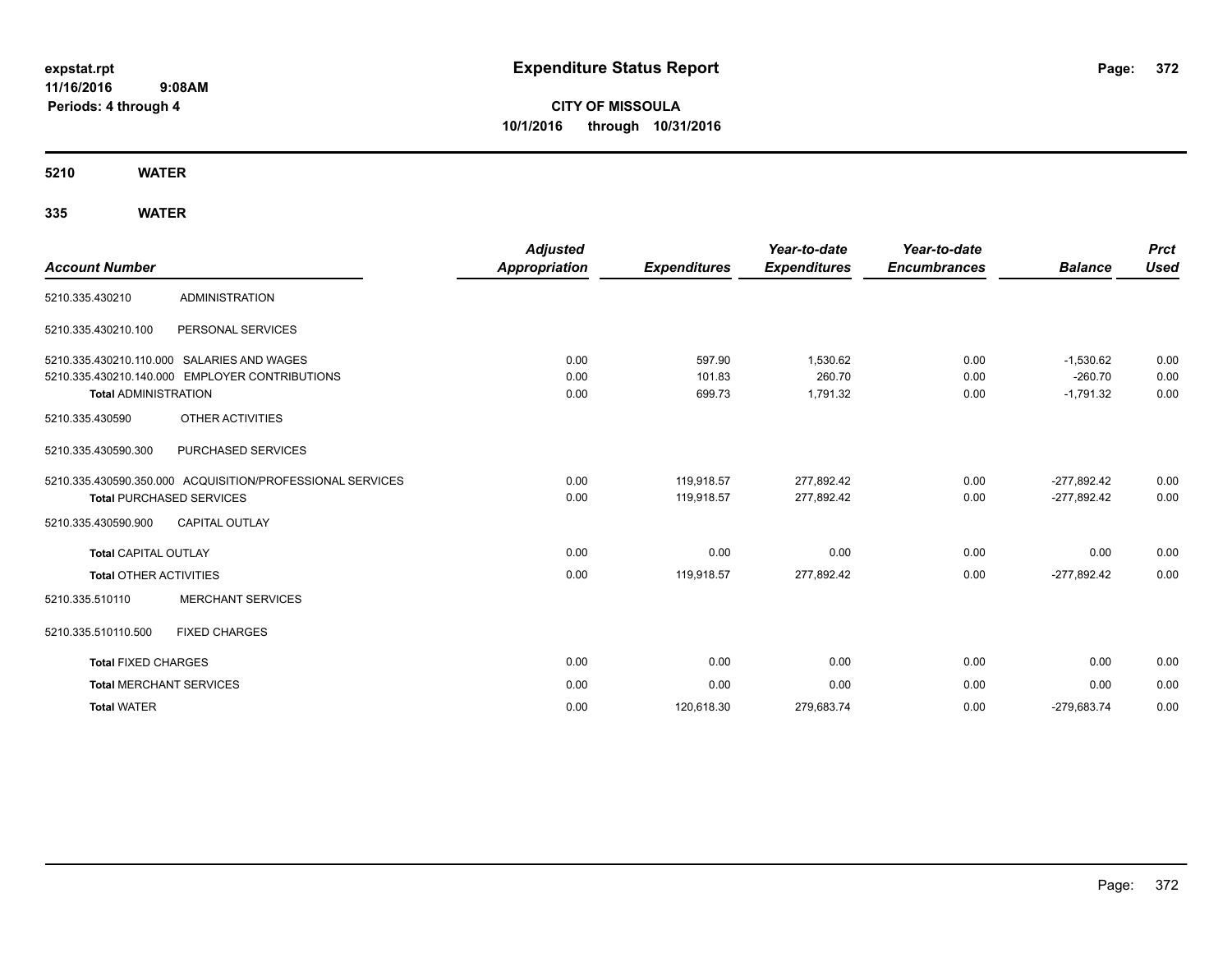**CITY OF MISSOULA 10/1/2016 through 10/31/2016**

### **5211 WATER REVENUE COLLECTION & CLEARING**

| <b>Account Number</b>      |                                                      | <b>Adjusted</b><br><b>Appropriation</b> | <b>Expenditures</b> | Year-to-date<br><b>Expenditures</b> | Year-to-date<br><b>Encumbrances</b> | <b>Balance</b> | <b>Prct</b><br><b>Used</b> |
|----------------------------|------------------------------------------------------|-----------------------------------------|---------------------|-------------------------------------|-------------------------------------|----------------|----------------------------|
| 5211.335.510110            | <b>MERCHANT SERVICES</b>                             |                                         |                     |                                     |                                     |                |                            |
| 5211.335.510110.500        | <b>FIXED CHARGES</b>                                 |                                         |                     |                                     |                                     |                |                            |
|                            | <b>Total MERCHANT SERVICES</b>                       | 0.00                                    | 0.00                | 0.00                                | 0.00                                | 0.00           | 0.00                       |
| 5211.335.521000            | <b>INTERFUND OPERATING TRANSFERS</b>                 |                                         |                     |                                     |                                     |                |                            |
| 5211.335.521000.500        | <b>FIXED CHARGES</b>                                 |                                         |                     |                                     |                                     |                |                            |
| <b>Total FIXED CHARGES</b> |                                                      | 0.00                                    | 0.00                | 0.00                                | 0.00                                | 0.00           | 0.00                       |
| 5211.335.521000.800        | OTHER OBJECTS                                        |                                         |                     |                                     |                                     |                |                            |
|                            | <b>Total INTERFUND OPERATING TRANSFERS</b>           | 0.00                                    | 0.00                | 0.00                                | 0.00                                | 0.00           | 0.00                       |
|                            | <b>Total WATER REVENUE COLLECTION &amp; CLEARING</b> | 0.00                                    | 0.00                | 0.00                                | 0.00                                | 0.00           | 0.00                       |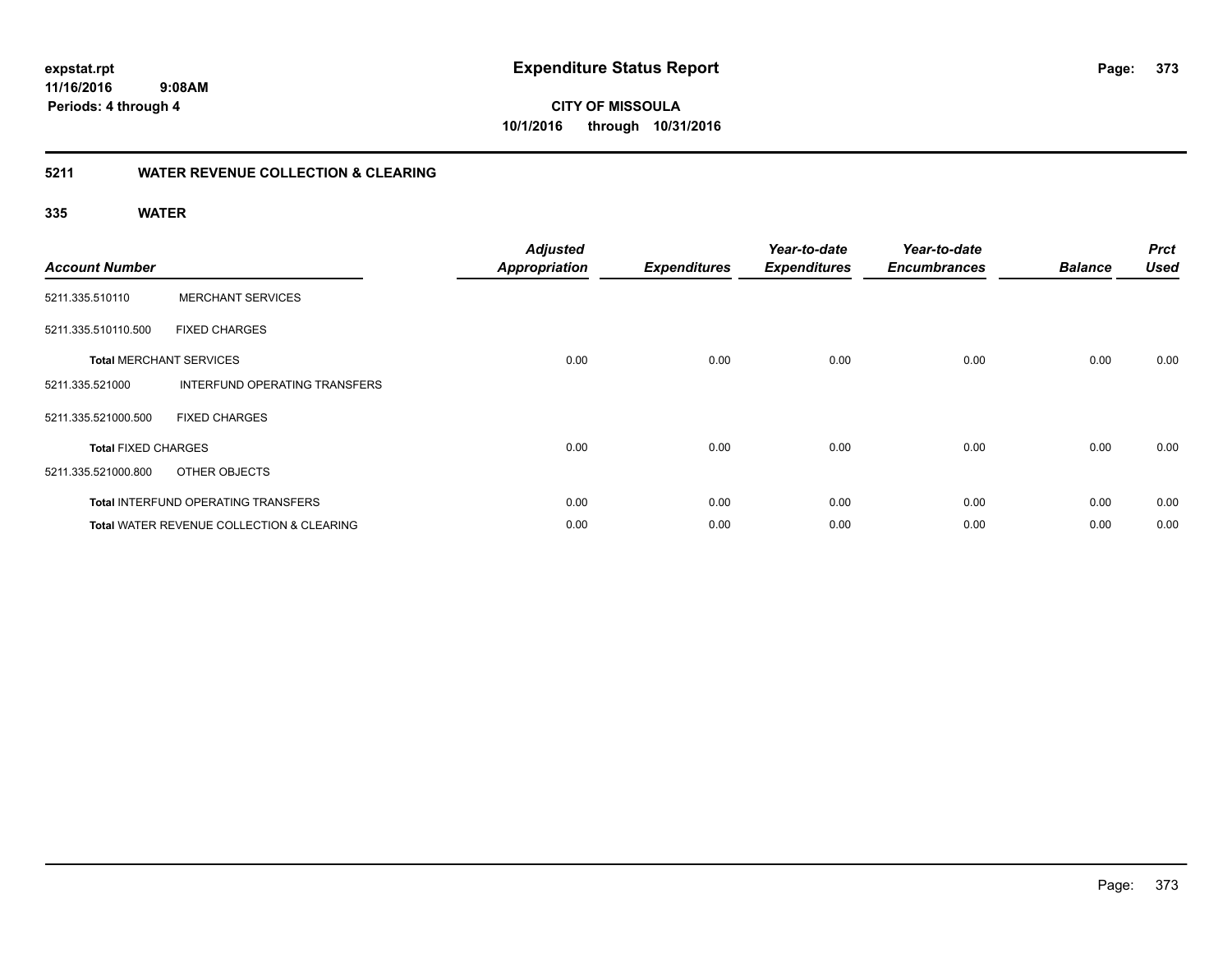**5215 WATER LOAN FUND**

| <b>Account Number</b>        |                                            | <b>Adjusted</b><br><b>Appropriation</b> | <b>Expenditures</b> | Year-to-date<br><b>Expenditures</b> | Year-to-date<br><b>Encumbrances</b> | <b>Balance</b> | <b>Prct</b><br><b>Used</b> |
|------------------------------|--------------------------------------------|-----------------------------------------|---------------------|-------------------------------------|-------------------------------------|----------------|----------------------------|
| 5215.335.510110              | <b>MERCHANT SERVICES</b>                   |                                         |                     |                                     |                                     |                |                            |
| 5215.335.510110.500          | <b>FIXED CHARGES</b>                       |                                         |                     |                                     |                                     |                |                            |
|                              | <b>Total MERCHANT SERVICES</b>             | 0.00                                    | 0.00                | 0.00                                | 0.00                                | 0.00           | 0.00                       |
| 5215.335.521000              | INTERFUND OPERATING TRANSFERS              |                                         |                     |                                     |                                     |                |                            |
| 5215.335.521000.800          | OTHER OBJECTS                              |                                         |                     |                                     |                                     |                |                            |
|                              | <b>Total INTERFUND OPERATING TRANSFERS</b> | 0.00                                    | 0.00                | 0.00                                | 0.00                                | 0.00           | 0.00                       |
| <b>Total WATER LOAN FUND</b> |                                            | 0.00                                    | 0.00                | 0.00                                | 0.00                                | 0.00           | 0.00                       |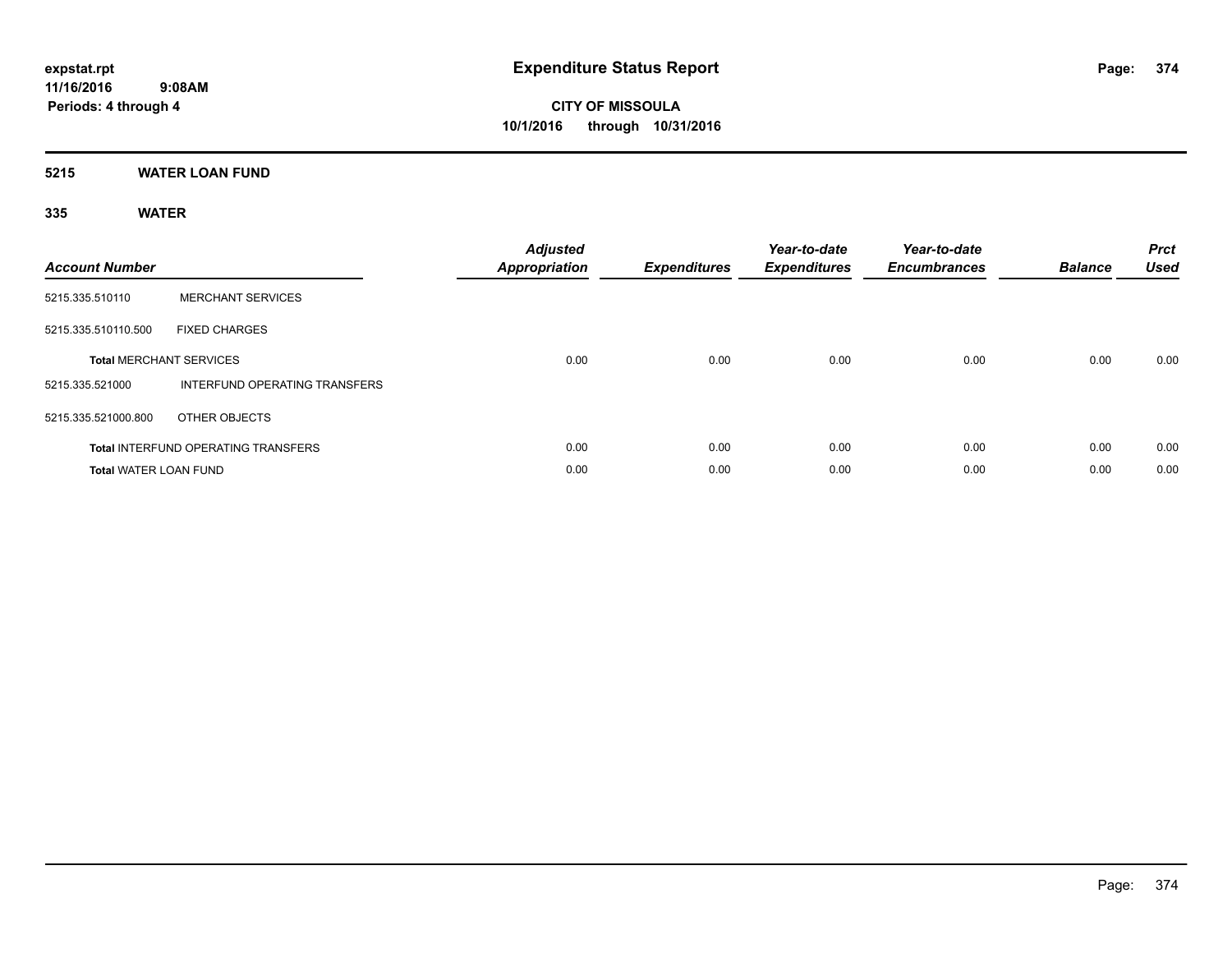**5220 WATER R&D FUND**

| <b>Account Number</b>           |                                     | <b>Adjusted</b><br><b>Appropriation</b> | <b>Expenditures</b> | Year-to-date<br><b>Expenditures</b> | Year-to-date<br><b>Encumbrances</b> | <b>Balance</b> | <b>Prct</b><br><b>Used</b> |
|---------------------------------|-------------------------------------|-----------------------------------------|---------------------|-------------------------------------|-------------------------------------|----------------|----------------------------|
| 5220.335.430510                 | *** Title Not Found ***             |                                         |                     |                                     |                                     |                |                            |
| 5220.335.430510.200             | <b>SUPPLIES</b>                     |                                         |                     |                                     |                                     |                |                            |
| Total *** Title Not Found ***   |                                     | 0.00                                    | 0.00                | 0.00                                | 0.00                                | 0.00           | 0.00                       |
| 5220.335.490220                 | *** Title Not Found ***             |                                         |                     |                                     |                                     |                |                            |
| 5220.335.490220.600             | <b>DEBT SERVICE</b>                 |                                         |                     |                                     |                                     |                |                            |
| Total *** Title Not Found ***   |                                     | 0.00                                    | 0.00                | 0.00                                | 0.00                                | 0.00           | 0.00                       |
| 5220.335.490506                 | <b>CORE FINANCED EQUIPMENT</b>      |                                         |                     |                                     |                                     |                |                            |
| 5220.335.490506.600             | <b>DEBT SERVICE</b>                 |                                         |                     |                                     |                                     |                |                            |
|                                 | Total CORE FINANCED EQUIPMENT       | 0.00                                    | 0.00                | 0.00                                | 0.00                                | 0.00           | 0.00                       |
| 5220.335.510110                 | <b>MERCHANT SERVICES</b>            |                                         |                     |                                     |                                     |                |                            |
| 5220.335.510110.500             | <b>FIXED CHARGES</b>                |                                         |                     |                                     |                                     |                |                            |
|                                 | <b>Total MERCHANT SERVICES</b>      | 0.00                                    | 0.00                | 0.00                                | 0.00                                | 0.00           | 0.00                       |
| 5220.335.521000                 | INTERFUND OPERATING TRANSFERS       |                                         |                     |                                     |                                     |                |                            |
| 5220.335.521000.800             | OTHER OBJECTS                       |                                         |                     |                                     |                                     |                |                            |
|                                 | Total INTERFUND OPERATING TRANSFERS | 0.00                                    | 0.00                | 0.00                                | 0.00                                | 0.00           | 0.00                       |
| <b>Total WATER R&amp;D FUND</b> |                                     | 0.00                                    | 0.00                | 0.00                                | 0.00                                | 0.00           | 0.00                       |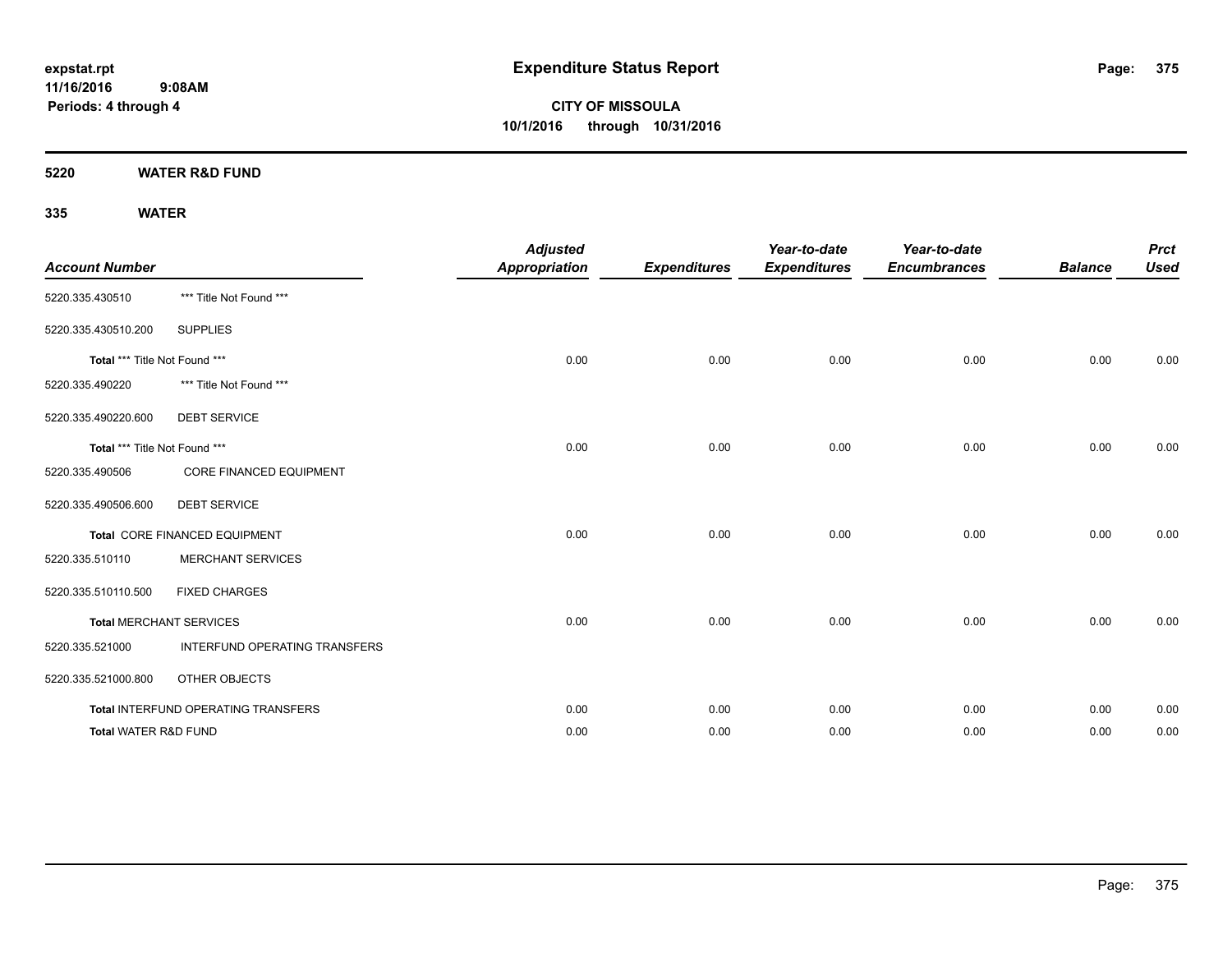#### **5240 WATER CONSTRUCTION FUND**

| <b>Account Number</b> |                                      | <b>Adjusted</b><br>Appropriation | <b>Expenditures</b> | Year-to-date<br><b>Expenditures</b> | Year-to-date<br><b>Encumbrances</b> | <b>Balance</b> | Prct<br><b>Used</b> |
|-----------------------|--------------------------------------|----------------------------------|---------------------|-------------------------------------|-------------------------------------|----------------|---------------------|
| 5240.335.510110       | <b>MERCHANT SERVICES</b>             |                                  |                     |                                     |                                     |                |                     |
| 5240.335.510110.500   | <b>FIXED CHARGES</b>                 |                                  |                     |                                     |                                     |                |                     |
|                       | <b>Total WATER CONSTRUCTION FUND</b> | 0.00                             | 0.00                | 0.00                                | 0.00                                | 0.00           | 0.00                |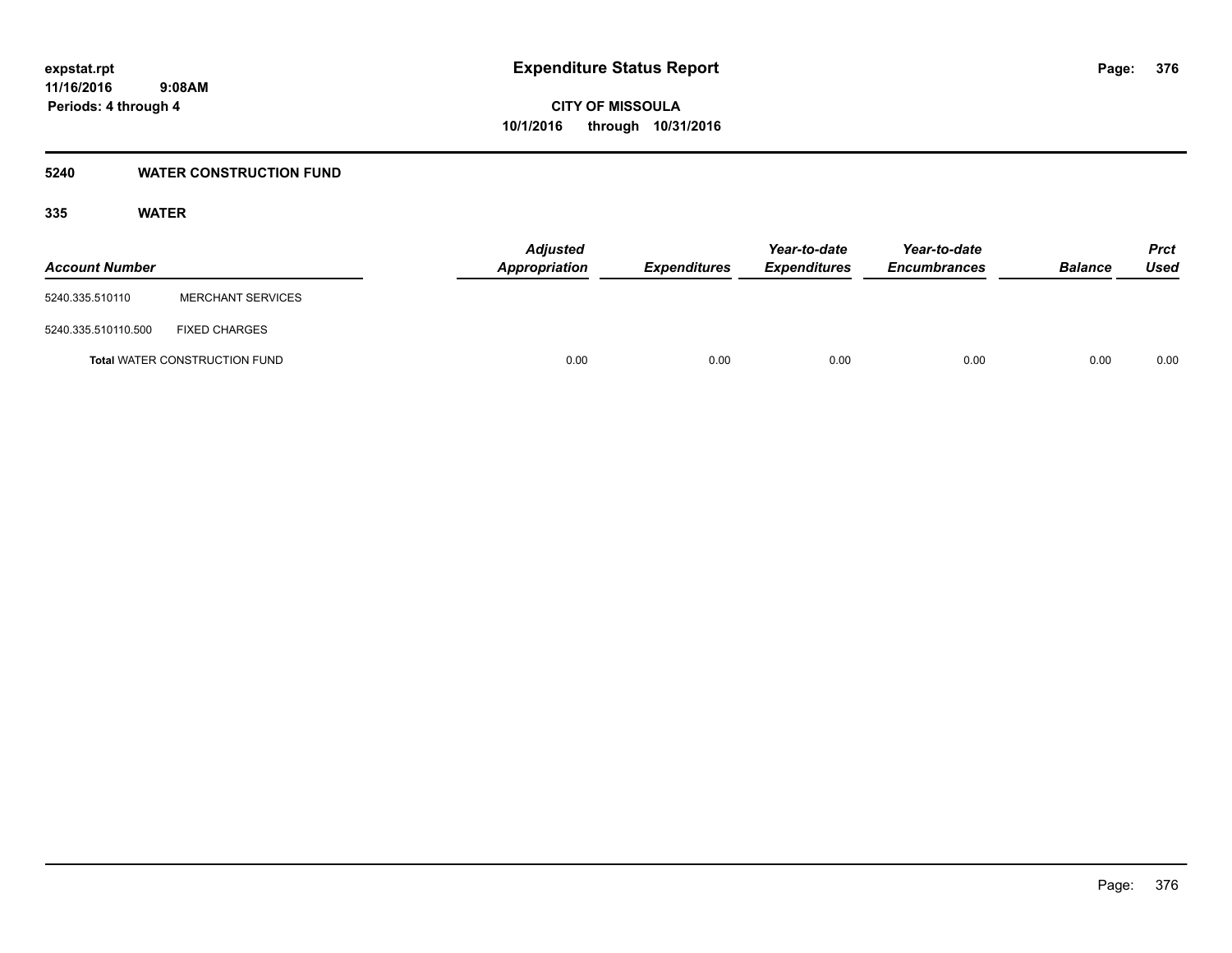#### **5250 WATER PURCHASE LOAN**

| <b>Account Number</b> |                                        | <b>Adjusted</b><br>Appropriation | <b>Expenditures</b> | Year-to-date<br><b>Expenditures</b> | Year-to-date<br><b>Encumbrances</b> | <b>Balance</b> | <b>Prct</b><br><b>Used</b> |
|-----------------------|----------------------------------------|----------------------------------|---------------------|-------------------------------------|-------------------------------------|----------------|----------------------------|
| 5250.330.490200       | REVENUE BOND DEBT SERVICE              |                                  |                     |                                     |                                     |                |                            |
| 5250.330.490200.600   | <b>DEBT SERVICE</b>                    |                                  |                     |                                     |                                     |                |                            |
|                       | <b>Total REVENUE BOND DEBT SERVICE</b> | 0.00                             | 0.00                | 0.00                                | 0.00                                | 0.00           | 0.00                       |
| 5250.330.510110       | <b>MERCHANT SERVICES</b>               |                                  |                     |                                     |                                     |                |                            |
| 5250.330.510110.500   | <b>FIXED CHARGES</b>                   |                                  |                     |                                     |                                     |                |                            |
|                       | <b>Total MERCHANT SERVICES</b>         | 0.00                             | 0.00                | 0.00                                | 0.00                                | 0.00           | 0.00                       |
|                       | <b>Total WATER PURCHASE LOAN</b>       | 0.00                             | 0.00                | 0.00                                | 0.00                                | 0.00           | 0.00                       |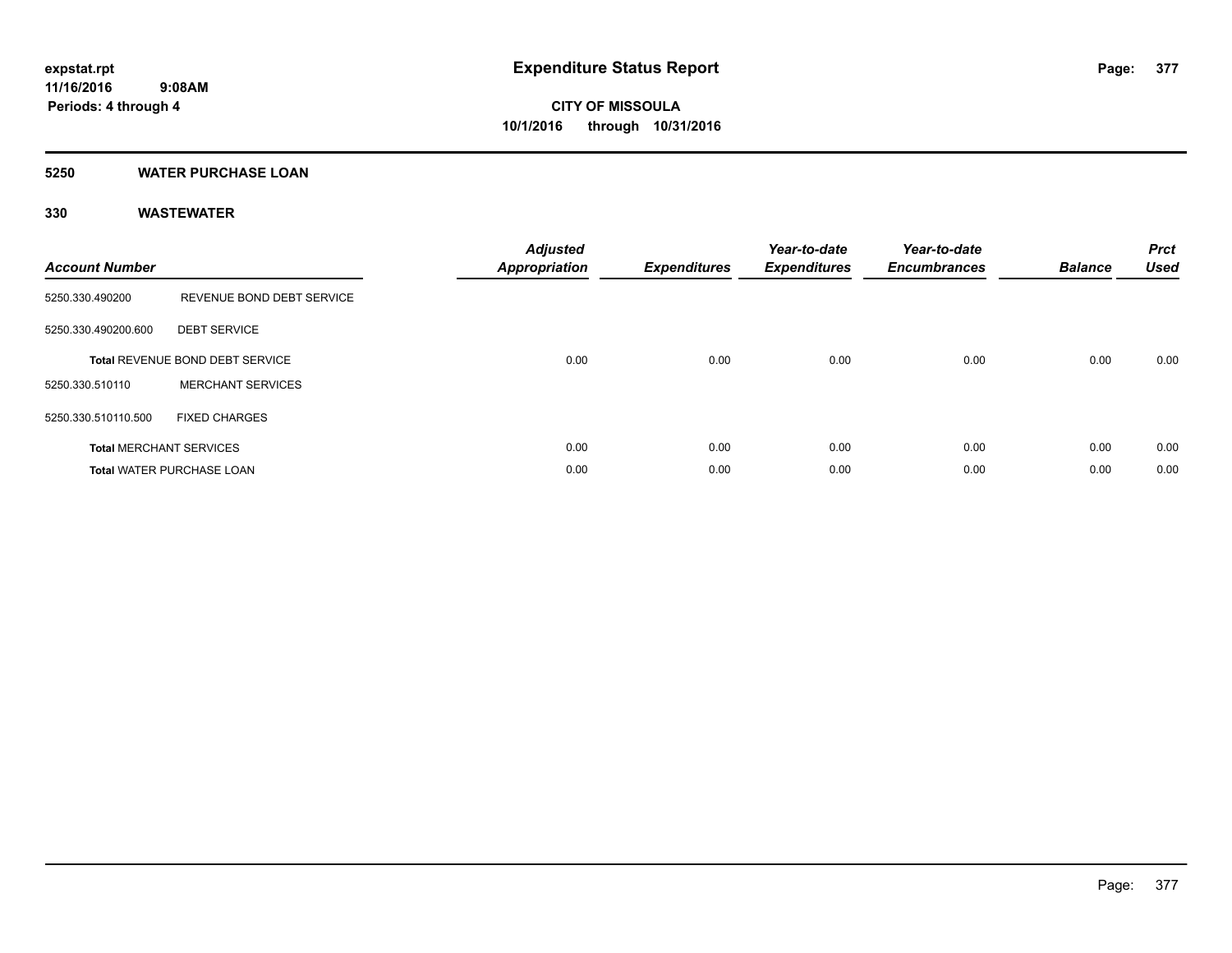### **5310 SEWER OPERATING BUDGET FUND**

|                                         |                                                         | <b>Adjusted</b>      |                     | Year-to-date        | Year-to-date        |                | <b>Prct</b> |
|-----------------------------------------|---------------------------------------------------------|----------------------|---------------------|---------------------|---------------------|----------------|-------------|
| <b>Account Number</b>                   |                                                         | <b>Appropriation</b> | <b>Expenditures</b> | <b>Expenditures</b> | <b>Encumbrances</b> | <b>Balance</b> | <b>Used</b> |
| 5310.330.410400                         | <b>DEPRECIATION</b>                                     |                      |                     |                     |                     |                |             |
| 5310.330.410400.800                     | OTHER OBJECTS                                           |                      |                     |                     |                     |                |             |
| <b>Total DEPRECIATION</b>               |                                                         | 0.00                 | 0.00                | 0.00                | 0.00                | 0.00           | 0.00        |
| 5310.330.430610                         | <b>ADMINISTRATION</b>                                   |                      |                     |                     |                     |                |             |
| 5310.330.430610.100                     | PERSONAL SERVICES                                       |                      |                     |                     |                     |                |             |
|                                         | 5310.330.430610.110.000 SALARIES AND WAGES              | 189,560.00           | 21,006.43           | 62,482.14           | 0.00                | 127,077.86     | 32.96       |
|                                         | 5310.330.430610.120.000 OVERTIME/TERMINATION            | 0.00                 | 0.00                | 2.25                | 0.00                | $-2.25$        | 0.00        |
|                                         | 5310.330.430610.140.000 EMPLOYER CONTRIBUTIONS          | 69,941.00            | 5,138.27            | 18,205.24           | 0.00                | 51,735.76      | 26.03       |
| <b>Total PERSONAL SERVICES</b>          |                                                         | 259,501.00           | 26,144.70           | 80,689.63           | 0.00                | 178,811.37     | 31.09       |
| 5310.330.430610.200                     | <b>SUPPLIES</b>                                         |                      |                     |                     |                     |                |             |
| 5310.330.430610.210.000 OFFICE SUPPLIES |                                                         | 0.00                 | 27.23               | 798.27              | 0.00                | $-798.27$      | 0.00        |
|                                         | 5310.330.430610.220.000 OPERATING SUPPLIES              | 3,400.00             | 142.50              | 555.74              | 0.00                | 2,844.26       | 16.35       |
|                                         | 5310.330.430610.230.000 REPAIR/MAINTENANCE              | 1,000.00             | 0.00                | 115.55              | 0.00                | 884.45         | 11.56       |
| 5310.330.430610.231.000 GASOLINE        |                                                         | 60,000.00            | 0.00                | 6,837.91            | 0.00                | 53,162.09      | 11.40       |
| <b>Total SUPPLIES</b>                   |                                                         | 64,400.00            | 169.73              | 8,307.47            | 0.00                | 56,092.53      | 12.90       |
| 5310.330.430610.300                     | PURCHASED SERVICES                                      |                      |                     |                     |                     |                |             |
| 5310.330.430610.310.000 COMMUNICATIONS  |                                                         | 86.00                | 0.00                | 3,917.39            | 0.00                | $-3,831.39$    | 4,555.10    |
|                                         | 5310.330.430610.320.000 PRINTING & DUPLICATING          | 3,000.00             | 0.00                | 4,189.13            | 0.00                | $-1,189.13$    | 139.64      |
|                                         | 5310.330.430610.330.000 PUBLICITY, SUBSCRIPTIONS & DUES | 3,000.00             | 1,000.00            | 1,309.50            | 0.00                | 1,690.50       | 43.65       |
|                                         | 5310.330.430610.344.000 TELEPHONE SERVICE               | 16,337.00            | 4,430.70            | 8,833.08            | 0.00                | 7,503.92       | 54.07       |
|                                         | 5310.330.430610.350.000 PROFESSIONAL SERVICES           | 38,000.00            | 4,844.79            | 20,837.03           | 0.00                | 17,162.97      | 54.83       |
|                                         | 5310.330.430610.360.000 REPAIR & MAINTENANCE            | 5,794.00             | 623.09              | 2,578.20            | 0.00                | 3,215.80       | 44.50       |
| 5310.330.430610.370.000 TRAVEL          |                                                         | 1,500.00             | 0.00                | 0.00                | 0.00                | 1,500.00       | 0.00        |
| 5310.330.430610.380.000 TRAINING        |                                                         | 1,100.00             | 0.00                | 57.09               | 0.00                | 1,042.91       | 5.19        |
| <b>Total PURCHASED SERVICES</b>         |                                                         | 68,817.00            | 10,898.58           | 41,721.42           | 0.00                | 27,095.58      | 60.63       |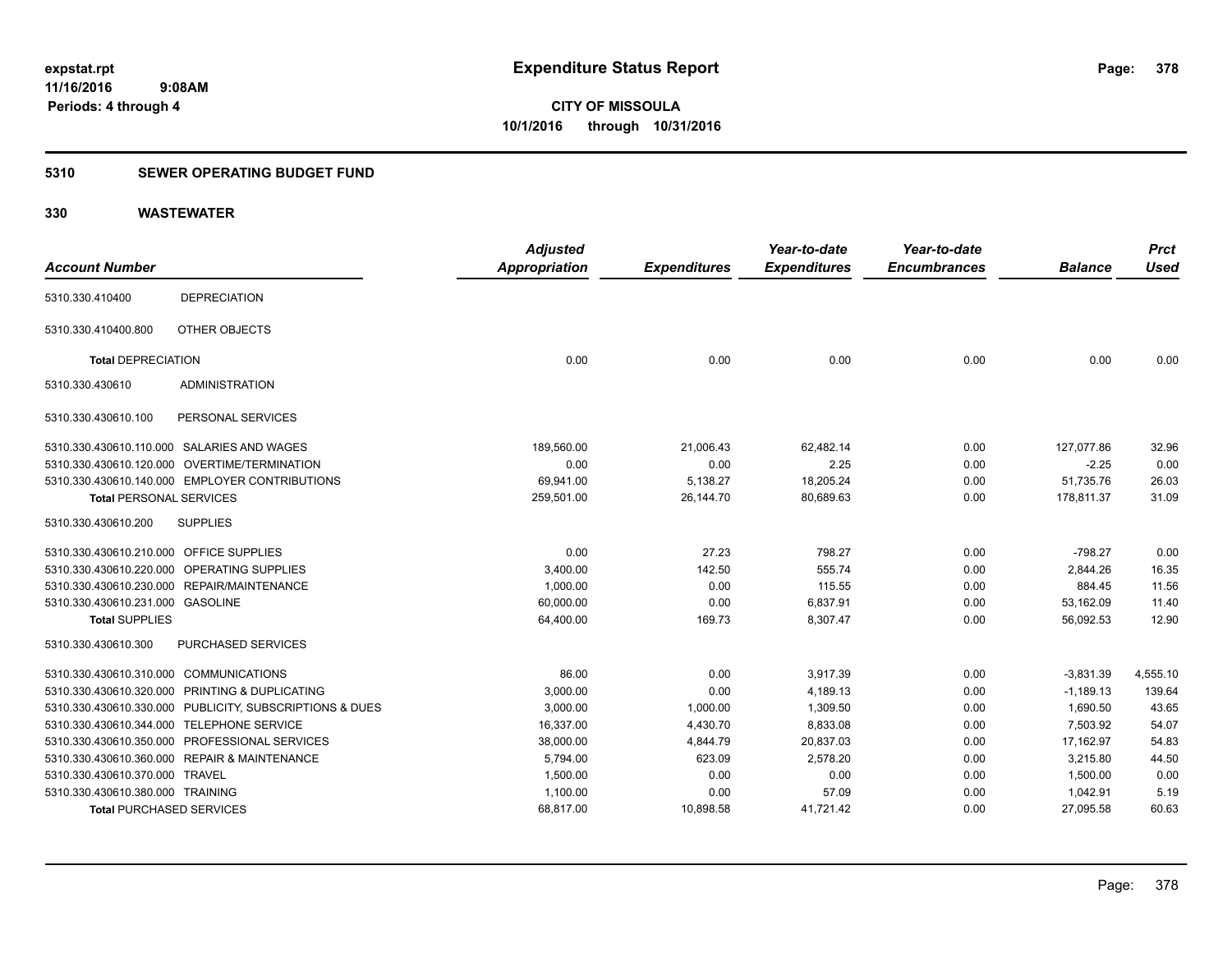### **5310 SEWER OPERATING BUDGET FUND**

|                                                           | <b>Adjusted</b>      |                     | Year-to-date        | Year-to-date        |                | <b>Prct</b> |
|-----------------------------------------------------------|----------------------|---------------------|---------------------|---------------------|----------------|-------------|
| <b>Account Number</b>                                     | <b>Appropriation</b> | <b>Expenditures</b> | <b>Expenditures</b> | <b>Encumbrances</b> | <b>Balance</b> | <b>Used</b> |
| <b>FIXED CHARGES</b><br>5310.330.430610.500               |                      |                     |                     |                     |                |             |
| 5310.330.430610.500.000 FIXED CHARGES                     | 1,350,838.00         | 100.00              | 300.00              | 0.00                | 1,350,538.00   | 0.02        |
| <b>Total FIXED CHARGES</b>                                | 1,350,838.00         | 100.00              | 300.00              | 0.00                | 1,350,538.00   | 0.02        |
| <b>GRANTS &amp; CONTRIBUTIONS</b><br>5310.330.430610.700  |                      |                     |                     |                     |                |             |
| 5310.330.430610.700.000 GRANTS & CONTRIBUTIONS            | 1,500.00             | 0.00                | 0.00                | 0.00                | 1,500.00       | 0.00        |
| <b>Total GRANTS &amp; CONTRIBUTIONS</b>                   | 1,500.00             | 0.00                | 0.00                | 0.00                | 1,500.00       | 0.00        |
| 5310.330.430610.800<br>OTHER OBJECTS                      |                      |                     |                     |                     |                |             |
| <b>Total OTHER OBJECTS</b>                                | 0.00                 | 0.00                | 0.00                | 0.00                | 0.00           | 0.00        |
| 5310.330.430610.900<br><b>CAPITAL OUTLAY</b>              |                      |                     |                     |                     |                |             |
| <b>Total CAPITAL OUTLAY</b>                               | 0.00                 | 0.00                | 0.00                | 0.00                | 0.00           | 0.00        |
| <b>Total ADMINISTRATION</b>                               | 1,745,056.00         | 37,313.01           | 131,018.52          | 0.00                | 1,614,037.48   | 7.51        |
| 5310.330.430630<br><b>COLLECTIONS &amp; TRANSMISSIONS</b> |                      |                     |                     |                     |                |             |
| PERSONAL SERVICES<br>5310.330.430630.100                  |                      |                     |                     |                     |                |             |
| 5310.330.430630.110.000 SALARIES AND WAGES                | 459,648.00           | 53,857.44           | 154,595.31          | 0.00                | 305,052.69     | 33.63       |
| 5310.330.430630.120.000 OVERTIME/TERMINATION              | 12.000.00            | 1,275.33            | 4,125.34            | 0.00                | 7.874.66       | 34.38       |
| 5310.330.430630.130.000 OTHER                             | 19,224.00            | 0.00                | 0.00                | 0.00                | 19,224.00      | 0.00        |
| 5310.330.430630.140.000 EMPLOYER CONTRIBUTIONS            | 224,432.00           | 23,591.03           | 82,359.91           | 0.00                | 142,072.09     | 36.70       |
| <b>Total PERSONAL SERVICES</b>                            | 715,304.00           | 78,723.80           | 241,080.56          | 0.00                | 474,223.44     | 33.70       |
| 5310.330.430630.200<br><b>SUPPLIES</b>                    |                      |                     |                     |                     |                |             |
| 5310.330.430630.220.000 OPERATING SUPPLIES                | 20,000.00            | 1,239.83            | 9,483.68            | 0.00                | 10,516.32      | 47.42       |
| 5310.330.430630.230.000 REPAIR/MAINTENANCE                | 77,050.00            | 4,604.21            | 18,942.23           | 0.00                | 58,107.77      | 24.58       |
| 5310.330.430630.240.000 OTHER SUPPLIES                    | 2,000.00             | 95.59               | 1,239.87            | 0.00                | 760.13         | 61.99       |
| <b>Total SUPPLIES</b>                                     | 99,050.00            | 5,939.63            | 29,665.78           | 0.00                | 69,384.22      | 29.95       |
| PURCHASED SERVICES<br>5310.330.430630.300                 |                      |                     |                     |                     |                |             |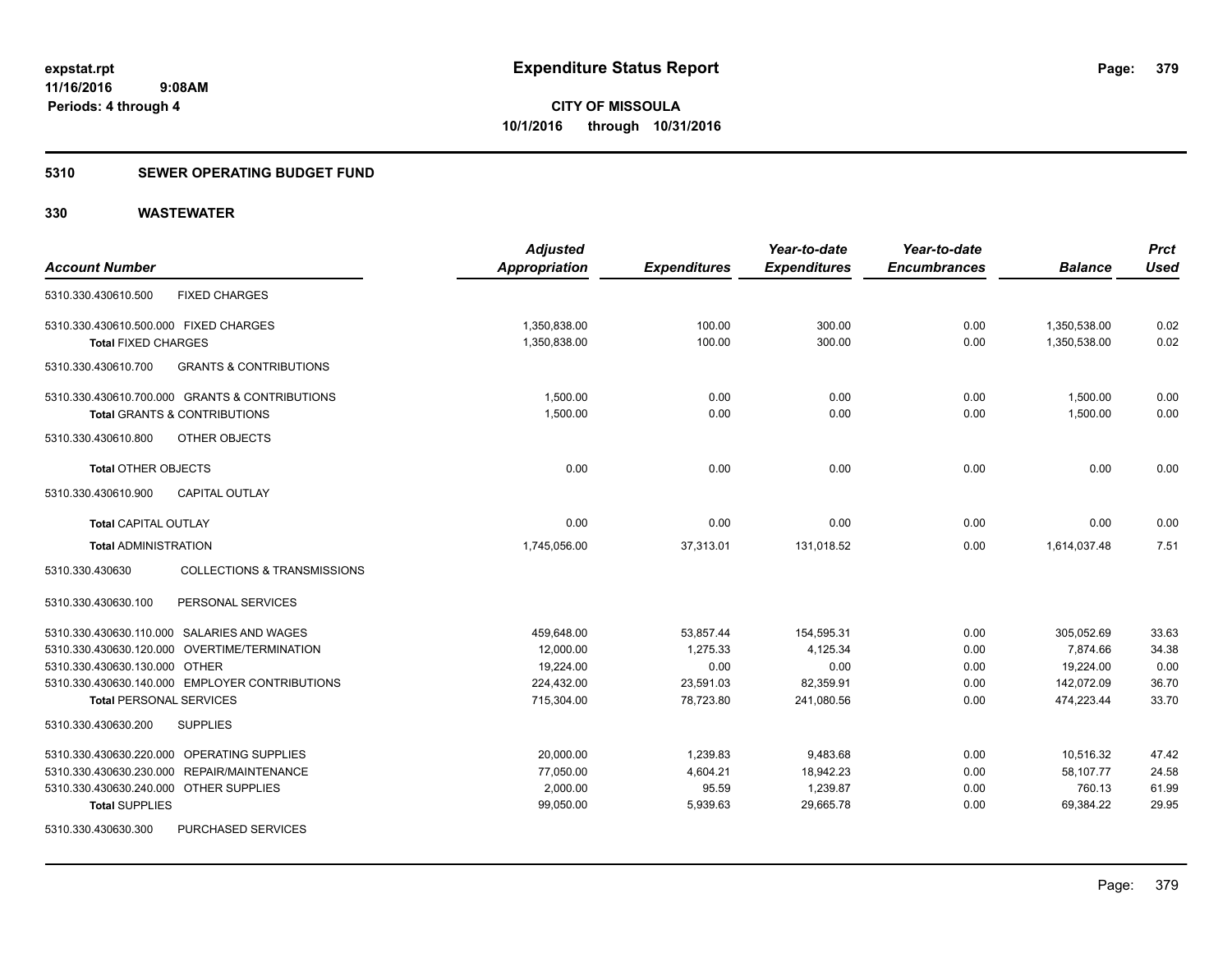### **5310 SEWER OPERATING BUDGET FUND**

|                                                   | <b>Adjusted</b> |                     | Year-to-date        | Year-to-date        |                | <b>Prct</b> |
|---------------------------------------------------|-----------------|---------------------|---------------------|---------------------|----------------|-------------|
| <b>Account Number</b>                             | Appropriation   | <b>Expenditures</b> | <b>Expenditures</b> | <b>Encumbrances</b> | <b>Balance</b> | <b>Used</b> |
|                                                   |                 |                     |                     |                     |                |             |
| 5310.330.430630.310.000 COMMUNICATIONS            | 984.00          | 11.88               | 268.36              | 0.00                | 715.64         | 27.27       |
| 5310.330.430630.341.000 ELECTRICITY & NATURAL GAS | 78,216.00       | 6,479.37            | 18,380.91           | 0.00                | 59,835.09      | 23.50       |
| 5310.330.430630.343.000 WATER CHARGES             | 6,468.00        | 326.65              | 1,205.08            | 0.00                | 5,262.92       | 18.63       |
| 5310.330.430630.350.000 PROFESSIONAL SERVICES     | 2,000.00        | 0.00                | 201.00              | 0.00                | 1,799.00       | 10.05       |
| 5310.330.430630.360.000 REPAIR & MAINTENANCE      | 104,360.00      | 4,916.25            | 11.377.75           | 0.00                | 92,982.25      | 10.90       |
| 5310.330.430630.370.000 TRAVEL                    | 3,000.00        | 0.00                | 0.00                | 0.00                | 3,000.00       | 0.00        |
| 5310.330.430630.380.000 TRAINING                  | 2,500.00        | 0.00                | 0.00                | 0.00                | 2,500.00       | 0.00        |
| <b>Total PURCHASED SERVICES</b>                   | 197,528.00      | 11,734.15           | 31,433.10           | 0.00                | 166,094.90     | 15.91       |
| 5310.330.430630.500<br><b>FIXED CHARGES</b>       |                 |                     |                     |                     |                |             |
| 5310.330.430630.500.000 FIXED CHARGES             | 60,000.00       | 0.00                | 0.00                | 0.00                | 60,000.00      | 0.00        |
| <b>Total FIXED CHARGES</b>                        | 60,000.00       | 0.00                | 0.00                | 0.00                | 60,000.00      | 0.00        |
| 5310.330.430630.900<br><b>CAPITAL OUTLAY</b>      |                 |                     |                     |                     |                |             |
| 5310.330.430630.940.000 MACHINERY & EQUIPMENT     | 0.00            | 0.00                | 7,858.00            | 0.00                | $-7,858.00$    | 0.00        |
| <b>Total CAPITAL OUTLAY</b>                       | 0.00            | 0.00                | 7,858.00            | 0.00                | $-7.858.00$    | 0.00        |
| Total COLLECTIONS & TRANSMISSIONS                 | 1,071,882.00    | 96,397.58           | 310,037.44          | 0.00                | 761,844.56     | 28.92       |
| 5310.330.430640<br>TREATMENT AND DISPOSAL         |                 |                     |                     |                     |                |             |
| PERSONAL SERVICES<br>5310.330.430640.100          |                 |                     |                     |                     |                |             |
| 5310.330.430640.110.000 SALARIES AND WAGES        | 429,292.00      | 49,023.52           | 146,556.93          | 0.00                | 282,735.07     | 34.14       |
| 5310.330.430640.120.000 OVERTIME/TERMINATION      | 7.000.00        | 3,857.37            | 6.430.29            | 0.00                | 569.71         | 91.86       |
| 5310.330.430640.130.000 OTHER                     | 32,733.00       | 0.00                | 0.00                | 0.00                | 32,733.00      | 0.00        |
| 5310.330.430640.140.000 EMPLOYER CONTRIBUTIONS    | 195,899.00      | 17,908.60           | 64,176.97           | 0.00                | 131,722.03     | 32.76       |
| <b>Total PERSONAL SERVICES</b>                    | 664,924.00      | 70.789.49           | 217.164.19          | 0.00                | 447.759.81     | 32.66       |
| 5310.330.430640.200<br><b>SUPPLIES</b>            |                 |                     |                     |                     |                |             |
| 5310.330.430640.210.000 OFFICE SUPPLIES           | 170,170.00      | 0.00                | 0.00                | 0.00                | 170,170.00     | 0.00        |
| 5310.330.430640.220.000 OPERATING SUPPLIES        | 100,000.00      | 10,906.77           | 39,293.79           | 0.00                | 60.706.21      | 39.29       |
|                                                   |                 |                     |                     |                     |                |             |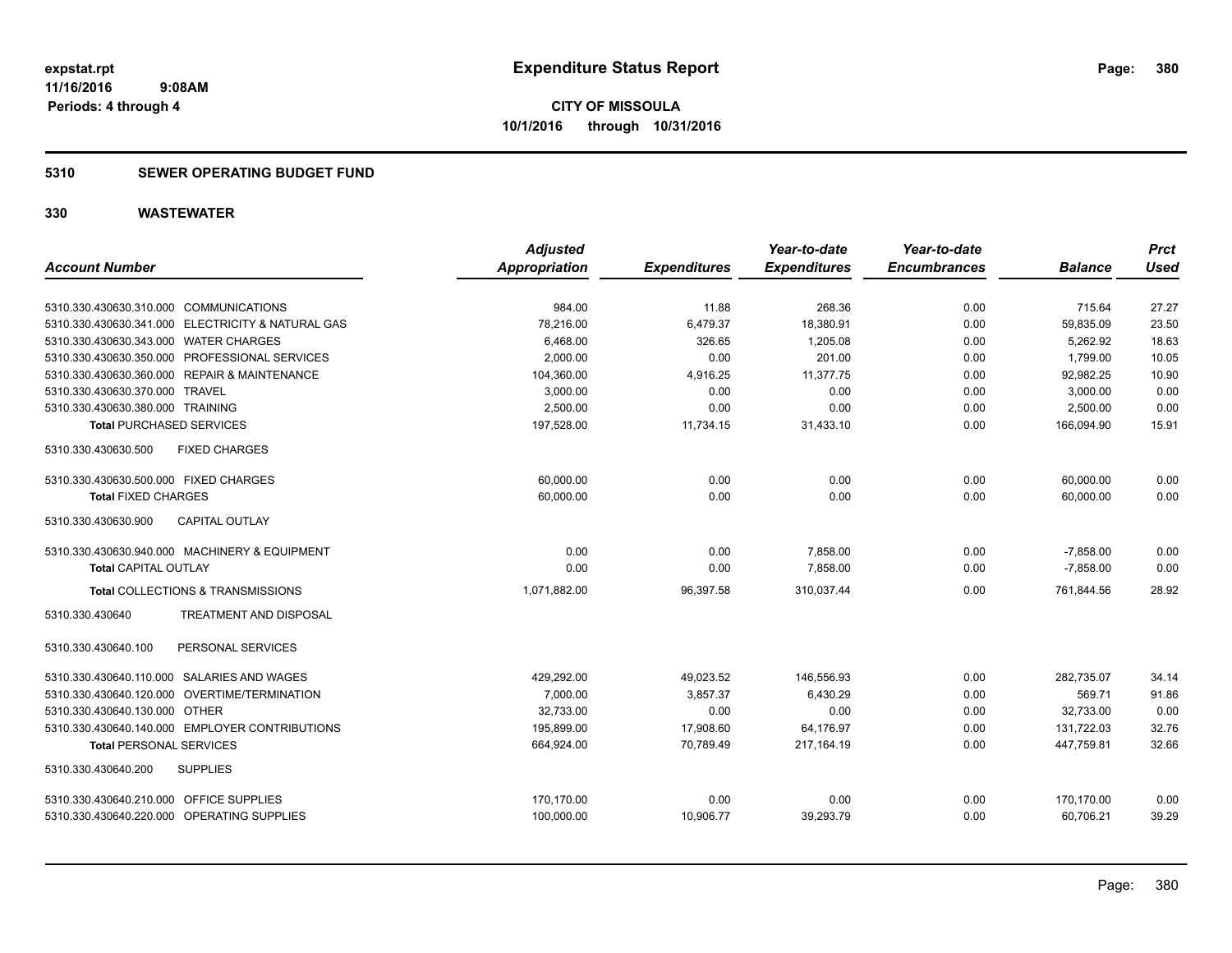### **5310 SEWER OPERATING BUDGET FUND**

| <b>Account Number</b>                             | <b>Adjusted</b><br><b>Appropriation</b> | <b>Expenditures</b> | Year-to-date<br><b>Expenditures</b> | Year-to-date<br><b>Encumbrances</b> | <b>Balance</b> | <b>Prct</b><br>Used |
|---------------------------------------------------|-----------------------------------------|---------------------|-------------------------------------|-------------------------------------|----------------|---------------------|
| 5310.330.430640.230.000 REPAIR/MAINTENANCE        | 0.00                                    | 4,080.91            | 15, 152.84                          | 0.00                                | $-15, 152.84$  | 0.00                |
| 5310.330.430640.240.000 OTHER SUPPLIES            | 2,000.00                                | 91.98               | 427.81                              | 0.00                                | 1,572.19       | 21.39               |
| <b>Total SUPPLIES</b>                             | 272,170.00                              | 15,079.66           | 54,874.44                           | 0.00                                | 217,295.56     | 20.16               |
| PURCHASED SERVICES<br>5310.330.430640.300         |                                         |                     |                                     |                                     |                |                     |
| 5310.330.430640.310.000 COMMUNICATIONS            | 1,500.00                                | 8.96                | 8.96                                | 0.00                                | 1,491.04       | 0.60                |
| 5310.330.430640.341.000 ELECTRICITY & NATURAL GAS | 539,563.00                              | 45,340.94           | 138,425.57                          | 0.00                                | 401,137.43     | 25.66               |
| 5310.330.430640.343.000 WATER CHARGES             | 3,780.00                                | 526.55              | 806.86                              | 0.00                                | 2,973.14       | 21.35               |
| 5310.330.430640.345.000 GARBAGE                   | 21,636.00                               | 0.00                | 6,295.85                            | 0.00                                | 15,340.15      | 29.10               |
| 5310.330.430640.350.000 PROFESSIONAL SERVICES     | 1,000.00                                | 0.00                | 422.08                              | 0.00                                | 577.92         | 42.21               |
| 5310.330.430640.360.000 REPAIR & MAINTENANCE      | 225,000.00                              | 29,425.33           | 111,107.44                          | 0.00                                | 113,892.56     | 49.38               |
| 5310.330.430640.370.000 TRAVEL                    | 6,000.00                                | 234.00              | 1,454.95                            | 0.00                                | 4,545.05       | 24.25               |
| 5310.330.430640.380.000 TRAINING                  | 3,000.00                                | 0.00                | 1,250.00                            | 0.00                                | 1,750.00       | 41.67               |
| 5310.330.430640.390.000 OTHER PURCHASED SERVICES  | 432,900.00                              | 32,298.10           | 100,981.70                          | 0.00                                | 331,918.30     | 23.33               |
| <b>Total PURCHASED SERVICES</b>                   | 1,234,379.00                            | 107,833.88          | 360,753.41                          | 0.00                                | 873,625.59     | 29.23               |
| CAPITAL OUTLAY<br>5310.330.430640.900             |                                         |                     |                                     |                                     |                |                     |
| <b>Total CAPITAL OUTLAY</b>                       | 0.00                                    | 0.00                | 0.00                                | 0.00                                | 0.00           | 0.00                |
| <b>Total TREATMENT AND DISPOSAL</b>               | 2,171,473.00                            | 193,703.03          | 632,792.04                          | 0.00                                | 1,538,680.96   | 29.14               |
| 5310.330.430650<br>LAB & TESTING                  |                                         |                     |                                     |                                     |                |                     |
| PERSONAL SERVICES<br>5310.330.430650.100          |                                         |                     |                                     |                                     |                |                     |
| 5310.330.430650.110.000 SALARIES AND WAGES        | 175,949.00                              | 20,317.07           | 67,748.09                           | 0.00                                | 108,200.91     | 38.50               |
| 5310.330.430650.140.000 EMPLOYER CONTRIBUTIONS    | 73,034.00                               | 6,867.24            | 26,681.85                           | 0.00                                | 46,352.15      | 36.53               |
| <b>Total PERSONAL SERVICES</b>                    | 248,983.00                              | 27.184.31           | 94.429.94                           | 0.00                                | 154.553.06     | 37.93               |
| 5310.330.430650.200<br><b>SUPPLIES</b>            |                                         |                     |                                     |                                     |                |                     |
| 5310.330.430650.220.000 OPERATING SUPPLIES        | 23,000.00                               | 3,117.02            | 5,661.53                            | 0.00                                | 17,338.47      | 24.62               |
| 5310.330.430650.230.000 REPAIR/MAINTENANCE        | 3,000.00                                | 539.10              | 672.69                              | 0.00                                | 2,327.31       | 22.42               |
| <b>Total SUPPLIES</b>                             | 26,000.00                               | 3,656.12            | 6,334.22                            | 0.00                                | 19,665.78      | 24.36               |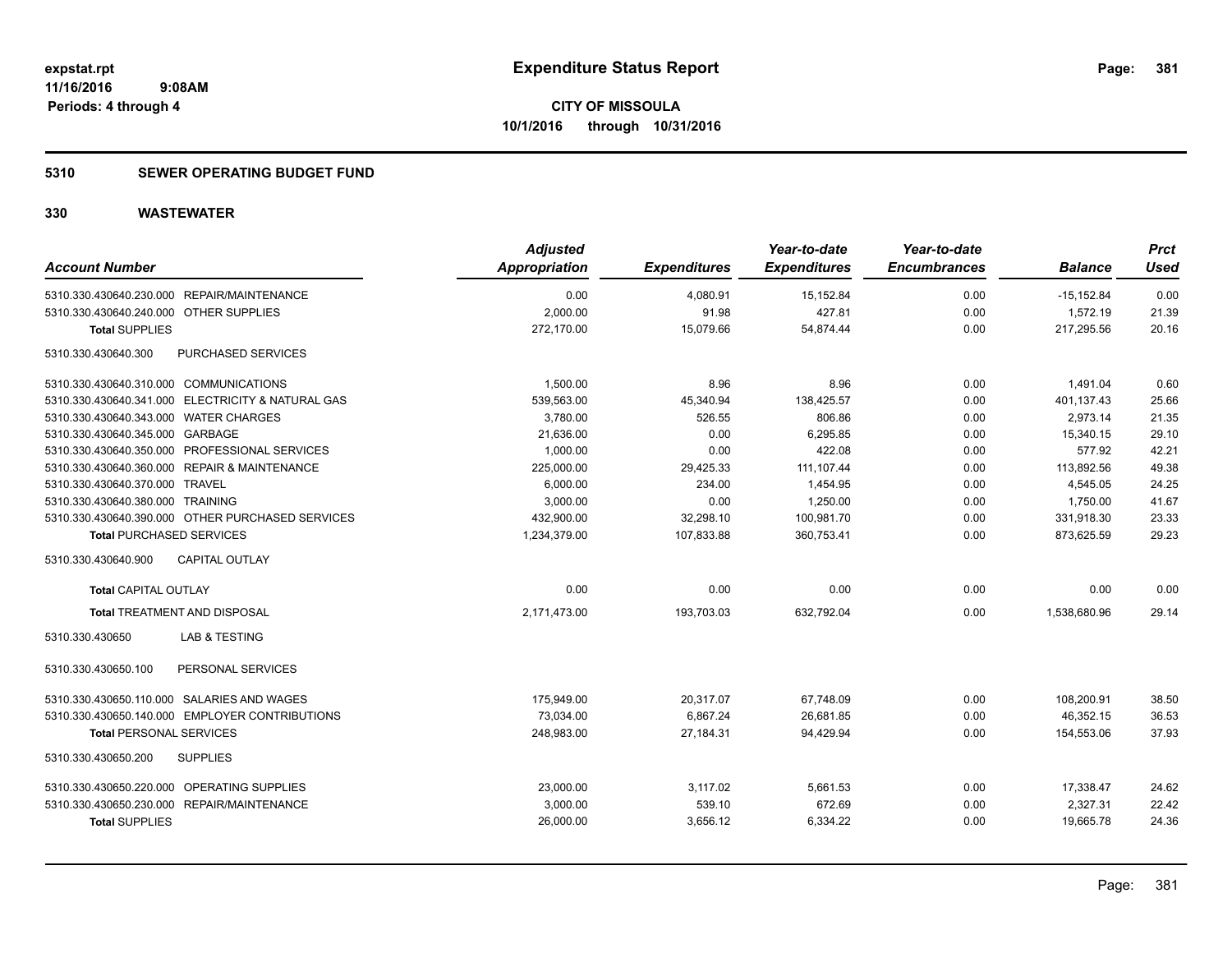#### **5310 SEWER OPERATING BUDGET FUND**

| <b>Account Number</b>            |                                               | <b>Adjusted</b><br><b>Appropriation</b> | <b>Expenditures</b> | Year-to-date<br><b>Expenditures</b> | Year-to-date<br><b>Encumbrances</b> | <b>Balance</b> | <b>Prct</b><br><b>Used</b> |
|----------------------------------|-----------------------------------------------|-----------------------------------------|---------------------|-------------------------------------|-------------------------------------|----------------|----------------------------|
| 5310.330.430650.300              | PURCHASED SERVICES                            |                                         |                     |                                     |                                     |                |                            |
|                                  | 5310.330.430650.310.000 COMMUNICATIONS        | 1,000.00                                | 28.25               | 136.87                              | 0.00                                | 863.13         | 13.69                      |
|                                  | 5310.330.430650.350.000 PROFESSIONAL SERVICES | 29,000.00                               | 0.00                | 9,036.00                            | 0.00                                | 19,964.00      | 31.16                      |
|                                  | 5310.330.430650.360.000 REPAIR & MAINTENANCE  | 4,000.00                                | 844.50              | 1,224.50                            | 0.00                                | 2,775.50       | 30.61                      |
| 5310.330.430650.370.000 TRAVEL   |                                               | 2,000.00                                | 0.00                | 0.00                                | 0.00                                | 2,000.00       | 0.00                       |
| 5310.330.430650.380.000 TRAINING |                                               | 1,000.00                                | 0.00                | 0.00                                | 0.00                                | 1,000.00       | 0.00                       |
|                                  | <b>Total PURCHASED SERVICES</b>               | 37,000.00                               | 872.75              | 10,397.37                           | 0.00                                | 26,602.63      | 28.10                      |
| 5310.330.430650.900              | CAPITAL OUTLAY                                |                                         |                     |                                     |                                     |                |                            |
| <b>Total CAPITAL OUTLAY</b>      |                                               | 0.00                                    | 0.00                | 0.00                                | 0.00                                | 0.00           | 0.00                       |
| <b>Total LAB &amp; TESTING</b>   |                                               | 311,983.00                              | 31,713.18           | 111, 161.53                         | 0.00                                | 200,821.47     | 35.63                      |
| 5310.330.430660                  | <b>ENGINEEERING</b>                           |                                         |                     |                                     |                                     |                |                            |
| 5310.330.430660.100              | PERSONAL SERVICES                             |                                         |                     |                                     |                                     |                |                            |
| <b>Total ENGINEEERING</b>        |                                               | 0.00                                    | 0.00                | 0.00                                | 0.00                                | 0.00           | 0.00                       |
| 5310.330.490504                  | <b>DEBT SERVICE</b>                           |                                         |                     |                                     |                                     |                |                            |
| 5310.330.490504.600              | <b>DEBT SERVICE</b>                           |                                         |                     |                                     |                                     |                |                            |
| <b>Total DEBT SERVICE</b>        |                                               | 0.00                                    | 0.00                | 0.00                                | 0.00                                | 0.00           | 0.00                       |
| 5310.330.499999                  | <b>NEW REQUESTS</b>                           |                                         |                     |                                     |                                     |                |                            |
| 5310.330.499999.100              | PERSONAL SERVICES                             |                                         |                     |                                     |                                     |                |                            |
| <b>Total PERSONAL SERVICES</b>   |                                               | 0.00                                    | 0.00                | 0.00                                | 0.00                                | 0.00           | 0.00                       |
| 5310.330.499999.900              | CAPITAL OUTLAY                                |                                         |                     |                                     |                                     |                |                            |
| Total NEW REQUESTS               |                                               | 0.00                                    | 0.00                | 0.00                                | 0.00                                | 0.00           | 0.00                       |
| 5310.330.510110                  | <b>MERCHANT SERVICES</b>                      |                                         |                     |                                     |                                     |                |                            |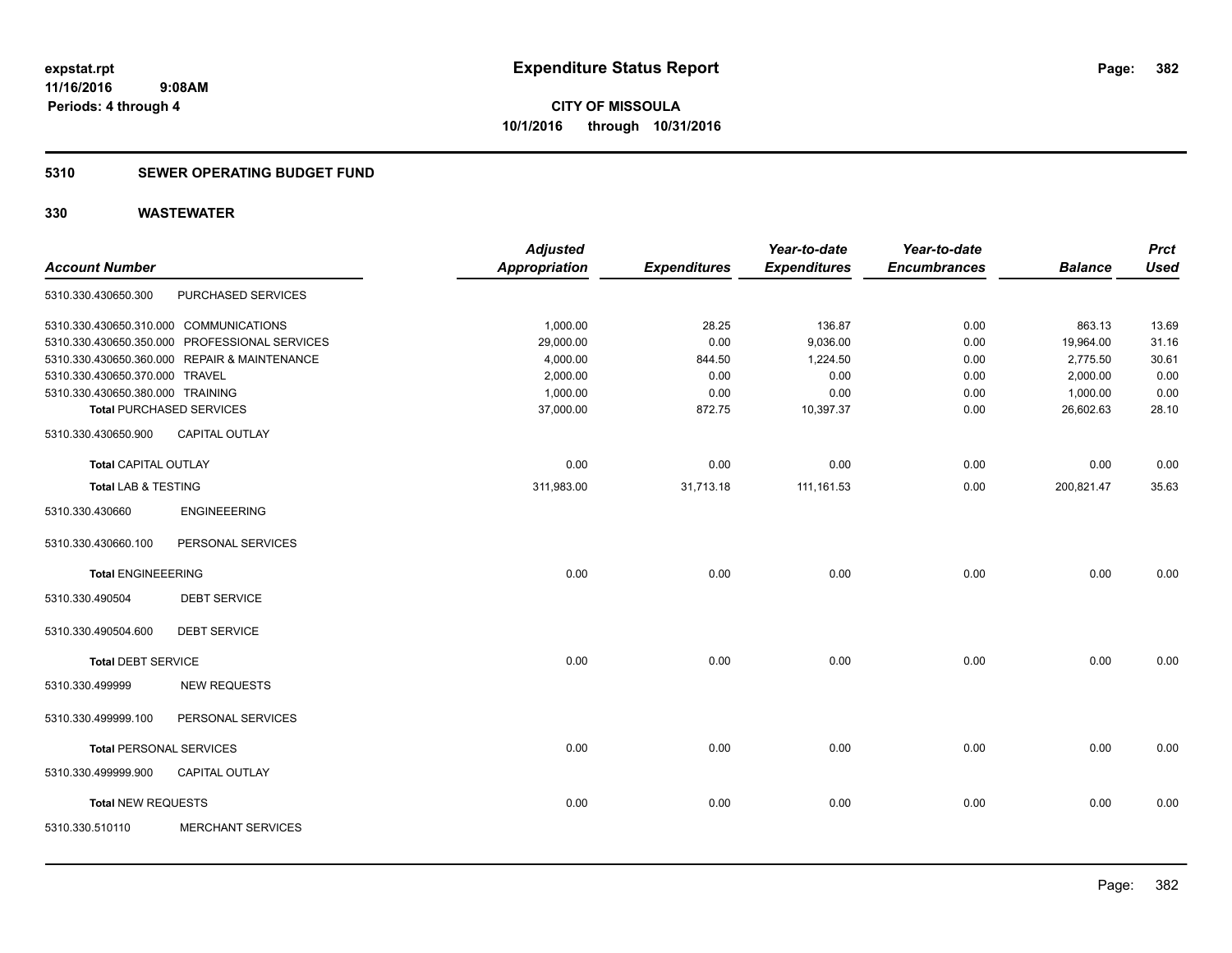### **5310 SEWER OPERATING BUDGET FUND**

|                                                                                                | <b>Adjusted</b>        |                     | Year-to-date        | Year-to-date        |                        | <b>Prct</b>  |
|------------------------------------------------------------------------------------------------|------------------------|---------------------|---------------------|---------------------|------------------------|--------------|
| <b>Account Number</b>                                                                          | <b>Appropriation</b>   | <b>Expenditures</b> | <b>Expenditures</b> | <b>Encumbrances</b> | <b>Balance</b>         | Used         |
| 5310.330.510110.500<br><b>FIXED CHARGES</b>                                                    |                        |                     |                     |                     |                        |              |
| 5310.330.510110.500.000 MERCHANT SERVICE FEES/FIIXED CHARGES<br><b>Total MERCHANT SERVICES</b> | 45,000.00<br>45,000.00 | 0.00<br>0.00        | 0.00<br>0.00        | 0.00<br>0.00        | 45.000.00<br>45.000.00 | 0.00<br>0.00 |
| INTERFUND OPERATING TRANSFERS<br>5310.330.521000                                               |                        |                     |                     |                     |                        |              |
| 5310.330.521000.800<br>OTHER OBJECTS                                                           |                        |                     |                     |                     |                        |              |
| <b>Total INTERFUND OPERATING TRANSFERS</b>                                                     | 0.00                   | 0.00                | 0.00                | 0.00                | 0.00                   | 0.00         |
| <b>Total SEWER OPERATING BUDGET FUND</b>                                                       | 5,345,394.00           | 359.126.80          | 1,185,009.53        | 0.00                | 4,160,384.47           | 22.17        |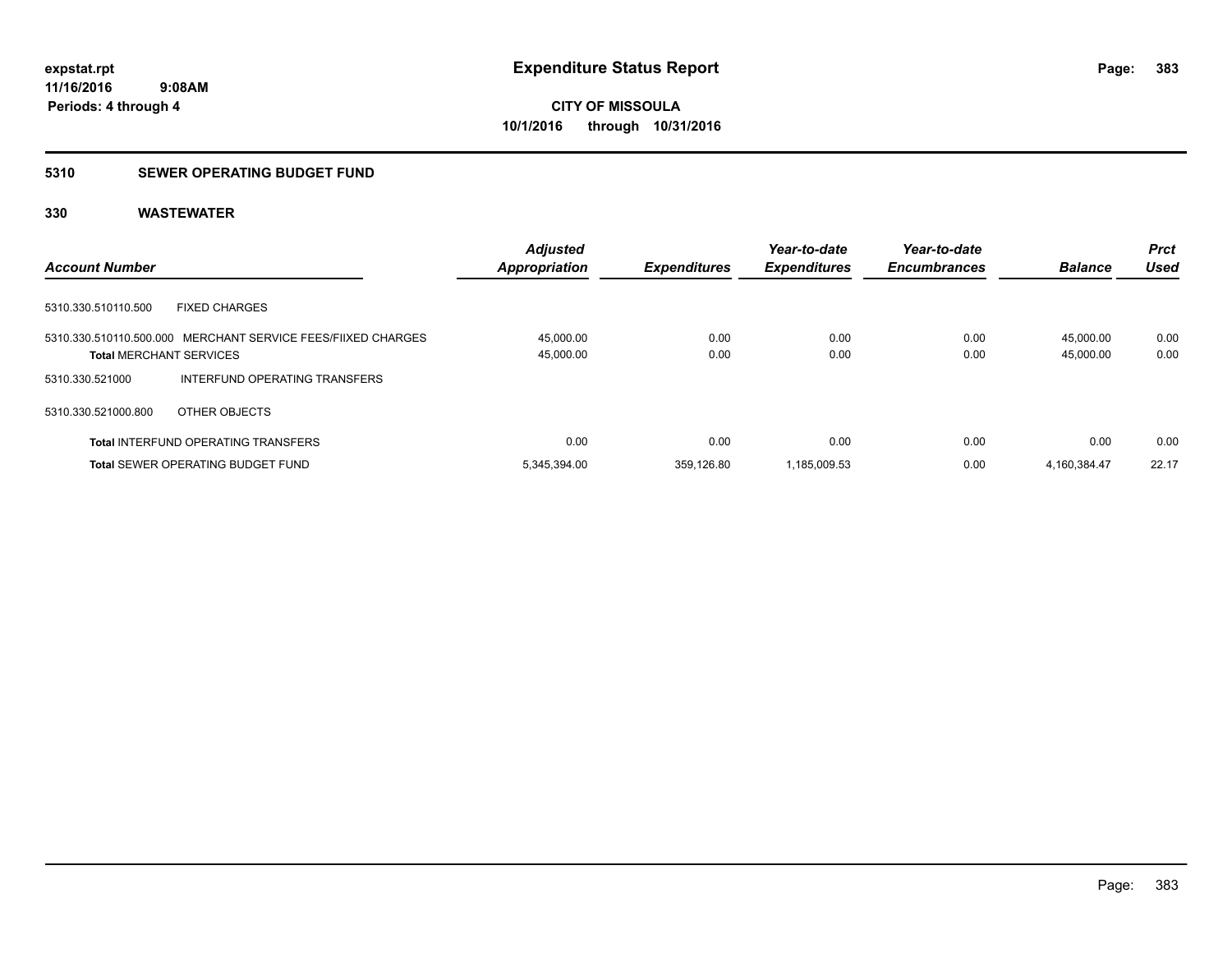**CITY OF MISSOULA 10/1/2016 through 10/31/2016**

### **5311 SEWER REVENUE COLLECTION & CLEARING FUND**

| <b>Account Number</b>      |                                                | <b>Adjusted</b><br><b>Appropriation</b> | <b>Expenditures</b> | Year-to-date<br><b>Expenditures</b> | Year-to-date<br><b>Encumbrances</b> | <b>Balance</b> | <b>Prct</b><br><b>Used</b> |
|----------------------------|------------------------------------------------|-----------------------------------------|---------------------|-------------------------------------|-------------------------------------|----------------|----------------------------|
| 5311.330.430670            | <b>CUSTOMER ACCOUNTING &amp; COLLECTION</b>    |                                         |                     |                                     |                                     |                |                            |
| 5311.330.430670.800        | OTHER OBJECTS                                  |                                         |                     |                                     |                                     |                |                            |
|                            | Total CUSTOMER ACCOUNTING & COLLECTION         | 0.00                                    | 0.00                | 0.00                                | 0.00                                | 0.00           | 0.00                       |
| 5311.330.510000            | <b>MISCELLANEOUS</b>                           |                                         |                     |                                     |                                     |                |                            |
| 5311.330.510000.800        | OTHER OBJECTS                                  |                                         |                     |                                     |                                     |                |                            |
| <b>Total MISCELLANEOUS</b> |                                                | 0.00                                    | 0.00                | 0.00                                | 0.00                                | 0.00           | 0.00                       |
| 5311.330.510110            | <b>MERCHANT SERVICES</b>                       |                                         |                     |                                     |                                     |                |                            |
| 5311.330.510110.500        | <b>FIXED CHARGES</b>                           |                                         |                     |                                     |                                     |                |                            |
|                            | <b>Total MERCHANT SERVICES</b>                 | 0.00                                    | 0.00                | 0.00                                | 0.00                                | 0.00           | 0.00                       |
| 5311.330.521000            | SEWER REVENUE CLEARING                         |                                         |                     |                                     |                                     |                |                            |
| 5311.330.521000.500        | <b>FIXED CHARGES</b>                           |                                         |                     |                                     |                                     |                |                            |
| <b>Total FIXED CHARGES</b> |                                                | 0.00                                    | 0.00                | 0.00                                | 0.00                                | 0.00           | 0.00                       |
| 5311.330.521000.800        | OTHER OBJECTS                                  |                                         |                     |                                     |                                     |                |                            |
|                            | Total SEWER REVENUE CLEARING                   | 0.00                                    | 0.00                | 0.00                                | 0.00                                | 0.00           | 0.00                       |
|                            | Total SEWER REVENUE COLLECTION & CLEARING FUND | 0.00                                    | 0.00                | 0.00                                | 0.00                                | 0.00           | 0.00                       |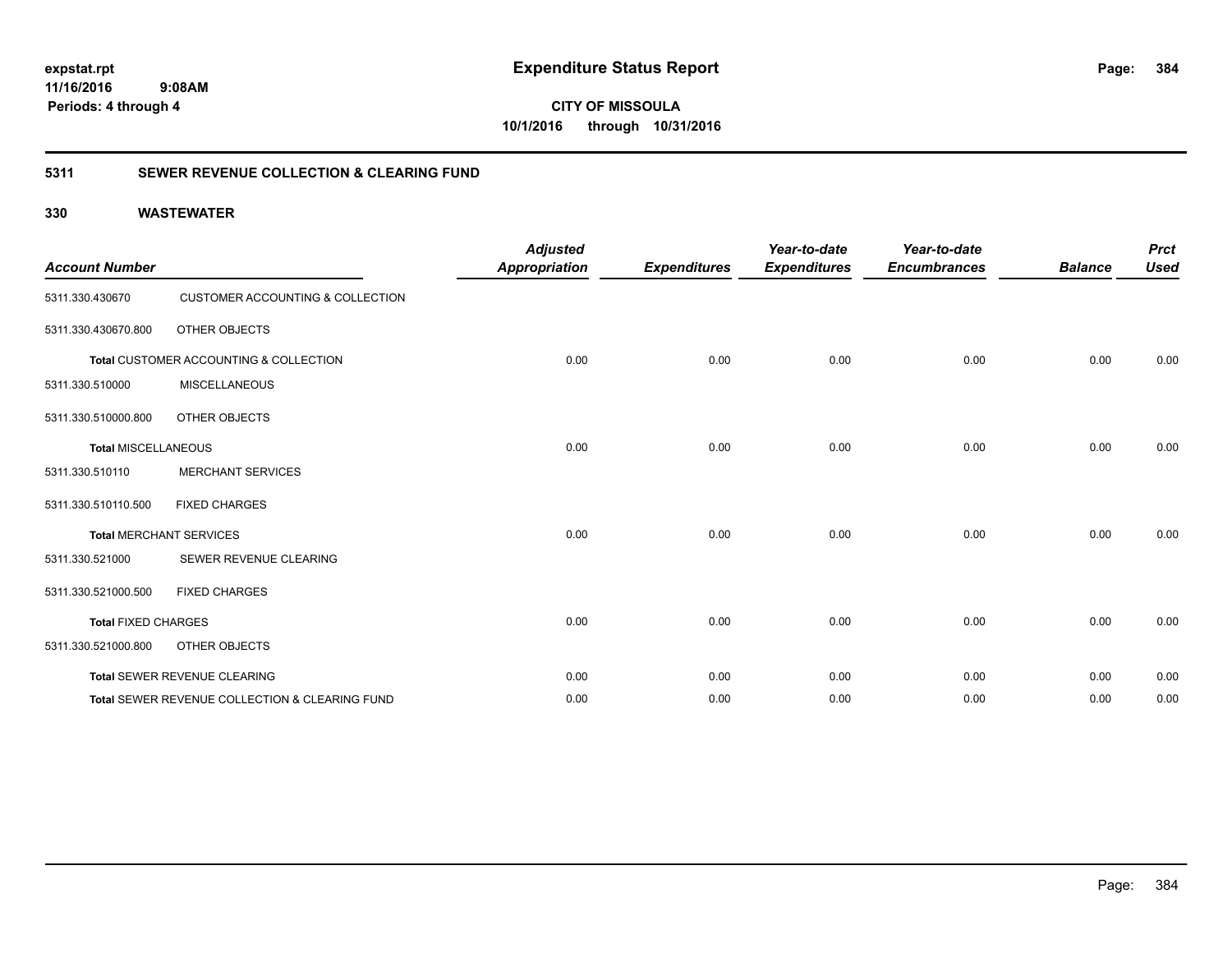### **5315 SEWER LOAN FUND**

| <b>Account Number</b>                |                                                   | <b>Adjusted</b><br>Appropriation | <b>Expenditures</b> | Year-to-date<br><b>Expenditures</b> | Year-to-date<br><b>Encumbrances</b> | <b>Balance</b> | <b>Prct</b><br><b>Used</b> |
|--------------------------------------|---------------------------------------------------|----------------------------------|---------------------|-------------------------------------|-------------------------------------|----------------|----------------------------|
| 5315.330.430607                      | *** Title Not Found ***                           |                                  |                     |                                     |                                     |                |                            |
| 5315.330.430607.300                  | PURCHASED SERVICES                                |                                  |                     |                                     |                                     |                |                            |
| <b>Total *** Title Not Found ***</b> |                                                   | 0.00                             | 0.00                | 0.00                                | 0.00                                | 0.00           | 0.00                       |
| 5315.330.430670                      | CUSTOMER ACCOUNTING & COLLECTION                  |                                  |                     |                                     |                                     |                |                            |
| 5315.330.430670.300                  | <b>PURCHASED SERVICES</b>                         |                                  |                     |                                     |                                     |                |                            |
|                                      | <b>Total PURCHASED SERVICES</b>                   | 0.00                             | 0.00                | 0.00                                | 0.00                                | 0.00           | 0.00                       |
| 5315.330.430670.800                  | OTHER OBJECTS                                     |                                  |                     |                                     |                                     |                |                            |
|                                      | <b>Total CUSTOMER ACCOUNTING &amp; COLLECTION</b> | 0.00                             | 0.00                | 0.00                                | 0.00                                | 0.00           | 0.00                       |
| <b>Total SEWER LOAN FUND</b>         |                                                   | 0.00                             | 0.00                | 0.00                                | 0.00                                | 0.00           | 0.00                       |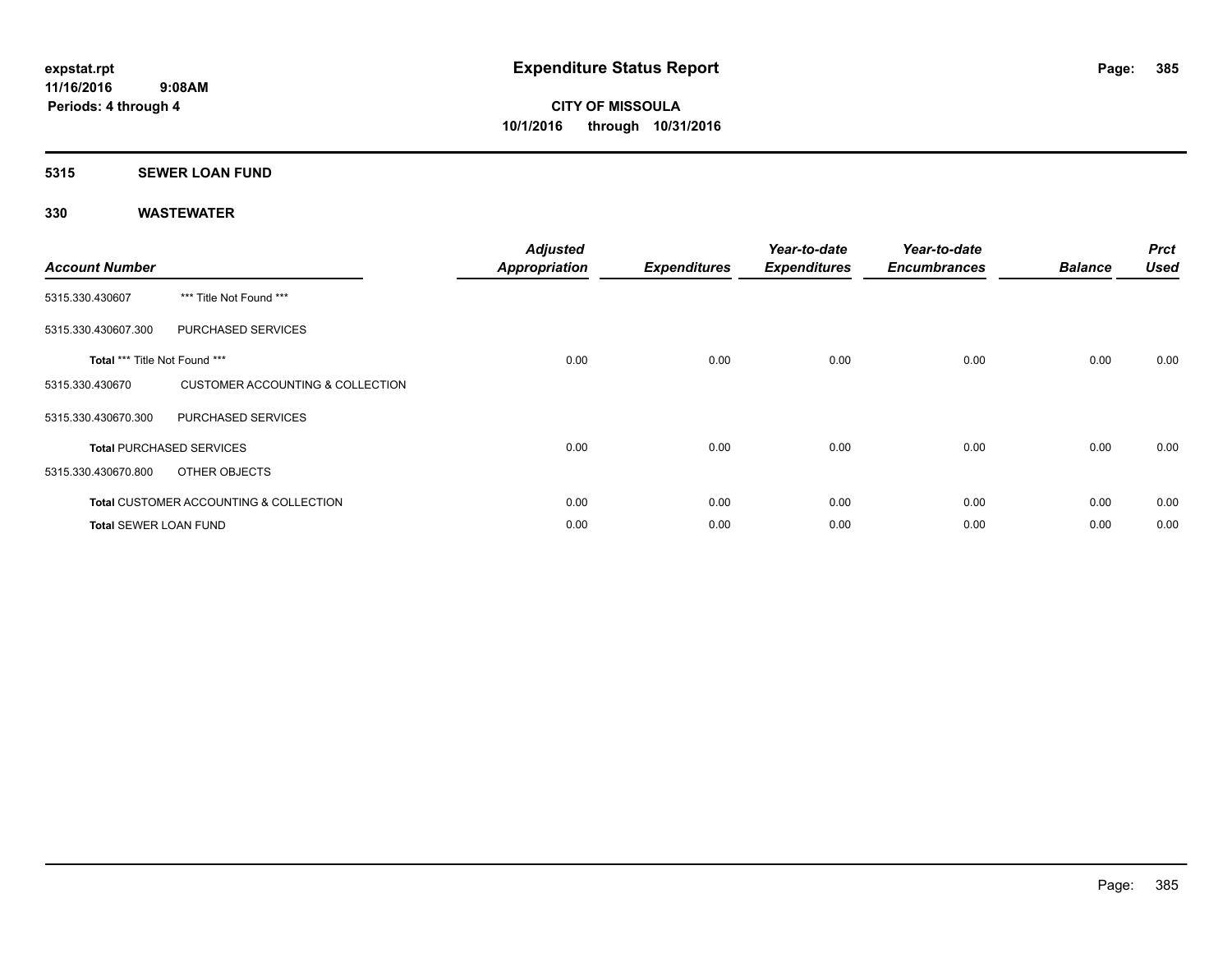**CITY OF MISSOULA 10/1/2016 through 10/31/2016**

### **5320 SEWER REPLACEMENT & DEPRECIATION FUND**

|                                 |                                        | <b>Adjusted</b>      |                     | Year-to-date        | Year-to-date        |                | <b>Prct</b> |
|---------------------------------|----------------------------------------|----------------------|---------------------|---------------------|---------------------|----------------|-------------|
| <b>Account Number</b>           |                                        | <b>Appropriation</b> | <b>Expenditures</b> | <b>Expenditures</b> | <b>Encumbrances</b> | <b>Balance</b> | <b>Used</b> |
| 5320.330.410400                 | <b>DEPRECIATION</b>                    |                      |                     |                     |                     |                |             |
| 5320.330.410400.800             | OTHER OBJECTS                          |                      |                     |                     |                     |                |             |
| <b>Total DEPRECIATION</b>       |                                        | 0.00                 | 0.00                | 0.00                | 0.00                | 0.00           | 0.00        |
| 5320.330.410551                 | <b>FINANCIAL SOFTWARE</b>              |                      |                     |                     |                     |                |             |
| 5320.330.410551.800             | OTHER OBJECTS                          |                      |                     |                     |                     |                |             |
| <b>Total FINANCIAL SOFTWARE</b> |                                        | 0.00                 | 0.00                | 0.00                | 0.00                | 0.00           | 0.00        |
| 5320.330.430613                 | <b>EQUIPMENT-TRUCKS</b>                |                      |                     |                     |                     |                |             |
| 5320.330.430613.900             | <b>CAPITAL OUTLAY</b>                  |                      |                     |                     |                     |                |             |
| <b>Total EQUIPMENT-TRUCKS</b>   |                                        | 0.00                 | 0.00                | 0.00                | 0.00                | 0.00           | 0.00        |
| 5320.330.430614                 | WW DEVELOPMENT FEE RECALCULATION       |                      |                     |                     |                     |                |             |
| 5320.330.430614.300             | PURCHASED SERVICES                     |                      |                     |                     |                     |                |             |
|                                 | Total WW DEVELOPMENT FEE RECALCULATION | 0.00                 | 0.00                | 0.00                | 0.00                | 0.00           | 0.00        |
| 5320.330.430615                 | WWTP OPTIMIZATION STUDY                |                      |                     |                     |                     |                |             |
| 5320.330.430615.300             | PURCHASED SERVICES                     |                      |                     |                     |                     |                |             |
|                                 | Total WWTP OPTIMIZATION STUDY          | 0.00                 | 0.00                | 0.00                | 0.00                | 0.00           | 0.00        |
| 5320.330.430622                 | TREATMENT PLANT SOFTWARE UPGRADE       |                      |                     |                     |                     |                |             |
| 5320.330.430622.900             | <b>CAPITAL OUTLAY</b>                  |                      |                     |                     |                     |                |             |
|                                 | Total TREATMENT PLANT SOFTWARE UPGRADE | 0.00                 | 0.00                | 0.00                | 0.00                | 0.00           | 0.00        |
| 5320.330.430623                 | LATERAL SWR MAIN EXT                   |                      |                     |                     |                     |                |             |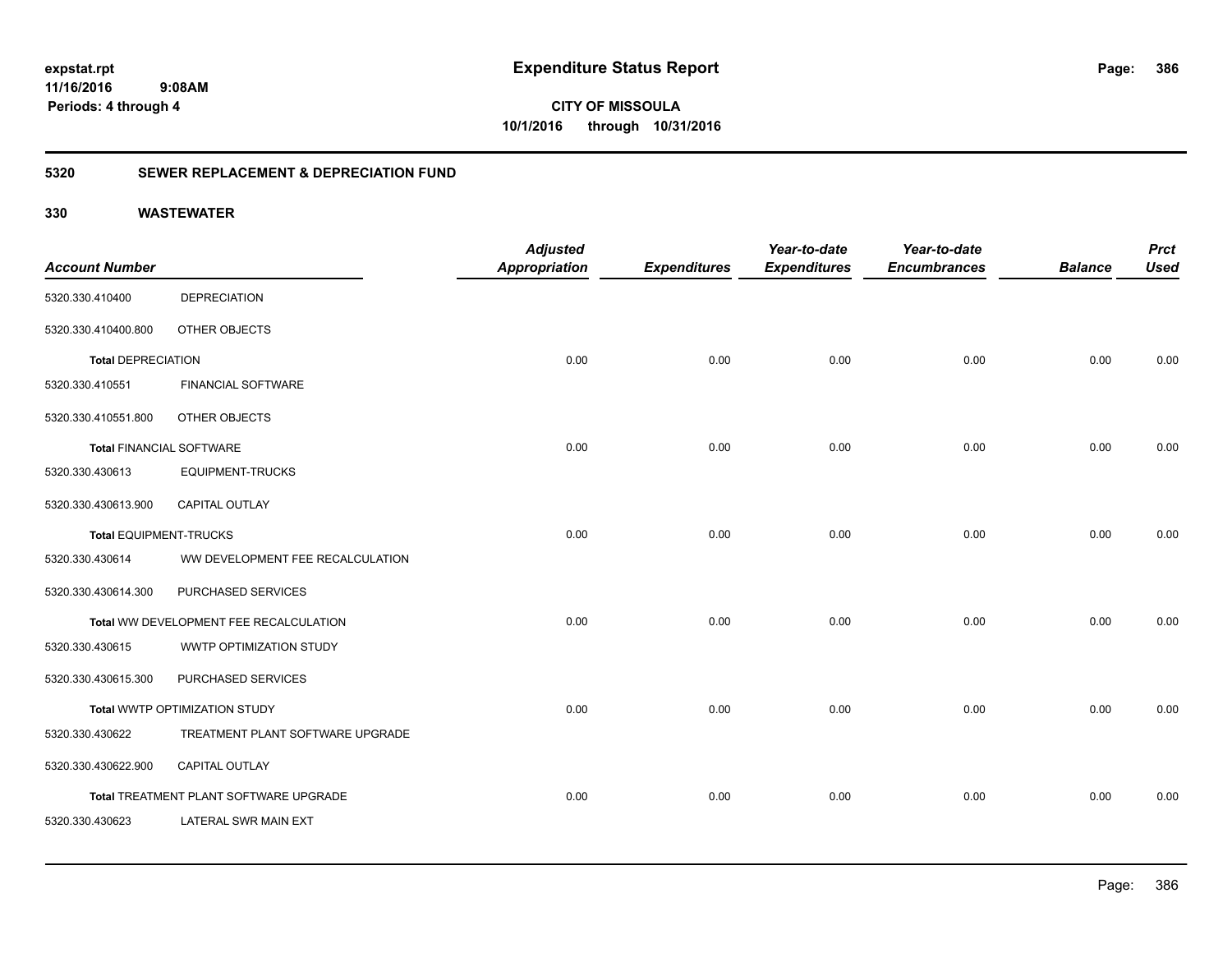**CITY OF MISSOULA 10/1/2016 through 10/31/2016**

### **5320 SEWER REPLACEMENT & DEPRECIATION FUND**

|                                 |                                                | <b>Adjusted</b>      |                     | Year-to-date        | Year-to-date        |                | <b>Prct</b> |
|---------------------------------|------------------------------------------------|----------------------|---------------------|---------------------|---------------------|----------------|-------------|
| <b>Account Number</b>           |                                                | <b>Appropriation</b> | <b>Expenditures</b> | <b>Expenditures</b> | <b>Encumbrances</b> | <b>Balance</b> | <b>Used</b> |
| 5320.330.430623.300             | PURCHASED SERVICES                             |                      |                     |                     |                     |                |             |
|                                 | <b>Total PURCHASED SERVICES</b>                | 0.00                 | 0.00                | 0.00                | 0.00                | 0.00           | 0.00        |
| 5320.330.430623.900             | <b>CAPITAL OUTLAY</b>                          |                      |                     |                     |                     |                |             |
|                                 | <b>Total LATERAL SWR MAIN EXT</b>              | 0.00                 | 0.00                | 0.00                | 0.00                | 0.00           | 0.00        |
| 5320.330.430624                 | <b>SEWER LINE REHAB</b>                        |                      |                     |                     |                     |                |             |
| 5320.330.430624.300             | PURCHASED SERVICES                             |                      |                     |                     |                     |                |             |
| <b>Total SEWER LINE REHAB</b>   |                                                | 0.00                 | 0.00                | 0.00                | 0.00                | 0.00           | 0.00        |
| 5320.330.430625                 | SWR MAIN MASTER PLANS                          |                      |                     |                     |                     |                |             |
| 5320.330.430625.300             | PURCHASED SERVICES                             |                      |                     |                     |                     |                |             |
|                                 | Total SWR MAIN MASTER PLANS                    | 0.00                 | 0.00                | 0.00                | 0.00                | 0.00           | 0.00        |
| 5320.330.430630                 | <b>MISC PLANT REPAIRS</b>                      |                      |                     |                     |                     |                |             |
| 5320.330.430630.300             | PURCHASED SERVICES                             |                      |                     |                     |                     |                |             |
|                                 | 5320.330.430630.360.000 REPAIR & MAINTENANCE   | 0.00                 | 40,532.45           | 64,155.61           | 0.00                | $-64, 155.61$  | 0.00        |
|                                 | <b>Total PURCHASED SERVICES</b>                | 0.00                 | 40,532.45           | 64,155.61           | 0.00                | $-64, 155.61$  | 0.00        |
| 5320.330.430630.900             | <b>CAPITAL OUTLAY</b>                          |                      |                     |                     |                     |                |             |
| <b>Total CAPITAL OUTLAY</b>     |                                                | 0.00                 | 0.00                | 0.00                | 0.00                | 0.00           | 0.00        |
| <b>Total MISC PLANT REPAIRS</b> |                                                | 0.00                 | 40,532.45           | 64,155.61           | 0.00                | $-64, 155.61$  | 0.00        |
| 5320.330.430631                 | MISC SWR MAIN REPAIRS                          |                      |                     |                     |                     |                |             |
| 5320.330.430631.300             | PURCHASED SERVICES                             |                      |                     |                     |                     |                |             |
|                                 | 5320.330.430631.360.000 MISC SEWER LINE REPAIR | 0.00                 | 4,227.17            | 78,828.90           | 0.00                | $-78,828.90$   | 0.00        |
|                                 |                                                |                      |                     |                     |                     |                |             |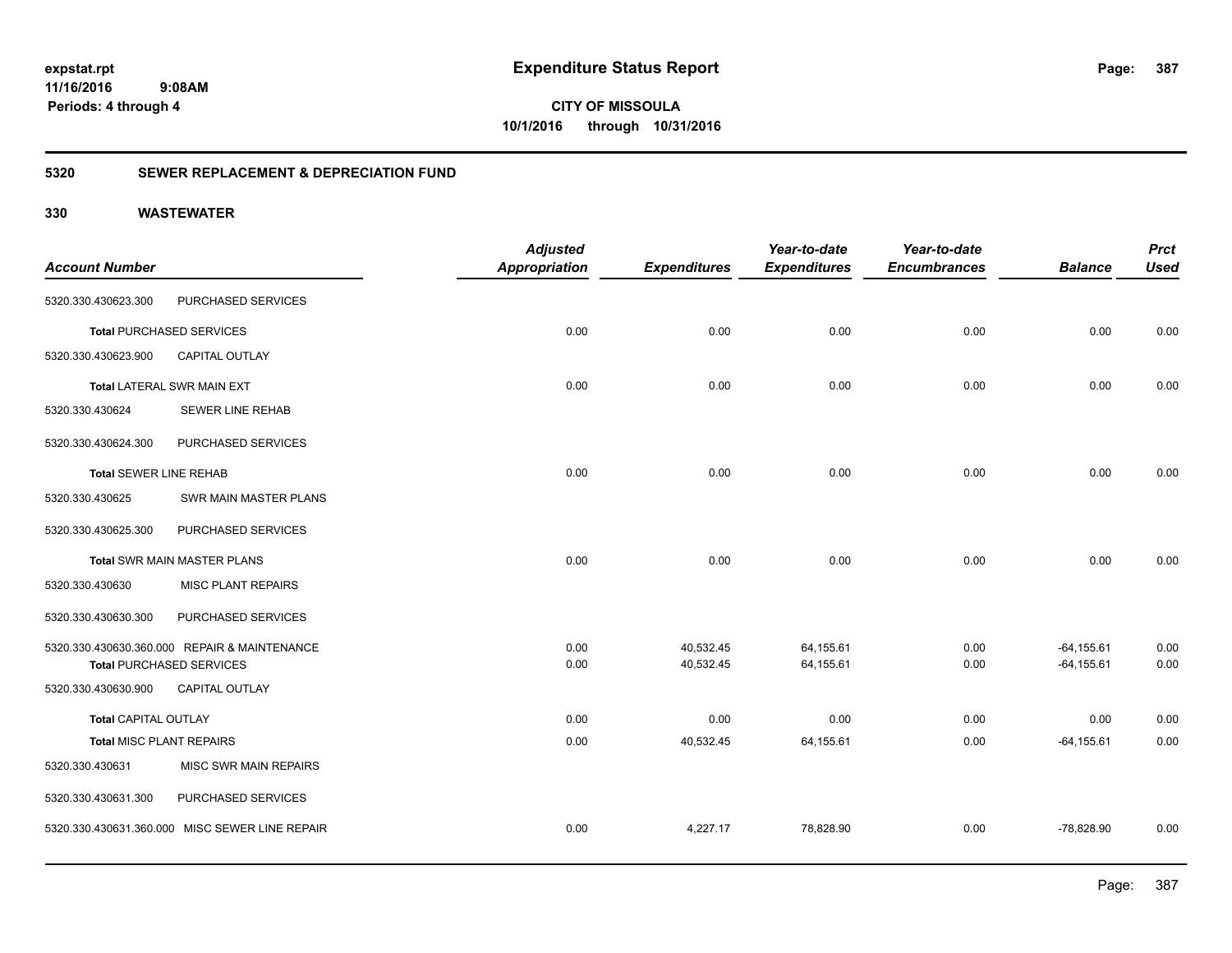**CITY OF MISSOULA 10/1/2016 through 10/31/2016**

### **5320 SEWER REPLACEMENT & DEPRECIATION FUND**

| <b>Account Number</b>      |                                         | <b>Adjusted</b><br><b>Appropriation</b> | <b>Expenditures</b> | Year-to-date<br><b>Expenditures</b> | Year-to-date<br><b>Encumbrances</b> | <b>Balance</b> | <b>Prct</b><br><b>Used</b> |
|----------------------------|-----------------------------------------|-----------------------------------------|---------------------|-------------------------------------|-------------------------------------|----------------|----------------------------|
|                            | <b>Total MISC SWR MAIN REPAIRS</b>      | 0.00                                    | 4,227.17            | 78,828.90                           | 0.00                                | $-78,828.90$   | 0.00                       |
| 5320.330.430632            | <b>DEWATERING SCREW PRESS</b>           |                                         |                     |                                     |                                     |                |                            |
| 5320.330.430632.800        | OTHER OBJECTS                           |                                         |                     |                                     |                                     |                |                            |
| <b>Total OTHER OBJECTS</b> |                                         | 0.00                                    | 0.00                | 0.00                                | 0.00                                | 0.00           | 0.00                       |
| 5320.330.430632.900        | <b>CAPITAL OUTLAY</b>                   |                                         |                     |                                     |                                     |                |                            |
|                            | <b>Total DEWATERING SCREW PRESS</b>     | 0.00                                    | 0.00                | 0.00                                | 0.00                                | 0.00           | 0.00                       |
| 5320.330.430635            | CARAS PARK FORCE MAIN RELOCATION        |                                         |                     |                                     |                                     |                |                            |
| 5320.330.430635.300        | PURCHASED SERVICES                      |                                         |                     |                                     |                                     |                |                            |
|                            | <b>Total PURCHASED SERVICES</b>         | 0.00                                    | 0.00                | 0.00                                | 0.00                                | 0.00           | 0.00                       |
| 5320.330.430635.900        | <b>CAPITAL OUTLAY</b>                   |                                         |                     |                                     |                                     |                |                            |
|                            | Total CARAS PARK FORCE MAIN RELOCATION  | 0.00                                    | 0.00                | 0.00                                | 0.00                                | 0.00           | 0.00                       |
| 5320.330.430637            | SEWAGE LIFT STATION UPGRADE/REHAB       |                                         |                     |                                     |                                     |                |                            |
| 5320.330.430637.300        | PURCHASED SERVICES                      |                                         |                     |                                     |                                     |                |                            |
|                            | Total SEWAGE LIFT STATION UPGRADE/REHAB | 0.00                                    | 0.00                | 0.00                                | 0.00                                | 0.00           | 0.00                       |
| 5320.330.430643            | WWTP TELEMETRY UPGRADE PROJECT          |                                         |                     |                                     |                                     |                |                            |
| 5320.330.430643.300        | PURCHASED SERVICES                      |                                         |                     |                                     |                                     |                |                            |
|                            | <b>Total PURCHASED SERVICES</b>         | 0.00                                    | 0.00                | 0.00                                | 0.00                                | 0.00           | 0.00                       |
| 5320.330.430643.900        | <b>CAPITAL OUTLAY</b>                   |                                         |                     |                                     |                                     |                |                            |
|                            | Total WWTP TELEMETRY UPGRADE PROJECT    | 0.00                                    | 0.00                | 0.00                                | 0.00                                | 0.00           | 0.00                       |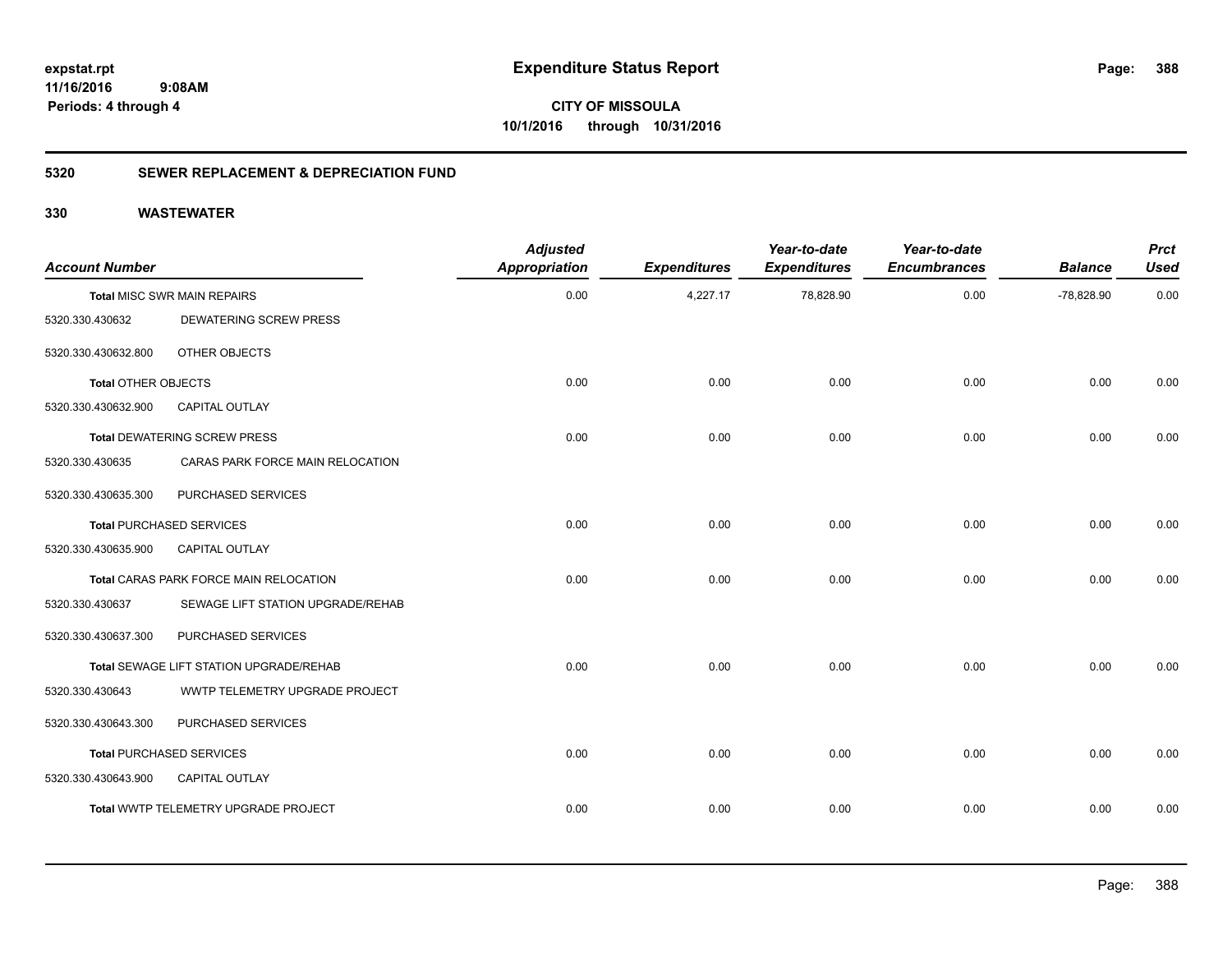**CITY OF MISSOULA 10/1/2016 through 10/31/2016**

### **5320 SEWER REPLACEMENT & DEPRECIATION FUND**

| <b>Account Number</b>          |                                            | <b>Adjusted</b><br><b>Appropriation</b> | <b>Expenditures</b> | Year-to-date<br><b>Expenditures</b> | Year-to-date<br><b>Encumbrances</b> | <b>Balance</b> | <b>Prct</b><br><b>Used</b> |
|--------------------------------|--------------------------------------------|-----------------------------------------|---------------------|-------------------------------------|-------------------------------------|----------------|----------------------------|
| 5320.330.430650                | LAB & TESTING                              |                                         |                     |                                     |                                     |                |                            |
| 5320.330.430650.300            | PURCHASED SERVICES                         |                                         |                     |                                     |                                     |                |                            |
|                                | <b>Total PURCHASED SERVICES</b>            | 0.00                                    | 0.00                | 0.00                                | 0.00                                | 0.00           | 0.00                       |
| 5320.330.430650.900            | CAPITAL OUTLAY                             |                                         |                     |                                     |                                     |                |                            |
| <b>Total LAB &amp; TESTING</b> |                                            | 0.00                                    | 0.00                | 0.00                                | 0.00                                | 0.00           | 0.00                       |
| 5320.330.430651                | TRANSFER TO SEWER LOAN                     |                                         |                     |                                     |                                     |                |                            |
| 5320.330.430651.800            | OTHER OBJECTS                              |                                         |                     |                                     |                                     |                |                            |
|                                | Total TRANSFER TO SEWER LOAN               | 0.00                                    | 0.00                | 0.00                                | 0.00                                | 0.00           | 0.00                       |
| 5320.330.430660                | <b>ENGINEEERING</b>                        |                                         |                     |                                     |                                     |                |                            |
| 5320.330.430660.900            | <b>CAPITAL OUTLAY</b>                      |                                         |                     |                                     |                                     |                |                            |
| <b>Total ENGINEEERING</b>      |                                            | 0.00                                    | 0.00                | 0.00                                | 0.00                                | 0.00           | 0.00                       |
| 5320.330.430684                | MILLER CREEK SEWER INTERCEPTOR             |                                         |                     |                                     |                                     |                |                            |
| 5320.330.430684.300            | PURCHASED SERVICES                         |                                         |                     |                                     |                                     |                |                            |
|                                | <b>Total PURCHASED SERVICES</b>            | 0.00                                    | 0.00                | 0.00                                | 0.00                                | 0.00           | 0.00                       |
| 5320.330.430684.800            | OTHER OBJECTS                              |                                         |                     |                                     |                                     |                |                            |
|                                | Total MILLER CREEK SEWER INTERCEPTOR       | 0.00                                    | 0.00                | 0.00                                | 0.00                                | 0.00           | 0.00                       |
| 5320.330.430689                | FY11 \$1.29M Sewer Bond Construction       |                                         |                     |                                     |                                     |                |                            |
| 5320.330.430689.800            | OTHER OBJECTS                              |                                         |                     |                                     |                                     |                |                            |
|                                | Total FY11 \$1.29M Sewer Bond Construction | 0.00                                    | 0.00                | 0.00                                | 0.00                                | 0.00           | 0.00                       |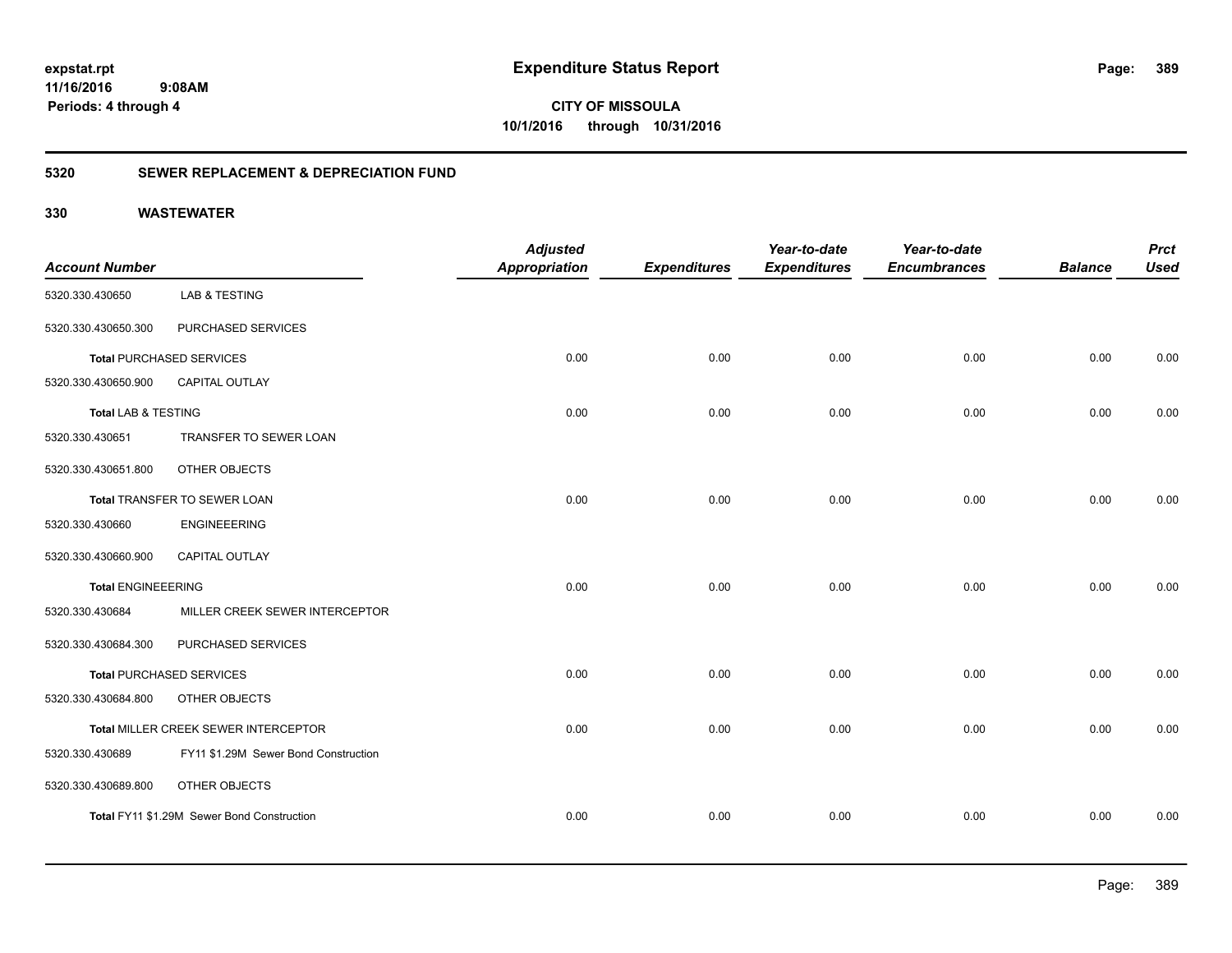**CITY OF MISSOULA 10/1/2016 through 10/31/2016**

### **5320 SEWER REPLACEMENT & DEPRECIATION FUND**

| <b>Account Number</b>                         |                                                      | <b>Adjusted</b><br>Appropriation | <b>Expenditures</b> | Year-to-date<br><b>Expenditures</b> | Year-to-date<br><b>Encumbrances</b> | <b>Balance</b> | <b>Prct</b><br><b>Used</b> |
|-----------------------------------------------|------------------------------------------------------|----------------------------------|---------------------|-------------------------------------|-------------------------------------|----------------|----------------------------|
| 5320.330.430691                               | HYBRID POPLAR SEWER PROJECT                          |                                  |                     |                                     |                                     |                |                            |
| 5320.330.430691.900                           | CAPITAL OUTLAY                                       |                                  |                     |                                     |                                     |                |                            |
|                                               | Total HYBRID POPLAR SEWER PROJECT                    | 0.00                             | 0.00                | 0.00                                | 0.00                                | 0.00           | 0.00                       |
| 5320.330.430702                               | COUNTY RSID WYE SEWER PROJECT                        |                                  |                     |                                     |                                     |                |                            |
| 5320.330.430702.300                           | PURCHASED SERVICES                                   |                                  |                     |                                     |                                     |                |                            |
|                                               | Total COUNTY RSID WYE SEWER PROJECT                  | 0.00                             | 0.00                | 0.00                                | 0.00                                | 0.00           | 0.00                       |
| 5320.330.430706                               | <b>RUSSELL ST INTERCEPTOR</b>                        |                                  |                     |                                     |                                     |                |                            |
| 5320.330.430706.300                           | PURCHASED SERVICES                                   |                                  |                     |                                     |                                     |                |                            |
| 5320.330.430706.350.000 PROFESSIONAL SERVICES |                                                      | 0.00                             | 0.00                | 3,798.00                            | 0.00                                | $-3,798.00$    | 0.00                       |
|                                               | Total RUSSELL ST INTERCEPTOR                         | 0.00                             | 0.00                | 3,798.00                            | 0.00                                | $-3,798.00$    | 0.00                       |
| 5320.330.490505                               | ACCELA LOAN DEBT SERVICE                             |                                  |                     |                                     |                                     |                |                            |
| 5320.330.490505.800                           | OTHER OBJECTS                                        |                                  |                     |                                     |                                     |                |                            |
|                                               | Total ACCELA LOAN DEBT SERVICE                       | 0.00                             | 0.00                | 0.00                                | 0.00                                | 0.00           | 0.00                       |
| 5320.330.490506                               | <b>CORE FINANCED EQUIPMENT</b>                       |                                  |                     |                                     |                                     |                |                            |
| 5320.330.490506.600                           | <b>DEBT SERVICE</b>                                  |                                  |                     |                                     |                                     |                |                            |
|                                               | 5320.330.490506.610.000 FINANCED EQUIPMENT/PRINCIPAL | 0.00                             | 34,513.60           | 34,513.60                           | 0.00                                | $-34,513.60$   | 0.00                       |
|                                               | 5320.330.490506.620.000 INTEREST / SERVICE FEES      | 0.00                             | 2,269.69            | 2,269.69                            | 0.00                                | $-2,269.69$    | 0.00                       |
|                                               | Total CORE FINANCED EQUIPMENT                        | 0.00                             | 36,783.29           | 36,783.29                           | 0.00                                | $-36,783.29$   | 0.00                       |
| 5320.330.490508                               | EKO COMPOST PURCHASE                                 |                                  |                     |                                     |                                     |                |                            |
| 5320.330.490508.600                           | <b>DEBT SERVICE</b>                                  |                                  |                     |                                     |                                     |                |                            |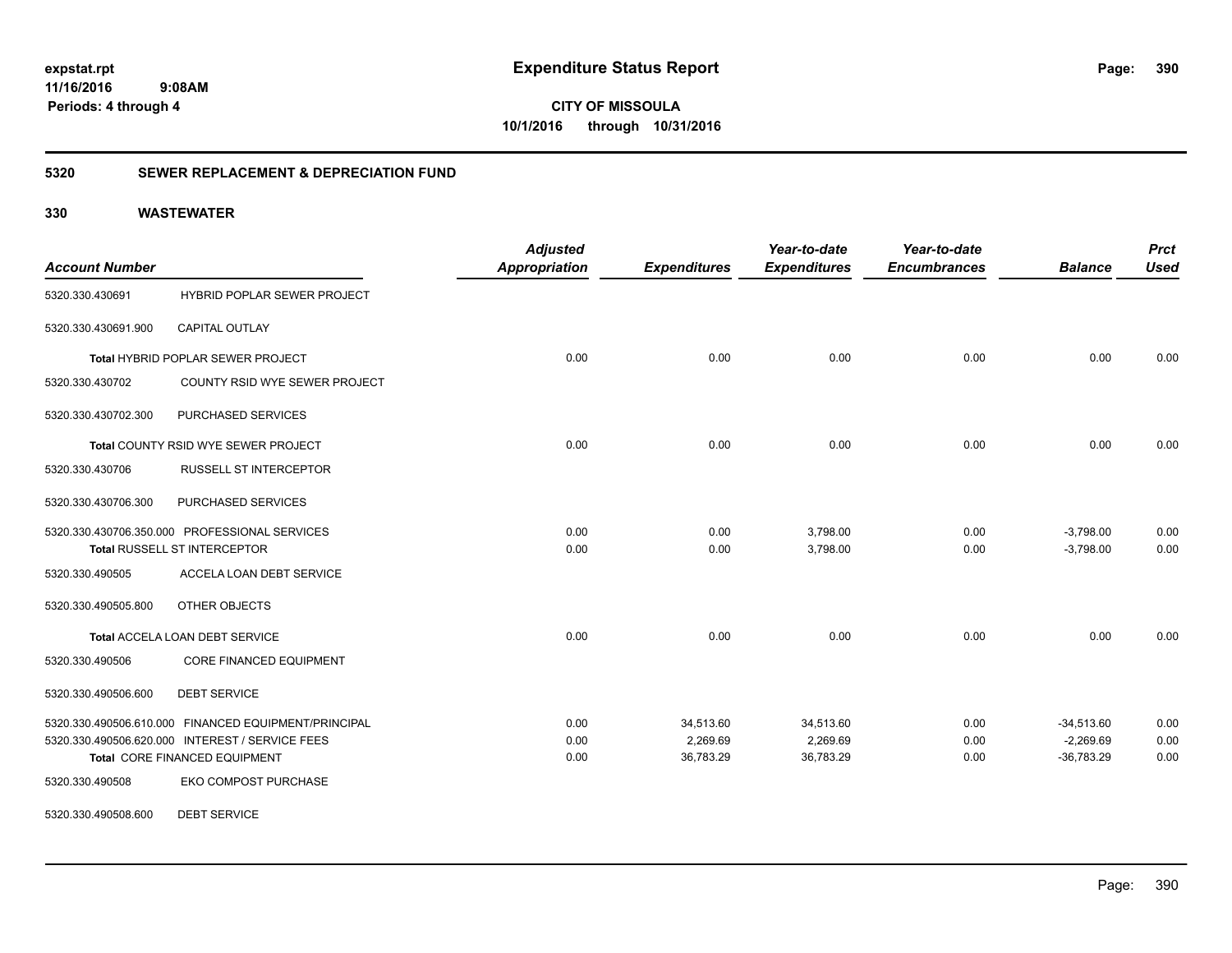**CITY OF MISSOULA 10/1/2016 through 10/31/2016**

### **5320 SEWER REPLACEMENT & DEPRECIATION FUND**

| <b>Account Number</b>                                  |                                            | <b>Adjusted</b><br>Appropriation | <b>Expenditures</b> | Year-to-date<br><b>Expenditures</b> | Year-to-date<br><b>Encumbrances</b> | <b>Balance</b> | <b>Prct</b><br>Used |
|--------------------------------------------------------|--------------------------------------------|----------------------------------|---------------------|-------------------------------------|-------------------------------------|----------------|---------------------|
| 5320.330.490508.610.000 EKO-PRINCIPAL                  |                                            | 0.00                             | 0.00                | 10.000.00                           | 0.00                                | $-10.000.00$   | 0.00                |
| <b>Total EKO COMPOST PURCHASE</b>                      |                                            | 0.00                             | 0.00                | 10.000.00                           | 0.00                                | $-10.000.00$   | 0.00                |
| 5320.330.521000                                        | INTERFUND OPERATING TRANSFERS              |                                  |                     |                                     |                                     |                |                     |
| 5320.330.521000.800                                    | OTHER OBJECTS                              |                                  |                     |                                     |                                     |                |                     |
|                                                        | <b>Total INTERFUND OPERATING TRANSFERS</b> | 0.00                             | 0.00                | 0.00                                | 0.00                                | 0.00           | 0.00                |
| <b>Total SEWER REPLACEMENT &amp; DEPRECIATION FUND</b> |                                            | 0.00                             | 81.542.91           | 193.565.80                          | 0.00                                | -193.565.80    | 0.00                |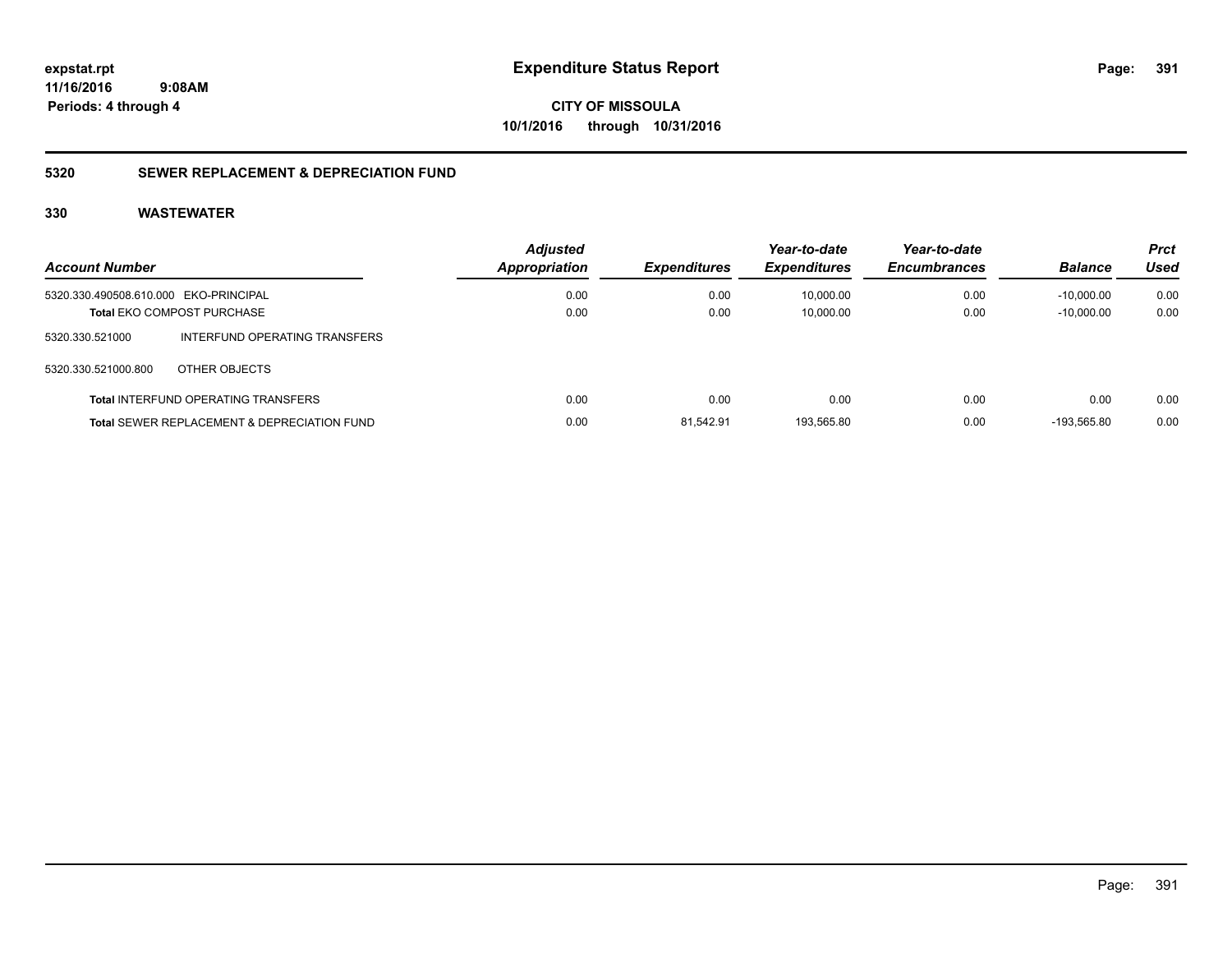### **5325 SEWER DEVELOPMENT FEE FUND**

| <b>Account Number</b>     |                                                                                           | <b>Adjusted</b><br>Appropriation | <b>Expenditures</b>      | Year-to-date<br><b>Expenditures</b> | Year-to-date<br><b>Encumbrances</b> | <b>Balance</b>               | <b>Prct</b><br><b>Used</b> |
|---------------------------|-------------------------------------------------------------------------------------------|----------------------------------|--------------------------|-------------------------------------|-------------------------------------|------------------------------|----------------------------|
| 5325.330.430630           | <b>COLLECTIONS &amp; TRANSMISSIONS</b>                                                    |                                  |                          |                                     |                                     |                              |                            |
| 5325.330.430630.900       | <b>CAPITAL OUTLAY</b>                                                                     |                                  |                          |                                     |                                     |                              |                            |
|                           | 5325.330.430630.930.000 OLD HYW 93 SEWER INTERCEPTOR<br>Total COLLECTIONS & TRANSMISSIONS | 0.00<br>0.00                     | 202,476.58<br>202,476.58 | 585,837.47<br>585,837.47            | 0.00<br>0.00                        | -585,837.47<br>$-585,837.47$ | 0.00<br>0.00               |
| 5325.330.430632           | <b>DEWATERING SCREW PRESS</b>                                                             |                                  |                          |                                     |                                     |                              |                            |
| 5325.330.430632.300       | PURCHASED SERVICES                                                                        |                                  |                          |                                     |                                     |                              |                            |
|                           | <b>Total PURCHASED SERVICES</b>                                                           | 0.00                             | 0.00                     | 0.00                                | 0.00                                | 0.00                         | 0.00                       |
| 5325.330.430632.900       | CAPITAL OUTLAY                                                                            |                                  |                          |                                     |                                     |                              |                            |
|                           | <b>Total DEWATERING SCREW PRESS</b>                                                       | 0.00                             | 0.00                     | 0.00                                | 0.00                                | 0.00                         | 0.00                       |
| 5325.330.430636           | <b>OVERSIZING ASSISTANCE</b>                                                              |                                  |                          |                                     |                                     |                              |                            |
| 5325.330.430636.900       | <b>CAPITAL OUTLAY</b>                                                                     |                                  |                          |                                     |                                     |                              |                            |
|                           | <b>Total OVERSIZING ASSISTANCE</b>                                                        | 0.00                             | 0.00                     | 0.00                                | 0.00                                | 0.00                         | 0.00                       |
| 5325.330.430637           | SEWAGE LIFT STATION UPGRADE/REHAB                                                         |                                  |                          |                                     |                                     |                              |                            |
| 5325.330.430637.300       | PURCHASED SERVICES                                                                        |                                  |                          |                                     |                                     |                              |                            |
|                           | Total SEWAGE LIFT STATION UPGRADE/REHAB                                                   | 0.00                             | 0.00                     | 0.00                                | 0.00                                | 0.00                         | 0.00                       |
| 5325.330.430660           | <b>ENGINEEERING</b>                                                                       |                                  |                          |                                     |                                     |                              |                            |
| 5325.330.430660.300       | PURCHASED SERVICES                                                                        |                                  |                          |                                     |                                     |                              |                            |
| <b>Total ENGINEEERING</b> |                                                                                           | 0.00                             | 0.00                     | 0.00                                | 0.00                                | 0.00                         | 0.00                       |
| 5325.330.430663           | AIRPORT INTECEPTOR                                                                        |                                  |                          |                                     |                                     |                              |                            |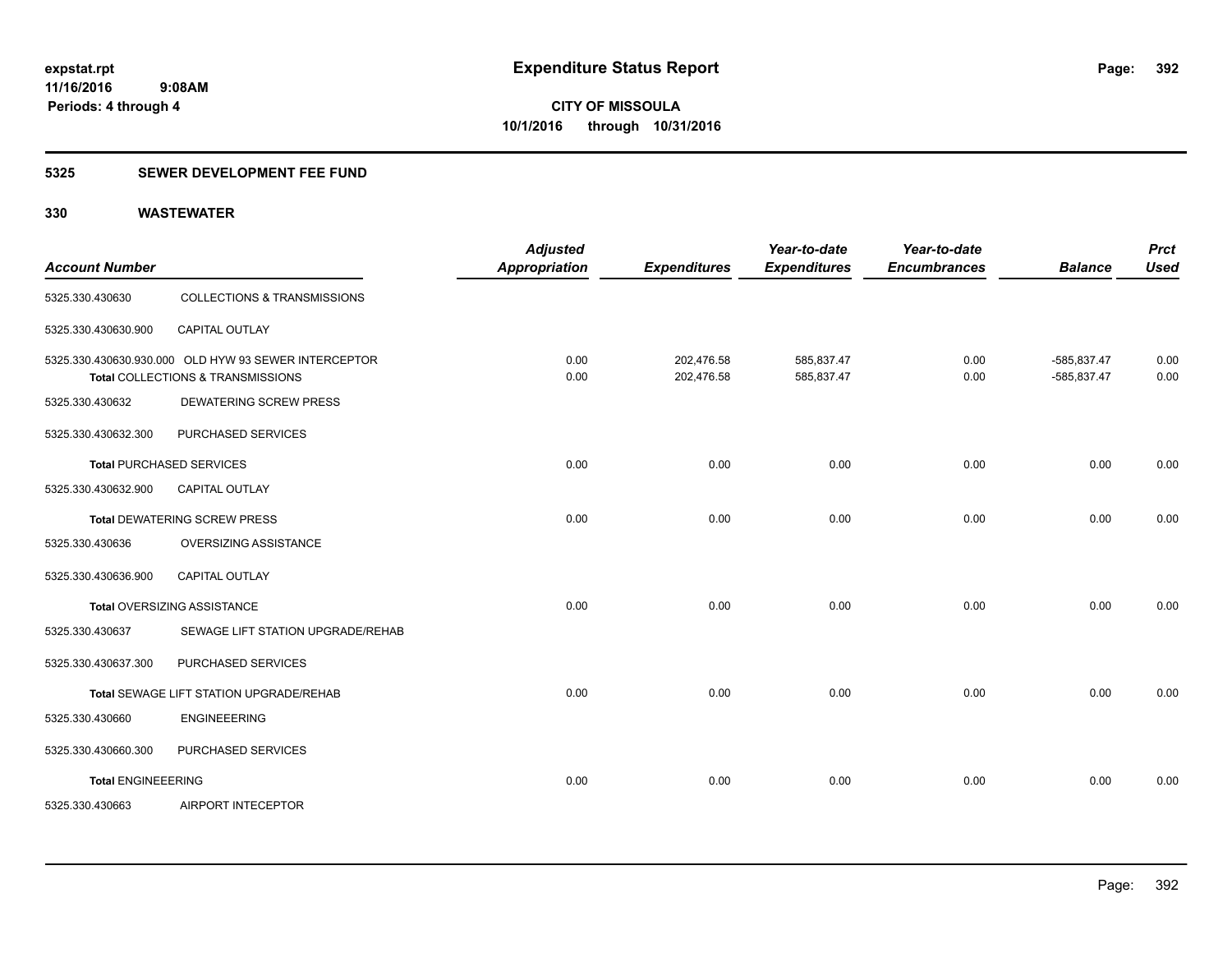### **5325 SEWER DEVELOPMENT FEE FUND**

|                                        |                                 | <b>Adjusted</b>      |                     | Year-to-date        | Year-to-date        |                | <b>Prct</b> |
|----------------------------------------|---------------------------------|----------------------|---------------------|---------------------|---------------------|----------------|-------------|
| <b>Account Number</b>                  |                                 | <b>Appropriation</b> | <b>Expenditures</b> | <b>Expenditures</b> | <b>Encumbrances</b> | <b>Balance</b> | <b>Used</b> |
| 5325.330.430663.300                    | PURCHASED SERVICES              |                      |                     |                     |                     |                |             |
|                                        | <b>Total PURCHASED SERVICES</b> | 0.00                 | 0.00                | 0.00                | 0.00                | 0.00           | 0.00        |
| 5325.330.430663.900                    | <b>CAPITAL OUTLAY</b>           |                      |                     |                     |                     |                |             |
|                                        | Total AIRPORT INTECEPTOR        | 0.00                 | 0.00                | 0.00                | 0.00                | 0.00           | 0.00        |
| 5325.330.430683                        | <b>TWITE PUMP STATION</b>       |                      |                     |                     |                     |                |             |
| 5325.330.430683.300                    | PURCHASED SERVICES              |                      |                     |                     |                     |                |             |
|                                        | <b>Total PURCHASED SERVICES</b> | 0.00                 | 0.00                | 0.00                | 0.00                | 0.00           | 0.00        |
| 5325.330.430683.900                    | CAPITAL OUTLAY                  |                      |                     |                     |                     |                |             |
| <b>Total TWITE PUMP STATION</b>        |                                 | 0.00                 | 0.00                | 0.00                | 0.00                | 0.00           | 0.00        |
| 5325.330.430684                        | MILLER CREEK INTERCEPTOR        |                      |                     |                     |                     |                |             |
| 5325.330.430684.900                    | <b>CAPITAL OUTLAY</b>           |                      |                     |                     |                     |                |             |
|                                        | Total MILLER CREEK INTERCEPTOR  | 0.00                 | 0.00                | 0.00                | 0.00                | 0.00           | 0.00        |
| 5325.330.430690                        | <b>EKO COMPOST</b>              |                      |                     |                     |                     |                |             |
| 5325.330.430690.300                    | PURCHASED SERVICES              |                      |                     |                     |                     |                |             |
|                                        | <b>Total PURCHASED SERVICES</b> | 0.00                 | 0.00                | 0.00                | 0.00                | 0.00           | 0.00        |
| 5325.330.430690.800                    | OTHER OBJECTS                   |                      |                     |                     |                     |                |             |
| Total OTHER OBJECTS                    |                                 | 0.00                 | 0.00                | 0.00                | 0.00                | 0.00           | 0.00        |
| 5325.330.430690.900                    | CAPITAL OUTLAY                  |                      |                     |                     |                     |                |             |
| 5325.330.430690.900.000 CAPITAL OUTLAY |                                 | 0.00                 | 0.00                | 14,082.50           | 0.00                | $-14,082.50$   | 0.00        |
| <b>Total EKO COMPOST</b>               |                                 | 0.00                 | 0.00                | 14,082.50           | 0.00                | $-14,082.50$   | 0.00        |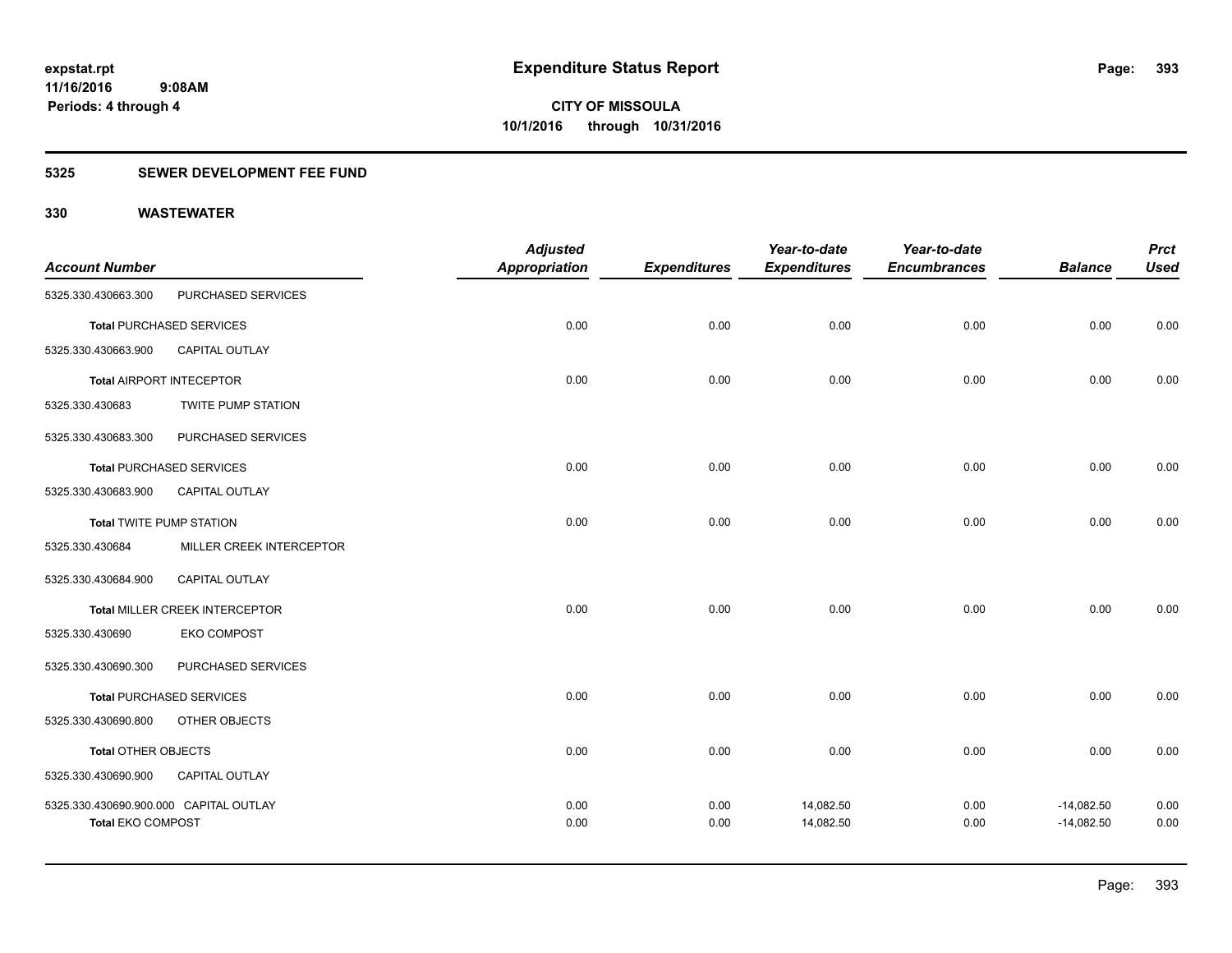### **5325 SEWER DEVELOPMENT FEE FUND**

| <b>Account Number</b>         |                                                                                   | <b>Adjusted</b><br><b>Appropriation</b> | <b>Expenditures</b>  | Year-to-date<br><b>Expenditures</b> | Year-to-date<br><b>Encumbrances</b> | <b>Balance</b>             | <b>Prct</b><br><b>Used</b> |
|-------------------------------|-----------------------------------------------------------------------------------|-----------------------------------------|----------------------|-------------------------------------|-------------------------------------|----------------------------|----------------------------|
| 5325.330.430697               | <b>BROADWAY INTERCEPTOR</b>                                                       |                                         |                      |                                     |                                     |                            |                            |
| 5325.330.430697.900           | CAPITAL OUTLAY                                                                    |                                         |                      |                                     |                                     |                            |                            |
|                               | 5325.330.430697.930.000 BROADWAY INTERCEPTOR<br><b>Total BROADWAY INTERCEPTOR</b> | 0.00<br>0.00                            | 1,395.00<br>1,395.00 | 2,272.50<br>2,272.50                | 0.00<br>0.00                        | $-2,272.50$<br>$-2,272.50$ | 0.00<br>0.00               |
| 5325.330.430706               | RUSSELL ST INTERCEPTOR                                                            |                                         |                      |                                     |                                     |                            |                            |
| 5325.330.430706.300           | PURCHASED SERVICES                                                                |                                         |                      |                                     |                                     |                            |                            |
|                               | Total RUSSELL ST INTERCEPTOR                                                      | 0.00                                    | 0.00                 | 0.00                                | 0.00                                | 0.00                       | 0.00                       |
| 5325.330.430711               | *** Title Not Found ***                                                           |                                         |                      |                                     |                                     |                            |                            |
| 5325.330.430711.900           | CAPITAL OUTLAY                                                                    |                                         |                      |                                     |                                     |                            |                            |
| Total *** Title Not Found *** |                                                                                   | 0.00                                    | 0.00                 | 0.00                                | 0.00                                | 0.00                       | 0.00                       |
| 5325.330.490508               | EKO COMPOST PURCHASE                                                              |                                         |                      |                                     |                                     |                            |                            |
| 5325.330.490508.300           | PURCHASED SERVICES                                                                |                                         |                      |                                     |                                     |                            |                            |
|                               | <b>Total PURCHASED SERVICES</b>                                                   | 0.00                                    | 0.00                 | 0.00                                | 0.00                                | 0.00                       | 0.00                       |
| 5325.330.490508.600           | <b>DEBT SERVICE</b>                                                               |                                         |                      |                                     |                                     |                            |                            |
| <b>Total DEBT SERVICE</b>     |                                                                                   | 0.00                                    | 0.00                 | 0.00                                | 0.00                                | 0.00                       | 0.00                       |
| 5325.330.490508.900           | CAPITAL OUTLAY                                                                    |                                         |                      |                                     |                                     |                            |                            |
|                               | Total EKO COMPOST PURCHASE                                                        | 0.00                                    | 0.00                 | 0.00                                | 0.00                                | 0.00                       | 0.00                       |
| 5325.330.499999               | <b>NEW REQUESTS</b>                                                               |                                         |                      |                                     |                                     |                            |                            |
| 5325.330.499999.900           | CAPITAL OUTLAY                                                                    |                                         |                      |                                     |                                     |                            |                            |
| <b>Total NEW REQUESTS</b>     |                                                                                   | 0.00                                    | 0.00                 | 0.00                                | 0.00                                | 0.00                       | 0.00                       |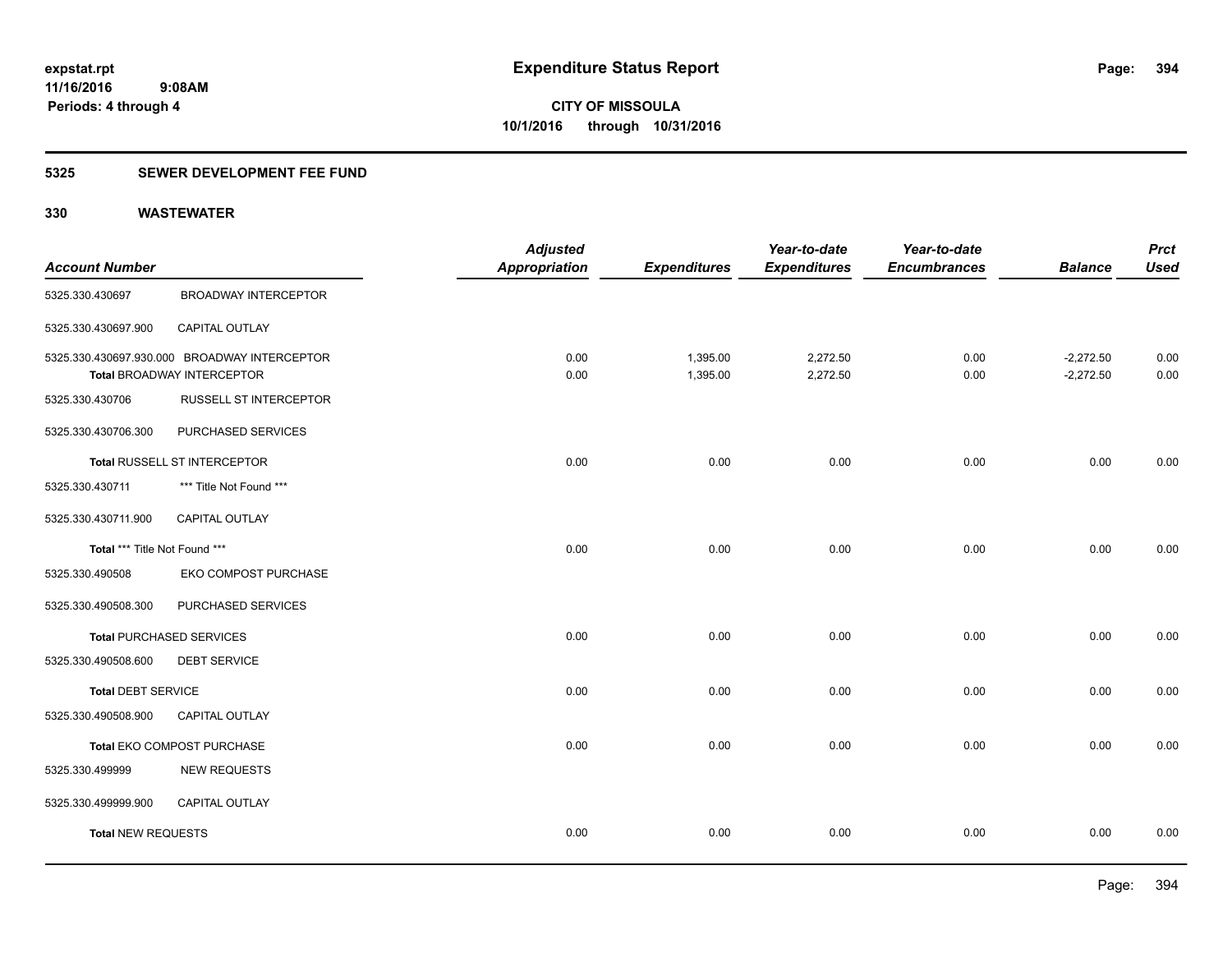### **5325 SEWER DEVELOPMENT FEE FUND**

| <b>Account Number</b>          |                                  | <b>Adjusted</b><br>Appropriation | <b>Expenditures</b> | Year-to-date<br><b>Expenditures</b> | Year-to-date<br><b>Encumbrances</b> | <b>Balance</b> | <b>Prct</b><br><b>Used</b> |
|--------------------------------|----------------------------------|----------------------------------|---------------------|-------------------------------------|-------------------------------------|----------------|----------------------------|
| 5325.330.510110                | <b>MERCHANT SERVICES</b>         |                                  |                     |                                     |                                     |                |                            |
| 5325.330.510110.500            | <b>FIXED CHARGES</b>             |                                  |                     |                                     |                                     |                |                            |
| <b>Total MERCHANT SERVICES</b> |                                  | 0.00                             | 0.00                | 0.00                                | 0.00                                | 0.00           | 0.00                       |
|                                | Total SEWER DEVELOPMENT FEE FUND | 0.00                             | 203,871.58          | 602,192.47                          | 0.00                                | $-602.192.47$  | 0.00                       |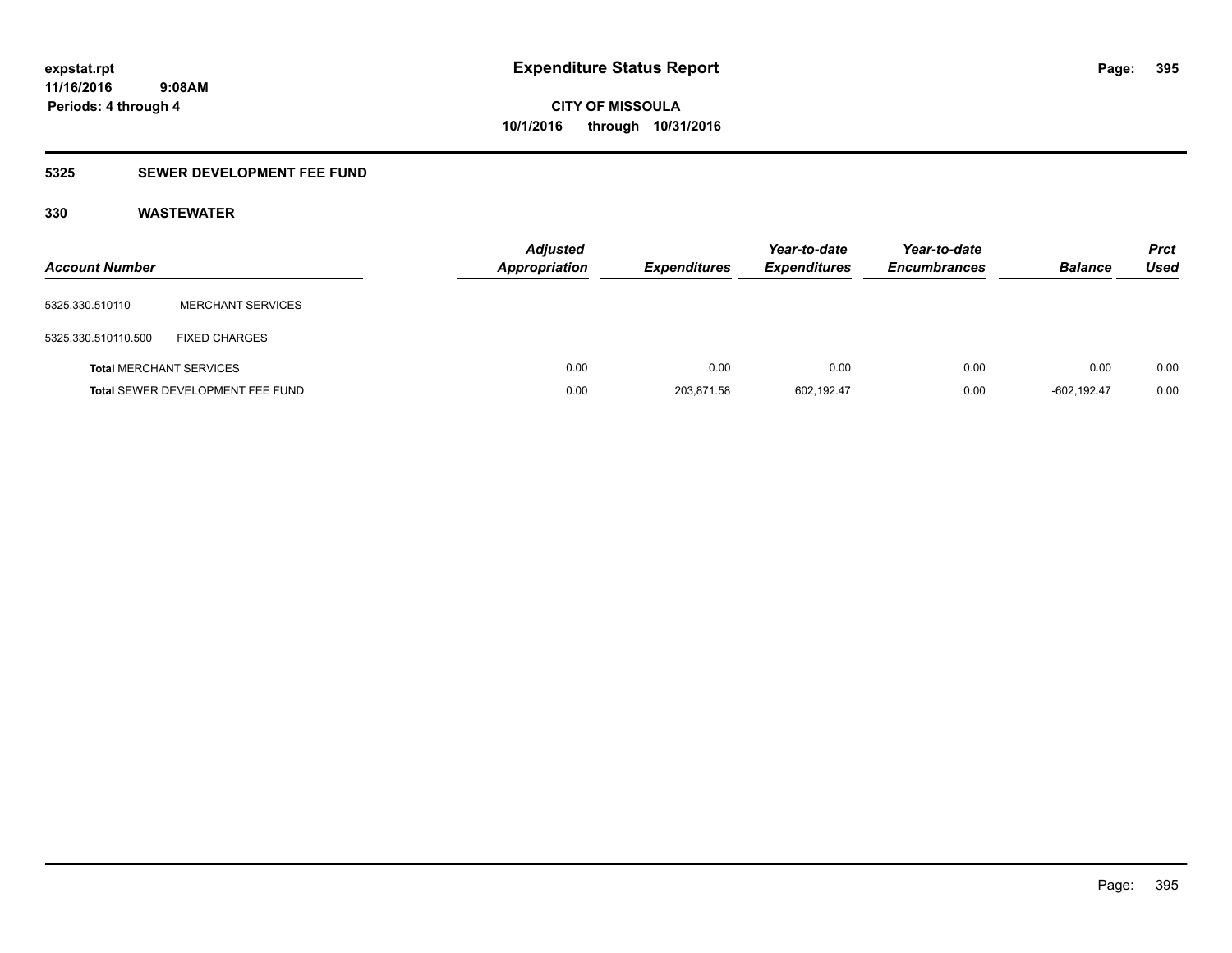#### **5340 SEWER CONSTRUCTION FUND**

| <b>Account Number</b>      |                                                                                  | <b>Adjusted</b><br>Appropriation | <b>Expenditures</b>  | Year-to-date<br><b>Expenditures</b> | Year-to-date<br><b>Encumbrances</b> | <b>Balance</b>               | <b>Prct</b><br><b>Used</b> |
|----------------------------|----------------------------------------------------------------------------------|----------------------------------|----------------------|-------------------------------------|-------------------------------------|------------------------------|----------------------------|
| 5340.330.430620            | <b>FACILITIES</b>                                                                |                                  |                      |                                     |                                     |                              |                            |
| 5340.330.430620.900        | CAPITAL OUTLAY                                                                   |                                  |                      |                                     |                                     |                              |                            |
| <b>Total FACILITIES</b>    |                                                                                  | 0.00                             | 0.00                 | 0.00                                | 0.00                                | 0.00                         | 0.00                       |
| 5340.330.430631            | UV DISINFECTION                                                                  |                                  |                      |                                     |                                     |                              |                            |
| 5340.330.430631.300        | PURCHASED SERVICES                                                               |                                  |                      |                                     |                                     |                              |                            |
| Total UV DISINFECTION      |                                                                                  | 0.00                             | 0.00                 | 0.00                                | 0.00                                | 0.00                         | 0.00                       |
| 5340.330.430632            | <b>DEWATERING SCREW PRESS</b>                                                    |                                  |                      |                                     |                                     |                              |                            |
| 5340.330.430632.800        | OTHER OBJECTS                                                                    |                                  |                      |                                     |                                     |                              |                            |
| <b>Total OTHER OBJECTS</b> |                                                                                  | 0.00                             | 0.00                 | 0.00                                | 0.00                                | 0.00                         | 0.00                       |
| 5340.330.430632.900        | <b>CAPITAL OUTLAY</b>                                                            |                                  |                      |                                     |                                     |                              |                            |
|                            | <b>Total DEWATERING SCREW PRESS</b>                                              | 0.00                             | 0.00                 | 0.00                                | 0.00                                | 0.00                         | 0.00                       |
| 5340.330.430682            | <b>RESERVE ST LIFT STATION</b>                                                   |                                  |                      |                                     |                                     |                              |                            |
| 5340.330.430682.900        | CAPITAL OUTLAY                                                                   |                                  |                      |                                     |                                     |                              |                            |
|                            | 5340.330.430682.930.000 RESERVE ST LIFT STATION<br>Total RESERVE ST LIFT STATION | 0.00<br>0.00                     | 4,184.21<br>4,184.21 | 22,727.37<br>22,727.37              | 0.00<br>0.00                        | $-22,727.37$<br>$-22,727.37$ | 0.00<br>0.00               |
| 5340.330.430697            | <b>BROADWAY INTERCEPTOR</b>                                                      |                                  |                      |                                     |                                     |                              |                            |
| 5340.330.430697.300        | PURCHASED SERVICES                                                               |                                  |                      |                                     |                                     |                              |                            |
|                            | <b>Total BROADWAY INTERCEPTOR</b>                                                | 0.00                             | 0.00                 | 0.00                                | 0.00                                | 0.00                         | 0.00                       |
| 5340.330.430700            | <b>LINDA VISTA BLVD</b>                                                          |                                  |                      |                                     |                                     |                              |                            |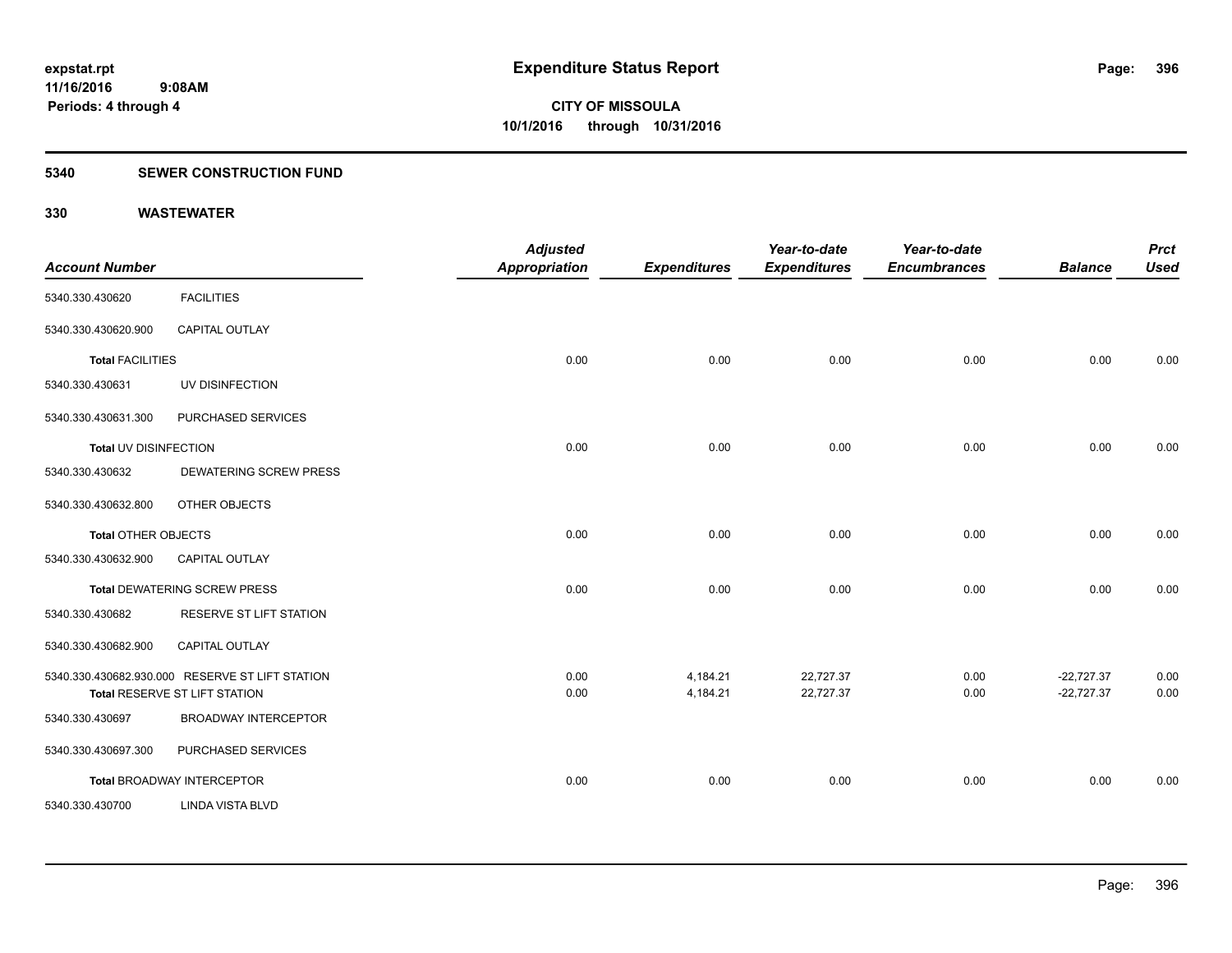#### **5340 SEWER CONSTRUCTION FUND**

|                               |                                          | <b>Adjusted</b>      |                     | Year-to-date        | Year-to-date        |                | <b>Prct</b> |
|-------------------------------|------------------------------------------|----------------------|---------------------|---------------------|---------------------|----------------|-------------|
| <b>Account Number</b>         |                                          | <b>Appropriation</b> | <b>Expenditures</b> | <b>Expenditures</b> | <b>Encumbrances</b> | <b>Balance</b> | <b>Used</b> |
| 5340.330.430700.900           | <b>CAPITAL OUTLAY</b>                    |                      |                     |                     |                     |                |             |
|                               | 5340.330.430700.930.000 LINDA VISTA BLVD | 0.00                 | 108,715.32          | 523,360.14          | 0.00                | $-523,360.14$  | 0.00        |
| <b>Total LINDA VISTA BLVD</b> |                                          | 0.00                 | 108,715.32          | 523,360.14          | 0.00                | $-523,360.14$  | 0.00        |
| 5340.330.430701               | E RESERVE ST COLLECTOR                   |                      |                     |                     |                     |                |             |
| 5340.330.430701.800           | OTHER OBJECTS                            |                      |                     |                     |                     |                |             |
| <b>Total OTHER OBJECTS</b>    |                                          | 0.00                 | 0.00                | 0.00                | 0.00                | 0.00           | 0.00        |
| 5340.330.430701.900           | <b>CAPITAL OUTLAY</b>                    |                      |                     |                     |                     |                |             |
|                               | Total E RESERVE ST COLLECTOR             | 0.00                 | 0.00                | 0.00                | 0.00                | 0.00           | 0.00        |
| 5340.330.510110               | <b>MERCHANT SERVICES</b>                 |                      |                     |                     |                     |                |             |
| 5340.330.510110.500           | <b>FIXED CHARGES</b>                     |                      |                     |                     |                     |                |             |
|                               | <b>Total MERCHANT SERVICES</b>           | 0.00                 | 0.00                | 0.00                | 0.00                | 0.00           | 0.00        |
| <b>Total WASTEWATER</b>       |                                          | 0.00                 | 112,899.53          | 546,087.51          | 0.00                | $-546,087.51$  | 0.00        |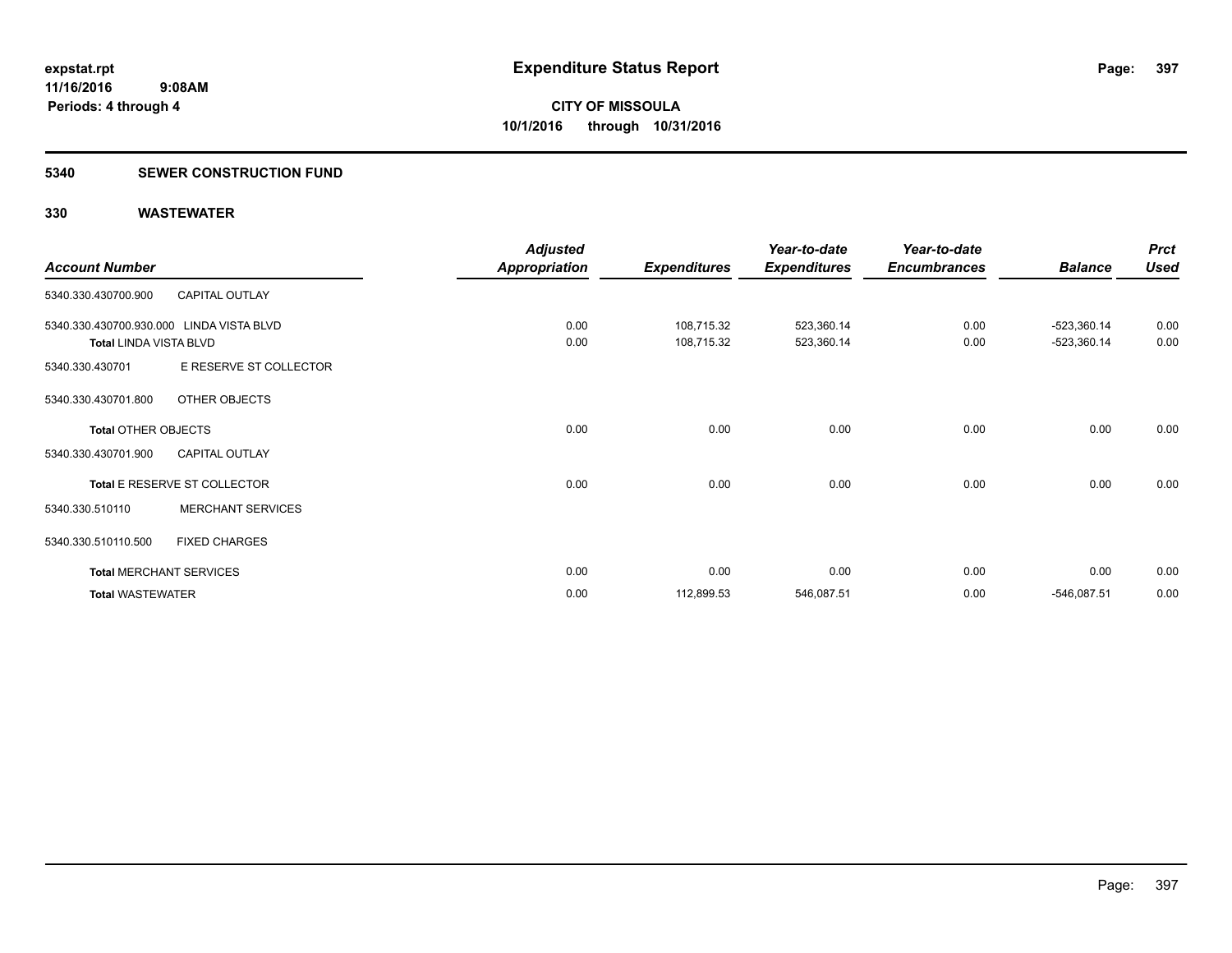### **5340 SEWER CONSTRUCTION FUND**

### **334 STORM WATER**

| <b>Account Number</b>          |                    | <b>Adjusted</b><br><b>Appropriation</b> | <b>Expenditures</b> | Year-to-date<br><b>Expenditures</b> | Year-to-date<br><b>Encumbrances</b> | <b>Balance</b> | <b>Prct</b><br><b>Used</b> |
|--------------------------------|--------------------|-----------------------------------------|---------------------|-------------------------------------|-------------------------------------|----------------|----------------------------|
| 5340.334.430210                | ADMINISTRATION     |                                         |                     |                                     |                                     |                |                            |
| 5340.334.430210.100            | PERSONAL SERVICES  |                                         |                     |                                     |                                     |                |                            |
| <b>Total PERSONAL SERVICES</b> |                    | 0.00                                    | 0.00                | 0.00                                | 0.00                                | 0.00           | 0.00                       |
| 5340.334.430210.200            | <b>SUPPLIES</b>    |                                         |                     |                                     |                                     |                |                            |
| <b>Total SUPPLIES</b>          |                    | 0.00                                    | 0.00                | 0.00                                | 0.00                                | 0.00           | 0.00                       |
| 5340.334.430210.300            | PURCHASED SERVICES |                                         |                     |                                     |                                     |                |                            |
| <b>Total STORM WATER</b>       |                    | 0.00                                    | 0.00                | 0.00                                | 0.00                                | 0.00           | 0.00                       |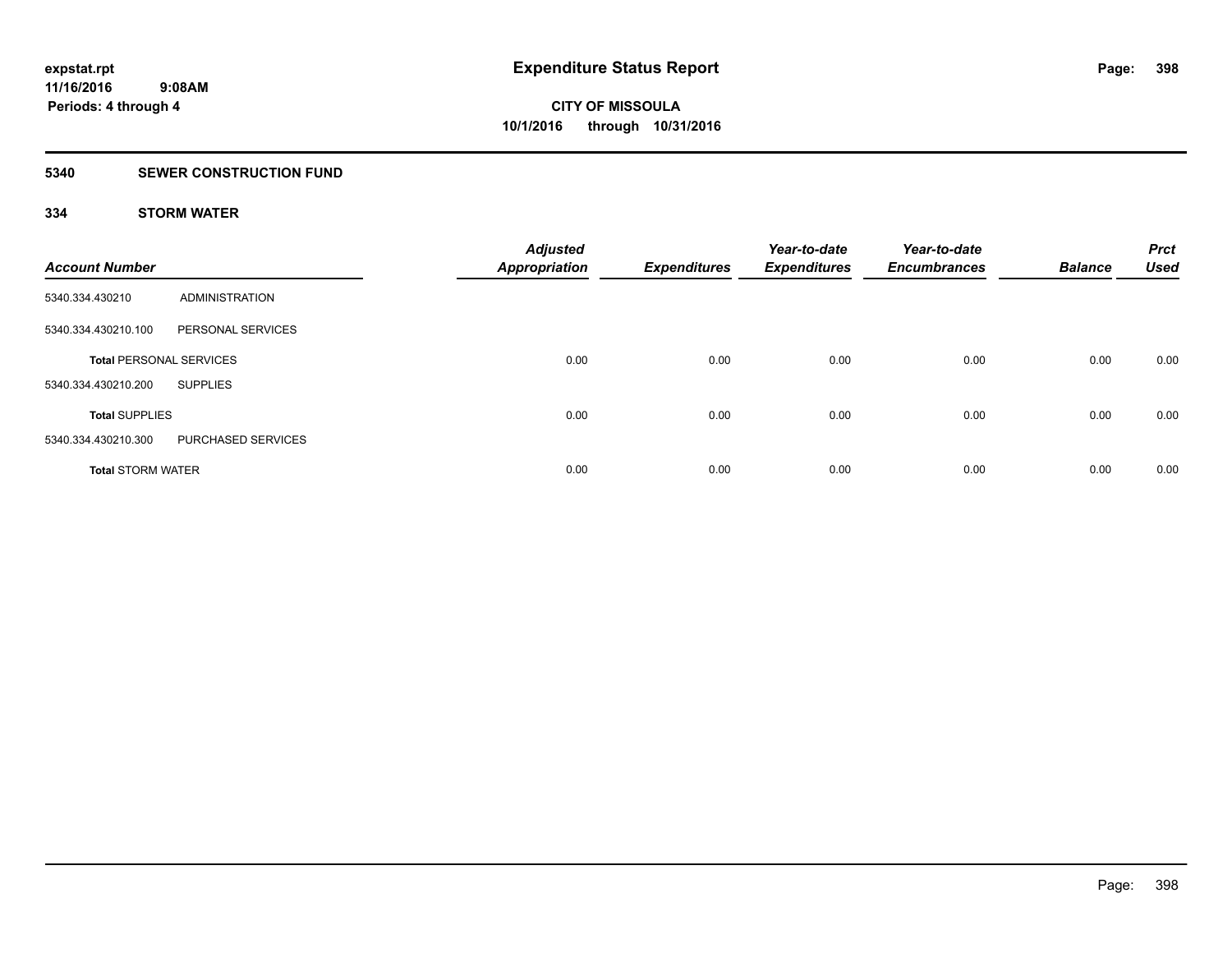#### **5340 SEWER CONSTRUCTION FUND**

### **390 NON-DEPARTMENTAL**

| <b>Account Number</b>                |                                      | <b>Adjusted</b><br>Appropriation | <b>Expenditures</b> | Year-to-date<br><b>Expenditures</b> | Year-to-date<br><b>Encumbrances</b> | <b>Balance</b> | <b>Prct</b><br>Used |
|--------------------------------------|--------------------------------------|----------------------------------|---------------------|-------------------------------------|-------------------------------------|----------------|---------------------|
| 5340.390.430963                      | <b>BIOGAS ELECTRICAL GENERATION</b>  |                                  |                     |                                     |                                     |                |                     |
| 5340.390.430963.900                  | <b>CAPITAL OUTLAY</b>                |                                  |                     |                                     |                                     |                |                     |
| 5340.390.430963.930.000 IMPROVEMENTS |                                      | 0.00                             | 0.00                | 5.271.10                            | 0.00                                | $-5.271.10$    | 0.00                |
| <b>Total NON-DEPARTMENTAL</b>        |                                      | 0.00                             | 0.00                | 5.271.10                            | 0.00                                | $-5.271.10$    | 0.00                |
|                                      | <b>Total SEWER CONSTRUCTION FUND</b> | 0.00                             | 112,899.53          | 551,358.61                          | 0.00                                | -551,358.61    | 0.00                |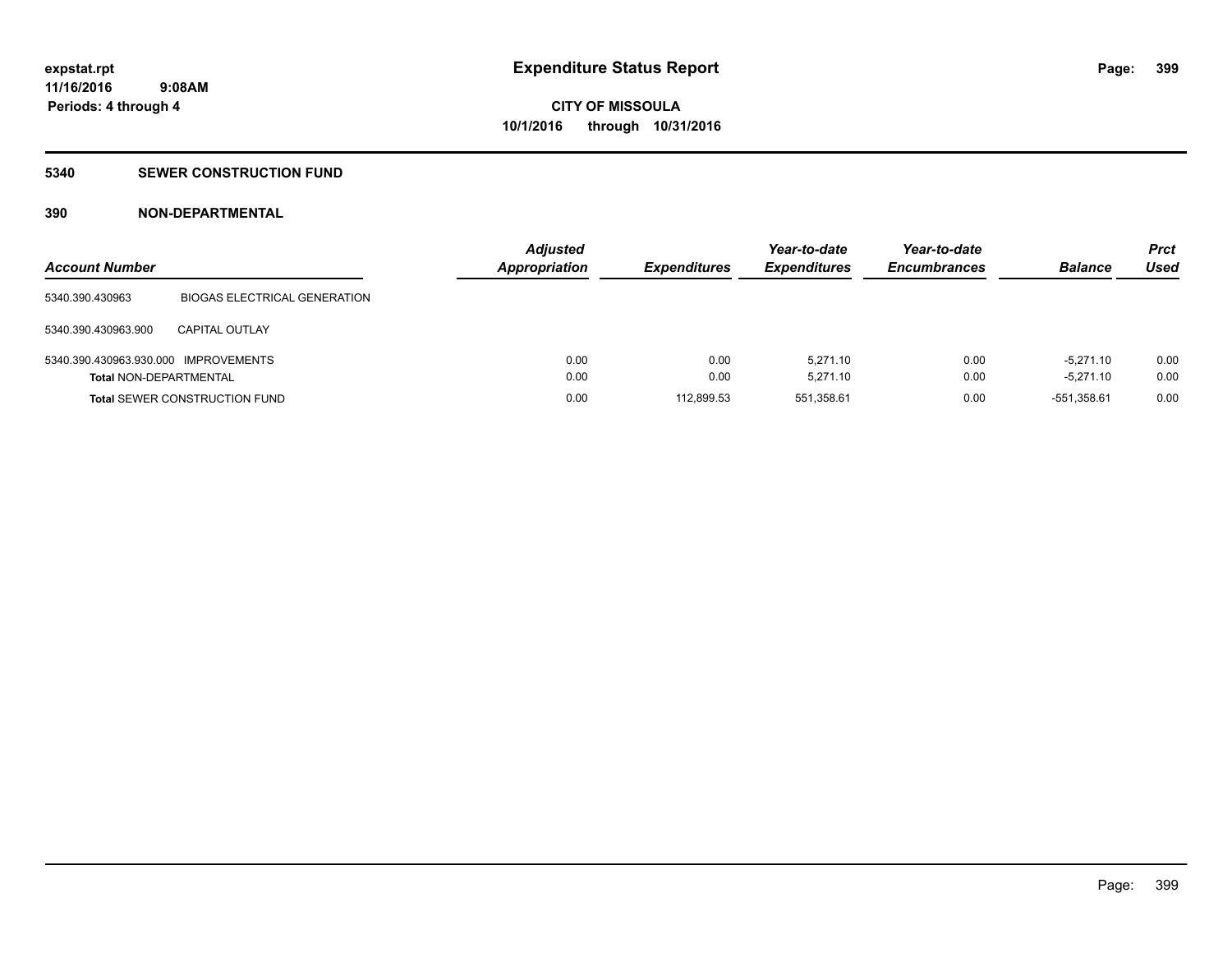**CITY OF MISSOULA 10/1/2016 through 10/31/2016**

### **5361 2001 SEWER REVENUE BONDS-DEBT SERVICE**

| <b>Account Number</b> |                                                    | <b>Adjusted</b><br>Appropriation | <b>Expenditures</b> | Year-to-date<br><b>Expenditures</b> | Year-to-date<br><b>Encumbrances</b> | <b>Balance</b> | <b>Prct</b><br><b>Used</b> |
|-----------------------|----------------------------------------------------|----------------------------------|---------------------|-------------------------------------|-------------------------------------|----------------|----------------------------|
| 5361.330.490200       | REVENUE BOND DEBT SERVICE                          |                                  |                     |                                     |                                     |                |                            |
| 5361.330.490200.600   | <b>DEBT SERVICE</b>                                |                                  |                     |                                     |                                     |                |                            |
|                       | <b>Total REVENUE BOND DEBT SERVICE</b>             | 0.00                             | 0.00                | 0.00                                | 0.00                                | 0.00           | 0.00                       |
| 5361.330.510110       | <b>MERCHANT SERVICES</b>                           |                                  |                     |                                     |                                     |                |                            |
| 5361.330.510110.500   | <b>FIXED CHARGES</b>                               |                                  |                     |                                     |                                     |                |                            |
|                       | <b>Total MERCHANT SERVICES</b>                     | 0.00                             | 0.00                | 0.00                                | 0.00                                | 0.00           | 0.00                       |
|                       | <b>Total 2001 SEWER REVENUE BONDS-DEBT SERVICE</b> | 0.00                             | 0.00                | 0.00                                | 0.00                                | 0.00           | 0.00                       |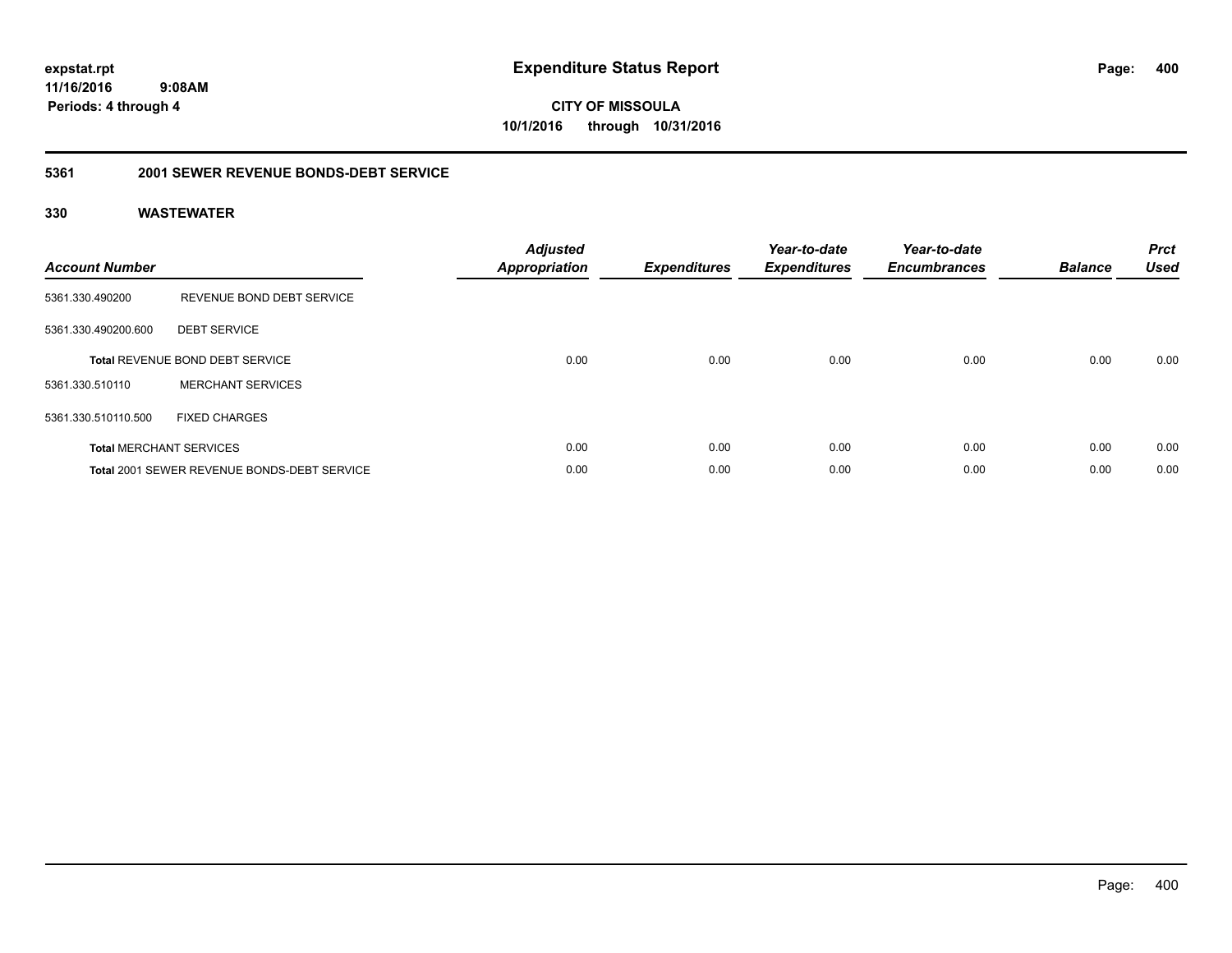**CITY OF MISSOULA 10/1/2016 through 10/31/2016**

### **5362 00 SEWER REVENUE BOND - SERIES B DEBT SE**

| <b>Account Number</b>     |                                                | <b>Adjusted</b><br><b>Appropriation</b> | <b>Expenditures</b> | Year-to-date<br><b>Expenditures</b> | Year-to-date<br><b>Encumbrances</b> | <b>Balance</b> | <b>Prct</b><br><b>Used</b> |
|---------------------------|------------------------------------------------|-----------------------------------------|---------------------|-------------------------------------|-------------------------------------|----------------|----------------------------|
| 5362.330.490200           | REVENUE BOND DEBT SERVICE                      |                                         |                     |                                     |                                     |                |                            |
| 5362.330.490200.600       | <b>DEBT SERVICE</b>                            |                                         |                     |                                     |                                     |                |                            |
| <b>Total DEBT SERVICE</b> |                                                | 0.00                                    | 0.00                | 0.00                                | 0.00                                | 0.00           | 0.00                       |
| 5362.330.490200.800       | OTHER OBJECTS                                  |                                         |                     |                                     |                                     |                |                            |
|                           | <b>Total REVENUE BOND DEBT SERVICE</b>         | 0.00                                    | 0.00                | 0.00                                | 0.00                                | 0.00           | 0.00                       |
| 5362.330.510110           | <b>MERCHANT SERVICES</b>                       |                                         |                     |                                     |                                     |                |                            |
| 5362.330.510110.500       | <b>FIXED CHARGES</b>                           |                                         |                     |                                     |                                     |                |                            |
|                           | <b>Total MERCHANT SERVICES</b>                 | 0.00                                    | 0.00                | 0.00                                | 0.00                                | 0.00           | 0.00                       |
|                           | Total 00 SEWER REVENUE BOND - SERIES B DEBT SE | 0.00                                    | 0.00                | 0.00                                | 0.00                                | 0.00           | 0.00                       |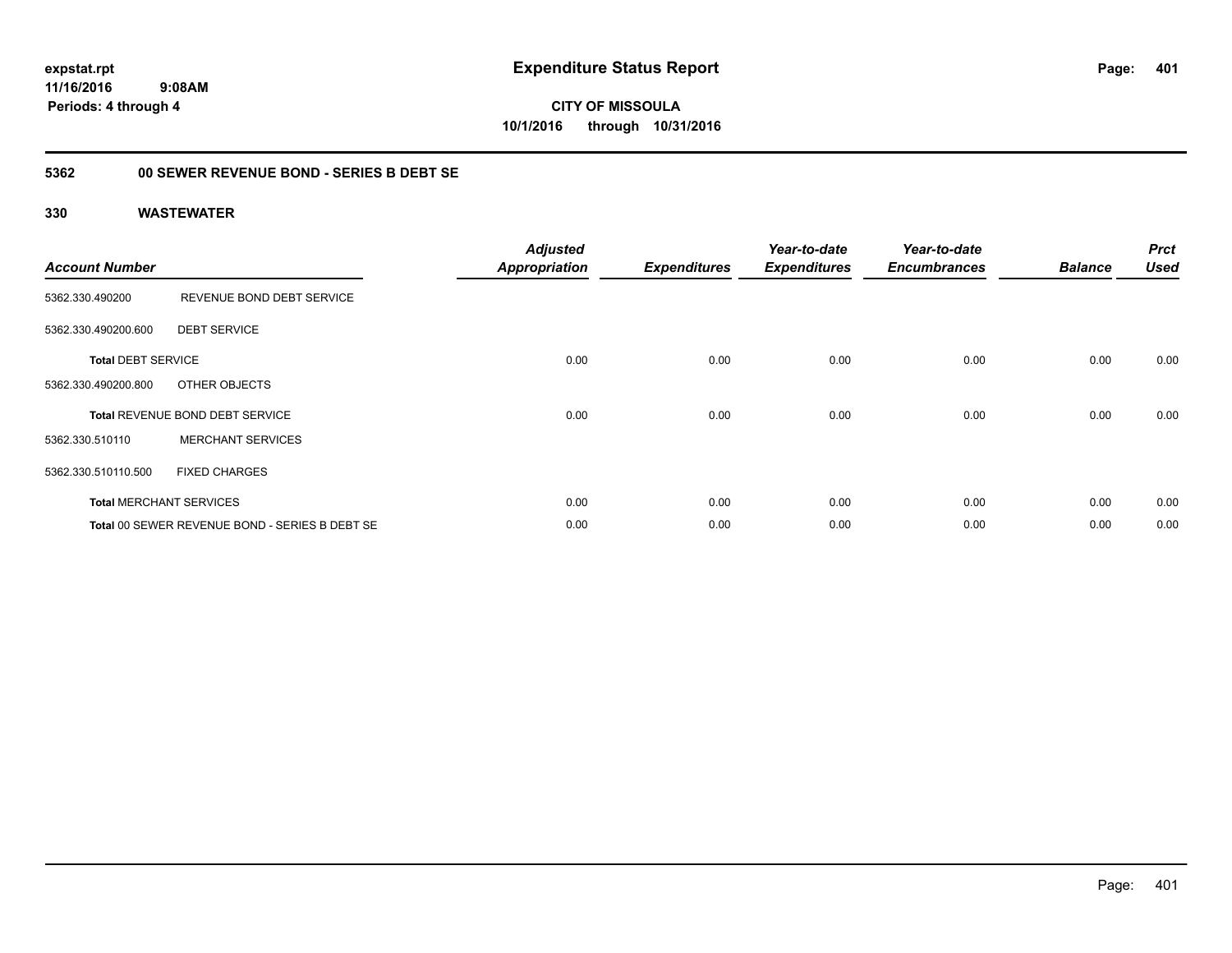**CITY OF MISSOULA 10/1/2016 through 10/31/2016**

### **5363 92 SEWER REVENUE BOND SERIES A DEBT SERV**

| <b>Account Number</b> |                                                       | <b>Adjusted</b><br><b>Appropriation</b> | <b>Expenditures</b> | Year-to-date<br><b>Expenditures</b> | Year-to-date<br><b>Encumbrances</b> | <b>Balance</b> | <b>Prct</b><br><b>Used</b> |
|-----------------------|-------------------------------------------------------|-----------------------------------------|---------------------|-------------------------------------|-------------------------------------|----------------|----------------------------|
| 5363.330.490200       | REVENUE BOND DEBT SERVICE                             |                                         |                     |                                     |                                     |                |                            |
| 5363.330.490200.600   | <b>DEBT SERVICE</b>                                   |                                         |                     |                                     |                                     |                |                            |
|                       | <b>Total REVENUE BOND DEBT SERVICE</b>                | 0.00                                    | 0.00                | 0.00                                | 0.00                                | 0.00           | 0.00                       |
| 5363.330.510110       | <b>MERCHANT SERVICES</b>                              |                                         |                     |                                     |                                     |                |                            |
| 5363.330.510110.500   | <b>FIXED CHARGES</b>                                  |                                         |                     |                                     |                                     |                |                            |
|                       | <b>Total MERCHANT SERVICES</b>                        | 0.00                                    | 0.00                | 0.00                                | 0.00                                | 0.00           | 0.00                       |
|                       | <b>Total 92 SEWER REVENUE BOND SERIES A DEBT SERV</b> | 0.00                                    | 0.00                | 0.00                                | 0.00                                | 0.00           | 0.00                       |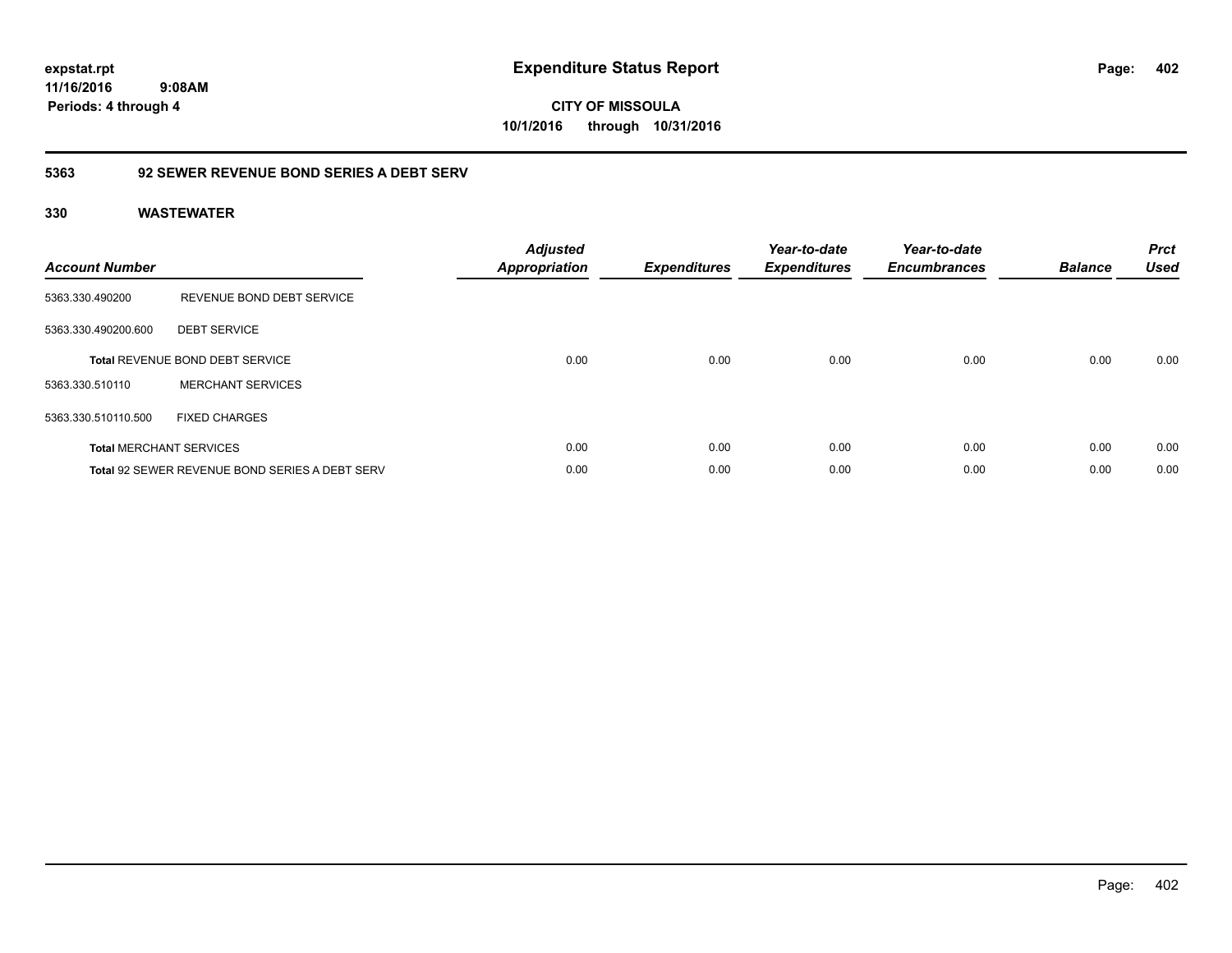**CITY OF MISSOULA 10/1/2016 through 10/31/2016**

### **5364 92 SEWER REVENUE BOND - SERIES B DEBT S**

| <b>Account Number</b> |                                               | <b>Adjusted</b><br>Appropriation | <b>Expenditures</b> | Year-to-date<br><b>Expenditures</b> | Year-to-date<br><b>Encumbrances</b> | <b>Balance</b> | <b>Prct</b><br><b>Used</b> |
|-----------------------|-----------------------------------------------|----------------------------------|---------------------|-------------------------------------|-------------------------------------|----------------|----------------------------|
| 5364.330.490200       | REVENUE BOND DEBT SERVICE                     |                                  |                     |                                     |                                     |                |                            |
| 5364.330.490200.600   | <b>DEBT SERVICE</b>                           |                                  |                     |                                     |                                     |                |                            |
|                       | <b>Total REVENUE BOND DEBT SERVICE</b>        | 0.00                             | 0.00                | 0.00                                | 0.00                                | 0.00           | 0.00                       |
| 5364.330.510110       | <b>MERCHANT SERVICES</b>                      |                                  |                     |                                     |                                     |                |                            |
| 5364.330.510110.500   | <b>FIXED CHARGES</b>                          |                                  |                     |                                     |                                     |                |                            |
|                       | <b>Total MERCHANT SERVICES</b>                | 0.00                             | 0.00                | 0.00                                | 0.00                                | 0.00           | 0.00                       |
|                       | Total 92 SEWER REVENUE BOND - SERIES B DEBT S | 0.00                             | 0.00                | 0.00                                | 0.00                                | 0.00           | 0.00                       |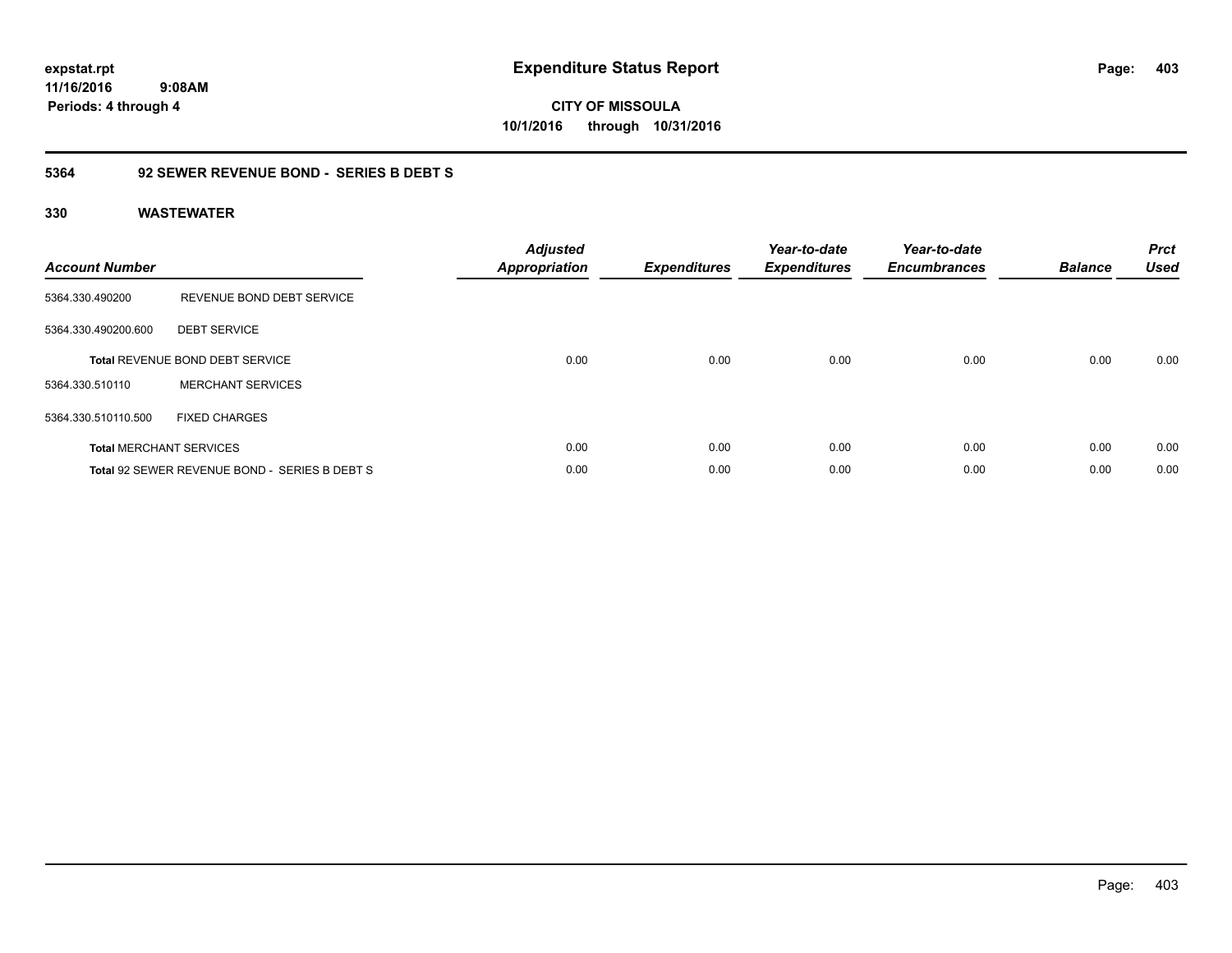**CITY OF MISSOULA 10/1/2016 through 10/31/2016**

### **5365 99 SEWER REVENUE BONDS DEBT SERVICE FUND**

| <b>Account Number</b> |                                                | <b>Adjusted</b><br>Appropriation | <b>Expenditures</b> | Year-to-date<br><b>Expenditures</b> | Year-to-date<br><b>Encumbrances</b> | <b>Balance</b> | <b>Prct</b><br><b>Used</b> |
|-----------------------|------------------------------------------------|----------------------------------|---------------------|-------------------------------------|-------------------------------------|----------------|----------------------------|
| 5365.330.490200       | REVENUE BOND DEBT SERVICE                      |                                  |                     |                                     |                                     |                |                            |
| 5365.330.490200.600   | <b>DEBT SERVICE</b>                            |                                  |                     |                                     |                                     |                |                            |
|                       | Total REVENUE BOND DEBT SERVICE                | 0.00                             | 0.00                | 0.00                                | 0.00                                | 0.00           | 0.00                       |
| 5365.330.510110       | <b>MERCHANT SERVICES</b>                       |                                  |                     |                                     |                                     |                |                            |
| 5365.330.510110.500   | <b>FIXED CHARGES</b>                           |                                  |                     |                                     |                                     |                |                            |
|                       | <b>Total MERCHANT SERVICES</b>                 | 0.00                             | 0.00                | 0.00                                | 0.00                                | 0.00           | 0.00                       |
|                       | Total 99 SEWER REVENUE BONDS DEBT SERVICE FUND | 0.00                             | 0.00                | 0.00                                | 0.00                                | 0.00           | 0.00                       |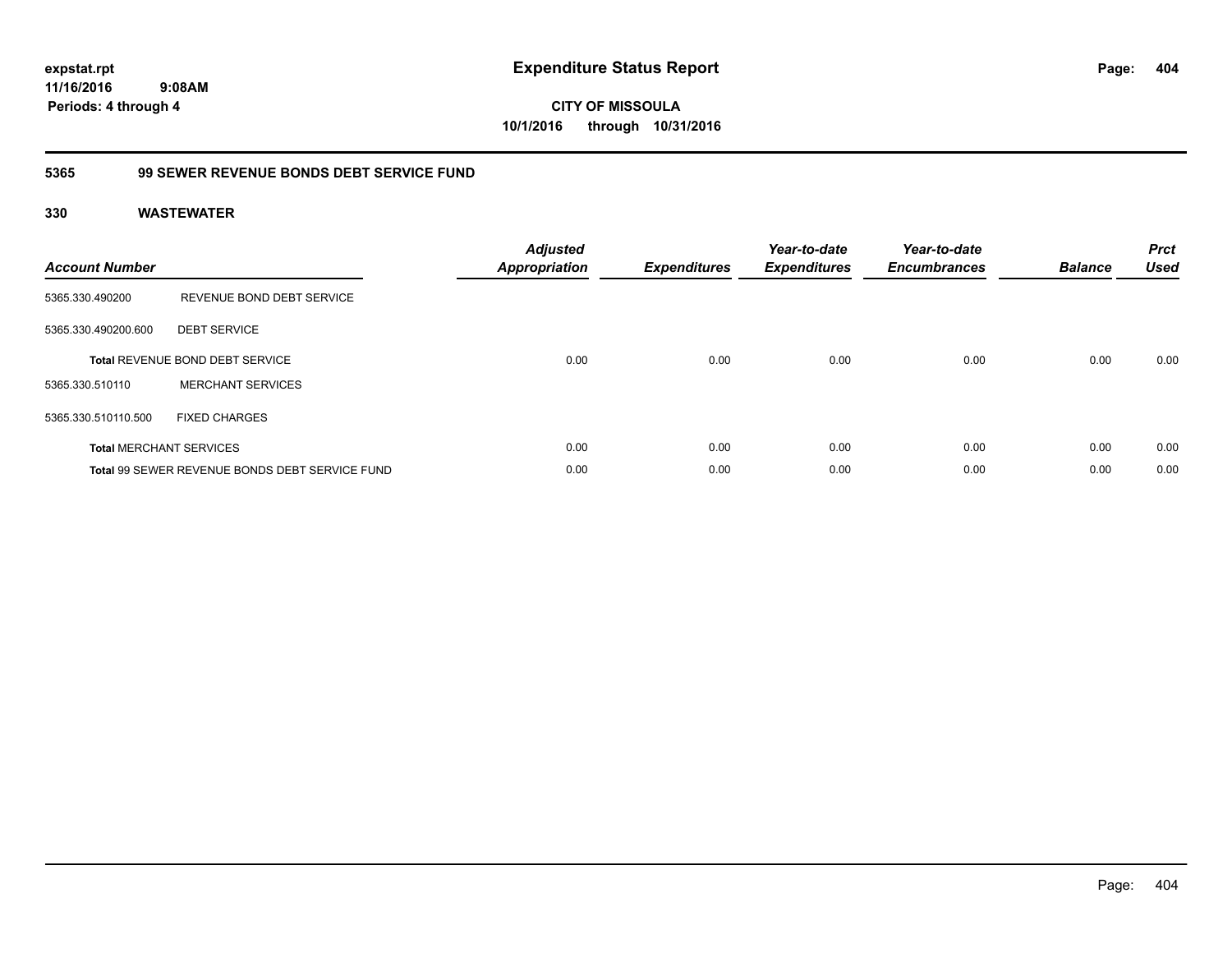**CITY OF MISSOULA 10/1/2016 through 10/31/2016**

### **5366 92 SEWER REVENUE BOND - SERIES A BOND RE**

| <b>Account Number</b>       |                                                | <b>Adjusted</b><br>Appropriation | <b>Expenditures</b> | Year-to-date<br><b>Expenditures</b> | Year-to-date<br><b>Encumbrances</b> | <b>Balance</b> | <b>Prct</b><br><b>Used</b> |
|-----------------------------|------------------------------------------------|----------------------------------|---------------------|-------------------------------------|-------------------------------------|----------------|----------------------------|
| 5366.330.430610             | ADMINISTRATION                                 |                                  |                     |                                     |                                     |                |                            |
| 5366.330.430610.800         | OTHER OBJECTS                                  |                                  |                     |                                     |                                     |                |                            |
| <b>Total ADMINISTRATION</b> |                                                | 0.00                             | 0.00                | 0.00                                | 0.00                                | 0.00           | 0.00                       |
| 5366.330.510110             | <b>MERCHANT SERVICES</b>                       |                                  |                     |                                     |                                     |                |                            |
| 5366.330.510110.500         | <b>FIXED CHARGES</b>                           |                                  |                     |                                     |                                     |                |                            |
|                             | <b>Total MERCHANT SERVICES</b>                 | 0.00                             | 0.00                | 0.00                                | 0.00                                | 0.00           | 0.00                       |
|                             | Total 92 SEWER REVENUE BOND - SERIES A BOND RE | 0.00                             | 0.00                | 0.00                                | 0.00                                | 0.00           | 0.00                       |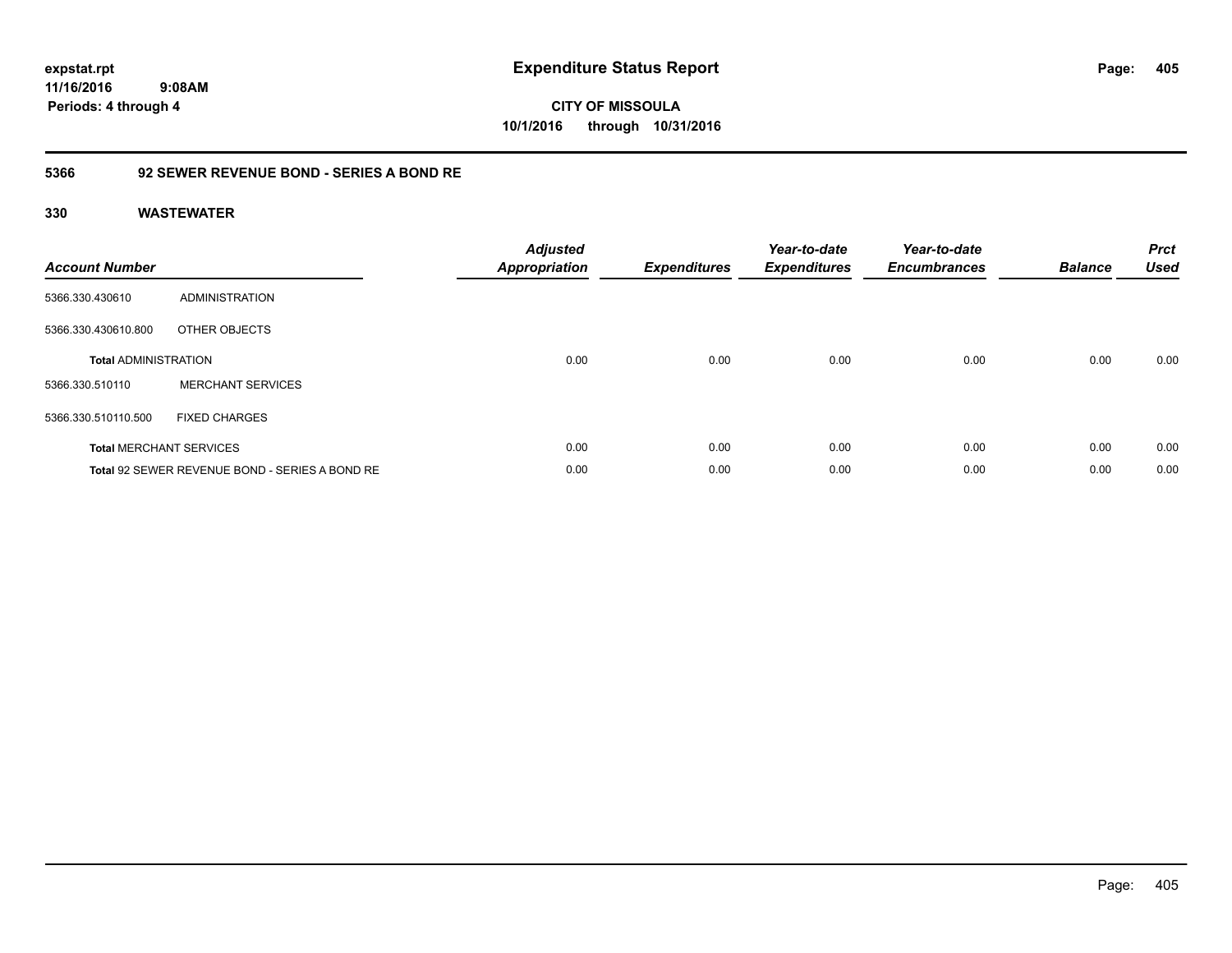**CITY OF MISSOULA 10/1/2016 through 10/31/2016**

### **5367 92 SEWER REVENUE BOND - SERIES B BOND RE**

| <b>Account Number</b>       |                                                | <b>Adjusted</b><br><b>Appropriation</b> | <b>Expenditures</b> | Year-to-date<br><b>Expenditures</b> | Year-to-date<br><b>Encumbrances</b> | <b>Balance</b> | <b>Prct</b><br><b>Used</b> |
|-----------------------------|------------------------------------------------|-----------------------------------------|---------------------|-------------------------------------|-------------------------------------|----------------|----------------------------|
| 5367.330.430610             | ADMINISTRATION                                 |                                         |                     |                                     |                                     |                |                            |
| 5367.330.430610.800         | OTHER OBJECTS                                  |                                         |                     |                                     |                                     |                |                            |
| <b>Total ADMINISTRATION</b> |                                                | 0.00                                    | 0.00                | 0.00                                | 0.00                                | 0.00           | 0.00                       |
| 5367.330.510110             | <b>MERCHANT SERVICES</b>                       |                                         |                     |                                     |                                     |                |                            |
| 5367.330.510110.500         | <b>FIXED CHARGES</b>                           |                                         |                     |                                     |                                     |                |                            |
|                             | <b>Total MERCHANT SERVICES</b>                 | 0.00                                    | 0.00                | 0.00                                | 0.00                                | 0.00           | 0.00                       |
|                             | Total 92 SEWER REVENUE BOND - SERIES B BOND RE | 0.00                                    | 0.00                | 0.00                                | 0.00                                | 0.00           | 0.00                       |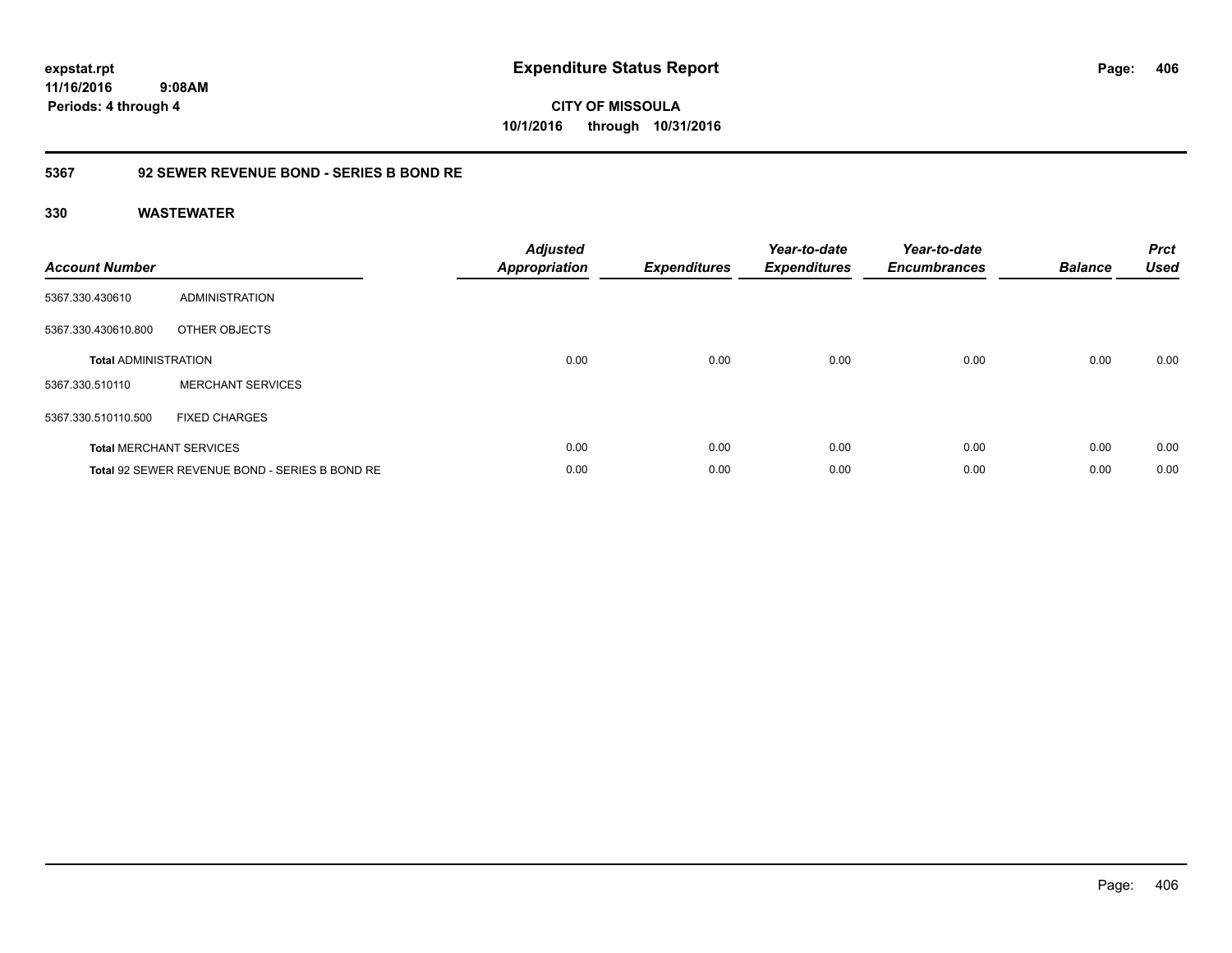**CITY OF MISSOULA 10/1/2016 through 10/31/2016**

## **5368 00 SEWER REVENUE BOND RESERVE FUND**

| <b>Account Number</b>       |                                          | <b>Adjusted</b><br>Appropriation | <b>Expenditures</b> | Year-to-date<br><b>Expenditures</b> | Year-to-date<br><b>Encumbrances</b> | <b>Balance</b> | <b>Prct</b><br><b>Used</b> |
|-----------------------------|------------------------------------------|----------------------------------|---------------------|-------------------------------------|-------------------------------------|----------------|----------------------------|
| 5368.330.430610             | ADMINISTRATION                           |                                  |                     |                                     |                                     |                |                            |
| 5368.330.430610.800         | OTHER OBJECTS                            |                                  |                     |                                     |                                     |                |                            |
| <b>Total ADMINISTRATION</b> |                                          | 0.00                             | 0.00                | 0.00                                | 0.00                                | 0.00           | 0.00                       |
| 5368.330.510110             | <b>MERCHANT SERVICES</b>                 |                                  |                     |                                     |                                     |                |                            |
| 5368.330.510110.500         | <b>FIXED CHARGES</b>                     |                                  |                     |                                     |                                     |                |                            |
|                             | <b>Total MERCHANT SERVICES</b>           | 0.00                             | 0.00                | 0.00                                | 0.00                                | 0.00           | 0.00                       |
|                             | Total 00 SEWER REVENUE BOND RESERVE FUND | 0.00                             | 0.00                | 0.00                                | 0.00                                | 0.00           | 0.00                       |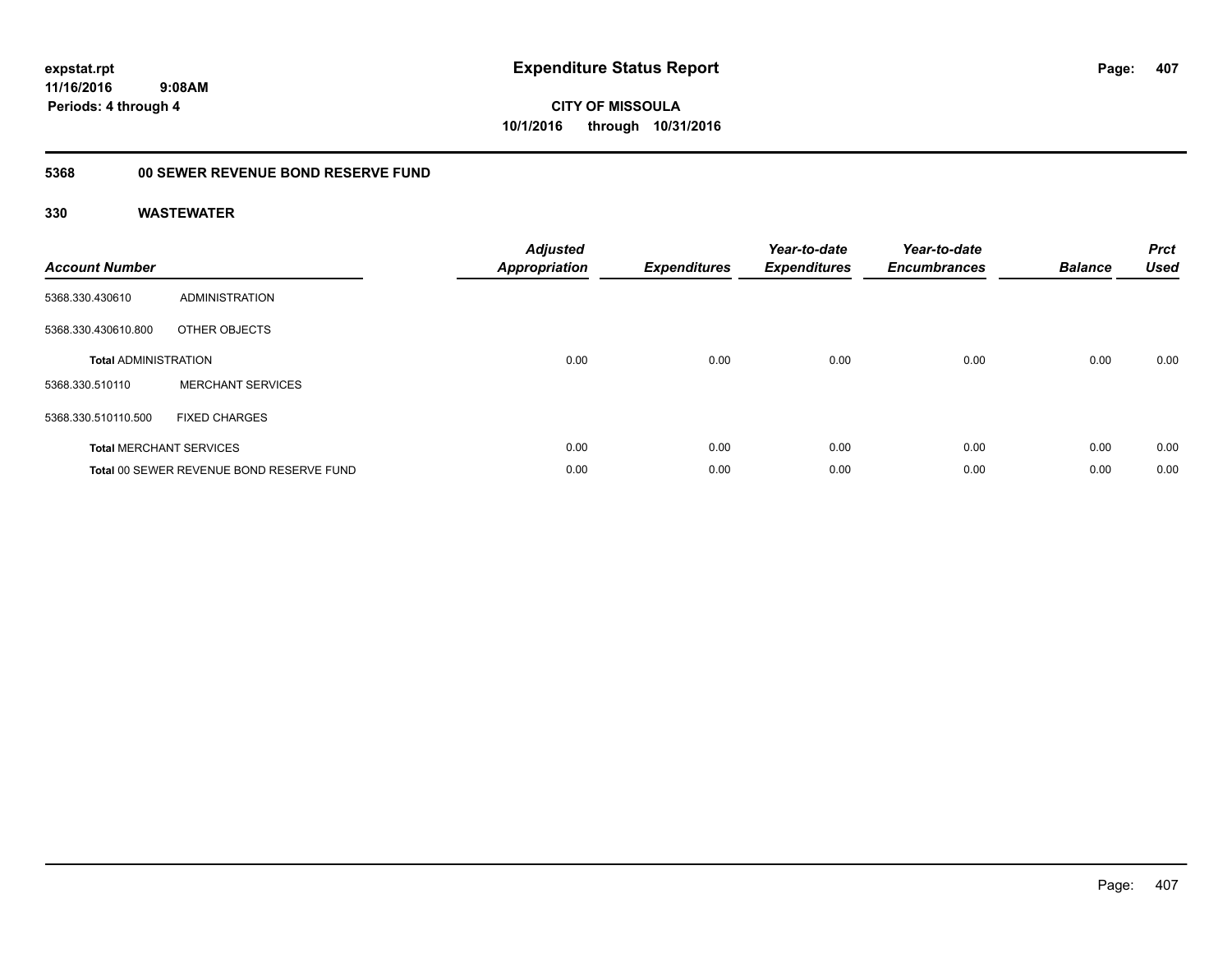#### **5369 2001 SEWER REVENUE BOND**

| <b>Account Number</b>       |                                | <b>Adjusted</b><br>Appropriation | <b>Expenditures</b> | Year-to-date<br><b>Expenditures</b> | Year-to-date<br><b>Encumbrances</b> | <b>Balance</b> | <b>Prct</b><br><b>Used</b> |
|-----------------------------|--------------------------------|----------------------------------|---------------------|-------------------------------------|-------------------------------------|----------------|----------------------------|
| 5369.330.430610             | <b>ADMINISTRATION</b>          |                                  |                     |                                     |                                     |                |                            |
| 5369.330.430610.800         | OTHER OBJECTS                  |                                  |                     |                                     |                                     |                |                            |
| <b>Total ADMINISTRATION</b> |                                | 0.00                             | 0.00                | 0.00                                | 0.00                                | 0.00           | 0.00                       |
| 5369.330.510110             | <b>MERCHANT SERVICES</b>       |                                  |                     |                                     |                                     |                |                            |
| 5369.330.510110.500         | <b>FIXED CHARGES</b>           |                                  |                     |                                     |                                     |                |                            |
|                             | <b>Total MERCHANT SERVICES</b> | 0.00                             | 0.00                | 0.00                                | 0.00                                | 0.00           | 0.00                       |
|                             | Total 2001 SEWER REVENUE BOND  | 0.00                             | 0.00                | 0.00                                | 0.00                                | 0.00           | 0.00                       |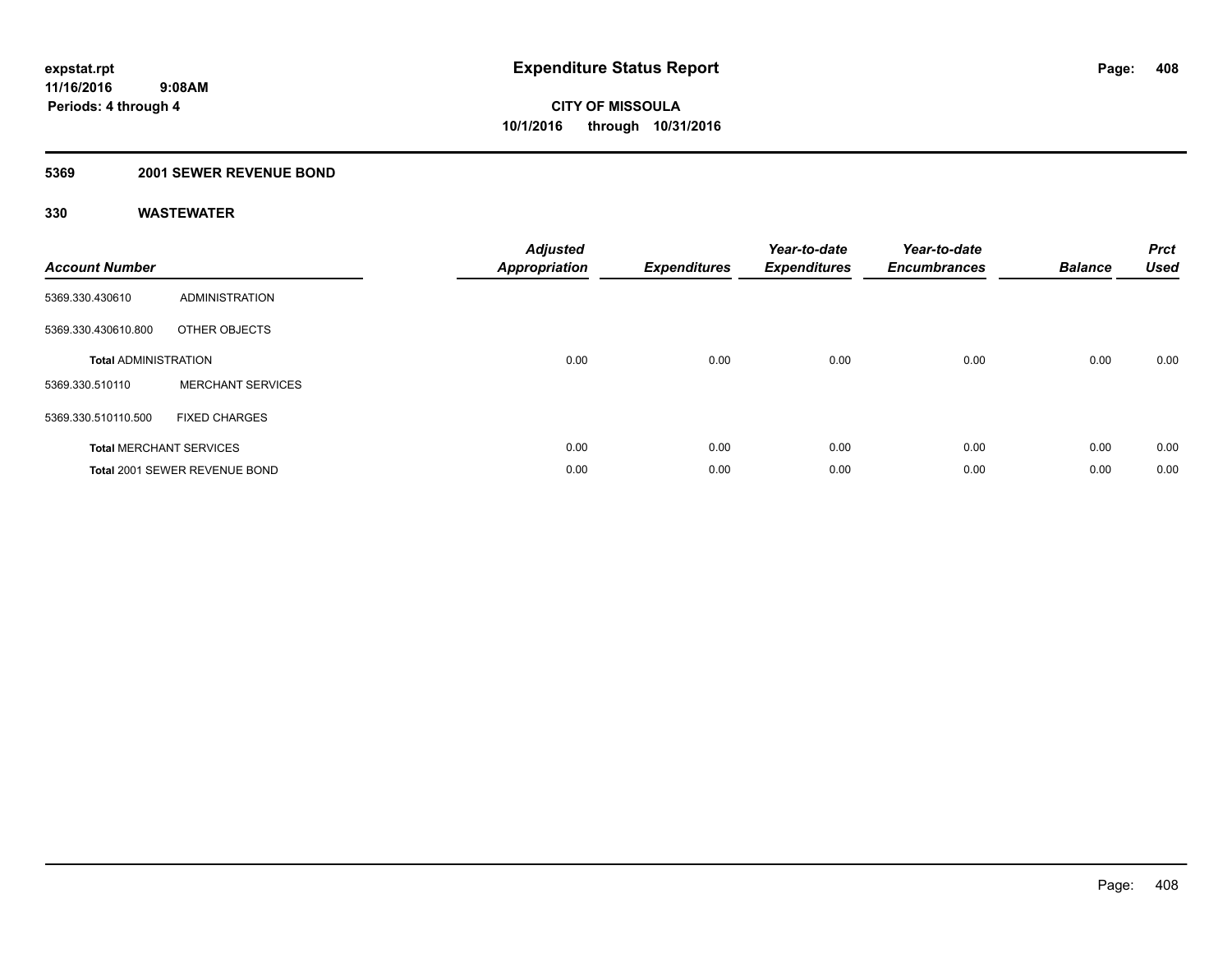**409**

**11/16/2016 9:08AM Periods: 4 through 4**

**CITY OF MISSOULA 10/1/2016 through 10/31/2016**

### **5370 99 SEWER REVENUE BOND RESERVE FUND**

| <b>Account Number</b>       |                                          | <b>Adjusted</b><br>Appropriation | <b>Expenditures</b> | Year-to-date<br><b>Expenditures</b> | Year-to-date<br><b>Encumbrances</b> | <b>Balance</b> | <b>Prct</b><br><b>Used</b> |
|-----------------------------|------------------------------------------|----------------------------------|---------------------|-------------------------------------|-------------------------------------|----------------|----------------------------|
| 5370.330.430610             | ADMINISTRATION                           |                                  |                     |                                     |                                     |                |                            |
| 5370.330.430610.800         | OTHER OBJECTS                            |                                  |                     |                                     |                                     |                |                            |
| <b>Total ADMINISTRATION</b> |                                          | 0.00                             | 0.00                | 0.00                                | 0.00                                | 0.00           | 0.00                       |
| 5370.330.510110             | <b>MERCHANT SERVICES</b>                 |                                  |                     |                                     |                                     |                |                            |
| 5370.330.510110.500         | <b>FIXED CHARGES</b>                     |                                  |                     |                                     |                                     |                |                            |
|                             | <b>Total MERCHANT SERVICES</b>           | 0.00                             | 0.00                | 0.00                                | 0.00                                | 0.00           | 0.00                       |
|                             | Total 99 SEWER REVENUE BOND RESERVE FUND | 0.00                             | 0.00                | 0.00                                | 0.00                                | 0.00           | 0.00                       |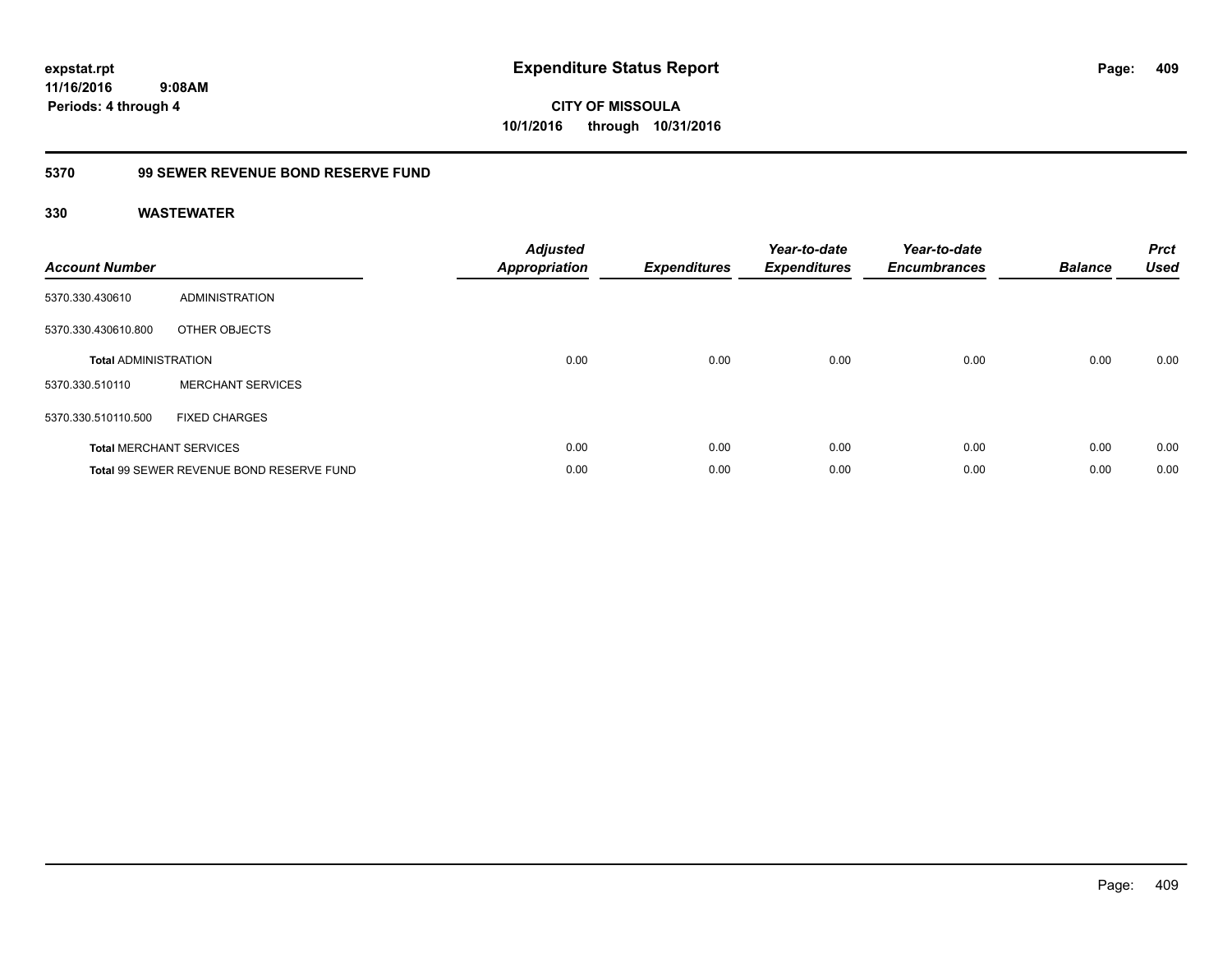#### **5371 2002 SEWER BONDS**

| <b>Account Number</b>  |                                        | <b>Adjusted</b><br>Appropriation | <b>Expenditures</b> | Year-to-date<br><b>Expenditures</b> | Year-to-date<br><b>Encumbrances</b> | <b>Balance</b> | <b>Prct</b><br><b>Used</b> |
|------------------------|----------------------------------------|----------------------------------|---------------------|-------------------------------------|-------------------------------------|----------------|----------------------------|
| 5371.330.490200        | REVENUE BOND DEBT SERVICE              |                                  |                     |                                     |                                     |                |                            |
| 5371.330.490200.600    | <b>DEBT SERVICE</b>                    |                                  |                     |                                     |                                     |                |                            |
|                        | <b>Total REVENUE BOND DEBT SERVICE</b> | 0.00                             | 0.00                | 0.00                                | 0.00                                | 0.00           | 0.00                       |
| 5371.330.510110        | <b>MERCHANT SERVICES</b>               |                                  |                     |                                     |                                     |                |                            |
| 5371.330.510110.500    | <b>FIXED CHARGES</b>                   |                                  |                     |                                     |                                     |                |                            |
|                        | <b>Total MERCHANT SERVICES</b>         | 0.00                             | 0.00                | 0.00                                | 0.00                                | 0.00           | 0.00                       |
| Total 2002 SEWER BONDS |                                        | 0.00                             | 0.00                | 0.00                                | 0.00                                | 0.00           | 0.00                       |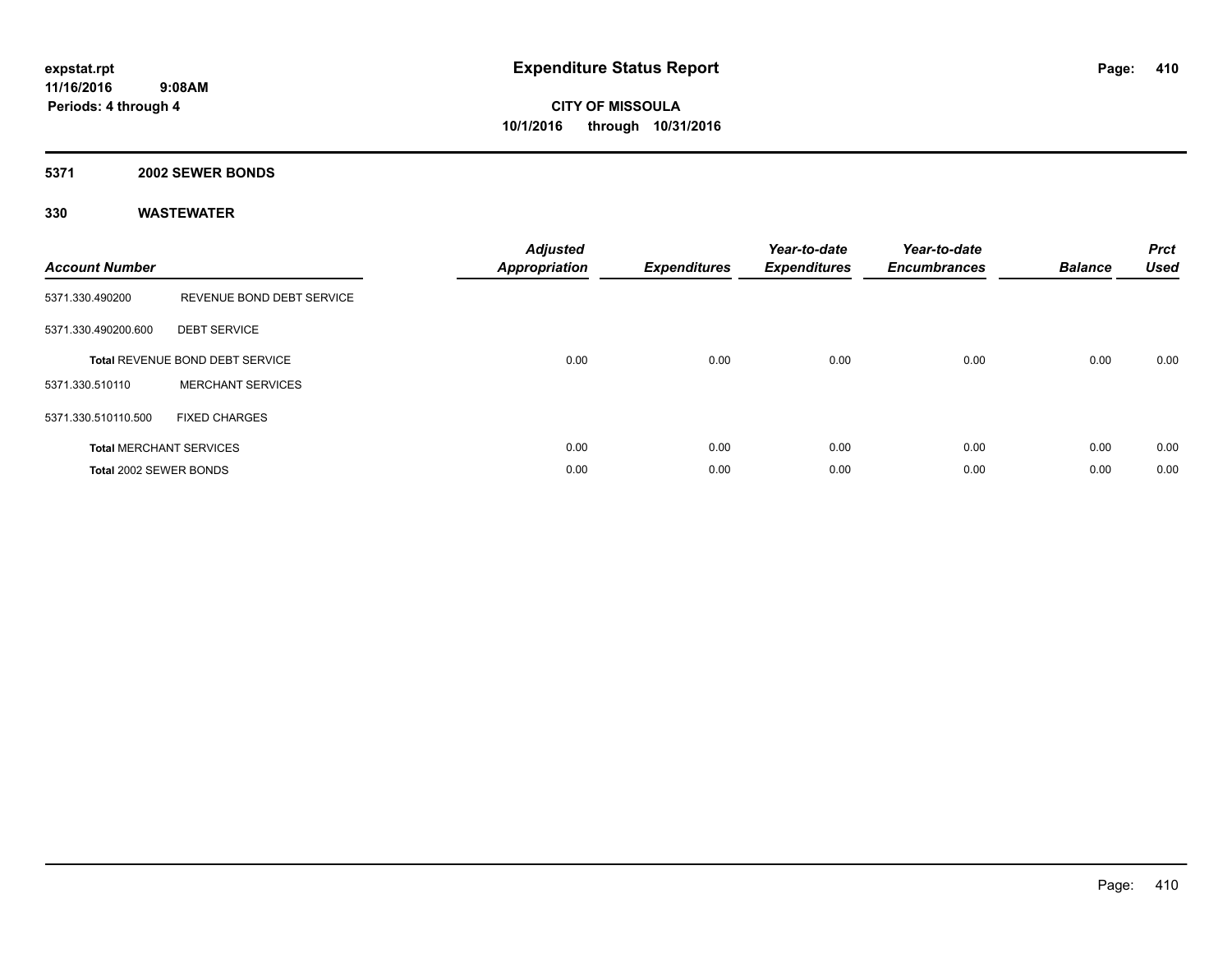#### **5372 2002 SEWER REVENUE BOND**

| <b>Account Number</b>       |                                | <b>Adjusted</b><br>Appropriation | <b>Expenditures</b> | Year-to-date<br><b>Expenditures</b> | Year-to-date<br><b>Encumbrances</b> | <b>Balance</b> | <b>Prct</b><br><b>Used</b> |
|-----------------------------|--------------------------------|----------------------------------|---------------------|-------------------------------------|-------------------------------------|----------------|----------------------------|
| 5372.330.430610             | <b>ADMINISTRATION</b>          |                                  |                     |                                     |                                     |                |                            |
| 5372.330.430610.800         | OTHER OBJECTS                  |                                  |                     |                                     |                                     |                |                            |
| <b>Total ADMINISTRATION</b> |                                | 0.00                             | 0.00                | 0.00                                | 0.00                                | 0.00           | 0.00                       |
| 5372.330.510110             | <b>MERCHANT SERVICES</b>       |                                  |                     |                                     |                                     |                |                            |
| 5372.330.510110.500         | <b>FIXED CHARGES</b>           |                                  |                     |                                     |                                     |                |                            |
|                             | <b>Total MERCHANT SERVICES</b> | 0.00                             | 0.00                | 0.00                                | 0.00                                | 0.00           | 0.00                       |
|                             | Total 2002 SEWER REVENUE BOND  | 0.00                             | 0.00                | 0.00                                | 0.00                                | 0.00           | 0.00                       |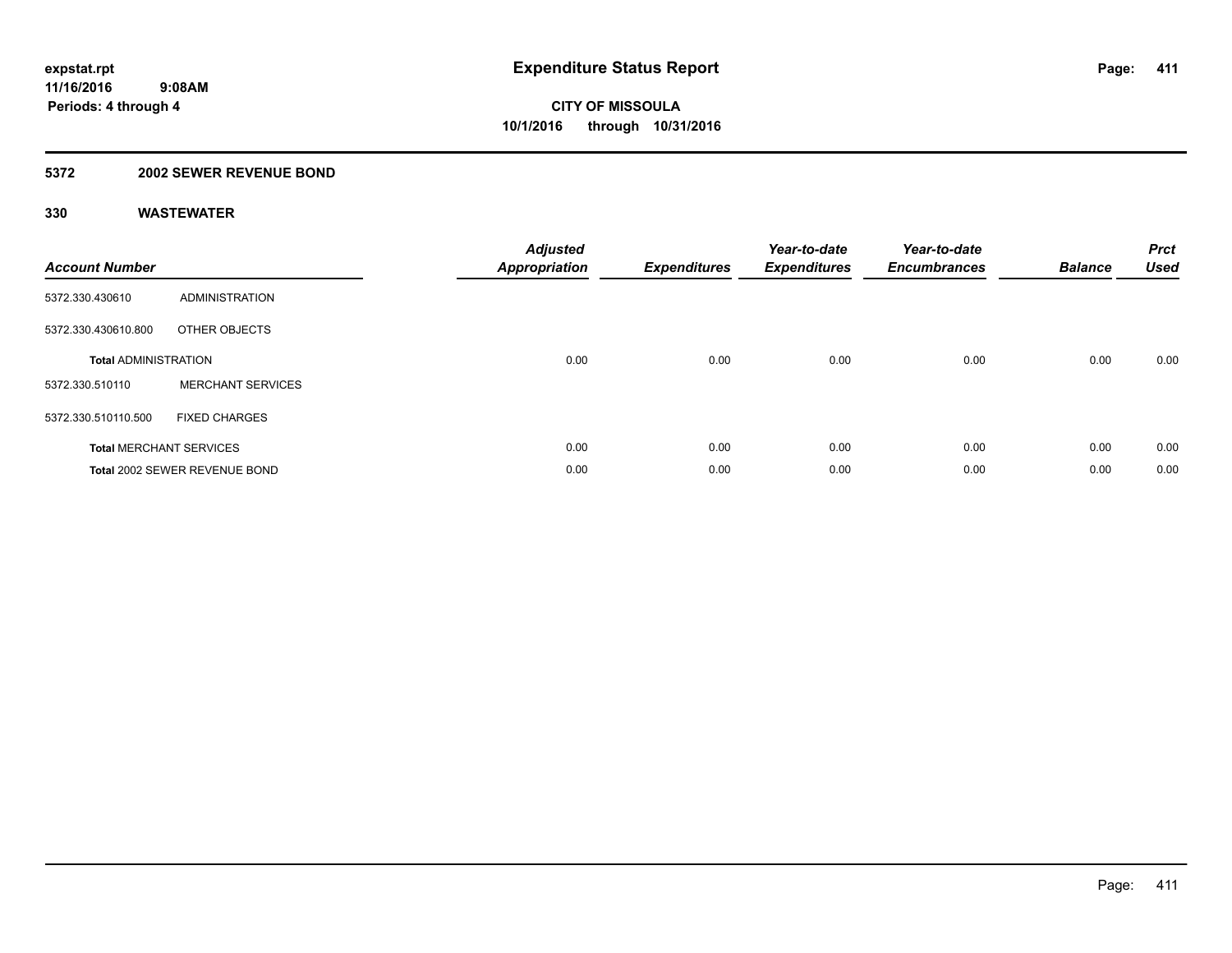**CITY OF MISSOULA 10/1/2016 through 10/31/2016**

#### **5373 2002 WWTP UPGRADE REVENUE BOND**

| <b>Account Number</b> |                                      | <b>Adjusted</b><br><b>Appropriation</b> | <b>Expenditures</b> | Year-to-date<br><b>Expenditures</b> | Year-to-date<br><b>Encumbrances</b> | <b>Balance</b> | <b>Prct</b><br><b>Used</b> |
|-----------------------|--------------------------------------|-----------------------------------------|---------------------|-------------------------------------|-------------------------------------|----------------|----------------------------|
| 5373.330.490200       | REVENUE BOND DEBT SERVICE            |                                         |                     |                                     |                                     |                |                            |
| 5373.330.490200.600   | <b>DEBT SERVICE</b>                  |                                         |                     |                                     |                                     |                |                            |
|                       | Total REVENUE BOND DEBT SERVICE      | 0.00                                    | 0.00                | 0.00                                | 0.00                                | 0.00           | 0.00                       |
| 5373.330.510110       | <b>MERCHANT SERVICES</b>             |                                         |                     |                                     |                                     |                |                            |
| 5373.330.510110.500   | <b>FIXED CHARGES</b>                 |                                         |                     |                                     |                                     |                |                            |
|                       | <b>Total MERCHANT SERVICES</b>       | 0.00                                    | 0.00                | 0.00                                | 0.00                                | 0.00           | 0.00                       |
|                       | Total 2002 WWTP UPGRADE REVENUE BOND | 0.00                                    | 0.00                | 0.00                                | 0.00                                | 0.00           | 0.00                       |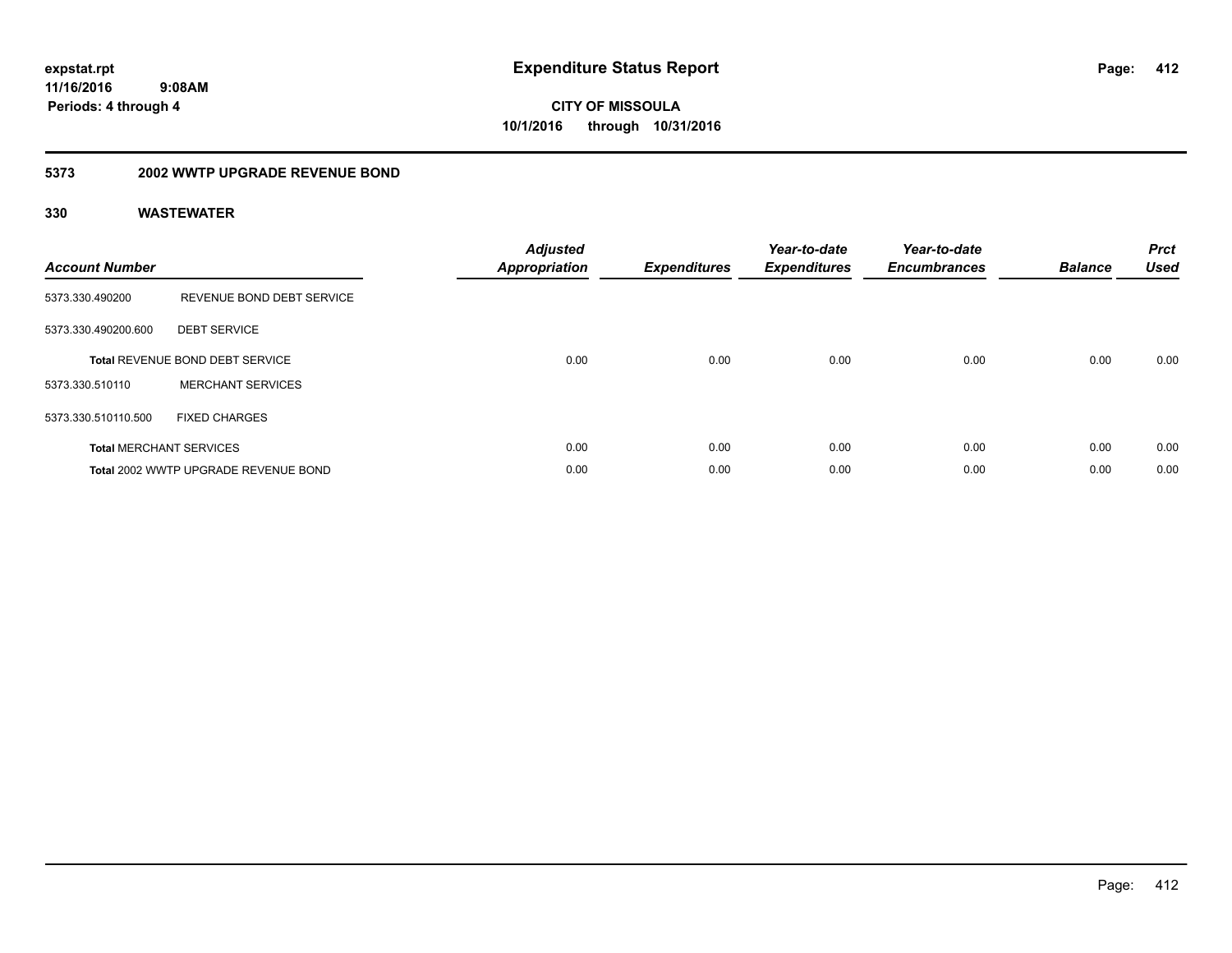### **5374 2002 WWTP UPGRADE RESERVE**

| <b>Account Number</b>       |                                 | <b>Adjusted</b><br><b>Appropriation</b> | <b>Expenditures</b> | Year-to-date<br><b>Expenditures</b> | Year-to-date<br><b>Encumbrances</b> | <b>Balance</b> | <b>Prct</b><br><b>Used</b> |
|-----------------------------|---------------------------------|-----------------------------------------|---------------------|-------------------------------------|-------------------------------------|----------------|----------------------------|
| 5374.330.430610             | <b>ADMINISTRATION</b>           |                                         |                     |                                     |                                     |                |                            |
| 5374.330.430610.800         | OTHER OBJECTS                   |                                         |                     |                                     |                                     |                |                            |
| <b>Total ADMINISTRATION</b> |                                 | 0.00                                    | 0.00                | 0.00                                | 0.00                                | 0.00           | 0.00                       |
| 5374.330.490200             | REVENUE BOND DEBT SERVICE       |                                         |                     |                                     |                                     |                |                            |
| 5374.330.490200.600         | <b>DEBT SERVICE</b>             |                                         |                     |                                     |                                     |                |                            |
|                             | Total REVENUE BOND DEBT SERVICE | 0.00                                    | 0.00                | 0.00                                | 0.00                                | 0.00           | 0.00                       |
| 5374.330.510110             | <b>MERCHANT SERVICES</b>        |                                         |                     |                                     |                                     |                |                            |
| 5374.330.510110.500         | <b>FIXED CHARGES</b>            |                                         |                     |                                     |                                     |                |                            |
|                             | <b>Total MERCHANT SERVICES</b>  | 0.00                                    | 0.00                | 0.00                                | 0.00                                | 0.00           | 0.00                       |
|                             | Total 2002 WWTP UPGRADE RESERVE | 0.00                                    | 0.00                | 0.00                                | 0.00                                | 0.00           | 0.00                       |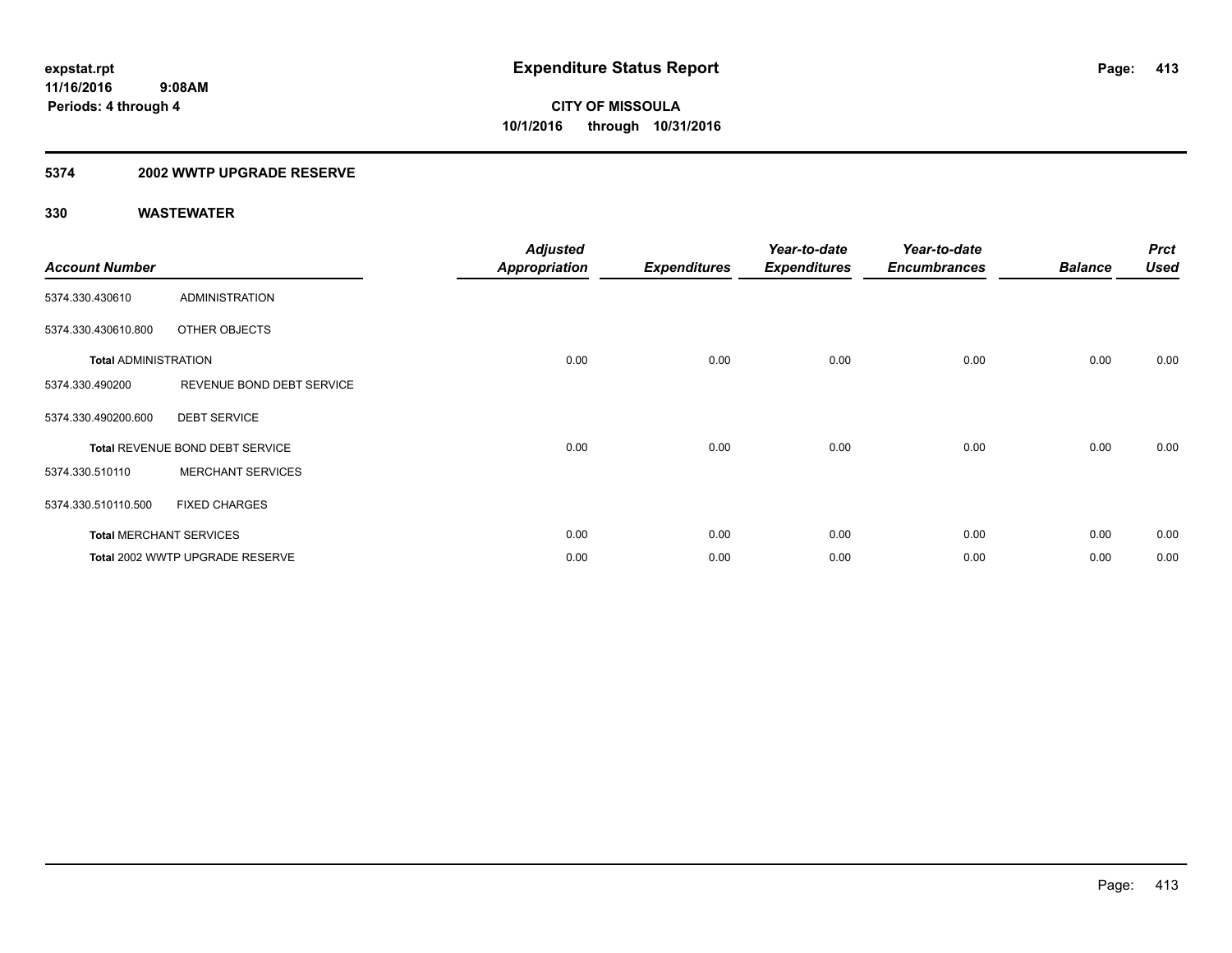### **5375 2003 WWTP SRF \$3.8M EPA DEBT**

| <b>Account Number</b> |                                        | <b>Adjusted</b><br>Appropriation | <b>Expenditures</b> | Year-to-date<br><b>Expenditures</b> | Year-to-date<br><b>Encumbrances</b> | <b>Balance</b> | <b>Prct</b><br><b>Used</b> |
|-----------------------|----------------------------------------|----------------------------------|---------------------|-------------------------------------|-------------------------------------|----------------|----------------------------|
| 5375.330.490200       | REVENUE BOND DEBT SERVICE              |                                  |                     |                                     |                                     |                |                            |
| 5375.330.490200.600   | <b>DEBT SERVICE</b>                    |                                  |                     |                                     |                                     |                |                            |
|                       | <b>Total REVENUE BOND DEBT SERVICE</b> | 0.00                             | 0.00                | 0.00                                | 0.00                                | 0.00           | 0.00                       |
| 5375.330.510110       | <b>MERCHANT SERVICES</b>               |                                  |                     |                                     |                                     |                |                            |
| 5375.330.510110.500   | <b>FIXED CHARGES</b>                   |                                  |                     |                                     |                                     |                |                            |
|                       | <b>Total MERCHANT SERVICES</b>         | 0.00                             | 0.00                | 0.00                                | 0.00                                | 0.00           | 0.00                       |
|                       | Total 2003 WWTP SRF \$3.8M EPA DEBT    | 0.00                             | 0.00                | 0.00                                | 0.00                                | 0.00           | 0.00                       |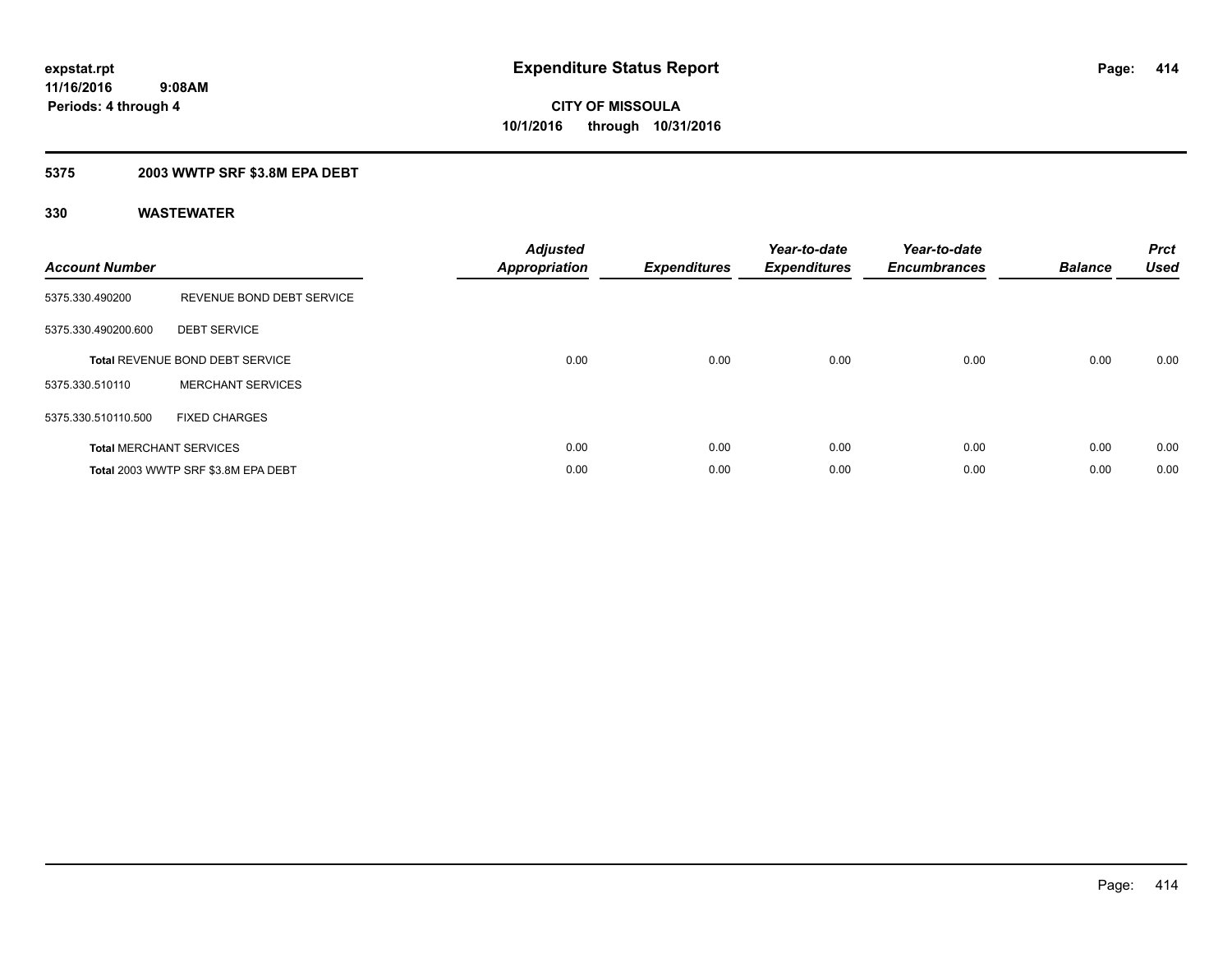### **5376 2003 WWTP SRF \$3.8M EPA RESERVE**

| <b>Account Number</b>       |                                        | <b>Adjusted</b><br>Appropriation | <b>Expenditures</b> | Year-to-date<br><b>Expenditures</b> | Year-to-date<br><b>Encumbrances</b> | <b>Balance</b> | <b>Prct</b><br><b>Used</b> |
|-----------------------------|----------------------------------------|----------------------------------|---------------------|-------------------------------------|-------------------------------------|----------------|----------------------------|
| 5376.330.430610             | ADMINISTRATION                         |                                  |                     |                                     |                                     |                |                            |
| 5376.330.430610.800         | OTHER OBJECTS                          |                                  |                     |                                     |                                     |                |                            |
| <b>Total ADMINISTRATION</b> |                                        | 0.00                             | 0.00                | 0.00                                | 0.00                                | 0.00           | 0.00                       |
| 5376.330.510110             | <b>MERCHANT SERVICES</b>               |                                  |                     |                                     |                                     |                |                            |
| 5376.330.510110.500         | <b>FIXED CHARGES</b>                   |                                  |                     |                                     |                                     |                |                            |
|                             | <b>Total MERCHANT SERVICES</b>         | 0.00                             | 0.00                | 0.00                                | 0.00                                | 0.00           | 0.00                       |
|                             | Total 2003 WWTP SRF \$3.8M EPA RESERVE | 0.00                             | 0.00                | 0.00                                | 0.00                                | 0.00           | 0.00                       |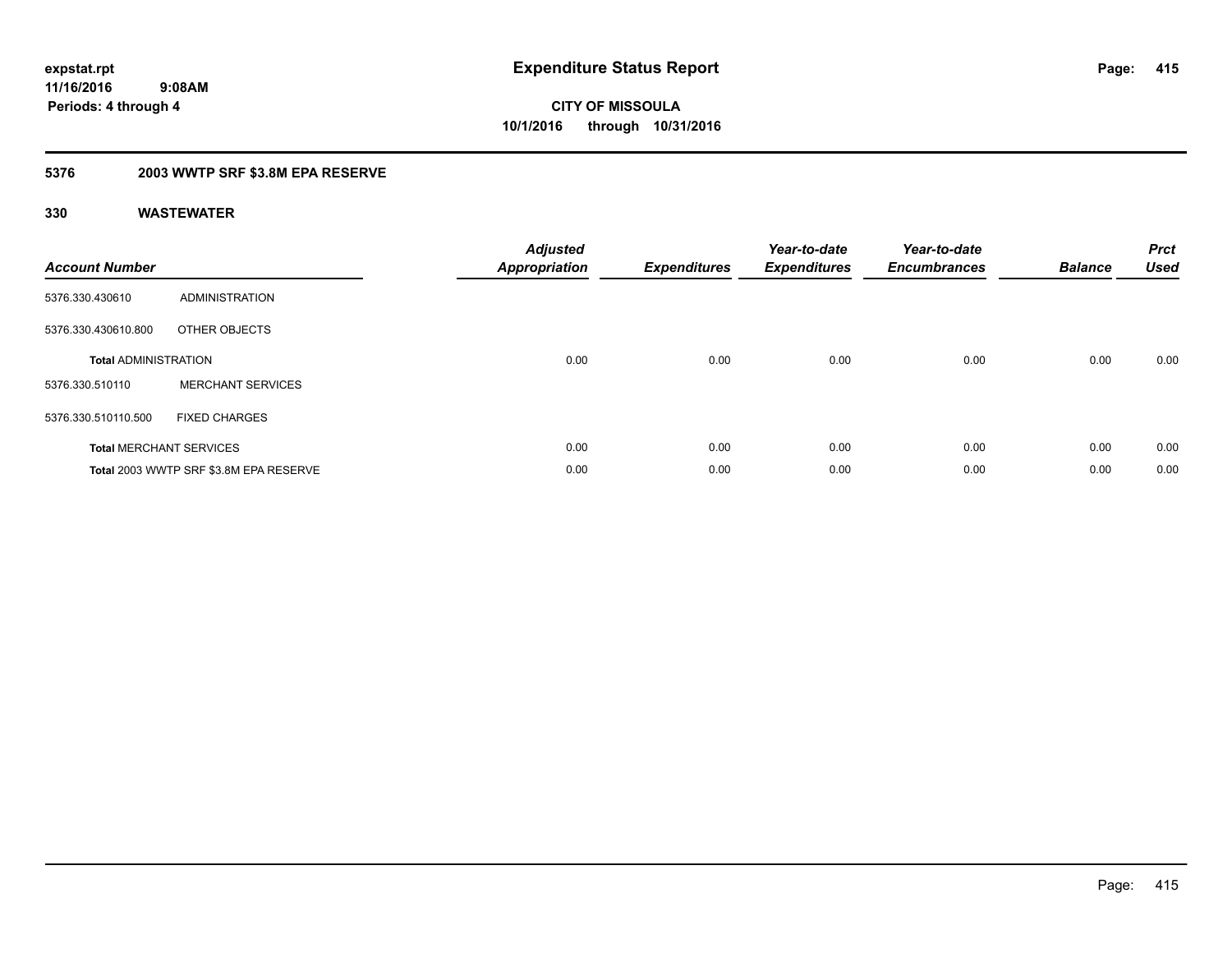**416**

**11/16/2016 9:08AM Periods: 4 through 4**

**CITY OF MISSOULA 10/1/2016 through 10/31/2016**

## **5377 2004 WWTP \$3.023 LOAN DEBT SERVICE**

| <b>Account Number</b> |                                           | <b>Adjusted</b><br><b>Appropriation</b> | <b>Expenditures</b> | Year-to-date<br><b>Expenditures</b> | Year-to-date<br><b>Encumbrances</b> | <b>Balance</b> | <b>Prct</b><br><b>Used</b> |
|-----------------------|-------------------------------------------|-----------------------------------------|---------------------|-------------------------------------|-------------------------------------|----------------|----------------------------|
| 5377.330.490200       | REVENUE BOND DEBT SERVICE                 |                                         |                     |                                     |                                     |                |                            |
| 5377.330.490200.600   | <b>DEBT SERVICE</b>                       |                                         |                     |                                     |                                     |                |                            |
|                       | Total REVENUE BOND DEBT SERVICE           | 0.00                                    | 0.00                | 0.00                                | 0.00                                | 0.00           | 0.00                       |
| 5377.330.510110       | <b>MERCHANT SERVICES</b>                  |                                         |                     |                                     |                                     |                |                            |
| 5377.330.510110.500   | <b>FIXED CHARGES</b>                      |                                         |                     |                                     |                                     |                |                            |
|                       | <b>Total MERCHANT SERVICES</b>            | 0.00                                    | 0.00                | 0.00                                | 0.00                                | 0.00           | 0.00                       |
|                       | Total 2004 WWTP \$3.023 LOAN DEBT SERVICE | 0.00                                    | 0.00                | 0.00                                | 0.00                                | 0.00           | 0.00                       |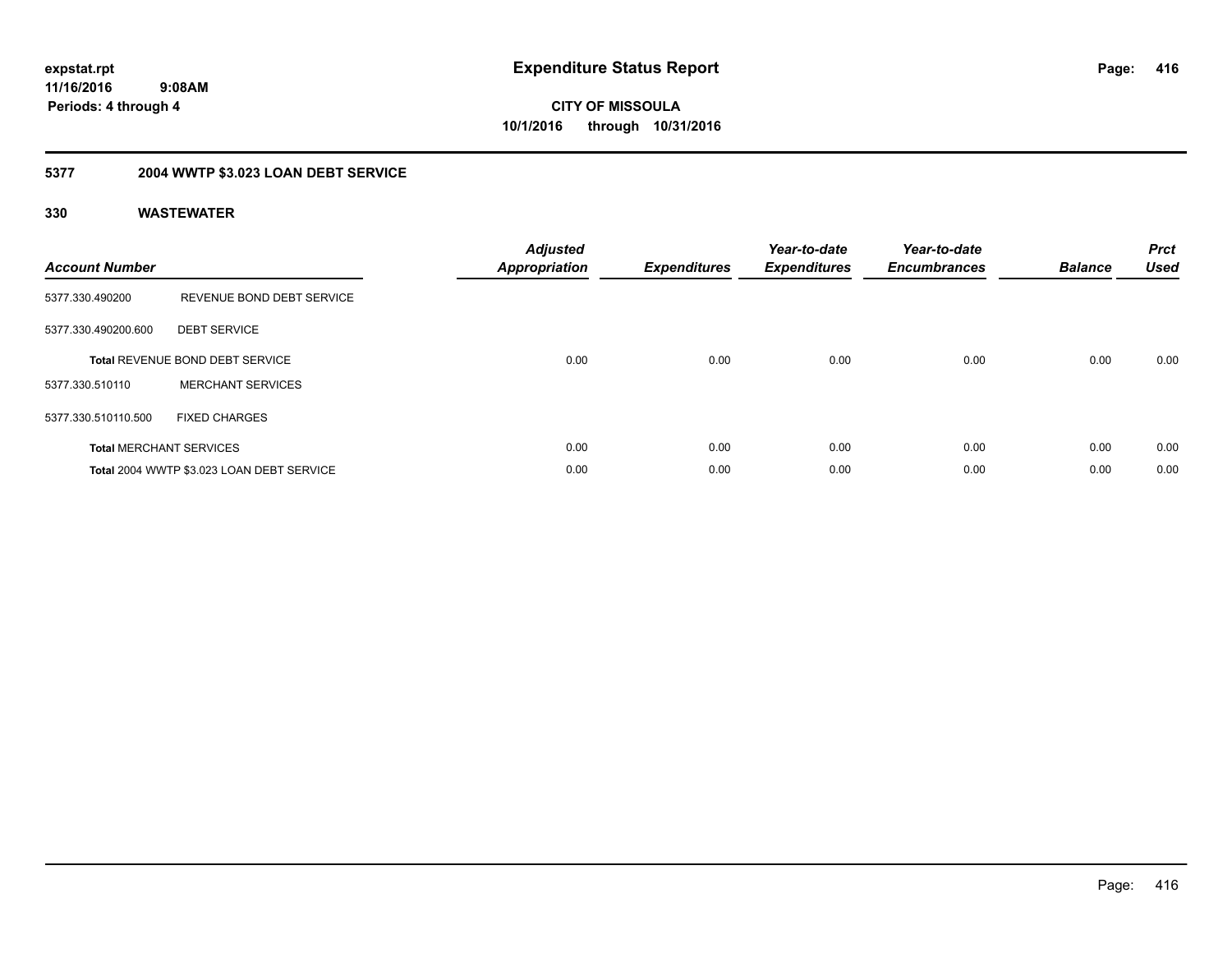## **5378 2004 WWTP \$3.023 LOAN RESERVE**

| <b>Account Number</b>       |                                      | <b>Adjusted</b><br>Appropriation | <b>Expenditures</b> | Year-to-date<br><b>Expenditures</b> | Year-to-date<br><b>Encumbrances</b> | <b>Balance</b> | <b>Prct</b><br><b>Used</b> |
|-----------------------------|--------------------------------------|----------------------------------|---------------------|-------------------------------------|-------------------------------------|----------------|----------------------------|
| 5378.330.430610             | ADMINISTRATION                       |                                  |                     |                                     |                                     |                |                            |
| 5378.330.430610.800         | OTHER OBJECTS                        |                                  |                     |                                     |                                     |                |                            |
| <b>Total ADMINISTRATION</b> |                                      | 0.00                             | 0.00                | 0.00                                | 0.00                                | 0.00           | 0.00                       |
| 5378.330.510110             | <b>MERCHANT SERVICES</b>             |                                  |                     |                                     |                                     |                |                            |
| 5378.330.510110.500         | <b>FIXED CHARGES</b>                 |                                  |                     |                                     |                                     |                |                            |
|                             | <b>Total MERCHANT SERVICES</b>       | 0.00                             | 0.00                | 0.00                                | 0.00                                | 0.00           | 0.00                       |
|                             | Total 2004 WWTP \$3.023 LOAN RESERVE | 0.00                             | 0.00                | 0.00                                | 0.00                                | 0.00           | 0.00                       |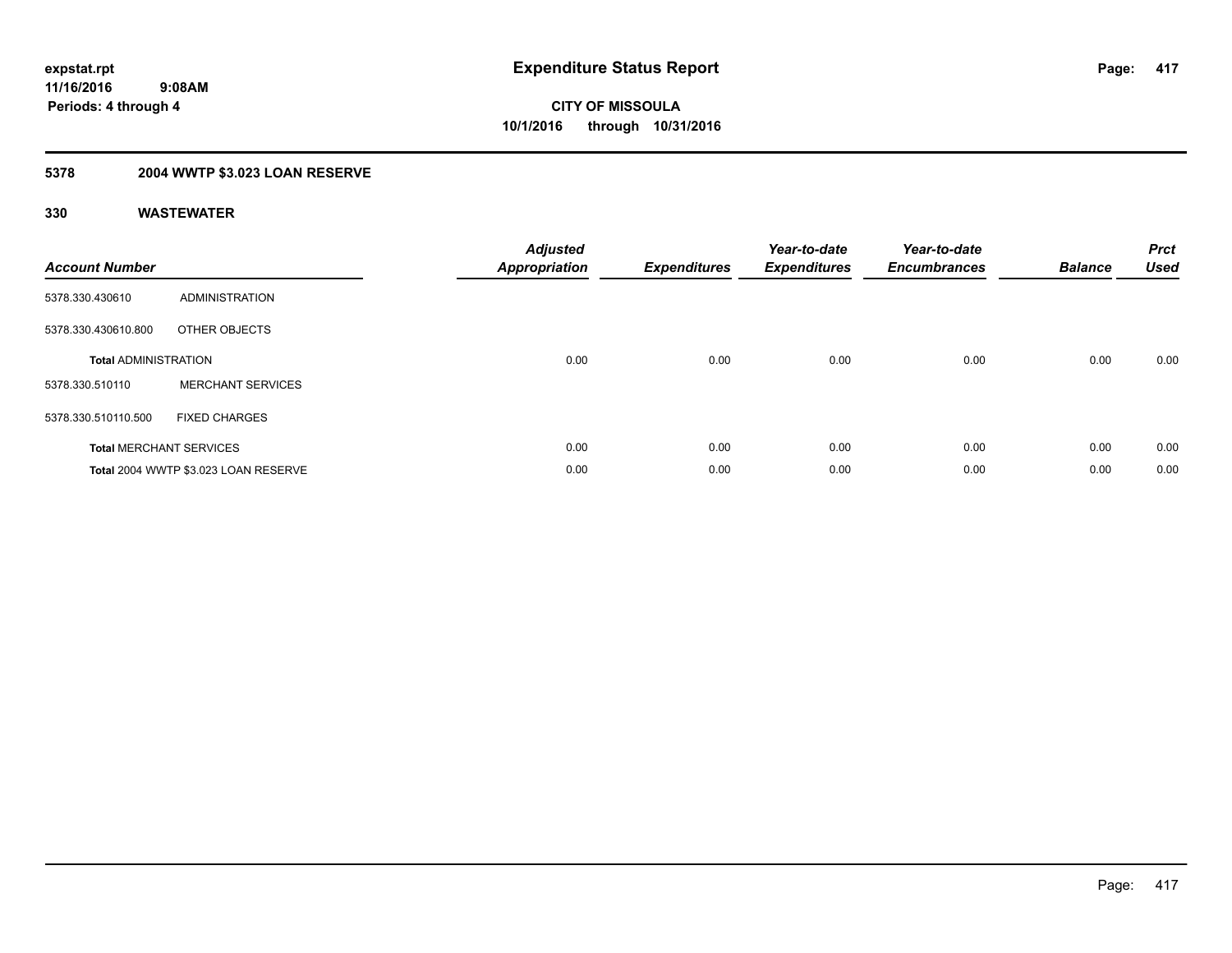### **5379 2005 BRICH/BRDY/LIN/GIL SRF DEBT**

| <b>Account Number</b>       |                                        | <b>Adjusted</b><br><b>Appropriation</b> | <b>Expenditures</b> | Year-to-date<br><b>Expenditures</b> | Year-to-date<br><b>Encumbrances</b> | <b>Balance</b> | <b>Prct</b><br><b>Used</b> |
|-----------------------------|----------------------------------------|-----------------------------------------|---------------------|-------------------------------------|-------------------------------------|----------------|----------------------------|
| 5379.330.430610             | <b>ADMINISTRATION</b>                  |                                         |                     |                                     |                                     |                |                            |
| 5379.330.430610.800         | OTHER OBJECTS                          |                                         |                     |                                     |                                     |                |                            |
| <b>Total ADMINISTRATION</b> |                                        | 0.00                                    | 0.00                | 0.00                                | 0.00                                | 0.00           | 0.00                       |
| 5379.330.490200             | REVENUE BOND DEBT SERVICE              |                                         |                     |                                     |                                     |                |                            |
| 5379.330.490200.600         | <b>DEBT SERVICE</b>                    |                                         |                     |                                     |                                     |                |                            |
|                             | Total REVENUE BOND DEBT SERVICE        | 0.00                                    | 0.00                | 0.00                                | 0.00                                | 0.00           | 0.00                       |
| 5379.330.510110             | <b>MERCHANT SERVICES</b>               |                                         |                     |                                     |                                     |                |                            |
| 5379.330.510110.500         | <b>FIXED CHARGES</b>                   |                                         |                     |                                     |                                     |                |                            |
|                             | <b>Total MERCHANT SERVICES</b>         | 0.00                                    | 0.00                | 0.00                                | 0.00                                | 0.00           | 0.00                       |
|                             | Total 2005 BRICH/BRDY/LIN/GIL SRF DEBT | 0.00                                    | 0.00                | 0.00                                | 0.00                                | 0.00           | 0.00                       |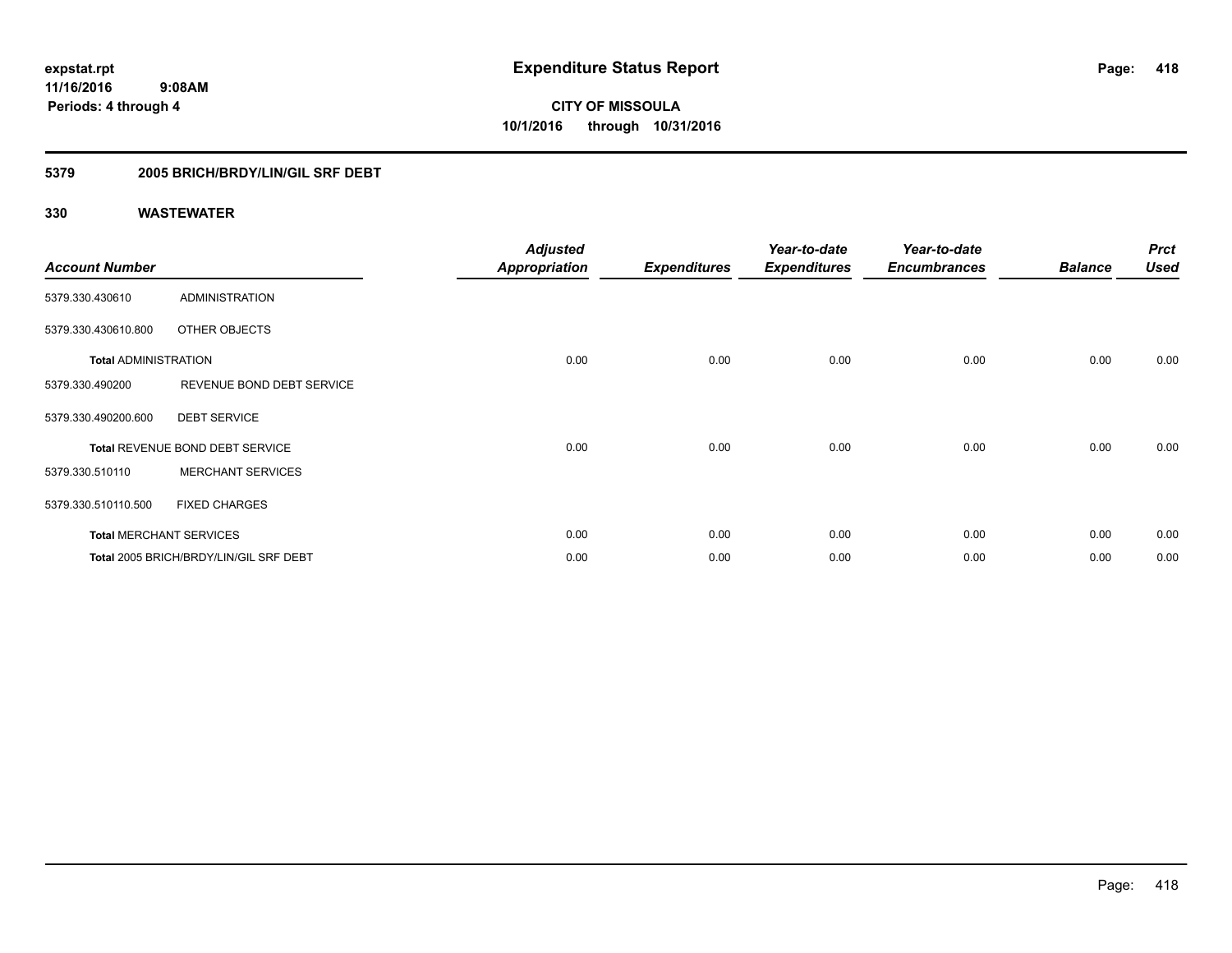**CITY OF MISSOULA 10/1/2016 through 10/31/2016**

#### **5380 BRDWY/BIRCH/GILBERT/LINCOLNWOOD**

| <b>Account Number</b>       |                                       | <b>Adjusted</b><br><b>Appropriation</b> | <b>Expenditures</b> | Year-to-date<br><b>Expenditures</b> | Year-to-date<br><b>Encumbrances</b> | <b>Balance</b> | <b>Prct</b><br><b>Used</b> |
|-----------------------------|---------------------------------------|-----------------------------------------|---------------------|-------------------------------------|-------------------------------------|----------------|----------------------------|
| 5380.330.430610             | <b>ADMINISTRATION</b>                 |                                         |                     |                                     |                                     |                |                            |
| 5380.330.430610.800         | OTHER OBJECTS                         |                                         |                     |                                     |                                     |                |                            |
| <b>Total ADMINISTRATION</b> |                                       | 0.00                                    | 0.00                | 0.00                                | 0.00                                | 0.00           | 0.00                       |
| 5380.330.490200             | REVENUE BOND DEBT SERVICE             |                                         |                     |                                     |                                     |                |                            |
| 5380.330.490200.600         | <b>DEBT SERVICE</b>                   |                                         |                     |                                     |                                     |                |                            |
|                             | Total REVENUE BOND DEBT SERVICE       | 0.00                                    | 0.00                | 0.00                                | 0.00                                | 0.00           | 0.00                       |
| 5380.330.510110             | <b>MERCHANT SERVICES</b>              |                                         |                     |                                     |                                     |                |                            |
| 5380.330.510110.500         | <b>FIXED CHARGES</b>                  |                                         |                     |                                     |                                     |                |                            |
|                             | <b>Total MERCHANT SERVICES</b>        | 0.00                                    | 0.00                | 0.00                                | 0.00                                | 0.00           | 0.00                       |
|                             | Total BRDWY/BIRCH/GILBERT/LINCOLNWOOD | 0.00                                    | 0.00                | 0.00                                | 0.00                                | 0.00           | 0.00                       |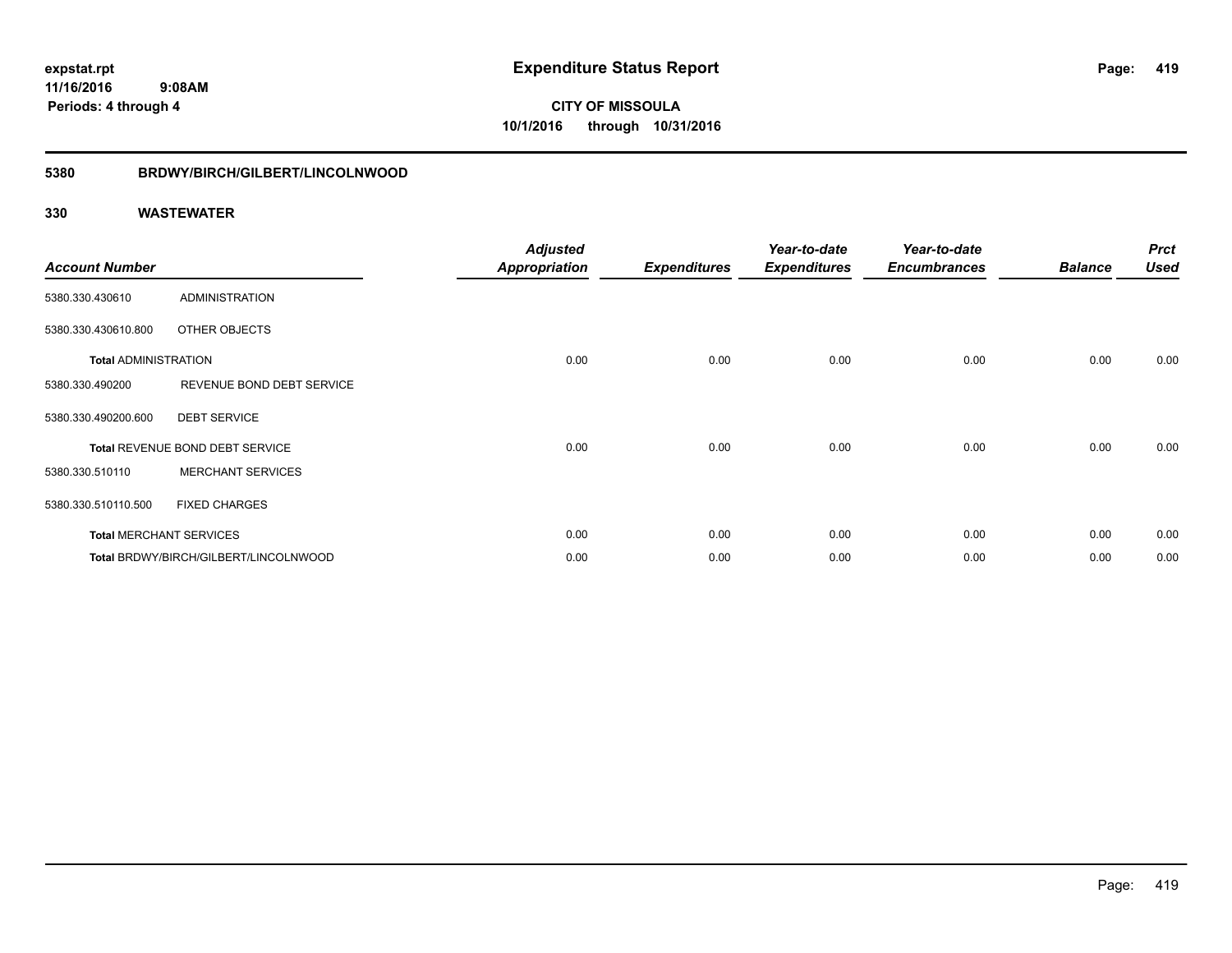### **5381 LINCOLNWOOD PH2 DEBT SERVICE**

| <b>Account Number</b>       |                                    | <b>Adjusted</b><br><b>Appropriation</b> | <b>Expenditures</b> | Year-to-date<br><b>Expenditures</b> | Year-to-date<br><b>Encumbrances</b> | <b>Balance</b> | <b>Prct</b><br><b>Used</b> |
|-----------------------------|------------------------------------|-----------------------------------------|---------------------|-------------------------------------|-------------------------------------|----------------|----------------------------|
| 5381.330.430610             | <b>ADMINISTRATION</b>              |                                         |                     |                                     |                                     |                |                            |
| 5381.330.430610.800         | OTHER OBJECTS                      |                                         |                     |                                     |                                     |                |                            |
| <b>Total ADMINISTRATION</b> |                                    | 0.00                                    | 0.00                | 0.00                                | 0.00                                | 0.00           | 0.00                       |
| 5381.330.490200             | REVENUE BOND DEBT SERVICE          |                                         |                     |                                     |                                     |                |                            |
| 5381.330.490200.600         | <b>DEBT SERVICE</b>                |                                         |                     |                                     |                                     |                |                            |
|                             | Total REVENUE BOND DEBT SERVICE    | 0.00                                    | 0.00                | 0.00                                | 0.00                                | 0.00           | 0.00                       |
| 5381.330.510110             | <b>MERCHANT SERVICES</b>           |                                         |                     |                                     |                                     |                |                            |
| 5381.330.510110.500         | <b>FIXED CHARGES</b>               |                                         |                     |                                     |                                     |                |                            |
|                             | <b>Total MERCHANT SERVICES</b>     | 0.00                                    | 0.00                | 0.00                                | 0.00                                | 0.00           | 0.00                       |
|                             | Total LINCOLNWOOD PH2 DEBT SERVICE | 0.00                                    | 0.00                | 0.00                                | 0.00                                | 0.00           | 0.00                       |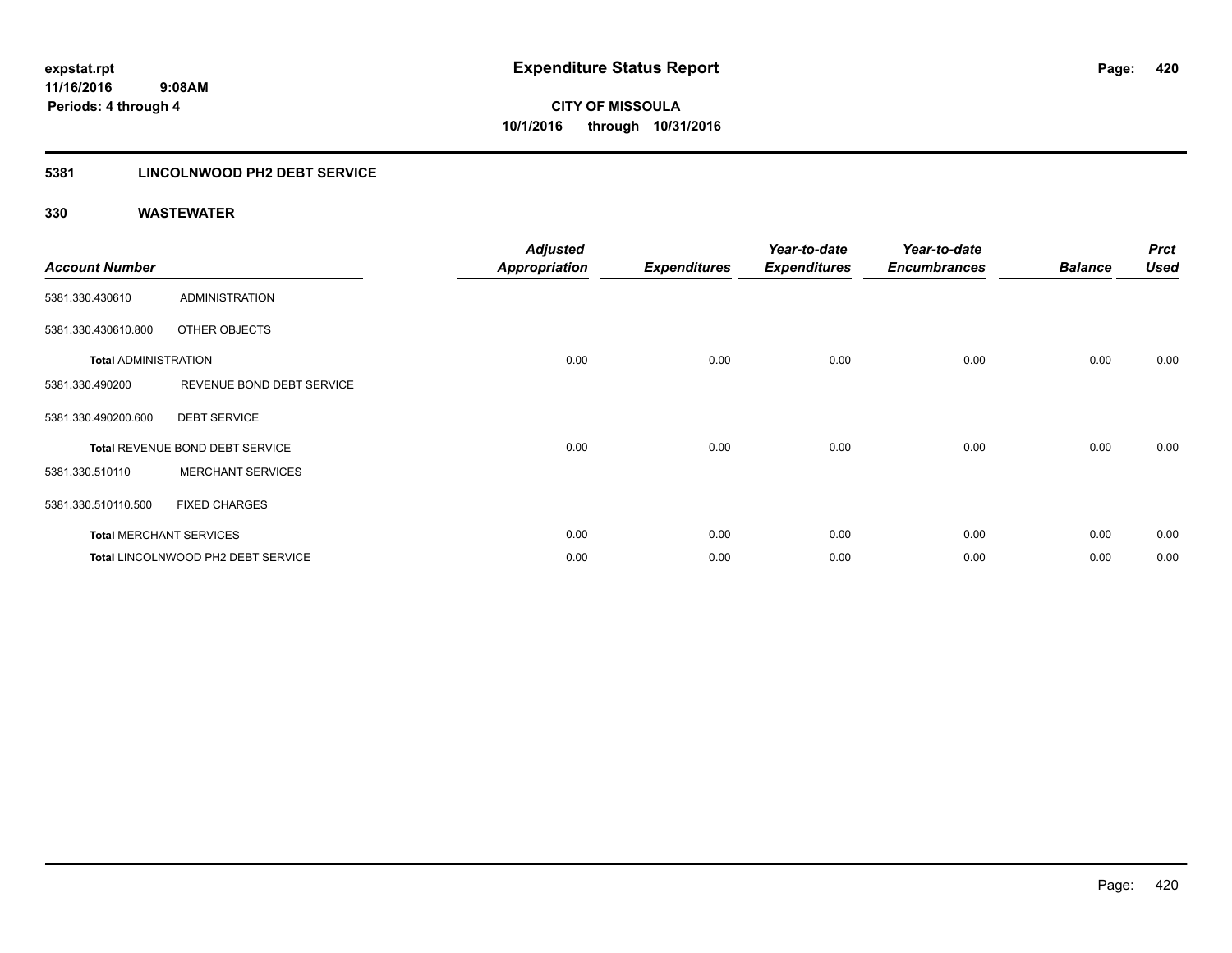### **5382 LINCOLNWOOD PH2 RESERVE FUND**

| <b>Account Number</b>       |                                    | <b>Adjusted</b><br><b>Appropriation</b> | <b>Expenditures</b> | Year-to-date<br><b>Expenditures</b> | Year-to-date<br><b>Encumbrances</b> | <b>Balance</b> | <b>Prct</b><br><b>Used</b> |
|-----------------------------|------------------------------------|-----------------------------------------|---------------------|-------------------------------------|-------------------------------------|----------------|----------------------------|
| 5382.330.430610             | ADMINISTRATION                     |                                         |                     |                                     |                                     |                |                            |
| 5382.330.430610.800         | OTHER OBJECTS                      |                                         |                     |                                     |                                     |                |                            |
| <b>Total ADMINISTRATION</b> |                                    | 0.00                                    | 0.00                | 0.00                                | 0.00                                | 0.00           | 0.00                       |
| 5382.330.490200             | REVENUE BOND DEBT SERVICE          |                                         |                     |                                     |                                     |                |                            |
| 5382.330.490200.600         | <b>DEBT SERVICE</b>                |                                         |                     |                                     |                                     |                |                            |
|                             | Total REVENUE BOND DEBT SERVICE    | 0.00                                    | 0.00                | 0.00                                | 0.00                                | 0.00           | 0.00                       |
| 5382.330.510110             | <b>MERCHANT SERVICES</b>           |                                         |                     |                                     |                                     |                |                            |
| 5382.330.510110.500         | <b>FIXED CHARGES</b>               |                                         |                     |                                     |                                     |                |                            |
|                             | <b>Total MERCHANT SERVICES</b>     | 0.00                                    | 0.00                | 0.00                                | 0.00                                | 0.00           | 0.00                       |
|                             | Total LINCOLNWOOD PH2 RESERVE FUND | 0.00                                    | 0.00                | 0.00                                | 0.00                                | 0.00           | 0.00                       |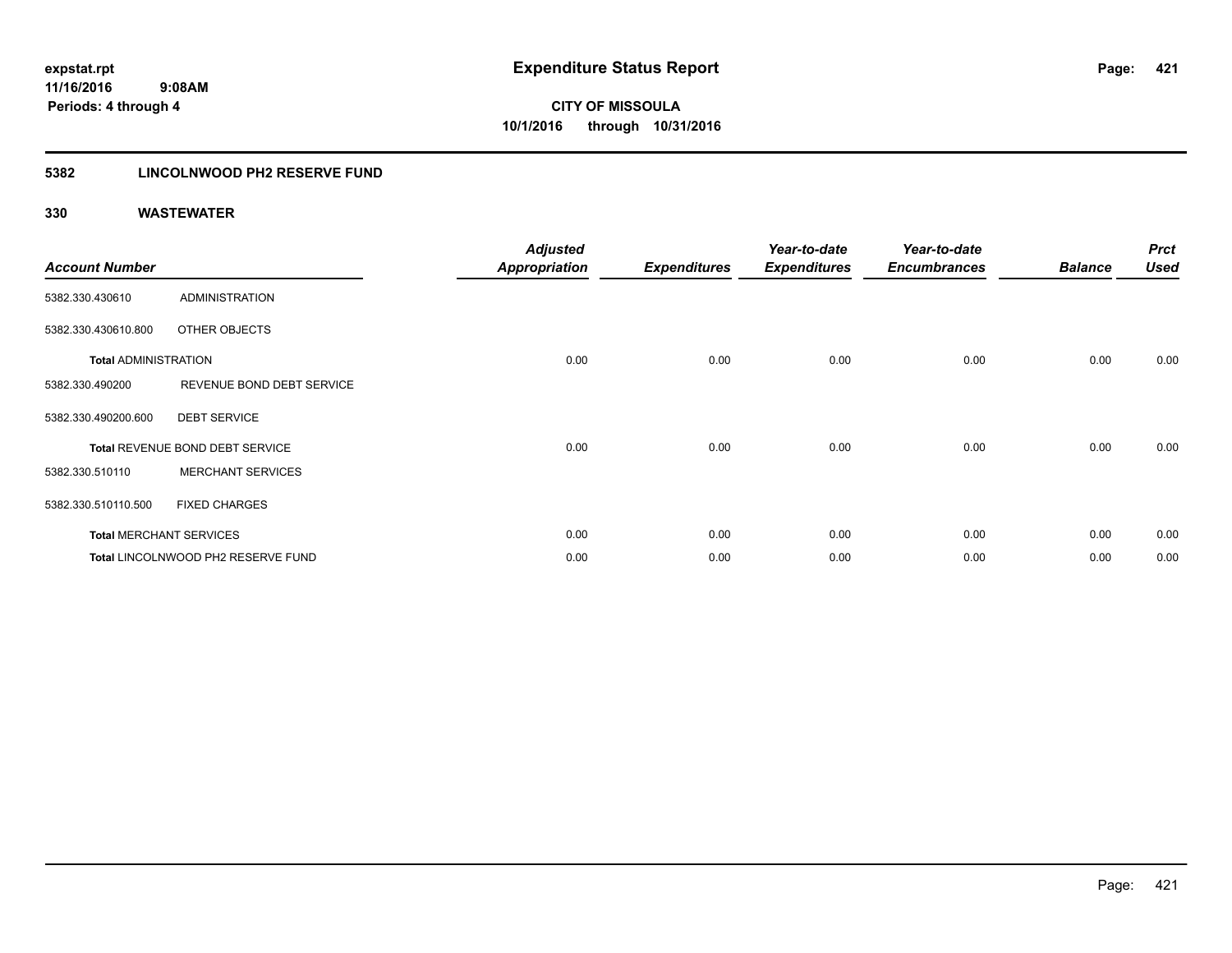### **5383 FY09 RATTLESNAKE SEWER DEBT SVS**

| <b>Account Number</b>       |                                 | <b>Adjusted</b><br><b>Appropriation</b> | <b>Expenditures</b> | Year-to-date<br><b>Expenditures</b> | Year-to-date<br><b>Encumbrances</b> | <b>Balance</b> | <b>Prct</b><br><b>Used</b> |
|-----------------------------|---------------------------------|-----------------------------------------|---------------------|-------------------------------------|-------------------------------------|----------------|----------------------------|
| 5383.330.430610             | <b>ADMINISTRATION</b>           |                                         |                     |                                     |                                     |                |                            |
| 5383.330.430610.800         | OTHER OBJECTS                   |                                         |                     |                                     |                                     |                |                            |
| <b>Total ADMINISTRATION</b> |                                 | 0.00                                    | 0.00                | 0.00                                | 0.00                                | 0.00           | 0.00                       |
| 5383.330.490200             | REVENUE BOND DEBT SERVICE       |                                         |                     |                                     |                                     |                |                            |
| 5383.330.490200.600         | <b>DEBT SERVICE</b>             |                                         |                     |                                     |                                     |                |                            |
|                             | Total REVENUE BOND DEBT SERVICE | 0.00                                    | 0.00                | 0.00                                | 0.00                                | 0.00           | 0.00                       |
| 5383.330.510110             | <b>MERCHANT SERVICES</b>        |                                         |                     |                                     |                                     |                |                            |
| 5383.330.510110.500         | <b>FIXED CHARGES</b>            |                                         |                     |                                     |                                     |                |                            |
| <b>Total WASTEWATER</b>     |                                 | 0.00                                    | 0.00                | 0.00                                | 0.00                                | 0.00           | 0.00                       |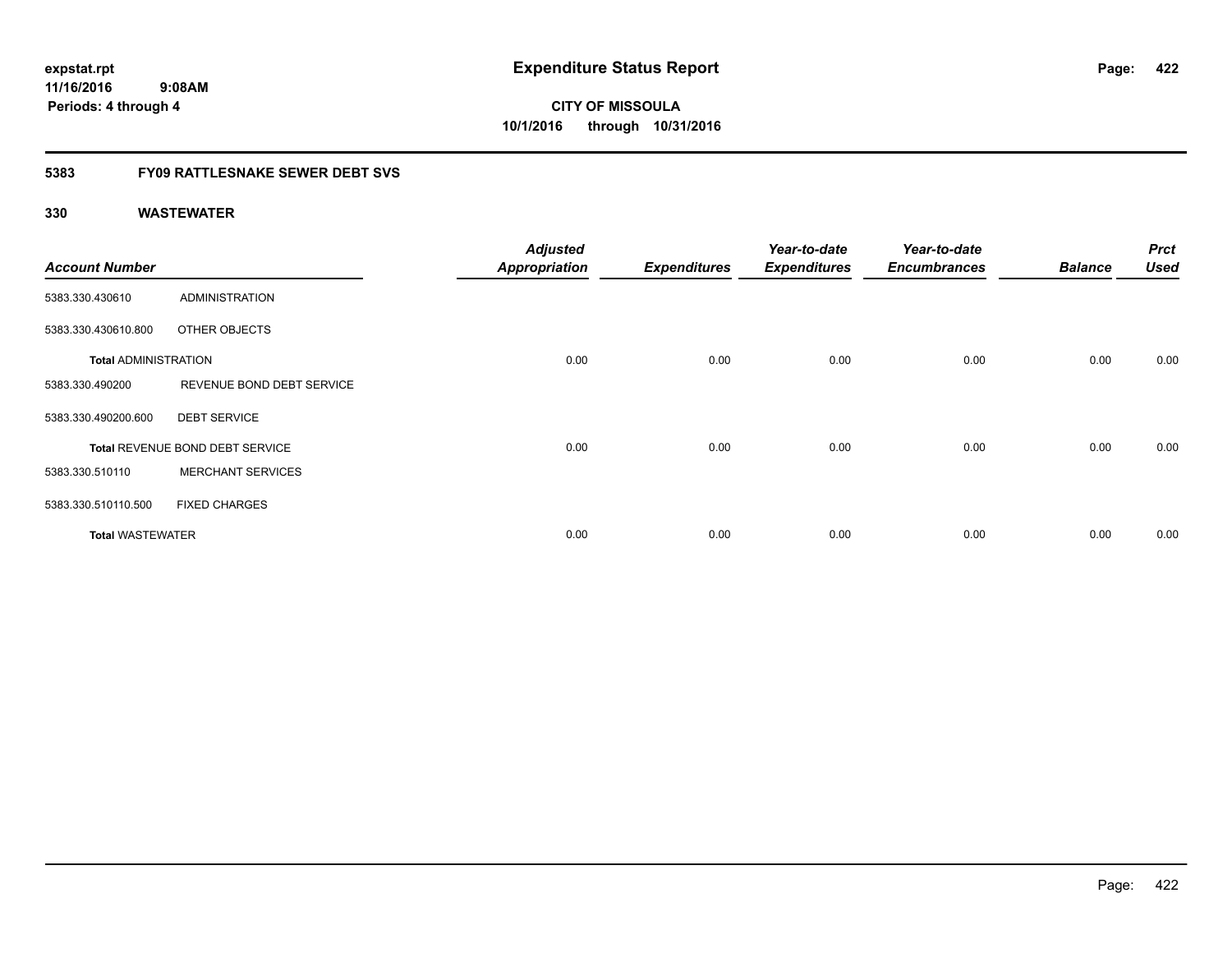# **CITY OF MISSOULA 10/1/2016 through 10/31/2016**

### **5383 FY09 RATTLESNAKE SEWER DEBT SVS**

### **550 SID 544 PROJECT**

| <b>Account Number</b> |                                              | <b>Adjusted</b><br><b>Appropriation</b> | <b>Expenditures</b> | Year-to-date<br><b>Expenditures</b> | Year-to-date<br><b>Encumbrances</b> | <b>Balance</b> | <b>Prct</b><br><b>Used</b> |
|-----------------------|----------------------------------------------|-----------------------------------------|---------------------|-------------------------------------|-------------------------------------|----------------|----------------------------|
| 5383.550.490200       | REVENUE BOND DEBT SERVICE                    |                                         |                     |                                     |                                     |                |                            |
| 5383.550.490200.600   | <b>DEBT SERVICE</b>                          |                                         |                     |                                     |                                     |                |                            |
|                       | <b>Total REVENUE BOND DEBT SERVICE</b>       | 0.00                                    | 0.00                | 0.00                                | 0.00                                | 0.00           | 0.00                       |
| 5383.550.510110       | <b>MERCHANT SERVICES</b>                     |                                         |                     |                                     |                                     |                |                            |
| 5383.550.510110.500   | <b>FIXED CHARGES</b>                         |                                         |                     |                                     |                                     |                |                            |
|                       | <b>Total FY09 RATTLESNAKE SEWER DEBT SVS</b> | 0.00                                    | 0.00                | 0.00                                | 0.00                                | 0.00           | 0.00                       |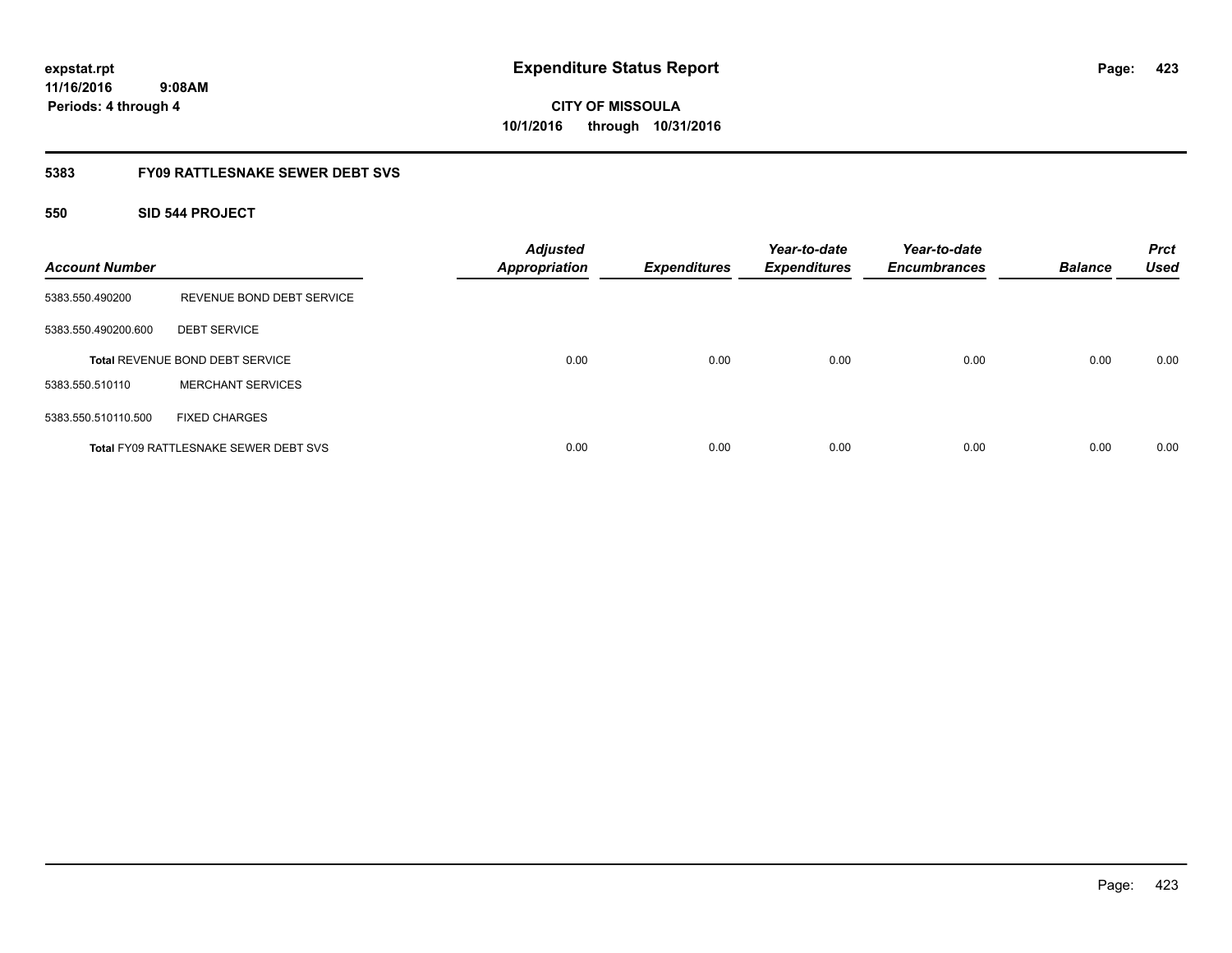### **5384 09 LOLO BOND RESERVE**

| <b>Account Number</b> |                                 | <b>Adjusted</b><br><b>Appropriation</b> | <b>Expenditures</b> | Year-to-date<br><b>Expenditures</b> | Year-to-date<br><b>Encumbrances</b> | <b>Balance</b> | <b>Prct</b><br><b>Used</b> |
|-----------------------|---------------------------------|-----------------------------------------|---------------------|-------------------------------------|-------------------------------------|----------------|----------------------------|
| 5384.330.490200       | REVENUE BOND DEBT SERVICE       |                                         |                     |                                     |                                     |                |                            |
| 5384.330.490200.800   | OTHER OBJECTS                   |                                         |                     |                                     |                                     |                |                            |
|                       | Total REVENUE BOND DEBT SERVICE | 0.00                                    | 0.00                | 0.00                                | 0.00                                | 0.00           | 0.00                       |
| 5384.330.510110       | <b>MERCHANT SERVICES</b>        |                                         |                     |                                     |                                     |                |                            |
| 5384.330.510110.500   | <b>FIXED CHARGES</b>            |                                         |                     |                                     |                                     |                |                            |
|                       | <b>Total MERCHANT SERVICES</b>  | 0.00                                    | 0.00                | 0.00                                | 0.00                                | 0.00           | 0.00                       |
|                       | Total 09 LOLO BOND RESERVE      | 0.00                                    | 0.00                | 0.00                                | 0.00                                | 0.00           | 0.00                       |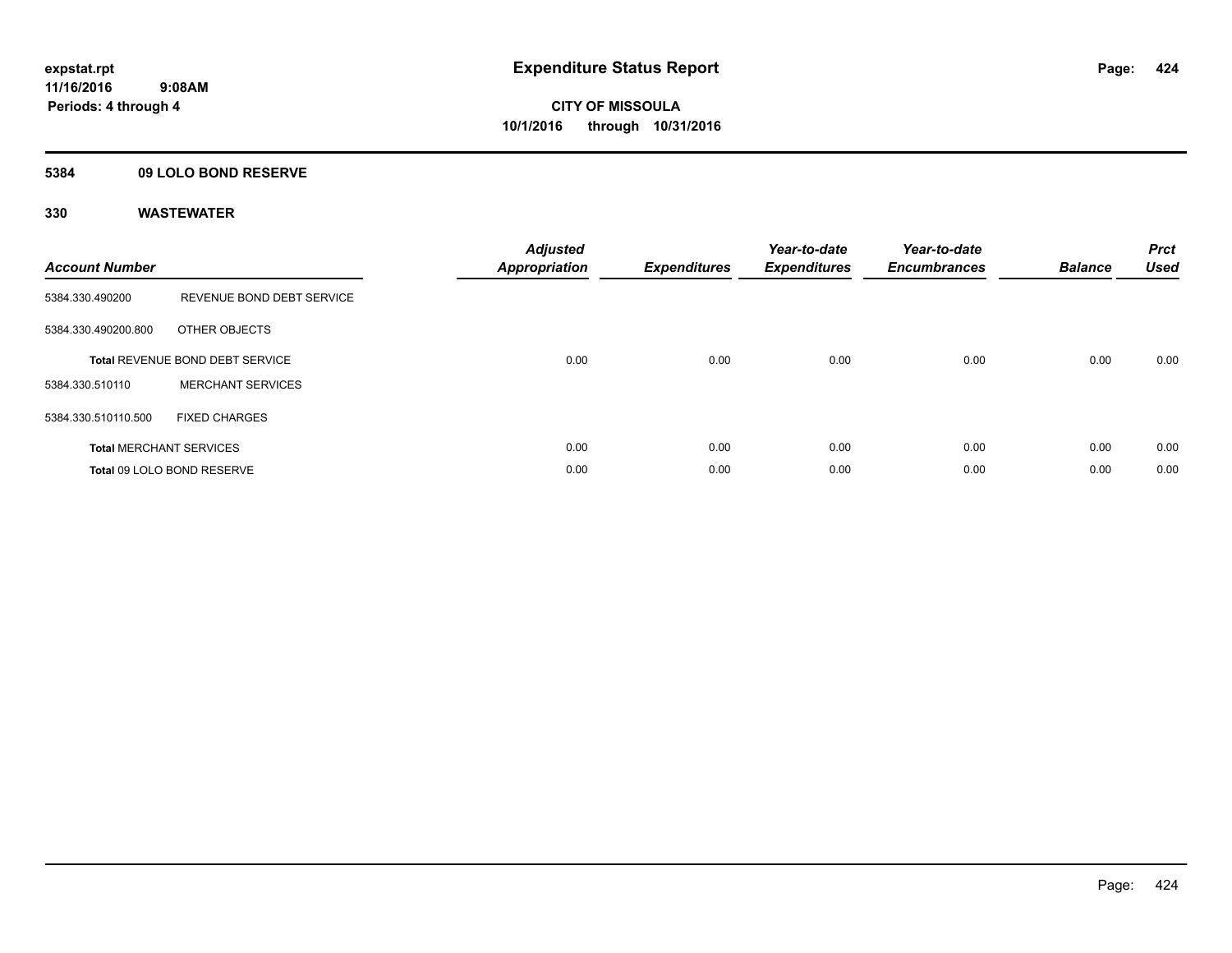### **5385 HEADWORKS 2010 BOND RESERVE**

| <b>Account Number</b>       |                                   | <b>Adjusted</b><br><b>Appropriation</b> | <b>Expenditures</b> | Year-to-date<br><b>Expenditures</b> | Year-to-date<br><b>Encumbrances</b> | <b>Balance</b> | <b>Prct</b><br>Used |
|-----------------------------|-----------------------------------|-----------------------------------------|---------------------|-------------------------------------|-------------------------------------|----------------|---------------------|
| 5385.330.430610             | ADMINISTRATION                    |                                         |                     |                                     |                                     |                |                     |
| 5385.330.430610.800         | OTHER OBJECTS                     |                                         |                     |                                     |                                     |                |                     |
| <b>Total ADMINISTRATION</b> |                                   | 0.00                                    | 0.00                | 0.00                                | 0.00                                | 0.00           | 0.00                |
|                             | Total HEADWORKS 2010 BOND RESERVE | 0.00                                    | 0.00                | 0.00                                | 0.00                                | 0.00           | 0.00                |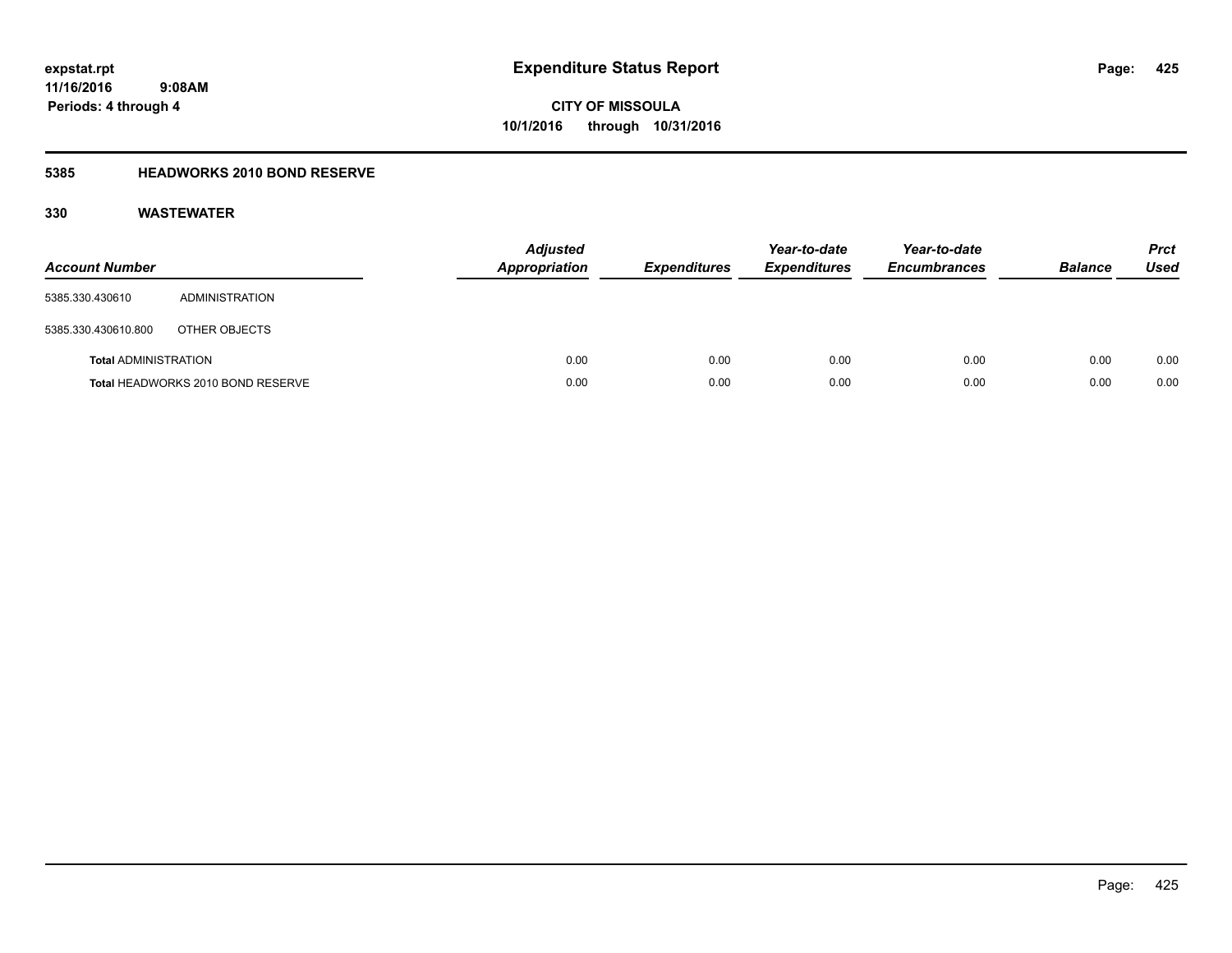### **5386 FY10 HEADWORKS DEBT SERVICE**

| <b>Account Number</b> |                                          | <b>Adjusted</b><br>Appropriation | <b>Expenditures</b> | Year-to-date<br><b>Expenditures</b> | Year-to-date<br><b>Encumbrances</b> | <b>Balance</b> | <b>Prct</b><br><b>Used</b> |
|-----------------------|------------------------------------------|----------------------------------|---------------------|-------------------------------------|-------------------------------------|----------------|----------------------------|
| 5386.330.490200       | REVENUE BOND DEBT SERVICE                |                                  |                     |                                     |                                     |                |                            |
| 5386.330.490200.600   | <b>DEBT SERVICE</b>                      |                                  |                     |                                     |                                     |                |                            |
|                       | <b>Total REVENUE BOND DEBT SERVICE</b>   | 0.00                             | 0.00                | 0.00                                | 0.00                                | 0.00           | 0.00                       |
| 5386.330.510110       | <b>MERCHANT SERVICES</b>                 |                                  |                     |                                     |                                     |                |                            |
| 5386.330.510110.500   | <b>FIXED CHARGES</b>                     |                                  |                     |                                     |                                     |                |                            |
|                       | <b>Total MERCHANT SERVICES</b>           | 0.00                             | 0.00                | 0.00                                | 0.00                                | 0.00           | 0.00                       |
|                       | <b>Total FY10 HEADWORKS DEBT SERVICE</b> | 0.00                             | 0.00                | 0.00                                | 0.00                                | 0.00           | 0.00                       |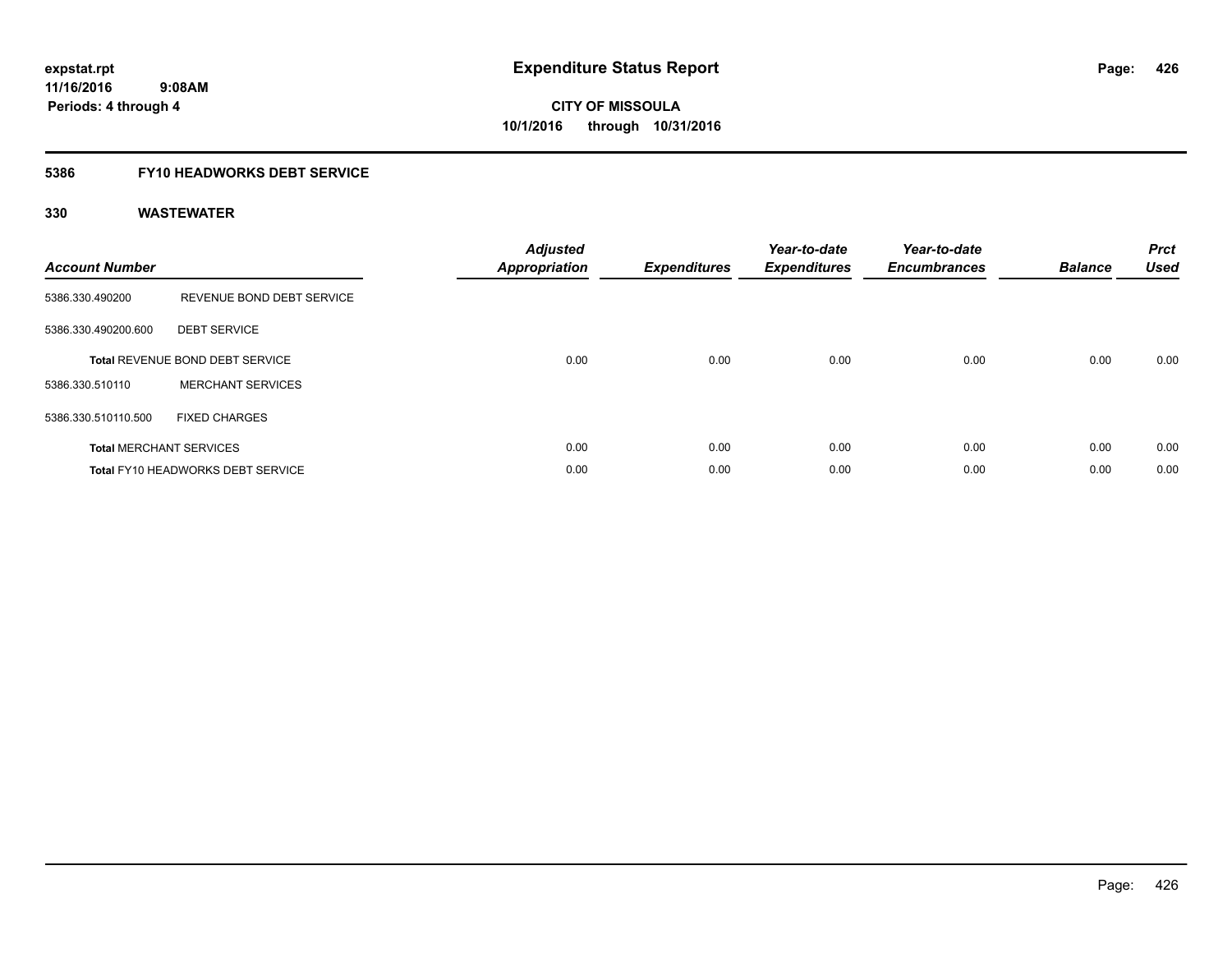**CITY OF MISSOULA 10/1/2016 through 10/31/2016**

### **5387 FY11 SEWER \$1.29M BOND DEBT SERVICE**

| <b>Account Number</b> |                                            | <b>Adjusted</b><br><b>Appropriation</b> | <b>Expenditures</b> | Year-to-date<br><b>Expenditures</b> | Year-to-date<br><b>Encumbrances</b> | <b>Balance</b> | <b>Prct</b><br><b>Used</b> |
|-----------------------|--------------------------------------------|-----------------------------------------|---------------------|-------------------------------------|-------------------------------------|----------------|----------------------------|
| 5387.330.490200       | REVENUE BOND DEBT SERVICE                  |                                         |                     |                                     |                                     |                |                            |
| 5387.330.490200.600   | <b>DEBT SERVICE</b>                        |                                         |                     |                                     |                                     |                |                            |
|                       | <b>Total REVENUE BOND DEBT SERVICE</b>     | 0.00                                    | 0.00                | 0.00                                | 0.00                                | 0.00           | 0.00                       |
| 5387.330.510110       | <b>MERCHANT SERVICES</b>                   |                                         |                     |                                     |                                     |                |                            |
| 5387.330.510110.500   | <b>FIXED CHARGES</b>                       |                                         |                     |                                     |                                     |                |                            |
|                       | <b>Total MERCHANT SERVICES</b>             | 0.00                                    | 0.00                | 0.00                                | 0.00                                | 0.00           | 0.00                       |
|                       | Total FY11 SEWER \$1.29M BOND DEBT SERVICE | 0.00                                    | 0.00                | 0.00                                | 0.00                                | 0.00           | 0.00                       |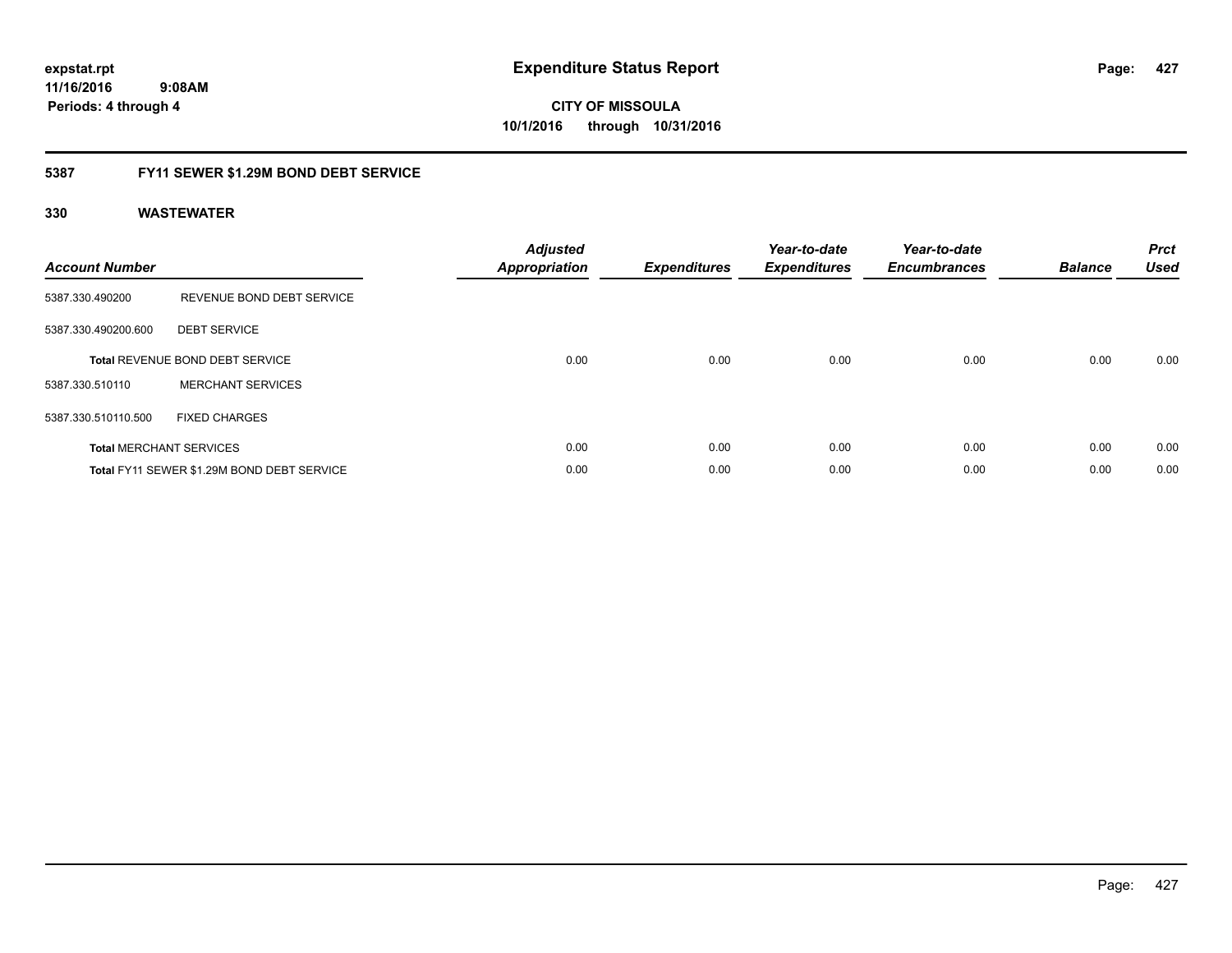### **5388 FY11 \$1.29M SEWER BOND RESERVE**

| <b>Account Number</b>       |                                       | <b>Adjusted</b><br><b>Appropriation</b> | <b>Expenditures</b> | Year-to-date<br><b>Expenditures</b> | Year-to-date<br><b>Encumbrances</b> | <b>Balance</b> | <b>Prct</b><br><b>Used</b> |
|-----------------------------|---------------------------------------|-----------------------------------------|---------------------|-------------------------------------|-------------------------------------|----------------|----------------------------|
| 5388.330.430610             | ADMINISTRATION                        |                                         |                     |                                     |                                     |                |                            |
| 5388.330.430610.800         | OTHER OBJECTS                         |                                         |                     |                                     |                                     |                |                            |
| <b>Total ADMINISTRATION</b> |                                       | 0.00                                    | 0.00                | 0.00                                | 0.00                                | 0.00           | 0.00                       |
| 5388.330.510110             | <b>MERCHANT SERVICES</b>              |                                         |                     |                                     |                                     |                |                            |
| 5388.330.510110.500         | <b>FIXED CHARGES</b>                  |                                         |                     |                                     |                                     |                |                            |
|                             | <b>Total MERCHANT SERVICES</b>        | 0.00                                    | 0.00                | 0.00                                | 0.00                                | 0.00           | 0.00                       |
|                             | Total FY11 \$1.29M SEWER BOND RESERVE | 0.00                                    | 0.00                | 0.00                                | 0.00                                | 0.00           | 0.00                       |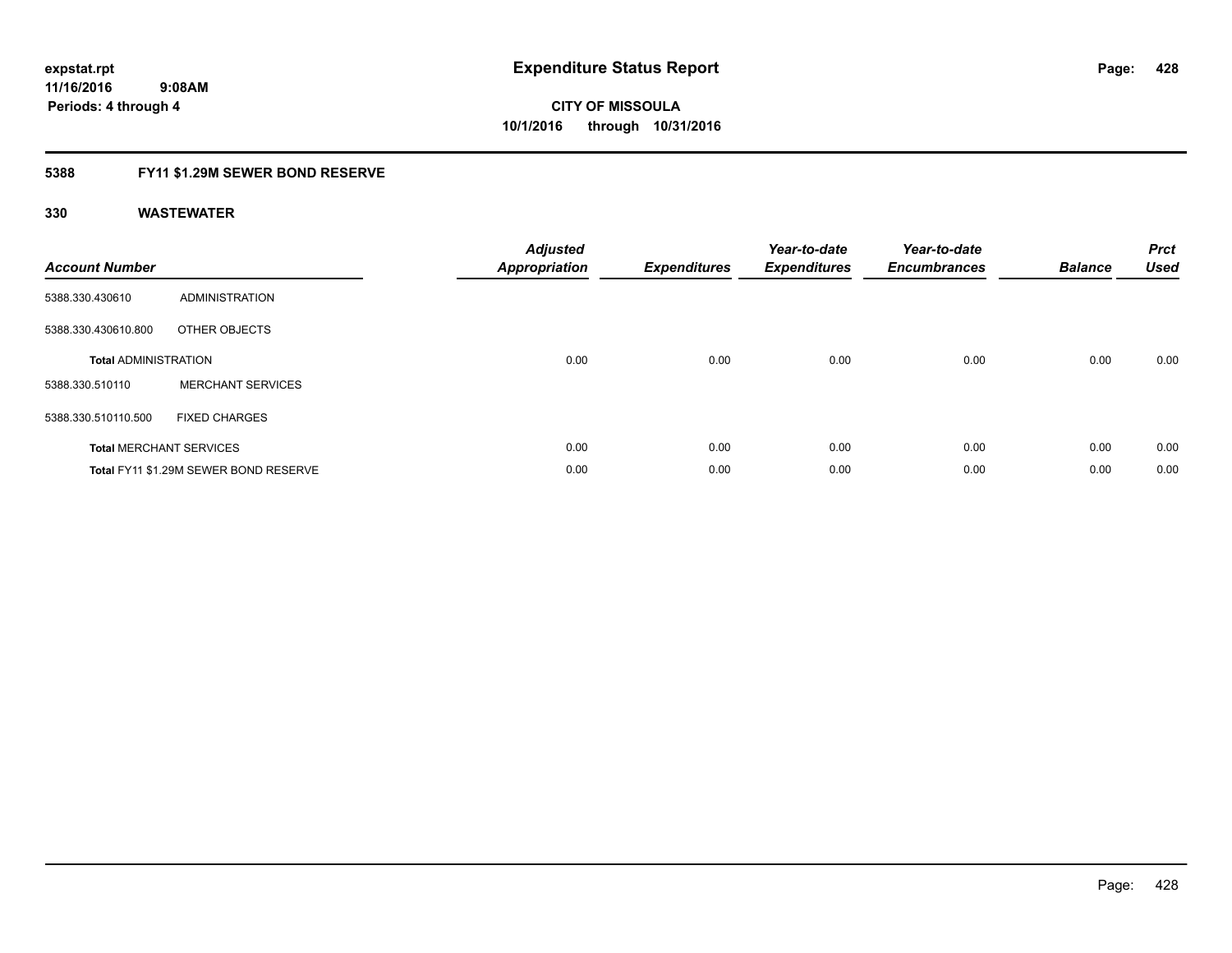**CITY OF MISSOULA 10/1/2016 through 10/31/2016**

### **5389 FY15 SEWER REVENUE BOND DEBT SERVICE**

| <b>Account Number</b> |                                                   | <b>Adjusted</b><br>Appropriation | <b>Expenditures</b> | Year-to-date<br><b>Expenditures</b> | Year-to-date<br><b>Encumbrances</b> | <b>Balance</b> | <b>Prct</b><br><b>Used</b> |
|-----------------------|---------------------------------------------------|----------------------------------|---------------------|-------------------------------------|-------------------------------------|----------------|----------------------------|
| 5389.330.490200       | REVENUE BOND DEBT SERVICE                         |                                  |                     |                                     |                                     |                |                            |
| 5389.330.490200.600   | <b>DEBT SERVICE</b>                               |                                  |                     |                                     |                                     |                |                            |
|                       | <b>Total REVENUE BOND DEBT SERVICE</b>            | 0.00                             | 0.00                | 0.00                                | 0.00                                | 0.00           | 0.00                       |
| 5389.330.510110       | <b>MERCHANT SERVICES</b>                          |                                  |                     |                                     |                                     |                |                            |
| 5389.330.510110.500   | <b>FIXED CHARGES</b>                              |                                  |                     |                                     |                                     |                |                            |
|                       | <b>Total MERCHANT SERVICES</b>                    | 0.00                             | 0.00                | 0.00                                | 0.00                                | 0.00           | 0.00                       |
|                       | <b>Total FY15 SEWER REVENUE BOND DEBT SERVICE</b> | 0.00                             | 0.00                | 0.00                                | 0.00                                | 0.00           | 0.00                       |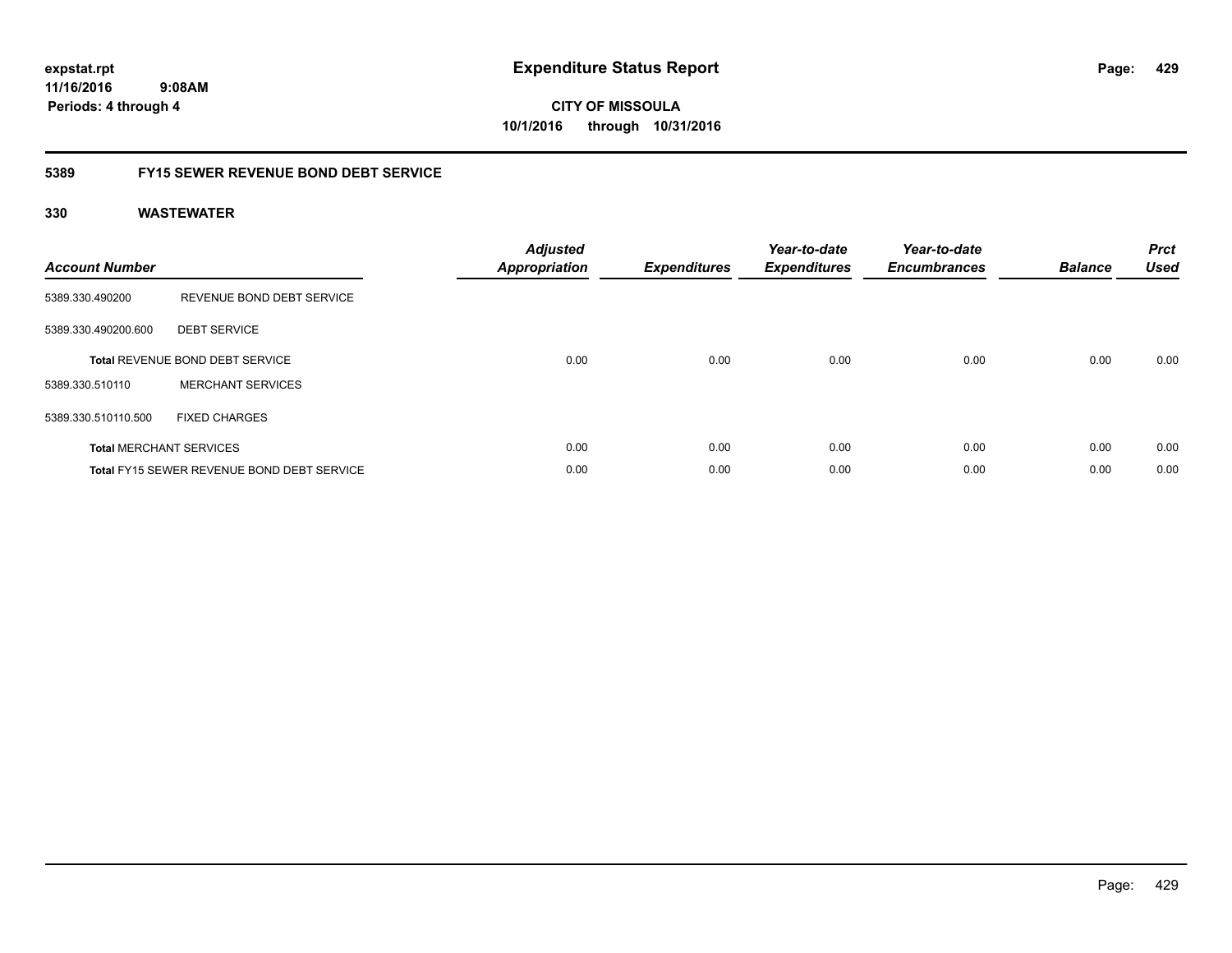### **5390 FY15 SEWER BOND DEBT RESERVE**

| <b>Account Number</b>       |                                           | <b>Adjusted</b><br><b>Appropriation</b> | <b>Expenditures</b> | Year-to-date<br><b>Expenditures</b> | Year-to-date<br><b>Encumbrances</b> | <b>Balance</b> | <b>Prct</b><br><b>Used</b> |
|-----------------------------|-------------------------------------------|-----------------------------------------|---------------------|-------------------------------------|-------------------------------------|----------------|----------------------------|
| 5390.330.430610             | <b>ADMINISTRATION</b>                     |                                         |                     |                                     |                                     |                |                            |
| 5390.330.430610.800         | OTHER OBJECTS                             |                                         |                     |                                     |                                     |                |                            |
| <b>Total ADMINISTRATION</b> |                                           | 0.00                                    | 0.00                | 0.00                                | 0.00                                | 0.00           | 0.00                       |
| 5390.330.510110             | <b>MERCHANT SERVICES</b>                  |                                         |                     |                                     |                                     |                |                            |
| 5390.330.510110.500         | <b>FIXED CHARGES</b>                      |                                         |                     |                                     |                                     |                |                            |
|                             | <b>Total FY15 SEWER BOND DEBT RESERVE</b> | 0.00                                    | 0.00                | 0.00                                | 0.00                                | 0.00           | 0.00                       |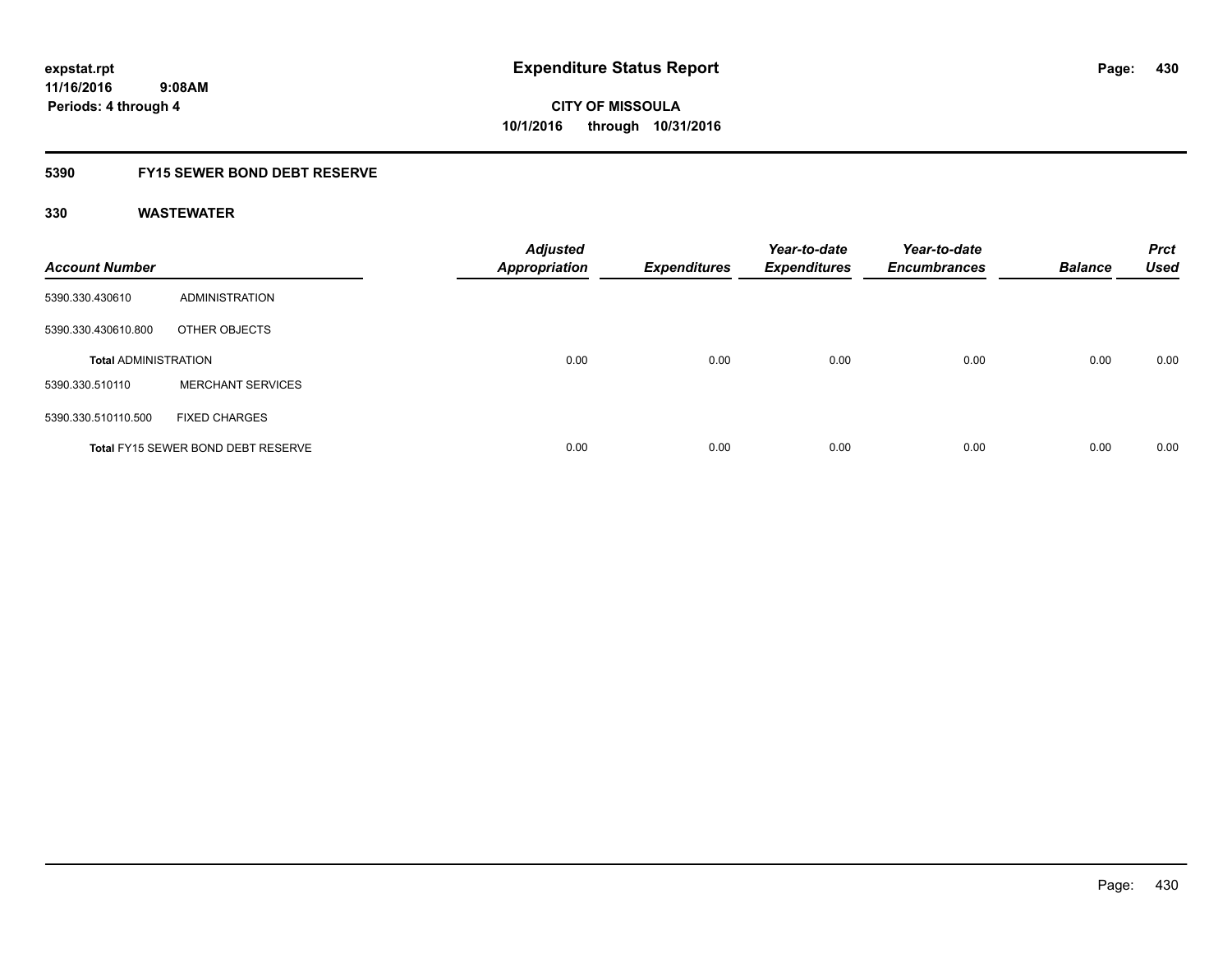### **5450 STORMWATER UTILITIY**

### **334 STORM WATER**

|                                        |                                                         | <b>Adjusted</b>      |                     | Year-to-date        | Year-to-date        |                | <b>Prct</b> |
|----------------------------------------|---------------------------------------------------------|----------------------|---------------------|---------------------|---------------------|----------------|-------------|
| <b>Account Number</b>                  |                                                         | <b>Appropriation</b> | <b>Expenditures</b> | <b>Expenditures</b> | <b>Encumbrances</b> | <b>Balance</b> | <b>Used</b> |
| 5450.334.430210                        | <b>ADMINISTRATION</b>                                   |                      |                     |                     |                     |                |             |
| 5450.334.430210.100                    | PERSONAL SERVICES                                       |                      |                     |                     |                     |                |             |
|                                        | 5450.334.430210.110.000 SALARIES AND WAGES              | 0.00                 | 2,369.82            | 2,369.82            | 0.00                | $-2.369.82$    | 0.00        |
|                                        | 5450.334.430210.140.000 EMPLOYER CONTRIBUTIONS          | 0.00                 | 393.83              | 393.83              | 0.00                | $-393.83$      | 0.00        |
| <b>Total PERSONAL SERVICES</b>         |                                                         | 0.00                 | 2,763.65            | 2,763.65            | 0.00                | $-2,763.65$    | 0.00        |
| 5450.334.430210.200                    | <b>SUPPLIES</b>                                         |                      |                     |                     |                     |                |             |
| <b>Total SUPPLIES</b>                  |                                                         | 0.00                 | 0.00                | 0.00                | 0.00                | 0.00           | 0.00        |
| 5450.334.430210.600                    | <b>DEBT SERVICE</b>                                     |                      |                     |                     |                     |                |             |
| <b>Total DEBT SERVICE</b>              |                                                         | 0.00                 | 0.00                | 0.00                | 0.00                | 0.00           | 0.00        |
| <b>Total ADMINISTRATION</b>            |                                                         | 0.00                 | 2,763.65            | 2,763.65            | 0.00                | $-2,763.65$    | 0.00        |
| 5450.334.430610                        | <b>ADMINISTRATION</b>                                   |                      |                     |                     |                     |                |             |
| 5450.334.430610.300                    | PURCHASED SERVICES                                      |                      |                     |                     |                     |                |             |
| 5450.334.430610.310.000 COMMUNICATIONS |                                                         | 0.00                 | 0.00                | 544.00              | 0.00                | $-544.00$      | 0.00        |
|                                        | 5450.334.430610.330.000 PUBLICITY, SUBSCRIPTIONS & DUES | 0.00                 | 0.00                | 5,047.29            | 0.00                | $-5,047.29$    | 0.00        |
| 5450.334.430610.370.000 TRAVEL         |                                                         | 0.00                 | 99.44               | 451.19              | 0.00                | $-451.19$      | 0.00        |
| <b>Total ADMINISTRATION</b>            |                                                         | 0.00                 | 99.44               | 6,042.48            | 0.00                | $-6,042.48$    | 0.00        |
| <b>Total STORMWATER UTILITIY</b>       |                                                         | 0.00                 | 2,863.09            | 8,806.13            | 0.00                | $-8,806.13$    | 0.00        |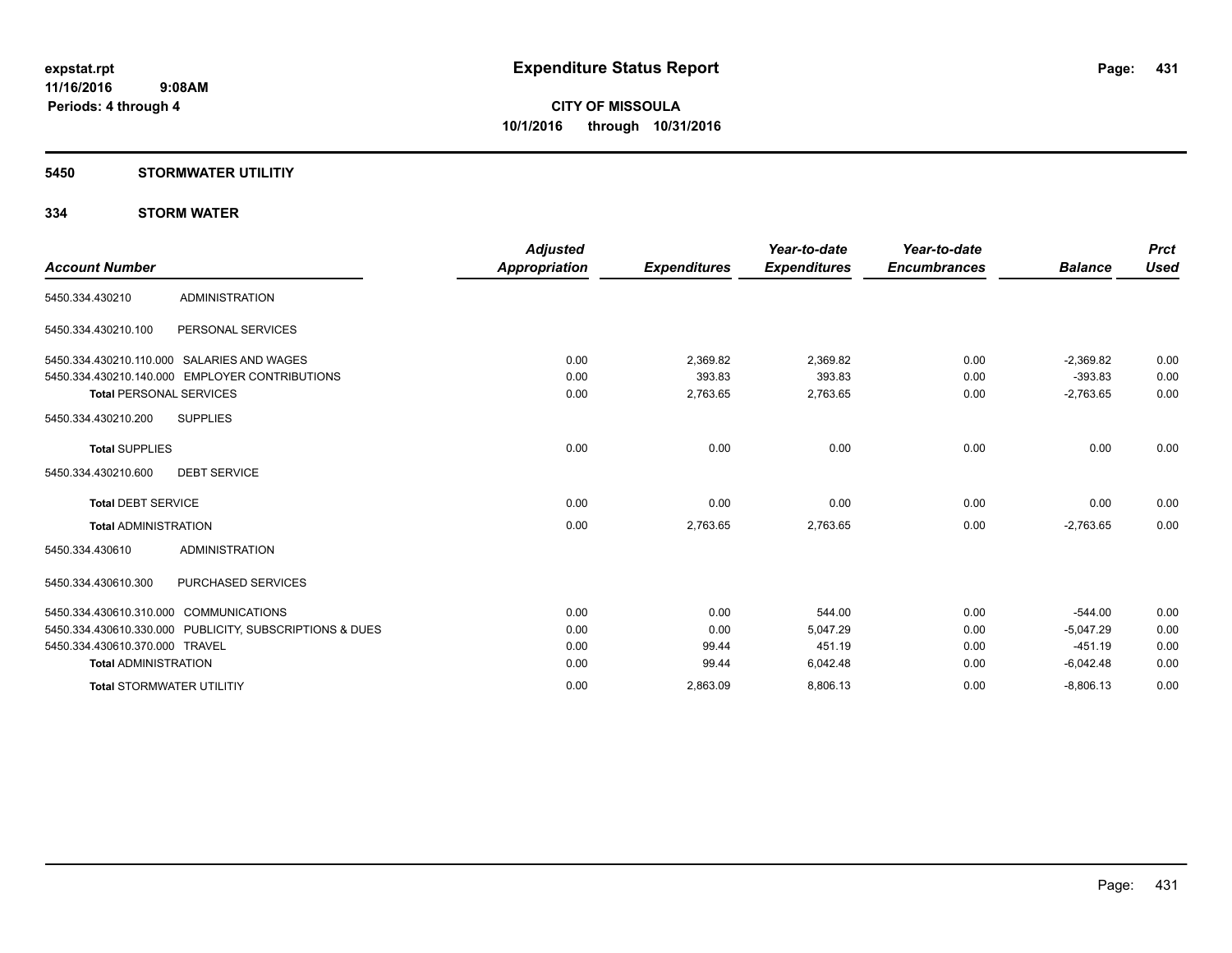**5711 AQUATICS**

### **370 PARKS & RECREATION**

| <b>Account Number</b>          |                                                      | <b>Adjusted</b><br><b>Appropriation</b> | <b>Expenditures</b> | Year-to-date<br><b>Expenditures</b> | Year-to-date<br><b>Encumbrances</b> | <b>Balance</b>           | <b>Prct</b><br><b>Used</b> |
|--------------------------------|------------------------------------------------------|-----------------------------------------|---------------------|-------------------------------------|-------------------------------------|--------------------------|----------------------------|
| 5711.370.460000                | <b>CULTURE &amp; RECREATION</b>                      |                                         |                     |                                     |                                     |                          |                            |
| 5711.370.460000.100            | PERSONAL SERVICES                                    |                                         |                     |                                     |                                     |                          |                            |
|                                | Total CULTURE & RECREATION                           | 0.00                                    | 0.00                | 0.00                                | 0.00                                | 0.00                     | 0.00                       |
| 5711.370.460449                | <b>GRILL VAN</b>                                     |                                         |                     |                                     |                                     |                          |                            |
| 5711.370.460449.100            | PERSONAL SERVICES                                    |                                         |                     |                                     |                                     |                          |                            |
| <b>Total PERSONAL SERVICES</b> |                                                      | 0.00                                    | 0.00                | 0.00                                | 0.00                                | 0.00                     | 0.00                       |
| 5711.370.460449.200            | <b>SUPPLIES</b>                                      |                                         |                     |                                     |                                     |                          |                            |
| <b>Total SUPPLIES</b>          |                                                      | 0.00                                    | 0.00                | 0.00                                | 0.00                                | 0.00                     | 0.00                       |
| 5711.370.460449.300            | PURCHASED SERVICES                                   |                                         |                     |                                     |                                     |                          |                            |
| <b>Total GRILL VAN</b>         |                                                      | 0.00                                    | 0.00                | 0.00                                | 0.00                                | 0.00                     | 0.00                       |
| 5711.370.460477                | <b>GRILL VAN</b>                                     |                                         |                     |                                     |                                     |                          |                            |
| 5711.370.460477.100            | PERSONAL SERVICES                                    |                                         |                     |                                     |                                     |                          |                            |
|                                | 5711.370.460477.110.000 GRILL VAN/SALARIES AND WAGES | 0.00                                    | 188.45              | 3,139.64                            | 0.00                                | $-3,139.64$              | 0.00                       |
| <b>Total PERSONAL SERVICES</b> | 5711.370.460477.140.000 EMPLOYER CONTRIBUTIONS       | 0.00<br>0.00                            | 26.56<br>215.01     | 442.46<br>3,582.10                  | 0.00<br>0.00                        | $-442.46$<br>$-3,582.10$ | 0.00<br>0.00               |
| 5711.370.460477.200            | <b>SUPPLIES</b>                                      |                                         |                     |                                     |                                     |                          |                            |
|                                | 5711.370.460477.240.000 GRILL VAN/OTHER SUPPLIES     | 0.00                                    | 351.58              | 10,348.26                           | 0.00                                | $-10,348.26$             | 0.00                       |
| <b>Total SUPPLIES</b>          |                                                      | 0.00                                    | 351.58              | 10,348.26                           | 0.00                                | $-10,348.26$             | 0.00                       |
| 5711.370.460477.300            | PURCHASED SERVICES                                   |                                         |                     |                                     |                                     |                          |                            |
|                                | <b>Total PURCHASED SERVICES</b>                      | 0.00                                    | 0.00                | 0.00                                | 0.00                                | 0.00                     | 0.00                       |
| 5711.370.460477.900            | CAPITAL OUTLAY                                       |                                         |                     |                                     |                                     |                          |                            |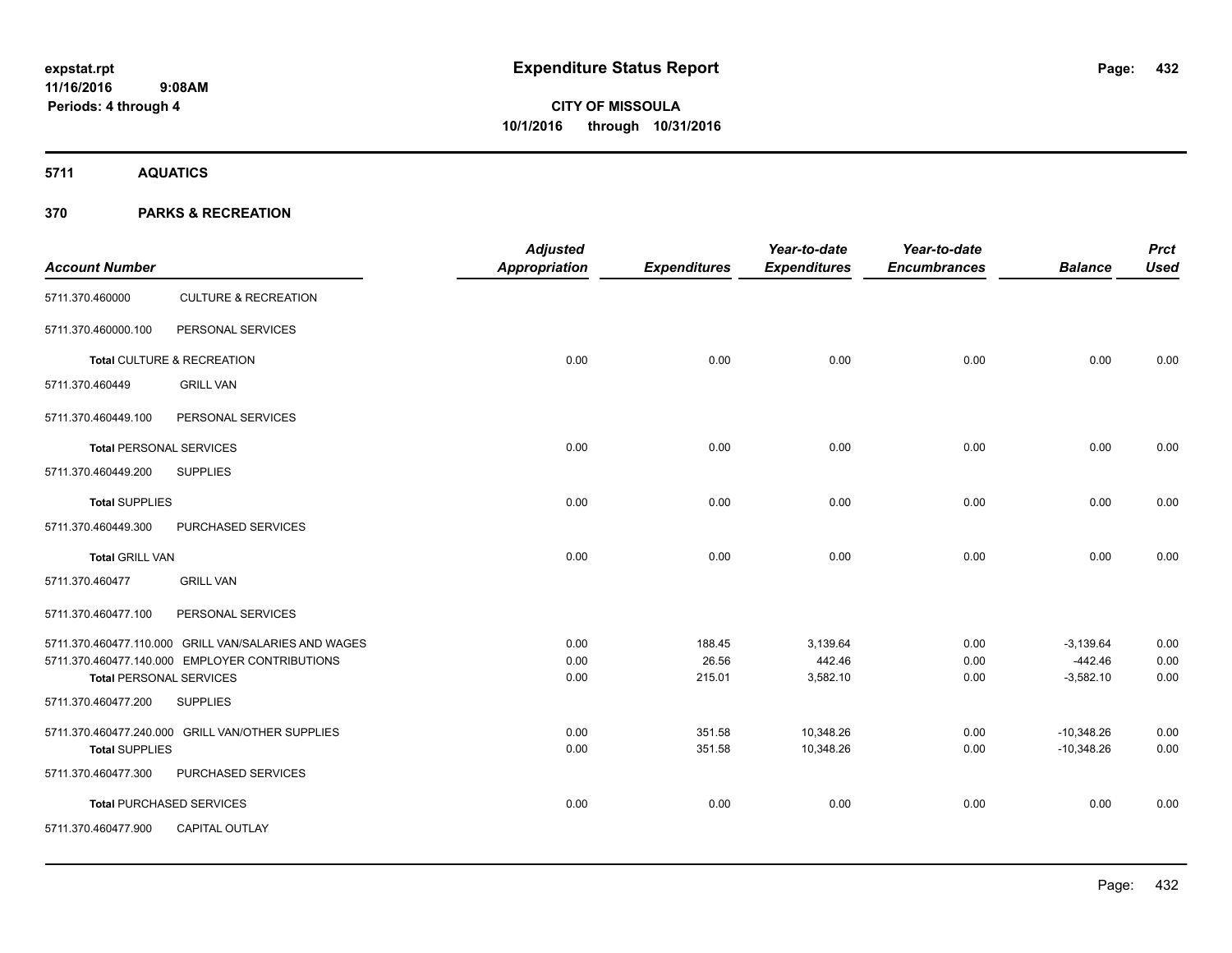### **5711 AQUATICS**

|                                                         | <b>Adjusted</b> |                     | Year-to-date        | Year-to-date        |                | <b>Prct</b> |
|---------------------------------------------------------|-----------------|---------------------|---------------------|---------------------|----------------|-------------|
| <b>Account Number</b>                                   | Appropriation   | <b>Expenditures</b> | <b>Expenditures</b> | <b>Encumbrances</b> | <b>Balance</b> | <b>Used</b> |
| <b>Total CAPITAL OUTLAY</b>                             | 0.00            | 0.00                | 0.00                | 0.00                | 0.00           | 0.00        |
|                                                         | 0.00            | 566.59              |                     |                     |                | 0.00        |
| <b>Total GRILL VAN</b>                                  |                 |                     | 13,930.36           | 0.00                | $-13,930.36$   |             |
| 5711.370.460490<br><b>CURRENTS POOL EXPENSES</b>        |                 |                     |                     |                     |                |             |
| 5711.370.460490.100<br>PERSONAL SERVICES                |                 |                     |                     |                     |                |             |
| 5711.370.460490.110.000 SALARIES AND WAGES              | 0.00            | 30,667.60           | 140,104.70          | 0.00                | $-140, 104.70$ | 0.00        |
| 5711.370.460490.120.000 OVERTIME/TERMINATION            | 0.00            | 9.21                | 148.82              | 0.00                | $-148.82$      | 0.00        |
| 5711.370.460490.140.000 EMPLOYER CONTRIBUTIONS          | 0.00            | 8,049.29            | 40,500.33           | 0.00                | $-40,500.33$   | 0.00        |
| <b>Total PERSONAL SERVICES</b>                          | 0.00            | 38,726.10           | 180,753.85          | 0.00                | $-180,753.85$  | 0.00        |
| <b>SUPPLIES</b><br>5711.370.460490.200                  |                 |                     |                     |                     |                |             |
| 5711.370.460490.210.000 OFFICE SUPPLIES                 | 0.00            | 40.13               | 40.13               | 0.00                | $-40.13$       | 0.00        |
| 5711.370.460490.220.000 OPERATING SUPPLIES              | 0.00            | 423.99              | 1,022.14            | 0.00                | $-1,022.14$    | 0.00        |
| 5711.370.460490.230.000 REPAIR/MAINTENANCE              | 0.00            | 19.68               | 19.68               | 0.00                | $-19.68$       | 0.00        |
| 5711.370.460490.230.171 REPAIR/MAINTENANCE              | 0.00            | 603.46              | 3,861.57            | 0.00                | $-3,861.57$    | 0.00        |
| 5711.370.460490.230.178 REPAIR/MAINTENANCE              | 0.00            | 823.29              | 3,696.00            | 0.00                | $-3,696.00$    | 0.00        |
| 5711.370.460490.230.194 REPAIR/MAINTENANCE              | 0.00            | 126.20              | 1,336.70            | 0.00                | $-1,336.70$    | 0.00        |
| 5711.370.460490.240.000 OTHER SUPPLIES                  | 0.00            | 130.73              | 351.79              | 0.00                | $-351.79$      | 0.00        |
| 5711.370.460490.240.174 OTHER SUPPLIES                  | 0.00            | 0.00                | 1,312.90            | 0.00                | $-1,312.90$    | 0.00        |
| 5711.370.460490.240.175 OTHER SUPPLIES                  | 0.00            | 272.47              | 331.75              | 0.00                | $-331.75$      | 0.00        |
| 5711.370.460490.240.180 OTHER SUPPLIES                  | 0.00            | 0.00                | 1,876.44            | 0.00                | $-1,876.44$    | 0.00        |
| <b>Total SUPPLIES</b>                                   | 0.00            | 2,439.95            | 13,849.10           | 0.00                | $-13,849.10$   | 0.00        |
| PURCHASED SERVICES<br>5711.370.460490.300               |                 |                     |                     |                     |                |             |
| 5711.370.460490.330.000 PUBLICITY, SUBSCRIPTIONS & DUES | 0.00            | 229.46              | 1,299.46            | 0.00                | $-1,299.46$    | 0.00        |
| 5711.370.460490.340.000 SEWER                           | 0.00            | 0.00                | 2,984.16            | 0.00                | $-2,984.16$    | 0.00        |
| 5711.370.460490.341.000 ELECTRICITY & NATURAL GAS       | 0.00            | 0.00                | 15,222.29           | 0.00                | $-15,222.29$   | 0.00        |
| 5711.370.460490.343.000 WATER CHARGES                   | 0.00            | 985.90              | 2,444.75            | 0.00                | $-2,444.75$    | 0.00        |
| 5711.370.460490.344.000 TELEPHONE SERVICE               | 0.00            | 401.55              | 1,309.91            | 0.00                | $-1,309.91$    | 0.00        |
| 5711.370.460490.345.000 GARBAGE                         | 0.00            | 327.94              | 754.33              | 0.00                | $-754.33$      | 0.00        |
|                                                         |                 |                     |                     |                     |                |             |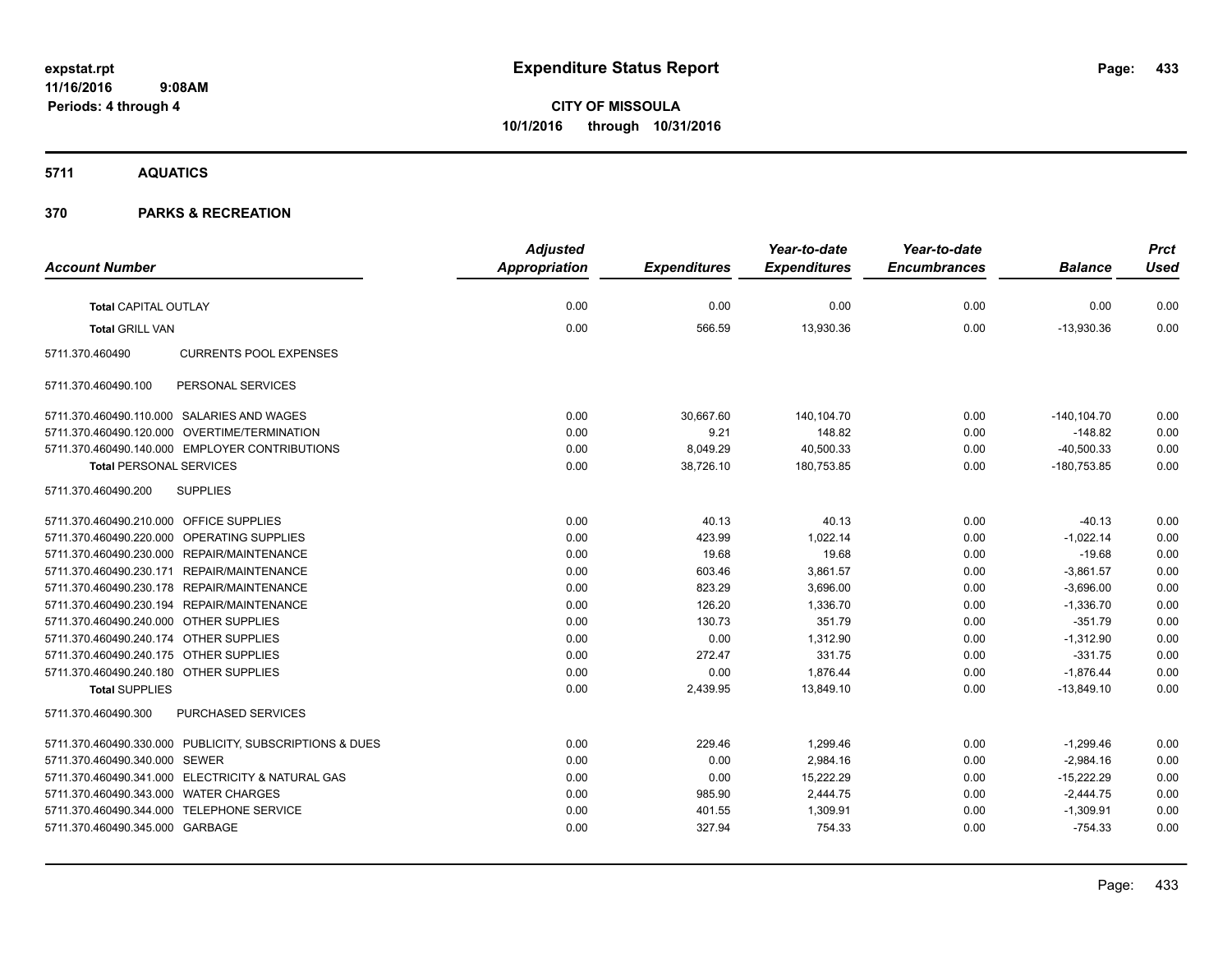**5711 AQUATICS**

|                                        |                                                  | <b>Adjusted</b> |                     | Year-to-date        | Year-to-date        |                | <b>Prct</b> |
|----------------------------------------|--------------------------------------------------|-----------------|---------------------|---------------------|---------------------|----------------|-------------|
| <b>Account Number</b>                  |                                                  | Appropriation   | <b>Expenditures</b> | <b>Expenditures</b> | <b>Encumbrances</b> | <b>Balance</b> | <b>Used</b> |
|                                        | 5711.370.460490.350.000 PROFESSIONAL SERVICES    | 600.00          | 4,113.50            | 9,375.00            | 0.00                | $-8,775.00$    | 1,562.50    |
|                                        | 5711.370.460490.360.000 REPAIR & MAINTENANCE     | 0.00            | 319.21              | 9,076.22            | 0.00                | $-9,076.22$    | 0.00        |
|                                        | 5711.370.460490.390.000 OTHER PURCHASED SERVICES | 0.00            | 184.00              | 184.00              | 0.00                | $-184.00$      | 0.00        |
| <b>Total PURCHASED SERVICES</b>        |                                                  | 600.00          | 6,561.56            | 42,650.12           | 0.00                | $-42,050.12$   | 7,108.35    |
| 5711.370.460490.500                    | <b>FIXED CHARGES</b>                             |                 |                     |                     |                     |                |             |
| <b>Total FIXED CHARGES</b>             |                                                  | 0.00            | 0.00                | 0.00                | 0.00                | 0.00           | 0.00        |
| 5711.370.460490.800                    | OTHER OBJECTS                                    |                 |                     |                     |                     |                |             |
| <b>Total OTHER OBJECTS</b>             |                                                  | 0.00            | 0.00                | 0.00                | 0.00                | 0.00           | 0.00        |
| 5711.370.460490.900                    | <b>CAPITAL OUTLAY</b>                            |                 |                     |                     |                     |                |             |
| <b>Total CAPITAL OUTLAY</b>            |                                                  | 0.00            | 0.00                | 0.00                | 0.00                | 0.00           | 0.00        |
|                                        | Total CURRENTS POOL EXPENSES                     | 600.00          | 47,727.61           | 237,253.07          | 0.00                | $-236,653.07$  | 39,542.18   |
| 5711.370.460491                        | SPLASH POOLS EXPENSES                            |                 |                     |                     |                     |                |             |
| 5711.370.460491.100                    | PERSONAL SERVICES                                |                 |                     |                     |                     |                |             |
|                                        | 5711.370.460491.110.000 SALARIES AND WAGES       | 0.00            | 14,865.90           | 112,516.88          | 0.00                | $-112,516.88$  | 0.00        |
|                                        | 5711.370.460491.120.000 OVERTIME/TERMINATION     | 0.00            | 6.14                | 115.75              | 0.00                | $-115.75$      | 0.00        |
|                                        | 5711.370.460491.140.000 EMPLOYER CONTRIBUTIONS   | 0.00            | 2,679.66            | 18,610.81           | 0.00                | $-18,610.81$   | 0.00        |
| <b>Total PERSONAL SERVICES</b>         |                                                  | 0.00            | 17,551.70           | 131,243.44          | 0.00                | $-131,243.44$  | 0.00        |
| 5711.370.460491.200                    | <b>SUPPLIES</b>                                  |                 |                     |                     |                     |                |             |
|                                        | 5711.370.460491.220.000 OPERATING SUPPLIES       | 0.00            | 0.00                | 409.40              | 0.00                | $-409.40$      | 0.00        |
|                                        | 5711.370.460491.220.174 OPERATING SUPPLIES       | 0.00            | 0.00                | 53.15               | 0.00                | $-53.15$       | 0.00        |
|                                        | 5711.370.460491.230.000 REPAIR/MAINTENANCE       | 0.00            | 0.00                | 43.90               | 0.00                | $-43.90$       | 0.00        |
|                                        | 5711.370.460491.230.171 REPAIR/MAINTENANCE       | 0.00            | 0.00                | 17,199.32           | 0.00                | $-17,199.32$   | 0.00        |
|                                        | 5711.370.460491.230.178 REPAIR/MAINTENANCE       | 0.00            | $-1,257.38$         | 2,127.63            | 0.00                | $-2,127.63$    | 0.00        |
|                                        | 5711.370.460491.230.194 REPAIR/MAINTENANCE       | 0.00            | 104.81              | 721.58              | 0.00                | $-721.58$      | 0.00        |
| 5711.370.460491.240.174 OTHER SUPPLIES |                                                  | 0.00            | 1,955.96            | 30,193.83           | 0.00                | $-30, 193.83$  | 0.00        |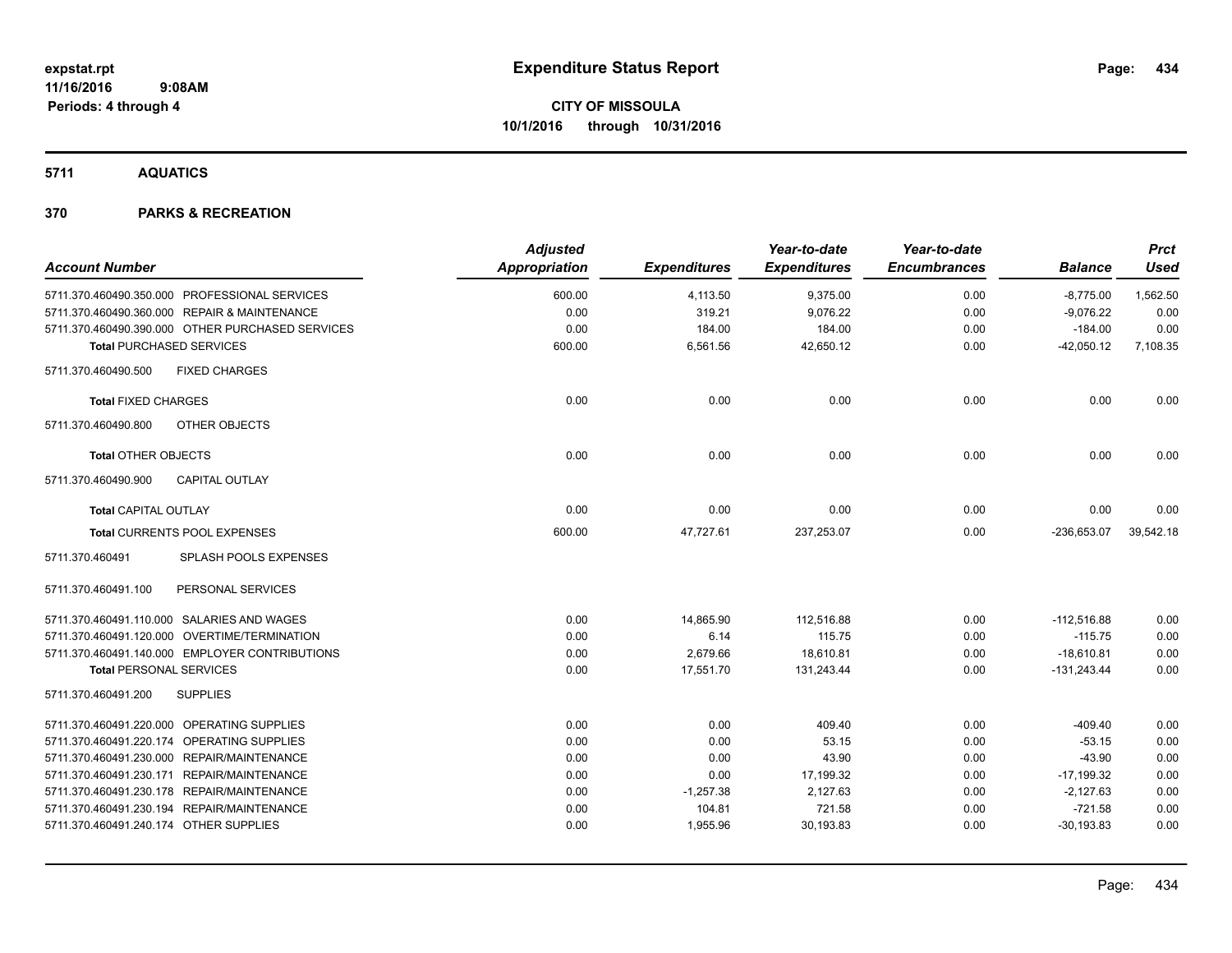**5711 AQUATICS**

| <b>Account Number</b>                  |                                                                  | <b>Adjusted</b><br><b>Appropriation</b> | <b>Expenditures</b> | Year-to-date<br><b>Expenditures</b> | Year-to-date<br><b>Encumbrances</b> | <b>Balance</b>         | <b>Prct</b><br><b>Used</b> |
|----------------------------------------|------------------------------------------------------------------|-----------------------------------------|---------------------|-------------------------------------|-------------------------------------|------------------------|----------------------------|
| 5711.370.460491.240.175 OTHER SUPPLIES |                                                                  | 0.00                                    | 0.00                | 5,328.37                            | 0.00                                | $-5,328.37$            | 0.00                       |
|                                        | 5711.370.460491.240.180 OTHER SUPPLIES-MERCHANDISE SALES FRNTDSK | 0.00                                    | 0.00                | 825.53                              | 0.00                                | $-825.53$              | 0.00                       |
| <b>Total SUPPLIES</b>                  |                                                                  | 0.00                                    | 803.39              | 56,902.71                           | 0.00                                | $-56,902.71$           | 0.00                       |
| 5711.370.460491.300                    | <b>PURCHASED SERVICES</b>                                        |                                         |                     |                                     |                                     |                        |                            |
|                                        | 5711.370.460491.320.174 PRINTING & DUPLICATING                   | 0.00                                    | 0.00                | 32.00                               | 0.00                                | $-32.00$               | 0.00                       |
|                                        | 5711.370.460491.330.000 PUBLICITY, SUBSCRIPTIONS & DUES          | 0.00                                    | 0.00                | 758.25                              | 0.00                                | $-758.25$              | 0.00                       |
| 5711.370.460491.340.000 SEWER          |                                                                  | 0.00                                    | 0.00                | 72.03                               | 0.00                                | $-72.03$               | 0.00                       |
|                                        | 5711.370.460491.341.000 ELECTRICITY & NATURAL GAS                | 0.00                                    | 8,885.62            | 39,768.35                           | 0.00                                | $-39,768.35$           | 0.00                       |
| 5711.370.460491.343.000 WATER CHARGES  |                                                                  | 0.00                                    | 869.39              | 6,323.38                            | 0.00                                | $-6,323.38$            | 0.00                       |
|                                        | 5711.370.460491.344.000 TELEPHONE SERVICE                        | 0.00                                    | 183.18              | 1,012.18                            | 0.00                                | $-1,012.18$            | 0.00                       |
| 5711.370.460491.345.000 GARBAGE        |                                                                  | 0.00                                    | 0.00                | 401.91                              | 0.00                                | $-401.91$              | 0.00                       |
|                                        | 5711.370.460491.350.000 PROFESSIONAL SERVICES                    | 60.00                                   | 0.00                | 1,396.00                            | 0.00                                | $-1,336.00$            | 2,326.67                   |
|                                        | 5711.370.460491.360.000 REPAIR & MAINTENANCE                     | 0.00                                    | 252.03              | 252.03                              | 0.00                                | $-252.03$              | 0.00                       |
|                                        | 5711.370.460491.360.194 REPAIR & MAINTENANCE                     | 0.00                                    | 0.00                | 787.20                              | 0.00                                | $-787.20$              | 0.00                       |
|                                        | 5711.370.460491.390.000 OTHER PURCHASED SERVICES                 | 0.00                                    | 0.00                | $-326.90$                           | 0.00                                | 326.90                 | 0.00                       |
| <b>Total PURCHASED SERVICES</b>        |                                                                  | 60.00                                   | 10,190.22           | 50,476.43                           | 0.00                                | $-50,416.43$           | 84,127.38                  |
| 5711.370.460491.800                    | OTHER OBJECTS                                                    |                                         |                     |                                     |                                     |                        |                            |
| <b>Total OTHER OBJECTS</b>             |                                                                  | 0.00                                    | 0.00                | 0.00                                | 0.00                                | 0.00                   | 0.00                       |
| 5711.370.460491.900                    | <b>CAPITAL OUTLAY</b>                                            |                                         |                     |                                     |                                     |                        |                            |
| <b>Total CAPITAL OUTLAY</b>            |                                                                  | 0.00                                    | 0.00                | 0.00                                | 0.00                                | 0.00                   | 0.00                       |
|                                        | Total SPLASH POOLS EXPENSES                                      | 60.00                                   | 28,545.31           | 238,622.58                          | 0.00                                | -238,562.58 397,704.30 |                            |
| 5711.370.460493                        | <b>AQUATICS MAINTENANCE</b>                                      |                                         |                     |                                     |                                     |                        |                            |
| 5711.370.460493.300                    | PURCHASED SERVICES                                               |                                         |                     |                                     |                                     |                        |                            |
| <b>Total PURCHASED SERVICES</b>        |                                                                  | 0.00                                    | 0.00                | 0.00                                | 0.00                                | 0.00                   | 0.00                       |
| 5711.370.460493.500                    | <b>FIXED CHARGES</b>                                             |                                         |                     |                                     |                                     |                        |                            |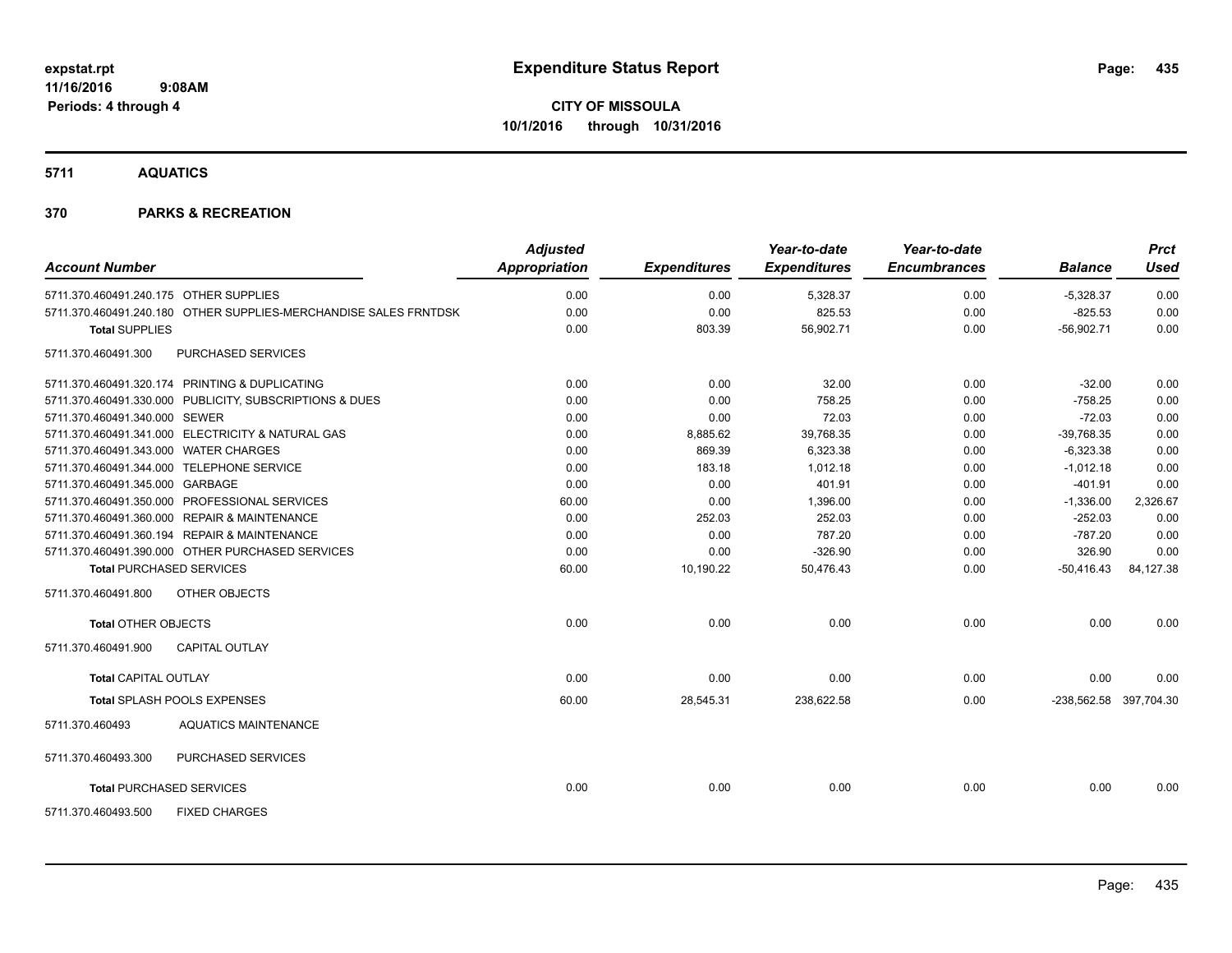**5711 AQUATICS**

| <b>Account Number</b>         |                                     | <b>Adjusted</b><br><b>Appropriation</b> | <b>Expenditures</b> | Year-to-date<br><b>Expenditures</b> | Year-to-date<br><b>Encumbrances</b> | <b>Balance</b> | <b>Prct</b><br><b>Used</b> |
|-------------------------------|-------------------------------------|-----------------------------------------|---------------------|-------------------------------------|-------------------------------------|----------------|----------------------------|
| <b>Total FIXED CHARGES</b>    |                                     | 0.00                                    | 0.00                | 0.00                                | 0.00                                | 0.00           | 0.00                       |
| 5711.370.460493.900           | CAPITAL OUTLAY                      |                                         |                     |                                     |                                     |                |                            |
|                               | <b>Total AQUATICS MAINTENANCE</b>   | 0.00                                    | 0.00                | 0.00                                | 0.00                                | 0.00           | 0.00                       |
| 5711.370.460512               | PARK MEMORIALS                      |                                         |                     |                                     |                                     |                |                            |
| 5711.370.460512.200           | <b>SUPPLIES</b>                     |                                         |                     |                                     |                                     |                |                            |
| <b>Total SUPPLIES</b>         |                                     | 0.00                                    | 0.00                | 0.00                                | 0.00                                | 0.00           | 0.00                       |
| 5711.370.460512.300           | PURCHASED SERVICES                  |                                         |                     |                                     |                                     |                |                            |
|                               | <b>Total PURCHASED SERVICES</b>     | 0.00                                    | 0.00                | 0.00                                | 0.00                                | 0.00           | 0.00                       |
| 5711.370.460512.900           | CAPITAL OUTLAY                      |                                         |                     |                                     |                                     |                |                            |
| <b>Total PARK MEMORIALS</b>   |                                     | 0.00                                    | 0.00                | 0.00                                | 0.00                                | 0.00           | 0.00                       |
| 5711.370.460519               | <b>AQUATICS CAPITAL</b>             |                                         |                     |                                     |                                     |                |                            |
| 5711.370.460519.900           | CAPITAL OUTLAY                      |                                         |                     |                                     |                                     |                |                            |
| <b>Total AQUATICS CAPITAL</b> |                                     | 0.00                                    | 0.00                | 0.00                                | 0.00                                | 0.00           | 0.00                       |
| 5711.370.490506               | CORE FINANCED EQUIPMENT             |                                         |                     |                                     |                                     |                |                            |
| 5711.370.490506.600           | <b>DEBT SERVICE</b>                 |                                         |                     |                                     |                                     |                |                            |
|                               | Total CORE FINANCED EQUIPMENT       | 0.00                                    | 0.00                | 0.00                                | 0.00                                | 0.00           | 0.00                       |
| 5711.370.510110               | <b>MERCHANT SERVICES</b>            |                                         |                     |                                     |                                     |                |                            |
| 5711.370.510110.500           | <b>FIXED CHARGES</b>                |                                         |                     |                                     |                                     |                |                            |
|                               | <b>Total MERCHANT SERVICES</b>      | 0.00                                    | 0.00                | 0.00                                | 0.00                                | 0.00           | 0.00                       |
|                               | <b>Total PARKS &amp; RECREATION</b> | 660.00                                  | 76,839.51           | 489,806.01                          | 0.00                                | $-489, 146.01$ | 74,213.03                  |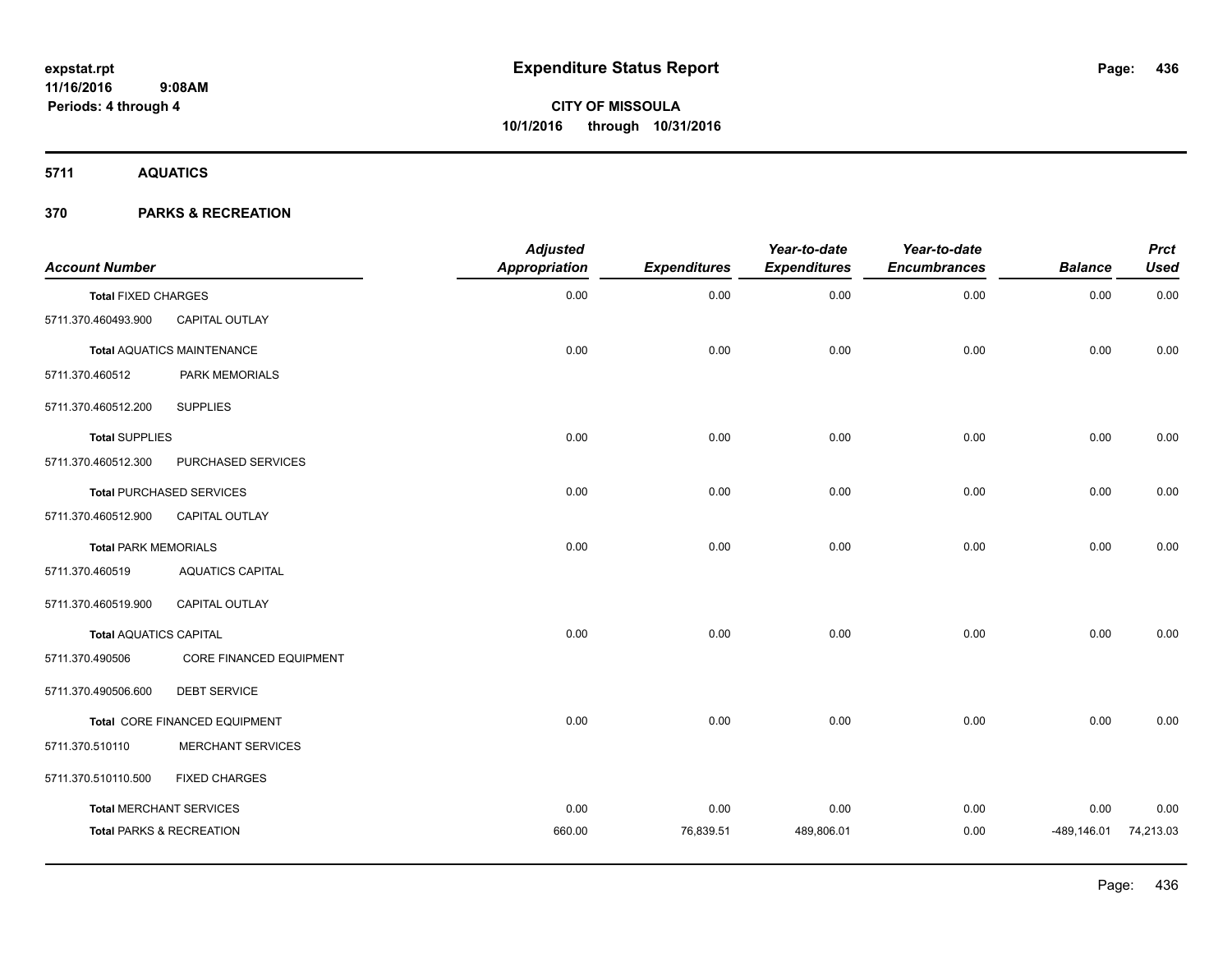**Periods: 4 through 4**

**CITY OF MISSOULA 10/1/2016 through 10/31/2016**

**5711 AQUATICS**

### **371 AQUATICS SALARIES**

 **9:08AM**

| <b>Account Number</b>          |                                 | <b>Adjusted</b><br><b>Appropriation</b> | <b>Expenditures</b> | Year-to-date<br><b>Expenditures</b> | Year-to-date<br><b>Encumbrances</b> | <b>Balance</b> | <b>Prct</b><br><b>Used</b> |
|--------------------------------|---------------------------------|-----------------------------------------|---------------------|-------------------------------------|-------------------------------------|----------------|----------------------------|
| 5711.371.460000                | <b>CULTURE &amp; RECREATION</b> |                                         |                     |                                     |                                     |                |                            |
| 5711.371.460000.100            | PERSONAL SERVICES               |                                         |                     |                                     |                                     |                |                            |
|                                | Total CULTURE & RECREATION      | 0.00                                    | 0.00                | 0.00                                | 0.00                                | 0.00           | 0.00                       |
| 5711.371.460477                | <b>GRILL VAN</b>                |                                         |                     |                                     |                                     |                |                            |
| 5711.371.460477.100            | PERSONAL SERVICES               |                                         |                     |                                     |                                     |                |                            |
| <b>Total GRILL VAN</b>         |                                 | 0.00                                    | 0.00                | 0.00                                | 0.00                                | 0.00           | 0.00                       |
| 5711.371.460490                | <b>CURRENTS POOL EXPENSES</b>   |                                         |                     |                                     |                                     |                |                            |
| 5711.371.460490.100            | PERSONAL SERVICES               |                                         |                     |                                     |                                     |                |                            |
|                                | Total CURRENTS POOL EXPENSES    | 0.00                                    | 0.00                | 0.00                                | 0.00                                | 0.00           | 0.00                       |
| 5711.371.460491                | SPLASH POOLS EXPENSES           |                                         |                     |                                     |                                     |                |                            |
| 5711.371.460491.100            | PERSONAL SERVICES               |                                         |                     |                                     |                                     |                |                            |
| <b>Total AQUATICS SALARIES</b> |                                 | 0.00                                    | 0.00                | 0.00                                | 0.00                                | 0.00           | 0.00                       |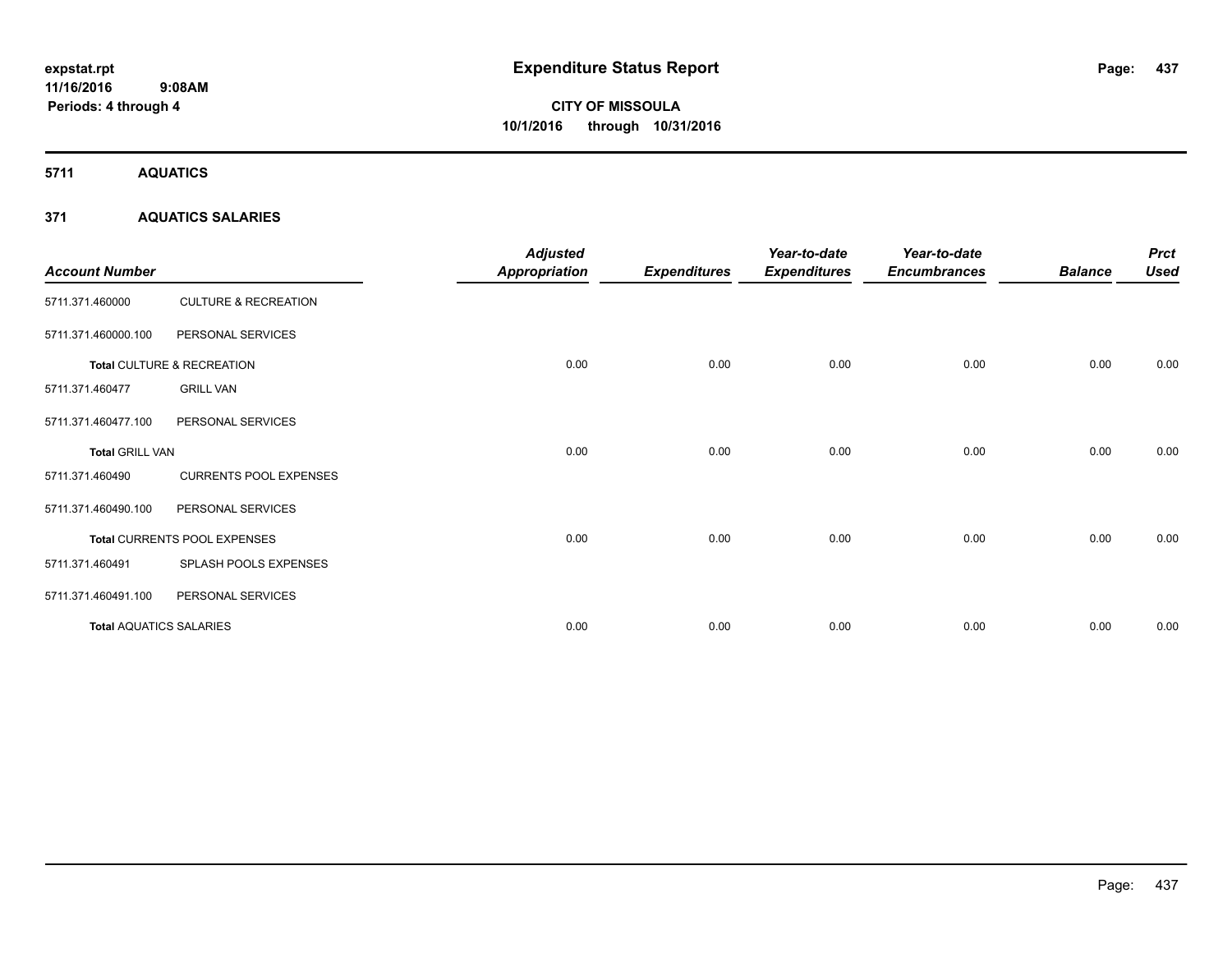**5711 AQUATICS**

| <b>Account Number</b>         |                       | <b>Adjusted</b><br>Appropriation | <b>Expenditures</b> | Year-to-date<br><b>Expenditures</b> | Year-to-date<br><b>Encumbrances</b> | <b>Balance</b> | <b>Prct</b><br><b>Used</b> |
|-------------------------------|-----------------------|----------------------------------|---------------------|-------------------------------------|-------------------------------------|----------------|----------------------------|
| 5711.390.510000               | <b>MISCELLANEOUS</b>  |                                  |                     |                                     |                                     |                |                            |
| 5711.390.510000.800           | OTHER OBJECTS         |                                  |                     |                                     |                                     |                |                            |
| <b>Total OTHER OBJECTS</b>    |                       | 0.00                             | 0.00                | 0.00                                | 0.00                                | 0.00           | 0.00                       |
| 5711.390.510000.900           | <b>CAPITAL OUTLAY</b> |                                  |                     |                                     |                                     |                |                            |
| <b>Total MISCELLANEOUS</b>    |                       | 0.00                             | 0.00                | 0.00                                | 0.00                                | 0.00           | 0.00                       |
| <b>Total NON-DEPARTMENTAL</b> |                       | 0.00                             | 0.00                | 0.00                                | 0.00                                | 0.00           | 0.00                       |
| <b>Total AQUATICS</b>         |                       | 660.00                           | 76,839.51           | 489,806.01                          | 0.00                                | -489.146.01    | 74,213.03                  |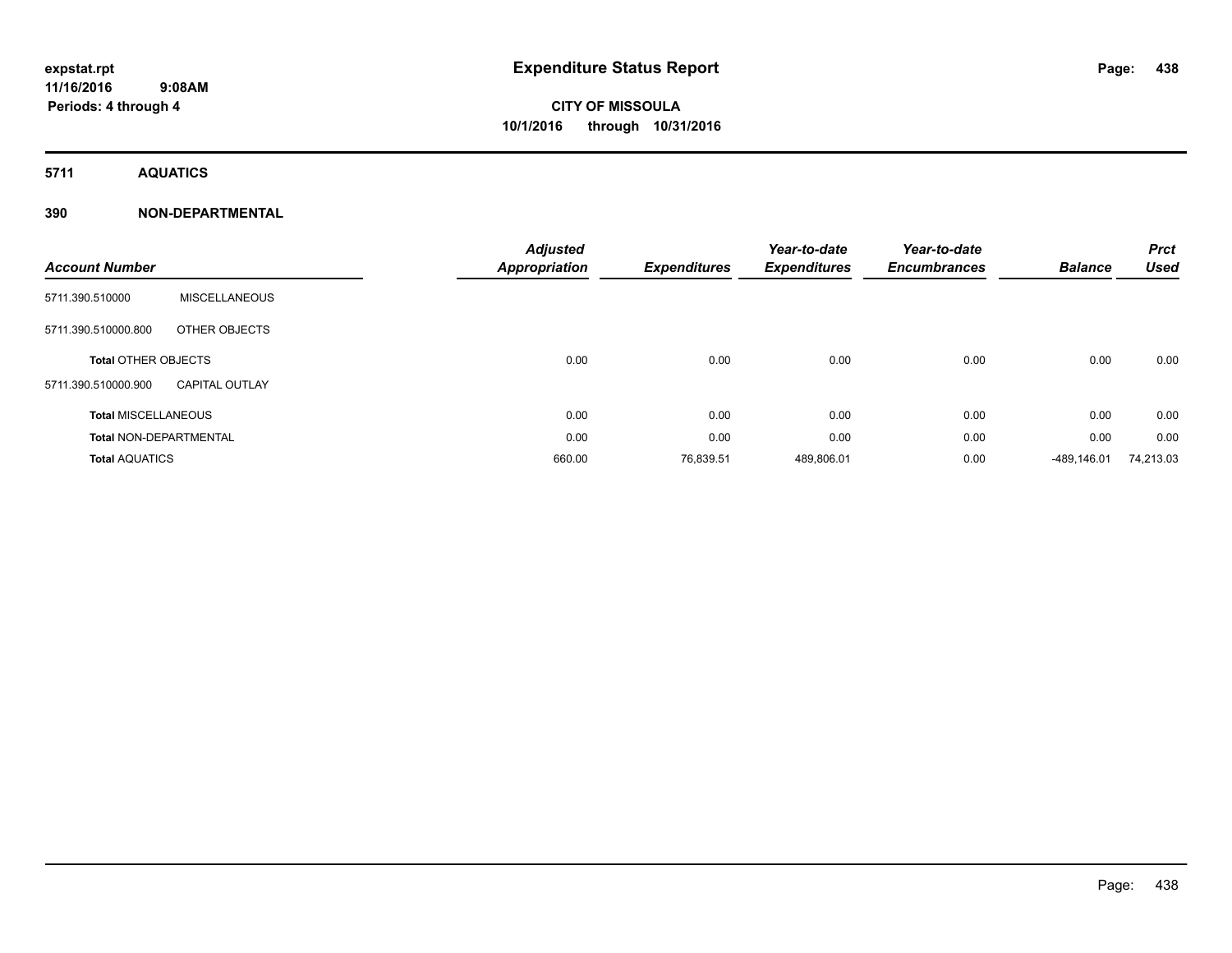### **6050 EMPLOYEE BENEFIT PLAN FUND**

| <b>Account Number</b>          |                                                     | <b>Adjusted</b><br>Appropriation | <b>Expenditures</b> | Year-to-date<br><b>Expenditures</b> | Year-to-date<br><b>Encumbrances</b> | <b>Balance</b>  | <b>Prct</b><br><b>Used</b> |
|--------------------------------|-----------------------------------------------------|----------------------------------|---------------------|-------------------------------------|-------------------------------------|-----------------|----------------------------|
| 6050.390.510110                | <b>MERCHANT SERVICES</b>                            |                                  |                     |                                     |                                     |                 |                            |
| 6050.390.510110.500            | <b>FIXED CHARGES</b>                                |                                  |                     |                                     |                                     |                 |                            |
| <b>Total MERCHANT SERVICES</b> |                                                     | 0.00                             | 0.00                | 0.00                                | 0.00                                | 0.00            | 0.00                       |
| 6050.390.520800                | <b>EMPLOYEE BENEFITS</b>                            |                                  |                     |                                     |                                     |                 |                            |
| 6050.390.520800.300            | PURCHASED SERVICES                                  |                                  |                     |                                     |                                     |                 |                            |
|                                | 6050.390.520800.350.000 PROFESSIONAL SERVICES       | 0.00                             | 7,500.00            | 7,500.00                            | 0.00                                | $-7,500.00$     | 0.00                       |
|                                | 6050.390.520800.351.000 INSURANCE CLAIMS            | 0.00                             | 337,337.21          | 1,373,769.42                        | 0.00                                | $-1,373,769.42$ | 0.00                       |
|                                | 6050.390.520800.352.000 HEALTH PROGRAMS             | 0.00                             | 1,025.07            | 5,271.93                            | 0.00                                | $-5,271.93$     | 0.00                       |
|                                | 6050.390.520800.353.000 ADMINISTRATION EXPENDITURES | 0.00                             | 58,459.17           | 230,344.85                          | 0.00                                | $-230,344.85$   | 0.00                       |
|                                | <b>Total PURCHASED SERVICES</b>                     | 0.00                             | 404,321.45          | 1,616,886.20                        | 0.00                                | $-1,616,886.20$ | 0.00                       |
| 6050.390.520800.700            | <b>GRANTS &amp; CONTRIBUTIONS</b>                   |                                  |                     |                                     |                                     |                 |                            |
|                                | <b>Total GRANTS &amp; CONTRIBUTIONS</b>             | 0.00                             | 0.00                | 0.00                                | 0.00                                | 0.00            | 0.00                       |
| 6050.390.520800.800            | OTHER OBJECTS                                       |                                  |                     |                                     |                                     |                 |                            |
| <b>Total OTHER OBJECTS</b>     |                                                     | 0.00                             | 0.00                | 0.00                                | 0.00                                | 0.00            | 0.00                       |
|                                | <b>Total EMPLOYEE BENEFIT PLAN FUND</b>             | 0.00                             | 404,321.45          | 1,616,886.20                        | 0.00                                | $-1,616,886.20$ | 0.00                       |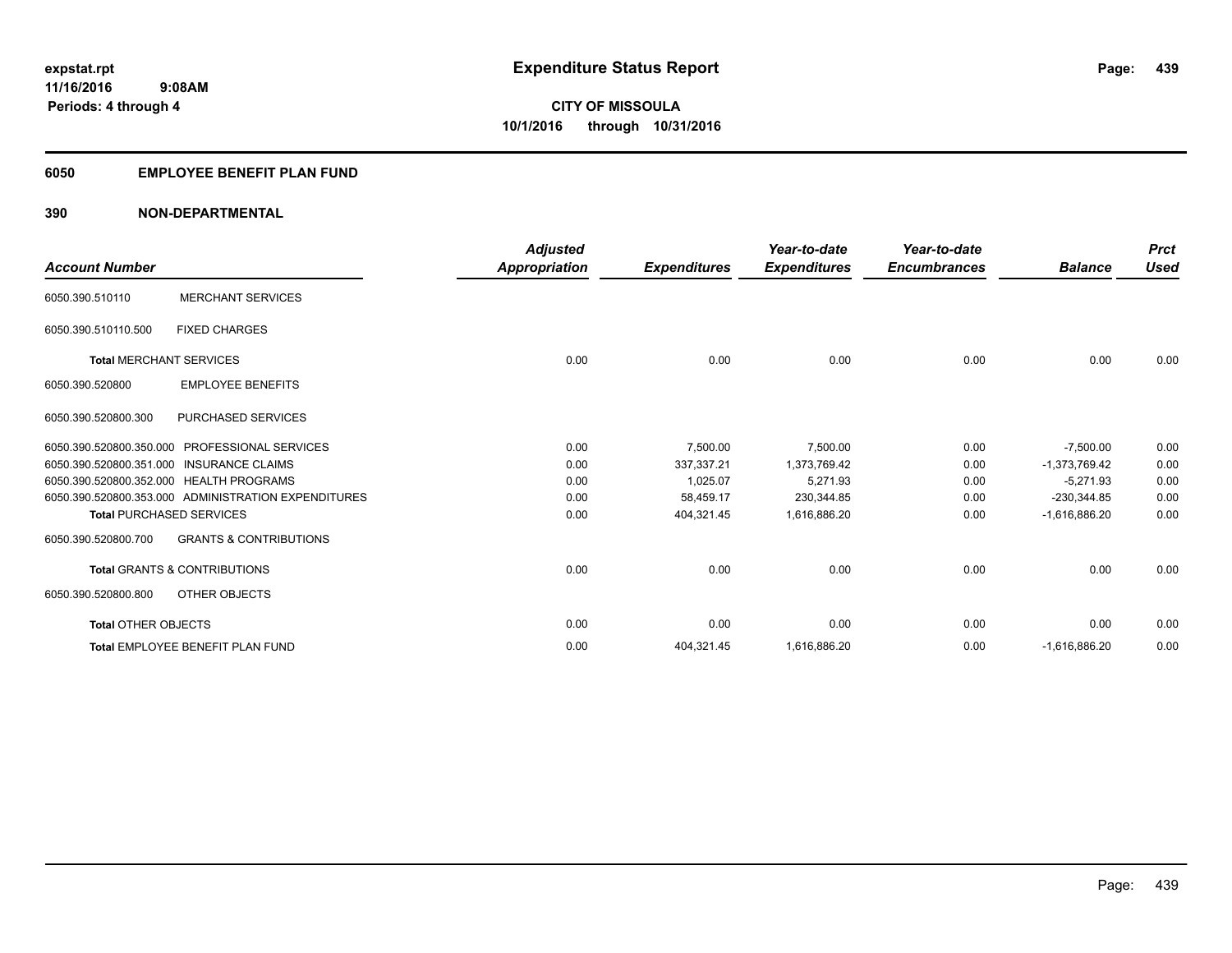#### **7370 PARKING COMMISSION FUND**

|                                           |                                                         | <b>Adjusted</b> |                     | Year-to-date        | Year-to-date        |                | <b>Prct</b> |
|-------------------------------------------|---------------------------------------------------------|-----------------|---------------------|---------------------|---------------------|----------------|-------------|
| <b>Account Number</b>                     |                                                         | Appropriation   | <b>Expenditures</b> | <b>Expenditures</b> | <b>Encumbrances</b> | <b>Balance</b> | <b>Used</b> |
| 7370.395.430266                           | PARKING DIVISION                                        |                 |                     |                     |                     |                |             |
| 7370.395.430266.100                       | PERSONAL SERVICES                                       |                 |                     |                     |                     |                |             |
|                                           | 7370.395.430266.110.000 SALARIES AND WAGES              | 455,965.00      | 51,857.00           | 146,282.38          | 0.00                | 309,682.62     | 32.08       |
|                                           | 7370.395.430266.120.000 OVERTIME/TERMINATION            | 7.234.00        | 103.78              | 158.26              | 0.00                | 7.075.74       | 2.19        |
|                                           | 7370.395.430266.140.000 EMPLOYER CONTRIBUTIONS          | 202,678.00      | 19,841.31           | 71,268.66           | 0.00                | 131,409.34     | 35.16       |
| <b>Total PERSONAL SERVICES</b>            |                                                         | 665,877.00      | 71,802.09           | 217,709.30          | 0.00                | 448, 167. 70   | 32.70       |
| 7370.395.430266.200                       | <b>SUPPLIES</b>                                         |                 |                     |                     |                     |                |             |
| 7370.395.430266.210.000 OFFICE SUPPLIES   |                                                         | 5,700.00        | 294.05              | 1,932.13            | 0.00                | 3,767.87       | 33.90       |
|                                           | 7370.395.430266.220.000 OPERATING SUPPLIES              | 14,700.00       | 36.49               | 614.42              | 0.00                | 14,085.58      | 4.18        |
| 7370.395.430266.220.311 CLOTHING SUPPLIES |                                                         | 0.00            | 173.70              | 620.73              | 0.00                | $-620.73$      | 0.00        |
|                                           | 7370.395.430266.230.000 REPAIR/MAINTENANCE              | 18,000.00       | 614.65              | 2,901.88            | 0.00                | 15,098.12      | 16.12       |
| 7370.395.430266.231.000 GASOLINE          |                                                         | 7,200.00        | 0.00                | 791.56              | 0.00                | 6,408.44       | 10.99       |
| 7370.395.430266.240.000 OTHER SUPPLIES    |                                                         | 0.00            | 0.00                | 210.81              | 0.00                | $-210.81$      | 0.00        |
| <b>Total SUPPLIES</b>                     |                                                         | 45,600.00       | 1,118.89            | 7,071.53            | 0.00                | 38,528.47      | 15.51       |
| 7370.395.430266.300                       | PURCHASED SERVICES                                      |                 |                     |                     |                     |                |             |
| 7370.395.430266.310.000 COMMUNICATIONS    |                                                         | 17,338.00       | 217.69              | 6,532.78            | 0.00                | 10,805.22      | 37.68       |
|                                           | 7370.395.430266.320.000 PRINTING & DUPLICATING          | 10,000.00       | 644.75              | 3,754.22            | 0.00                | 6,245.78       | 37.54       |
|                                           | 7370.395.430266.330.000 PUBLICITY, SUBSCRIPTIONS & DUES | 5,000.00        | 0.00                | 290.00              | 0.00                | 4,710.00       | 5.80        |
| 7370.395.430266.340.000 SEWER             |                                                         | 141.00          | 0.00                | 72.03               | 0.00                | 68.97          | 51.09       |
|                                           | 7370.395.430266.341.000 ELECTRICITY & NATURAL GAS       | 37,898.00       | 3,261.24            | 8,200.61            | 0.00                | 29.697.39      | 21.64       |
| 7370.395.430266.343.000 WATER CHARGES     |                                                         | 4,000.00        | 532.18              | 1,153.28            | 0.00                | 2,846.72       | 28.83       |
|                                           | 7370.395.430266.343.717 MARKET ON FRONT WATER CHARGES   | 0.00            | 194.48              | 598.54              | 0.00                | $-598.54$      | 0.00        |
| 7370.395.430266.344.000 TELEPHONE SERVICE |                                                         | 6,300.00        | 509.53              | 1,555.79            | 0.00                | 4,744.21       | 24.70       |
| 7370.395.430266.345.000 GARBAGE           |                                                         | 3,744.00        | 295.29              | 1,155.01            | 0.00                | 2,588.99       | 30.85       |
| 7370.395.430266.345.717 GARBAGE           |                                                         | 0.00            | 136.30              | 545.20              | 0.00                | $-545.20$      | 0.00        |
|                                           | 7370.395.430266.350.000 PROFESSIONAL SERVICES           | 61,250.00       | 0.00                | 0.00                | 0.00                | 61,250.00      | 0.00        |
|                                           | 7370.395.430266.350.303 PROFESSIONAL SERVICES           | 0.00            | 8,680.00            | 24,180.00           | 0.00                | $-24,180.00$   | 0.00        |
| 7370.395.430266.350.700 ACCOUNTING        |                                                         | 0.00            | 586.00              | 1,030.00            | 0.00                | $-1,030.00$    | 0.00        |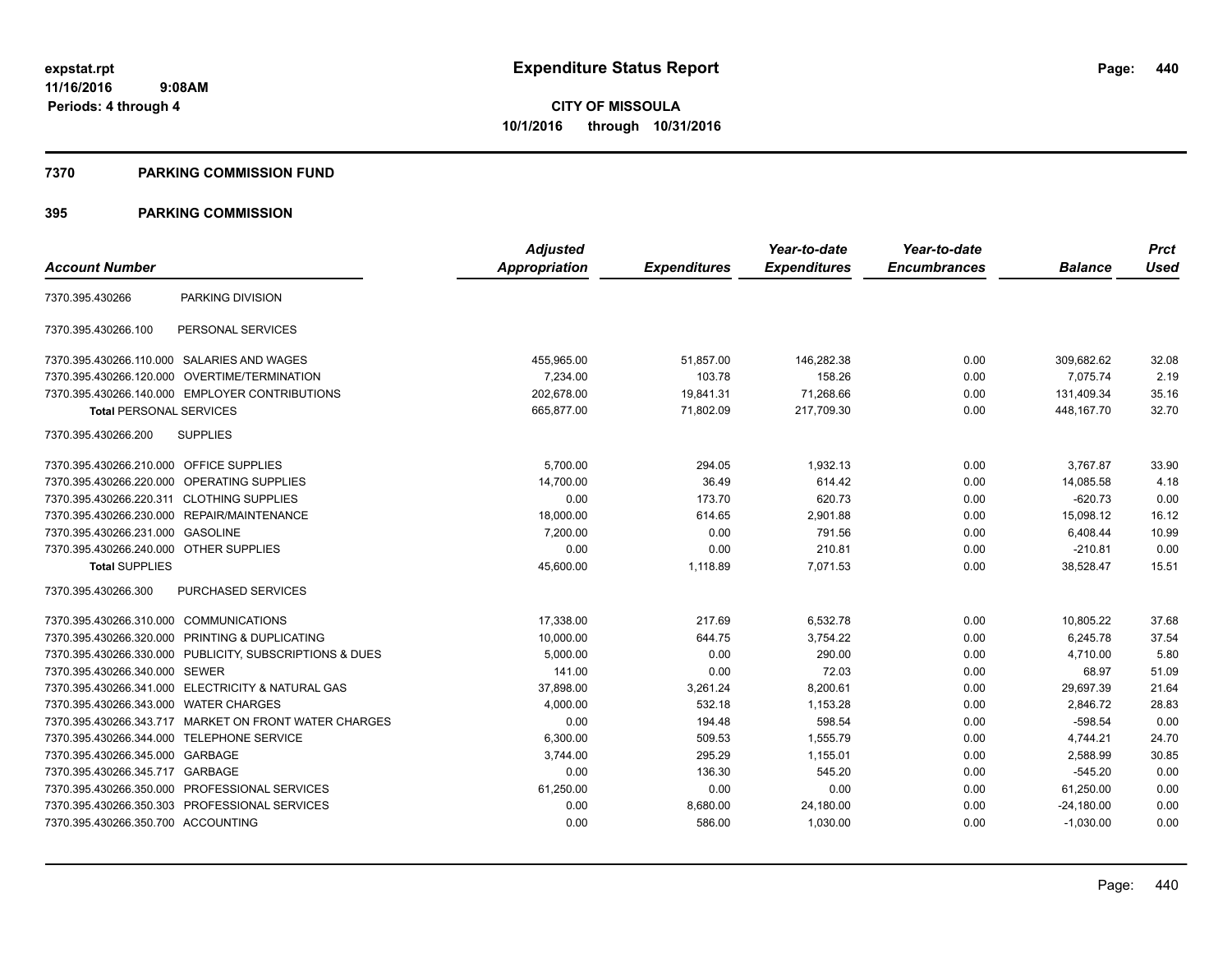#### **7370 PARKING COMMISSION FUND**

| <b>Account Number</b>                                    | <b>Adjusted</b><br>Appropriation | <b>Expenditures</b> | Year-to-date<br><b>Expenditures</b> | Year-to-date<br><b>Encumbrances</b> | <b>Balance</b> | <b>Prct</b><br><b>Used</b> |
|----------------------------------------------------------|----------------------------------|---------------------|-------------------------------------|-------------------------------------|----------------|----------------------------|
| 7370.395.430266.350.701 AUDIT                            | 0.00                             | 550.00              | 550.00                              | 0.00                                | $-550.00$      | 0.00                       |
| 7370.395.430266.350.702 SECURITY FOR GARAGES             | 0.00                             | 1,962.00            | 4,464.00                            | 0.00                                | $-4,464.00$    | 0.00                       |
| 7370.395.430266.350.704 COLLECTION BUREAU EXPENSE        | 0.00                             | 0.00                | 29.34                               | 0.00                                | $-29.34$       | 0.00                       |
| 7370.395.430266.360.000 REPAIR & MAINTENANCE             | 64,800.00                        | 0.00                | 0.00                                | 0.00                                | 64,800.00      | 0.00                       |
| 7370.395.430266.360.710 REPAIR & MAINTENANCE             | 0.00                             | 2,016.50            | 2,879.94                            | 0.00                                | $-2,879.94$    | 0.00                       |
| 7370.395.430266.360.711 REPAIR & MAINTENANCE             | 0.00                             | 6,877.50            | 8,877.47                            | 0.00                                | $-8,877.47$    | 0.00                       |
| 7370.395.430266.360.712 REPAIR & MAINTENANCE             | 0.00                             | 0.00                | 692.25                              | 0.00                                | $-692.25$      | 0.00                       |
| 7370.395.430266.360.713 REPAIR & MAINTENANCE             | 0.00                             | 480.50              | 3,721.93                            | 0.00                                | $-3,721.93$    | 0.00                       |
| 7370.395.430266.360.714 BANK ST/REPAIR & MAINTENANCE     | 0.00                             | 2,485.08            | 4,024.58                            | 0.00                                | $-4,024.58$    | 0.00                       |
| 7370.395.430266.360.716 REPAIR & MAINTENANCE             | 0.00                             | 466.03              | 853.92                              | 0.00                                | $-853.92$      | 0.00                       |
| 7370.395.430266.370.000 TRAVEL                           | 6,000.00                         | 1,053.88            | 2,108.16                            | 0.00                                | 3,891.84       | 35.14                      |
| 7370.395.430266.380.000 TRAINING                         | 3,500.00                         | 299.00              | 983.00                              | 0.00                                | 2,517.00       | 28.09                      |
| 7370.395.430266.390.000 OTHER PURCHASED SERVICES         | 198,357.00                       | 1.066.90            | 1.066.90                            | 0.00                                | 197,290.10     | 0.54                       |
| 7370.395.430266.390.044 JANITORIAL                       | 0.00                             | 834.61              | 2,799.53                            | 0.00                                | $-2,799.53$    | 0.00                       |
| 7370.395.430266.390.720 OTHER PURCHASED SERVICES         | 0.00                             | 0.00                | 5,088.89                            | 0.00                                | $-5,088.89$    | 0.00                       |
| <b>Total PURCHASED SERVICES</b>                          | 418,328.00                       | 33,149.46           | 87,207.37                           | 0.00                                | 331,120.63     | 20.85                      |
| 7370.395.430266.400<br><b>BUILDING MATERIALS</b>         |                                  |                     |                                     |                                     |                |                            |
| <b>Total BUILDING MATERIALS</b>                          | 0.00                             | 0.00                | 0.00                                | 0.00                                | 0.00           | 0.00                       |
| 7370.395.430266.500<br><b>FIXED CHARGES</b>              |                                  |                     |                                     |                                     |                |                            |
| 7370.395.430266.500.000 FIXED CHARGES                    | 168.621.00                       | 0.00                | 0.00                                | 0.00                                | 168,621.00     | 0.00                       |
| 7370.395.430266.500.731 FIXED CHARGES                    | 0.00                             | 2,550.00            | 2,550.00                            | 0.00                                | $-2,550.00$    | 0.00                       |
| 7370.395.430266.500.733 FIXED CHARGES                    | 0.00                             | 0.00                | 1,650.00                            | 0.00                                | $-1,650.00$    | 0.00                       |
| <b>Total FIXED CHARGES</b>                               | 168,621.00                       | 2,550.00            | 4,200.00                            | 0.00                                | 164,421.00     | 2.49                       |
| 7370.395.430266.600<br><b>DEBT SERVICE</b>               |                                  |                     |                                     |                                     |                |                            |
| 7370.395.430266.610.000 LEASE/PRINCIPAL                  | 181,400.00                       | 0.00                | 90,200.00                           | 0.00                                | 91,200.00      | 49.72                      |
| 7370.395.430266.620.000 LEASE INTEREST                   | 29,583.00                        | 0.00                | 15,298.88                           | 0.00                                | 14,284.12      | 51.72                      |
| <b>Total DEBT SERVICE</b>                                | 210,983.00                       | 0.00                | 105,498.88                          | 0.00                                | 105,484.12     | 50.00                      |
| <b>GRANTS &amp; CONTRIBUTIONS</b><br>7370.395.430266.700 |                                  |                     |                                     |                                     |                |                            |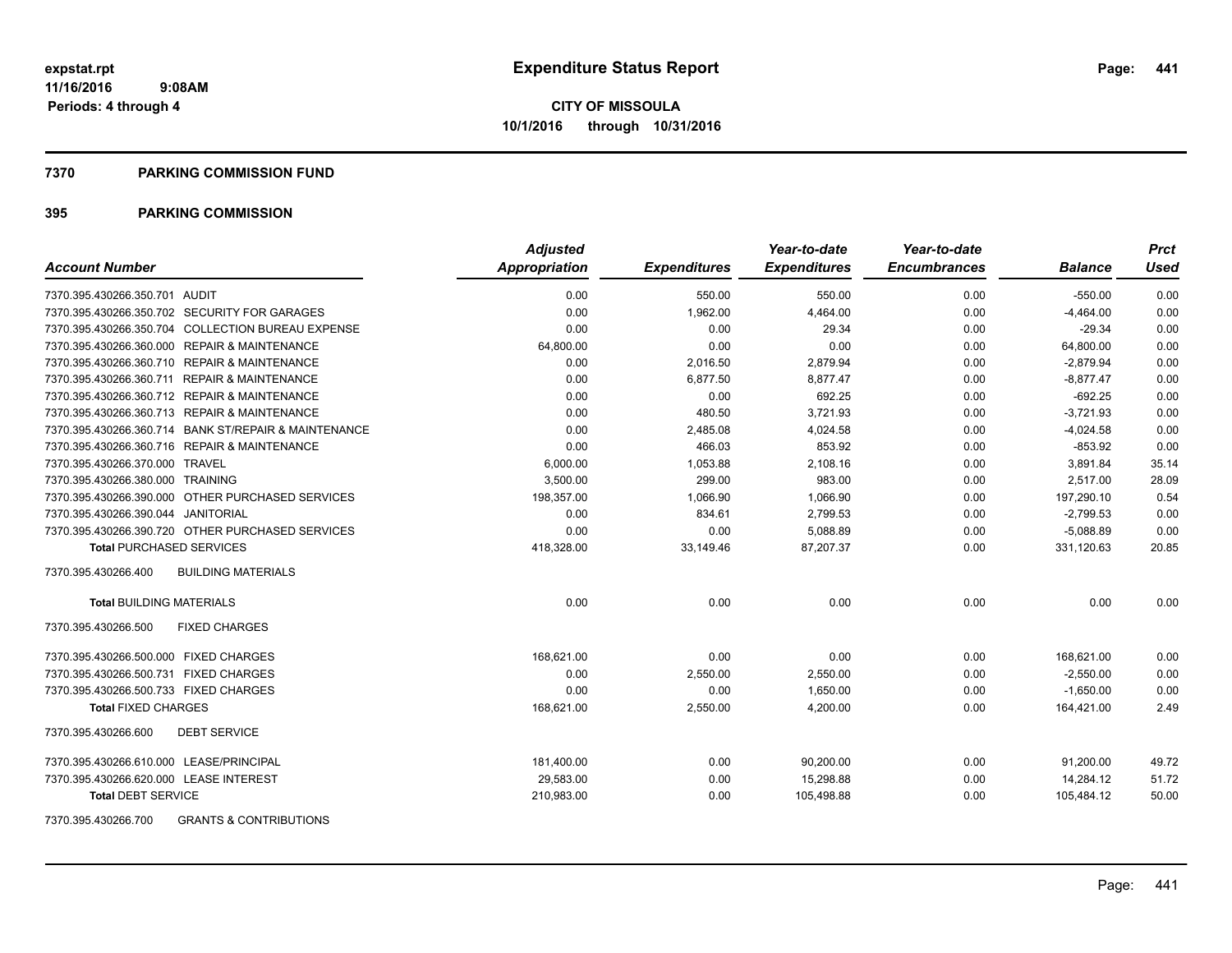#### **7370 PARKING COMMISSION FUND**

| <b>Account Number</b>               |                                                    | <b>Adjusted</b><br>Appropriation | <b>Expenditures</b> | Year-to-date<br><b>Expenditures</b> | Year-to-date<br><b>Encumbrances</b> | <b>Balance</b> | <b>Prct</b><br><b>Used</b> |
|-------------------------------------|----------------------------------------------------|----------------------------------|---------------------|-------------------------------------|-------------------------------------|----------------|----------------------------|
|                                     |                                                    |                                  |                     |                                     |                                     |                |                            |
|                                     | 7370.395.430266.700.000 GRANTS & CONTRIBUTIONS     | 74,000.00                        | 13,500.00           | 52,000.00                           | 0.00                                | 22,000.00      | 70.27                      |
|                                     | <b>Total GRANTS &amp; CONTRIBUTIONS</b>            | 74,000.00                        | 13,500.00           | 52,000.00                           | 0.00                                | 22,000.00      | 70.27                      |
| 7370.395.430266.800                 | OTHER OBJECTS                                      |                                  |                     |                                     |                                     |                |                            |
|                                     | 7370.395.430266.820.000 TRANSFERS TO OTHER FUNDS   | 309,510.00                       | 26,416.25           | 104,525.00                          | 0.00                                | 204,985.00     | 33.77                      |
| 7370.395.430266.845.000 CONTINGENCY |                                                    | 48,965.00                        | 0.00                | 0.00                                | 0.00                                | 48,965.00      | 0.00                       |
| <b>Total OTHER OBJECTS</b>          |                                                    | 358,475.00                       | 26,416.25           | 104,525.00                          | 0.00                                | 253,950.00     | 29.16                      |
| 7370.395.430266.900                 | <b>CAPITAL OUTLAY</b>                              |                                  |                     |                                     |                                     |                |                            |
| <b>Total CAPITAL OUTLAY</b>         |                                                    | 0.00                             | 0.00                | 0.00                                | 0.00                                | 0.00           | 0.00                       |
| <b>Total PARKING DIVISION</b>       |                                                    | 1,941,884.00                     | 148,536.69          | 578,212.08                          | 0.00                                | 1,363,671.92   | 29.78                      |
| 7370.395.430267                     | FY16 METER INSTALL PROJECT                         |                                  |                     |                                     |                                     |                |                            |
| 7370.395.430267.900                 | <b>CAPITAL OUTLAY</b>                              |                                  |                     |                                     |                                     |                |                            |
|                                     | 7370.395.430267.940.000 FY16 METER INSTALL PROJECT | 0.00                             | 0.00                | 55,570.00                           | 0.00                                | $-55,570.00$   | 0.00                       |
|                                     | Total FY16 METER INSTALL PROJECT                   | 0.00                             | 0.00                | 55,570.00                           | 0.00                                | $-55.570.00$   | 0.00                       |
| 7370.395.430271                     | <b>TICKET DIVISION</b>                             |                                  |                     |                                     |                                     |                |                            |
| 7370.395.430271.100                 | PERSONAL SERVICES                                  |                                  |                     |                                     |                                     |                |                            |
| <b>Total TICKET DIVISION</b>        |                                                    | 0.00                             | 0.00                | 0.00                                | 0.00                                | 0.00           | 0.00                       |
| 7370.395.430622                     | REVISED STEP SEWER DESIGN                          |                                  |                     |                                     |                                     |                |                            |
| 7370.395.430622.200                 | <b>SUPPLIES</b>                                    |                                  |                     |                                     |                                     |                |                            |
|                                     | Total REVISED STEP SEWER DESIGN                    | 0.00                             | 0.00                | 0.00                                | 0.00                                | 0.00           | 0.00                       |
| 7370.395.499999                     | <b>NEW REQUESTS</b>                                |                                  |                     |                                     |                                     |                |                            |
| 7370.395.499999.100                 | PERSONAL SERVICES                                  |                                  |                     |                                     |                                     |                |                            |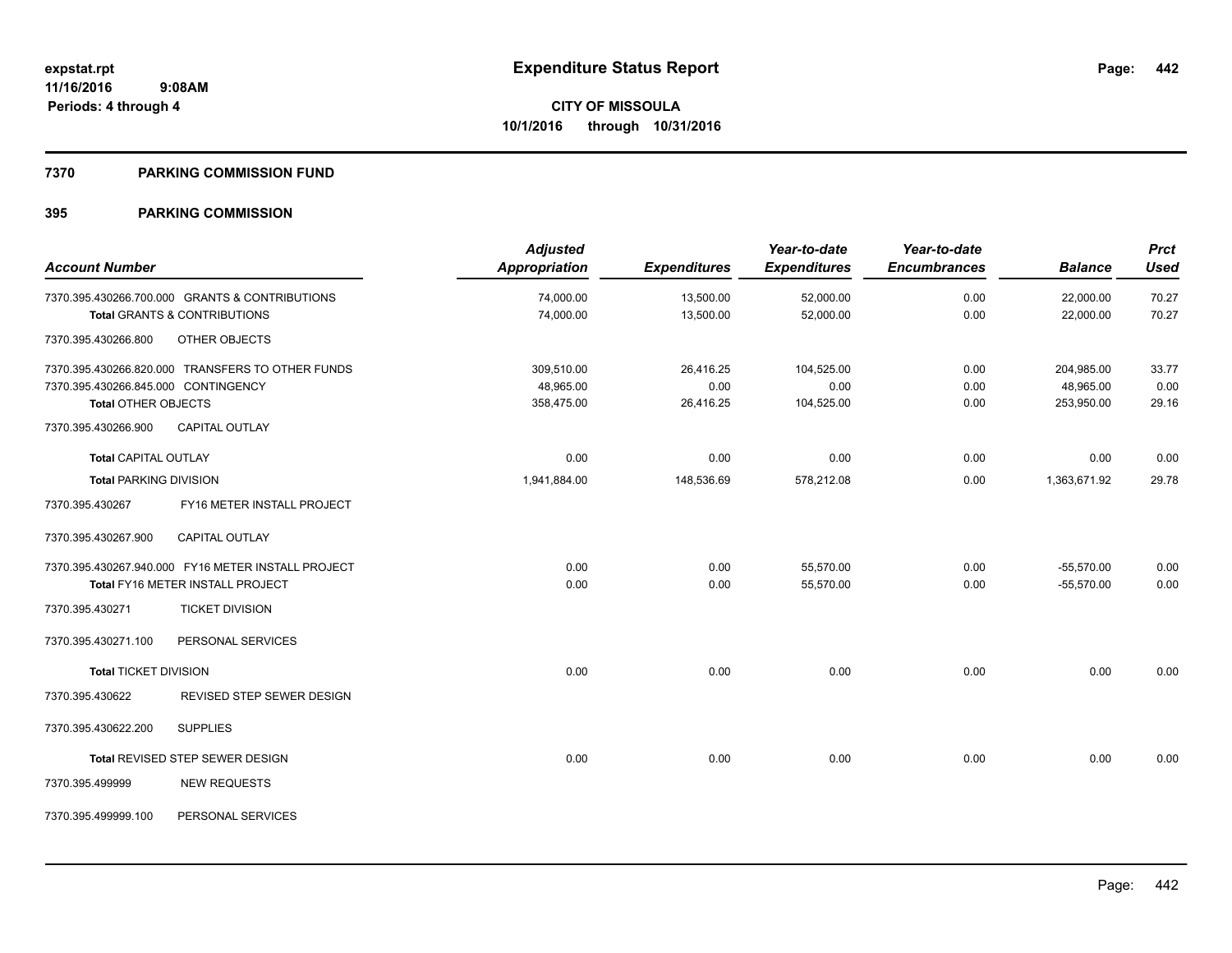#### **7370 PARKING COMMISSION FUND**

| <b>Account Number</b>          |                                               | <b>Adjusted</b><br>Appropriation | <b>Expenditures</b> | Year-to-date<br><b>Expenditures</b> | Year-to-date<br><b>Encumbrances</b> | <b>Balance</b> | <b>Prct</b><br>Used |
|--------------------------------|-----------------------------------------------|----------------------------------|---------------------|-------------------------------------|-------------------------------------|----------------|---------------------|
| <b>Total NEW REQUESTS</b>      |                                               | 0.00                             | 0.00                | 0.00                                | 0.00                                | 0.00           | 0.00                |
| 7370.395.510110                | <b>MERCHANT SERVICES</b>                      |                                  |                     |                                     |                                     |                |                     |
| 7370.395.510110.500            | <b>FIXED CHARGES</b>                          |                                  |                     |                                     |                                     |                |                     |
|                                | 7370.395.510110.550.000 MERCHANT SERVICE FEES | 21.500.00                        | 0.00                | 0.00                                | 0.00                                | 21.500.00      | 0.00                |
| <b>Total MERCHANT SERVICES</b> |                                               | 21,500.00                        | 0.00                | 0.00                                | 0.00                                | 21.500.00      | 0.00                |
|                                | <b>Total PARKING COMMISSION</b>               | 1,963,384.00                     | 148,536.69          | 633.782.08                          | 0.00                                | 1,329,601.92   | 32.28               |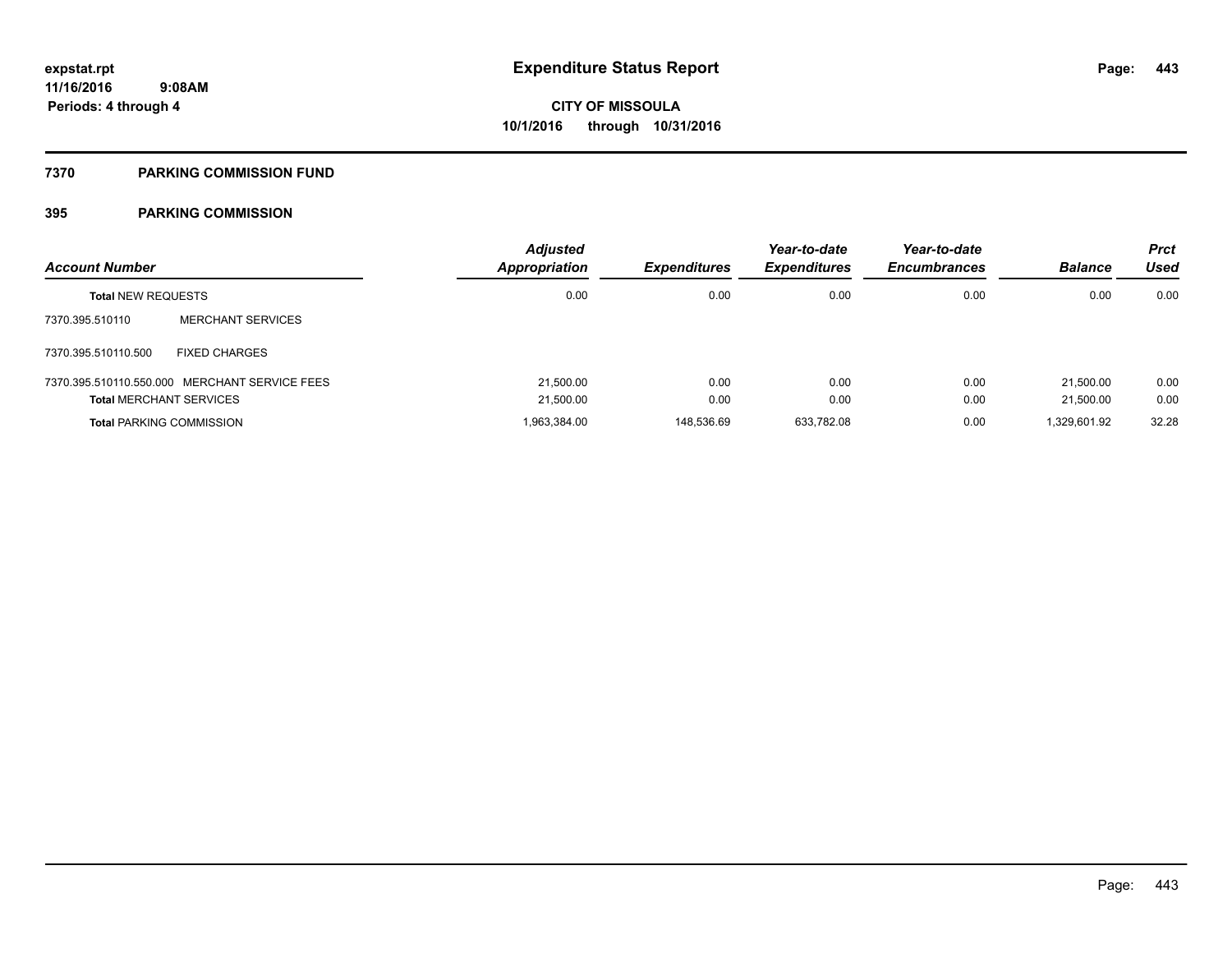### **7370 PARKING COMMISSION FUND**

### **900 DEPRECIATION**

| <b>Account Number</b>      |                                      | <b>Adjusted</b><br><b>Appropriation</b> | <b>Expenditures</b> | Year-to-date<br><b>Expenditures</b> | Year-to-date<br><b>Encumbrances</b> | <b>Balance</b> | <b>Prct</b><br><b>Used</b> |
|----------------------------|--------------------------------------|-----------------------------------------|---------------------|-------------------------------------|-------------------------------------|----------------|----------------------------|
|                            |                                      |                                         |                     |                                     |                                     |                |                            |
| 7370.900.510000            | <b>MISCELLANEOUS</b>                 |                                         |                     |                                     |                                     |                |                            |
| 7370.900.510000.800        | OTHER OBJECTS                        |                                         |                     |                                     |                                     |                |                            |
| <b>Total OTHER OBJECTS</b> |                                      | 0.00                                    | 0.00                | 0.00                                | 0.00                                | 0.00           | 0.00                       |
| 7370.900.510000.900        | <b>CAPITAL OUTLAY</b>                |                                         |                     |                                     |                                     |                |                            |
| <b>Total DEPRECIATION</b>  |                                      | 0.00                                    | 0.00                | 0.00                                | 0.00                                | 0.00           | 0.00                       |
|                            | <b>Total PARKING COMMISSION FUND</b> | 1,963,384.00                            | 148.536.69          | 633,782.08                          | 0.00                                | 1,329,601.92   | 32.28                      |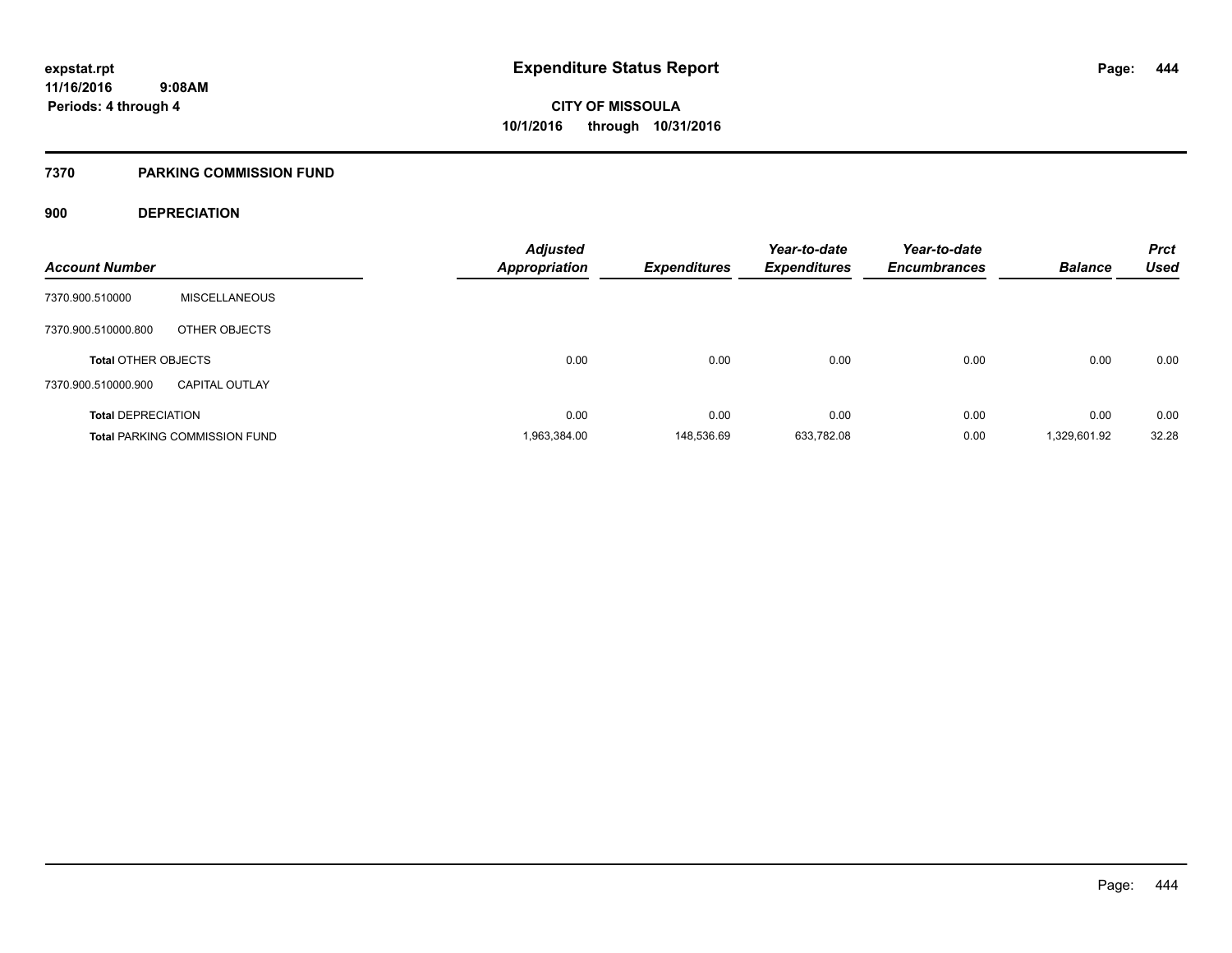### **7371 FRONT STREET PARKING BONDS**

| <b>Account Number</b>         |                                                 | <b>Adjusted</b><br><b>Appropriation</b> | <b>Expenditures</b> | Year-to-date<br><b>Expenditures</b> | Year-to-date<br><b>Encumbrances</b> | <b>Balance</b> | <b>Prct</b><br><b>Used</b> |
|-------------------------------|-------------------------------------------------|-----------------------------------------|---------------------|-------------------------------------|-------------------------------------|----------------|----------------------------|
| 7371.395.430266               | PARKING DIVISION                                |                                         |                     |                                     |                                     |                |                            |
| 7371.395.430266.800           | OTHER OBJECTS                                   |                                         |                     |                                     |                                     |                |                            |
| <b>Total PARKING DIVISION</b> |                                                 | 0.00                                    | 0.00                | 0.00                                | 0.00                                | 0.00           | 0.00                       |
| 7371.395.490200               | REVENUE BOND DEBT SERVICE                       |                                         |                     |                                     |                                     |                |                            |
| 7371.395.490200.600           | <b>DEBT SERVICE</b>                             |                                         |                     |                                     |                                     |                |                            |
|                               | <b>Total REVENUE BOND DEBT SERVICE</b>          | 0.00                                    | 0.00                | 0.00                                | 0.00                                | 0.00           | 0.00                       |
| 7371.395.490201               | SERIES 2014 MPC DEBT                            |                                         |                     |                                     |                                     |                |                            |
| 7371.395.490201.600           | <b>DEBT SERVICE</b>                             |                                         |                     |                                     |                                     |                |                            |
|                               | 7371.395.490201.620.000 INTEREST / SERVICE FEES | 0.00                                    | 0.00                | 135,362.51                          | 0.00                                | $-135,362.51$  | 0.00                       |
|                               | Total SERIES 2014 MPC DEBT                      | 0.00                                    | 0.00                | 135,362.51                          | 0.00                                | $-135,362.51$  | 0.00                       |
| 7371.395.510110               | <b>MERCHANT SERVICES</b>                        |                                         |                     |                                     |                                     |                |                            |
| 7371.395.510110.500           | <b>FIXED CHARGES</b>                            |                                         |                     |                                     |                                     |                |                            |
|                               | <b>Total MERCHANT SERVICES</b>                  | 0.00                                    | 0.00                | 0.00                                | 0.00                                | 0.00           | 0.00                       |
|                               | <b>Total FRONT STREET PARKING BONDS</b>         | 0.00                                    | 0.00                | 135,362.51                          | 0.00                                | $-135,362.51$  | 0.00                       |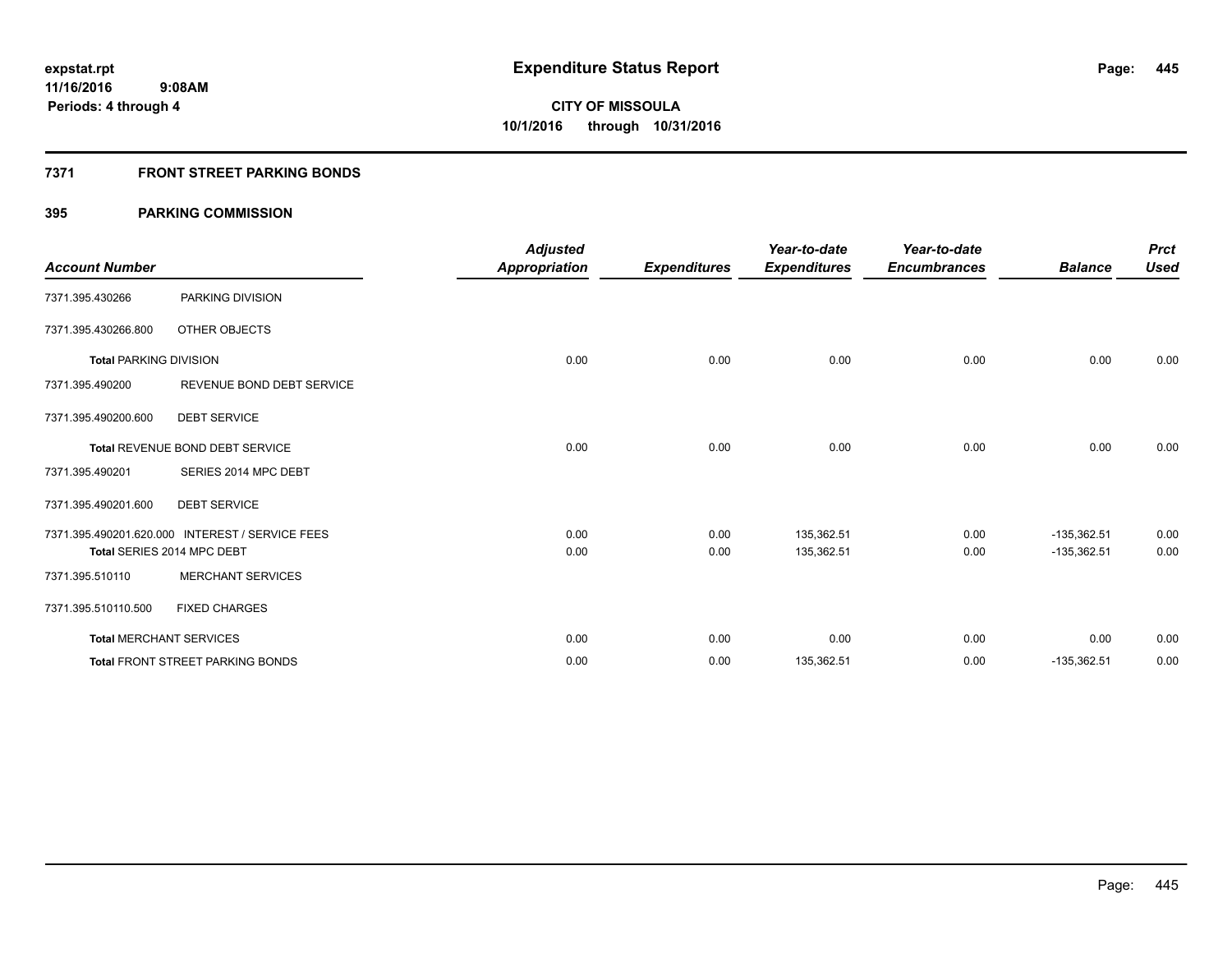**CITY OF MISSOULA 10/1/2016 through 10/31/2016**

#### **7372 SINKING FUND/FRONT ST PARKING BONDS**

| <b>Account Number</b>         |                                                    | <b>Adjusted</b><br><b>Appropriation</b> | <b>Expenditures</b> | Year-to-date<br><b>Expenditures</b> | Year-to-date<br><b>Encumbrances</b> | <b>Balance</b> | <b>Prct</b><br><b>Used</b> |
|-------------------------------|----------------------------------------------------|-----------------------------------------|---------------------|-------------------------------------|-------------------------------------|----------------|----------------------------|
| 7372.395.430266               | PARKING DIVISION                                   |                                         |                     |                                     |                                     |                |                            |
| 7372.395.430266.800           | OTHER OBJECTS                                      |                                         |                     |                                     |                                     |                |                            |
| <b>Total PARKING DIVISION</b> |                                                    | 0.00                                    | 0.00                | 0.00                                | 0.00                                | 0.00           | 0.00                       |
| 7372.395.490200               | REVENUE BOND DEBT SERVICE                          |                                         |                     |                                     |                                     |                |                            |
| 7372.395.490200.600           | <b>DEBT SERVICE</b>                                |                                         |                     |                                     |                                     |                |                            |
|                               | <b>Total REVENUE BOND DEBT SERVICE</b>             | 0.00                                    | 0.00                | 0.00                                | 0.00                                | 0.00           | 0.00                       |
| 7372.395.490201               | SERIES 2014 MPC DEBT                               |                                         |                     |                                     |                                     |                |                            |
| 7372.395.490201.600           | <b>DEBT SERVICE</b>                                |                                         |                     |                                     |                                     |                |                            |
|                               | 7372.395.490201.610.000 SERIES 2014 BOND-PRINCIPAL | 0.00                                    | 0.00                | 250,000.00                          | 0.00                                | $-250,000.00$  | 0.00                       |
|                               | Total SERIES 2014 MPC DEBT                         | 0.00                                    | 0.00                | 250,000.00                          | 0.00                                | $-250,000.00$  | 0.00                       |
| 7372.395.510110               | <b>MERCHANT SERVICES</b>                           |                                         |                     |                                     |                                     |                |                            |
| 7372.395.510110.500           | <b>FIXED CHARGES</b>                               |                                         |                     |                                     |                                     |                |                            |
|                               | <b>Total MERCHANT SERVICES</b>                     | 0.00                                    | 0.00                | 0.00                                | 0.00                                | 0.00           | 0.00                       |
|                               | <b>Total SINKING FUND/FRONT ST PARKING BONDS</b>   | 0.00                                    | 0.00                | 250,000.00                          | 0.00                                | $-250,000.00$  | 0.00                       |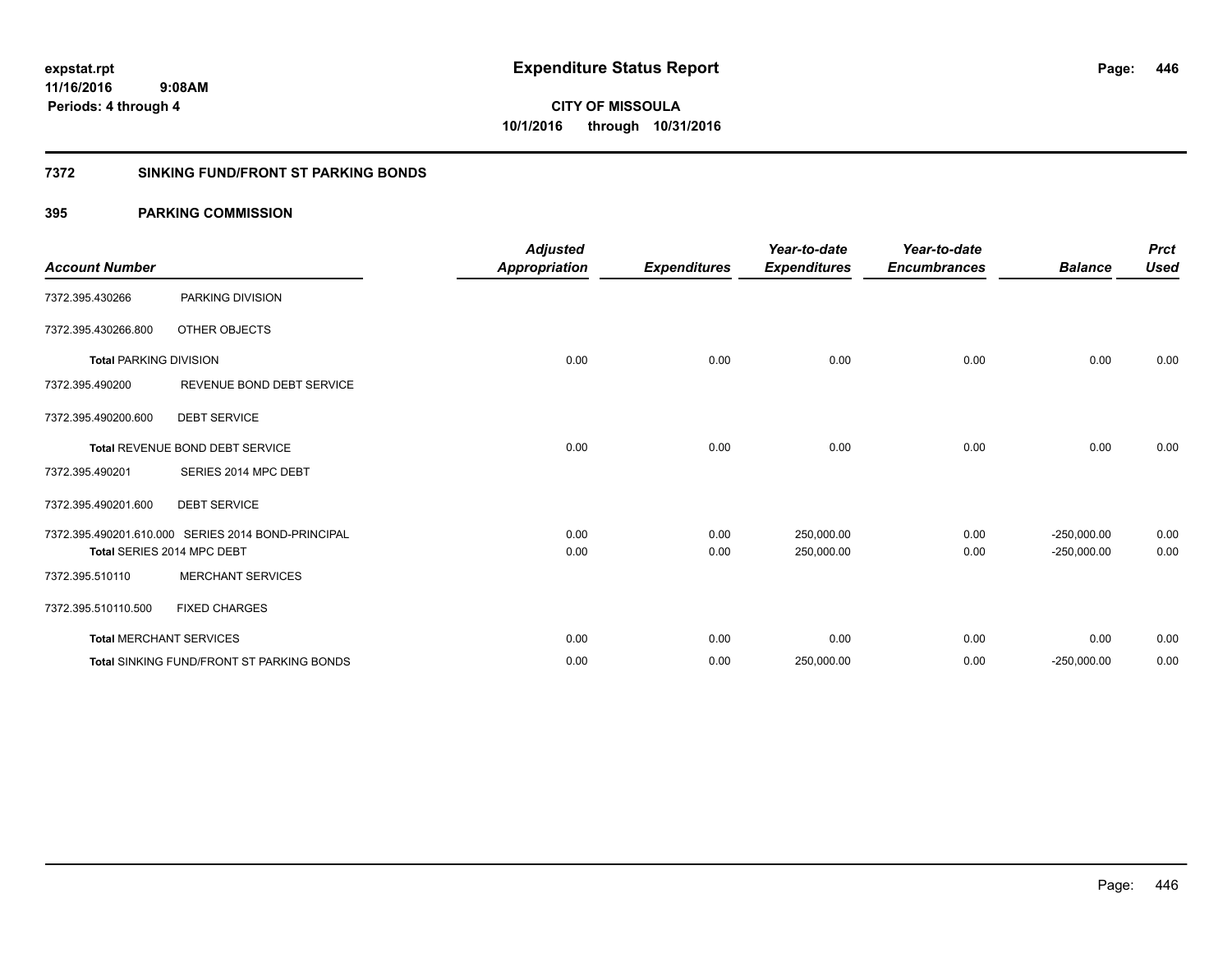#### **7373 MPC SERIES 2010B CONSTRUCTION**

| <b>Account Number</b>         |                                 | <b>Adjusted</b><br><b>Appropriation</b> | <b>Expenditures</b> | Year-to-date<br><b>Expenditures</b> | Year-to-date<br><b>Encumbrances</b> | <b>Balance</b> | <b>Prct</b><br><b>Used</b> |
|-------------------------------|---------------------------------|-----------------------------------------|---------------------|-------------------------------------|-------------------------------------|----------------|----------------------------|
| 7373.395.430266               | PARKING DIVISION                |                                         |                     |                                     |                                     |                |                            |
| 7373.395.430266.600           | <b>DEBT SERVICE</b>             |                                         |                     |                                     |                                     |                |                            |
| <b>Total DEBT SERVICE</b>     |                                 | 0.00                                    | 0.00                | 0.00                                | 0.00                                | 0.00           | 0.00                       |
| 7373.395.430266.800           | OTHER OBJECTS                   |                                         |                     |                                     |                                     |                |                            |
| <b>Total PARKING DIVISION</b> |                                 | 0.00                                    | 0.00                | 0.00                                | 0.00                                | 0.00           | 0.00                       |
| 7373.395.430273               | PARKING STRUCTURES              |                                         |                     |                                     |                                     |                |                            |
| 7373.395.430273.300           | PURCHASED SERVICES              |                                         |                     |                                     |                                     |                |                            |
|                               | <b>Total PURCHASED SERVICES</b> | 0.00                                    | 0.00                | 0.00                                | 0.00                                | 0.00           | 0.00                       |
| 7373.395.430273.900           | <b>CAPITAL OUTLAY</b>           |                                         |                     |                                     |                                     |                |                            |
|                               | <b>Total PARKING STRUCTURES</b> | 0.00                                    | 0.00                | 0.00                                | 0.00                                | 0.00           | 0.00                       |
| 7373.395.490200               | REVENUE BOND DEBT SERVICE       |                                         |                     |                                     |                                     |                |                            |
| 7373.395.490200.300           | PURCHASED SERVICES              |                                         |                     |                                     |                                     |                |                            |
|                               | <b>Total PURCHASED SERVICES</b> | 0.00                                    | 0.00                | 0.00                                | 0.00                                | 0.00           | 0.00                       |
| 7373.395.490200.600           | <b>DEBT SERVICE</b>             |                                         |                     |                                     |                                     |                |                            |
|                               | Total REVENUE BOND DEBT SERVICE | 0.00                                    | 0.00                | 0.00                                | 0.00                                | 0.00           | 0.00                       |
| 7373.395.499999               | <b>NEW REQUESTS</b>             |                                         |                     |                                     |                                     |                |                            |
| 7373.395.499999.900           | CAPITAL OUTLAY                  |                                         |                     |                                     |                                     |                |                            |
| <b>Total NEW REQUESTS</b>     |                                 | 0.00                                    | 0.00                | 0.00                                | 0.00                                | 0.00           | 0.00                       |
| 7373.395.510110               | <b>MERCHANT SERVICES</b>        |                                         |                     |                                     |                                     |                |                            |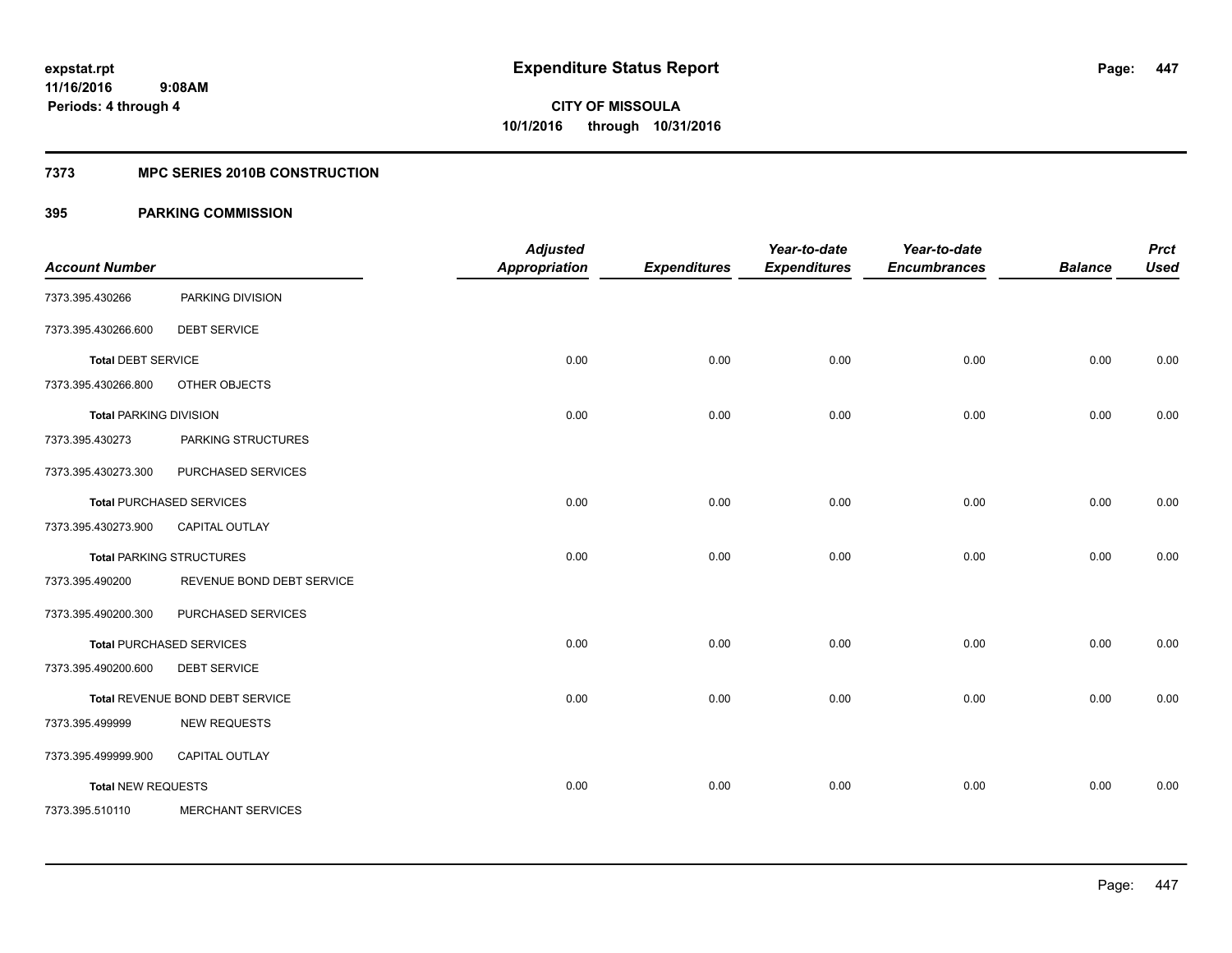### **7373 MPC SERIES 2010B CONSTRUCTION**

| <b>Account Number</b>           |                      | <b>Adjusted</b><br><b>Appropriation</b> | <b>Expenditures</b> | Year-to-date<br><b>Expenditures</b> | Year-to-date<br><b>Encumbrances</b> | <b>Balance</b> | <b>Prct</b><br>Used |
|---------------------------------|----------------------|-----------------------------------------|---------------------|-------------------------------------|-------------------------------------|----------------|---------------------|
| 7373.395.510110.500             | <b>FIXED CHARGES</b> |                                         |                     |                                     |                                     |                |                     |
| <b>Total MERCHANT SERVICES</b>  |                      | 0.00                                    | 0.00                | 0.00                                | 0.00                                | 0.00           | 0.00                |
| 7373.395.520000                 | OTHER FINANCING USES |                                         |                     |                                     |                                     |                |                     |
| 7373.395.520000.600             | <b>DEBT SERVICE</b>  |                                         |                     |                                     |                                     |                |                     |
| <b>Total PARKING COMMISSION</b> |                      | 0.00                                    | 0.00                | 0.00                                | 0.00                                | 0.00           | 0.00                |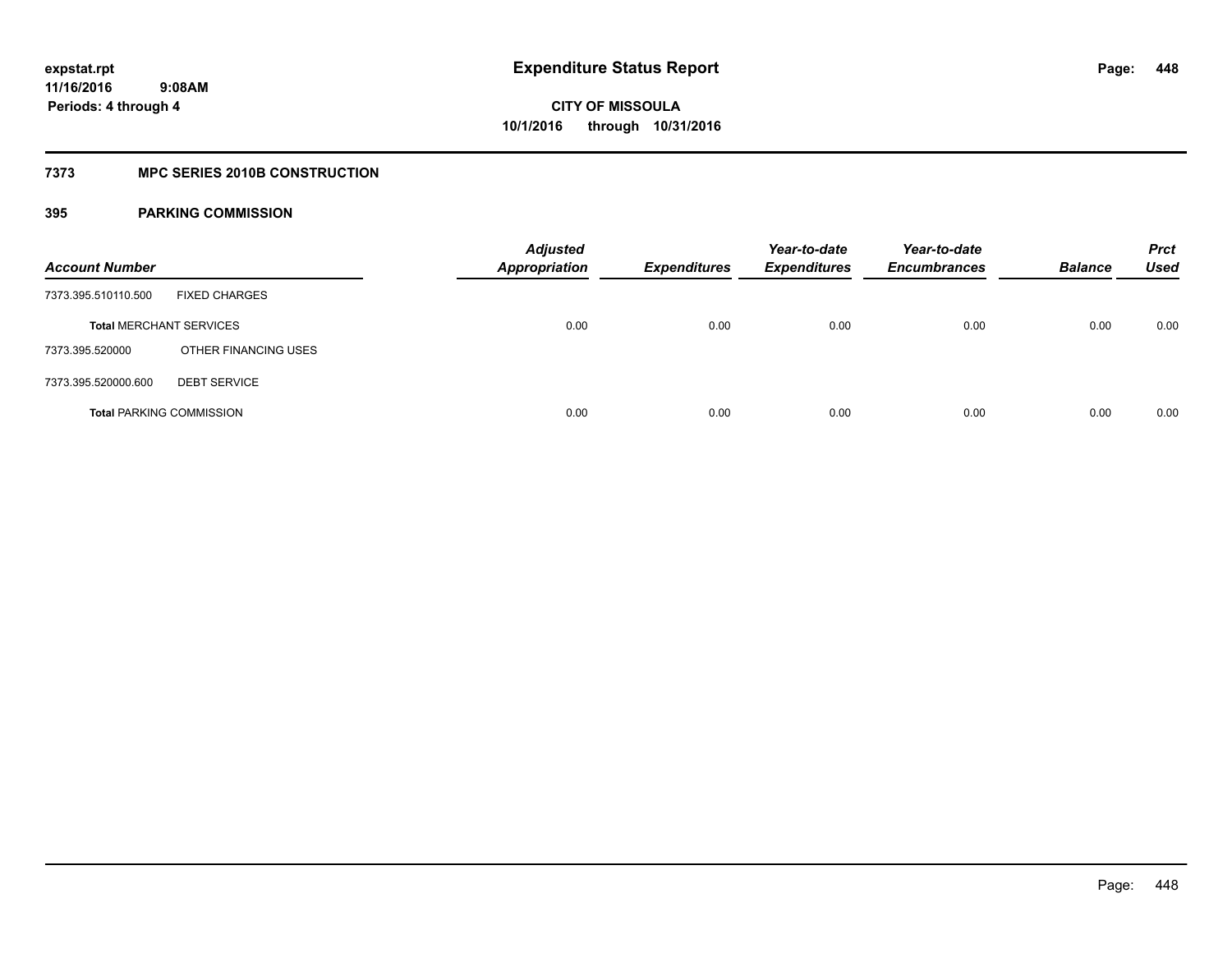### **7373 MPC SERIES 2010B CONSTRUCTION**

### **900 DEPRECIATION**

| <b>Account Number</b>      |                                     | <b>Adjusted</b><br><b>Appropriation</b> | <b>Expenditures</b> | Year-to-date<br><b>Expenditures</b> | Year-to-date<br><b>Encumbrances</b> | <b>Balance</b> | <b>Prct</b><br><b>Used</b> |
|----------------------------|-------------------------------------|-----------------------------------------|---------------------|-------------------------------------|-------------------------------------|----------------|----------------------------|
| 7373.900.510000            | <b>MISCELLANEOUS</b>                |                                         |                     |                                     |                                     |                |                            |
| 7373.900.510000.800        | OTHER OBJECTS                       |                                         |                     |                                     |                                     |                |                            |
| <b>Total MISCELLANEOUS</b> |                                     | 0.00                                    | 0.00                | 0.00                                | 0.00                                | 0.00           | 0.00                       |
| 7373.900.510110            | <b>MERCHANT SERVICES</b>            |                                         |                     |                                     |                                     |                |                            |
| 7373.900.510110.500        | <b>FIXED CHARGES</b>                |                                         |                     |                                     |                                     |                |                            |
|                            | Total MPC SERIES 2010B CONSTRUCTION | 0.00                                    | 0.00                | 0.00                                | 0.00                                | 0.00           | 0.00                       |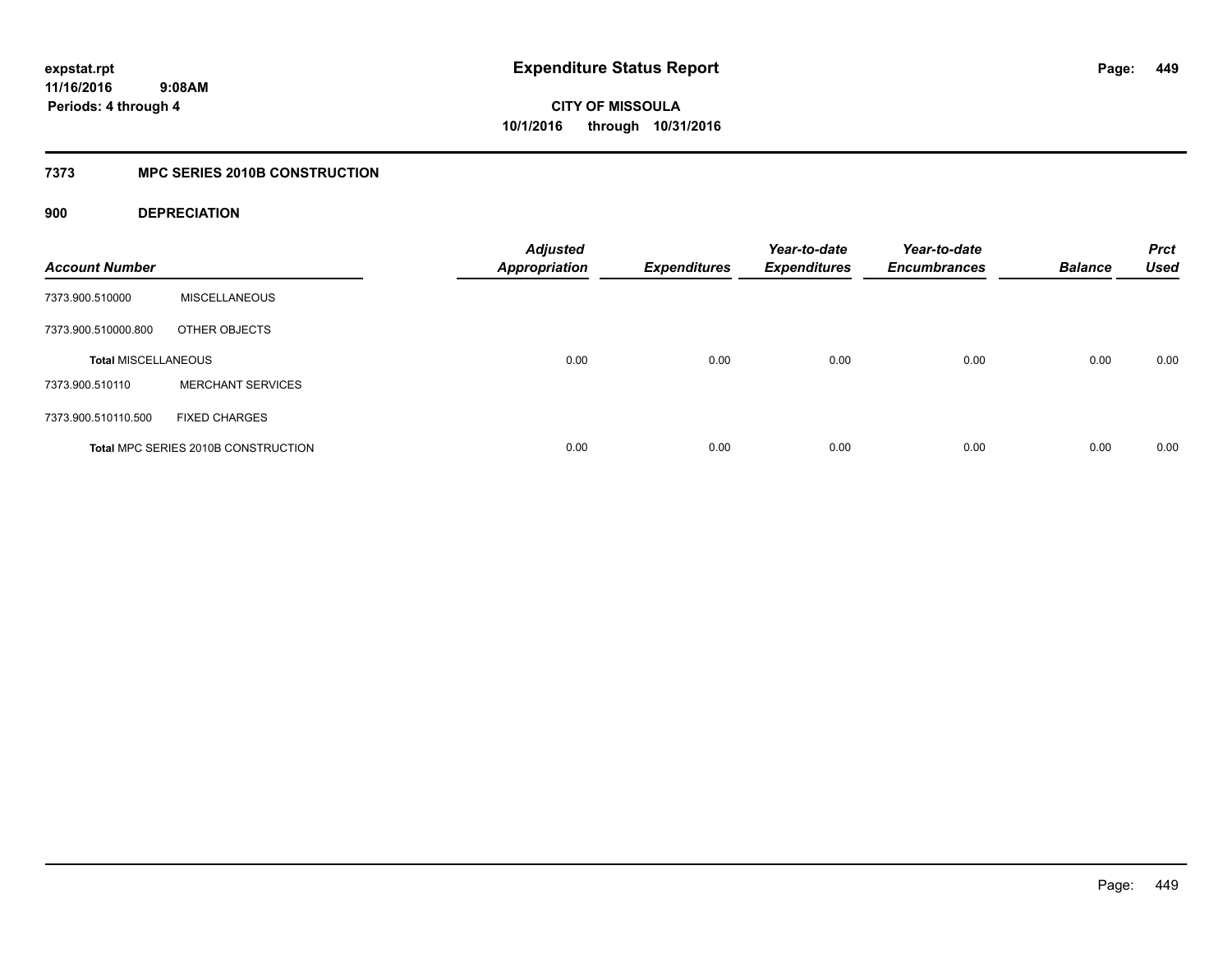### **7374 RESERVE FUND-PARKING BONDS**

| <b>Account Number</b> |                                         | <b>Adjusted</b><br><b>Appropriation</b> | <b>Expenditures</b> | Year-to-date<br><b>Expenditures</b> | Year-to-date<br><b>Encumbrances</b> | <b>Balance</b> | <b>Prct</b><br><b>Used</b> |
|-----------------------|-----------------------------------------|-----------------------------------------|---------------------|-------------------------------------|-------------------------------------|----------------|----------------------------|
| 7374.395.430273       | <b>PARKING STRUCTURES</b>               |                                         |                     |                                     |                                     |                |                            |
| 7374.395.430273.900   | <b>CAPITAL OUTLAY</b>                   |                                         |                     |                                     |                                     |                |                            |
|                       | <b>Total PARKING STRUCTURES</b>         | 0.00                                    | 0.00                | 0.00                                | 0.00                                | 0.00           | 0.00                       |
| 7374.395.510110       | <b>MERCHANT SERVICES</b>                |                                         |                     |                                     |                                     |                |                            |
| 7374.395.510110.500   | <b>FIXED CHARGES</b>                    |                                         |                     |                                     |                                     |                |                            |
|                       | <b>Total MERCHANT SERVICES</b>          | 0.00                                    | 0.00                | 0.00                                | 0.00                                | 0.00           | 0.00                       |
|                       | <b>Total RESERVE FUND-PARKING BONDS</b> | 0.00                                    | 0.00                | 0.00                                | 0.00                                | 0.00           | 0.00                       |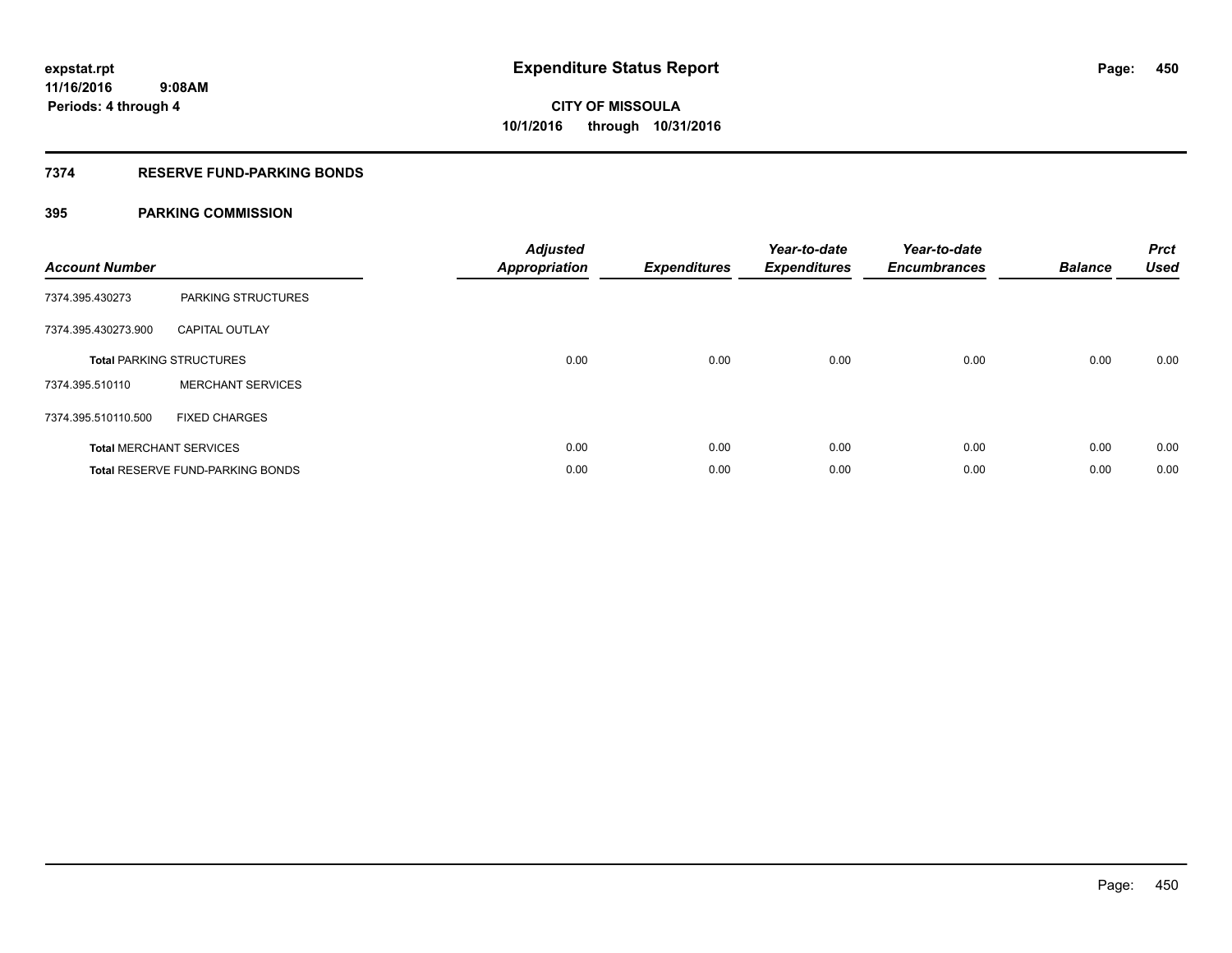#### **7375 PLEDGED TAX INCREMENT-2010B BOND**

| <b>Account Number</b>         |                                               | <b>Adjusted</b><br>Appropriation | <b>Expenditures</b> | Year-to-date<br><b>Expenditures</b> | Year-to-date<br><b>Encumbrances</b> | <b>Balance</b> | <b>Prct</b><br><b>Used</b> |
|-------------------------------|-----------------------------------------------|----------------------------------|---------------------|-------------------------------------|-------------------------------------|----------------|----------------------------|
| 7375.395.430266               | PARKING DIVISION                              |                                  |                     |                                     |                                     |                |                            |
| 7375.395.430266.800           | OTHER OBJECTS                                 |                                  |                     |                                     |                                     |                |                            |
| <b>Total PARKING DIVISION</b> |                                               | 0.00                             | 0.00                | 0.00                                | 0.00                                | 0.00           | 0.00                       |
| 7375.395.490200               | REVENUE BOND DEBT SERVICE                     |                                  |                     |                                     |                                     |                |                            |
| 7375.395.490200.300           | PURCHASED SERVICES                            |                                  |                     |                                     |                                     |                |                            |
|                               | Total REVENUE BOND DEBT SERVICE               | 0.00                             | 0.00                | 0.00                                | 0.00                                | 0.00           | 0.00                       |
| 7375.395.510110               | <b>MERCHANT SERVICES</b>                      |                                  |                     |                                     |                                     |                |                            |
| 7375.395.510110.500           | <b>FIXED CHARGES</b>                          |                                  |                     |                                     |                                     |                |                            |
|                               | <b>Total MERCHANT SERVICES</b>                | 0.00                             | 0.00                | 0.00                                | 0.00                                | 0.00           | 0.00                       |
|                               | <b>Total PLEDGED TAX INCREMENT-2010B BOND</b> | 0.00                             | 0.00                | 0.00                                | 0.00                                | 0.00           | 0.00                       |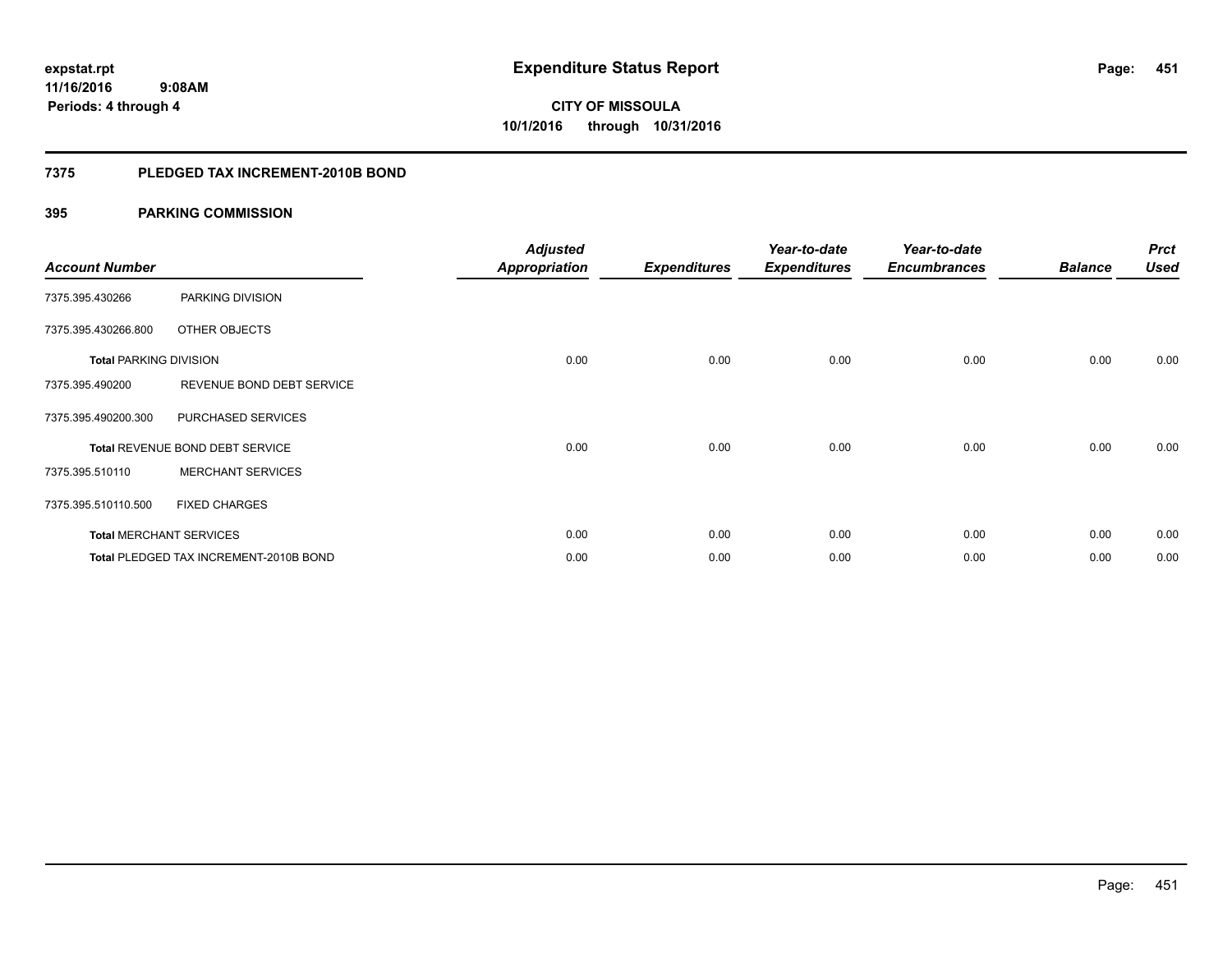### **7376 MPC 2010A BONDS DEBT INTEREST**

| <b>Account Number</b>         |                                     | <b>Adjusted</b><br><b>Appropriation</b> | <b>Expenditures</b> | Year-to-date<br><b>Expenditures</b> | Year-to-date<br><b>Encumbrances</b> | <b>Balance</b> | <b>Prct</b><br><b>Used</b> |
|-------------------------------|-------------------------------------|-----------------------------------------|---------------------|-------------------------------------|-------------------------------------|----------------|----------------------------|
| 7376.395.430266               | PARKING DIVISION                    |                                         |                     |                                     |                                     |                |                            |
| 7376.395.430266.800           | OTHER OBJECTS                       |                                         |                     |                                     |                                     |                |                            |
| <b>Total PARKING DIVISION</b> |                                     | 0.00                                    | 0.00                | 0.00                                | 0.00                                | 0.00           | 0.00                       |
| 7376.395.490200               | REVENUE BOND DEBT SERVICE           |                                         |                     |                                     |                                     |                |                            |
| 7376.395.490200.600           | <b>DEBT SERVICE</b>                 |                                         |                     |                                     |                                     |                |                            |
|                               | Total REVENUE BOND DEBT SERVICE     | 0.00                                    | 0.00                | 0.00                                | 0.00                                | 0.00           | 0.00                       |
| 7376.395.510110               | <b>MERCHANT SERVICES</b>            |                                         |                     |                                     |                                     |                |                            |
| 7376.395.510110.500           | <b>FIXED CHARGES</b>                |                                         |                     |                                     |                                     |                |                            |
|                               | <b>Total MERCHANT SERVICES</b>      | 0.00                                    | 0.00                | 0.00                                | 0.00                                | 0.00           | 0.00                       |
|                               | Total MPC 2010A BONDS DEBT INTEREST | 0.00                                    | 0.00                | 0.00                                | 0.00                                | 0.00           | 0.00                       |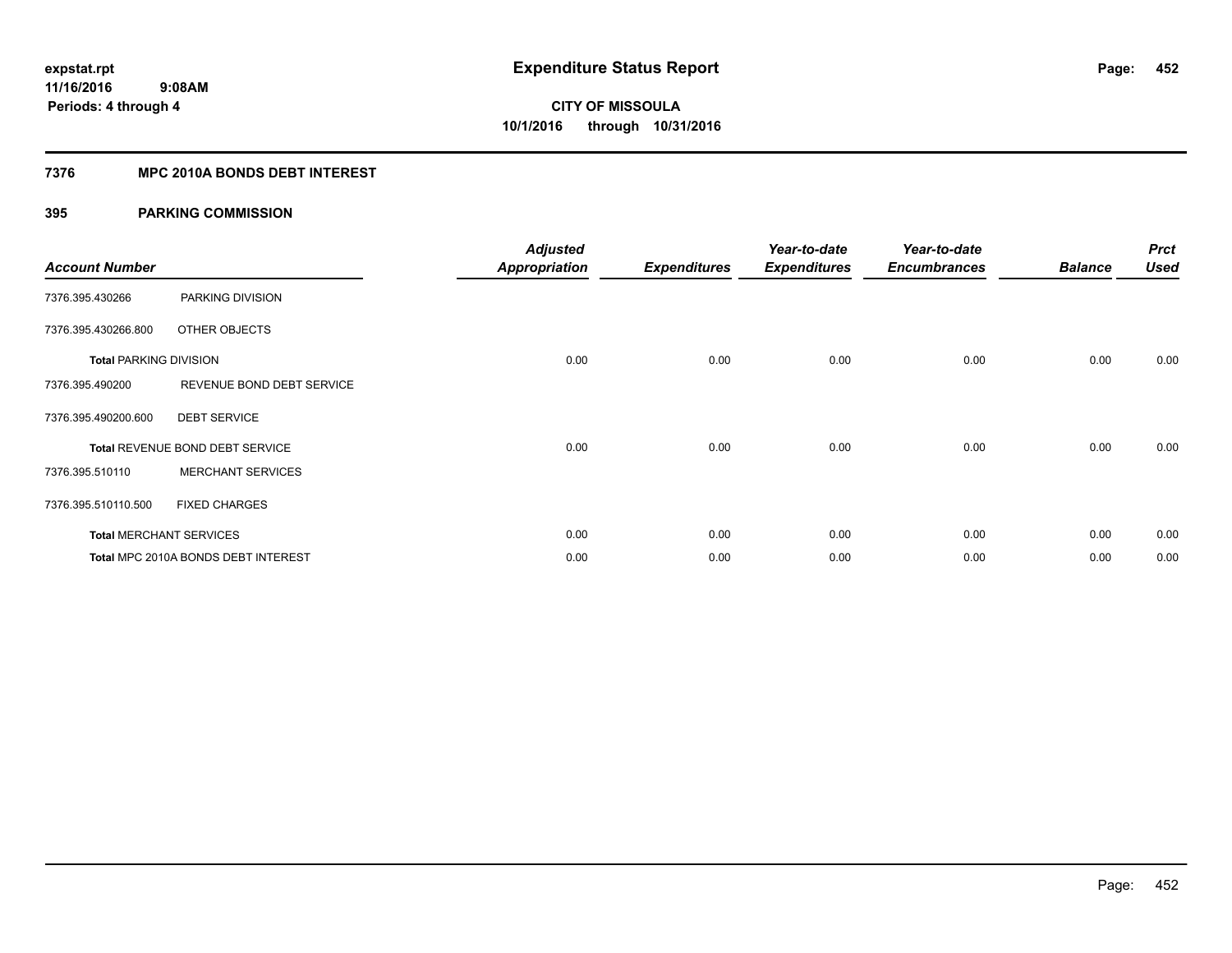#### **7377 MPC 2010A BONDS SINKING FUND**

| <b>Account Number</b>         |                                    | <b>Adjusted</b>      |                     | Year-to-date<br><b>Expenditures</b> | Year-to-date        | <b>Balance</b> | <b>Prct</b><br><b>Used</b> |
|-------------------------------|------------------------------------|----------------------|---------------------|-------------------------------------|---------------------|----------------|----------------------------|
|                               |                                    | <b>Appropriation</b> | <b>Expenditures</b> |                                     | <b>Encumbrances</b> |                |                            |
| 7377.395.430266               | PARKING DIVISION                   |                      |                     |                                     |                     |                |                            |
| 7377.395.430266.800           | OTHER OBJECTS                      |                      |                     |                                     |                     |                |                            |
| <b>Total PARKING DIVISION</b> |                                    | 0.00                 | 0.00                | 0.00                                | 0.00                | 0.00           | 0.00                       |
| 7377.395.490200               | REVENUE BOND DEBT SERVICE          |                      |                     |                                     |                     |                |                            |
| 7377.395.490200.600           | <b>DEBT SERVICE</b>                |                      |                     |                                     |                     |                |                            |
|                               | Total REVENUE BOND DEBT SERVICE    | 0.00                 | 0.00                | 0.00                                | 0.00                | 0.00           | 0.00                       |
| 7377.395.510110               | <b>MERCHANT SERVICES</b>           |                      |                     |                                     |                     |                |                            |
| 7377.395.510110.500           | <b>FIXED CHARGES</b>               |                      |                     |                                     |                     |                |                            |
|                               | <b>Total MERCHANT SERVICES</b>     | 0.00                 | 0.00                | 0.00                                | 0.00                | 0.00           | 0.00                       |
|                               | Total MPC 2010A BONDS SINKING FUND | 0.00                 | 0.00                | 0.00                                | 0.00                | 0.00           | 0.00                       |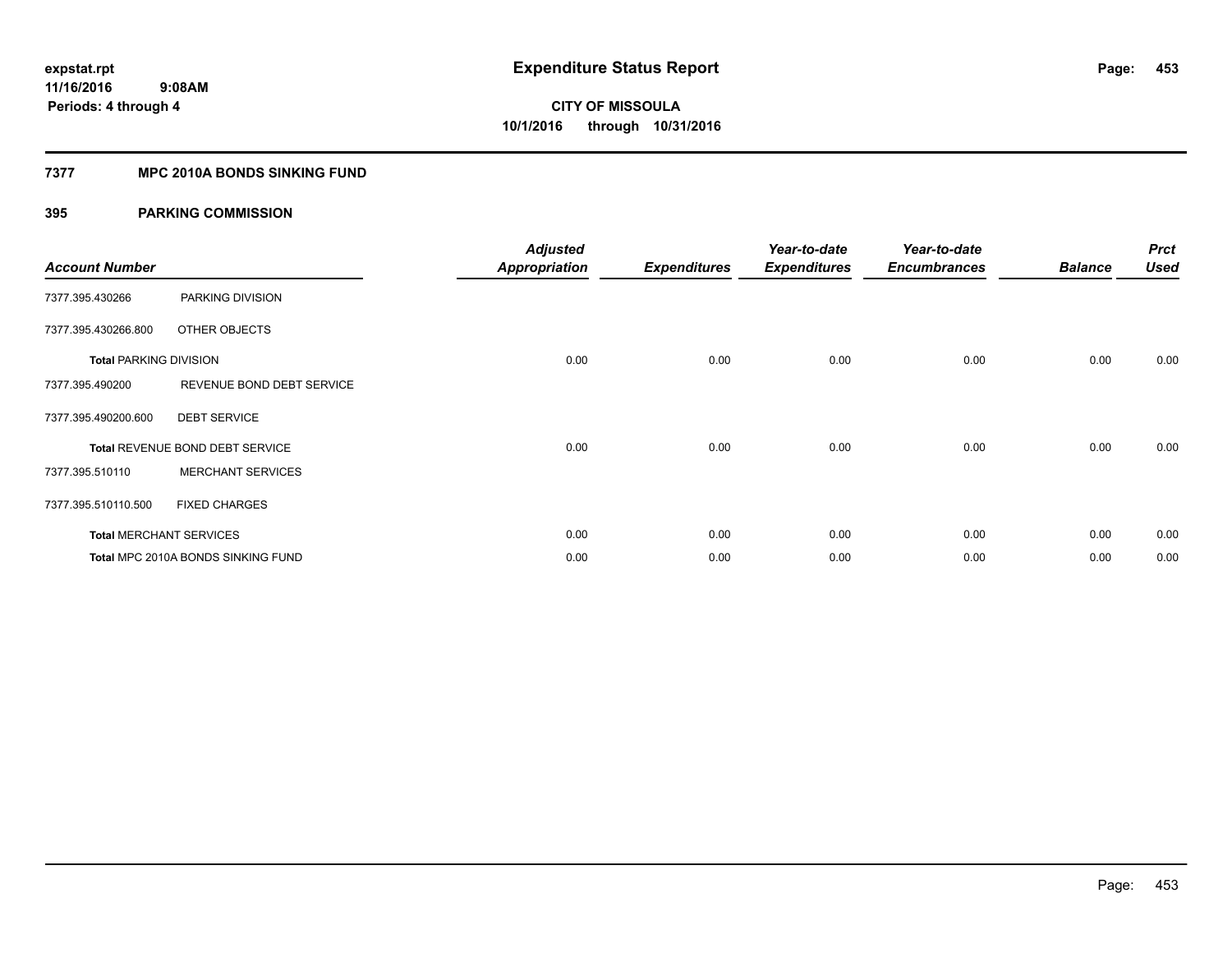#### **7378 MPC 2010A BOND RESERVE**

| <b>Account Number</b>         |                                 | <b>Adjusted</b><br><b>Appropriation</b> | <b>Expenditures</b> | Year-to-date<br><b>Expenditures</b> | Year-to-date<br><b>Encumbrances</b> | <b>Balance</b> | <b>Prct</b><br><b>Used</b> |
|-------------------------------|---------------------------------|-----------------------------------------|---------------------|-------------------------------------|-------------------------------------|----------------|----------------------------|
| 7378.395.430266               | PARKING DIVISION                |                                         |                     |                                     |                                     |                |                            |
| 7378.395.430266.800           | OTHER OBJECTS                   |                                         |                     |                                     |                                     |                |                            |
| <b>Total PARKING DIVISION</b> |                                 | 0.00                                    | 0.00                | 0.00                                | 0.00                                | 0.00           | 0.00                       |
| 7378.395.430273               | PARKING STRUCTURES              |                                         |                     |                                     |                                     |                |                            |
| 7378.395.430273.900           | <b>CAPITAL OUTLAY</b>           |                                         |                     |                                     |                                     |                |                            |
|                               | <b>Total PARKING STRUCTURES</b> | 0.00                                    | 0.00                | 0.00                                | 0.00                                | 0.00           | 0.00                       |
| 7378.395.510110               | <b>MERCHANT SERVICES</b>        |                                         |                     |                                     |                                     |                |                            |
| 7378.395.510110.500           | <b>FIXED CHARGES</b>            |                                         |                     |                                     |                                     |                |                            |
|                               | Total MPC 2010A BOND RESERVE    | 0.00                                    | 0.00                | 0.00                                | 0.00                                | 0.00           | 0.00                       |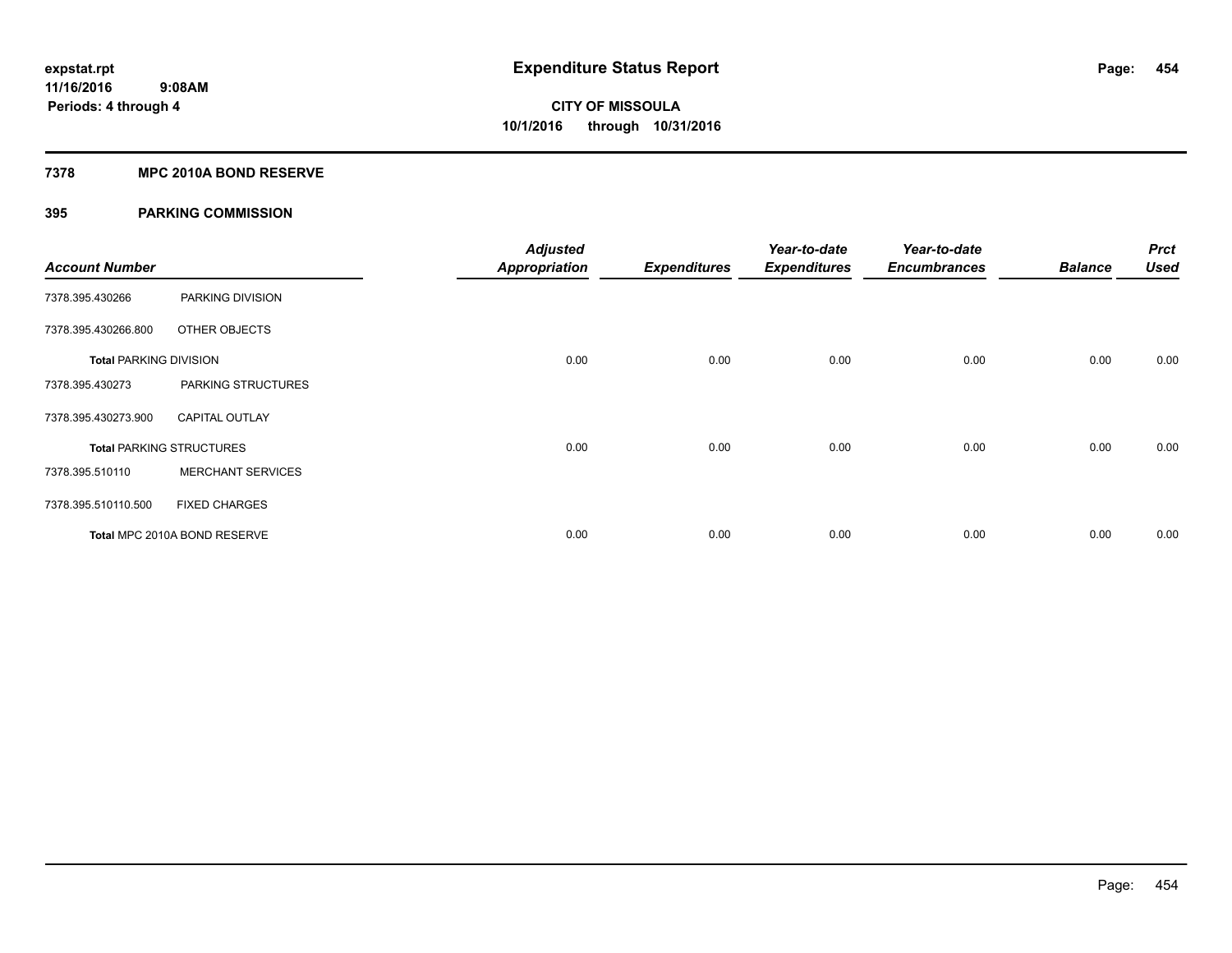#### **7380 BUSINESS IMPROVEMENT DISTRICT**

## **375 BUSINESS IMPROVEMENT DISTRICT**

| <b>Account Number</b>          |                                                            | <b>Adjusted</b><br><b>Appropriation</b> | <b>Expenditures</b>    | Year-to-date<br><b>Expenditures</b> | Year-to-date<br><b>Encumbrances</b> | <b>Balance</b>                 | <b>Prct</b><br><b>Used</b> |
|--------------------------------|------------------------------------------------------------|-----------------------------------------|------------------------|-------------------------------------|-------------------------------------|--------------------------------|----------------------------|
| 7380.375.471210                | <b>BUSINESS IMPROVEMENT DISTRICT</b>                       |                                         |                        |                                     |                                     |                                |                            |
| 7380.375.471210.300            | PURCHASED SERVICES                                         |                                         |                        |                                     |                                     |                                |                            |
|                                | <b>Total PURCHASED SERVICES</b>                            | 0.00                                    | 0.00                   | 0.00                                | 0.00                                | 0.00                           | 0.00                       |
| 7380.375.471210.800            | OTHER OBJECTS                                              |                                         |                        |                                     |                                     |                                |                            |
|                                | Total BUSINESS IMPROVEMENT DISTRICT                        | 0.00                                    | 0.00                   | 0.00                                | 0.00                                | 0.00                           | 0.00                       |
| 7380.375.471220                | <b>BID MARKETING</b>                                       |                                         |                        |                                     |                                     |                                |                            |
| 7380.375.471220.300            | PURCHASED SERVICES                                         |                                         |                        |                                     |                                     |                                |                            |
| <b>Total BID MARKETING</b>     |                                                            | 0.00                                    | 0.00                   | 0.00                                | 0.00                                | 0.00                           | 0.00                       |
| 7380.375.471230                | STREETSCAPE MAINTENANCE-BID                                |                                         |                        |                                     |                                     |                                |                            |
| 7380.375.471230.300            | PURCHASED SERVICES                                         |                                         |                        |                                     |                                     |                                |                            |
|                                | Total STREETSCAPE MAINTENANCE-BID                          | 0.00                                    | 0.00                   | 0.00                                | 0.00                                | 0.00                           | 0.00                       |
| 7380.375.471240                | SAFETY-BID                                                 |                                         |                        |                                     |                                     |                                |                            |
| 7380.375.471240.300            | PURCHASED SERVICES                                         |                                         |                        |                                     |                                     |                                |                            |
| <b>Total SAFETY-BID</b>        | 7380.375.471240.350.000 PROFESSIONAL SERVICES - BID SAFETY | 0.00<br>0.00                            | 40,000.00<br>40,000.00 | 150,000.00<br>150,000.00            | 0.00<br>0.00                        | $-150,000.00$<br>$-150,000.00$ | 0.00<br>0.00               |
| 7380.375.510110                | <b>MERCHANT SERVICES</b>                                   |                                         |                        |                                     |                                     |                                |                            |
| 7380.375.510110.500            | <b>FIXED CHARGES</b>                                       |                                         |                        |                                     |                                     |                                |                            |
| <b>Total MERCHANT SERVICES</b> |                                                            | 0.00                                    | 0.00                   | 0.00                                | 0.00                                | 0.00                           | 0.00                       |
|                                | Total BUSINESS IMPROVEMENT DISTRICT                        | 0.00                                    | 40,000.00              | 150,000.00                          | 0.00                                | $-150,000.00$                  | 0.00                       |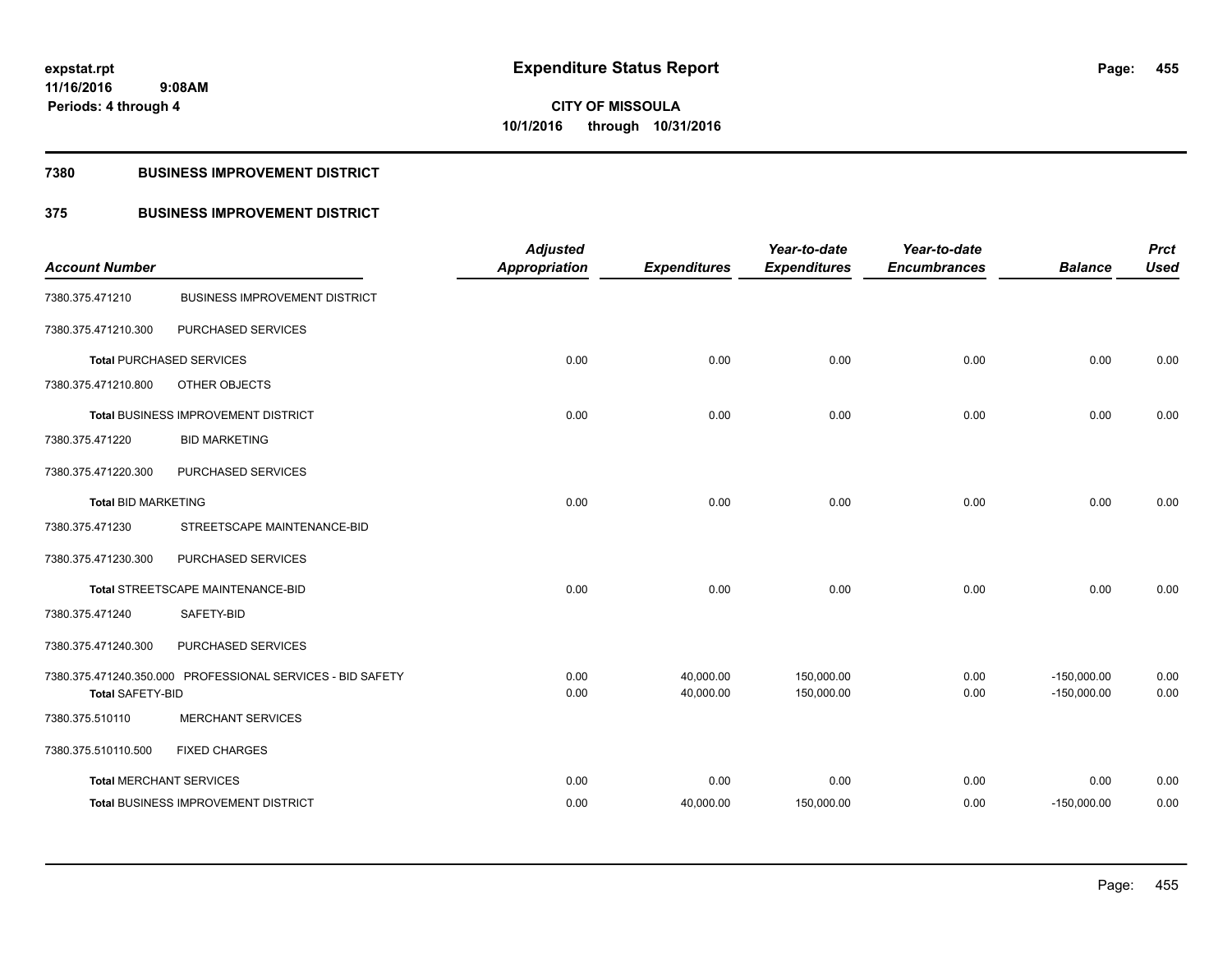**11/16/2016**

**456**

 **9:08AM Periods: 4 through 4**

**CITY OF MISSOULA 10/1/2016 through 10/31/2016**

#### **7381 TOURISM BUSINESS IMPROVEMENT DISTRICT**

### **375 BUSINESS IMPROVEMENT DISTRICT**

| <b>Account Number</b> |                                                    | <b>Adjusted</b><br><b>Appropriation</b> | <b>Expenditures</b> | Year-to-date<br><b>Expenditures</b> | Year-to-date<br><b>Encumbrances</b> | <b>Balance</b> | <b>Prct</b><br><b>Used</b> |
|-----------------------|----------------------------------------------------|-----------------------------------------|---------------------|-------------------------------------|-------------------------------------|----------------|----------------------------|
| 7381.375.471210       | <b>BUSINESS IMPROVEMENT DISTRICT</b>               |                                         |                     |                                     |                                     |                |                            |
| 7381.375.471210.300   | PURCHASED SERVICES                                 |                                         |                     |                                     |                                     |                |                            |
|                       | <b>Total BUSINESS IMPROVEMENT DISTRICT</b>         | 0.00                                    | 0.00                | 0.00                                | 0.00                                | 0.00           | 0.00                       |
| 7381.375.510110       | <b>MERCHANT SERVICES</b>                           |                                         |                     |                                     |                                     |                |                            |
| 7381.375.510110.500   | <b>FIXED CHARGES</b>                               |                                         |                     |                                     |                                     |                |                            |
|                       | <b>Total TOURISM BUSINESS IMPROVEMENT DISTRICT</b> | 0.00                                    | 0.00                | 0.00                                | 0.00                                | 0.00           | 0.00                       |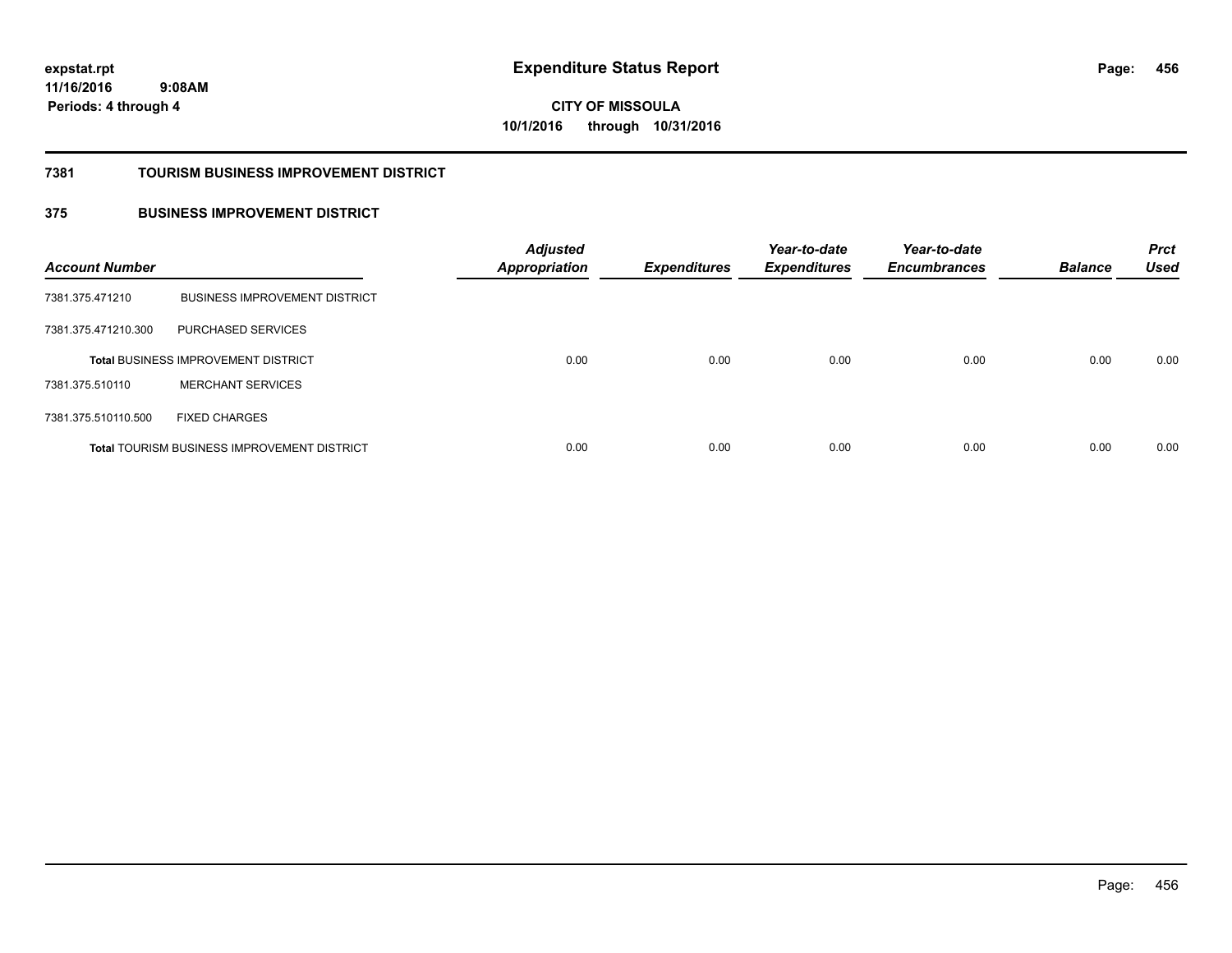### **7382 5.75M TIF RESERVE**

| <b>Account Number</b>   |                                | <b>Adjusted</b><br>Appropriation | <b>Expenditures</b> | Year-to-date<br><b>Expenditures</b> | Year-to-date<br><b>Encumbrances</b> | <b>Balance</b> | <b>Prct</b><br><b>Used</b> |
|-------------------------|--------------------------------|----------------------------------|---------------------|-------------------------------------|-------------------------------------|----------------|----------------------------|
| 7382.390.490607         | <b>TRANSFERS TO BROWNFIELD</b> |                                  |                     |                                     |                                     |                |                            |
| 7382.390.490607.800     | OTHER OBJECTS                  |                                  |                     |                                     |                                     |                |                            |
| Total 5.75M TIF RESERVE |                                | 0.00                             | 0.00                | 0.00                                | 0.00                                | 0.00           | 0.00                       |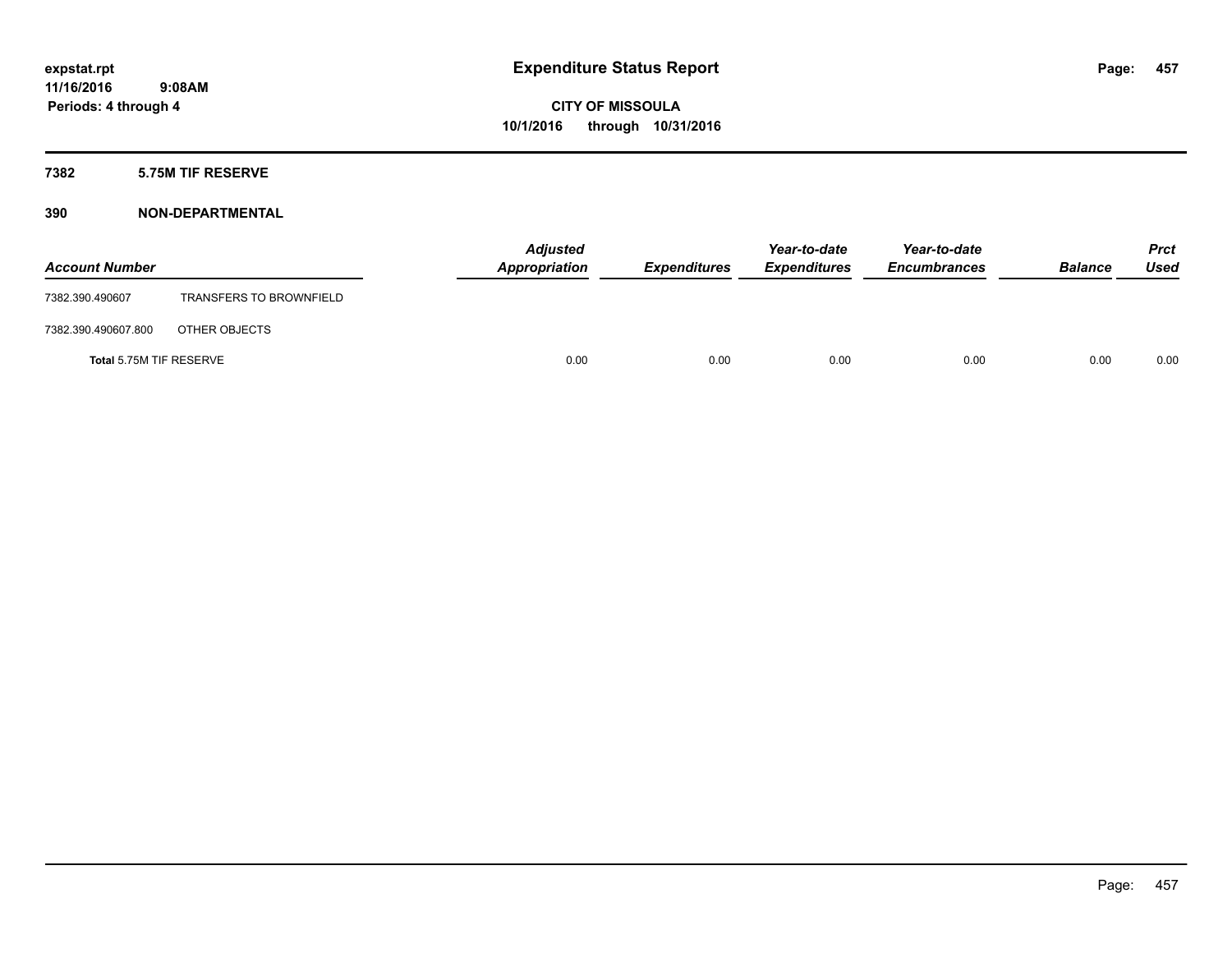#### **7383 RIVERFRONT TRIANGLE URD**

| <b>Account Number</b>                                           |                                   | <b>Adjusted</b><br><b>Appropriation</b> | <b>Expenditures</b> | Year-to-date<br><b>Expenditures</b> | Year-to-date<br><b>Encumbrances</b> | <b>Balance</b>         | <b>Prct</b><br><b>Used</b> |
|-----------------------------------------------------------------|-----------------------------------|-----------------------------------------|---------------------|-------------------------------------|-------------------------------------|------------------------|----------------------------|
| 7383.385.470210                                                 | <b>ADMINISTRATION</b>             |                                         |                     |                                     |                                     |                        |                            |
| 7383.385.470210.800                                             | OTHER OBJECTS                     |                                         |                     |                                     |                                     |                        |                            |
| <b>Total ADMINISTRATION</b>                                     |                                   | 0.00                                    | 0.00                | 0.00                                | 0.00                                | 0.00                   | 0.00                       |
| 7383.385.470230                                                 | PW FACILITY                       |                                         |                     |                                     |                                     |                        |                            |
| 7383.385.470230.700                                             | <b>GRANTS &amp; CONTRIBUTIONS</b> |                                         |                     |                                     |                                     |                        |                            |
|                                                                 | Total GRANTS & CONTRIBUTIONS      | 0.00                                    | 0.00                | 0.00                                | 0.00                                | 0.00                   | 0.00                       |
| 7383.385.470230.800                                             | OTHER OBJECTS                     |                                         |                     |                                     |                                     |                        |                            |
| 7383.385.470230.845.000 CONTINGENCY<br><b>Total PW FACILITY</b> |                                   | 26,962.00<br>26,962.00                  | 0.00<br>0.00        | 0.00<br>0.00                        | 0.00<br>0.00                        | 26,962.00<br>26,962.00 | 0.00<br>0.00               |
| 7383.385.470260                                                 | <b>PLANNING &amp; MGMT</b>        |                                         |                     |                                     |                                     |                        |                            |
| 7383.385.470260.300                                             | PURCHASED SERVICES                |                                         |                     |                                     |                                     |                        |                            |
|                                                                 | <b>Total PURCHASED SERVICES</b>   | 0.00                                    | 0.00                | 0.00                                | 0.00                                | 0.00                   | 0.00                       |
| 7383.385.470260.700                                             | <b>GRANTS &amp; CONTRIBUTIONS</b> |                                         |                     |                                     |                                     |                        |                            |
|                                                                 | Total GRANTS & CONTRIBUTIONS      | 0.00                                    | 0.00                | 0.00                                | 0.00                                | 0.00                   | 0.00                       |
| 7383.385.470260.800                                             | OTHER OBJECTS                     |                                         |                     |                                     |                                     |                        |                            |
| 7383.385.470260.845.000 CONTINGENCY<br>Total PLANNING & MGMT    |                                   | 10,000.00<br>10,000.00                  | 0.00<br>0.00        | 0.00<br>0.00                        | 0.00<br>0.00                        | 10,000.00<br>10,000.00 | 0.00<br>0.00               |
| 7383.385.510110                                                 | <b>MERCHANT SERVICES</b>          |                                         |                     |                                     |                                     |                        |                            |
| 7383.385.510110.500                                             | <b>FIXED CHARGES</b>              |                                         |                     |                                     |                                     |                        |                            |
| <b>Total MERCHANT SERVICES</b>                                  |                                   | 0.00                                    | 0.00                | 0.00                                | 0.00                                | 0.00                   | 0.00                       |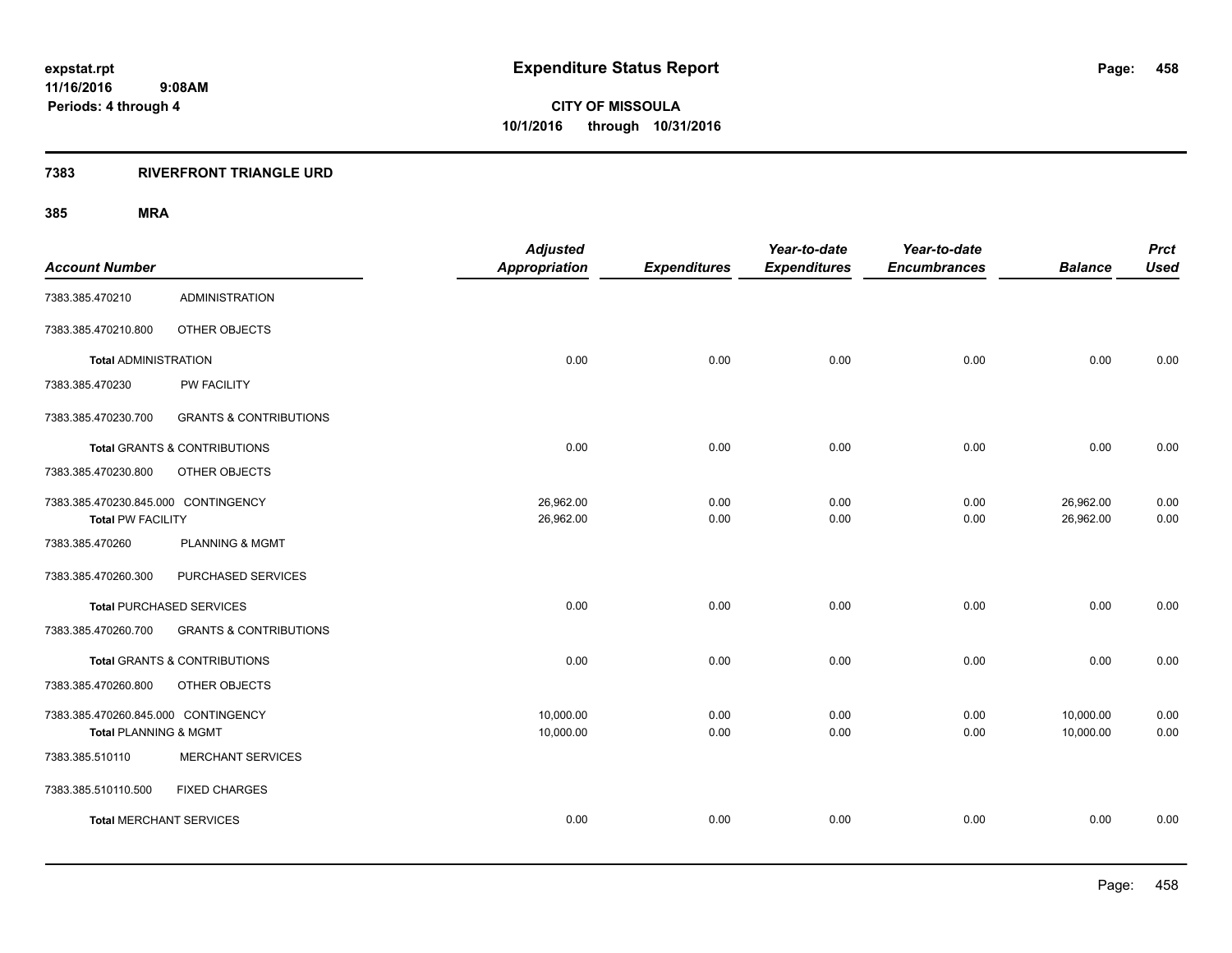| expstat.rpt<br>11/16/2016<br>9:08AM<br>Periods: 4 through 4 | <b>Expenditure Status Report</b> | <b>CITY OF MISSOULA</b> |      |      |           |      |  |
|-------------------------------------------------------------|----------------------------------|-------------------------|------|------|-----------|------|--|
|                                                             | 10/1/2016<br>through 10/31/2016  |                         |      |      |           |      |  |
| <b>Total RIVERFRONT TRIANGLE URD</b>                        | 36,962.00                        | 0.00                    | 0.00 | 0.00 | 36,962.00 | 0.00 |  |

## **7384 NRSS DEBT SERVICE CLEARING**

| <b>Account Number</b>         |                                                                                     | <b>Adjusted</b><br><b>Appropriation</b> | <b>Expenditures</b> | Year-to-date<br><b>Expenditures</b> | Year-to-date<br><b>Encumbrances</b> | <b>Balance</b>         | <b>Prct</b><br><b>Used</b> |
|-------------------------------|-------------------------------------------------------------------------------------|-----------------------------------------|---------------------|-------------------------------------|-------------------------------------|------------------------|----------------------------|
| 7384.385.521000               | INTERFUND OPERATING TRANSFERS                                                       |                                         |                     |                                     |                                     |                        |                            |
| 7384.385.521000.800           | OTHER OBJECTS                                                                       |                                         |                     |                                     |                                     |                        |                            |
|                               | <b>Total INTERFUND OPERATING TRANSFERS</b>                                          | 0.00                                    | 0.00                | 0.00                                | 0.00                                | 0.00                   | 0.00                       |
| 7384.385.521009               | <b>TRANFERS TO DEBT SERVICE</b>                                                     |                                         |                     |                                     |                                     |                        |                            |
| 7384.385.521009.800           | OTHER OBJECTS                                                                       |                                         |                     |                                     |                                     |                        |                            |
|                               | 7384.385.521009.820.000 TRANSFERS TO DEBT SERVICE<br>Total TRANFERS TO DEBT SERVICE | 31,690.00<br>31,690.00                  | 0.00<br>0.00        | 0.00<br>0.00                        | 0.00<br>0.00                        | 31,690.00<br>31,690.00 | 0.00<br>0.00               |
| 7384.385.521010               | <b>TRANSFERS TO MRA</b>                                                             |                                         |                     |                                     |                                     |                        |                            |
| 7384.385.521010.800           | OTHER OBJECTS                                                                       |                                         |                     |                                     |                                     |                        |                            |
| <b>Total TRANSFERS TO MRA</b> | 7384.385.521010.820.000 TRANSFERS TO MRA (NRSS)                                     | 27,762.00<br>27,762.00                  | 0.00<br>0.00        | 0.00<br>0.00                        | 0.00<br>0.00                        | 27,762.00<br>27,762.00 | 0.00<br>0.00               |
|                               | Total NRSS DEBT SERVICE CLEARING                                                    | 59,452.00                               | 0.00                | 0.00                                | 0.00                                | 59,452.00              | 0.00                       |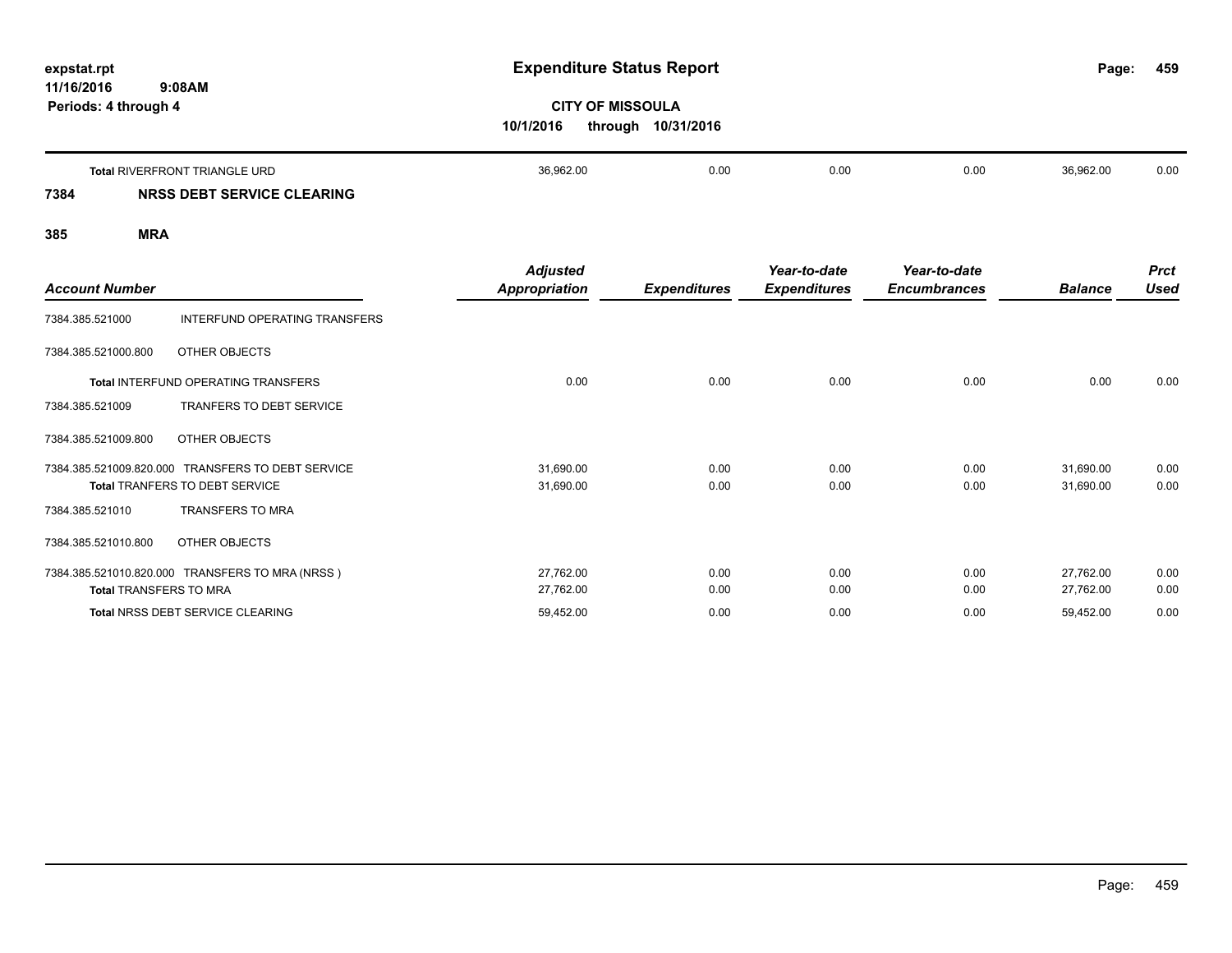### **7385 FRONT STREET URD**

| <b>Account Number</b>                |                                                      | <b>Adjusted</b><br><b>Appropriation</b> | <b>Expenditures</b> | Year-to-date<br><b>Expenditures</b> | Year-to-date<br><b>Encumbrances</b> | <b>Balance</b> | <b>Prct</b><br><b>Used</b> |
|--------------------------------------|------------------------------------------------------|-----------------------------------------|---------------------|-------------------------------------|-------------------------------------|----------------|----------------------------|
|                                      |                                                      |                                         |                     |                                     |                                     |                |                            |
| 7385.385.460436                      | <b>TENNIS COURT REBUILD</b>                          |                                         |                     |                                     |                                     |                |                            |
| 7385.385.460436.300                  | PURCHASED SERVICES                                   |                                         |                     |                                     |                                     |                |                            |
|                                      | <b>Total TENNIS COURT REBUILD</b>                    | 0.00                                    | 0.00                | 0.00                                | 0.00                                | 0.00           | 0.00                       |
| 7385.385.470230                      | PW FACILITY                                          |                                         |                     |                                     |                                     |                |                            |
| 7385.385.470230.300                  | PURCHASED SERVICES                                   |                                         |                     |                                     |                                     |                |                            |
|                                      | 7385.385.470230.350.000 PROFESSIONAL SERVICES        | 0.00                                    | 2,892.75            | 2,892.75                            | 0.00                                | $-2,892.75$    | 0.00                       |
|                                      | <b>Total PURCHASED SERVICES</b>                      | 0.00                                    | 2,892.75            | 2,892.75                            | 0.00                                | $-2,892.75$    | 0.00                       |
| 7385.385.470230.700                  | <b>GRANTS &amp; CONTRIBUTIONS</b>                    |                                         |                     |                                     |                                     |                |                            |
|                                      | 7385.385.470230.700.000 PROJECT EXPENSE-PUBLIC WORKS | 25,000.00                               | 0.00                | 25,000.00                           | 0.00                                | 0.00           | 100.00                     |
|                                      | <b>Total GRANTS &amp; CONTRIBUTIONS</b>              | 25,000.00                               | 0.00                | 25,000.00                           | 0.00                                | 0.00           | 100.00                     |
| 7385.385.470230.800                  | OTHER OBJECTS                                        |                                         |                     |                                     |                                     |                |                            |
| 7385.385.470230.845.000 CONTINGENCY  |                                                      | 419,034.00                              | 0.00                | 0.00                                | 0.00                                | 419,034.00     | 0.00                       |
| <b>Total OTHER OBJECTS</b>           |                                                      | 419,034.00                              | 0.00                | 0.00                                | 0.00                                | 419,034.00     | 0.00                       |
| 7385.385.470230.900                  | <b>CAPITAL OUTLAY</b>                                |                                         |                     |                                     |                                     |                |                            |
| 7385.385.470230.930.000 IMPROVEMENTS |                                                      | 25,000.00                               | 0.00                | 0.00                                | 0.00                                | 25,000.00      | 0.00                       |
| <b>Total CAPITAL OUTLAY</b>          |                                                      | 25,000.00                               | 0.00                | 0.00                                | 0.00                                | 25,000.00      | 0.00                       |
| <b>Total PW FACILITY</b>             |                                                      | 469,034.00                              | 2,892.75            | 27,892.75                           | 0.00                                | 441,141.25     | 5.95                       |
| 7385.385.470260                      | <b>PLANNING &amp; MGMT</b>                           |                                         |                     |                                     |                                     |                |                            |
| 7385.385.470260.300                  | PURCHASED SERVICES                                   |                                         |                     |                                     |                                     |                |                            |
|                                      | <b>Total PURCHASED SERVICES</b>                      | 0.00                                    | 0.00                | 0.00                                | 0.00                                | 0.00           | 0.00                       |
| 7385.385.470260.700                  | <b>GRANTS &amp; CONTRIBUTIONS</b>                    |                                         |                     |                                     |                                     |                |                            |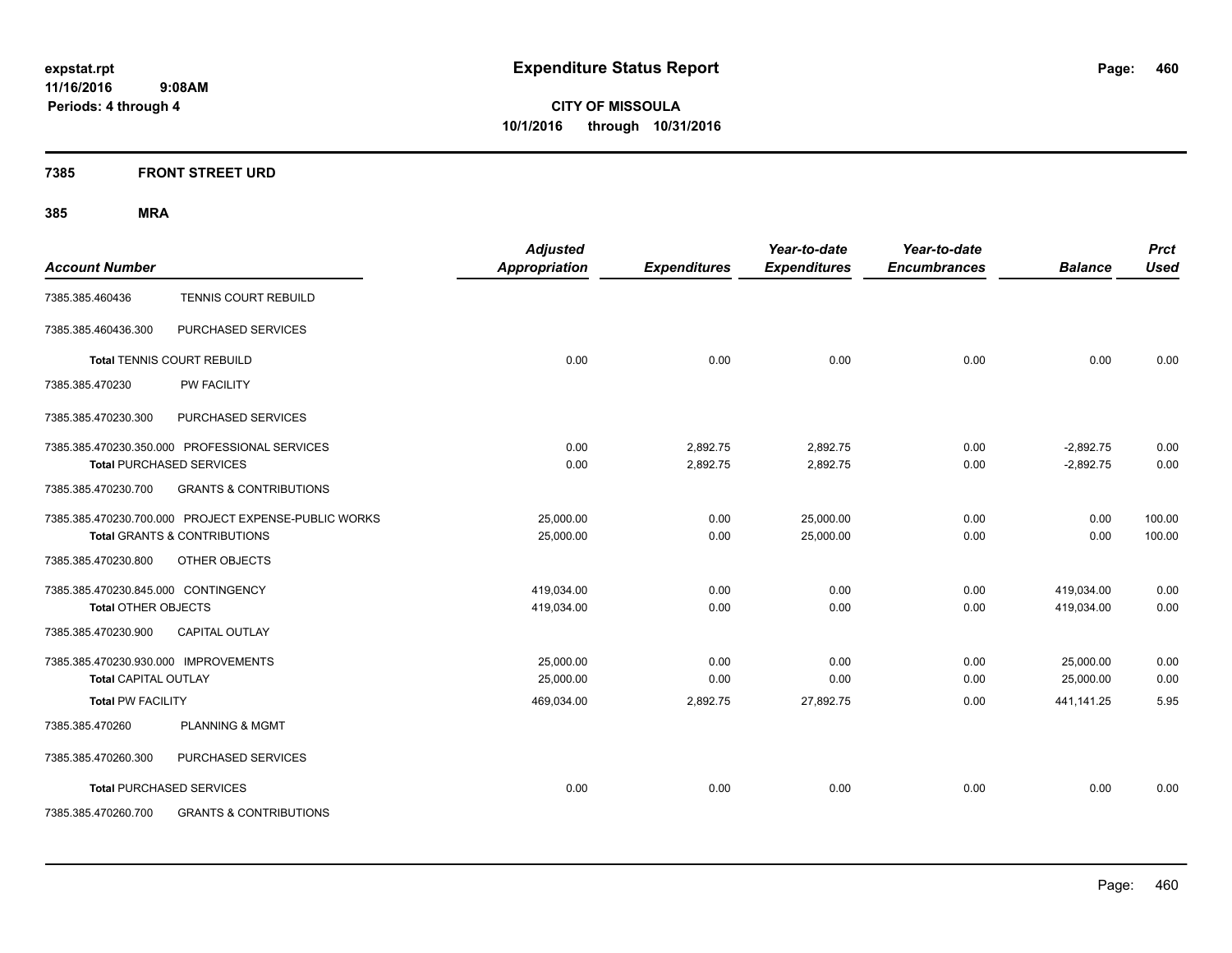### **7385 FRONT STREET URD**

| <b>Account Number</b>                                                   |                                                                | <b>Adjusted</b><br><b>Appropriation</b> | <b>Expenditures</b> | Year-to-date<br><b>Expenditures</b> | Year-to-date<br><b>Encumbrances</b> | <b>Balance</b>           | <b>Prct</b><br><b>Used</b> |
|-------------------------------------------------------------------------|----------------------------------------------------------------|-----------------------------------------|---------------------|-------------------------------------|-------------------------------------|--------------------------|----------------------------|
| <b>Total GRANTS &amp; CONTRIBUTIONS</b>                                 | 7385.385.470260.700.000 PLANNING & MGMT/GRANTS & CONTRIBUTIONS | 10,000.00<br>10,000.00                  | 0.00<br>0.00        | 0.00<br>0.00                        | 0.00<br>0.00                        | 10,000.00<br>10,000.00   | 0.00<br>0.00               |
| 7385.385.470260.800                                                     | OTHER OBJECTS                                                  |                                         |                     |                                     |                                     |                          |                            |
| 7385.385.470260.845.000 CONTINGENCY<br><b>Total OTHER OBJECTS</b>       |                                                                | 50,000.00<br>50,000.00                  | 0.00<br>0.00        | 0.00<br>0.00                        | 0.00<br>0.00                        | 50,000.00<br>50,000.00   | 0.00<br>0.00               |
| <b>Total PLANNING &amp; MGMT</b>                                        |                                                                | 60,000.00                               | 0.00                | 0.00                                | 0.00                                | 60,000.00                | 0.00                       |
| 7385.385.470270                                                         | <b>CLEARING &amp; DEMO</b>                                     |                                         |                     |                                     |                                     |                          |                            |
| 7385.385.470270.700                                                     | <b>GRANTS &amp; CONTRIBUTIONS</b>                              |                                         |                     |                                     |                                     |                          |                            |
| <b>Total GRANTS &amp; CONTRIBUTIONS</b>                                 |                                                                | 0.00                                    | 0.00                | 0.00                                | 0.00                                | 0.00                     | 0.00                       |
| 7385.385.470270.800                                                     | OTHER OBJECTS                                                  |                                         |                     |                                     |                                     |                          |                            |
| 7385.385.470270.845.000 CONTINGENCY<br><b>Total CLEARING &amp; DEMO</b> |                                                                | 100,000.00<br>100,000.00                | 0.00<br>0.00        | 0.00<br>0.00                        | 0.00<br>0.00                        | 100,000.00<br>100,000.00 | 0.00<br>0.00               |
| 7385.385.470281                                                         | FRONT STREET PARKING STRUCTURE                                 |                                         |                     |                                     |                                     |                          |                            |
| 7385.385.470281.900                                                     | <b>CAPITAL OUTLAY</b>                                          |                                         |                     |                                     |                                     |                          |                            |
|                                                                         | Total FRONT STREET PARKING STRUCTURE                           | 0.00                                    | 0.00                | 0.00                                | 0.00                                | 0.00                     | 0.00                       |
| 7385.385.510110                                                         | <b>MERCHANT SERVICES</b>                                       |                                         |                     |                                     |                                     |                          |                            |
| 7385.385.510110.500                                                     | <b>FIXED CHARGES</b>                                           |                                         |                     |                                     |                                     |                          |                            |
| <b>Total MERCHANT SERVICES</b>                                          |                                                                | 0.00                                    | 0.00                | 0.00                                | 0.00                                | 0.00                     | 0.00                       |
| <b>Total FRONT STREET URD</b>                                           |                                                                | 629,034.00                              | 2,892.75            | 27,892.75                           | 0.00                                | 601,141.25               | 4.43                       |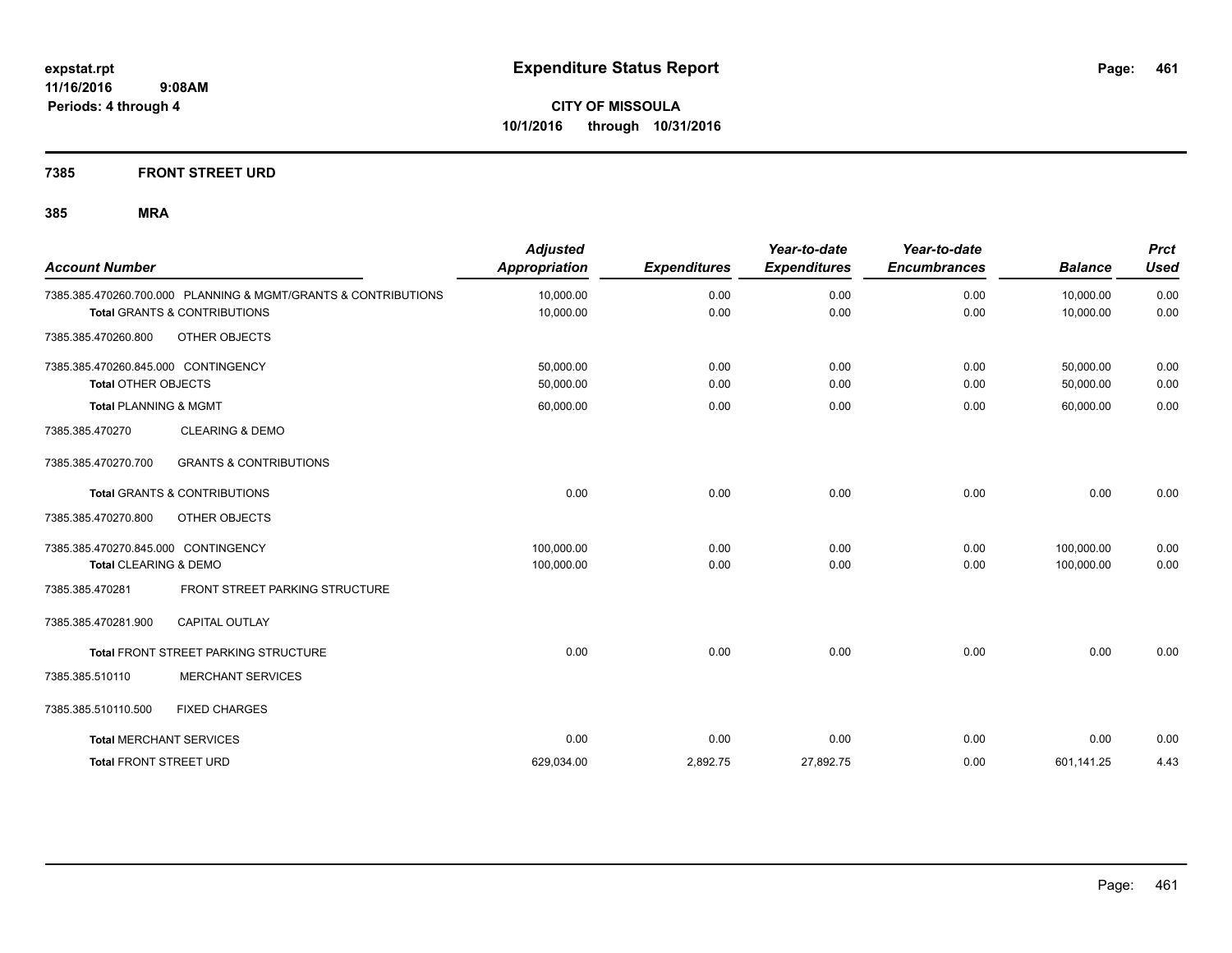# **CITY OF MISSOULA 10/1/2016 through 10/31/2016**

#### **7386 DEBT SERVICE-SAFEWAY/ST PAT 1.5M**

| <b>Account Number</b> |                                   | <b>Adjusted</b><br><b>Appropriation</b> | <b>Expenditures</b> | Year-to-date<br><b>Expenditures</b> | Year-to-date<br><b>Encumbrances</b> | <b>Balance</b> | <b>Prct</b><br><b>Used</b> |
|-----------------------|-----------------------------------|-----------------------------------------|---------------------|-------------------------------------|-------------------------------------|----------------|----------------------------|
| 7386.385.470220       | PROPERTY ACQUISITION              |                                         |                     |                                     |                                     |                |                            |
| 7386.385.470220.900   | <b>CAPITAL OUTLAY</b>             |                                         |                     |                                     |                                     |                |                            |
|                       | <b>Total PROPERTY ACQUISITION</b> | 0.00                                    | 0.00                | 0.00                                | 0.00                                | 0.00           | 0.00                       |
| 7386.385.510110       | <b>MERCHANT SERVICES</b>          |                                         |                     |                                     |                                     |                |                            |
| 7386.385.510110.500   | <b>FIXED CHARGES</b>              |                                         |                     |                                     |                                     |                |                            |
| <b>Total MRA</b>      |                                   | 0.00                                    | 0.00                | 0.00                                | 0.00                                | 0.00           | 0.00                       |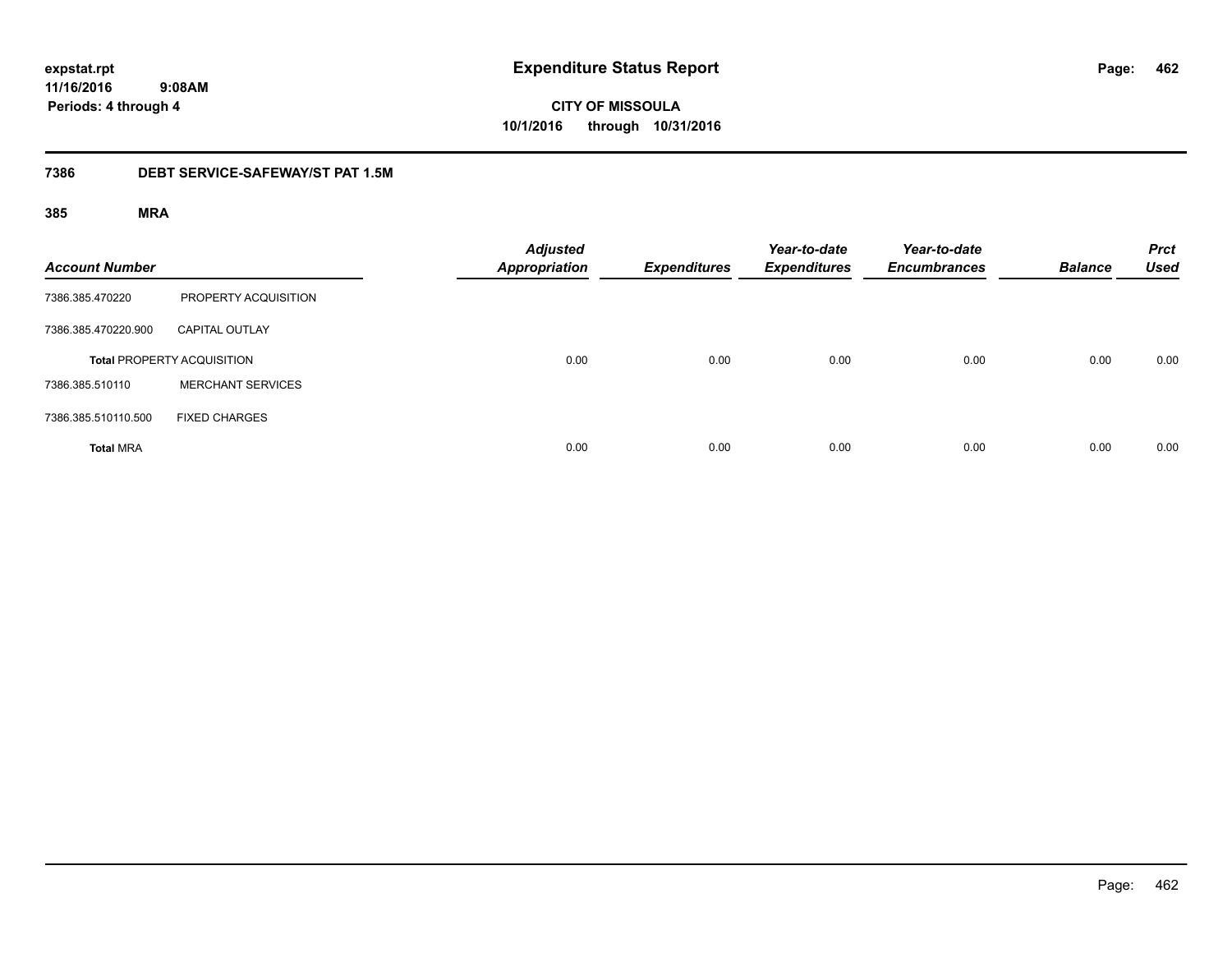**CITY OF MISSOULA 10/1/2016 through 10/31/2016**

### **7386 DEBT SERVICE-SAFEWAY/ST PAT 1.5M**

|                                |                                        | <b>Adjusted</b>      |                     | Year-to-date        | Year-to-date        |                | <b>Prct</b> |
|--------------------------------|----------------------------------------|----------------------|---------------------|---------------------|---------------------|----------------|-------------|
| <b>Account Number</b>          |                                        | <b>Appropriation</b> | <b>Expenditures</b> | <b>Expenditures</b> | <b>Encumbrances</b> | <b>Balance</b> | <b>Used</b> |
| 7386.390.490200                | DEBT SERVICE-SAFEWAY/ST PAT 1.5M       |                      |                     |                     |                     |                |             |
| 7386.390.490200.600            | <b>DEBT SERVICE</b>                    |                      |                     |                     |                     |                |             |
| 7386.390.490200.610.000        | <b>PRINCIPAL</b>                       | 38,539.00            | 0.00                | 18,297.25           | 0.00                | 20,241.75      | 47.48       |
| 7386.390.490200.620.000        | INTEREST / SERVICE FEES                | 88,473.00            | 0.00                | 45,208.75           | 0.00                | 43,264.25      | 51.10       |
|                                | Total DEBT SERVICE-SAFEWAY/ST PAT 1.5M | 127,012.00           | 0.00                | 63,506.00           | 0.00                | 63,506.00      | 50.00       |
| 7386.390.490510                | DS PAYMENTS TO GUARANTOR               |                      |                     |                     |                     |                |             |
| 7386.390.490510.600            | <b>DEBT SERVICE</b>                    |                      |                     |                     |                     |                |             |
|                                | Total DS PAYMENTS TO GUARANTOR         | 0.00                 | 0.00                | 0.00                | 0.00                | 0.00           | 0.00        |
| 7386.390.510110                | <b>MERCHANT SERVICES</b>               |                      |                     |                     |                     |                |             |
| 7386.390.510110.500            | <b>FIXED CHARGES</b>                   |                      |                     |                     |                     |                |             |
| <b>Total MERCHANT SERVICES</b> |                                        | 0.00                 | 0.00                | 0.00                | 0.00                | 0.00           | 0.00        |
|                                | Total DEBT SERVICE-SAFEWAY/ST PAT 1.5M | 127,012.00           | 0.00                | 63,506.00           | 0.00                | 63,506.00      | 50.00       |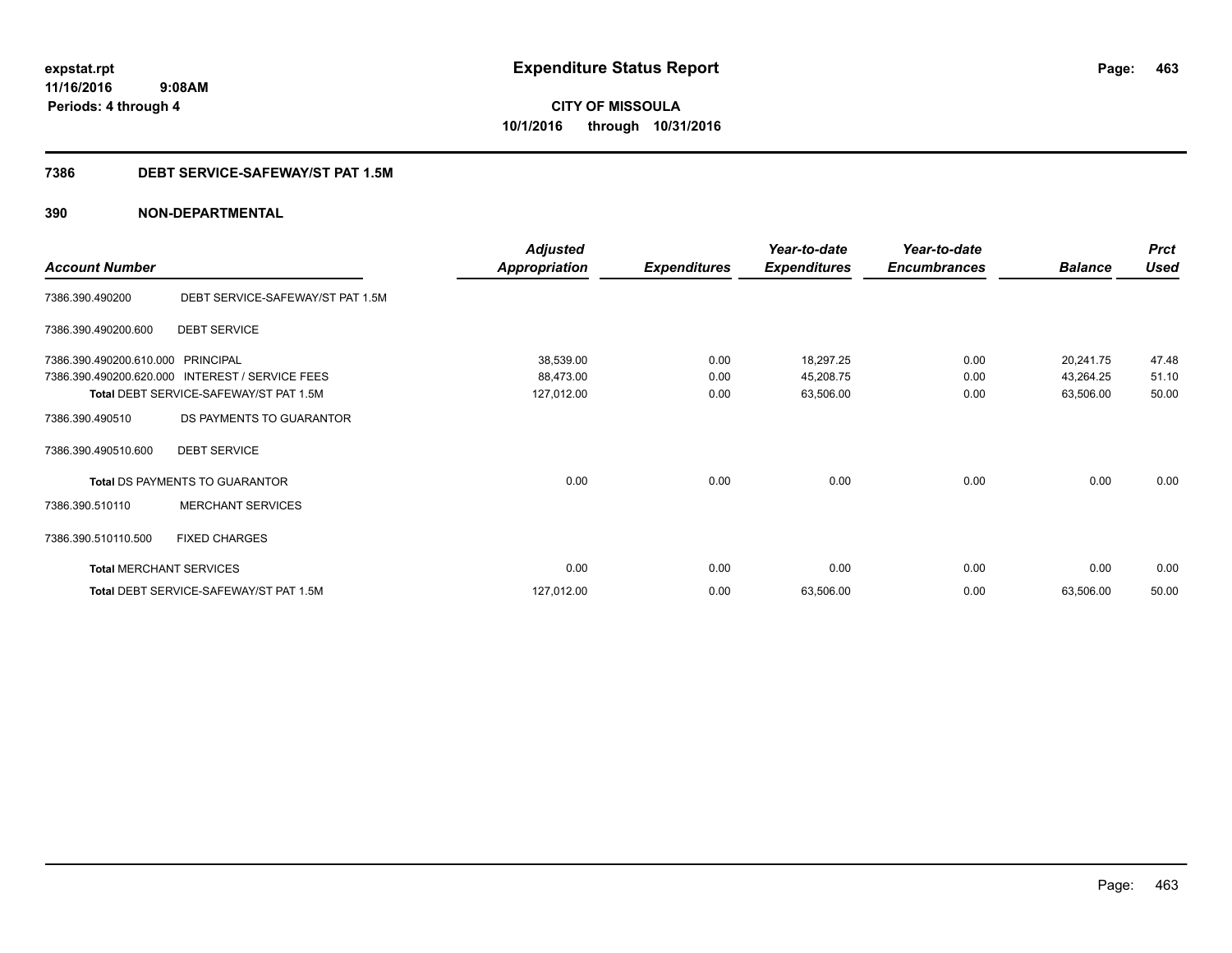**CITY OF MISSOULA 10/1/2016 through 10/31/2016**

#### **7387 DEBT SERVICE-BROWNFIELD RLF 1.125M**

|                                   |                                                 | <b>Adjusted</b>      |                     | Year-to-date        | Year-to-date        |                | <b>Prct</b> |
|-----------------------------------|-------------------------------------------------|----------------------|---------------------|---------------------|---------------------|----------------|-------------|
| <b>Account Number</b>             |                                                 | <b>Appropriation</b> | <b>Expenditures</b> | <b>Expenditures</b> | <b>Encumbrances</b> | <b>Balance</b> | <b>Used</b> |
| 7387.390.490200                   | DEBT SERVICE-BROWNFIELD RLF 1.125M              |                      |                     |                     |                     |                |             |
| 7387.390.490200.600               | <b>DEBT SERVICE</b>                             |                      |                     |                     |                     |                |             |
| 7387.390.490200.610.000 PRINCIPAL |                                                 | 29,830.00            | 0.00                | 0.00                | 0.00                | 29,830.00      | 0.00        |
|                                   | 7387.390.490200.620.000 INTEREST / SERVICE FEES | 24,886.00            | 0.00                | 0.00                | 0.00                | 24,886.00      | 0.00        |
|                                   | Total DEBT SERVICE-BROWNFIELD RLF 1.125M        | 54,716.00            | 0.00                | 0.00                | 0.00                | 54,716.00      | 0.00        |
| 7387.390.510110                   | <b>MERCHANT SERVICES</b>                        |                      |                     |                     |                     |                |             |
| 7387.390.510110.500               | <b>FIXED CHARGES</b>                            |                      |                     |                     |                     |                |             |
| <b>Total MERCHANT SERVICES</b>    |                                                 | 0.00                 | 0.00                | 0.00                | 0.00                | 0.00           | 0.00        |
|                                   | Total DEBT SERVICE-BROWNFIELD RLF 1.125M        | 54,716.00            | 0.00                | 0.00                | 0.00                | 54,716.00      | 0.00        |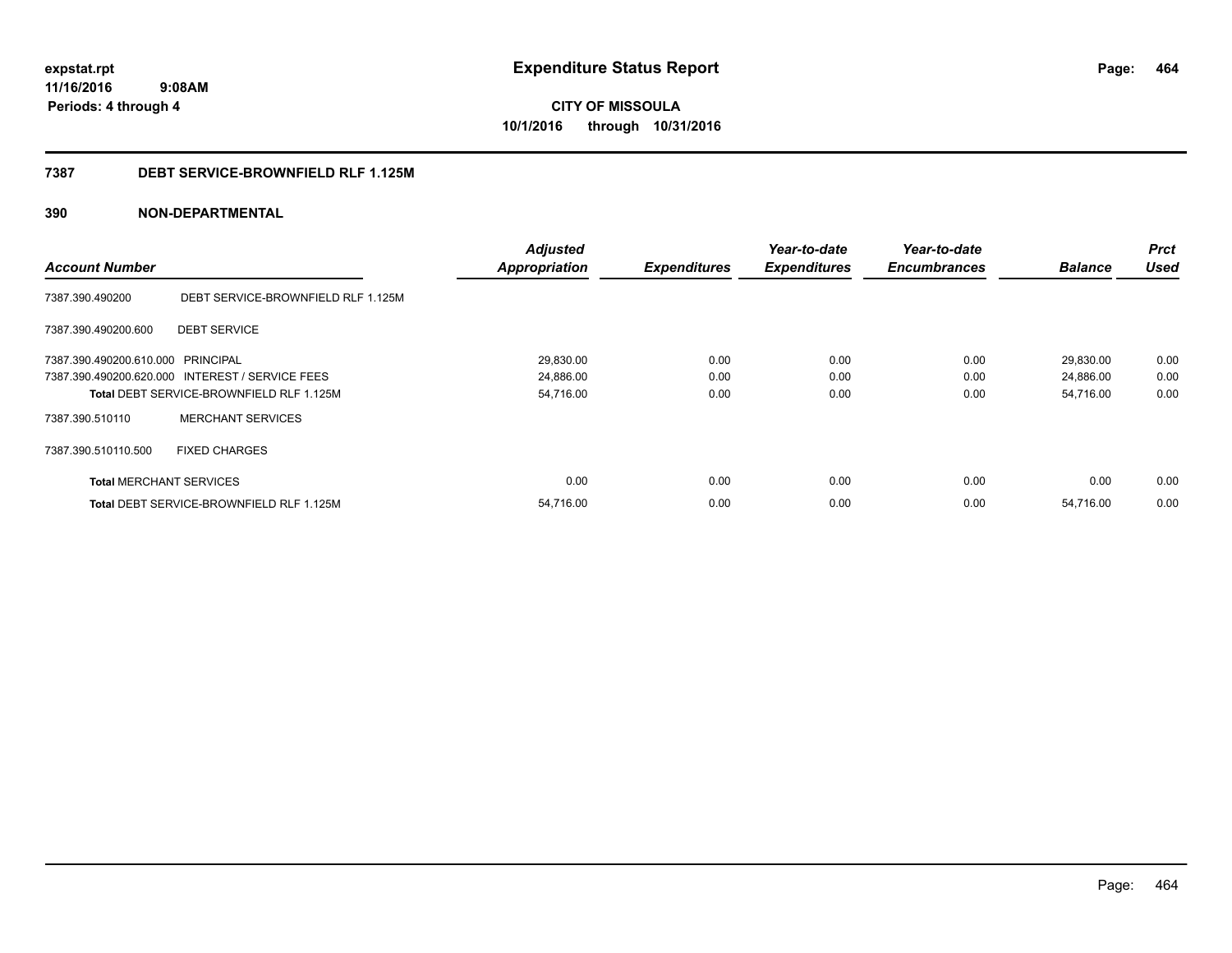**7388 RESERVE-3.6m TIF**

| <b>Account Number</b>  |                                      | <b>Adjusted</b><br><b>Appropriation</b> | <b>Expenditures</b> | Year-to-date<br><b>Expenditures</b> | Year-to-date<br><b>Encumbrances</b> | <b>Balance</b> | <b>Prct</b><br><b>Used</b> |
|------------------------|--------------------------------------|-----------------------------------------|---------------------|-------------------------------------|-------------------------------------|----------------|----------------------------|
| 7388.390.490607        | <b>TRANSFERS TO BROWNFIELD</b>       |                                         |                     |                                     |                                     |                |                            |
| 7388.390.490607.800    | OTHER OBJECTS                        |                                         |                     |                                     |                                     |                |                            |
|                        | <b>Total TRANSFERS TO BROWNFIELD</b> | 0.00                                    | 0.00                | 0.00                                | 0.00                                | 0.00           | 0.00                       |
| 7388.390.510110        | <b>MERCHANT SERVICES</b>             |                                         |                     |                                     |                                     |                |                            |
| 7388.390.510110.500    | <b>FIXED CHARGES</b>                 |                                         |                     |                                     |                                     |                |                            |
| Total RESERVE-3.6m TIF |                                      | 0.00                                    | 0.00                | 0.00                                | 0.00                                | 0.00           | 0.00                       |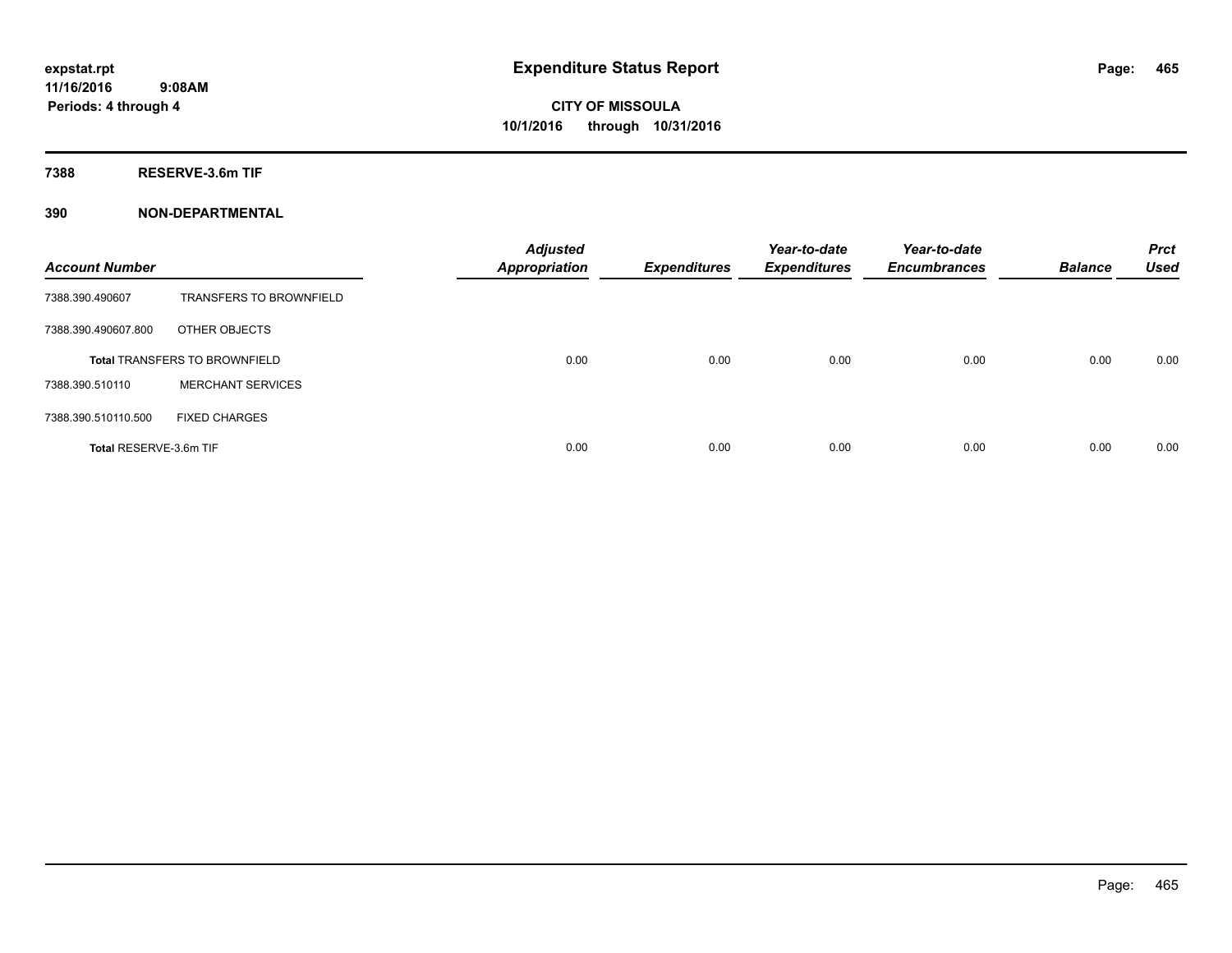### **7389 DEBT SERVICE - 3.6M/5.75M**

| <b>Account Number</b> |                                   | <b>Adjusted</b><br><b>Appropriation</b> | <b>Expenditures</b> | Year-to-date<br><b>Expenditures</b> | Year-to-date<br><b>Encumbrances</b> | <b>Balance</b> | <b>Prct</b><br><b>Used</b> |
|-----------------------|-----------------------------------|-----------------------------------------|---------------------|-------------------------------------|-------------------------------------|----------------|----------------------------|
| 7389.385.470220       | PROPERTY ACQUISITION              |                                         |                     |                                     |                                     |                |                            |
| 7389.385.470220.600   | <b>DEBT SERVICE</b>               |                                         |                     |                                     |                                     |                |                            |
|                       | <b>Total PROPERTY ACQUISITION</b> | 0.00                                    | 0.00                | 0.00                                | 0.00                                | 0.00           | 0.00                       |
| 7389.385.470250       | <b>RELOCATION PAYMENTS</b>        |                                         |                     |                                     |                                     |                |                            |
| 7389.385.470250.700   | <b>GRANTS &amp; CONTRIBUTIONS</b> |                                         |                     |                                     |                                     |                |                            |
|                       | <b>Total RELOCATION PAYMENTS</b>  | 0.00                                    | 0.00                | 0.00                                | 0.00                                | 0.00           | 0.00                       |
| 7389.385.510110       | <b>MERCHANT SERVICES</b>          |                                         |                     |                                     |                                     |                |                            |
| 7389.385.510110.500   | <b>FIXED CHARGES</b>              |                                         |                     |                                     |                                     |                |                            |
| <b>Total MRA</b>      |                                   | 0.00                                    | 0.00                | 0.00                                | 0.00                                | 0.00           | 0.00                       |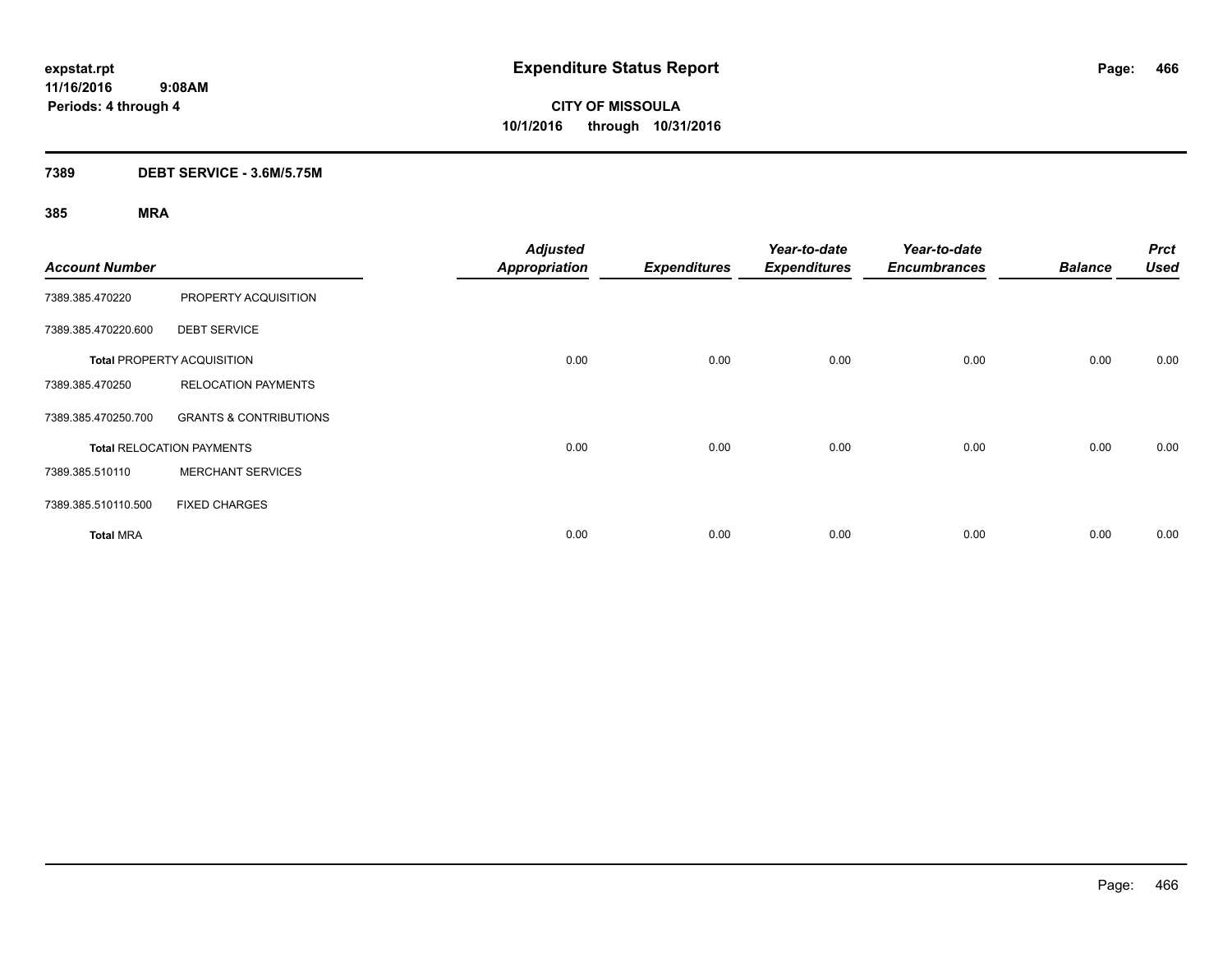#### **7389 DEBT SERVICE - 3.6M/5.75M**

| <b>Account Number</b>          |                                                       | <b>Adjusted</b><br>Appropriation | <b>Expenditures</b> | Year-to-date<br><b>Expenditures</b> | Year-to-date<br><b>Encumbrances</b> | <b>Balance</b> | <b>Prct</b><br><b>Used</b> |
|--------------------------------|-------------------------------------------------------|----------------------------------|---------------------|-------------------------------------|-------------------------------------|----------------|----------------------------|
| 7389.390.490200                | REVENUE BOND DEBT SERVICE                             |                                  |                     |                                     |                                     |                |                            |
| 7389.390.490200.600            | <b>DEBT SERVICE</b>                                   |                                  |                     |                                     |                                     |                |                            |
| 7389.390.490200.610.000        | PRINCIPAL                                             | 125,000.00                       | 0.00                | 0.00                                | 0.00                                | 125,000.00     | 0.00                       |
| 7389.390.490200.620.000        | <b>INTEREST / SERVICE FEES</b>                        | 125,500.00                       | 0.00                | 350.00                              | 0.00                                | 125,150.00     | 0.28                       |
|                                | Total REVENUE BOND DEBT SERVICE                       | 250,500.00                       | 0.00                | 350.00                              | 0.00                                | 250,150.00     | 0.14                       |
| 7389.390.490210                | FY13 \$5.75M DEBT SERVICE                             |                                  |                     |                                     |                                     |                |                            |
| 7389.390.490210.600            | <b>DEBT SERVICE</b>                                   |                                  |                     |                                     |                                     |                |                            |
|                                | 7389.390.490210.610.000 FY13 5.75M DEBT SVS/PRINCIPAL | 268,000.00                       | 0.00                | 0.00                                | 0.00                                | 268,000.00     | 0.00                       |
|                                | 7389.390.490210.620.000 INTEREST / SERVICE FEES       | 157,812.00                       | 0.00                | 0.00                                | 0.00                                | 157,812.00     | 0.00                       |
|                                | Total FY13 \$5.75M DEBT SERVICE                       | 425,812.00                       | 0.00                | 0.00                                | 0.00                                | 425,812.00     | 0.00                       |
| 7389.390.510110                | <b>MERCHANT SERVICES</b>                              |                                  |                     |                                     |                                     |                |                            |
| 7389.390.510110.500            | <b>FIXED CHARGES</b>                                  |                                  |                     |                                     |                                     |                |                            |
| <b>Total MERCHANT SERVICES</b> |                                                       | 0.00                             | 0.00                | 0.00                                | 0.00                                | 0.00           | 0.00                       |
|                                | Total DEBT SERVICE - 3.6M/5.75M                       | 676,312.00                       | 0.00                | 350.00                              | 0.00                                | 675.962.00     | 0.05                       |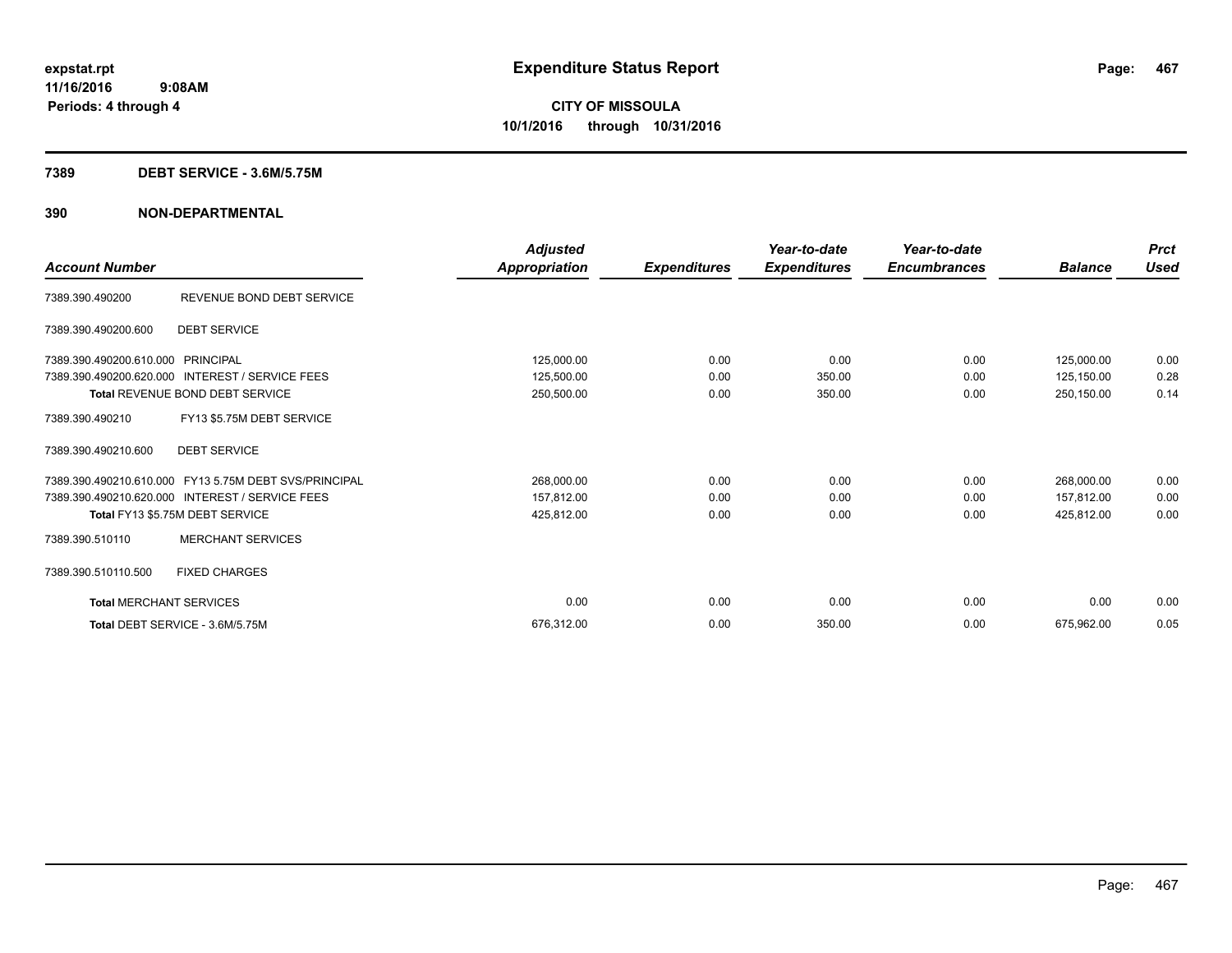**CITY OF MISSOULA 10/1/2016 through 10/31/2016**

### **7390 URDII CLEARING - 3.6M TIF**

| <b>Account Number</b>                |                                | <b>Adjusted</b><br><b>Appropriation</b> | <b>Expenditures</b> | Year-to-date<br><b>Expenditures</b> | Year-to-date<br><b>Encumbrances</b> | <b>Balance</b> | <b>Prct</b><br><b>Used</b> |
|--------------------------------------|--------------------------------|-----------------------------------------|---------------------|-------------------------------------|-------------------------------------|----------------|----------------------------|
| 7390.385.490607                      | <b>TRANSFERS TO BROWNFIELD</b> |                                         |                     |                                     |                                     |                |                            |
| 7390.385.490607.800                  | OTHER OBJECTS                  |                                         |                     |                                     |                                     |                |                            |
| <b>Total TRANSFERS TO BROWNFIELD</b> |                                | 0.00                                    | 0.00                | 0.00                                | 0.00                                | 0.00           | 0.00                       |
| 7390.385.510110                      | <b>MERCHANT SERVICES</b>       |                                         |                     |                                     |                                     |                |                            |
| 7390.385.510110.500                  | <b>FIXED CHARGES</b>           |                                         |                     |                                     |                                     |                |                            |
| <b>Total MRA</b>                     |                                | 0.00                                    | 0.00                | 0.00                                | 0.00                                | 0.00           | 0.00                       |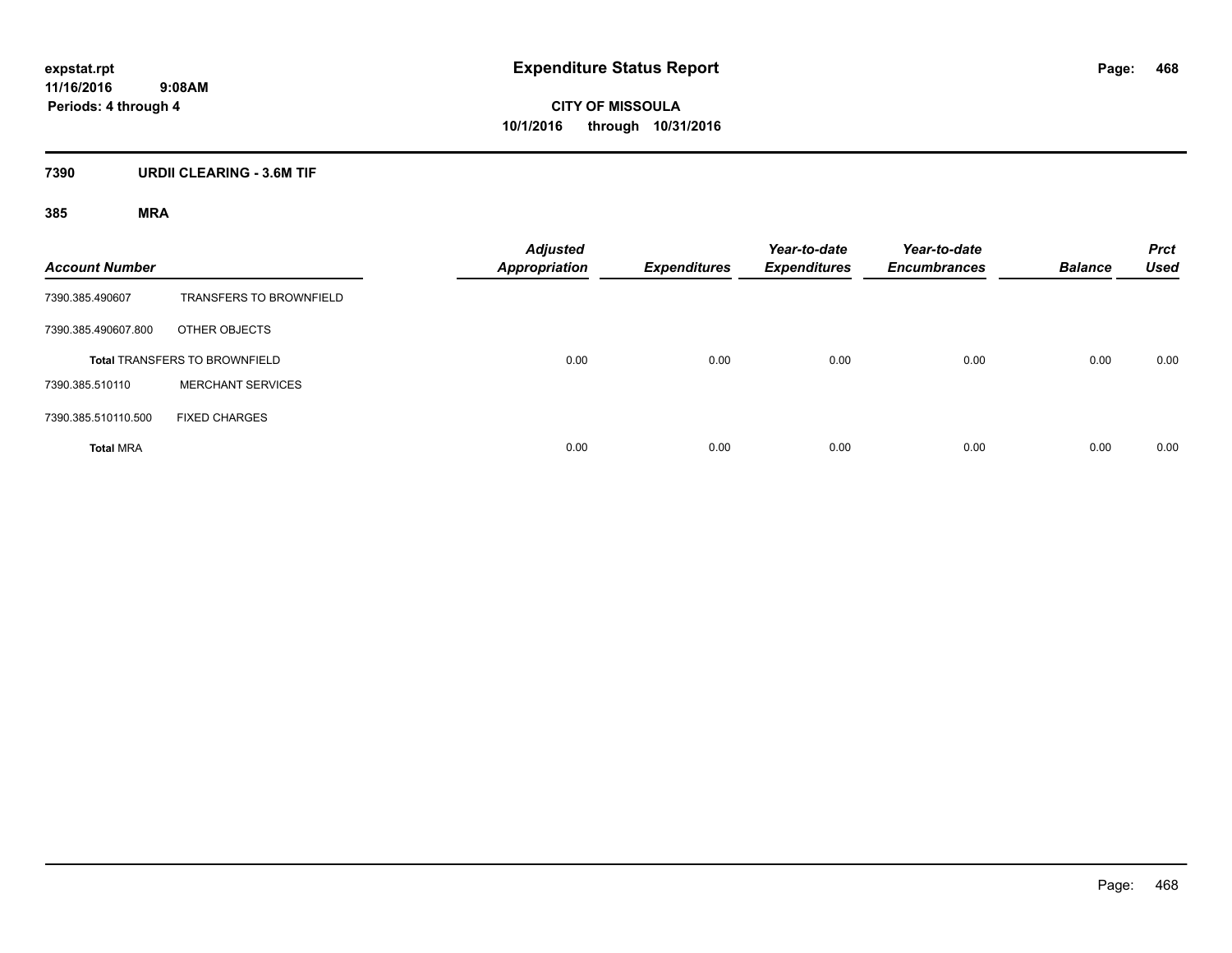### **7390 URDII CLEARING - 3.6M TIF**

# **390 NON-DEPARTMENTAL**

| <b>Account Number</b>  |                                                                                               | <b>Adjusted</b><br><b>Appropriation</b> | <b>Expenditures</b> | Year-to-date<br><b>Expenditures</b> | Year-to-date<br><b>Encumbrances</b> | <b>Balance</b>               | <b>Prct</b><br><b>Used</b> |
|------------------------|-----------------------------------------------------------------------------------------------|-----------------------------------------|---------------------|-------------------------------------|-------------------------------------|------------------------------|----------------------------|
| 7390.390.490601        | TI BOND CLEARING                                                                              |                                         |                     |                                     |                                     |                              |                            |
| 7390.390.490601.800    | OTHER OBJECTS                                                                                 |                                         |                     |                                     |                                     |                              |                            |
| Total TI BOND CLEARING |                                                                                               | 0.00                                    | 0.00                | 0.00                                | 0.00                                | 0.00                         | 0.00                       |
| 7390.390.490604        | TI BOND RESERVE                                                                               |                                         |                     |                                     |                                     |                              |                            |
| 7390.390.490604.800    | OTHER OBJECTS                                                                                 |                                         |                     |                                     |                                     |                              |                            |
| Total TI BOND RESERVE  | 7390.390.490604.820.000 TRANSFER TO INTERMOUNTAIN BOND DS 7399                                | 145,937.00<br>145,937.00                | 0.00<br>0.00        | 0.00<br>0.00                        | 0.00<br>0.00                        | 145,937.00<br>145.937.00     | 0.00<br>0.00               |
| 7390.390.490605        | TRANSFER TO DEBT SERVICE 7389                                                                 |                                         |                     |                                     |                                     |                              |                            |
| 7390.390.490605.800    | OTHER OBJECTS                                                                                 |                                         |                     |                                     |                                     |                              |                            |
|                        | 7390.390.490605.820.000 TRANSFERS TO DEBT SERVICE<br>Total TRANSFER TO DEBT SERVICE 7389      | 676,312.00<br>676.312.00                | 0.00<br>0.00        | 0.00<br>0.00                        | 0.00<br>0.00                        | 676,312.00<br>676.312.00     | 0.00<br>0.00               |
| 7390.390.490606        | <b>DEVELOPMENT TRANSFERS</b>                                                                  |                                         |                     |                                     |                                     |                              |                            |
| 7390.390.490606.800    | OTHER OBJECTS                                                                                 |                                         |                     |                                     |                                     |                              |                            |
|                        | 7390.390.490606.820.000 TRANSFERS TO URD II DEVELOPMENT<br><b>Total DEVELOPMENT TRANSFERS</b> | 1.121.177.00<br>1,121,177.00            | 0.00<br>0.00        | 0.00<br>0.00                        | 0.00<br>0.00                        | 1,121,177.00<br>1,121,177.00 | 0.00<br>0.00               |
| 7390.390.490607        | <b>TRANSFERS TO BROWNFIELD</b>                                                                |                                         |                     |                                     |                                     |                              |                            |
| 7390.390.490607.800    | OTHER OBJECTS                                                                                 |                                         |                     |                                     |                                     |                              |                            |
|                        | 7390.390.490607.820.000 TRANSFERS TO OTHER FUNDS<br><b>Total TRANSFERS TO BROWNFIELD</b>      | 54,716.00<br>54,716.00                  | 0.00<br>0.00        | 0.00<br>0.00                        | 0.00<br>0.00                        | 54,716.00<br>54,716.00       | 0.00<br>0.00               |
| 7390.390.490608        | TRANSFERS TO SAFEWA/ST PAT                                                                    |                                         |                     |                                     |                                     |                              |                            |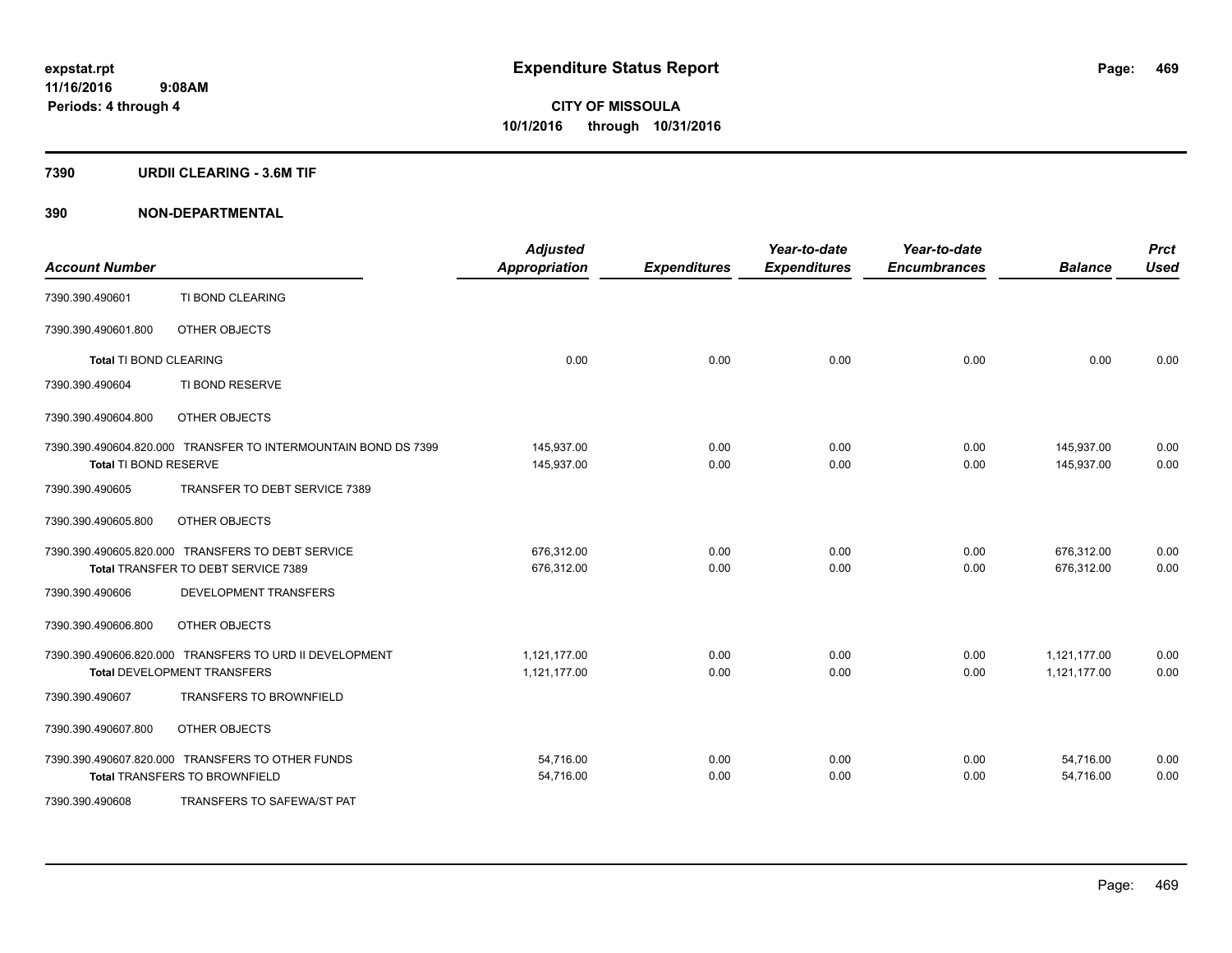### **7390 URDII CLEARING - 3.6M TIF**

# **390 NON-DEPARTMENTAL**

|                                                                  | <b>Adjusted</b>      |                     | Year-to-date        | Year-to-date        |                | <b>Prct</b> |
|------------------------------------------------------------------|----------------------|---------------------|---------------------|---------------------|----------------|-------------|
| <b>Account Number</b>                                            | <b>Appropriation</b> | <b>Expenditures</b> | <b>Expenditures</b> | <b>Encumbrances</b> | <b>Balance</b> | Used        |
| OTHER OBJECTS<br>7390.390.490608.800                             |                      |                     |                     |                     |                |             |
| 7390.390.490608.820.000 TRANSFERS TO OTHER FUNDS-SAFEWAY/ST PATS | 127.012.00           | 0.00                | 0.00                | 0.00                | 127.012.00     | 0.00        |
| <b>Total TRANSFERS TO SAFEWA/ST PAT</b>                          | 127,012.00           | 0.00                | 0.00                | 0.00                | 127.012.00     | 0.00        |
| <b>MERCHANT SERVICES</b><br>7390.390.510110                      |                      |                     |                     |                     |                |             |
| 7390.390.510110.500<br><b>FIXED CHARGES</b>                      |                      |                     |                     |                     |                |             |
| <b>Total FIXED CHARGES</b>                                       | 0.00                 | 0.00                | 0.00                | 0.00                | 0.00           | 0.00        |
| <b>Total MERCHANT SERVICES</b>                                   | 0.00                 | 0.00                | 0.00                | 0.00                | 0.00           | 0.00        |
| <b>Total URDII CLEARING - 3.6M TIF</b>                           | 2,125,154.00         | 0.00                | 0.00                | 0.00                | 2.125.154.00   | 0.00        |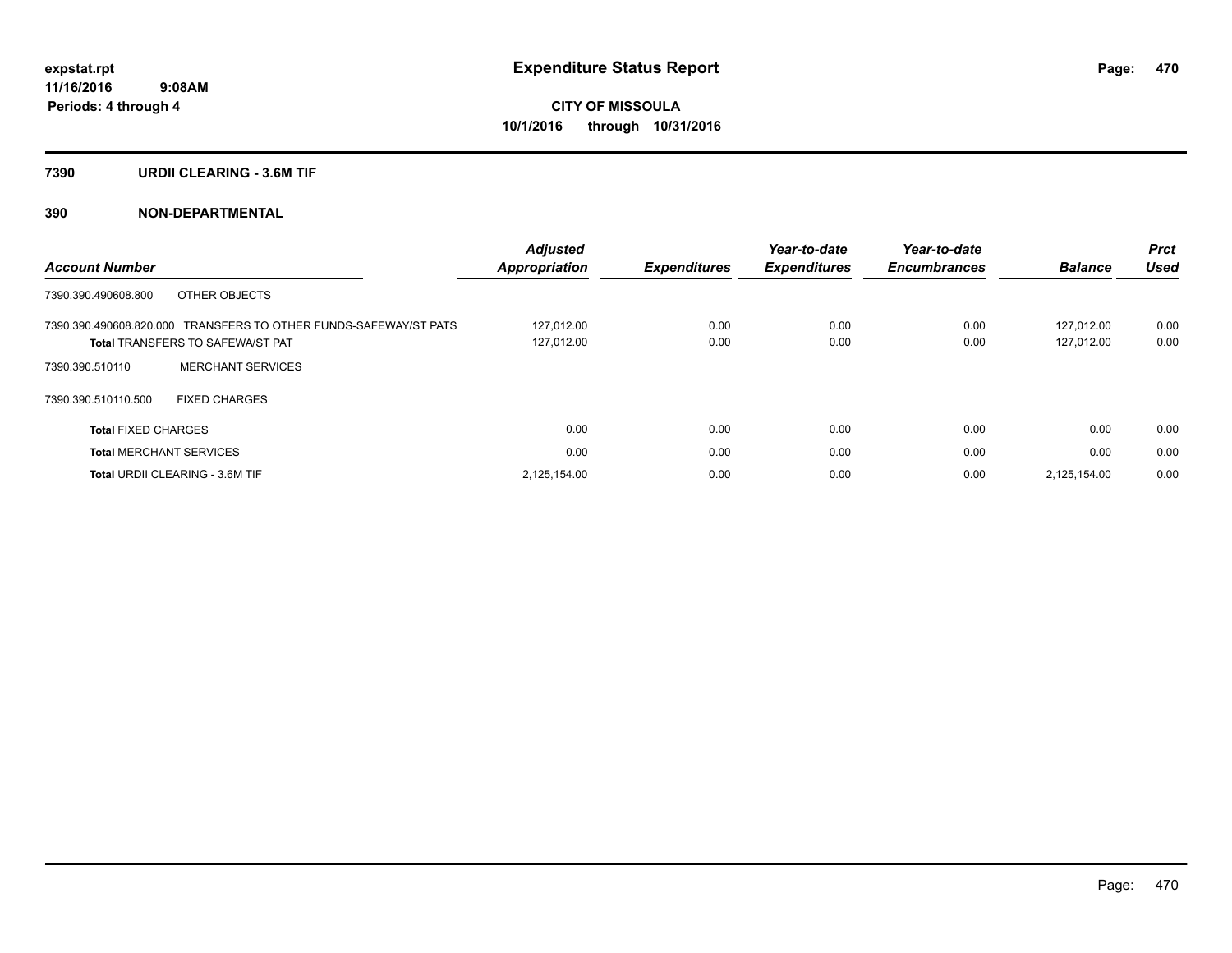**CITY OF MISSOULA 10/1/2016 through 10/31/2016**

**7391 MRA - URD I FUND**

| <b>Account Number</b>      |                          | <b>Adjusted</b><br><b>Appropriation</b> | <b>Expenditures</b> | Year-to-date<br><b>Expenditures</b> | Year-to-date<br><b>Encumbrances</b> | <b>Balance</b> | <b>Prct</b><br><b>Used</b> |
|----------------------------|--------------------------|-----------------------------------------|---------------------|-------------------------------------|-------------------------------------|----------------|----------------------------|
| 7391.385.510110            | <b>MERCHANT SERVICES</b> |                                         |                     |                                     |                                     |                |                            |
| 7391.385.510110.500        | <b>FIXED CHARGES</b>     |                                         |                     |                                     |                                     |                |                            |
| <b>Total FIXED CHARGES</b> |                          | 0.00                                    | 0.00                | 0.00                                | 0.00                                | 0.00           | 0.00                       |
| <b>Total MRA</b>           |                          | 0.00                                    | 0.00                | 0.00                                | 0.00                                | 0.00           | 0.00                       |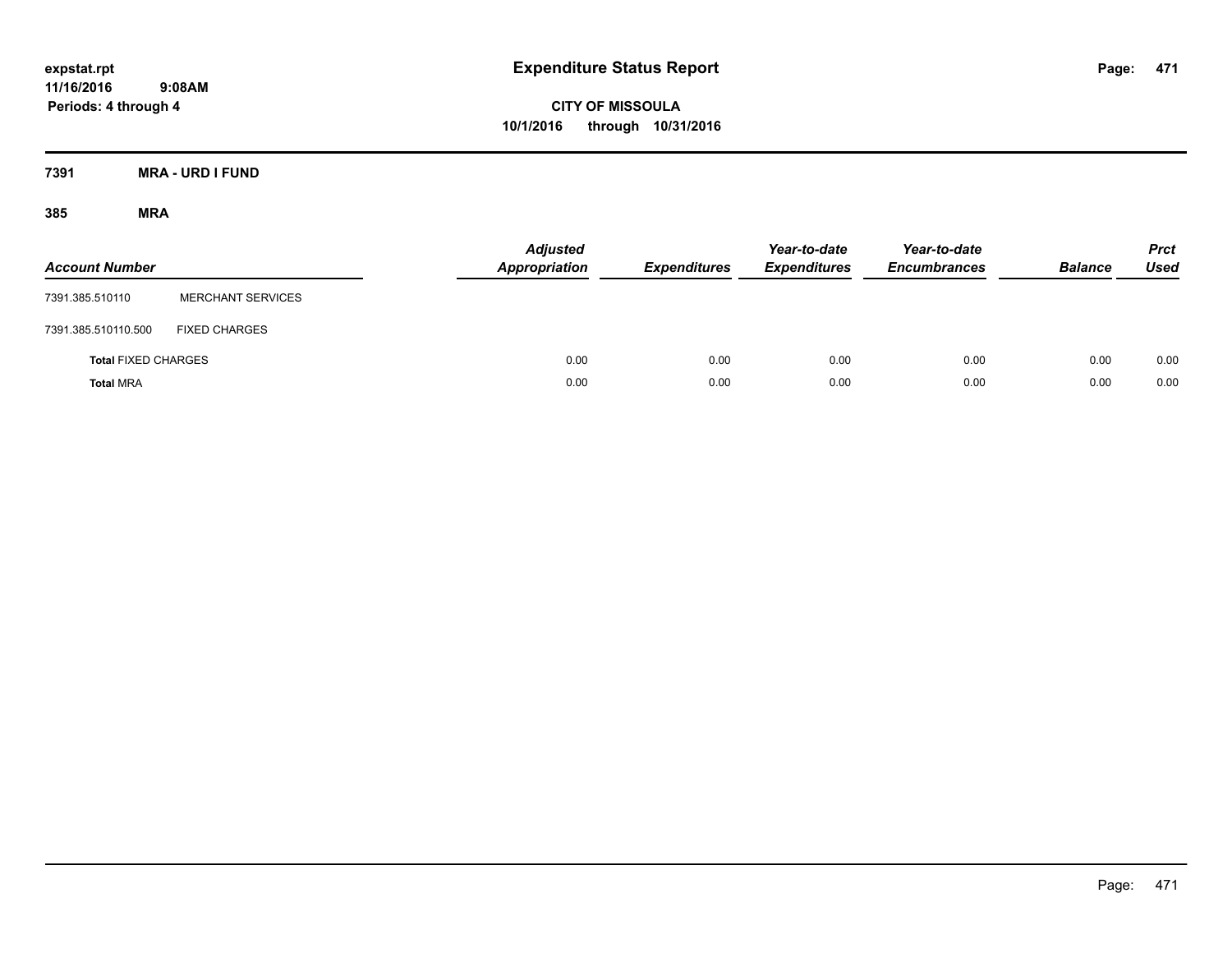**CITY OF MISSOULA 10/1/2016 through 10/31/2016**

**7391 MRA - URD I FUND**

**900 DEPRECIATION**

| <b>Account Number</b>  |                          | Adjusted<br>Appropriation | <b>Expenditures</b> | Year-to-date<br><b>Expenditures</b> | Year-to-date<br><b>Encumbrances</b> | <b>Balance</b> | Prct<br><b>Used</b> |
|------------------------|--------------------------|---------------------------|---------------------|-------------------------------------|-------------------------------------|----------------|---------------------|
| 7391.900.510110        | <b>MERCHANT SERVICES</b> |                           |                     |                                     |                                     |                |                     |
| 7391.900.510110.500    | <b>FIXED CHARGES</b>     |                           |                     |                                     |                                     |                |                     |
| Total MRA - URD I FUND |                          | 0.00                      | 0.00                | 0.00                                | 0.00                                | 0.00           | 0.00                |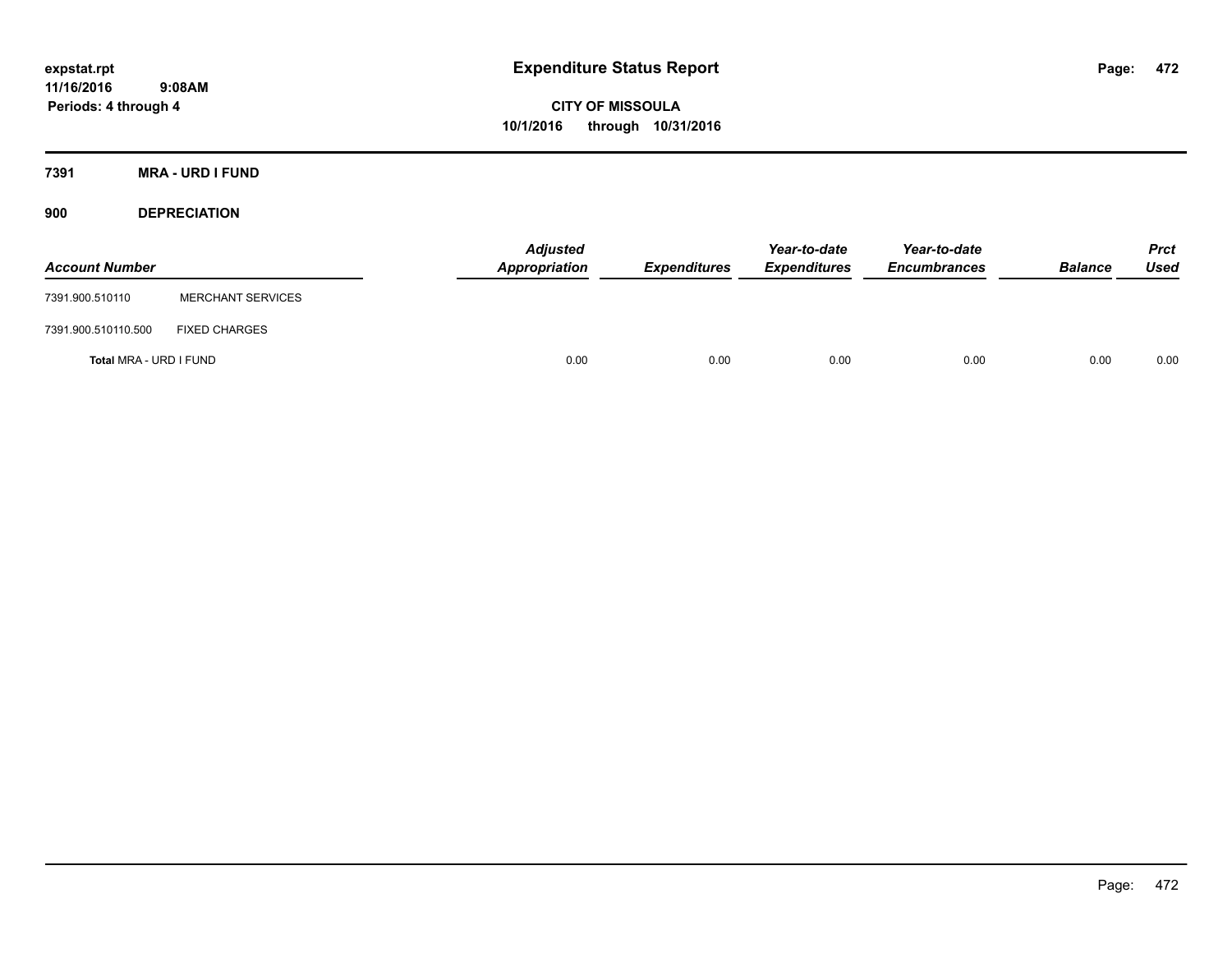**CITY OF MISSOULA 10/1/2016 through 10/31/2016**

**7392 MRA - URD II FUND**

| <b>Account Number</b>                                             |                                                  | <b>Adjusted</b><br>Appropriation | <b>Expenditures</b> | Year-to-date<br><b>Expenditures</b> | Year-to-date<br><b>Encumbrances</b> | <b>Balance</b>           | <b>Prct</b><br><b>Used</b> |
|-------------------------------------------------------------------|--------------------------------------------------|----------------------------------|---------------------|-------------------------------------|-------------------------------------|--------------------------|----------------------------|
| 7392.385.460436                                                   | MRA CTEP/CMAQ                                    |                                  |                     |                                     |                                     |                          |                            |
| 7392.385.460436.300                                               | PURCHASED SERVICES                               |                                  |                     |                                     |                                     |                          |                            |
|                                                                   | <b>Total PURCHASED SERVICES</b>                  | 0.00                             | 0.00                | 0.00                                | 0.00                                | 0.00                     | 0.00                       |
| 7392.385.460436.900                                               | CAPITAL OUTLAY                                   |                                  |                     |                                     |                                     |                          |                            |
| <b>Total MRA CTEP/CMAQ</b>                                        |                                                  | 0.00                             | 0.00                | 0.00                                | 0.00                                | 0.00                     | 0.00                       |
| 7392.385.470210                                                   | <b>ADMINISTRATION</b>                            |                                  |                     |                                     |                                     |                          |                            |
| 7392.385.470210.300                                               | PURCHASED SERVICES                               |                                  |                     |                                     |                                     |                          |                            |
|                                                                   | <b>Total PURCHASED SERVICES</b>                  | 0.00                             | 0.00                | 0.00                                | 0.00                                | 0.00                     | 0.00                       |
| 7392.385.470210.800                                               | OTHER OBJECTS                                    |                                  |                     |                                     |                                     |                          |                            |
| <b>Total ADMINISTRATION</b>                                       | 7392.385.470210.820.000 TRANSFERS TO OTHER FUNDS | 250,000.00<br>250,000.00         | 0.00<br>0.00        | 0.00<br>0.00                        | 0.00<br>0.00                        | 250,000.00<br>250,000.00 | 0.00<br>0.00               |
| 7392.385.470220                                                   | PROPERTY ACQUISITION                             |                                  |                     |                                     |                                     |                          |                            |
| 7392.385.470220.800                                               | OTHER OBJECTS                                    |                                  |                     |                                     |                                     |                          |                            |
| 7392.385.470220.845.000 CONTINGENCY<br><b>Total OTHER OBJECTS</b> |                                                  | 50.000.00<br>50,000.00           | 0.00<br>0.00        | 0.00<br>0.00                        | 0.00<br>0.00                        | 50,000.00<br>50,000.00   | 0.00<br>0.00               |
| 7392.385.470220.900                                               | CAPITAL OUTLAY                                   |                                  |                     |                                     |                                     |                          |                            |
| <b>Total CAPITAL OUTLAY</b>                                       |                                                  | 0.00                             | 0.00                | 0.00                                | 0.00                                | 0.00                     | 0.00                       |
|                                                                   | <b>Total PROPERTY ACQUISITION</b>                | 50,000.00                        | 0.00                | 0.00                                | 0.00                                | 50,000.00                | 0.00                       |
| 7392.385.470230                                                   | PW FACILITY                                      |                                  |                     |                                     |                                     |                          |                            |
| 7392.385.470230.300                                               | PURCHASED SERVICES                               |                                  |                     |                                     |                                     |                          |                            |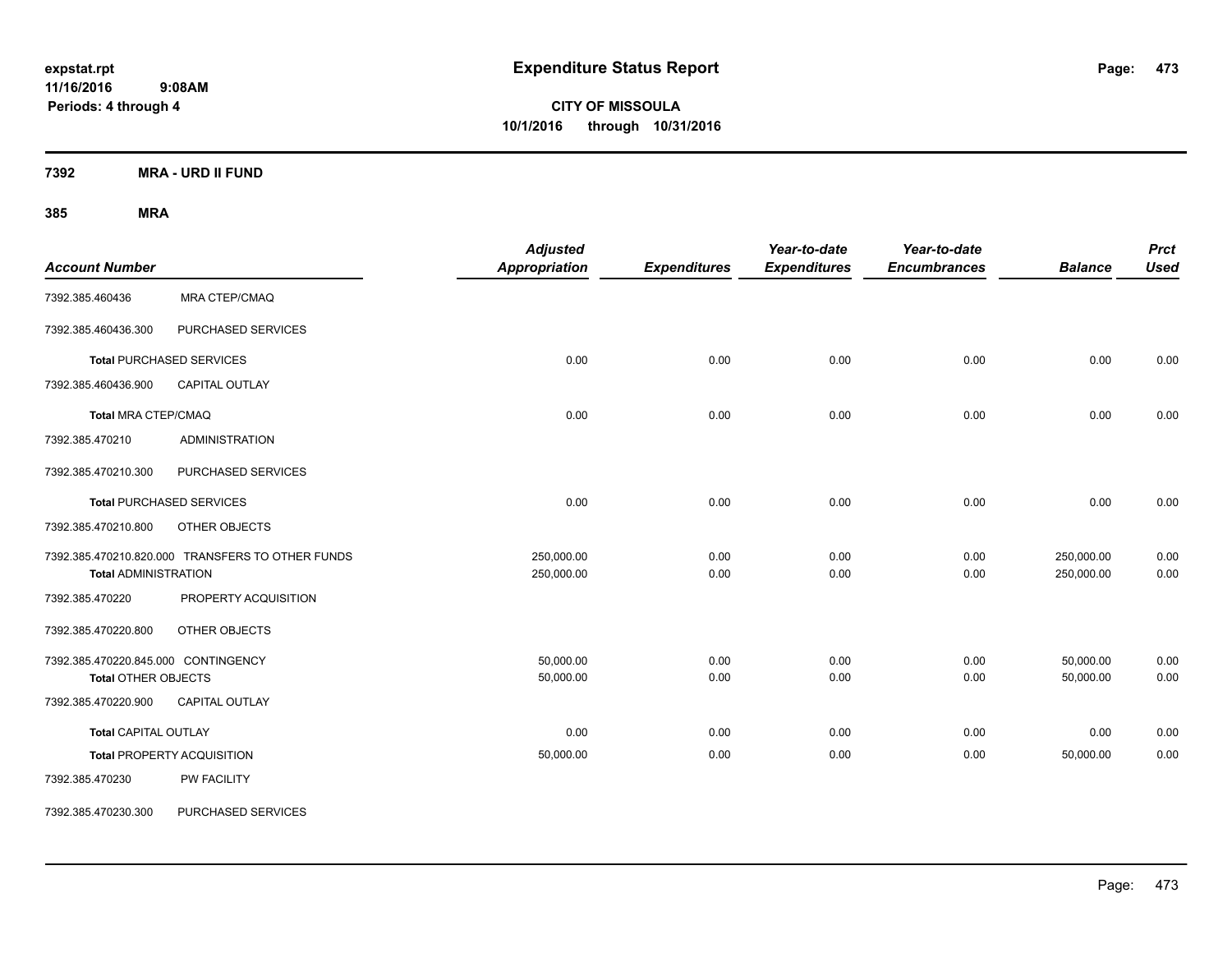**7392 MRA - URD II FUND**

| <b>Account Number</b>                                    | <b>Adjusted</b><br>Appropriation | <b>Expenditures</b> | Year-to-date<br><b>Expenditures</b> | Year-to-date<br><b>Encumbrances</b> | <b>Balance</b> | <b>Prct</b><br><b>Used</b> |
|----------------------------------------------------------|----------------------------------|---------------------|-------------------------------------|-------------------------------------|----------------|----------------------------|
| 7392.385.470230.350.000 PROFESSIONAL SERVICES            | 22,551.00                        | 0.00                | 0.00                                | 0.00                                | 22,551.00      | 0.00                       |
| <b>Total PURCHASED SERVICES</b>                          | 22,551.00                        | 0.00                | 0.00                                | 0.00                                | 22,551.00      | 0.00                       |
| <b>GRANTS &amp; CONTRIBUTIONS</b><br>7392.385.470230.700 |                                  |                     |                                     |                                     |                |                            |
| 7392.385.470230.700.000 GRANTS & CONTRIBUTIONS           | 102,885.00                       | 0.00                | 0.00                                | 0.00                                | 102,885.00     | 0.00                       |
| <b>Total GRANTS &amp; CONTRIBUTIONS</b>                  | 102,885.00                       | 0.00                | 0.00                                | 0.00                                | 102,885.00     | 0.00                       |
| 7392.385.470230.800<br>OTHER OBJECTS                     |                                  |                     |                                     |                                     |                |                            |
| 7392.385.470230.845.000 CONTINGENCY                      | 1,286,500.00                     | 0.00                | 0.00                                | 0.00                                | 1,286,500.00   | 0.00                       |
| <b>Total OTHER OBJECTS</b>                               | 1,286,500.00                     | 0.00                | 0.00                                | 0.00                                | 1,286,500.00   | 0.00                       |
| 7392.385.470230.900<br>CAPITAL OUTLAY                    |                                  |                     |                                     |                                     |                |                            |
| 7392.385.470230.930.000 IMPROVEMENTS                     | 110,000.00                       | 0.00                | 0.00                                | 0.00                                | 110,000.00     | 0.00                       |
| <b>Total CAPITAL OUTLAY</b>                              | 110,000.00                       | 0.00                | 0.00                                | 0.00                                | 110,000.00     | 0.00                       |
| <b>Total PW FACILITY</b>                                 | 1,521,936.00                     | 0.00                | 0.00                                | 0.00                                | 1,521,936.00   | 0.00                       |
| <b>REHAB LOANS</b><br>7392.385.470240                    |                                  |                     |                                     |                                     |                |                            |
| <b>GRANTS &amp; CONTRIBUTIONS</b><br>7392.385.470240.700 |                                  |                     |                                     |                                     |                |                            |
| 7392.385.470240.700.000 GRANTS & CONTRIBUTIONS           | 444,830.00                       | 0.00                | 0.00                                | 0.00                                | 444,830.00     | 0.00                       |
| <b>Total REHAB LOANS</b>                                 | 444,830.00                       | 0.00                | 0.00                                | 0.00                                | 444,830.00     | 0.00                       |
| 7392.385.470241<br>*** Title Not Found ***               |                                  |                     |                                     |                                     |                |                            |
| PURCHASED SERVICES<br>7392.385.470241.300                |                                  |                     |                                     |                                     |                |                            |
| <b>Total PURCHASED SERVICES</b>                          | 0.00                             | 0.00                | 0.00                                | 0.00                                | 0.00           | 0.00                       |
| 7392.385.470241.700<br><b>GRANTS &amp; CONTRIBUTIONS</b> |                                  |                     |                                     |                                     |                |                            |
| <b>Total GRANTS &amp; CONTRIBUTIONS</b>                  | 0.00                             | 0.00                | 0.00                                | 0.00                                | 0.00           | 0.00                       |
| 7392.385.470241.800<br>OTHER OBJECTS                     |                                  |                     |                                     |                                     |                |                            |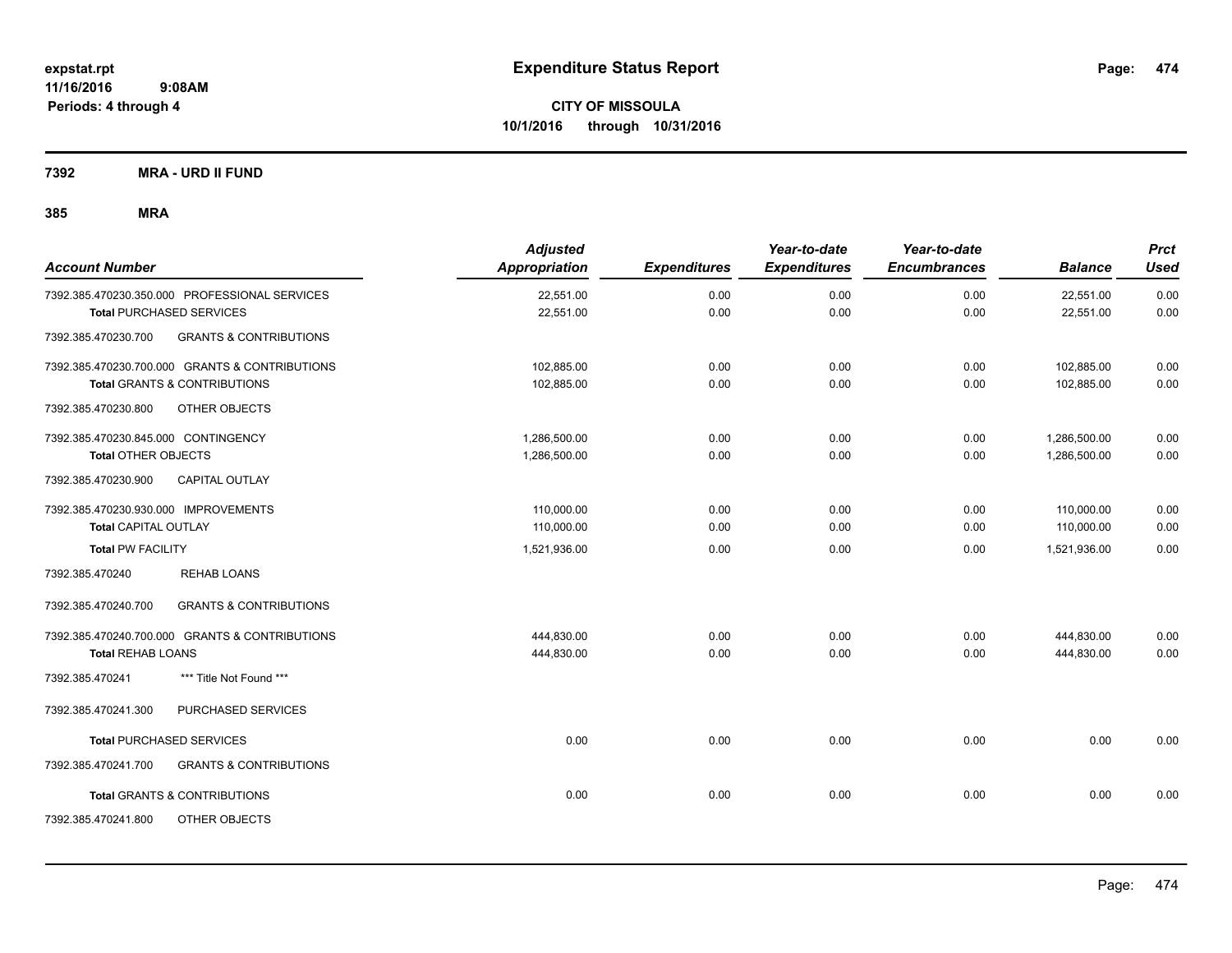**Periods: 4 through 4**

**CITY OF MISSOULA 10/1/2016 through 10/31/2016**

**7392 MRA - URD II FUND**

**385 MRA**

| <b>Account Number</b>               |                                               | <b>Adjusted</b><br>Appropriation | <b>Expenditures</b> | Year-to-date<br><b>Expenditures</b> | Year-to-date<br><b>Encumbrances</b> | <b>Balance</b> | <b>Prct</b><br><b>Used</b> |
|-------------------------------------|-----------------------------------------------|----------------------------------|---------------------|-------------------------------------|-------------------------------------|----------------|----------------------------|
| <b>Total OTHER OBJECTS</b>          |                                               | 0.00                             | 0.00                | 0.00                                | 0.00                                | 0.00           | 0.00                       |
| 7392.385.470241.900                 | <b>CAPITAL OUTLAY</b>                         |                                  |                     |                                     |                                     |                |                            |
| Total *** Title Not Found ***       |                                               | 0.00                             | 0.00                | 0.00                                | 0.00                                | 0.00           | 0.00                       |
| 7392.385.470250                     | <b>RELOCATION PAYMENTS</b>                    |                                  |                     |                                     |                                     |                |                            |
| 7392.385.470250.700                 | <b>GRANTS &amp; CONTRIBUTIONS</b>             |                                  |                     |                                     |                                     |                |                            |
|                                     | <b>Total GRANTS &amp; CONTRIBUTIONS</b>       | 0.00                             | 0.00                | 0.00                                | 0.00                                | 0.00           | 0.00                       |
| 7392.385.470250.800                 | OTHER OBJECTS                                 |                                  |                     |                                     |                                     |                |                            |
|                                     | <b>Total RELOCATION PAYMENTS</b>              | 0.00                             | 0.00                | 0.00                                | 0.00                                | 0.00           | 0.00                       |
| 7392.385.470260                     | <b>PLANNING &amp; MGMT</b>                    |                                  |                     |                                     |                                     |                |                            |
| 7392.385.470260.300                 | PURCHASED SERVICES                            |                                  |                     |                                     |                                     |                |                            |
|                                     | 7392.385.470260.350.000 PROFESSIONAL SERVICES | 10,000.00                        | 0.00                | 0.00                                | 0.00                                | 10,000.00      | 0.00                       |
|                                     | <b>Total PURCHASED SERVICES</b>               | 10,000.00                        | 0.00                | 0.00                                | 0.00                                | 10,000.00      | 0.00                       |
| 7392.385.470260.700                 | <b>GRANTS &amp; CONTRIBUTIONS</b>             |                                  |                     |                                     |                                     |                |                            |
|                                     | <b>Total GRANTS &amp; CONTRIBUTIONS</b>       | 0.00                             | 0.00                | 0.00                                | 0.00                                | 0.00           | 0.00                       |
| 7392.385.470260.800                 | OTHER OBJECTS                                 |                                  |                     |                                     |                                     |                |                            |
| 7392.385.470260.845.000 CONTINGENCY |                                               | 50,000.00                        | 0.00                | 0.00                                | 0.00                                | 50,000.00      | 0.00                       |
| <b>Total OTHER OBJECTS</b>          |                                               | 50,000.00                        | 0.00                | 0.00                                | 0.00                                | 50,000.00      | 0.00                       |
| <b>Total PLANNING &amp; MGMT</b>    |                                               | 60,000.00                        | 0.00                | 0.00                                | 0.00                                | 60,000.00      | 0.00                       |
| 7392.385.470270                     | <b>CLEARING &amp; DEMO</b>                    |                                  |                     |                                     |                                     |                |                            |

7392.385.470270.700 GRANTS & CONTRIBUTIONS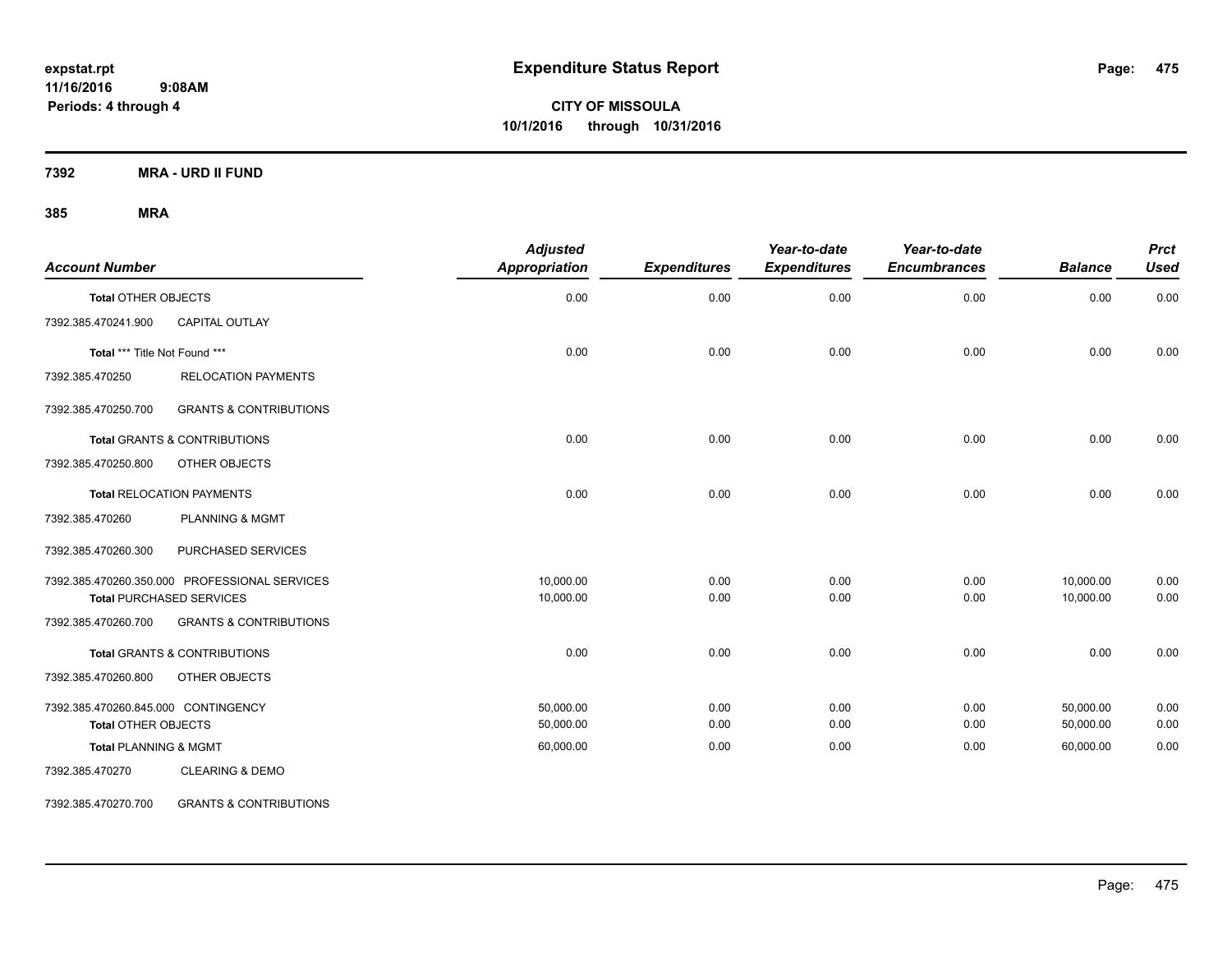**7392 MRA - URD II FUND**

| <b>Account Number</b>               |                                                | <b>Adjusted</b><br><b>Appropriation</b> | <b>Expenditures</b> | Year-to-date<br><b>Expenditures</b> | Year-to-date<br><b>Encumbrances</b> | <b>Balance</b> | <b>Prct</b><br><b>Used</b> |
|-------------------------------------|------------------------------------------------|-----------------------------------------|---------------------|-------------------------------------|-------------------------------------|----------------|----------------------------|
|                                     | 7392.385.470270.700.000 GRANTS & CONTRIBUTIONS | 35,000.00                               | 0.00                | 0.00                                | 0.00                                | 35,000.00      | 0.00                       |
|                                     | <b>Total GRANTS &amp; CONTRIBUTIONS</b>        | 35,000.00                               | 0.00                | 0.00                                | 0.00                                | 35,000.00      | 0.00                       |
| 7392.385.470270.800                 | OTHER OBJECTS                                  |                                         |                     |                                     |                                     |                |                            |
| 7392.385.470270.845.000 CONTINGENCY |                                                | 100,000.00                              | 0.00                | 0.00                                | 0.00                                | 100,000.00     | 0.00                       |
| <b>Total OTHER OBJECTS</b>          |                                                | 100,000.00                              | 0.00                | 0.00                                | 0.00                                | 100,000.00     | 0.00                       |
| 7392.385.470270.900                 | <b>CAPITAL OUTLAY</b>                          |                                         |                     |                                     |                                     |                |                            |
| <b>Total CAPITAL OUTLAY</b>         |                                                | 0.00                                    | 0.00                | 0.00                                | 0.00                                | 0.00           | 0.00                       |
| Total CLEARING & DEMO               |                                                | 135,000.00                              | 0.00                | 0.00                                | 0.00                                | 135,000.00     | 0.00                       |
| 7392.385.470280                     | 5M SOUTH RESERVE CROSSING                      |                                         |                     |                                     |                                     |                |                            |
| 7392.385.470280.900                 | CAPITAL OUTLAY                                 |                                         |                     |                                     |                                     |                |                            |
|                                     | Total 5M SOUTH RESERVE CROSSING                | 0.00                                    | 0.00                | 0.00                                | 0.00                                | 0.00           | 0.00                       |
| 7392.385.470290                     | BROWNFIELD RLF 1.125M                          |                                         |                     |                                     |                                     |                |                            |
| 7392.385.470290.700                 | <b>GRANTS &amp; CONTRIBUTIONS</b>              |                                         |                     |                                     |                                     |                |                            |
|                                     | Total GRANTS & CONTRIBUTIONS                   | 0.00                                    | 0.00                | 0.00                                | 0.00                                | 0.00           | 0.00                       |
| 7392.385.470290.900                 | <b>CAPITAL OUTLAY</b>                          |                                         |                     |                                     |                                     |                |                            |
|                                     | Total BROWNFIELD RLF 1.125M                    | 0.00                                    | 0.00                | 0.00                                | 0.00                                | 0.00           | 0.00                       |
| 7392.385.470300                     | SAFEWAY/ST PAT 1.5M                            |                                         |                     |                                     |                                     |                |                            |
| 7392.385.470300.900                 | <b>CAPITAL OUTLAY</b>                          |                                         |                     |                                     |                                     |                |                            |
| Total SAFEWAY/ST PAT 1.5M           |                                                | 0.00                                    | 0.00                | 0.00                                | 0.00                                | 0.00           | 0.00                       |
| 7392.385.470301                     | 5.75M SILVER PARK/WYOMIN/MRL                   |                                         |                     |                                     |                                     |                |                            |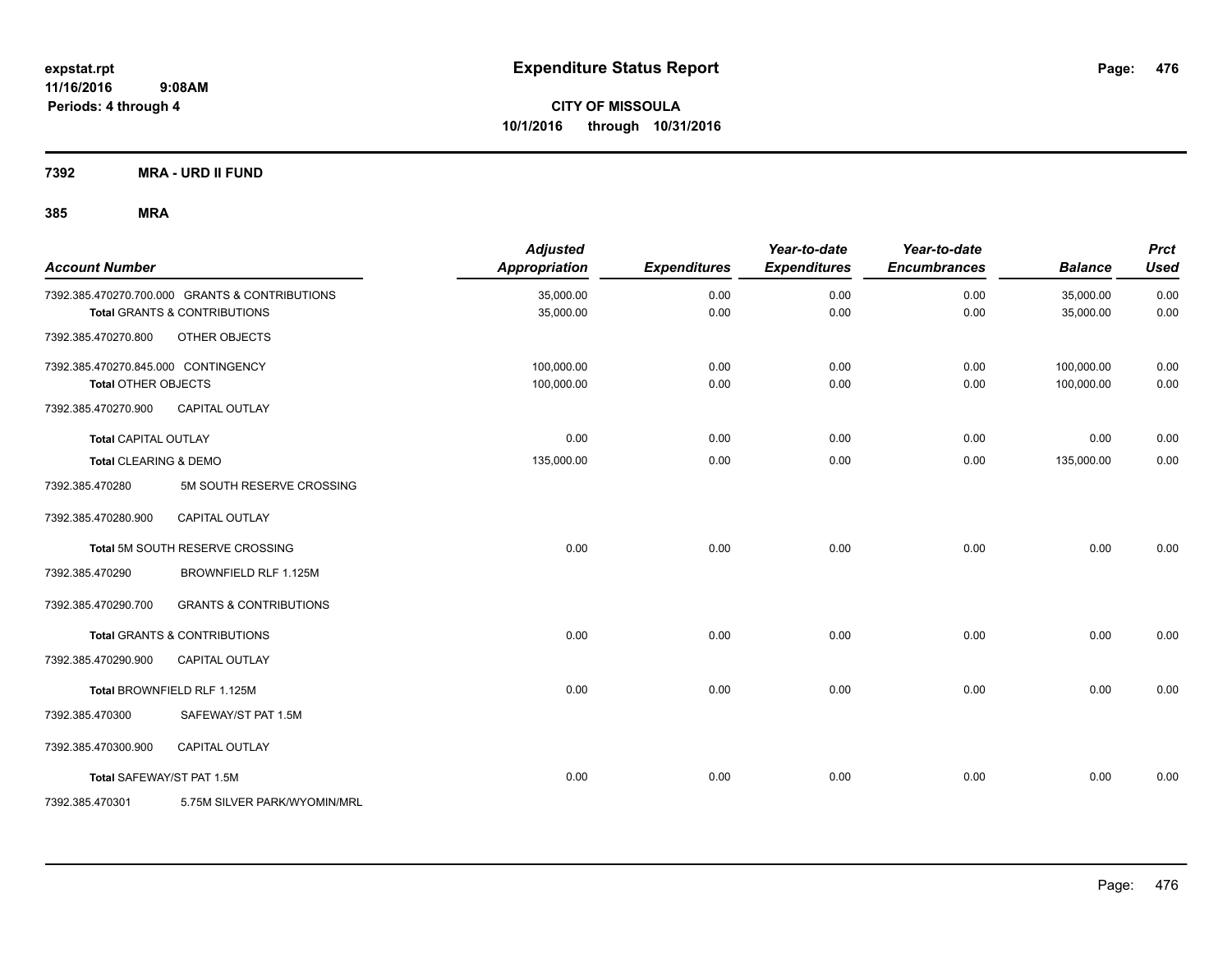**CITY OF MISSOULA 10/1/2016 through 10/31/2016**

**7392 MRA - URD II FUND**

|                            |                                    | <b>Adjusted</b>      |                     | Year-to-date        | Year-to-date        |                | <b>Prct</b> |
|----------------------------|------------------------------------|----------------------|---------------------|---------------------|---------------------|----------------|-------------|
| <b>Account Number</b>      |                                    | <b>Appropriation</b> | <b>Expenditures</b> | <b>Expenditures</b> | <b>Encumbrances</b> | <b>Balance</b> | <b>Used</b> |
| 7392.385.470301.300        | PURCHASED SERVICES                 |                      |                     |                     |                     |                |             |
|                            | <b>Total PURCHASED SERVICES</b>    | 0.00                 | 0.00                | 0.00                | 0.00                | 0.00           | 0.00        |
| 7392.385.470301.700        | <b>GRANTS &amp; CONTRIBUTIONS</b>  |                      |                     |                     |                     |                |             |
|                            | Total GRANTS & CONTRIBUTIONS       | 0.00                 | 0.00                | 0.00                | 0.00                | 0.00           | 0.00        |
| 7392.385.470301.800        | OTHER OBJECTS                      |                      |                     |                     |                     |                |             |
| <b>Total OTHER OBJECTS</b> |                                    | 0.00                 | 0.00                | 0.00                | 0.00                | 0.00           | 0.00        |
| 7392.385.470301.900        | <b>CAPITAL OUTLAY</b>              |                      |                     |                     |                     |                |             |
|                            | Total 5.75M SILVER PARK/WYOMIN/MRL | 0.00                 | 0.00                | 0.00                | 0.00                | 0.00           | 0.00        |
| 7392.385.510110            | <b>MERCHANT SERVICES</b>           |                      |                     |                     |                     |                |             |
| 7392.385.510110.500        | <b>FIXED CHARGES</b>               |                      |                     |                     |                     |                |             |
|                            | <b>Total MERCHANT SERVICES</b>     | 0.00                 | 0.00                | 0.00                | 0.00                | 0.00           | 0.00        |
| Total MRA - URD II FUND    |                                    | 2,461,766.00         | 0.00                | 0.00                | 0.00                | 2,461,766.00   | 0.00        |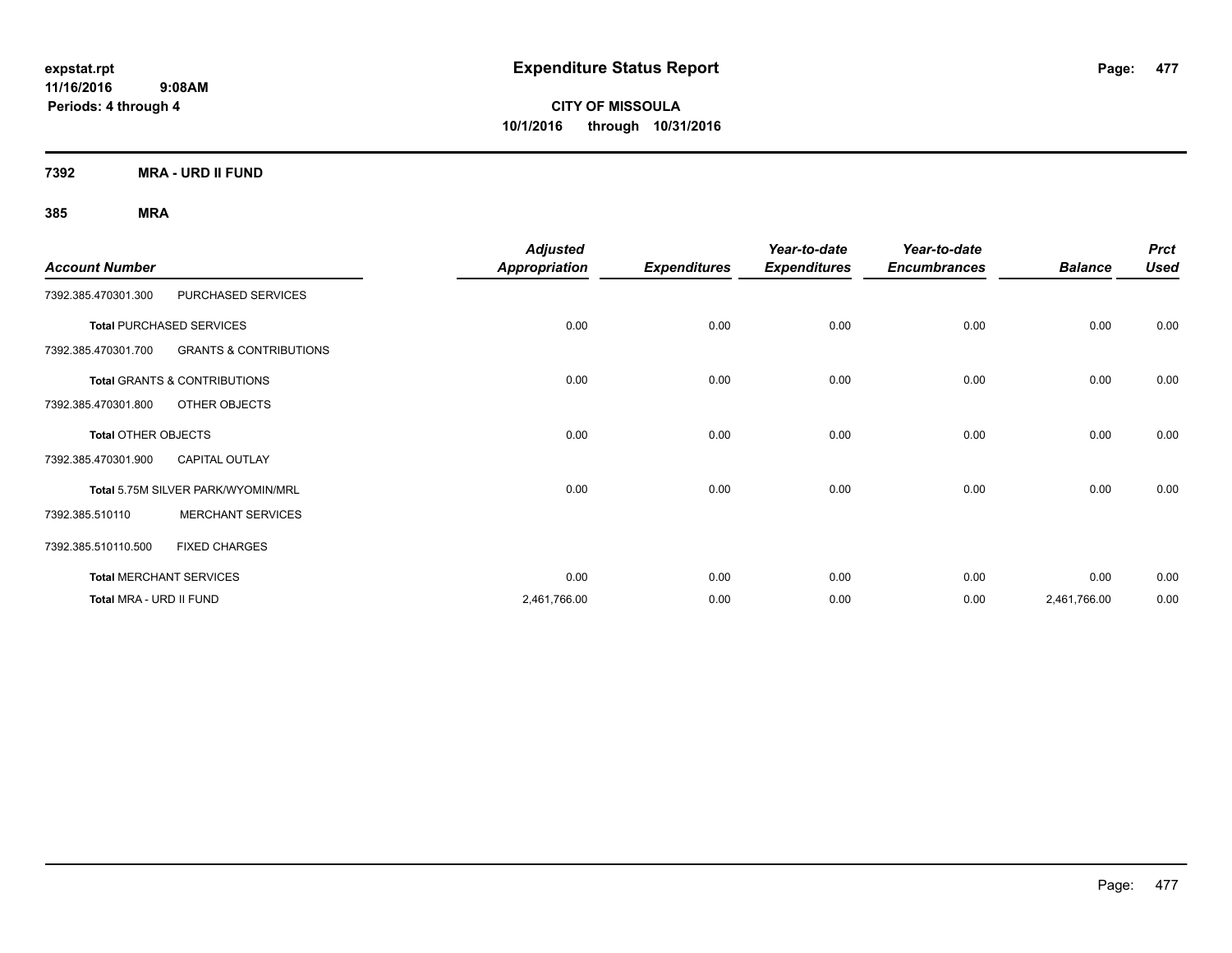**CITY OF MISSOULA 10/1/2016 through 10/31/2016**

**7393 MRA - URD III FUND**

| <b>Account Number</b>                   |                                                         | <b>Adjusted</b><br><b>Appropriation</b> | <b>Expenditures</b> | Year-to-date<br><b>Expenditures</b> | Year-to-date<br><b>Encumbrances</b> | <b>Balance</b> | <b>Prct</b><br><b>Used</b> |
|-----------------------------------------|---------------------------------------------------------|-----------------------------------------|---------------------|-------------------------------------|-------------------------------------|----------------|----------------------------|
| 7393.385.470210                         | <b>ADMINISTRATION</b>                                   |                                         |                     |                                     |                                     |                |                            |
| 7393.385.470210.100                     | PERSONAL SERVICES                                       |                                         |                     |                                     |                                     |                |                            |
|                                         | 7393.385.470210.110.000 SALARIES AND WAGES              | 405,647.00                              | 46,359.67           | 134.483.51                          | 0.00                                | 271,163.49     | 33.15                      |
|                                         | 7393.385.470210.120.000 OVERTIME/TERMINATION            | 5,000.00                                | 0.00                | 0.00                                | 0.00                                | 5,000.00       | 0.00                       |
|                                         | 7393.385.470210.140.000 EMPLOYER CONTRIBUTIONS          | 129,626.00                              | 12,108.67           | 45,210.67                           | 0.00                                | 84,415.33      | 34.88                      |
| <b>Total PERSONAL SERVICES</b>          |                                                         | 540,273.00                              | 58,468.34           | 179.694.18                          | 0.00                                | 360.578.82     | 33.26                      |
| 7393.385.470210.200                     | <b>SUPPLIES</b>                                         |                                         |                     |                                     |                                     |                |                            |
| 7393.385.470210.210.000 OFFICE SUPPLIES |                                                         | 4,000.00                                | 262.39              | 362.46                              | 0.00                                | 3,637.54       | 9.06                       |
|                                         | 7393.385.470210.220.000 OPERATING SUPPLIES              | 500.00                                  | 0.00                | 0.00                                | 0.00                                | 500.00         | 0.00                       |
|                                         | 7393.385.470210.230.000 REPAIR/MAINTENANCE              | 828.00                                  | 0.00                | 0.00                                | 0.00                                | 828.00         | 0.00                       |
| 7393.385.470210.231.000 GASOLINE        |                                                         | 400.00                                  | 0.00                | 0.00                                | 0.00                                | 400.00         | 0.00                       |
| 7393.385.470210.240.000 OTHER SUPPLIES  |                                                         | 3,398.00                                | 0.00                | 0.00                                | 0.00                                | 3,398.00       | 0.00                       |
| <b>Total SUPPLIES</b>                   |                                                         | 9,126.00                                | 262.39              | 362.46                              | 0.00                                | 8,763.54       | 3.97                       |
| 7393.385.470210.300                     | <b>PURCHASED SERVICES</b>                               |                                         |                     |                                     |                                     |                |                            |
| 7393.385.470210.310.000 COMMUNICATIONS  |                                                         | 800.00                                  | 0.00                | 21.27                               | 0.00                                | 778.73         | 2.66                       |
|                                         | 7393.385.470210.320.000 PRINTING & DUPLICATING          | 3,000.00                                | 553.75              | 553.75                              | 0.00                                | 2,446.25       | 18.46                      |
|                                         | 7393.385.470210.330.000 PUBLICITY, SUBSCRIPTIONS & DUES | 3,000.00                                | 511.20              | 1,067.78                            | 0.00                                | 1,932.22       | 35.59                      |
|                                         | 7393.385.470210.344.000 TELEPHONE SERVICE               | 1,300.00                                | 0.00                | 37.12                               | 0.00                                | 1,262.88       | 2.86                       |
| 7393.385.470210.345.000 GARBAGE         |                                                         | 565.00                                  | 0.00                | 0.00                                | 0.00                                | 565.00         | 0.00                       |
|                                         | 7393.385.470210.350.000 PROFESSIONAL SERVICES           | 148,635.00                              | 900.00              | 900.00                              | 0.00                                | 147,735.00     | 0.61                       |
|                                         | 7393.385.470210.360.000 REPAIR & MAINTENANCE            | 6,990.00                                | 337.14              | 1.011.42                            | 0.00                                | 5.978.58       | 14.47                      |
| 7393.385.470210.370.000 TRAVEL          |                                                         | 3.500.00                                | 0.00                | 378.14                              | 0.00                                | 3.121.86       | 10.80                      |
| 7393.385.470210.380.000 TRAINING        |                                                         | 4,500.00                                | 0.00                | 85.00                               | 0.00                                | 4,415.00       | 1.89                       |
|                                         | 7393.385.470210.390.000 OTHER PURCHASED SERVICES        | 500.00                                  | 0.00                | 0.00                                | 0.00                                | 500.00         | 0.00                       |
| <b>Total PURCHASED SERVICES</b>         |                                                         | 172,790.00                              | 2,302.09            | 4,054.48                            | 0.00                                | 168,735.52     | 2.35                       |
| 7393.385.470210.700                     | <b>GRANTS &amp; CONTRIBUTIONS</b>                       |                                         |                     |                                     |                                     |                |                            |
|                                         | <b>Total GRANTS &amp; CONTRIBUTIONS</b>                 | 0.00                                    | 0.00                | 0.00                                | 0.00                                | 0.00           | 0.00                       |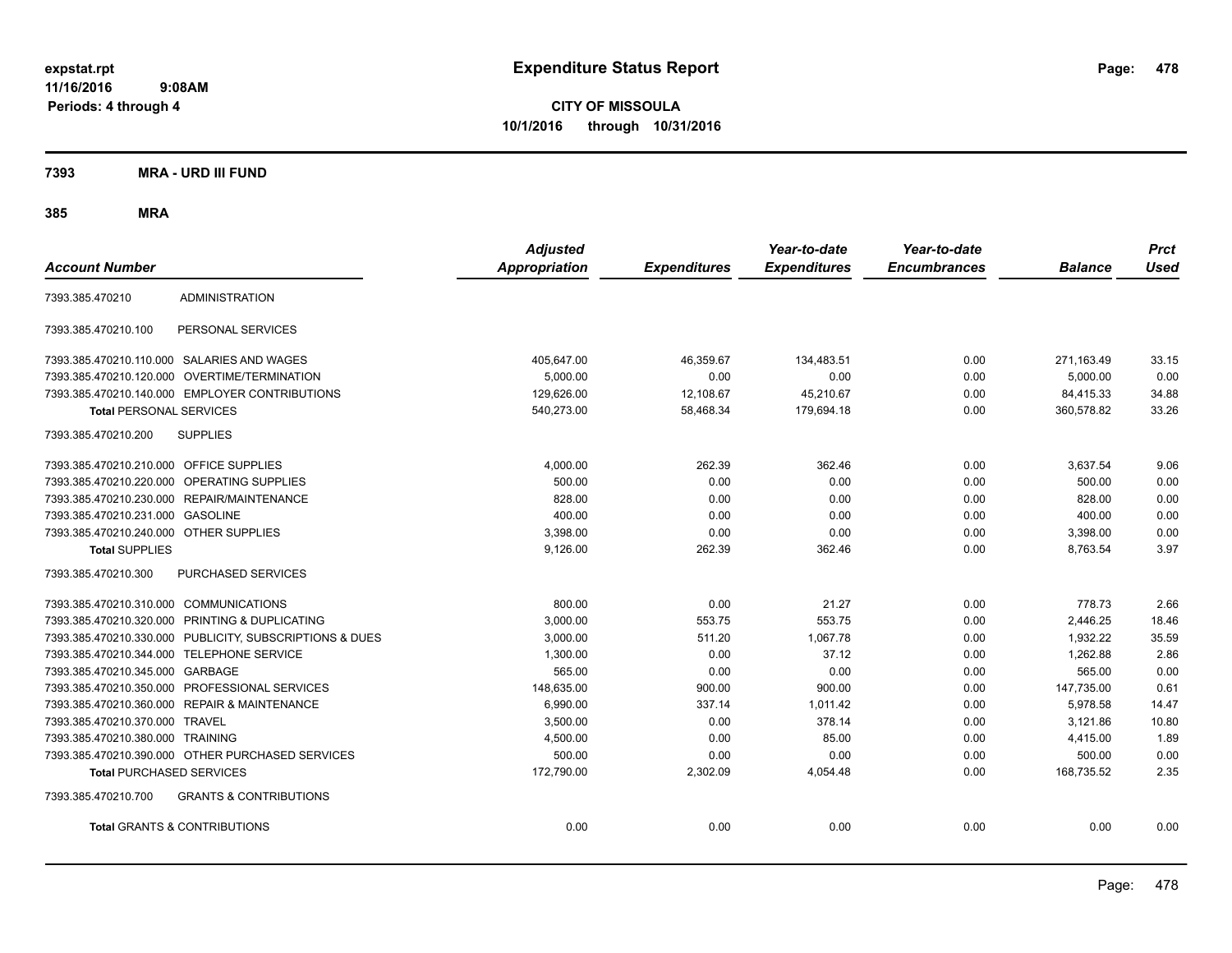**CITY OF MISSOULA 10/1/2016 through 10/31/2016**

**7393 MRA - URD III FUND**

| <b>Account Number</b>                |                                                | <b>Adjusted</b><br>Appropriation | <b>Expenditures</b> | Year-to-date<br><b>Expenditures</b> | Year-to-date<br><b>Encumbrances</b> | <b>Balance</b> | <b>Prct</b><br><b>Used</b> |
|--------------------------------------|------------------------------------------------|----------------------------------|---------------------|-------------------------------------|-------------------------------------|----------------|----------------------------|
| 7393.385.470210.800                  | OTHER OBJECTS                                  |                                  |                     |                                     |                                     |                |                            |
| Total OTHER OBJECTS                  |                                                | 0.00                             | 0.00                | 0.00                                | 0.00                                | 0.00           | 0.00                       |
| 7393.385.470210.900                  | <b>CAPITAL OUTLAY</b>                          |                                  |                     |                                     |                                     |                |                            |
|                                      | 7393.385.470210.940.000 MACHINERY & EQUIPMENT  | 5.000.00                         | 0.00                | 0.00                                | 0.00                                | 5,000.00       | 0.00                       |
| <b>Total CAPITAL OUTLAY</b>          |                                                | 5.000.00                         | 0.00                | 0.00                                | 0.00                                | 5,000.00       | 0.00                       |
| <b>Total ADMINISTRATION</b>          |                                                | 727,189.00                       | 61,032.82           | 184, 111. 12                        | 0.00                                | 543.077.88     | 25.32                      |
| 7393.385.470220                      | PROPERTY ACQUISITION                           |                                  |                     |                                     |                                     |                |                            |
| 7393.385.470220.800                  | OTHER OBJECTS                                  |                                  |                     |                                     |                                     |                |                            |
|                                      | <b>Total PROPERTY ACQUISITION</b>              | 0.00                             | 0.00                | 0.00                                | 0.00                                | 0.00           | 0.00                       |
| 7393.385.470230                      | <b>PW FACILITY</b>                             |                                  |                     |                                     |                                     |                |                            |
| 7393.385.470230.300                  | PURCHASED SERVICES                             |                                  |                     |                                     |                                     |                |                            |
|                                      | 7393.385.470230.350.000 PROFESSIONAL SERVICES  | 197,617.00                       | 0.00                | 51,698.77                           | 0.00                                | 145,918.23     | 26.16                      |
|                                      | <b>Total PURCHASED SERVICES</b>                | 197,617.00                       | 0.00                | 51,698.77                           | 0.00                                | 145,918.23     | 26.16                      |
| 7393.385.470230.700                  | <b>GRANTS &amp; CONTRIBUTIONS</b>              |                                  |                     |                                     |                                     |                |                            |
|                                      | 7393.385.470230.700.000 GRANTS & CONTRIBUTIONS | 235,215.00                       | 1,000.00            | 1,000.00                            | 0.00                                | 234,215.00     | 0.43                       |
|                                      | <b>Total GRANTS &amp; CONTRIBUTIONS</b>        | 235,215.00                       | 1,000.00            | 1,000.00                            | 0.00                                | 234,215.00     | 0.43                       |
| 7393.385.470230.800                  | OTHER OBJECTS                                  |                                  |                     |                                     |                                     |                |                            |
| 7393.385.470230.845.000 CONTINGENCY  |                                                | 867,682.00                       | 0.00                | 0.00                                | 0.00                                | 867,682.00     | 0.00                       |
| Total OTHER OBJECTS                  |                                                | 867,682.00                       | 0.00                | 0.00                                | 0.00                                | 867,682.00     | 0.00                       |
| 7393.385.470230.900                  | <b>CAPITAL OUTLAY</b>                          |                                  |                     |                                     |                                     |                |                            |
| 7393.385.470230.930.000 IMPROVEMENTS |                                                | 825,759.00                       | 0.00                | 150.01                              | 0.00                                | 825,608.99     | 0.02                       |
| <b>Total CAPITAL OUTLAY</b>          |                                                | 825,759.00                       | 0.00                | 150.01                              | 0.00                                | 825,608.99     | 0.02                       |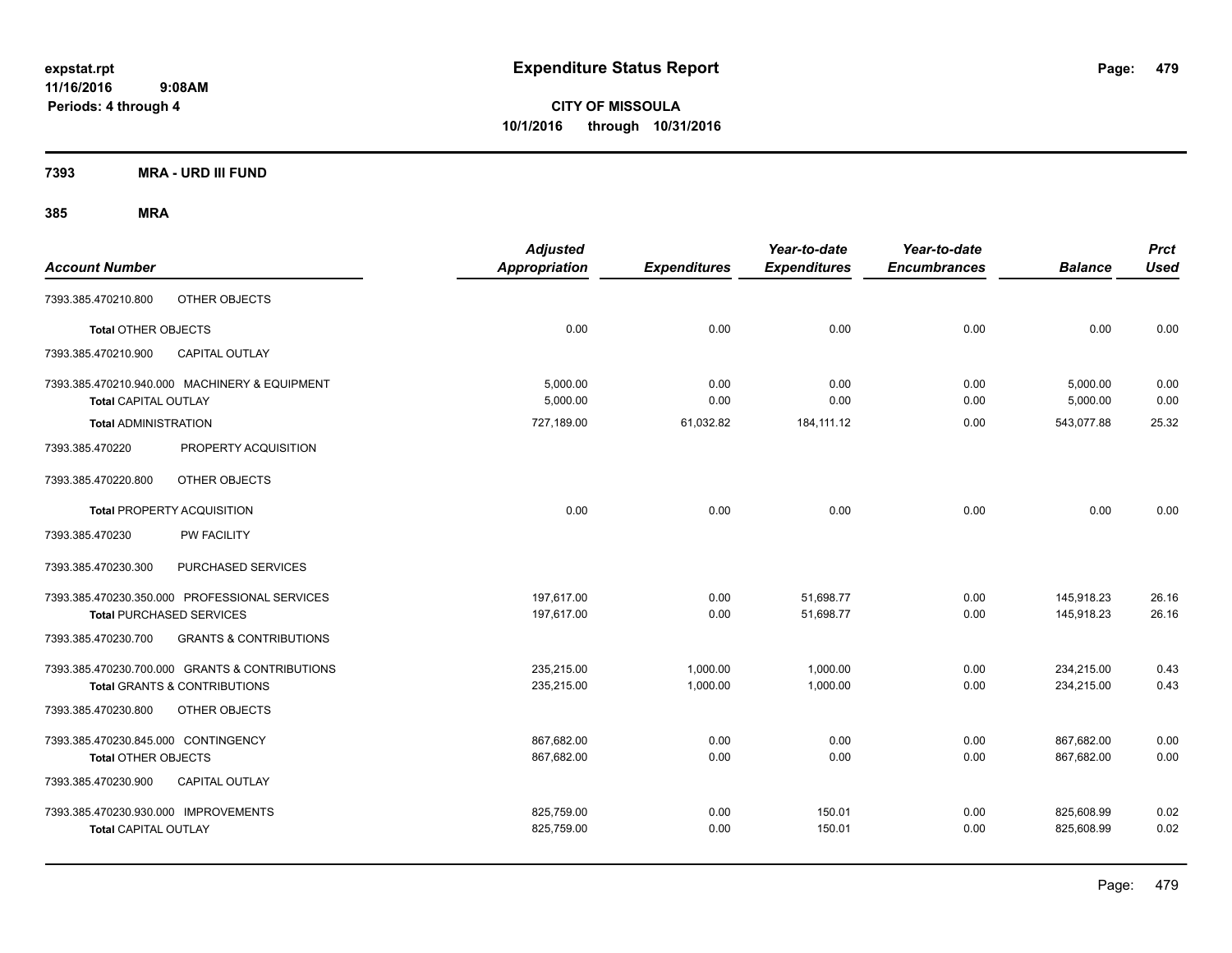**CITY OF MISSOULA 10/1/2016 through 10/31/2016**

**7393 MRA - URD III FUND**

| <b>Account Number</b>                                             |                                                                                  | <b>Adjusted</b><br><b>Appropriation</b> | <b>Expenditures</b> | Year-to-date<br><b>Expenditures</b> | Year-to-date<br><b>Encumbrances</b> | <b>Balance</b>           | <b>Prct</b><br><b>Used</b> |
|-------------------------------------------------------------------|----------------------------------------------------------------------------------|-----------------------------------------|---------------------|-------------------------------------|-------------------------------------|--------------------------|----------------------------|
| <b>Total PW FACILITY</b>                                          |                                                                                  | 2,126,273.00                            | 1,000.00            | 52,848.78                           | 0.00                                | 2,073,424.22             | 2.49                       |
| 7393.385.470240                                                   | <b>REHAB LOANS</b>                                                               |                                         |                     |                                     |                                     |                          |                            |
| 7393.385.470240.700                                               | <b>GRANTS &amp; CONTRIBUTIONS</b>                                                |                                         |                     |                                     |                                     |                          |                            |
| <b>Total REHAB LOANS</b>                                          | 7393.385.470240.700.000 GRANTS & CONTRIBUTIONS                                   | 350,000.00<br>350,000.00                | 0.00<br>0.00        | 0.00<br>0.00                        | 0.00<br>0.00                        | 350,000.00<br>350,000.00 | 0.00<br>0.00               |
| 7393.385.470250                                                   | <b>RELOCATION PAYMENTS</b>                                                       |                                         |                     |                                     |                                     |                          |                            |
| 7393.385.470250.800                                               | OTHER OBJECTS                                                                    |                                         |                     |                                     |                                     |                          |                            |
|                                                                   | <b>Total RELOCATION PAYMENTS</b>                                                 | 0.00                                    | 0.00                | 0.00                                | 0.00                                | 0.00                     | 0.00                       |
| 7393.385.470260                                                   | PLANNING & MGMT                                                                  |                                         |                     |                                     |                                     |                          |                            |
| 7393.385.470260.300                                               | PURCHASED SERVICES                                                               |                                         |                     |                                     |                                     |                          |                            |
|                                                                   | 7393.385.470260.350.000 PROFESSIONAL SERVICES<br><b>Total PURCHASED SERVICES</b> | 256,159.00<br>256,159.00                | 0.00<br>0.00        | 23,921.40<br>23,921.40              | 0.00<br>0.00                        | 232,237.60<br>232,237.60 | 9.34<br>9.34               |
| 7393.385.470260.700                                               | <b>GRANTS &amp; CONTRIBUTIONS</b>                                                |                                         |                     |                                     |                                     |                          |                            |
|                                                                   | <b>Total GRANTS &amp; CONTRIBUTIONS</b>                                          | 0.00                                    | 0.00                | 0.00                                | 0.00                                | 0.00                     | 0.00                       |
| 7393.385.470260.800                                               | OTHER OBJECTS                                                                    |                                         |                     |                                     |                                     |                          |                            |
| 7393.385.470260.845.000 CONTINGENCY<br><b>Total OTHER OBJECTS</b> |                                                                                  | 100,000.00<br>100,000.00                | 0.00<br>0.00        | 0.00<br>0.00                        | 0.00<br>0.00                        | 100,000.00<br>100,000.00 | 0.00<br>0.00               |
| <b>Total PLANNING &amp; MGMT</b>                                  |                                                                                  | 356,159.00                              | 0.00                | 23,921.40                           | 0.00                                | 332,237.60               | 6.72                       |
| 7393.385.470270                                                   | <b>CLEARING &amp; DEMO</b>                                                       |                                         |                     |                                     |                                     |                          |                            |
| 7393.385.470270.300                                               | PURCHASED SERVICES                                                               |                                         |                     |                                     |                                     |                          |                            |
|                                                                   | <b>Total PURCHASED SERVICES</b>                                                  | 0.00                                    | 0.00                | 0.00                                | 0.00                                | 0.00                     | 0.00                       |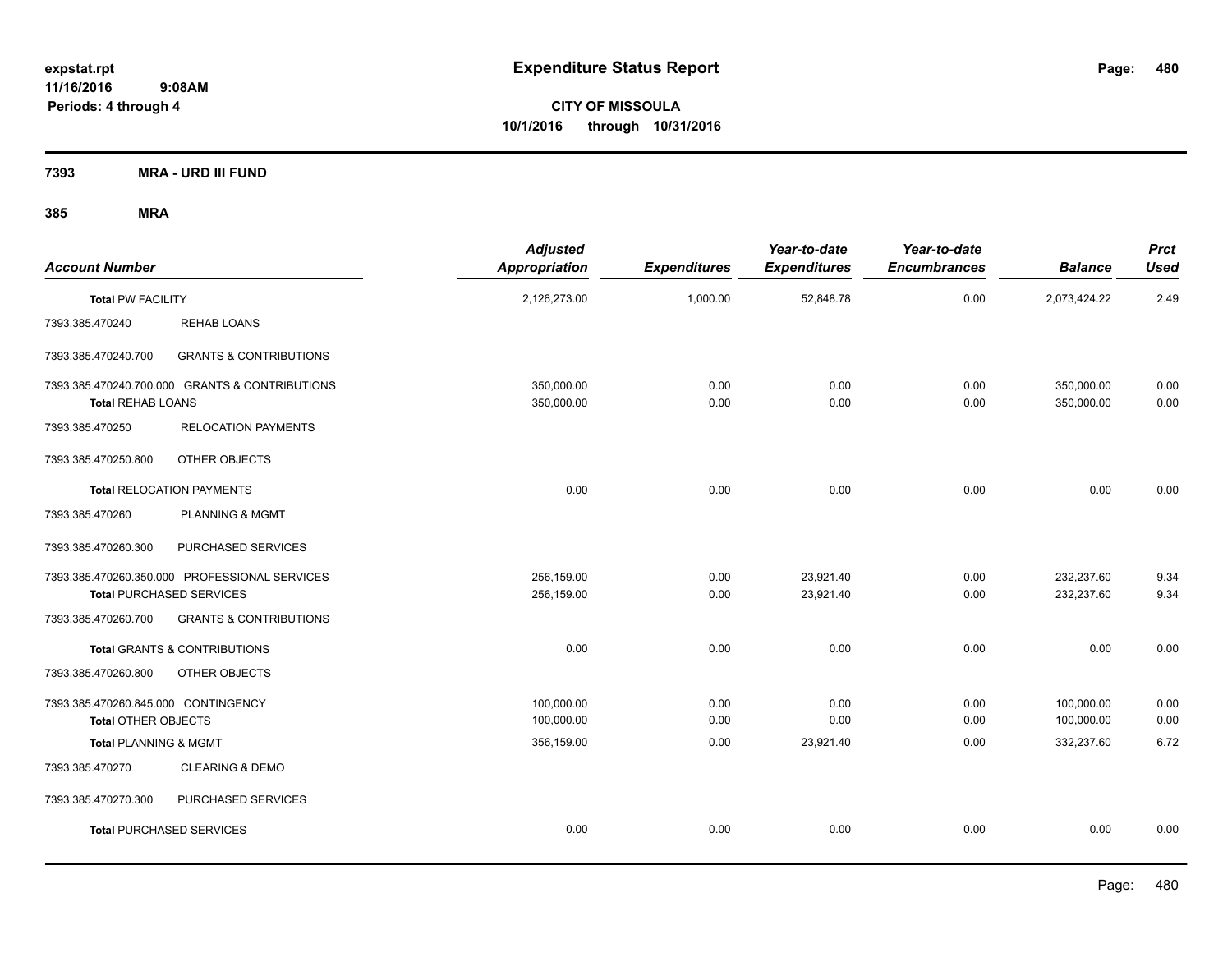**CITY OF MISSOULA 10/1/2016 through 10/31/2016**

**7393 MRA - URD III FUND**

| <b>Account Number</b>                                                                     | <b>Adjusted</b><br><b>Appropriation</b> | <b>Expenditures</b> | Year-to-date<br><b>Expenditures</b> | Year-to-date<br><b>Encumbrances</b> | <b>Balance</b>               | <b>Prct</b><br><b>Used</b> |
|-------------------------------------------------------------------------------------------|-----------------------------------------|---------------------|-------------------------------------|-------------------------------------|------------------------------|----------------------------|
| <b>GRANTS &amp; CONTRIBUTIONS</b><br>7393.385.470270.700                                  |                                         |                     |                                     |                                     |                              |                            |
| 7393.385.470270.700.000 GRANTS & CONTRIBUTIONS<br><b>Total GRANTS &amp; CONTRIBUTIONS</b> | 259,722.00<br>259,722.00                | 0.00<br>0.00        | 0.00<br>0.00                        | 0.00<br>0.00                        | 259,722.00<br>259,722.00     | 0.00<br>0.00               |
| 7393.385.470270.800<br>OTHER OBJECTS                                                      |                                         |                     |                                     |                                     |                              |                            |
| 7393.385.470270.845.000 CONTINGENCY<br><b>Total OTHER OBJECTS</b>                         | 100,000.00<br>100,000.00                | 0.00<br>0.00        | 0.00<br>0.00                        | 0.00<br>0.00                        | 100,000.00<br>100,000.00     | 0.00<br>0.00               |
| Total CLEARING & DEMO                                                                     | 359,722.00                              | 0.00                | 0.00                                | 0.00                                | 359,722.00                   | 0.00                       |
| <b>MARY AVE PROJECT</b><br>7393.385.470275                                                |                                         |                     |                                     |                                     |                              |                            |
| 7393.385.470275.300<br>PURCHASED SERVICES                                                 |                                         |                     |                                     |                                     |                              |                            |
| <b>Total PURCHASED SERVICES</b>                                                           | 0.00                                    | 0.00                | 0.00                                | 0.00                                | 0.00                         | 0.00                       |
| <b>GRANTS &amp; CONTRIBUTIONS</b><br>7393.385.470275.700                                  |                                         |                     |                                     |                                     |                              |                            |
| 7393.385.470275.700.000 GRANTS & CONTRIBUTIONS<br><b>Total GRANTS &amp; CONTRIBUTIONS</b> | 7,100,000.00<br>7,100,000.00            | 0.00<br>0.00        | 0.00<br>0.00                        | 0.00<br>0.00                        | 7,100,000.00<br>7,100,000.00 | 0.00<br>0.00               |
| 7393.385.470275.800<br>OTHER OBJECTS                                                      |                                         |                     |                                     |                                     |                              |                            |
| <b>Total OTHER OBJECTS</b>                                                                | 0.00                                    | 0.00                | 0.00                                | 0.00                                | 0.00                         | 0.00                       |
| 7393.385.470275.900<br><b>CAPITAL OUTLAY</b>                                              |                                         |                     |                                     |                                     |                              |                            |
| <b>Total CAPITAL OUTLAY</b>                                                               | 0.00                                    | 0.00                | 0.00                                | 0.00                                | 0.00                         | 0.00                       |
| <b>Total MARY AVE PROJECT</b>                                                             | 7,100,000.00                            | 0.00                | 0.00                                | 0.00                                | 7,100,000.00                 | 0.00                       |
| 5M SOUTH RESERVE CROSSING<br>7393.385.470280                                              |                                         |                     |                                     |                                     |                              |                            |
| 7393.385.470280.300<br>PURCHASED SERVICES                                                 |                                         |                     |                                     |                                     |                              |                            |
| 7393.385.470280.350.000 5M SOUTH RESERVE TRAIL CROSSING                                   | 328,777.00                              | 33,442.39           | 33,442.39                           | 0.00                                | 295,334.61                   | 10.17                      |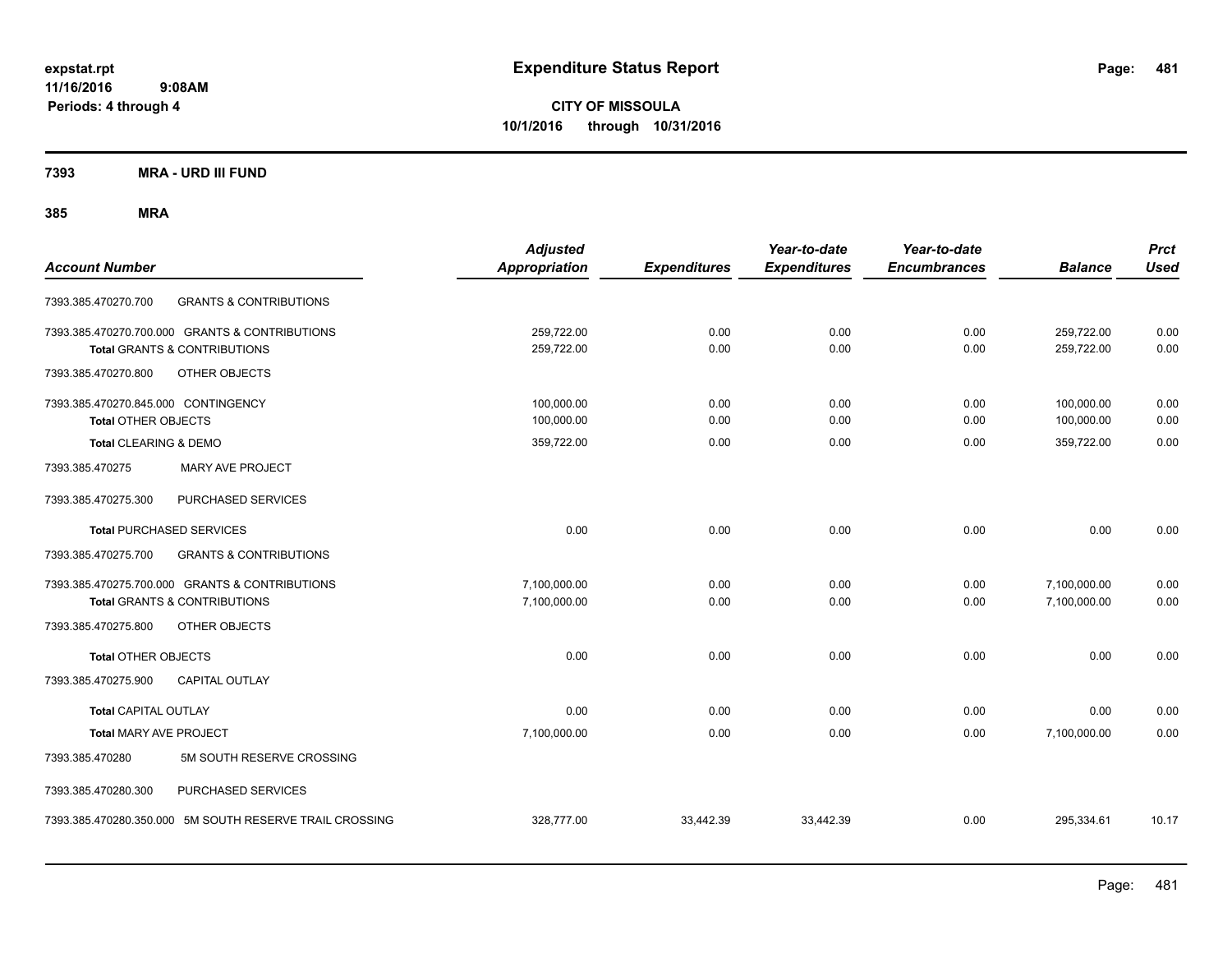**7393 MRA - URD III FUND**

| <b>Account Number</b>                        | <b>Adjusted</b><br><b>Appropriation</b> | <b>Expenditures</b> | Year-to-date<br><b>Expenditures</b> | Year-to-date<br><b>Encumbrances</b> | <b>Balance</b> | <b>Prct</b><br><b>Used</b> |
|----------------------------------------------|-----------------------------------------|---------------------|-------------------------------------|-------------------------------------|----------------|----------------------------|
| <b>Total PURCHASED SERVICES</b>              | 328,777.00                              | 33,442.39           | 33,442.39                           | 0.00                                | 295,334.61     | 10.17                      |
| OTHER OBJECTS<br>7393.385.470280.800         |                                         |                     |                                     |                                     |                |                            |
| <b>Total OTHER OBJECTS</b>                   | 0.00                                    | 0.00                | 0.00                                | 0.00                                | 0.00           | 0.00                       |
| <b>CAPITAL OUTLAY</b><br>7393.385.470280.900 |                                         |                     |                                     |                                     |                |                            |
| 7393.385.470280.930.000 IMPROVEMENTS         | 4,442,335.00                            | 448,894.25          | 1,189,299.63                        | 0.00                                | 3,253,035.37   | 26.77                      |
| <b>Total CAPITAL OUTLAY</b>                  | 4,442,335.00                            | 448,894.25          | 1,189,299.63                        | 0.00                                | 3,253,035.37   | 26.77                      |
| Total 5M SOUTH RESERVE CROSSING              | 4,771,112.00                            | 482,336.64          | 1,222,742.02                        | 0.00                                | 3,548,369.98   | 25.63                      |
| <b>MERCHANT SERVICES</b><br>7393.385.510110  |                                         |                     |                                     |                                     |                |                            |
| 7393.385.510110.500<br><b>FIXED CHARGES</b>  |                                         |                     |                                     |                                     |                |                            |
| <b>Total MERCHANT SERVICES</b>               | 0.00                                    | 0.00                | 0.00                                | 0.00                                | 0.00           | 0.00                       |
| <b>Total MRA</b>                             | 15,790,455.00                           | 544,369.46          | 1,483,623.32                        | 0.00                                | 14,306,831.68  | 9.40                       |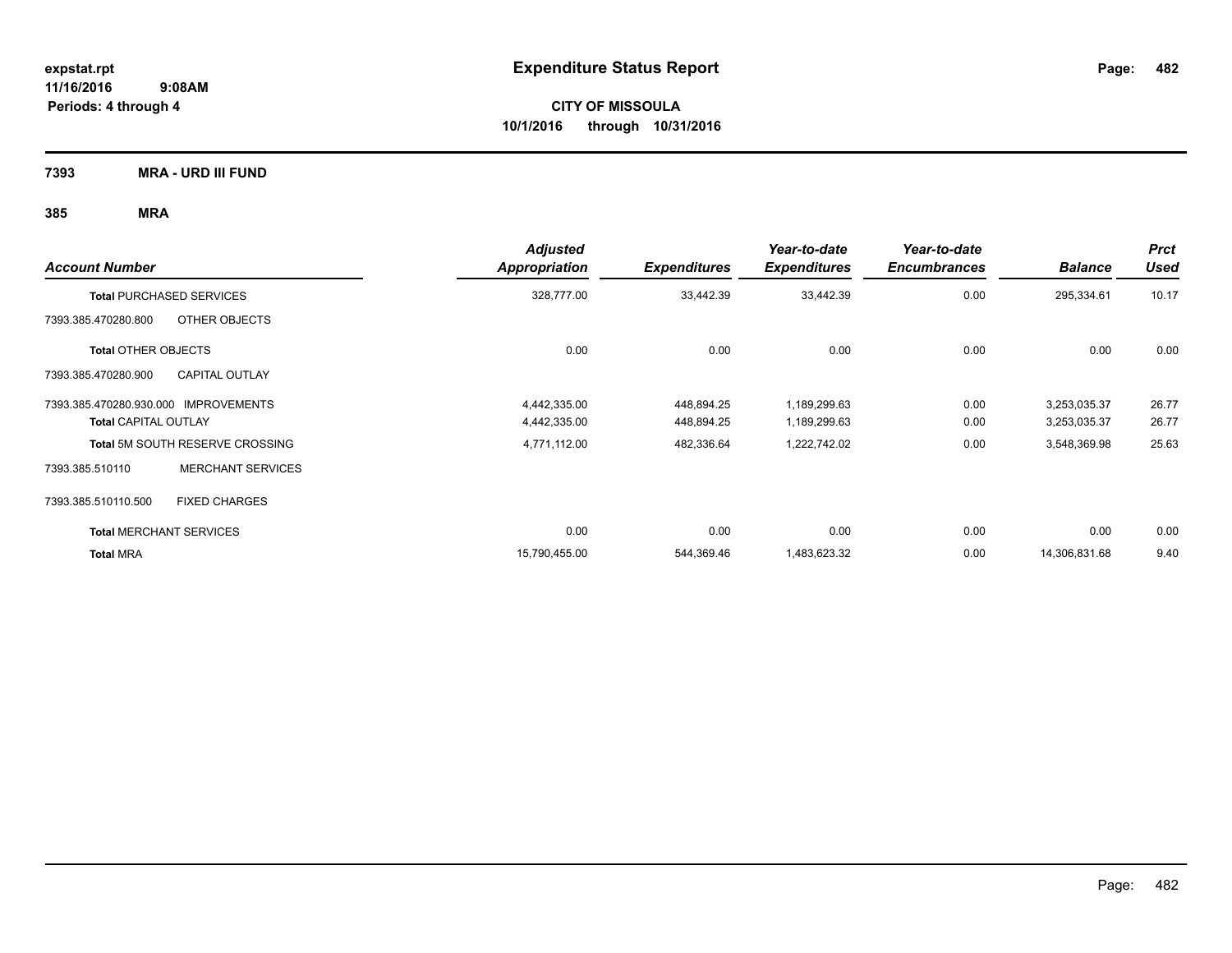**CITY OF MISSOULA 10/1/2016 through 10/31/2016**

**7393 MRA - URD III FUND**

**900 DEPRECIATION**

| <b>Account Number</b>      |                          | <b>Adjusted</b><br><b>Appropriation</b> | <b>Expenditures</b> | Year-to-date<br><b>Expenditures</b> | Year-to-date<br><b>Encumbrances</b> | <b>Balance</b> | <b>Prct</b><br><b>Used</b> |
|----------------------------|--------------------------|-----------------------------------------|---------------------|-------------------------------------|-------------------------------------|----------------|----------------------------|
| 7393.900.510000            | <b>MISCELLANEOUS</b>     |                                         |                     |                                     |                                     |                |                            |
| 7393.900.510000.800        | OTHER OBJECTS            |                                         |                     |                                     |                                     |                |                            |
| <b>Total MISCELLANEOUS</b> |                          | 0.00                                    | 0.00                | 0.00                                | 0.00                                | 0.00           | 0.00                       |
| 7393.900.510110            | <b>MERCHANT SERVICES</b> |                                         |                     |                                     |                                     |                |                            |
| 7393.900.510110.500        | <b>FIXED CHARGES</b>     |                                         |                     |                                     |                                     |                |                            |
| <b>Total DEPRECIATION</b>  |                          | 0.00                                    | 0.00                | 0.00                                | 0.00                                | 0.00           | 0.00                       |
| Total MRA - URD III FUND   |                          | 15,790,455.00                           | 544.369.46          | 1,483,623.32                        | 0.00                                | 14,306,831.68  | 9.40                       |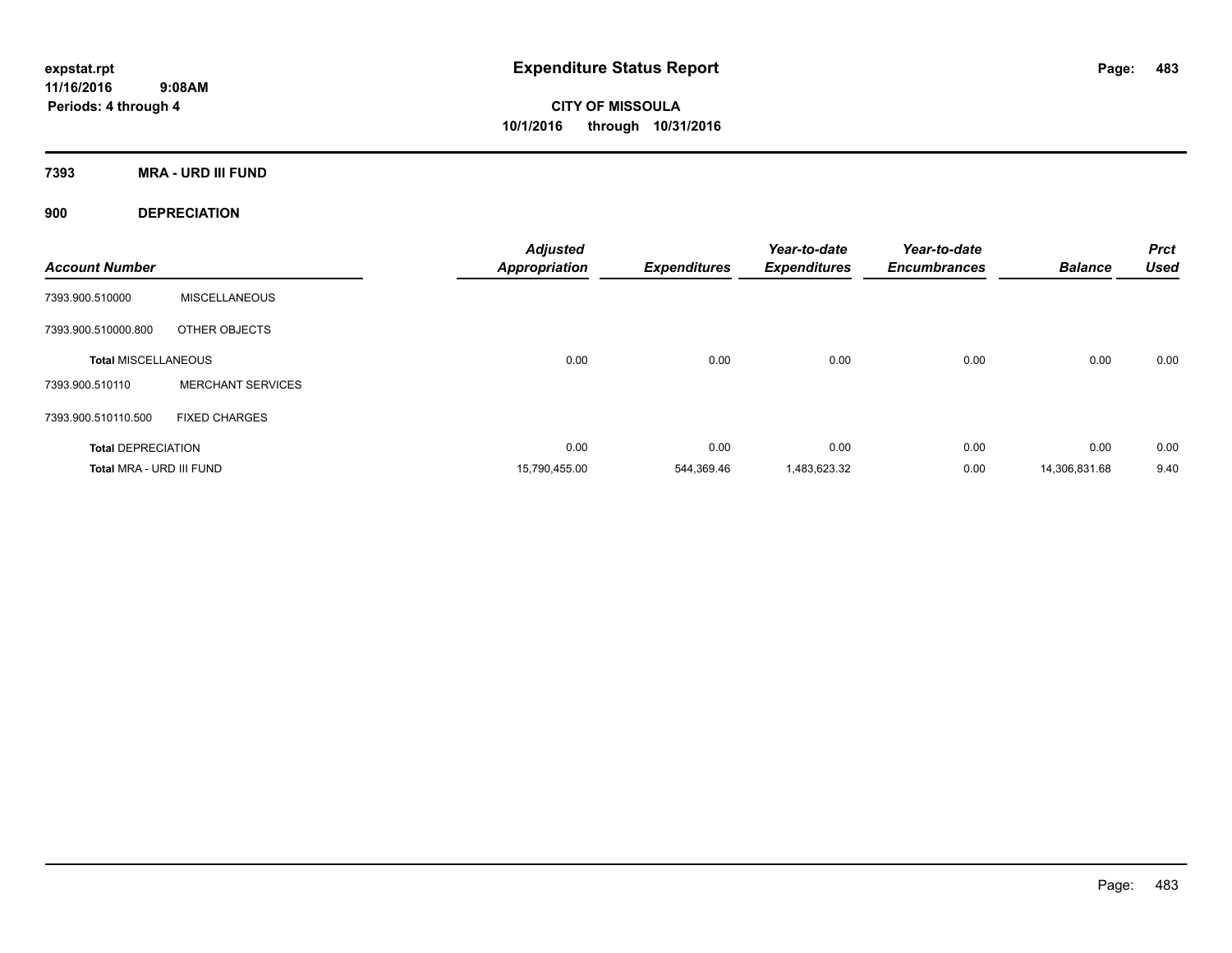**CITY OF MISSOULA 10/1/2016 through 10/31/2016**

# **7394 MRA URD III TI DEBT CLEARING FUND**

| <b>Account Number</b>         |                                                  | <b>Adjusted</b><br><b>Appropriation</b> | <b>Expenditures</b> | Year-to-date<br><b>Expenditures</b> | Year-to-date<br><b>Encumbrances</b> | <b>Balance</b> | <b>Prct</b><br><b>Used</b> |
|-------------------------------|--------------------------------------------------|-----------------------------------------|---------------------|-------------------------------------|-------------------------------------|----------------|----------------------------|
| 7394.385.470280               | 5M SOUTH RESERVE CROSSING                        |                                         |                     |                                     |                                     |                |                            |
| 7394.385.470280.800           | OTHER OBJECTS                                    |                                         |                     |                                     |                                     |                |                            |
|                               | Total 5M SOUTH RESERVE CROSSING                  | 0.00                                    | 0.00                | 0.00                                | 0.00                                | 0.00           | 0.00                       |
| 7394.385.521000               | <b>INTERFUND OPERATING TRANSFERS</b>             |                                         |                     |                                     |                                     |                |                            |
| 7394.385.521000.800           | OTHER OBJECTS                                    |                                         |                     |                                     |                                     |                |                            |
|                               | <b>Total INTERFUND OPERATING TRANSFERS</b>       | 0.00                                    | 0.00                | 0.00                                | 0.00                                | 0.00           | 0.00                       |
| 7394.385.521009               | <b>TRANFERS TO DEBT SERVICE</b>                  |                                         |                     |                                     |                                     |                |                            |
| 7394.385.521009.800           | OTHER OBJECTS                                    |                                         |                     |                                     |                                     |                |                            |
|                               | 7394.385.521009.820.000 TRANSFERS TO OTHER FUNDS | 343,200.00                              | 0.00                | 0.00                                | 0.00                                | 343,200.00     | 0.00                       |
|                               | Total TRANFERS TO DEBT SERVICE                   | 343,200.00                              | 0.00                | 0.00                                | 0.00                                | 343,200.00     | 0.00                       |
| 7394.385.521010               | <b>TRANSFERS TO MRA</b>                          |                                         |                     |                                     |                                     |                |                            |
| 7394.385.521010.800           | OTHER OBJECTS                                    |                                         |                     |                                     |                                     |                |                            |
|                               | 7394.385.521010.820.000 TRANSFERS TO MRA         | 1.401.738.00                            | 0.00                | 0.00                                | 0.00                                | 1,401,738.00   | 0.00                       |
| <b>Total TRANSFERS TO MRA</b> |                                                  | 1,401,738.00                            | 0.00                | 0.00                                | 0.00                                | 1,401,738.00   | 0.00                       |
|                               | Total MRA URD III TI DEBT CLEARING FUND          | 1,744,938.00                            | 0.00                | 0.00                                | 0.00                                | 1,744,938.00   | 0.00                       |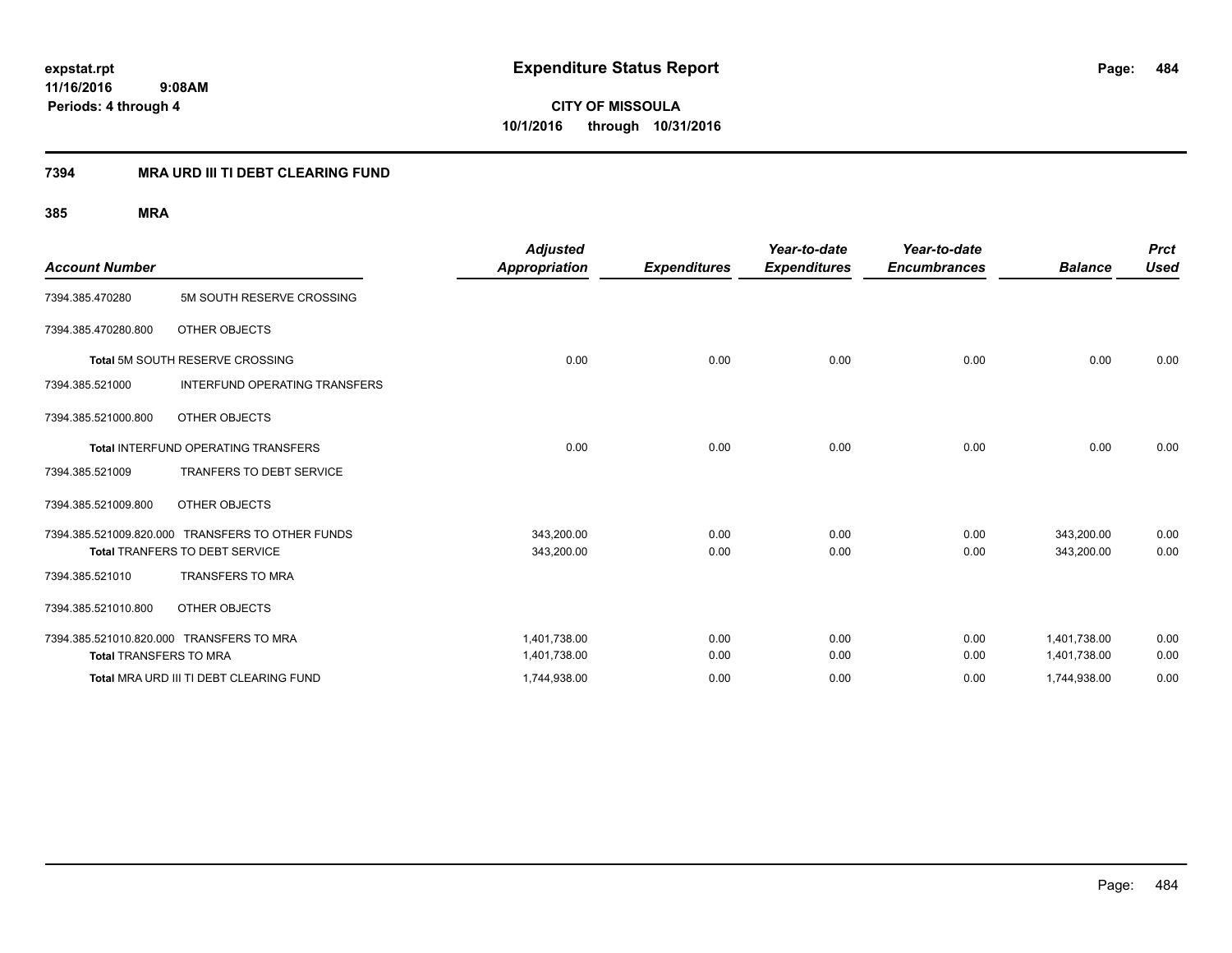**485**

**11/16/2016 9:08AM Periods: 4 through 4**

**CITY OF MISSOULA 10/1/2016 through 10/31/2016**

# **7395 MRA TAX INCREMENT DEBT SERVICE**

| <b>Account Number</b>         |                                                                                                                                 | <b>Adjusted</b><br>Appropriation | <b>Expenditures</b> | Year-to-date<br><b>Expenditures</b> | Year-to-date<br><b>Encumbrances</b> | <b>Balance</b>           | <b>Prct</b><br><b>Used</b> |
|-------------------------------|---------------------------------------------------------------------------------------------------------------------------------|----------------------------------|---------------------|-------------------------------------|-------------------------------------|--------------------------|----------------------------|
| 7395.385.490200               | REVENUE BOND DEBT SERVICE                                                                                                       |                                  |                     |                                     |                                     |                          |                            |
| 7395.385.490200.600           | <b>DEBT SERVICE</b>                                                                                                             |                                  |                     |                                     |                                     |                          |                            |
|                               | 7395.385.490200.610.000 5M SO RESERVE TRAIL CROSSING-PRINCIPAL<br>7395.385.490200.620.000 5M SO RESERVE TRAIL CROSSING-INT/FEES | 125,000.00<br>218,200.00         | 0.00<br>0.00        | 0.00<br>0.00                        | 0.00<br>0.00                        | 125,000.00<br>218,200.00 | 0.00<br>0.00               |
| 7395.385.490202               | Total REVENUE BOND DEBT SERVICE<br>MARY AVENUE DEBT SERVICE                                                                     | 343,200.00                       | 0.00                | 0.00                                | 0.00                                | 343,200.00               | 0.00                       |
| 7395.385.490202.600           | <b>DEBT SERVICE</b>                                                                                                             |                                  |                     |                                     |                                     |                          |                            |
|                               | Total MARY AVENUE DEBT SERVICE                                                                                                  | 0.00                             | 0.00                | 0.00                                | 0.00                                | 0.00                     | 0.00                       |
| 7395.385.490206               | *** Title Not Found ***                                                                                                         |                                  |                     |                                     |                                     |                          |                            |
| 7395.385.490206.600           | <b>DEBT SERVICE</b>                                                                                                             |                                  |                     |                                     |                                     |                          |                            |
| Total *** Title Not Found *** |                                                                                                                                 | 0.00                             | 0.00                | 0.00                                | 0.00                                | 0.00                     | 0.00                       |
|                               | <b>Total MRA TAX INCREMENT DEBT SERVICE</b>                                                                                     | 343,200.00                       | 0.00                | 0.00                                | 0.00                                | 343,200.00               | 0.00                       |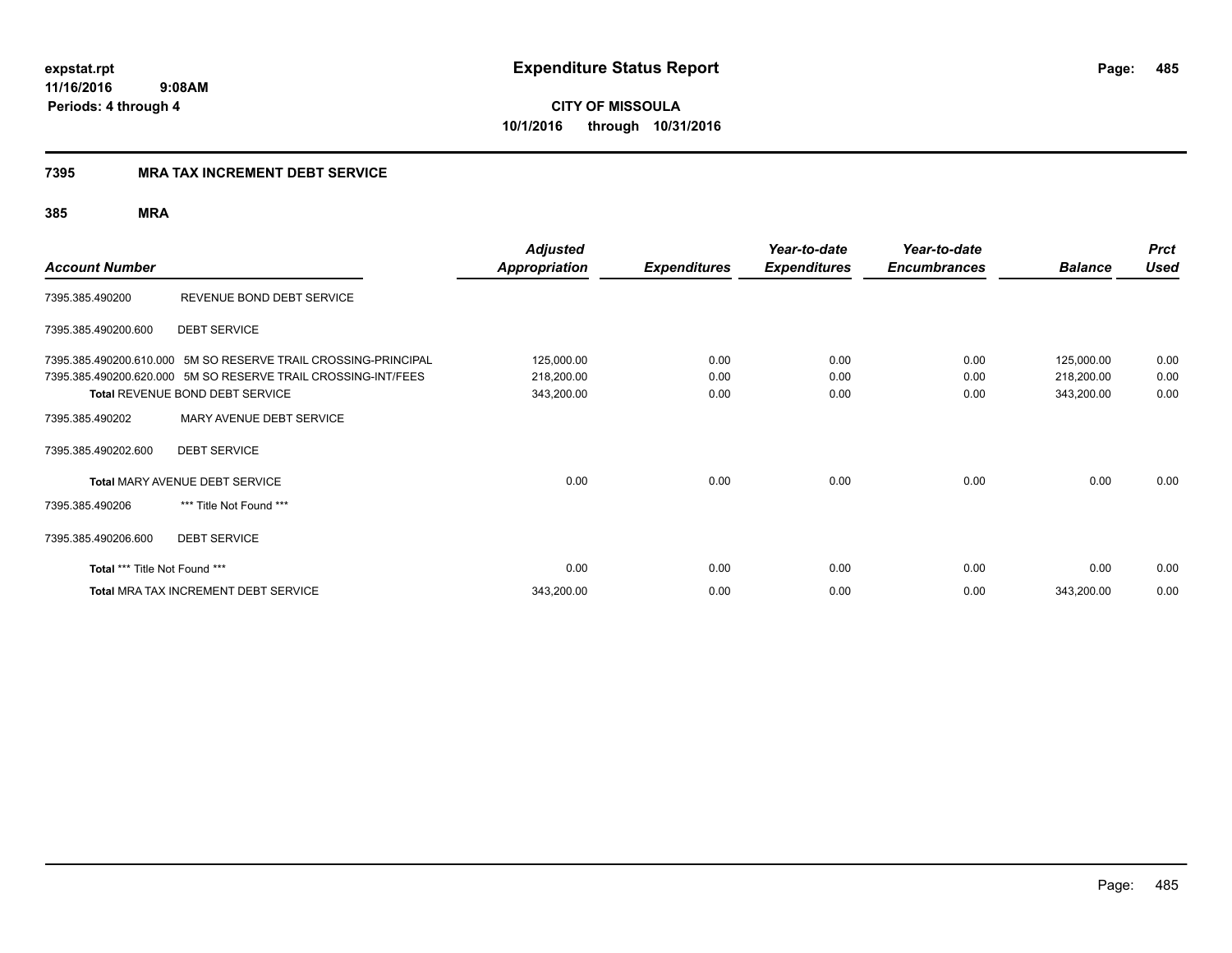**486**

**11/16/2016 9:08AM Periods: 4 through 4**

**CITY OF MISSOULA 10/1/2016 through 10/31/2016**

# **7396 NRSS DEBT SERVICE SINKING FUND**

| <b>Account Number</b>                                                        | <b>Adjusted</b><br><b>Appropriation</b> | <b>Expenditures</b> | Year-to-date<br><b>Expenditures</b> | Year-to-date<br><b>Encumbrances</b> | <b>Balance</b>         | <b>Prct</b><br><b>Used</b> |
|------------------------------------------------------------------------------|-----------------------------------------|---------------------|-------------------------------------|-------------------------------------|------------------------|----------------------------|
| TI BOND SINKING<br>7396.385.490603                                           |                                         |                     |                                     |                                     |                        |                            |
| 7396.385.490603.600<br><b>DEBT SERVICE</b>                                   |                                         |                     |                                     |                                     |                        |                            |
| 7396.385.490603.620.000 INTEREST / SERVICE FEES<br><b>Total DEBT SERVICE</b> | 31,690.00<br>31,690.00                  | 0.00<br>0.00        | 0.00<br>0.00                        | 0.00<br>0.00                        | 31.690.00<br>31,690.00 | 0.00<br>0.00               |
| OTHER OBJECTS<br>7396.385.490603.800                                         |                                         |                     |                                     |                                     |                        |                            |
| <b>Total OTHER OBJECTS</b>                                                   | 0.00                                    | 0.00                | 0.00                                | 0.00                                | 0.00                   | 0.00                       |
| <b>Total MRA</b>                                                             | 31,690.00                               | 0.00                | 0.00                                | 0.00                                | 31.690.00              | 0.00                       |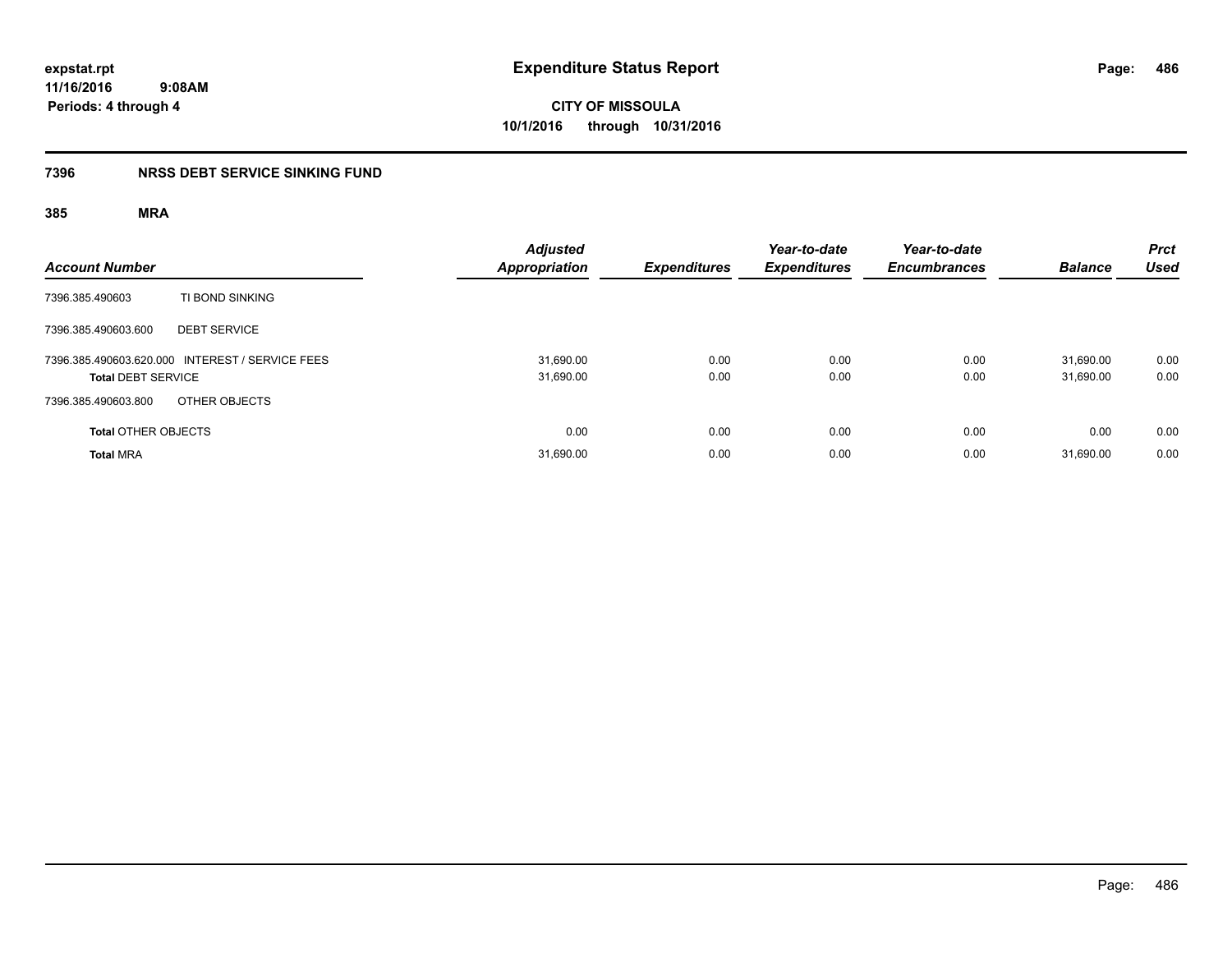# **7396 NRSS DEBT SERVICE SINKING FUND**

# **390 NON-DEPARTMENTAL**

| <b>Account Number</b>         |                                             | <b>Adjusted</b><br>Appropriation | <b>Expenditures</b> | Year-to-date<br><b>Expenditures</b> | Year-to-date<br><b>Encumbrances</b> | <b>Balance</b> | <b>Prct</b><br>Used |
|-------------------------------|---------------------------------------------|----------------------------------|---------------------|-------------------------------------|-------------------------------------|----------------|---------------------|
| 7396.390.490200               | REVENUE BOND DEBT SERVICE                   |                                  |                     |                                     |                                     |                |                     |
| 7396.390.490200.600           | <b>DEBT SERVICE</b>                         |                                  |                     |                                     |                                     |                |                     |
| <b>Total NON-DEPARTMENTAL</b> |                                             | 0.00                             | 0.00                | 0.00                                | 0.00                                | 0.00           | 0.00                |
|                               | <b>Total NRSS DEBT SERVICE SINKING FUND</b> | 31,690.00                        | 0.00                | 0.00                                | 0.00                                | 31,690.00      | 0.00                |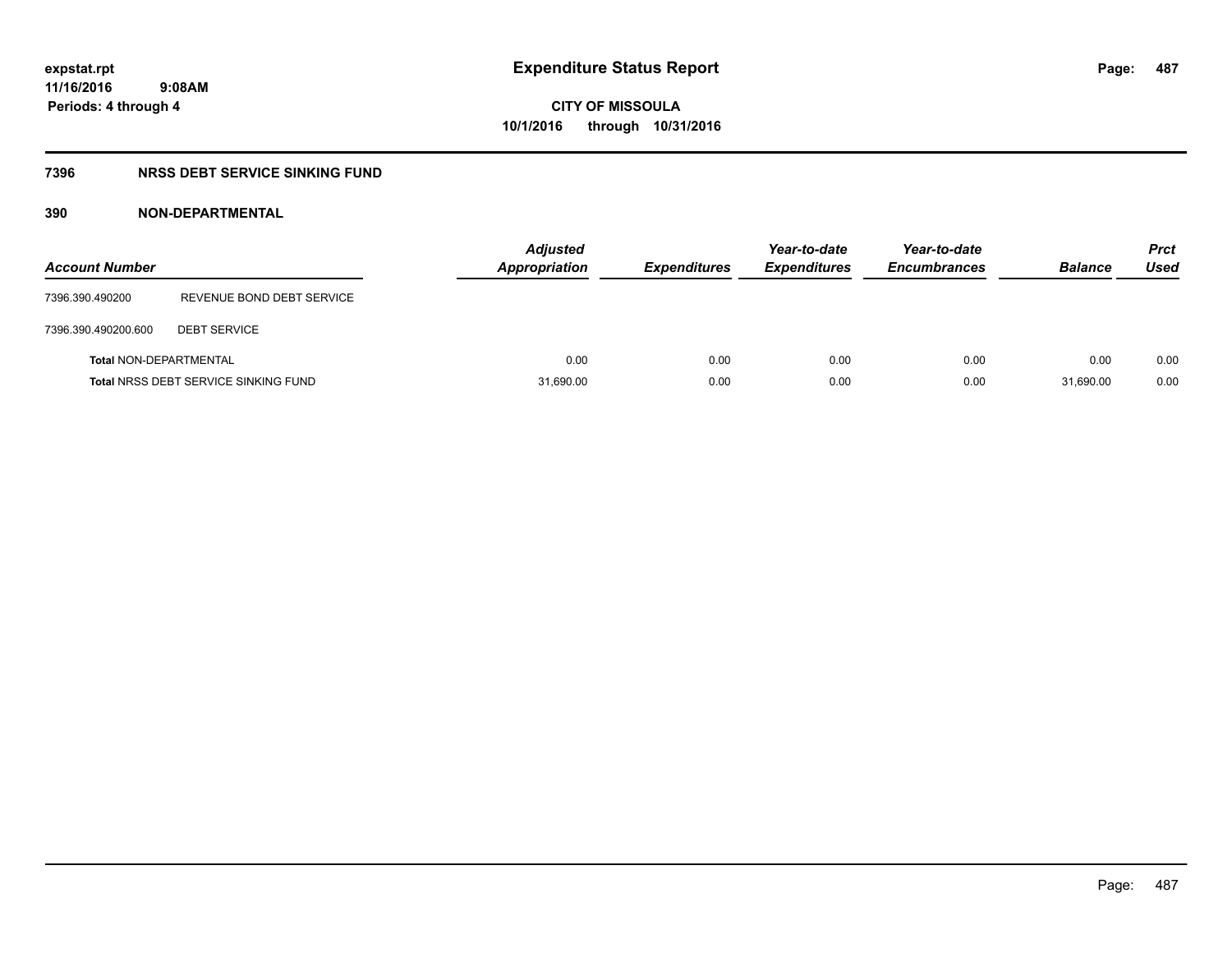# **7397 NORTH RESERVE/SCOTT ST URD**

| <b>Account Number</b>               |                                         | <b>Adjusted</b><br><b>Appropriation</b> | <b>Expenditures</b> | Year-to-date<br><b>Expenditures</b> | Year-to-date<br><b>Encumbrances</b> | <b>Balance</b> | <b>Prct</b><br><b>Used</b> |
|-------------------------------------|-----------------------------------------|-----------------------------------------|---------------------|-------------------------------------|-------------------------------------|----------------|----------------------------|
|                                     |                                         |                                         |                     |                                     |                                     |                |                            |
| 7397.385.470210                     | <b>ADMINISTRATION</b>                   |                                         |                     |                                     |                                     |                |                            |
| 7397.385.470210.100                 | PERSONAL SERVICES                       |                                         |                     |                                     |                                     |                |                            |
| <b>Total PERSONAL SERVICES</b>      |                                         | 0.00                                    | 0.00                | 0.00                                | 0.00                                | 0.00           | 0.00                       |
| 7397.385.470210.200                 | <b>SUPPLIES</b>                         |                                         |                     |                                     |                                     |                |                            |
| <b>Total SUPPLIES</b>               |                                         | 0.00                                    | 0.00                | 0.00                                | 0.00                                | 0.00           | 0.00                       |
| 7397.385.470210.300                 | PURCHASED SERVICES                      |                                         |                     |                                     |                                     |                |                            |
|                                     | <b>Total PURCHASED SERVICES</b>         | 0.00                                    | 0.00                | 0.00                                | 0.00                                | 0.00           | 0.00                       |
| 7397.385.470210.700                 | <b>GRANTS &amp; CONTRIBUTIONS</b>       |                                         |                     |                                     |                                     |                |                            |
| <b>Total ADMINISTRATION</b>         |                                         | 0.00                                    | 0.00                | 0.00                                | 0.00                                | 0.00           | 0.00                       |
| 7397.385.470230                     | <b>PW FACILITY</b>                      |                                         |                     |                                     |                                     |                |                            |
| 7397.385.470230.300                 | PURCHASED SERVICES                      |                                         |                     |                                     |                                     |                |                            |
|                                     | <b>Total PURCHASED SERVICES</b>         | 0.00                                    | 0.00                | 0.00                                | 0.00                                | 0.00           | 0.00                       |
| 7397.385.470230.700                 | <b>GRANTS &amp; CONTRIBUTIONS</b>       |                                         |                     |                                     |                                     |                |                            |
|                                     | <b>Total GRANTS &amp; CONTRIBUTIONS</b> | 0.00                                    | 0.00                | 0.00                                | 0.00                                | 0.00           | 0.00                       |
| 7397.385.470230.800                 | OTHER OBJECTS                           |                                         |                     |                                     |                                     |                |                            |
| 7397.385.470230.845.000 CONTINGENCY |                                         | 20,212.00                               | 0.00                | 0.00                                | 0.00                                | 20,212.00      | 0.00                       |
| <b>Total PW FACILITY</b>            |                                         | 20,212.00                               | 0.00                | 0.00                                | 0.00                                | 20,212.00      | 0.00                       |
| 7397.385.470231                     | BRETZ RV & MARINE IMPROVEMENTS          |                                         |                     |                                     |                                     |                |                            |
| 7397.385.470231.300                 | PURCHASED SERVICES                      |                                         |                     |                                     |                                     |                |                            |
|                                     | <b>Total PURCHASED SERVICES</b>         | 0.00                                    | 0.00                | 0.00                                | 0.00                                | 0.00           | 0.00                       |
|                                     |                                         |                                         |                     |                                     |                                     |                |                            |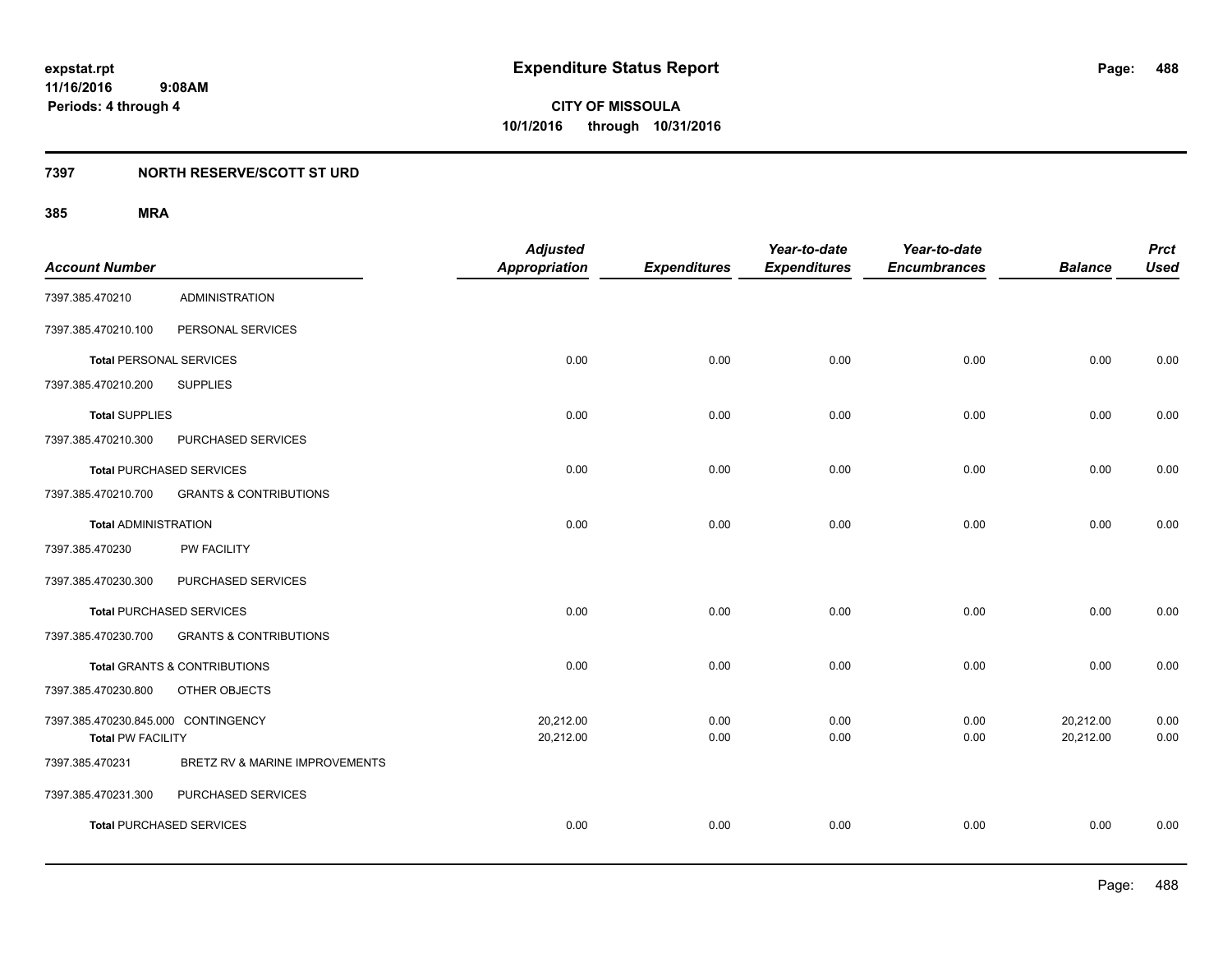# **7397 NORTH RESERVE/SCOTT ST URD**

| <b>Account Number</b>    |                                      | <b>Adjusted</b><br><b>Appropriation</b> | <b>Expenditures</b> | Year-to-date<br><b>Expenditures</b> | Year-to-date<br><b>Encumbrances</b> | <b>Balance</b> | <b>Prct</b><br><b>Used</b> |
|--------------------------|--------------------------------------|-----------------------------------------|---------------------|-------------------------------------|-------------------------------------|----------------|----------------------------|
| 7397.385.470231.700      | <b>GRANTS &amp; CONTRIBUTIONS</b>    |                                         |                     |                                     |                                     |                |                            |
|                          | Total GRANTS & CONTRIBUTIONS         | 0.00                                    | 0.00                | 0.00                                | 0.00                                | 0.00           | 0.00                       |
| 7397.385.470231.800      | OTHER OBJECTS                        |                                         |                     |                                     |                                     |                |                            |
|                          | Total BRETZ RV & MARINE IMPROVEMENTS | 0.00                                    | 0.00                | 0.00                                | 0.00                                | 0.00           | 0.00                       |
| 7397.385.470232          | CONSUMER DIRECT IMPROVEMENTS         |                                         |                     |                                     |                                     |                |                            |
| 7397.385.470232.300      | PURCHASED SERVICES                   |                                         |                     |                                     |                                     |                |                            |
|                          | <b>Total PURCHASED SERVICES</b>      | 0.00                                    | 0.00                | 0.00                                | 0.00                                | 0.00           | 0.00                       |
| 7397.385.470232.800      | OTHER OBJECTS                        |                                         |                     |                                     |                                     |                |                            |
|                          | Total CONSUMER DIRECT IMPROVEMENTS   | 0.00                                    | 0.00                | 0.00                                | 0.00                                | 0.00           | 0.00                       |
| 7397.385.470233          | SCOTT ST VILLAGE IMPROVEMENTS        |                                         |                     |                                     |                                     |                |                            |
| 7397.385.470233.300      | PURCHASED SERVICES                   |                                         |                     |                                     |                                     |                |                            |
|                          | <b>Total PURCHASED SERVICES</b>      | 0.00                                    | 0.00                | 0.00                                | 0.00                                | 0.00           | 0.00                       |
| 7397.385.470233.800      | OTHER OBJECTS                        |                                         |                     |                                     |                                     |                |                            |
|                          | Total SCOTT ST VILLAGE IMPROVEMENTS  | 0.00                                    | 0.00                | 0.00                                | 0.00                                | 0.00           | 0.00                       |
| 7397.385.470240          | <b>REHAB LOANS</b>                   |                                         |                     |                                     |                                     |                |                            |
| 7397.385.470240.700      | <b>GRANTS &amp; CONTRIBUTIONS</b>    |                                         |                     |                                     |                                     |                |                            |
| <b>Total REHAB LOANS</b> |                                      | 0.00                                    | 0.00                | 0.00                                | 0.00                                | 0.00           | 0.00                       |
| 7397.385.470250          | <b>RELOCATION PAYMENTS</b>           |                                         |                     |                                     |                                     |                |                            |
| 7397.385.470250.800      | OTHER OBJECTS                        |                                         |                     |                                     |                                     |                |                            |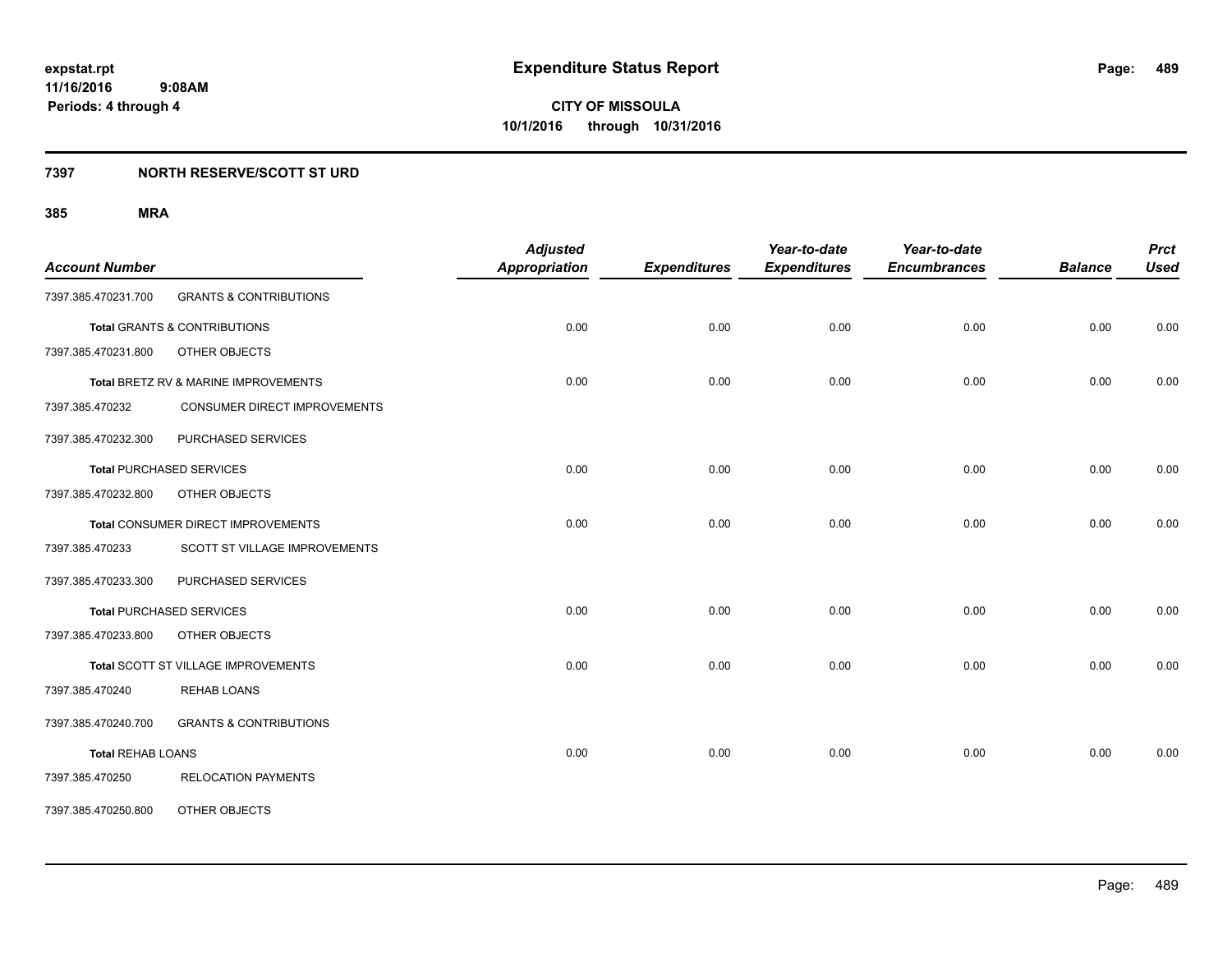# **7397 NORTH RESERVE/SCOTT ST URD**

| <b>Account Number</b>            |                                               | <b>Adjusted</b><br>Appropriation | <b>Expenditures</b> | Year-to-date<br><b>Expenditures</b> | Year-to-date<br><b>Encumbrances</b> | <b>Balance</b> | <b>Prct</b><br><b>Used</b> |
|----------------------------------|-----------------------------------------------|----------------------------------|---------------------|-------------------------------------|-------------------------------------|----------------|----------------------------|
|                                  | <b>Total RELOCATION PAYMENTS</b>              | 0.00                             | 0.00                | 0.00                                | 0.00                                | 0.00           | 0.00                       |
| 7397.385.470260                  | <b>PLANNING &amp; MGMT</b>                    |                                  |                     |                                     |                                     |                |                            |
| 7397.385.470260.300              | PURCHASED SERVICES                            |                                  |                     |                                     |                                     |                |                            |
|                                  | 7397.385.470260.350.000 PROFESSIONAL SERVICES | 7.550.00                         | 0.00                | 1,343.15                            | 0.00                                | 6,206.85       | 17.79                      |
|                                  | <b>Total PURCHASED SERVICES</b>               | 7,550.00                         | 0.00                | 1,343.15                            | 0.00                                | 6,206.85       | 17.79                      |
| 7397.385.470260.800              | OTHER OBJECTS                                 |                                  |                     |                                     |                                     |                |                            |
| <b>Total OTHER OBJECTS</b>       |                                               | 0.00                             | 0.00                | 0.00                                | 0.00                                | 0.00           | 0.00                       |
| <b>Total PLANNING &amp; MGMT</b> |                                               | 7,550.00                         | 0.00                | 1,343.15                            | 0.00                                | 6,206.85       | 17.79                      |
| 7397.385.470270                  | <b>CLEARING &amp; DEMO</b>                    |                                  |                     |                                     |                                     |                |                            |
| 7397.385.470270.700              | <b>GRANTS &amp; CONTRIBUTIONS</b>             |                                  |                     |                                     |                                     |                |                            |
|                                  | <b>Total GRANTS &amp; CONTRIBUTIONS</b>       | 0.00                             | 0.00                | 0.00                                | 0.00                                | 0.00           | 0.00                       |
| 7397.385.470270.800              | OTHER OBJECTS                                 |                                  |                     |                                     |                                     |                |                            |
| Total CLEARING & DEMO            |                                               | 0.00                             | 0.00                | 0.00                                | 0.00                                | 0.00           | 0.00                       |
| 7397.385.510110                  | <b>MERCHANT SERVICES</b>                      |                                  |                     |                                     |                                     |                |                            |
| 7397.385.510110.500              | <b>FIXED CHARGES</b>                          |                                  |                     |                                     |                                     |                |                            |
|                                  | <b>Total MERCHANT SERVICES</b>                | 0.00                             | 0.00                | 0.00                                | 0.00                                | 0.00           | 0.00                       |
|                                  | Total NORTH RESERVE/SCOTT ST URD              | 27,762.00                        | 0.00                | 1,343.15                            | 0.00                                | 26,418.85      | 4.84                       |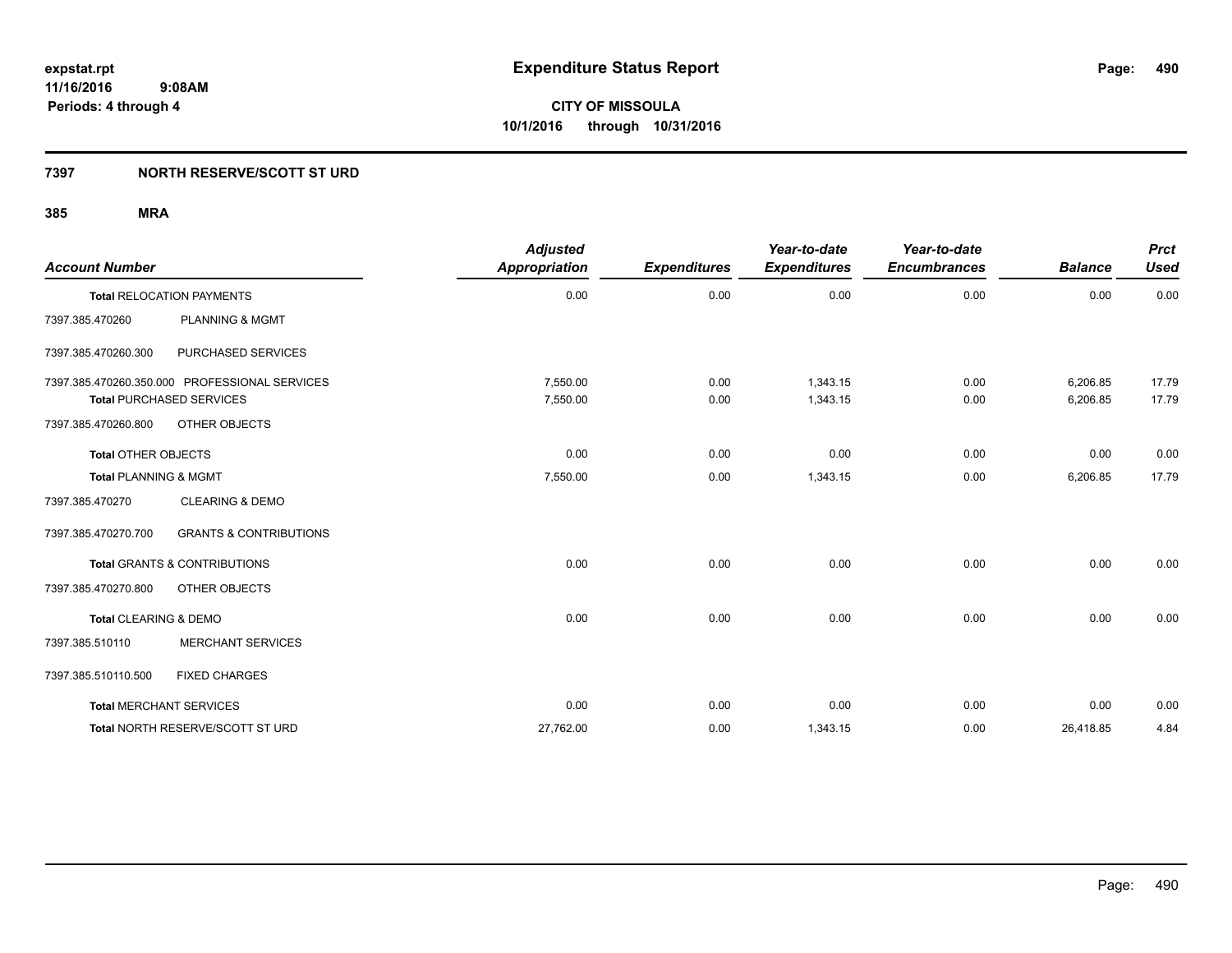**CITY OF MISSOULA 10/1/2016 through 10/31/2016**

**7398 HELLGATE URD**

| <b>Account Number</b>    |                                         | <b>Adjusted</b><br><b>Appropriation</b> | <b>Expenditures</b> | Year-to-date<br><b>Expenditures</b> | Year-to-date<br><b>Encumbrances</b> | <b>Balance</b> | <b>Prct</b><br><b>Used</b> |
|--------------------------|-----------------------------------------|-----------------------------------------|---------------------|-------------------------------------|-------------------------------------|----------------|----------------------------|
| 7398.385.470220          | PROPERTY ACQUISITION                    |                                         |                     |                                     |                                     |                |                            |
| 7398.385.470220.900      | CAPITAL OUTLAY                          |                                         |                     |                                     |                                     |                |                            |
|                          | <b>Total PROPERTY ACQUISITION</b>       | 0.00                                    | 0.00                | 0.00                                | 0.00                                | 0.00           | 0.00                       |
| 7398.385.470230          | PW FACILITY                             |                                         |                     |                                     |                                     |                |                            |
| 7398.385.470230.300      | PURCHASED SERVICES                      |                                         |                     |                                     |                                     |                |                            |
|                          | <b>Total PURCHASED SERVICES</b>         | 0.00                                    | 0.00                | 0.00                                | 0.00                                | 0.00           | 0.00                       |
| 7398.385.470230.700      | <b>GRANTS &amp; CONTRIBUTIONS</b>       |                                         |                     |                                     |                                     |                |                            |
|                          | <b>Total GRANTS &amp; CONTRIBUTIONS</b> | 0.00                                    | 0.00                | 0.00                                | 0.00                                | 0.00           | 0.00                       |
| 7398.385.470230.800      | OTHER OBJECTS                           |                                         |                     |                                     |                                     |                |                            |
| Total OTHER OBJECTS      |                                         | 0.00                                    | 0.00                | 0.00                                | 0.00                                | 0.00           | 0.00                       |
| 7398.385.470230.900      | CAPITAL OUTLAY                          |                                         |                     |                                     |                                     |                |                            |
| <b>Total PW FACILITY</b> |                                         | 0.00                                    | 0.00                | 0.00                                | 0.00                                | 0.00           | 0.00                       |
| 7398.385.470240          | <b>REHAB LOANS</b>                      |                                         |                     |                                     |                                     |                |                            |
| 7398.385.470240.700      | <b>GRANTS &amp; CONTRIBUTIONS</b>       |                                         |                     |                                     |                                     |                |                            |
|                          | <b>Total GRANTS &amp; CONTRIBUTIONS</b> | 0.00                                    | 0.00                | 0.00                                | 0.00                                | 0.00           | 0.00                       |
| 7398.385.470240.800      | OTHER OBJECTS                           |                                         |                     |                                     |                                     |                |                            |
| <b>Total REHAB LOANS</b> |                                         | 0.00                                    | 0.00                | 0.00                                | 0.00                                | 0.00           | 0.00                       |
| 7398.385.470250          | <b>RELOCATION PAYMENTS</b>              |                                         |                     |                                     |                                     |                |                            |
| 7398.385.470250.700      | <b>GRANTS &amp; CONTRIBUTIONS</b>       |                                         |                     |                                     |                                     |                |                            |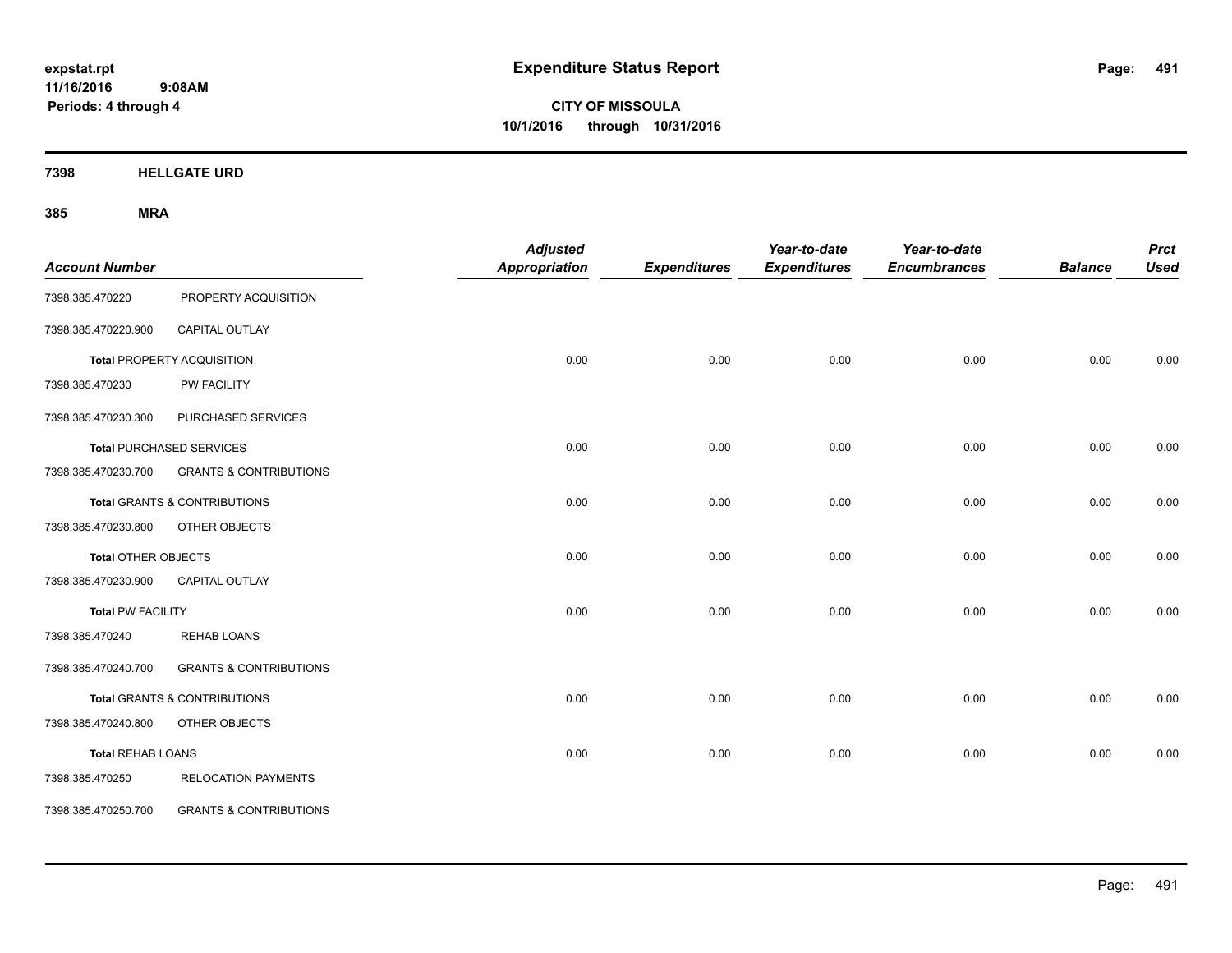**CITY OF MISSOULA 10/1/2016 through 10/31/2016**

**7398 HELLGATE URD**

| <b>Account Number</b>     |                                         | <b>Adjusted</b><br><b>Appropriation</b> | <b>Expenditures</b> | Year-to-date<br><b>Expenditures</b> | Year-to-date<br><b>Encumbrances</b> | <b>Balance</b> | <b>Prct</b><br><b>Used</b> |
|---------------------------|-----------------------------------------|-----------------------------------------|---------------------|-------------------------------------|-------------------------------------|----------------|----------------------------|
|                           | Total GRANTS & CONTRIBUTIONS            | 0.00                                    | 0.00                | 0.00                                | 0.00                                | 0.00           | 0.00                       |
| 7398.385.470250.800       | OTHER OBJECTS                           |                                         |                     |                                     |                                     |                |                            |
|                           | <b>Total RELOCATION PAYMENTS</b>        | 0.00                                    | 0.00                | 0.00                                | 0.00                                | 0.00           | 0.00                       |
| 7398.385.470260           | PLANNING & MGMT                         |                                         |                     |                                     |                                     |                |                            |
| 7398.385.470260.300       | PURCHASED SERVICES                      |                                         |                     |                                     |                                     |                |                            |
|                           | <b>Total PURCHASED SERVICES</b>         | 0.00                                    | 0.00                | 0.00                                | 0.00                                | 0.00           | 0.00                       |
| 7398.385.470260.700       | <b>GRANTS &amp; CONTRIBUTIONS</b>       |                                         |                     |                                     |                                     |                |                            |
|                           | <b>Total GRANTS &amp; CONTRIBUTIONS</b> | 0.00                                    | 0.00                | 0.00                                | 0.00                                | 0.00           | 0.00                       |
| 7398.385.470260.800       | OTHER OBJECTS                           |                                         |                     |                                     |                                     |                |                            |
| Total PLANNING & MGMT     |                                         | 0.00                                    | 0.00                | 0.00                                | 0.00                                | 0.00           | 0.00                       |
| 7398.385.470270           | <b>CLEARING &amp; DEMO</b>              |                                         |                     |                                     |                                     |                |                            |
| 7398.385.470270.300       | PURCHASED SERVICES                      |                                         |                     |                                     |                                     |                |                            |
|                           | <b>Total PURCHASED SERVICES</b>         | 0.00                                    | 0.00                | 0.00                                | 0.00                                | 0.00           | 0.00                       |
| 7398.385.470270.700       | <b>GRANTS &amp; CONTRIBUTIONS</b>       |                                         |                     |                                     |                                     |                |                            |
|                           | Total GRANTS & CONTRIBUTIONS            | 0.00                                    | 0.00                | 0.00                                | 0.00                                | 0.00           | 0.00                       |
| 7398.385.470270.800       | OTHER OBJECTS                           |                                         |                     |                                     |                                     |                |                            |
| Total OTHER OBJECTS       |                                         | 0.00                                    | 0.00                | 0.00                                | 0.00                                | 0.00           | 0.00                       |
| 7398.385.470270.900       | <b>CAPITAL OUTLAY</b>                   |                                         |                     |                                     |                                     |                |                            |
| Total CLEARING & DEMO     |                                         | 0.00                                    | 0.00                | 0.00                                | 0.00                                | 0.00           | 0.00                       |
| <b>Total HELLGATE URD</b> |                                         | 0.00                                    | 0.00                | 0.00                                | 0.00                                | 0.00           | 0.00                       |
|                           |                                         |                                         |                     |                                     |                                     |                |                            |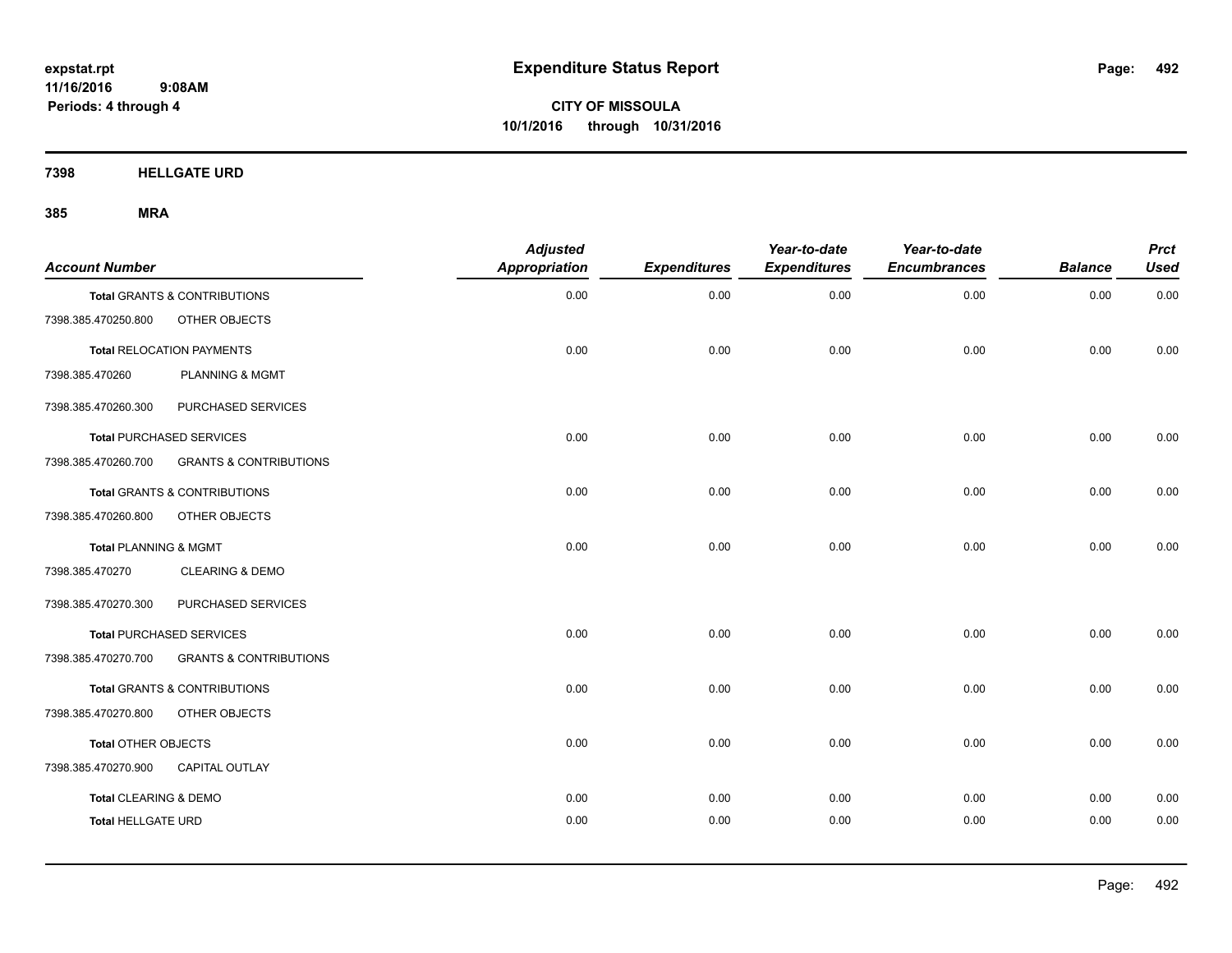**CITY OF MISSOULA 10/1/2016 through 10/31/2016**

# **7399 INTERMOUNTAIN BOND DEBT SERVICE**

| <b>Account Number</b>                                                 |                                        | <b>Adjusted</b><br><b>Appropriation</b> | <b>Expenditures</b>  | Year-to-date<br><b>Expenditures</b> | Year-to-date<br><b>Encumbrances</b> | <b>Balance</b>                       | <b>Prct</b><br><b>Used</b> |
|-----------------------------------------------------------------------|----------------------------------------|-----------------------------------------|----------------------|-------------------------------------|-------------------------------------|--------------------------------------|----------------------------|
| 7399.385.490200                                                       | REVENUE BOND DEBT SERVICE              |                                         |                      |                                     |                                     |                                      |                            |
| 7399.385.490200.600                                                   | <b>DEBT SERVICE</b>                    |                                         |                      |                                     |                                     |                                      |                            |
| 7399.385.490200.610.000 PRINCIPAL<br>7399.385.490200.620.000 INTEREST | <b>Total REVENUE BOND DEBT SERVICE</b> | 78,500.00<br>67,437.00<br>145,937.00    | 0.00<br>0.00<br>0.00 | 0.00<br>600.00<br>600.00            | 0.00<br>0.00<br>0.00                | 78,500.00<br>66,837.00<br>145,337.00 | 0.00<br>0.89<br>0.41       |
| 7399.385.510110                                                       | <b>MERCHANT SERVICES</b>               |                                         |                      |                                     |                                     |                                      |                            |
| 7399.385.510110.500                                                   | <b>FIXED CHARGES</b>                   |                                         |                      |                                     |                                     |                                      |                            |
| <b>Total MERCHANT SERVICES</b>                                        |                                        | 0.00                                    | 0.00                 | 0.00                                | 0.00                                | 0.00                                 | 0.00                       |
| <b>Total MRA</b>                                                      |                                        | 145,937.00                              | 0.00                 | 600.00                              | 0.00                                | 145,337.00                           | 0.41                       |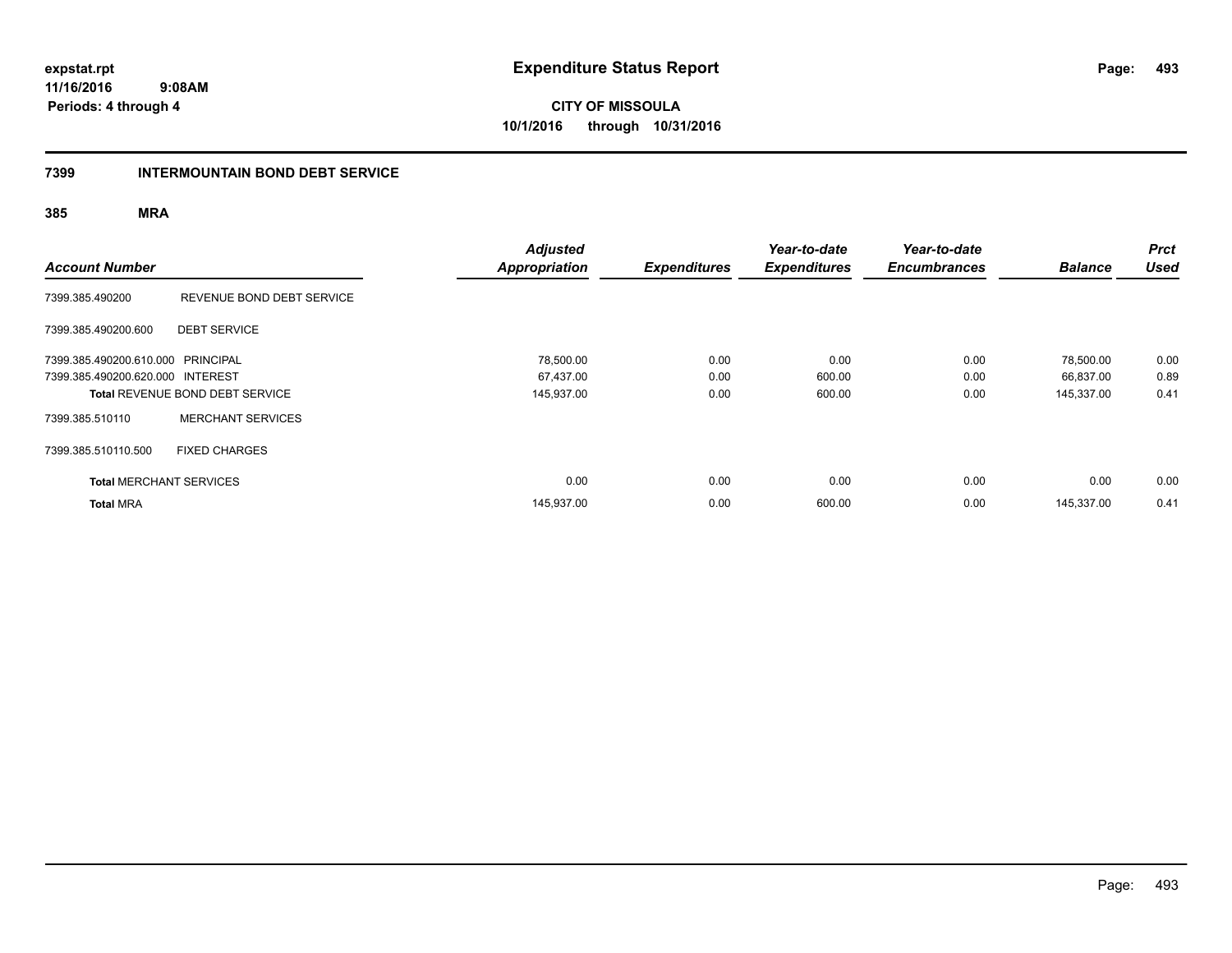# **CITY OF MISSOULA 10/1/2016 through 10/31/2016**

# **7399 INTERMOUNTAIN BOND DEBT SERVICE**

# **390 NON-DEPARTMENTAL**

| <b>Account Number</b>         |                                              | <b>Adjusted</b><br><b>Appropriation</b> | <b>Expenditures</b> | Year-to-date<br><b>Expenditures</b> | Year-to-date<br><b>Encumbrances</b> | <b>Balance</b> | <b>Prct</b><br>Used |
|-------------------------------|----------------------------------------------|-----------------------------------------|---------------------|-------------------------------------|-------------------------------------|----------------|---------------------|
| 7399.390.490604               | TI BOND RESERVE                              |                                         |                     |                                     |                                     |                |                     |
| 7399.390.490604.800           | OTHER OBJECTS                                |                                         |                     |                                     |                                     |                |                     |
| <b>Total NON-DEPARTMENTAL</b> |                                              | 0.00                                    | 0.00                | 0.00                                | 0.00                                | 0.00           | 0.00                |
|                               | <b>Total INTERMOUNTAIN BOND DEBT SERVICE</b> | 145,937.00                              | 0.00                | 600.00                              | 0.00                                | 145,337.00     | 0.41                |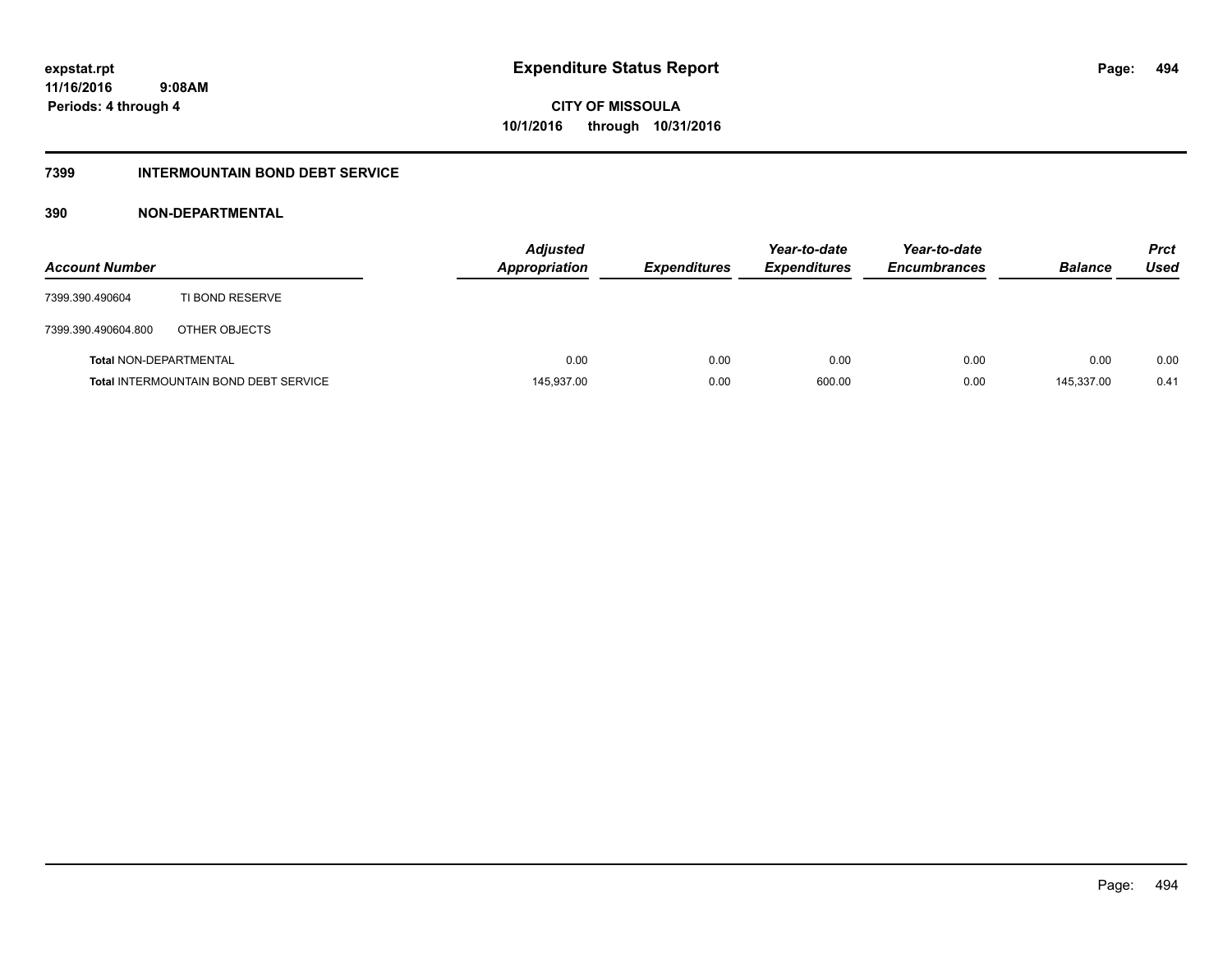### **7400 FRONT ST BOND CLEARING**

| <b>Account Number</b>            |                                   | Adjusted<br><b>Appropriation</b> | <b>Expenditures</b> | Year-to-date<br><b>Expenditures</b> | Year-to-date<br><b>Encumbrances</b> | <b>Balance</b> | <b>Prct</b><br><b>Used</b> |
|----------------------------------|-----------------------------------|----------------------------------|---------------------|-------------------------------------|-------------------------------------|----------------|----------------------------|
| 7400.385.470210                  | <b>ADMINISTRATION</b>             |                                  |                     |                                     |                                     |                |                            |
| 7400.385.470210.800              | OTHER OBJECTS                     |                                  |                     |                                     |                                     |                |                            |
| 7400.385.470210.820.600          | <b>TRANSFERS TO OTHER FUNDS</b>   | 208,660.00                       | 0.00                | 0.00                                | 0.00                                | 208,660.00     | 0.00                       |
| 7400.385.470210.820.603          | <b>TRANSFERS TO OTHER FUNDS</b>   | 208,290.00                       | 0.00                | 0.00                                | 0.00                                | 208,290.00     | 0.00                       |
| 7400.385.470210.820.604          | <b>TRANSFERS TO OTHER FUNDS</b>   | 131,207.00                       | 0.00                | 0.00                                | 0.00                                | 131,207.00     | 0.00                       |
| 7400.385.470210.820.605          | TRANSFERS TO OTHER FUNDS          | 68,286.00                        | 0.00                | 0.00                                | 0.00                                | 68,286.00      | 0.00                       |
| <b>Total ADMINISTRATION</b>      |                                   | 616,443.00                       | 0.00                | 0.00                                | 0.00                                | 616.443.00     | 0.00                       |
| 7400.385.470260                  | PLANNING & MGMT                   |                                  |                     |                                     |                                     |                |                            |
| 7400.385.470260.700              | <b>GRANTS &amp; CONTRIBUTIONS</b> |                                  |                     |                                     |                                     |                |                            |
| <b>Total PLANNING &amp; MGMT</b> |                                   | 0.00                             | 0.00                | 0.00                                | 0.00                                | 0.00           | 0.00                       |
| 7400.385.510110                  | <b>MERCHANT SERVICES</b>          |                                  |                     |                                     |                                     |                |                            |
| 7400.385.510110.500              | <b>FIXED CHARGES</b>              |                                  |                     |                                     |                                     |                |                            |
| <b>Total MERCHANT SERVICES</b>   |                                   | 0.00                             | 0.00                | 0.00                                | 0.00                                | 0.00           | 0.00                       |
|                                  | Total FRONT ST BOND CLEARING      | 616.443.00                       | 0.00                | 0.00                                | 0.00                                | 616.443.00     | 0.00                       |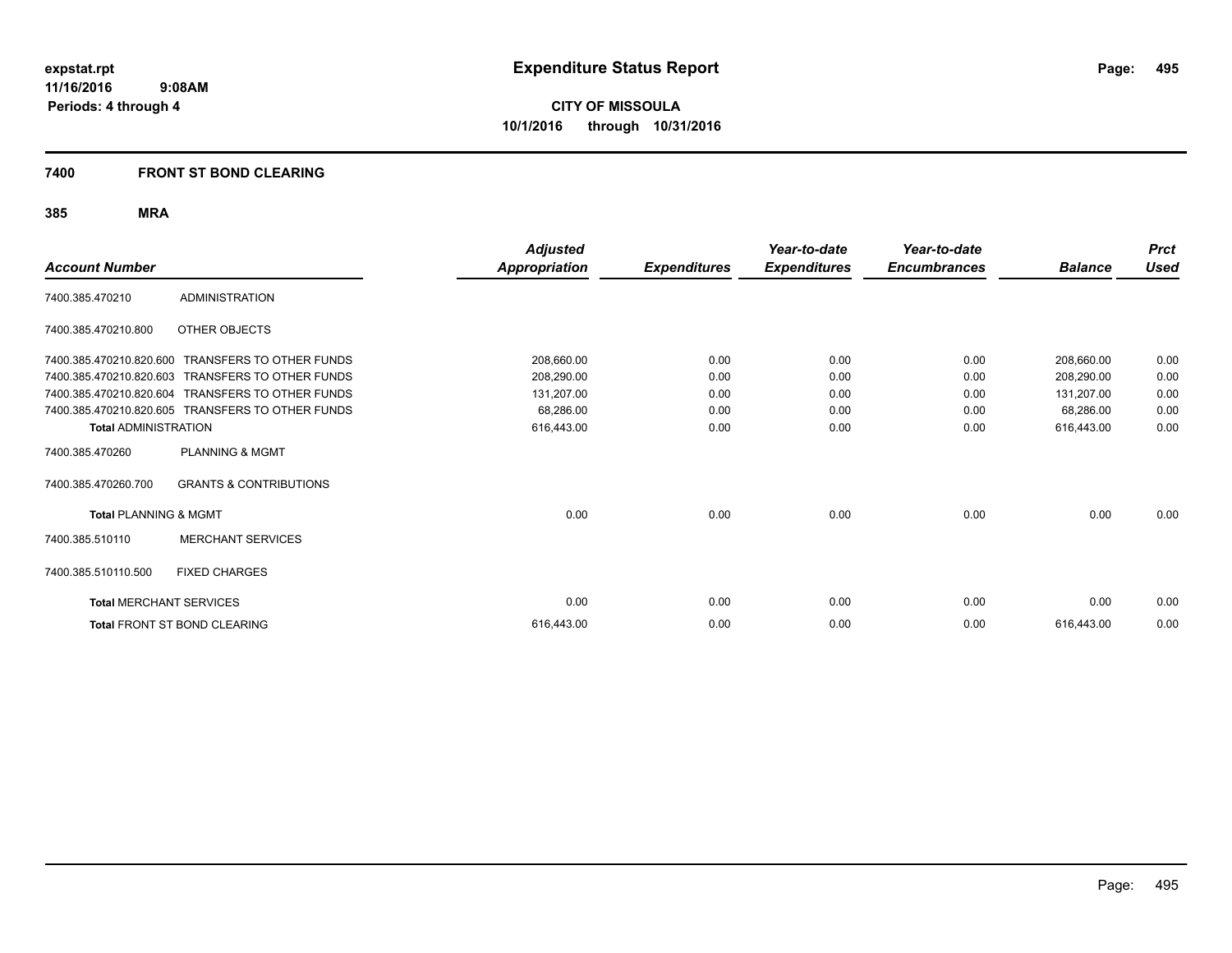# **7401 FRONT ST PARKING STRUCTURE**

| <b>Account Number</b>             |                                                 | <b>Adjusted</b><br><b>Appropriation</b> | <b>Expenditures</b> | Year-to-date<br><b>Expenditures</b> | Year-to-date<br><b>Encumbrances</b> | <b>Balance</b> | <b>Prct</b><br><b>Used</b> |
|-----------------------------------|-------------------------------------------------|-----------------------------------------|---------------------|-------------------------------------|-------------------------------------|----------------|----------------------------|
| 7401.385.470210                   | <b>ADMINISTRATION</b>                           |                                         |                     |                                     |                                     |                |                            |
| 7401.385.470210.800               | OTHER OBJECTS                                   |                                         |                     |                                     |                                     |                |                            |
| <b>Total ADMINISTRATION</b>       |                                                 | 0.00                                    | 0.00                | 0.00                                | 0.00                                | 0.00           | 0.00                       |
| 7401.385.490000                   | <b>DEBT SERVICE</b>                             |                                         |                     |                                     |                                     |                |                            |
| 7401.385.490000.600               | <b>DEBT SERVICE</b>                             |                                         |                     |                                     |                                     |                |                            |
| 7401.385.490000.610.000 PRINCIPAL |                                                 | 74,000.00                               | 0.00                | 100,000.00                          | 0.00                                | $-26,000.00$   | 135.14                     |
|                                   | 7401.385.490000.620.000 INTEREST / SERVICE FEES | 132,340.00                              | 0.00                | 54,145.00                           | 0.00                                | 78,195.00      | 40.91                      |
| <b>Total DEBT SERVICE</b>         |                                                 | 206,340.00                              | 0.00                | 154,145.00                          | 0.00                                | 52,195.00      | 74.70                      |
| 7401.385.510110                   | <b>MERCHANT SERVICES</b>                        |                                         |                     |                                     |                                     |                |                            |
| 7401.385.510110.500               | <b>FIXED CHARGES</b>                            |                                         |                     |                                     |                                     |                |                            |
| <b>Total MERCHANT SERVICES</b>    |                                                 | 0.00                                    | 0.00                | 0.00                                | 0.00                                | 0.00           | 0.00                       |
| 7401.385.522000                   | PTI PAYMENT TO MPC                              |                                         |                     |                                     |                                     |                |                            |
| 7401.385.522000.300               | PURCHASED SERVICES                              |                                         |                     |                                     |                                     |                |                            |
| <b>Total PTI PAYMENT TO MPC</b>   |                                                 | 0.00                                    | 0.00                | 0.00                                | 0.00                                | 0.00           | 0.00                       |
|                                   | Total FRONT ST PARKING STRUCTURE                | 206,340.00                              | 0.00                | 154,145.00                          | 0.00                                | 52,195.00      | 74.70                      |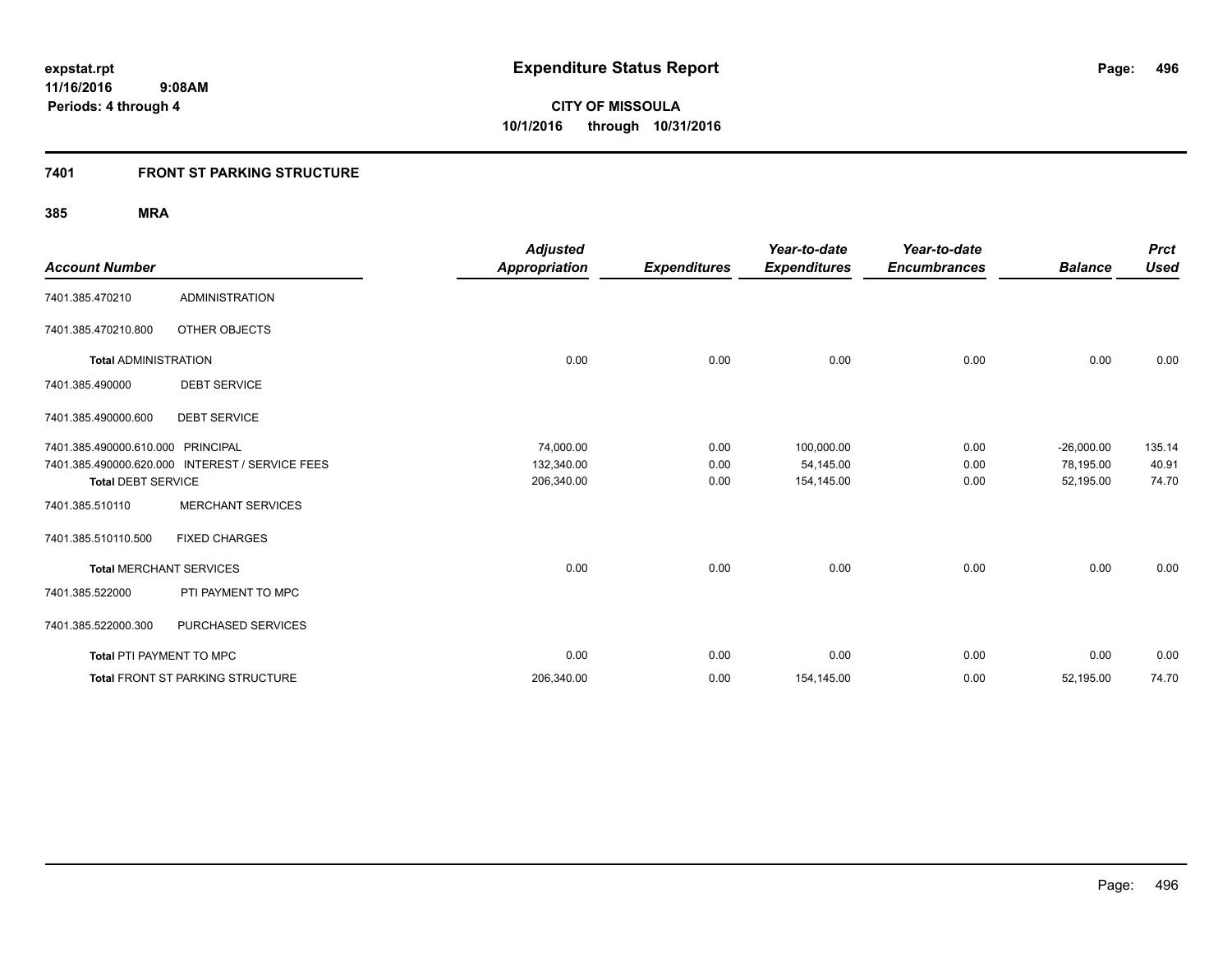**Periods: 4 through 4**

**497**

**CITY OF MISSOULA 10/1/2016 through 10/31/2016**

# **7402 FRONT ST SUBORDINATE LIEN NOTE**

 **9:08AM**

| <b>Account Number</b>       |                                                                                                                                                                       | <b>Adjusted</b><br>Appropriation     | <b>Expenditures</b>                 | Year-to-date<br><b>Expenditures</b> | Year-to-date<br><b>Encumbrances</b> | <b>Balance</b>                        | <b>Prct</b><br><b>Used</b> |
|-----------------------------|-----------------------------------------------------------------------------------------------------------------------------------------------------------------------|--------------------------------------|-------------------------------------|-------------------------------------|-------------------------------------|---------------------------------------|----------------------------|
| 7402.385.470210             | <b>ADMINISTRATION</b>                                                                                                                                                 |                                      |                                     |                                     |                                     |                                       |                            |
| 7402.385.470210.800         | OTHER OBJECTS                                                                                                                                                         |                                      |                                     |                                     |                                     |                                       |                            |
| <b>Total ADMINISTRATION</b> |                                                                                                                                                                       | 0.00                                 | 0.00                                | 0.00                                | 0.00                                | 0.00                                  | 0.00                       |
| 7402.385.470333             | THE WILMA NOTE                                                                                                                                                        |                                      |                                     |                                     |                                     |                                       |                            |
| 7402.385.470333.600         | <b>DEBT SERVICE</b>                                                                                                                                                   |                                      |                                     |                                     |                                     |                                       |                            |
| <b>Total DEBT SERVICE</b>   |                                                                                                                                                                       | 0.00                                 | 0.00                                | 0.00                                | 0.00                                | 0.00                                  | 0.00                       |
| 7402.385.470333.700         | <b>GRANTS &amp; CONTRIBUTIONS</b>                                                                                                                                     |                                      |                                     |                                     |                                     |                                       |                            |
| Total THE WILMA NOTE        |                                                                                                                                                                       | 0.00                                 | 0.00                                | 0.00                                | 0.00                                | 0.00                                  | 0.00                       |
| 7402.385.470334             | <b>CARAS PARK OBLIGATION</b>                                                                                                                                          |                                      |                                     |                                     |                                     |                                       |                            |
| 7402.385.470334.700         | <b>GRANTS &amp; CONTRIBUTIONS</b>                                                                                                                                     |                                      |                                     |                                     |                                     |                                       |                            |
|                             | <b>Total CARAS PARK OBLIGATION</b>                                                                                                                                    | 0.00                                 | 0.00                                | 0.00                                | 0.00                                | 0.00                                  | 0.00                       |
| 7402.385.490507             | FIB SUBORDINATE LIEN NOTE PARKING STRUCT                                                                                                                              |                                      |                                     |                                     |                                     |                                       |                            |
| 7402.385.490507.600         | <b>DEBT SERVICE</b>                                                                                                                                                   |                                      |                                     |                                     |                                     |                                       |                            |
|                             | 7402.385.490507.610.000 FIB SUB LIEN NOTE-PRINCIPAL<br>7402.385.490507.620.000 FIB SUB LIEN NOTE-INTEREST/ SVS FEES<br>Total FIB SUBORDINATE LIEN NOTE PARKING STRUCT | 34,930.00<br>96,231.00<br>131,161.00 | 37,217.80<br>47,580.68<br>84,798.48 | 37,217.80<br>47,580.68<br>84,798.48 | 0.00<br>0.00<br>0.00                | $-2,287.80$<br>48,650.32<br>46,362.52 | 106.55<br>49.44<br>64.65   |
| 7402.385.490509             | <b>WILMA NOTE DEBT SERVICE</b>                                                                                                                                        |                                      |                                     |                                     |                                     |                                       |                            |
| 7402.385.490509.600         | <b>DEBT SERVICE</b>                                                                                                                                                   |                                      |                                     |                                     |                                     |                                       |                            |
|                             | Total WILMA NOTE DEBT SERVICE                                                                                                                                         | 0.00                                 | 0.00                                | 0.00                                | 0.00                                | 0.00                                  | 0.00                       |
| 7402.385.510110             | <b>MERCHANT SERVICES</b>                                                                                                                                              |                                      |                                     |                                     |                                     |                                       |                            |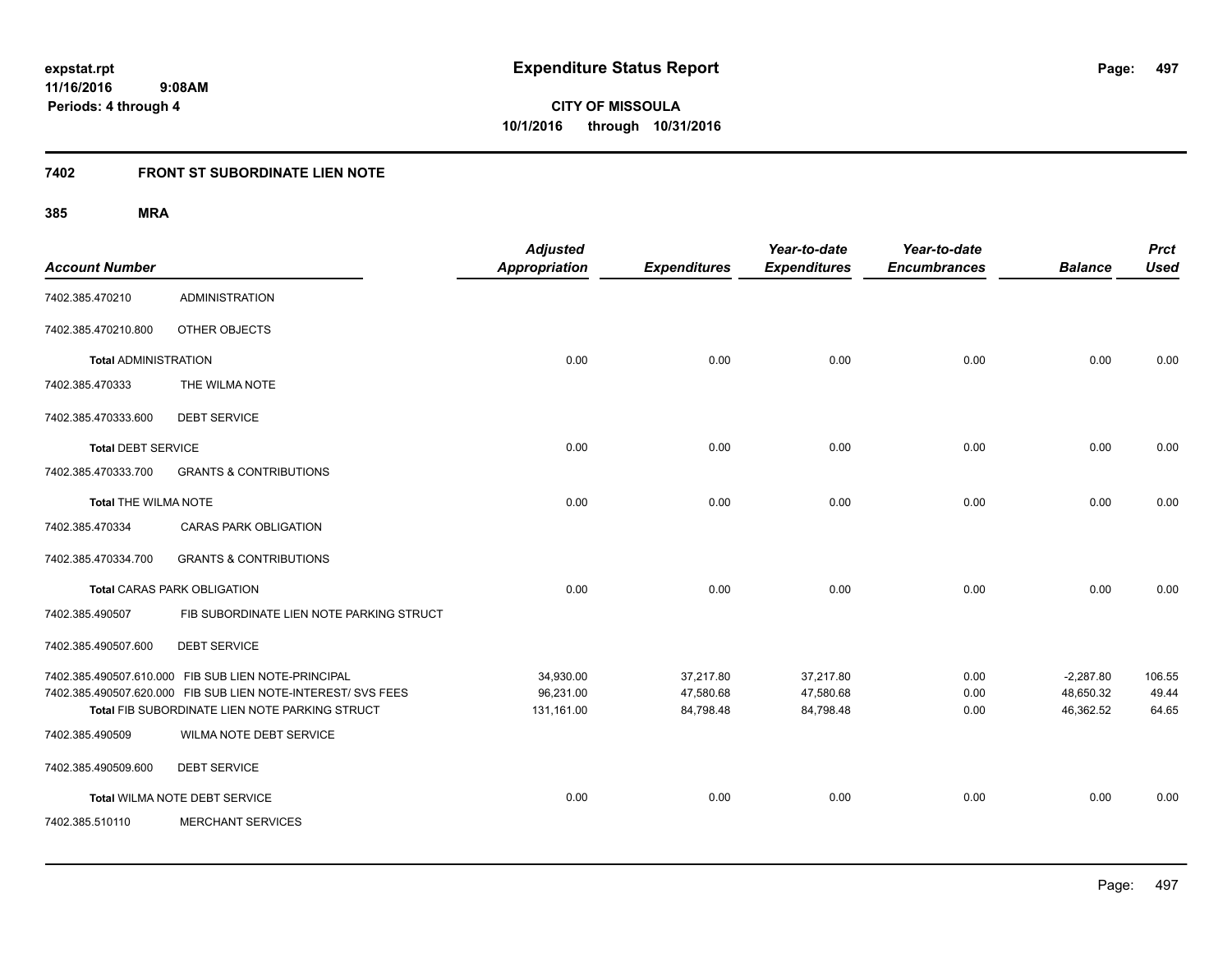**Periods: 4 through 4**

**CITY OF MISSOULA 10/1/2016 through 10/31/2016**

# **7402 FRONT ST SUBORDINATE LIEN NOTE**

| <b>Account Number</b>          |                                             | <b>Adjusted</b><br>Appropriation | <b>Expenditures</b> | Year-to-date<br><b>Expenditures</b> | Year-to-date<br><b>Encumbrances</b> | <b>Balance</b> | <b>Prct</b><br>Used |
|--------------------------------|---------------------------------------------|----------------------------------|---------------------|-------------------------------------|-------------------------------------|----------------|---------------------|
| 7402.385.510110.500            | <b>FIXED CHARGES</b>                        |                                  |                     |                                     |                                     |                |                     |
| <b>Total MERCHANT SERVICES</b> |                                             | 0.00                             | 0.00                | 0.00                                | 0.00                                | 0.00           | 0.00                |
|                                | <b>Total FRONT ST SUBORDINATE LIEN NOTE</b> | 131,161.00                       | 84.798.48           | 84.798.48                           | 0.00                                | 46.362.52      | 64.65               |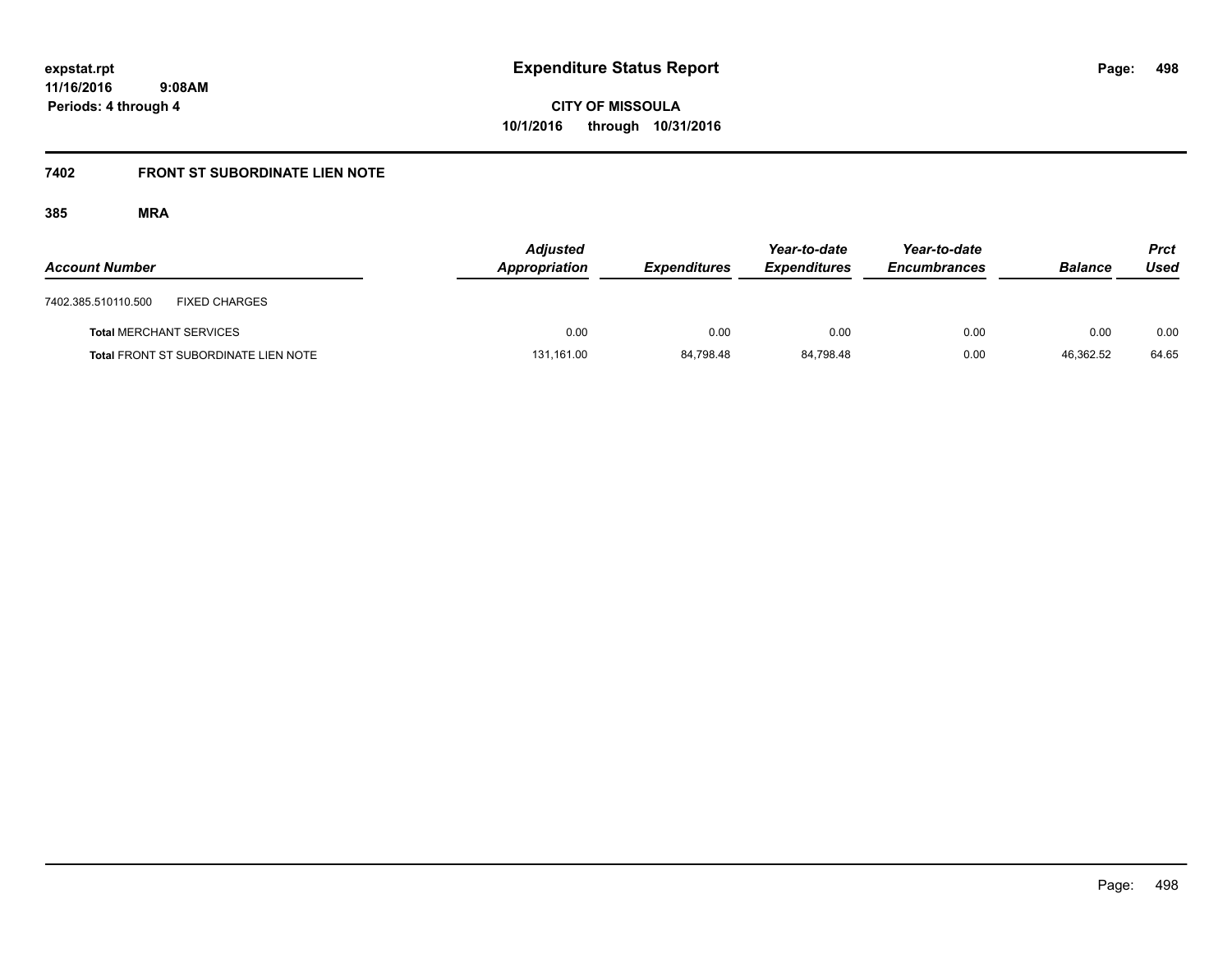# **7447 COURT COLLECTED PARKING FINES**

# **230 MUNICIPAL COURT**

| <b>Account Number</b> |                                            | <b>Adjusted</b><br>Appropriation | <b>Expenditures</b> | Year-to-date<br><b>Expenditures</b> | Year-to-date<br><b>Encumbrances</b> | <b>Balance</b> | <b>Prct</b><br><b>Used</b> |
|-----------------------|--------------------------------------------|----------------------------------|---------------------|-------------------------------------|-------------------------------------|----------------|----------------------------|
| 7447.230.410360       | CITY/MUNICIPAL COURT                       |                                  |                     |                                     |                                     |                |                            |
| 7447.230.410360.500   | <b>FIXED CHARGES</b>                       |                                  |                     |                                     |                                     |                |                            |
|                       | <b>Total CITY/MUNICIPAL COURT</b>          | 0.00                             | 0.00                | 0.00                                | 0.00                                | 0.00           | 0.00                       |
| 7447.230.510110       | <b>MERCHANT SERVICES</b>                   |                                  |                     |                                     |                                     |                |                            |
| 7447.230.510110.500   | <b>FIXED CHARGES</b>                       |                                  |                     |                                     |                                     |                |                            |
|                       | <b>Total MERCHANT SERVICES</b>             | 0.00                             | 0.00                | 0.00                                | 0.00                                | 0.00           | 0.00                       |
|                       | <b>Total COURT COLLECTED PARKING FINES</b> | 0.00                             | 0.00                | 0.00                                | 0.00                                | 0.00           | 0.00                       |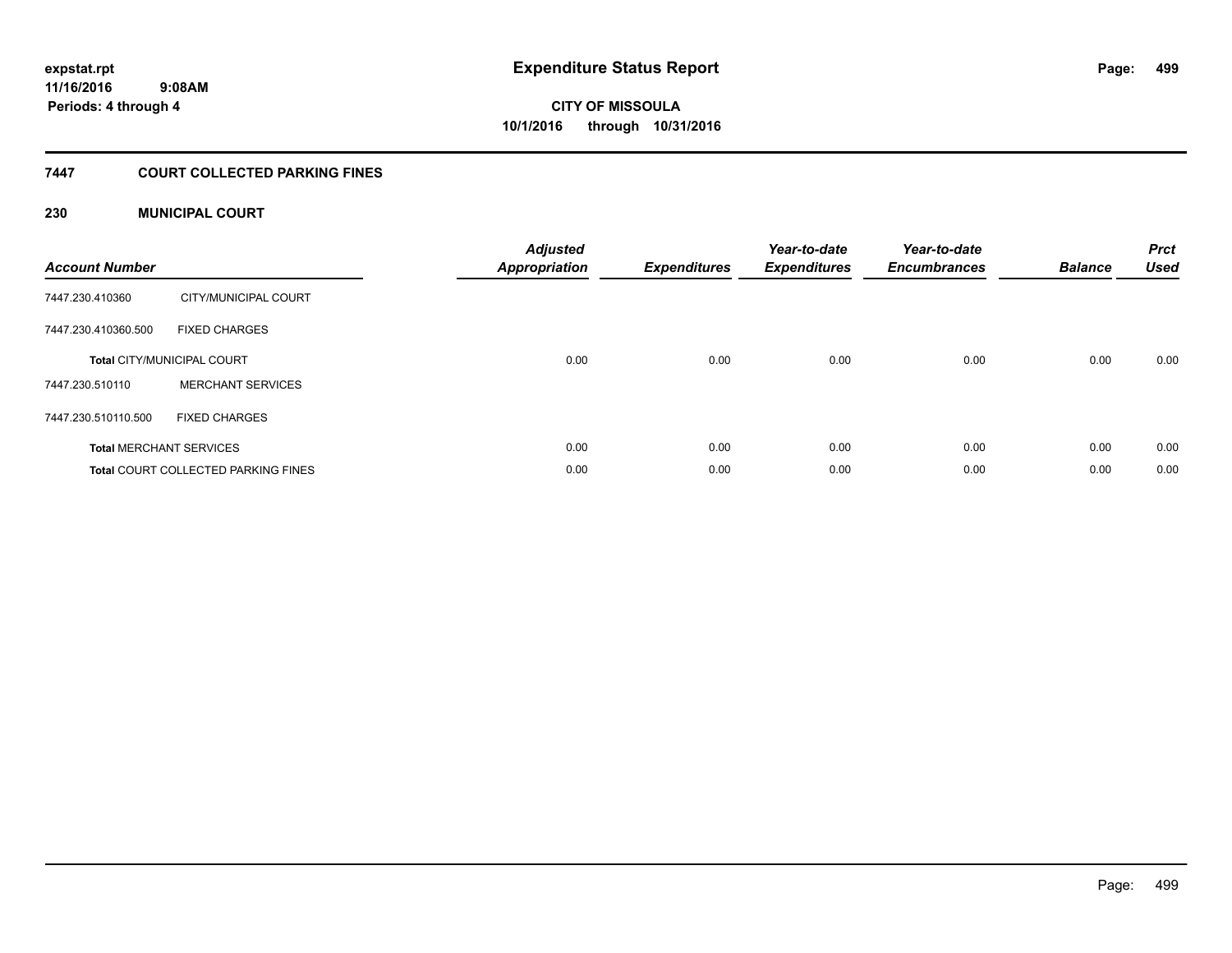# **7458 COURT SURCHARGE**

# **230 MUNICIPAL COURT**

| <b>Account Number</b>        |                                   | <b>Adjusted</b><br><b>Appropriation</b> | <b>Expenditures</b> | Year-to-date<br><b>Expenditures</b> | Year-to-date<br><b>Encumbrances</b> | <b>Balance</b> | <b>Prct</b><br><b>Used</b> |
|------------------------------|-----------------------------------|-----------------------------------------|---------------------|-------------------------------------|-------------------------------------|----------------|----------------------------|
| 7458.230.410360              | CITY/MUNICIPAL COURT              |                                         |                     |                                     |                                     |                |                            |
| 7458.230.410360.500          | <b>FIXED CHARGES</b>              |                                         |                     |                                     |                                     |                |                            |
|                              | <b>Total CITY/MUNICIPAL COURT</b> | 0.00                                    | 0.00                | 0.00                                | 0.00                                | 0.00           | 0.00                       |
| 7458.230.510110              | <b>MERCHANT SERVICES</b>          |                                         |                     |                                     |                                     |                |                            |
| 7458.230.510110.500          | <b>FIXED CHARGES</b>              |                                         |                     |                                     |                                     |                |                            |
|                              | <b>Total MERCHANT SERVICES</b>    | 0.00                                    | 0.00                | 0.00                                | 0.00                                | 0.00           | 0.00                       |
| <b>Total COURT SURCHARGE</b> |                                   | 0.00                                    | 0.00                | 0.00                                | 0.00                                | 0.00           | 0.00                       |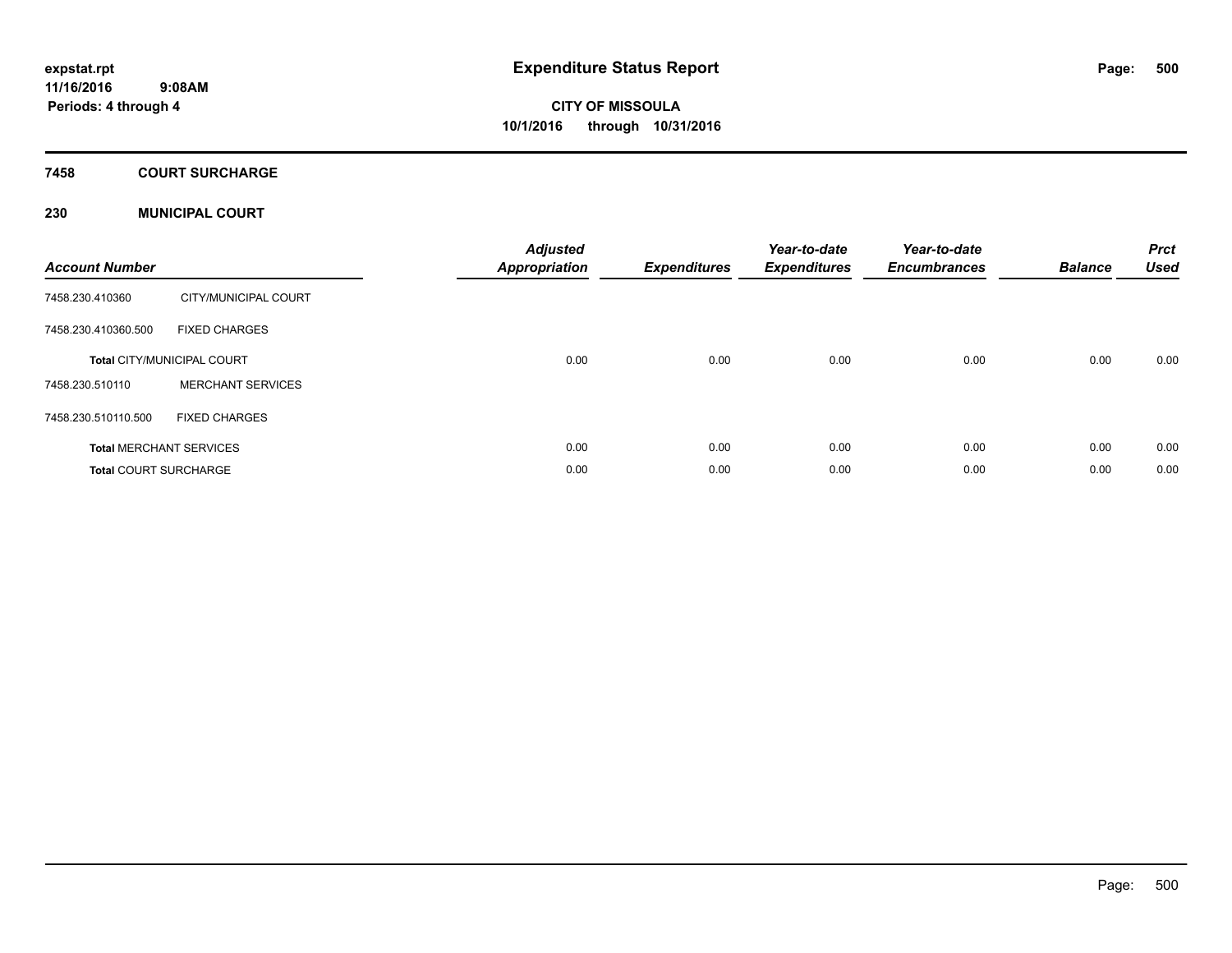### **7469 PUBLIC DEFENDER FEES**

# **230 MUNICIPAL COURT**

| <b>Account Number</b> |                                   | <b>Adjusted</b><br><b>Appropriation</b> | <b>Expenditures</b> | Year-to-date<br><b>Expenditures</b> | Year-to-date<br><b>Encumbrances</b> | <b>Balance</b> | <b>Prct</b><br><b>Used</b> |
|-----------------------|-----------------------------------|-----------------------------------------|---------------------|-------------------------------------|-------------------------------------|----------------|----------------------------|
| 7469.230.410360       | CITY/MUNICIPAL COURT              |                                         |                     |                                     |                                     |                |                            |
| 7469.230.410360.500   | <b>FIXED CHARGES</b>              |                                         |                     |                                     |                                     |                |                            |
|                       | <b>Total CITY/MUNICIPAL COURT</b> | 0.00                                    | 0.00                | 0.00                                | 0.00                                | 0.00           | 0.00                       |
| 7469.230.510110       | <b>MERCHANT SERVICES</b>          |                                         |                     |                                     |                                     |                |                            |
| 7469.230.510110.500   | <b>FIXED CHARGES</b>              |                                         |                     |                                     |                                     |                |                            |
|                       | <b>Total PUBLIC DEFENDER FEES</b> | 0.00                                    | 0.00                | 0.00                                | 0.00                                | 0.00           | 0.00                       |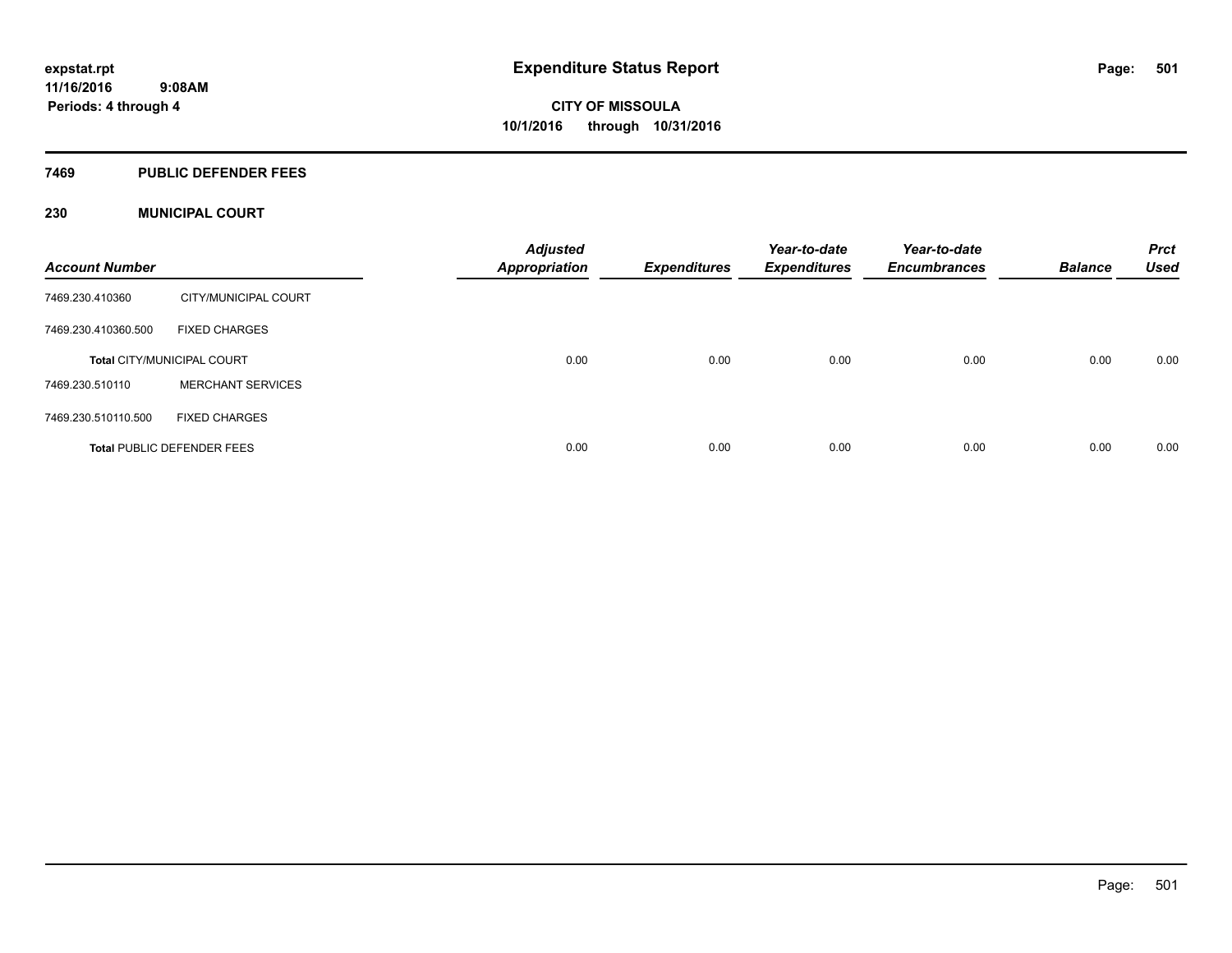# **7903 COUNTY CLEARING**

# **390 NON-DEPARTMENTAL**

| <b>Account Number</b>        |                                                    | <b>Adjusted</b><br><b>Appropriation</b> | <b>Expenditures</b> | Year-to-date<br><b>Expenditures</b> | Year-to-date<br><b>Encumbrances</b> | <b>Balance</b> | Prct<br><b>Used</b> |
|------------------------------|----------------------------------------------------|-----------------------------------------|---------------------|-------------------------------------|-------------------------------------|----------------|---------------------|
| 7903.390.440600              | ANIMAL CONTROL SERVICES                            |                                         |                     |                                     |                                     |                |                     |
| 7903.390.440600.800          | OTHER OBJECTS                                      |                                         |                     |                                     |                                     |                |                     |
|                              | 7903.390.440600.845.000 CONTINGENCY - DOG LICENSES | 0.00                                    | 0.00                | 1,063.47                            | 0.00                                | $-1.063.47$    | 0.00                |
|                              | <b>Total ANIMAL CONTROL SERVICES</b>               | 0.00                                    | 0.00                | 1,063.47                            | 0.00                                | $-1,063.47$    | 0.00                |
| 7903.390.510110              | <b>MERCHANT SERVICES</b>                           |                                         |                     |                                     |                                     |                |                     |
| 7903.390.510110.500          | <b>FIXED CHARGES</b>                               |                                         |                     |                                     |                                     |                |                     |
|                              | <b>Total MERCHANT SERVICES</b>                     | 0.00                                    | 0.00                | 0.00                                | 0.00                                | 0.00           | 0.00                |
| <b>Total COUNTY CLEARING</b> |                                                    | 0.00                                    | 0.00                | 1,063.47                            | 0.00                                | $-1,063.47$    | 0.00                |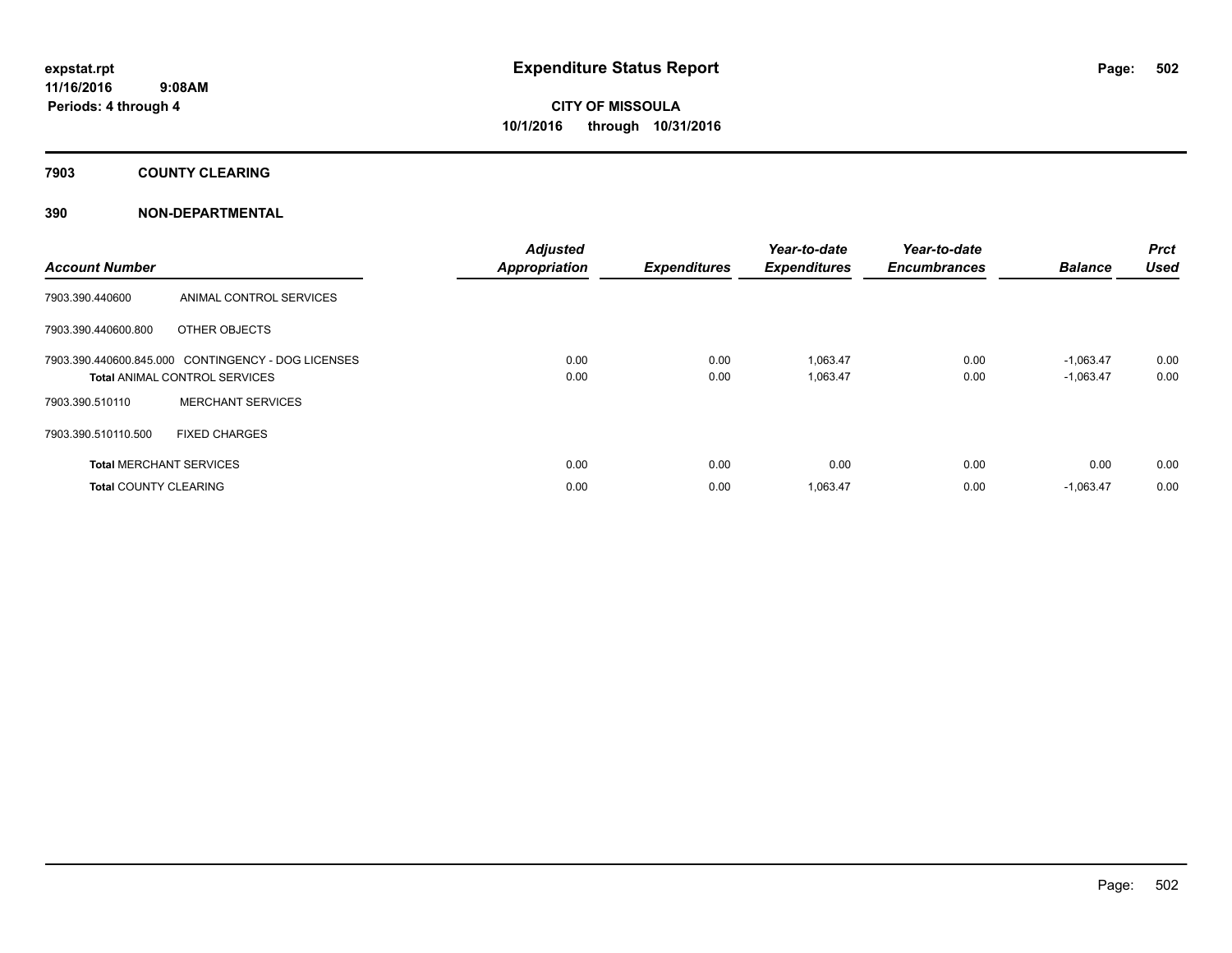# **7904 SEWER REBATE**

# **280 PUBLIC WORKS OPERATIONS**

| <b>Account Number</b>        |                                | <b>Adjusted</b><br><b>Appropriation</b> | <b>Expenditures</b> | Year-to-date<br><b>Expenditures</b> | Year-to-date<br><b>Encumbrances</b> | <b>Balance</b> | <b>Prct</b><br><b>Used</b> |
|------------------------------|--------------------------------|-----------------------------------------|---------------------|-------------------------------------|-------------------------------------|----------------|----------------------------|
| 7904.280.430600              | <b>SEWER UTILITIES</b>         |                                         |                     |                                     |                                     |                |                            |
| 7904.280.430600.500          | <b>FIXED CHARGES</b>           |                                         |                     |                                     |                                     |                |                            |
| <b>Total FIXED CHARGES</b>   |                                | 0.00                                    | 0.00                | 0.00                                | 0.00                                | 0.00           | 0.00                       |
| 7904.280.430600.800          | OTHER OBJECTS                  |                                         |                     |                                     |                                     |                |                            |
| <b>Total SEWER UTILITIES</b> |                                | 0.00                                    | 0.00                | 0.00                                | 0.00                                | 0.00           | 0.00                       |
| 7904.280.510110              | <b>MERCHANT SERVICES</b>       |                                         |                     |                                     |                                     |                |                            |
| 7904.280.510110.500          | <b>FIXED CHARGES</b>           |                                         |                     |                                     |                                     |                |                            |
|                              | <b>Total MERCHANT SERVICES</b> | 0.00                                    | 0.00                | 0.00                                | 0.00                                | 0.00           | 0.00                       |
| <b>Total SEWER REBATE</b>    |                                | 0.00                                    | 0.00                | 0.00                                | 0.00                                | 0.00           | 0.00                       |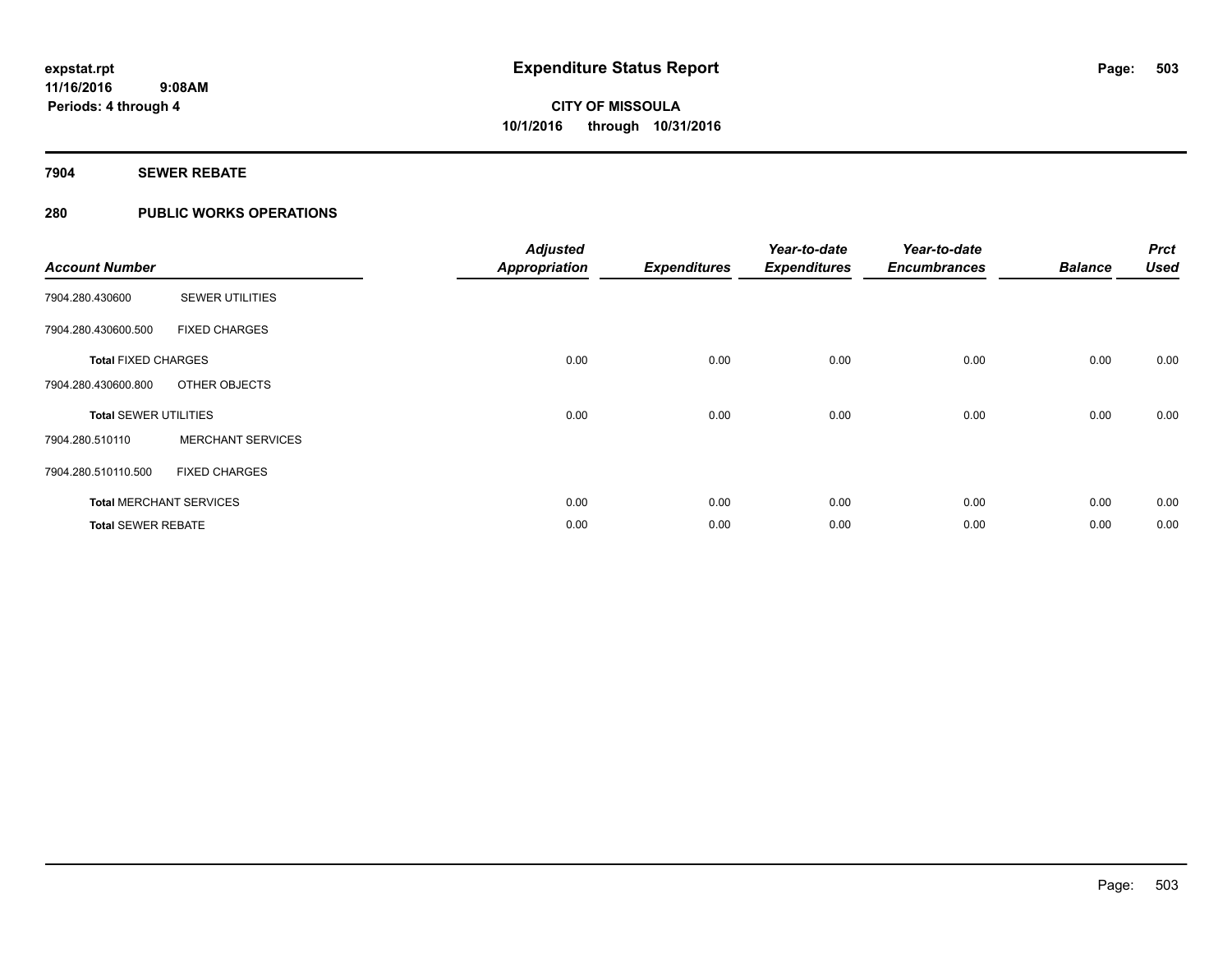# **7905 WYE SEWER RSID 8489**

# **280 PUBLIC WORKS OPERATIONS**

| <b>Account Number</b>        |                           | <b>Adjusted</b><br><b>Appropriation</b> | <b>Expenditures</b> | Year-to-date<br><b>Expenditures</b> | Year-to-date<br><b>Encumbrances</b> | <b>Balance</b> | <b>Prct</b><br><b>Used</b> |
|------------------------------|---------------------------|-----------------------------------------|---------------------|-------------------------------------|-------------------------------------|----------------|----------------------------|
| 7905.280.430600              | <b>SEWER UTILITIES</b>    |                                         |                     |                                     |                                     |                |                            |
| 7905.280.430600.500          | <b>FIXED CHARGES</b>      |                                         |                     |                                     |                                     |                |                            |
| <b>Total SEWER UTILITIES</b> |                           | 0.00                                    | 0.00                | 0.00                                | 0.00                                | 0.00           | 0.00                       |
| 7905.280.510110              | <b>MERCHANT SERVICES</b>  |                                         |                     |                                     |                                     |                |                            |
| 7905.280.510110.500          | <b>FIXED CHARGES</b>      |                                         |                     |                                     |                                     |                |                            |
|                              | Total WYE SEWER RSID 8489 | 0.00                                    | 0.00                | 0.00                                | 0.00                                | 0.00           | 0.00                       |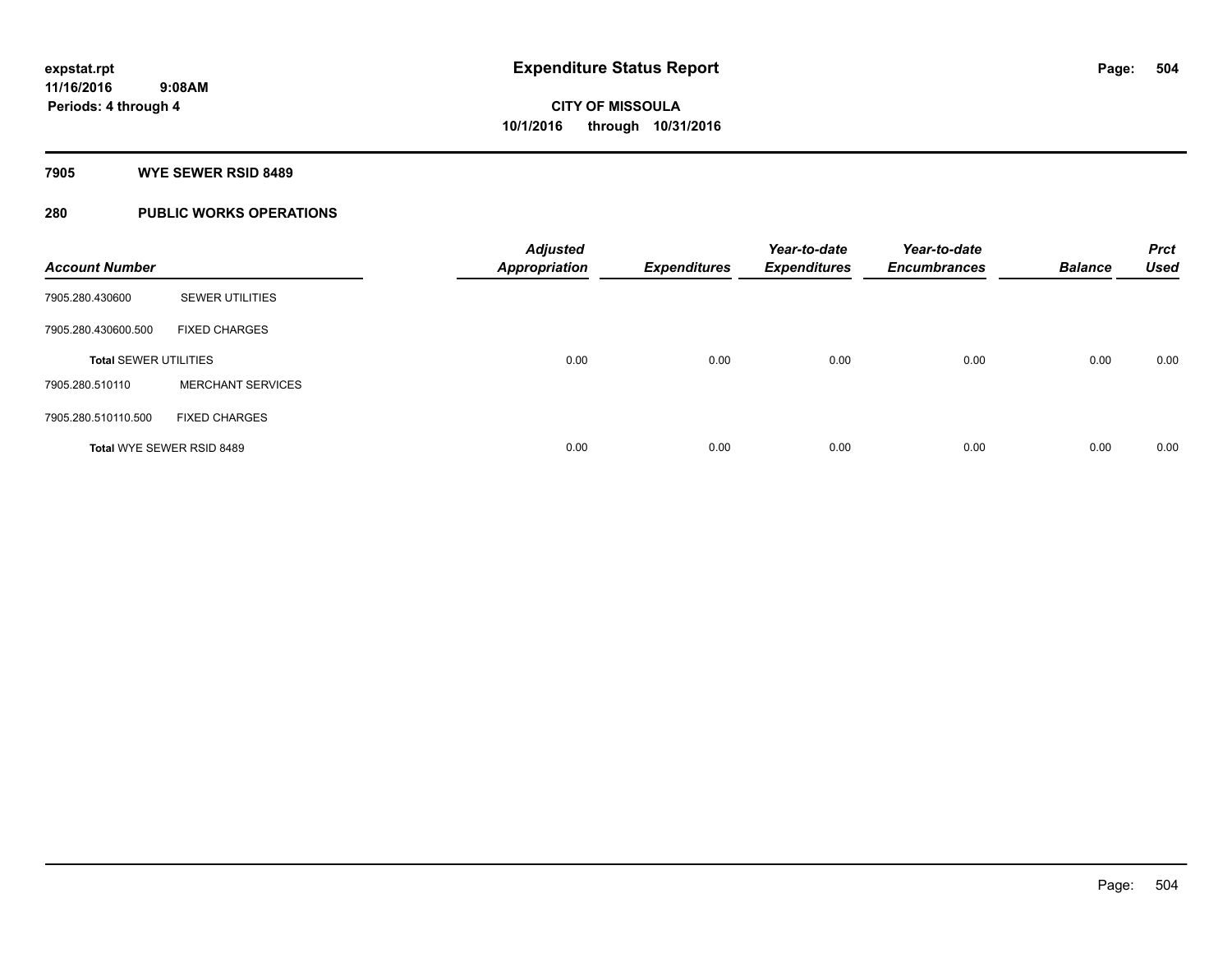# **CITY OF MISSOULA 10/1/2016 through 10/31/2016**

## **7911 RESIDENTIAL INSPECTION FUND**

## **310 BUILDING INSPECTION**

| <b>Account Number</b>                        |                                        | <b>Adjusted</b><br><b>Appropriation</b> | <b>Expenditures</b> | Year-to-date<br><b>Expenditures</b> | Year-to-date<br><b>Encumbrances</b> | <b>Balance</b> | <b>Prct</b><br><b>Used</b> |
|----------------------------------------------|----------------------------------------|-----------------------------------------|---------------------|-------------------------------------|-------------------------------------|----------------|----------------------------|
| 7911.310.420501                              | CONTRACTUAL SERVICE AGRMNTS - BUILDING |                                         |                     |                                     |                                     |                |                            |
| 7911.310.420501.200                          | <b>SUPPLIES</b>                        |                                         |                     |                                     |                                     |                |                            |
| <b>Total SUPPLIES</b>                        |                                        | 0.00                                    | 0.00                | 0.00                                | 0.00                                | 0.00           | 0.00                       |
| 7911.310.420501.300                          | PURCHASED SERVICES                     |                                         |                     |                                     |                                     |                |                            |
| Total CONTRACTUAL SERVICE AGRMNTS - BUILDING |                                        | 0.00                                    | 0.00                | 0.00                                | 0.00                                | 0.00           | 0.00                       |
| 7911.310.420502                              | *** Title Not Found ***                |                                         |                     |                                     |                                     |                |                            |
| 7911.310.420502.200                          | <b>SUPPLIES</b>                        |                                         |                     |                                     |                                     |                |                            |
| Total *** Title Not Found ***                |                                        | 0.00                                    | 0.00                | 0.00                                | 0.00                                | 0.00           | 0.00                       |
| 7911.310.510110                              | <b>MERCHANT SERVICES</b>               |                                         |                     |                                     |                                     |                |                            |
| 7911.310.510110.500                          | <b>FIXED CHARGES</b>                   |                                         |                     |                                     |                                     |                |                            |
| Total RESIDENTIAL INSPECTION FUND            |                                        | 0.00                                    | 0.00                | 0.00                                | 0.00                                | 0.00           | 0.00                       |